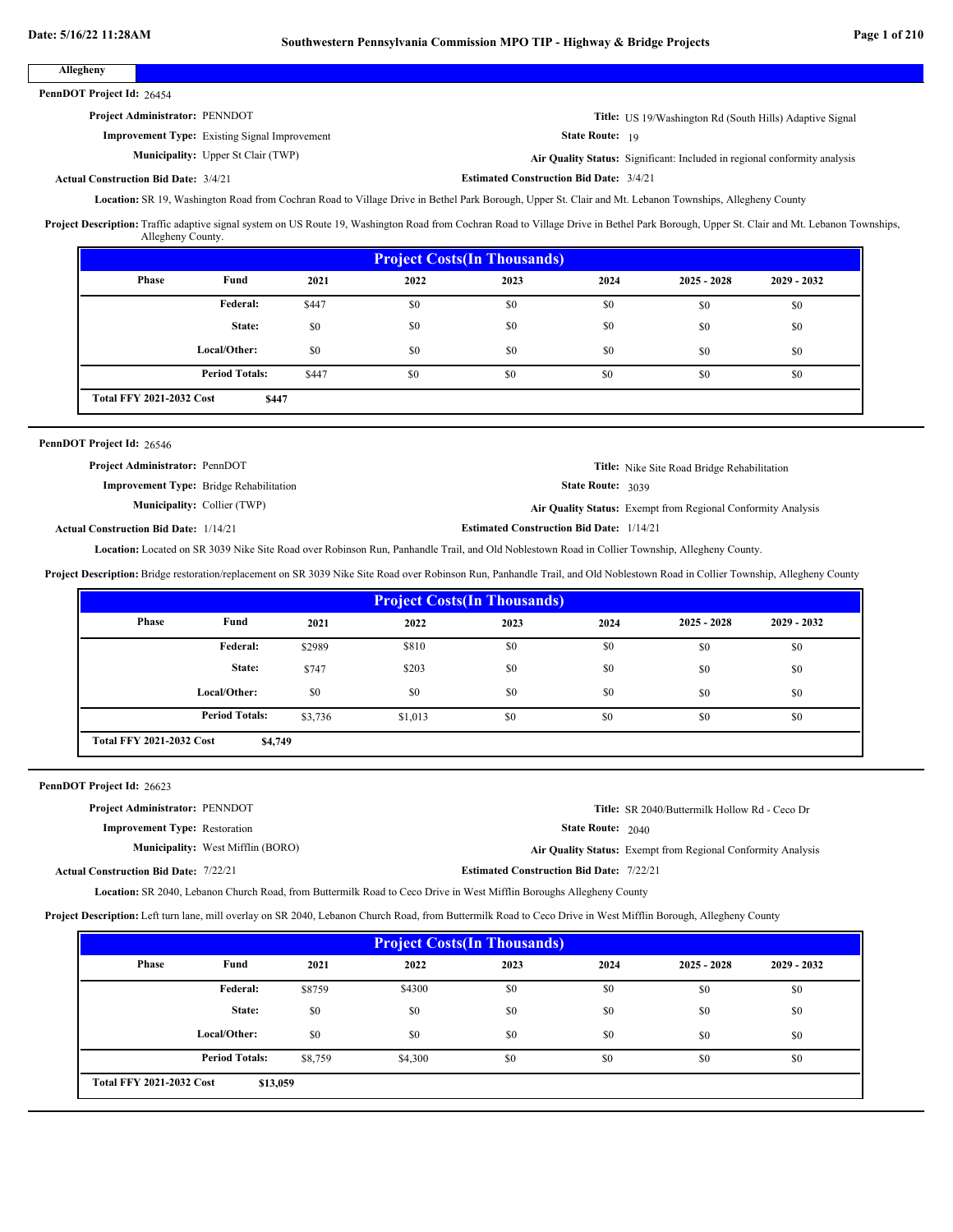**Estimated Construction Bid Date:** 3/31/25

|  | PennDOT Project Id: 27144 |  |
|--|---------------------------|--|
|--|---------------------------|--|

| <b>Project Administrator:</b> City of Pittsburgh | Title: 28th Street Bridge                                           |
|--------------------------------------------------|---------------------------------------------------------------------|
| <b>Improvement Type:</b> Bridge Rehabilitation   | <b>State Route: 7301</b>                                            |
| <b>Municipality:</b> Pittsburgh (CITY)           | <b>Air Quality Status:</b> Exempt from Regional Conformity Analysis |

# **Actual Construction Bid Date:**

Location: Carries 28th Street over Conrail RR and East Busway, in the City of Pittsburgh, Allegheny County.

Project Description: (Sponor = City of Pittsburgh) Rehabilitation of the bridge that carries 28th Street over Conrail Railroad and the East Busway in the City of Pittsburgh, Allegheny County.

| <b>Project Costs (In Thousands)</b>         |                       |       |       |         |         |               |               |  |
|---------------------------------------------|-----------------------|-------|-------|---------|---------|---------------|---------------|--|
| Phase                                       | Fund                  | 2021  | 2022  | 2023    | 2024    | $2025 - 2028$ | $2029 - 2032$ |  |
|                                             | Federal:              | \$600 | \$414 | \$2700  | \$2700  | \$4200        | \$0           |  |
|                                             | State:                | \$113 | \$78  | \$506   | \$506   | \$788         | \$0           |  |
|                                             | Local/Other:          | \$38  | \$26  | \$169   | \$169   | \$263         | \$0           |  |
|                                             | <b>Period Totals:</b> | \$751 | \$518 | \$3,375 | \$3,375 | \$5,251       | \$0           |  |
| <b>Total FFY 2021-2032 Cost</b><br>\$13,270 |                       |       |       |         |         |               |               |  |

# PennDOT Project Id: 27159

| <b>Project Administrator:</b> Allegheny County |                                                 | <b>Title:</b> Pine Creek Br. #6 (PS06)                              |
|------------------------------------------------|-------------------------------------------------|---------------------------------------------------------------------|
| <b>Improvement Type:</b> Bridge Replacement    | <b>State Route: 7118</b>                        |                                                                     |
| <b>Municipality:</b> Shaler (TWP)              |                                                 | <b>Air Quality Status:</b> Exempt from Regional Conformity Analysis |
| <b>Actual Construction Bid Date: 9/30/21</b>   | <b>Estimated Construction Bid Date: 9/30/21</b> |                                                                     |

Location: Carries Vilsack Road over the South Branch of Pine Creek in Shaler Township, Allegheny County

**Project Description:** (Sponsor = Allegheny County) Bridge replacement on PS06 (Pine Creek #6) on Vilsack Road over the South Branch of Pine Creek in Shaler Township, Allegheny County.

| <b>Project Costs (In Thousands)</b>      |                       |       |      |      |      |               |               |
|------------------------------------------|-----------------------|-------|------|------|------|---------------|---------------|
| Phase                                    | Fund                  | 2021  | 2022 | 2023 | 2024 | $2025 - 2028$ | $2029 - 2032$ |
|                                          | Federal:              | \$0   | \$0  | \$0  | \$0  | \$0           | \$0           |
|                                          | State:                | \$250 | \$0  | \$0  | \$0  | \$0           | \$0           |
|                                          | Local/Other:          | \$300 | \$0  | \$0  | \$0  | \$0           | \$0           |
|                                          | <b>Period Totals:</b> | \$550 | \$0  | \$0  | \$0  | \$0           | \$0           |
| <b>Total FFY 2021-2032 Cost</b><br>\$550 |                       |       |      |      |      |               |               |

PennDOT Project Id: 27179

| <b>Project Administrator: PENNDOT</b>        |                                        |                                                 | Title: PA 28 Widen/Troy-31st St                                           |
|----------------------------------------------|----------------------------------------|-------------------------------------------------|---------------------------------------------------------------------------|
| <b>Improvement Type:</b> Widen               |                                        | <b>State Route: 28</b>                          |                                                                           |
|                                              | <b>Municipality:</b> Pittsburgh (CITY) |                                                 | Air Quality Status: Significant: Included in regional conformity analysis |
| <b>Actual Construction Bid Date: 6/14/11</b> |                                        | <b>Estimated Construction Bid Date: 6/14/11</b> |                                                                           |

Location: Troy Hill Road through the 31st Street Bridge to the City limits in the City of Pittsburgh, Allegheny County

Project Description: Widening to provide four standard lanes, median barrier; grade separation at the 31st Steet Bridge intersection. Troy Hill Road to 31st Street Bridge in the City of Pittsburgh, Allegheny County.

| <b>Project Costs (In Thousands)</b>     |                       |      |      |      |      |               |               |
|-----------------------------------------|-----------------------|------|------|------|------|---------------|---------------|
| Phase                                   | Fund                  | 2021 | 2022 | 2023 | 2024 | $2025 - 2028$ | $2029 - 2032$ |
|                                         | Federal:              | \$44 | \$0  | \$0  | \$0  | \$0           | \$0           |
|                                         | State:                | \$11 | \$0  | \$0  | \$0  | \$0           | \$0           |
|                                         | Local/Other:          | \$0  | \$0  | \$0  | \$0  | \$0           | \$0           |
|                                         | <b>Period Totals:</b> | \$55 | \$0  | \$0  | \$0  | \$0           | \$0           |
| <b>Total FFY 2021-2032 Cost</b><br>\$55 |                       |      |      |      |      |               |               |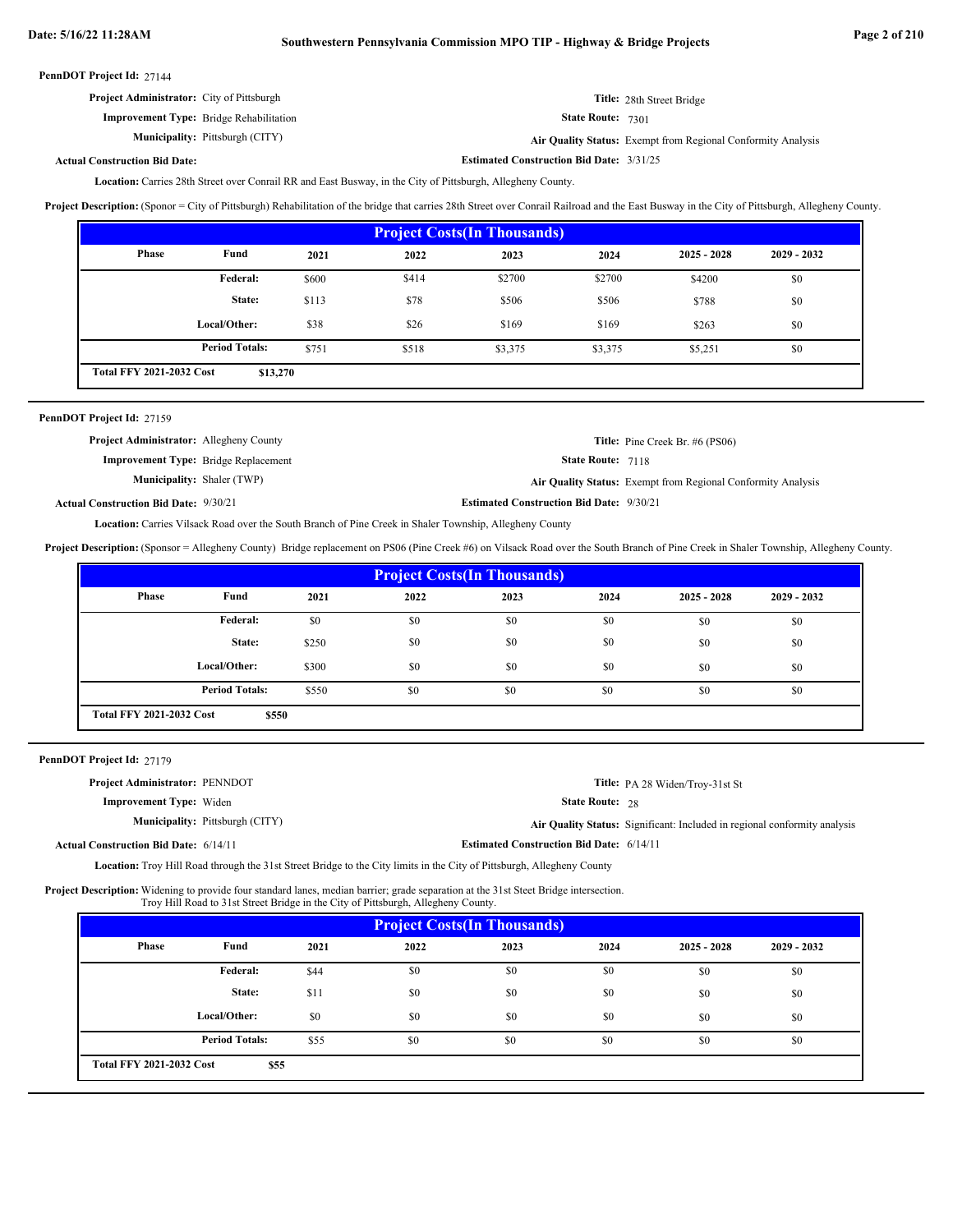| PennDOT Project Id: 27180                    |                                        |                                                 |                                                                           |
|----------------------------------------------|----------------------------------------|-------------------------------------------------|---------------------------------------------------------------------------|
| <b>Project Administrator: PennDOT</b>        |                                        |                                                 | <b>Title:</b> PA 28 Widen/31st St-Milly                                   |
| <b>Improvement Type:</b> Widen               |                                        | <b>State Route: 28</b>                          |                                                                           |
|                                              | <b>Municipality:</b> Pittsburgh (CITY) |                                                 | Air Quality Status: Significant: Included in regional conformity analysis |
| <b>Actual Construction Bid Date: 6/10/10</b> |                                        | <b>Estimated Construction Bid Date: 6/10/10</b> |                                                                           |

**Actual Construction Bid Date:**

Location: 31st Street Bridge to Millvale Int. in the City of Pittsburgh, Allegheny County

Widening to provide four standard lanes, median barrier; grade separation at the 31st Steet Bridge and 40th Street Bridge intersection. Located on 31st Street Bridge to Millvale Int. in the City of Pittsburgh, Allegheny County. **Project Description:**

| <b>Project Costs (In Thousands)</b>      |                       |      |       |      |      |               |               |
|------------------------------------------|-----------------------|------|-------|------|------|---------------|---------------|
| Phase                                    | Fund                  | 2021 | 2022  | 2023 | 2024 | $2025 - 2028$ | $2029 - 2032$ |
|                                          | <b>Federal:</b>       | \$9  | \$170 | \$0  | \$0  | \$0           | \$0           |
|                                          | State:                | \$2  | \$0   | \$0  | \$0  | \$0           | \$0           |
|                                          | Local/Other:          | \$0  | \$0   | \$0  | \$0  | \$0           | \$0           |
|                                          | <b>Period Totals:</b> | \$11 | \$170 | \$0  | \$0  | \$0           | \$0           |
| <b>Total FFY 2021-2032 Cost</b><br>\$181 |                       |      |       |      |      |               |               |

# PennDOT Project Id: 27219

| <b>Project Administrator:</b> Allegheny County | <b>Title:</b> Campbell's Run Road                                         |
|------------------------------------------------|---------------------------------------------------------------------------|
| <b>Improvement Type: Reconstruct</b>           | <b>State Route:</b> $3041$                                                |
| <b>Municipality:</b> Robinson (TWP)            | Air Quality Status: Significant: Included in regional conformity analysis |
| Actual Construction Bid Date:                  | <b>Estimated Construction Bid Date: 12/14/23</b>                          |

Location: Located on Campbell's Run Road from McMichael Road to Keiner's Lane in Robinson and Collier Townships, Allegheny County FC=16, Urban Minor Arterial

Project Description: (Sponsor = Allegheny County) Highway reconstruction on Campbell's Run Road from McMichael Road to Keiner's Lane in Robinson and Collier Townships, Allegheny County. Widen roadway to 24 feet, and upgrade intersection.

| <b>Project Costs (In Thousands)</b>         |                       |       |         |         |         |               |               |  |
|---------------------------------------------|-----------------------|-------|---------|---------|---------|---------------|---------------|--|
| Phase                                       | Fund                  | 2021  | 2022    | 2023    | 2024    | $2025 - 2028$ | $2029 - 2032$ |  |
|                                             | Federal:              | \$480 | \$816   | \$6000  | \$2641  | \$9409        | \$0           |  |
|                                             | State:                | \$0   | \$0     | \$0     | \$0     | \$0           | \$0           |  |
|                                             | Local/Other:          | \$120 | \$268   | \$1500  | \$660   | \$2352        | \$0           |  |
|                                             | <b>Period Totals:</b> | \$600 | \$1,084 | \$7,500 | \$3,301 | \$11,761      | \$0           |  |
| <b>Total FFY 2021-2032 Cost</b><br>\$24,246 |                       |       |         |         |         |               |               |  |

PennDOT Project Id: 27225

| <b>Project Administrator: PennDOT</b> |                                       |                                                 | Title: 2048 Wm Penn Hwy/I-376 Ramp to PA 48                  |
|---------------------------------------|---------------------------------------|-------------------------------------------------|--------------------------------------------------------------|
| <b>Improvement Type:</b> Restoration  |                                       | <b>State Route: 2048</b>                        |                                                              |
|                                       | <b>Municipality:</b> Churchill (BORO) |                                                 | Air Quality Status: Exempt from Regional Conformity Analysis |
| ıal Construction Bid Date:            |                                       | <b>Estimated Construction Bid Date: 12/8/22</b> |                                                              |

**Actual Construction Bid Date:**

Location: Located on SR 2048 (Business 22) from Interstate 376 in Churchill to SR 48, Churchill and Monroeville Borough and Wilkins Township, Allegheny County.

Project Description: Mill and overlay, mountable curb, guide rail, drainage on SR 2048 (Business 22) from Interstate 376 in Churchill to SR 48, Churchill and Monroeville Borough and Wilkins Township, Allegheny County.

| <b>Project Costs (In Thousands)</b> |                                          |      |       |      |      |               |               |  |
|-------------------------------------|------------------------------------------|------|-------|------|------|---------------|---------------|--|
| <b>Phase</b>                        | Fund                                     | 2021 | 2022  | 2023 | 2024 | $2025 - 2028$ | $2029 - 2032$ |  |
|                                     | Federal:                                 | \$0  | \$0   | \$0  | \$0  | \$0           | \$0           |  |
|                                     | State:                                   | \$63 | \$288 | \$0  | \$0  | \$0           | \$0           |  |
|                                     | Local/Other:                             | \$0  | \$0   | \$0  | \$0  | \$0           | \$0           |  |
|                                     | <b>Period Totals:</b>                    | \$63 | \$288 | \$0  | \$0  | \$0           | \$0           |  |
|                                     | <b>Total FFY 2021-2032 Cost</b><br>\$351 |      |       |      |      |               |               |  |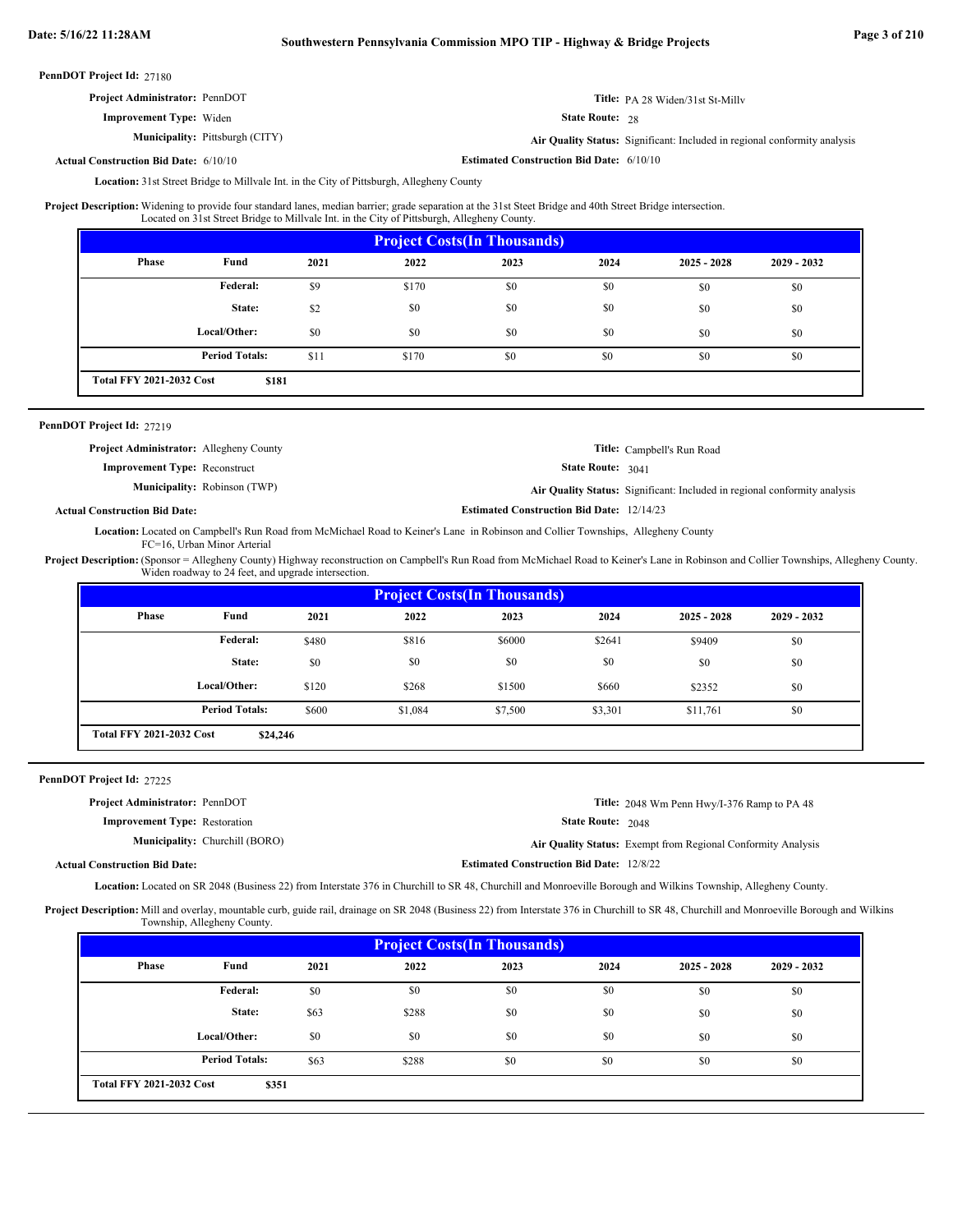| PennDOT Project Id: 27300                        |                                                                                                                                                                   |                                                  |                                                              |
|--------------------------------------------------|-------------------------------------------------------------------------------------------------------------------------------------------------------------------|--------------------------------------------------|--------------------------------------------------------------|
| <b>Project Administrator:</b> City of Pittsburgh |                                                                                                                                                                   |                                                  | <b>Title:</b> West Ohio St/Ridge Ave Br's.                   |
|                                                  | <b>Improvement Type:</b> Bridge Rehabilitation                                                                                                                    | <b>State Route: 4084</b>                         |                                                              |
|                                                  | <b>Municipality:</b> Pittsburgh (CITY)                                                                                                                            |                                                  | Air Quality Status: Exempt from Regional Conformity Analysis |
| <b>Actual Construction Bid Date: 10/10/19</b>    |                                                                                                                                                                   | <b>Estimated Construction Bid Date: 10/10/19</b> |                                                              |
|                                                  | equation: Logated on West Objec Ctreat from Marshapt Ava to Didge Ava including the Didge Ava Dridge over the Norfolk Couthern Deilroed, all on the North Charles |                                                  |                                                              |

Merchant Ave to Ridge Ave, including the Ridge Ave Bridge over the Norfolk Southern Railroad, all on the North Shore of the City of Pittsburgh, Allegheny County. **Location:**

Project Description: (Sponsor = City of Pittsburgh) Widen roadway and bridge rehabilitation (West Ohio Street RR Bridge) and demolition (Ridge Ave Bridge), both over Norfolk Southern Railroad in the North Shore of the City of Pittsburgh, Allegheny County

| <b>Project Costs (In Thousands)</b> |                                            |         |      |      |      |               |               |  |
|-------------------------------------|--------------------------------------------|---------|------|------|------|---------------|---------------|--|
| <b>Phase</b>                        | Fund                                       | 2021    | 2022 | 2023 | 2024 | $2025 - 2028$ | $2029 - 2032$ |  |
|                                     | Federal:                                   | \$1131  | \$0  | \$0  | \$0  | \$0           | \$0           |  |
|                                     | State:                                     | \$212   | \$0  | \$0  | \$0  | \$0           | \$0           |  |
|                                     | Local/Other:                               | \$71    | \$0  | \$0  | \$0  | \$0           | \$0           |  |
|                                     | <b>Period Totals:</b>                      | \$1,414 | \$0  | \$0  | \$0  | \$0           | \$0           |  |
|                                     | <b>Total FFY 2021-2032 Cost</b><br>\$1,414 |         |      |      |      |               |               |  |

PennDOT Project Id: 27316

| <b>Project Administrator:</b> Allegheny County |                                                         |                                                | <b>Title:</b> AL Local BPRS Group 2                                 |
|------------------------------------------------|---------------------------------------------------------|------------------------------------------------|---------------------------------------------------------------------|
|                                                | <b>Improvement Type:</b> Bridge Preservation Activities | <b>State Route: 7113</b>                       |                                                                     |
|                                                | <b>Municipality:</b> Penn Hills (TWP)                   |                                                | <b>Air Quality Status:</b> Exempt from Regional Conformity Analysis |
| <b>Construction Bid Date:</b>                  |                                                         | <b>Estimated Construction Bid Date: 2/2/23</b> |                                                                     |

**Actual Construction Bid Date:**

Location: 6 structures in Allegheny County. AB03 in Monroeville Boro, AB04 in Monroeville Boro, SQ01 in Ohara Twp, PU02 in Penn Hills, PA02 in Upper St. Clair Township and WB01 in Shaler Twp.

Project Description: (Sponsor = Allegheny County) Bridge preservation on 6 structures in Penn Hills Township, Monroeville Borough, Ohara Township, Upper St. Clair Township and Shaler Township, Allegheny County. Abers Creek Road over Abers Creek in Monroeville Borough,

Cavitt Rd over Abers Creek, in Monroeville Borough, Old Freeport Road over Squaw Run, in Ohara Township, Universal Road over Plum Creek Upper Branch, in Penn Hills Township, Old Painters Run Road over Painters Run, in Upper St. Clair Township, and Wible Run Road over Wible Run Creek, in Shaler Township.

| <b>Project Costs (In Thousands)</b> |                                            |       |       |         |         |               |               |  |
|-------------------------------------|--------------------------------------------|-------|-------|---------|---------|---------------|---------------|--|
| <b>Phase</b>                        | Fund                                       | 2021  | 2022  | 2023    | 2024    | $2025 - 2028$ | $2029 - 2032$ |  |
|                                     | Federal:                                   | \$160 | \$112 | \$1600  | \$900   | \$0           | \$0           |  |
|                                     | State:                                     | \$39  | \$92  | \$187   | \$169   | \$0           | \$0           |  |
|                                     | Local/Other:                               | \$10  | \$49  | \$62    | \$56    | \$0           | \$0           |  |
|                                     | <b>Period Totals:</b>                      | \$209 | \$253 | \$1,849 | \$1,125 | \$0           | \$0           |  |
|                                     | <b>Total FFY 2021-2032 Cost</b><br>\$3,436 |       |       |         |         |               |               |  |

PennDOT Project Id: 27322

**Project Administrator:** Allegheny County

**Improvement Type:** Bridge Replacement

**Municipality:** East Deer (TWP)

State Route: 7104

**Estimated Construction Bid Date:** 1/26/23

East Deer (TWP) **Air Quality Status:** Exempt from Regional Conformity Analysis

**Title:** Days Run Bridge No. 3 (DY03)

**Actual Construction Bid Date:**

Location: Carries Bailey Run Road over Days Run in East Deer Township, Allegheny County

**Project Description:** (Sponsor = Allegheny County) Bridge replacement with wall repair on Carries Bailey Run Road over Days Run in East Deer Township, Allegheny County

| <b>Project Costs (In Thousands)</b> |                       |       |         |      |      |               |               |  |
|-------------------------------------|-----------------------|-------|---------|------|------|---------------|---------------|--|
| <b>Phase</b>                        | Fund                  | 2021  | 2022    | 2023 | 2024 | $2025 - 2028$ | $2029 - 2032$ |  |
|                                     | Federal:              | \$0   | \$0     | \$0  | \$0  | \$0           | \$0           |  |
|                                     | State:                | \$392 | \$792   | \$0  | \$0  | \$0           | \$0           |  |
|                                     | Local/Other:          | \$98  | \$253   | \$0  | \$0  | \$0           | \$0           |  |
|                                     | <b>Period Totals:</b> | \$490 | \$1,045 | \$0  | \$0  | \$0           | \$0           |  |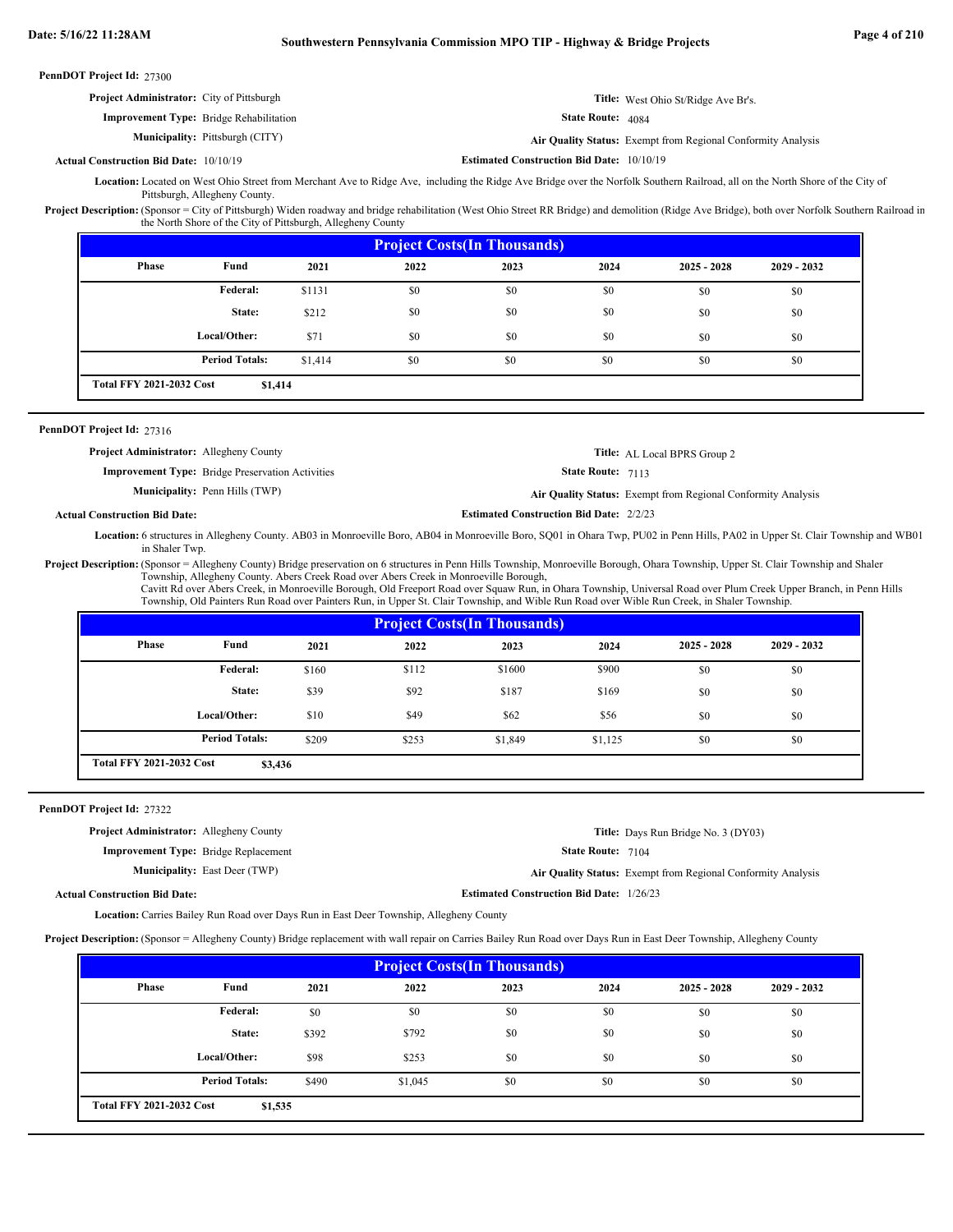|  | PennDOT Project Id: 27328 |  |
|--|---------------------------|--|
|--|---------------------------|--|

| <b>Project Administrator:</b> Allegheny County | <b>Title:</b> Thompson Run $\#02$ - TE02                |
|------------------------------------------------|---------------------------------------------------------|
| <b>Improvement Type:</b> Bridge Rehabilitation | <b>State Route:</b> $7467$                              |
| <b>Municipality:</b>                           | <b>Air Quality Status:</b> AQ Conformity Does Not Apply |

**Actual Construction Bid Date:**

**Estimated Construction Bid Date:**

Location: Bridge carries Jones Avenue over Thompson Run East Branch in Wilkins Township, Allegheny County.

**Project Description:** Sponsor = Allegheny County. Superstructure replacement on Jones Avenue over Thompson Run East Branch in Wilkins Township, Allegheny County.

| <b>Project Costs (In Thousands)</b> |                                            |      |         |      |      |               |               |  |
|-------------------------------------|--------------------------------------------|------|---------|------|------|---------------|---------------|--|
| Phase                               | Fund                                       | 2021 | 2022    | 2023 | 2024 | $2025 - 2028$ | $2029 - 2032$ |  |
|                                     | Federal:                                   | \$0  | \$0     | \$0  | \$0  | \$0           | \$0           |  |
|                                     | State:                                     | \$0  | \$0     | \$0  | \$0  | \$0           | \$0           |  |
|                                     | Local/Other:                               | \$0  | \$1700  | \$0  | \$0  | \$0           | \$0           |  |
|                                     | <b>Period Totals:</b>                      | \$0  | \$1,700 | \$0  | \$0  | \$0           | \$0           |  |
|                                     | <b>Total FFY 2021-2032 Cost</b><br>\$1,700 |      |         |      |      |               |               |  |

| PennDOT Project Id: 27445                   |                                     |                                                |                                                              |
|---------------------------------------------|-------------------------------------|------------------------------------------------|--------------------------------------------------------------|
| <b>Project Administrator: PennDOT</b>       |                                     |                                                | <b>Title:</b> 22/30 over the Parkway West                    |
| <b>Improvement Type:</b> Bridge Replacement |                                     | <b>State Route: 22</b>                         |                                                              |
|                                             | <b>Municipality:</b> Robinson (TWP) |                                                | Air Quality Status: Exempt from Regional Conformity Analysis |
| <b>Actual Construction Bid Date:</b>        |                                     | <b>Estimated Construction Bid Date: 6/6/24</b> |                                                              |

Location: Located on SR 22, Steubenville Pike Bridge over Parkway West in Robinson Township, Allegheny County.

**Project Description:** Bridge restoration/replacement on US Route 22, Steubenville Pike Bridge over Parkway West in Robinson Township, Allegheny County.

| <b>Project Costs (In Thousands)</b> |                                             |       |         |       |       |               |               |  |
|-------------------------------------|---------------------------------------------|-------|---------|-------|-------|---------------|---------------|--|
| Phase                               | Fund                                        | 2021  | 2022    | 2023  | 2024  | $2025 - 2028$ | $2029 - 2032$ |  |
|                                     | <b>Federal:</b>                             | \$0   | \$0     | \$0   | \$0   | \$5734        | \$17000       |  |
|                                     | State:                                      | \$500 | \$1100  | \$200 | \$800 | \$1434        | \$4250        |  |
|                                     | Local/Other:                                | \$0   | \$0     | \$0   | \$0   | \$0           | \$0           |  |
|                                     | <b>Period Totals:</b>                       | \$500 | \$1,100 | \$200 | \$800 | \$7,168       | \$21,250      |  |
|                                     | <b>Total FFY 2021-2032 Cost</b><br>\$31,018 |       |         |       |       |               |               |  |

PennDOT Project Id: 27478

| <b>Project Administrator:</b> Allegheny County |                                         | <b>Title:</b> Robinson Run Bridge #3 RS03        |
|------------------------------------------------|-----------------------------------------|--------------------------------------------------|
| <b>Improvement Type:</b> Bridge Rehabilitation | <b>State Route: 7214</b>                |                                                  |
| <b>Municipality:</b>                           |                                         | Air Quality Status: AO Conformity Does Not Apply |
| <b>Actual Construction Bid Date:</b>           | <b>Estimated Construction Bid Date:</b> |                                                  |

**Location:** Located over South Branch of Robinson Run in North Fayette Township, Allegheny County.

**Project Description:** Superstructure replacement over South Branch of Robinson Run in North Fayette Township, Allegheny County.

| <b>Project Costs (In Thousands)</b>        |                       |      |         |      |      |               |               |
|--------------------------------------------|-----------------------|------|---------|------|------|---------------|---------------|
| Phase                                      | Fund                  | 2021 | 2022    | 2023 | 2024 | $2025 - 2028$ | $2029 - 2032$ |
|                                            | Federal:              | \$0  | \$0     | \$0  | \$0  | \$0           | \$0           |
|                                            | State:                | \$0  | \$0     | \$0  | \$0  | \$0           | \$0           |
|                                            | Local/Other:          | \$0  | \$1120  | \$0  | \$0  | \$0           | \$0           |
|                                            | <b>Period Totals:</b> | \$0  | \$1,120 | \$0  | \$0  | \$0           | \$0           |
| <b>Total FFY 2021-2032 Cost</b><br>\$1,120 |                       |      |         |      |      |               |               |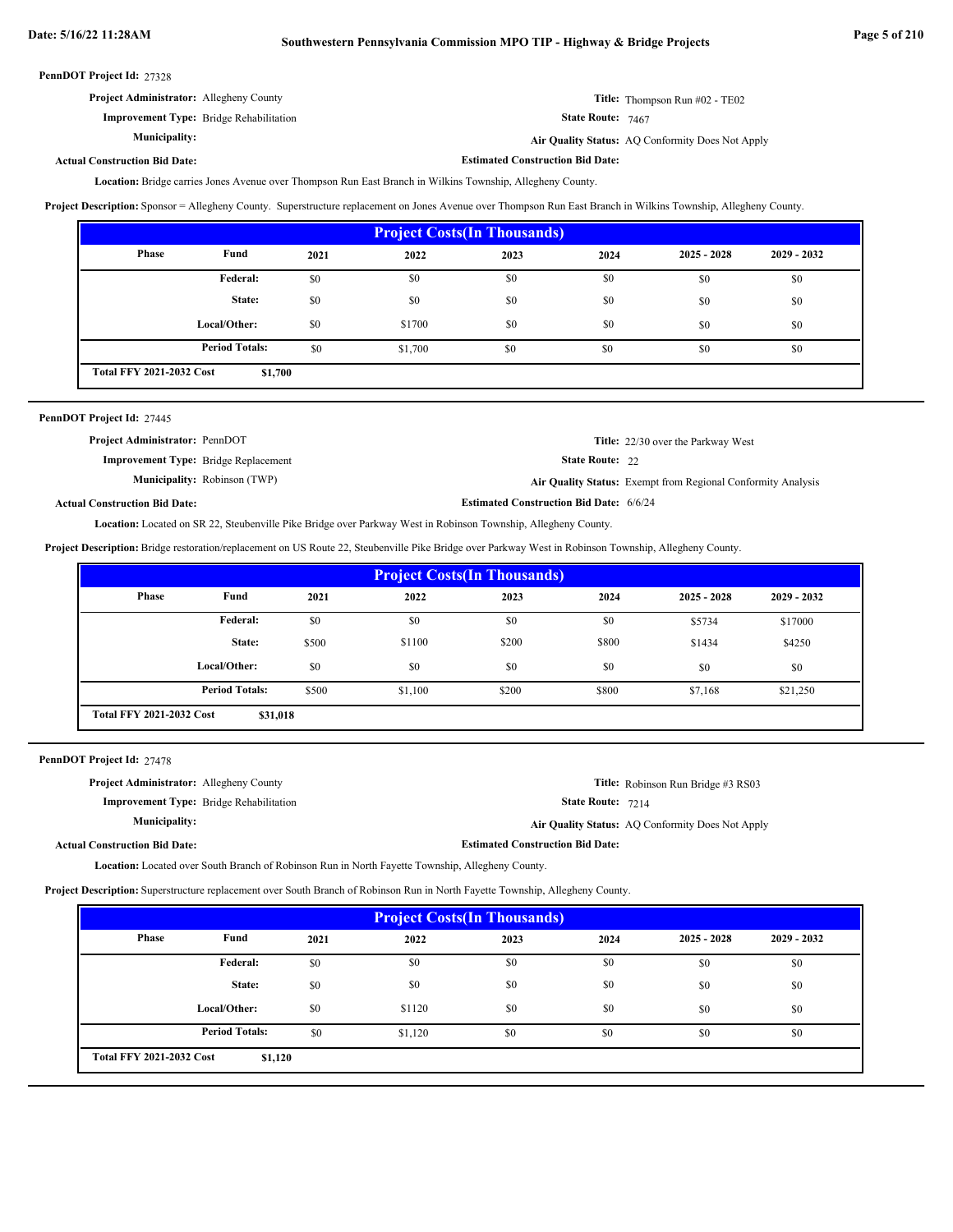**Estimated Construction Bid Date:** 4/11/25

|  | PennDOT Project Id: 27491 |  |
|--|---------------------------|--|
|--|---------------------------|--|

**Actual Construction Bid Date:**

| <b>Project Administrator:</b> Allegheny County | <b>Title:</b> Beck's Run Road                                |
|------------------------------------------------|--------------------------------------------------------------|
| <b>Improvement Type:</b> Reconstruct           | <b>State Route:</b> $\theta$                                 |
| <b>Municipality:</b> Pittsburgh (CITY)         | Air Quality Status: Exempt from Regional Conformity Analysis |

Located on Beck's Run Road between East Carson Street and Brownsville Road in the City of Pittsburgh, Allegheny County. **Location:**

**Project Description:** (Sponsor = Allegheny County) Highway reconstruction on Beck's Run Road between East Carson Street and Brownsville Road in the City of Pittsburgh, Allegheny County.

| <b>Project Costs (In Thousands)</b>        |                       |       |      |       |         |               |               |
|--------------------------------------------|-----------------------|-------|------|-------|---------|---------------|---------------|
| Phase                                      | Fund                  | 2021  | 2022 | 2023  | 2024    | $2025 - 2028$ | $2029 - 2032$ |
|                                            | Federal:              | \$510 | \$0  | \$680 | \$1200  | \$3200        | \$0           |
|                                            | State:                | \$0   | \$0  | \$0   | \$0     | \$0           | \$0           |
|                                            | Local/Other:          | \$140 | \$0  | \$170 | \$300   | \$800         | \$0           |
|                                            | <b>Period Totals:</b> | \$650 | \$0  | \$850 | \$1,500 | \$4,000       | \$0           |
| <b>Total FFY 2021-2032 Cost</b><br>\$7,000 |                       |       |      |       |         |               |               |

# PennDOT Project Id: 27492

| <b>Project Administrator:</b> Allegheny County | <b>Title:</b> Painters Run-Bower Hill to Cedar Blvd          |
|------------------------------------------------|--------------------------------------------------------------|
| <b>Improvement Type:</b> Reconstruct           | <b>State Route:</b> $\theta$                                 |
| <b>Municipality:</b> Upper St Clair (TWP)      | Air Quality Status: Exempt from Regional Conformity Analysis |
| ll Construction Bid Date:                      | <b>Estimated Construction Bid Date: 3/15/26</b>              |

**Actual Construction Bid Date:**

Location: Located on Painters Run Road, from Bower Hill Road to Cedar Boulevard, in Scott Township and Upper St. Clair and Mount Lebanon Boroughs, Allegheny County

**Project Description:** Highway restoration on Painters Run Road, from Bower Hill Road to Cedar Boulevard in Scott Township and Upper St. Clair and Mount Lebanon Boroughs, Allegheny County.

| <b>Project Costs (In Thousands)</b>      |                       |      |       |      |      |               |               |
|------------------------------------------|-----------------------|------|-------|------|------|---------------|---------------|
| Phase                                    | Fund                  | 2021 | 2022  | 2023 | 2024 | $2025 - 2028$ | $2029 - 2032$ |
|                                          | Federal:              | \$0  | \$400 | \$0  | \$0  | \$0           | \$0           |
|                                          | State:                | \$0  | \$0   | \$0  | \$0  | \$0           | \$0           |
|                                          | Local/Other:          | \$0  | \$100 | \$0  | \$0  | \$0           | \$0           |
|                                          | <b>Period Totals:</b> | \$0  | \$500 | \$0  | \$0  | \$0           | \$0           |
| <b>Total FFY 2021-2032 Cost</b><br>\$500 |                       |      |       |      |      |               |               |

PennDOT Project Id: 27493

| <b>Project Administrator:</b> City of Pittsburgh |                                        |                                                | Title: Smithfield St Reconstruct, Ph 1                       |
|--------------------------------------------------|----------------------------------------|------------------------------------------------|--------------------------------------------------------------|
| <b>Improvement Type:</b> Reconstruct             |                                        | <b>State Route:</b> $\theta$                   |                                                              |
|                                                  | <b>Municipality:</b> Pittsburgh (CITY) |                                                | Air Quality Status: Exempt from Regional Conformity Analysis |
| <b>Actual Construction Bid Date:</b>             |                                        | <b>Estimated Construction Bid Date: 3/2/23</b> |                                                              |

**Location:** Located from Forbes Ave to Sixth Avenue in the City of Pittsburgh, Allegheny County.

**Project Description:** (Sponsor = City of Pittsburgh) Highway reconstruction on Smithfield Street from Forbes Ave to Sixth Avenue in the City of Pittsburgh, Allegheny County.

| <b>Project Costs (In Thousands)</b>        |                       |       |         |         |         |               |               |
|--------------------------------------------|-----------------------|-------|---------|---------|---------|---------------|---------------|
| <b>Phase</b>                               | Fund                  | 2021  | 2022    | 2023    | 2024    | $2025 - 2028$ | $2029 - 2032$ |
|                                            | Federal:              | \$200 | \$530   | \$2852  | \$800   | \$1984        | \$0           |
|                                            | State:                | \$0   | \$0     | \$0     | \$0     | \$0           | \$0           |
|                                            | Local/Other:          | \$0   | \$1198  | \$713   | \$200   | \$496         | \$0           |
|                                            | <b>Period Totals:</b> | \$200 | \$1,728 | \$3,565 | \$1,000 | \$2,480       | \$0           |
| <b>Total FFY 2021-2032 Cost</b><br>\$8,973 |                       |       |         |         |         |               |               |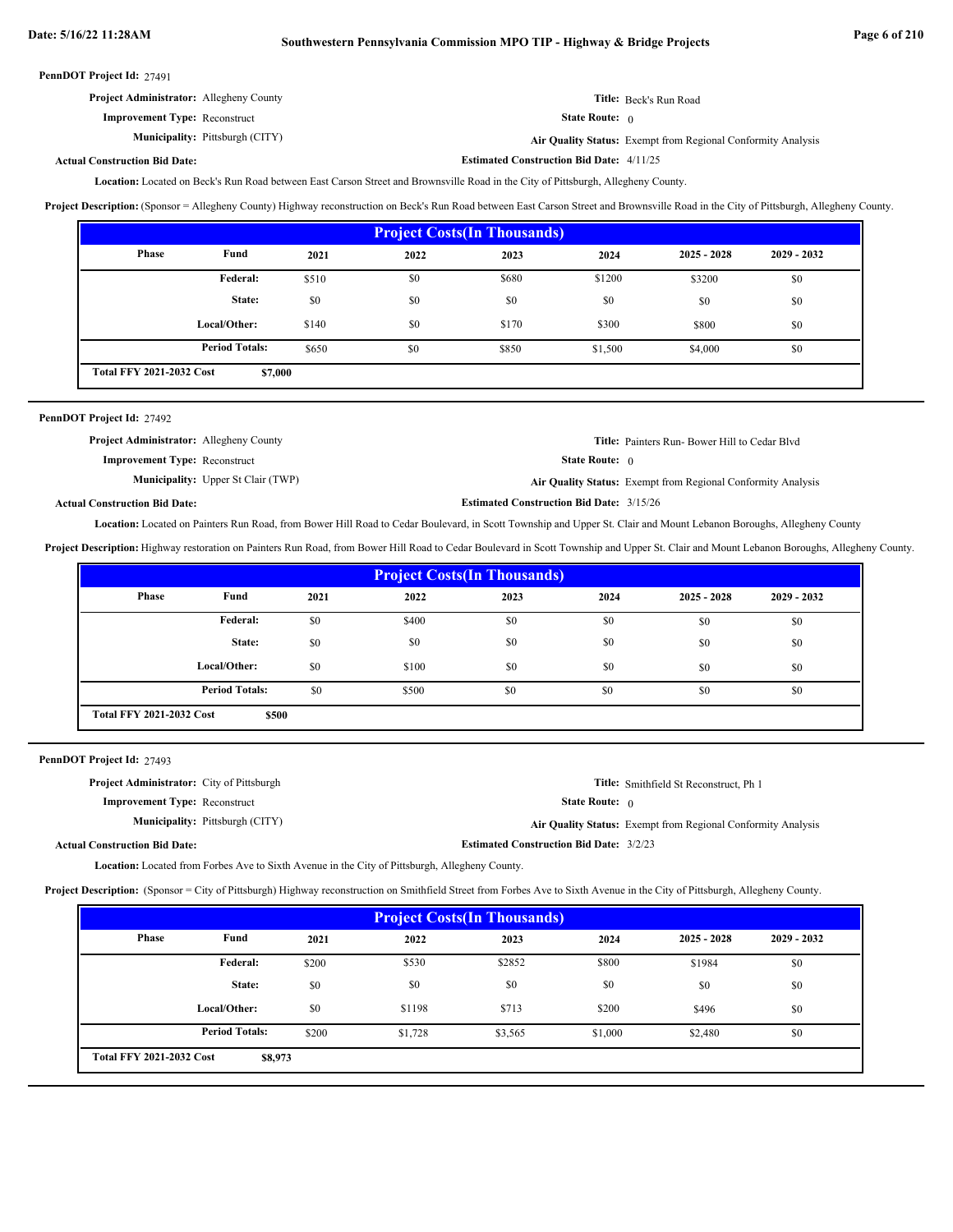**Estimated Construction Bid Date:** 10/20/22

|  | PennDOT Project Id: 27513 |  |
|--|---------------------------|--|
|--|---------------------------|--|

| <b>Project Administrator:</b> Allegheny County |                   | <b>Title:</b> Thompson Rn Rd Br TN02             |
|------------------------------------------------|-------------------|--------------------------------------------------|
| <b>Improvement Type:</b> Bridge Replacement    | State Route: 7116 |                                                  |
| <b>Municipality: Ross (TWP)</b>                |                   | Air Quality Status: AQ Conformity Does Not Apply |

# **Actual Construction Bid Date:**

Location: Located on Thompson Run Road over Thompson Run, 500' north of Evergreen Rd in Ross Twp.

**Project Description:** Bridge replacement of structure located on Thompson Run Road over Thompson Run, 500' north of Evergreen Rd in Ross Township

| <b>Project Costs (In Thousands)</b> |                                            |       |         |      |      |               |               |
|-------------------------------------|--------------------------------------------|-------|---------|------|------|---------------|---------------|
| <b>Phase</b>                        | Fund                                       | 2021  | 2022    | 2023 | 2024 | $2025 - 2028$ | $2029 - 2032$ |
|                                     | Federal:                                   | \$0   | \$0     | \$0  | \$0  | \$0           | \$0           |
|                                     | State:                                     | \$240 | \$640   | \$0  | \$0  | \$0           | \$0           |
|                                     | Local/Other:                               | \$60  | \$960   | \$0  | \$0  | \$0           | \$0           |
|                                     | <b>Period Totals:</b>                      | \$300 | \$1,600 | \$0  | \$0  | \$0           | \$0           |
|                                     | <b>Total FFY 2021-2032 Cost</b><br>\$1,900 |       |         |      |      |               |               |

| PennDOT Project Id: 27514 |  |
|---------------------------|--|
|---------------------------|--|

| <b>Project Administrator:</b> Allegheny County |                                                  | <b>Title:</b> Thompson Rn Rd Br (TN03)           |
|------------------------------------------------|--------------------------------------------------|--------------------------------------------------|
| <b>Improvement Type:</b> Bridge Replacement    | <b>State Route: 7116</b>                         |                                                  |
| <b>Municipality: Ross (TWP)</b>                |                                                  | Air Quality Status: AQ Conformity Does Not Apply |
| <b>Actual Construction Bid Date:</b>           | <b>Estimated Construction Bid Date: 10/20/22</b> |                                                  |

Location: Located over Thompson Run in Ross Township, Allegheny County.

**Project Description:** Bridge replacement approximately 0.1 miles north of the intersection of Thompson Run Road and Evergreen Road in Ross Township, Allegheny County.

| <b>Project Costs (In Thousands)</b>                                 |              |      |        |      |      |               |               |
|---------------------------------------------------------------------|--------------|------|--------|------|------|---------------|---------------|
| Phase                                                               | Fund         | 2021 | 2022   | 2023 | 2024 | $2025 - 2028$ | $2029 - 2032$ |
|                                                                     | Federal:     | \$0  | \$0    | \$0  | \$0  | \$0           | \$0           |
|                                                                     | State:       | \$0  | \$0    | \$0  | \$0  | \$0           | \$0           |
|                                                                     | Local/Other: | \$0  | \$1000 | \$0  | \$0  | \$0           | \$0           |
| <b>Period Totals:</b><br>\$0<br>\$0<br>\$1,000<br>\$0<br>\$0<br>\$0 |              |      |        |      |      |               |               |
| <b>Total FFY 2021-2032 Cost</b><br>\$1,000                          |              |      |        |      |      |               |               |

PennDOT Project Id: 27543

| <b>Project Administrator:</b> Allegheny/Swissvale/Norfolk Southern | <b>Title:</b> Kenmawr Bridge over NS RR                             |
|--------------------------------------------------------------------|---------------------------------------------------------------------|
| <b>Improvement Type:</b> Bridge Replacement                        | <b>State Route:</b> $7463$                                          |
| <b>Municipality:</b> Swissvale (BORO)                              | <b>Air Quality Status:</b> Exempt from Regional Conformity Analysis |
| <b>Actual Construction Bid Date: 11/15/19</b>                      | <b>Estimated Construction Bid Date: 11/15/19</b>                    |

Location: Located on S. Braddock Avenue over Norfolk Southern RR in Swissvale and Rankin Boroughs, Allegheny County.

Project Description: (Sponsor = Swissvale/Norfolk Southern) Replacing Kenmawr Bridge, located on S. Braddock Avenue over Norfolk Southern RR in Swissvale and Rankin Boroughs, Allegheny County.

| <b>Project Costs (In Thousands)</b>        |                       |         |       |      |      |               |               |
|--------------------------------------------|-----------------------|---------|-------|------|------|---------------|---------------|
| <b>Phase</b>                               | Fund                  | 2021    | 2022  | 2023 | 2024 | $2025 - 2028$ | $2029 - 2032$ |
|                                            | Federal:              | \$1000  | \$800 | \$0  | \$0  | \$0           | \$0           |
|                                            | State:                | \$0     | \$0   | \$0  | \$0  | \$0           | \$0           |
|                                            | Local/Other:          | \$0     | \$0   | \$0  | \$0  | \$0           | \$0           |
|                                            | <b>Period Totals:</b> | \$1,000 | \$800 | \$0  | \$0  | \$0           | \$0           |
| <b>Total FFY 2021-2032 Cost</b><br>\$1,800 |                       |         |       |      |      |               |               |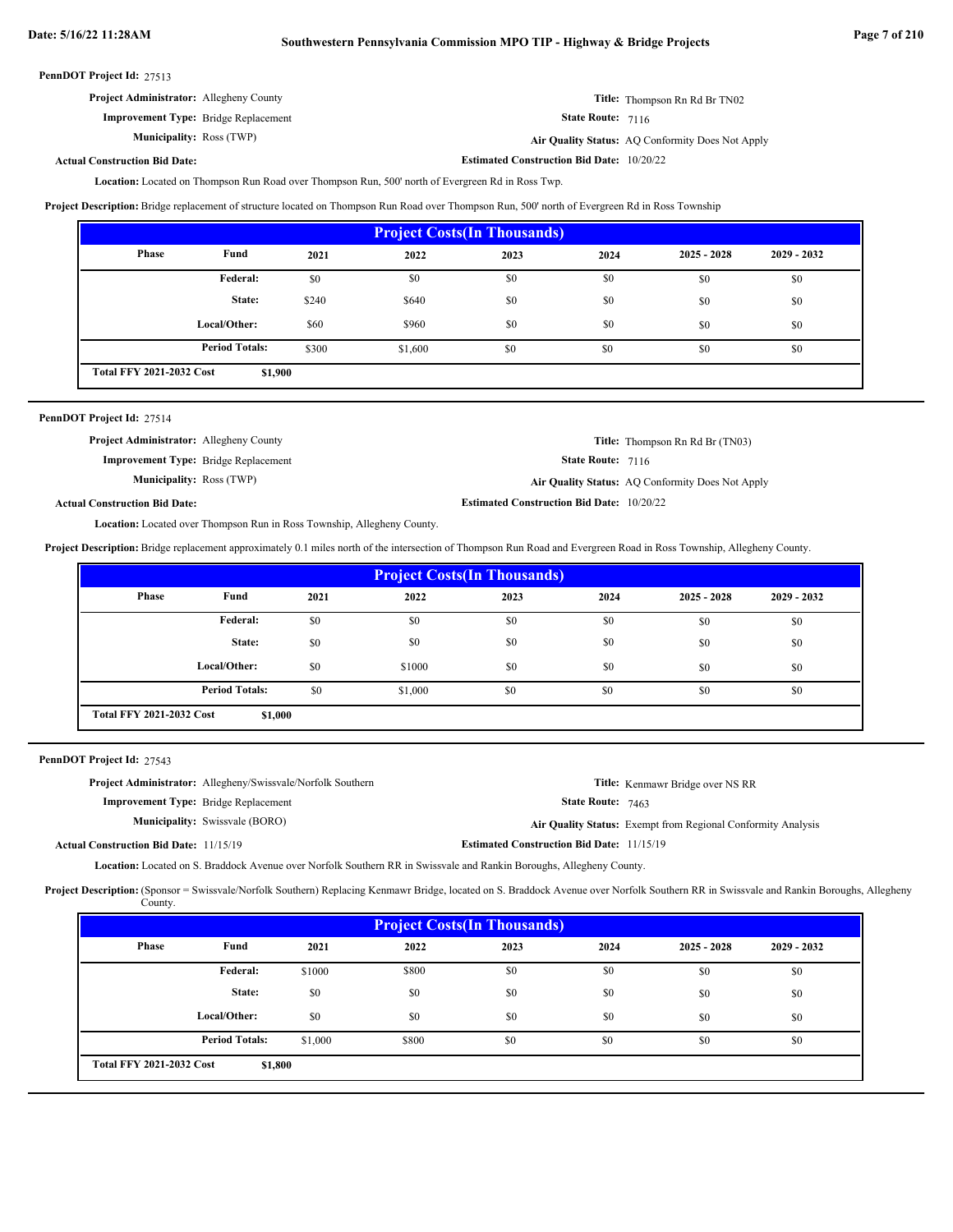| PennDOT Project Id: 27739 |  |  |
|---------------------------|--|--|
|---------------------------|--|--|

| <b>Project Administrator:</b> Allegheny County | <b>Title:</b> Long Run Br $\#3$ (LG03)           |
|------------------------------------------------|--------------------------------------------------|
| <b>Improvement Type:</b> Bridge Replacement    | <b>State Route:</b> $7477$                       |
| <b>Municipality:</b> White Oak (BORO)          | Air Quality Status: AQ Conformity Does Not Apply |

#### **Actual Construction Bid Date:**

**Estimated Construction Bid Date:**

Location: The bridge carries Coulterville Road over Long Run and is located at the intersection of Coulterville Road and Lincoln Way, in White Oak Borough, Allegheny County.

Project Description: Bridge replacement of Coulterville Road over Long Run and is located at the intersection of Coulterville Road and Lincoln Way

| <b>Project Costs (In Thousands)</b>        |                       |      |         |      |      |               |               |
|--------------------------------------------|-----------------------|------|---------|------|------|---------------|---------------|
| Phase                                      | Fund                  | 2021 | 2022    | 2023 | 2024 | $2025 - 2028$ | $2029 - 2032$ |
|                                            | Federal:              | \$0  | \$0     | \$0  | \$0  | \$0           | \$0           |
|                                            | State:                | \$0  | \$0     | \$0  | \$0  | \$0           | \$0           |
|                                            | Local/Other:          | \$0  | \$1205  | \$0  | \$0  | \$0           | \$0           |
|                                            | <b>Period Totals:</b> | \$0  | \$1,205 | \$0  | \$0  | \$0           | \$0           |
| <b>Total FFY 2021-2032 Cost</b><br>\$1,205 |                       |      |         |      |      |               |               |

#### PennDOT Project Id: 27747

| <b>Project Administrator:</b> City of Pittsburgh |                                                |                                                 | Title: Swinburne Bridge                                      |
|--------------------------------------------------|------------------------------------------------|-------------------------------------------------|--------------------------------------------------------------|
|                                                  | <b>Improvement Type:</b> Bridge Rehabilitation | <b>State Route: 7301</b>                        |                                                              |
|                                                  | <b>Municipality:</b> Pittsburgh (CITY)         |                                                 | Air Quality Status: Exempt from Regional Conformity Analysis |
| Actual Construction Bid Date:                    |                                                | <b>Estimated Construction Bid Date: 1/17/24</b> |                                                              |

#### Location: Frazier Street, Swinburne Bridge, City of Pittsburgh, Allegheny County

**Project Description:** (Sponsor = City of Pittsburgh) Bridge rehabilitation on Swinburne Bridge, which carries Frazier Street over CSX RR and Saline Street in the City of Pittsburgh, Allegheny County.

| <b>Project Costs (In Thousands)</b>         |                       |       |         |         |         |               |               |
|---------------------------------------------|-----------------------|-------|---------|---------|---------|---------------|---------------|
| Phase                                       | Fund                  | 2021  | 2022    | 2023    | 2024    | $2025 - 2028$ | $2029 - 2032$ |
|                                             | <b>Federal:</b>       | \$620 | \$1060  | \$1962  | \$2500  | \$5138        | \$0           |
|                                             | State:                | \$116 | \$199   | \$368   | \$469   | \$963         | \$0           |
|                                             | Local/Other:          | \$39  | \$66    | \$123   | \$156   | \$321         | \$0           |
|                                             | <b>Period Totals:</b> | \$775 | \$1,325 | \$2,453 | \$3,125 | \$6,422       | \$0           |
| <b>Total FFY 2021-2032 Cost</b><br>\$14,100 |                       |       |         |         |         |               |               |

PennDOT Project Id: 27753

| <b>Project Administrator:</b> Allegheny County |                                     |                                                 | Title: CM05 Campbells Run                                    |
|------------------------------------------------|-------------------------------------|-------------------------------------------------|--------------------------------------------------------------|
| <b>Improvement Type:</b> Bridge Replacement    |                                     | <b>State Route: 7115</b>                        |                                                              |
|                                                | <b>Municipality:</b> Robinson (TWP) |                                                 | Air Quality Status: Exempt from Regional Conformity Analysis |
| <b>Actual Construction Bid Date: 12/9/21</b>   |                                     | <b>Estimated Construction Bid Date: 12/9/21</b> |                                                              |

Location: Carries Campbells Run Road over a tributary to Campbells Run in Robinson Township, Allegheny County and is located 0.3 miles east of Keiner's Lane.

Project Description: (Sponsor = Allegheny County) Bridge replacement on Campbells Run Road over a tributary to Campbells Run in Collier and Robinson Townships, Allegheny County and is located 0.3 miles east of Keiner's Lane.

| <b>Project Costs (In Thousands)</b>      |                       |       |      |      |      |               |               |
|------------------------------------------|-----------------------|-------|------|------|------|---------------|---------------|
| <b>Phase</b>                             | Fund                  | 2021  | 2022 | 2023 | 2024 | $2025 - 2028$ | $2029 - 2032$ |
|                                          | Federal:              | \$0   | \$0  | \$0  | \$0  | \$0           | \$0           |
|                                          | State:                | \$351 | \$0  | \$0  | \$0  | \$0           | \$0           |
|                                          | Local/Other:          | \$89  | \$0  | \$0  | \$0  | \$0           | \$0           |
|                                          | <b>Period Totals:</b> | \$440 | \$0  | \$0  | \$0  | \$0           | \$0           |
| <b>Total FFY 2021-2032 Cost</b><br>\$440 |                       |       |      |      |      |               |               |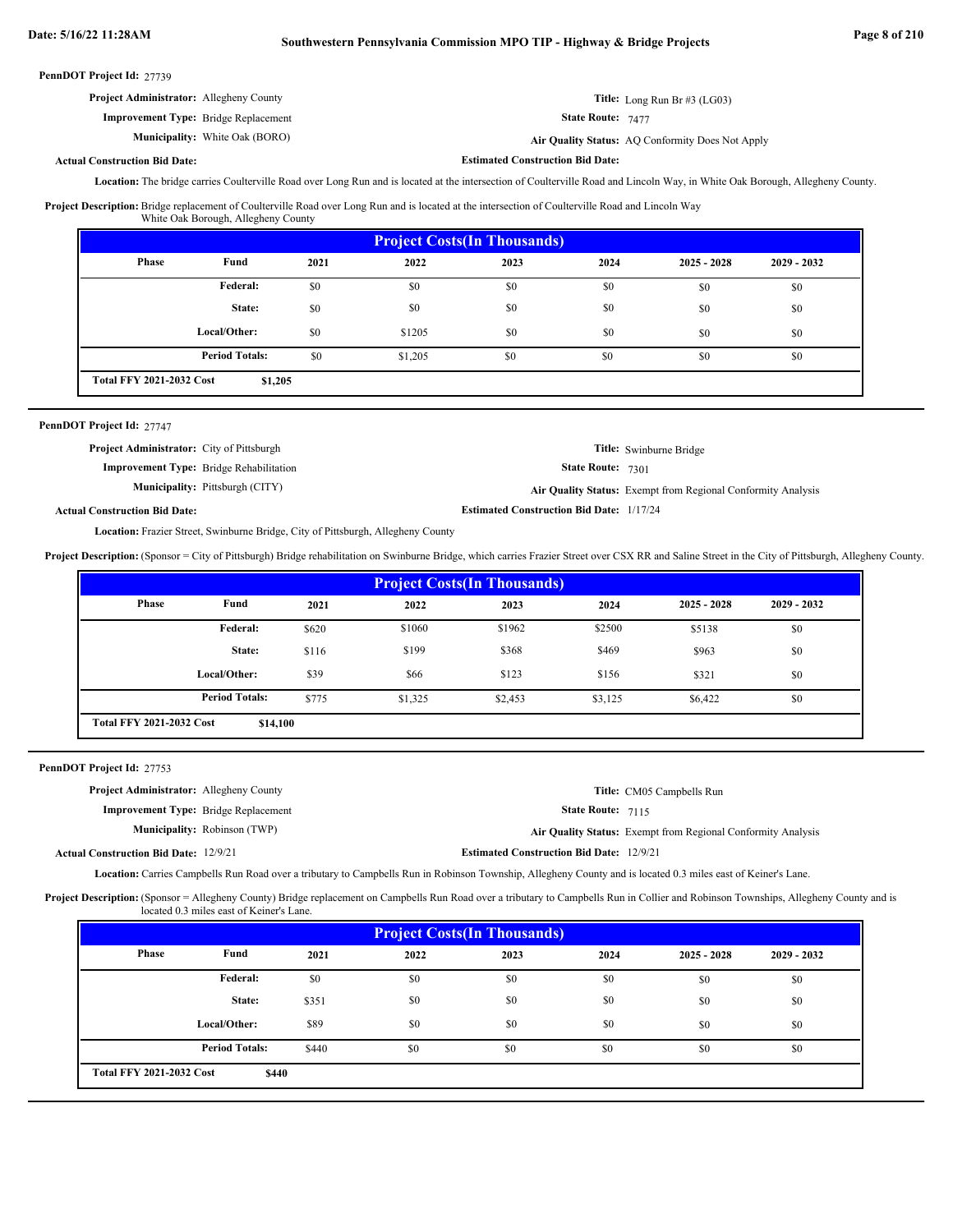| PennDOT Project Id: 27770 |  |
|---------------------------|--|
|---------------------------|--|

| llegheny County |  |  |
|-----------------|--|--|
|                 |  |  |

State Route: 7103

**Air Quality Status:** Exempt from Regional Conformity Analysis

**Title:** SN02 Spring Run NO2

**Estimated Construction Bid Date:** 4/22/21 4/22/21 **Actual Construction Bid Date:**

**Project Administrator:** A

**Municipality:**

**Improvement Type:** Bridge Replacement

Location: Spring Run Road over Spring Run in Crescent Township Allegheny County

**Project Description:** Bridge replacement on Spring Run Road over Spring Run in Crescent Township Allegheny County

| <b>Project Costs (In Thousands)</b>        |                       |         |      |      |      |               |               |
|--------------------------------------------|-----------------------|---------|------|------|------|---------------|---------------|
| <b>Phase</b>                               | Fund                  | 2021    | 2022 | 2023 | 2024 | $2025 - 2028$ | $2029 - 2032$ |
|                                            | Federal:              | \$0     | \$0  | \$0  | \$0  | \$0           | \$0           |
|                                            | State:                | \$864   | \$0  | \$0  | \$0  | \$0           | \$0           |
|                                            | Local/Other:          | \$216   | \$0  | \$0  | \$0  | \$0           | \$0           |
|                                            | <b>Period Totals:</b> | \$1,080 | \$0  | \$0  | \$0  | \$0           | \$0           |
| <b>Total FFY 2021-2032 Cost</b><br>\$1,080 |                       |         |      |      |      |               |               |

| PennDOT Project Id: 27991                      |                                        |                                                 |                                                              |
|------------------------------------------------|----------------------------------------|-------------------------------------------------|--------------------------------------------------------------|
| <b>Project Administrator: PENNDOT</b>          |                                        |                                                 | Title: PA 837 Pedestrian Bridge                              |
| <b>Improvement Type:</b> Pedestrian Facilities |                                        | <b>State Route: 837</b>                         |                                                              |
|                                                | <b>Municipality:</b> Pittsburgh (CITY) |                                                 | Air Quality Status: Exempt from Regional Conformity Analysis |
| <b>Actual Construction Bid Date:</b>           |                                        | <b>Estimated Construction Bid Date: 8/11/22</b> |                                                              |

Location: SR 837, Glenwood Interchange in West Homestead Borough and the City of Pittsburgh, Allegheny County

Project Description: to allow pedestrians traveling across the Glenwood Bridge (SR 885) to safely access the SR 8059 ramp which leads up to the SR 837 bridge and an eleven span, 875 foot long, steel I-beam structure to allow pedestrians traveling from the SR 837 bridge or SR 8059 ramp to access Baldwin Road, which leads toward the Great Allegheny Passage Trail.

| <b>Project Costs (In Thousands)</b>        |                       |       |         |         |         |               |               |
|--------------------------------------------|-----------------------|-------|---------|---------|---------|---------------|---------------|
| Phase                                      | Fund                  | 2021  | 2022    | 2023    | 2024    | $2025 - 2028$ | $2029 - 2032$ |
|                                            | Federal:              | \$0   | \$0     | \$0     | \$0     | \$0           | \$0           |
|                                            | State:                | \$300 | \$3250  | \$2350  | \$1350  | \$0           | \$0           |
|                                            | Local/Other:          | \$0   | \$0     | \$0     | \$0     | \$0           | \$0           |
|                                            | <b>Period Totals:</b> | \$300 | \$3,250 | \$2,350 | \$1,350 | \$0           | \$0           |
| <b>Total FFY 2021-2032 Cost</b><br>\$7,250 |                       |       |         |         |         |               |               |

| PennDOT Project Id: 28010 |  |
|---------------------------|--|
|                           |  |

| <b>Project Administrator: PennDOT</b> |                                                 | Title: PA 50 -179-Vanadium                                                |
|---------------------------------------|-------------------------------------------------|---------------------------------------------------------------------------|
| <b>Improvement Type:</b> Widen        | <b>State Route:</b> $50$                        |                                                                           |
| <b>Municipality:</b> Collier (TWP)    |                                                 | Air Quality Status: Significant: Included in regional conformity analysis |
| <b>Actual Construction Bid Date:</b>  | <b>Estimated Construction Bid Date: 7/28/22</b> |                                                                           |

Located on SR 50 (Washington Pike) from Thoms Run Road to Mayer Street in Collier Township, Allegheny County. **Location:**

**Project Description:** Lane widening and signal upgrades on SR 50 (Washington Pike) from Thoms Run Road to Mayer Street in Collier Township, Allegheny County.

| <b>Project Costs (In Thousands)</b>        |                       |      |         |      |      |               |               |
|--------------------------------------------|-----------------------|------|---------|------|------|---------------|---------------|
| <b>Phase</b>                               | Fund                  | 2021 | 2022    | 2023 | 2024 | $2025 - 2028$ | $2029 - 2032$ |
|                                            | Federal:              | \$0  | \$5600  | \$0  | \$0  | \$0           | \$0           |
|                                            | State:                | \$0  | \$0     | \$0  | \$0  | \$0           | \$0           |
|                                            | Local/Other:          | \$0  | \$0     | \$0  | \$0  | \$0           | \$0           |
|                                            | <b>Period Totals:</b> | \$0  | \$5,600 | \$0  | \$0  | \$0           | \$0           |
| <b>Total FFY 2021-2032 Cost</b><br>\$5,600 |                       |      |         |      |      |               |               |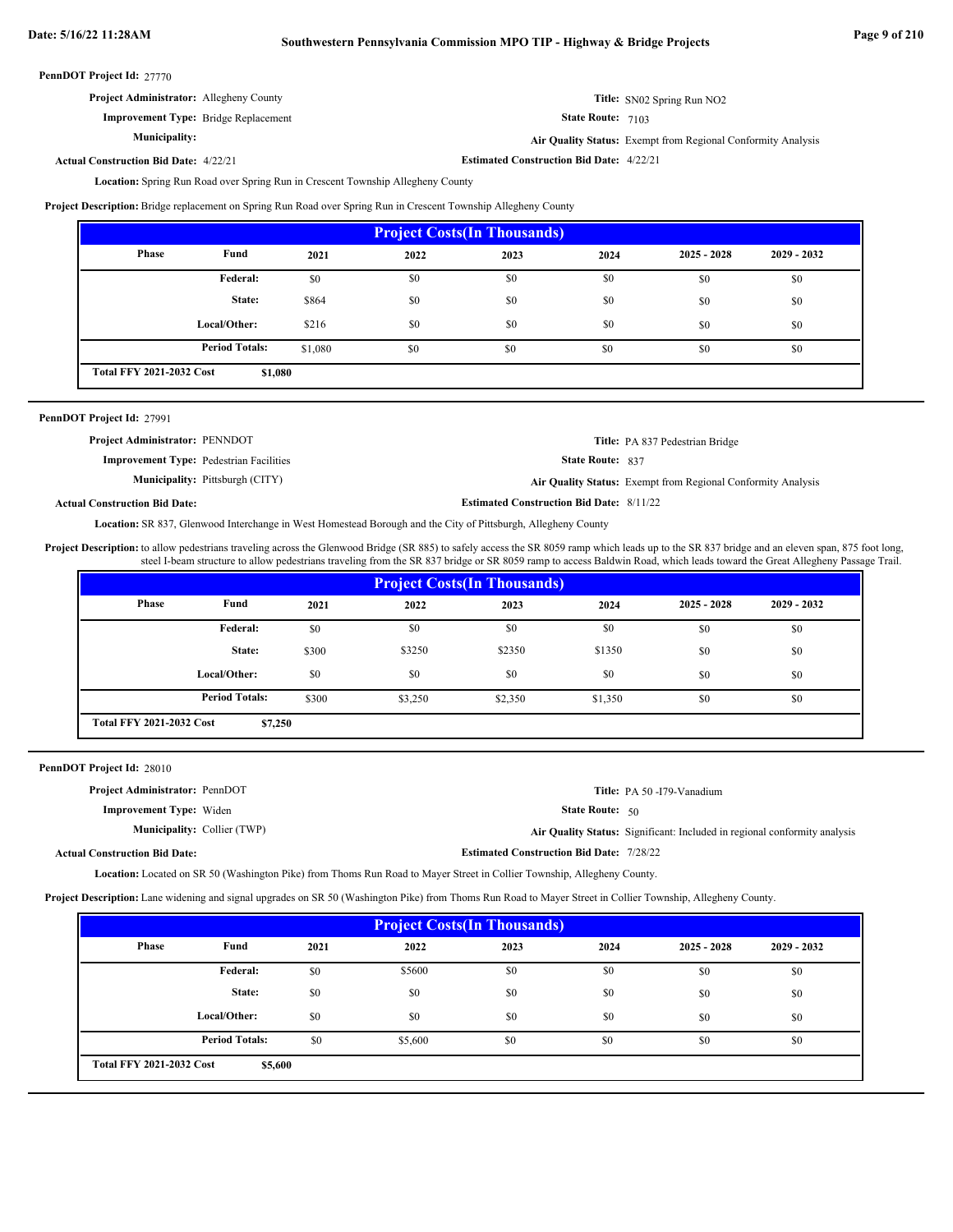| <b>Project Administrator: PennDOT</b>      |                          | <b>Title:</b> 2040/Ceco Dr to Brownsville Rd                        |
|--------------------------------------------|--------------------------|---------------------------------------------------------------------|
| <b>Improvement Type: Resurface</b>         | <b>State Route:</b> 2040 |                                                                     |
| <b>Municipality:</b> Pleasant Hills (BORO) |                          | <b>Air Quality Status:</b> Exempt from Regional Conformity Analysis |

# **Actual Construction Bid Date:**

Location: Located on SR 2040 (Lebanon Church) from Ceco Drive to Brownsville Road in Baldwin, West Mifflin, Pleasant Hills Borough in Allegheny County. Also include SR 885, from Clairton Road to Lebanon Road.

**Estimated Construction Bid Date:** 9/14/23

Project Description: Widening, mill and overlay, patch, minor bridge repair on SR 2040 (Lebanon Church) from Ceco Drive to Brownsville Road in Baldwin, West Mifflin, Pleasant Hills and Allegheny County. Also include SR 885, from Clairton Road to Lebanon Road.

| <b>Project Costs (In Thousands)</b>         |                       |         |         |         |         |               |               |
|---------------------------------------------|-----------------------|---------|---------|---------|---------|---------------|---------------|
| Phase                                       | Fund                  | 2021    | 2022    | 2023    | 2024    | $2025 - 2028$ | $2029 - 2032$ |
|                                             | Federal:              | \$0     | \$1612  | \$0     | \$0     | \$0           | \$0           |
|                                             | State:                | \$1000  | \$775   | \$6000  | \$8200  | \$3128        | \$0           |
|                                             | Local/Other:          | \$0     | \$0     | \$0     | \$0     | \$0           | \$0           |
|                                             | <b>Period Totals:</b> | \$1,000 | \$2,387 | \$6,000 | \$8,200 | \$3,128       | \$0           |
| <b>Total FFY 2021-2032 Cost</b><br>\$20,715 |                       |         |         |         |         |               |               |

#### PennDOT Project Id: 28155

| <b>Project Administrator: PennDOT</b>        |                                          |                                                 | <b>Title:</b> Ardmore Blyrd Br over Falls Run                |
|----------------------------------------------|------------------------------------------|-------------------------------------------------|--------------------------------------------------------------|
| <b>Improvement Type:</b> Bridge Replacement  |                                          | <b>State Route: 30</b>                          |                                                              |
|                                              | <b>Municipality:</b> Forest Hills (BORO) |                                                 | Air Quality Status: Exempt from Regional Conformity Analysis |
| <b>Actual Construction Bid Date: 4/22/21</b> |                                          | <b>Estimated Construction Bid Date: 4/22/21</b> |                                                              |

Location: SR 30 at Falls Run in Forest Hills Borough, Allegheny County.

**Project Description:** Design build structure replacement on SR 30 over Falls Run in Forest Hills Borough, Allegheny County. 1000ft south east of Braddock Rd.

| <b>Project Costs (In Thousands)</b>        |                       |         |       |      |      |               |               |
|--------------------------------------------|-----------------------|---------|-------|------|------|---------------|---------------|
| <b>Phase</b>                               | Fund                  | 2021    | 2022  | 2023 | 2024 | $2025 - 2028$ | $2029 - 2032$ |
|                                            | Federal:              | \$3180  | \$941 | \$0  | \$0  | \$0           | \$0           |
|                                            | State:                | \$0     | \$0   | \$0  | \$0  | \$0           | \$0           |
|                                            | Local/Other:          | \$0     | \$0   | \$0  | \$0  | \$0           | \$0           |
|                                            | <b>Period Totals:</b> | \$3,180 | \$941 | \$0  | \$0  | \$0           | \$0           |
| <b>Total FFY 2021-2032 Cost</b><br>\$4,121 |                       |         |       |      |      |               |               |

#### PennDOT Project Id: 28159

| <b>Project Administrator: PENNDOT</b>       |                                    |                                                | <b>Title:</b> Ramp - Rodi Rd/Chalfont R                             |
|---------------------------------------------|------------------------------------|------------------------------------------------|---------------------------------------------------------------------|
| <b>Improvement Type:</b> Bridge Replacement |                                    | <b>State Route: 2152</b>                       |                                                                     |
|                                             | <b>Municipality:</b> Wilkins (TWP) |                                                | <b>Air Quality Status:</b> Exempt from Regional Conformity Analysis |
| <b>Actual Construction Bid Date: 8/8/19</b> |                                    | <b>Estimated Construction Bid Date: 8/8/19</b> |                                                                     |

Location: Located on SR 2152 (Ramp to Rodi Road) over Chalfont Run in Wilkins Township, Allegheny County.

**Project Description:** Bridge replacement on SR 2152 (Ramp to Rodi Road) over Chalfont Run in Wilkins Township, Allegheny County.

| <b>Project Costs (In Thousands)</b>      |                       |      |       |      |      |               |               |
|------------------------------------------|-----------------------|------|-------|------|------|---------------|---------------|
| Phase                                    | Fund                  | 2021 | 2022  | 2023 | 2024 | $2025 - 2028$ | $2029 - 2032$ |
|                                          | <b>Federal:</b>       | \$0  | \$100 | \$0  | \$0  | \$0           | \$0           |
|                                          | State:                | \$0  | \$25  | \$0  | \$0  | \$0           | \$0           |
|                                          | Local/Other:          | \$0  | \$0   | \$0  | \$0  | \$0           | \$0           |
|                                          | <b>Period Totals:</b> | \$0  | \$125 | \$0  | \$0  | \$0           | \$0           |
| <b>Total FFY 2021-2032 Cost</b><br>\$125 |                       |      |       |      |      |               |               |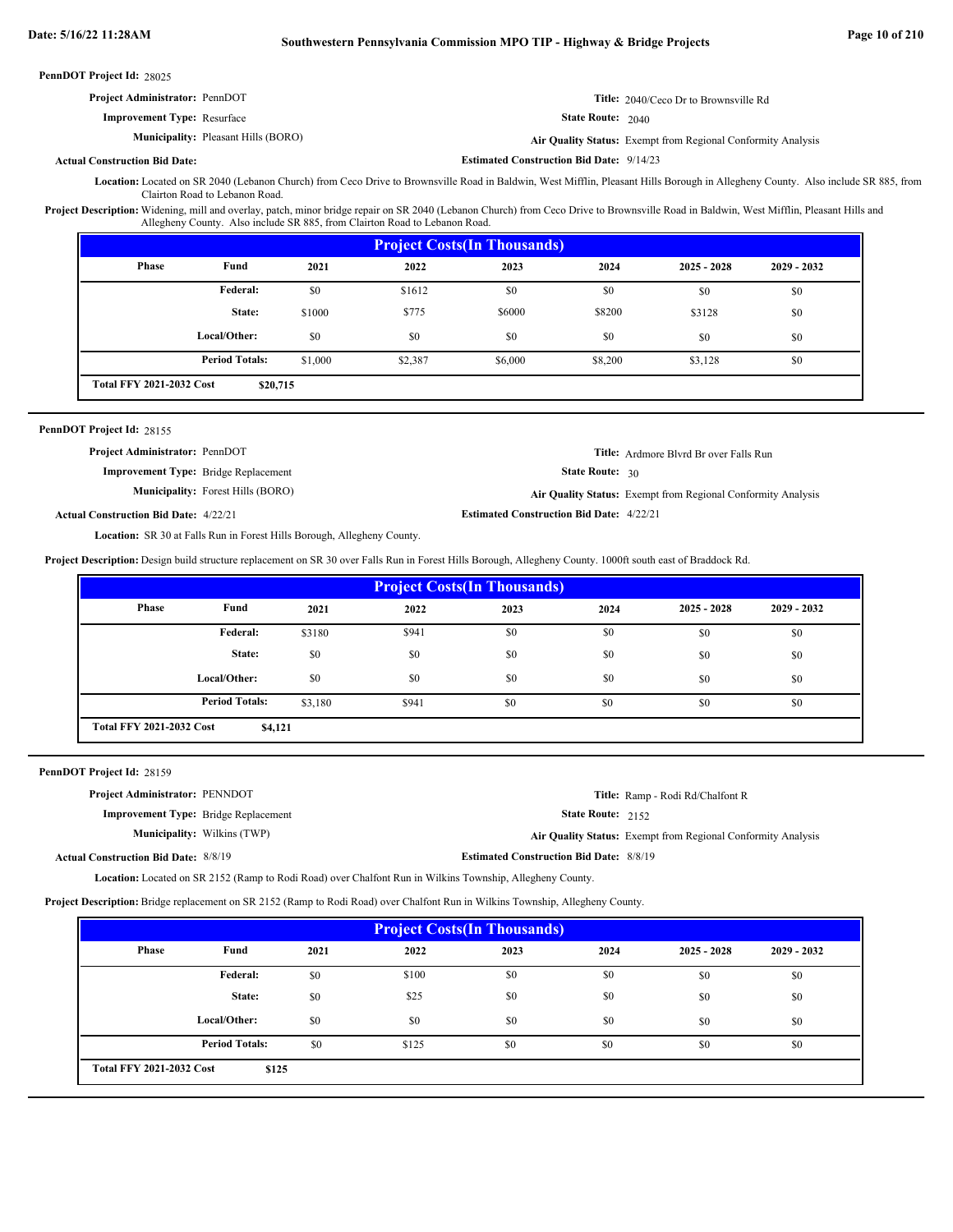**Estimated Construction Bid Date:**

PennDOT Project Id: 28172

| <b>Project Administrator: TMA's</b> |  |
|-------------------------------------|--|
| <b>Improvement Type: Planning</b>   |  |

**Municipality:** Robinson (TWP)

State Route: 0

Robinson (TWP) **Air Quality Status:** AQ Conformity Does Not Apply

**Title:** TDM Line Item - FFY 2023/24

**Actual Construction Bid Date:**

Location: Pittsburgh Metropolitan area, Allegheny County

**Project Description:** Transportation Demand Management forecast in Pittsburgh Metropolitan area, Allegheny County

| <b>Project Costs (In Thousands)</b>        |                       |      |      |       |       |               |               |
|--------------------------------------------|-----------------------|------|------|-------|-------|---------------|---------------|
| <b>Phase</b>                               | Fund                  | 2021 | 2022 | 2023  | 2024  | $2025 - 2028$ | $2029 - 2032$ |
|                                            | Federal:              | \$0  | \$0  | \$600 | \$600 | \$0           | \$0           |
|                                            | State:                | \$0  | \$0  | \$0   | \$0   | \$0           | \$0           |
|                                            | Local/Other:          | \$0  | \$0  | \$150 | \$150 | \$0           | \$0           |
|                                            | <b>Period Totals:</b> | \$0  | \$0  | \$750 | \$750 | \$0           | \$0           |
| <b>Total FFY 2021-2032 Cost</b><br>\$1,500 |                       |      |      |       |       |               |               |

| <b>PennDOT Project Id: 28180</b>                 |                                                      |                                                 |                                                                           |
|--------------------------------------------------|------------------------------------------------------|-------------------------------------------------|---------------------------------------------------------------------------|
| <b>Project Administrator:</b> City of Pittsburgh |                                                      |                                                 | <b>Title:</b> CBD Signal Phase 3 Construction                             |
|                                                  | <b>Improvement Type:</b> Existing Signal Improvement | <b>State Route:</b> $\theta$                    |                                                                           |
|                                                  | <b>Municipality:</b> Pittsburgh (CITY)               |                                                 | Air Quality Status: Significant: Included in regional conformity analysis |
| <b>Actual Construction Bid Date: 8/23/18</b>     |                                                      | <b>Estimated Construction Bid Date: 8/23/18</b> |                                                                           |

Location: Central Business District, City of Pittsburgh, Allegheny County

**Project Description:** (Sponsor = City of Pittsburgh) CBD Signal improvement at Central Business District, City of Pittsburgh, Allegheny County.

| <b>Project Costs (In Thousands)</b>      |                       |       |      |      |      |               |               |
|------------------------------------------|-----------------------|-------|------|------|------|---------------|---------------|
| <b>Phase</b>                             | Fund                  | 2021  | 2022 | 2023 | 2024 | $2025 - 2028$ | $2029 - 2032$ |
|                                          | Federal:              | \$371 | \$0  | \$0  | \$0  | \$0           | \$0           |
|                                          | State:                | \$0   | \$0  | \$0  | \$0  | \$0           | \$0           |
|                                          | Local/Other:          | \$93  | \$0  | \$0  | \$0  | \$0           | \$0           |
|                                          | <b>Period Totals:</b> | \$464 | \$0  | \$0  | \$0  | \$0           | \$0           |
| <b>Total FFY 2021-2032 Cost</b><br>\$464 |                       |       |      |      |      |               |               |

PennDOT Project Id: 28250

| <b>Project Administrator:</b> Allegheny County |                                                 | <b>Title:</b> WB11 Wible Run #11                 |
|------------------------------------------------|-------------------------------------------------|--------------------------------------------------|
| <b>Improvement Type:</b> Bridge Replacement    | <b>State Route: 7118</b>                        |                                                  |
| <b>Municipality:</b> Shaler (TWP)              |                                                 | Air Quality Status: AQ Conformity Does Not Apply |
| <b>Actual Construction Bid Date:</b>           | <b>Estimated Construction Bid Date: 3/12/26</b> |                                                  |

Location: Located on Wible Run Bridge #11 carrying Anderson Road over Wible Run in Shaler Township, Allegheny County.

**Project Description:** Bridge improvement on Wible Run #11, Shaler Township, Allegheny County.

| <b>Project Costs (In Thousands)</b>      |                       |      |       |      |      |               |               |
|------------------------------------------|-----------------------|------|-------|------|------|---------------|---------------|
| <b>Phase</b>                             | Fund                  | 2021 | 2022  | 2023 | 2024 | $2025 - 2028$ | $2029 - 2032$ |
|                                          | Federal:              | \$0  | \$264 | \$0  | \$0  | \$0           | \$0           |
|                                          | State:                | \$0  | \$0   | \$0  | \$0  | \$0           | \$0           |
|                                          | Local/Other:          | \$0  | \$66  | \$0  | \$0  | \$0           | \$0           |
|                                          | <b>Period Totals:</b> | \$0  | \$330 | \$0  | \$0  | \$0           | \$0           |
| <b>Total FFY 2021-2032 Cost</b><br>\$330 |                       |      |       |      |      |               |               |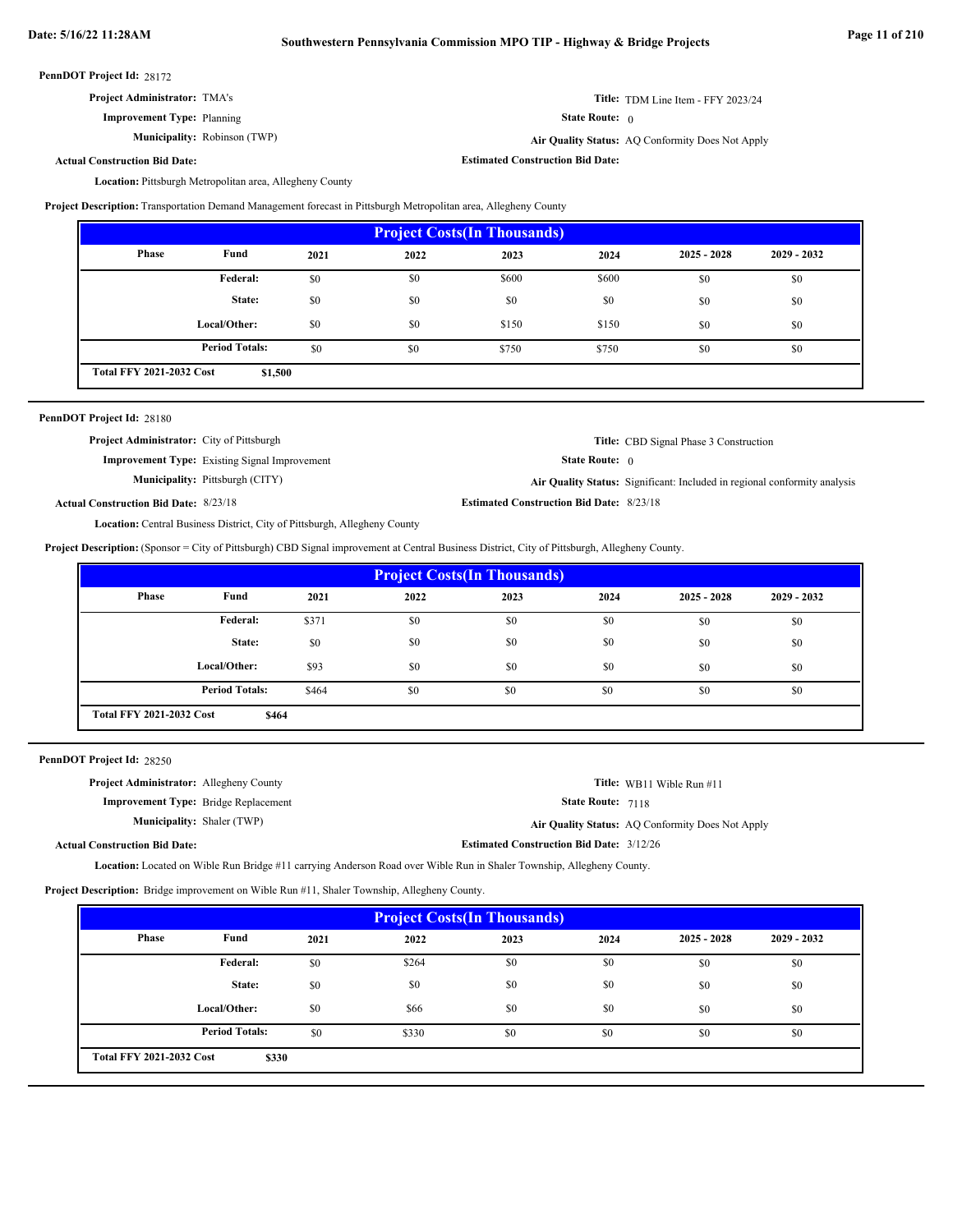| <b>Project Administrator:</b> Allegheny County | <b>Title:</b> ML01 McLaughlin Run #1 |
|------------------------------------------------|--------------------------------------|
| <b>Improvement Type:</b> Bridge Replacement    | <b>State Route:</b> $7414$           |

Air Quality Status: AQ Conformity Does Not Apply

**Estimated Construction Bid Date:** 3/12/26

### **Actual Construction Bid Date:**

**Municipality:**

Location: ML01 - McLaughlin Run #01 in Bridgeville Brough, Allegheny County.

**Project Description:** Bridge replacement on ML01 - McLaughin Run #01 in Bridgeville Brough, Allegheny County.

| <b>Project Costs (In Thousands)</b>      |                       |      |       |      |      |               |               |
|------------------------------------------|-----------------------|------|-------|------|------|---------------|---------------|
| Phase                                    | Fund                  | 2021 | 2022  | 2023 | 2024 | $2025 - 2028$ | $2029 - 2032$ |
|                                          | <b>Federal:</b>       | \$0  | \$264 | \$0  | \$0  | \$0           | \$0           |
|                                          | State:                | \$0  | \$50  | \$0  | \$0  | \$0           | \$0           |
|                                          | Local/Other:          | \$0  | \$17  | \$0  | \$0  | \$0           | \$0           |
|                                          | <b>Period Totals:</b> | \$0  | \$331 | \$0  | \$0  | \$0           | \$0           |
| <b>Total FFY 2021-2032 Cost</b><br>\$331 |                       |      |       |      |      |               |               |

| <b>PennDOT Project Id: 28281</b>         |                                                                           |
|------------------------------------------|---------------------------------------------------------------------------|
| <b>Project Administrator: PENNDOT</b>    | <b>Title:</b> Southern Beltway Connector                                  |
| <b>Improvement Type:</b> Widen           | <b>State Route: 79</b>                                                    |
| <b>Municipality:</b> South Fayette (TWP) | Air Quality Status: Significant: Included in regional conformity analysis |

**Estimated Construction Bid Date:** 12/19/18 12/19/18 **Actual Construction Bid Date:**

Location: Located on I-79, from Washington County (Cecil Township) just north of the Southpointe Interchange at Segment/Offset 0474/1093 and extends north approximately 3.0 miles to 0504/1486 in South Fayette Township, Allegheny County.

Project Description: Lane widening on I-79, from Washington County (Cecil Township) just north of the Southpointe Interchange at Segment/Offset 0474/1093 and extends north approximately 3.0 miles to 0504/1486 in South Fayette Township, Allegheny County.

| <b>Project Costs (In Thousands)</b> |                       |       |      |      |      |               |               |
|-------------------------------------|-----------------------|-------|------|------|------|---------------|---------------|
| Phase                               | Fund                  | 2021  | 2022 | 2023 | 2024 | $2025 - 2028$ | $2029 - 2032$ |
|                                     | <b>Federal:</b>       | \$0   | \$0  | \$0  | \$0  | \$0           | \$0           |
|                                     | State:                | \$260 | \$0  | \$0  | \$0  | \$0           | \$0           |
|                                     | Local/Other:          | \$0   | \$0  | \$0  | \$0  | \$0           | \$0           |
|                                     | <b>Period Totals:</b> | \$260 | \$0  | \$0  | \$0  | \$0           | \$0           |
| <b>Total FFY 2021-2032 Cost</b>     | \$260                 |       |      |      |      |               |               |

#### 28344 **PennDOT Project Id:**

| <b>Project Administrator: PENNDOT</b> |                                                         |                                                | <b>Title:</b> McKees Rocks Bridge Phase 2                    |
|---------------------------------------|---------------------------------------------------------|------------------------------------------------|--------------------------------------------------------------|
|                                       | <b>Improvement Type:</b> Bridge Preservation Activities | <b>State Route: 3104</b>                       |                                                              |
|                                       | <b>Municipality:</b> Mckees Rocks (BORO)                |                                                | Air Quality Status: Exempt from Regional Conformity Analysis |
| <b>Actual Construction Bid Date:</b>  |                                                         | <b>Estimated Construction Bid Date: 6/9/22</b> |                                                              |

Location: McKees Rocks Bridge carries SR 3104 over the Ohio River in the City of Pittsburgh, Stowe Township and McKees Rocks Borough, Allegheny County.

Project Description: Bridge preservation on the McKees Rocks Bridge carries SR 3104 over the Ohio River in the City of Pittsburgh, Stowe Township and McKees Rocks Borough, Allegheny County.

| <b>Project Costs (In Thousands)</b> |                       |      |         |         |         |               |               |
|-------------------------------------|-----------------------|------|---------|---------|---------|---------------|---------------|
| <b>Phase</b>                        | Fund                  | 2021 | 2022    | 2023    | 2024    | $2025 - 2028$ | $2029 - 2032$ |
|                                     | Federal:              | \$0  | \$0     | \$0     | \$0     | \$0           | \$0           |
|                                     | State:                | \$0  | \$7382  | \$6850  | \$8000  | \$0           | \$0           |
|                                     | Local/Other:          | \$0  | \$0     | \$0     | \$0     | \$0           | \$0           |
|                                     | <b>Period Totals:</b> | \$0  | \$7,382 | \$6,850 | \$8,000 | \$0           | \$0           |
| <b>Total FFY 2021-2032 Cost</b>     | \$22,232              |      |         |         |         |               |               |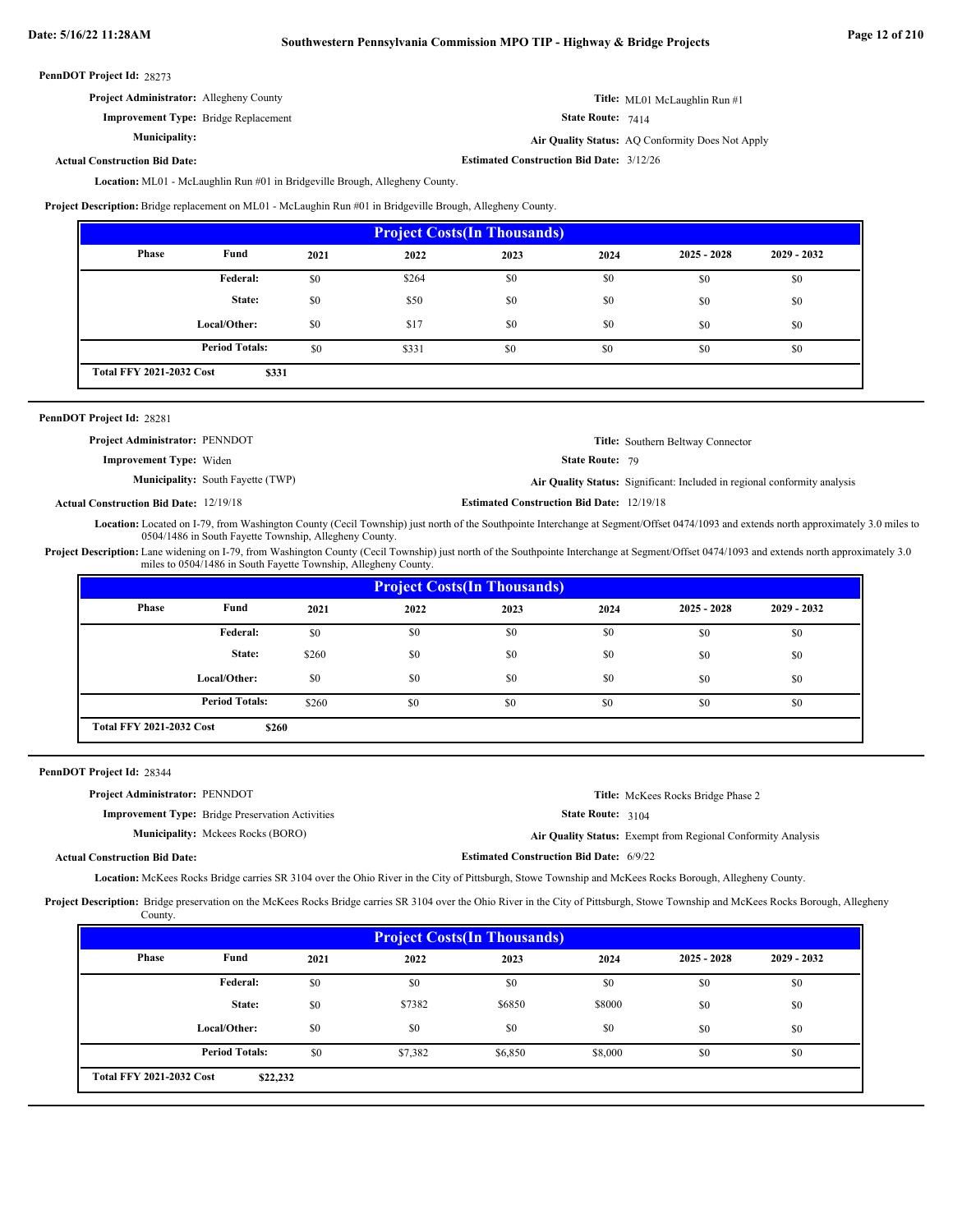# **Date: 5/16/22 11:28AM Southwestern Pennsylvania Commission MPO TIP - Highway & Bridge Projects Page 13 of 210**

28345 **PennDOT Project Id:**

| <b>Project Administrator: PENNDOT</b>          |                            | <b>Title:</b> Jerome Street Bridge                           |
|------------------------------------------------|----------------------------|--------------------------------------------------------------|
| <b>Improvement Type:</b> Bridge Rehabilitation | <b>State Route:</b> $2094$ |                                                              |
| <b>Municipality:</b> Mckeesport (CITY)         |                            | Air Quality Status: Exempt from Regional Conformity Analysis |

#### **Estimated Construction Bid Date:** 4/30/20 4/30/20 **Actual Construction Bid Date:**

Location: Located on SR 2094 over Youghiogheny River in the City of McKeesport, Allegheny County.

Full paint, structural steel repairs, deck replacement, sidewalk and barrier replacement, expansion dame replacement, concrete substructure repairs, bearing repairs, approach work on SR 2094 (Jerome Street Bridge) over SR 2027, from SR 2021 and SR 2094 to Jerome Street and SR 2094 in the City of McKeesport, Allegheny County. **Project Description:**

| <b>Project Costs (In Thousands)</b>        |                       |       |         |      |      |               |               |
|--------------------------------------------|-----------------------|-------|---------|------|------|---------------|---------------|
| <b>Phase</b>                               | Fund                  | 2021  | 2022    | 2023 | 2024 | $2025 - 2028$ | $2029 - 2032$ |
|                                            | Federal:              | \$10  | \$1056  | \$0  | \$0  | \$0           | \$0           |
|                                            | State:                | \$204 | \$77    | \$0  | \$0  | \$0           | \$0           |
|                                            | Local/Other:          | \$0   | \$0     | \$0  | \$0  | \$0           | \$0           |
|                                            | <b>Period Totals:</b> | \$214 | \$1,133 | \$0  | \$0  | \$0           | \$0           |
| <b>Total FFY 2021-2032 Cost</b><br>\$1,347 |                       |       |         |      |      |               |               |

## PennDOT Project Id: 28426

| <b>Project Administrator:</b> Allegheny County |                                                         |                                                 | <b>Title:</b> AL Local BPRS Group 5                          |
|------------------------------------------------|---------------------------------------------------------|-------------------------------------------------|--------------------------------------------------------------|
|                                                | <b>Improvement Type:</b> Bridge Preservation Activities | <b>State Route: 7420</b>                        |                                                              |
|                                                | <b>Municipality:</b> Coraopolis (BORO)                  |                                                 | Air Quality Status: Exempt from Regional Conformity Analysis |
| <b>Actual Construction Bid Date:</b>           |                                                         | <b>Estimated Construction Bid Date: 1/15/25</b> |                                                              |

Location: Coraopolis Bridge (OB02) in Coraopolis Borough, Allegheny County; Lincoln Road over Shades Run (SD03) in Penn Hill Township; Saunders Station Road (TL19) in Monroeville and Sutersville (YR01) in Elizabeth Township

Project Description: (Sponsor = Allegheny County) Bridge preservation on Coraopolis - Neville Island Bridge in Coraopolis Borough, Lincoln Road Bridge in Penn Hills, Saunders Station Road in Monroeville and Sutersville Road Bridge in Elizabeth Township, Allegheny County.

| <b>Project Costs (In Thousands)</b> |                       |       |       |         |         |               |               |  |
|-------------------------------------|-----------------------|-------|-------|---------|---------|---------------|---------------|--|
| Phase                               | Fund                  | 2021  | 2022  | 2023    | 2024    | $2025 - 2028$ | $2029 - 2032$ |  |
|                                     | Federal:              | \$640 | \$250 | \$1910  | \$1000  | \$2000        | \$0           |  |
|                                     | State:                | \$120 | \$47  | \$359   | \$188   | \$375         | \$0           |  |
|                                     | Local/Other:          | \$40  | \$16  | \$120   | \$63    | \$125         | \$0           |  |
|                                     | <b>Period Totals:</b> | \$800 | \$313 | \$2,389 | \$1,251 | \$2,500       | \$0           |  |
| <b>Total FFY 2021-2032 Cost</b>     | \$7,253               |       |       |         |         |               |               |  |

## PennDOT Project Id: 28520

| <b>Project Administrator: PENNDOT</b>        |                                          |                                                 | <b>Title:</b> Mayview Road Bridge                            |
|----------------------------------------------|------------------------------------------|-------------------------------------------------|--------------------------------------------------------------|
| <b>Improvement Type:</b> Bridge Replacement  |                                          | <b>State Route: 3005</b>                        |                                                              |
|                                              | <b>Municipality:</b> South Fayette (TWP) |                                                 | Air Quality Status: Exempt from Regional Conformity Analysis |
| <b>Actual Construction Bid Date: 1/14/21</b> |                                          | <b>Estimated Construction Bid Date: 1/14/21</b> |                                                              |

Location: Mayview Road Bridge over branch of Chartiers Creek, at intersection with Boyce Road, in South Fayette Township Allegheny County. Also included is SR 3006 and SR 3005.

Project Description: Bridge replacement, signal improvement and turning lane widening on State Route 3005 (Mayview Road Bridge) and SR 3006 (Boyce Road) over branch of Chartiers Creek, near Boyce Road in South Fayette Township, Allegheny County.

|                                 | <b>Project Costs (In Thousands)</b> |         |       |      |      |               |               |  |
|---------------------------------|-------------------------------------|---------|-------|------|------|---------------|---------------|--|
| <b>Phase</b>                    | Fund                                | 2021    | 2022  | 2023 | 2024 | $2025 - 2028$ | $2029 - 2032$ |  |
|                                 | Federal:                            | \$0     | \$0   | \$0  | \$0  | \$0           | \$0           |  |
|                                 | State:                              | \$3000  | \$290 | \$0  | \$0  | \$0           | \$0           |  |
|                                 | Local/Other:                        | \$0     | \$0   | \$0  | \$0  | \$0           | \$0           |  |
|                                 | <b>Period Totals:</b>               | \$3,000 | \$290 | \$0  | \$0  | \$0           | \$0           |  |
| <b>Total FFY 2021-2032 Cost</b> | \$3,290                             |         |       |      |      |               |               |  |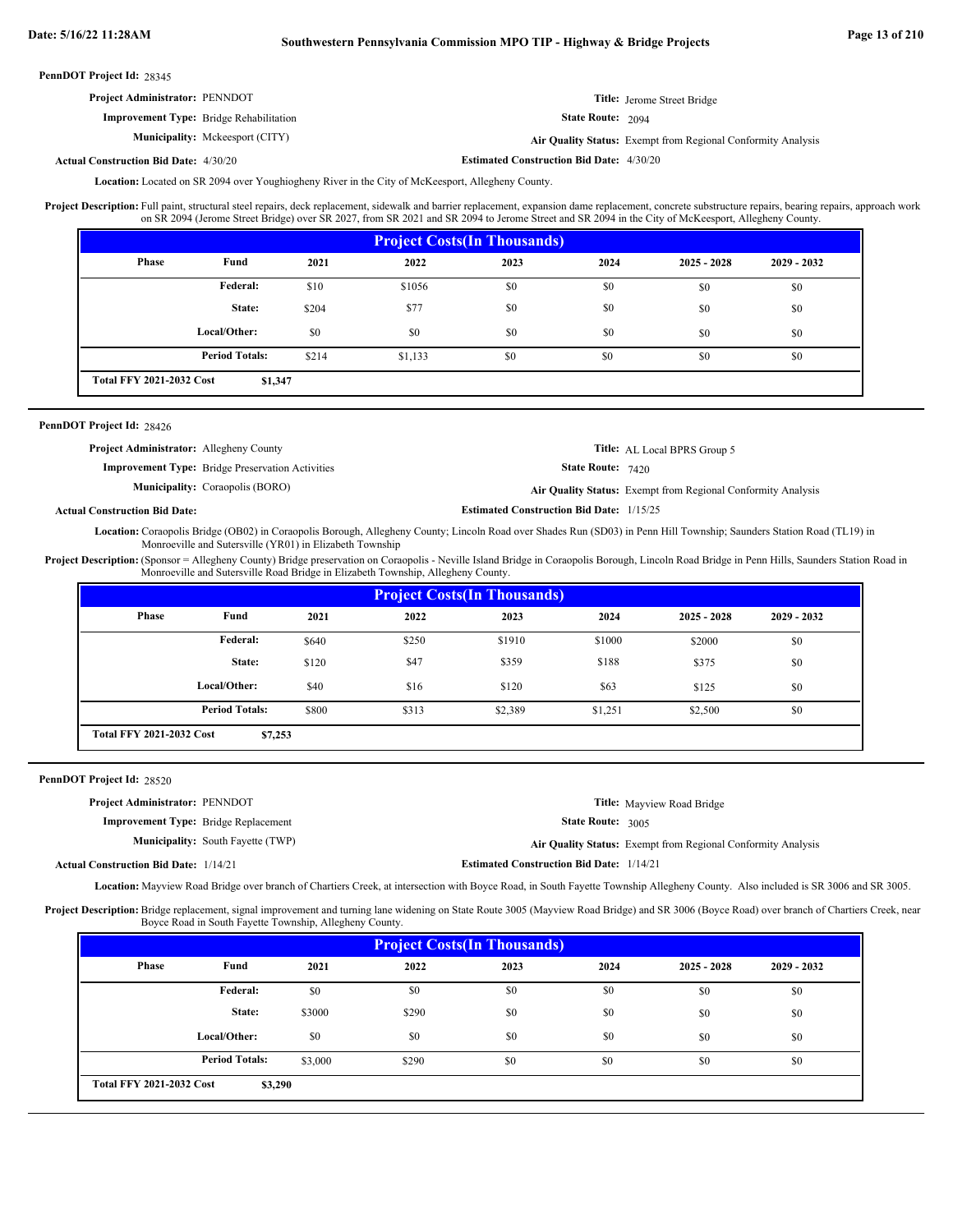| <b>Project Administrator: PENNDOT</b> |  |  |  |
|---------------------------------------|--|--|--|
|---------------------------------------|--|--|--|

State Route: 3027

**Improvement Type:** Bridge Preservation Activities **Municipality:**

Pittsburgh (CITY) **Air Quality Status:** Exempt from Regional Conformity Analysis

**Title:** Smithfield Street Bridge

**Estimated Construction Bid Date:** 2/17/22 2/17/22 **Actual Construction Bid Date:**

Location: Smithfield Street Bridge in City of Pittsburgh, Allegheny County

**Project Description:** Bridge preservation on Smithfield Street Bridge which carries Smithfield Street over the Monongahela River in City of Pittsburgh, Allegheny County.

| <b>Project Costs (In Thousands)</b> |                                            |         |       |         |      |               |               |  |
|-------------------------------------|--------------------------------------------|---------|-------|---------|------|---------------|---------------|--|
| <b>Phase</b>                        | Fund                                       | 2021    | 2022  | 2023    | 2024 | $2025 - 2028$ | $2029 - 2032$ |  |
|                                     | <b>Federal:</b>                            | \$80    | \$0   | \$0     | \$0  | \$0           | \$0           |  |
|                                     | State:                                     | \$6258  | \$710 | \$2390  | \$0  | \$0           | \$0           |  |
|                                     | Local/Other:                               | \$0     | \$0   | \$0     | \$0  | \$0           | \$0           |  |
|                                     | <b>Period Totals:</b>                      | \$6,338 | \$710 | \$2,390 | \$0  | \$0           | \$0           |  |
|                                     | <b>Total FFY 2021-2032 Cost</b><br>\$9,438 |         |       |         |      |               |               |  |

| <b>Project Administrator: PennDOT</b>        |                                          |                                                 | <b>Title:</b> US 30 over Falls Run                           |
|----------------------------------------------|------------------------------------------|-------------------------------------------------|--------------------------------------------------------------|
| <b>Improvement Type:</b> Bridge Replacement  |                                          | <b>State Route: 30</b>                          |                                                              |
|                                              | <b>Municipality:</b> Forest Hills (BORO) |                                                 | Air Quality Status: Exempt from Regional Conformity Analysis |
| <b>Actual Construction Bid Date: 4/22/21</b> |                                          | <b>Estimated Construction Bid Date: 4/22/21</b> |                                                              |

Location: Located on US 30 over Falls Run 100 feet northwest of Newport Road in Forest Hills Borough, Allegheny County.

**Project Description:** Bridge replacement of structure on US Route 30 over Falls Run 100 feet northwest of Newport Road in Forest Hills Borough, Allegheny County.

| <b>Project Costs (In Thousands)</b> |                                            |         |         |      |      |               |               |  |  |
|-------------------------------------|--------------------------------------------|---------|---------|------|------|---------------|---------------|--|--|
| <b>Phase</b>                        | Fund                                       | 2021    | 2022    | 2023 | 2024 | $2025 - 2028$ | $2029 - 2032$ |  |  |
|                                     | Federal:                                   | \$3273  | \$3100  | \$0  | \$0  | \$0           | \$0           |  |  |
|                                     | State:                                     | \$0     | \$0     | \$0  | \$0  | \$0           | \$0           |  |  |
|                                     | Local/Other:                               | \$0     | \$0     | \$0  | \$0  | \$0           | \$0           |  |  |
|                                     | <b>Period Totals:</b>                      | \$3,273 | \$3,100 | \$0  | \$0  | \$0           | \$0           |  |  |
|                                     | <b>Total FFY 2021-2032 Cost</b><br>\$6,373 |         |         |      |      |               |               |  |  |

PennDOT Project Id: 57074

| <b>Project Administrator:</b> Allegheny County |                                                 | <b>Title:</b> Bull Creek Br No 7 (BF07)          |
|------------------------------------------------|-------------------------------------------------|--------------------------------------------------|
| <b>Improvement Type:</b> Bridge Replacement    | <b>State Route: 7202</b>                        |                                                  |
| <b>Municipality:</b> Fawn (TWP)                |                                                 | Air Quality Status: AQ Conformity Does Not Apply |
| <b>Actual Construction Bid Date:</b>           | <b>Estimated Construction Bid Date: 8/25/22</b> |                                                  |

Located approximately 1/2 mile north of the intersection of Thompson Road and Sun Mine Road in Fawn Township, Allegheny County. The bridge carries Thompson Road over **Location:** Bull Creek.

Project Description: Bridge replacement approximately 1/2 mile north of the intersection of Thompson Road and Sun Mine Road in Fawn Township, Allegheny County. The bridge carries Thompson Road over Bull Creek.

| <b>Project Costs (In Thousands)</b> |                                            |         |      |      |      |               |               |  |  |
|-------------------------------------|--------------------------------------------|---------|------|------|------|---------------|---------------|--|--|
| Phase                               | Fund                                       | 2021    | 2022 | 2023 | 2024 | $2025 - 2028$ | $2029 - 2032$ |  |  |
|                                     | Federal:                                   | \$0     | \$0  | \$0  | \$0  | \$0           | \$0           |  |  |
|                                     | State:                                     | \$0     | \$0  | \$0  | \$0  | \$0           | \$0           |  |  |
|                                     | Local/Other:                               | \$1700  | \$0  | \$0  | \$0  | \$0           | \$0           |  |  |
|                                     | <b>Period Totals:</b>                      | \$1,700 | \$0  | \$0  | \$0  | \$0           | \$0           |  |  |
|                                     | <b>Total FFY 2021-2032 Cost</b><br>\$1,700 |         |      |      |      |               |               |  |  |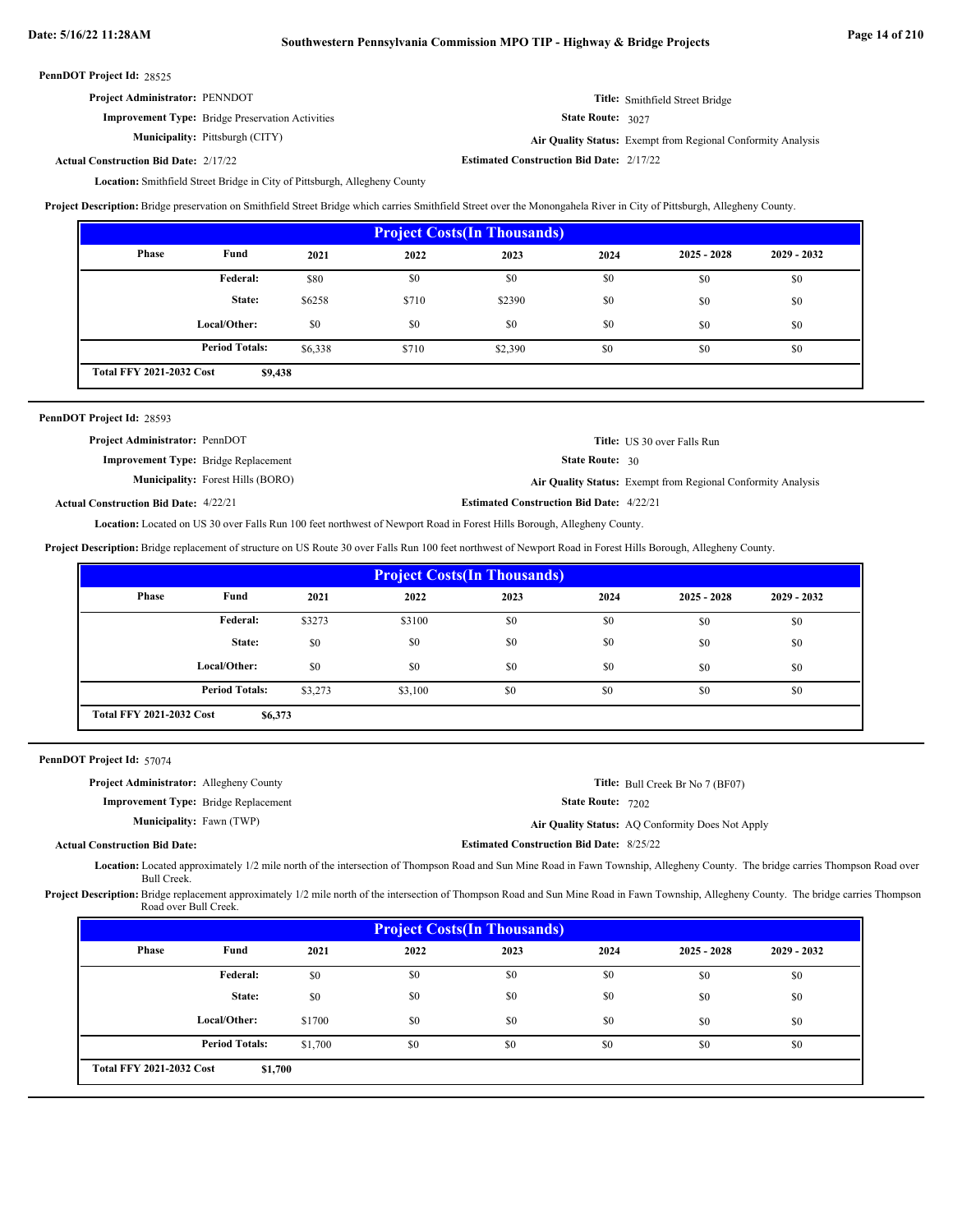| PennDOT Project Id: 58561                        |                                        |                                                 |                                                              |
|--------------------------------------------------|----------------------------------------|-------------------------------------------------|--------------------------------------------------------------|
| <b>Project Administrator:</b> City of Pittsburgh |                                        |                                                 | <b>Title:</b> Wenzell Av/Carnahan Rd Br                      |
| <b>Improvement Type:</b> Reconstruct             |                                        | <b>State Route: 7301</b>                        |                                                              |
|                                                  | <b>Municipality:</b> Pittsburgh (CITY) |                                                 | Air Quality Status: Exempt from Regional Conformity Analysis |
| <b>Actual Construction Bid Date: 4/11/19</b>     |                                        | <b>Estimated Construction Bid Date: 4/11/19</b> |                                                              |

Location: Wenzell Avenue, from the intersection with Tole Street to the intersection with Banksville Road (S.R. 0019), and along Carnahan Road, from the intersection with Banksville Road (S.R. 0019) to the intersection with Banksville Avenue., ,

Project Description: Wenzell Avenue, from the intersection with Tole Street to the intersection with Banksville Road (US Route 19), and along Carnahan Road, from the intersection with Banksville Road (US Route 19)to the intersection with Banksville Avenue. Reconstruction of roadways, curbs, sidewalks and culvert rehabilitation/replacement on Carnahan Road, Allegheny County.

| <b>Project Costs (In Thousands)</b> |                                          |       |      |      |      |               |               |  |  |
|-------------------------------------|------------------------------------------|-------|------|------|------|---------------|---------------|--|--|
| Phase                               | Fund                                     | 2021  | 2022 | 2023 | 2024 | $2025 - 2028$ | $2029 - 2032$ |  |  |
|                                     | <b>Federal:</b>                          | \$201 | \$0  | \$0  | \$0  | \$0           | \$0           |  |  |
|                                     | State:                                   | \$38  | \$0  | \$0  | \$0  | \$0           | \$0           |  |  |
|                                     | Local/Other:                             | \$23  | \$0  | \$0  | \$0  | \$0           | \$0           |  |  |
|                                     | <b>Period Totals:</b>                    | \$262 | \$0  | \$0  | \$0  | \$0           | \$0           |  |  |
|                                     | <b>Total FFY 2021-2032 Cost</b><br>\$262 |       |      |      |      |               |               |  |  |

# PennDOT Project Id: 61345

State Route: 2031 **Title:** Lincoln Way Improvements **Improvement Type:** Widen Municipality: White Oak (BORO) White Oak (BORO) **Air Quality Status:** Significant: Included in regional conformity analysis **Project Administrator:** PennDOT

**Actual Construction Bid Date:**

**Estimated Construction Bid Date:** 7/18/13 7/18/13

Location: Located on SR 2031, along Lincoln Way business district in White Oak Borough, Allegheny County

Project Description: Lincoln Way Improvement - Widening for turning lanes, and signal upgrades, along State Route 2031, Lincoln Way business district in White Oak Borough, Allegheny County.

| <b>Project Costs (In Thousands)</b>     |                       |      |      |      |      |               |               |  |  |
|-----------------------------------------|-----------------------|------|------|------|------|---------------|---------------|--|--|
| <b>Phase</b>                            | Fund                  | 2021 | 2022 | 2023 | 2024 | $2025 - 2028$ | $2029 - 2032$ |  |  |
|                                         | <b>Federal:</b>       | \$9  | \$0  | \$0  | \$0  | \$0           | \$0           |  |  |
|                                         | State:                | \$2  | \$0  | \$0  | \$0  | \$0           | \$0           |  |  |
|                                         | Local/Other:          | \$0  | \$0  | \$0  | \$0  | \$0           | \$0           |  |  |
|                                         | <b>Period Totals:</b> | \$11 | \$0  | \$0  | \$0  | \$0           | \$0           |  |  |
| <b>Total FFY 2021-2032 Cost</b><br>\$11 |                       |      |      |      |      |               |               |  |  |

PennDOT Project Id: 63306

**Project Administrator:** PennDOT

**Improvement Type:** Bridge Preservation Activities

**Municipality:** Tarentum (BORO)

**Title:** Tarentum Bridge Ramp 'A'

State Route: 366

**Estimated Construction Bid Date:** 12/15/25

Tarentum (BORO) **Air Quality Status:** Exempt from Regional Conformity Analysis

**Actual Construction Bid Date:**

Location: Tarentum Boro. Tarentum Ramp "A" over SR 8088

**Project Description:** Bridge preservation on Ramp A of the Tarentum Bridge over the Conrail Railroad, 4th Avenue and SR 8088 (Ramp D) in Tarentum Borough, Allegheny County.

| <b>Project Costs (In Thousands)</b> |                                            |         |       |      |      |               |               |  |  |
|-------------------------------------|--------------------------------------------|---------|-------|------|------|---------------|---------------|--|--|
| <b>Phase</b>                        | Fund                                       | 2021    | 2022  | 2023 | 2024 | $2025 - 2028$ | $2029 - 2032$ |  |  |
|                                     | Federal:                                   | \$1200  | \$280 | \$0  | \$0  | \$2000        | \$0           |  |  |
|                                     | State:                                     | \$0     | \$0   | \$0  | \$0  | \$500         | \$0           |  |  |
|                                     | Local/Other:                               | \$0     | \$0   | \$0  | \$0  | \$0           | \$0           |  |  |
|                                     | <b>Period Totals:</b>                      | \$1,200 | \$280 | \$0  | \$0  | \$2,500       | \$0           |  |  |
|                                     | <b>Total FFY 2021-2032 Cost</b><br>\$3,980 |         |       |      |      |               |               |  |  |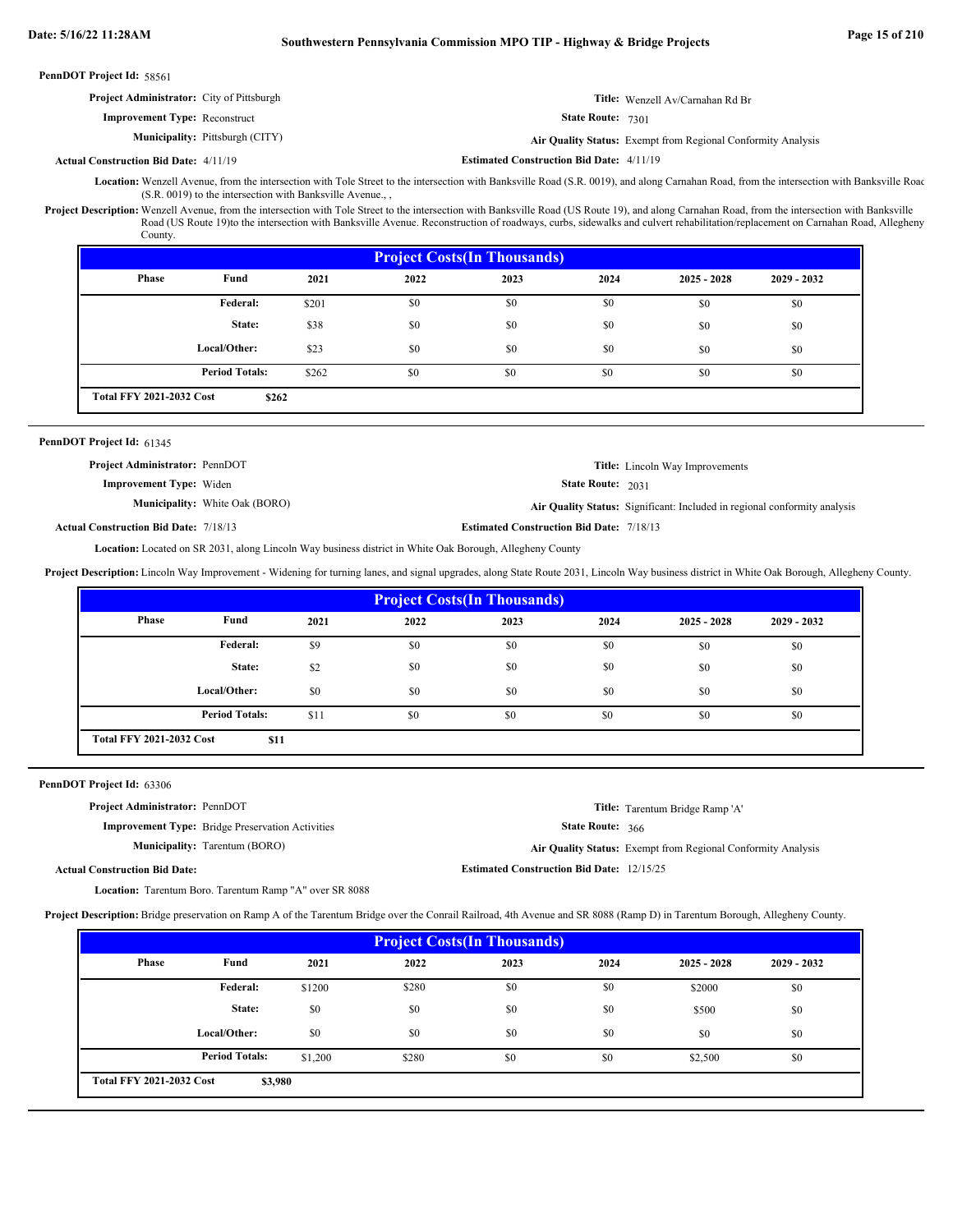| <b>Project Administrator: PennDOT</b>                   | Title: Tarentum Bridge Ramp 'B'                              |
|---------------------------------------------------------|--------------------------------------------------------------|
| <b>Improvement Type:</b> Bridge Preservation Activities | State Route: 366                                             |
| <b>Municipality:</b> Tarentum (BORO)                    | Air Quality Status: Exempt from Regional Conformity Analysis |

**Estimated Construction Bid Date:** 1/14/21 1/14/21 **Actual Construction Bid Date:**

Location: Tarentum Boro. Bridge Ramp "B" over Conrail Railroad, 4th Ave, and Ross St.

**Project Description:** Bridge preservation on Ramp B of Tarentum Bridge (SR 366) over the Conrail Railroad, 4th Ave and Ross Street in Tarentum Borough, Allegheny County.

|              | <b>Project Costs (In Thousands)</b>      |       |      |      |      |               |               |  |  |
|--------------|------------------------------------------|-------|------|------|------|---------------|---------------|--|--|
| <b>Phase</b> | Fund                                     | 2021  | 2022 | 2023 | 2024 | $2025 - 2028$ | $2029 - 2032$ |  |  |
|              | Federal:                                 | \$480 | \$0  | \$0  | \$0  | \$0           | \$0           |  |  |
|              | State:                                   | \$120 | \$0  | \$0  | \$0  | \$0           | \$0           |  |  |
|              | Local/Other:                             | \$0   | \$0  | \$0  | \$0  | \$0           | \$0           |  |  |
|              | <b>Period Totals:</b>                    | \$600 | \$0  | \$0  | \$0  | \$0           | \$0           |  |  |
|              | <b>Total FFY 2021-2032 Cost</b><br>\$600 |       |      |      |      |               |               |  |  |

| PennDOT Project Id: 63330                   |                                          |                                                 |                                                              |
|---------------------------------------------|------------------------------------------|-------------------------------------------------|--------------------------------------------------------------|
| <b>Project Administrator: PennDOT</b>       |                                          |                                                 | Title: Bateman Road Bridge                                   |
| <b>Improvement Type:</b> Bridge Replacement |                                          | <b>State Route: 978</b>                         |                                                              |
|                                             | <b>Municipality:</b> North Fayette (TWP) |                                                 | Air Quality Status: Exempt from Regional Conformity Analysis |
| <b>Actual Construction Bid Date:</b>        |                                          | <b>Estimated Construction Bid Date: 6/15/27</b> |                                                              |

Located on Bateman Road Bridge over North Branch Robinson Run in North Fayette Township, Allegheny County. **Location:**

**Project Description:** Rehabilitation/Replacement of the Bateman Road Bridge over North Branch Robinson Run in North Fayette Township, Allegheny County.

| <b>Project Costs (In Thousands)</b>        |                       |      |      |       |      |               |               |  |  |
|--------------------------------------------|-----------------------|------|------|-------|------|---------------|---------------|--|--|
| Phase                                      | Fund                  | 2021 | 2022 | 2023  | 2024 | $2025 - 2028$ | $2029 - 2032$ |  |  |
|                                            | Federal:              | \$0  | \$0  | \$416 | \$0  | \$1480        | \$0           |  |  |
|                                            | State:                | \$0  | \$0  | \$104 | \$0  | \$370         | \$0           |  |  |
|                                            | Local/Other:          | \$0  | \$0  | \$0   | \$0  | \$0           | \$0           |  |  |
|                                            | <b>Period Totals:</b> | \$0  | \$0  | \$520 | \$0  | \$1,850       | \$0           |  |  |
| <b>Total FFY 2021-2032 Cost</b><br>\$2,370 |                       |      |      |       |      |               |               |  |  |

|  | PennDOT Project Id: 63378 |  |
|--|---------------------------|--|
|--|---------------------------|--|

| <b>Project Administrator:</b> City of Pittsburgh |                                                      |                                                 | <b>Title:</b> CBD Signalization Upgrade-Ph 4                              |
|--------------------------------------------------|------------------------------------------------------|-------------------------------------------------|---------------------------------------------------------------------------|
|                                                  | <b>Improvement Type:</b> Existing Signal Improvement | <b>State Route:</b> $\theta$                    |                                                                           |
|                                                  | <b>Municipality:</b> Pittsburgh (CITY)               |                                                 | Air Quality Status: Significant: Included in regional conformity analysis |
| al Construction Bid Date:                        |                                                      | <b>Estimated Construction Bid Date: 7/28/22</b> |                                                                           |

**Actual Construction Bid Date:**

Location: Penn Avenue and 12th Street; Penn Avenue and 16th St; Forbes Ave and Ross Street; Bedford Avenue and Washington Place; Bedford Avenue and Crawford Street; Centre Ave and Crawford Street; 2nd Avenue and Municipal Courts Drive; 2nd Av and FAMCO Garage

Project Description: (Sponsor = City of Pittsburgh) Replacement of outdated traffic signal hardware with new, state-of-the art equipment at various intersections within the City Business District (CBD) along with connections to Northside, Southside and South Hills in the City of Pittsburgh, Allegheny County.

| <b>Project Costs (In Thousands)</b>                                  |              |      |        |      |      |               |               |
|----------------------------------------------------------------------|--------------|------|--------|------|------|---------------|---------------|
| Phase                                                                | Fund         | 2021 | 2022   | 2023 | 2024 | $2025 - 2028$ | $2029 - 2032$ |
|                                                                      | Federal:     | \$24 | \$4960 | \$0  | \$0  | \$0           | \$0           |
|                                                                      | State:       | \$0  | \$0    | \$0  | \$0  | \$0           | \$0           |
|                                                                      | Local/Other: | \$6  | \$1240 | \$0  | \$0  | \$0           | \$0           |
| <b>Period Totals:</b><br>\$0<br>\$30<br>\$0<br>\$0<br>\$0<br>\$6,200 |              |      |        |      |      |               |               |
| <b>Total FFY 2021-2032 Cost</b><br>\$6,230                           |              |      |        |      |      |               |               |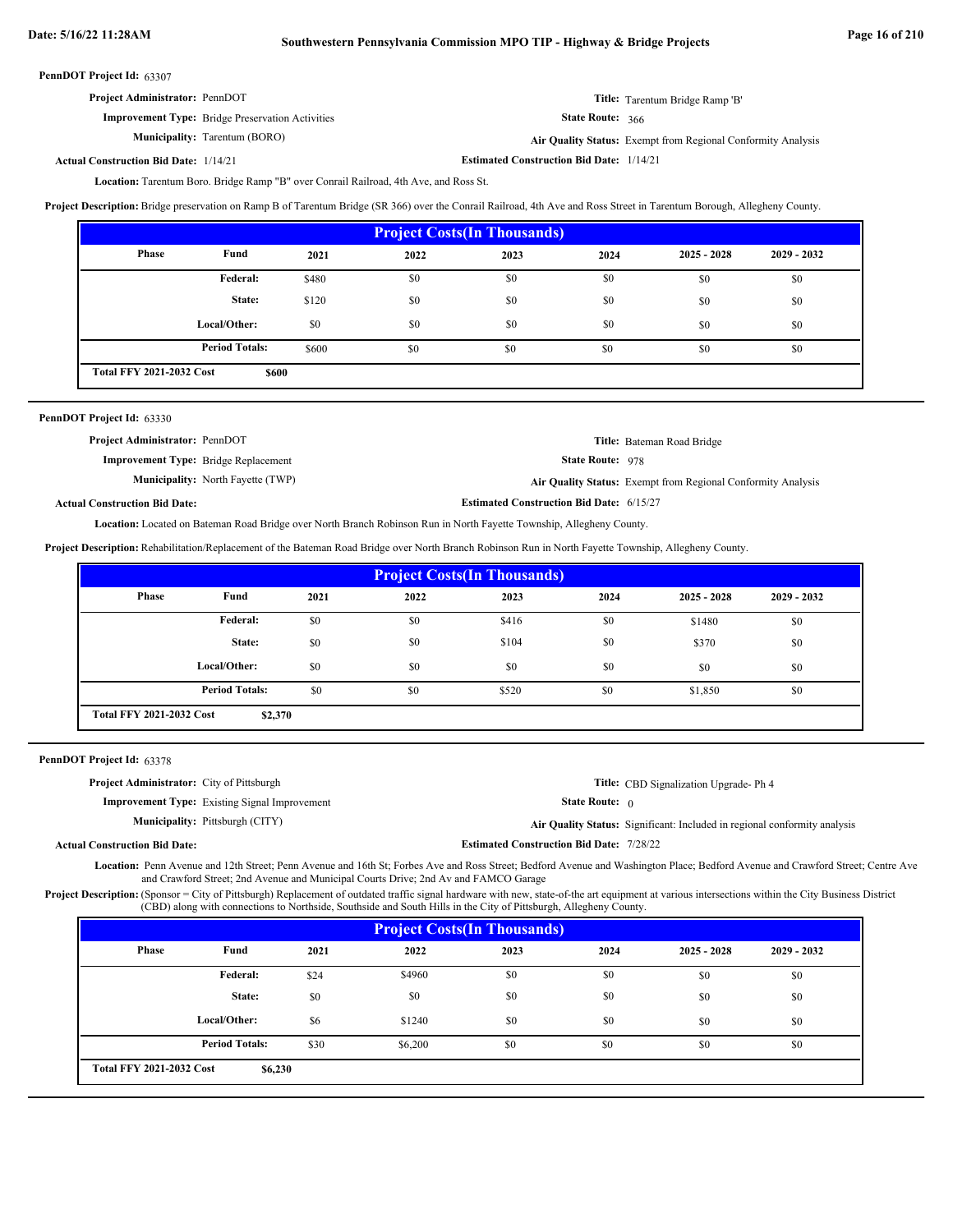# **Date: 5/16/22 11:28AM Southwestern Pennsylvania Commission MPO TIP - Highway & Bridge Projects Page 17 of 210**

PennDOT Project Id: 63515

| <b>Project Administrator: PennDOT</b>                   | <b>Title:</b> New Kensington Bridge                         |
|---------------------------------------------------------|-------------------------------------------------------------|
| <b>Improvement Type:</b> Bridge Preservation Activities | <b>State Route: 1038</b>                                    |
| <b>Municipality:</b> East Deer (TWP)                    | Air Quality Status: Exempt from Regional Conformity Analysi |

East Deer (TWP) **Air Quality Status:** Exempt from Regional Conformity Analysis

**Estimated Construction Bid Date:** 12/8/22

#### **Actual Construction Bid Date:**

Location: Located on SR 1038 over Allegheny River in East Deer Township, Allegheny County.

**Project Description:** Bridge preservation on SR 1038 over Allegheny River in East Deer Township, Allegheny County.

| <b>Project Costs (In Thousands)</b>         |                       |       |      |         |         |               |               |
|---------------------------------------------|-----------------------|-------|------|---------|---------|---------------|---------------|
| Phase                                       | Fund                  | 2021  | 2022 | 2023    | 2024    | $2025 - 2028$ | $2029 - 2032$ |
|                                             | Federal:              | \$0   | \$0  | \$2000  | \$3000  | \$0           | \$0           |
|                                             | State:                | \$200 | \$0  | \$500   | \$750   | \$7000        | \$0           |
|                                             | Local/Other:          | \$0   | \$0  | \$0     | \$0     | \$0           | \$0           |
|                                             | <b>Period Totals:</b> | \$200 | \$0  | \$2,500 | \$3,750 | \$7,000       | \$0           |
| <b>Total FFY 2021-2032 Cost</b><br>\$13,450 |                       |       |      |         |         |               |               |

| PennDOT Project Id: 63558                   |                                         |                                                 |                                                              |
|---------------------------------------------|-----------------------------------------|-------------------------------------------------|--------------------------------------------------------------|
| <b>Project Administrator: PennDOT</b>       |                                         |                                                 | <b>Title:</b> McLaughlin Run Rd #2                           |
| <b>Improvement Type:</b> Bridge Replacement |                                         | <b>State Route: 3004</b>                        |                                                              |
|                                             | <b>Municipality:</b> Bridgeville (BORO) |                                                 | Air Quality Status: Exempt from Regional Conformity Analysis |
| <b>Actual Construction Bid Date:</b>        |                                         | <b>Estimated Construction Bid Date: 1/25/24</b> |                                                              |

Location: Located on SR 3004, McLaughlin Run Rd over McLaughlin Run in Bridgeville Borough, Allegheny County.

**Project Description:** Bridge replacement or restoration on SR 3004, McLaughlin Run Road over McLaughlin Run in Bridgeville Borough, Allegheny County.

| <b>Project Costs (In Thousands)</b>                                     |                 |       |      |       |       |               |               |
|-------------------------------------------------------------------------|-----------------|-------|------|-------|-------|---------------|---------------|
| <b>Phase</b>                                                            | Fund            | 2021  | 2022 | 2023  | 2024  | $2025 - 2028$ | $2029 - 2032$ |
|                                                                         | <b>Federal:</b> | \$400 | \$0  | \$500 | \$550 | \$550         | \$0           |
|                                                                         | State:          | \$100 | \$0  | \$125 | \$138 | \$138         | \$0           |
|                                                                         | Local/Other:    | \$0   | \$0  | \$0   | \$0   | \$0           | \$0           |
| <b>Period Totals:</b><br>\$500<br>\$0<br>\$625<br>\$688<br>\$688<br>\$0 |                 |       |      |       |       |               |               |
| <b>Total FFY 2021-2032 Cost</b><br>\$2,501                              |                 |       |      |       |       |               |               |

PennDOT Project Id: 63583

| <b>Project Administrator: PennDOT</b> |                                                         |                                                 | <b>Title:</b> McKeesport Duquesne Bridge                     |
|---------------------------------------|---------------------------------------------------------|-------------------------------------------------|--------------------------------------------------------------|
|                                       | <b>Improvement Type:</b> Bridge Preservation Activities | <b>State Route: 2114</b>                        |                                                              |
| <b>Municipality:</b> Duquesne (CITY)  |                                                         |                                                 | Air Quality Status: Exempt from Regional Conformity Analysis |
| <b>Actual Construction Bid Date:</b>  |                                                         | <b>Estimated Construction Bid Date: 4/27/23</b> |                                                              |

Location: Located on SR 2114 (McKeesport-Duquesne Bridge) over the Monongahela River and railroad in the City of Duquesne and McKeesport, Allegheny County.

**Project Description:** Bridge preservation on SR 2114 (McKeesport-Duquesne Bridge) over the Monongahela River and railroad in the City of Duquesne and McKeesport, Allegheny County.

| <b>Project Costs (In Thousands)</b>         |                       |       |       |      |         |               |               |
|---------------------------------------------|-----------------------|-------|-------|------|---------|---------------|---------------|
| <b>Phase</b>                                | Fund                  | 2021  | 2022  | 2023 | 2024    | $2025 - 2028$ | $2029 - 2032$ |
|                                             | <b>Federal:</b>       | \$0   | \$0   | \$0  | \$0     | \$5000        | \$0           |
|                                             | State:                | \$750 | \$220 | \$0  | \$1000  | \$17367       | \$0           |
|                                             | Local/Other:          | \$0   | \$0   | \$0  | \$0     | \$0           | \$0           |
|                                             | <b>Period Totals:</b> | \$750 | \$220 | \$0  | \$1,000 | \$22,367      | \$0           |
| <b>Total FFY 2021-2032 Cost</b><br>\$24,337 |                       |       |       |      |         |               |               |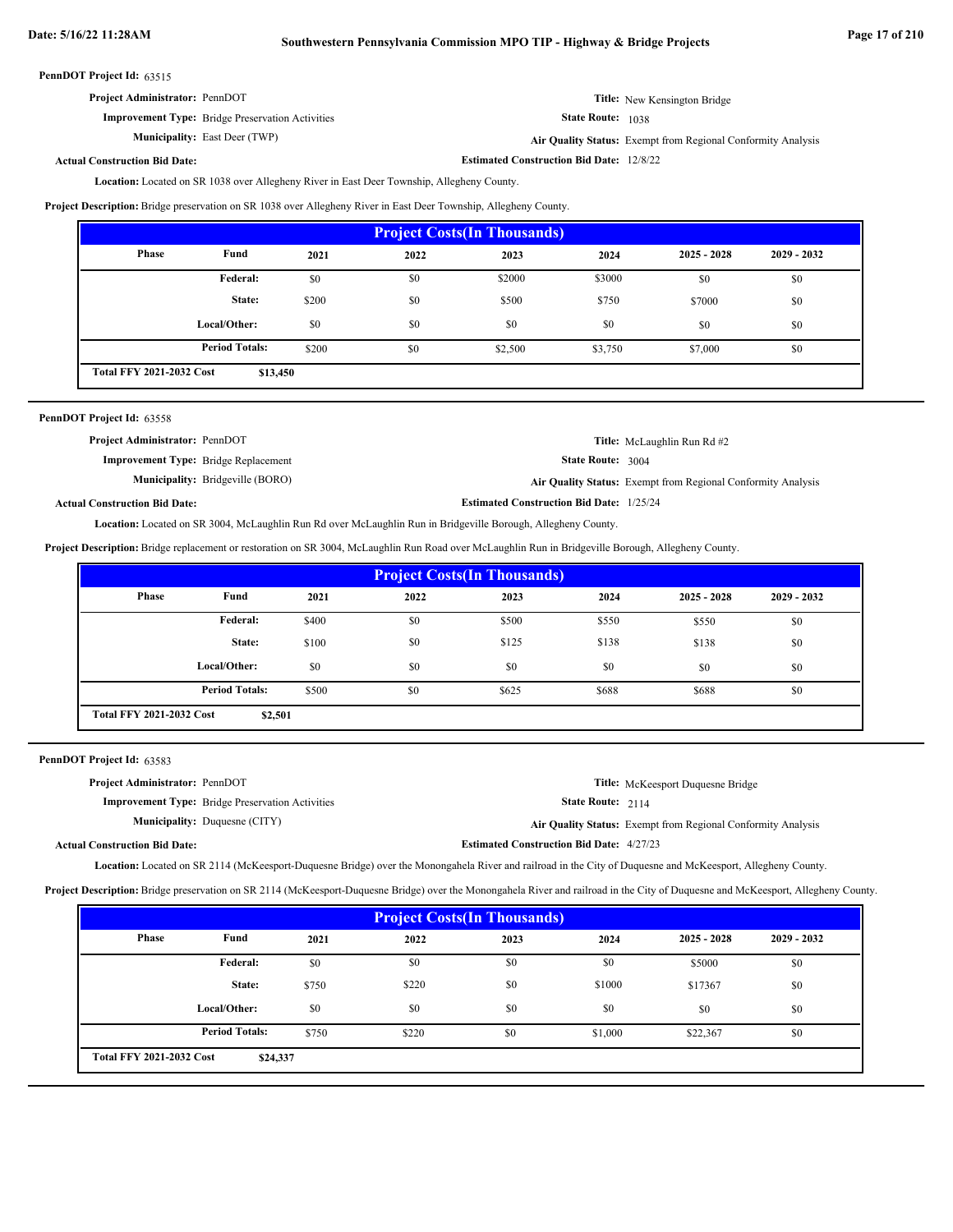**Estimated Construction Bid Date:**

#### PennDOT Project Id: 68252

| <b>Project Administrator:</b> City of Pittsburgh | <b>Title:</b> Pittsburgh City BPRSF Line Item |
|--------------------------------------------------|-----------------------------------------------|
|                                                  |                                               |

**Improvement Type:** Bridge Preservation Activities **Municipality:**

State Route: 0

Pittsburgh (CITY) **Air Quality Status:** Exempt from Regional Conformity Analysis

# **Actual Construction Bid Date:**

Location: City of Pittsburgh owned structures.

**Project Description:** (Sponsor = City of Pittsburgh) Bridge preservation line item for City of Pittsburgh owned structures in Allegheny County.

| <b>Project Costs (In Thousands)</b>     |                       |      |      |      |      |               |               |
|-----------------------------------------|-----------------------|------|------|------|------|---------------|---------------|
| <b>Phase</b>                            | Fund                  | 2021 | 2022 | 2023 | 2024 | $2025 - 2028$ | $2029 - 2032$ |
|                                         | Federal:              | \$0  | \$26 | \$0  | \$0  | \$0           | \$0           |
|                                         | State:                | \$0  | \$5  | \$0  | \$0  | \$0           | \$0           |
|                                         | Local/Other:          | \$0  | \$2  | \$0  | \$0  | \$0           | \$0           |
|                                         | <b>Period Totals:</b> | \$0  | \$33 | \$0  | \$0  | \$0           | \$0           |
| <b>Total FFY 2021-2032 Cost</b><br>\$33 |                       |      |      |      |      |               |               |

| PennDOT Project Id: 69839                      |                                        |                                         |                                                              |
|------------------------------------------------|----------------------------------------|-----------------------------------------|--------------------------------------------------------------|
| <b>Project Administrator:</b> Allegheny County |                                        |                                         | <b>Title:</b> Alleg. Co Local Br. (S/L)                      |
| <b>Improvement Type:</b> Bridge Replacement    |                                        | <b>State Route:</b> $\theta$            |                                                              |
|                                                | <b>Municipality:</b> Pittsburgh (CITY) |                                         | Air Quality Status: Exempt from Regional Conformity Analysis |
| <b>Actual Construction Bid Date:</b>           |                                        | <b>Estimated Construction Bid Date:</b> |                                                              |

Location: Located at various sites in Allegheny County.

Project Description: (Sponsor = Allegheny County) Bridge Reserve Line Item for Allegheny County owned bridges. For rehabilitation/replacement of small bridges using state and local funding for various sites (TBD) in Allegheny County.

| <b>Project Costs (In Thousands)</b>        |                       |       |         |         |         |               |               |
|--------------------------------------------|-----------------------|-------|---------|---------|---------|---------------|---------------|
| <b>Phase</b>                               | Fund                  | 2021  | 2022    | 2023    | 2024    | $2025 - 2028$ | $2029 - 2032$ |
|                                            | <b>Federal:</b>       | \$0   | \$0     | \$0     | \$0     | \$0           | \$0           |
|                                            | State:                | \$280 | \$1508  | \$2123  | \$1814  | \$0           | \$0           |
|                                            | Local/Other:          | \$69  | \$523   | \$478   | \$405   | \$0           | \$0           |
|                                            | <b>Period Totals:</b> | \$349 | \$2,031 | \$2,601 | \$2,219 | \$0           | \$0           |
| <b>Total FFY 2021-2032 Cost</b><br>\$7,200 |                       |       |         |         |         |               |               |

PennDOT Project Id: 73051

| <b>Project Administrator: PennDOT</b>       |                                       |                                                 | <b>Title:</b> SR 3035/Weyman Br ov Saw Mill Rn               |
|---------------------------------------------|---------------------------------------|-------------------------------------------------|--------------------------------------------------------------|
| <b>Improvement Type:</b> Bridge Replacement |                                       | State Route: 3035                               |                                                              |
|                                             | <b>Municipality:</b> Whitehall (BORO) |                                                 | Air Quality Status: Exempt from Regional Conformity Analysis |
| <b>Actual Construction Bid Date:</b>        |                                       | <b>Estimated Construction Bid Date: 4/13/23</b> |                                                              |

Location: Located on SR 3035, Weyman Road Bridge over Saw Mill Run in Whitehall Borough, Allegheny County.

**Project Description:** Bridge replacement on SR 3035, Weyman Road Bridge over Saw Mill Run in Whitehall Borough, Allegheny County.

| <b>Project Costs (In Thousands)</b>        |                       |      |      |         |      |               |               |
|--------------------------------------------|-----------------------|------|------|---------|------|---------------|---------------|
| <b>Phase</b>                               | Fund                  | 2021 | 2022 | 2023    | 2024 | $2025 - 2028$ | $2029 - 2032$ |
|                                            | Federal:              | \$0  | \$0  | \$0     | \$0  | \$0           | \$0           |
|                                            | State:                | \$0  | \$0  | \$1700  | \$0  | \$0           | \$0           |
|                                            | Local/Other:          | \$0  | \$0  | \$0     | \$0  | \$0           | \$0           |
|                                            | <b>Period Totals:</b> | \$0  | \$0  | \$1,700 | \$0  | \$0           | \$0           |
| <b>Total FFY 2021-2032 Cost</b><br>\$1,700 |                       |      |      |         |      |               |               |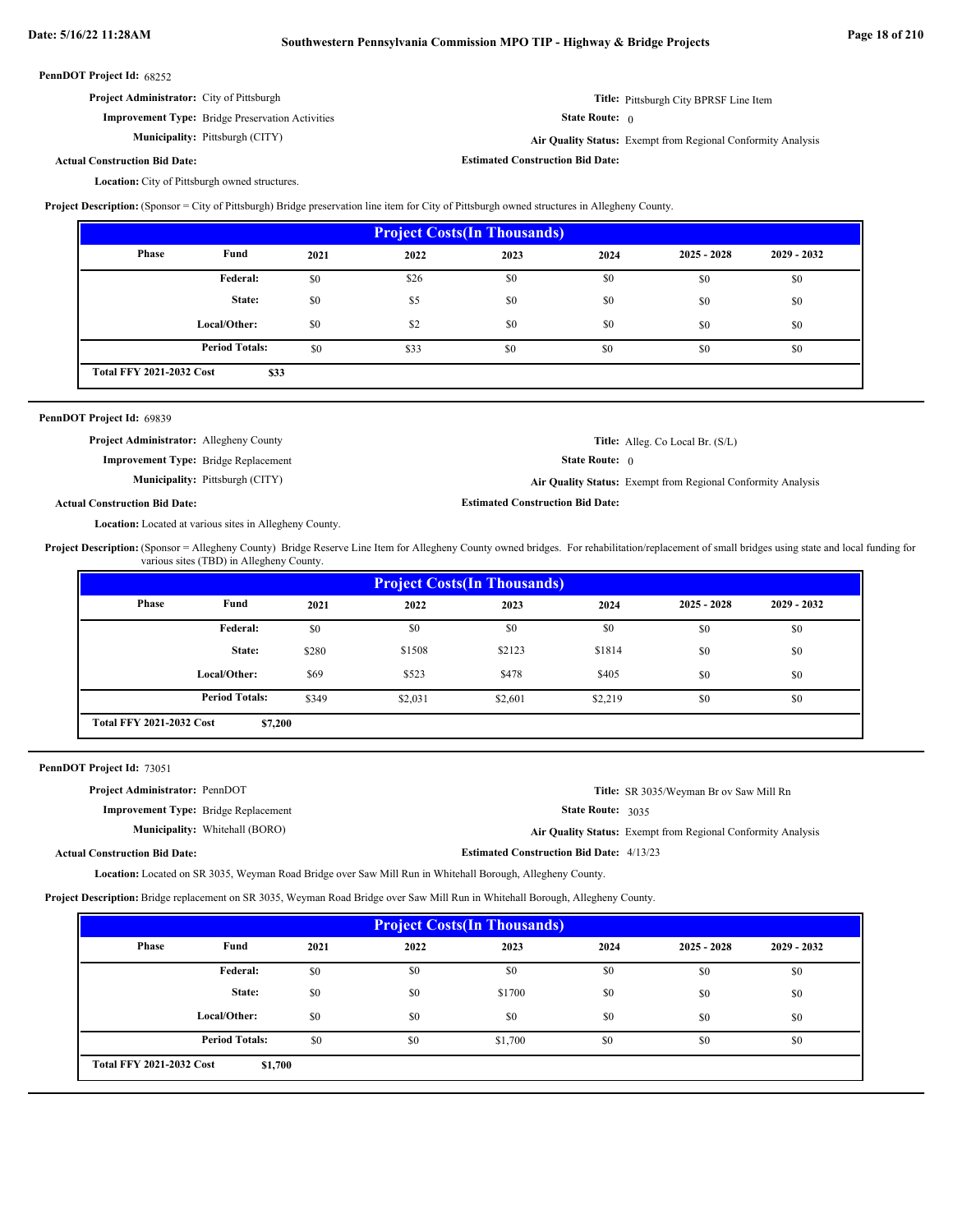| <b>Project Administrator: PennDOT</b>       | <b>Title:</b> 4017 ov Little Pine Creek |
|---------------------------------------------|-----------------------------------------|
| <b>Improvement Type:</b> Bridge Replacement | <b>State Route:</b> $4017$              |

**Municipality:** Shaler (TWP)

**Air Quality Status:** Exempt from Regional Conformity Analysis

**Estimated Construction Bid Date:** 4/11/19 4/11/19 **Actual Construction Bid Date:**

Location: Located on SR 4017 (Wetzel Road) over Little Pine Creek in Shaler Township

**Project Description:** Bridge replacement on SR 4017 (Wetzel Road bridge) over Little Pine Creek in Shaler Township, Allegheny County.

| <b>Project Costs (In Thousands)</b>     |                       |      |      |      |      |               |               |
|-----------------------------------------|-----------------------|------|------|------|------|---------------|---------------|
| <b>Phase</b>                            | Fund                  | 2021 | 2022 | 2023 | 2024 | $2025 - 2028$ | $2029 - 2032$ |
|                                         | <b>Federal:</b>       | \$45 | \$0  | \$0  | \$0  | \$0           | \$0           |
|                                         | State:                | \$0  | \$0  | \$0  | \$0  | \$0           | \$0           |
|                                         | Local/Other:          | \$0  | \$0  | \$0  | \$0  | \$0           | \$0           |
|                                         | <b>Period Totals:</b> | \$45 | \$0  | \$0  | \$0  | \$0           | \$0           |
| <b>Total FFY 2021-2032 Cost</b><br>\$45 |                       |      |      |      |      |               |               |

| PennDOT Project Id: 74255 |
|---------------------------|
|---------------------------|

| <b>Project Administrator: PennDOT</b>            |                                                 | <b>Title:</b> PA 28 over Yutes Run                           |
|--------------------------------------------------|-------------------------------------------------|--------------------------------------------------------------|
| <b>Improvement Type:</b> Bridge Deck Replacement | <b>State Route: 28</b>                          |                                                              |
| <b>Municipality:</b> Springdale (TWP)            |                                                 | Air Quality Status: Exempt from Regional Conformity Analysis |
| <b>Actual Construction Bid Date:</b>             | <b>Estimated Construction Bid Date: 4/15/27</b> |                                                              |
|                                                  |                                                 |                                                              |

Location: Located on PA 28 over Yutes Run in Springdale Township, Allegheny County

**Project Description:** Bridge Replacement on PA 28 over Yutes Run in Springdale Township, Allegheny County

| <b>Project Costs (In Thousands)</b>        |                       |       |      |      |      |               |               |
|--------------------------------------------|-----------------------|-------|------|------|------|---------------|---------------|
| Phase                                      | Fund                  | 2021  | 2022 | 2023 | 2024 | $2025 - 2028$ | $2029 - 2032$ |
|                                            | Federal:              | \$0   | \$0  | \$0  | \$0  | \$0           | \$0           |
|                                            | State:                | \$250 | \$0  | \$0  | \$0  | \$1350        | \$0           |
|                                            | Local/Other:          | \$0   | \$0  | \$0  | \$0  | \$0           | \$0           |
|                                            | <b>Period Totals:</b> | \$250 | \$0  | \$0  | \$0  | \$1,350       | \$0           |
| <b>Total FFY 2021-2032 Cost</b><br>\$1,600 |                       |       |      |      |      |               |               |

PennDOT Project Id: 74319

| <b>Project Administrator: PennDOT</b>       |                                      |                                                 | Title: Lovedale Rd Br/Wylie Rn                               |
|---------------------------------------------|--------------------------------------|-------------------------------------------------|--------------------------------------------------------------|
| <b>Improvement Type:</b> Bridge Replacement |                                      | <b>State Route:</b> $2010$                      |                                                              |
|                                             | <b>Municipality:</b> Elizabeth (TWP) |                                                 | Air Quality Status: Exempt from Regional Conformity Analysis |
| <b>Actual Construction Bid Date:</b>        |                                      | <b>Estimated Construction Bid Date: 4/15/24</b> |                                                              |

Location: Located on SR 2010, Lovedale Road over Wylie Run in Elizabeth Township. & Lincoln Borough, Allegheny County

**Project Description:** Bridge Replacement on SR 2010, Lovedale Road over Wylie Run in Elizabeth Township.& Lincoln Borough, Allegheny County

| <b>Project Costs (In Thousands)</b>      |                       |      |       |      |      |               |               |
|------------------------------------------|-----------------------|------|-------|------|------|---------------|---------------|
| Phase                                    | Fund                  | 2021 | 2022  | 2023 | 2024 | $2025 - 2028$ | $2029 - 2032$ |
|                                          | Federal:              | \$0  | \$0   | \$0  | \$0  | \$0           | \$0           |
|                                          | State:                | \$0  | \$300 | \$0  | \$0  | \$0           | \$0           |
|                                          | Local/Other:          | \$0  | \$0   | \$0  | \$0  | \$0           | \$0           |
|                                          | <b>Period Totals:</b> | \$0  | \$300 | \$0  | \$0  | \$0           | \$0           |
| <b>Total FFY 2021-2032 Cost</b><br>\$300 |                       |      |       |      |      |               |               |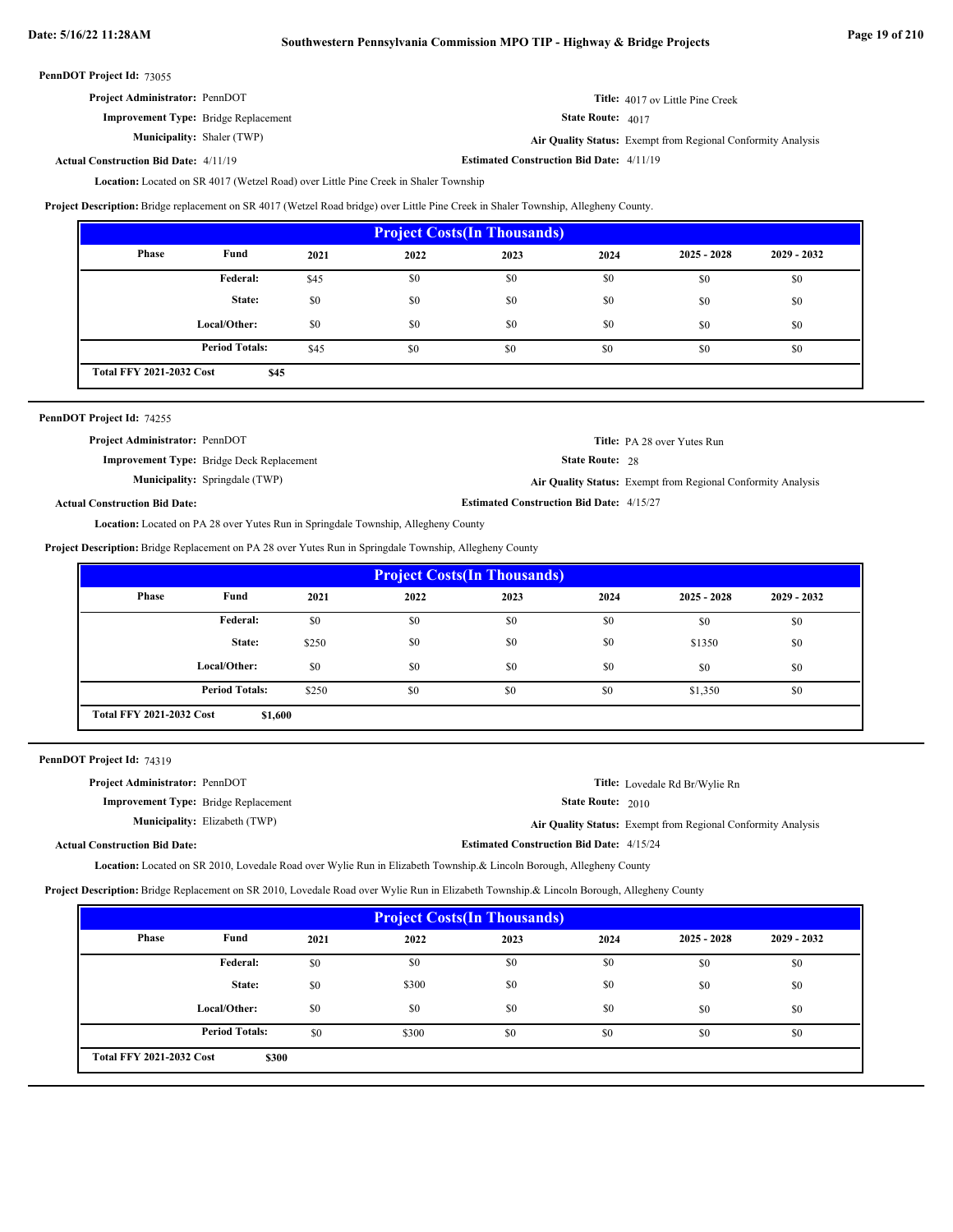# **Date: 5/16/22 11:28AM Southwestern Pennsylvania Commission MPO TIP - Highway & Bridge Projects Page 20 of 210**

PennDOT Project Id: 74980

| <b>Project Administrator: ALCOSAN</b>         | <b>Title:</b> Ravine Street DSI Removal |
|-----------------------------------------------|-----------------------------------------|
| <b>Improvement Type:</b> Drainage Improvement | <b>State Route:</b> 1001                |

Municipality: Sharpsburg (BORO)

Sharpsburg (BORO) **Air Quality Status:** Non-Significant: Not included in regional conformity analysis

**Estimated Construction Bid Date:** 1/14/21 1/14/21 **Actual Construction Bid Date:**

Location: Located on SR 1001 (Main Street) from 5th Street to 8th Street in Sharpsburg, Allegheny County.

**Project Description:** (Sponsor = ALCOSAN) bituminous pavement, drainage improvement on SR 1001 (Main Street) from 5th Street to 8th Street in Sharpsburg, Allegheny County.

| <b>Project Costs (In Thousands)</b>        |                       |         |      |      |      |               |               |
|--------------------------------------------|-----------------------|---------|------|------|------|---------------|---------------|
| Phase                                      | Fund                  | 2021    | 2022 | 2023 | 2024 | $2025 - 2028$ | $2029 - 2032$ |
|                                            | Federal:              | \$0     | \$0  | \$0  | \$0  | \$0           | \$0           |
|                                            | State:                | \$0     | \$0  | \$0  | \$0  | \$0           | \$0           |
|                                            | Local/Other:          | \$4307  | \$0  | \$0  | \$0  | \$0           | \$0           |
|                                            | <b>Period Totals:</b> | \$4,307 | \$0  | \$0  | \$0  | \$0           | \$0           |
| <b>Total FFY 2021-2032 Cost</b><br>\$4,307 |                       |         |      |      |      |               |               |

# PennDOT Project Id: 75341

**Project Administrator:** PennDOT

**Improvement Type:** Restoration

State Route: 0 **Title:** Betterment Reserve Allegheny

**Municipality:**

**Air Quality Status:** Exempt from Regional Conformity Analysis

**Actual Construction Bid Date:**

Location: Allegheny County, Various Municipalities

Project Description: Betterment Reserve Line Item. - Design & construction within Allegheny County. Mill and resurface roadway. Minor upgrades to drainage and guide rail. Potential 2017 betterment projects are SR 837 (2nd St to Rankin Br in West Mifflin), SR 2040 (Curry Hollow Center to Keenan Road, in Pleasant Hills), SR 885 (Clairton Rd to Lebanon Road in West Mifflin), SR 28 (Gen Robinson to East Ohio St in City of Pittsburgh) and 2017 ADA curb ramp in various routes, in Allegheny County.

**Estimated Construction Bid Date:**

| <b>Project Costs (In Thousands)</b> |                                             |      |       |         |          |               |               |  |  |
|-------------------------------------|---------------------------------------------|------|-------|---------|----------|---------------|---------------|--|--|
| Phase                               | Fund                                        | 2021 | 2022  | 2023    | 2024     | $2025 - 2028$ | $2029 - 2032$ |  |  |
|                                     | Federal:                                    | \$0  | \$510 | \$8112  | \$7810   | \$18972       | \$8939        |  |  |
|                                     | State:                                      | \$0  | \$73  | \$665   | \$3299   | \$5728        | \$233         |  |  |
|                                     | Local/Other:                                | \$0  | \$0   | \$0     | \$0      | \$0           | \$0           |  |  |
|                                     | <b>Period Totals:</b>                       | \$0  | \$583 | \$8,777 | \$11,109 | \$24,700      | \$9,172       |  |  |
|                                     | <b>Total FFY 2021-2032 Cost</b><br>\$54,341 |      |       |         |          |               |               |  |  |

PennDOT Project Id: 75669

| <b>Project Administrator: PennDOT</b>      |                                         | <b>Title:</b> Slide Line Item                                |
|--------------------------------------------|-----------------------------------------|--------------------------------------------------------------|
| <b>Improvement Type:</b> Slides Correction | <b>State Route:</b> 0                   |                                                              |
| <b>Municipality:</b>                       |                                         | Air Quality Status: Exempt from Regional Conformity Analysis |
| <b>Actual Construction Bid Date:</b>       | <b>Estimated Construction Bid Date:</b> |                                                              |

Location: Various municipalities within Allegheny, Beaver, and Lawrence Counties,

**Project Description:** Slide reserve for land slide remediation Districtwide at various municipalities in Allegheny, Beaver, and Lawrence Counties.

| <b>Project Costs (In Thousands)</b> |                                          |      |       |      |      |               |               |  |  |
|-------------------------------------|------------------------------------------|------|-------|------|------|---------------|---------------|--|--|
| Phase                               | Fund                                     | 2021 | 2022  | 2023 | 2024 | $2025 - 2028$ | $2029 - 2032$ |  |  |
|                                     | Federal:                                 | \$0  | \$400 | \$0  | \$0  | \$0           | \$0           |  |  |
|                                     | State:                                   | \$0  | \$0   | \$0  | \$0  | \$0           | \$0           |  |  |
|                                     | Local/Other:                             | \$0  | \$0   | \$0  | \$0  | \$0           | \$0           |  |  |
|                                     | <b>Period Totals:</b>                    | \$0  | \$400 | \$0  | \$0  | \$0           | \$0           |  |  |
|                                     | <b>Total FFY 2021-2032 Cost</b><br>\$400 |      |       |      |      |               |               |  |  |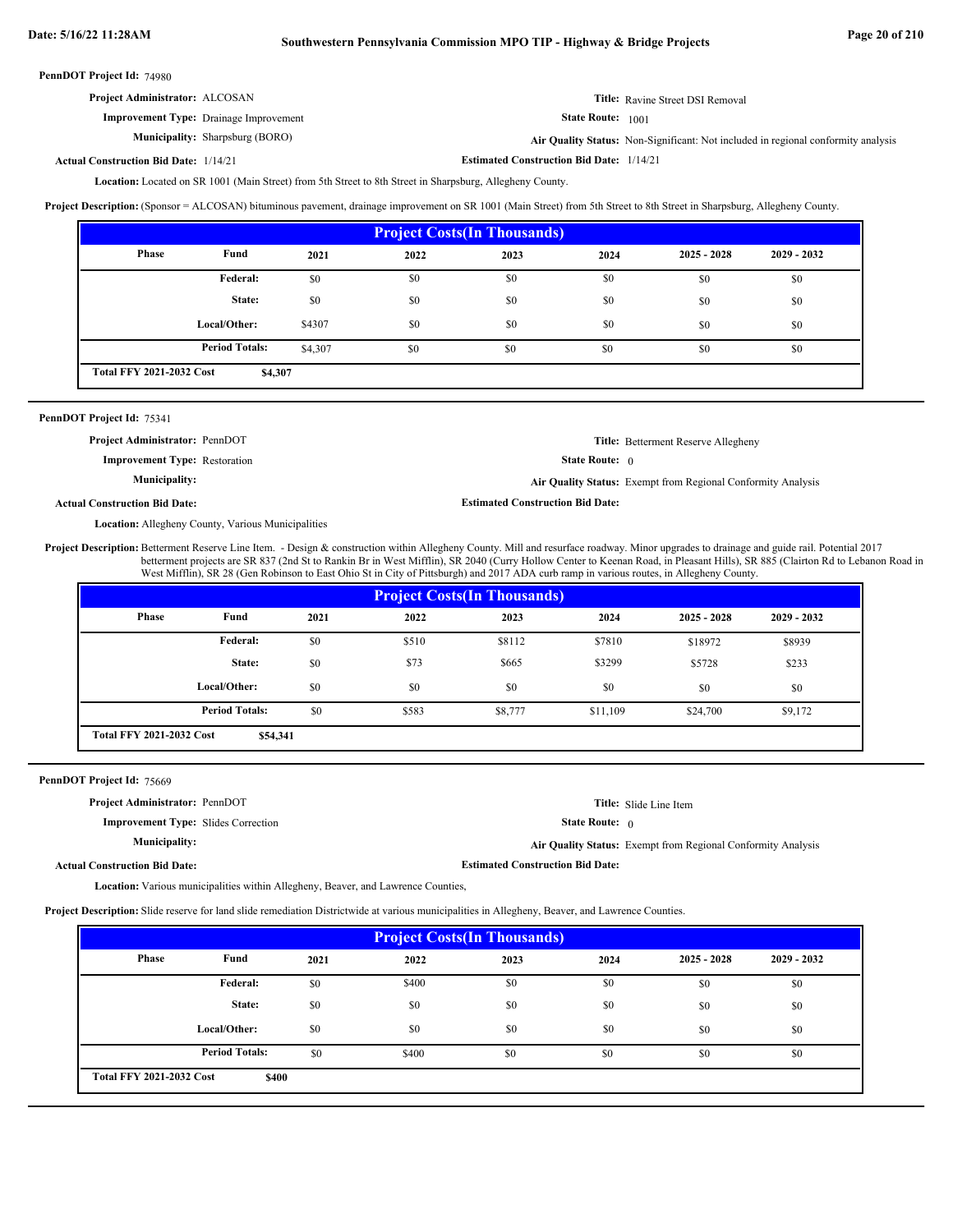| PennDOT Project Id: 76388                      |                                                |                                                 |                                                              |
|------------------------------------------------|------------------------------------------------|-------------------------------------------------|--------------------------------------------------------------|
| <b>Project Administrator:</b> Allegheny County |                                                |                                                 | <b>Title:</b> 6th Street Bridge Rehab                        |
|                                                | <b>Improvement Type:</b> Bridge Rehabilitation | <b>State Route: 7301</b>                        |                                                              |
|                                                | <b>Municipality:</b> Pittsburgh (CITY)         |                                                 | Air Quality Status: Exempt from Regional Conformity Analysis |
| <b>Actual Construction Bid Date: 11/4/21</b>   |                                                | <b>Estimated Construction Bid Date: 11/4/21</b> |                                                              |

Location: Located on bridge carrying 6th Street over the Allegheny River and 10th Street bypass. The bridge intersects with Fort Duquesne Boulevard, in the City of Pittsburgh, Allegheny **County**.

Project Description: (Sponsor = Allegheny County) Repair deteriorated steel and concrete, sandblast clean and spot paint the rusted areas of the substructure and interior surfaces of the stiffening girders on the structure carrying 6th Street over the Allegheny River and the 10th Street Bypass in the City of Pittsburgh, Allegheny County.

| <b>Project Costs (In Thousands)</b> |                       |          |          |         |         |               |               |  |  |
|-------------------------------------|-----------------------|----------|----------|---------|---------|---------------|---------------|--|--|
| <b>Phase</b>                        | Fund                  | 2021     | 2022     | 2023    | 2024    | $2025 - 2028$ | $2029 - 2032$ |  |  |
|                                     | Federal:              | \$12887  | \$10086  | \$7169  | \$564   | \$0           | \$0           |  |  |
|                                     | State:                | \$2053   | \$1787   | \$1093  | \$825   | \$0           | \$0           |  |  |
|                                     | Local/Other:          | \$928    | \$219    | \$497   | \$275   | \$0           | \$0           |  |  |
|                                     | <b>Period Totals:</b> | \$15,868 | \$12,092 | \$8,759 | \$1,664 | \$0           | \$0           |  |  |
| <b>Total FFY 2021-2032 Cost</b>     | \$38,383              |          |          |         |         |               |               |  |  |

### PennDOT Project Id: 76393

| <b>Project Administrator:</b> Allegheny County |                          | <b>Title:</b> Dooker's Hollow Br (DK01)                             |
|------------------------------------------------|--------------------------|---------------------------------------------------------------------|
| <b>Improvement Type:</b> Bridge Replacement    | <b>State Route: 7449</b> |                                                                     |
| <b>Municipality:</b> North Braddock (BORO)     |                          | <b>Air Quality Status:</b> Exempt from Regional Conformity Analysis |

**Actual Construction Bid Date:**

**Estimated Construction Bid Date:** 4/16/20 4/16/20

Location: (Dookers Hollow Bridge) carrying Bell Avenue over O'Connell Boulevard including approach pavement, drainage, street lighting

Project Description: (Sponsor = Allegheny County) Bridge full replacement on truss bridge carrying Bell Avenue over O'Connell Boulevard including approach pavement, drainage, street lighting

| <b>Project Costs (In Thousands)</b> |                                          |       |       |      |      |               |               |  |
|-------------------------------------|------------------------------------------|-------|-------|------|------|---------------|---------------|--|
| Phase                               | Fund                                     | 2021  | 2022  | 2023 | 2024 | $2025 - 2028$ | $2029 - 2032$ |  |
|                                     | <b>Federal:</b>                          | \$80  | \$400 | \$0  | \$0  | \$0           | \$0           |  |
|                                     | State:                                   | \$15  | \$94  | \$0  | \$0  | \$0           | \$0           |  |
|                                     | Local/Other:                             | \$5   | \$31  | \$0  | \$0  | \$0           | \$0           |  |
|                                     | <b>Period Totals:</b>                    | \$100 | \$525 | \$0  | \$0  | \$0           | \$0           |  |
|                                     | <b>Total FFY 2021-2032 Cost</b><br>\$625 |       |       |      |      |               |               |  |

PennDOT Project Id: 76430

**Project Administrator:** PennDOT

**Improvement Type:** Safety Improvement

**Municipality:**

State Route: 0

**Air Quality Status:** Exempt from Regional Conformity Analysis

**Title:** SPC Reg. Safety Line Item

**Actual Construction Bid Date:**

SPC 10 County Region - Includes District 10, 11 and 12 **Location:**

**Estimated Construction Bid Date:**

Project Description: SPC regional Safety Reserve Line Item- Funds are to be used on a highway safety improvement project . A highway safety improvement project is any strategy, activity or project on a public road that is consistent with the data-driven State Strategic Highway Safety Plan (SHSP) and corrects or improves a hazardous road location or feature or addresses a highway safety problem.

| <b>Project Costs (In Thousands)</b> |                                              |      |         |          |          |               |               |  |  |
|-------------------------------------|----------------------------------------------|------|---------|----------|----------|---------------|---------------|--|--|
| Phase                               | Fund                                         | 2021 | 2022    | 2023     | 2024     | $2025 - 2028$ | $2029 - 2032$ |  |  |
|                                     | <b>Federal:</b>                              | \$0  | \$9876  | \$10336  | \$10336  | \$41344       | \$41346       |  |  |
|                                     | State:                                       | \$0  | \$0     | \$0      | \$0      | \$0           | \$0           |  |  |
|                                     | Local/Other:                                 | \$0  | \$0     | \$0      | \$0      | \$0           | \$0           |  |  |
|                                     | <b>Period Totals:</b>                        | \$0  | \$9,876 | \$10,336 | \$10,336 | \$41,344      | \$41,346      |  |  |
|                                     | <b>Total FFY 2021-2032 Cost</b><br>\$113,238 |      |         |          |          |               |               |  |  |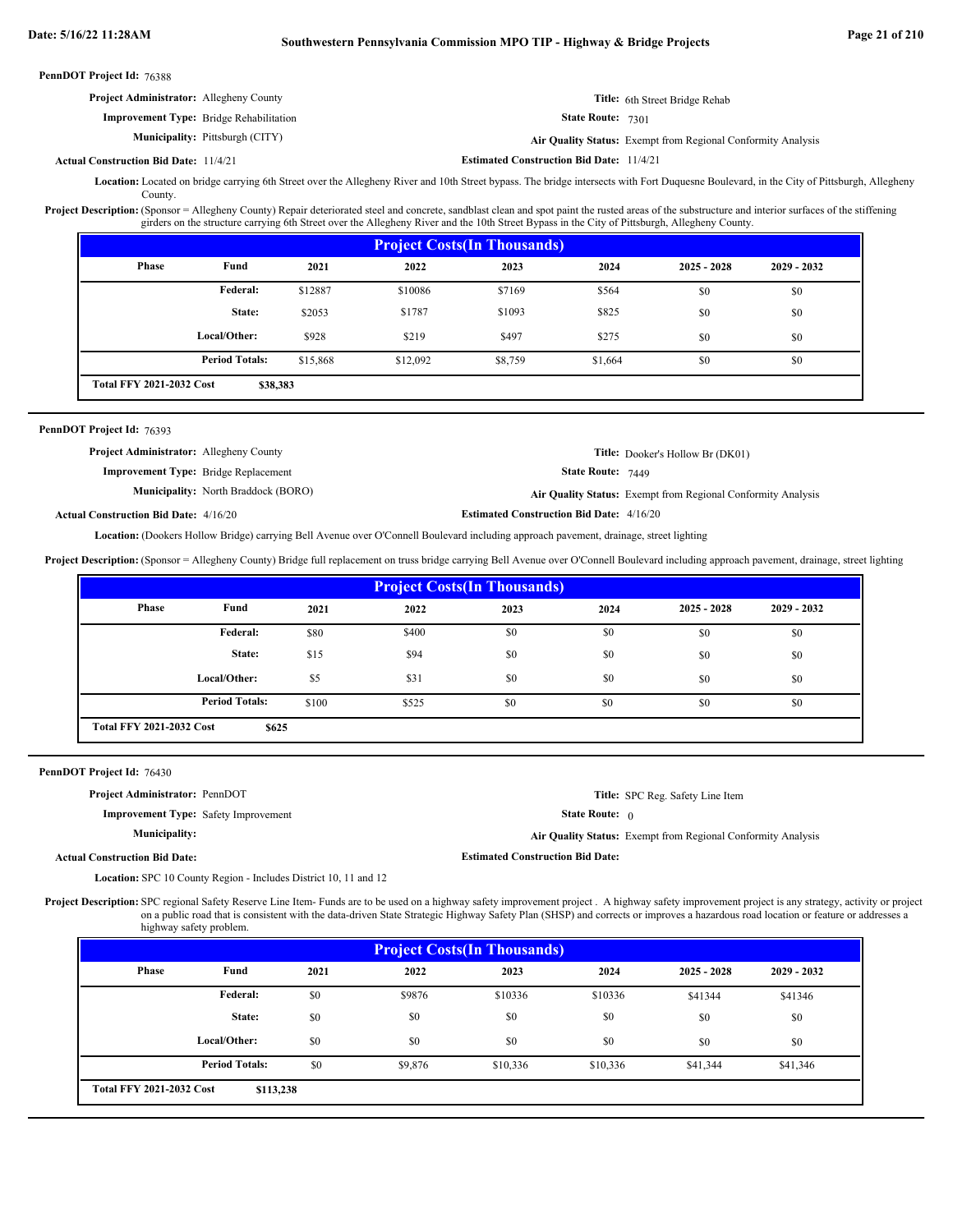**Estimated Construction Bid Date:**

| <b>PennDOT Project Id: 76458</b>               |                     |
|------------------------------------------------|---------------------|
| <b>Project Administrator: PennDOT</b>          | Title:              |
| <b>Improvement Type:</b> Bridge Rehabilitation | <b>State Route:</b> |

 0 **Air Quality Status:** Exempt from Regional Conformity Analysis

Bridge - Allegheny County

# **Actual Construction Bid Date:**

Location: Allegheny County

**Municipality:**

**Project Description:** Bridge Reserve - Improve structurally deficient bridges - scoping, design, repair, and painting. Within various municipalities, Allegheny County Bridges.

| <b>Project Costs (In Thousands)</b> |                                             |      |         |         |         |               |               |  |  |
|-------------------------------------|---------------------------------------------|------|---------|---------|---------|---------------|---------------|--|--|
| Phase                               | Fund                                        | 2021 | 2022    | 2023    | 2024    | $2025 - 2028$ | $2029 - 2032$ |  |  |
|                                     | <b>Federal:</b>                             | \$0  | \$3503  | \$5411  | \$3004  | \$2905        | \$13189       |  |  |
|                                     | State:                                      | \$0  | \$77    | \$0     | \$1279  | \$1079        | \$0           |  |  |
|                                     | Local/Other:                                | \$0  | \$0     | \$0     | \$0     | \$0           | \$0           |  |  |
|                                     | <b>Period Totals:</b>                       | \$0  | \$3,580 | \$5,411 | \$4,283 | \$3,984       | \$13,189      |  |  |
|                                     | <b>Total FFY 2021-2032 Cost</b><br>\$30,447 |      |         |         |         |               |               |  |  |

# PennDOT Project Id: 77273

**Project Administrator:** Port Authority of Allegheny County

**Improvement Type:** Miscellaneous

**Municipality:**

# State Route: 0

**Air Quality Status:** Exempt from Regional Conformity Analysis

**Title:** PAAC Bus Procurement

# **Actual Construction Bid Date:**

Location: Port Authority of Allegheny County

Project Description: (Sponsor = PAAC) Replace buses from within existing fleet that have reached their useful life, no expansion to fleet. Procure approximately 19 40' Low Floor Clean Diesel buses per year, or 11 60' Articulated Clean Diesel buses per year. The type of bus to be procured each year is based upon fleet replacement schedule. Part of PAAC State Flex.

**Estimated Construction Bid Date:**

| <b>Project Costs (In Thousands)</b> |                                             |         |         |         |         |               |               |  |  |
|-------------------------------------|---------------------------------------------|---------|---------|---------|---------|---------------|---------------|--|--|
| Phase                               | Fund                                        | 2021    | 2022    | 2023    | 2024    | $2025 - 2028$ | $2029 - 2032$ |  |  |
|                                     | <b>Federal:</b>                             | \$6172  | \$6172  | \$6172  | \$6172  | \$24689       | \$24689       |  |  |
|                                     | State:                                      | \$0     | \$0     | \$0     | \$0     | \$0           | \$0           |  |  |
|                                     | Local/Other:                                | \$0     | \$0     | \$0     | \$0     | \$0           | \$0           |  |  |
|                                     | <b>Period Totals:</b>                       | \$6.172 | \$6,172 | \$6,172 | \$6,172 | \$24,689      | \$24,689      |  |  |
|                                     | <b>Total FFY 2021-2032 Cost</b><br>\$74,066 |         |         |         |         |               |               |  |  |

# PennDOT Project Id: 78176

| <b>Air Quality Status:</b> Non-Significant: Not included in regional conformity analysis |
|------------------------------------------------------------------------------------------|
|                                                                                          |
|                                                                                          |

Location: Located on SR 0051, Island Avenue over filled in spandrel arch in Stowe Township, Allegheny County. 200 feet west of Fleming Park Bridge.

**Project Description:** Bridge Replacement on SR 0051, Island Avenue over filled in spandrel arch in Stowe Township, Allegheny County. 200 feet west of Fleming Park Bridge.

| <b>Project Costs(In Thousands)</b> |                                          |       |      |      |      |               |               |  |
|------------------------------------|------------------------------------------|-------|------|------|------|---------------|---------------|--|
| Phase                              | Fund                                     | 2021  | 2022 | 2023 | 2024 | $2025 - 2028$ | $2029 - 2032$ |  |
|                                    | Federal:                                 | \$0   | \$0  | \$0  | \$0  | \$0           | \$0           |  |
|                                    | State:                                   | \$175 | \$0  | \$0  | \$0  | \$0           | \$0           |  |
|                                    | Local/Other:                             | \$0   | \$0  | \$0  | \$0  | \$0           | \$0           |  |
|                                    | <b>Period Totals:</b>                    | \$175 | \$0  | \$0  | \$0  | \$0           | \$0           |  |
|                                    | <b>Total FFY 2021-2032 Cost</b><br>\$175 |       |      |      |      |               |               |  |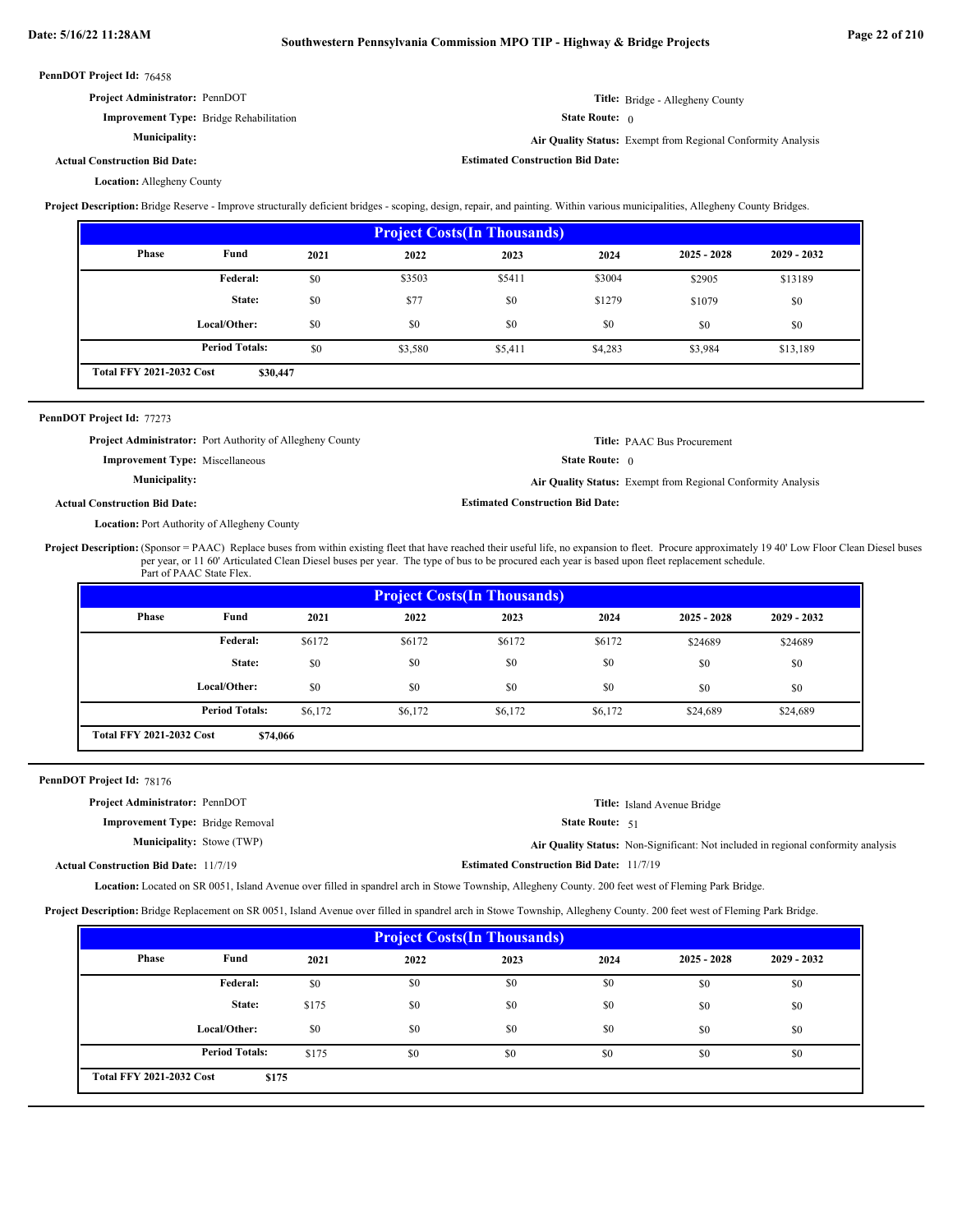# **Date: 5/16/22 11:28AM Southwestern Pennsylvania Commission MPO TIP - Highway & Bridge Projects Page 23 of 210**

PennDOT Project Id: 78178

| <b>Project Administrator: PennDOT</b> |  |
|---------------------------------------|--|
|                                       |  |

**Improvement Type:** Bridge Replacement **Municipality:** State Route: 51 **Title:** 4th St. ov McCabe Run

Coraopolis (BORO) **Air Quality Status:** Exempt from Regional Conformity Analysis

**Estimated Construction Bid Date:** 6/20/19 6/20/19 **Actual Construction Bid Date:**

Location: SR 0051, 4th Street over McCabe Run in Coraopolis Borough, Allegheny County.

**Project Description:** Replacement of existing arch culvert on SR 0051 (4th Street) over McCabe Run in Coraopolis Borough, Allegheny County.

| <b>Project Costs (In Thousands)</b>      |                       |       |      |      |      |               |               |  |
|------------------------------------------|-----------------------|-------|------|------|------|---------------|---------------|--|
| <b>Phase</b>                             | Fund                  | 2021  | 2022 | 2023 | 2024 | $2025 - 2028$ | $2029 - 2032$ |  |
|                                          | Federal:              | \$0   | \$0  | \$0  | \$0  | \$0           | \$0           |  |
|                                          | State:                | \$100 | \$0  | \$0  | \$0  | \$0           | \$0           |  |
|                                          | Local/Other:          | \$0   | \$0  | \$0  | \$0  | \$0           | \$0           |  |
|                                          | <b>Period Totals:</b> | \$100 | \$0  | \$0  | \$0  | \$0           | \$0           |  |
| <b>Total FFY 2021-2032 Cost</b><br>\$100 |                       |       |      |      |      |               |               |  |

| PennDOT Project Id: 78206                   |                                                  |                                                    |
|---------------------------------------------|--------------------------------------------------|----------------------------------------------------|
| <b>Project Administrator: PennDOT</b>       |                                                  | <b>Title:</b> Lick's Run Bridge No. 2 ov Licks Run |
| <b>Improvement Type:</b> Bridge Replacement | <b>State Route: 7440</b>                         |                                                    |
| Municipality:                               |                                                  | Air Quality Status: AQ Conformity Does Not Apply   |
| <b>Actual Construction Bid Date:</b>        | <b>Estimated Construction Bid Date: 12/25/50</b> |                                                    |

Location: Located on Wallace Road, approximately 300 feet west of the intersection of Wallace Road and Cochran Mills Road in Jefferson Borough, Allegheny County

**Project Description:** Bridge Replacement on Wallace Road, approximately 300 feet west of the intersection of Wallace Road and Cochran Mills Road in Jefferson Borough, Allegheny County.

| <b>Project Costs (In Thousands)</b> |                                         |      |      |      |      |               |               |  |
|-------------------------------------|-----------------------------------------|------|------|------|------|---------------|---------------|--|
| <b>Phase</b>                        | Fund                                    | 2021 | 2022 | 2023 | 2024 | $2025 - 2028$ | $2029 - 2032$ |  |
|                                     | Federal:                                | \$0  | \$0  | \$0  | \$0  | \$0           | \$0           |  |
|                                     | State:                                  | \$0  | \$0  | \$0  | \$0  | \$0           | \$0           |  |
|                                     | Local/Other:                            | \$40 | \$40 | \$0  | \$0  | \$0           | \$0           |  |
|                                     | <b>Period Totals:</b>                   | \$40 | \$40 | \$0  | \$0  | \$0           | \$0           |  |
|                                     | <b>Total FFY 2021-2032 Cost</b><br>\$80 |      |      |      |      |               |               |  |

| <b>PennDOT Project Id: 78212</b>               |  |
|------------------------------------------------|--|
| <b>Project Administrator:</b> Allegheny County |  |

| <b>Improvement Type:</b> Bridge Preservation Activities |
|---------------------------------------------------------|
| <b>Municipality:</b> Neville <i>(TWP)</i>               |

Neville (TWP) **Air Quality Status:** Exempt from Regional Conformity Analysis

**State Route: 7110** 

**Title:** (OB04) Fleming Park Br.

**Estimated Construction Bid Date:** 4/26/18 4/26/18 **Actual Construction Bid Date:**

Location: Fleming Park Bridge over Ohio River Back Channel and Railroad, Neville Township. Carries Neville Road over a backchannel of the Ohio River. It is located near the intersection of Neville Road and SR 51.

Project Description: (Sponsor = Allegheny) Bridge preservation - painting and cleaning superstructure, repairing concrete on Fleming Park Bridge which carries Neville road over Ohio River Back Channel and CSXT RR, in Neville Township, Allegheny County

| <b>Project Costs (In Thousands)</b>     |                       |      |      |      |      |               |               |  |
|-----------------------------------------|-----------------------|------|------|------|------|---------------|---------------|--|
| Phase                                   | Fund                  | 2021 | 2022 | 2023 | 2024 | $2025 - 2028$ | $2029 - 2032$ |  |
|                                         | Federal:              | \$0  | \$16 | \$0  | \$0  | \$0           | \$0           |  |
|                                         | State:                | \$0  | \$3  | \$0  | \$0  | \$0           | \$0           |  |
|                                         | Local/Other:          | \$0  | \$1  | \$0  | \$0  | \$0           | \$0           |  |
|                                         | <b>Period Totals:</b> | \$0  | \$20 | \$0  | \$0  | \$0           | \$0           |  |
| <b>Total FFY 2021-2032 Cost</b><br>\$20 |                       |      |      |      |      |               |               |  |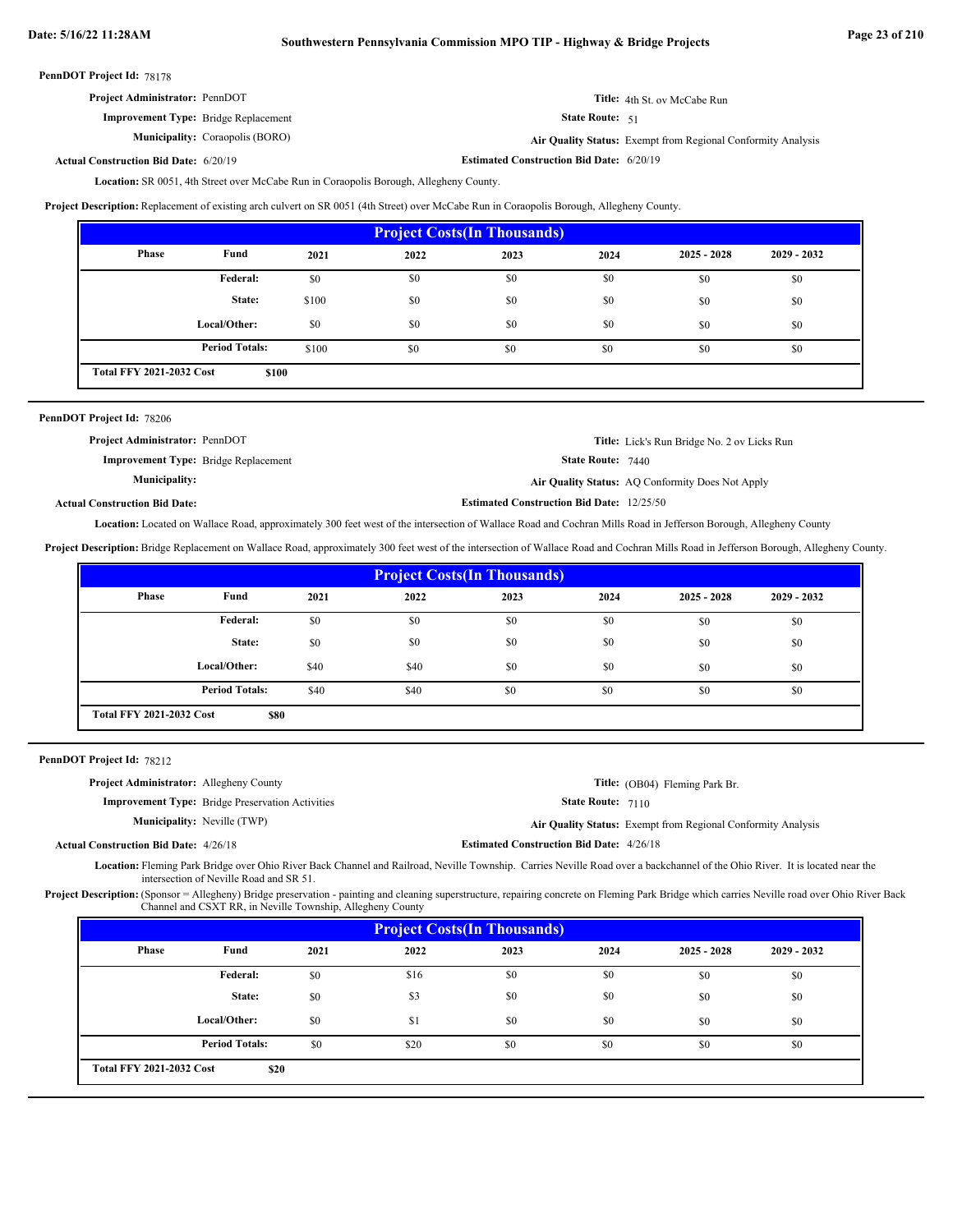**Estimated Construction Bid Date:** 5/15/26

PennDOT Project Id: 78231

| <b>Project Administrator: PennDOT</b>       | Title: Indiana Drive Culvert |
|---------------------------------------------|------------------------------|
| <b>Improvement Type:</b> Bridge Replacement | <b>State Route: 2070</b>     |

**Improvement Type:** Bridge Replacement

**Municipality:** Penn Hills (TWP) Penn Hills (TWP) **Air Quality Status:** Exempt from Regional Conformity Analysis

# **Actual Construction Bid Date:**

Location: Located on SR 2070, Indiana Drive over Small Stream in Penn Hills Township, Allegheny County

**Project Description:** Bridge replacement on SR 2070, Indiana Drive over Small Stream in Penn Hills Township, Allegheny County

| <b>Project Costs (In Thousands)</b> |                                            |      |       |      |       |               |               |  |
|-------------------------------------|--------------------------------------------|------|-------|------|-------|---------------|---------------|--|
| Phase                               | Fund                                       | 2021 | 2022  | 2023 | 2024  | $2025 - 2028$ | $2029 - 2032$ |  |
|                                     | <b>Federal:</b>                            | \$0  | \$0   | \$0  | \$0   | \$0           | \$0           |  |
|                                     | State:                                     | \$0  | \$250 | \$0  | \$350 | \$1000        | \$0           |  |
|                                     | Local/Other:                               | \$0  | \$0   | \$0  | \$0   | \$0           | \$0           |  |
|                                     | <b>Period Totals:</b>                      | \$0  | \$250 | \$0  | \$350 | \$1,000       | \$0           |  |
|                                     | <b>Total FFY 2021-2032 Cost</b><br>\$1,600 |      |       |      |       |               |               |  |

#### PennDOT Project Id: 78232

| <b>Project Administrator: PennDOT</b>       | <b>Title:</b> Electric Ave ov Falls Run                      |
|---------------------------------------------|--------------------------------------------------------------|
| <b>Improvement Type:</b> Bridge Replacement | <b>State Route:</b> $2112$                                   |
| <b>Municipality:</b> North Braddock (BORO)  | Air Quality Status: Exempt from Regional Conformity Analysis |
| al Construction Bid Date:                   | <b>Estimated Construction Bid Date: 4/17/25</b>              |

**Actual Construction Bid Date:**

Located on SR 2112, Electric Avenue over Falls Run in East Pittsburgh and Turtle Creek Boroughs, Allegheny County **Location:**

**Project Description:** Bridge restoration/replacement on SR 2112, Electric Avenue over Falls Run in East Pittsburgh and Turtle Creek Boroughs, Allegheny County.

| <b>Project Costs (In Thousands)</b>         |                       |      |      |       |      |               |               |  |
|---------------------------------------------|-----------------------|------|------|-------|------|---------------|---------------|--|
| Phase                                       | Fund                  | 2021 | 2022 | 2023  | 2024 | $2025 - 2028$ | $2029 - 2032$ |  |
|                                             | <b>Federal:</b>       | \$0  | \$0  | \$0   | \$0  | \$3000        | \$8000        |  |
|                                             | State:                | \$0  | \$0  | \$650 | \$0  | \$9000        | \$0           |  |
|                                             | Local/Other:          | \$0  | \$0  | \$0   | \$0  | \$0           | \$0           |  |
|                                             | <b>Period Totals:</b> | \$0  | \$0  | \$650 | \$0  | \$12,000      | \$8,000       |  |
| <b>Total FFY 2021-2032 Cost</b><br>\$20,650 |                       |      |      |       |      |               |               |  |

### PennDOT Project Id: 78427

| <b>Project Administrator: PennDOT</b>          | <b>Title:</b> Wildwood Rd over BP RR                         |
|------------------------------------------------|--------------------------------------------------------------|
| <b>Improvement Type:</b> Bridge Rehabilitation | <b>State Route: 4070</b>                                     |
| <b>Municipality:</b> Hampton (TWP)             | Air Quality Status: Exempt from Regional Conformity Analysis |
| <b>Actual Construction Bid Date:</b>           | <b>Estimated Construction Bid Date: 6/9/22</b>               |

Location: SR 4070, Wildwood Road over CSX Railroad in Hampton Township, Allegheny County. 1.5 miles west of SR 8.

**Project Description:** Superstructure replacement on SR 4070, Wildwood Road over CSX Railroad in Hampton Township, Allegheny County.

| <b>Project Costs (In Thousands)</b>        |                       |         |         |         |         |               |               |
|--------------------------------------------|-----------------------|---------|---------|---------|---------|---------------|---------------|
| Phase                                      | Fund                  | 2021    | 2022    | 2023    | 2024    | $2025 - 2028$ | $2029 - 2032$ |
|                                            | Federal:              | \$0     | \$0     | \$0     | \$0     | \$0           | \$0           |
|                                            | State:                | \$1000  | \$1000  | \$2500  | \$2500  | \$0           | \$0           |
|                                            | Local/Other:          | \$0     | \$0     | \$0     | \$0     | \$0           | \$0           |
|                                            | <b>Period Totals:</b> | \$1,000 | \$1,000 | \$2,500 | \$2,500 | \$0           | \$0           |
| <b>Total FFY 2021-2032 Cost</b><br>\$7,000 |                       |         |         |         |         |               |               |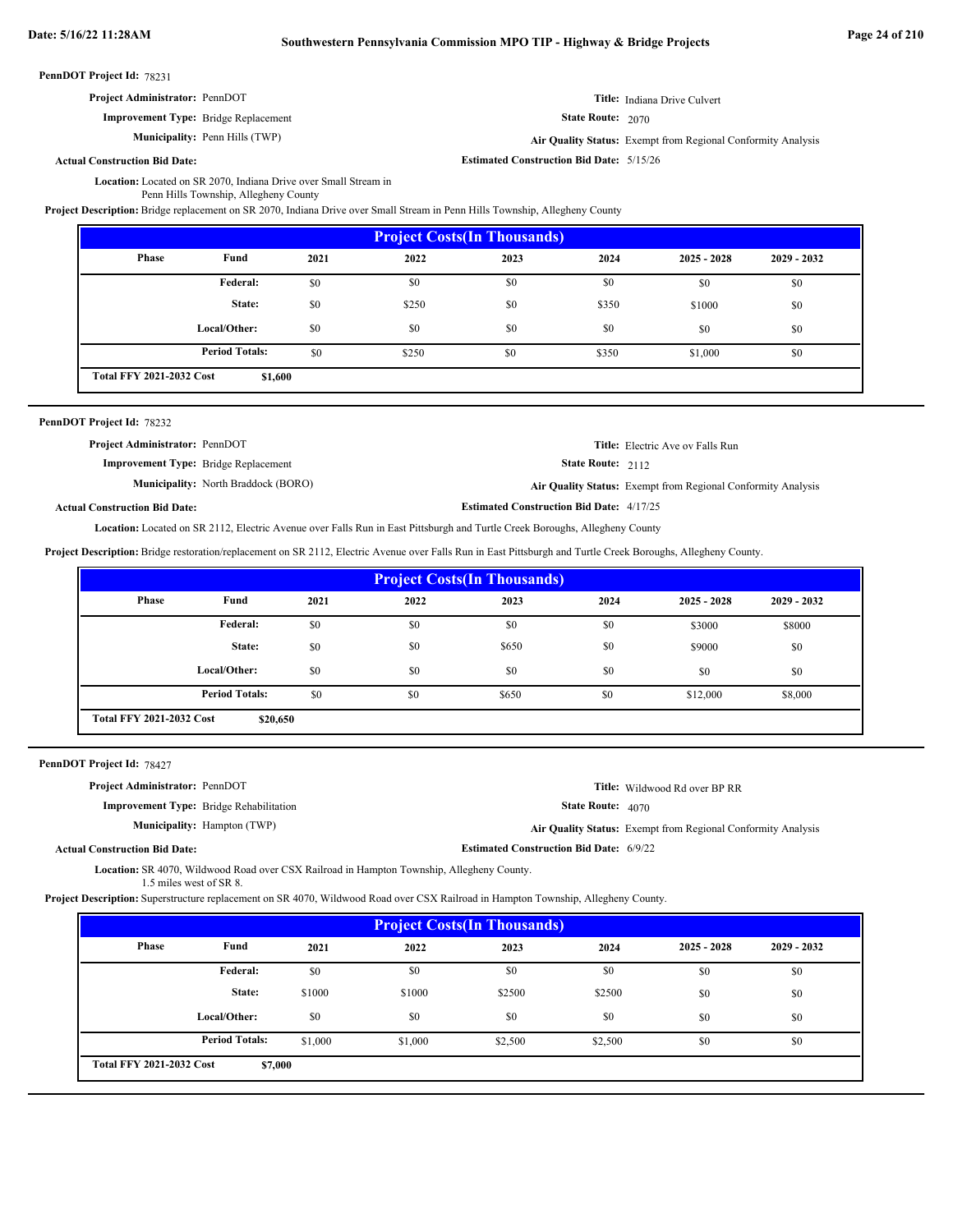**Project Administrator:** PennDOT

**Improvement Type:** Bridge Preservation Activities

**Municipality:**

State Route: 837

**Title:** Eighth Ave ov Homestead Run

Munhall (BORO) **Air Quality Status:** Exempt from Regional Conformity Analysis

**Estimated Construction Bid Date:** 5/25/23

**Actual Construction Bid Date:**

Location: Located on SR 0837, Eighth Avenue over Homestead Run in

Munhall Borough, Allegheny County.

**Project Description:** Bridge replacement/restoration on SR 0837 (Eighth Avenue) over Homestead Run in Munhall Borough, Allegheny County.

| <b>Project Costs (In Thousands)</b>        |                       |      |       |       |         |               |               |
|--------------------------------------------|-----------------------|------|-------|-------|---------|---------------|---------------|
| Phase                                      | Fund                  | 2021 | 2022  | 2023  | 2024    | $2025 - 2028$ | $2029 - 2032$ |
|                                            | Federal:              | \$0  | \$0   | \$0   | \$0     | \$0           | \$0           |
|                                            | State:                | \$0  | \$120 | \$710 | \$2000  | \$290         | \$0           |
|                                            | Local/Other:          | \$0  | \$0   | \$0   | \$0     | \$0           | \$0           |
|                                            | <b>Period Totals:</b> | \$0  | \$120 | \$710 | \$2,000 | \$290         | \$0           |
| <b>Total FFY 2021-2032 Cost</b><br>\$3,120 |                       |      |       |       |         |               |               |

|  | PennDOT Project Id: 79252 |  |
|--|---------------------------|--|
|--|---------------------------|--|

| <b>Project Administrator:</b> Allegheny County |                                                 | <b>Title:</b> Bull Creek Br No 8 BF08            |
|------------------------------------------------|-------------------------------------------------|--------------------------------------------------|
| <b>Improvement Type:</b> Bridge Replacement    | <b>State Route: 7202</b>                        |                                                  |
| <b>Municipality:</b> Fawn (TWP)                |                                                 | Air Quality Status: AQ Conformity Does Not Apply |
| <b>Actual Construction Bid Date:</b>           | <b>Estimated Construction Bid Date: 8/25/22</b> |                                                  |

**Location:** Located at the intersection of Dawson Road and Hemphill Road in Fawn Township, Allegheny County

#### Project Description: Bridge Replacement.

Located at the intersection of Dawson Road and Hemphill Road in Fawn Township, Allegheny County.

| <b>Project Costs (In Thousands)</b>      |                       |      |       |      |      |               |               |
|------------------------------------------|-----------------------|------|-------|------|------|---------------|---------------|
| Phase                                    | Fund                  | 2021 | 2022  | 2023 | 2024 | $2025 - 2028$ | $2029 - 2032$ |
|                                          | Federal:              | \$0  | \$0   | \$0  | \$0  | \$0           | \$0           |
|                                          | State:                | \$0  | \$0   | \$0  | \$0  | \$0           | \$0           |
|                                          | Local/Other:          | \$0  | \$500 | \$0  | \$0  | \$0           | \$0           |
|                                          | <b>Period Totals:</b> | \$0  | \$500 | \$0  | \$0  | \$0           | \$0           |
| <b>Total FFY 2021-2032 Cost</b><br>\$500 |                       |      |       |      |      |               |               |

PennDOT Project Id: 79894

| <b>Project Administrator:</b> Allegheny County |                                    |                                                | Title: MC07 McClarens Run #7                                 |
|------------------------------------------------|------------------------------------|------------------------------------------------|--------------------------------------------------------------|
| <b>Improvement Type:</b> Bridge Replacement    |                                    | <b>State Route: 7203</b>                       |                                                              |
|                                                | <b>Municipality:</b> Findlay (TWP) |                                                | Air Quality Status: Exempt from Regional Conformity Analysis |
| <b>Actual Construction Bid Date:</b>           |                                    | <b>Estimated Construction Bid Date: 2/2/23</b> |                                                              |

Carries McClaren Road (formerly Cliff Mine Road) over McClarens Run in Findlay Township, Allegheny County **Location:**

**Project Description:** Bridge replacement on McClaren Road (formerly Cliff Mine Road) over McClarens Run in Findlay Township, Allegheny County.

| <b>Project Costs (In Thousands)</b>        |                       |         |      |      |      |               |               |
|--------------------------------------------|-----------------------|---------|------|------|------|---------------|---------------|
| Phase                                      | Fund                  | 2021    | 2022 | 2023 | 2024 | $2025 - 2028$ | $2029 - 2032$ |
|                                            | Federal:              | \$0     | \$0  | \$0  | \$0  | \$0           | \$0           |
|                                            | State:                | \$880   | \$40 | \$0  | \$0  | \$0           | \$0           |
|                                            | Local/Other:          | \$220   | \$10 | \$0  | \$0  | \$0           | \$0           |
|                                            | <b>Period Totals:</b> | \$1,100 | \$50 | \$0  | \$0  | \$0           | \$0           |
| <b>Total FFY 2021-2032 Cost</b><br>\$1,150 |                       |         |      |      |      |               |               |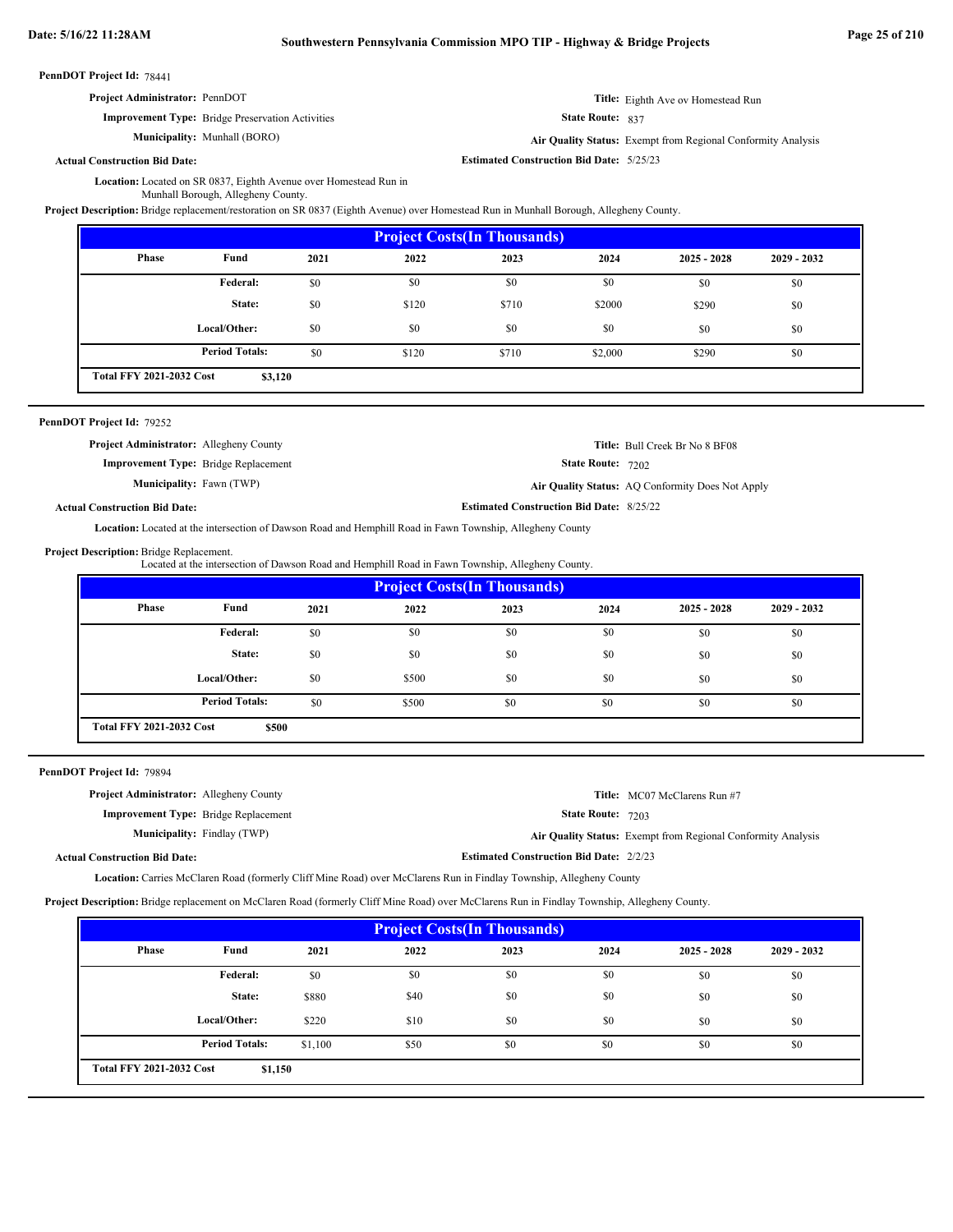# **Date: 5/16/22 11:28AM Southwestern Pennsylvania Commission MPO TIP - Highway & Bridge Projects Page 26 of 210**

|  | PennDOT Project Id: 79895 |  |
|--|---------------------------|--|
|--|---------------------------|--|

| <b>Project Administrator:</b> Allegheny County | Title: DE09 Deer Creek Br #9 |
|------------------------------------------------|------------------------------|
|------------------------------------------------|------------------------------|

State Route: 7209

**Air Quality Status:** Exempt from Regional Conformity Analysis

**Estimated Construction Bid Date:** 5/23/19 5/23/19 **Actual Construction Bid Date:**

**Municipality:**

**Improvement Type:** Bridge Replacement

Location: Carries McClelland Road over Deer Creek in Indiana Township, Allegheny County

**Project Description:** Bridge Replacement on McClelland Road over Deer Creek in Indiana Township, Allegheny County.

| <b>Project Costs (In Thousands)</b>      |                       |       |      |      |      |               |               |
|------------------------------------------|-----------------------|-------|------|------|------|---------------|---------------|
| Phase                                    | Fund                  | 2021  | 2022 | 2023 | 2024 | $2025 - 2028$ | $2029 - 2032$ |
|                                          | <b>Federal:</b>       | \$0   | \$0  | \$0  | \$0  | \$0           | \$0           |
|                                          | State:                | \$189 | \$0  | \$0  | \$0  | \$0           | \$0           |
|                                          | Local/Other:          | \$47  | \$0  | \$0  | \$0  | \$0           | \$0           |
|                                          | <b>Period Totals:</b> | \$236 | \$0  | \$0  | \$0  | \$0           | \$0           |
| <b>Total FFY 2021-2032 Cost</b><br>\$236 |                       |       |      |      |      |               |               |

# PennDOT Project Id: 81710

| <b>Project Administrator:</b> Allegheny County |                                  |                                                 | <b>Title:</b> PM06 Plum Creek #6                             |
|------------------------------------------------|----------------------------------|-------------------------------------------------|--------------------------------------------------------------|
| <b>Improvement Type:</b> Bridge Replacement    |                                  | <b>State Route: 7466</b>                        |                                                              |
|                                                | <b>Municipality:</b> Plum (BORO) |                                                 | Air Quality Status: Exempt from Regional Conformity Analysis |
| <b>Actual Construction Bid Date: 4/22/21</b>   |                                  | <b>Estimated Construction Bid Date: 4/22/21</b> |                                                              |

Location: Carries Stotler Road over Little Plum Creek in Plum Borough, Allegheny County

**Project Description:** Bridge replacement on Stotler Road over Little Plum Creek in Plum Borough, Allegheny County

| <b>Project Costs (In Thousands)</b>      |                       |       |      |      |      |               |               |
|------------------------------------------|-----------------------|-------|------|------|------|---------------|---------------|
| Phase                                    | Fund                  | 2021  | 2022 | 2023 | 2024 | $2025 - 2028$ | $2029 - 2032$ |
|                                          | Federal:              | \$0   | \$0  | \$0  | \$0  | \$0           | \$0           |
|                                          | State:                | \$472 | \$0  | \$0  | \$0  | \$0           | \$0           |
|                                          | Local/Other:          | \$116 | \$0  | \$0  | \$0  | \$0           | \$0           |
|                                          | <b>Period Totals:</b> | \$588 | \$0  | \$0  | \$0  | \$0           | \$0           |
| <b>Total FFY 2021-2032 Cost</b><br>\$588 |                       |       |      |      |      |               |               |

| PennDOT Project Id: 81750 |  |
|---------------------------|--|
|---------------------------|--|

| <b>Project Administrator: PennDOT</b> |                                        |                                                 | <b>Title:</b> Tenth Street Bypass                            |
|---------------------------------------|----------------------------------------|-------------------------------------------------|--------------------------------------------------------------|
| <b>Improvement Type: Resurface</b>    |                                        | <b>State Route: 2128</b>                        |                                                              |
|                                       | <b>Municipality:</b> Pittsburgh (CITY) |                                                 | Air Quality Status: Exempt from Regional Conformity Analysis |
| <b>Actual Construction Bid Date:</b>  |                                        | <b>Estimated Construction Bid Date: 12/8/22</b> |                                                              |

Located on SR 2128, from Fort Duquesne Bridge/South End Interchange to Fort Duquesne Boulevard near David L. Lawrence Convention Center in the City of Pittsburgh, **Location:** Allegheny County.

Project Description: Concrete Reconstruction on SR 2128, from Fort Duquesne Bridge/South End Interchange to Fort Duquesne Boulevard near David L. Lawrence Convention Center in the City of Pittsburgh, Allegheny County

| <b>Project Costs (In Thousands)</b>        |                       |      |       |      |      |               |             |
|--------------------------------------------|-----------------------|------|-------|------|------|---------------|-------------|
| <b>Phase</b>                               | Fund                  | 2021 | 2022  | 2023 | 2024 | $2025 - 2028$ | 2029 - 2032 |
|                                            | Federal:              | \$0  | \$150 | \$0  | \$0  | \$0           | \$0         |
|                                            | State:                | \$0  | \$0   | \$0  | \$0  | \$5500        | \$0         |
|                                            | Local/Other:          | \$0  | \$0   | \$0  | \$0  | \$0           | \$0         |
|                                            | <b>Period Totals:</b> | \$0  | \$150 | \$0  | \$0  | \$5,500       | \$0         |
| <b>Total FFY 2021-2032 Cost</b><br>\$5,650 |                       |      |       |      |      |               |             |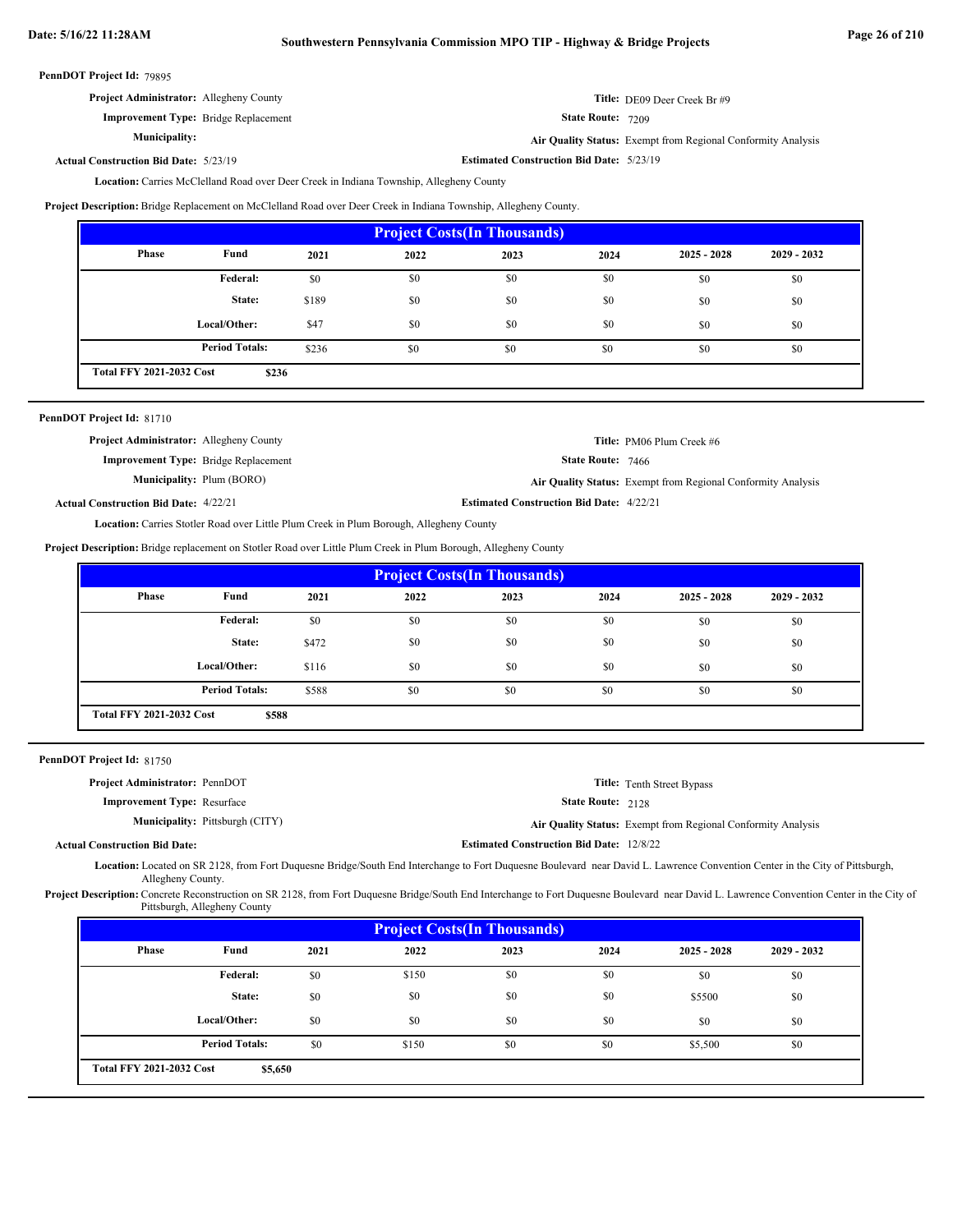| Project Administrator: PennDOT       | Title: US 19, Washington Road |
|--------------------------------------|-------------------------------|
| <b>Improvement Type: Reconstruct</b> | <b>State Route: 19</b>        |

**Municipality:** Upper St Clair (TWP) **Air Quality Status:** 

**Actual Construction Bid Date:**

**Estimated Construction Bid Date:** 2/28/19 2/28/19

Air Quality Status: Exempt from Regional Conformity Analysis

Located on SR 19, Washington Road from Washington County Line to McMurray Rd in Upper St Clair, Allegheny County. **Location:**

**Project Description:** 1.5 ' - 4.0" Mill and overlay, Binder on US Route 19, Washington Road from Washington County Line to McMurray Road in Upper St Clair, Allegheny County.

| <b>Project Costs (In Thousands)</b>      |                       |       |      |      |      |               |               |
|------------------------------------------|-----------------------|-------|------|------|------|---------------|---------------|
| <b>Phase</b>                             | Fund                  | 2021  | 2022 | 2023 | 2024 | $2025 - 2028$ | $2029 - 2032$ |
|                                          | Federal:              | \$285 | \$0  | \$0  | \$0  | \$0           | \$0           |
|                                          | State:                | \$0   | \$0  | \$0  | \$0  | \$0           | \$0           |
|                                          | Local/Other:          | \$0   | \$0  | \$0  | \$0  | \$0           | \$0           |
|                                          | <b>Period Totals:</b> | \$285 | \$0  | \$0  | \$0  | \$0           | \$0           |
| <b>Total FFY 2021-2032 Cost</b><br>\$285 |                       |       |      |      |      |               |               |

# PennDOT Project Id: 82754

State Route: 0 **Title:** SPC Region TAU Line Item **Improvement Type:** Transportation Enhancement **Estimated Construction Bid Date: Actual Construction Bid Date: Municipality: Air Quality Status:** Exempt from Regional Conformity Analysis **Project Administrator:** PennDOT

Location: All of SPC

Project Description: SPC Regional Transportation Alternatives Program (TAP) Line Item Reserve to provide for a variety of alternative transportation projects, including many that were previously eligible activities under separately funded programs. The Transportation Alternatives Program (TAP) replaces the funding from pre-MAP-21 programs including Transportation Enhancements, Recreational Trails, Safe Routes to School, and several other discretionary programs, wrapping them into a single funding source.

| <b>Project Costs (In Thousands)</b>         |                       |      |      |       |         |               |               |
|---------------------------------------------|-----------------------|------|------|-------|---------|---------------|---------------|
| <b>Phase</b>                                | Fund                  | 2021 | 2022 | 2023  | 2024    | $2025 - 2028$ | $2029 - 2032$ |
|                                             | <b>Federal:</b>       | \$0  | \$0  | \$262 | \$1813  | \$7252        | \$7251        |
|                                             | State:                | \$0  | \$0  | \$0   | \$0     | \$0           | \$0           |
|                                             | Local/Other:          | \$0  | \$0  | \$0   | \$0     | \$0           | \$0           |
|                                             | <b>Period Totals:</b> | \$0  | \$0  | \$262 | \$1,813 | \$7,252       | \$7,251       |
| <b>Total FFY 2021-2032 Cost</b><br>\$16,578 |                       |      |      |       |         |               |               |

## PennDOT Project Id: 83136

| <b>Project Administrator:</b> City of Pittsburgh |                                                 | <b>Title:</b> Penn Ave Reconstruction. Ph 2                  |
|--------------------------------------------------|-------------------------------------------------|--------------------------------------------------------------|
| <b>Improvement Type: Reconstruct</b>             | <b>State Route:</b> $\theta$                    |                                                              |
| <b>Municipality:</b> Pittsburgh (CITY)           |                                                 | Air Quality Status: Exempt from Regional Conformity Analysis |
| <b>Actual Construction Bid Date:</b>             | <b>Estimated Construction Bid Date: 9/14/23</b> |                                                              |

Location: Located on Penn Avenue from Evaline Street toward East Liberty in City of Pittsburgh, Allegheny County

Project Description: (Sponsor = City of Pittsburgh) Penn Avenue reconstruction, Phase 2 extends from Evaline Street (the eastern end of Phase 1) to Graham Street (eastern limits for Phase 2) in City of Pittsburgh, Allegheny County. Approximately four blocks.

| <b>Project Costs (In Thousands)</b>        |                       |         |         |         |      |               |               |
|--------------------------------------------|-----------------------|---------|---------|---------|------|---------------|---------------|
| Phase                                      | Fund                  | 2021    | 2022    | 2023    | 2024 | $2025 - 2028$ | $2029 - 2032$ |
|                                            | Federal:              | \$870   | \$1592  | \$2800  | \$0  | \$460         | \$0           |
|                                            | State:                | \$0     | \$0     | \$0     | \$0  | \$0           | \$0           |
|                                            | Local/Other:          | \$218   | \$613   | \$700   | \$0  | \$162         | \$0           |
|                                            | <b>Period Totals:</b> | \$1,088 | \$2,205 | \$3,500 | \$0  | \$622         | \$0           |
| <b>Total FFY 2021-2032 Cost</b><br>\$7,415 |                       |         |         |         |      |               |               |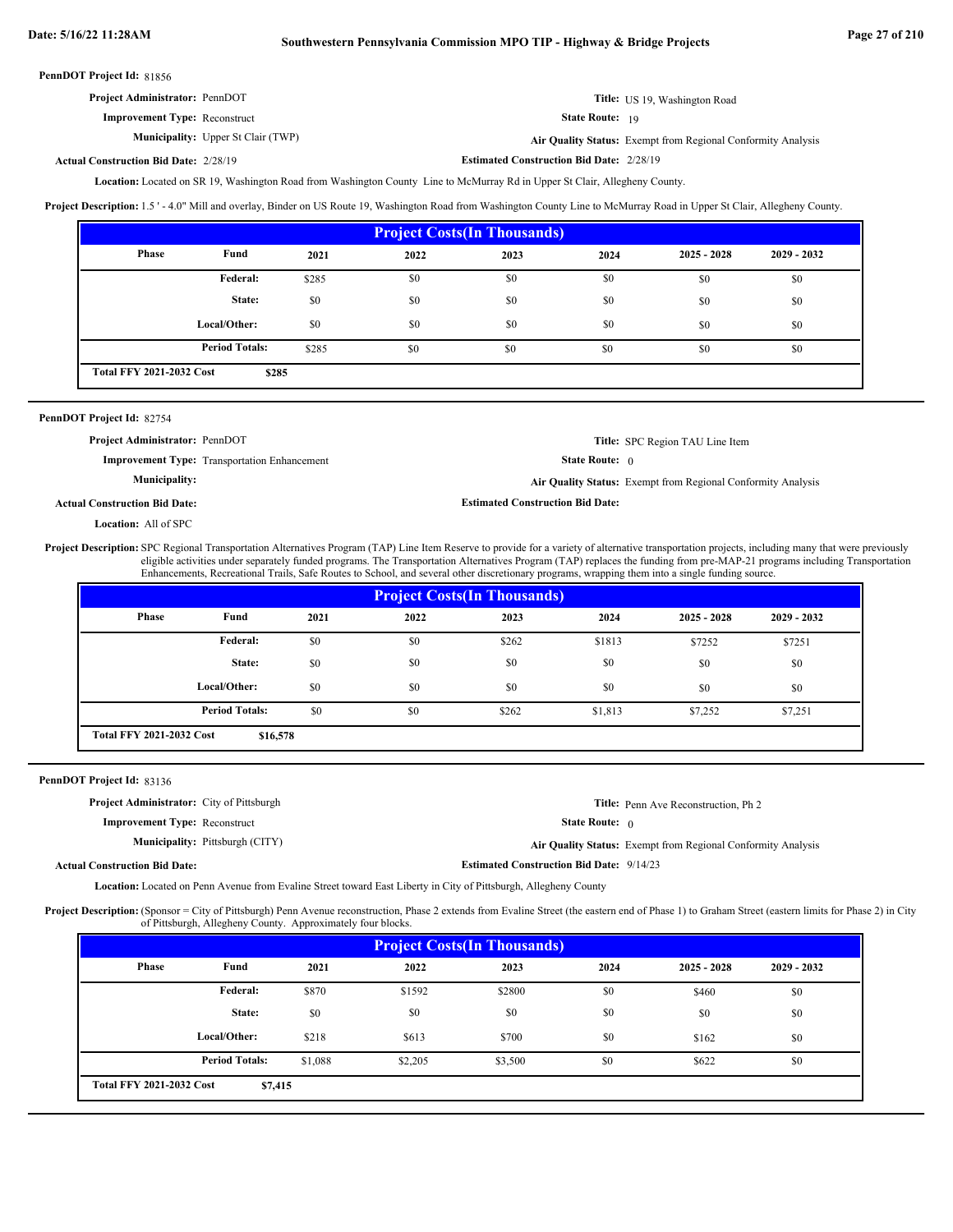| PennDOT Project Id: 83137 |  |
|---------------------------|--|
|---------------------------|--|

| <b>Project Administrator:</b> City of Pittsburgh | <b>Title:</b> South Negley Ave. Bridge                       |
|--------------------------------------------------|--------------------------------------------------------------|
| <b>Improvement Type:</b> Bridge Rehabilitation   | <b>State Route: 7301</b>                                     |
| <b>Municipality:</b> Pittsburgh (CITY)           | Air Quality Status: Exempt from Regional Conformity Analysis |

#### **Actual Construction Bid Date:**

Location: Carrying South Negley Avenue over Norfolk Southern Railroad tracks and Port Authority of Allegheny County East Busway, City of Pittsburgh, Allegheny County.

**Estimated Construction Bid Date:** 7/13/23

(Sponsor = City of Pittsburgh) Bridge rehabilitation on structure carrying South Negley Avenue over Norfolk Southern Railroad tracks and Port Authority of Allegheny County East Busway in the City of Pittsburgh, Allegheny County. **Project Description:**

| <b>Project Costs (In Thousands)</b>        |                       |       |      |      |         |               |               |
|--------------------------------------------|-----------------------|-------|------|------|---------|---------------|---------------|
| Phase                                      | Fund                  | 2021  | 2022 | 2023 | 2024    | $2025 - 2028$ | $2029 - 2032$ |
|                                            | Federal:              | \$440 | \$0  | \$0  | \$3116  | \$644         | \$0           |
|                                            | State:                | \$308 | \$0  | \$0  | \$584   | \$121         | \$0           |
|                                            | Local/Other:          | \$143 | \$0  | \$0  | \$195   | \$40          | \$0           |
|                                            | <b>Period Totals:</b> | \$891 | \$0  | \$0  | \$3,895 | \$805         | \$0           |
| <b>Total FFY 2021-2032 Cost</b><br>\$5,591 |                       |       |      |      |         |               |               |

## PennDOT Project Id: 84018

| <b>Project Administrator: PennDOT</b>        |                                        |                                                 | <b>Title:</b> Glenwood Interchange Ph 2                      |
|----------------------------------------------|----------------------------------------|-------------------------------------------------|--------------------------------------------------------------|
| <b>Improvement Type:</b> Bridge Replacement  |                                        | <b>State Route: 885</b>                         |                                                              |
|                                              | <b>Municipality:</b> Pittsburgh (CITY) |                                                 | Air Quality Status: Exempt from Regional Conformity Analysis |
| <b>Actual Construction Bid Date: 7/17/14</b> |                                        | <b>Estimated Construction Bid Date: 7/17/14</b> |                                                              |

Location: SR 885 from intersection with SR 2045 to 1 mile south of the Glenwood Bridge in the City of Pittsburgh, Allegheny County.

Bridge rehabilitation/replacement (4 structures) on SR 885 from intesection with SR 2045 to 1 mile south of the Glenwood Bridge in t City of Pittsburgh, Allegheny County. All four structures carry SR 885 (Lebanon Rd) over a branch of Streets Run at different locations. **Project Description:**

| <b>Project Costs (In Thousands)</b>      |                       |       |      |      |      |               |               |  |
|------------------------------------------|-----------------------|-------|------|------|------|---------------|---------------|--|
| <b>Phase</b>                             | Fund                  | 2021  | 2022 | 2023 | 2024 | $2025 - 2028$ | $2029 - 2032$ |  |
|                                          | Federal:              | \$208 | \$0  | \$0  | \$0  | \$0           | \$0           |  |
|                                          | State:                | \$52  | \$0  | \$0  | \$0  | \$0           | \$0           |  |
|                                          | Local/Other:          | \$0   | \$0  | \$0  | \$0  | \$0           | \$0           |  |
|                                          | <b>Period Totals:</b> | \$260 | \$0  | \$0  | \$0  | \$0           | \$0           |  |
| <b>Total FFY 2021-2032 Cost</b><br>\$260 |                       |       |      |      |      |               |               |  |

PennDOT Project Id: 84078

| <b>Project Administrator: PennDOT</b>       |                                         | Title: SPC CMAQ Line Item                                                                |
|---------------------------------------------|-----------------------------------------|------------------------------------------------------------------------------------------|
|                                             |                                         |                                                                                          |
| <b>Improvement Type:</b> Safety Improvement | <b>State Route:</b> $\theta$            |                                                                                          |
| <b>Municipality:</b>                        |                                         | <b>Air Quality Status:</b> Non-Significant: Not included in regional conformity analysis |
| Actual Construction Bid Date:               | <b>Estimated Construction Bid Date:</b> |                                                                                          |
| <b>Location:</b> SPC region                 |                                         |                                                                                          |

**Project Description:** This is a reserve CMAQ funding line item for cost increases and flexibility in programming (not intended for new projects).

| <b>Project Costs (In Thousands)</b>          |                       |      |       |       |      |               |               |  |
|----------------------------------------------|-----------------------|------|-------|-------|------|---------------|---------------|--|
| Phase                                        | Fund                  | 2021 | 2022  | 2023  | 2024 | $2025 - 2028$ | $2029 - 2032$ |  |
|                                              | Federal:              | \$0  | \$449 | \$556 | \$0  | \$24270       | \$89359       |  |
|                                              | State:                | \$0  | \$0   | \$0   | \$0  | \$0           | \$0           |  |
|                                              | Local/Other:          | \$0  | \$0   | \$0   | \$0  | \$0           | \$0           |  |
|                                              | <b>Period Totals:</b> | \$0  | \$449 | \$556 | \$0  | \$24,270      | \$89,359      |  |
| <b>Total FFY 2021-2032 Cost</b><br>\$114,634 |                       |      |       |       |      |               |               |  |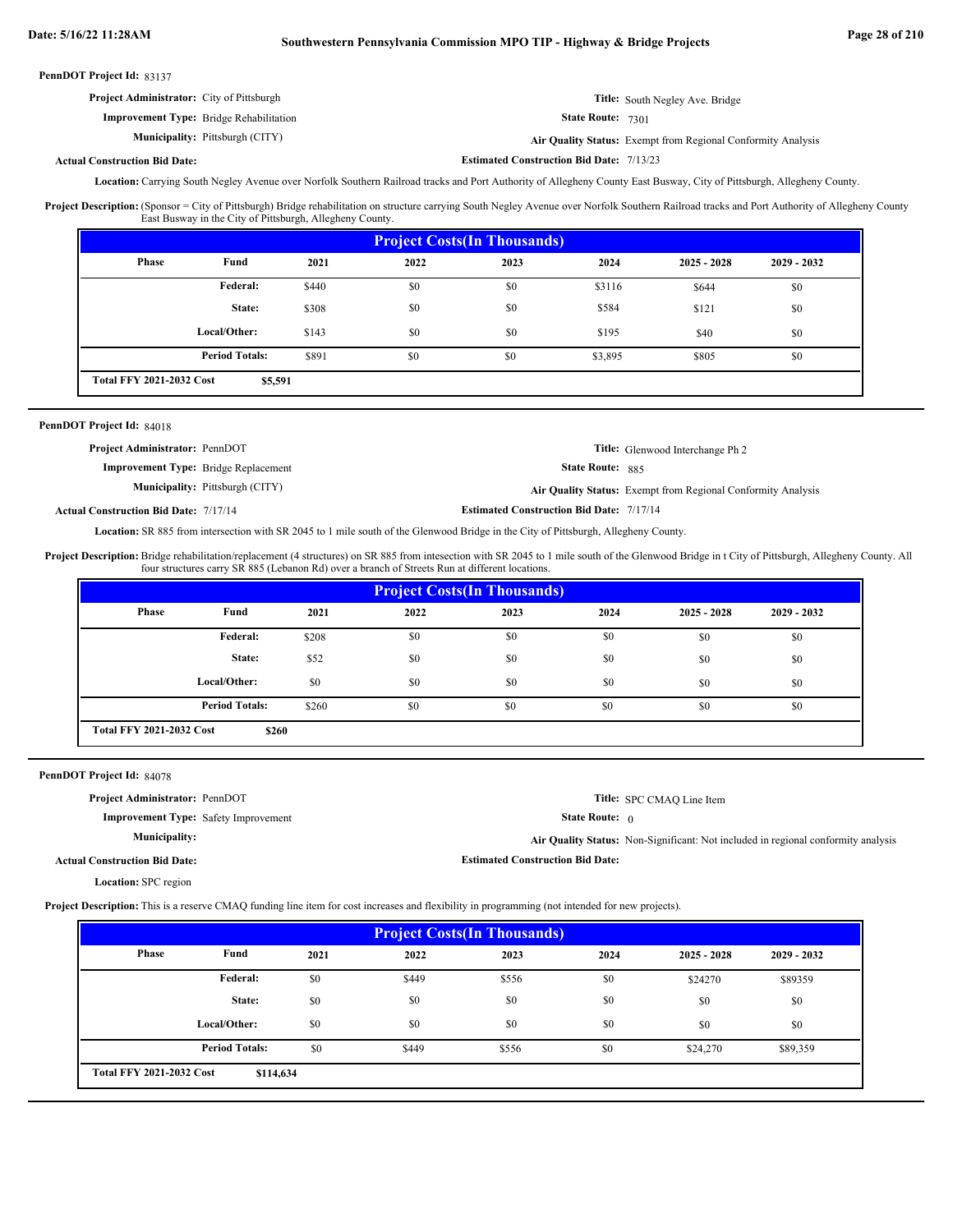| PennDOT Project Id: 87777                                                                                                                                                                       |                                                         |      |      |                                         |                              |                                                              |             |  |
|-------------------------------------------------------------------------------------------------------------------------------------------------------------------------------------------------|---------------------------------------------------------|------|------|-----------------------------------------|------------------------------|--------------------------------------------------------------|-------------|--|
|                                                                                                                                                                                                 | Project Administrator: Allegheny County                 |      |      |                                         |                              | Title: Allegheny Co Loc Br Pres.                             |             |  |
|                                                                                                                                                                                                 | <b>Improvement Type:</b> Bridge Preservation Activities |      |      |                                         | <b>State Route:</b> $\theta$ |                                                              |             |  |
| <b>Municipality:</b>                                                                                                                                                                            |                                                         |      |      |                                         |                              | Air Quality Status: Exempt from Regional Conformity Analysis |             |  |
| <b>Actual Construction Bid Date:</b>                                                                                                                                                            |                                                         |      |      | <b>Estimated Construction Bid Date:</b> |                              |                                                              |             |  |
| <b>Location:</b> Allegheny County                                                                                                                                                               |                                                         |      |      |                                         |                              |                                                              |             |  |
| Project Description: (Sponsor = Allegheny County) Bridge preservation reserve line item for Allegheny County local bridges. To be used on structures eligible for federal funding. Bridges TBD. |                                                         |      |      |                                         |                              |                                                              |             |  |
|                                                                                                                                                                                                 |                                                         |      |      | <b>Project Costs (In Thousands)</b>     |                              |                                                              |             |  |
| Phase                                                                                                                                                                                           | Fund                                                    | 2021 | 2022 | 2023                                    | 2024                         | $2025 - 2028$                                                | 2029 - 2032 |  |
|                                                                                                                                                                                                 | Federal:                                                | \$0  | \$14 | \$490                                   | \$300                        | \$0                                                          | \$0         |  |
|                                                                                                                                                                                                 | State:                                                  | \$0  | \$20 | \$92                                    | \$281                        | \$0                                                          | \$0         |  |
|                                                                                                                                                                                                 | Local/Other:                                            | \$0  | \$6  | \$31                                    | \$94                         | \$0                                                          | \$0         |  |
|                                                                                                                                                                                                 | <b>Period Totals:</b>                                   | \$0  | \$40 | \$613                                   | \$675                        | \$0                                                          | \$0         |  |
| <b>Total FFY 2021-2032 Cost</b>                                                                                                                                                                 | \$1,328                                                 |      |      |                                         |                              |                                                              |             |  |
|                                                                                                                                                                                                 |                                                         |      |      |                                         |                              |                                                              |             |  |
| PennDOT Project Id: 88398                                                                                                                                                                       |                                                         |      |      |                                         |                              |                                                              |             |  |
|                                                                                                                                                                                                 | Project Administrator: Allegheny County                 |      |      |                                         |                              | Title: CM03 - Campbells Run No. 3                            |             |  |
| Improvement Type: Bridge Rehabilitation<br>State Route: 7415                                                                                                                                    |                                                         |      |      |                                         |                              |                                                              |             |  |

**Municipality:**

Carnegie (BORO) **Air Quality Status:** Exempt from Regional Conformity Analysis

**Estimated Construction Bid Date:** 9/11/25

**Actual Construction Bid Date:**

Location: Located on Campbells Run Bridge No. 3 (CM03) carrying Railroad Avenue over Campbells Run in Carnegie Boro, Allegheny County.

**Project Description:** Superstructure Replacement on Campbells Run Bridge No. 3 (CM03) carrying Railroad Avenue over Campbells Run in Carnegie Boro, Allegheny County.

| <b>Project Costs (In Thousands)</b> |                                          |      |       |      |      |               |               |
|-------------------------------------|------------------------------------------|------|-------|------|------|---------------|---------------|
| Phase                               | Fund                                     | 2021 | 2022  | 2023 | 2024 | $2025 - 2028$ | $2029 - 2032$ |
|                                     | Federal:                                 | \$0  | \$330 | \$0  | \$0  | \$0           | \$0           |
|                                     | State:                                   | \$0  | \$0   | \$0  | \$0  | \$0           | \$0           |
|                                     | Local/Other:                             | \$0  | \$0   | \$0  | \$0  | \$0           | \$0           |
|                                     | <b>Period Totals:</b>                    | \$0  | \$330 | \$0  | \$0  | \$0           | \$0           |
|                                     | <b>Total FFY 2021-2032 Cost</b><br>\$330 |      |       |      |      |               |               |

PennDOT Project Id: 88401

| <b>Project Administrator:</b> Allegheny County |                                     |                                                 | Title: CM06 Campbells Run                                    |
|------------------------------------------------|-------------------------------------|-------------------------------------------------|--------------------------------------------------------------|
| <b>Improvement Type:</b> Bridge Replacement    |                                     | <b>State Route: 7115</b>                        |                                                              |
|                                                | <b>Municipality:</b> Robinson (TWP) |                                                 | Air Quality Status: Exempt from Regional Conformity Analysis |
| <b>Actual Construction Bid Date: 12/9/21</b>   |                                     | <b>Estimated Construction Bid Date: 12/9/21</b> |                                                              |

Location: The bridge carries Campbells Run Road over Campbells Run and is located. 7 miles west of the underpass to I-79 in Robinson Township, Allegheny County

Project Description: Full Replacement on the bridge carries Campbells Run Road over Campbells Run and is located. .7 miles west of the underpass to I-79 in Robinson Township, Allegheny County

| <b>Project Costs (In Thousands)</b> |                                            |         |      |      |      |               |               |  |
|-------------------------------------|--------------------------------------------|---------|------|------|------|---------------|---------------|--|
| Phase                               | Fund                                       | 2021    | 2022 | 2023 | 2024 | $2025 - 2028$ | $2029 - 2032$ |  |
|                                     | Federal:                                   | \$0     | \$0  | \$0  | \$0  | \$0           | \$0           |  |
|                                     | State:                                     | \$1077  | \$0  | \$0  | \$0  | \$0           | \$0           |  |
|                                     | Local/Other:                               | \$270   | \$0  | \$0  | \$0  | \$0           | \$0           |  |
|                                     | <b>Period Totals:</b>                      | \$1,347 | \$0  | \$0  | \$0  | \$0           | \$0           |  |
|                                     | <b>Total FFY 2021-2032 Cost</b><br>\$1,347 |         |      |      |      |               |               |  |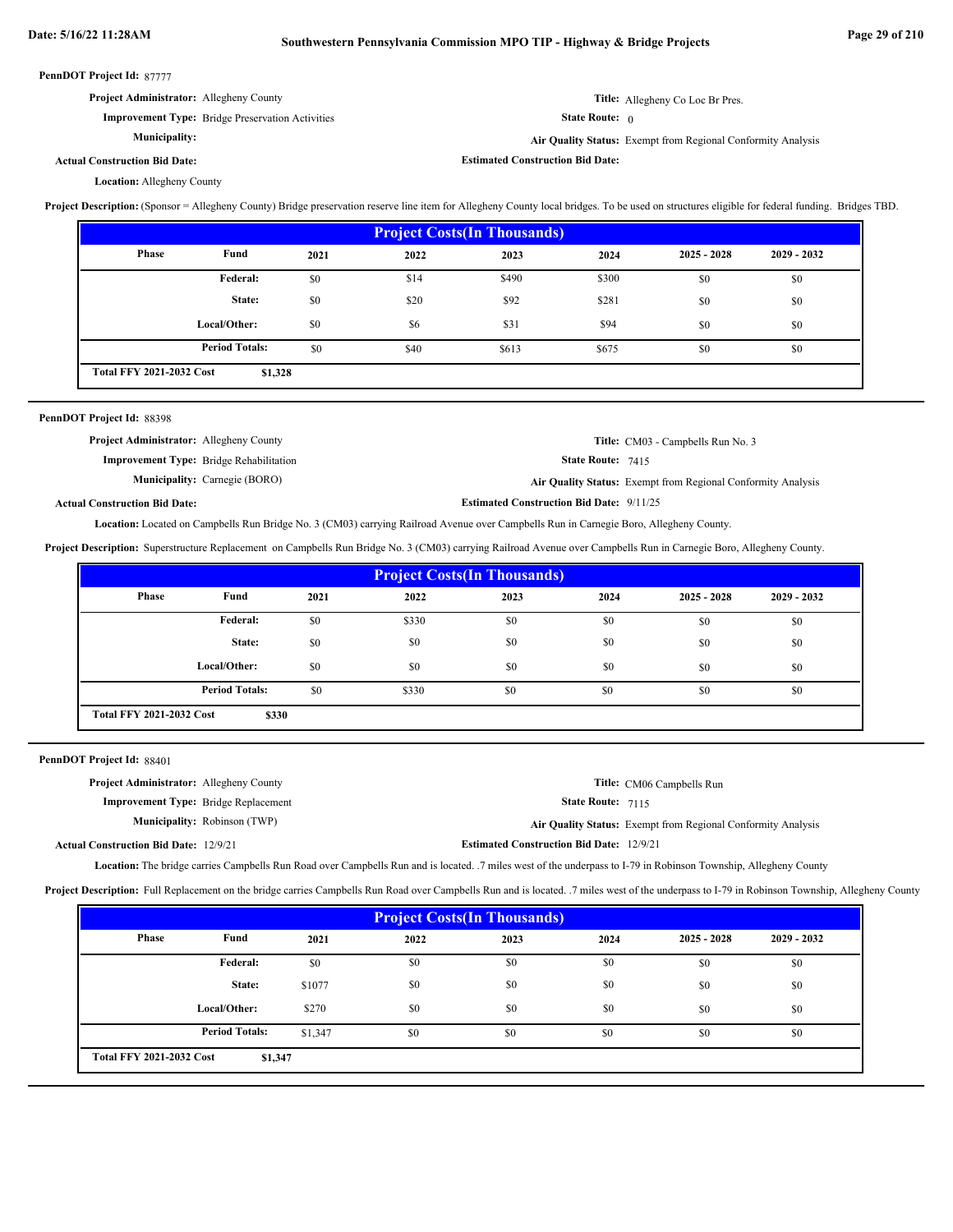| <b>Project Administrator:</b> Allegheny County | <b>Title:</b> Pucketa Creek No.5 (PO05) |
|------------------------------------------------|-----------------------------------------|
| <b>Improvement Type:</b> Bridge Replacement    | <b>State Route: 7466</b>                |

Plum (BORO) **Air Quality Status:** AQ Conformity Does Not Apply

**Estimated Construction Bid Date:** 6/15/51

# **Actual Construction Bid Date:**

**Municipality:**

2 lanes of Lincoln Beach Drive over Pucketa Creek in Plum Borough, Allegheny County **Location:**

**Project Description:** Bridge Replacement on Lincoln Beach Drive over Pucketa Creek in Plum Borough, Allegheny County.

| <b>Project Costs (In Thousands)</b> |                                            |      |         |      |      |               |               |  |
|-------------------------------------|--------------------------------------------|------|---------|------|------|---------------|---------------|--|
| Phase                               | Fund                                       | 2021 | 2022    | 2023 | 2024 | $2025 - 2028$ | $2029 - 2032$ |  |
|                                     | <b>Federal:</b>                            | \$0  | \$0     | \$0  | \$0  | \$0           | \$0           |  |
|                                     | State:                                     | \$0  | \$0     | \$0  | \$0  | \$0           | \$0           |  |
|                                     | Local/Other:                               | \$0  | \$1210  | \$0  | \$0  | \$0           | \$0           |  |
|                                     | <b>Period Totals:</b>                      | \$0  | \$1,210 | \$0  | \$0  | \$0           | \$0           |  |
|                                     | <b>Total FFY 2021-2032 Cost</b><br>\$1,210 |      |         |      |      |               |               |  |

| PennDOT Project Id: 89077                   |                                       |                                                 |                                                              |
|---------------------------------------------|---------------------------------------|-------------------------------------------------|--------------------------------------------------------------|
| <b>Project Administrator: PennDOT</b>       |                                       |                                                 | Title: Verona Road Bridge                                    |
| <b>Improvement Type:</b> Bridge Replacement |                                       | <b>State Route: 2058</b>                        |                                                              |
|                                             | <b>Municipality:</b> Penn Hills (TWP) |                                                 | Air Quality Status: Exempt from Regional Conformity Analysis |
| <b>Actual Construction Bid Date:</b>        |                                       | <b>Estimated Construction Bid Date: 4/15/27</b> |                                                              |

Location: Located on State Route 2058 (Verona Road) over Sandy Creek in Penn Hills Borough, Allegheny County, ,

**Project Description:** Bridge Replacement or restoration on State Route 2058 (Verona Road) over Sandy Creek in Penn Hills Borough, Allegheny County

| <b>Project Costs (In Thousands)</b>        |                                                    |      |      |      |       |               |               |
|--------------------------------------------|----------------------------------------------------|------|------|------|-------|---------------|---------------|
| Phase                                      | Fund                                               | 2021 | 2022 | 2023 | 2024  | $2025 - 2028$ | $2029 - 2032$ |
|                                            | Federal:<br>\$0<br>\$0<br>\$0<br>\$0<br>\$0<br>\$0 |      |      |      |       |               |               |
|                                            | State:                                             | \$0  | \$0  | \$0  | \$500 | \$1950        | \$0           |
|                                            | Local/Other:                                       | \$0  | \$0  | \$0  | \$0   | \$0           | \$0           |
|                                            | <b>Period Totals:</b>                              | \$0  | \$0  | \$0  | \$500 | \$1,950       | \$0           |
| <b>Total FFY 2021-2032 Cost</b><br>\$2,450 |                                                    |      |      |      |       |               |               |

PennDOT Project Id: 89129

| <b>Project Administrator: PennDOT</b>       |                                                 | <b>Title:</b> SR 2031 ov Long Run                            |
|---------------------------------------------|-------------------------------------------------|--------------------------------------------------------------|
| <b>Improvement Type:</b> Bridge Replacement | <b>State Route: 2031</b>                        |                                                              |
| <b>Municipality:</b> White Oak (BORO)       |                                                 | Air Quality Status: Exempt from Regional Conformity Analysis |
| <b>Actual Construction Bid Date:</b>        | <b>Estimated Construction Bid Date: 3/16/23</b> |                                                              |

Location: Bridge replacement on State Route 2031, Lincoln Way, over Long Run, 237 feet east of State Route 48 in White Oak Borough

**Project Description:** Bridge replacement on SR 2031, Lincoln Way, over Long Run in White Oak Borough, Allegheny County

| <b>Project Costs (In Thousands)</b>        |                       |      |       |      |         |               |               |  |
|--------------------------------------------|-----------------------|------|-------|------|---------|---------------|---------------|--|
| Phase                                      | Fund                  | 2021 | 2022  | 2023 | 2024    | $2025 - 2028$ | $2029 - 2032$ |  |
|                                            | <b>Federal:</b>       | \$0  | \$0   | \$0  | \$1000  | \$1000        | \$0           |  |
|                                            | State:                | \$0  | \$750 | \$0  | \$250   | \$250         | \$0           |  |
|                                            | Local/Other:          | \$0  | \$0   | \$0  | \$0     | \$0           | \$0           |  |
|                                            | <b>Period Totals:</b> | \$0  | \$750 | \$0  | \$1,250 | \$1,250       | \$0           |  |
| <b>Total FFY 2021-2032 Cost</b><br>\$3,250 |                       |      |       |      |         |               |               |  |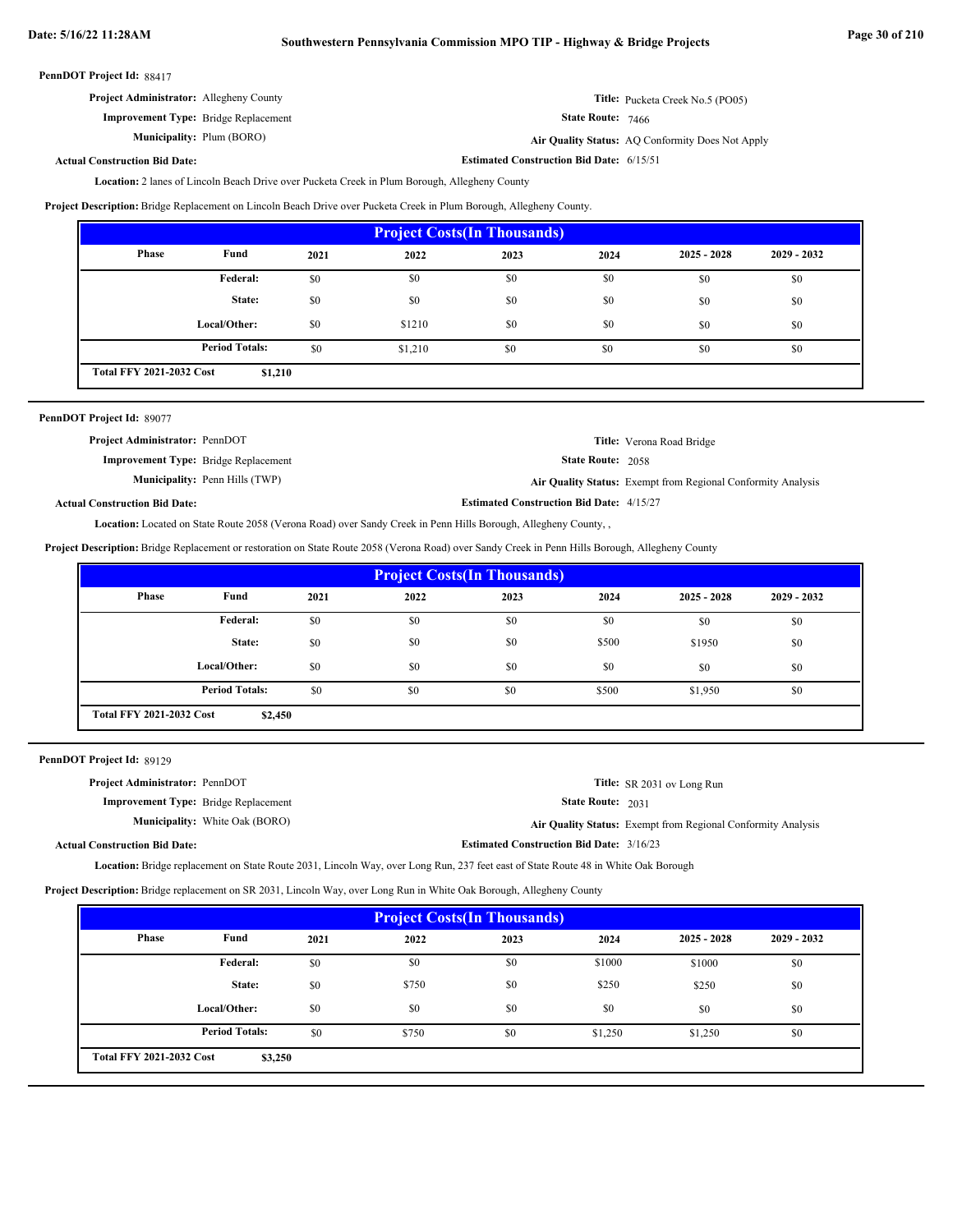**Estimated Construction Bid Date:** 12/14/23

PennDOT Project Id: 89155

| <b>Project Administrator: PennDOT</b>       | <b>Title:</b> Rochester Road Culvert                         |
|---------------------------------------------|--------------------------------------------------------------|
| <b>Improvement Type:</b> Bridge Improvement | <b>State Route:</b> $4011$                                   |
| <b>Municipality: Ross (TWP)</b>             | Air Quality Status: Exempt from Regional Conformity Analysis |

# **Actual Construction Bid Date:**

Location: Located on SR 4011, Rochester Road over Branch of Lowries Run in Ross Township, Allegheny County

**Project Description:** Bridge Replacement on SR 4011, Rochester Road over Branch of Lowries Run in Ross Township, Allegheny County

| <b>Project Costs (In Thousands)</b>        |                       |      |       |      |       |               |               |  |
|--------------------------------------------|-----------------------|------|-------|------|-------|---------------|---------------|--|
| Phase                                      | Fund                  | 2021 | 2022  | 2023 | 2024  | $2025 - 2028$ | $2029 - 2032$ |  |
|                                            | Federal:              | \$0  | \$0   | \$0  | \$0   | \$0           | \$0           |  |
|                                            | State:                | \$0  | \$250 | \$0  | \$350 | \$1000        | \$0           |  |
|                                            | Local/Other:          | \$0  | \$0   | \$0  | \$0   | \$0           | \$0           |  |
|                                            | <b>Period Totals:</b> | \$0  | \$250 | \$0  | \$350 | \$1,000       | \$0           |  |
| <b>Total FFY 2021-2032 Cost</b><br>\$1,600 |                       |      |       |      |       |               |               |  |

| PennDOT Project Id: 91596                    |                                                         |                                                 |                                                              |
|----------------------------------------------|---------------------------------------------------------|-------------------------------------------------|--------------------------------------------------------------|
| <b>Project Administrator: PennDOT</b>        |                                                         |                                                 | <b>Title:</b> SR 4053/Wexford Run Road                       |
|                                              | <b>Improvement Type:</b> Bridge Preservation Activities | <b>State Route: 4053</b>                        |                                                              |
|                                              | <b>Municipality:</b> Marshall (TWP)                     |                                                 | Air Quality Status: Exempt from Regional Conformity Analysis |
| <b>Actual Construction Bid Date: 6/24/21</b> |                                                         | <b>Estimated Construction Bid Date: 6/24/21</b> |                                                              |

Located on Wexford Run Road over Raymond P Shafer Highway (I-79), Marshall Township Allegheny County. **Location:**

**Project Description:** Bridge preservation on Wexford Run Road over Raymond P Shafer Highway in Marshall Township, Allegheny County.

| <b>Project Costs (In Thousands)</b>        |                       |         |      |       |      |               |               |
|--------------------------------------------|-----------------------|---------|------|-------|------|---------------|---------------|
| <b>Phase</b>                               | Fund                  | 2021    | 2022 | 2023  | 2024 | $2025 - 2028$ | $2029 - 2032$ |
|                                            | Federal:              | \$28    | \$0  | \$0   | \$0  | \$0           | \$0           |
|                                            | State:                | \$2273  | \$0  | \$570 | \$0  | \$600         | \$0           |
|                                            | Local/Other:          | \$0     | \$0  | \$0   | \$0  | \$0           | \$0           |
|                                            | <b>Period Totals:</b> | \$2,301 | \$0  | \$570 | \$0  | \$600         | \$0           |
| <b>Total FFY 2021-2032 Cost</b><br>\$3,471 |                       |         |      |       |      |               |               |

PennDOT Project Id: 91696

Actual

| <b>Project Administrator: PennDOT</b>       | <b>Title:</b> Lincoln Hwy/Lenox Ave - PA 48                                 |
|---------------------------------------------|-----------------------------------------------------------------------------|
| <b>Improvement Type: Restoration</b>        |                                                                             |
| <b>Municipality:</b> East Pittsburgh (BORO) | <b>Air Quality Status:</b> Exempt from Regional Conformity Analysis         |
| <b>Construction Bid Date: 1/16/20</b>       |                                                                             |
|                                             | <b>State Route:</b> $30$<br><b>Estimated Construction Bid Date: 1/16/20</b> |

Located on US 30 (Lincoln Highway) from Lenox Ave to PA 48 in East Pittsburgh, East McKeesport, Forest Hills, North Braddock and Chalfant Boroughs and North Versailles **Location:** Township, Allegheny County.

Mill and overlay and bridge preservation on US 30 (Lincoln Highway) from Lenox Ave to PA 48 in East Pittsburgh, East McKeesport, Forest Hills, North Braddock and Chalfant Boroughs and North Versailles Township, Allegheny County. **Project Description:**

| <b>Project Costs (In Thousands)</b>        |                       |         |         |      |      |               |               |
|--------------------------------------------|-----------------------|---------|---------|------|------|---------------|---------------|
| Phase                                      | Fund                  | 2021    | 2022    | 2023 | 2024 | $2025 - 2028$ | $2029 - 2032$ |
|                                            | <b>Federal:</b>       | \$2735  | \$1245  | \$0  | \$0  | \$0           | \$0           |
|                                            | State:                | \$0     | \$0     | \$0  | \$0  | \$0           | \$0           |
|                                            | Local/Other:          | \$0     | \$0     | \$0  | \$0  | \$0           | \$0           |
|                                            | <b>Period Totals:</b> | \$2,735 | \$1,245 | \$0  | \$0  | \$0           | \$0           |
| <b>Total FFY 2021-2032 Cost</b><br>\$3,980 |                       |         |         |      |      |               |               |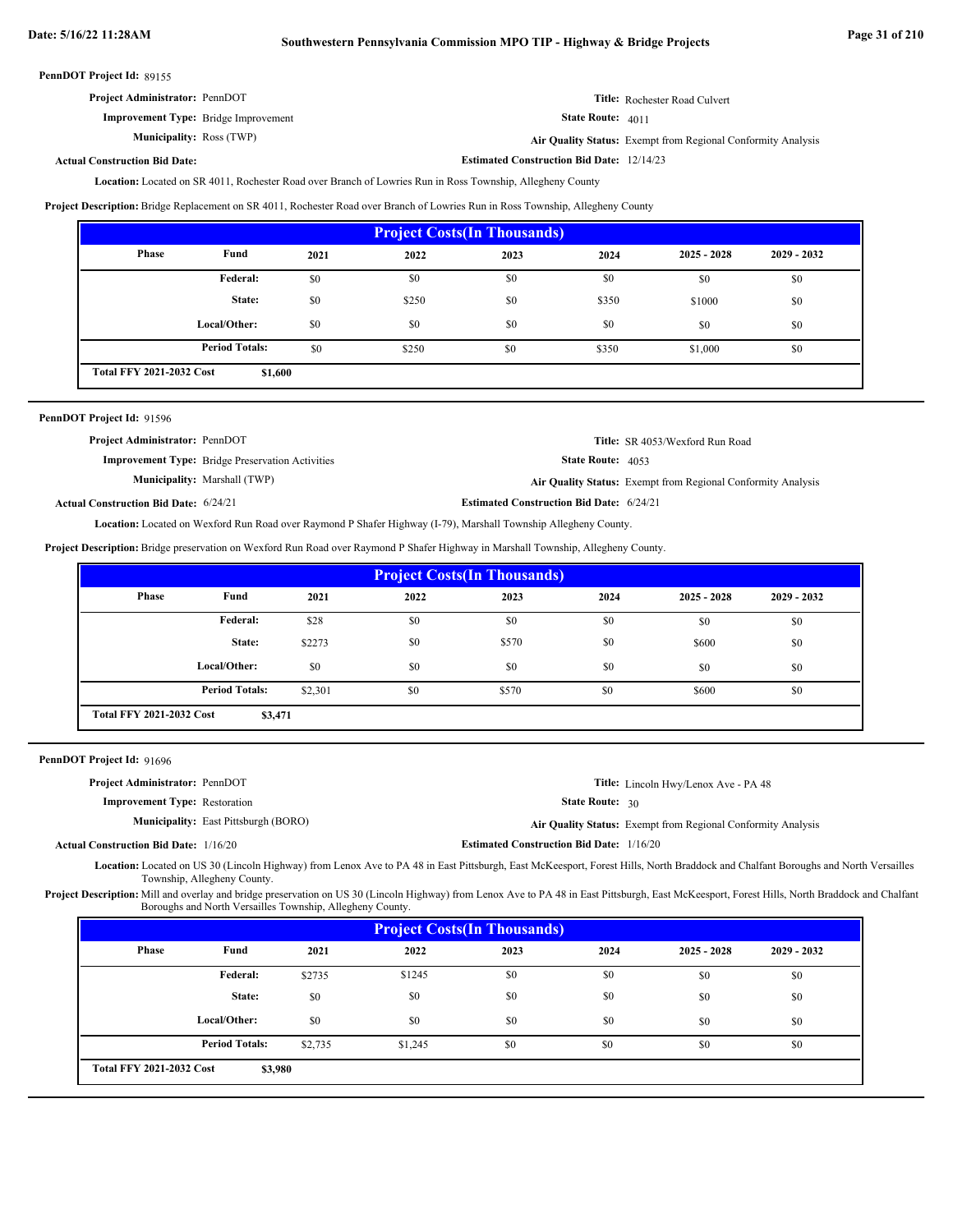| <b>Project Administrator: PennDOT</b> | Title: Streets Run Road    |
|---------------------------------------|----------------------------|
| <b>Improvement Type: Restoration</b>  | <b>State Route:</b> $2046$ |

**Municipality:** Baldwin (BORO) **Air Quality Status:** Exempt from Regional Conformity Analysis

**Estimated Construction Bid Date:** 4/15/28

# **Actual Construction Bid Date:**

Location: Located on SR 2046 (Streets Run Road) from Prospect Road to Baldwin Road in Baldwin and West Mifflin Boroughs, Allegheny County.

**Project Description:** Mill & overlay on SR 2046 (Streets Run Road) from Prospect Road to Baldwin Road in Baldwin and West Mifflin Boroughs, Allegheny County.

| <b>Project Costs (In Thousands)</b>         |                       |       |      |      |      |               |               |  |
|---------------------------------------------|-----------------------|-------|------|------|------|---------------|---------------|--|
| <b>Phase</b>                                | Fund                  | 2021  | 2022 | 2023 | 2024 | $2025 - 2028$ | $2029 - 2032$ |  |
|                                             | <b>Federal:</b>       | \$0   | \$0  | \$0  | \$0  | \$0           | \$0           |  |
|                                             | State:                | \$250 | \$0  | \$0  | \$0  | \$12000       | \$8000        |  |
|                                             | Local/Other:          | \$0   | \$0  | \$0  | \$0  | \$0           | \$0           |  |
|                                             | <b>Period Totals:</b> | \$250 | \$0  | \$0  | \$0  | \$12,000      | \$8,000       |  |
| <b>Total FFY 2021-2032 Cost</b><br>\$20,250 |                       |       |      |      |      |               |               |  |

# PennDOT Project Id: 91845

| <b>Project Administrator: PennDOT</b> |                                                  |                                                 | <b>Title:</b> PA 28/Highland Park Br Interchange                          |
|---------------------------------------|--------------------------------------------------|-------------------------------------------------|---------------------------------------------------------------------------|
|                                       | <b>Improvement Type:</b> Interchange Improvement | <b>State Route: 28</b>                          |                                                                           |
| <b>Municipality:</b> Ohara (TWP)      |                                                  |                                                 | Air Quality Status: Significant: Included in regional conformity analysis |
| tual Construction Bid Date: 10/1/20   |                                                  | <b>Estimated Construction Bid Date: 10/1/20</b> |                                                                           |

**Actual Construction Bid Date:**

Located on PA 28 at the Highland Park Bridge Interchange (S.R. 8050) between Highland Park Bridge Road (S.R. 1005) and the associated ramps (SR 8952 and 8082) in **Location:** Aspinwall Fox Chapel, Sharpsburg, O'Hara and City of Pittsburgh in Allegheny County.

Project Description: Interchange improvement including roadway reconstruction, bridge preservation, painting, walls, sound barriers on SR 28 (Allegheny Valley Expressway) at the Highland Park Bridge Interchange (SR 8050) between Highland Park Bridge Road (SR 1005) and the Delafield Avenue Interchange (SR 8052), including Ramps in the City of Pittsburgh, Fox Chapel, Aspinwall and Sharpsburg Boroughs and O'Hara Township, Allegheny County.

| <b>Project Costs (In Thousands)</b>         |                       |          |          |         |          |               |               |  |
|---------------------------------------------|-----------------------|----------|----------|---------|----------|---------------|---------------|--|
| <b>Phase</b>                                | Fund                  | 2021     | 2022     | 2023    | 2024     | $2025 - 2028$ | $2029 - 2032$ |  |
|                                             | Federal:              | \$16316  | \$12297  | \$8895  | \$13797  | \$6171        | \$0           |  |
|                                             | State:                | \$0      | \$0      | \$0     | \$0      | \$0           | \$0           |  |
|                                             | Local/Other:          | \$0      | \$0      | \$0     | \$0      | \$0           | \$0           |  |
|                                             | <b>Period Totals:</b> | \$16,316 | \$12,297 | \$8,895 | \$13,797 | \$6,171       | \$0           |  |
| <b>Total FFY 2021-2032 Cost</b><br>\$57,476 |                       |          |          |         |          |               |               |  |

### PennDOT Project Id: 91907

| <b>Project Administrator:</b> City of Pittsburgh | <b>Title:</b> Charles Anderson Bridge                        |
|--------------------------------------------------|--------------------------------------------------------------|
| <b>Improvement Type:</b> Bridge Replacement      | <b>State Route: 7301</b>                                     |
| <b>Municipality:</b> Pittsburgh (CITY)           | Air Quality Status: Exempt from Regional Conformity Analysis |
| al Construction Bid Date:                        | <b>Estimated Construction Bid Date: 9/12/25</b>              |

# Actu

Location: Located on Boulevard of the Allies over Schenley Park, Bike Trail and CSX Railroad in the City of Pittsburgh, Allegheny County.

Project Description: (Sponsor = City of Pittsburgh) Bridge replacement/rehabilitation on Charles Anderson Bridge over Schenley Park, Bike Trail and CSX Railroad in the City of Pittsburgh, Allegheny County.

| <b>Project Costs (In Thousands)</b>         |                       |         |         |      |      |               |               |
|---------------------------------------------|-----------------------|---------|---------|------|------|---------------|---------------|
| Phase                                       | Fund                  | 2021    | 2022    | 2023 | 2024 | $2025 - 2028$ | $2029 - 2032$ |
|                                             | <b>Federal:</b>       | \$992   | \$880   | \$0  | \$0  | \$18398       | \$0           |
|                                             | State:                | \$186   | \$165   | \$0  | \$0  | \$3404        | \$0           |
|                                             | Local/Other:          | \$62    | \$55    | \$0  | \$0  | \$4575        | \$0           |
|                                             | <b>Period Totals:</b> | \$1,240 | \$1,100 | \$0  | \$0  | \$26,377      | \$0           |
| <b>Total FFY 2021-2032 Cost</b><br>\$28,717 |                       |         |         |      |      |               |               |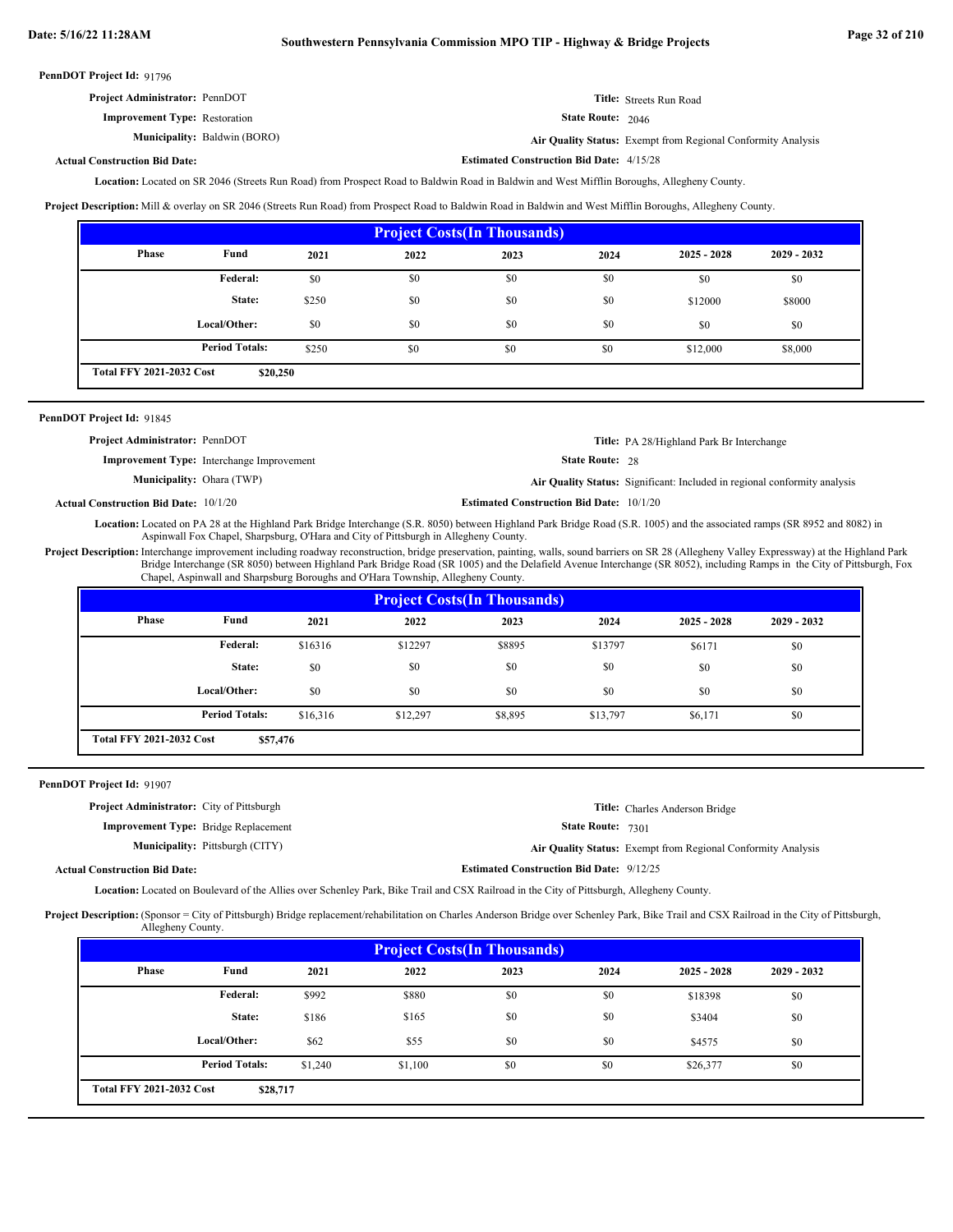| <b>Project Administrator: PennDOT</b> | Title: PA 28/Etna Bypass - Highland Pk Br |
|---------------------------------------|-------------------------------------------|
| <b>Improvement Type:</b> Restoration  | <b>State Route: 28</b>                    |

Municipality: Sharpsburg (BORO)

Sharpsburg (BORO) **Air Quality Status:** Exempt from Regional Conformity Analysis

#### **Estimated Construction Bid Date:** 4/2/20 4/2/20 **Actual Construction Bid Date:**

Location: Located on SR 28 SB, from Etna Bypass to Highland Park Bridge in O'Hara Township & Sharpsburg Borough, Allegheny County.

**Project Description:** Mill and overlay and bridge preservation on SR 28 SB, from Etna Bypass to Highland Park Bridge in O'Hara Township and Sharpsburg Borough, Allegheny County.

| <b>Project Costs (In Thousands)</b>      |                       |       |      |      |      |               |               |
|------------------------------------------|-----------------------|-------|------|------|------|---------------|---------------|
| <b>Phase</b>                             | Fund                  | 2021  | 2022 | 2023 | 2024 | $2025 - 2028$ | $2029 - 2032$ |
|                                          | Federal:              | \$200 | \$0  | \$0  | \$0  | \$0           | \$0           |
|                                          | State:                | \$0   | \$0  | \$0  | \$0  | \$0           | \$0           |
|                                          | Local/Other:          | \$0   | \$0  | \$0  | \$0  | \$0           | \$0           |
|                                          | <b>Period Totals:</b> | \$200 | \$0  | \$0  | \$0  | \$0           | \$0           |
| <b>Total FFY 2021-2032 Cost</b><br>\$200 |                       |       |      |      |      |               |               |

| <b>PennDOT Project Id: 92274</b>      |                            |
|---------------------------------------|----------------------------|
| <b>Project Administrator: PennDOT</b> | Title: PA 28: Highland Par |

| <b>Project Administrator: PennDOT</b> |                                        |                                                 | <b>Title:</b> PA 28: Highland Park - RIDC                    |
|---------------------------------------|----------------------------------------|-------------------------------------------------|--------------------------------------------------------------|
| <b>Improvement Type: Resurface</b>    |                                        | <b>State Route: 28</b>                          |                                                              |
|                                       | <b>Municipality:</b> Pittsburgh (CITY) |                                                 | Air Quality Status: Exempt from Regional Conformity Analysis |
| al Construction Bid Date: 7/22/21     |                                        | <b>Estimated Construction Bid Date: 7/22/21</b> |                                                              |

**Actual Construction Bid Date:**

Located on SR 28 from Delafield Ave northbound ramps to Harmar Township line in O'Hara Township, Aspinwall and Fox Chapel Borough and City of Pittsburgh, Allegheny **Location:** County.

Project Description: Mill/resurface, bridge preservation, minor widening for lane reconfiguration, ITS upgrade, green storm water feature, guiderail and signing on SR 28 from Delafield Ave northbound ramps to on Harmar Township line in O'Hara Township, Aspinwall and Fox Chapel Borough and City of Pittsburgh, Allegheny County.

| <b>Project Costs (In Thousands)</b> |                                             |          |         |       |         |               |               |  |
|-------------------------------------|---------------------------------------------|----------|---------|-------|---------|---------------|---------------|--|
| <b>Phase</b>                        | Fund                                        | 2021     | 2022    | 2023  | 2024    | $2025 - 2028$ | $2029 - 2032$ |  |
|                                     | Federal:                                    | \$11403  | \$4934  | \$246 | \$1000  | \$0           | \$0           |  |
|                                     | State:                                      | \$0      | \$0     | \$0   | \$0     | \$0           | \$0           |  |
|                                     | Local/Other:                                | \$0      | \$0     | \$0   | \$0     | \$0           | \$0           |  |
|                                     | <b>Period Totals:</b>                       | \$11,403 | \$4,934 | \$246 | \$1,000 | \$0           | \$0           |  |
|                                     | <b>Total FFY 2021-2032 Cost</b><br>\$17,583 |          |         |       |         |               |               |  |

PennDOT Project Id: 92276

| <b>Project Administrator: PennDOT</b>       |                                                | <b>Title:</b> PA 28: Harmarville-Russelton       |
|---------------------------------------------|------------------------------------------------|--------------------------------------------------|
| <b>Improvement Type:</b> Restoration        | <b>State Route: 28</b>                         |                                                  |
| <b>Municipality:</b> Ohara (TWP)            |                                                | Air Quality Status: AQ Conformity Does Not Apply |
| <b>Actual Construction Bid Date: 3/3/22</b> | <b>Estimated Construction Bid Date: 3/3/22</b> |                                                  |

Located on SR 28 - Harmarvillle to Russelton in East Deer, Frazer, Harmar and Springdale Townships, Allegheny County. **Location:**

**Project Description:** Mill and overlay and bridge rehabilitation on SR 28 - Harmarvillle to Russelton in East Deer, Frazer, Harmar and Springdale Townships, Allegheny County.

| <b>Project Costs (In Thousands)</b>         |                       |         |          |         |         |               |               |  |
|---------------------------------------------|-----------------------|---------|----------|---------|---------|---------------|---------------|--|
| <b>Phase</b>                                | Fund                  | 2021    | 2022     | 2023    | 2024    | $2025 - 2028$ | $2029 - 2032$ |  |
|                                             | Federal:              | \$240   | \$1072   | \$0     | \$0     | \$0           | \$0           |  |
|                                             | State:                | \$4520  | \$11554  | \$7555  | \$4899  | \$1878        | \$0           |  |
|                                             | Local/Other:          | \$0     | \$0      | \$0     | \$0     | \$0           | \$0           |  |
|                                             | <b>Period Totals:</b> | \$4.760 | \$12,626 | \$7,555 | \$4,899 | \$1,878       | \$0           |  |
| <b>Total FFY 2021-2032 Cost</b><br>\$31,718 |                       |         |          |         |         |               |               |  |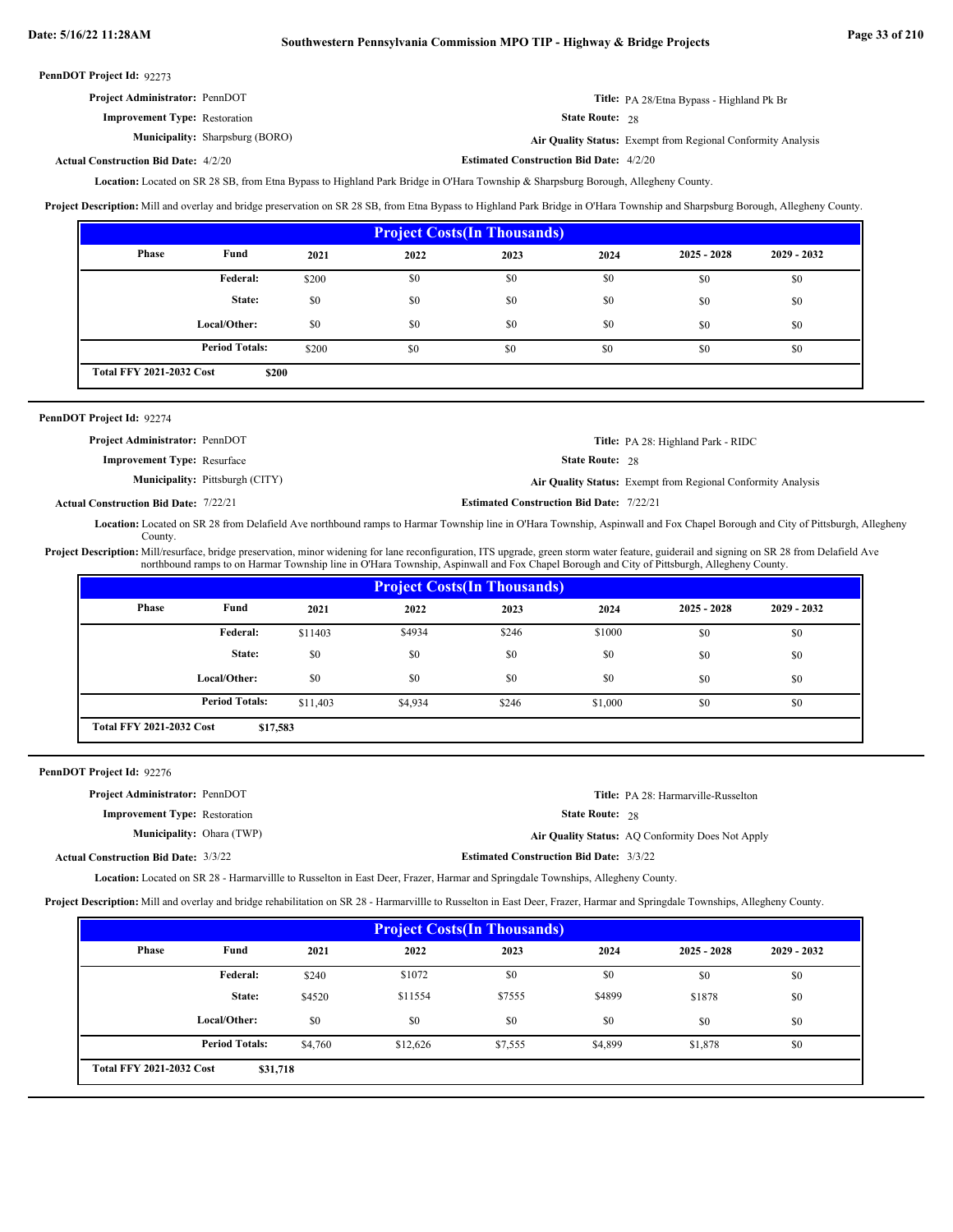| PennDOT Project Id: 93371 |  |
|---------------------------|--|
|---------------------------|--|

| <b>Project Administrator:</b> Allegheny County |                                                |                                                 | <b>Title:</b> Patton St Bridge (TL13)                        |
|------------------------------------------------|------------------------------------------------|-------------------------------------------------|--------------------------------------------------------------|
|                                                | <b>Improvement Type:</b> Bridge Rehabilitation | <b>State Route:</b> $7479$                      |                                                              |
|                                                | <b>Municipality:</b> Wilmerding (BORO)         |                                                 | Air Quality Status: Exempt from Regional Conformity Analysis |
| <b>Construction Bid Date:</b>                  |                                                | <b>Estimated Construction Bid Date: 2/29/24</b> |                                                              |

## **Actual Construction Bid Date:**

Location: Patton Street Bridge in Wilmerding Boro, Allegheny County

(Sponsor = Allegheny County) Bridge rehabilitation on the Patton Street Bridge (TL13) over Norfolk Southern RR in Wilmerding Borough, Allegheny County. Patton Street Bridge intersects East McKeesport Road. **Project Description:**

| <b>Project Costs (In Thousands)</b>        |                       |       |       |         |         |               |               |  |
|--------------------------------------------|-----------------------|-------|-------|---------|---------|---------------|---------------|--|
| Phase                                      | Fund                  | 2021  | 2022  | 2023    | 2024    | $2025 - 2028$ | $2029 - 2032$ |  |
|                                            | <b>Federal:</b>       | \$600 | \$416 | \$2040  | \$2800  | \$0           | \$0           |  |
|                                            | State:                | \$113 | \$78  | \$383   | \$525   | \$0           | \$0           |  |
|                                            | Local/Other:          | \$38  | \$26  | \$128   | \$175   | \$0           | \$0           |  |
|                                            | <b>Period Totals:</b> | \$751 | \$520 | \$2,551 | \$3,500 | \$0           | \$0           |  |
| <b>Total FFY 2021-2032 Cost</b><br>\$7,322 |                       |       |       |         |         |               |               |  |

#### PennDOT Project Id: 93394

| <b>Project Administrator:</b> Allegheny County          | <b>Title:</b> AL Local BPRS Group 4                          |
|---------------------------------------------------------|--------------------------------------------------------------|
| <b>Improvement Type:</b> Bridge Preservation Activities | <b>State Route: 7301</b>                                     |
| <b>Municipality:</b> Pittsburgh (CITY)                  | Air Quality Status: Exempt from Regional Conformity Analysis |
| al Construction Bid Date:                               | <b>Estimated Construction Bid Date: 10/24/24</b>             |

# **Actual Construction Bid Date:**

Location: Located on Ivory Avenue over I-279 in the City of Pittsburgh, PT15 in Bethel Park, PD03 and PD04 in Ross Township, Allegheny County.

(Sponsor = Allegheny County) Bridge preservation on Ivory Avenue Bridge over I-279 in the City of Pittsburgh, Hillcrest Bridge over PAAC LRT in Bethel Park Borough, Bellevue Road and Jacks Run over I279 in Ross Township, Allegheny County. **Project Description:**

| <b>Project Costs (In Thousands)</b> |                       |       |      |         |         |               |               |
|-------------------------------------|-----------------------|-------|------|---------|---------|---------------|---------------|
| Phase                               | Fund                  | 2021  | 2022 | 2023    | 2024    | $2025 - 2028$ | $2029 - 2032$ |
|                                     | Federal:              | \$540 | \$62 | \$2680  | \$1320  | \$0           | \$0           |
|                                     | State:                | \$96  | \$23 | \$503   | \$248   | \$0           | \$0           |
|                                     | Local/Other:          | \$32  | \$8  | \$168   | \$83    | \$0           | \$0           |
|                                     | <b>Period Totals:</b> | \$668 | \$93 | \$3,351 | \$1,651 | \$0           | \$0           |

# PennDOT Project Id: 93419

| <b>Project Administrator:</b> Allegheny County |                                                         |                                                 | Title: MA08 - Glenwood Bridge                                |
|------------------------------------------------|---------------------------------------------------------|-------------------------------------------------|--------------------------------------------------------------|
|                                                | <b>Improvement Type:</b> Bridge Preservation Activities | <b>State Route: 885</b>                         |                                                              |
|                                                | <b>Municipality:</b> Pittsburgh (CITY)                  |                                                 | Air Quality Status: Exempt from Regional Conformity Analysis |
| <b>Actual Construction Bid Date:</b>           |                                                         | <b>Estimated Construction Bid Date: 10/6/22</b> |                                                              |

Location: SR 885 over Monongahela River, Carson Street, NS and CSX rail lines in City of Pittsburgh, Allegheny County

Project Description: (Sponsor = Allegheny) Bridge preservation on Glenwood Bridge from the intersection of Glass Run Road at SR 885 over Monongahela River, Carson Street, NS and CSX rail lines in City of Pittsburgh, Allegheny County.

| <b>Project Costs (In Thousands)</b>        |                       |      |      |         |         |               |               |
|--------------------------------------------|-----------------------|------|------|---------|---------|---------------|---------------|
| Phase                                      | Fund                  | 2021 | 2022 | 2023    | 2024    | $2025 - 2028$ | $2029 - 2032$ |
|                                            | Federal:              | \$40 | \$0  | \$1120  | \$2080  | \$0           | \$0           |
|                                            | State:                | \$8  | \$0  | \$188   | \$413   | \$0           | \$0           |
|                                            | Local/Other:          | \$3  | \$0  | \$63    | \$138   | \$0           | \$0           |
|                                            | <b>Period Totals:</b> | \$51 | \$0  | \$1,371 | \$2,631 | \$0           | \$0           |
| <b>Total FFY 2021-2032 Cost</b><br>\$4,053 |                       |      |      |         |         |               |               |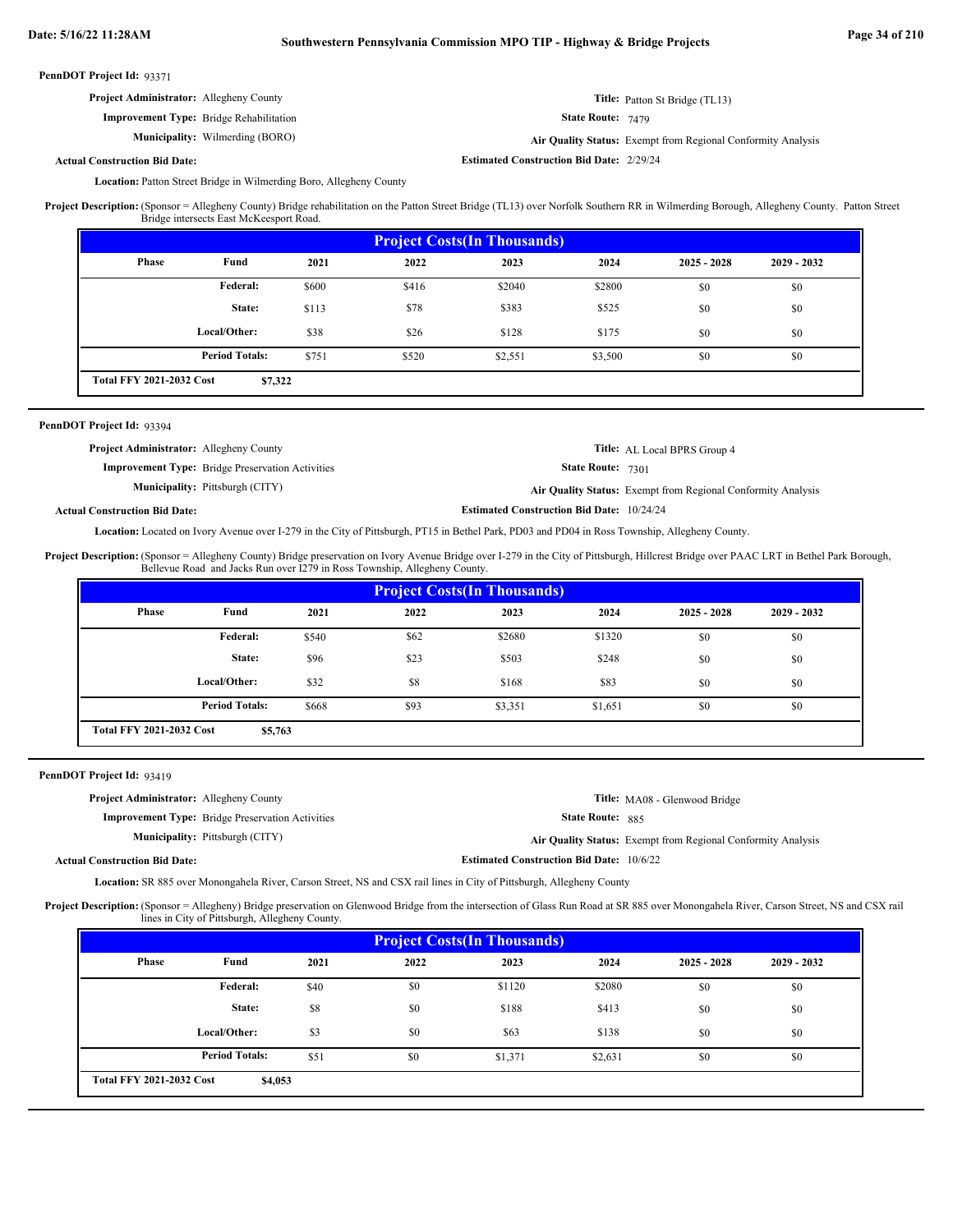**Estimated Construction Bid Date:** 9/26/24

| PennDOT Project Id: 93915 |  |
|---------------------------|--|
|---------------------------|--|

| <b>Project Administrator:</b> Allegheny County | <b>Title:</b> Talbot Ave Ramp Bridge |
|------------------------------------------------|--------------------------------------|
| <b>Improvement Type:</b> Bridge Rehabilitation | <b>State Route: 7456</b>             |

**Municipality:**

State Route: 7456

Rankin (BORO) **Air Quality Status:** Exempt from Regional Conformity Analysis

# **Actual Construction Bid Date:**

Location: Ramp located on Rankin Bridge to Talbot Ave, over Union RR, in Rankin Borough, Allegheny County.

**Project Description:** Bridge rehabilitation on Ramp located on Rankin Bridge to Talbot Ave, over Union RR, in Rankin Borough, Allegheny County.

| <b>Project Costs (In Thousands)</b>        |                       |       |      |       |       |               |               |
|--------------------------------------------|-----------------------|-------|------|-------|-------|---------------|---------------|
| Phase                                      | Fund                  | 2021  | 2022 | 2023  | 2024  | $2025 - 2028$ | $2029 - 2032$ |
|                                            | Federal:              | \$400 | \$0  | \$400 | \$400 | \$5600        | \$0           |
|                                            | State:                | \$75  | \$0  | \$75  | \$75  | \$1050        | \$0           |
|                                            | Local/Other:          | \$25  | \$0  | \$25  | \$25  | \$350         | \$0           |
|                                            | <b>Period Totals:</b> | \$500 | \$0  | \$500 | \$500 | \$7,000       | \$0           |
| <b>Total FFY 2021-2032 Cost</b><br>\$8,500 |                       |       |      |       |       |               |               |

# PennDOT Project Id: 93917

| <b>Project Administrator:</b> Allegheny County |                                    |                                                 | Title: Kenmawr Ave Ramp                                      |
|------------------------------------------------|------------------------------------|-------------------------------------------------|--------------------------------------------------------------|
| <b>Improvement Type:</b> Bridge Rehabilitation |                                    | <b>State Route: 7456</b>                        |                                                              |
|                                                | <b>Municipality:</b> Rankin (BORO) |                                                 | Air Quality Status: Exempt from Regional Conformity Analysis |
| <b>Actual Construction Bid Date:</b>           |                                    | <b>Estimated Construction Bid Date: 8/10/23</b> |                                                              |

Location: Kenmawr Avenue Ramp Road over Fleet Street in Rankin Borough, Allegheny County.

**Project Description:** (Sponsor = Allegheny County) Bridge rehabilitation on Kenmawr Avenue Ramp Road over Fleet Street in Rankin Borough, Allegheny County.

| <b>Project Costs (In Thousands)</b>        |                       |         |         |       |      |               |               |
|--------------------------------------------|-----------------------|---------|---------|-------|------|---------------|---------------|
| Phase                                      | Fund                  | 2021    | 2022    | 2023  | 2024 | $2025 - 2028$ | $2029 - 2032$ |
|                                            | Federal:              | \$1644  | \$3443  | \$440 | \$0  | \$0           | \$0           |
|                                            | State:                | \$309   | \$646   | \$83  | \$0  | \$0           | \$0           |
|                                            | Local/Other:          | \$104   | \$215   | \$28  | \$0  | \$0           | \$0           |
|                                            | <b>Period Totals:</b> | \$2,057 | \$4,304 | \$551 | \$0  | \$0           | \$0           |
| <b>Total FFY 2021-2032 Cost</b><br>\$6,912 |                       |         |         |       |      |               |               |

#### PennDOT Project Id: 93922

| <b>Project Administrator:</b> Allegheny County |                                                 | <b>Title:</b> AR01 - Armstrong Tunnel                                             |
|------------------------------------------------|-------------------------------------------------|-----------------------------------------------------------------------------------|
| <b>Improvement Type:</b> Bridge Improvement    | <b>State Route: 7301</b>                        |                                                                                   |
| <b>Municipality:</b> Pittsburgh (CITY)         |                                                 | Air Quality Status: Non-Significant: Not included in regional conformity analysis |
| <b>Actual Construction Bid Date:</b>           | <b>Estimated Construction Bid Date: 9/15/22</b> |                                                                                   |

Location: The Armstrong Tunnels are located at the intersection of S. 10th Street and 2nd Avenue in the City of Pittsburgh, Allegheny County.

Project Description: (Project Sponsor = Allegheny County) Tunnel restoration for the Armstrong Tunnel, located on South Tenth Street From Second Avenue to Forbes Avenue in the City of Pittsburgh, Allegheny County.

| <b>Project Costs (In Thousands)</b>         |                       |         |          |      |      |               |               |
|---------------------------------------------|-----------------------|---------|----------|------|------|---------------|---------------|
| Phase                                       | Fund                  | 2021    | 2022     | 2023 | 2024 | $2025 - 2028$ | $2029 - 2032$ |
|                                             | Federal:              | \$3026  | \$9498   | \$0  | \$0  | \$0           | \$0           |
|                                             | State:                | \$0     | \$0      | \$0  | \$0  | \$0           | \$0           |
|                                             | Local/Other:          | \$1684  | \$1447   | \$0  | \$0  | \$0           | \$0           |
|                                             | <b>Period Totals:</b> | \$4,710 | \$10,945 | \$0  | \$0  | \$0           | \$0           |
| <b>Total FFY 2021-2032 Cost</b><br>\$15,655 |                       |         |          |      |      |               |               |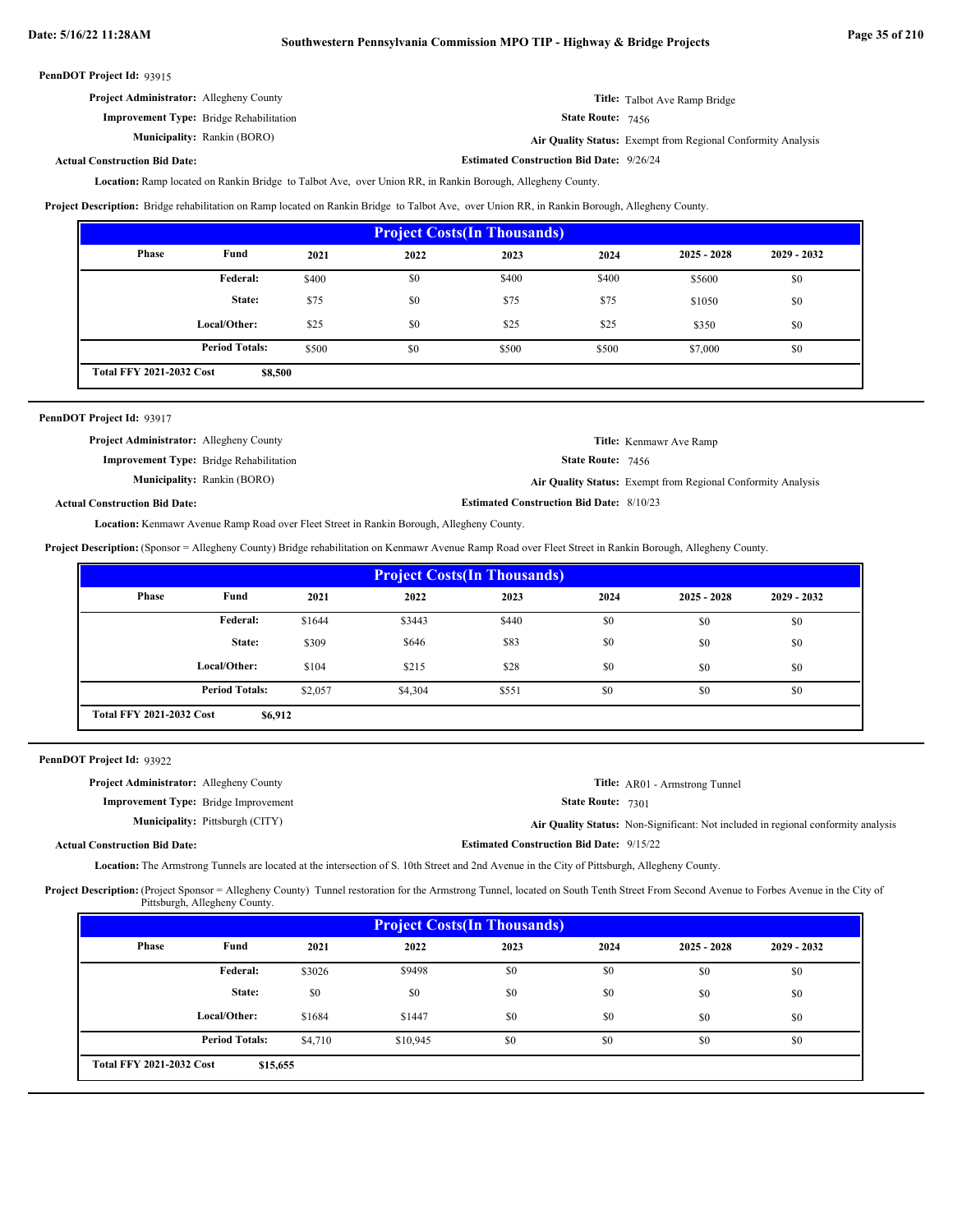# **Date: 5/16/22 11:28AM Southwestern Pennsylvania Commission MPO TIP - Highway & Bridge Projects Page 36 of 210**

PennDOT Project Id: 94651

| <b>Project Administrator: PennDOT</b>       |                                        |                                                | <b>Title:</b> I-376/Parkway East A.T.M                                    |
|---------------------------------------------|----------------------------------------|------------------------------------------------|---------------------------------------------------------------------------|
| <b>Improvement Type:</b> Safety Improvement |                                        | <b>State Route: 376</b>                        |                                                                           |
|                                             | <b>Municipality:</b> Pittsburgh (CITY) |                                                | Air Quality Status: Significant: Included in regional conformity analysis |
| <b>Actual Construction Bid Date:</b>        |                                        | <b>Estimated Construction Bid Date: 8/8/24</b> |                                                                           |

Location: 1376 between the Grant Street interchange (MP 70.5) and the eastern terminus of I-376 at the Pennsylvania Turnpike and US 22 (MP 84.5) in Allegheny County

The Parkway East Active Traffic Management System (PE ATMS) is an intelligent transportation system (ITS) improvement intended to improve traffic safety and operations on portions of I-376 in Allegheny County, Pennsylvania.Pennsylvania. The limits of the project are between the Grant Street interchange (MP 70.5) and the eastern terminus of I-376 at the Pennsylvania Turnpike and US 22 (MP 84.5). **Project Description:**

| <b>Project Costs (In Thousands)</b>         |                       |      |         |         |         |               |               |
|---------------------------------------------|-----------------------|------|---------|---------|---------|---------------|---------------|
| Phase                                       | Fund                  | 2021 | 2022    | 2023    | 2024    | $2025 - 2028$ | $2029 - 2032$ |
|                                             | Federal:              | \$0  | \$1500  | \$4188  | \$4538  | \$4274        | \$0           |
|                                             | State:                | \$0  | \$0     | \$0     | \$0     | \$0           | \$0           |
|                                             | Local/Other:          | \$0  | \$0     | \$0     | \$0     | \$0           | \$0           |
|                                             | <b>Period Totals:</b> | \$0  | \$1,500 | \$4,188 | \$4,538 | \$4,274       | \$0           |
| <b>Total FFY 2021-2032 Cost</b><br>\$14,500 |                       |      |         |         |         |               |               |

# PennDOT Project Id: 94698

**Project Administrator:** SPC

**Improvement Type:** Miscellaneous

**Municipality:**

**Air Quality Status:** Exempt from Regional Conformity Analysis

**Estimated Construction Bid Date:**

State Route: 0

**Title:** SPC Smart Tr. Initiative

#### **Actual Construction Bid Date:**

**Location:** SPC Region

(Sponsor = SPC) Reserve for SPC Smart Transportation Initiative. The program is designed to encourage sponsors to plan and implement strategies that link transportation improvements with land use development strategies to create sustainable, livable communities consistent with policies of the region's adopted plan. **Project Description:**

| <b>Project Costs (In Thousands)</b>         |                       |      |         |         |         |               |             |
|---------------------------------------------|-----------------------|------|---------|---------|---------|---------------|-------------|
| Phase                                       | Fund                  | 2021 | 2022    | 2023    | 2024    | $2025 - 2028$ | 2029 - 2032 |
|                                             | Federal:              | \$0  | \$2725  | \$3000  | \$3000  | \$11680       | \$12000     |
|                                             | State:                | \$0  | \$0     | \$0     | \$0     | \$0           | \$0         |
|                                             | Local/Other:          | \$0  | \$0     | \$0     | \$0     | \$0           | \$0         |
|                                             | <b>Period Totals:</b> | \$0  | \$2,725 | \$3,000 | \$3,000 | \$11,680      | \$12,000    |
| <b>Total FFY 2021-2032 Cost</b><br>\$32,405 |                       |      |         |         |         |               |             |

PennDOT Project Id: 94882

| <b>Project Administrator: TMA's</b>     |                                         |                              | <b>Title:</b> TMA Funding 21-22                  |
|-----------------------------------------|-----------------------------------------|------------------------------|--------------------------------------------------|
| <b>Improvement Type:</b> Administration |                                         | <b>State Route:</b> $\theta$ |                                                  |
| <b>Municipality:</b>                    |                                         |                              | Air Quality Status: AQ Conformity Does Not Apply |
| <b>Actual Construction Bid Date:</b>    | <b>Estimated Construction Bid Date:</b> |                              |                                                  |

**Location:** County Wide

**Project Description:** TMA Assisitance Program, ACTA, OTMA, and PDP TMA, in Pittsburgh Metropolitan area, Allegheny County.

| <b>Project Costs (In Thousands)</b>        |                       |       |       |      |      |               |               |
|--------------------------------------------|-----------------------|-------|-------|------|------|---------------|---------------|
| Phase                                      | Fund                  | 2021  | 2022  | 2023 | 2024 | $2025 - 2028$ | $2029 - 2032$ |
|                                            | Federal:              | \$600 | \$600 | \$0  | \$0  | \$0           | \$0           |
|                                            | State:                | \$0   | \$0   | \$0  | \$0  | \$0           | \$0           |
|                                            | Local/Other:          | \$150 | \$150 | \$0  | \$0  | \$0           | \$0           |
|                                            | <b>Period Totals:</b> | \$750 | \$750 | \$0  | \$0  | \$0           | \$0           |
| <b>Total FFY 2021-2032 Cost</b><br>\$1,500 |                       |       |       |      |      |               |               |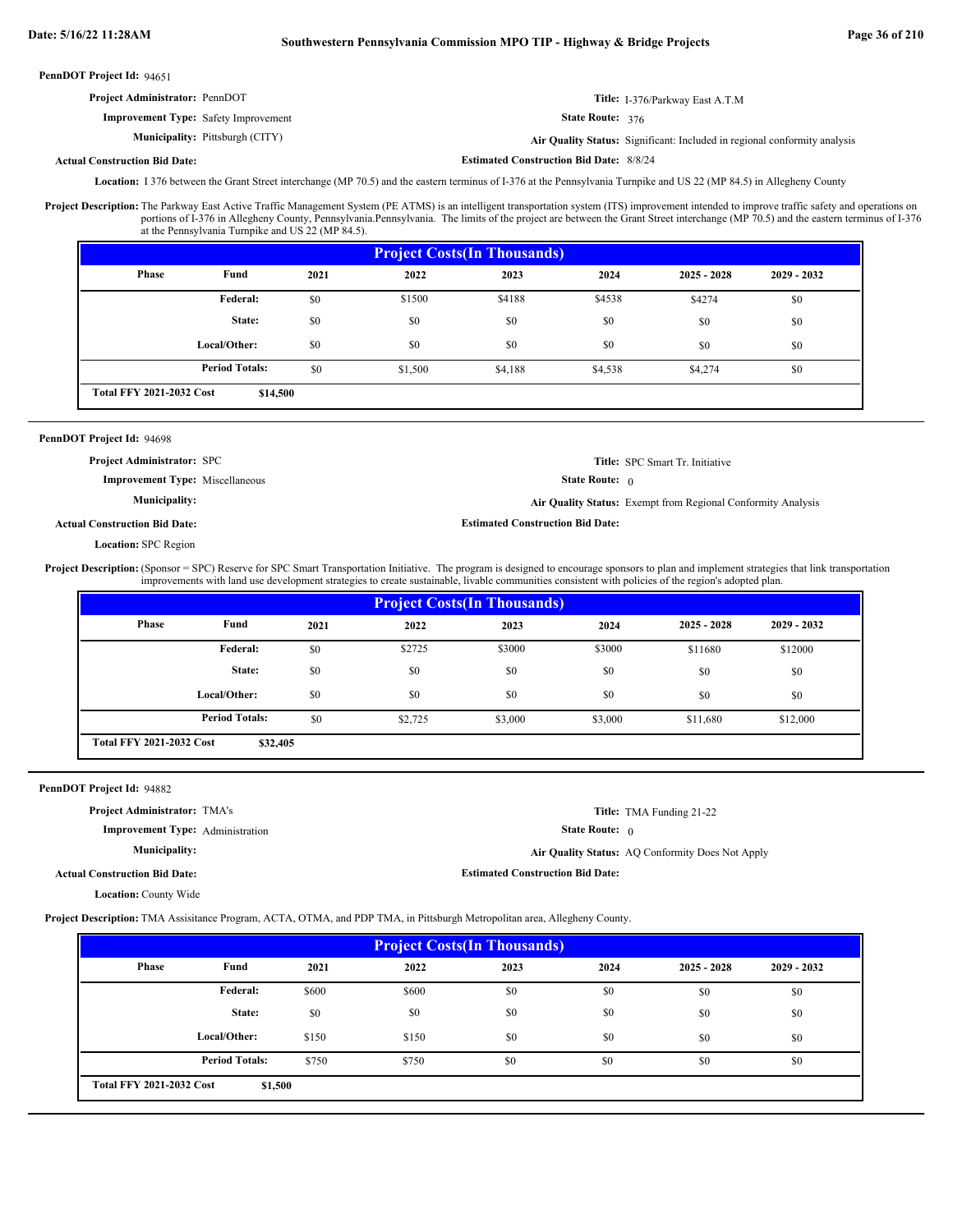| <b>Project Administrator: PennDOT</b>            | Title: Seventh Ave/W. Eighth Ave. |
|--------------------------------------------------|-----------------------------------|
| <b>Improvement Type:</b> Concrete Rehabilitation | <b>State Route: 837</b>           |

837

**Municipality:** West Homestead (BORO) **Air Quality Status:** Air Quality Status: Exempt from Regional Conformity Analysis

#### **Estimated Construction Bid Date:** 12/9/21 **Actual Construction Bid Date:**

Location: SR 837 from Homestead Bridge to Baldwin Road in West Homestead and Baldwin Boroughs, Allegheny County

**Project Description:** Concrete reconstruction on SR 837, from Neel Street 1.2 miles to the railroad overpass bridge in West Homestead and Baldwin Boroughs, Allegheny County.

| <b>Project Costs (In Thousands)</b>        |                       |       |         |       |      |               |               |
|--------------------------------------------|-----------------------|-------|---------|-------|------|---------------|---------------|
| <b>Phase</b>                               | Fund                  | 2021  | 2022    | 2023  | 2024 | $2025 - 2028$ | $2029 - 2032$ |
|                                            | Federal:              | \$470 | \$6400  | \$500 | \$0  | \$0           | \$0           |
|                                            | State:                | \$0   | \$0     | \$0   | \$0  | \$0           | \$0           |
|                                            | Local/Other:          | \$0   | \$0     | \$0   | \$0  | \$0           | \$0           |
|                                            | <b>Period Totals:</b> | \$470 | \$6,400 | \$500 | \$0  | \$0           | \$0           |
| <b>Total FFY 2021-2032 Cost</b><br>\$7,370 |                       |       |         |       |      |               |               |

| PennDOT Project Id: 96562             |                                        |                        |                                                              |
|---------------------------------------|----------------------------------------|------------------------|--------------------------------------------------------------|
| <b>Project Administrator: PennDOT</b> |                                        |                        | <b>Title:</b> US 19/West End Bypass - Pkwy West              |
| <b>Improvement Type: Reconstruct</b>  |                                        | <b>State Route: 19</b> |                                                              |
|                                       | <b>Municipality:</b> Pittsburgh (CITY) |                        | Air Quality Status: Exempt from Regional Conformity Analysis |

**Estimated Construction Bid Date:** 9/13/18 9/13/18 **Actual Construction Bid Date:**

Location: SR19, West End Bypass to I-376 including Shaler St Bridge over SR 19 and SR 51 in the City of Pittsburgh, Allegheny County.

Project Description: Road reconstruction and bridge replacement on US Route 19, West End Bypass to Interstate 376 including Shaler Street Bridge over US Route 19 and SR 51 in the City of Pittsburgh, Allegheny County.

| <b>Project Costs (In Thousands)</b>      |                       |      |       |      |      |               |               |
|------------------------------------------|-----------------------|------|-------|------|------|---------------|---------------|
| <b>Phase</b>                             | Fund                  | 2021 | 2022  | 2023 | 2024 | $2025 - 2028$ | $2029 - 2032$ |
|                                          | Federal:              | \$0  | \$650 | \$0  | \$0  | \$0           | \$0           |
|                                          | State:                | \$0  | \$0   | \$0  | \$0  | \$0           | \$0           |
|                                          | Local/Other:          | \$0  | \$0   | \$0  | \$0  | \$0           | \$0           |
|                                          | <b>Period Totals:</b> | \$0  | \$650 | \$0  | \$0  | \$0           | \$0           |
| <b>Total FFY 2021-2032 Cost</b><br>\$650 |                       |      |       |      |      |               |               |

| PennDOT Project Id: 97028             |                                                  |                                                 |                                                                           |
|---------------------------------------|--------------------------------------------------|-------------------------------------------------|---------------------------------------------------------------------------|
| <b>Project Administrator: PennDOT</b> |                                                  |                                                 | <b>Title:</b> I-376/Banksville Interchange                                |
|                                       | <b>Improvement Type:</b> Interchange Improvement | State Route: 376                                |                                                                           |
|                                       | <b>Municipality:</b> Pittsburgh (CITY)           |                                                 | Air Quality Status: Significant: Included in regional conformity analysis |
| <b>Actual Construction Bid Date:</b>  |                                                  | <b>Estimated Construction Bid Date: 3/28/24</b> |                                                                           |

Location: Located on I-376 from the Parkway Center Interchange (SR 8091) to the Fort Pitt Tunnel in the City of Pittsburgh, Allegheny County. Includes US 19 (Banksville Road), US 19/PA 51 at Woodville ramps and Banksville Interchange Ramps (SR 8075).

Project Description: Interchange improvement on I-376 from the Parkway Center Interchange (SR 8091) to the Fort Pitt Tunnel in the City of Pittsburgh, Allegheny County. Includes US 19 (Banksville Road), PA 51 ramps and Banksville Interchange ramps (SR 8075).

| <b>Project Costs (In Thousands)</b>         |                       |       |         |         |         |               |               |
|---------------------------------------------|-----------------------|-------|---------|---------|---------|---------------|---------------|
| <b>Phase</b>                                | Fund                  | 2021  | 2022    | 2023    | 2024    | $2025 - 2028$ | $2029 - 2032$ |
|                                             | Federal:              | \$745 | \$3400  | \$4727  | \$2000  | \$47144       | \$0           |
|                                             | State:                | \$0   | \$0     | \$0     | \$0     | \$0           | \$0           |
|                                             | Local/Other:          | \$0   | \$0     | \$0     | \$0     | \$0           | \$0           |
|                                             | <b>Period Totals:</b> | \$745 | \$3,400 | \$4,727 | \$2,000 | \$47,144      | \$0           |
| <b>Total FFY 2021-2032 Cost</b><br>\$58,016 |                       |       |         |         |         |               |               |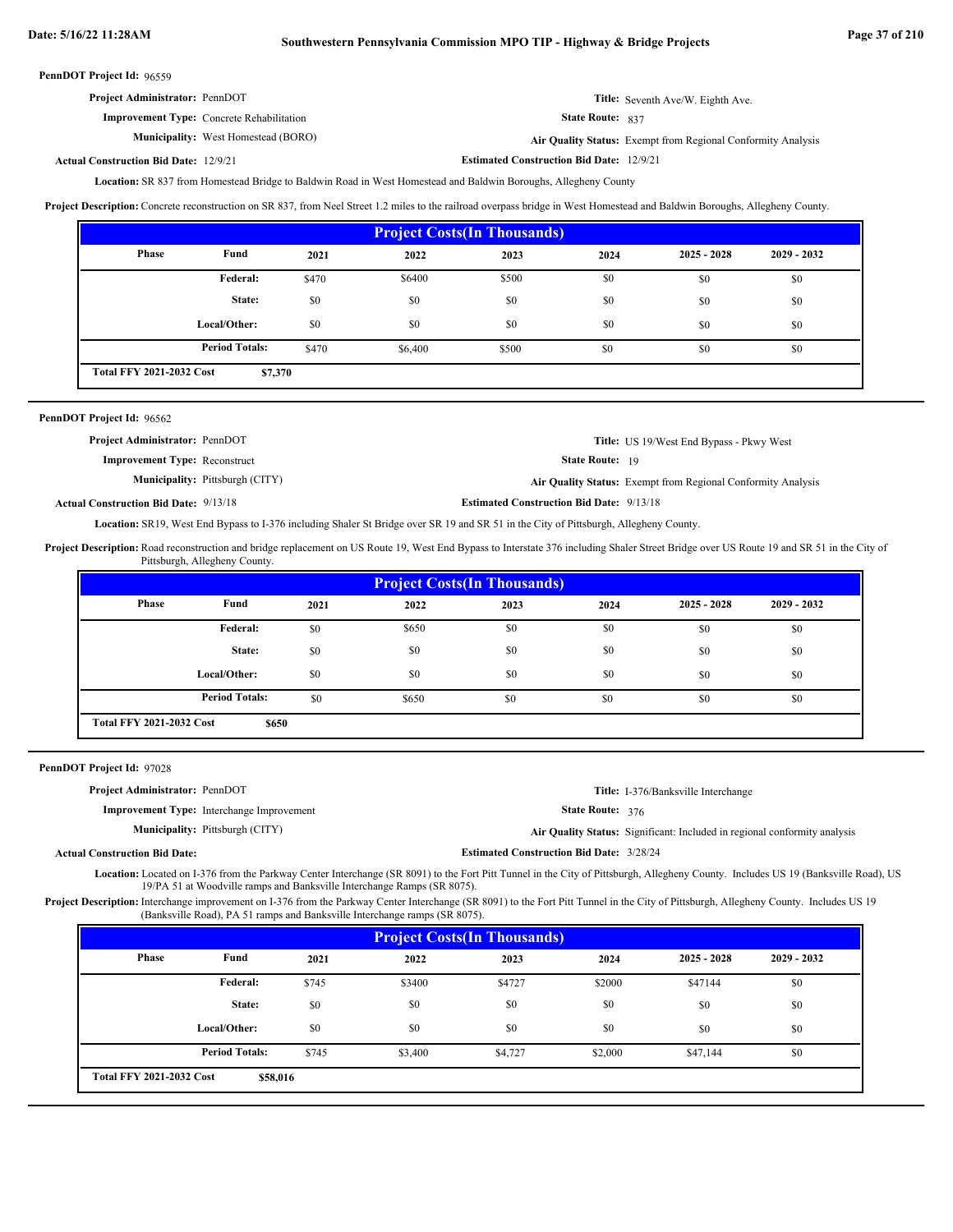| <b>Project Administrator: PennDOT</b> | <b>Title:</b> PA 65/Emsworth to Sewickley Br |
|---------------------------------------|----------------------------------------------|
| <b>Improvement Type: Resurface</b>    | <b>State Route:</b> $65$                     |

**Municipality:** Glenfield (BORO) **Air Quality Status:** Exempt from Regional Conformity Analysis

**Actual Construction Bid Date:**

**Estimated Construction Bid Date:** 4/22/21 4/22/21

Location: Located on PA 65 (Ohio River Blvd) from Emsworth to Sewickley Bridge in Glenfield, Haysville and Glen Osborne Boroughs, Allegheny County.

**Project Description:** Mill and overlay on SR 65 from Emsworth to Sewickley Bridge in Kilbuck Township, Glenfield, Haysville and Glen Osborne Boroughs, Allegheny County.

| <b>Project Costs (In Thousands)</b>        |                       |         |         |      |      |               |               |
|--------------------------------------------|-----------------------|---------|---------|------|------|---------------|---------------|
| Phase                                      | Fund                  | 2021    | 2022    | 2023 | 2024 | $2025 - 2028$ | $2029 - 2032$ |
|                                            | <b>Federal:</b>       | \$2978  | \$2116  | \$0  | \$0  | \$0           | \$0           |
|                                            | State:                | \$0     | \$0     | \$0  | \$0  | \$0           | \$0           |
|                                            | Local/Other:          | \$0     | \$0     | \$0  | \$0  | \$0           | \$0           |
|                                            | <b>Period Totals:</b> | \$2,978 | \$2,116 | \$0  | \$0  | \$0           | \$0           |
| <b>Total FFY 2021-2032 Cost</b><br>\$5,094 |                       |         |         |      |      |               |               |

| PennDOT Project Id: 98085                     |                                        |                                                  |                                                                           |
|-----------------------------------------------|----------------------------------------|--------------------------------------------------|---------------------------------------------------------------------------|
| <b>Project Administrator: PennDOT</b>         |                                        |                                                  | <b>Title:</b> PA 837/33rd St to Smithfield                                |
| <b>Improvement Type:</b> Safety Improvement   |                                        | <b>State Route: 837</b>                          |                                                                           |
|                                               | <b>Municipality:</b> Pittsburgh (CITY) |                                                  | Air Quality Status: Significant: Included in regional conformity analysis |
| <b>Actual Construction Bid Date: 12/12/19</b> |                                        | <b>Estimated Construction Bid Date: 12/12/19</b> |                                                                           |

Location: SR 837 from Station Square to Steelers Practice Field (UPMC Sports Performance Complex, after South 33rd Street) in the City of Pittsburgh, Allegheny County.

Project Description: Traffic signal upgrades and other safety improvements on SR 837 from Station Square to Steelers Practice Field (UPMC Sports Performance Complex, after South 33rd Street) in the City of Pittsburgh, Allegheny County.

| <b>Project Costs (In Thousands)</b>        |                       |         |      |      |      |               |               |
|--------------------------------------------|-----------------------|---------|------|------|------|---------------|---------------|
| Phase                                      | Fund                  | 2021    | 2022 | 2023 | 2024 | $2025 - 2028$ | $2029 - 2032$ |
|                                            | <b>Federal:</b>       | \$1500  | \$0  | \$0  | \$0  | \$0           | \$0           |
|                                            | State:                | \$0     | \$0  | \$0  | \$0  | \$0           | \$0           |
|                                            | Local/Other:          | \$0     | \$0  | \$0  | \$0  | \$0           | \$0           |
|                                            | <b>Period Totals:</b> | \$1,500 | \$0  | \$0  | \$0  | \$0           | \$0           |
| <b>Total FFY 2021-2032 Cost</b><br>\$1,500 |                       |         |      |      |      |               |               |

PennDOT Project Id: 98105

| <b>Project Administrator: PennDOT</b>                                                                                                                                                                                                                                                                                              | Title: PA 837, Carson Street                                                                        |
|------------------------------------------------------------------------------------------------------------------------------------------------------------------------------------------------------------------------------------------------------------------------------------------------------------------------------------|-----------------------------------------------------------------------------------------------------|
| <b>Improvement Type: Reconstruct</b>                                                                                                                                                                                                                                                                                               | <b>State Route: 837</b>                                                                             |
| <b>Municipality:</b> Pittsburgh (CITY)                                                                                                                                                                                                                                                                                             | Air Quality Status: Exempt from Regional Conformity Analysis                                        |
| <b>Actual Construction Bid Date: 3/14/19</b>                                                                                                                                                                                                                                                                                       | <b>Estimated Construction Bid Date: 3/14/19</b>                                                     |
| $\mathbf{r}$ $\mathbf{r}$ $\mathbf{r}$ $\mathbf{r}$ $\mathbf{r}$ $\mathbf{r}$ $\mathbf{r}$ $\mathbf{r}$ $\mathbf{r}$ $\mathbf{r}$ $\mathbf{r}$ $\mathbf{r}$ $\mathbf{r}$ $\mathbf{r}$ $\mathbf{r}$ $\mathbf{r}$ $\mathbf{r}$ $\mathbf{r}$ $\mathbf{r}$ $\mathbf{r}$ $\mathbf{r}$ $\mathbf{r}$ $\mathbf{r}$ $\mathbf{r}$ $\mathbf{$ | $1.00 \pm 0.00$ and $1.00 \pm 0.000$ and $1.00 \pm 0.000$ and $1.00 \pm 0.000$ and $1.00 \pm 0.000$ |

Location: Located on SR 837, East Carson and West Carson Street starting at Smithfield St to Saw Mill Run Blvd in City of Pittsburgh, Allegheny County.

Project Description: Reconstruction of 1,000 feet of roadway on SR 837 (East Carson Street) starting at Smithfield Street then mill and overlay on SR 837, East Carson and West Carson Street starting at Smithfield Street to Saw Mill Run Boulevard in City of Pittsburgh, Allegheny County.

| <b>Project Costs(In Thousands)</b>       |                       |       |      |      |      |               |               |
|------------------------------------------|-----------------------|-------|------|------|------|---------------|---------------|
| Phase                                    | Fund                  | 2021  | 2022 | 2023 | 2024 | $2025 - 2028$ | $2029 - 2032$ |
|                                          | Federal:              | \$0   | \$0  | \$0  | \$0  | \$0           | \$0           |
|                                          | State:                | \$120 | \$0  | \$0  | \$0  | \$0           | \$0           |
|                                          | Local/Other:          | \$0   | \$0  | \$0  | \$0  | \$0           | \$0           |
|                                          | <b>Period Totals:</b> | \$120 | \$0  | \$0  | \$0  | \$0           | \$0           |
| <b>Total FFY 2021-2032 Cost</b><br>\$120 |                       |       |      |      |      |               |               |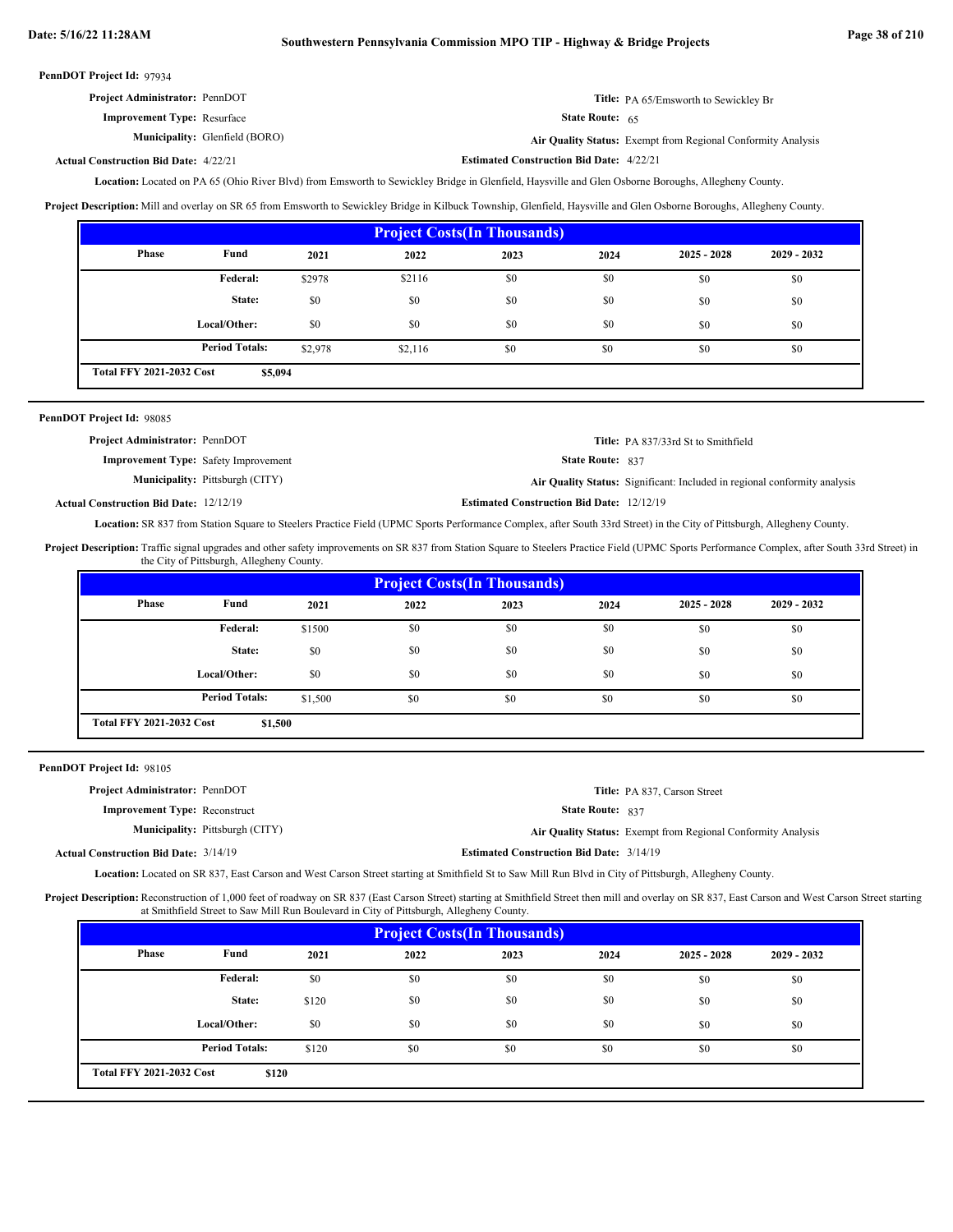| <b>Project Administrator: PennDOT</b>       | Title: Bates Street Improvement |
|---------------------------------------------|---------------------------------|
| <b>Improvement Type:</b> Safety Improvement | <b>State Route: 885</b>         |

**Municipality:**

Pittsburgh (CITY) **Air Quality Status:** Significant: Included in regional conformity analysis

## **Actual Construction Bid Date:**

Located on S.R. 885 (Bates Street) from Second Ave. to Boulevard of the Allies in the City of Pittsburgh, Allegheny County. **Location:**

**Project Description:** Widening from 2 lanes to 4 lanes on S.R. 885 (Bates Street) from Second Ave. to Boulevard of the Allies in the City of Pittsburgh, Allegheny County.

| <b>Project Costs (In Thousands)</b>        |                       |      |         |         |      |               |               |  |
|--------------------------------------------|-----------------------|------|---------|---------|------|---------------|---------------|--|
| Phase                                      | Fund                  | 2021 | 2022    | 2023    | 2024 | $2025 - 2028$ | $2029 - 2032$ |  |
|                                            | Federal:              | \$0  | \$0     | \$0     | \$0  | \$0           | \$0           |  |
|                                            | State:                | \$0  | \$1000  | \$1000  | \$0  | \$0           | \$0           |  |
|                                            | Local/Other:          | \$0  | \$0     | \$0     | \$0  | \$0           | \$0           |  |
|                                            | <b>Period Totals:</b> | \$0  | \$1,000 | \$1,000 | \$0  | \$0           | \$0           |  |
| <b>Total FFY 2021-2032 Cost</b><br>\$2,000 |                       |      |         |         |      |               |               |  |

| PennDOT Project Id: 100307 |  |
|----------------------------|--|
|----------------------------|--|

|                                            | <b>Project Administrator:</b> Port Authority of Allegheny County |             |
|--------------------------------------------|------------------------------------------------------------------|-------------|
| <b>Improvement Type:</b> Park and Ride Lot |                                                                  | <b>Stat</b> |

Municipality: Ross (TWP)

**Title:** PAAC-Ross PNR Expansion

**Title:** PAAC-TransitSignalBRT

State Route: 0

**Estimated Construction Bid Date:**

**Estimated Construction Bid Date:** 1/10/25

Ross (TWP) **Air Quality Status:** Significant: Included in regional conformity analysis

# **Actual Construction Bid Date:**

Location: Ross Park n Ride Expansion, Ross Township Allegheny County.

Project Description: (Sponor = PAAC) Ross Park n Ride Expansion -Construct additional 200 spaces in a structure to the existing 480 spaces and install an enhanced shelter., Ross Township Allegheny County.

| <b>Project Costs (In Thousands)</b>      |                       |       |      |      |      |               |               |
|------------------------------------------|-----------------------|-------|------|------|------|---------------|---------------|
| Phase                                    | Fund                  | 2021  | 2022 | 2023 | 2024 | $2025 - 2028$ | $2029 - 2032$ |
|                                          | Federal:              | \$400 | \$0  | \$0  | \$0  | \$0           | \$0           |
|                                          | State:                | \$0   | \$0  | \$0  | \$0  | \$0           | \$0           |
|                                          | Local/Other:          | \$100 | \$0  | \$0  | \$0  | \$0           | \$0           |
|                                          | <b>Period Totals:</b> | \$500 | \$0  | \$0  | \$0  | \$0           | \$0           |
| <b>Total FFY 2021-2032 Cost</b><br>\$500 |                       |       |      |      |      |               |               |

PennDOT Project Id: 100316

**Project Administrator:** Port Authority of Allegheny County

**Improvement Type:** Transit System Improvement

**Municipality:**

**Estimated Construction Bid Date:**

State Route: 0

**Actual Construction Bid Date:**

Location: Port Authority of Allegheny County

Project Description: (Sponsor = Port Authority of Allegheny County) Equipping buses with Transit Signal Priority (TSP) activation devices and upgrading traffic signals at 20 intersections and associated software in the Downtown - Oakland segment of the BRT Corridor.

| <b>Project Costs (In Thousands)</b>        |                       |         |      |      |      |               |               |
|--------------------------------------------|-----------------------|---------|------|------|------|---------------|---------------|
| Phase                                      | Fund                  | 2021    | 2022 | 2023 | 2024 | $2025 - 2028$ | $2029 - 2032$ |
|                                            | Federal:              | \$1563  | \$0  | \$0  | \$0  | \$0           | \$0           |
|                                            | State:                | \$0     | \$0  | \$0  | \$0  | \$0           | \$0           |
|                                            | Local/Other:          | \$391   | \$0  | \$0  | \$0  | \$0           | \$0           |
|                                            | <b>Period Totals:</b> | \$1,954 | \$0  | \$0  | \$0  | \$0           | \$0           |
| <b>Total FFY 2021-2032 Cost</b><br>\$1,954 |                       |         |      |      |      |               |               |

**Air Quality Status:** Significant: Included in regional conformity analysis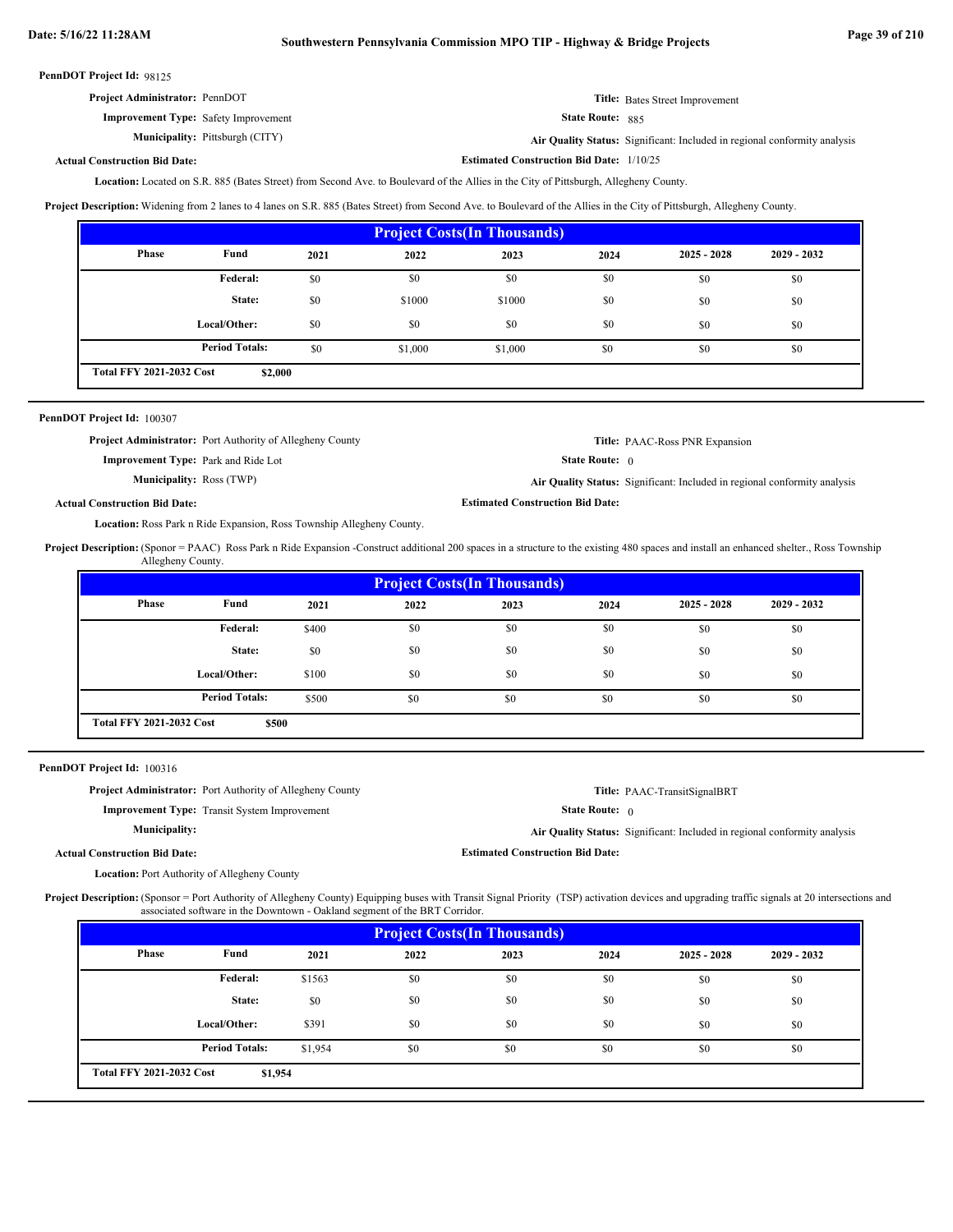**Estimated Construction Bid Date:**

PennDOT Project Id: 100367

| <b>Project Administrator:</b> Port of Pittsburgh Commission | <b>Title:</b> PPC - Marine Eng Retrofit IV                                        |
|-------------------------------------------------------------|-----------------------------------------------------------------------------------|
| <b>Improvement Type:</b> Intermodal Services                | <b>State Route:</b> $\theta$                                                      |
| Municipality:                                               | Air Quality Status: Non-Significant: Not included in regional conformity analysis |

## **Actual Construction Bid Date:**

Location: Port of Pittsburgh region.District waterways in Allegheny, Armstrong, Beaver, Washington, Westmoreland, Fayette and Greene Counties

Project Description: (Sponsor = PPC) Retrofit of marine diesel engines on tugboats to reduce pollutants. Port of Pittsburgh region. District waterways in Allegheny, Armstrong, Beaver, Washington, Westmoreland, Fayette and Greene Counties.

| <b>Project Costs (In Thousands)</b> |                                            |      |         |      |      |               |               |  |
|-------------------------------------|--------------------------------------------|------|---------|------|------|---------------|---------------|--|
| Phase                               | Fund                                       | 2021 | 2022    | 2023 | 2024 | $2025 - 2028$ | $2029 - 2032$ |  |
|                                     | Federal:                                   | \$0  | \$1204  | \$0  | \$0  | \$0           | \$0           |  |
|                                     | State:                                     | \$0  | \$0     | \$0  | \$0  | \$0           | \$0           |  |
|                                     | Local/Other:                               | \$0  | \$0     | \$0  | \$0  | \$0           | \$0           |  |
|                                     | <b>Period Totals:</b>                      | \$0  | \$1,204 | \$0  | \$0  | \$0           | \$0           |  |
|                                     | <b>Total FFY 2021-2032 Cost</b><br>\$1,204 |      |         |      |      |               |               |  |

### PennDOT Project Id: 100382

| <b>Project Administrator: SPC</b>                    | Title: SPC - Traffic Signal 4                                                    |
|------------------------------------------------------|----------------------------------------------------------------------------------|
| <b>Improvement Type:</b> Existing Signal Improvement | <b>State Route:</b> $50$                                                         |
| <b>Municipality:</b> Collier (TWP)                   | <b>Air Quality Status:</b> Significant: Included in regional conformity analysis |
| ll Construction Bid Date:                            | <b>Estimated Construction Bid Date: 1/12/23</b>                                  |

# **Actual Construction Bid Date:**

(Sponsor = SPC) SPC's Regional Traffic Signal Program **Location:**

(Sponsor = SPC) SPC's Regional Traffic Signal Program proposes to continue its mission of improving the operation and safety of the region's key arterial corridors by funding and implementing signal improvement projects that result in optimized and coordinated signal operations. Working with municipalities and PennDOT, this has been achieved with two types of projects: **Project Description:**

 -SINC-UP projects: These projects include minor equipment upgrades in addition to signal retiming. The equipment upgrades are focused on areas required for signal coordination, energy savings, and safety (communications, controllers, and indications). These projects may also include removal of traffic signals that are no longer warranted. -SINC projects: These projects include signal retiming only for corridors and intersections that are already adequately equipped for coordination purposes.

| <b>Project Costs (In Thousands)</b>        |                       |       |       |      |         |               |               |  |
|--------------------------------------------|-----------------------|-------|-------|------|---------|---------------|---------------|--|
| Phase                                      | Fund                  | 2021  | 2022  | 2023 | 2024    | $2025 - 2028$ | $2029 - 2032$ |  |
|                                            | Federal:              | \$309 | \$50  | \$0  | \$1500  | \$0           | \$0           |  |
|                                            | State:                | \$0   | \$0   | \$0  | \$0     | \$0           | \$0           |  |
|                                            | Local/Other:          | \$110 | \$102 | \$0  | \$375   | \$0           | \$0           |  |
|                                            | <b>Period Totals:</b> | \$419 | \$152 | \$0  | \$1,875 | \$0           | \$0           |  |
| <b>Total FFY 2021-2032 Cost</b><br>\$2,446 |                       |       |       |      |         |               |               |  |

#### PennDOT Project Id: 100604

| <b>Project Administrator: PennDOT</b>        | <b>Title:</b> Ardmore Blyrd Br ov Br. Falls Run                     |
|----------------------------------------------|---------------------------------------------------------------------|
| <b>Improvement Type:</b> Bridge Replacement  | <b>State Route:</b> $30$                                            |
| <b>Municipality:</b> Forest Hills (BORO)     | <b>Air Quality Status:</b> Exempt from Regional Conformity Analysis |
| <b>Actual Construction Bid Date: 4/22/21</b> | <b>Estimated Construction Bid Date: 4/22/21</b>                     |

Location: Located on US 30 over Falls Bridge at Falls Run in Forest Hills Borough, Allegheny County.

**Project Description:** Design build structure replacement on SR 30, Ardmore Boulevard over Branch of Falls Run in Forest Hills Borough, Allegheny County.

| <b>Project Costs (In Thousands)</b>        |                       |         |         |      |      |               |               |  |
|--------------------------------------------|-----------------------|---------|---------|------|------|---------------|---------------|--|
| <b>Phase</b>                               | Fund                  | 2021    | 2022    | 2023 | 2024 | $2025 - 2028$ | $2029 - 2032$ |  |
|                                            | Federal:              | \$1340  | \$2000  | \$60 | \$0  | \$0           | \$0           |  |
|                                            | State:                | \$0     | \$0     | \$0  | \$0  | \$0           | \$0           |  |
|                                            | Local/Other:          | \$0     | \$0     | \$0  | \$0  | \$0           | \$0           |  |
|                                            | <b>Period Totals:</b> | \$1,340 | \$2,000 | \$60 | \$0  | \$0           | \$0           |  |
| <b>Total FFY 2021-2032 Cost</b><br>\$3,400 |                       |         |         |      |      |               |               |  |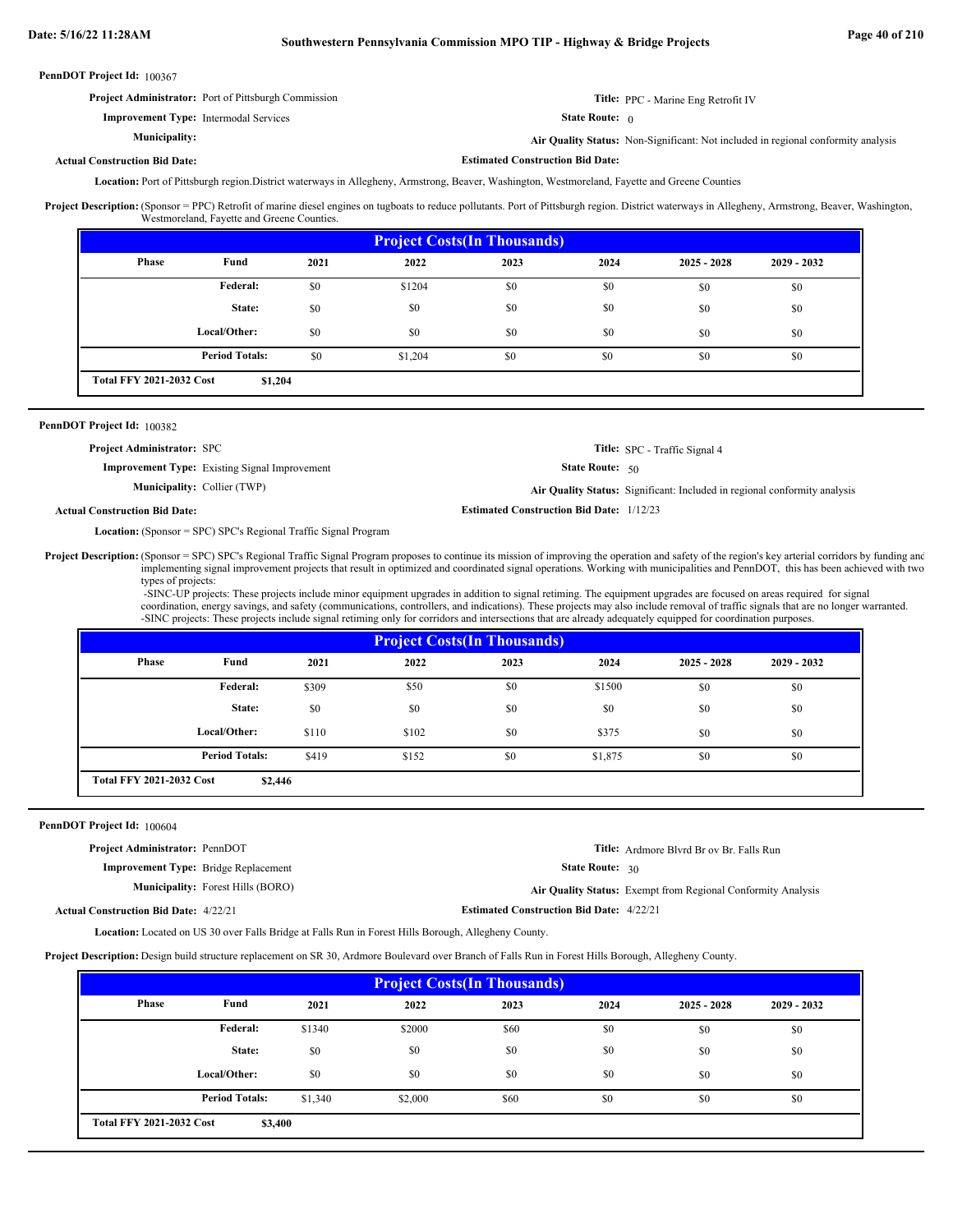# **Date: 5/16/22 11:28AM Southwestern Pennsylvania Commission MPO TIP - Highway & Bridge Projects Page 41 of 210**

**Estimated Construction Bid Date:** 3/16/23

PennDOT Project Id: 100606

| <b>Project Administrator: PennDOT</b>       | <b>Title:</b> Jacks Run Rd Br ov Jacks R |
|---------------------------------------------|------------------------------------------|
| <b>Improvement Type:</b> Bridge Replacement | <b>State Route:</b> $48$                 |

**Municipality:** White Oak (BORO) **Air Quality Status:** 

State Route: 48

Air Quality Status: Exempt from Regional Conformity Analysis

# **Actual Construction Bid Date:**

Location: Located on Jacks Run Road over branch of Jacks Run in White Oak Borough

**Project Description:** Bridge replacement on Jacks Run Road over branch of Jacks Run in White Oak Borough, Allegheny County.

| <b>Project Costs (In Thousands)</b>        |                       |       |       |       |       |               |               |
|--------------------------------------------|-----------------------|-------|-------|-------|-------|---------------|---------------|
| <b>Phase</b>                               | Fund                  | 2021  | 2022  | 2023  | 2024  | $2025 - 2028$ | $2029 - 2032$ |
|                                            | Federal:              | \$0   | \$0   | \$600 | \$600 | \$0           | \$0           |
|                                            | State:                | \$400 | \$150 | \$150 | \$150 | \$0           | \$0           |
|                                            | Local/Other:          | \$0   | \$0   | \$0   | \$0   | \$0           | \$0           |
|                                            | <b>Period Totals:</b> | \$400 | \$150 | \$750 | \$750 | \$0           | \$0           |
| <b>Total FFY 2021-2032 Cost</b><br>\$2,050 |                       |       |       |       |       |               |               |

| <b>PennDOT Project Id: 100607</b>        |                                                                           |
|------------------------------------------|---------------------------------------------------------------------------|
| <b>Project Administrator: PennDOT</b>    | <b>Title:</b> PA 50/Chartiers Street                                      |
| <b>Improvement Type:</b> Add Lane        | <b>State Route: 50</b>                                                    |
| <b>Municipality:</b> South Fayette (TWP) | Air Quality Status: Significant: Included in regional conformity analysis |

**Estimated Construction Bid Date:** 3/18/21 3/18/21 **Actual Construction Bid Date:**

Location: SR 0050-A28, Washington Ave, from the intersection of Millers Run Road and Washington Pike South Fayette Township & Bridgeville Borough, Allegheny County.

Project Description: bridge rehabilitation, bituminous approach, concrete pavement reconstruction, drainage on SR 50 Millers Run Road and Washington Pike in South Fayette Township & Bridgeville Borough, Allegheny County.

|                                             | <b>Project Costs (In Thousands)</b> |         |         |         |      |               |               |  |
|---------------------------------------------|-------------------------------------|---------|---------|---------|------|---------------|---------------|--|
| <b>Phase</b>                                | Fund                                | 2021    | 2022    | 2023    | 2024 | $2025 - 2028$ | $2029 - 2032$ |  |
|                                             | <b>Federal:</b>                     | \$3055  | \$596   | \$0     | \$0  | \$0           | \$0           |  |
|                                             | State:                              | \$3079  | \$3900  | \$2522  | \$0  | \$0           | \$0           |  |
|                                             | Local/Other:                        | \$2485  | \$0     | \$0     | \$0  | \$0           | \$0           |  |
|                                             | <b>Period Totals:</b>               | \$8,619 | \$4,496 | \$2,522 | \$0  | \$0           | \$0           |  |
| <b>Total FFY 2021-2032 Cost</b><br>\$15,637 |                                     |         |         |         |      |               |               |  |

| PennDOT Project Id: 100618                  |                                                              |
|---------------------------------------------|--------------------------------------------------------------|
| Project Administrator: PennDOT              | <b>Title:</b> PA 136 Rainbow Run ov Beckets                  |
| <b>Improvement Type:</b> Bridge Replacement | <b>State Route: 136</b>                                      |
| <b>Municipality:</b> Forward (TWP)          | Air Quality Status: Exempt from Regional Conformity Analysis |
| <b>Actual Construction Bid Date:</b>        | <b>Estimated Construction Bid Date: 11/9/23</b>              |

Location: Located on PA 136, Monongahela Road over Beckets Run intersection with State Route 2013, in Forward Township, Allegheny County

**Project Description:** Bridge replacement on PA 136, Monongahela Road over Beckets Run, intersection with State Route 2013, in Forward Township, Allegheny County.

| <b>Project Costs (In Thousands)</b>        |                       |       |       |      |         |               |               |
|--------------------------------------------|-----------------------|-------|-------|------|---------|---------------|---------------|
| <b>Phase</b>                               | Fund                  | 2021  | 2022  | 2023 | 2024    | $2025 - 2028$ | $2029 - 2032$ |
|                                            | <b>Federal:</b>       | \$0   | \$0   | \$0  | \$1200  | \$0           | \$0           |
|                                            | State:                | \$250 | \$200 | \$0  | \$300   | \$0           | \$0           |
|                                            | Local/Other:          | \$0   | \$0   | \$0  | \$0     | \$0           | \$0           |
|                                            | <b>Period Totals:</b> | \$250 | \$200 | \$0  | \$1,500 | \$0           | \$0           |
| <b>Total FFY 2021-2032 Cost</b><br>\$1,950 |                       |       |       |      |         |               |               |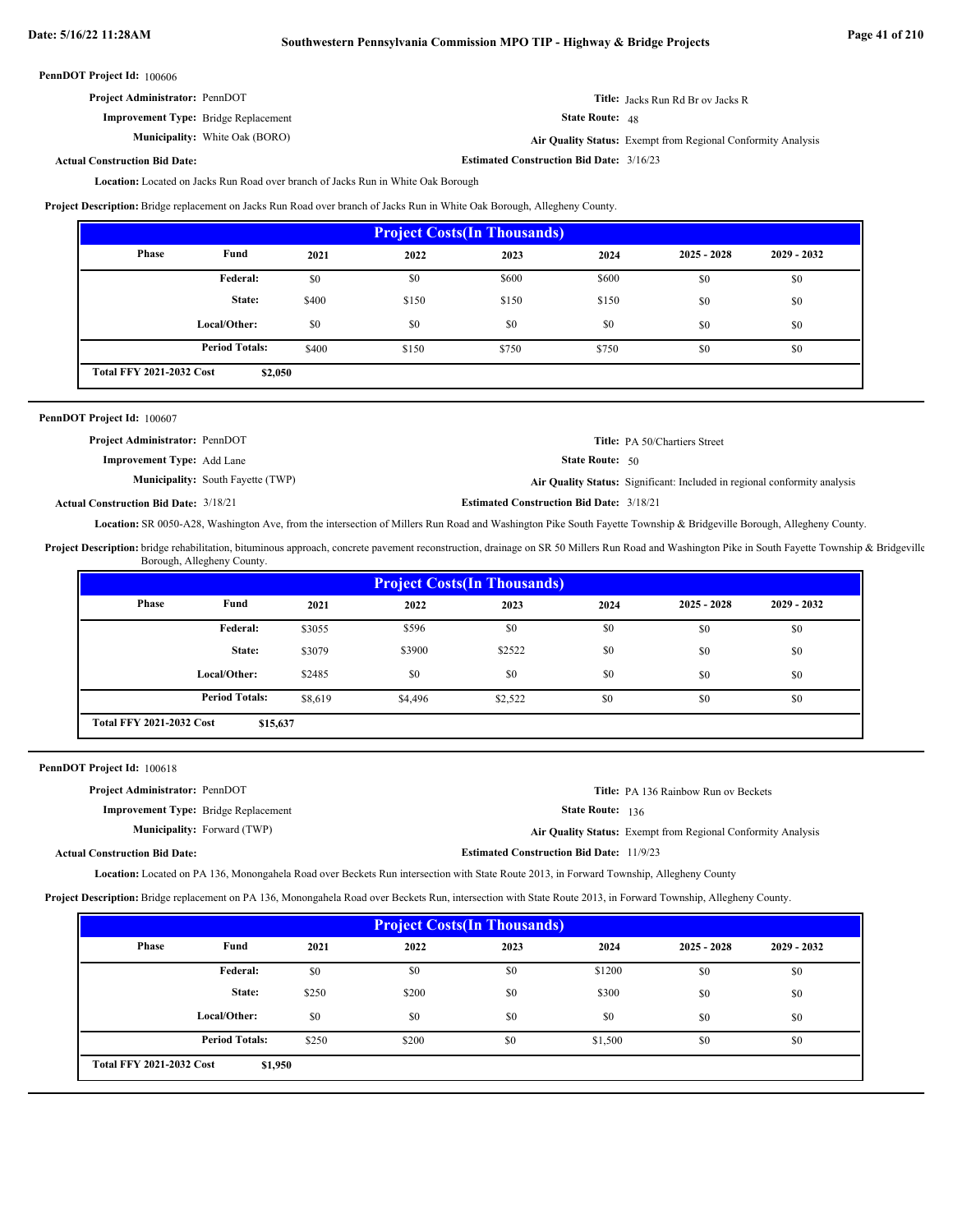| <b>Project Administrator: PennDOT</b>          |                         | <b>Title:</b> Tarentum Bridge ov NS RR                    |
|------------------------------------------------|-------------------------|-----------------------------------------------------------|
| <b>Improvement Type:</b> Bridge Rehabilitation | <b>State Route: 366</b> |                                                           |
| <b>Municipality:</b> Tarentum (BORO)           |                         | Air Quality Status: Exempt from Regional Conformity Analy |

Tarentum (BORO) **Air Quality Status:** Exempt from Regional Conformity Analysis

**Estimated Construction Bid Date:** 12/15/25

#### **Actual Construction Bid Date:**

Location: Located on PA 366, Tarentum Bridge over Norfolk Southern Rail and Allegheny River, in Tarentum Borough, Allegheny County.

**Project Description:** Bridge restoration/replacement on PA 366, Tarentum Bridge over Norfolk Southern Rail and Allegheny River, in Tarentum Borough, Allegheny County.

| <b>Project Costs (In Thousands)</b>         |                       |      |      |      |         |               |               |
|---------------------------------------------|-----------------------|------|------|------|---------|---------------|---------------|
| Phase                                       | Fund                  | 2021 | 2022 | 2023 | 2024    | $2025 - 2028$ | $2029 - 2032$ |
|                                             | Federal:              | \$0  | \$0  | \$0  | \$6000  | \$15871       | \$0           |
|                                             | State:                | \$0  | \$0  | \$0  | \$1250  | \$11200       | \$0           |
|                                             | Local/Other:          | \$0  | \$0  | \$0  | \$0     | \$0           | \$0           |
|                                             | <b>Period Totals:</b> | \$0  | \$0  | \$0  | \$7,250 | \$27,071      | \$0           |
| <b>Total FFY 2021-2032 Cost</b><br>\$34,321 |                       |      |      |      |         |               |               |

| PennDOT Project Id: 100629                   |                                      |                                                 |                                                              |
|----------------------------------------------|--------------------------------------|-------------------------------------------------|--------------------------------------------------------------|
| Project Administrator: PennDOT               |                                      |                                                 | Title: Kennywood Park Bridge                                 |
| <b>Improvement Type:</b> Bridge Improvement  |                                      | <b>State Route: 837</b>                         |                                                              |
|                                              | <b>Municipality:</b> Duquesne (CITY) |                                                 | Air Quality Status: Exempt from Regional Conformity Analysis |
| <b>Actual Construction Bid Date: 9/17/20</b> |                                      | <b>Estimated Construction Bid Date: 9/17/20</b> |                                                              |

**Actual Construction Bid Date:**

Location: Located on PA 837, Kennywood Park Bridge over abandoned Union Railroad yard in West Mifflin Borough and City of Duquesne, Allegheny County.

**Project Description:** Bridge preservation/restoration on PA 837, Kennywood Park Bridge over abandoned Union Railroad yard in West Mifflin Borough and City of Duquesne, Allegheny County.

| <b>Project Costs(In Thousands)</b>       |                       |       |       |      |      |               |               |
|------------------------------------------|-----------------------|-------|-------|------|------|---------------|---------------|
| Phase                                    | Fund                  | 2021  | 2022  | 2023 | 2024 | $2025 - 2028$ | $2029 - 2032$ |
|                                          | Federal:              | \$0   | \$0   | \$0  | \$0  | \$0           | \$0           |
|                                          | State:                | \$425 | \$200 | \$0  | \$0  | \$0           | \$0           |
|                                          | Local/Other:          | \$0   | \$0   | \$0  | \$0  | \$0           | \$0           |
|                                          | <b>Period Totals:</b> | \$425 | \$200 | \$0  | \$0  | \$0           | \$0           |
| <b>Total FFY 2021-2032 Cost</b><br>\$625 |                       |       |       |      |      |               |               |

PennDOT Project Id: 100635

| <b>Project Administrator: PennDOT</b>       | <b>Title:</b> PA 910 over Rawlins Run                        |
|---------------------------------------------|--------------------------------------------------------------|
| <b>Improvement Type:</b> Bridge Replacement | <b>State Route: 910</b>                                      |
| <b>Municipality:</b> Indiana (TWP)          | Air Quality Status: Exempt from Regional Conformity Analysis |
| <b>Actual Construction Bid Date:</b>        | <b>Estimated Construction Bid Date: 8/25/22</b>              |

**Location:** Located on PA 910, Gibsonia Road over Rawlins Run, in Indiana Township

**Project Description:** Bridge rehabilitation on PA 910, Gibsonia Road over Rawlins Run, in Indiana Township, Allegheny County

| <b>Project Costs (In Thousands)</b>        |                       |       |         |      |      |               |               |
|--------------------------------------------|-----------------------|-------|---------|------|------|---------------|---------------|
| Phase                                      | Fund                  | 2021  | 2022    | 2023 | 2024 | $2025 - 2028$ | $2029 - 2032$ |
|                                            | <b>Federal:</b>       | \$0   | \$0     | \$0  | \$0  | \$0           | \$0           |
|                                            | State:                | \$500 | \$1200  | \$0  | \$0  | \$0           | \$0           |
|                                            | Local/Other:          | \$0   | \$0     | \$0  | \$0  | \$0           | \$0           |
|                                            | <b>Period Totals:</b> | \$500 | \$1,200 | \$0  | \$0  | \$0           | \$0           |
| <b>Total FFY 2021-2032 Cost</b><br>\$1,700 |                       |       |         |      |      |               |               |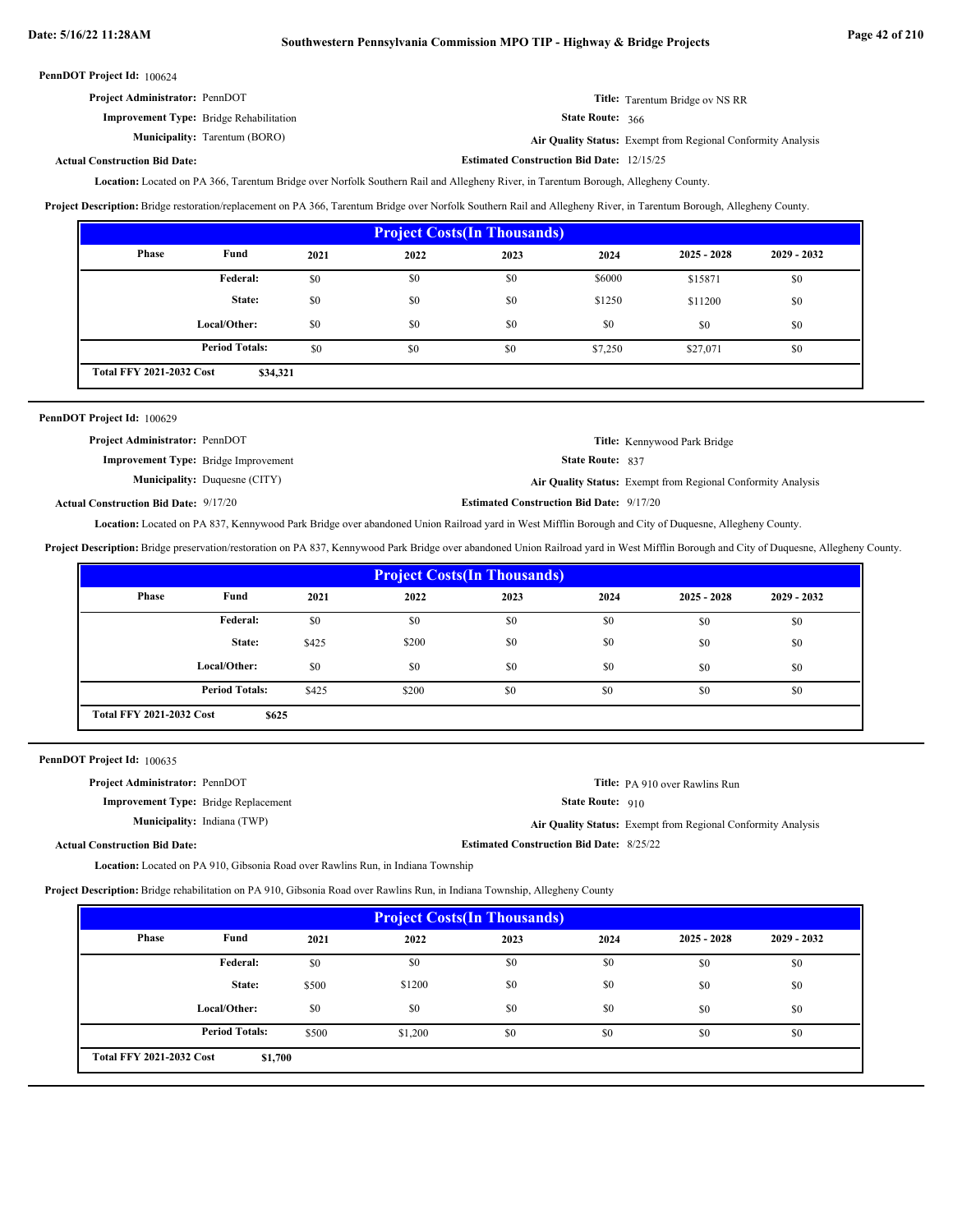| <b>Project Administrator: PennDOT</b>       | <b>Title:</b> Millers Run ov Dolphin Rn |
|---------------------------------------------|-----------------------------------------|
| <b>Improvement Type:</b> Bridge Replacement | <b>State Route: 978</b>                 |

**Municipality:** South Fayette (TWP) **Air Quality Status:** 

Air Quality Status: Exempt from Regional Conformity Analysis

**Estimated Construction Bid Date:** 3/16/23

# **Actual Construction Bid Date:**

Location: Bridge replacement on PA 978, Millers Run Road over Dolphin Run, near State Route 3026, in South Fayette Township

**Project Description:** Bridge replacement or rehabilitation on PA 978, Millers Run Road over Dolphin Run, near State Route 3026, in South Fayette Township, Allegheny County

| <b>Project Costs (In Thousands)</b>        |                       |       |         |       |      |               |               |  |
|--------------------------------------------|-----------------------|-------|---------|-------|------|---------------|---------------|--|
| Phase                                      | Fund                  | 2021  | 2022    | 2023  | 2024 | $2025 - 2028$ | $2029 - 2032$ |  |
|                                            | Federal:              | \$0   | \$0     | \$0   | \$0  | \$0           | \$0           |  |
|                                            | State:                | \$575 | \$1031  | \$750 | \$0  | \$0           | \$0           |  |
|                                            | Local/Other:          | \$0   | \$0     | \$0   | \$0  | \$0           | \$0           |  |
|                                            | <b>Period Totals:</b> | \$575 | \$1,031 | \$750 | \$0  | \$0           | \$0           |  |
| <b>Total FFY 2021-2032 Cost</b><br>\$2,356 |                       |       |         |       |      |               |               |  |

| PennDOT Project Id: 100637                  |                                          |                                                 |                                                              |
|---------------------------------------------|------------------------------------------|-------------------------------------------------|--------------------------------------------------------------|
| <b>Project Administrator: PennDOT</b>       |                                          |                                                 | <b>Title:</b> Clinton Rd ov NB Robinson                      |
| <b>Improvement Type:</b> Bridge Replacement |                                          | <b>State Route: 978</b>                         |                                                              |
|                                             | <b>Municipality:</b> North Fayette (TWP) |                                                 | Air Quality Status: Exempt from Regional Conformity Analysis |
| <b>Actual Construction Bid Date:</b>        |                                          | <b>Estimated Construction Bid Date: 2/15/27</b> |                                                              |

Location: PA 978, Clinton Road over North Branch Robinson Run, in North Fayette Township, Allegheny County

**Project Description:** Bridge replacement/rehabilitation on PA 978, Clinton Road over North Branch Robinson Run, in North Fayette Township, Allegheny County

| <b>Project Costs (In Thousands)</b>        |                       |      |       |       |      |               |               |
|--------------------------------------------|-----------------------|------|-------|-------|------|---------------|---------------|
| Phase                                      | Fund                  | 2021 | 2022  | 2023  | 2024 | $2025 - 2028$ | $2029 - 2032$ |
|                                            | Federal:              | \$0  | \$0   | \$0   | \$0  | \$1600        | \$0           |
|                                            | State:                | \$0  | \$250 | \$150 | \$0  | \$400         | \$0           |
|                                            | Local/Other:          | \$0  | \$0   | \$0   | \$0  | \$0           | \$0           |
|                                            | <b>Period Totals:</b> | \$0  | \$250 | \$150 | \$0  | \$2,000       | \$0           |
| <b>Total FFY 2021-2032 Cost</b><br>\$2,400 |                       |      |       |       |      |               |               |

PennDOT Project Id: 100690

| <b>Project Administrator: PennDOT</b>       |                                                | <b>Title:</b> SR 3048 ov Robinson Run                        |
|---------------------------------------------|------------------------------------------------|--------------------------------------------------------------|
| <b>Improvement Type:</b> Bridge Painting    | <b>State Route: 3048</b>                       |                                                              |
| <b>Municipality:</b> Collier (TWP)          |                                                | Air Quality Status: Exempt from Regional Conformity Analysis |
| <b>Actual Construction Bid Date: 6/7/18</b> | <b>Estimated Construction Bid Date: 6/7/18</b> |                                                              |

Location: Located on State Route 3048 (Noblestown Road) over Robinson Run at the I79 Interchange and Noblestown Road in Collier Township, Allegheny County

Project Description: Bridge preservation work includes structural steel repairs and superstructure painting on SR 3048 (Noblestown Road) over Robinson Run at the Interstate 79 Interchange and Noblestown Road in Collier Township, Allegheny County.

| <b>Project Costs(In Thousands)</b>              |                       |       |      |      |      |               |               |
|-------------------------------------------------|-----------------------|-------|------|------|------|---------------|---------------|
| <b>Phase</b>                                    | Fund                  | 2021  | 2022 | 2023 | 2024 | $2025 - 2028$ | $2029 - 2032$ |
|                                                 | <b>Federal:</b>       | \$0   | \$0  | \$0  | \$0  | \$0           | \$0           |
|                                                 | State:                | \$820 | \$0  | \$0  | \$0  | \$0           | \$0           |
|                                                 | Local/Other:          | \$0   | \$0  | \$0  | \$0  | \$0           | \$0           |
|                                                 | <b>Period Totals:</b> | \$820 | \$0  | \$0  | \$0  | \$0           | \$0           |
| <b>Total FFY 2021-2032 Cost</b><br><b>\$820</b> |                       |       |      |      |      |               |               |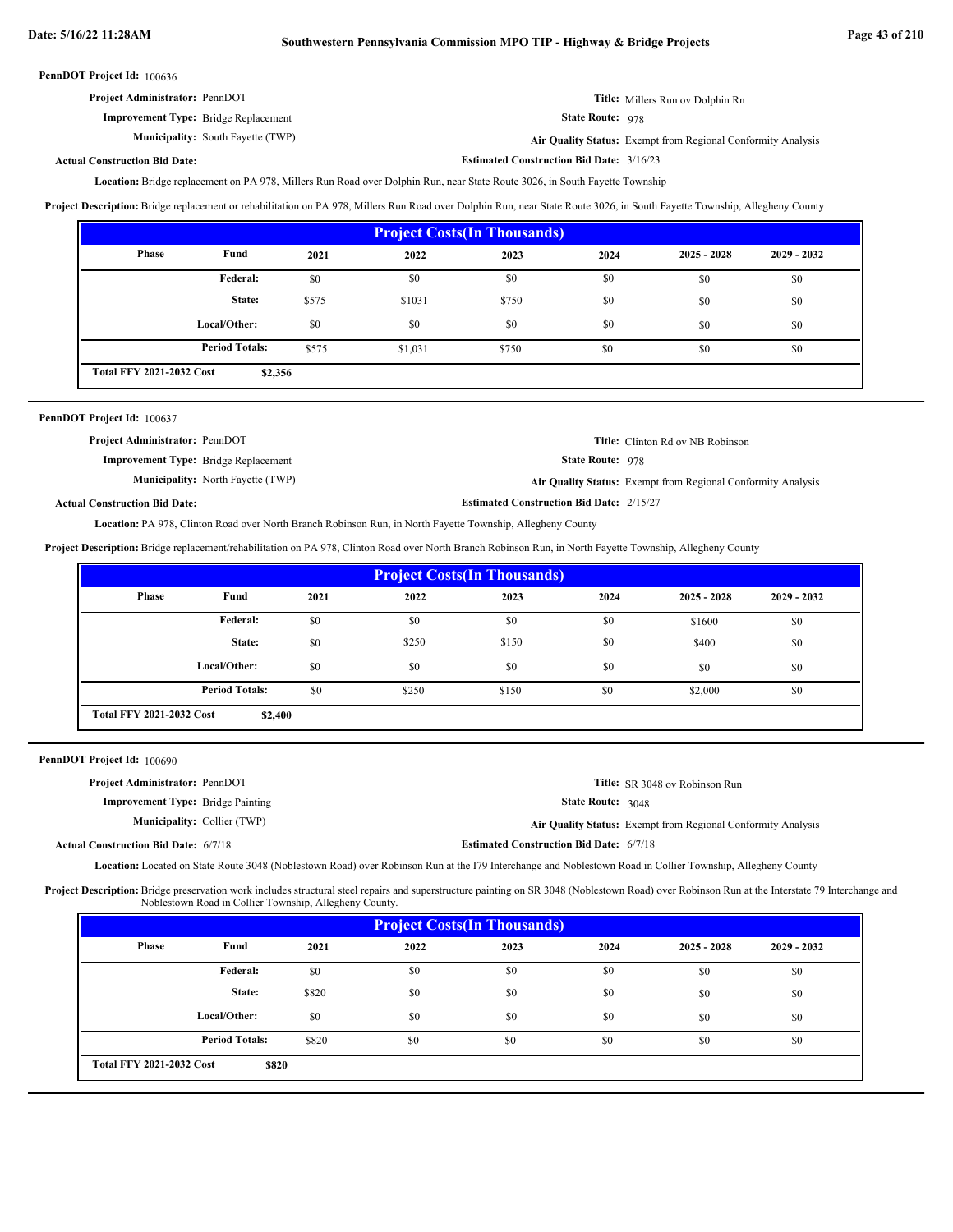# **Date: 5/16/22 11:28AM Southwestern Pennsylvania Commission MPO TIP - Highway & Bridge Projects Page 44 of 210**

PennDOT Project Id: 100728

| <b>Project Administrator: PennDOT</b>                   | <b>Title:</b> Boulevard of Allies Ramps |
|---------------------------------------------------------|-----------------------------------------|
| <b>Improvement Type:</b> Bridge Preservation Activities | <b>State Route: 885</b>                 |

**Municipality:**

 885  **State Route:**

Pittsburgh (CITY) **Air Quality Status:** Exempt from Regional Conformity Analysis

#### **Estimated Construction Bid Date:** 1/13/22 **Actual Construction Bid Date:**

Location: Located on several ramps on PA 885 & SR 8004 over I-376 in the City of Pittsburgh, Allegheny County

**Project Description:** Bridge preservation on several ramps on PA 885 & SR 8004 over I-376 in the City of Pittsburgh, Allegheny County.

| <b>Project Costs (In Thousands)</b>         |                       |         |          |       |      |               |               |
|---------------------------------------------|-----------------------|---------|----------|-------|------|---------------|---------------|
| <b>Phase</b>                                | Fund                  | 2021    | 2022     | 2023  | 2024 | $2025 - 2028$ | $2029 - 2032$ |
|                                             | Federal:              | \$7505  | \$32012  | \$750 | \$0  | \$10267       | \$0           |
|                                             | State:                | \$600   | \$0      | \$0   | \$0  | \$0           | \$0           |
|                                             | Local/Other:          | \$0     | \$0      | \$0   | \$0  | \$0           | \$0           |
|                                             | <b>Period Totals:</b> | \$8,105 | \$32,012 | \$750 | \$0  | \$10,267      | \$0           |
| <b>Total FFY 2021-2032 Cost</b><br>\$51,134 |                       |         |          |       |      |               |               |

| <b>PennDOT Project Id: 100842</b>            |                                     |                                                 |                                                              |
|----------------------------------------------|-------------------------------------|-------------------------------------------------|--------------------------------------------------------------|
| <b>Project Administrator: PennDOT</b>        |                                     |                                                 | <b>Title:</b> Harrison Hollow Road Slide                     |
| <b>Improvement Type:</b> Slides Correction   |                                     | <b>State Route: 2023</b>                        |                                                              |
|                                              | <b>Municipality:</b> Lincoln (BORO) |                                                 | Air Quality Status: Exempt from Regional Conformity Analysis |
| <b>Actual Construction Bid Date: 7/12/19</b> |                                     | <b>Estimated Construction Bid Date: 7/12/19</b> |                                                              |

**Actual Construction Bid Date:**

Location: Located on Harrison Hollow Road in Lincoln Borough, Allegheny County

**Project Description:** Slide Remediation on Harrison Hollow Road in Lincoln Borough, Allegheny County.

| <b>Project Costs (In Thousands)</b>     |                       |      |      |      |      |               |               |
|-----------------------------------------|-----------------------|------|------|------|------|---------------|---------------|
| Phase                                   | Fund                  | 2021 | 2022 | 2023 | 2024 | $2025 - 2028$ | $2029 - 2032$ |
|                                         | Federal:              | \$0  | \$0  | \$0  | \$0  | \$0           | \$0           |
|                                         | State:                | \$45 | \$0  | \$0  | \$0  | \$0           | \$0           |
|                                         | Local/Other:          | \$0  | \$0  | \$0  | \$0  | \$0           | \$0           |
|                                         | <b>Period Totals:</b> | \$45 | \$0  | \$0  | \$0  | \$0           | \$0           |
| <b>Total FFY 2021-2032 Cost</b><br>\$45 |                       |      |      |      |      |               |               |

PennDOT Project Id: 100963

| <b>Project Administrator: PennDOT</b>        |                                           |                                                 | <b>Title:</b> McLaughlin Rn Rd@McMillia                                   |
|----------------------------------------------|-------------------------------------------|-------------------------------------------------|---------------------------------------------------------------------------|
| <b>Improvement Type:</b> Add Lane            |                                           | <b>State Route: 3004</b>                        |                                                                           |
|                                              | <b>Municipality:</b> Upper St Clair (TWP) |                                                 | Air Quality Status: Significant: Included in regional conformity analysis |
| <b>Actual Construction Bid Date: 2/27/20</b> |                                           | <b>Estimated Construction Bid Date: 2/27/20</b> |                                                                           |

Location: Located at the intersection of SR 3004, McLaughlin Run Road, and SR 3034, Lesnett/McMillian Road, located in Upper St. Clair Township, Allegheny County.

Project Description: Construction of a roundabout at the intersection of SR 3004, McLaughlin Run Road, and SR 3034, Lesnett/McMillian Road, located in Upper St. Clair Township, Allegheny County.

| <b>Project Costs (In Thousands)</b>        |                       |       |         |      |      |               |               |
|--------------------------------------------|-----------------------|-------|---------|------|------|---------------|---------------|
| <b>Phase</b>                               | Fund                  | 2021  | 2022    | 2023 | 2024 | $2025 - 2028$ | $2029 - 2032$ |
|                                            | Federal:              | \$0   | \$0     | \$0  | \$0  | \$0           | \$0           |
|                                            | State:                | \$700 | \$1000  | \$0  | \$0  | \$0           | \$0           |
|                                            | Local/Other:          | \$0   | \$0     | \$0  | \$0  | \$0           | \$0           |
|                                            | <b>Period Totals:</b> | \$700 | \$1,000 | \$0  | \$0  | \$0           | \$0           |
| <b>Total FFY 2021-2032 Cost</b><br>\$1,700 |                       |       |         |      |      |               |               |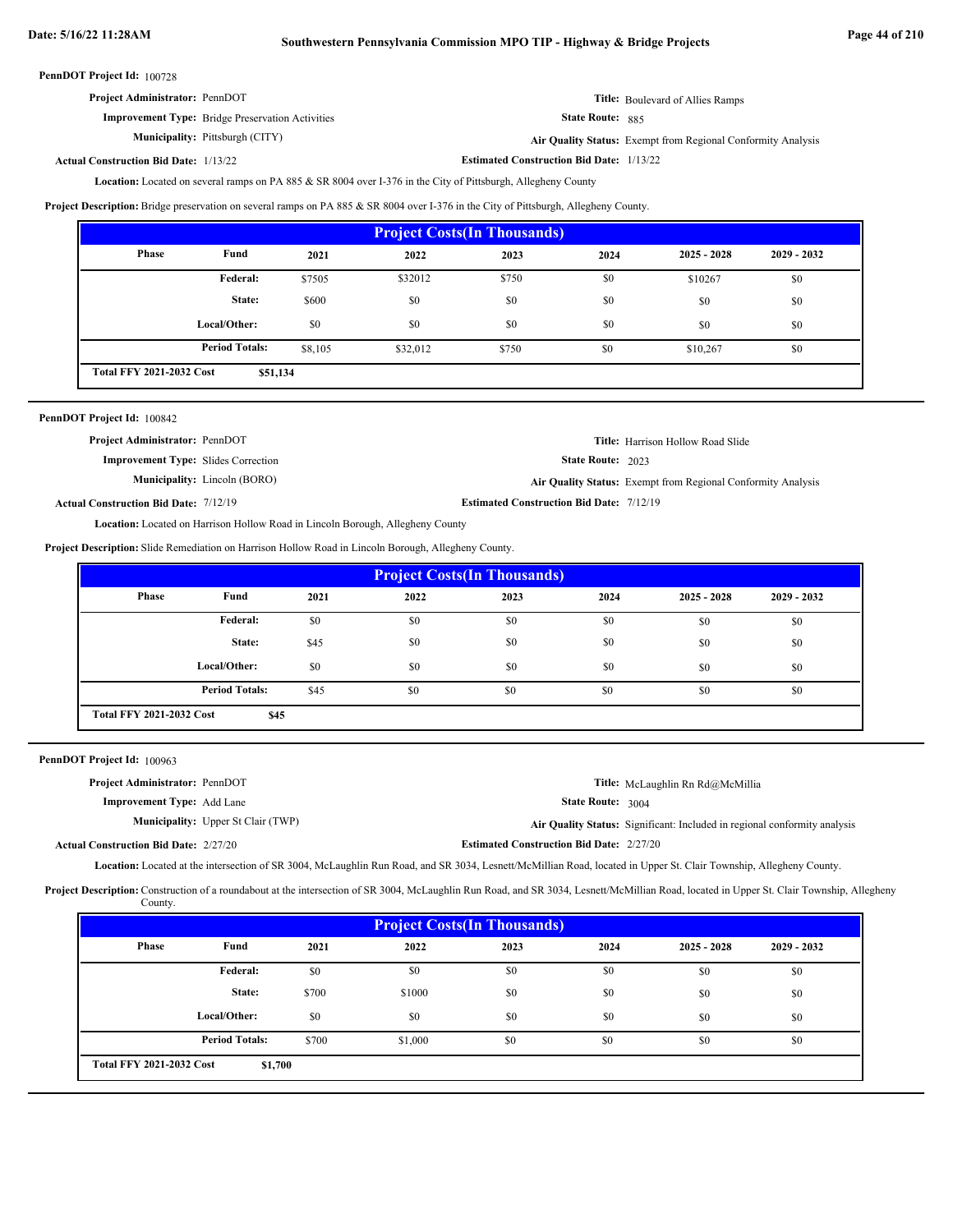# **Date: 5/16/22 11:28AM Southwestern Pennsylvania Commission MPO TIP - Highway & Bridge Projects Page 45 of 210**

PennDOT Project Id: 100970

| <b>Project Administrator: PennDOT</b> |                                                   |                   | <b>Title:</b> 3009/South Park @Logan Rd                      |
|---------------------------------------|---------------------------------------------------|-------------------|--------------------------------------------------------------|
|                                       | <b>Improvement Type:</b> Intersection Improvement | State Route: 3009 |                                                              |
|                                       | <b>Municipality:</b> Bethel Park (BORO)           |                   | Air Quality Status: Exempt from Regional Conformity Analysis |

**Estimated Construction Bid Date:** 2/13/20 2/13/20 **Actual Construction Bid Date:**

Location: SR 3009 (South Park Road) and SR 3010 (Logan Road) in Bethel Park Borough, Allegheny County

Project Description: Intersection improvement including addition of turn lane, signalization improvement on SR 3009 (South Park Road) and SR 3010 (Logan Road) in Bethel Park Borough, Allegheny County.

| <b>Project Costs (In Thousands)</b>     |                       |      |      |      |      |               |               |
|-----------------------------------------|-----------------------|------|------|------|------|---------------|---------------|
| <b>Phase</b>                            | Fund                  | 2021 | 2022 | 2023 | 2024 | $2025 - 2028$ | $2029 - 2032$ |
|                                         | Federal:              | \$0  | \$26 | \$0  | \$0  | \$0           | \$0           |
|                                         | State:                | \$0  | \$0  | \$0  | \$0  | \$0           | \$0           |
|                                         | Local/Other:          | \$0  | \$0  | \$0  | \$0  | \$0           | \$0           |
|                                         | <b>Period Totals:</b> | \$0  | \$26 | \$0  | \$0  | \$0           | \$0           |
| <b>Total FFY 2021-2032 Cost</b><br>\$26 |                       |      |      |      |      |               |               |

#### PennDOT Project Id: 102961

| <b>Project Administrator: PennDOT</b>     | <b>Title:</b> PA 88 $&$ SR 3004 Widening                     |
|-------------------------------------------|--------------------------------------------------------------|
| <b>Improvement Type:</b> Add Turning Lane | <b>State Route: 88</b>                                       |
| <b>Municipality:</b> Bethel Park (BORO)   | Air Quality Status: Exempt from Regional Conformity Analysis |
| al Construction Bid Date: 9/12/19         | <b>Estimated Construction Bid Date: 9/12/19</b>              |

**Actual Construction Bid Date:**

Location: SR 88 and SR 3004 Intersection in Bethel Park Boro, Allegheny County.

**Project Description:** Widening for turning lanes, including the replacement of two bridges, at the intersection of SR 0088 and SR 3004 in Bethel Park Borough, Allegheny County.

| <b>Project Costs (In Thousands)</b>      |                       |       |      |      |      |               |               |
|------------------------------------------|-----------------------|-------|------|------|------|---------------|---------------|
| <b>Phase</b>                             | Fund                  | 2021  | 2022 | 2023 | 2024 | $2025 - 2028$ | $2029 - 2032$ |
|                                          | <b>Federal:</b>       | \$0   | \$0  | \$0  | \$0  | \$0           | \$0           |
|                                          | State:                | \$100 | \$0  | \$0  | \$0  | \$0           | \$0           |
|                                          | Local/Other:          | \$0   | \$0  | \$0  | \$0  | \$0           | \$0           |
|                                          | <b>Period Totals:</b> | \$100 | \$0  | \$0  | \$0  | \$0           | \$0           |
| <b>Total FFY 2021-2032 Cost</b><br>\$100 |                       |       |      |      |      |               |               |

PennDOT Project Id: 104228

| <b>Project Administrator:</b> Almono LP     |                                        |                                                | <b>Title:</b> Almono - TIIF                                               |
|---------------------------------------------|----------------------------------------|------------------------------------------------|---------------------------------------------------------------------------|
| <b>Improvement Type: Reconstruct</b>        |                                        | <b>State Route: 885</b>                        |                                                                           |
|                                             | <b>Municipality:</b> Pittsburgh (CITY) |                                                | Air Quality Status: Significant: Included in regional conformity analysis |
| <b>Actual Construction Bid Date: 4/9/20</b> |                                        | <b>Estimated Construction Bid Date: 4/9/20</b> |                                                                           |

Location: Almono, LP is located from within the neighborhood of Hazelwood in the City of Pittsburgh, Allegheny County.

Project Description: (Sponsor = Almono LP) The ALMONO Phase 1 Mitigation Improvements Project consists of providing roadway, structure, and traffic-related improvements as mitigation to the development of the ALMONO Site project. Improvements are proposed at the following locations: I-376 Glenwood and Oakland off-ramps and intersections with Bates Street; I-376 Bridge over Bates Street; Bates Street; Second Avenue/Bates Street/Technology Drive intersection and roadway approaches; Second Avenue and Hot Metal Street intersection and roadway approaches; Greenfield Avenue/Second Avenue/Irvine Street/Saline Street intersection improvements and roadways approaches; and Second Avenue/Irvine Street/Hazelwood Avenue intersection and roadway approaches, in the City of Pittsburgh, Allegheny County.

| <b>Project Costs (In Thousands)</b>      |                       |      |       |      |      |               |               |
|------------------------------------------|-----------------------|------|-------|------|------|---------------|---------------|
| <b>Phase</b>                             | Fund                  | 2021 | 2022  | 2023 | 2024 | $2025 - 2028$ | $2029 - 2032$ |
|                                          | <b>Federal:</b>       | \$0  | \$0   | \$0  | \$0  | \$0           | \$0           |
|                                          | State:                | \$0  | \$250 | \$0  | \$0  | \$0           | \$0           |
|                                          | Local/Other:          | \$0  | \$0   | \$0  | \$0  | \$0           | \$0           |
|                                          | <b>Period Totals:</b> | \$0  | \$250 | \$0  | \$0  | \$0           | \$0           |
| <b>Total FFY 2021-2032 Cost</b><br>\$250 |                       |      |       |      |      |               |               |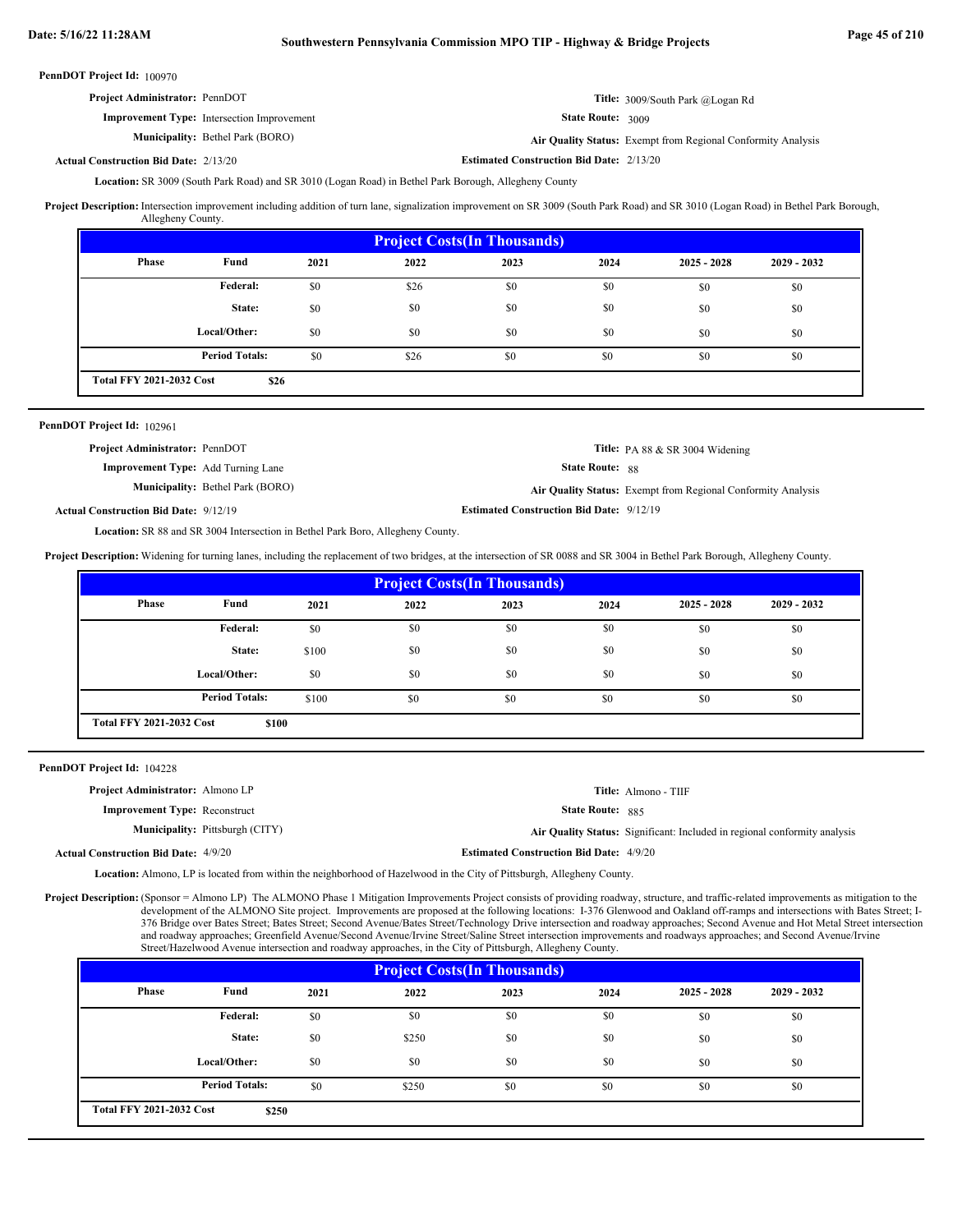| <b>Project Administrator: PennDOT</b>            | Title: I-79 at PA 910 Interchange                                         |
|--------------------------------------------------|---------------------------------------------------------------------------|
| <b>Improvement Type:</b> Interchange Improvement | <b>State Route: 79</b>                                                    |
| <b>Municipality:</b> Marshall (TWP)              | Air Quality Status: Significant: Included in regional conformity analysis |

**Actual Construction Bid Date:**

**Estimated Construction Bid Date:** 4/11/24

Location: I79 at SR 910 Interchange in Marshall Township, Allegheny County.

Project Description: This project is on the CMAQ Program for congestion reduction at the I79/PA 910 Interchange by widening and improving traffic flow at on/off ramps to Interstate 79 in Marshall Township, Allegheny County.

| <b>Project Costs (In Thousands)</b>         |                       |         |         |      |         |               |               |
|---------------------------------------------|-----------------------|---------|---------|------|---------|---------------|---------------|
| Phase                                       | Fund                  | 2021    | 2022    | 2023 | 2024    | $2025 - 2028$ | $2029 - 2032$ |
|                                             | Federal:              | \$1200  | \$2000  | \$0  | \$3800  | \$17000       | \$0           |
|                                             | State:                | \$240   | \$500   | \$0  | \$0     | \$9000        | \$0           |
|                                             | Local/Other:          | \$60    | \$0     | \$0  | \$0     | \$0           | \$0           |
|                                             | <b>Period Totals:</b> | \$1,500 | \$2,500 | \$0  | \$3,800 | \$26,000      | \$0           |
| <b>Total FFY 2021-2032 Cost</b><br>\$33,800 |                       |         |         |      |         |               |               |

### PennDOT Project Id: 105449

| <b>Project Administrator: PennDOT</b> |                                         |                        | <b>Title:</b> US 22 / PA 48 to Westmoreland Co Line                 |
|---------------------------------------|-----------------------------------------|------------------------|---------------------------------------------------------------------|
| <b>Improvement Type:</b> Restoration  |                                         | <b>State Route: 22</b> |                                                                     |
|                                       | <b>Municipality:</b> Monroeville (BORO) |                        | <b>Air Quality Status:</b> Exempt from Regional Conformity Analysis |

**Actual Construction Bid Date:**

**Estimated Construction Bid Date:** 2/28/19 2/28/19

Location: US 22, William Penn Highway from PA 48 to the Westmoreland County Line in the City of Monroeville, Allegheny County.

**Project Description:** Mill and overlay and minor bridge preservation on US 22, William Penn Highway from PA 48 to the Westmoreland County line in the City of Monroeville, Allegheny County.

| <b>Project Costs (In Thousands)</b>     |                       |      |      |      |      |               |               |
|-----------------------------------------|-----------------------|------|------|------|------|---------------|---------------|
| Phase                                   | Fund                  | 2021 | 2022 | 2023 | 2024 | $2025 - 2028$ | $2029 - 2032$ |
|                                         | <b>Federal:</b>       | \$10 | \$0  | \$0  | \$0  | \$0           | \$0           |
|                                         | State:                | \$0  | \$0  | \$0  | \$0  | \$0           | \$0           |
|                                         | Local/Other:          | \$0  | \$0  | \$0  | \$0  | \$0           | \$0           |
|                                         | <b>Period Totals:</b> | \$10 | \$0  | \$0  | \$0  | \$0           | \$0           |
| <b>Total FFY 2021-2032 Cost</b><br>\$10 |                       |      |      |      |      |               |               |

PennDOT Project Id: 105451

| <b>Project Administrator: PennDOT</b>       |                                       |                                                 | <b>Title:</b> SR 3015 ov Lick Run Creek                      |
|---------------------------------------------|---------------------------------------|-------------------------------------------------|--------------------------------------------------------------|
| <b>Improvement Type:</b> Bridge Replacement |                                       | State Route: 3015                               |                                                              |
|                                             | <b>Municipality:</b> South Park (TWP) |                                                 | Air Quality Status: Exempt from Regional Conformity Analysis |
| <b>Actual Construction Bid Date:</b>        |                                       | <b>Estimated Construction Bid Date: 2/29/24</b> |                                                              |
|                                             |                                       |                                                 |                                                              |

Location: Located on SR 3015 (Cochran Mills Road) over Lick Run Creek in Jefferson Hills Boro, Allegheny County.

**Project Description:** Bridge rehabilitation/replacement on SR 3015 (Cochran Mills Road) over Lick Run Creek in Jefferson Hills Borough, Allegheny County.

| <b>Project Costs (In Thousands)</b>        |                       |         |      |      |      |               |               |  |
|--------------------------------------------|-----------------------|---------|------|------|------|---------------|---------------|--|
| Phase                                      | Fund                  | 2021    | 2022 | 2023 | 2024 | $2025 - 2028$ | $2029 - 2032$ |  |
|                                            | Federal:              | \$1839  | \$0  | \$0  | \$0  | \$0           | \$0           |  |
|                                            | State:                | \$281   | \$0  | \$0  | \$0  | \$0           | \$0           |  |
|                                            | Local/Other:          | \$0     | \$0  | \$0  | \$0  | \$0           | \$0           |  |
|                                            | <b>Period Totals:</b> | \$2,120 | \$0  | \$0  | \$0  | \$0           | \$0           |  |
| <b>Total FFY 2021-2032 Cost</b><br>\$2,120 |                       |         |      |      |      |               |               |  |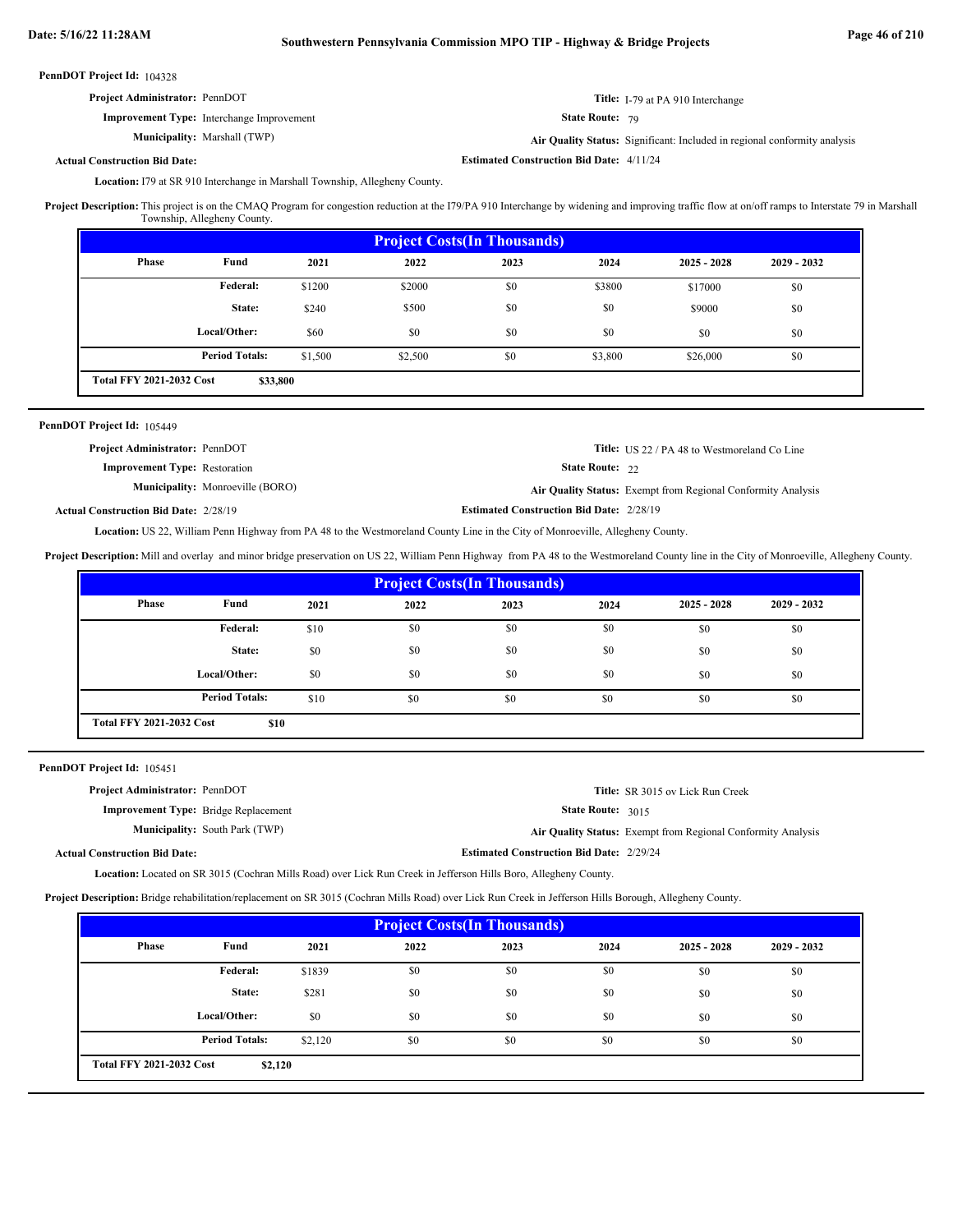| <b>Project Administrator: PennDOT</b> | <b>Title:</b> SR 4011. Rochester Slide Remediation |
|---------------------------------------|----------------------------------------------------|
|---------------------------------------|----------------------------------------------------|

**Improvement Type:** Slides Correction

**Municipality:**

State Route: 4011 Mccandless (TWP) **Air Quality Status:** Exempt from Regional Conformity Analysis

**Actual Construction Bid Date:**

**Estimated Construction Bid Date:** 7/9/20 7/9/20

Location: Located on SR 4011 Segs. 0150-0160, Rochester Road in McCandless Township, Allegheny County.

**Project Description:** Slide remediation on SR 4011 (Rochester Road) in McCandless Township, Allegheny County.

| <b>Project Costs (In Thousands)</b>      |                       |       |      |      |      |               |               |  |
|------------------------------------------|-----------------------|-------|------|------|------|---------------|---------------|--|
| Phase                                    | Fund                  | 2021  | 2022 | 2023 | 2024 | $2025 - 2028$ | $2029 - 2032$ |  |
|                                          | <b>Federal:</b>       | \$350 | \$0  | \$0  | \$0  | \$0           | \$0           |  |
|                                          | State:                | \$0   | \$0  | \$0  | \$0  | \$0           | \$0           |  |
|                                          | Local/Other:          | \$0   | \$0  | \$0  | \$0  | \$0           | \$0           |  |
|                                          | <b>Period Totals:</b> | \$350 | \$0  | \$0  | \$0  | \$0           | \$0           |  |
| <b>Total FFY 2021-2032 Cost</b><br>\$350 |                       |       |      |      |      |               |               |  |

| PennDOT Project Id: 105464                   |                                          |                                                 |                                                              |
|----------------------------------------------|------------------------------------------|-------------------------------------------------|--------------------------------------------------------------|
| <b>Project Administrator: PennDOT</b>        |                                          |                                                 | <b>Title:</b> SR 3066, Steubenville Pike Slide Remediation   |
| <b>Improvement Type:</b> Slides Correction   |                                          | <b>State Route: 3066</b>                        |                                                              |
|                                              | <b>Municipality:</b> North Fayette (TWP) |                                                 | Air Quality Status: Exempt from Regional Conformity Analysis |
| <b>Actual Construction Bid Date: 6/20/19</b> |                                          | <b>Estimated Construction Bid Date: 6/20/19</b> |                                                              |

Location: Located on SR 3066, Steubenville Pike in North Fayette Township, Allegheny County.

**Project Description:** Slide remediation on SR 3066 (Steubenville Pike) in North Fayette Township, Allegheny County.

| <b>Project Costs (In Thousands)</b>     |                       |      |      |      |      |               |               |
|-----------------------------------------|-----------------------|------|------|------|------|---------------|---------------|
| Phase                                   | Fund                  | 2021 | 2022 | 2023 | 2024 | $2025 - 2028$ | $2029 - 2032$ |
|                                         | Federal:              | \$0  | \$0  | \$0  | \$0  | \$0           | \$0           |
|                                         | State:                | \$55 | \$20 | \$0  | \$0  | \$0           | \$0           |
|                                         | Local/Other:          | \$0  | \$0  | \$0  | \$0  | \$0           | \$0           |
|                                         | <b>Period Totals:</b> | \$55 | \$20 | \$0  | \$0  | \$0           | \$0           |
| <b>Total FFY 2021-2032 Cost</b><br>\$75 |                       |      |      |      |      |               |               |

PennDOT Project Id: 105465

| <b>Project Administrator: PennDOT</b>        |                                        |                                                 | <b>Title:</b> I-376 Above 2nd Ave Wall Replacement           |
|----------------------------------------------|----------------------------------------|-------------------------------------------------|--------------------------------------------------------------|
| <b>Improvement Type:</b> Safety Improvement  |                                        | <b>State Route: 376</b>                         |                                                              |
|                                              | <b>Municipality:</b> Pittsburgh (CITY) |                                                 | Air Quality Status: Exempt from Regional Conformity Analysis |
| <b>Actual Construction Bid Date: 11/7/19</b> |                                        | <b>Estimated Construction Bid Date: 11/7/19</b> |                                                              |

Location: Located along I-376 above 2nd Avenue and the Three Rivers Heritage Trail at segments 0711 and 0720 in the City of Pittsburgh, Allegheny County.

**Project Description:** Rehabilitation to two retaining walls along I-376 above 2nd Avenue and the Three Rivers Heritage Trail at segment 0711 and 0720 in the City of Pittsburgh, Allegheny County.

| <b>Project Costs (In Thousands)</b>      |                       |       |      |      |      |               |               |  |
|------------------------------------------|-----------------------|-------|------|------|------|---------------|---------------|--|
| <b>Phase</b>                             | Fund                  | 2021  | 2022 | 2023 | 2024 | $2025 - 2028$ | $2029 - 2032$ |  |
|                                          | <b>Federal:</b>       | \$629 | \$0  | \$0  | \$0  | \$0           | \$0           |  |
|                                          | State:                | \$0   | \$0  | \$0  | \$0  | \$0           | \$0           |  |
|                                          | Local/Other:          | \$0   | \$0  | \$0  | \$0  | \$0           | \$0           |  |
|                                          | <b>Period Totals:</b> | \$629 | \$0  | \$0  | \$0  | \$0           | \$0           |  |
| <b>Total FFY 2021-2032 Cost</b><br>\$629 |                       |       |      |      |      |               |               |  |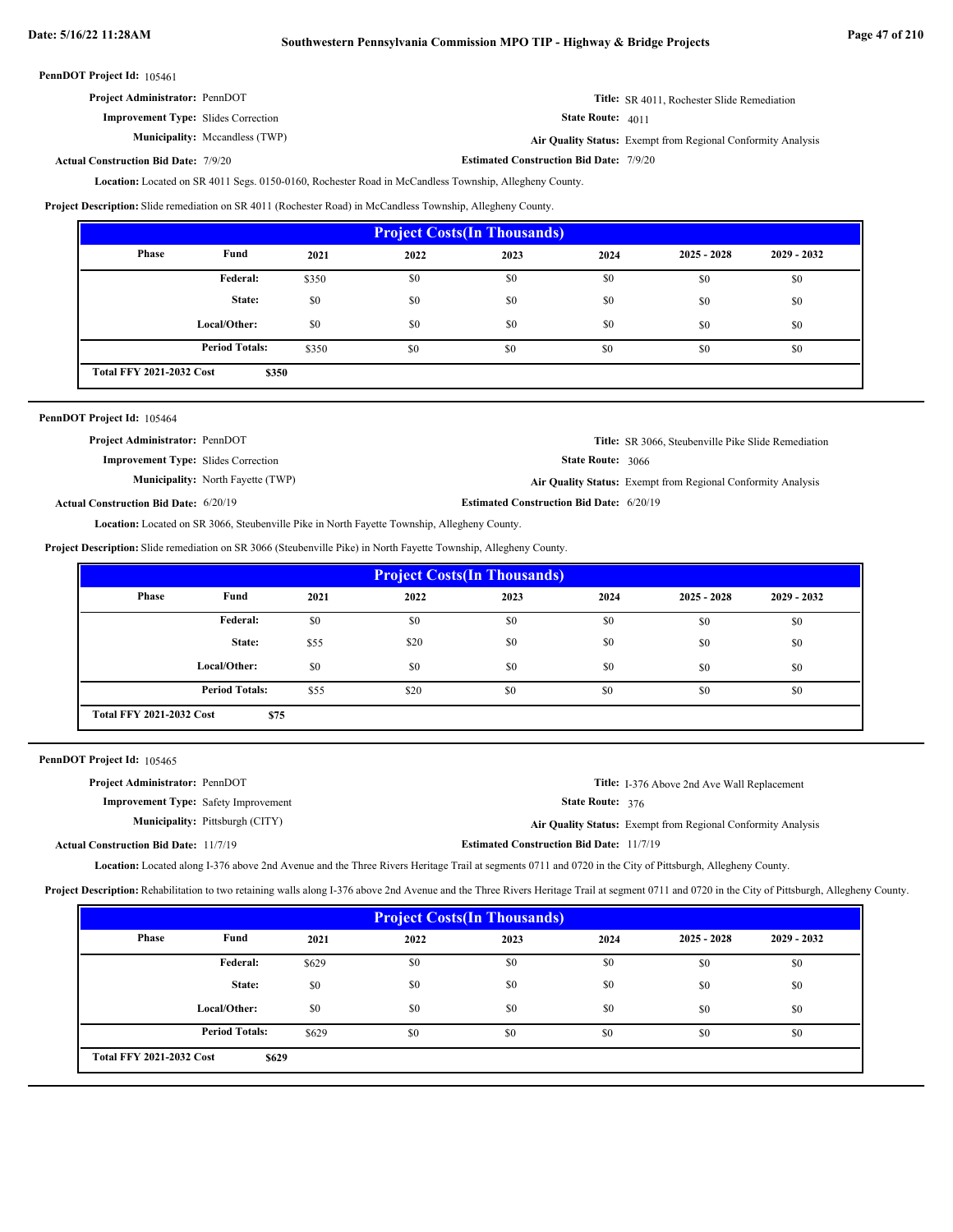# **Date: 5/16/22 11:28AM Southwestern Pennsylvania Commission MPO TIP - Highway & Bridge Projects Page 48 of 210**

PennDOT Project Id: 105603

| <b>Project Administrator:</b> City of Pittsburgh |  |
|--------------------------------------------------|--|
|--------------------------------------------------|--|

# **Improvement Type:** Existing Signal Improvement

**Municipality:**

**Title:** PGH - South Side Signals

State Route: 0

Pittsburgh (CITY) **Air Quality Status:** Significant: Included in regional conformity analysis

**Estimated Construction Bid Date:** 2/17/22 2/17/22 **Actual Construction Bid Date:**

Location: Located in the City of Pittsburgh's South Side along 18th Street.

(Sponsor = Pittsburgh) The replacement of five existing signals (at Sarah Street, Jane Street, Mission Street, Arlington Avenue and Brownsville at Bauseman) and the installation of one new signal at Josephine Street in the City of Pittsburgh's South Side neighborhood along South 18th Street, Allegheny County. **Project Description:**

| <b>Project Costs (In Thousands)</b>        |                       |         |         |      |      |               |               |
|--------------------------------------------|-----------------------|---------|---------|------|------|---------------|---------------|
| Phase                                      | Fund                  | 2021    | 2022    | 2023 | 2024 | $2025 - 2028$ | $2029 - 2032$ |
|                                            | Federal:              | \$1810  | \$2290  | \$0  | \$0  | \$0           | \$0           |
|                                            | State:                | \$0     | \$0     | \$0  | \$0  | \$0           | \$0           |
|                                            | Local/Other:          | \$0     | \$0     | \$0  | \$0  | \$0           | \$0           |
|                                            | <b>Period Totals:</b> | \$1,810 | \$2,290 | \$0  | \$0  | \$0           | \$0           |
| <b>Total FFY 2021-2032 Cost</b><br>\$4,100 |                       |         |         |      |      |               |               |

#### PennDOT Project Id: 106079

| <b>Project Administrator: PennDOT</b>        |                                        |                                         | <b>Title:</b> Center Street RR (CSXT)                        |
|----------------------------------------------|----------------------------------------|-----------------------------------------|--------------------------------------------------------------|
| <b>Improvement Type:</b> RR Warning Devices  |                                        | <b>State Route:</b> $\theta$            |                                                              |
|                                              | <b>Municipality:</b> Versailles (BORO) |                                         | Air Quality Status: Exempt from Regional Conformity Analysis |
| <b>Actual Construction Bid Date: 8/25/17</b> |                                        | <b>Estimated Construction Bid Date:</b> |                                                              |

Location: Located on Center Street in Versailes Boro, Allegheny County.

**Project Description:** Railroad safety improvement - gates and cantilever replacement on Center Street in Versailes Boro, Allegheny County.

| <b>Project Costs (In Thousands)</b>     |                       |      |      |      |      |               |               |
|-----------------------------------------|-----------------------|------|------|------|------|---------------|---------------|
| Phase                                   | Fund                  | 2021 | 2022 | 2023 | 2024 | $2025 - 2028$ | $2029 - 2032$ |
|                                         | Federal:              | \$0  | \$84 | \$0  | \$0  | \$0           | \$0           |
|                                         | State:                | \$0  | \$0  | \$0  | \$0  | \$0           | \$0           |
|                                         | Local/Other:          | \$0  | \$0  | \$0  | \$0  | \$0           | \$0           |
|                                         | <b>Period Totals:</b> | \$0  | \$84 | \$0  | \$0  | \$0           | \$0           |
| <b>Total FFY 2021-2032 Cost</b><br>\$84 |                       |      |      |      |      |               |               |

PennDOT Project Id: 106080

| <b>Project Administrator: SPC</b>    |                                                     |                                         | <b>Title:</b> Smart Transportation/TAP Admin                 |
|--------------------------------------|-----------------------------------------------------|-----------------------------------------|--------------------------------------------------------------|
|                                      | <b>Improvement Type:</b> Transportation Enhancement | <b>State Route:</b> $\theta$            |                                                              |
| <b>Municipality:</b>                 |                                                     |                                         | Air Quality Status: Exempt from Regional Conformity Analysis |
| <b>Actual Construction Bid Date:</b> |                                                     | <b>Estimated Construction Bid Date:</b> |                                                              |

Location: Located on various routes and counties in Southwestern Pennsylvania Region.

Project Description: (Sponsor = SPC) Act as project manager to advance selected projects that improve multimodal connections and community livability enhancements.

| <b>Project Costs (In Thousands)</b>        |                       |       |       |       |       |               |               |  |
|--------------------------------------------|-----------------------|-------|-------|-------|-------|---------------|---------------|--|
| <b>Phase</b>                               | Fund                  | 2021  | 2022  | 2023  | 2024  | $2025 - 2028$ | $2029 - 2032$ |  |
|                                            | Federal:              | \$76  | \$100 | \$300 | \$300 | \$1117        | \$1200        |  |
|                                            | State:                | \$25  | \$25  | \$0   | \$0   | \$0           | \$0           |  |
|                                            | Local/Other:          | \$0   | \$0   | \$0   | \$0   | \$0           | \$0           |  |
|                                            | <b>Period Totals:</b> | \$101 | \$125 | \$300 | \$300 | \$1,117       | \$1,200       |  |
| <b>Total FFY 2021-2032 Cost</b><br>\$3,143 |                       |       |       |       |       |               |               |  |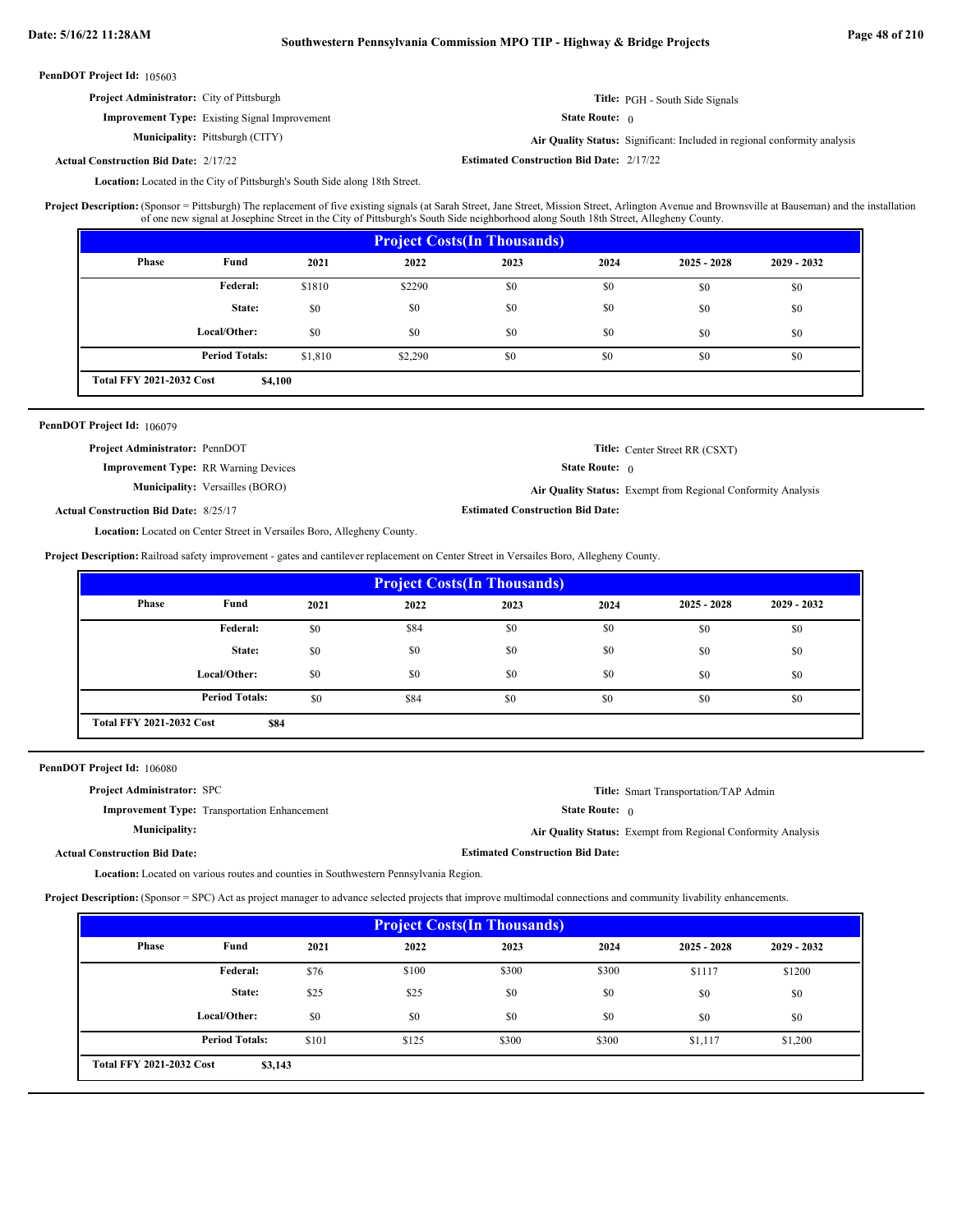| PennDOT Project Id: 106386 |  |
|----------------------------|--|
|----------------------------|--|

| <b>Project Administrator:</b> City of Pittsburgh | <b>Title:</b> Larimer Avenue Bridge                               |
|--------------------------------------------------|-------------------------------------------------------------------|
| <b>Improvement Type:</b> Bridge Rehabilitation   | <b>State Route: 7301</b>                                          |
| <b>Municipality:</b> Pittsburgh (CITY)           | <b>Air Ouality Status:</b> Exempt from Regional Conformity Analys |

Pittsburgh (CITY) **Air Quality Status:** Exempt from Regional Conformity Analysis

**Estimated Construction Bid Date:** 7/10/25

# **Actual Construction Bid Date:**

Larimer Avenue Bridge over Allegheny Valley Railroad in the City of Pittsburgh, Allegheny County. **Location:**

**Project Description:** (Sponsor = City of Pittsburgh) Bridge restoration/replacement on Larimer Avenue Bridge over Allegheny Valley Railroad in the City of Pittsburgh, Allegheny County.

| <b>Project Costs (In Thousands)</b>         |                       |       |         |       |       |               |               |
|---------------------------------------------|-----------------------|-------|---------|-------|-------|---------------|---------------|
| Phase                                       | Fund                  | 2021  | 2022    | 2023  | 2024  | $2025 - 2028$ | $2029 - 2032$ |
|                                             | Federal:              | \$640 | \$880   | \$80  | \$382 | \$3808        | \$4000        |
|                                             | State:                | \$120 | \$165   | \$16  | \$72  | \$714         | \$750         |
|                                             | Local/Other:          | \$40  | \$55    | \$6   | \$24  | \$238         | \$250         |
|                                             | <b>Period Totals:</b> | \$800 | \$1,100 | \$102 | \$478 | \$4,760       | \$5,000       |
| <b>Total FFY 2021-2032 Cost</b><br>\$12,240 |                       |       |         |       |       |               |               |

| ennDOT Project Id: 106388                    |                                          |                                                 |                                                              |
|----------------------------------------------|------------------------------------------|-------------------------------------------------|--------------------------------------------------------------|
| <b>Project Administrator: PennDOT</b>        |                                          |                                                 | Title: 2020 ADA Curb Ramp Project                            |
| <b>Improvement Type:</b> Safety Improvement  |                                          | <b>State Route: 885</b>                         |                                                              |
|                                              | <b>Municipality:</b> West Mifflin (BORO) |                                                 | Air Quality Status: Exempt from Regional Conformity Analysis |
| <b>Actual Construction Bid Date: 7/22/21</b> |                                          | <b>Estimated Construction Bid Date: 7/22/21</b> |                                                              |

**Actual Construction Bid Date:**

Location: SR 885, SR 2045, SR 3025, SR 3033, SR 3034, SR 4022 in West Mifflin Borough, City of Pittsburgh, Scott Township, Mt. Lebanon, Bridgeville, Allegheny County and SR 4021 in Chippewa Township, Beaver County.

Project Description: Construct ADA curb ramps on SR 885, SR 2045, SR 3025, SR 3033, SR 3034, SR 4022 in West Mifflin Borough, City of Pittsburgh, Scott Township, Mt. Lebanon, Bridgeville, Allegheny County and SR 4021 in Chippewa Township, Beaver County.

| <b>Project Costs (In Thousands)</b>        |                       |         |      |      |      |               |               |
|--------------------------------------------|-----------------------|---------|------|------|------|---------------|---------------|
| <b>Phase</b>                               | Fund                  | 2021    | 2022 | 2023 | 2024 | $2025 - 2028$ | $2029 - 2032$ |
|                                            | Federal:              | \$1500  | \$0  | \$0  | \$0  | \$0           | \$0           |
|                                            | State:                | \$0     | \$0  | \$0  | \$0  | \$0           | \$0           |
|                                            | Local/Other:          | \$0     | \$0  | \$0  | \$0  | \$0           | \$0           |
|                                            | <b>Period Totals:</b> | \$1,500 | \$0  | \$0  | \$0  | \$0           | \$0           |
| <b>Total FFY 2021-2032 Cost</b><br>\$1,500 |                       |         |      |      |      |               |               |

PennDOT Project Id: 106507

| <b>Project Administrator: PennDOT</b>        |                                          |                                                 | Title: Lebanon Church Rd - Adaptive Traffic Signal System                 |
|----------------------------------------------|------------------------------------------|-------------------------------------------------|---------------------------------------------------------------------------|
| <b>Improvement Type:</b> Safety Improvement  |                                          | <b>State Route: 2040</b>                        |                                                                           |
|                                              | <b>Municipality:</b> West Mifflin (BORO) |                                                 | Air Quality Status: Significant: Included in regional conformity analysis |
| <b>Actual Construction Bid Date: 7/22/21</b> |                                          | <b>Estimated Construction Bid Date: 7/22/21</b> |                                                                           |

Location: State Route 2040 - Lebanon Church Road- from Bombardier Drive to Buttermilk Hollow Road in Pleasant Hills and West Mifflin Boroughs, Allegheny County.

Project Description: Design and construction of an Adaptive Traffic Signal System along State Route 2040 - Lebanon Church Road- from Bombardier Drive to Buttermilk Hollow Road in Pleasant Hills and West Mifflin Boroughs, Allegheny County.

| <b>Project Costs (In Thousands)</b>        |                       |         |      |      |      |               |               |
|--------------------------------------------|-----------------------|---------|------|------|------|---------------|---------------|
| <b>Phase</b>                               | Fund                  | 2021    | 2022 | 2023 | 2024 | $2025 - 2028$ | $2029 - 2032$ |
|                                            | Federal:              | \$2099  | \$0  | \$0  | \$0  | \$0           | \$0           |
|                                            | State:                | \$0     | \$0  | \$0  | \$0  | \$0           | \$0           |
|                                            | Local/Other:          | \$0     | \$0  | \$0  | \$0  | \$0           | \$0           |
|                                            | <b>Period Totals:</b> | \$2,099 | \$0  | \$0  | \$0  | \$0           | \$0           |
| <b>Total FFY 2021-2032 Cost</b><br>\$2,099 |                       |         |      |      |      |               |               |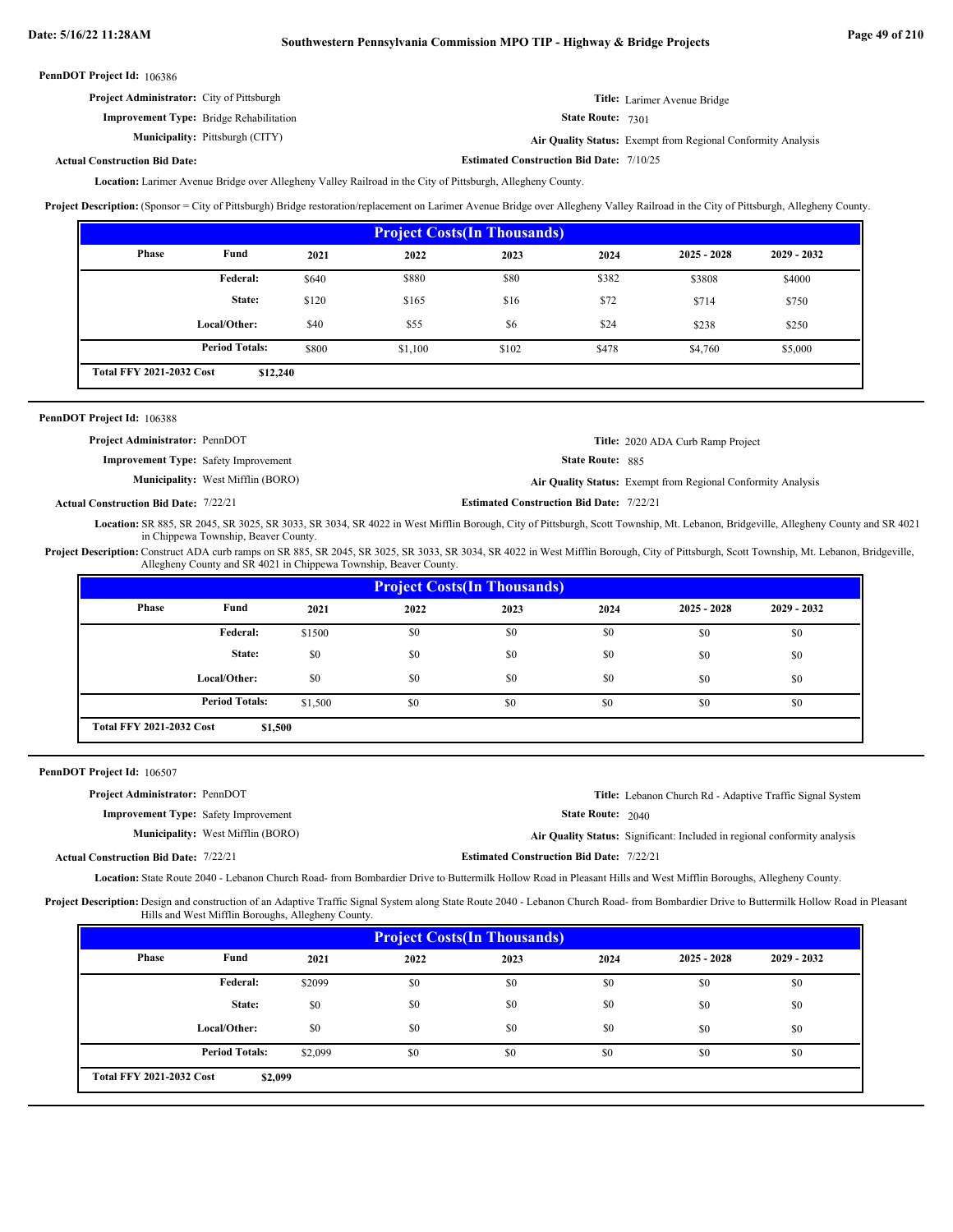| <b>Project Administrator: SPC</b> |  |
|-----------------------------------|--|

State Route: 0 **Title:** SPC - Traffic Signal 5

**Estimated Construction Bid Date:** 11/2/23

**Air Quality Status:** Significant: Included in regional conformity analysis

# **Actual Construction Bid Date:**

**Improvement Type:** Safety Improvement

**Municipality:**

Location: Located at various locations in Allegheny, Beaver and Lawrence Counties.

**Project Description:** (Sponsor = SPC) Signal improvement at various locations in Allegheny, Beaver and Lawrence Counties.

| <b>Project Costs (In Thousands)</b>        |                       |      |      |         |         |               |               |
|--------------------------------------------|-----------------------|------|------|---------|---------|---------------|---------------|
| <b>Phase</b>                               | Fund                  | 2021 | 2022 | 2023    | 2024    | $2025 - 2028$ | $2029 - 2032$ |
|                                            | <b>Federal:</b>       | \$0  | \$0  | \$1000  | \$1500  | \$1500        | \$0           |
|                                            | State:                | \$0  | \$0  | \$0     | \$0     | \$0           | \$0           |
|                                            | Local/Other:          | \$0  | \$63 | \$188   | \$375   | \$750         | \$0           |
|                                            | <b>Period Totals:</b> | \$0  | \$63 | \$1,188 | \$1,875 | \$2,250       | \$0           |
| <b>Total FFY 2021-2032 Cost</b><br>\$5,376 |                       |      |      |         |         |               |               |

| <b>PennDOT Project Id: 106773</b>                |                                        |                                                 |                                                                           |
|--------------------------------------------------|----------------------------------------|-------------------------------------------------|---------------------------------------------------------------------------|
| <b>Project Administrator:</b> City of Pittsburgh |                                        |                                                 | <b>Title:</b> Liberty Ave                                                 |
| <b>Improvement Type:</b> Safety Improvement      |                                        | <b>State Route:</b> $\theta$                    |                                                                           |
|                                                  | <b>Municipality:</b> Pittsburgh (CITY) |                                                 | Air Quality Status: Significant: Included in regional conformity analysis |
| <b>Actual Construction Bid Date:</b>             |                                        | <b>Estimated Construction Bid Date: 3/30/23</b> |                                                                           |

Location: Liberty Ave from Grant Street to Herron Ave in the City of Pittsburgh, Allegheny County.

Project Description: (sponsor = City of Pittsburgh) new traffic signals, pedestrian accommodations and equipment, new signing and pavement markings on Liberty Avenue from Grant Street to Herron Avenue in the City of Pittsburgh, Allegheny County. Total length of 1.9 miles.

|                                            | <b>Project Costs (In Thousands)</b> |      |         |         |         |               |               |
|--------------------------------------------|-------------------------------------|------|---------|---------|---------|---------------|---------------|
| Phase                                      | Fund                                | 2021 | 2022    | 2023    | 2024    | $2025 - 2028$ | $2029 - 2032$ |
|                                            | Federal:                            | \$0  | \$1080  | \$500   | \$1750  | \$0           | \$0           |
|                                            | State:                              | \$0  | \$0     | \$0     | \$0     | \$0           | \$0           |
|                                            | Local/Other:                        | \$0  | \$120   | \$520   | \$5430  | \$0           | \$0           |
|                                            | <b>Period Totals:</b>               | \$0  | \$1,200 | \$1,020 | \$7,180 | \$0           | \$0           |
| <b>Total FFY 2021-2032 Cost</b><br>\$9,400 |                                     |      |         |         |         |               |               |

PennDOT Project Id: 106847

| <b>Project Administrator: PennDOT</b>        |                                     |                                                 | <b>Title:</b> I-79 Roll Over Detection System                |
|----------------------------------------------|-------------------------------------|-------------------------------------------------|--------------------------------------------------------------|
| <b>Improvement Type:</b> Safety Improvement  |                                     | <b>State Route: 79</b>                          |                                                              |
|                                              | <b>Municipality:</b> Robinson (TWP) |                                                 | Air Quality Status: Exempt from Regional Conformity Analysis |
| <b>Actual Construction Bid Date: 7/27/17</b> |                                     | <b>Estimated Construction Bid Date: 7/27/17</b> |                                                              |

Location: I79 at S bends in Robinson and Kennedy Townships, Allegheny County

Project Description: Installation of an automatic warning system to help truck drivers take preventative action prior to entering into a curved section of Interstate 79 at the S bends in Robinson and Kennedy Townships, Allegheny County.

| <b>Project Costs (In Thousands)</b>      |                       |      |      |      |      |               |               |  |
|------------------------------------------|-----------------------|------|------|------|------|---------------|---------------|--|
| <b>Phase</b>                             | Fund                  | 2021 | 2022 | 2023 | 2024 | $2025 - 2028$ | $2029 - 2032$ |  |
|                                          | <b>Federal:</b>       | \$75 | \$40 | \$0  | \$0  | \$0           | \$0           |  |
|                                          | State:                | \$0  | \$0  | \$0  | \$0  | \$0           | \$0           |  |
|                                          | Local/Other:          | \$0  | \$0  | \$0  | \$0  | \$0           | \$0           |  |
|                                          | <b>Period Totals:</b> | \$75 | \$40 | \$0  | \$0  | \$0           | \$0           |  |
| <b>Total FFY 2021-2032 Cost</b><br>\$115 |                       |      |      |      |      |               |               |  |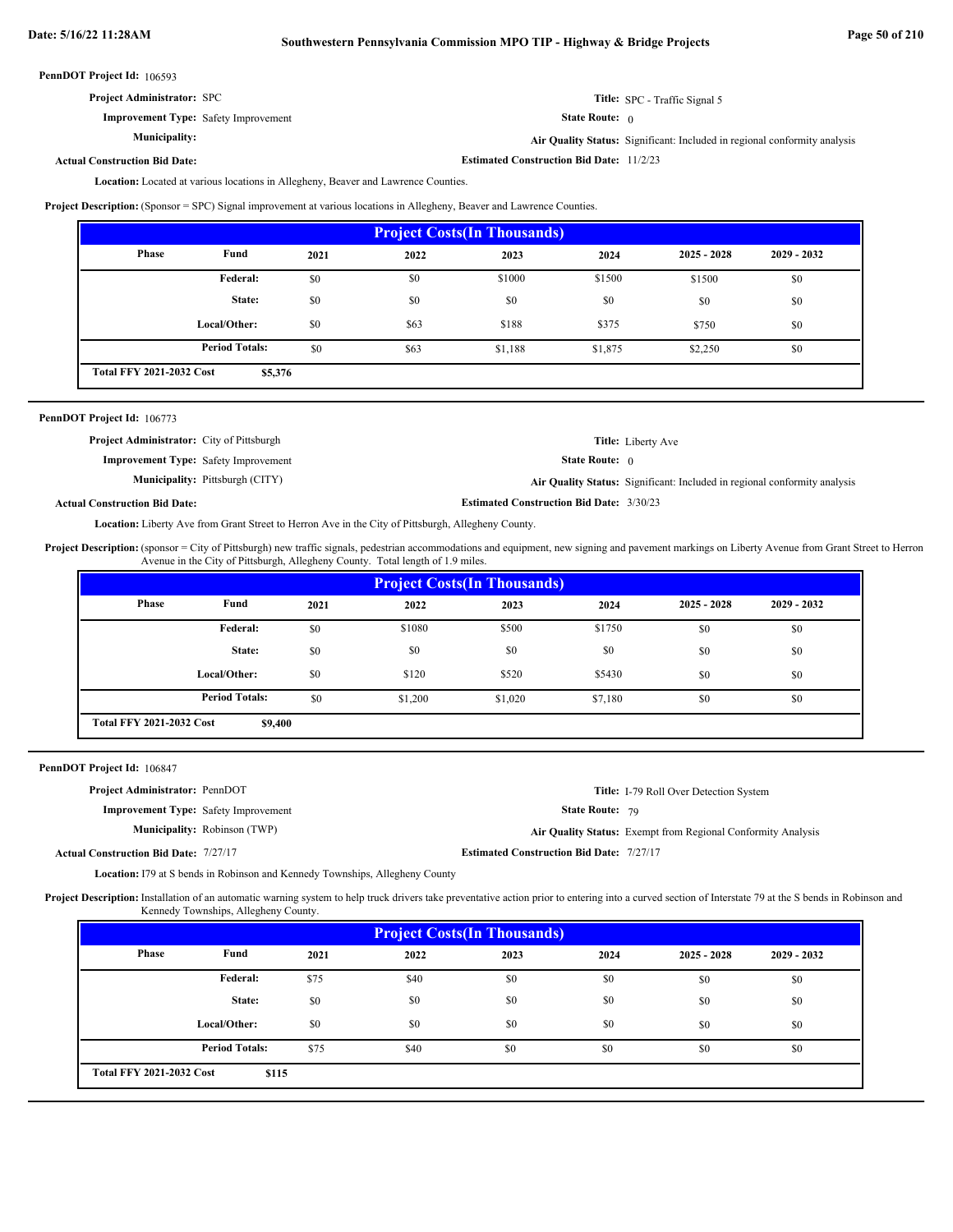| <b>Project Administrator:</b> Allegheny County | Title: PS10 Pine Creek Bridge No. 10 |
|------------------------------------------------|--------------------------------------|
| <b>Improvement Type:</b> Bridge Replacement    | State Route: 7116                    |

**Municipality:**

```
State Route: 7116
```
Ross (TWP) **Air Quality Status:** AQ Conformity Does Not Apply

**Estimated Construction Bid Date:** 6/15/50

**Estimated Construction Bid Date:** 12/15/50

**Actual Construction Bid Date:**

Location: Located on McIntyre Road over SB, Pine Creek in Ross Township, Allegheny County.

**Project Description:** Bridge rehab/replacement on McIntyre Road over SB, Pine Creek in Ross Township, Allegheny County.

| <b>Project Costs (In Thousands)</b> |                                                |      |      |      |      |               |               |  |
|-------------------------------------|------------------------------------------------|------|------|------|------|---------------|---------------|--|
| <b>Phase</b>                        | Fund                                           | 2021 | 2022 | 2023 | 2024 | $2025 - 2028$ | $2029 - 2032$ |  |
|                                     | Federal:                                       | \$0  | \$0  | \$0  | \$0  | \$0           | \$0           |  |
|                                     | State:                                         | \$0  | \$0  | \$0  | \$0  | \$0           | \$0           |  |
|                                     | Local/Other:                                   | \$0  | \$80 | \$0  | \$0  | \$0           | \$0           |  |
|                                     | <b>Period Totals:</b>                          | \$0  | \$80 | \$0  | \$0  | \$0           | \$0           |  |
|                                     | <b>Total FFY 2021-2032 Cost</b><br><b>\$80</b> |      |      |      |      |               |               |  |

# PennDOT Project Id: 107435

**Project Administrator:** PennDOT

**Improvement Type:** Research

**Municipality:**

|                              | <b>Title:</b> Traffic Services Support |
|------------------------------|----------------------------------------|
| <b>State Route:</b> $\theta$ |                                        |

**Air Quality Status:** Exempt from Regional Conformity Analysis

```
Actual Construction Bid Date:
```
Location: District wide.

Allegheny, Beaver and Lawrence Counties

**Project Description:** For Traffic Services Support as needed District wide.

| Phase |                       |      |       |      |      |               |               |
|-------|-----------------------|------|-------|------|------|---------------|---------------|
|       | Fund                  | 2021 | 2022  | 2023 | 2024 | $2025 - 2028$ | $2029 - 2032$ |
|       | <b>Federal:</b>       | \$0  | \$0   | \$0  | \$0  | \$0           | \$0           |
|       | State:                | \$0  | \$398 | \$50 | \$0  | \$0           | \$0           |
|       | Local/Other:          | \$0  | \$0   | \$0  | \$0  | \$0           | \$0           |
|       | <b>Period Totals:</b> | \$0  | \$398 | \$50 | \$0  | \$0           | \$0           |

PennDOT Project Id: 107442

| <b>Project Administrator:</b> City of Pittsburgh |                                                     |                                                  | <b>Title:</b> Washington Blvd Multimodal Path                       |
|--------------------------------------------------|-----------------------------------------------------|--------------------------------------------------|---------------------------------------------------------------------|
|                                                  | <b>Improvement Type:</b> Transportation Enhancement | <b>State Route:</b> $\theta$                     |                                                                     |
|                                                  | <b>Municipality:</b> Pittsburgh (CITY)              |                                                  | <b>Air Quality Status:</b> Exempt from Regional Conformity Analysis |
| <b>Actual Construction Bid Date: 10/24/19</b>    |                                                     | <b>Estimated Construction Bid Date: 10/24/19</b> |                                                                     |

Location: Washington Boulevard forms the eastern edge of Highland Park in Pittsburgh's eastern neighborhoods. The trail will begin at Negley Run Boulevard and Washington Boulevard and follow it one mile to Allegheny River Boulevard in the City of Pittsburgh.

Project Description: (Sponsor = City of Pittsburgh) Construct a pedestrian and bicycle path parallel to a busy state road at Negley Run Blvd and Washington Blvd and down one mile to Allegheny River Boulevard in the City of Pittsburgh, Allegheny County.

| <b>Project Costs (In Thousands)</b> |                                         |      |      |      |      |               |               |  |
|-------------------------------------|-----------------------------------------|------|------|------|------|---------------|---------------|--|
| <b>Phase</b>                        | Fund                                    | 2021 | 2022 | 2023 | 2024 | $2025 - 2028$ | $2029 - 2032$ |  |
|                                     | <b>Federal:</b>                         | \$0  | \$10 | \$0  | \$0  | \$0           | \$0           |  |
|                                     | State:                                  | \$0  | \$0  | \$0  | \$0  | \$0           | \$0           |  |
|                                     | Local/Other:                            | \$0  | \$2  | \$0  | \$0  | \$0           | \$0           |  |
|                                     | <b>Period Totals:</b>                   | \$0  | \$12 | \$0  | \$0  | \$0           | \$0           |  |
|                                     | <b>Total FFY 2021-2032 Cost</b><br>\$12 |      |      |      |      |               |               |  |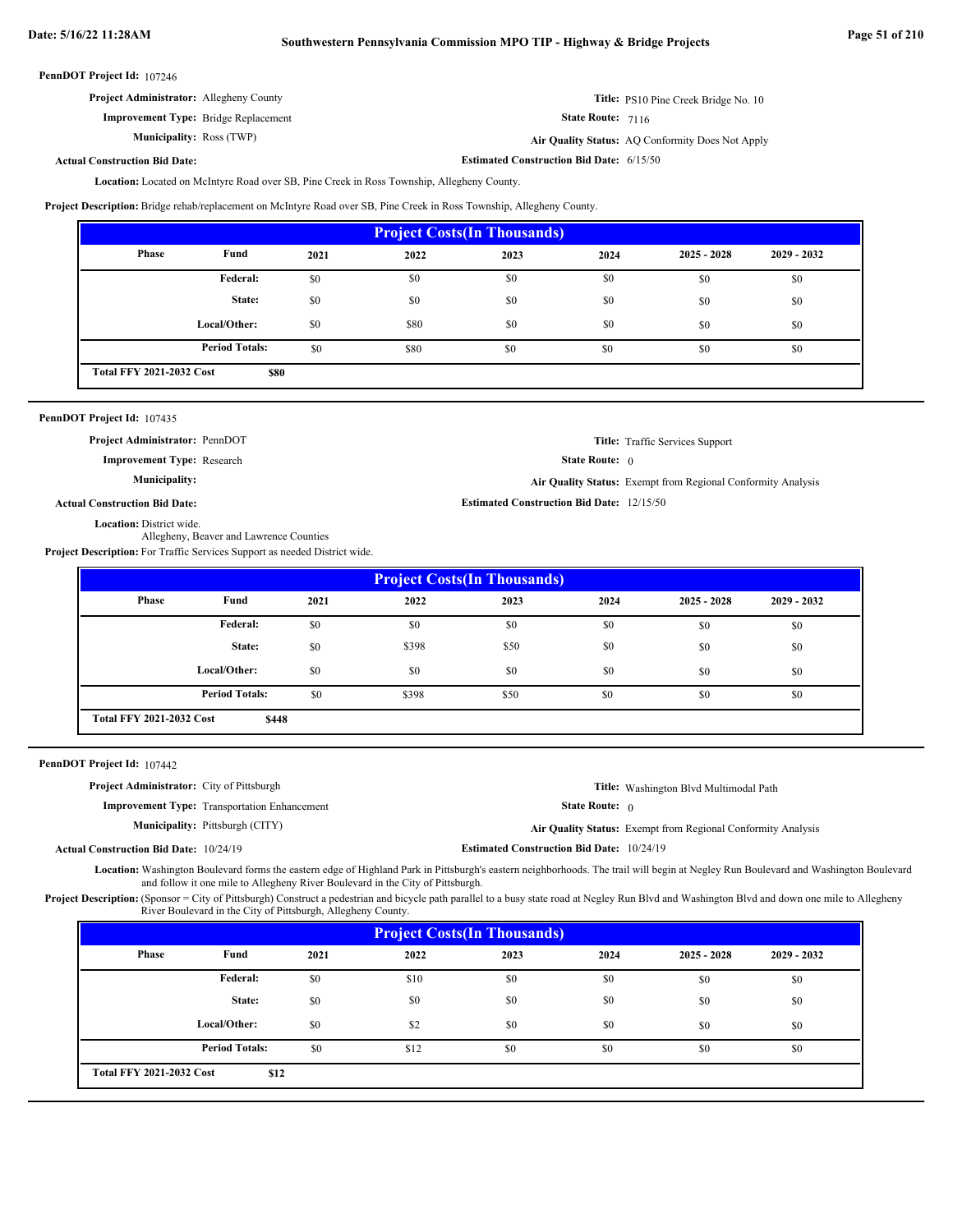| PennDOT Project Id: 107789 |  |
|----------------------------|--|
|----------------------------|--|

| <b>Project Administrator:</b> Allegheny County Parks |                              | <b>Title:</b> MTF Pearce Mill Road Paving |
|------------------------------------------------------|------------------------------|-------------------------------------------|
| <b>Improvement Type:</b> Bicycle Facilities/Services | <b>State Route:</b> $\theta$ |                                           |

**Municipality:**

Air Quality Status: AQ Conformity Does Not Apply

**Estimated Construction Bid Date:** 4/14/21 4/14/21 **Actual Construction Bid Date:**

Location: 12,000 acres of Allegheny County owned parks

**Project Description:** (Sponsor = Allegheny County) Widening the shoulders, paving, signage installation and bike markings at 12,000 acres of Allegheny County owned parks

| <b>Project Costs (In Thousands)</b>        |                       |         |      |      |      |               |               |  |
|--------------------------------------------|-----------------------|---------|------|------|------|---------------|---------------|--|
| Phase                                      | Fund                  | 2021    | 2022 | 2023 | 2024 | $2025 - 2028$ | $2029 - 2032$ |  |
|                                            | Federal:              | \$0     | \$0  | \$0  | \$0  | \$0           | \$0           |  |
|                                            | State:                | \$2100  | \$0  | \$0  | \$0  | \$0           | \$0           |  |
|                                            | Local/Other:          | \$630   | \$0  | \$0  | \$0  | \$0           | \$0           |  |
|                                            | <b>Period Totals:</b> | \$2,730 | \$0  | \$0  | \$0  | \$0           | \$0           |  |
| <b>Total FFY 2021-2032 Cost</b><br>\$2,730 |                       |         |      |      |      |               |               |  |

# PennDOT Project Id: 108118

|                                             | <b>Project Administrator:</b> Norfolk Southern Railroad |                                         | <b>Title:</b> Bridge Street RR Etna (NS)                     |
|---------------------------------------------|---------------------------------------------------------|-----------------------------------------|--------------------------------------------------------------|
| <b>Improvement Type: RR Warning Devices</b> |                                                         | <b>State Route:</b> $\theta$            |                                                              |
| <b>Municipality:</b> Etna (BORO)            |                                                         |                                         | Air Quality Status: Exempt from Regional Conformity Analysis |
| <b>Actual Construction Bid Date:</b>        |                                                         | <b>Estimated Construction Bid Date:</b> |                                                              |

Location: Bridge Street crosses the tracks of Norfolk Southern Railroad in Etna Borough and Sharpsburg Borough, Allegheny County (US DOT 510 967 F).

Project Description: Installation of railroad crossing safety improvements where Bridge Street crosses the tracks of Norfolk Southern Railroad in Etna Borough and Sharpsburg Borough, Allegheny County (US DOT 510 967 F)

| <b>Project Costs (In Thousands)</b> |                                          |       |      |      |      |               |               |  |
|-------------------------------------|------------------------------------------|-------|------|------|------|---------------|---------------|--|
| <b>Phase</b>                        | Fund                                     | 2021  | 2022 | 2023 | 2024 | $2025 - 2028$ | $2029 - 2032$ |  |
|                                     | <b>Federal:</b>                          | \$170 | \$0  | \$0  | \$0  | \$0           | \$0           |  |
|                                     | State:                                   | \$0   | \$0  | \$0  | \$0  | \$0           | \$0           |  |
|                                     | Local/Other:                             | \$0   | \$0  | \$0  | \$0  | \$0           | \$0           |  |
|                                     | <b>Period Totals:</b>                    | \$170 | \$0  | \$0  | \$0  | \$0           | \$0           |  |
|                                     | <b>Total FFY 2021-2032 Cost</b><br>\$170 |       |      |      |      |               |               |  |

| PennDOT Project Id: 109353 |  |
|----------------------------|--|
|----------------------------|--|

| <b>Project Administrator: PennDOT</b>        |                                         |                                                 | Title: 2021 ADA Curb Ramp Project                            |
|----------------------------------------------|-----------------------------------------|-------------------------------------------------|--------------------------------------------------------------|
| <b>Improvement Type:</b> Safety Improvement  |                                         | <b>State Route: 8</b>                           |                                                              |
|                                              | <b>Municipality:</b> Wilkinsburg (BORO) |                                                 | Air Quality Status: Exempt from Regional Conformity Analysis |
| <b>Actual Construction Bid Date: 7/22/21</b> |                                         | <b>Estimated Construction Bid Date: 7/22/21</b> |                                                              |
| <b>Location:</b> Various locations           |                                         |                                                 |                                                              |

**Project Description:** Construct ADA curb ramps from the previous year District 11 group project locations.

| <b>Project Costs (In Thousands)</b>        |                       |         |      |      |      |               |               |
|--------------------------------------------|-----------------------|---------|------|------|------|---------------|---------------|
| Phase                                      | Fund                  | 2021    | 2022 | 2023 | 2024 | $2025 - 2028$ | $2029 - 2032$ |
|                                            | Federal:              | \$1020  | \$0  | \$0  | \$0  | \$0           | \$0           |
|                                            | State:                | \$0     | \$0  | \$0  | \$0  | \$0           | \$0           |
|                                            | Local/Other:          | \$0     | \$0  | \$0  | \$0  | \$0           | \$0           |
|                                            | <b>Period Totals:</b> | \$1,020 | \$0  | \$0  | \$0  | \$0           | \$0           |
| <b>Total FFY 2021-2032 Cost</b><br>\$1,020 |                       |         |      |      |      |               |               |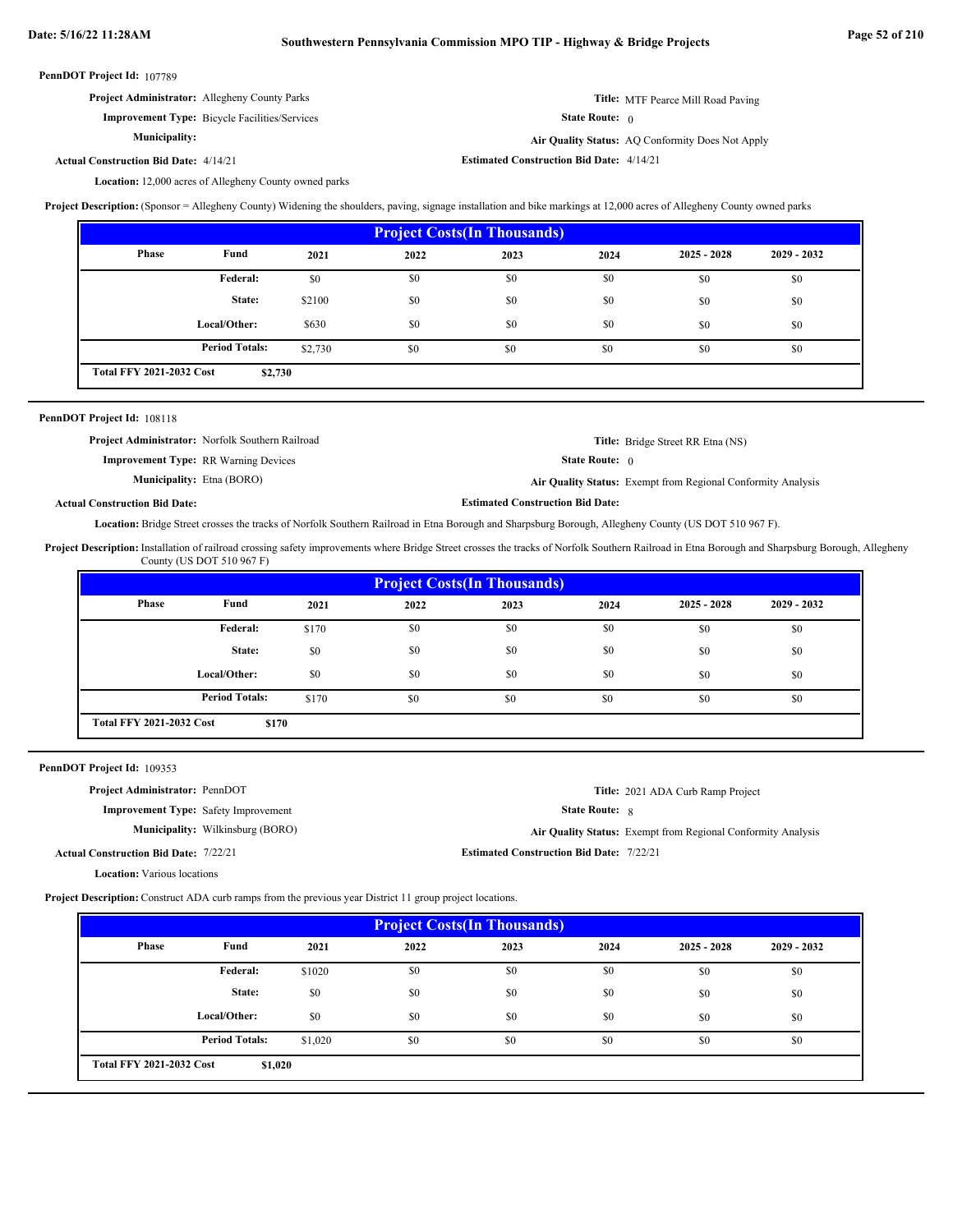| <b>Project Administrator: PennDOT</b>       |                          | Title: 2022 ADA Curb Ramp Project                |
|---------------------------------------------|--------------------------|--------------------------------------------------|
| <b>Improvement Type:</b> Safety Improvement | <b>State Route:</b> $51$ |                                                  |
| <b>Municipality:</b> Stowe (TWP)            |                          | Air Quality Status: AQ Conformity Does Not Apply |

**Estimated Construction Bid Date:** 2/3/22 2/3/22 **Actual Construction Bid Date:**

**Location:** Various locations

**Project Description:** Construct ADA curb ramps from the previous year District 11 group project locations.

| <b>Project Costs (In Thousands)</b>        |                       |      |       |       |      |               |               |
|--------------------------------------------|-----------------------|------|-------|-------|------|---------------|---------------|
| <b>Phase</b>                               | Fund                  | 2021 | 2022  | 2023  | 2024 | $2025 - 2028$ | $2029 - 2032$ |
|                                            | Federal:              | \$80 | \$986 | \$500 | \$0  | \$0           | \$0           |
|                                            | State:                | \$0  | \$0   | \$0   | \$0  | \$0           | \$0           |
|                                            | Local/Other:          | \$0  | \$0   | \$0   | \$0  | \$0           | \$0           |
|                                            | <b>Period Totals:</b> | \$80 | \$986 | \$500 | \$0  | \$0           | \$0           |
| <b>Total FFY 2021-2032 Cost</b><br>\$1,566 |                       |      |       |       |      |               |               |

| PennDOT Project Id: 109374                   |                                        |                                                 |                                                              |
|----------------------------------------------|----------------------------------------|-------------------------------------------------|--------------------------------------------------------------|
| <b>Project Administrator: PennDOT</b>        |                                        |                                                 | <b>Title:</b> Saw Mill Run                                   |
| <b>Improvement Type:</b> Restoration         |                                        | <b>State Route: 51</b>                          |                                                              |
|                                              | <b>Municipality:</b> Pittsburgh (CITY) |                                                 | Air Quality Status: Exempt from Regional Conformity Analysis |
| <b>Actual Construction Bid Date: 1/31/19</b> |                                        | <b>Estimated Construction Bid Date: 1/31/19</b> |                                                              |

Located on SR 51 (Saw Mill Run Boulevard) from West Liberty Ave to SR 376 in the City of Pittsburgh, Allegheny County **Location:**

**Project Description:** Mill and Overlay on SR 51 (Saw Mill Run Boulevard) from West Liberty Avenue to Interstate 376 in the City of Pittsburgh, Allegheny County.

| <b>Project Costs (In Thousands)</b>      |                       |       |      |      |      |               |               |
|------------------------------------------|-----------------------|-------|------|------|------|---------------|---------------|
| Phase                                    | Fund                  | 2021  | 2022 | 2023 | 2024 | $2025 - 2028$ | $2029 - 2032$ |
|                                          | Federal:              | \$150 | \$0  | \$0  | \$0  | \$0           | \$0           |
|                                          | State:                | \$0   | \$0  | \$0  | \$0  | \$0           | \$0           |
|                                          | Local/Other:          | \$0   | \$0  | \$0  | \$0  | \$0           | \$0           |
|                                          | <b>Period Totals:</b> | \$150 | \$0  | \$0  | \$0  | \$0           | \$0           |
| <b>Total FFY 2021-2032 Cost</b><br>\$150 |                       |       |      |      |      |               |               |

PennDOT Project Id: 109388

| <b>Project Administrator: PennDOT</b>       |                                           |                                                | <b>Title:</b> Washington Road                                |
|---------------------------------------------|-------------------------------------------|------------------------------------------------|--------------------------------------------------------------|
| <b>Improvement Type:</b> Resurface          |                                           | <b>State Route:</b> 19                         |                                                              |
|                                             | <b>Municipality:</b> Upper St Clair (TWP) |                                                | Air Quality Status: Exempt from Regional Conformity Analysis |
| <b>Actual Construction Bid Date: 3/4/21</b> |                                           | <b>Estimated Construction Bid Date: 3/4/21</b> |                                                              |

Location: Located on SR 19, Washington Road from McMurray Road to Connor Road in Upper St. Clair, Mount Lebanon and Bethel Park Townships, Allegheny County

Project Description: Milling and paving of bituminous surface, guide rail updates, drainage upgrades, inlet adjustments, base repairs as needed, mountable curb repairs as needed, ADA curb ramps, replacement of the compression seal between backwalls and the approach slabs, spot painting of the bridge superstructure and minor repairs on SR 19, Washington Road from McMurray Road to Connor Road in Upper St. Clair, Mount Lebanon and Bethel Park Townships, Allegheny County. Also include SR 3038 from Iroquois Park to Fresh Market.

| <b>Project Costs (In Thousands)</b> |                                            |         |         |      |      |               |               |
|-------------------------------------|--------------------------------------------|---------|---------|------|------|---------------|---------------|
| Phase                               | Fund                                       | 2021    | 2022    | 2023 | 2024 | $2025 - 2028$ | $2029 - 2032$ |
|                                     | <b>Federal:</b>                            | \$6261  | \$1375  | \$0  | \$0  | \$0           | \$0           |
|                                     | State:                                     | \$0     | \$0     | \$0  | \$0  | \$0           | \$0           |
|                                     | Local/Other:                               | \$0     | \$0     | \$0  | \$0  | \$0           | \$0           |
|                                     | <b>Period Totals:</b>                      | \$6,261 | \$1,375 | \$0  | \$0  | \$0           | \$0           |
|                                     | <b>Total FFY 2021-2032 Cost</b><br>\$7,636 |         |         |      |      |               |               |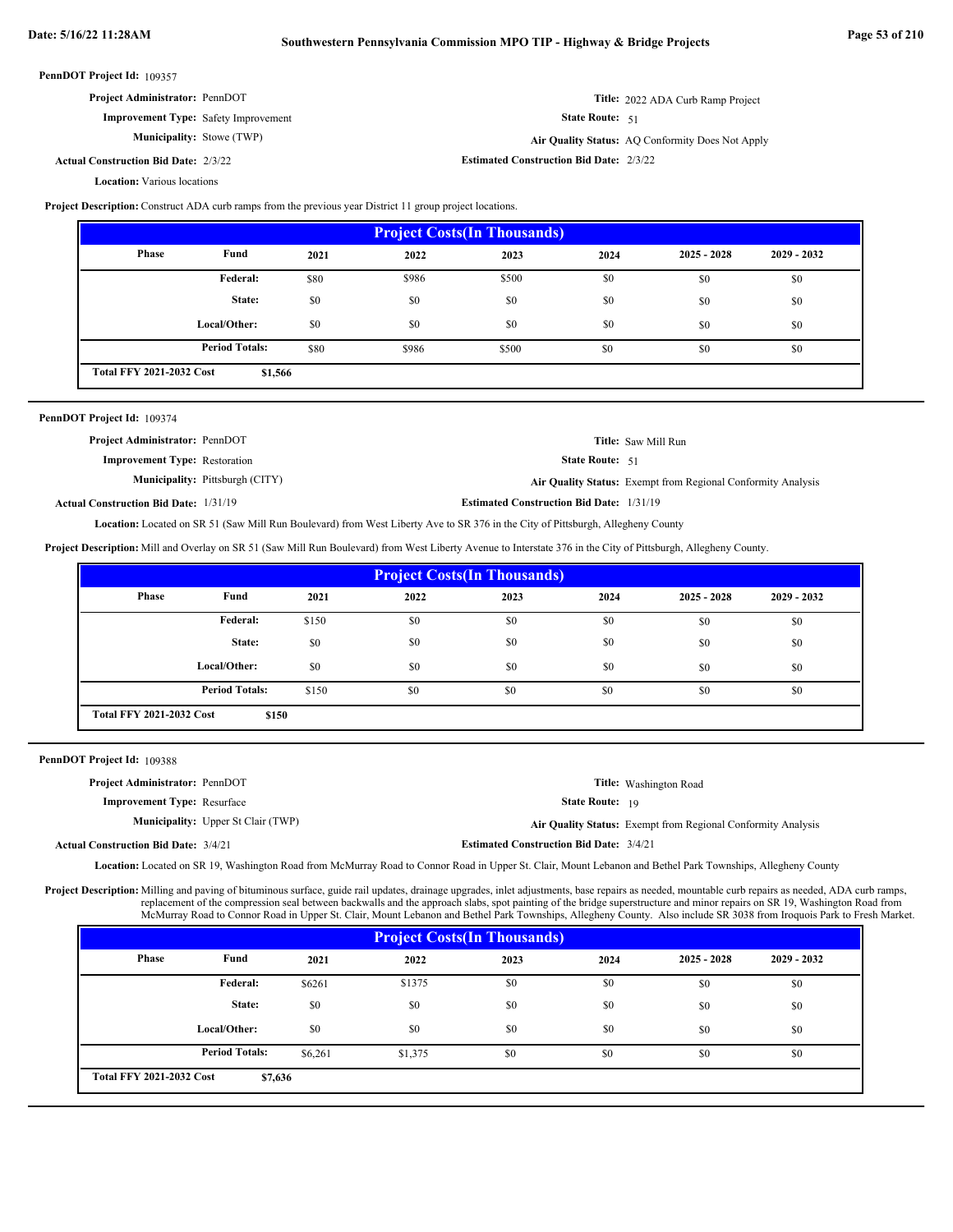| <b>Project Administrator: PennDOT</b>                   | Title: Thornburg Bridge  |
|---------------------------------------------------------|--------------------------|
| <b>Improvement Type:</b> Bridge Preservation Activities | <b>State Route:</b> $60$ |

Municipality: Robinson (TWP) Robinson (TWP) **Air Quality Status:** Exempt from Regional Conformity Analysis

**Actual Construction Bid Date:**

**Estimated Construction Bid Date:** 3/3/22 3/3/22

Located on SR 60, Steubenville Pike, 2 miles east of I-79 exit in Robinson Township/City of Pittsburgh, Allegheny County. **Location:**

**Project Description:** Bridge Preservation with minimal roadway approach work on SR 60, Steubenville Pike, 2 miles east of I-79 exit in Robinson Township/City of Pittsburgh, Allegheny County.

| <b>Project Costs (In Thousands)</b>        |                       |      |         |         |         |               |               |
|--------------------------------------------|-----------------------|------|---------|---------|---------|---------------|---------------|
| <b>Phase</b>                               | Fund                  | 2021 | 2022    | 2023    | 2024    | $2025 - 2028$ | $2029 - 2032$ |
|                                            | <b>Federal:</b>       | \$50 | \$200   | \$0     | \$0     | \$0           | \$0           |
|                                            | State:                | \$0  | \$2000  | \$3000  | \$2200  | \$0           | \$0           |
|                                            | Local/Other:          | \$0  | \$0     | \$0     | \$0     | \$0           | \$0           |
|                                            | <b>Period Totals:</b> | \$50 | \$2,200 | \$3,000 | \$2,200 | \$0           | \$0           |
| <b>Total FFY 2021-2032 Cost</b><br>\$7,450 |                       |      |         |         |         |               |               |

| PennDOT Project Id: 109513                   |                                                 |                                                  |
|----------------------------------------------|-------------------------------------------------|--------------------------------------------------|
| <b>Project Administrator: PennDOT</b>        |                                                 | Title: LCSIP 2021                                |
| <b>Improvement Type:</b> Safety Improvement  | <b>State Route:</b> $\theta$                    |                                                  |
| <b>Municipality:</b>                         |                                                 | Air Quality Status: AO Conformity Does Not Apply |
| <b>Actual Construction Bid Date: 7/22/21</b> | <b>Estimated Construction Bid Date: 7/22/21</b> |                                                  |
| <b>Location:</b> various District 11 routes  |                                                 |                                                  |

**Project Description:** low cost safety improvement at various District 11 routes

| <b>Project Costs (In Thousands)</b>        |                       |         |      |      |      |               |               |
|--------------------------------------------|-----------------------|---------|------|------|------|---------------|---------------|
| Phase                                      | Fund                  | 2021    | 2022 | 2023 | 2024 | $2025 - 2028$ | $2029 - 2032$ |
|                                            | Federal:              | \$1306  | \$0  | \$0  | \$0  | \$0           | \$0           |
|                                            | State:                | \$0     | \$0  | \$0  | \$0  | \$0           | \$0           |
|                                            | Local/Other:          | \$0     | \$0  | \$0  | \$0  | \$0           | \$0           |
|                                            | <b>Period Totals:</b> | \$1,306 | \$0  | \$0  | \$0  | \$0           | \$0           |
| <b>Total FFY 2021-2032 Cost</b><br>\$1,306 |                       |         |      |      |      |               |               |

PennDOT Project Id: 109517

| <b>Project Administrator: PennDOT</b>                                           |                                                 | Title: AWPM 2021                                             |
|---------------------------------------------------------------------------------|-------------------------------------------------|--------------------------------------------------------------|
| <b>Improvement Type:</b> Safety Improvement                                     | <b>State Route:</b> $\theta$                    |                                                              |
| <b>Municipality:</b>                                                            |                                                 | Air Quality Status: Exempt from Regional Conformity Analysis |
| <b>Actual Construction Bid Date: 3/18/21</b>                                    | <b>Estimated Construction Bid Date: 3/18/21</b> |                                                              |
| Location: Install all weather pavement markers in various locations district 11 |                                                 |                                                              |

**Project Description:** Install all weather pavement markers in various locations within District 11.

| <b>Project Costs(In Thousands)</b>       |                       |       |      |      |      |               |               |
|------------------------------------------|-----------------------|-------|------|------|------|---------------|---------------|
| Phase                                    | Fund                  | 2021  | 2022 | 2023 | 2024 | $2025 - 2028$ | $2029 - 2032$ |
|                                          | <b>Federal:</b>       | \$250 | \$0  | \$0  | \$0  | \$0           | \$0           |
|                                          | State:                | \$0   | \$0  | \$0  | \$0  | \$0           | \$0           |
|                                          | Local/Other:          | \$0   | \$0  | \$0  | \$0  | \$0           | \$0           |
|                                          | <b>Period Totals:</b> | \$250 | \$0  | \$0  | \$0  | \$0           | \$0           |
| <b>Total FFY 2021-2032 Cost</b><br>\$250 |                       |       |      |      |      |               |               |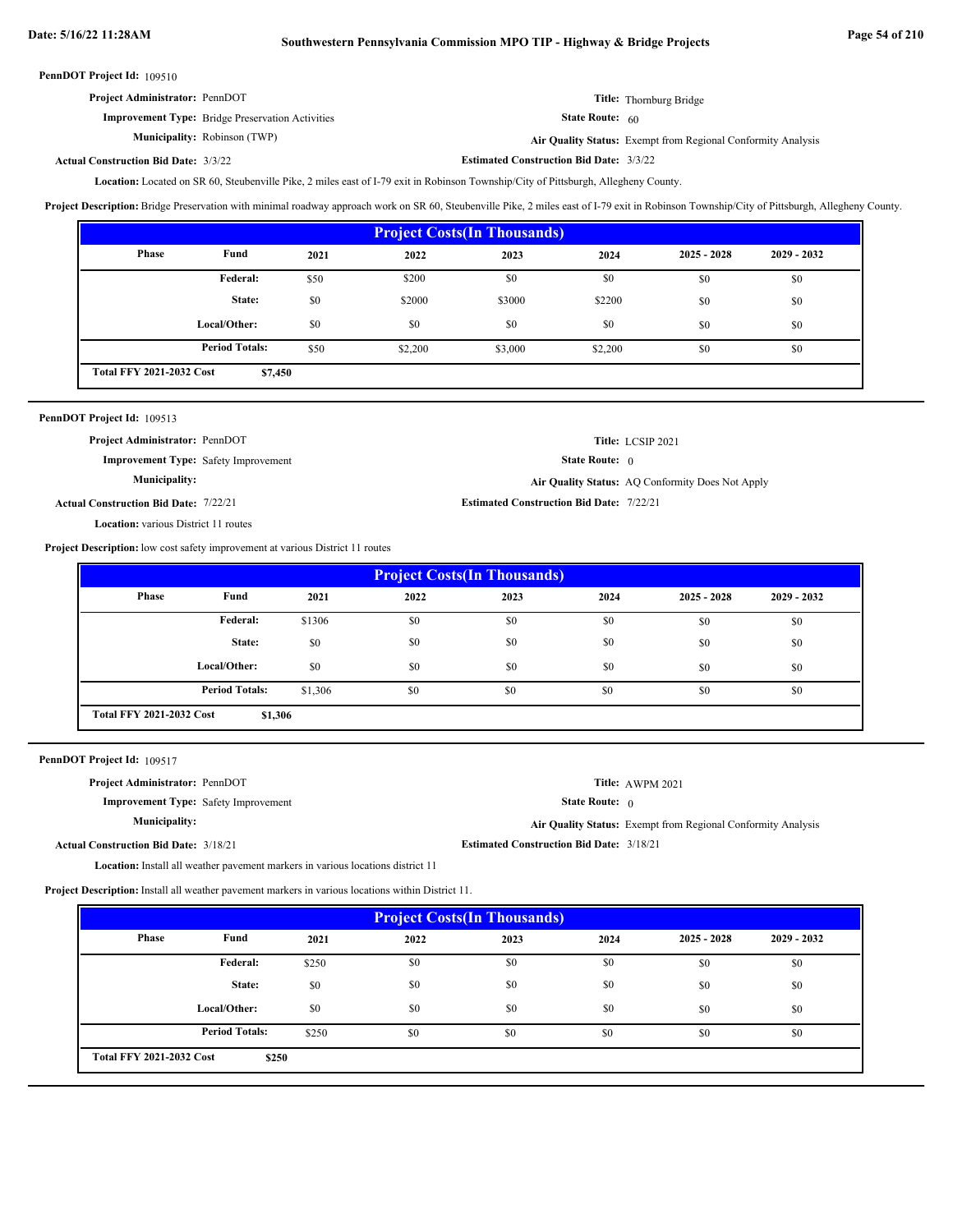| Project Administrator: PennDOT |  |
|--------------------------------|--|
|--------------------------------|--|

**Improvement Type:** Safety Improvement

**Municipality:**

State Route: 65

Pittsburgh (CITY) **Air Quality Status:** Exempt from Regional Conformity Analysis

**Title:** AWPM 2022

**Estimated Construction Bid Date:** 5/12/22 5/12/22 **Actual Construction Bid Date:**

Location: Install all weather pavement markers in various locations district 11

**Project Description:** Install all weather pavement markers in various locations within District 11.

| <b>Project Costs (In Thousands)</b>      |                       |      |       |      |      |               |               |
|------------------------------------------|-----------------------|------|-------|------|------|---------------|---------------|
| Phase                                    | Fund                  | 2021 | 2022  | 2023 | 2024 | $2025 - 2028$ | $2029 - 2032$ |
|                                          | Federal:              | \$0  | \$650 | \$0  | \$0  | \$0           | \$0           |
|                                          | State:                | \$0  | \$0   | \$0  | \$0  | \$0           | \$0           |
|                                          | Local/Other:          | \$0  | \$0   | \$0  | \$0  | \$0           | \$0           |
|                                          | <b>Period Totals:</b> | \$0  | \$650 | \$0  | \$0  | \$0           | \$0           |
| <b>Total FFY 2021-2032 Cost</b><br>\$650 |                       |      |       |      |      |               |               |

| PennDOT Project Id: 109532                   |                                       |                                                 |                                                              |
|----------------------------------------------|---------------------------------------|-------------------------------------------------|--------------------------------------------------------------|
| <b>Project Administrator: PennDOT</b>        |                                       |                                                 | <b>Title:</b> Indiana Road Slide                             |
| <b>Improvement Type:</b> Slides Correction   |                                       | <b>State Route: 2070</b>                        |                                                              |
|                                              | <b>Municipality:</b> Penn Hills (TWP) |                                                 | Air Quality Status: Exempt from Regional Conformity Analysis |
| <b>Actual Construction Bid Date: 9/26/19</b> |                                       | <b>Estimated Construction Bid Date: 9/26/19</b> |                                                              |
|                                              |                                       |                                                 |                                                              |

Location: SR 2070, Indiana Road, at segment 30 in Penn Hills Borough, Allegheny County

**Project Description:** Slide correction on SR 2070, Indiana Road, at segment 30 in Penn Hills Borough, Allegheny County.

| <b>Project Costs(In Thousands)</b>       |                       |       |      |      |      |               |               |
|------------------------------------------|-----------------------|-------|------|------|------|---------------|---------------|
| Phase                                    | Fund                  | 2021  | 2022 | 2023 | 2024 | $2025 - 2028$ | $2029 - 2032$ |
|                                          | <b>Federal:</b>       | \$80  | \$0  | \$0  | \$0  | \$0           | \$0           |
|                                          | State:                | \$20  | \$0  | \$0  | \$0  | \$0           | \$0           |
|                                          | Local/Other:          | \$0   | \$0  | \$0  | \$0  | \$0           | \$0           |
|                                          | <b>Period Totals:</b> | \$100 | \$0  | \$0  | \$0  | \$0           | \$0           |
| <b>Total FFY 2021-2032 Cost</b><br>\$100 |                       |       |      |      |      |               |               |

PennDOT Project Id: 109533

| <b>Project Administrator: PennDOT</b>        |                                     |                                                 | <b>Title:</b> Oak Manor Road Slide                           |
|----------------------------------------------|-------------------------------------|-------------------------------------------------|--------------------------------------------------------------|
| <b>Improvement Type:</b> Slides Correction   |                                     | <b>State Route:</b> 1032                        |                                                              |
|                                              | <b>Municipality:</b> Harrison (TWP) |                                                 | Air Quality Status: Exempt from Regional Conformity Analysis |
| <b>Actual Construction Bid Date: 6/10/21</b> |                                     | <b>Estimated Construction Bid Date: 6/10/21</b> |                                                              |

Location: Located on SR 1032, Oak Manor Road, at segment 70 in Harrison Township, Allegheny County.

**Project Description:** Slide correction on SR 1032, Oak Manor Road, at segment 70 in Harrison Township, Allegheny County.

| <b>Project Costs (In Thousands)</b> |                       |       |       |      |      |               |               |
|-------------------------------------|-----------------------|-------|-------|------|------|---------------|---------------|
| Phase                               | Fund                  | 2021  | 2022  | 2023 | 2024 | $2025 - 2028$ | $2029 - 2032$ |
|                                     | Federal:              | \$0   | \$0   | \$0  | \$0  | \$0           | \$0           |
|                                     | State:                | \$710 | \$200 | \$0  | \$0  | \$0           | \$0           |
|                                     | Local/Other:          | \$0   | \$0   | \$0  | \$0  | \$0           | \$0           |
|                                     | <b>Period Totals:</b> | \$710 | \$200 | \$0  | \$0  | \$0           | \$0           |
| <b>Total FFY 2021-2032 Cost</b>     | \$910                 |       |       |      |      |               |               |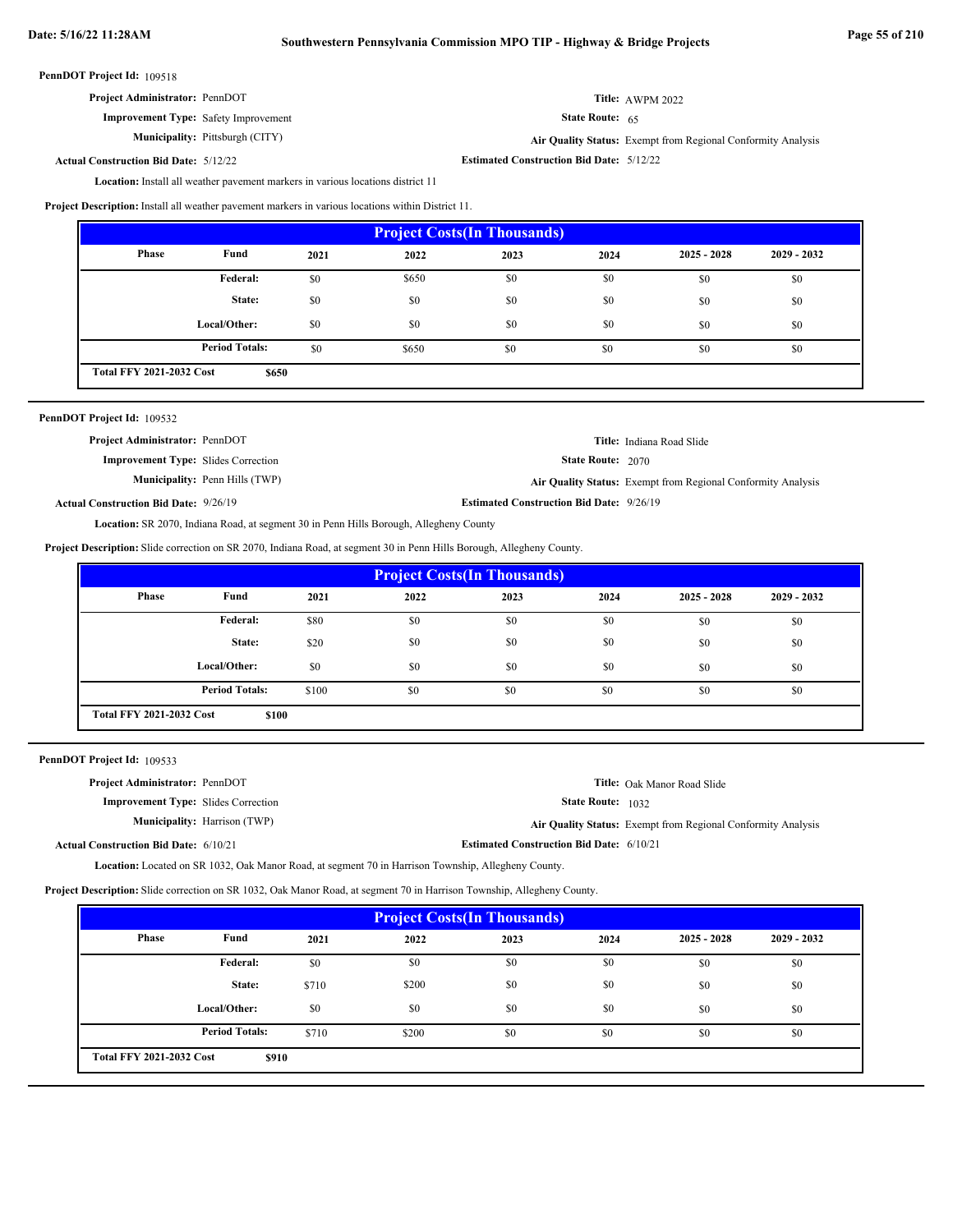| <b>Project Administrator: PennDOT</b> | Title: Highland Park Bridge |
|---------------------------------------|-----------------------------|
|---------------------------------------|-----------------------------|

State Route: 1005

**Municipality:** Sharpsburg (BORO)

**Improvement Type:** Bridge Preservation Activities

Sharpsburg (BORO) **Air Quality Status:** Exempt from Regional Conformity Analysis

**Estimated Construction Bid Date:** 4/14/27

**Actual Construction Bid Date:**

Location: Located on SR 1005 (Highland Park) in Sharpsburg Borough, Allegheny County

**Project Description:** Bridge preservation on SR 1005 (Highland Park) over Allegheny River, Norfolk Southern Railway and AVR Railroad in Sharpsburg Borough, Allegheny County.

| <b>Project Costs (In Thousands)</b> |                       |      |      |       |      |               |               |
|-------------------------------------|-----------------------|------|------|-------|------|---------------|---------------|
| <b>Phase</b>                        | Fund                  | 2021 | 2022 | 2023  | 2024 | $2025 - 2028$ | $2029 - 2032$ |
|                                     | Federal:              | \$0  | \$0  | \$560 | \$0  | \$5200        | \$28500       |
|                                     | State:                | \$0  | \$0  | \$140 | \$0  | \$1300        | \$0           |
|                                     | Local/Other:          | \$0  | \$0  | \$0   | \$0  | \$0           | \$0           |
|                                     | <b>Period Totals:</b> | \$0  | \$0  | \$700 | \$0  | \$6,500       | \$28,500      |
| <b>Total FFY 2021-2032 Cost</b>     | \$35,700              |      |      |       |      |               |               |

| PennDOT Project Id: 109557                                                              |                                                  |                                                 |                                                              |  |  |  |
|-----------------------------------------------------------------------------------------|--------------------------------------------------|-------------------------------------------------|--------------------------------------------------------------|--|--|--|
| <b>Project Administrator: PennDOT</b>                                                   |                                                  |                                                 | <b>Title:</b> PA 910 over Deer Creek 3                       |  |  |  |
|                                                                                         | <b>Improvement Type:</b> Bridge Deck Replacement | State Route: 910                                |                                                              |  |  |  |
|                                                                                         | <b>Municipality:</b> West Deer (TWP)             |                                                 | Air Quality Status: Exempt from Regional Conformity Analysis |  |  |  |
| <b>Actual Construction Bid Date: 5/20/21</b>                                            |                                                  | <b>Estimated Construction Bid Date: 5/20/21</b> |                                                              |  |  |  |
| <b>Location:</b> Located on SR 910, Gibsonia Road over Deer Creek in West Deer Township |                                                  |                                                 |                                                              |  |  |  |

**Project Description:** Deck replacement on SR 910, Gibsonia Road over Deer Creek in West Deer Township, Allegheny County

| <b>Project Costs (In Thousands)</b>        |                       |       |       |       |      |               |               |
|--------------------------------------------|-----------------------|-------|-------|-------|------|---------------|---------------|
| <b>Phase</b>                               | Fund                  | 2021  | 2022  | 2023  | 2024 | $2025 - 2028$ | $2029 - 2032$ |
|                                            | Federal:              | \$3   | \$0   | \$0   | \$0  | \$0           | \$0           |
|                                            | State:                | \$921 | \$299 | \$750 | \$0  | \$0           | \$0           |
|                                            | Local/Other:          | \$0   | \$0   | \$0   | \$0  | \$0           | \$0           |
|                                            | <b>Period Totals:</b> | \$924 | \$299 | \$750 | \$0  | \$0           | \$0           |
| <b>Total FFY 2021-2032 Cost</b><br>\$1,973 |                       |       |       |       |      |               |               |

PennDOT Project Id: 109558

| <b>Project Administrator: PennDOT</b>       |                                                 | <b>Title:</b> PA 910 over Deer Creek 2                       |
|---------------------------------------------|-------------------------------------------------|--------------------------------------------------------------|
| <b>Improvement Type:</b> Bridge Replacement | <b>State Route: 910</b>                         |                                                              |
| <b>Municipality:</b> West Deer (TWP)        |                                                 | Air Quality Status: Exempt from Regional Conformity Analysis |
| <b>Actual Construction Bid Date:</b>        | <b>Estimated Construction Bid Date: 4/13/23</b> |                                                              |

**Location:** Located on SR 910 over Deer Creek in West Deer Township, Allegheny County

**Project Description:** Bridge replacement on SR 910 over Deer Creek in West Deer Township, Allegheny County

| <b>Project Costs (In Thousands)</b>        |                       |       |       |       |         |               |               |
|--------------------------------------------|-----------------------|-------|-------|-------|---------|---------------|---------------|
| Phase                                      | Fund                  | 2021  | 2022  | 2023  | 2024    | $2025 - 2028$ | $2029 - 2032$ |
|                                            | <b>Federal:</b>       | \$400 | \$100 | \$500 | \$1000  | \$280         | \$0           |
|                                            | State:                | \$100 | \$25  | \$125 | \$250   | \$70          | \$0           |
|                                            | Local/Other:          | \$0   | \$0   | \$0   | \$0     | \$0           | \$0           |
|                                            | <b>Period Totals:</b> | \$500 | \$125 | \$625 | \$1,250 | \$350         | \$0           |
| <b>Total FFY 2021-2032 Cost</b><br>\$2,850 |                       |       |       |       |         |               |               |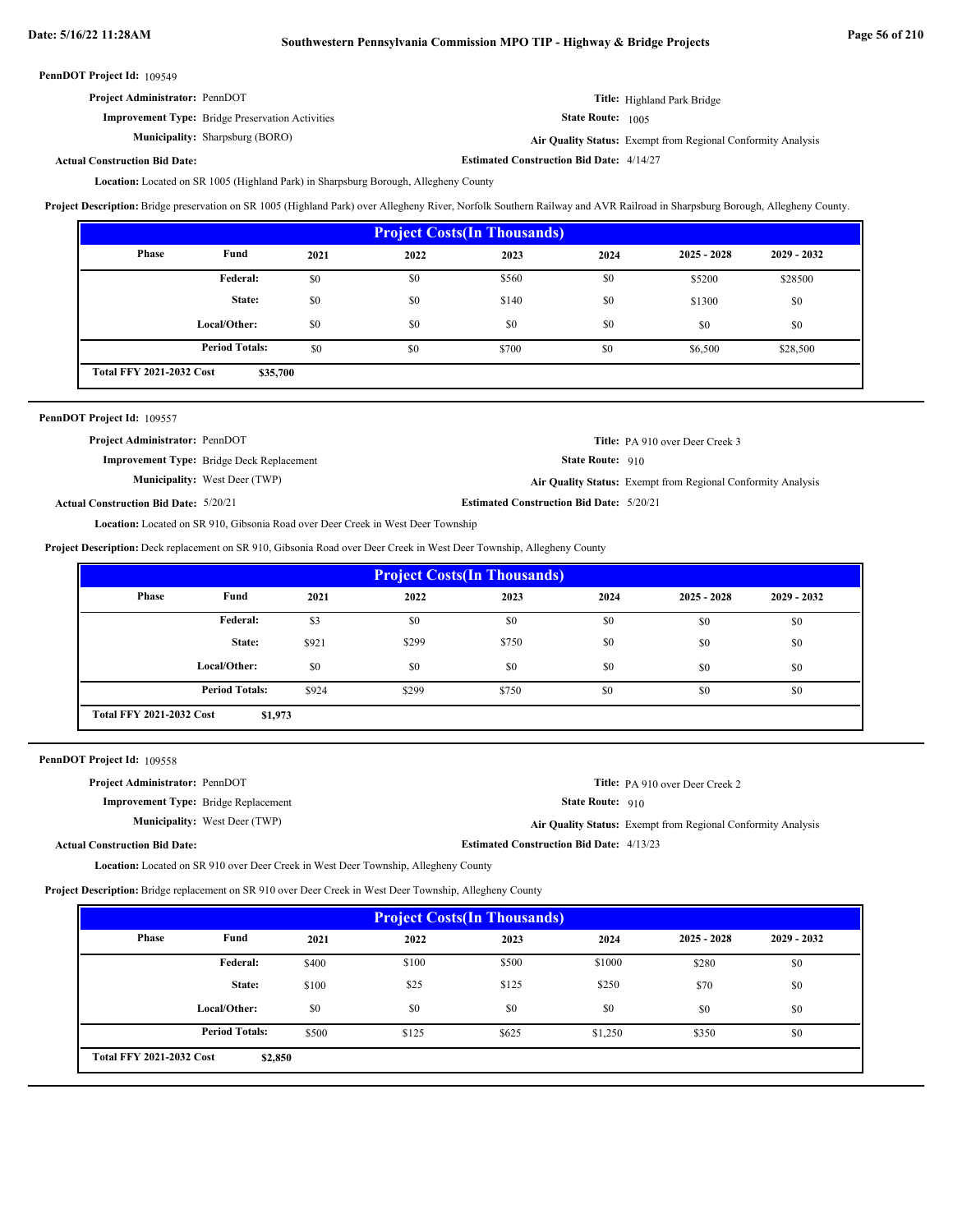| <b>Project Administrator: PennDOT</b> | Title: Glenfield Viaduct Bridge |
|---------------------------------------|---------------------------------|
|---------------------------------------|---------------------------------|

State Route: 4165

**Estimated Construction Bid Date:** 4/11/24

Glenfield (BORO) **Air Quality Status:** Exempt from Regional Conformity Analysis

### **Actual Construction Bid Date:**

**Improvement Type:** Bridge Preservation Activities

**Municipality:**

Located on SR 4165 (Glenfield Viaduct Bridge) over the Norfolk Southern Railroad in Glenfield Boro, Allegheny County **Location:**

**Project Description:** Bridge Preservation on SR 4165 (Glenfield Viaduct Bridge) over the Norfolk Southern Railroad in Glenfield Boro, Allegheny County.

| <b>Project Costs (In Thousands)</b>        |                       |       |       |      |         |               |               |
|--------------------------------------------|-----------------------|-------|-------|------|---------|---------------|---------------|
| <b>Phase</b>                               | Fund                  | 2021  | 2022  | 2023 | 2024    | $2025 - 2028$ | $2029 - 2032$ |
|                                            | <b>Federal:</b>       | \$240 | \$80  | \$0  | \$1200  | \$1360        | \$0           |
|                                            | State:                | \$45  | \$16  | \$0  | \$225   | \$255         | \$0           |
|                                            | Local/Other:          | \$15  | \$6   | \$0  | \$75    | \$85          | \$0           |
|                                            | <b>Period Totals:</b> | \$300 | \$102 | \$0  | \$1,500 | \$1,700       | \$0           |
| <b>Total FFY 2021-2032 Cost</b><br>\$3,602 |                       |       |       |      |         |               |               |

| PennDOT Project Id: 109640            |                                                   |                                                 |                                                                           |
|---------------------------------------|---------------------------------------------------|-------------------------------------------------|---------------------------------------------------------------------------|
| <b>Project Administrator: PennDOT</b> |                                                   |                                                 | <b>Title:</b> PA 50: I-79 to Thoms Run                                    |
|                                       | <b>Improvement Type:</b> Intersection Improvement | <b>State Route:</b> $50$                        |                                                                           |
|                                       | <b>Municipality:</b> Collier (TWP)                |                                                 | Air Quality Status: Significant: Included in regional conformity analysis |
| <b>Actual Construction Bid Date:</b>  |                                                   | <b>Estimated Construction Bid Date: 3/14/24</b> |                                                                           |

Location: PA 50, from Mayer Street to Great Southern Shopping Center and from I-79 to Thoms Run Road in Collier Township, Allegheny County.

Project Description: Roadway widening for additional lanes and intersection improvement of PA 50/I-79, from Mayer Street to Great Southern Shopping Center and from I-79 to Thoms Run Road in Collier Township, Allegheny County.

|                                             | <b>Project Costs (In Thousands)</b> |      |       |       |       |               |               |
|---------------------------------------------|-------------------------------------|------|-------|-------|-------|---------------|---------------|
| Phase                                       | Fund                                | 2021 | 2022  | 2023  | 2024  | $2025 - 2028$ | $2029 - 2032$ |
|                                             | Federal:                            | \$0  | \$200 | \$200 | \$200 | \$10500       | \$0           |
|                                             | State:                              | \$0  | \$0   | \$0   | \$0   | \$2400        | \$0           |
|                                             | Local/Other:                        | \$0  | \$0   | \$0   | \$0   | \$0           | \$0           |
|                                             | <b>Period Totals:</b>               | \$0  | \$200 | \$200 | \$200 | \$12,900      | \$0           |
| <b>Total FFY 2021-2032 Cost</b><br>\$13,500 |                                     |      |       |       |       |               |               |

PennDOT Project Id: 109691

| <b>Project Administrator:</b> City of Pittsburgh                                                                     |                                                   |                                                 | <b>Title:</b> Smart Spines (ATCMTD)                                              |  |  |
|----------------------------------------------------------------------------------------------------------------------|---------------------------------------------------|-------------------------------------------------|----------------------------------------------------------------------------------|--|--|
|                                                                                                                      | <b>Improvement Type:</b> Intersection Improvement | <b>State Route:</b> $\theta$                    |                                                                                  |  |  |
|                                                                                                                      | <b>Municipality:</b> Pittsburgh (CITY)            |                                                 | <b>Air Quality Status:</b> Significant: Included in regional conformity analysis |  |  |
| <b>Actual Construction Bid Date:</b>                                                                                 |                                                   | <b>Estimated Construction Bid Date: 7/13/23</b> |                                                                                  |  |  |
| r coortoo, roomaal ar ammanimarkaks 197 inremortium akan akad aamilkan mirkin rha Airor Chronikomaks Allackama Ammro |                                                   |                                                 |                                                                                  |  |  |

Location: Located at approximately 126 intersections along eight corridors within the City of Pittsburgh, Allegheny County.

**Project Description:** (Sponsor = City of Pittsburgh) Signal improvement at approximately 126 intersections along eight corridors within the City of Pittsburgh, Allegheny County.

| <b>Project Costs (In Thousands)</b>         |                       |          |      |      |      |               |               |
|---------------------------------------------|-----------------------|----------|------|------|------|---------------|---------------|
| Phase                                       | Fund                  | 2021     | 2022 | 2023 | 2024 | $2025 - 2028$ | $2029 - 2032$ |
|                                             | Federal:              | \$0      | \$0  | \$0  | \$0  | \$0           | \$0           |
|                                             | State:                | \$7000   | \$0  | \$0  | \$0  | \$0           | \$0           |
|                                             | Local/Other:          | \$7088   | \$0  | \$0  | \$0  | \$0           | \$0           |
|                                             | <b>Period Totals:</b> | \$14,088 | \$0  | \$0  | \$0  | \$0           | \$0           |
| <b>Total FFY 2021-2032 Cost</b><br>\$14,088 |                       |          |      |      |      |               |               |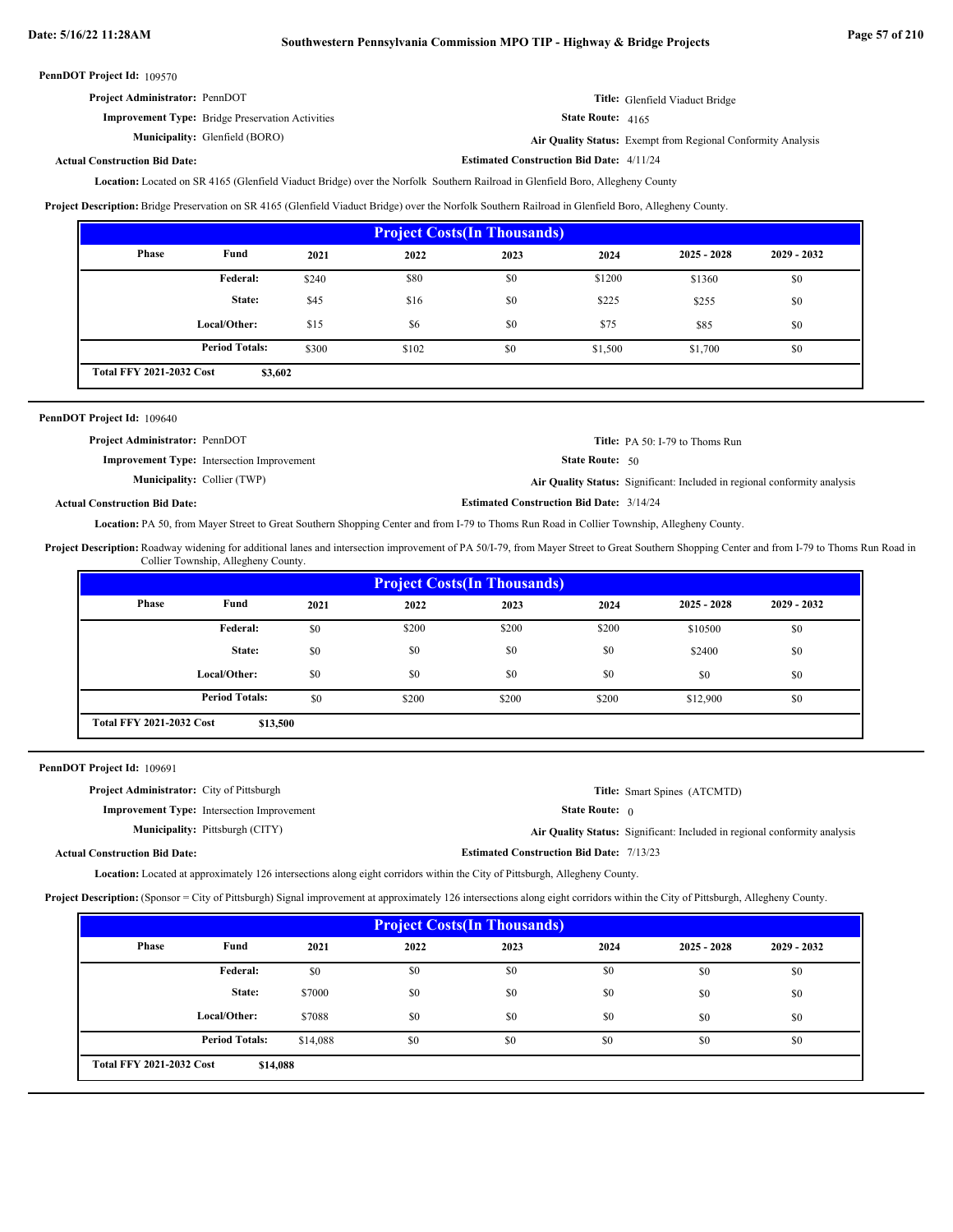| <b>Project Administrator: SPC</b> |                                  |
|-----------------------------------|----------------------------------|
|                                   | Title: SINC - City of Pittsburgh |

State Route: 0

**Improvement Type:** Traffic System Management **Municipality:**

Pittsburgh (CITY) **Air Quality Status:** Significant: Included in regional conformity analysis

**Estimated Construction Bid Date:** 12/12/19 12/12/19 **Actual Construction Bid Date:**

Location: City of Pittsburgh

**Project Description:** Regional Traffic Signal Program-Cycle 3 project in the City of Pittsburgh, Allegheny County

| <b>Project Costs(In Thousands)</b> |                       |      |      |      |      |               |               |
|------------------------------------|-----------------------|------|------|------|------|---------------|---------------|
| Phase                              | Fund                  | 2021 | 2022 | 2023 | 2024 | $2025 - 2028$ | $2029 - 2032$ |
|                                    | <b>Federal:</b>       | \$25 | \$0  | \$0  | \$0  | \$0           | \$0           |
|                                    | State:                | \$0  | \$0  | \$0  | \$0  | \$0           | \$0           |
|                                    | Local/Other:          | \$6  | \$0  | \$0  | \$0  | \$0           | \$0           |
|                                    | <b>Period Totals:</b> | \$31 | \$0  | \$0  | \$0  | \$0           | \$0           |
| <b>Total FFY 2021-2032 Cost</b>    | \$31                  |      |      |      |      |               |               |

### PennDOT Project Id: 109846

| <b>Project Administrator:</b> Allegheny County |                                          |                                                 | <b>Title:</b> Homestead-Duquesne Rd Betterment                                    |
|------------------------------------------------|------------------------------------------|-------------------------------------------------|-----------------------------------------------------------------------------------|
| <b>Improvement Type: Resurface</b>             |                                          | <b>State Route:</b> $\theta$                    |                                                                                   |
|                                                | <b>Municipality:</b> West Mifflin (BORO) |                                                 | Air Quality Status: Non-Significant: Not included in regional conformity analysis |
| <b>Actual Construction Bid Date: 8/23/18</b>   |                                          | <b>Estimated Construction Bid Date: 8/23/18</b> |                                                                                   |

Location: Homestead-Duquesne Road between Homeville Road and Grant Ave Extension in West Mifflin Borough, Allegheny County

Project Description: Road diet - redesign the 4 lane road into a 3 lane road on Homestead-Duquesne Road between Homeville Road and Grant Avenue Extension in West Mifflin Borough, Allegheny County. Also includes signing, guiderail, pavement marking and drainage as needed.

| <b>Project Costs(In Thousands)</b> |                                         |      |      |      |      |               |               |  |
|------------------------------------|-----------------------------------------|------|------|------|------|---------------|---------------|--|
| <b>Phase</b>                       | Fund                                    | 2021 | 2022 | 2023 | 2024 | $2025 - 2028$ | $2029 - 2032$ |  |
|                                    | Federal:                                | \$0  | \$78 | \$0  | \$0  | \$0           | \$0           |  |
|                                    | State:                                  | \$0  | \$0  | \$0  | \$0  | \$0           | \$0           |  |
|                                    | Local/Other:                            | \$0  | \$20 | \$0  | \$0  | \$0           | \$0           |  |
|                                    | <b>Period Totals:</b>                   | \$0  | \$98 | \$0  | \$0  | \$0           | \$0           |  |
|                                    | <b>Total FFY 2021-2032 Cost</b><br>\$98 |      |      |      |      |               |               |  |

PennDOT Project Id: 110061

| Project Administrator: PennDOT               |                                          |                                                 | <b>Title:</b> PA 130, Tri Boro Expressway        |
|----------------------------------------------|------------------------------------------|-------------------------------------------------|--------------------------------------------------|
| <b>Improvement Type:</b> Resurface           |                                          | <b>State Route: 130</b>                         |                                                  |
|                                              | <b>Municipality:</b> Turtle Creek (BORO) |                                                 | Air Quality Status: AQ Conformity Does Not Apply |
| <b>Actual Construction Bid Date: 1/27/22</b> |                                          | <b>Estimated Construction Bid Date: 1/27/22</b> |                                                  |
|                                              |                                          |                                                 |                                                  |

Location: Located on SR 2037 and PA 130, from Electric Avenue to State Street in East Pittsburgh, Turtle Creek, Wilmerding, and Monroeville, Allegheny County.

Project Description: Mill and Overlay, Bridge Preservation SR 2037 and PA 130, from Electric Avenue to State Street in East Pittsburgh, Turtle Creek, Wilmerding, and Monroeville, Allegheny County.

| <b>Project Costs (In Thousands)</b>        |                       |      |         |      |      |               |               |  |
|--------------------------------------------|-----------------------|------|---------|------|------|---------------|---------------|--|
| Phase                                      | Fund                  | 2021 | 2022    | 2023 | 2024 | $2025 - 2028$ | $2029 - 2032$ |  |
|                                            | Federal:              | \$0  | \$4100  | \$0  | \$0  | \$0           | \$0           |  |
|                                            | State:                | \$0  | \$150   | \$0  | \$0  | \$0           | \$0           |  |
|                                            | Local/Other:          | \$0  | \$0     | \$0  | \$0  | \$0           | \$0           |  |
|                                            | <b>Period Totals:</b> | \$0  | \$4,250 | \$0  | \$0  | \$0           | \$0           |  |
| <b>Total FFY 2021-2032 Cost</b><br>\$4,250 |                       |      |         |      |      |               |               |  |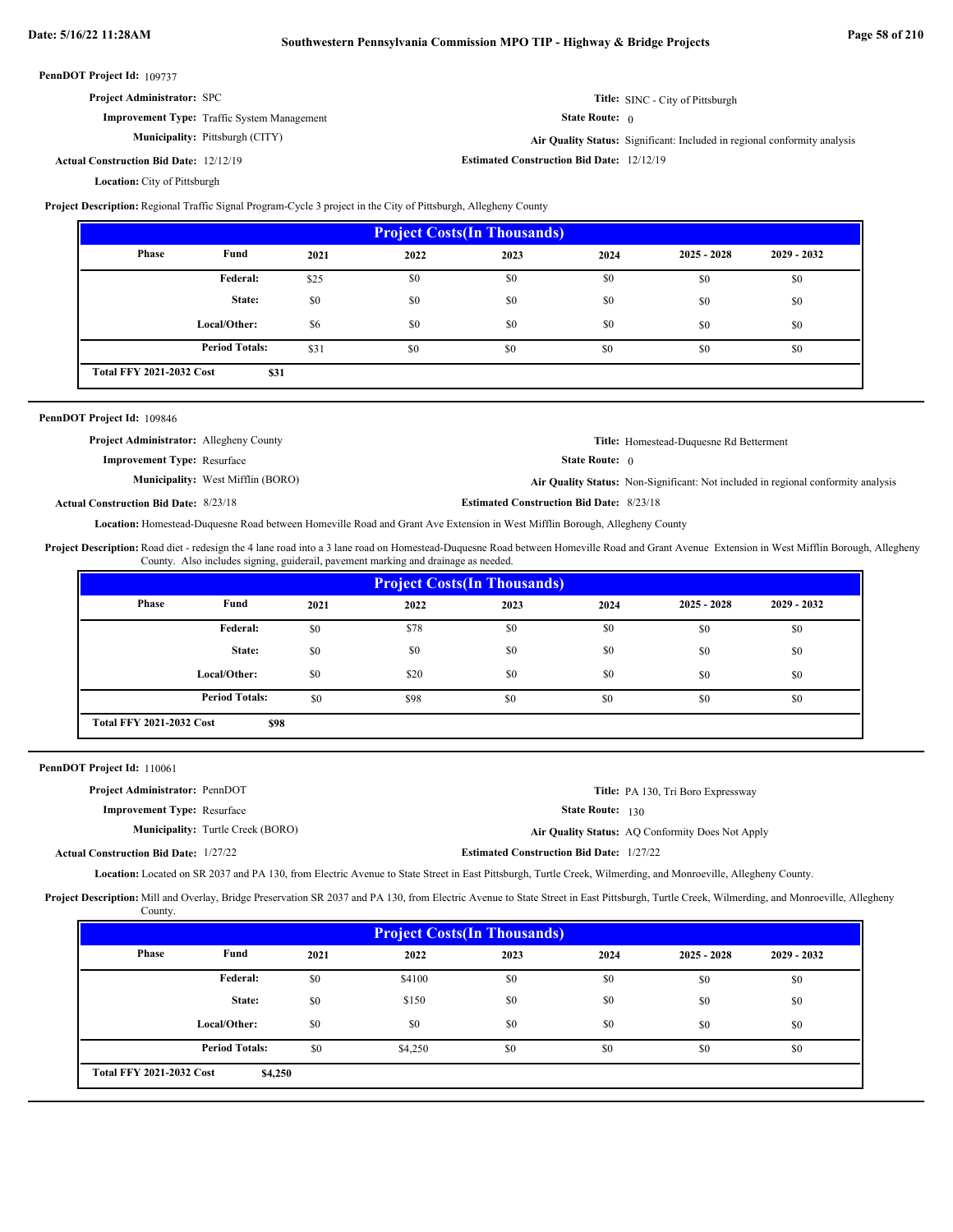| <b>Project Administrator:</b> City of Pittsburgh | <b>Title:</b> Forbes Avenue ov Fern Hollow       |
|--------------------------------------------------|--------------------------------------------------|
| <b>Improvement Type:</b> Bridge Replacement      | <b>State Route: 7301</b>                         |
| <b>Municipality:</b> Pittsburgh (CITY)           | Air Quality Status: AQ Conformity Does Not Apply |

**Actual Construction Bid Date:**

**Estimated Construction Bid Date:** 1/31/22 1/31/22

Location: Located on Forbes Avenue over Nine Mile Run Fern Hollow in the City of Pittsburgh, Allegheny County

**Project Description:** Bridge replacement on Forbes Avenue over Nine Mile Run Fern Hollow in the City of Pittsburgh, Allegheny County

| <b>Project Costs (In Thousands)</b>         |                       |      |          |      |      |               |               |  |
|---------------------------------------------|-----------------------|------|----------|------|------|---------------|---------------|--|
| Phase                                       | Fund                  | 2021 | 2022     | 2023 | 2024 | $2025 - 2028$ | $2029 - 2032$ |  |
|                                             | Federal:              | \$0  | \$25300  | \$0  | \$0  | \$0           | \$0           |  |
|                                             | State:                | \$0  | \$0      | \$0  | \$0  | \$0           | \$0           |  |
|                                             | Local/Other:          | \$0  | \$0      | \$0  | \$0  | \$0           | \$0           |  |
|                                             | <b>Period Totals:</b> | \$0  | \$25,300 | \$0  | \$0  | \$0           | \$0           |  |
| <b>Total FFY 2021-2032 Cost</b><br>\$25,300 |                       |      |          |      |      |               |               |  |

| PennDOT Project Id: 110353 |  |
|----------------------------|--|
|----------------------------|--|

| <b>Project Administrator: PennDOT</b>  | <b>Title:</b> SR 4003 - East Street to Babcock Blvd          |
|----------------------------------------|--------------------------------------------------------------|
| <b>Improvement Type:</b> Resurface     | <b>State Route:</b> $4003$                                   |
| <b>Municipality:</b> Pittsburgh (CITY) | Air Quality Status: Exempt from Regional Conformity Analysis |
| <b>Actual Construction Bid Date:</b>   | <b>Estimated Construction Bid Date: 8/7/23</b>               |

Located on SR 4003, McKnight Road, from East Street to Babcock Boulevard in the City of Pittsburgh, Allegheny County **Location:**

**Project Description:** Mill and overlay on SR 4003, McKnight Road, from East Street to Babcock Boulevard in the City of Pittsburgh, Allegheny County

| <b>Project Costs (In Thousands)</b> |                                          |      |      |      |      |               |               |  |
|-------------------------------------|------------------------------------------|------|------|------|------|---------------|---------------|--|
| Phase                               | Fund                                     | 2021 | 2022 | 2023 | 2024 | $2025 - 2028$ | $2029 - 2032$ |  |
|                                     | Federal:                                 | \$0  | \$0  | \$0  | \$0  | \$0           | \$0           |  |
|                                     | State:                                   | \$63 | \$63 | \$0  | \$0  | \$0           | \$0           |  |
|                                     | Local/Other:                             | \$0  | \$0  | \$0  | \$0  | \$0           | \$0           |  |
|                                     | <b>Period Totals:</b>                    | \$63 | \$63 | \$0  | \$0  | \$0           | \$0           |  |
|                                     | <b>Total FFY 2021-2032 Cost</b><br>\$126 |      |      |      |      |               |               |  |

PennDOT Project Id: 110357

| <b>Project Administrator: PennDOT</b>         | Title: 2023 ADA Curb Ramp Project                            |
|-----------------------------------------------|--------------------------------------------------------------|
| <b>Improvement Type:</b> Safety Improvement   | <b>State Route:</b> 19                                       |
| <b>Municipality:</b> Pittsburgh (CITY)        | Air Quality Status: Exempt from Regional Conformity Analysis |
| <b>Actual Construction Bid Date:</b>          | <b>Estimated Construction Bid Date: 2/16/23</b>              |
| $\mathbf{r}$ at $\mathbf{r}$ and $\mathbf{r}$ |                                                              |

**Location:** Various locations

**Project Description:** Construct ADA curb ramps from the previous year District 11 group project locations.

| <b>Project Costs(In Thousands)</b>      |                       |      |      |      |      |               |               |  |
|-----------------------------------------|-----------------------|------|------|------|------|---------------|---------------|--|
| Phase                                   | Fund                  | 2021 | 2022 | 2023 | 2024 | $2025 - 2028$ | $2029 - 2032$ |  |
|                                         | Federal:              | \$0  | \$80 | \$0  | \$0  | \$0           | \$0           |  |
|                                         | State:                | \$0  | \$0  | \$0  | \$0  | \$0           | \$0           |  |
|                                         | Local/Other:          | \$0  | \$0  | \$0  | \$0  | \$0           | \$0           |  |
|                                         | <b>Period Totals:</b> | \$0  | \$80 | \$0  | \$0  | \$0           | \$0           |  |
| <b>Total FFY 2021-2032 Cost</b><br>\$80 |                       |      |      |      |      |               |               |  |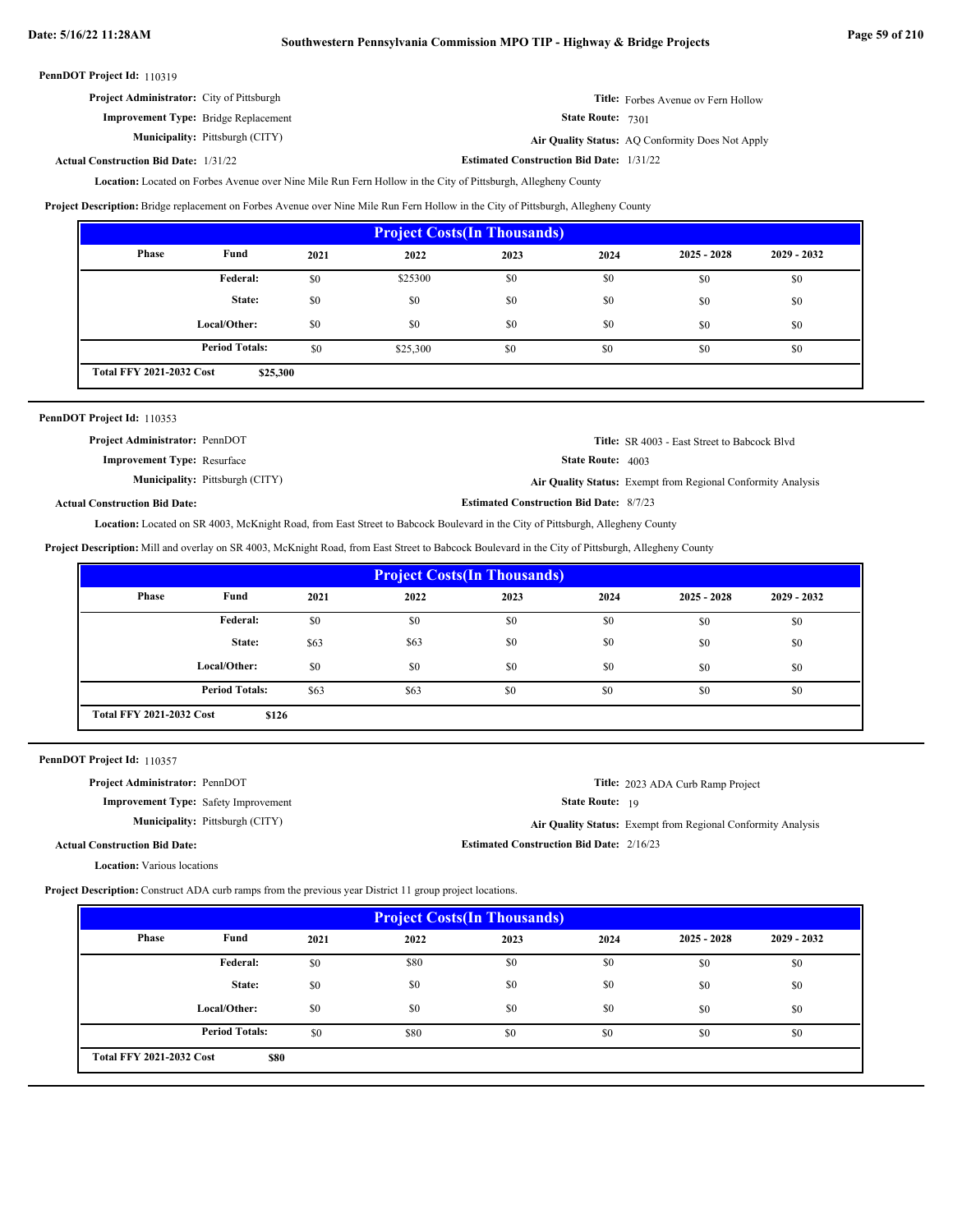| <b>Project Administrator: PennDOT</b>                | <b>Title:</b> PA 51-Clairton Blvd-Adaptive Traffic Signal System |
|------------------------------------------------------|------------------------------------------------------------------|
| <b>Improvement Type:</b> Existing Signal Improvement | <b>State Route:</b> $51$                                         |

**Municipality:**

Jefferson (BORO) **Air Quality Status:** Significant: Included in regional conformity analysis

**Actual Construction Bid Date:**

**Estimated Construction Bid Date:** 6/15/23

Location: Located on SR 51, Clairton Blvd, from Peters Creek Road to Provost Road in the City of Pittsburgh, Baldwin, Brentwood, Jefferson, Pleasant Hills and Whitehall Boroughs, all within Allegheny County

Project Description: Design and Construction of an Adaptive Traffic Signal System along SR 51, Clairton Boulevard, from Peters Creek Road to Provost Road in the City of Pittsburgh, Baldwin, Brentwood, Jefferson, Pleasant Hills and Whitehall Boroughs, all within Allegheny County.

| <b>Project Costs (In Thousands)</b>        |                       |      |      |       |       |               |               |  |
|--------------------------------------------|-----------------------|------|------|-------|-------|---------------|---------------|--|
| Phase                                      | Fund                  | 2021 | 2022 | 2023  | 2024  | $2025 - 2028$ | $2029 - 2032$ |  |
|                                            | Federal:              | \$0  | \$0  | \$684 | \$900 | \$0           | \$0           |  |
|                                            | State:                | \$0  | \$0  | \$0   | \$0   | \$0           | \$0           |  |
|                                            | Local/Other:          | \$0  | \$0  | \$0   | \$0   | \$0           | \$0           |  |
|                                            | <b>Period Totals:</b> | \$0  | \$0  | \$684 | \$900 | \$0           | \$0           |  |
| <b>Total FFY 2021-2032 Cost</b><br>\$1,584 |                       |      |      |       |       |               |               |  |

#### PennDOT Project Id: 110374

| <b>Project Administrator: PennDOT</b>                | <b>Title:</b> West Liberty Ave ATSPM                                      |
|------------------------------------------------------|---------------------------------------------------------------------------|
| <b>Improvement Type:</b> Existing Signal Improvement | <b>State Route: 3069</b>                                                  |
| <b>Municipality:</b> Mt Lebanon (TWP)                | Air Quality Status: Significant: Included in regional conformity analysis |
|                                                      |                                                                           |

**Actual Construction Bid Date:**

**Estimated Construction Bid Date:** 9/15/22

Located at 10 intersections along SR 3069 from Bower Hill Rd in Mt. Lebanon to Pioneer Ave in Dormont, Allegheny County. **Location:**

**Project Description:** Installing ATSPM (Automated Traffic Signal Performance Measures) along SR 3069 from Bower Hill Rd in Mt. Lebanon to Pioneer Ave in Dormont, Allegheny County.

| <b>Project Costs (In Thousands)</b>        |                       |      |         |      |      |               |               |
|--------------------------------------------|-----------------------|------|---------|------|------|---------------|---------------|
| <b>Phase</b>                               | Fund                  | 2021 | 2022    | 2023 | 2024 | $2025 - 2028$ | $2029 - 2032$ |
|                                            | Federal:              | \$0  | \$1000  | \$0  | \$0  | \$0           | \$0           |
|                                            | State:                | \$0  | \$250   | \$0  | \$0  | \$0           | \$0           |
|                                            | Local/Other:          | \$0  | \$0     | \$0  | \$0  | \$0           | \$0           |
|                                            | <b>Period Totals:</b> | \$0  | \$1,250 | \$0  | \$0  | \$0           | \$0           |
| <b>Total FFY 2021-2032 Cost</b><br>\$1,250 |                       |      |         |      |      |               |               |

PennDOT Project Id: 110378

| <b>Project Administrator:</b> City of Pittsburgh |                                        |                                         | <b>Title:</b> TDM Coordinator and Outreach Program           |
|--------------------------------------------------|----------------------------------------|-----------------------------------------|--------------------------------------------------------------|
| <b>Improvement Type:</b> Planning                |                                        | <b>State Route:</b> $\theta$            |                                                              |
|                                                  | <b>Municipality:</b> Pittsburgh (CITY) |                                         | Air Quality Status: Exempt from Regional Conformity Analysis |
| <b>Actual Construction Bid Date:</b>             |                                        | <b>Estimated Construction Bid Date:</b> |                                                              |

Located in numerous areas including Downtown Pittsburgh, Oakland, Lawrenceville, East Liberty and Hazelwood. **Location:**

Project Description: Travel demand management (TDM) encompasses a diverse set of activities that focus on physical assets and services that provide real-time information on network performance and support better decisionmaking for travelers choosing modes, times, routes, and locations. Public education, outreach, marketing, and promotion activities in numerous areas including Downtown Pittsburgh, Oakland, Lawrenceville, East Liberty and Hazelwood.

| <b>Project Costs (In Thousands)</b>      |                       |      |       |      |      |               |               |
|------------------------------------------|-----------------------|------|-------|------|------|---------------|---------------|
| Phase                                    | Fund                  | 2021 | 2022  | 2023 | 2024 | $2025 - 2028$ | $2029 - 2032$ |
|                                          | <b>Federal:</b>       | \$0  | \$300 | \$0  | \$0  | \$0           | \$0           |
|                                          | State:                | \$0  | \$0   | \$0  | \$0  | \$0           | \$0           |
|                                          | Local/Other:          | \$0  | \$60  | \$0  | \$0  | \$0           | \$0           |
|                                          | <b>Period Totals:</b> | \$0  | \$360 | \$0  | \$0  | \$0           | \$0           |
| <b>Total FFY 2021-2032 Cost</b><br>\$360 |                       |      |       |      |      |               |               |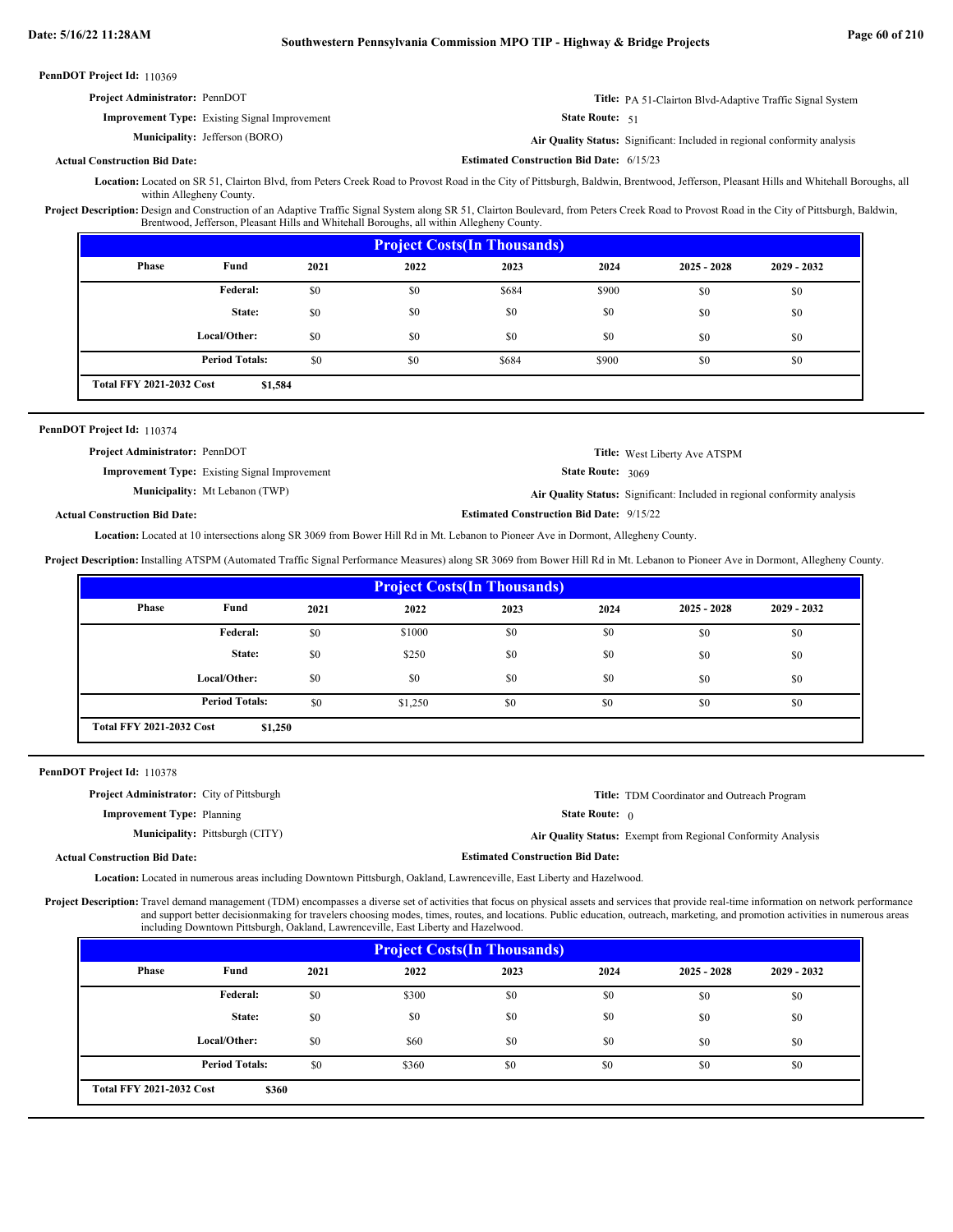# **Date: 5/16/22 11:28AM Southwestern Pennsylvania Commission MPO TIP - Highway & Bridge Projects Page 61 of 210**

PennDOT Project Id: 110380

| <b>Project Administrator: PennDOT</b> | Title: SR 2058 Hulton Rd Slide |
|---------------------------------------|--------------------------------|
|---------------------------------------|--------------------------------|

**Improvement Type:** Slides Correction

**Municipality:** Penn Hills (TWP) **Air Quality Status:** AQ Conformity Does Not Apply

**Actual Construction Bid Date:**

**Estimated Construction Bid Date:** 6/6/19 6/6/19

State Route: 2058

State Route: 0

**Estimated Construction Bid Date:**

Location: Located on SR 2058, Hulton Rd. in Penn Hills Township, Allegheny County

**Project Description:** Slide Remediation on SR 2058, Hulton Rd. in Penn Hills Township, Allegheny County

| <b>Project Costs (In Thousands)</b>      |                       |       |      |      |      |               |               |
|------------------------------------------|-----------------------|-------|------|------|------|---------------|---------------|
| Phase                                    | Fund                  | 2021  | 2022 | 2023 | 2024 | $2025 - 2028$ | $2029 - 2032$ |
|                                          | <b>Federal:</b>       | \$0   | \$0  | \$0  | \$0  | \$0           | \$0           |
|                                          | State:                | \$160 | \$90 | \$0  | \$0  | \$0           | \$0           |
|                                          | Local/Other:          | \$0   | \$0  | \$0  | \$0  | \$0           | \$0           |
|                                          | <b>Period Totals:</b> | \$160 | \$90 | \$0  | \$0  | \$0           | \$0           |
| <b>Total FFY 2021-2032 Cost</b><br>\$250 |                       |       |      |      |      |               |               |

# PennDOT Project Id: 110381

**Project Administrator:** Airport Corridor Transportation Association

**Improvement Type:** Safety Improvement **Municipality:** Robinson (TWP)

**Title:** Expansion of RideACTA Last Mile Service

Robinson (TWP) **Air Quality Status:** Exempt from Regional Conformity Analysis

**Actual Construction Bid Date:**

Location: Located in numerous areas including Moon, Findlay, Robinson and North Fayette Townships, all within Allegheny County

**Project Description:** Expansion of RideACTA Last Mile Service in numerous areas including Moon, Findlay, Robinson and North Fayette Townships, all within Allegheny County.

| <b>Project Costs (In Thousands)</b>      |                       |      |       |      |      |               |               |
|------------------------------------------|-----------------------|------|-------|------|------|---------------|---------------|
| Phase                                    | Fund                  | 2021 | 2022  | 2023 | 2024 | $2025 - 2028$ | $2029 - 2032$ |
|                                          | <b>Federal:</b>       | \$0  | \$280 | \$0  | \$0  | \$0           | \$0           |
|                                          | State:                | \$0  | \$0   | \$0  | \$0  | \$0           | \$0           |
|                                          | Local/Other:          | \$71 | \$0   | \$0  | \$0  | \$0           | \$0           |
|                                          | <b>Period Totals:</b> | \$71 | \$280 | \$0  | \$0  | \$0           | \$0           |
| <b>Total FFY 2021-2032 Cost</b><br>\$351 |                       |      |       |      |      |               |               |

PennDOT Project Id: 110617

| <b>Project Administrator: PennDOT</b>       |                                                | <b>Title:</b> Noble Street Slide                             |
|---------------------------------------------|------------------------------------------------|--------------------------------------------------------------|
| <b>Improvement Type:</b> Slides Correction  | <b>State Route: 28</b>                         |                                                              |
| <b>Municipality:</b> Ohara (TWP)            |                                                | Air Quality Status: Exempt from Regional Conformity Analysis |
| <b>Actual Construction Bid Date: 4/2/20</b> | <b>Estimated Construction Bid Date: 4/2/20</b> |                                                              |

**Location:** Located on SR 28 above Noble Street in Sharpsburg Borough and O'Hara Township, Allegheny County

**Project Description:** Slide remediation on SR 28 above Noble Street in in Sharpsburg Borough and O'Hara Township, Allegheny County.

| <b>Project Costs (In Thousands)</b>      |                       |       |      |      |      |               |               |
|------------------------------------------|-----------------------|-------|------|------|------|---------------|---------------|
| Phase                                    | Fund                  | 2021  | 2022 | 2023 | 2024 | $2025 - 2028$ | $2029 - 2032$ |
|                                          | <b>Federal:</b>       | \$0   | \$0  | \$0  | \$0  | \$0           | \$0           |
|                                          | State:                | \$165 | \$0  | \$0  | \$0  | \$0           | \$0           |
|                                          | Local/Other:          | \$0   | \$0  | \$0  | \$0  | \$0           | \$0           |
|                                          | <b>Period Totals:</b> | \$165 | \$0  | \$0  | \$0  | \$0           | \$0           |
| <b>Total FFY 2021-2032 Cost</b><br>\$165 |                       |       |      |      |      |               |               |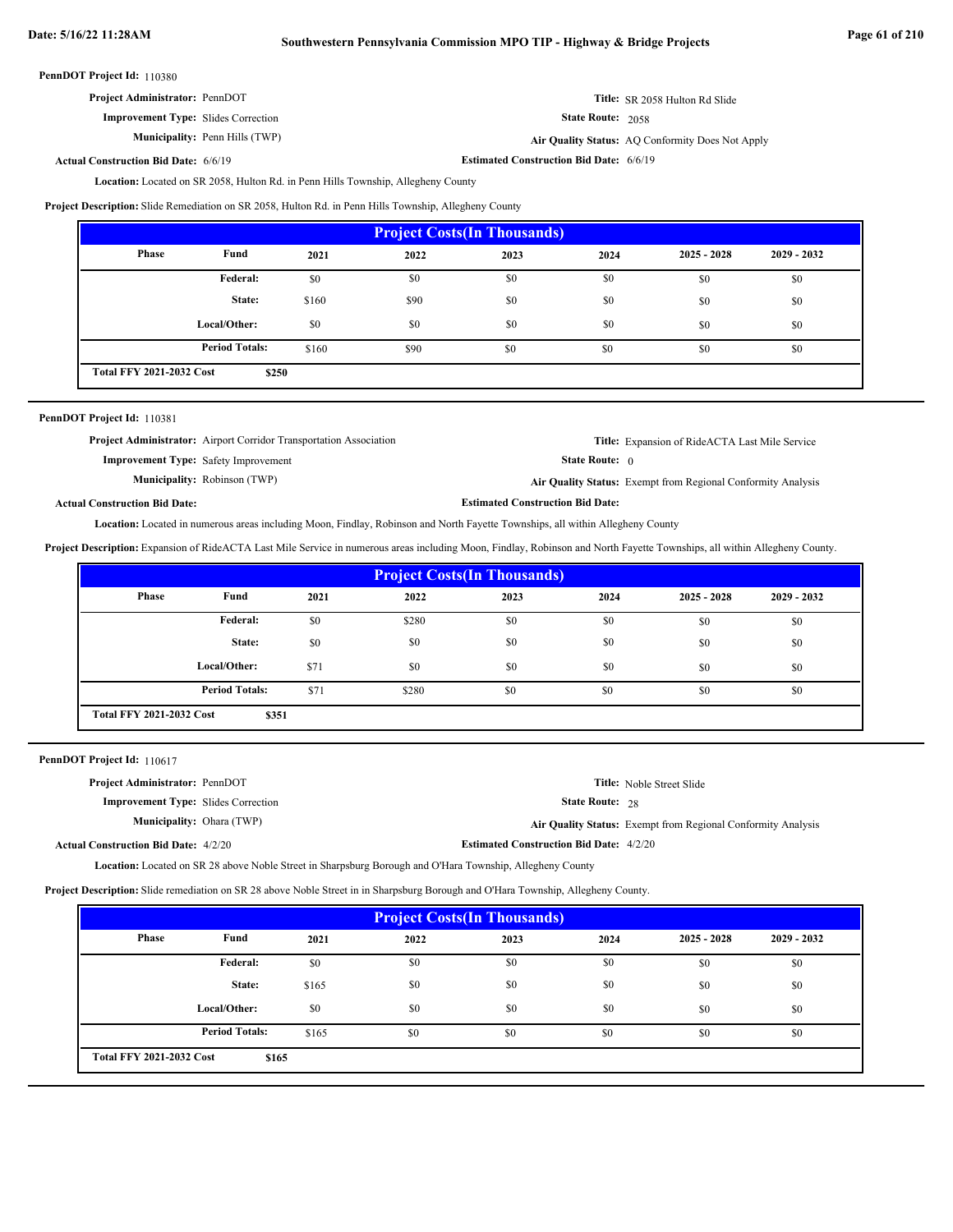| <b>Project Administrator:</b> Allegheny County      | <b>Title:</b> Spring Hill Road Bike and Pedestrian TAP |
|-----------------------------------------------------|--------------------------------------------------------|
| <b>Improvement Type:</b> Transportation Enhancement | <b>State Route:</b> $\theta$                           |
| <b>Municipality:</b> Harrison (TWP)                 | Air Quality Status: AQ Conformity Does Not Apply       |
| <b>Construction Bid Date: 1/14/21</b>               | <b>Estimated Construction Bid Date: 1/14/21</b>        |

**Actual Construction Bid Date:**

Located on Spring Hill Road between Freeport Road and Karns Road in Harrision Township, Allegheny County. **Location:**

Project Description: (Sponsor = Allegheny County Department of Public Works) Transportation Enhancement on Spring Hill Road between Freeport Road and Karns Road in Harrision Township, Allegheny County.

| <b>Project Costs (In Thousands)</b>        |                       |       |       |      |      |               |               |
|--------------------------------------------|-----------------------|-------|-------|------|------|---------------|---------------|
| Phase                                      | Fund                  | 2021  | 2022  | 2023 | 2024 | $2025 - 2028$ | $2029 - 2032$ |
|                                            | Federal:              | \$830 | \$430 | \$0  | \$0  | \$0           | \$0           |
|                                            | State:                | \$0   | \$0   | \$0  | \$0  | \$0           | \$0           |
|                                            | Local/Other:          | \$0   | \$0   | \$0  | \$0  | \$0           | \$0           |
|                                            | <b>Period Totals:</b> | \$830 | \$430 | \$0  | \$0  | \$0           | \$0           |
| <b>Total FFY 2021-2032 Cost</b><br>\$1,260 |                       |       |       |      |      |               |               |

# PennDOT Project Id: 111408

| <b>Project Administrator:</b> City of Pittsburgh    | <b>Title:</b> Critical Sidewalk Gap TAP                      |
|-----------------------------------------------------|--------------------------------------------------------------|
| <b>Improvement Type:</b> Transportation Enhancement | <b>State Route:</b> $\theta$                                 |
| <b>Municipality:</b> Pittsburgh (CITY)              | Air Quality Status: Exempt from Regional Conformity Analysis |
| l Construction Bid Date:                            | <b>Estimated Construction Bid Date: 2/16/23</b>              |

Actual

Location: City of Pittsburgh, Allegheny County

**Project Description:** (Sponsor = City of Pittsburgh) enhance pedestrian safety and access by constructing sidewalks within critical gaps throughout the City of Pittsburgh, Allegheny County

| <b>Project Costs (In Thousands)</b>      |                       |      |      |       |       |               |               |
|------------------------------------------|-----------------------|------|------|-------|-------|---------------|---------------|
| <b>Phase</b>                             | Fund                  | 2021 | 2022 | 2023  | 2024  | $2025 - 2028$ | $2029 - 2032$ |
|                                          | <b>Federal:</b>       | \$0  | \$0  | \$580 | \$400 | \$0           | \$0           |
|                                          | State:                | \$0  | \$0  | \$0   | \$0   | \$0           | \$0           |
|                                          | Local/Other:          | \$0  | \$0  | \$0   | \$0   | \$0           | \$0           |
|                                          | <b>Period Totals:</b> | \$0  | \$0  | \$580 | \$400 | \$0           | \$0           |
| <b>Total FFY 2021-2032 Cost</b><br>\$980 |                       |      |      |       |       |               |               |

PennDOT Project Id: 111410

| <b>Project Administrator:</b> City of Pittsburgh                              |                                                  | <b>Title:</b> Pittsburgh Pedestrian Wayfinding TAP                                |
|-------------------------------------------------------------------------------|--------------------------------------------------|-----------------------------------------------------------------------------------|
| <b>Improvement Type:</b> Transportation Enhancement                           | <b>State Route:</b> $\theta$                     |                                                                                   |
| <b>Municipality:</b> Pittsburgh (CITY)                                        |                                                  | Air Quality Status: Non-Significant: Not included in regional conformity analysis |
| <b>Actual Construction Bid Date:</b>                                          | <b>Estimated Construction Bid Date: 10/20/22</b> |                                                                                   |
| <b>Location:</b> Located from within the City of Pittsburgh, Allegheny County |                                                  |                                                                                   |

**Project Description:** (Sponsor = Pittsburgh Downtown Partnership) Safer for pedestrians to find their way in the participating neighborhoods within the City of Pittsburgh, Allegheny County.

| <b>Project Costs (In Thousands)</b>        |                       |      |       |         |      |               |             |
|--------------------------------------------|-----------------------|------|-------|---------|------|---------------|-------------|
| <b>Phase</b>                               | Fund                  | 2021 | 2022  | 2023    | 2024 | $2025 - 2028$ | 2029 - 2032 |
|                                            | Federal:              | \$0  | \$400 | \$1000  | \$0  | \$0           | \$0         |
|                                            | State:                | \$0  | \$0   | \$0     | \$0  | \$0           | \$0         |
|                                            | Local/Other:          | \$0  | \$0   | \$0     | \$0  | \$0           | \$0         |
|                                            | <b>Period Totals:</b> | \$0  | \$400 | \$1,000 | \$0  | \$0           | \$0         |
| <b>Total FFY 2021-2032 Cost</b><br>\$1,400 |                       |      |       |         |      |               |             |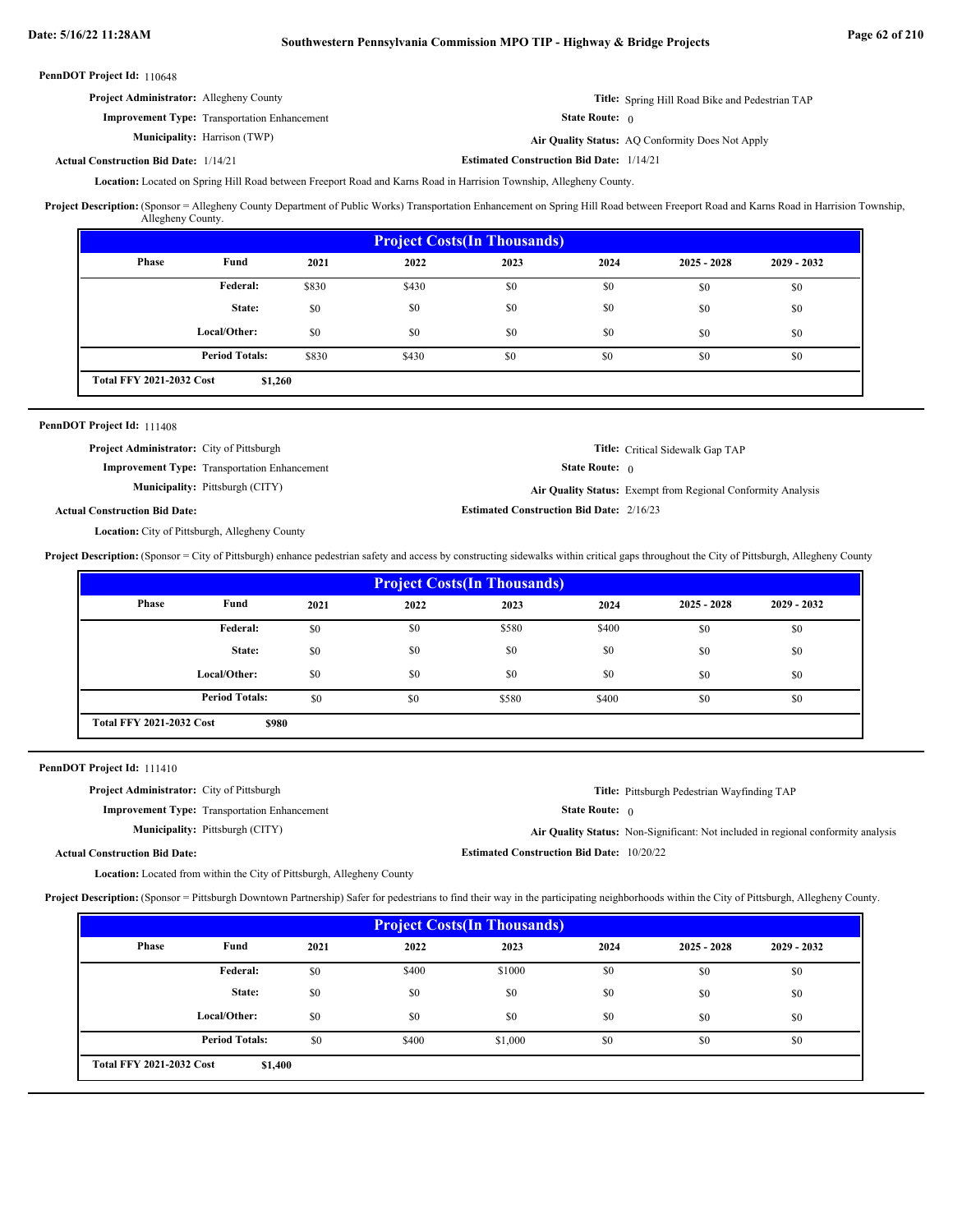|  | PennDOT Project Id: 111422 |  |
|--|----------------------------|--|
|--|----------------------------|--|

| <b>Project Administrator:</b> City of Pittsburgh    | Title: Pittsburgh SRTS Coordinator TAP |
|-----------------------------------------------------|----------------------------------------|
| <b>Improvement Type:</b> Transportation Enhancement | <b>State Route:</b> $\theta$           |

**Municipality:**

Pittsburgh (CITY) **Air Quality Status:** Non-Significant: Not included in regional conformity analysis

**Estimated Construction Bid Date:** 5/26/22

**Actual Construction Bid Date:**

Location: City of Pittsburgh

Project Description: (Sponsor = City of Pittsburgh) City of Pittsburgh hired contractor to review and assist with coordinating Safety Routes to School routes.

| <b>Project Costs (In Thousands)</b>      |                       |       |       |      |      |               |               |
|------------------------------------------|-----------------------|-------|-------|------|------|---------------|---------------|
| Phase                                    | Fund                  | 2021  | 2022  | 2023 | 2024 | $2025 - 2028$ | $2029 - 2032$ |
|                                          | <b>Federal:</b>       | \$100 | \$364 | \$0  | \$0  | \$0           | \$0           |
|                                          | State:                | \$0   | \$0   | \$0  | \$0  | \$0           | \$0           |
|                                          | Local/Other:          | \$0   | \$0   | \$0  | \$0  | \$0           | \$0           |
|                                          | <b>Period Totals:</b> | \$100 | \$364 | \$0  | \$0  | \$0           | \$0           |
| <b>Total FFY 2021-2032 Cost</b><br>\$464 |                       |       |       |      |      |               |               |

| <b>PennDOT Project Id: 111516</b>           |                                                 |                                                                           |
|---------------------------------------------|-------------------------------------------------|---------------------------------------------------------------------------|
| <b>Project Administrator:</b> Moon Township |                                                 | <b>Title:</b> MTA Stevenson Mill Connector                                |
| <b>Improvement Type:</b> Restoration        | <b>State Route: 3088</b>                        |                                                                           |
| <b>Municipality:</b> Moon (TWP)             |                                                 | Air Quality Status: Significant: Included in regional conformity analysis |
| <b>Actual Construction Bid Date:</b>        | <b>Estimated Construction Bid Date: 6/15/23</b> |                                                                           |

**Actual Construction Bid Date:**

Location: Stevenson Mill Road from Moon Clinton Road to Port Authority Drive at University Blvd, in Moon Township, Allegheny County

Project Description: (Sponsor = Moon Township) upgrade existing Stevenson Mill Road and construct 1.0 mile missing segment of Stevenson Mill Road to connect with University Blvd in Moon Township, Allegheny County.

| <b>Project Costs (In Thousands)</b>         |                       |         |         |         |      |               |               |
|---------------------------------------------|-----------------------|---------|---------|---------|------|---------------|---------------|
| Phase                                       | Fund                  | 2021    | 2022    | 2023    | 2024 | $2025 - 2028$ | $2029 - 2032$ |
|                                             | <b>Federal:</b>       | \$0     | \$0     | \$0     | \$0  | \$0           | \$0           |
|                                             | State:                | \$0     | \$0     | \$0     | \$0  | \$0           | \$0           |
|                                             | Local/Other:          | \$1191  | \$1336  | \$9160  | \$0  | \$0           | \$0           |
|                                             | <b>Period Totals:</b> | \$1,191 | \$1,336 | \$9,160 | \$0  | \$0           | \$0           |
| <b>Total FFY 2021-2032 Cost</b><br>\$11,687 |                       |         |         |         |      |               |               |

PennDOT Project Id: 111517

| <b>Project Administrator:</b> Moon Township                                                                     |  |                                                 | <b>Title:</b> MTA Rouser Road Connector                                   |  |  |
|-----------------------------------------------------------------------------------------------------------------|--|-------------------------------------------------|---------------------------------------------------------------------------|--|--|
| <b>Improvement Type:</b> Restoration                                                                            |  | <b>State Route:</b> $3109$                      |                                                                           |  |  |
| <b>Municipality:</b> Moon (TWP)                                                                                 |  |                                                 | Air Quality Status: Significant: Included in regional conformity analysis |  |  |
| <b>Actual Construction Bid Date:</b>                                                                            |  | <b>Estimated Construction Bid Date: 6/15/23</b> |                                                                           |  |  |
| <b>Location:</b> SR 3109, University Blvd from Port Vue Drive to Rouser Road in Moon Township, Allegheny County |  |                                                 |                                                                           |  |  |

Project Description: (Sponsor = Moon Township) Upgrade existing .25-miles of Port Vue Drive and construct .3-miles missing segment of Port Vue Drive to complete connection between University Boulevard and Rouser Road, in Moon Township, Allegheny County

| <b>Project Costs (In Thousands)</b>        |                       |       |         |         |      |               |               |
|--------------------------------------------|-----------------------|-------|---------|---------|------|---------------|---------------|
| Phase                                      | Fund                  | 2021  | 2022    | 2023    | 2024 | $2025 - 2028$ | $2029 - 2032$ |
|                                            | Federal:              | \$0   | \$0     | \$0     | \$0  | \$0           | \$0           |
|                                            | State:                | \$0   | \$0     | \$0     | \$0  | \$0           | \$0           |
|                                            | Local/Other:          | \$808 | \$1703  | \$3902  | \$0  | \$0           | \$0           |
|                                            | <b>Period Totals:</b> | \$808 | \$1,703 | \$3,902 | \$0  | \$0           | \$0           |
| <b>Total FFY 2021-2032 Cost</b><br>\$6,413 |                       |       |         |         |      |               |               |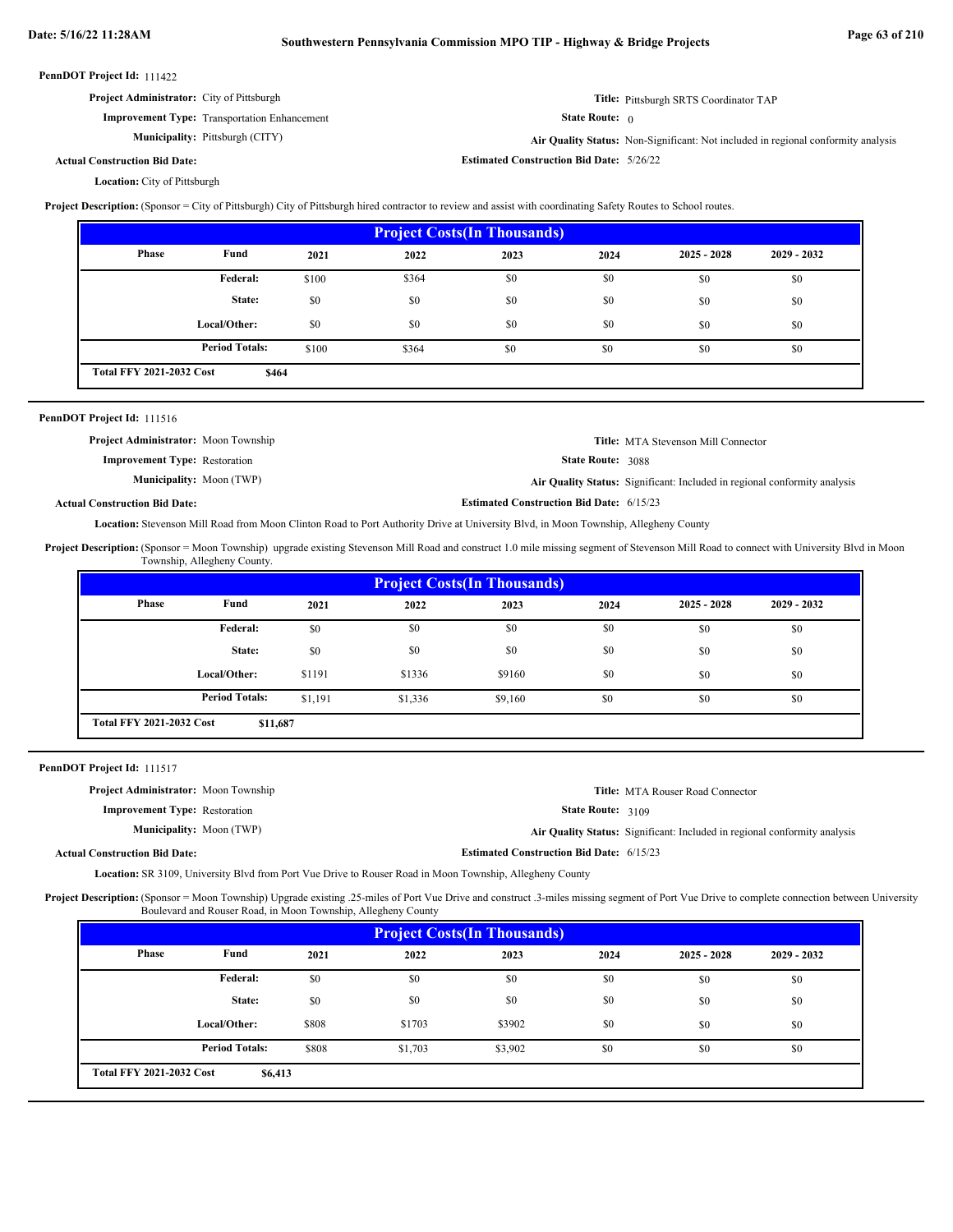| <b>Project Administrator: PennDOT</b> |  |
|---------------------------------------|--|
|---------------------------------------|--|

**Improvement Type:** Restoration

**Municipality:** Pleasant Hills (BORO) **Air Quality Status:** 

State Route: 51

**Estimated Construction Bid Date:** 6/15/23

Air Quality Status: Exempt from Regional Conformity Analysis

**Title:** SR 51, Clairton Boulevard

# **Actual Construction Bid Date:**

Location: Located on SR 51 (Clairton Boulevard) in Pleasant Hills Boro, Allegheny County

**Project Description:** Mill and overlay on SR 51 (Clairton Boulevard) in Pleasant Hills Boro, Allegheny County.

| <b>Project Costs (In Thousands)</b>      |                       |       |       |      |      |               |               |
|------------------------------------------|-----------------------|-------|-------|------|------|---------------|---------------|
| <b>Phase</b>                             | Fund                  | 2021  | 2022  | 2023 | 2024 | $2025 - 2028$ | $2029 - 2032$ |
|                                          | Federal:              | \$0   | \$0   | \$0  | \$0  | \$0           | \$0           |
|                                          | State:                | \$138 | \$263 | \$0  | \$0  | \$0           | \$0           |
|                                          | Local/Other:          | \$0   | \$0   | \$0  | \$0  | \$0           | \$0           |
|                                          | <b>Period Totals:</b> | \$138 | \$263 | \$0  | \$0  | \$0           | \$0           |
| <b>Total FFY 2021-2032 Cost</b><br>\$401 |                       |       |       |      |      |               |               |

|  | PennDOT Project Id: 112115 |  |
|--|----------------------------|--|
|--|----------------------------|--|

| <b>Project Administrator: PWSA</b>            |                                                                          |                                                  | <b>Title:</b> MS-4 Storm Water Control                                            |
|-----------------------------------------------|--------------------------------------------------------------------------|--------------------------------------------------|-----------------------------------------------------------------------------------|
|                                               | <b>Improvement Type:</b> Drainage Improvement                            | <b>State Route:</b> $\theta$                     |                                                                                   |
|                                               | <b>Municipality:</b> Pittsburgh (CITY)                                   |                                                  | Air Quality Status: Non-Significant: Not included in regional conformity analysis |
| <b>Actual Construction Bid Date: 10/14/21</b> |                                                                          | <b>Estimated Construction Bid Date: 10/14/21</b> |                                                                                   |
|                                               | <b>Location:</b> Located within the City of Pittsburgh, Allegheny County |                                                  |                                                                                   |

**Project Description:** Stormwater management in the City of Pittsburgh, Allegheny County

| <b>Project Costs (In Thousands)</b>      |                       |      |       |       |      |               |               |
|------------------------------------------|-----------------------|------|-------|-------|------|---------------|---------------|
| Phase                                    | Fund                  | 2021 | 2022  | 2023  | 2024 | $2025 - 2028$ | $2029 - 2032$ |
|                                          | Federal:              | \$0  | \$0   | \$0   | \$0  | \$0           | \$0           |
|                                          | State:                | \$0  | \$200 | \$300 | \$0  | \$0           | \$0           |
|                                          | Local/Other:          | \$0  | \$0   | \$0   | \$0  | \$0           | \$0           |
|                                          | <b>Period Totals:</b> | \$0  | \$200 | \$300 | \$0  | \$0           | \$0           |
| <b>Total FFY 2021-2032 Cost</b><br>\$500 |                       |      |       |       |      |               |               |

PennDOT Project Id: 112404

| <b>Project Administrator: PennDOT</b>        |                                       |                                                 | Title: SR 2035 McKee Road Slide                              |
|----------------------------------------------|---------------------------------------|-------------------------------------------------|--------------------------------------------------------------|
| <b>Improvement Type:</b> Slides Correction   |                                       | State Route: 2035                               |                                                              |
|                                              | <b>Municipality:</b> White Oak (BORO) |                                                 | Air Quality Status: Exempt from Regional Conformity Analysis |
| <b>Actual Construction Bid Date: 6/10/21</b> |                                       | <b>Estimated Construction Bid Date: 6/10/21</b> |                                                              |

Location: Located on SR 2035, McKee Road in White Oak Boro, Allegheny County

**Project Description:** Slide correction on SR 2035, McKee Road in White Oak Boro, Allegheny County

| <b>Project Costs(In Thousands)</b>       |                       |       |       |      |      |               |               |
|------------------------------------------|-----------------------|-------|-------|------|------|---------------|---------------|
| Phase                                    | Fund                  | 2021  | 2022  | 2023 | 2024 | $2025 - 2028$ | $2029 - 2032$ |
|                                          | Federal:              | \$0   | \$0   | \$0  | \$0  | \$0           | \$0           |
|                                          | State:                | \$400 | \$550 | \$0  | \$0  | \$0           | \$0           |
|                                          | Local/Other:          | \$0   | \$0   | \$0  | \$0  | \$0           | \$0           |
|                                          | <b>Period Totals:</b> | \$400 | \$550 | \$0  | \$0  | \$0           | \$0           |
| <b>Total FFY 2021-2032 Cost</b><br>\$950 |                       |       |       |      |      |               |               |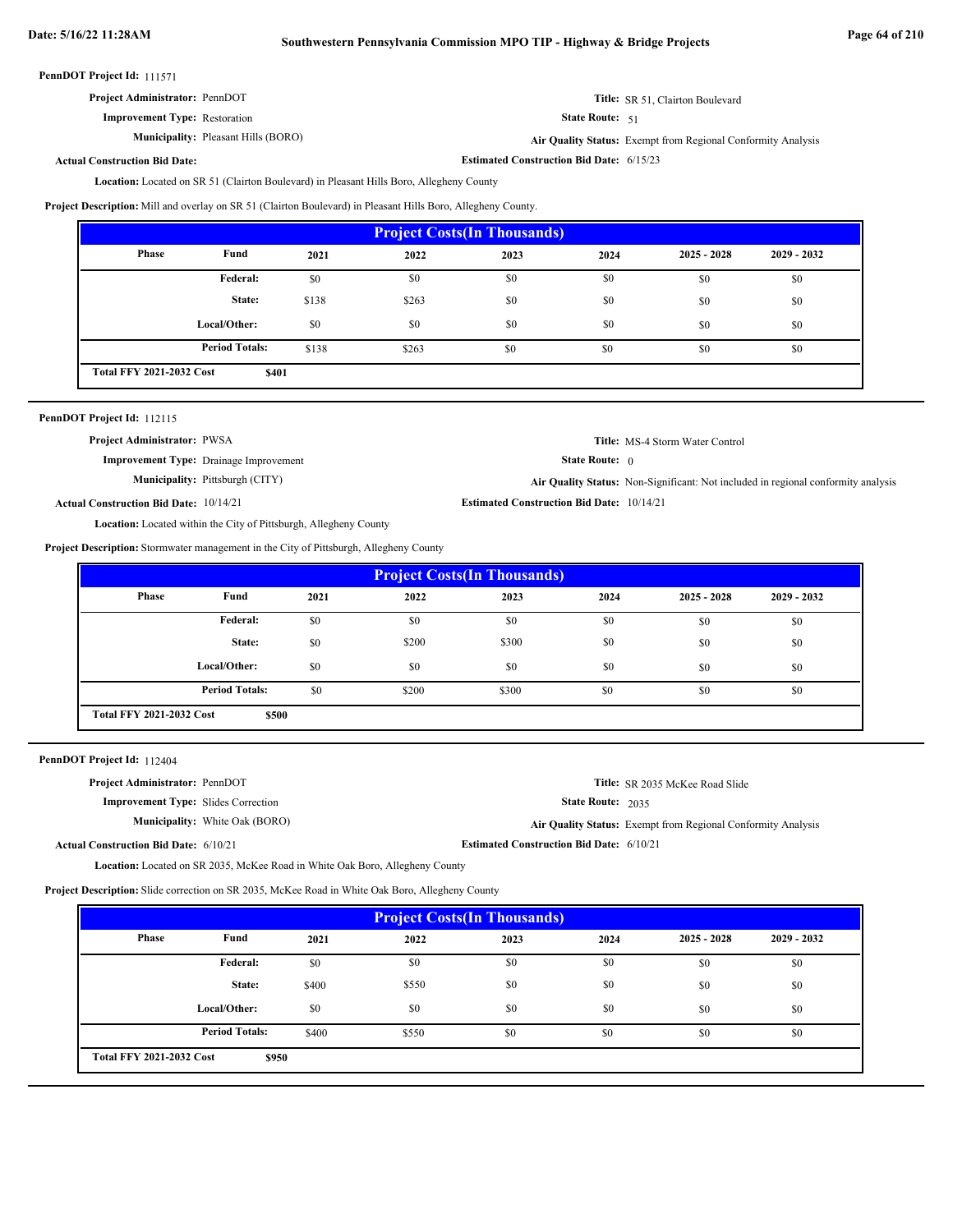**Estimated Construction Bid Date:** 5/26/22

PennDOT Project Id: 112417

| <b>Project Administrator: PennDOT</b> | Title: SR 2017, Blythedale Road Slide |
|---------------------------------------|---------------------------------------|
|---------------------------------------|---------------------------------------|

**Improvement Type:** Slides Correction

**Municipality:** Elizabeth (TWP)

State Route: 2017

Elizabeth (TWP) **Air Quality Status:** Exempt from Regional Conformity Analysis

# **Actual Construction Bid Date:**

Location: Located on SR 2017, Blythedale Road at segment 90 in Elizabeth Township, Allegheny County

**Project Description:** Slides correction on SR 2017, Blythedale Road at segment 90 in Elizabeth Township, Allegheny County

| <b>Project Costs (In Thousands)</b>      |                       |       |       |      |      |               |               |
|------------------------------------------|-----------------------|-------|-------|------|------|---------------|---------------|
| Phase                                    | Fund                  | 2021  | 2022  | 2023 | 2024 | $2025 - 2028$ | $2029 - 2032$ |
|                                          | Federal:              | \$0   | \$600 | \$0  | \$0  | \$0           | \$0           |
|                                          | State:                | \$175 | \$150 | \$0  | \$0  | \$0           | \$0           |
|                                          | Local/Other:          | \$0   | \$0   | \$0  | \$0  | \$0           | \$0           |
|                                          | <b>Period Totals:</b> | \$175 | \$750 | \$0  | \$0  | \$0           | \$0           |
| <b>Total FFY 2021-2032 Cost</b><br>\$925 |                       |       |       |      |      |               |               |

| PennDOT Project Id: 112428                  |                                       |                                                |                                                              |
|---------------------------------------------|---------------------------------------|------------------------------------------------|--------------------------------------------------------------|
| <b>Project Administrator: PennDOT</b>       |                                       |                                                | <b>Title:</b> SR 4032, Little Sewickley Creek Road Slide     |
| <b>Improvement Type:</b> Slides Correction  |                                       | <b>State Route: 4032</b>                       |                                                              |
|                                             | <b>Municipality:</b> Edgeworth (BORO) |                                                | Air Quality Status: Exempt from Regional Conformity Analysis |
| <b>Actual Construction Bid Date: 3/4/21</b> |                                       | <b>Estimated Construction Bid Date: 3/4/21</b> |                                                              |

Location: Located on SR 4032, Little Sewickley Creek Road at segment 0010 - 0030 in Edgeworth Borough and Leet Township, Allegheny County

**Project Description:** Slides correction on SR 4032, Little Sewickley Creek Road at segment 0010 - 0030 in Edgeworth Borough and Leet Township, Allegheny County

| <b>Project Costs (In Thousands)</b> |                                            |         |       |      |      |               |               |
|-------------------------------------|--------------------------------------------|---------|-------|------|------|---------------|---------------|
| Phase                               | Fund                                       | 2021    | 2022  | 2023 | 2024 | $2025 - 2028$ | $2029 - 2032$ |
|                                     | Federal:                                   | \$0     | \$0   | \$0  | \$0  | \$0           | \$0           |
|                                     | State:                                     | \$1190  | \$439 | \$0  | \$0  | \$0           | \$0           |
|                                     | Local/Other:                               | \$0     | \$0   | \$0  | \$0  | \$0           | \$0           |
|                                     | <b>Period Totals:</b>                      | \$1,190 | \$439 | \$0  | \$0  | \$0           | \$0           |
|                                     | <b>Total FFY 2021-2032 Cost</b><br>\$1,629 |         |       |      |      |               |               |

PennDOT Project Id: 112429

| <b>Project Administrator: PennDOT</b>        |                                          |                                                 | <b>Title:</b> SR 3059 North Road Slide                       |
|----------------------------------------------|------------------------------------------|-------------------------------------------------|--------------------------------------------------------------|
| <b>Improvement Type:</b> Slides Correction   |                                          | <b>State Route: 3059</b>                        |                                                              |
|                                              | <b>Municipality:</b> North Fayette (TWP) |                                                 | Air Quality Status: Exempt from Regional Conformity Analysis |
| <b>Actual Construction Bid Date: 8/26/21</b> |                                          | <b>Estimated Construction Bid Date: 8/26/21</b> |                                                              |

Location: Located on SR 3059, North Road at segment 30 in North Fayette Township, Allegheny County

**Project Description:** Slides correction on SR 3059, North Road at segment 30 in North Fayette Township, Allegheny County

| <b>Project Costs (In Thousands)</b>        |                       |         |      |      |      |               |               |
|--------------------------------------------|-----------------------|---------|------|------|------|---------------|---------------|
| Phase                                      | Fund                  | 2021    | 2022 | 2023 | 2024 | $2025 - 2028$ | $2029 - 2032$ |
|                                            | <b>Federal:</b>       | \$0     | \$0  | \$0  | \$0  | \$0           | \$0           |
|                                            | State:                | \$1000  | \$0  | \$0  | \$0  | \$0           | \$0           |
|                                            | Local/Other:          | \$0     | \$0  | \$0  | \$0  | \$0           | \$0           |
|                                            | <b>Period Totals:</b> | \$1,000 | \$0  | \$0  | \$0  | \$0           | \$0           |
| <b>Total FFY 2021-2032 Cost</b><br>\$1,000 |                       |         |      |      |      |               |               |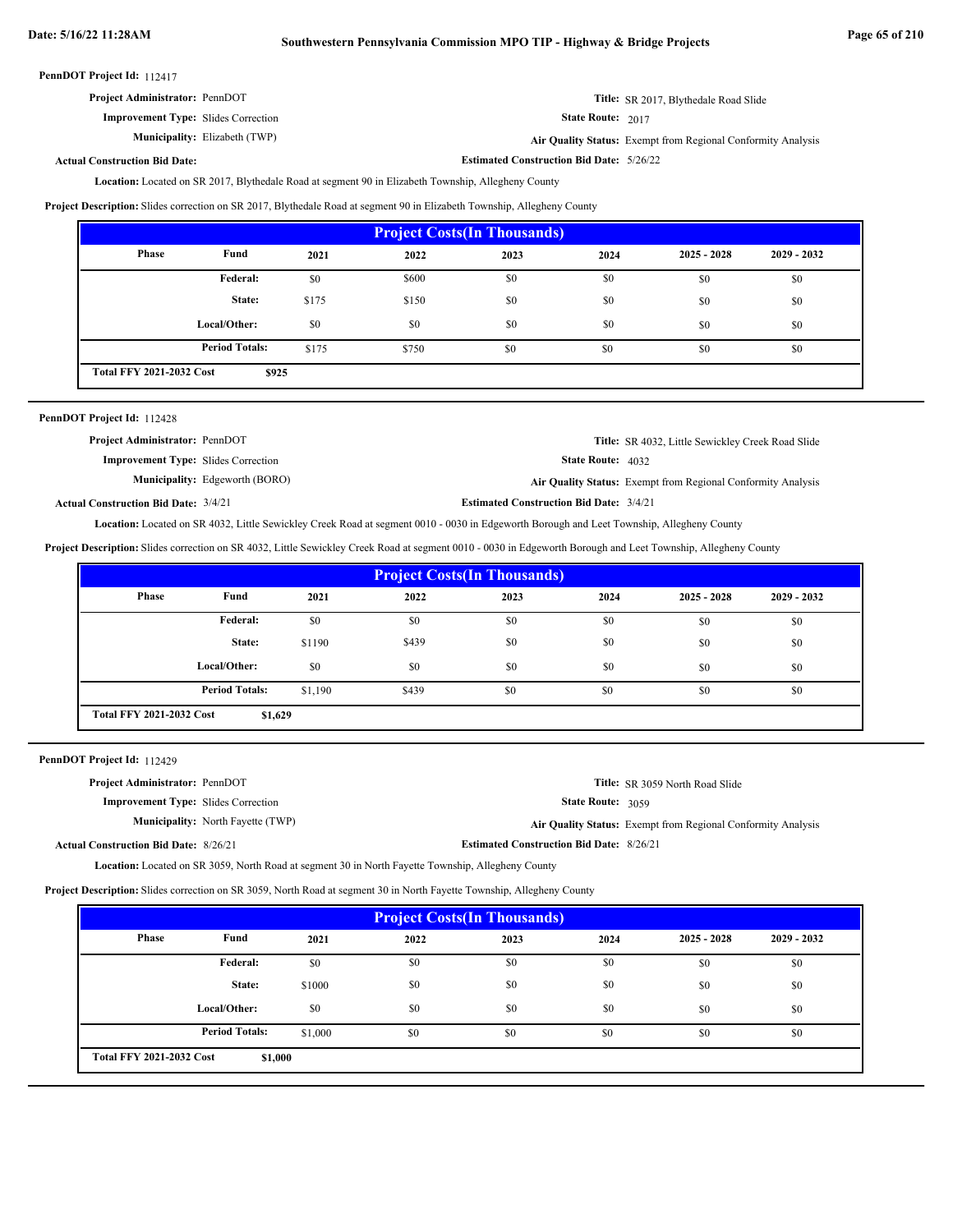**Estimated Construction Bid Date:** 3/30/23

**State Route: Improvement** 

Air Quality Status: AQ Conformity Does Not Apply

**Title:** MTF McKees Rocks Streetscape & Roadway

#### PennDOT Project Id: 112725

**Improvement Type:** Replace/Rehab

**Municipality:** Mckees Rocks (BORO) **Air Quality Status:** 

**Actual Construction Bid Date:**

Location: City of McKees Rocks, Allegheny County

**Project Description:** Multi-modal transportation and green infrastructure improvements in McKees Rocks business district.

| <b>Project Costs (In Thousands)</b>        |                       |       |         |      |      |               |               |
|--------------------------------------------|-----------------------|-------|---------|------|------|---------------|---------------|
| Phase                                      | Fund                  | 2021  | 2022    | 2023 | 2024 | $2025 - 2028$ | $2029 - 2032$ |
|                                            | Federal:              | \$0   | \$0     | \$0  | \$0  | \$0           | \$0           |
|                                            | State:                | \$164 | \$1721  | \$0  | \$0  | \$0           | \$0           |
|                                            | Local/Other:          | \$164 | \$402   | \$0  | \$0  | \$0           | \$0           |
|                                            | <b>Period Totals:</b> | \$328 | \$2,123 | \$0  | \$0  | \$0           | \$0           |
| <b>Total FFY 2021-2032 Cost</b><br>\$2,451 |                       |       |         |      |      |               |               |

| PennDOT Project Id: 112728 |  |
|----------------------------|--|
|----------------------------|--|

| <b>Project Administrator:</b> Ross Township |                                                   |                                                 | <b>Title:</b> MTF Siebert Road & McKnight Road Improvement |
|---------------------------------------------|---------------------------------------------------|-------------------------------------------------|------------------------------------------------------------|
|                                             | <b>Improvement Type:</b> Intersection Improvement | <b>State Route:</b> $4003$                      |                                                            |
| <b>Municipality: Ross (TWP)</b>             |                                                   |                                                 | Air Quality Status: AQ Conformity Does Not Apply           |
| <b>Actual Construction Bid Date:</b>        |                                                   | <b>Estimated Construction Bid Date: 1/27/24</b> |                                                            |

Location: SR 4003/4016, Ross Township, Allegheny County

**Project Description:** Improving multi-modal facilities at the Siebert Rd & McKnight Rd intersection in Ross Township.

| <b>Project Costs (In Thousands)</b>        |                       |         |      |      |      |               |               |
|--------------------------------------------|-----------------------|---------|------|------|------|---------------|---------------|
| Phase                                      | Fund                  | 2021    | 2022 | 2023 | 2024 | $2025 - 2028$ | $2029 - 2032$ |
|                                            | Federal:              | \$0     | \$0  | \$0  | \$0  | \$0           | \$0           |
|                                            | State:                | \$2214  | \$0  | \$0  | \$0  | \$0           | \$0           |
|                                            | Local/Other:          | \$949   | \$0  | \$0  | \$0  | \$0           | \$0           |
|                                            | <b>Period Totals:</b> | \$3,163 | \$0  | \$0  | \$0  | \$0           | \$0           |
| <b>Total FFY 2021-2032 Cost</b><br>\$3,163 |                       |         |      |      |      |               |               |

PennDOT Project Id: 112888

| <b>Project Administrator: PennDOT</b>         | <b>Title:</b> SR 2054 Northern Pike Road Slide               |
|-----------------------------------------------|--------------------------------------------------------------|
| <b>Improvement Type:</b> Slides Correction    | <b>State Route: 2054</b>                                     |
| <b>Municipality:</b> Monroeville (BORO)       | Air Quality Status: Exempt from Regional Conformity Analysis |
| <b>Actual Construction Bid Date: 12/12/19</b> | <b>Estimated Construction Bid Date: 12/12/19</b>             |

Location: SR 2054, Northern Pike Road in Monroeville Borough, Allegheny County.

**Project Description:** landslide remediation on SR 2054, Northern Pike Road in Monroeville Borough, Allegheny County.

| <b>Project Costs (In Thousands)</b>      |                       |      |       |      |      |               |               |
|------------------------------------------|-----------------------|------|-------|------|------|---------------|---------------|
| Phase                                    | Fund                  | 2021 | 2022  | 2023 | 2024 | $2025 - 2028$ | $2029 - 2032$ |
|                                          | Federal:              | \$0  | \$0   | \$0  | \$0  | \$0           | \$0           |
|                                          | State:                | \$0  | \$125 | \$0  | \$0  | \$0           | \$0           |
|                                          | Local/Other:          | \$0  | \$0   | \$0  | \$0  | \$0           | \$0           |
|                                          | <b>Period Totals:</b> | \$0  | \$125 | \$0  | \$0  | \$0           | \$0           |
| <b>Total FFY 2021-2032 Cost</b><br>\$125 |                       |      |       |      |      |               |               |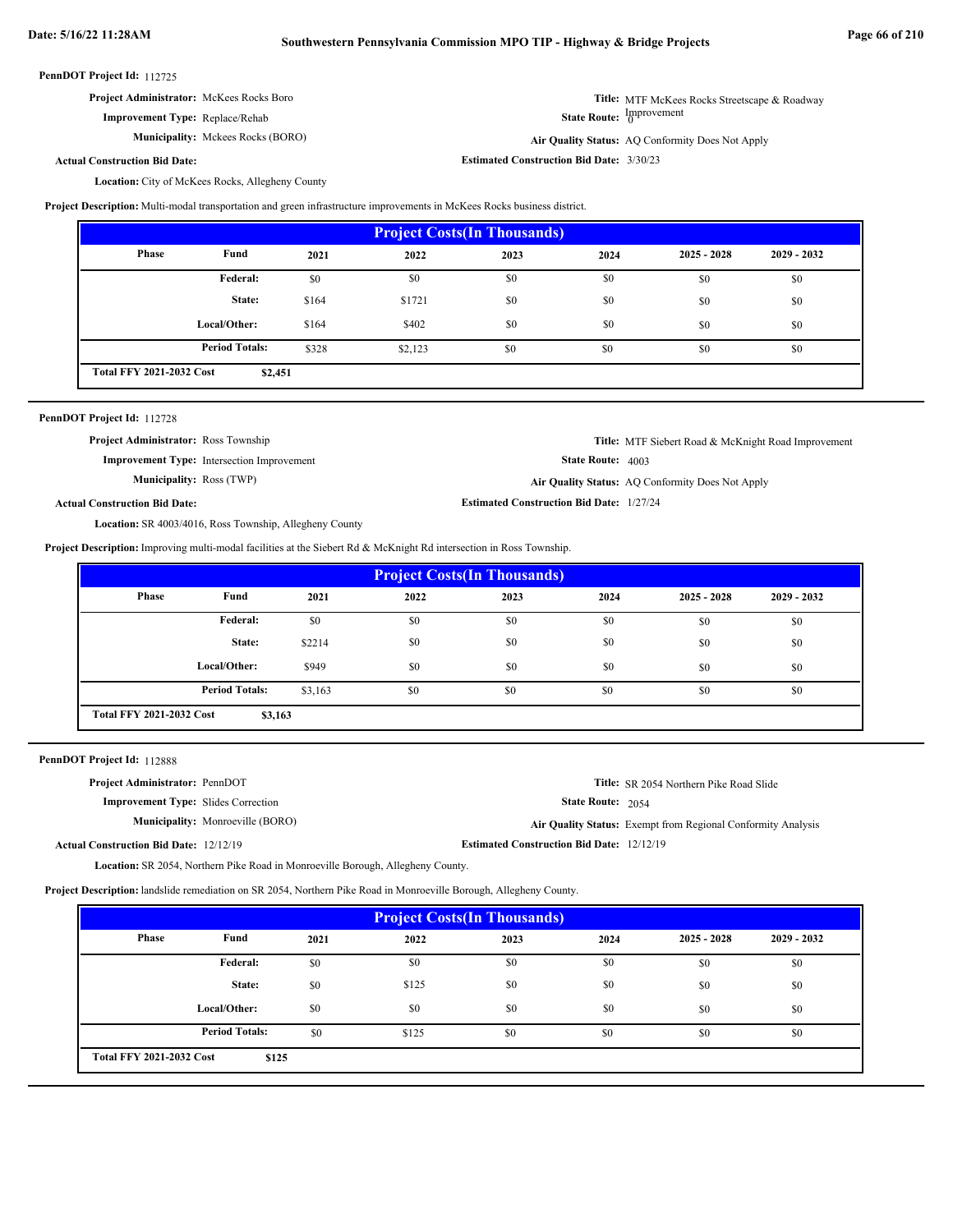# **Date: 5/16/22 11:28AM Southwestern Pennsylvania Commission MPO TIP - Highway & Bridge Projects Page 67 of 210**

PennDOT Project Id: 112896

| <b>Project Administrator: PennDOT</b> |  |
|---------------------------------------|--|
|---------------------------------------|--|

**Improvement Type:** Slides Correction

**Municipality:** Monroeville (BORO)

State Route: 2102

State Route: 65

**Title:** Bridge Wash 2021

Monroeville (BORO) **Air Quality Status:** Exempt from Regional Conformity Analysis

**Title:** SR 2102 Forbes Road Slide

**Estimated Construction Bid Date:** 4/30/20 4/30/20 **Actual Construction Bid Date:**

Location: SR 2102, Forbes Road in Trafford Borough, Allegheny County

**Project Description:** Slide remediation on SR 2102, Forbes Road in Trafford Borough, Allegheny County

| <b>Project Costs (In Thousands)</b>     |                       |      |      |      |      |               |               |
|-----------------------------------------|-----------------------|------|------|------|------|---------------|---------------|
| Phase                                   | Fund                  | 2021 | 2022 | 2023 | 2024 | $2025 - 2028$ | $2029 - 2032$ |
|                                         | Federal:              | \$0  | \$0  | \$0  | \$0  | \$0           | \$0           |
|                                         | State:                | \$0  | \$60 | \$0  | \$0  | \$0           | \$0           |
|                                         | Local/Other:          | \$0  | \$0  | \$0  | \$0  | \$0           | \$0           |
|                                         | <b>Period Totals:</b> | \$0  | \$60 | \$0  | \$0  | \$0           | \$0           |
| <b>Total FFY 2021-2032 Cost</b><br>\$60 |                       |      |      |      |      |               |               |

| PennDOT Project Id: 112937 |  |
|----------------------------|--|
|----------------------------|--|

**Project Administrator:** PennDOT

**Improvement Type:** Bridge Washing

**Municipality:** Pittsburgh (CITY) **Air Quality Status:** AQ Conformity Does Not Apply

**Estimated Construction Bid Date:** 3/25/21 3/25/21 **Actual Construction Bid Date:**

Location: Bridge wash contract in district 11

**Project Description:** Bridge wash contract in district 11

| <b>Project Costs (In Thousands)</b>      |                       |       |      |      |      |               |               |  |
|------------------------------------------|-----------------------|-------|------|------|------|---------------|---------------|--|
| Phase                                    | Fund                  | 2021  | 2022 | 2023 | 2024 | $2025 - 2028$ | $2029 - 2032$ |  |
|                                          | Federal:              | \$960 | \$0  | \$0  | \$0  | \$0           | \$0           |  |
|                                          | State:                | \$0   | \$0  | \$0  | \$0  | \$0           | \$0           |  |
|                                          | Local/Other:          | \$0   | \$0  | \$0  | \$0  | \$0           | \$0           |  |
|                                          | <b>Period Totals:</b> | \$960 | \$0  | \$0  | \$0  | \$0           | \$0           |  |
| <b>Total FFY 2021-2032 Cost</b><br>\$960 |                       |       |      |      |      |               |               |  |

PennDOT Project Id: 112947

| <b>Project Administrator: PennDOT</b>        |                                                         |                                                 | <b>Title:</b> Bridge Wash 2022                   |
|----------------------------------------------|---------------------------------------------------------|-------------------------------------------------|--------------------------------------------------|
|                                              | <b>Improvement Type:</b> Bridge Preservation Activities | <b>State Route: 22</b>                          |                                                  |
|                                              | <b>Municipality:</b> North Fayette (TWP)                |                                                 | Air Quality Status: AQ Conformity Does Not Apply |
| <b>Actual Construction Bid Date: 3/31/22</b> |                                                         | <b>Estimated Construction Bid Date: 3/31/22</b> |                                                  |
|                                              |                                                         |                                                 |                                                  |

**Project Description:** Bridge wash contract in district 11

Location: Bridge wash contract in district 11

| <b>Project Costs (In Thousands)</b>        |                       |      |         |      |      |               |               |
|--------------------------------------------|-----------------------|------|---------|------|------|---------------|---------------|
| Phase                                      | Fund                  | 2021 | 2022    | 2023 | 2024 | $2025 - 2028$ | $2029 - 2032$ |
|                                            | Federal:              | \$0  | \$1200  | \$0  | \$0  | \$0           | \$0           |
|                                            | State:                | \$0  | \$300   | \$0  | \$0  | \$0           | \$0           |
|                                            | Local/Other:          | \$0  | \$0     | \$0  | \$0  | \$0           | \$0           |
|                                            | <b>Period Totals:</b> | \$0  | \$1,500 | \$0  | \$0  | \$0           | \$0           |
| <b>Total FFY 2021-2032 Cost</b><br>\$1,500 |                       |      |         |      |      |               |               |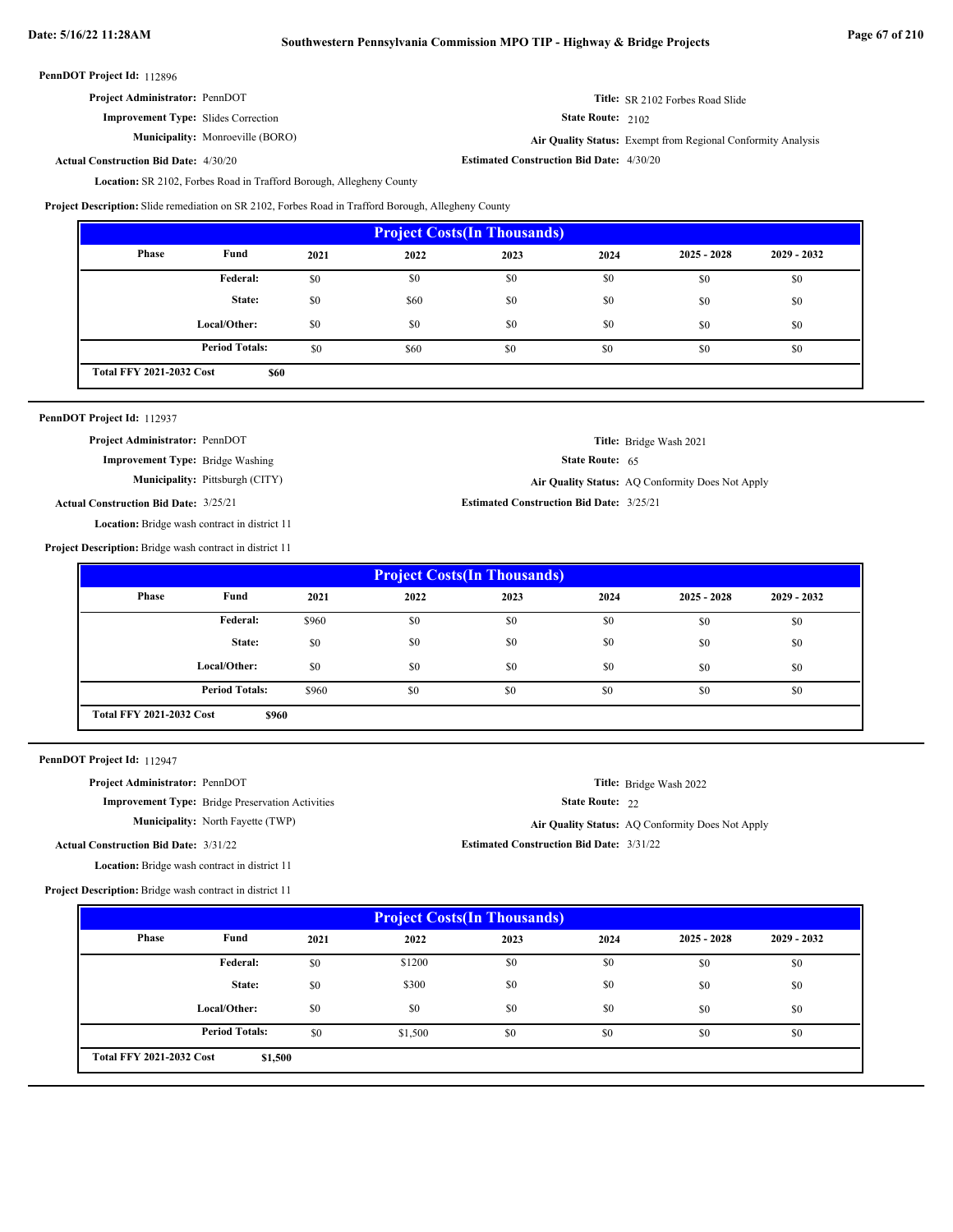| <b>Project Administrator: PennDOT</b> | Title: Ardmore Blvd/Brinton Road - Bevington Road |
|---------------------------------------|---------------------------------------------------|
| <b>Improvement Type:</b> Restoration  | State Route: 30                                   |

**Municipality:** Wilkinsburg (BORO) **Air Quality Status:** Air Quality Status: AQ Conformity Does Not Apply

**Estimated Construction Bid Date:** 4/22/21 4/22/21 **Actual Construction Bid Date:**

Location: Located on SR 30 from Brinton Road in Wilkinsburg to Bevington Road in Forest Hills, Allegheny County.

**Project Description:** Milling and resurfacing on SR 30 (Ardmore Blvd) from Brinton Road in Wilkinsburg to Bevington Road in Forest Hills, Allegheny County.

| <b>Project Costs (In Thousands)</b>        |                       |         |       |      |      |               |               |
|--------------------------------------------|-----------------------|---------|-------|------|------|---------------|---------------|
| Phase                                      | Fund                  | 2021    | 2022  | 2023 | 2024 | $2025 - 2028$ | $2029 - 2032$ |
|                                            | Federal:              | \$3325  | \$475 | \$0  | \$0  | \$0           | \$0           |
|                                            | State:                | \$0     | \$0   | \$0  | \$0  | \$0           | \$0           |
|                                            | Local/Other:          | \$0     | \$0   | \$0  | \$0  | \$0           | \$0           |
|                                            | <b>Period Totals:</b> | \$3,325 | \$475 | \$0  | \$0  | \$0           | \$0           |
| <b>Total FFY 2021-2032 Cost</b><br>\$3,800 |                       |         |       |      |      |               |               |

| <b>PennDOT Project Id: 113508</b>                  |                                                              |
|----------------------------------------------------|--------------------------------------------------------------|
| <b>Project Administrator: PennDOT</b>              | <b>Title:</b> Freeway Service Patrol & Traffic Control       |
| <b>Improvement Type:</b> Traffic System Management | <b>State Route: 28</b>                                       |
| <b>Municipality:</b> Pittsburgh (CITY)             | Air Quality Status: Exempt from Regional Conformity Analysis |

**Actual Construction Bid Date:**

Location: Located on SR 28 from the Junction of PA 28/I-579/I-279 near the Heinz Plant to the PA 910 Harmar Exit in City of Pittsburgh, Millvale, Shaler, Etna, Sharpsburg, Aspinwall, O'Hara, Blawnox and Harmar Township, Allegheny County

**Estimated Construction Bid Date:**

Project Description: Traffic system management on SR 28 from the Junction of PA 28/I-579/I-279 near the Heinz Plant to the PA 910 Harmar Exit in City of Pittsburgh, Millvale, Shaler, Etna, Sharpsburg, Aspinwall, O'Hara, Blawnox and Harmar Township for removal of disabled or accident vehicles.

| <b>Project Costs (In Thousands)</b>      |                       |       |      |      |      |               |               |
|------------------------------------------|-----------------------|-------|------|------|------|---------------|---------------|
| Phase                                    | Fund                  | 2021  | 2022 | 2023 | 2024 | $2025 - 2028$ | $2029 - 2032$ |
|                                          | <b>Federal:</b>       | \$253 | \$0  | \$0  | \$0  | \$0           | \$0           |
|                                          | State:                | \$0   | \$0  | \$0  | \$0  | \$0           | \$0           |
|                                          | Local/Other:          | \$0   | \$0  | \$0  | \$0  | \$0           | \$0           |
|                                          | <b>Period Totals:</b> | \$253 | \$0  | \$0  | \$0  | \$0           | \$0           |
| <b>Total FFY 2021-2032 Cost</b><br>\$253 |                       |       |      |      |      |               |               |

PennDOT Project Id: 113629

| <b>Project Administrator: PennDOT</b>       |                                                 | <b>Title:</b> Babcock Boulevard Culvert                      |
|---------------------------------------------|-------------------------------------------------|--------------------------------------------------------------|
| <b>Improvement Type:</b> Bridge Replacement | <b>State Route: 4031</b>                        |                                                              |
| <b>Municipality:</b> Pine (TWP)             |                                                 | Air Quality Status: Exempt from Regional Conformity Analysis |
| <b>Actual Construction Bid Date:</b>        | <b>Estimated Construction Bid Date: 4/15/27</b> |                                                              |

Located on SR 4031, Babcock Boulevard over Branch of Breakneck Creek in Pine Township, Allegheny County **Location:**

**Project Description:** Bridge replacement on SR 4031, Babcock Boulevard over Branch of Breakneck Creek in Pine Township, Allegheny County

| <b>Project Costs (In Thousands)</b>        |                       |      |      |       |       |               |               |
|--------------------------------------------|-----------------------|------|------|-------|-------|---------------|---------------|
| Phase                                      | Fund                  | 2021 | 2022 | 2023  | 2024  | $2025 - 2028$ | $2029 - 2032$ |
|                                            | Federal:              | \$0  | \$0  | \$0   | \$0   | \$0           | \$0           |
|                                            | State:                | \$0  | \$0  | \$250 | \$350 | \$1000        | \$0           |
|                                            | Local/Other:          | \$0  | \$0  | \$0   | \$0   | \$0           | \$0           |
|                                            | <b>Period Totals:</b> | \$0  | \$0  | \$250 | \$350 | \$1,000       | \$0           |
| <b>Total FFY 2021-2032 Cost</b><br>\$1,600 |                       |      |      |       |       |               |               |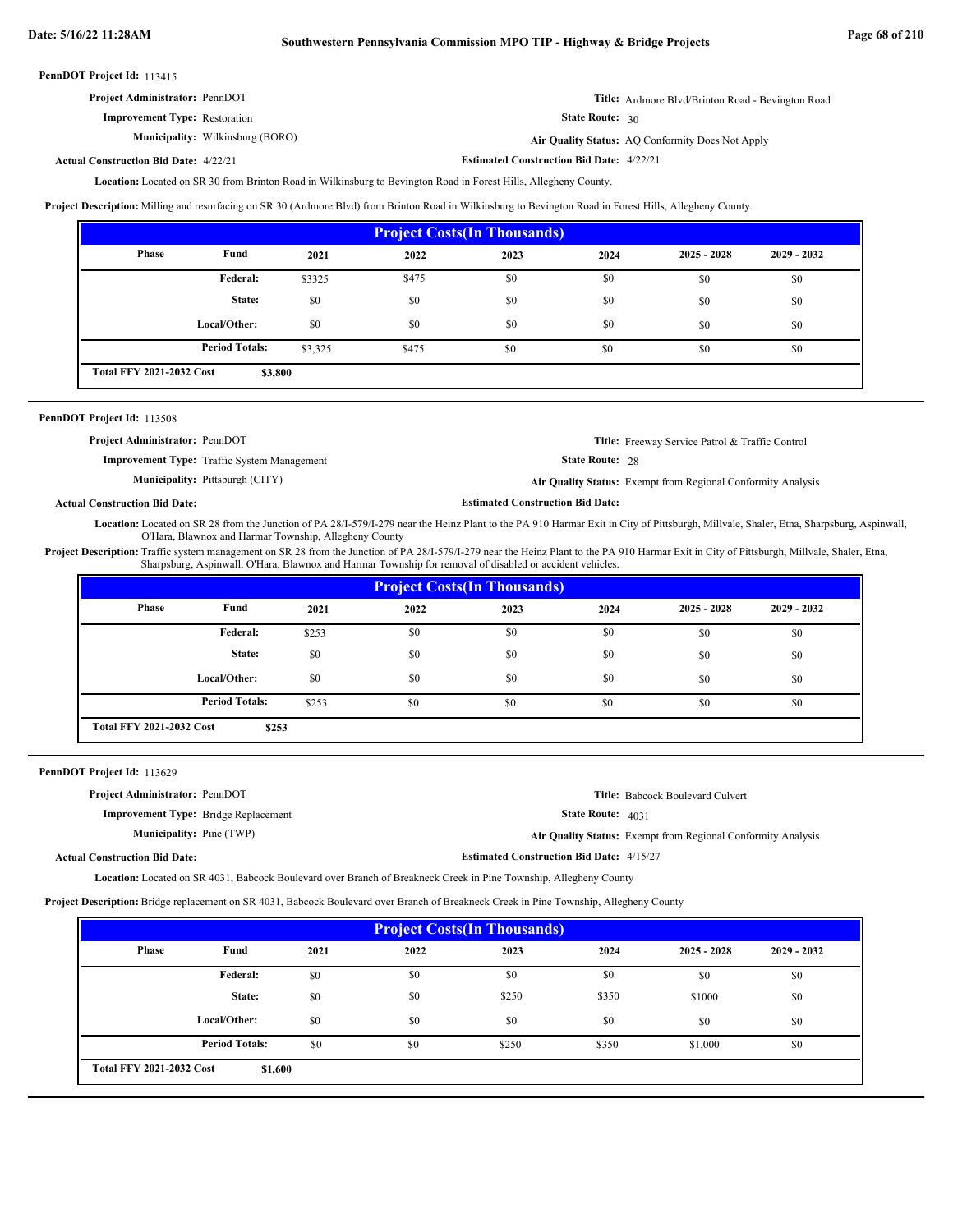**Estimated Construction Bid Date:** 4/15/27

PennDOT Project Id: 113631

| <b>Project Administrator: PennDOT</b>       | Title: Bakerstown Road Bridge                                |
|---------------------------------------------|--------------------------------------------------------------|
| <b>Improvement Type:</b> Bridge Improvement | <b>State Route: 4068</b>                                     |
| <b>Municipality:</b> Richland (TWP)         | Air Quality Status: Exempt from Regional Conformity Analysis |

#### **Actual Construction Bid Date:**

Location: Located on SR 4068, Bakerstown Road over CSX Railroad in Richland Township, Allegheny County

**Project Description:** Bridge rehabilitation/replacement on SR 4068, Bakerstown Road over CSX Railroad in Richland Township, Allegheny County

| <b>Project Costs (In Thousands)</b>      |                       |       |      |       |      |               |               |
|------------------------------------------|-----------------------|-------|------|-------|------|---------------|---------------|
| <b>Phase</b>                             | Fund                  | 2021  | 2022 | 2023  | 2024 | $2025 - 2028$ | $2029 - 2032$ |
|                                          | <b>Federal:</b>       | \$320 | \$0  | \$400 | \$0  | \$0           | \$0           |
|                                          | State:                | \$80  | \$0  | \$100 | \$0  | \$0           | \$0           |
|                                          | Local/Other:          | \$0   | \$0  | \$0   | \$0  | \$0           | \$0           |
|                                          | <b>Period Totals:</b> | \$400 | \$0  | \$500 | \$0  | \$0           | \$0           |
| <b>Total FFY 2021-2032 Cost</b><br>\$900 |                       |       |      |       |      |               |               |

| PennDOT Project Id: 113741                   |                                       |                                                 |                                                              |
|----------------------------------------------|---------------------------------------|-------------------------------------------------|--------------------------------------------------------------|
| <b>Project Administrator: PennDOT</b>        |                                       |                                                 | Title: SR 2058, Verona Road Slide                            |
| <b>Improvement Type:</b> Slides Correction   |                                       | <b>State Route: 2058</b>                        |                                                              |
|                                              | <b>Municipality:</b> Penn Hills (TWP) |                                                 | Air Quality Status: Exempt from Regional Conformity Analysis |
| <b>Actual Construction Bid Date: 1/30/20</b> |                                       | <b>Estimated Construction Bid Date: 1/30/20</b> |                                                              |

Located on SR 2058, Verona Road from Segment 60 to Segment 70 in Penn Hills Township, Allegheny County **Location:**

**Project Description:** Slide correction on SR 2058, Verona Road from Segment 60 to Segment 70 in Penn Hills Township, Allegheny County

| <b>Project Costs(In Thousands)</b>      |                       |      |      |      |      |               |               |
|-----------------------------------------|-----------------------|------|------|------|------|---------------|---------------|
| <b>Phase</b>                            | Fund                  | 2021 | 2022 | 2023 | 2024 | $2025 - 2028$ | $2029 - 2032$ |
|                                         | <b>Federal:</b>       | \$0  | \$0  | \$0  | \$0  | \$0           | \$0           |
|                                         | State:                | \$30 | \$0  | \$0  | \$0  | \$0           | \$0           |
|                                         | Local/Other:          | \$0  | \$0  | \$0  | \$0  | \$0           | \$0           |
|                                         | <b>Period Totals:</b> | \$30 | \$0  | \$0  | \$0  | \$0           | \$0           |
| <b>Total FFY 2021-2032 Cost</b><br>\$30 |                       |      |      |      |      |               |               |

PennDOT Project Id: 114150

| <b>Project Administrator:</b> City of Pittsburgh |                                                 | Title: Swindell Bridge                                       |
|--------------------------------------------------|-------------------------------------------------|--------------------------------------------------------------|
| <b>Improvement Type:</b> Bridge Rehabilitation   | <b>State Route: 7301</b>                        |                                                              |
| <b>Municipality:</b> Pittsburgh (CITY)           |                                                 | Air Quality Status: Exempt from Regional Conformity Analysis |
| <b>Actual Construction Bid Date:</b>             | <b>Estimated Construction Bid Date: 10/8/26</b> |                                                              |

Location: Located between Essen Street and N.Charles Street over I-279, HOV, Ramp G, and East Street in the City of Pittsburgh, Allegheny County.

**Project Description:** Swindell Bridge Rehabilitation located between Essen Street and N.Charles Street over I-279, HOV, Ramp G, and East Street in the City of Pittsburgh, Allegheny County.

| <b>Project Costs (In Thousands)</b>         |                       |      |       |       |         |               |               |
|---------------------------------------------|-----------------------|------|-------|-------|---------|---------------|---------------|
| Phase                                       | Fund                  | 2021 | 2022  | 2023  | 2024    | $2025 - 2028$ | $2029 - 2032$ |
|                                             | Federal:              | \$0  | \$600 | \$500 | \$1700  | \$9142        | \$26058       |
|                                             | State:                | \$0  | \$113 | \$94  | \$319   | \$1714        | \$4886        |
|                                             | Local/Other:          | \$0  | \$38  | \$31  | \$106   | \$571         | \$1629        |
|                                             | <b>Period Totals:</b> | \$0  | \$751 | \$625 | \$2,125 | \$11,427      | \$32,573      |
| <b>Total FFY 2021-2032 Cost</b><br>\$47,501 |                       |      |       |       |         |               |               |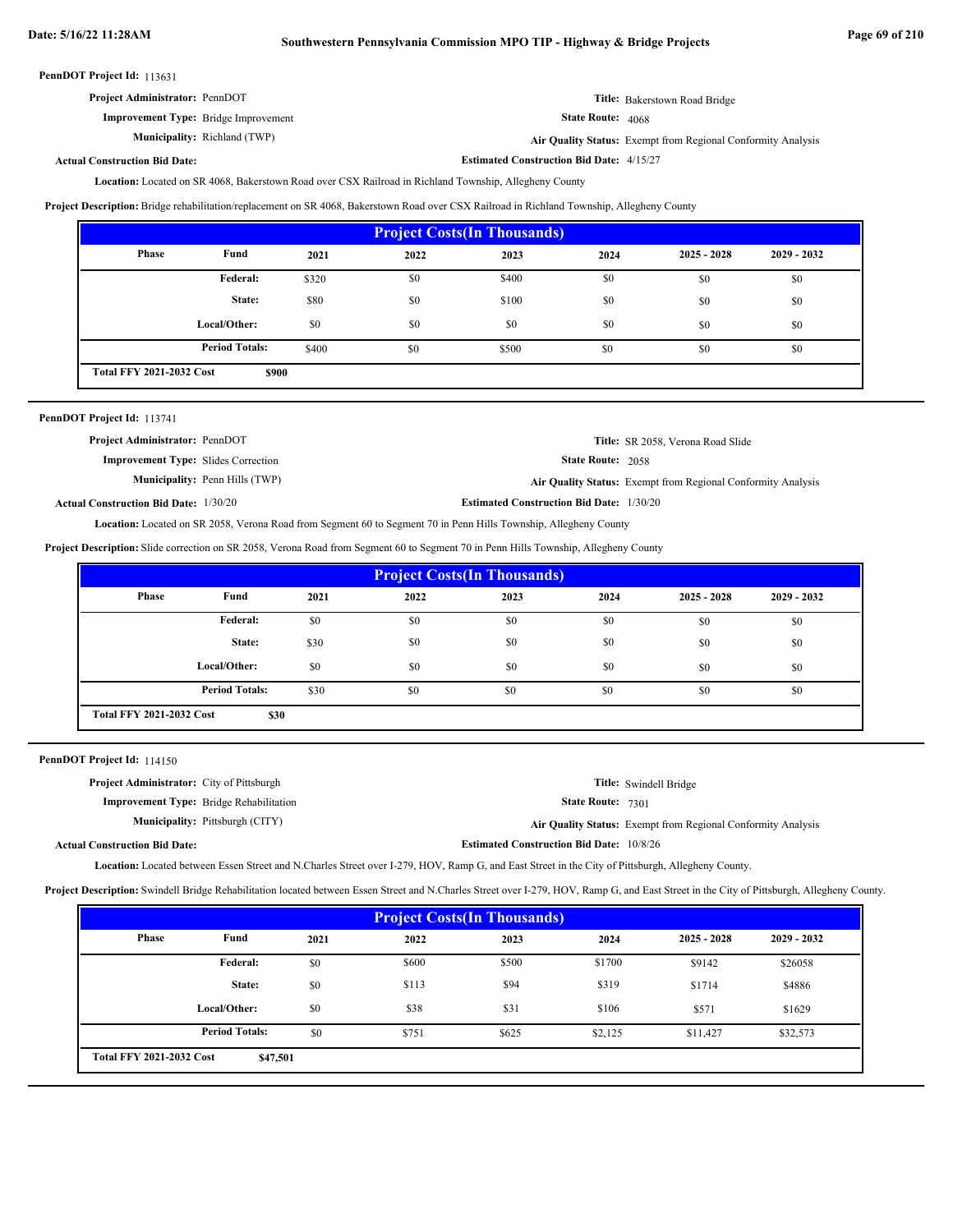| <b>Project Administrator: PennDOT</b> |  |
|---------------------------------------|--|
|---------------------------------------|--|

State Route: 837

**Title:** PA 837 Slide Remediation

**Estimated Construction Bid Date:** 10/19/23 West Mifflin (BORO) **Air Quality Status:** Exempt from Regional Conformity Analysis

#### **Actual Construction Bid Date:**

**Improvement Type:** Slides Correction

**Municipality:**

Location: Located on PA 837, North State Street in West Mifflin Borough, Allegheny County

**Project Description:** Slide Remediation on PA 837, North State Street in West Mifflin Borough, Allegheny County.

| <b>Project Costs (In Thousands)</b>        |                       |       |       |      |      |               |               |
|--------------------------------------------|-----------------------|-------|-------|------|------|---------------|---------------|
| Phase                                      | Fund                  | 2021  | 2022  | 2023 | 2024 | $2025 - 2028$ | $2029 - 2032$ |
|                                            | <b>Federal:</b>       | \$0   | \$0   | \$0  | \$0  | \$0           | \$0           |
|                                            | State:                | \$773 | \$600 | \$0  | \$0  | \$0           | \$0           |
|                                            | Local/Other:          | \$0   | \$0   | \$0  | \$0  | \$0           | \$0           |
|                                            | <b>Period Totals:</b> | \$773 | \$600 | \$0  | \$0  | \$0           | \$0           |
| <b>Total FFY 2021-2032 Cost</b><br>\$1,373 |                       |       |       |      |      |               |               |

| PennDOT Project Id: 114194 |  |
|----------------------------|--|
|----------------------------|--|

| <b>Project Administrator: PennDOT</b>       |                                      |                                                 | <b>Title:</b> SR 2010, Lovedale Road Wall Remediation               |
|---------------------------------------------|--------------------------------------|-------------------------------------------------|---------------------------------------------------------------------|
| <b>Improvement Type:</b> Safety Improvement |                                      | <b>State Route: 2010</b>                        |                                                                     |
|                                             | <b>Municipality:</b> Elizabeth (TWP) |                                                 | <b>Air Quality Status:</b> Exempt from Regional Conformity Analysis |
| <b>Actual Construction Bid Date:</b>        |                                      | <b>Estimated Construction Bid Date: 4/15/24</b> |                                                                     |

Location: Located on SR 2010, Lovedale Road in Elizabeth Township and Lincoln Boro, Allegheny County

**Project Description:** Replace failing walls on SR 2010, Lovedale Road in Elizabeth Township and Lincoln Boro, Allegheny County

| <b>Project Costs (In Thousands)</b>        |                       |       |       |      |         |               |               |
|--------------------------------------------|-----------------------|-------|-------|------|---------|---------------|---------------|
| Phase                                      | Fund                  | 2021  | 2022  | 2023 | 2024    | $2025 - 2028$ | $2029 - 2032$ |
|                                            | Federal:              | \$0   | \$0   | \$0  | \$2400  | \$0           | \$0           |
|                                            | State:                | \$250 | \$200 | \$0  | \$600   | \$0           | \$0           |
|                                            | Local/Other:          | \$0   | \$0   | \$0  | \$0     | \$0           | \$0           |
|                                            | <b>Period Totals:</b> | \$250 | \$200 | \$0  | \$3,000 | \$0           | \$0           |
| <b>Total FFY 2021-2032 Cost</b><br>\$3,450 |                       |       |       |      |         |               |               |

PennDOT Project Id: 114195

| <b>Project Administrator: PennDOT</b>      |                                         |                                                 | <b>Title:</b> SR 3034, Chartiers St Slide Remediation        |
|--------------------------------------------|-----------------------------------------|-------------------------------------------------|--------------------------------------------------------------|
| <b>Improvement Type:</b> Slides Correction |                                         | <b>State Route: 3034</b>                        |                                                              |
|                                            | <b>Municipality:</b> Bridgeville (BORO) |                                                 | Air Quality Status: Exempt from Regional Conformity Analysis |
| <b>Actual Construction Bid Date:</b>       |                                         | <b>Estimated Construction Bid Date: 1/25/24</b> |                                                              |

Location: Located on SR 3034, Chartiers Street from Dewey Ave to Mayview Street in Bridgeville Boro, Allegheny County

**Project Description:** Slide remediation on SR 3034, Chartiers Street from Dewey Ave to Mayview Street in Bridgeville Boro, Allegheny County

| <b>Project Costs (In Thousands)</b>        |                       |       |       |       |         |               |               |
|--------------------------------------------|-----------------------|-------|-------|-------|---------|---------------|---------------|
| Phase                                      | Fund                  | 2021  | 2022  | 2023  | 2024    | $2025 - 2028$ | $2029 - 2032$ |
|                                            | Federal:              | \$0   | \$0   | \$0   | \$0     | \$0           | \$0           |
|                                            | State:                | \$375 | \$825 | \$150 | \$2500  | \$0           | \$0           |
|                                            | Local/Other:          | \$0   | \$0   | \$0   | \$0     | \$0           | \$0           |
|                                            | <b>Period Totals:</b> | \$375 | \$825 | \$150 | \$2,500 | \$0           | \$0           |
| <b>Total FFY 2021-2032 Cost</b><br>\$3,850 |                       |       |       |       |         |               |               |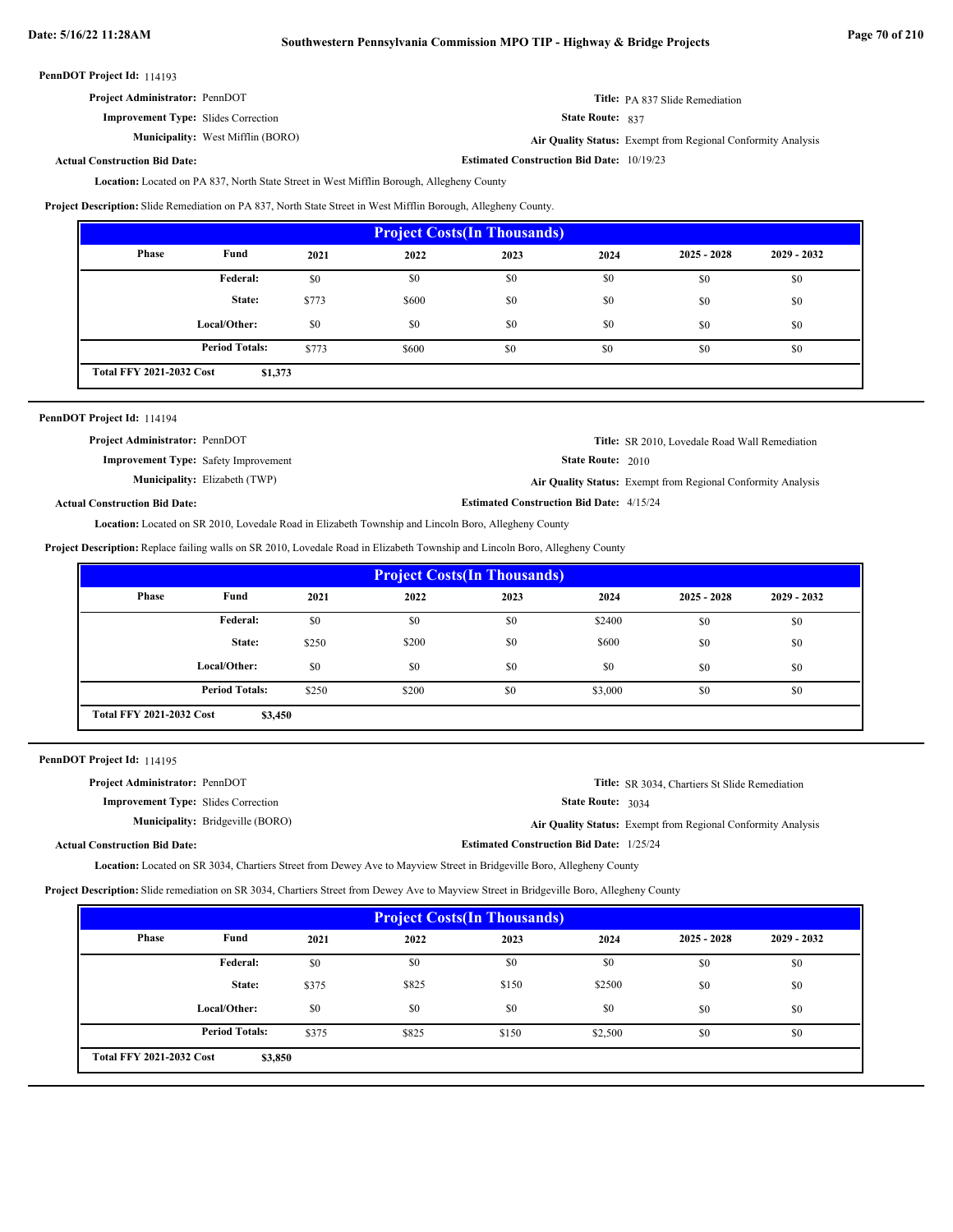**Title:** MTA Stevenson Mill/Rouser Road Offsites **Project Administrator:** Moon Township

State Route: 0

**Estimated Construction Bid Date:** 3/1/23

Moon (TWP) **Air Quality Status:** Significant: Included in regional conformity analysis

### **Actual Construction Bid Date:**

**Improvement Type:** New Roadway

Municipality: Moon (TWP)

Location: From Stevenson Mill to Rouser Road in Moon Township, Allegheny County.

**Project Description:** (Sponsor = MTA) Road connection from Stevenson Mill to Rouser Road in Moon Township, Allegheny County.

| <b>Project Costs (In Thousands)</b> |                                            |      |         |      |      |               |               |
|-------------------------------------|--------------------------------------------|------|---------|------|------|---------------|---------------|
| Phase                               | Fund                                       | 2021 | 2022    | 2023 | 2024 | $2025 - 2028$ | $2029 - 2032$ |
|                                     | Federal:                                   | \$0  | \$0     | \$0  | \$0  | \$0           | \$0           |
|                                     | State:                                     | \$0  | \$0     | \$0  | \$0  | \$0           | \$0           |
|                                     | Local/Other:                               | \$0  | \$5948  | \$0  | \$0  | \$0           | \$0           |
|                                     | <b>Period Totals:</b>                      | \$0  | \$5,948 | \$0  | \$0  | \$0           | \$0           |
|                                     | <b>Total FFY 2021-2032 Cost</b><br>\$5,948 |      |         |      |      |               |               |

| PennDOT Project Id: 114242                                |                                                              |
|-----------------------------------------------------------|--------------------------------------------------------------|
| Project Administrator: PennDOT                            | <b>Title:</b> Guiderail Upgrades                             |
| <b>Improvement Type:</b> Safety Improvement               | <b>State Route:</b> $\theta$                                 |
| <b>Municipality:</b>                                      | Air Quality Status: Exempt from Regional Conformity Analysis |
| <b>Actual Construction Bid Date:</b>                      | <b>Estimated Construction Bid Date:</b>                      |
| <b>Location:</b> Located on various routes in District 11 |                                                              |

**Project Description:** Guiderail upgrades in various routes in Allegheny, Beaver, Lawrence Counties.

| <b>Project Costs (In Thousands)</b>      |                       |      |      |       |      |               |               |
|------------------------------------------|-----------------------|------|------|-------|------|---------------|---------------|
| Phase                                    | Fund                  | 2021 | 2022 | 2023  | 2024 | $2025 - 2028$ | $2029 - 2032$ |
|                                          | Federal:              | \$0  | \$0  | \$640 | \$0  | \$0           | \$0           |
|                                          | State:                | \$0  | \$0  | \$160 | \$0  | \$0           | \$0           |
|                                          | Local/Other:          | \$0  | \$0  | \$0   | \$0  | \$0           | \$0           |
|                                          | <b>Period Totals:</b> | \$0  | \$0  | \$800 | \$0  | \$0           | \$0           |
| <b>Total FFY 2021-2032 Cost</b><br>\$800 |                       |      |      |       |      |               |               |

|  | PennDOT Project Id: 114243 |  |
|--|----------------------------|--|
|--|----------------------------|--|

| <b>Project Administrator:</b> Allegheny County |                                                         |                                                 | <b>Title:</b> S 10th Street Bridge Dehumidification System |
|------------------------------------------------|---------------------------------------------------------|-------------------------------------------------|------------------------------------------------------------|
|                                                | <b>Improvement Type:</b> Bridge Preservation Activities | <b>State Route: 7301</b>                        |                                                            |
|                                                | <b>Municipality:</b> Pittsburgh (CITY)                  |                                                 | Air Quality Status: AQ Conformity Does Not Apply           |
| <b>Actual Construction Bid Date: 1/28/21</b>   |                                                         | <b>Estimated Construction Bid Date: 1/28/21</b> |                                                            |

Location: 10th Street over I-376 and CSX railroad from 2nd Ave and Armstrong Tunnel to near Muriel St on the South Side, City of Pittsburgh, Allegheny County.

Project Description: (Sponsor = Allegheny County) 5 years Maintenance contract for suspension bridge main cable dehumidification system of 10th Street over I-376 and CSX railroad from 2nd Ave and Armstrong Tunnel to near Muriel St on the South Side, City of Pittsburgh, Allegheny County.

| <b>Project Costs (In Thousands)</b>      |                       |       |      |      |      |               |               |  |
|------------------------------------------|-----------------------|-------|------|------|------|---------------|---------------|--|
| Phase                                    | Fund                  | 2021  | 2022 | 2023 | 2024 | $2025 - 2028$ | $2029 - 2032$ |  |
|                                          | Federal:              | \$554 | \$0  | \$0  | \$0  | \$0           | \$0           |  |
|                                          | State:                | \$170 | \$0  | \$0  | \$0  | \$0           | \$0           |  |
|                                          | Local/Other:          | \$57  | \$0  | \$0  | \$0  | \$0           | \$0           |  |
|                                          | <b>Period Totals:</b> | \$781 | \$0  | \$0  | \$0  | \$0           | \$0           |  |
| <b>Total FFY 2021-2032 Cost</b><br>\$781 |                       |       |      |      |      |               |               |  |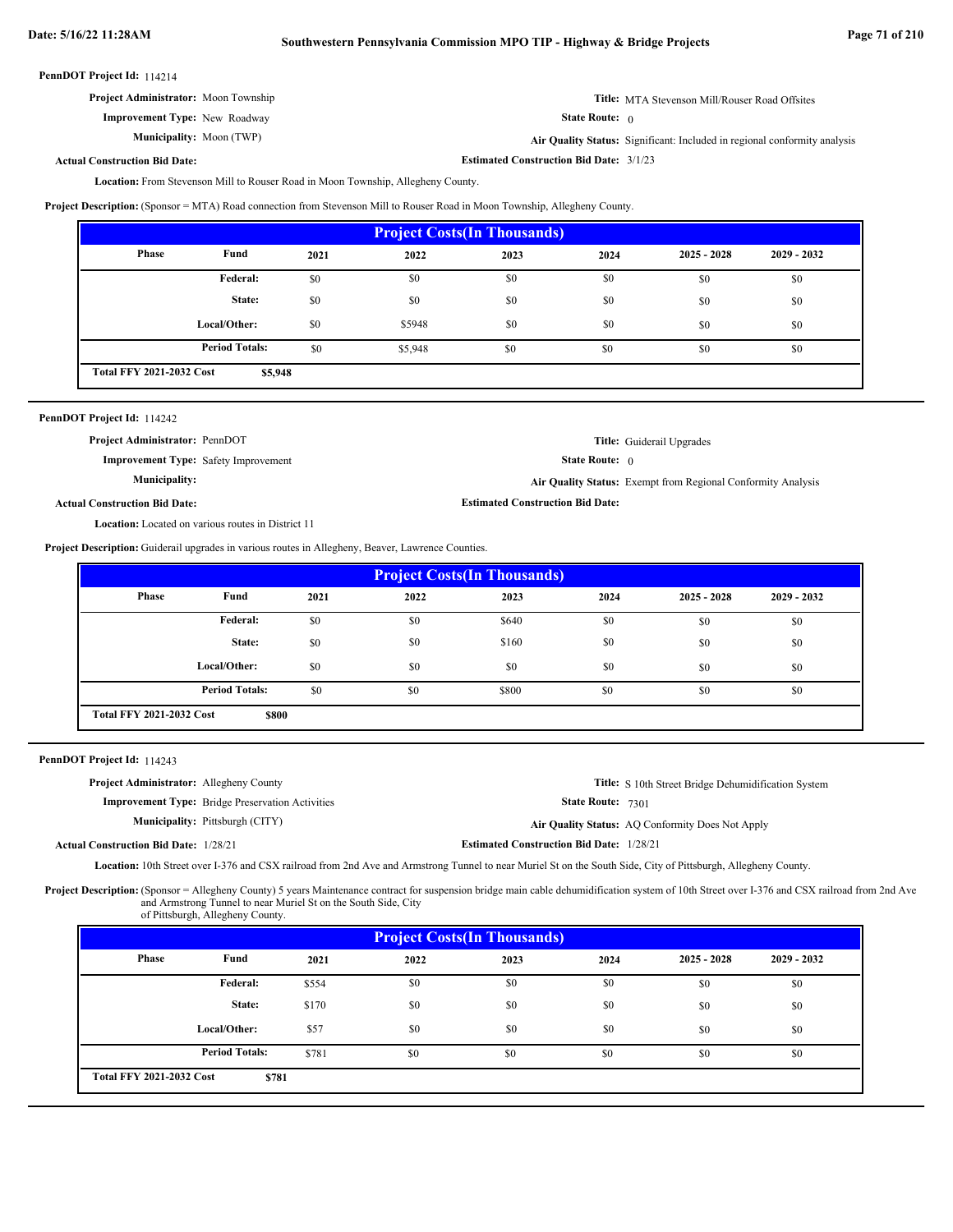|  | PennDOT Project Id: 114266 |  |
|--|----------------------------|--|
|--|----------------------------|--|

| <b>Project Administrator:</b> City of Pittsburgh | Title: West Carson Street Bridge |
|--------------------------------------------------|----------------------------------|
| <b>Improvement Type:</b> Bridge Replacement      | <b>State Route: 7301</b>         |

Pittsburgh (CITY) **Air Quality Status:** AQ Conformity Does Not Apply

# **Actual Construction Bid Date:**

Location: Located on West Carson Street (SR 7301) over Chartiers Creek in McKees Rocks Borough and City of Pittsburgh, Allegheny County

**Project Description:** Bridge rehab/replacement on West Carson Street (SR 7301) over Chartiers Creek in McKees Rocks Borough and City of Pittsburgh, Allegheny County

| <b>Project Costs (In Thousands)</b>        |                       |      |       |      |      |               |               |  |
|--------------------------------------------|-----------------------|------|-------|------|------|---------------|---------------|--|
| Phase                                      | Fund                  | 2021 | 2022  | 2023 | 2024 | $2025 - 2028$ | $2029 - 2032$ |  |
|                                            | Federal:              | \$0  | \$400 | \$0  | \$0  | \$6200        | \$0           |  |
|                                            | State:                | \$0  | \$75  | \$0  | \$0  | \$0           | \$0           |  |
|                                            | Local/Other:          | \$0  | \$25  | \$0  | \$0  | \$1550        | \$0           |  |
|                                            | <b>Period Totals:</b> | \$0  | \$500 | \$0  | \$0  | \$7,750       | \$0           |  |
| <b>Total FFY 2021-2032 Cost</b><br>\$8,250 |                       |      |       |      |      |               |               |  |

# PennDOT Project Id: 114280

**Project Administrator:** Port Authority of Allegheny County

**Improvement Type:** Bicycle Facilities/Services

**Municipality:**

**Municipality:** Pittsburgh (CITY)

**Title:** Pittsburgh BRT - Establish Bus & Bike Lanes

State Route: 0

**Estimated Construction Bid Date:**

**Estimated Construction Bid Date:** 12/25/50

Pittsburgh (CITY) **Air Quality Status:** Significant: Included in regional conformity analysis

**Actual Construction Bid Date:**

Location: Located from within the City of Pittsburgh including Downtown, Uptown, Oakland and the East End corridor, all within Allegheny County

**Project Description:** Establishment of Bus and Bike Lanes from within the City of Pittsburgh including Downtown, Uptown, Oakland and the East End corridor, all within Allegheny County

| <b>Project Costs (In Thousands)</b>        |                       |         |      |      |      |               |               |  |
|--------------------------------------------|-----------------------|---------|------|------|------|---------------|---------------|--|
| Phase                                      | Fund                  | 2021    | 2022 | 2023 | 2024 | $2025 - 2028$ | $2029 - 2032$ |  |
|                                            | Federal:              | \$2919  | \$0  | \$0  | \$0  | \$0           | \$0           |  |
|                                            | State:                | \$0     | \$0  | \$0  | \$0  | \$0           | \$0           |  |
|                                            | Local/Other:          | \$0     | \$0  | \$0  | \$0  | \$0           | \$0           |  |
|                                            | <b>Period Totals:</b> | \$2.919 | \$0  | \$0  | \$0  | \$0           | \$0           |  |
| <b>Total FFY 2021-2032 Cost</b><br>\$2,919 |                       |         |      |      |      |               |               |  |

PennDOT Project Id: 114283

**Project Administrator:** Port Authority of Allegheny County

**Improvement Type:** Existing Signal Improvement

**Municipality:** Pittsburgh (CITY)

**Title:** Pittsburgh BRT - Downtown Improvements

State Route: 0

**Estimated Construction Bid Date:**

Pittsburgh (CITY) **Air Quality Status:** Significant: Included in regional conformity analysis

**Actual Construction Bid Date:**

Location: Located from within the City of Pittsburgh, Allegheny County

**Project Description:** Safety improvement from within the City of Pittsburgh, Allegheny County.

| <b>Project Costs (In Thousands)</b>         |                       |          |      |      |      |               |               |  |
|---------------------------------------------|-----------------------|----------|------|------|------|---------------|---------------|--|
| Phase                                       | Fund                  | 2021     | 2022 | 2023 | 2024 | $2025 - 2028$ | $2029 - 2032$ |  |
|                                             | Federal:              | \$6423   | \$0  | \$0  | \$0  | \$0           | \$0           |  |
|                                             | State:                | \$4144   | \$0  | \$0  | \$0  | \$0           | \$0           |  |
|                                             | Local/Other:          | \$138    | \$0  | \$0  | \$0  | \$0           | \$0           |  |
|                                             | <b>Period Totals:</b> | \$10,705 | \$0  | \$0  | \$0  | \$0           | \$0           |  |
| <b>Total FFY 2021-2032 Cost</b><br>\$10,705 |                       |          |      |      |      |               |               |  |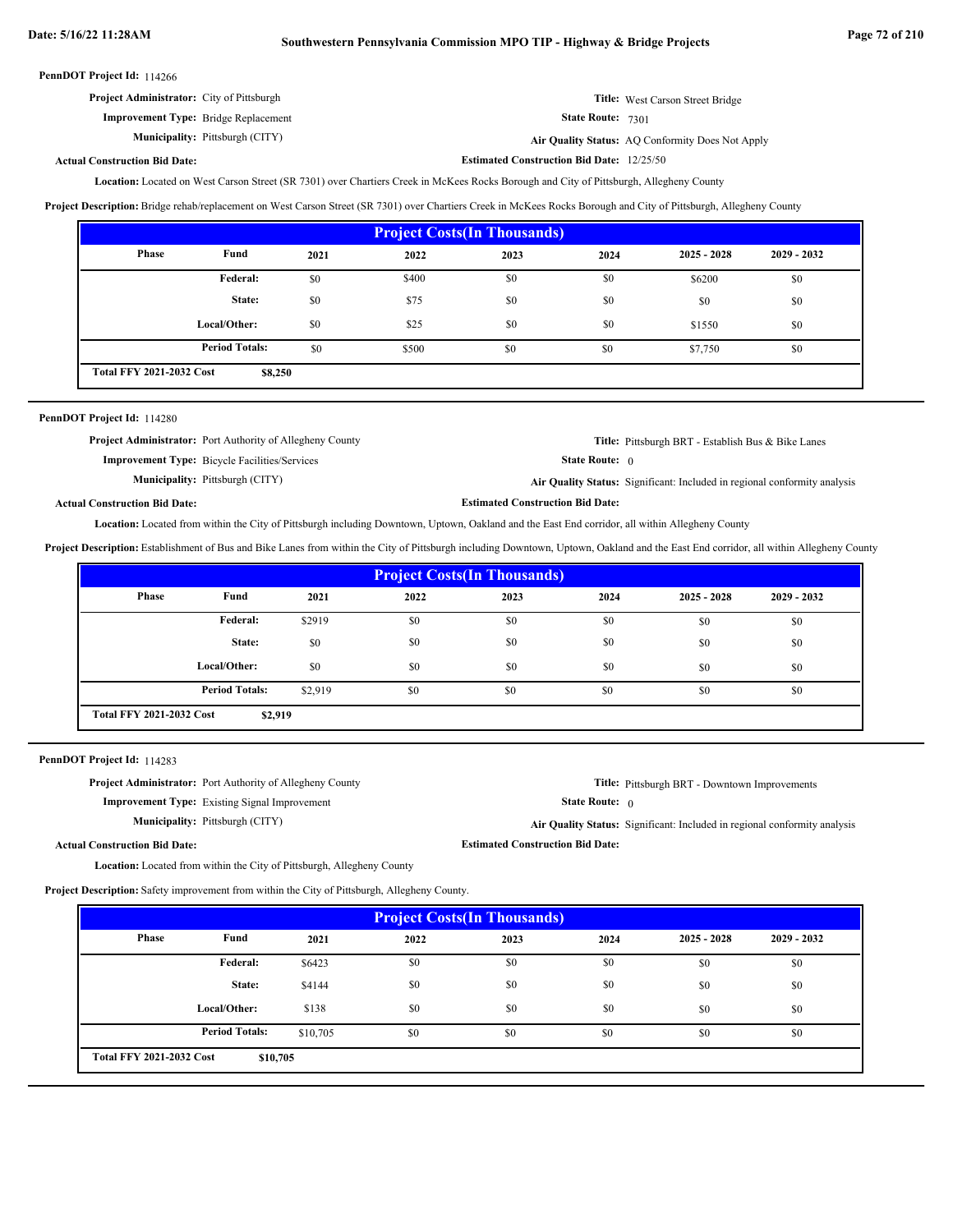**Estimated Construction Bid Date:** 6/15/24

PennDOT Project Id: 114287

| <b>Project Administrator: PennDOT</b>             | <b>Title:</b> SR 3003 (Washington Pike) Improvements |
|---------------------------------------------------|------------------------------------------------------|
| <b>Improvement Type:</b> Intersection Improvement | State Route: 3003                                    |

**Municipality:** South Fayette (TWP) **Air Quality Status:** 

Air Quality Status: Significant: Included in regional conformity analysis

# **Actual Construction Bid Date:**

Location: Located on SR 3003, Washington Pike between SR 3006 (Boyce Road) and Alpine Road in South Fayette Township, Allegheny County.

**Project Description:** Safety improvement on SR 3003, Washington Pike between SR 3006 (Boyce Road) and Alpine Road in South Fayette Township, Allegheny County.

| <b>Project Costs (In Thousands)</b> |                                            |       |      |      |         |               |               |
|-------------------------------------|--------------------------------------------|-------|------|------|---------|---------------|---------------|
| Phase                               | Fund                                       | 2021  | 2022 | 2023 | 2024    | $2025 - 2028$ | $2029 - 2032$ |
|                                     | Federal:                                   | \$300 | \$0  | \$0  | \$1120  | \$0           | \$0           |
|                                     | State:                                     | \$0   | \$0  | \$0  | \$280   | \$0           | \$0           |
|                                     | Local/Other:                               | \$0   | \$0  | \$0  | \$0     | \$0           | \$0           |
|                                     | <b>Period Totals:</b>                      | \$300 | \$0  | \$0  | \$1,400 | \$0           | \$0           |
|                                     | <b>Total FFY 2021-2032 Cost</b><br>\$1,700 |       |      |      |         |               |               |

| PennDOT Project Id: 114288                       |                                                      |                                                |                                                                           |
|--------------------------------------------------|------------------------------------------------------|------------------------------------------------|---------------------------------------------------------------------------|
| <b>Project Administrator:</b> City of Pittsburgh |                                                      |                                                | <b>Title:</b> Penn Avenue Signal Improvements                             |
|                                                  | <b>Improvement Type:</b> Existing Signal Improvement | <b>State Route:</b> $\theta$                   |                                                                           |
|                                                  | <b>Municipality:</b> Pittsburgh (CITY)               |                                                | Air Quality Status: Significant: Included in regional conformity analysis |
| <b>Actual Construction Bid Date:</b>             |                                                      | <b>Estimated Construction Bid Date: 6/6/24</b> |                                                                           |

Location: Located on Penn Avenue, from 17th Street to 31st Street in Pittsburgh's Strip District in the City of Pittsburgh, Allegheny County

**Project Description:** Signal improvement on Penn Avenue, from 17th Street to 31st Street in Pittsburgh's Strip District in the City of Pittsburgh, Allegheny County

| <b>Project Costs (In Thousands)</b>        |                       |      |      |      |         |               |               |
|--------------------------------------------|-----------------------|------|------|------|---------|---------------|---------------|
| Phase                                      | Fund                  | 2021 | 2022 | 2023 | 2024    | $2025 - 2028$ | $2029 - 2032$ |
|                                            | Federal:              | \$0  | \$0  | \$0  | \$4432  | \$0           | \$0           |
|                                            | State:                | \$0  | \$0  | \$0  | \$0     | \$0           | \$0           |
|                                            | Local/Other:          | \$0  | \$0  | \$0  | \$1108  | \$0           | \$0           |
|                                            | <b>Period Totals:</b> | \$0  | \$0  | \$0  | \$5,540 | \$0           | \$0           |
| <b>Total FFY 2021-2032 Cost</b><br>\$5,540 |                       |      |      |      |         |               |               |

PennDOT Project Id: 114290

| <b>Project Administrator:</b> City of Pittsburgh |                                        |                                                 | <b>Title:</b> Allegheny River Green Boulevard                |
|--------------------------------------------------|----------------------------------------|-------------------------------------------------|--------------------------------------------------------------|
| <b>Improvement Type:</b> Safety Improvement      |                                        | <b>State Route:</b> $\theta$                    |                                                              |
|                                                  | <b>Municipality:</b> Pittsburgh (CITY) |                                                 | Air Quality Status: Exempt from Regional Conformity Analysis |
| <b>Actual Construction Bid Date:</b>             |                                        | <b>Estimated Construction Bid Date: 5/15/24</b> |                                                              |

**Location:** Located from Downtown Pittsburgh to Highland Park in the City of Pittsburgh, Allegheny County.

**Project Description:** Safety improvement from Downtown Pittsburgh to Highland Park in the City of Pittsburgh, Allegheny County.

| <b>Project Costs (In Thousands)</b>        |                       |      |      |      |         |               |               |
|--------------------------------------------|-----------------------|------|------|------|---------|---------------|---------------|
| Phase                                      | Fund                  | 2021 | 2022 | 2023 | 2024    | $2025 - 2028$ | $2029 - 2032$ |
|                                            | <b>Federal:</b>       | \$0  | \$0  | \$0  | \$2000  | \$0           | \$0           |
|                                            | State:                | \$0  | \$0  | \$0  | \$0     | \$0           | \$0           |
|                                            | Local/Other:          | \$0  | \$0  | \$0  | \$1500  | \$0           | \$0           |
|                                            | <b>Period Totals:</b> | \$0  | \$0  | \$0  | \$3,500 | \$0           | \$0           |
| <b>Total FFY 2021-2032 Cost</b><br>\$3,500 |                       |      |      |      |         |               |               |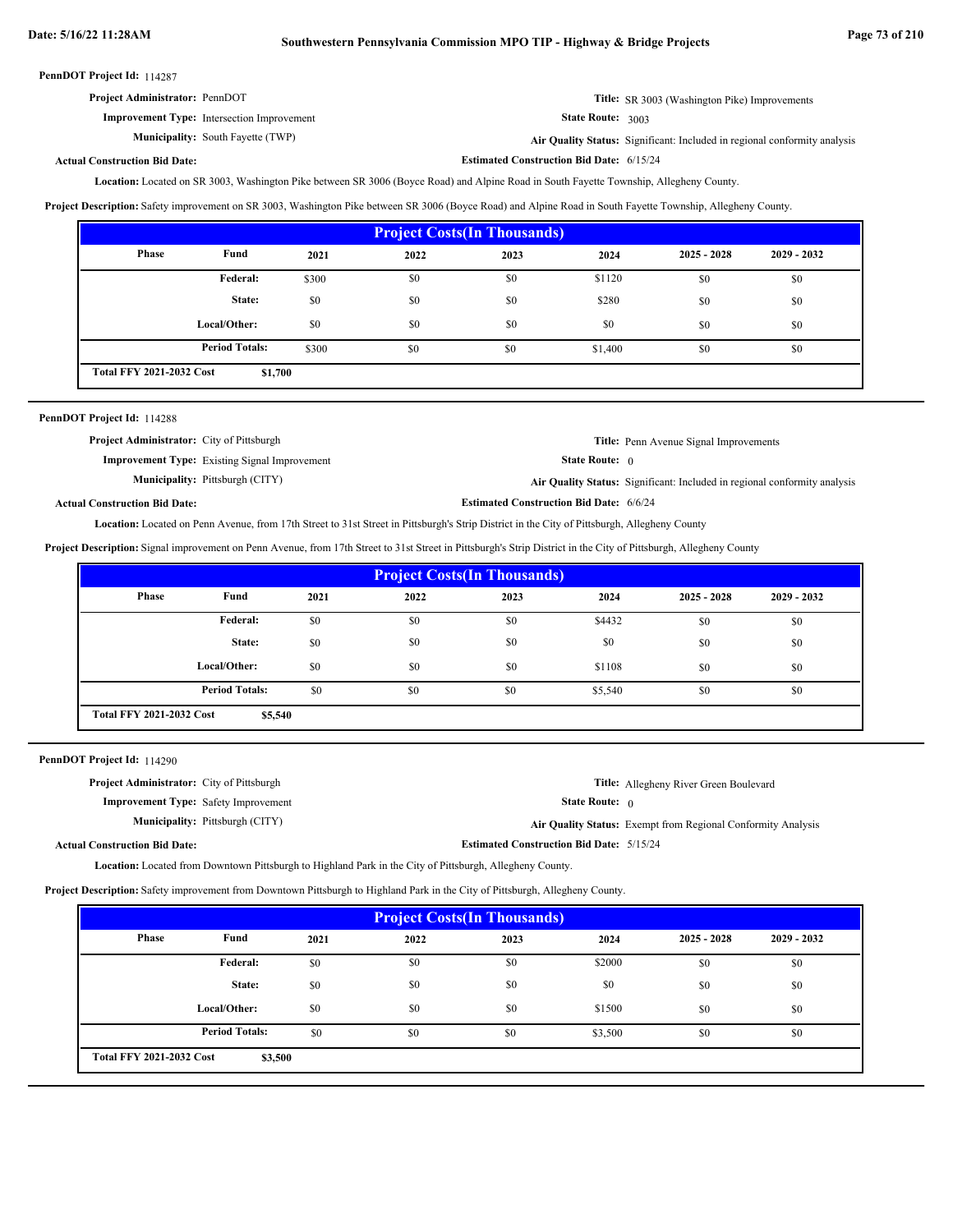**Improvement Type:** Transit System Improvement

**Municipality:**

State Route: 0

**Title:** City of Pittsburgh Bus Shelters/Mobility Hubs

**Estimated Construction Bid Date:** 6/15/24

Pittsburgh (CITY) **Air Quality Status:** Exempt from Regional Conformity Analysis

# **Actual Construction Bid Date:**

Location: Located from within the City of Pittsburgh, Allegheny County

**Project Description:** Install Bus shelters/mobility hubs from within the City of Pittsburgh, Allegheny County

| <b>Project Costs (In Thousands)</b>        |                       |      |      |         |      |               |               |
|--------------------------------------------|-----------------------|------|------|---------|------|---------------|---------------|
| Phase                                      | Fund                  | 2021 | 2022 | 2023    | 2024 | $2025 - 2028$ | $2029 - 2032$ |
|                                            | <b>Federal:</b>       | \$0  | \$0  | \$1040  | \$0  | \$0           | \$0           |
|                                            | State:                | \$0  | \$0  | \$0     | \$0  | \$0           | \$0           |
|                                            | Local/Other:          | \$0  | \$0  | \$2200  | \$0  | \$0           | \$0           |
|                                            | <b>Period Totals:</b> | \$0  | \$0  | \$3,240 | \$0  | \$0           | \$0           |
| <b>Total FFY 2021-2032 Cost</b><br>\$3,240 |                       |      |      |         |      |               |               |

# PennDOT Project Id: 114296

| <b>Project Administrator:</b> City of Pittsburgh                                                                                                                                                                                     | Title: Healthy Ride Electrified                              |
|--------------------------------------------------------------------------------------------------------------------------------------------------------------------------------------------------------------------------------------|--------------------------------------------------------------|
| <b>Improvement Type:</b> Bicycle Facilities/Services                                                                                                                                                                                 | <b>State Route:</b> $\theta$                                 |
| <b>Municipality:</b> Pittsburgh (CITY)                                                                                                                                                                                               | Air Quality Status: Exempt from Regional Conformity Analysis |
| <b>Actual Construction Bid Date:</b>                                                                                                                                                                                                 | <b>Estimated Construction Bid Date: 6/15/24</b>              |
| $\mathbf{v}$ as $\mathbf{v}$ as a second and a second and a second and a second and a second and a second and a second and a second and a second and a second and a second and a second and a second and a second and a second and a |                                                              |

Location: Located from with the City of Pittsburgh, Allegheny County

**Project Description:** Bike/ped infrastructure and access located from with the City of Pittsburgh, Allegheny County

| <b>Project Costs (In Thousands)</b>        |                       |      |         |      |       |               |               |
|--------------------------------------------|-----------------------|------|---------|------|-------|---------------|---------------|
| Phase                                      | Fund                  | 2021 | 2022    | 2023 | 2024  | $2025 - 2028$ | $2029 - 2032$ |
|                                            | Federal:              | \$0  | \$900   | \$0  | \$0   | \$0           | \$0           |
|                                            | State:                | \$0  | \$0     | \$0  | \$0   | \$0           | \$0           |
|                                            | Local/Other:          | \$0  | \$225   | \$0  | \$340 | \$0           | \$0           |
|                                            | <b>Period Totals:</b> | \$0  | \$1,125 | \$0  | \$340 | \$0           | \$0           |
| <b>Total FFY 2021-2032 Cost</b><br>\$1,465 |                       |      |         |      |       |               |               |

|  | PennDOT Project Id: 114945 |  |
|--|----------------------------|--|
|--|----------------------------|--|

| <b>Project Administrator:</b> Allegheny County |                                               | <b>Title:</b> Little Sewickley Creek SB Bridge No. 1 (SS01) |
|------------------------------------------------|-----------------------------------------------|-------------------------------------------------------------|
| <b>Improvement Type:</b> Bridge Replacement    |                                               | <b>State Route:</b> $7459$                                  |
|                                                | <b>Municipality:</b> Sewickley Heights (BORO) | Air Quality Status: AQ Conformity Does Not Apply            |
| <b>Actual Construction Bid Date:</b>           |                                               | <b>Estimated Construction Bid Date:</b>                     |
|                                                |                                               |                                                             |

Location: Located at the intersection of Pink House Road and Fern Hollow Road in Sewickley Heights Boro, Allegheny County

**Project Description:** Bridge replacement at the intersection of Pink House Road and Fern Hollow Road in Sewickley Heights Boro, Allegheny County

| <b>Project Costs (In Thousands)</b>        |                       |       |      |         |      |               |               |
|--------------------------------------------|-----------------------|-------|------|---------|------|---------------|---------------|
| Phase                                      | Fund                  | 2021  | 2022 | 2023    | 2024 | $2025 - 2028$ | $2029 - 2032$ |
|                                            | <b>Federal:</b>       | \$0   | \$0  | \$0     | \$0  | \$0           | \$0           |
|                                            | State:                | \$0   | \$0  | \$0     | \$0  | \$0           | \$0           |
|                                            | Local/Other:          | \$835 | \$0  | \$1200  | \$0  | \$0           | \$0           |
|                                            | <b>Period Totals:</b> | \$835 | \$0  | \$1,200 | \$0  | \$0           | \$0           |
| <b>Total FFY 2021-2032 Cost</b><br>\$2,035 |                       |       |      |         |      |               |               |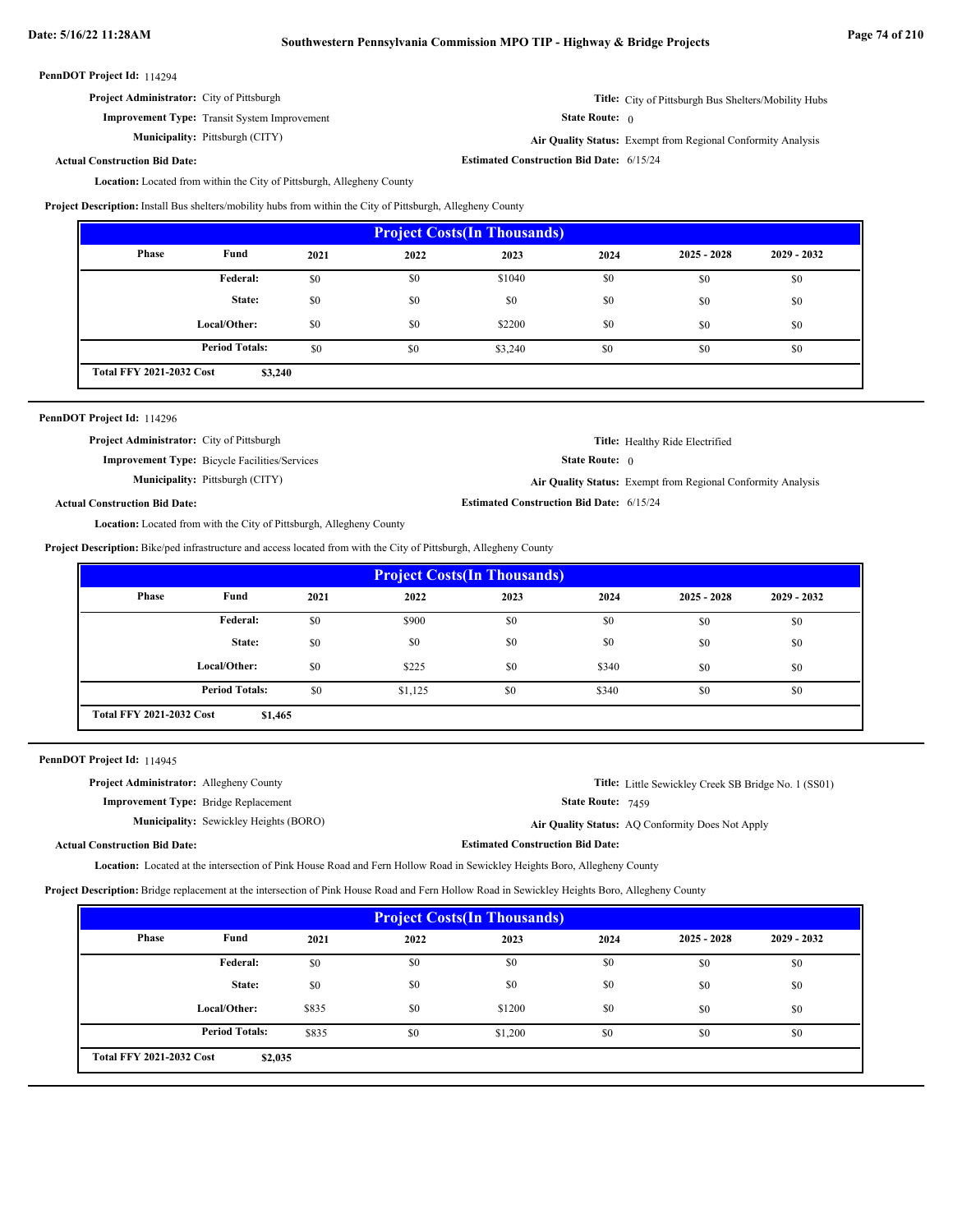**Estimated Construction Bid Date:**

#### PennDOT Project Id: 114946

| <b>Project Administrator:</b> Allegheny County | <b>Title:</b> Wylie's Run Bridge No. 8 (WY08) |
|------------------------------------------------|-----------------------------------------------|
| <b>Improvement Type:</b> Bridge Replacement    | <b>State Route:</b> $7443$                    |

**Municipality:**

7443

Lincoln (BORO) **Air Quality Status:** AQ Conformity Does Not Apply

# **Actual Construction Bid Date:**

Location: Located at the intersection of Lovedale Road and Liberty Way in Lincoln Boro, Allegheny County

**Project Description:** Bridge replacement at the intersection of Lovedale Road and Liberty Way in Lincoln Boro, Allegheny County

| <b>Project Costs (In Thousands)</b>        |                       |       |      |         |      |               |               |
|--------------------------------------------|-----------------------|-------|------|---------|------|---------------|---------------|
| Phase                                      | Fund                  | 2021  | 2022 | 2023    | 2024 | $2025 - 2028$ | $2029 - 2032$ |
|                                            | Federal:              | \$0   | \$0  | \$0     | \$0  | \$0           | \$0           |
|                                            | State:                | \$0   | \$0  | \$0     | \$0  | \$0           | \$0           |
|                                            | Local/Other:          | \$450 | \$0  | \$1200  | \$0  | \$0           | \$0           |
|                                            | <b>Period Totals:</b> | \$450 | \$0  | \$1,200 | \$0  | \$0           | \$0           |
| <b>Total FFY 2021-2032 Cost</b><br>\$1,650 |                       |       |      |         |      |               |               |

| PennDOT Project Id: 115053            |                                                 |                                                              |
|---------------------------------------|-------------------------------------------------|--------------------------------------------------------------|
| <b>Project Administrator: PennDOT</b> |                                                 | <b>Title:</b> SR 8, Butler Plank to Wildwood                 |
| <b>Improvement Type: Resurface</b>    | <b>State Route: 8</b>                           |                                                              |
| <b>Municipality:</b> Shaler (TWP)     |                                                 | Air Quality Status: Exempt from Regional Conformity Analysis |
| <b>Actual Construction Bid Date:</b>  | <b>Estimated Construction Bid Date: 12/8/22</b> |                                                              |

Location: Located on SR 8, William Flinn Highway, from Butler Plank Road to Wildwood Road in Shaler and Hampton Townships, Allegheny County

**Project Description:** Mill and overlay on SR 8, William Flinn Highway, from Butler Plank Road to Wildwood Road in Shaler and Hampton Townships, Allegheny County

| <b>Project Costs (In Thousands)</b>      |                       |      |       |      |      |               |               |
|------------------------------------------|-----------------------|------|-------|------|------|---------------|---------------|
| Phase                                    | Fund                  | 2021 | 2022  | 2023 | 2024 | $2025 - 2028$ | $2029 - 2032$ |
|                                          | Federal:              | \$0  | \$0   | \$0  | \$0  | \$0           | \$0           |
|                                          | State:                | \$0  | \$250 | \$0  | \$0  | \$0           | \$0           |
|                                          | Local/Other:          | \$0  | \$0   | \$0  | \$0  | \$0           | \$0           |
|                                          | <b>Period Totals:</b> | \$0  | \$250 | \$0  | \$0  | \$0           | \$0           |
| <b>Total FFY 2021-2032 Cost</b><br>\$250 |                       |      |       |      |      |               |               |

PennDOT Project Id: 115277

| <b>Project Administrator: PennDOT</b>           | <b>Title:</b> Western Regional TMC Upgrade                   |
|-------------------------------------------------|--------------------------------------------------------------|
| <b>Improvement Type:</b> Traffic Control Center | <b>State Route:</b> $\theta$                                 |
| <b>Municipality:</b>                            | Air Quality Status: Exempt from Regional Conformity Analysis |
| <b>Actual Construction Bid Date:</b>            | <b>Estimated Construction Bid Date: 11/2/23</b>              |

Location: Western Regional Traffic Management Center, Bridgeville, Allegheny County.

**Project Description:** The antiquated equipment in the WRTMC (Western Regional Traffic Management Center, Bridgeville, Allegheny County) will be replaced and upgraded.

| <b>Project Costs (In Thousands)</b>      |                       |      |       |      |      |               |               |
|------------------------------------------|-----------------------|------|-------|------|------|---------------|---------------|
| Phase                                    | Fund                  | 2021 | 2022  | 2023 | 2024 | $2025 - 2028$ | $2029 - 2032$ |
|                                          | <b>Federal:</b>       | \$0  | \$350 | \$0  | \$0  | \$0           | \$0           |
|                                          | State:                | \$0  | \$0   | \$0  | \$0  | \$0           | \$0           |
|                                          | Local/Other:          | \$0  | \$0   | \$0  | \$0  | \$0           | \$0           |
|                                          | <b>Period Totals:</b> | \$0  | \$350 | \$0  | \$0  | \$0           | \$0           |
| <b>Total FFY 2021-2032 Cost</b><br>\$350 |                       |      |       |      |      |               |               |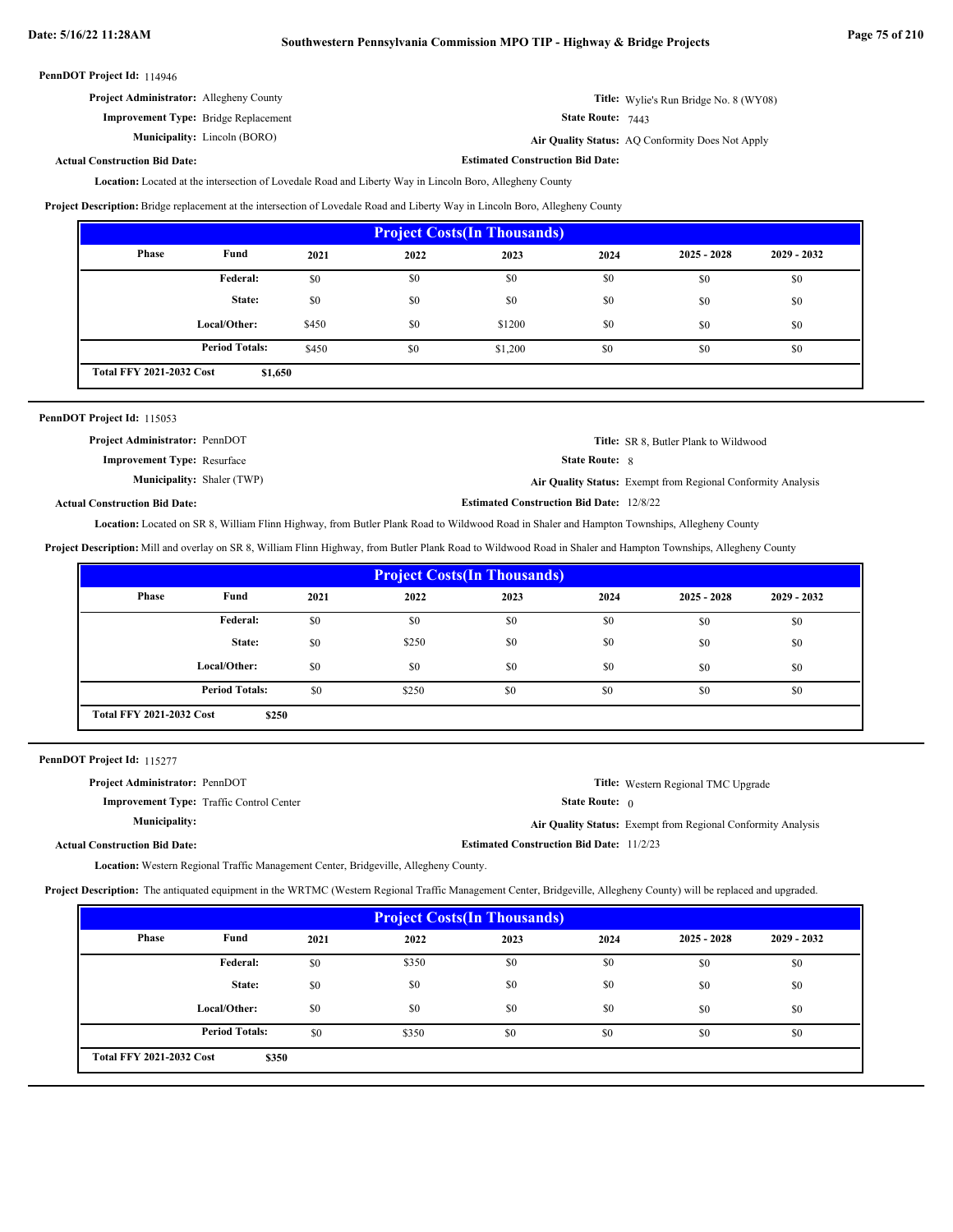| PennDOT Project Id: 115279 |  |
|----------------------------|--|
|----------------------------|--|

| <b>Project Administrator:</b> Port Authority of Allegheny County | <b>Title:</b> PAAC-PNR space availability System |
|------------------------------------------------------------------|--------------------------------------------------|
| <b>Improvement Type:</b> Park and Ride Lot                       | <b>State Route:</b> 0                            |
| <b>Municipality:</b>                                             | Air Quality Status: AQ Conformity Does Not Apply |

#### **Actual Construction Bid Date:** 3/26/21

**Estimated Construction Bid Date:**

(Sponsor = PAAC) Provide Park and Ride space information at 19 Port Authority owned park and ride lots in Allegheny County. Also, a new DMS sign at SR 19 near South Hills **Location:** Village Garage

Project Description: (Sponsor = PAAC) Provide Park and Ride space information at 19 Port Authority owned park and ride lots in Allegheny County. Also, a new DMS sign at SR 19 near South Hills Village Garage

| <b>Project Costs (In Thousands)</b>      |                       |       |       |      |      |               |               |
|------------------------------------------|-----------------------|-------|-------|------|------|---------------|---------------|
| Phase                                    | Fund                  | 2021  | 2022  | 2023 | 2024 | $2025 - 2028$ | $2029 - 2032$ |
|                                          | Federal:              | \$144 | \$150 | \$0  | \$0  | \$0           | \$0           |
|                                          | State:                | \$0   | \$0   | \$0  | \$0  | \$0           | \$0           |
|                                          | Local/Other:          | \$135 | \$140 | \$0  | \$0  | \$0           | \$0           |
|                                          | <b>Period Totals:</b> | \$279 | \$290 | \$0  | \$0  | \$0           | \$0           |
| <b>Total FFY 2021-2032 Cost</b><br>\$569 |                       |       |       |      |      |               |               |

### PennDOT Project Id: 115475

| <b>Project Administrator:</b> Allegheny County |                                      |                                         | <b>Title:</b> Crawford Run Road No. 3            |
|------------------------------------------------|--------------------------------------|-----------------------------------------|--------------------------------------------------|
| <b>Improvement Type:</b> Bridge Replacement    |                                      | <b>State Route:</b> $7104$              |                                                  |
|                                                | <b>Municipality:</b> East Deer (TWP) |                                         | Air Quality Status: AO Conformity Does Not Apply |
| d Construction Rid Date:-                      |                                      | <b>Estimated Construction Bid Date:</b> |                                                  |

**Actual Construction Bid Date:**

Location: Located on Crawford Run Road (County Road) over Crawford Run in East Deer Township, Allegheny County

**Project Description:** Bridge replacement on Crawford Run Road (County Road) over Crawford Run in East Deer Township, Allegheny County

| <b>Project Costs (In Thousands)</b>      |                       |      |       |      |      |               |               |
|------------------------------------------|-----------------------|------|-------|------|------|---------------|---------------|
| <b>Phase</b>                             | Fund                  | 2021 | 2022  | 2023 | 2024 | $2025 - 2028$ | $2029 - 2032$ |
|                                          | <b>Federal:</b>       | \$0  | \$0   | \$0  | \$0  | \$0           | \$0           |
|                                          | State:                | \$0  | \$0   | \$0  | \$0  | \$0           | \$0           |
|                                          | Local/Other:          | \$0  | \$160 | \$0  | \$0  | \$0           | \$0           |
|                                          | <b>Period Totals:</b> | \$0  | \$160 | \$0  | \$0  | \$0           | \$0           |
| <b>Total FFY 2021-2032 Cost</b><br>\$160 |                       |      |       |      |      |               |               |

PennDOT Project Id: 115555

| <b>Project Administrator:</b> Moon Township |                                                 | <b>Title:</b> MTA Market Place District Improvements Phase 1              |
|---------------------------------------------|-------------------------------------------------|---------------------------------------------------------------------------|
| <b>Improvement Type:</b> Reconstruct        | <b>State Route:</b> $\theta$                    |                                                                           |
| <b>Municipality:</b> Moon (TWP)             |                                                 | Air Quality Status: Significant: Included in regional conformity analysis |
| <b>Actual Construction Bid Date:</b>        | <b>Estimated Construction Bid Date: 6/15/24</b> |                                                                           |

Location: Located on Montour Run Road and Market Place Boulevard in Moon Township, Allegheny County.

Project Description: (Sponsor = Moon Township) Market Place District Improvements Phase 1 includes widening, turn lanes and intersection improvement at Montour Run Road and Market Place Boulevard in Moon Township, Allegheny County.

| <b>Project Costs (In Thousands)</b> |                                            |       |       |       |         |               |               |
|-------------------------------------|--------------------------------------------|-------|-------|-------|---------|---------------|---------------|
| Phase                               | Fund                                       | 2021  | 2022  | 2023  | 2024    | $2025 - 2028$ | $2029 - 2032$ |
|                                     | Federal:                                   | \$0   | \$0   | \$0   | \$0     | \$0           | \$0           |
|                                     | State:                                     | \$0   | \$0   | \$0   | \$0     | \$0           | \$0           |
|                                     | Local/Other:                               | \$738 | \$590 | \$622 | \$4264  | \$0           | \$0           |
|                                     | <b>Period Totals:</b>                      | \$738 | \$590 | \$622 | \$4,264 | \$0           | \$0           |
|                                     | <b>Total FFY 2021-2032 Cost</b><br>\$6,214 |       |       |       |         |               |               |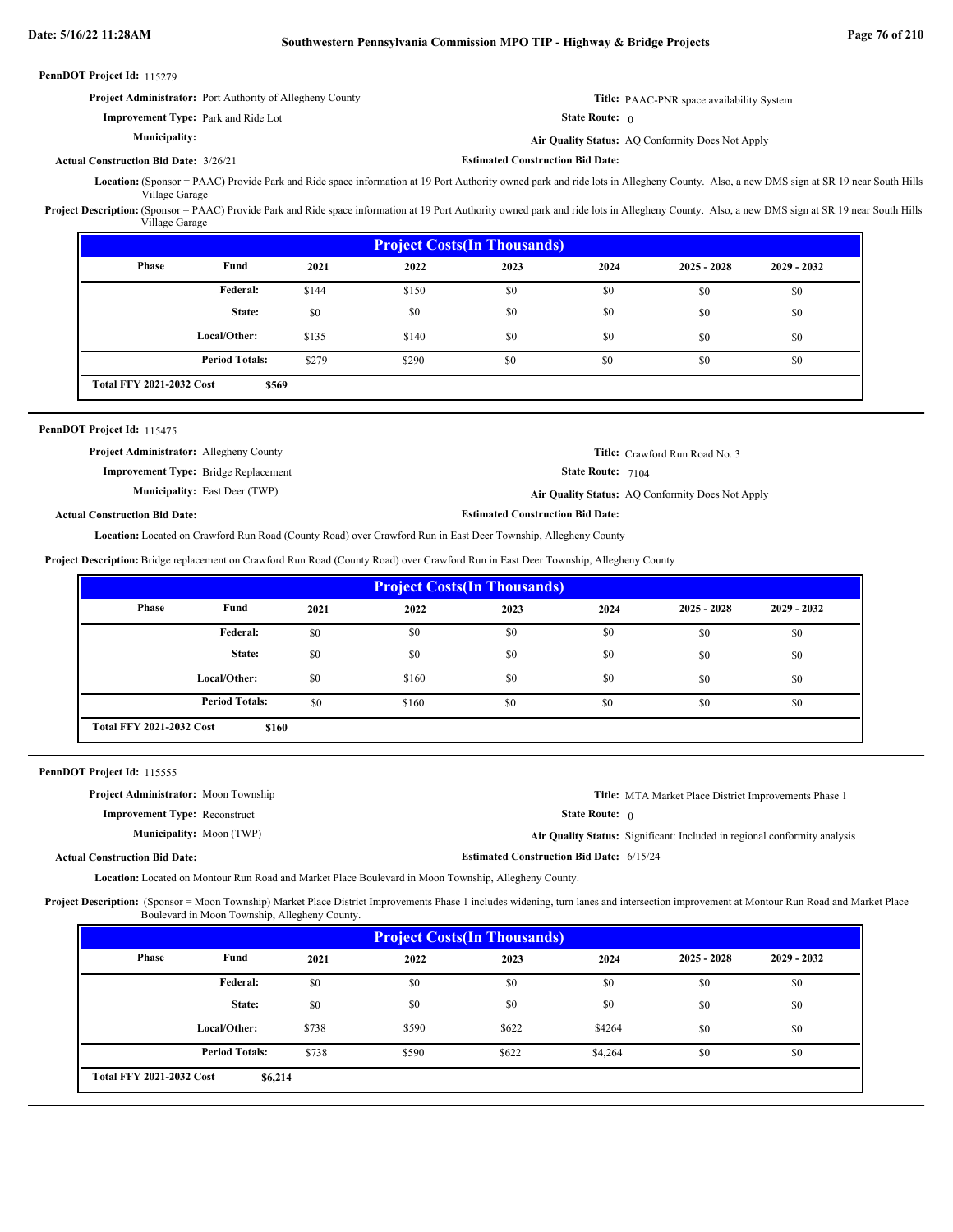| <b>Project Administrator: PennDOT</b>       |                          | <b>Title:</b> Thompson Run Group Bridges |
|---------------------------------------------|--------------------------|------------------------------------------|
| <b>Improvement Type:</b> Bridge Improvement | <b>State Route: 2065</b> |                                          |

**Municipality:** Monroeville (BORO) **Air Quality Status:** Air Quality Status: AQ Conformity Does Not Apply

**Estimated Construction Bid Date:** 12/11/25

**Actual Construction Bid Date:**

Location: Located on Thompson Run in Penn Hills and Monroeville, Allegheny County

**Project Description:** Bridge improvement on 2 structures on Thompson Run in Penn Hills and Monroeville, Allegheny County

| <b>Project Costs (In Thousands)</b>      |                       |      |       |      |      |               |               |
|------------------------------------------|-----------------------|------|-------|------|------|---------------|---------------|
| Phase                                    | Fund                  | 2021 | 2022  | 2023 | 2024 | $2025 - 2028$ | $2029 - 2032$ |
|                                          | <b>Federal:</b>       | \$0  | \$800 | \$0  | \$0  | \$0           | \$0           |
|                                          | State:                | \$0  | \$0   | \$0  | \$0  | \$0           | \$0           |
|                                          | Local/Other:          | \$0  | \$0   | \$0  | \$0  | \$0           | \$0           |
|                                          | <b>Period Totals:</b> | \$0  | \$800 | \$0  | \$0  | \$0           | \$0           |
| <b>Total FFY 2021-2032 Cost</b><br>\$800 |                       |      |       |      |      |               |               |

| PennDOT Project Id: 115666                      |                                                   |                                                  |                                                         |
|-------------------------------------------------|---------------------------------------------------|--------------------------------------------------|---------------------------------------------------------|
| <b>Project Administrator:</b> Harrison Township |                                                   |                                                  | <b>Title:</b> MTF Harrison Twp., SR 28-366 Improvements |
|                                                 | <b>Improvement Type:</b> Intersection Improvement | <b>State Route: 366</b>                          |                                                         |
|                                                 | <b>Municipality:</b> Tarentum (BORO)              |                                                  | Air Quality Status: AQ Conformity Does Not Apply        |
| <b>Actual Construction Bid Date:</b>            |                                                   | <b>Estimated Construction Bid Date: 12/25/50</b> |                                                         |

Location: Located at Exit 14 of Route 28 along Route 366 from the northbound off-ramp to beyond its intersection with Pleasant Avenue in Harrison Township, Allegheny County

Project Description: Intersection Improvements at Exit 14 of Route 28 along Route 366 from the northbound off-ramp to beyond its intersection with Pleasant Avenue in Harrison Township, Allegheny County

| <b>Project Costs (In Thousands)</b>        |                       |      |       |      |         |               |               |
|--------------------------------------------|-----------------------|------|-------|------|---------|---------------|---------------|
| Phase                                      | Fund                  | 2021 | 2022  | 2023 | 2024    | $2025 - 2028$ | $2029 - 2032$ |
|                                            | Federal:              | \$0  | \$0   | \$0  | \$0     | \$0           | \$0           |
|                                            | State:                | \$0  | \$520 | \$0  | \$2480  | \$0           | \$0           |
|                                            | Local/Other:          | \$0  | \$0   | \$0  | \$641   | \$0           | \$0           |
|                                            | <b>Period Totals:</b> | \$0  | \$520 | \$0  | \$3,121 | \$0           | \$0           |
| <b>Total FFY 2021-2032 Cost</b><br>\$3,641 |                       |      |       |      |         |               |               |

PennDOT Project Id: 115672

| <b>Project Administrator:</b> Penn Hills Township |                                       |                                                  | Title: MTF Road Rehabilitation Penn Hills, Ph <sub>2</sub> |
|---------------------------------------------------|---------------------------------------|--------------------------------------------------|------------------------------------------------------------|
| <b>Improvement Type:</b> Safety Improvement       |                                       | <b>State Route:</b> $\theta$                     |                                                            |
|                                                   | <b>Municipality:</b> Penn Hills (TWP) |                                                  | Air Quality Status: AQ Conformity Does Not Apply           |
| <b>Actual Construction Bid Date:</b>              |                                       | <b>Estimated Construction Bid Date: 12/25/50</b> |                                                            |

**Location:** Located at multiple locations from throughout the Municipality of Penn Hills, Allegheny County

**Project Description:** Safety improvement at multiple locations from throughout the Municipality of Penn Hills, Allegheny County

| <b>Project Costs (In Thousands)</b>        |                       |      |         |      |      |               |               |
|--------------------------------------------|-----------------------|------|---------|------|------|---------------|---------------|
| Phase                                      | Fund                  | 2021 | 2022    | 2023 | 2024 | $2025 - 2028$ | $2029 - 2032$ |
|                                            | Federal:              | \$0  | \$0     | \$0  | \$0  | \$0           | \$0           |
|                                            | State:                | \$0  | \$2500  | \$0  | \$0  | \$0           | \$0           |
|                                            | Local/Other:          | \$0  | \$750   | \$0  | \$0  | \$0           | \$0           |
|                                            | <b>Period Totals:</b> | \$0  | \$3,250 | \$0  | \$0  | \$0           | \$0           |
| <b>Total FFY 2021-2032 Cost</b><br>\$3,250 |                       |      |         |      |      |               |               |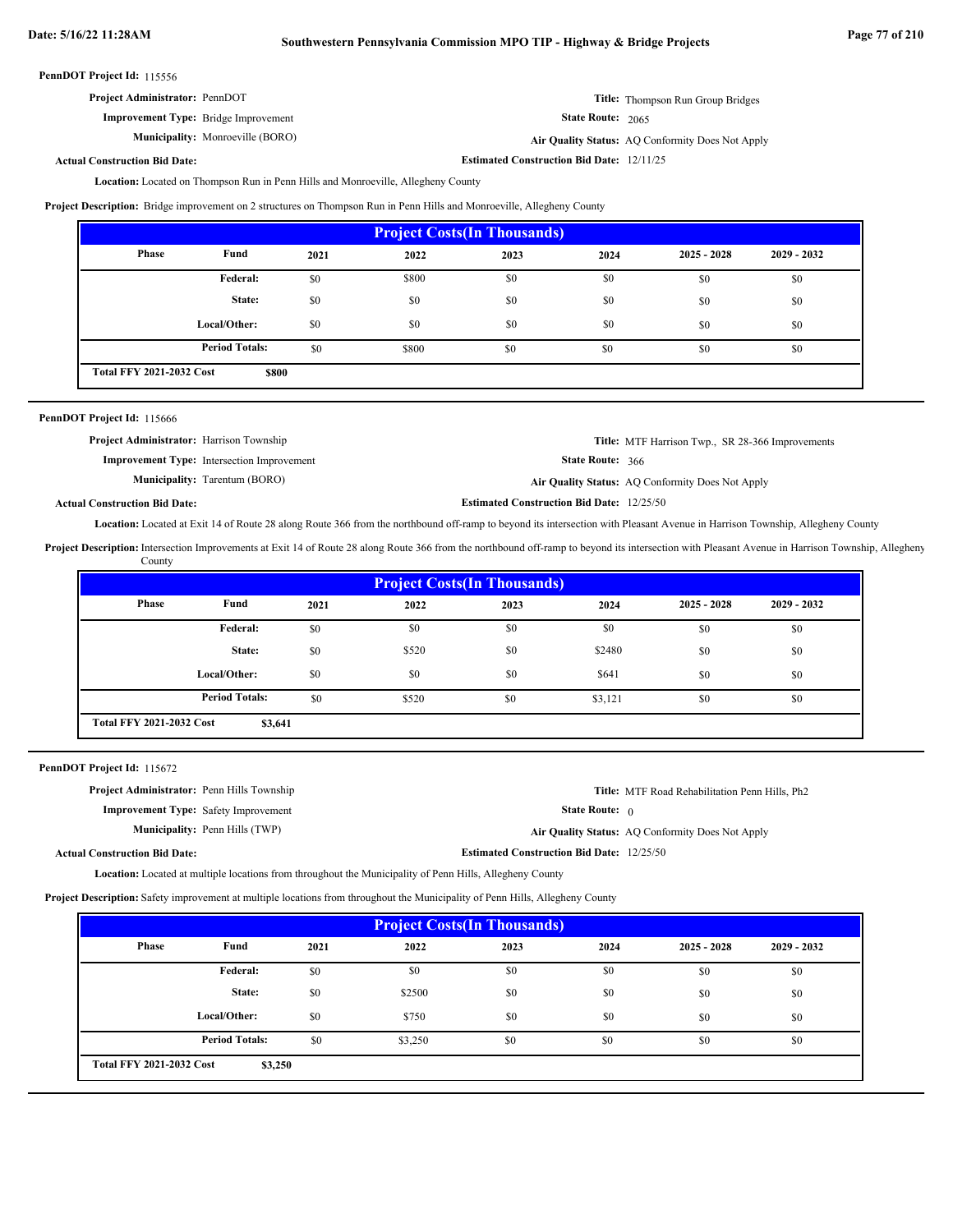| <b>Project Administrator: ACAA</b> |  |  |
|------------------------------------|--|--|
|------------------------------------|--|--|

**Improvement Type:** Intermodal Facility

**Municipality:**

**Title:** BUILD - PIT Cargo 4 Intermodal Freight Transfer

State Route: 0

Moon (TWP) **Air Quality Status:** AQ Conformity Does Not Apply

**Estimated Construction Bid Date:** 3/31/22 3/30/22 **Actual Construction Bid Date:**

Location: Pittsburgh International Airport at Moon Township, Allegheny County.

**Project Description:** (Sponsor = ACAA) Expand and upgrade cargo facility at Pittsburgh International Airport at Moon Township, Allegheny County.

| <b>Project Costs (In Thousands)</b>         |                       |          |      |      |      |               |               |
|---------------------------------------------|-----------------------|----------|------|------|------|---------------|---------------|
| Phase                                       | Fund                  | 2021     | 2022 | 2023 | 2024 | $2025 - 2028$ | $2029 - 2032$ |
|                                             | Federal:              | \$18690  | \$0  | \$0  | \$0  | \$0           | \$0           |
|                                             | State:                | \$0      | \$0  | \$0  | \$0  | \$0           | \$0           |
|                                             | Local/Other:          | \$4673   | \$0  | \$0  | \$0  | \$0           | \$0           |
|                                             | <b>Period Totals:</b> | \$23,363 | \$0  | \$0  | \$0  | \$0           | \$0           |
| <b>Total FFY 2021-2032 Cost</b><br>\$23,363 |                       |          |      |      |      |               |               |

| PennDOT Project Id: 115771 |  |
|----------------------------|--|
|----------------------------|--|

| <b>Project Administrator: PennDOT</b>         |                                          |                                                  | <b>Title:</b> SR 3026, Millers Run Road Slide    |
|-----------------------------------------------|------------------------------------------|--------------------------------------------------|--------------------------------------------------|
| <b>Improvement Type:</b> Slides Correction    |                                          | <b>State Route: 3026</b>                         |                                                  |
|                                               | <b>Municipality:</b> South Fayette (TWP) |                                                  | Air Quality Status: AQ Conformity Does Not Apply |
| <b>Actual Construction Bid Date: 12/16/21</b> |                                          | <b>Estimated Construction Bid Date: 12/16/21</b> |                                                  |

Location: Located on SR 3026, Millers Run Road in South Fayette Township, Allegheny County

**Project Description:** Slide remediation on SR 3026, Millers Run Road in South Fayette Township, Allegheny County

| <b>Project Costs (In Thousands)</b>                |                       |         |       |      |      |               |               |
|----------------------------------------------------|-----------------------|---------|-------|------|------|---------------|---------------|
| Phase                                              | Fund                  | 2021    | 2022  | 2023 | 2024 | $2025 - 2028$ | $2029 - 2032$ |
| Federal:<br>\$0<br>\$0<br>\$0<br>\$0<br>\$0<br>\$0 |                       |         |       |      |      |               |               |
|                                                    | State:                | \$1473  | \$577 | \$0  | \$0  | \$0           | \$0           |
|                                                    | Local/Other:          | \$0     | \$0   | \$0  | \$0  | \$0           | \$0           |
|                                                    | <b>Period Totals:</b> | \$1,473 | \$577 | \$0  | \$0  | \$0           | \$0           |
| <b>Total FFY 2021-2032 Cost</b><br>\$2,050         |                       |         |       |      |      |               |               |

PennDOT Project Id: 115772

| <b>Project Administrator: PennDOT</b>      |                                    |                                                 | <b>Title:</b> SR 4019, Mt. Royal Blvd Slide                  |
|--------------------------------------------|------------------------------------|-------------------------------------------------|--------------------------------------------------------------|
| <b>Improvement Type:</b> Slides Correction |                                    | <b>State Route:</b> $4019$                      |                                                              |
|                                            | <b>Municipality:</b> Hampton (TWP) |                                                 | Air Quality Status: Exempt from Regional Conformity Analysis |
| <b>Actual Construction Bid Date:</b>       |                                    | <b>Estimated Construction Bid Date: 1/12/23</b> |                                                              |

**Location:** Located on SR 4019, Mount Royal Boulevard in Hampton Township, Allegheny County

**Project Description:** Slide remediation on SR 4019, Mount Royal Boulevard in Hampton Township, Allegheny County

| <b>Project Costs (In Thousands)</b>                       |                       |      |       |      |      |               |               |
|-----------------------------------------------------------|-----------------------|------|-------|------|------|---------------|---------------|
| Phase                                                     | Fund                  | 2021 | 2022  | 2023 | 2024 | $2025 - 2028$ | $2029 - 2032$ |
| <b>Federal:</b><br>\$0<br>\$0<br>\$0<br>\$0<br>\$0<br>\$0 |                       |      |       |      |      |               |               |
|                                                           | State:                | \$25 | \$100 | \$0  | \$0  | \$0           | \$0           |
|                                                           | Local/Other:          | \$0  | \$0   | \$0  | \$0  | \$0           | \$0           |
|                                                           | <b>Period Totals:</b> | \$25 | \$100 | \$0  | \$0  | \$0           | \$0           |
| <b>Total FFY 2021-2032 Cost</b><br>\$125                  |                       |      |       |      |      |               |               |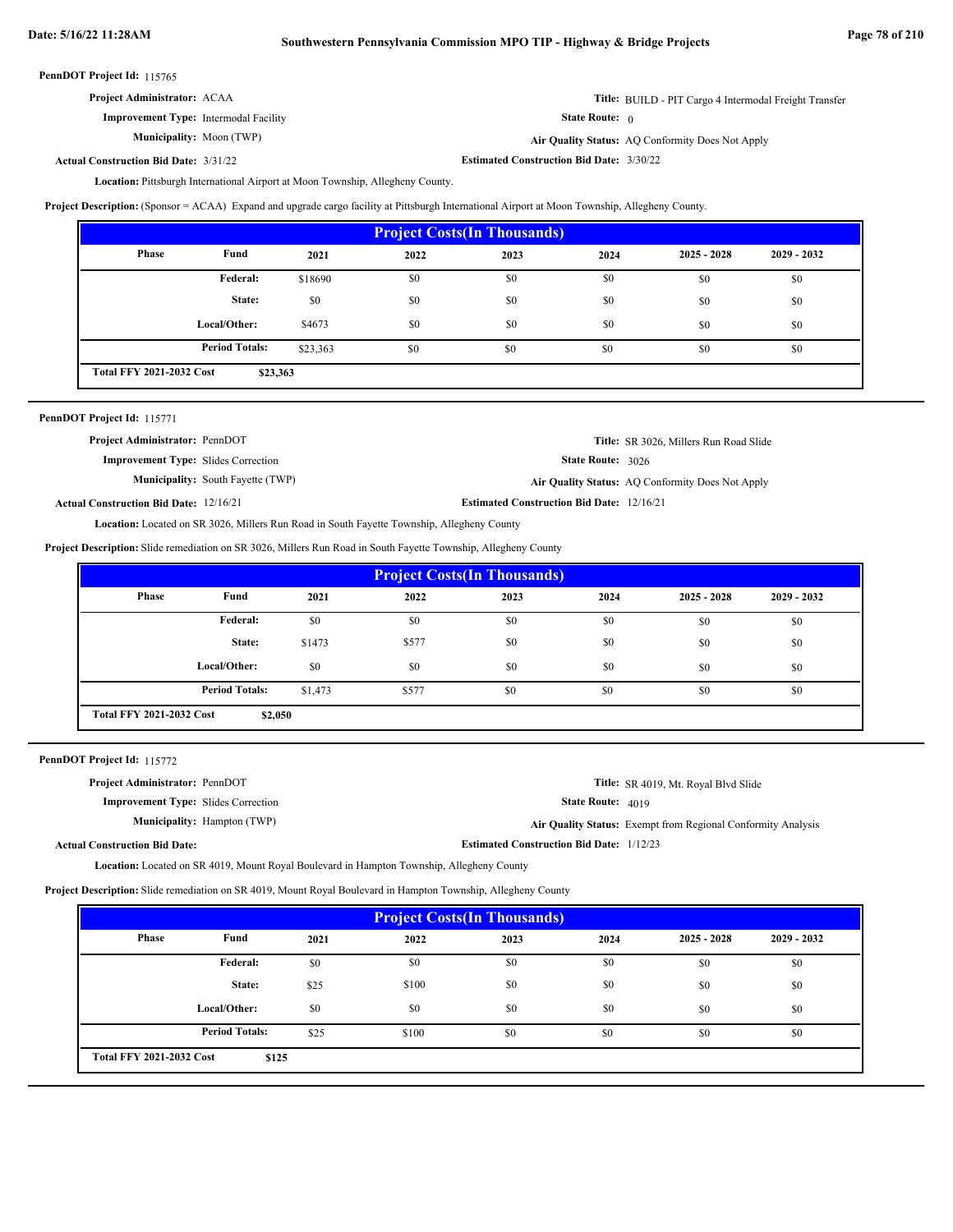| <b>Project Administrator: PennDOT</b><br>Title: SR 2075, Logans Ferry Rd Slide |  |
|--------------------------------------------------------------------------------|--|
|--------------------------------------------------------------------------------|--|

**Improvement Type:** Slides Correction **Municipality:** Plum (BORO)

State Route: 2075

Plum (BORO) **Air Quality Status:** Exempt from Regional Conformity Analysis

**Estimated Construction Bid Date:** 5/26/22

**Actual Construction Bid Date:**

Location: Located on SR 2075, Logans Ferry Road in Plum Boro, Allegheny County

**Project Description:** Slide remediation on SR 2075, Logans Ferry Road in Plum Boro, Allegheny County

| <b>Project Costs (In Thousands)</b>                       |                       |      |       |      |      |               |               |  |
|-----------------------------------------------------------|-----------------------|------|-------|------|------|---------------|---------------|--|
| Phase                                                     | Fund                  | 2021 | 2022  | 2023 | 2024 | $2025 - 2028$ | $2029 - 2032$ |  |
| <b>Federal:</b><br>\$0<br>\$0<br>\$0<br>\$0<br>\$0<br>\$0 |                       |      |       |      |      |               |               |  |
|                                                           | State:                | \$25 | \$875 | \$0  | \$0  | \$0           | \$0           |  |
|                                                           | Local/Other:          | \$0  | \$0   | \$0  | \$0  | \$0           | \$0           |  |
|                                                           | <b>Period Totals:</b> | \$25 | \$875 | \$0  | \$0  | \$0           | \$0           |  |
| <b>Total FFY 2021-2032 Cost</b><br>\$900                  |                       |      |       |      |      |               |               |  |

|  |  | PennDOT Project Id: 115774 |  |
|--|--|----------------------------|--|
|--|--|----------------------------|--|

| Title: SR 2084, Milltown Road Slide                          |
|--------------------------------------------------------------|
| <b>State Route: 2084</b>                                     |
| Air Quality Status: Exempt from Regional Conformity Analysis |
| <b>Estimated Construction Bid Date: 1/26/23</b>              |
|                                                              |

Location: Located on SR 2084, Milltown Road in Plum Boro, Allegheny County

**Project Description:** Slide remediation on SR 2084, Milltown Road in Plum Boro, Allegheny County

| <b>Project Costs (In Thousands)</b>     |                       |      |      |      |      |               |               |
|-----------------------------------------|-----------------------|------|------|------|------|---------------|---------------|
| Phase                                   | Fund                  | 2021 | 2022 | 2023 | 2024 | $2025 - 2028$ | $2029 - 2032$ |
|                                         | Federal:              | \$0  | \$0  | \$0  | \$0  | \$0           | \$0           |
|                                         | State:                | \$25 | \$25 | \$0  | \$0  | \$0           | \$0           |
|                                         | Local/Other:          | \$0  | \$0  | \$0  | \$0  | \$0           | \$0           |
|                                         | <b>Period Totals:</b> | \$25 | \$25 | \$0  | \$0  | \$0           | \$0           |
| <b>Total FFY 2021-2032 Cost</b><br>\$50 |                       |      |      |      |      |               |               |

PennDOT Project Id: 115822

| <b>Project Administrator:</b> City of Pittsburgh |                                                         |                                                 | <b>Title:</b> 30th Street Bridge Preservation    |
|--------------------------------------------------|---------------------------------------------------------|-------------------------------------------------|--------------------------------------------------|
|                                                  | <b>Improvement Type:</b> Bridge Preservation Activities | State Route: 7301                               |                                                  |
|                                                  | <b>Municipality:</b> Pittsburgh (CITY)                  |                                                 | Air Quality Status: AQ Conformity Does Not Apply |
| <b>Actual Construction Bid Date:</b>             |                                                         | <b>Estimated Construction Bid Date: 6/30/22</b> |                                                  |

Location: 30th Street Bridge from River Ave Viaduct to Herr's Island in the City of Pittsburgh, Allegheny County.

**Project Description:** (Sponsor = City of Pittsburgh) Bridge preservation on 30th Street from River Ave Viaduct to Herr's Island in the City of Pittsburgh, Allegheny County.

| <b>Project Costs (In Thousands)</b>                   |                       |      |         |      |      |               |               |  |
|-------------------------------------------------------|-----------------------|------|---------|------|------|---------------|---------------|--|
| Phase                                                 | Fund                  | 2021 | 2022    | 2023 | 2024 | $2025 - 2028$ | $2029 - 2032$ |  |
| \$2000<br>\$0<br>Federal:<br>\$0<br>\$0<br>\$0<br>\$0 |                       |      |         |      |      |               |               |  |
|                                                       | State:                | \$0  | \$375   | \$0  | \$0  | \$0           | \$0           |  |
|                                                       | Local/Other:          | \$0  | \$125   | \$0  | \$0  | \$0           | \$0           |  |
|                                                       | <b>Period Totals:</b> | \$0  | \$2,500 | \$0  | \$0  | \$0           | \$0           |  |
| <b>Total FFY 2021-2032 Cost</b><br>\$2,500            |                       |      |         |      |      |               |               |  |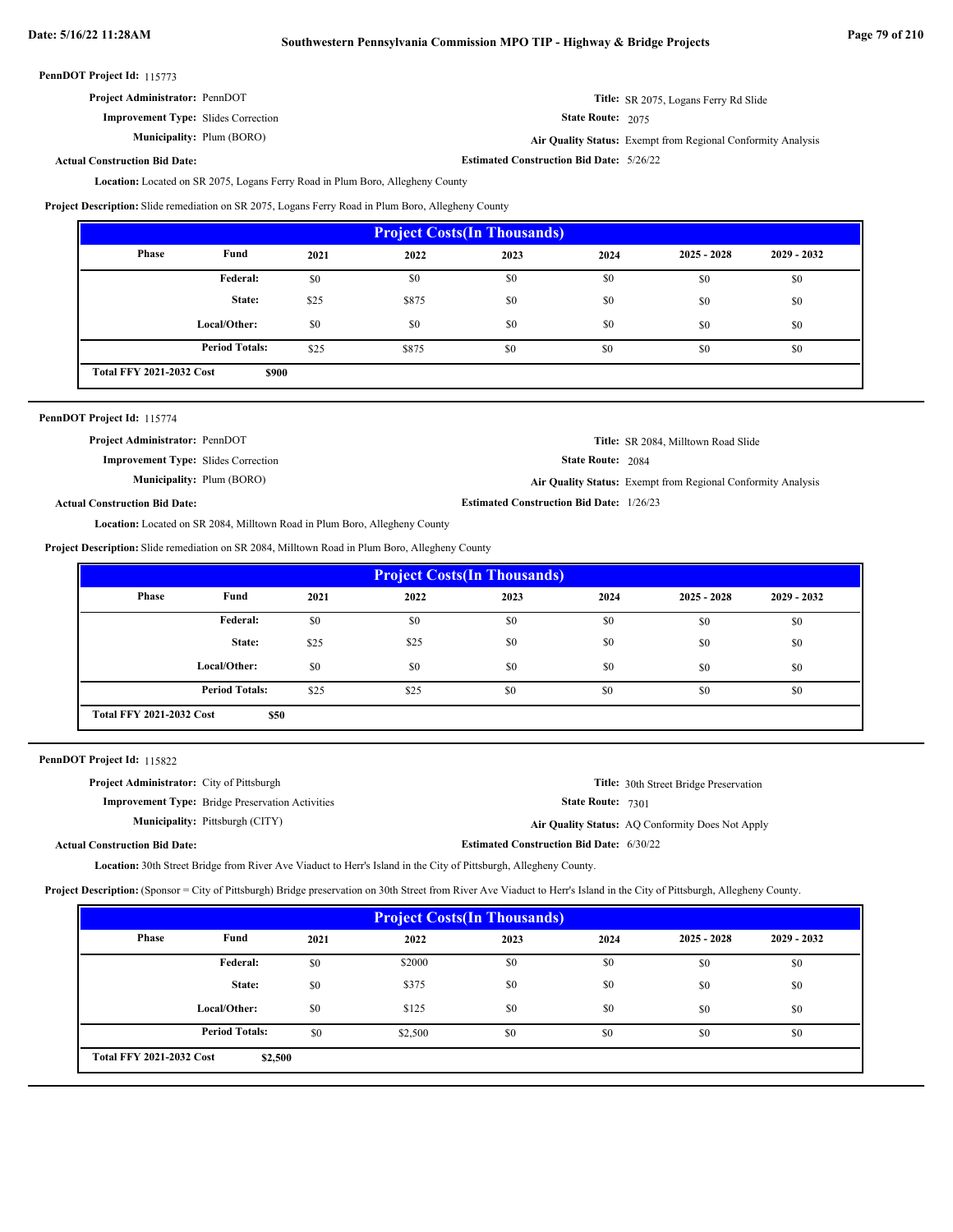| <b>Project Administrator: PennDOT</b> | <b>Title:</b> Duquesne Blvd Rock Slide |
|---------------------------------------|----------------------------------------|
|---------------------------------------|----------------------------------------|

**Improvement Type:** Slides Correction

**Municipality:** West Mifflin (BORO) **Air Quality Status:**

**Estimated Construction Bid Date:** 12/25/30 Air Quality Status: AQ Conformity Does Not Apply

State Route: 837

# **Actual Construction Bid Date:**

Location: Located on SR 837 in West Mifflin Boro, Allegheny County

**Project Description:** Rock fall study on SR 837, Duquesne Blvd in West Mifflin Boro, Allegheny County

| <b>Project Costs (In Thousands)</b>      |                       |      |      |      |      |               |               |
|------------------------------------------|-----------------------|------|------|------|------|---------------|---------------|
| Phase                                    | Fund                  | 2021 | 2022 | 2023 | 2024 | $2025 - 2028$ | $2029 - 2032$ |
|                                          | <b>Federal:</b>       | \$0  | \$0  | \$0  | \$0  | \$0           | \$0           |
|                                          | State:                | \$60 | \$60 | \$0  | \$0  | \$0           | \$0           |
|                                          | Local/Other:          | \$0  | \$0  | \$0  | \$0  | \$0           | \$0           |
|                                          | <b>Period Totals:</b> | \$60 | \$60 | \$0  | \$0  | \$0           | \$0           |
| <b>Total FFY 2021-2032 Cost</b><br>\$120 |                       |      |      |      |      |               |               |

# PennDOT Project Id: 115893

**Project Administrator:** Port Authority of Allegheny County

**Improvement Type:** Intermodal Facility

**Municipality:**

State Route: 0

**Title:** PAAC Mellon Terrace Multimodal Center

Pittsburgh (CITY) **Air Quality Status:** AQ Conformity Does Not Apply

**Actual Construction Bid Date:**

Location: Located along Mellon Terrace between Mellon Street and North Negley Avenue in the Highland Park area of the City of Pittsburgh, Allegheny County.

Project Description: (Sponsor = Port Authority of Allegheny County) Multimodal Center along Mellon Terrace between Mellon Street and North Negley Avenue in the Highland Park area of the City of Pittsburgh, Allegheny County..

**Estimated Construction Bid Date:**

| <b>Project Costs (In Thousands)</b>        |                       |         |      |      |      |               |               |
|--------------------------------------------|-----------------------|---------|------|------|------|---------------|---------------|
| Phase                                      | Fund                  | 2021    | 2022 | 2023 | 2024 | $2025 - 2028$ | $2029 - 2032$ |
|                                            | Federal:              | \$800   | \$0  | \$0  | \$0  | \$0           | \$0           |
|                                            | State:                | \$0     | \$0  | \$0  | \$0  | \$0           | \$0           |
|                                            | Local/Other:          | \$200   | \$0  | \$0  | \$0  | \$0           | \$0           |
|                                            | <b>Period Totals:</b> | \$1,000 | \$0  | \$0  | \$0  | \$0           | \$0           |
| <b>Total FFY 2021-2032 Cost</b><br>\$1,000 |                       |         |      |      |      |               |               |

| PennDOT Project Id: 116096 |  |  |  |
|----------------------------|--|--|--|
|----------------------------|--|--|--|

| <b>Project Administrator: PennDOT</b>         | Title: Kittanning St Flood Control                           |
|-----------------------------------------------|--------------------------------------------------------------|
| <b>Improvement Type:</b> Drainage Improvement | <b>State Route:</b> 1004                                     |
| <b>Municipality:</b> Ohara (TWP)              | Air Quality Status: Exempt from Regional Conformity Analysis |
| <b>Actual Construction Bid Date:</b>          | <b>Estimated Construction Bid Date: 3/15/26</b>              |
|                                               |                                                              |

Location: SR 1004, Kittanning Pike/Kirkwood Drive in O'Hara Township.

**Project Description:** Culvert replacement and flood mitigation on SR 1004, Kittanning Pike/Kirkwood Drive in O'Hara Township.

| <b>Project Costs (In Thousands)</b>      |                       |      |       |      |      |               |               |
|------------------------------------------|-----------------------|------|-------|------|------|---------------|---------------|
| Phase                                    | Fund                  | 2021 | 2022  | 2023 | 2024 | $2025 - 2028$ | $2029 - 2032$ |
|                                          | Federal:              | \$0  | \$0   | \$0  | \$0  | \$0           | \$0           |
|                                          | State:                | \$0  | \$500 | \$0  | \$0  | \$0           | \$0           |
|                                          | Local/Other:          | \$0  | \$0   | \$0  | \$0  | \$0           | \$0           |
|                                          | <b>Period Totals:</b> | \$0  | \$500 | \$0  | \$0  | \$0           | \$0           |
| <b>Total FFY 2021-2032 Cost</b><br>\$500 |                       |      |       |      |      |               |               |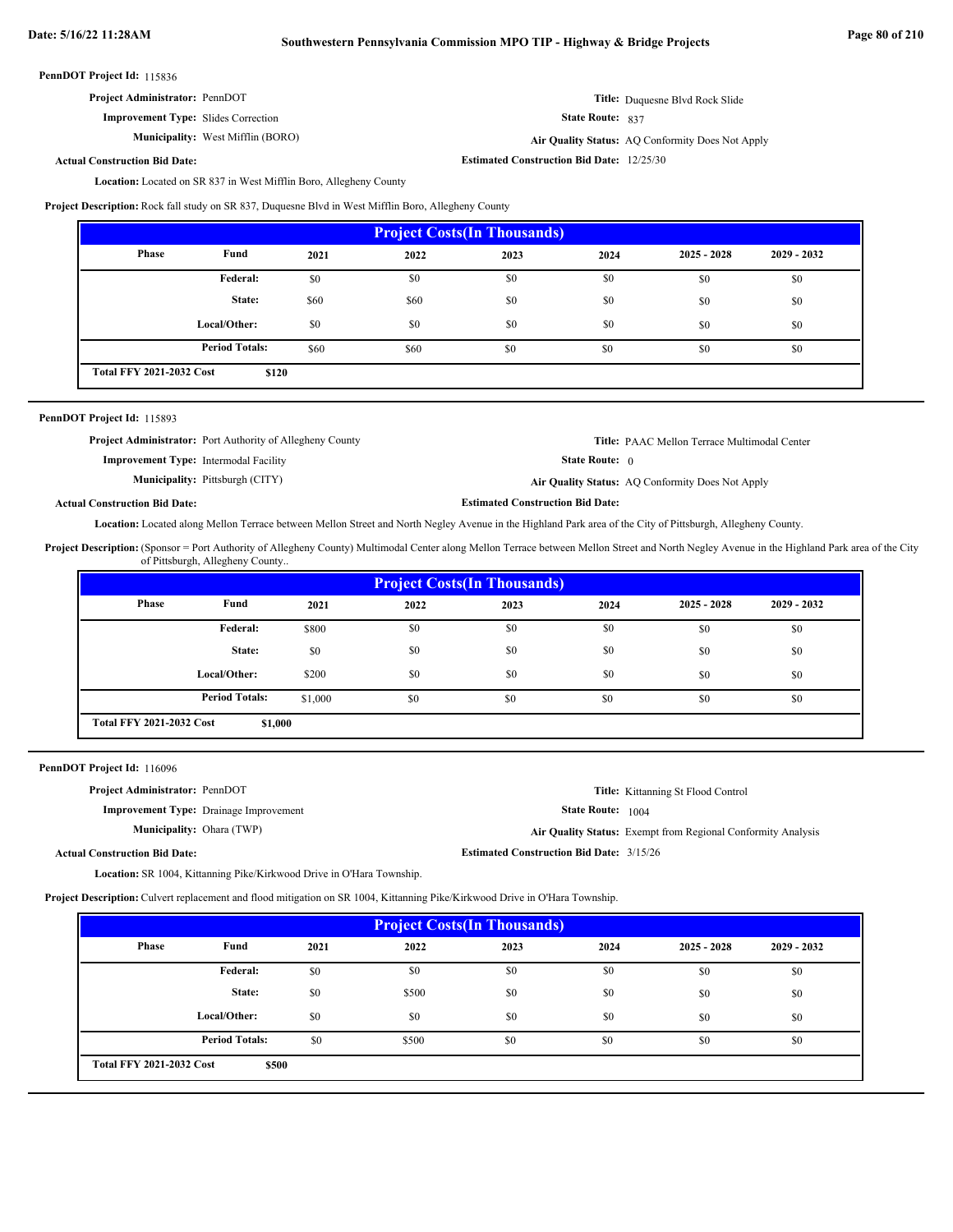| <b>Project Administrator: PennDOT</b>         | <b>Title:</b> I-376/Bates Street interchange Study |
|-----------------------------------------------|----------------------------------------------------|
| <b>Improvement Type:</b> Transportation Study | <b>State Route:</b> 0                              |

**Municipality:**

Pittsburgh (CITY) **Air Quality Status:** AQ Conformity Does Not Apply

**Estimated Construction Bid Date:** 12/25/50

**Actual Construction Bid Date:**

Location: Bates Street to I-376 in City of Pittsburgh, Allegheny County

**Project Description:** Study phase to build two ramps onto I-376 from Bates Street to I-376 in City of Pittsburgh, Allegheny County

| <b>Project Costs (In Thousands)</b>      |                       |      |       |      |      |               |               |
|------------------------------------------|-----------------------|------|-------|------|------|---------------|---------------|
| Phase                                    | Fund                  | 2021 | 2022  | 2023 | 2024 | $2025 - 2028$ | $2029 - 2032$ |
|                                          | Federal:              | \$0  | \$500 | \$0  | \$0  | \$0           | \$0           |
|                                          | State:                | \$0  | \$0   | \$0  | \$0  | \$0           | \$0           |
|                                          | Local/Other:          | \$0  | \$0   | \$0  | \$0  | \$0           | \$0           |
|                                          | <b>Period Totals:</b> | \$0  | \$500 | \$0  | \$0  | \$0           | \$0           |
| <b>Total FFY 2021-2032 Cost</b><br>\$500 |                       |      |       |      |      |               |               |

| <b>PennDOT Project Id: 116362</b>                    |                                                  |
|------------------------------------------------------|--------------------------------------------------|
| <b>Project Administrator: PennDOT</b>                | <b>Title:</b> East End Signal Retiming Project   |
| <b>Improvement Type:</b> Existing Signal Improvement | <b>State Route:</b> 0                            |
| <b>Municipality:</b> Pittsburgh (CITY)               | Air Quality Status: AQ Conformity Does Not Apply |

# **Actual Construction Bid Date:**

Location: The (50) traffic signals to be included as part of this traffic signal retiming project are primarily located along Baum Boulevard (S.R. 0380), Centre Avenue (City Street) and Penn Avenue (S.R. 0008).

**Estimated Construction Bid Date:**

**Project Description:** Retiming of 50 signals in Pittsburgh's "East End."

| <b>Project Costs (In Thousands)</b> |                                          |      |       |      |      |               |               |
|-------------------------------------|------------------------------------------|------|-------|------|------|---------------|---------------|
| Phase                               | Fund                                     | 2021 | 2022  | 2023 | 2024 | $2025 - 2028$ | $2029 - 2032$ |
|                                     | Federal:                                 | \$0  | \$0   | \$0  | \$0  | \$0           | \$0           |
|                                     | State:                                   | \$0  | \$132 | \$0  | \$0  | \$0           | \$0           |
|                                     | Local/Other:                             | \$0  | \$0   | \$0  | \$0  | \$0           | \$0           |
|                                     | <b>Period Totals:</b>                    | \$0  | \$132 | \$0  | \$0  | \$0           | \$0           |
|                                     | <b>Total FFY 2021-2032 Cost</b><br>\$132 |      |       |      |      |               |               |

PennDOT Project Id: 116363

| <b>Project Administrator: PennDOT</b> |                                                      |                                         | <b>Title:</b> Fiber Network Expansion            |
|---------------------------------------|------------------------------------------------------|-----------------------------------------|--------------------------------------------------|
|                                       | <b>Improvement Type:</b> Existing Signal Improvement | <b>State Route:</b> $\theta$            |                                                  |
|                                       | <b>Municipality:</b> Pittsburgh (CITY)               |                                         | Air Quality Status: AQ Conformity Does Not Apply |
| <b>Actual Construction Bid Date:</b>  |                                                      | <b>Estimated Construction Bid Date:</b> |                                                  |

Location: Project Location will be determined by the Citywide ITS Plan which will be developed in early 2020. This Plan will select and prioritize eligible corridors for fiber expansion.

**Project Description:** Build out the City's fiber optic network to communicate with their signals.

| <b>Project Costs (In Thousands)</b>      |                       |      |       |      |      |               |               |
|------------------------------------------|-----------------------|------|-------|------|------|---------------|---------------|
| Phase                                    | Fund                  | 2021 | 2022  | 2023 | 2024 | $2025 - 2028$ | $2029 - 2032$ |
|                                          | <b>Federal:</b>       | \$0  | \$0   | \$0  | \$0  | \$0           | \$0           |
|                                          | State:                | \$0  | \$267 | \$0  | \$0  | \$0           | \$0           |
|                                          | Local/Other:          | \$0  | \$0   | \$0  | \$0  | \$0           | \$0           |
|                                          | <b>Period Totals:</b> | \$0  | \$267 | \$0  | \$0  | \$0           | \$0           |
| <b>Total FFY 2021-2032 Cost</b><br>\$267 |                       |      |       |      |      |               |               |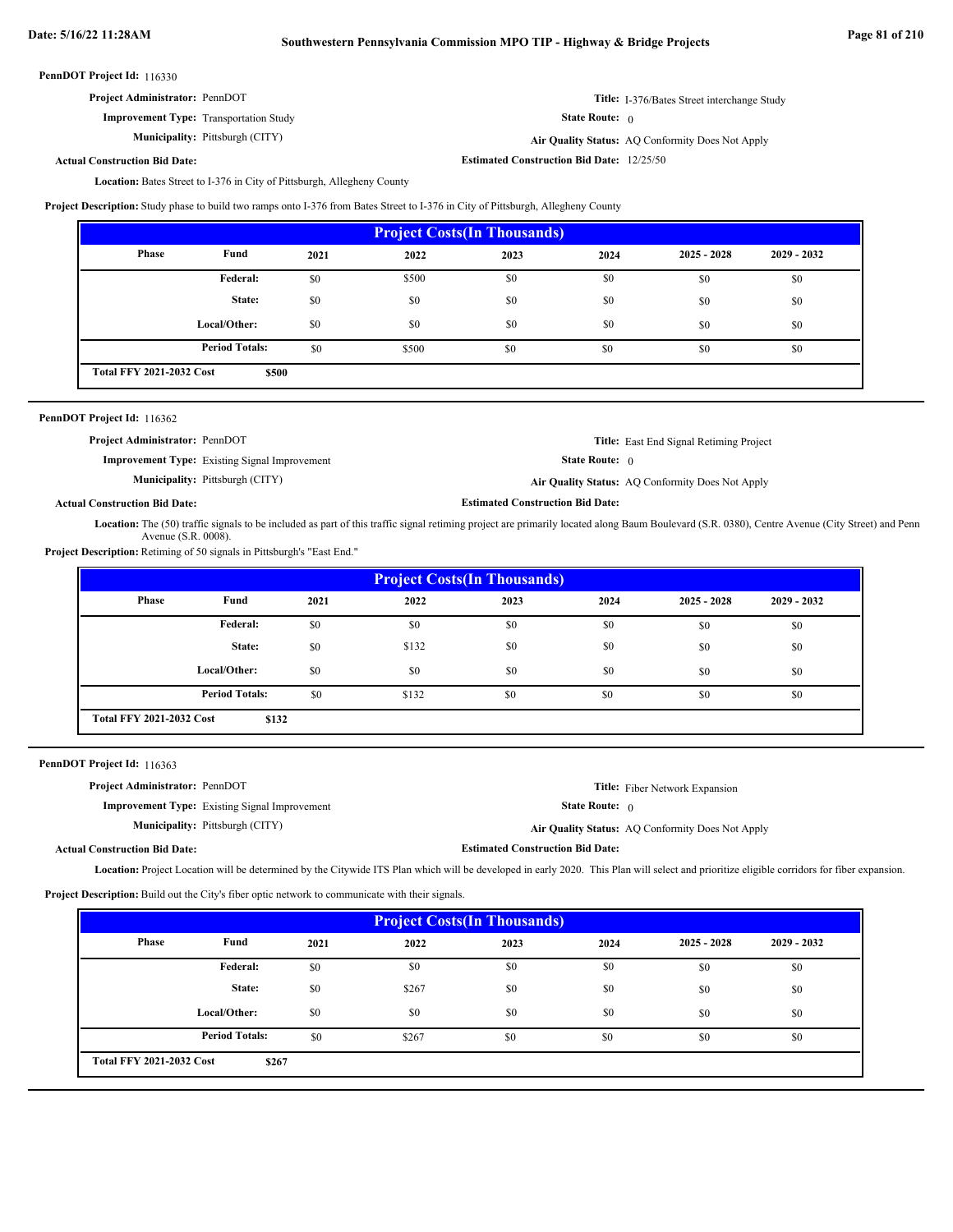**Estimated Construction Bid Date:**

PennDOT Project Id: 116364

| <b>Project Administrator: PennDOT</b> | Title: Race Street at Pennwood Avenue Traffic Signal Upgr |
|---------------------------------------|-----------------------------------------------------------|
|---------------------------------------|-----------------------------------------------------------|

State Route: 0

Edgewood (BORO) **Air Quality Status:** AQ Conformity Does Not Apply

#### **Actual Construction Bid Date:**

**Improvement Type:** Existing Signal Improvement

**Municipality:**

Location: The project is located at the intersection of Race Street with Pennwood Avenue in the Borough of Edgewood.

The project will include the replacement and upgrade of the existing traffic signal at the intersection of Race Street with Pennwood Avenue in the Borough of Edgewood, Allegheny County. **Project Description:**

| <b>Project Costs (In Thousands)</b>      |                       |      |       |      |      |               |               |
|------------------------------------------|-----------------------|------|-------|------|------|---------------|---------------|
| Phase                                    | Fund                  | 2021 | 2022  | 2023 | 2024 | $2025 - 2028$ | $2029 - 2032$ |
|                                          | Federal:              | \$0  | \$0   | \$0  | \$0  | \$0           | \$0           |
|                                          | State:                | \$0  | \$230 | \$0  | \$0  | \$0           | \$0           |
|                                          | Local/Other:          | \$0  | \$0   | \$0  | \$0  | \$0           | \$0           |
|                                          | <b>Period Totals:</b> | \$0  | \$230 | \$0  | \$0  | \$0           | \$0           |
| <b>Total FFY 2021-2032 Cost</b><br>\$230 |                       |      |       |      |      |               |               |

# PennDOT Project Id: 116590

| <b>Project Administrator: PennDOT</b> |                                     |                          | <b>Title:</b> SR 8, Northtowne Square to Butler                     |
|---------------------------------------|-------------------------------------|--------------------------|---------------------------------------------------------------------|
| <b>Improvement Type:</b> Resurface    |                                     | <b>State Route:</b> 8    |                                                                     |
|                                       | <b>Municipality:</b> Richland (TWP) |                          | <b>Air Quality Status:</b> Exempt from Regional Conformity Analysis |
|                                       |                                     | $E(t) = 100$ $t = 10000$ |                                                                     |

# **Actual Construction Bid Date:**

**Estimated Construction Bid Date:** 12/8/22

Located on SR 8, William Flinn Highway from Northtowne Square to Butler in Richland Township, Allegheny County **Location:**

**Project Description:** Mill and overlay on SR 8, William Flinn Highway from Northtowne Square to Butler in Richland Township, Allegheny County

| <b>Project Costs (In Thousands)</b>      |                       |      |       |      |      |               |               |
|------------------------------------------|-----------------------|------|-------|------|------|---------------|---------------|
| Phase                                    | Fund                  | 2021 | 2022  | 2023 | 2024 | $2025 - 2028$ | $2029 - 2032$ |
|                                          | Federal:              | \$0  | \$0   | \$0  | \$0  | \$0           | \$0           |
|                                          | State:                | \$0  | \$200 | \$0  | \$0  | \$0           | \$0           |
|                                          | Local/Other:          | \$0  | \$0   | \$0  | \$0  | \$0           | \$0           |
|                                          | <b>Period Totals:</b> | \$0  | \$200 | \$0  | \$0  | \$0           | \$0           |
| <b>Total FFY 2021-2032 Cost</b><br>\$200 |                       |      |       |      |      |               |               |

PennDOT Project Id: 116640

| <b>Project Administrator: PennDOT</b>         |                                                  | Title: Bunola River Road Slide Study             |
|-----------------------------------------------|--------------------------------------------------|--------------------------------------------------|
| <b>Improvement Type:</b> Transportation Study | <b>State Route: 2001</b>                         |                                                  |
| <b>Municipality:</b> Forward (TWP)            |                                                  | Air Quality Status: AQ Conformity Does Not Apply |
| <b>Actual Construction Bid Date:</b>          | <b>Estimated Construction Bid Date: 12/25/50</b> |                                                  |

Location: SR 2001 Bunola River Road in Forward Township, Allegheny County.

Project Description: Study to determine extents of repairs needed throughout the corridor to fix various geotechnical, drainage and safety issues on SR 2001 Bunola River Road in Forward Township, Allegheny County.

| <b>Project Costs (In Thousands)</b>      |                       |      |       |      |      |               |               |
|------------------------------------------|-----------------------|------|-------|------|------|---------------|---------------|
| Phase                                    | Fund                  | 2021 | 2022  | 2023 | 2024 | $2025 - 2028$ | $2029 - 2032$ |
|                                          | Federal:              | \$0  | \$0   | \$0  | \$0  | \$0           | \$0           |
|                                          | State:                | \$0  | \$200 | \$0  | \$0  | \$0           | \$0           |
|                                          | Local/Other:          | \$0  | \$0   | \$0  | \$0  | \$0           | \$0           |
|                                          | <b>Period Totals:</b> | \$0  | \$200 | \$0  | \$0  | \$0           | \$0           |
| <b>Total FFY 2021-2032 Cost</b><br>\$200 |                       |      |       |      |      |               |               |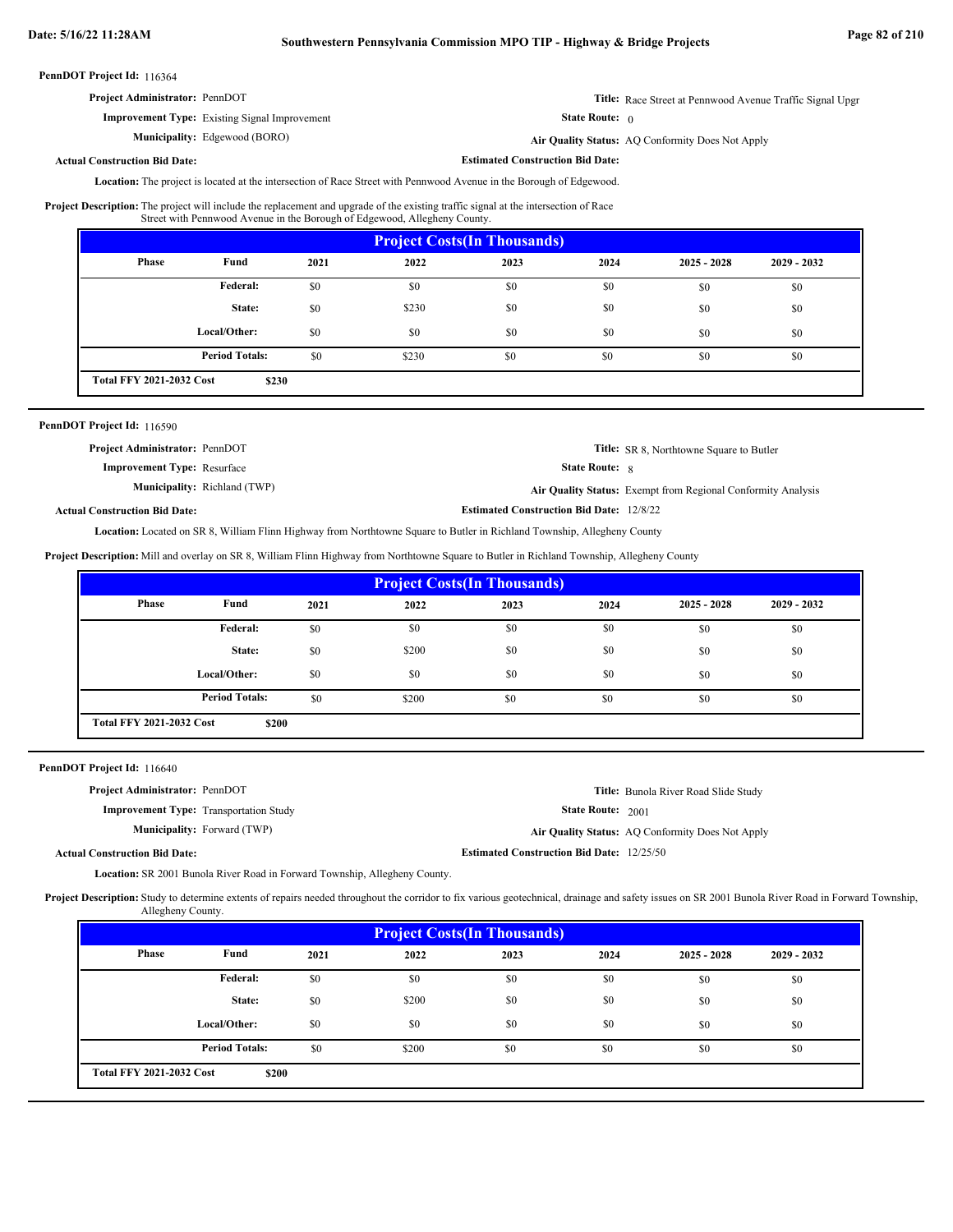**Actual Construction Bid Date:**

| <b>Project Administrator: PennDOT</b>       |                          | Title: Connor Road Bridge |
|---------------------------------------------|--------------------------|---------------------------|
| <b>Improvement Type:</b> Bridge Replacement | <b>State Route: 3038</b> |                           |

**Municipality:** Bethel Park (BORO) **Air Quality Status:** Air Quality Status: AQ Conformity Does Not Apply

**Estimated Construction Bid Date:** 3/13/25

Location: Located on SR 3038 - Connor Road in Castle Shannon, PA, over Port Authority of Allegheny County Trolley Line and Saw Mill Run. 200' West of intersection with SR 88.

Project Description: Bridge Replacement on SR 3038 - Connor Road in Castle Shannon, PA, over Port Authority of Allegheny County Trolley Line and Saw Mill Run. 200' West of intersection with SR 88.

| <b>Project Costs (In Thousands)</b>      |                       |      |       |      |      |               |               |
|------------------------------------------|-----------------------|------|-------|------|------|---------------|---------------|
| Phase                                    | Fund                  | 2021 | 2022  | 2023 | 2024 | $2025 - 2028$ | $2029 - 2032$ |
|                                          | <b>Federal:</b>       | \$0  | \$400 | \$0  | \$0  | \$0           | \$0           |
|                                          | State:                | \$0  | \$0   | \$0  | \$0  | \$0           | \$0           |
|                                          | Local/Other:          | \$0  | \$0   | \$0  | \$0  | \$0           | \$0           |
|                                          | <b>Period Totals:</b> | \$0  | \$400 | \$0  | \$0  | \$0           | \$0           |
| <b>Total FFY 2021-2032 Cost</b><br>\$400 |                       |      |       |      |      |               |               |

# PennDOT Project Id: 117365

| <b>Project Administrator:</b> City of Pittsburgh        | <b>Title:</b> Maple Ave Bridge Preservation                  |
|---------------------------------------------------------|--------------------------------------------------------------|
| <b>Improvement Type:</b> Bridge Preservation Activities | <b>State Route: 7301</b>                                     |
| <b>Municipality:</b> Pittsburgh (CITY)                  | Air Quality Status: Exempt from Regional Conformity Analysis |
| <b>Actual Construction Bid Date:</b>                    | <b>Estimated Construction Bid Date: 4/10/25</b>              |

Location: Located on Maple Avenue over N. Charles Street in the City of Pittsburgh, Allegheny County.

**Project Description:** (Sponsor = City of Pittsburgh) Bridge Preservation on Corley Street (Ganges Way) over Streets Run Creek in the Hayes Neighborhood, in City of Pittsburgh, Allegheny County.

| <b>Project Costs(In Thousands)</b> |                       |      |       |      |      |               |               |
|------------------------------------|-----------------------|------|-------|------|------|---------------|---------------|
| Phase                              | Fund                  | 2021 | 2022  | 2023 | 2024 | $2025 - 2028$ | $2029 - 2032$ |
|                                    | Federal:              | \$0  | \$280 | \$0  | \$0  | \$0           | \$0           |
|                                    | State:                | \$0  | \$0   | \$0  | \$0  | \$0           | \$0           |
|                                    | Local/Other:          | \$0  | \$0   | \$0  | \$0  | \$0           | \$0           |
|                                    | <b>Period Totals:</b> | \$0  | \$280 | \$0  | \$0  | \$0           | \$0           |
| <b>Total FFY 2021-2032 Cost</b>    | \$280                 |      |       |      |      |               |               |

PennDOT Project Id: 117366

| <b>Project Administrator:</b> City of Pittsburgh |                                                         |                                                 | <b>Title:</b> Herron Ave Bridge Preservation                 |
|--------------------------------------------------|---------------------------------------------------------|-------------------------------------------------|--------------------------------------------------------------|
|                                                  | <b>Improvement Type:</b> Bridge Preservation Activities | <b>State Route: 7301</b>                        |                                                              |
|                                                  | <b>Municipality:</b> Pittsburgh (CITY)                  |                                                 | Air Quality Status: Exempt from Regional Conformity Analysis |
| <b>Actual Construction Bid Date:</b>             |                                                         | <b>Estimated Construction Bid Date: 7/10/25</b> |                                                              |

Location: Located on Herron Avenue over NSRC and CSX RR in the City of Pittsburgh, Allegheny County

**Project Description:** Bridge Preservation on Herron Avenue over NSRC and CSX RR in the City of Pittsburgh, Allegheny County

| <b>Project Costs (In Thousands)</b>      |                       |      |       |      |      |               |               |
|------------------------------------------|-----------------------|------|-------|------|------|---------------|---------------|
| Phase                                    | Fund                  | 2021 | 2022  | 2023 | 2024 | $2025 - 2028$ | $2029 - 2032$ |
|                                          | Federal:              | \$0  | \$391 | \$0  | \$0  | \$0           | \$0           |
|                                          | State:                | \$0  | \$0   | \$0  | \$0  | \$0           | \$0           |
|                                          | Local/Other:          | \$0  | \$0   | \$0  | \$0  | \$0           | \$0           |
|                                          | <b>Period Totals:</b> | \$0  | \$391 | \$0  | \$0  | \$0           | \$0           |
| <b>Total FFY 2021-2032 Cost</b><br>\$391 |                       |      |       |      |      |               |               |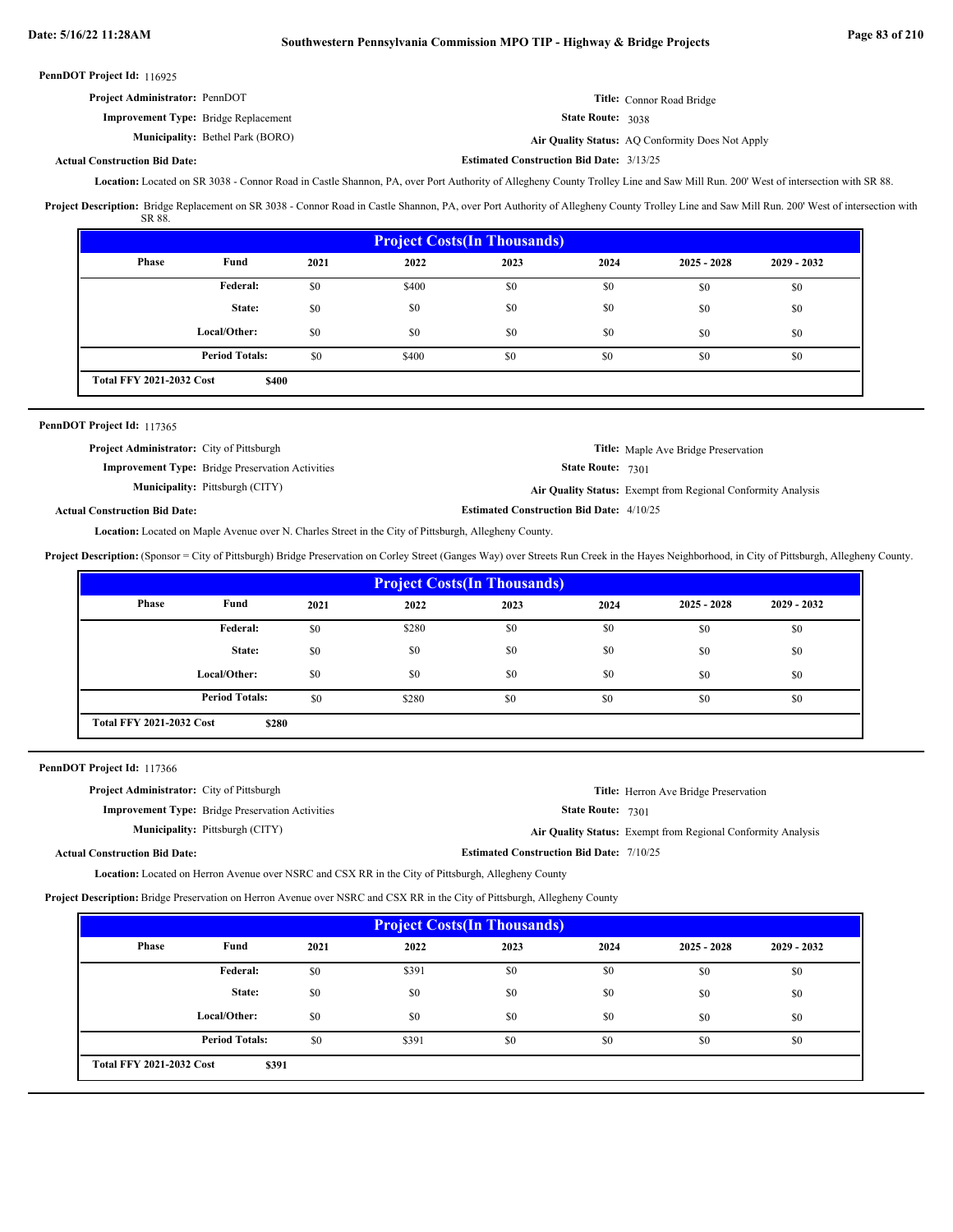| PennDOT Project Id: 117367 |  |
|----------------------------|--|
|----------------------------|--|

| <b>Project Administrator:</b> City of Pittsburgh | <b>Title:</b> Elizabeth St Bridge Preservation |
|--------------------------------------------------|------------------------------------------------|
|--------------------------------------------------|------------------------------------------------|

**Improvement Type:** Bridge Rehabilitation

**Municipality:** Pittsburgh (CITY) **Air Quality Status:** Exempt from Regional Conformity Analysis

State Route: 7301

**Estimated Construction Bid Date:** 7/10/25

# **Actual Construction Bid Date:**

Located on Elizabeth Street over CSX RR in the Hazelwood section of the City of Pittsburgh, Allegheny County **Location:**

**Project Description:** Bridge Preservation on Elizabeth Street over CSX RR in the Hazelwood section of the City of Pittsburgh, Allegheny County

| <b>Project Costs (In Thousands)</b>      |                       |      |       |      |      |               |               |
|------------------------------------------|-----------------------|------|-------|------|------|---------------|---------------|
| Phase                                    | Fund                  | 2021 | 2022  | 2023 | 2024 | $2025 - 2028$ | $2029 - 2032$ |
|                                          | Federal:              | \$0  | \$352 | \$0  | \$0  | \$0           | \$0           |
|                                          | State:                | \$0  | \$0   | \$0  | \$0  | \$0           | \$0           |
|                                          | Local/Other:          | \$0  | \$0   | \$0  | \$0  | \$0           | \$0           |
|                                          | <b>Period Totals:</b> | \$0  | \$352 | \$0  | \$0  | \$0           | \$0           |
| <b>Total FFY 2021-2032 Cost</b><br>\$352 |                       |      |       |      |      |               |               |

| PennDOT Project Id: 117368                       |                                                         |                                                 |                                                              |
|--------------------------------------------------|---------------------------------------------------------|-------------------------------------------------|--------------------------------------------------------------|
| <b>Project Administrator:</b> City of Pittsburgh |                                                         |                                                 | <b>Title:</b> Corley St Bridge Preservation                  |
|                                                  | <b>Improvement Type:</b> Bridge Preservation Activities | <b>State Route: 7301</b>                        |                                                              |
|                                                  | <b>Municipality:</b> Pittsburgh (CITY)                  |                                                 | Air Quality Status: Exempt from Regional Conformity Analysis |
| <b>Actual Construction Bid Date:</b>             |                                                         | <b>Estimated Construction Bid Date: 4/10/25</b> |                                                              |

Location: Located on Corley Street over Streets Run Creek, City of Pittsburgh, Allegheny County.

**Project Description:** (Sponsor = City of Pittsburgh) Bridge Preservation on Corley Street (Ganges Way) over Streets Run Creek in the Hayes Neighborhood, in City of Pittsburgh, Allegheny County.

| <b>Project Costs(In Thousands)</b>       |                       |      |       |      |      |               |               |
|------------------------------------------|-----------------------|------|-------|------|------|---------------|---------------|
| Phase                                    | Fund                  | 2021 | 2022  | 2023 | 2024 | $2025 - 2028$ | $2029 - 2032$ |
|                                          | Federal:              | \$0  | \$252 | \$0  | \$0  | \$0           | \$0           |
|                                          | State:                | \$0  | \$0   | \$0  | \$0  | \$0           | \$0           |
|                                          | Local/Other:          | \$0  | \$0   | \$0  | \$0  | \$0           | \$0           |
|                                          | <b>Period Totals:</b> | \$0  | \$252 | \$0  | \$0  | \$0           | \$0           |
| <b>Total FFY 2021-2032 Cost</b><br>\$252 |                       |      |       |      |      |               |               |

PennDOT Project Id: 117369

| <b>Project Administrator:</b> City of Pittsburgh |                                                | <b>Title:</b> Calera St Bridge Replacement                   |
|--------------------------------------------------|------------------------------------------------|--------------------------------------------------------------|
| <b>Improvement Type:</b> Bridge Replacement      | <b>State Route: 7301</b>                       |                                                              |
| <b>Municipality:</b> Pittsburgh (CITY)           |                                                | Air Quality Status: Exempt from Regional Conformity Analysis |
| <b>Actual Construction Bid Date:</b>             | <b>Estimated Construction Bid Date: 7/1/25</b> |                                                              |

**Location:** Located on Calera Street over Streets Run Creek in the City of Pittsburgh, Allegheny County

**Project Description:** (Sponsor = City of Pittsburgh) Bridge Improvement on Calera Street over Streets Run Creek in the City of Pittsburgh, Allegheny County

| <b>Project Costs (In Thousands)</b>      |                       |      |       |      |      |               |               |
|------------------------------------------|-----------------------|------|-------|------|------|---------------|---------------|
| Phase                                    | Fund                  | 2021 | 2022  | 2023 | 2024 | $2025 - 2028$ | $2029 - 2032$ |
|                                          | <b>Federal:</b>       | \$0  | \$312 | \$0  | \$0  | \$0           | \$0           |
|                                          | State:                | \$0  | \$0   | \$0  | \$0  | \$0           | \$0           |
|                                          | Local/Other:          | \$0  | \$0   | \$0  | \$0  | \$0           | \$0           |
|                                          | <b>Period Totals:</b> | \$0  | \$312 | \$0  | \$0  | \$0           | \$0           |
| <b>Total FFY 2021-2032 Cost</b><br>\$312 |                       |      |       |      |      |               |               |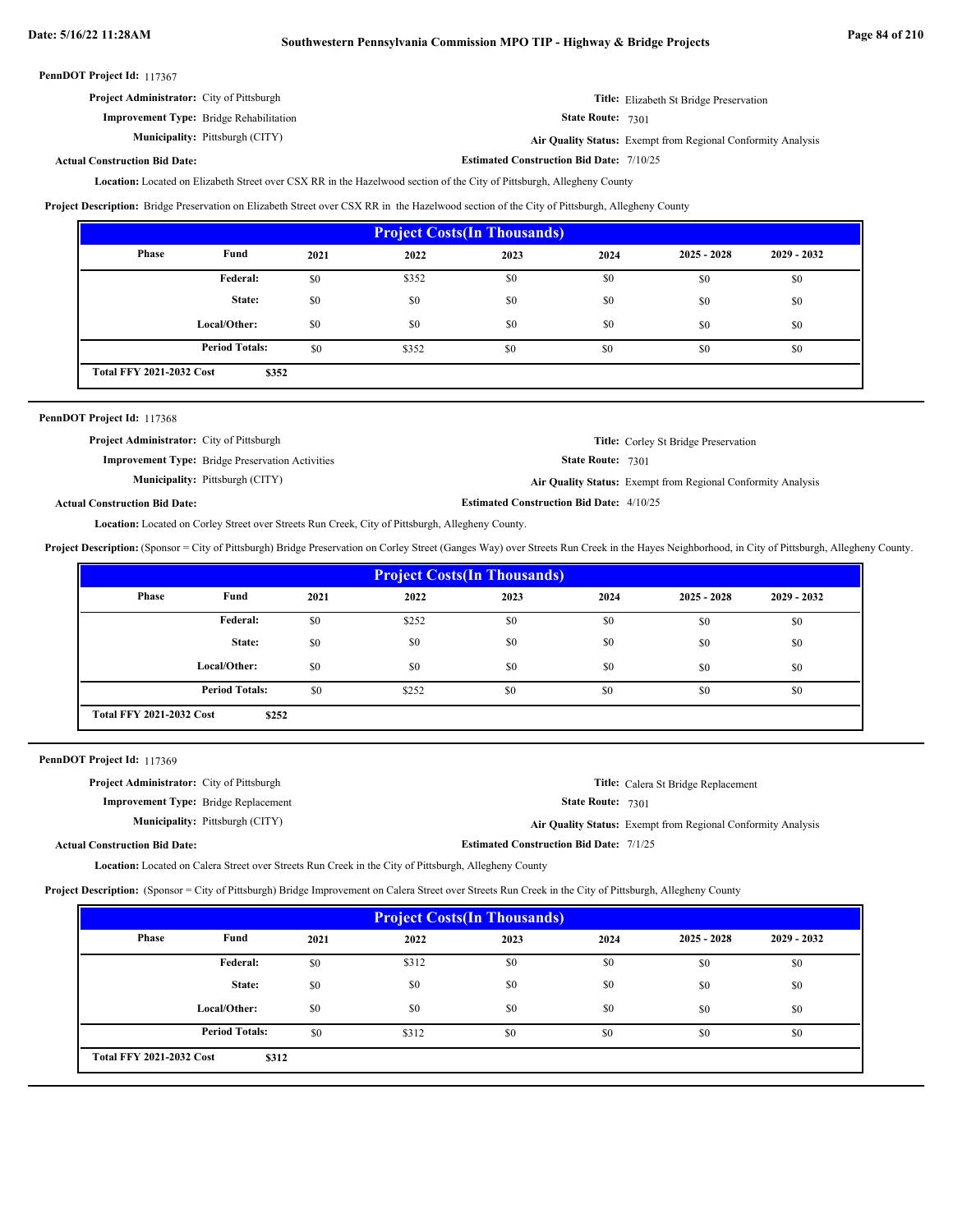**Estimated Construction Bid Date:** 7/1/25

| PennDOT Project Id: 117889 |  |
|----------------------------|--|
|----------------------------|--|

| <b>Project Administrator:</b> City of Pittsburgh | Title: California Avenue Bridge |
|--------------------------------------------------|---------------------------------|
| <b>Improvement Type:</b> Bridge Rehabilitation   | State Route: 7301               |

Pittsburgh (CITY) **Air Quality Status:** Exempt from Regional Conformity Analysis

# **Actual Construction Bid Date:**

**Municipality:**

Location: California Bridge connects the Marshall-Shadeland and Brighton Heights neighborhoods within the City of Pittsburgh, Allegheny County

Project Description: (Sponsor = City of Pittsburgh) Bridge improvement on California Bridge connects the Marshall-Shadeland and Brighton Heights neighborhoods within the City of Pittsburgh, Allegheny County

| <b>Project Costs (In Thousands)</b>      |                       |      |       |      |      |               |               |
|------------------------------------------|-----------------------|------|-------|------|------|---------------|---------------|
| Phase                                    | Fund                  | 2021 | 2022  | 2023 | 2024 | $2025 - 2028$ | $2029 - 2032$ |
|                                          | Federal:              | \$0  | \$800 | \$0  | \$0  | \$0           | \$0           |
|                                          | State:                | \$0  | \$0   | \$0  | \$0  | \$0           | \$0           |
|                                          | Local/Other:          | \$0  | \$0   | \$0  | \$0  | \$0           | \$0           |
|                                          | <b>Period Totals:</b> | \$0  | \$800 | \$0  | \$0  | \$0           | \$0           |
| <b>Total FFY 2021-2032 Cost</b><br>\$800 |                       |      |       |      |      |               |               |

# PennDOT Project Id: 117926

Actu

| <b>Project Administrator: PennDOT</b> |                                         | <b>Title:</b> District 11 IIJA Line Item Reserve |
|---------------------------------------|-----------------------------------------|--------------------------------------------------|
| <b>Improvement Type:</b> Resurface    | <b>State Route:</b> $\theta$            |                                                  |
| Municipality:                         |                                         | Air Quality Status: AO Conformity Does Not Apply |
| al Construction Bid Date:             | <b>Estimated Construction Bid Date:</b> |                                                  |
|                                       |                                         |                                                  |

Location: Located at numerous locations from within District 11.

**Project Description:** Reserve line item (IIJA) to be used at numerous locations from within District 11.

| <b>Project Costs (In Thousands)</b>         |                       |      |          |      |      |               |               |
|---------------------------------------------|-----------------------|------|----------|------|------|---------------|---------------|
| Phase                                       | Fund                  | 2021 | 2022     | 2023 | 2024 | $2025 - 2028$ | $2029 - 2032$ |
|                                             | Federal:              | \$0  | \$12766  | \$0  | \$0  | \$0           | \$0           |
|                                             | State:                | \$0  | \$0      | \$0  | \$0  | \$0           | \$0           |
|                                             | Local/Other:          | \$0  | \$0      | \$0  | \$0  | \$0           | \$0           |
|                                             | <b>Period Totals:</b> | \$0  | \$12,766 | \$0  | \$0  | \$0           | \$0           |
| <b>Total FFY 2021-2032 Cost</b><br>\$12,766 |                       |      |          |      |      |               |               |

PennDOT Project Id: 118099

| <b>Project Administrator:</b> Allegheny County |                                             |                                                 | <b>Title:</b> Big Sewickley Creek No. 7          |
|------------------------------------------------|---------------------------------------------|-------------------------------------------------|--------------------------------------------------|
|                                                | <b>Improvement Type:</b> Bridge Improvement | <b>State Route: 7212</b>                        |                                                  |
|                                                | <b>Municipality:</b> Marshall (TWP)         |                                                 | Air Quality Status: AQ Conformity Does Not Apply |
| <b>Actual Construction Bid Date:</b>           |                                             | <b>Estimated Construction Bid Date: 9/11/25</b> |                                                  |

Location: Big Sewickley Creek Bridge No. 7 carrying Spang Road over Big Sewickley Creek in Marshall Township, Allegheny County

**Project Description:** Bridge rehabilitation on Big Sewickley Creek Bridge No. 7 carrying Spang Road over Big Sewickley Creek in Marshall Township, Allegheny County

| <b>Project Costs (In Thousands)</b>      |                       |      |       |      |      |               |               |
|------------------------------------------|-----------------------|------|-------|------|------|---------------|---------------|
| Phase                                    | Fund                  | 2021 | 2022  | 2023 | 2024 | $2025 - 2028$ | $2029 - 2032$ |
|                                          | Federal:              | \$0  | \$0   | \$0  | \$0  | \$0           | \$0           |
|                                          | State:                | \$0  | \$264 | \$0  | \$0  | \$0           | \$0           |
|                                          | Local/Other:          | \$0  | \$66  | \$0  | \$0  | \$0           | \$0           |
|                                          | <b>Period Totals:</b> | \$0  | \$330 | \$0  | \$0  | \$0           | \$0           |
| <b>Total FFY 2021-2032 Cost</b><br>\$330 |                       |      |       |      |      |               |               |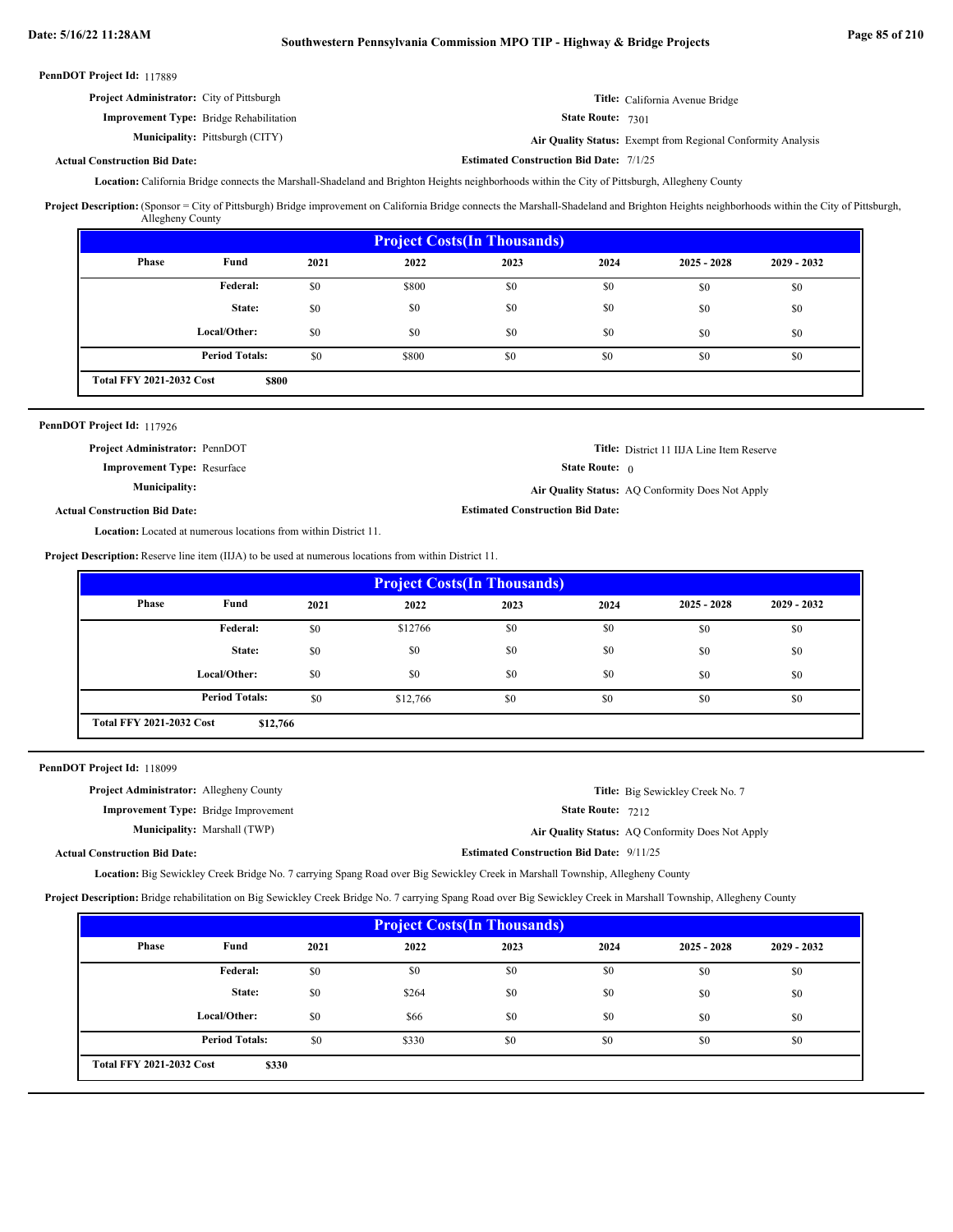**Project Administrator:** North Fayette Township

**Improvement Type:** Bridge Rehabilitation

**Municipality:** North Fayette (TWP) **Air Quality Status:** 

State Route: 7214

**Estimated Construction Bid Date:** 4/9/26

Air Quality Status: AQ Conformity Does Not Apply

**Title:** Summit Park Drive Bridge

# **Actual Construction Bid Date:**

Location: Summit Park Drive Bridge in North Fayette Township, Allegheny County.

**Project Description:** (Sponsor - North Fayette Township) Bridge restoration on Summit Park Drive Bridge in North Fayette Township, Allegheny County.

| <b>Project Costs (In Thousands)</b> |                                          |      |       |      |      |               |               |  |
|-------------------------------------|------------------------------------------|------|-------|------|------|---------------|---------------|--|
| Phase                               | Fund                                     | 2021 | 2022  | 2023 | 2024 | $2025 - 2028$ | $2029 - 2032$ |  |
|                                     | <b>Federal:</b>                          | \$0  | \$500 | \$0  | \$0  | \$0           | \$0           |  |
|                                     | State:                                   | \$0  | \$0   | \$0  | \$0  | \$0           | \$0           |  |
|                                     | Local/Other:                             | \$0  | \$0   | \$0  | \$0  | \$0           | \$0           |  |
|                                     | <b>Period Totals:</b>                    | \$0  | \$500 | \$0  | \$0  | \$0           | \$0           |  |
|                                     | <b>Total FFY 2021-2032 Cost</b><br>\$500 |      |       |      |      |               |               |  |

# PennDOT Project Id: 23934

**Armstrong**

| <b>Project Administrator: PENNDOT</b>       |                                                  | <b>Title:</b> Upper Mateer Bridge #3                                |
|---------------------------------------------|--------------------------------------------------|---------------------------------------------------------------------|
| <b>Improvement Type:</b> Bridge Replacement | <b>State Route: 2036</b>                         |                                                                     |
| <b>Municipality:</b> Parks (TWP)            |                                                  | <b>Air Quality Status:</b> Exempt from Regional Conformity Analysis |
| ctual Construction Bid Date: 12/22/16       | <b>Estimated Construction Bid Date: 12/22/16</b> |                                                                     |

**Actual Construction Bid Date:**

Location: Existing structure carrying SR 2036 (Upper Mateer Road) over Carnahan Run in Parks Township.

**Project Description:** Replacement of the existing structure carrying SR 2036 (Upper Mateer Road) over Carnahan Run in Parks Township, Armstrong County.

| <b>Project Costs (In Thousands)</b>    |                       |      |      |      |      |               |               |  |
|----------------------------------------|-----------------------|------|------|------|------|---------------|---------------|--|
| Phase                                  | Fund                  | 2021 | 2022 | 2023 | 2024 | $2025 - 2028$ | $2029 - 2032$ |  |
|                                        | <b>Federal:</b>       | \$0  | \$0  | \$0  | \$0  | \$0           | \$0           |  |
|                                        | State:                | \$0  | \$0  | \$0  | \$0  | \$0           | \$0           |  |
|                                        | Local/Other:          | \$0  | \$0  | \$0  | \$0  | \$0           | \$0           |  |
|                                        | <b>Period Totals:</b> | \$0  | \$0  | \$0  | \$0  | \$0           | \$0           |  |
| <b>Total FFY 2021-2032 Cost</b><br>\$0 |                       |      |      |      |      |               |               |  |

PennDOT Project Id: 23978

| <b>Project Administrator: PENNDOT</b> |                                                         |                                                 | <b>Title:</b> Graff Bridge Preservation                      |
|---------------------------------------|---------------------------------------------------------|-------------------------------------------------|--------------------------------------------------------------|
|                                       | <b>Improvement Type:</b> Bridge Preservation Activities | State Route: 422                                |                                                              |
|                                       | <b>Municipality:</b> North Buffalo (TWP)                |                                                 | Air Quality Status: Exempt from Regional Conformity Analysis |
| <b>Actual Construction Bid Date:</b>  |                                                         | <b>Estimated Construction Bid Date: 5/23/24</b> |                                                              |

Location: Existing structure carrying US 422 over the Allegheny River in North Buffalo Township.

**Project Description:** Preservation of the existing structure carrying US 422 over the Allegheny River in North Buffalo Township, Armstrong County.

| <b>Project Costs (In Thousands)</b>        |                       |       |      |      |       |               |               |  |
|--------------------------------------------|-----------------------|-------|------|------|-------|---------------|---------------|--|
| Phase                                      | Fund                  | 2021  | 2022 | 2023 | 2024  | $2025 - 2028$ | $2029 - 2032$ |  |
|                                            | Federal:              | \$300 | \$0  | \$0  | \$450 | \$1332        | \$0           |  |
|                                            | State:                | \$0   | \$0  | \$0  | \$113 | \$7300        | \$0           |  |
|                                            | Local/Other:          | \$0   | \$0  | \$0  | \$0   | \$0           | \$0           |  |
|                                            | <b>Period Totals:</b> | \$300 | \$0  | \$0  | \$563 | \$8,632       | \$0           |  |
| <b>Total FFY 2021-2032 Cost</b><br>\$9,495 |                       |       |      |      |       |               |               |  |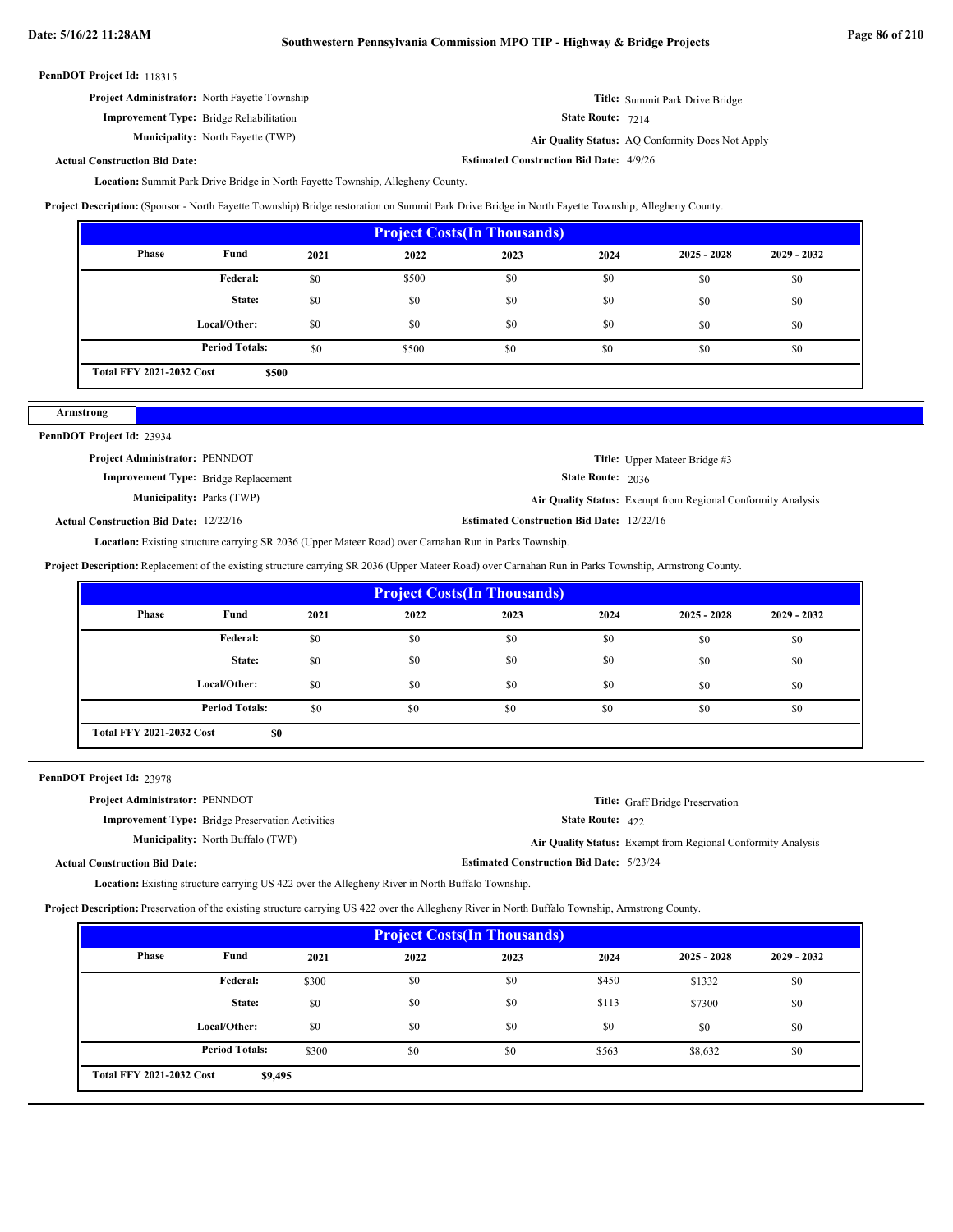**Estimated Construction Bid Date:** 8/25/22

|  | PennDOT Project Id: 24056 |  |
|--|---------------------------|--|
|--|---------------------------|--|

| <b>Project Administrator: PENNDOT</b>       | Title: Poverty Hill Bridge                                   |
|---------------------------------------------|--------------------------------------------------------------|
| <b>Improvement Type:</b> Bridge Replacement | <b>State Route: 28</b>                                       |
| <b>Municipality:</b> Rayburn (TWP)          | Air Quality Status: Exempt from Regional Conformity Analysis |

# **Actual Construction Bid Date:**

Location: Existing structure carrying PA 28 over a branch of Cowanshannock Creek in Rayburn Township.

**Project Description:** Replacement of the existing structure carrying PA 28 over a branch of Cowanshannock Creek in Rayburn Township, Armstrong County.

| <b>Project Costs (In Thousands)</b>        |                       |       |         |      |      |               |               |  |
|--------------------------------------------|-----------------------|-------|---------|------|------|---------------|---------------|--|
| Phase                                      | Fund                  | 2021  | 2022    | 2023 | 2024 | $2025 - 2028$ | $2029 - 2032$ |  |
|                                            | Federal:              | \$3   | \$0     | \$0  | \$0  | \$0           | \$0           |  |
|                                            | State:                | \$271 | \$3064  | \$0  | \$0  | \$0           | \$0           |  |
|                                            | Local/Other:          | \$0   | \$0     | \$0  | \$0  | \$0           | \$0           |  |
|                                            | <b>Period Totals:</b> | \$274 | \$3,064 | \$0  | \$0  | \$0           | \$0           |  |
| <b>Total FFY 2021-2032 Cost</b><br>\$3,338 |                       |       |         |      |      |               |               |  |

| PennDOT Project Id: 24136                   |                                      |                                                  |                                                              |
|---------------------------------------------|--------------------------------------|--------------------------------------------------|--------------------------------------------------------------|
| <b>Project Administrator: PENNDOT</b>       |                                      |                                                  | <b>Title:</b> Brick Church Bridge #2                         |
| <b>Improvement Type:</b> Bridge Replacement |                                      | <b>State Route: 2005</b>                         |                                                              |
|                                             | <b>Municipality:</b> Plumcreek (TWP) |                                                  | Air Quality Status: Exempt from Regional Conformity Analysis |
| <b>Actual Construction Bid Date:</b>        |                                      | <b>Estimated Construction Bid Date: 10/19/23</b> |                                                              |

Location: Replace existing structure carrying SR 2005 (Cherry Run Road) over Cherry Run in Plumcreek Township.

**Project Description:** Bridge replacement of the existing structure carrying SR 2005 (Cherry Run Road) over Cherry Run in Plumcreek Township, Armstrong County.

| <b>Project Costs (In Thousands)</b>        |                       |       |      |       |         |               |               |  |
|--------------------------------------------|-----------------------|-------|------|-------|---------|---------------|---------------|--|
| Phase                                      | Fund                  | 2021  | 2022 | 2023  | 2024    | $2025 - 2028$ | $2029 - 2032$ |  |
|                                            | Federal:              | \$388 | \$0  | \$339 | \$1698  | \$0           | \$0           |  |
|                                            | State:                | \$0   | \$0  | \$85  | \$0     | \$0           | \$0           |  |
|                                            | Local/Other:          | \$0   | \$0  | \$0   | \$0     | \$0           | \$0           |  |
|                                            | <b>Period Totals:</b> | \$388 | \$0  | \$424 | \$1,698 | \$0           | \$0           |  |
| <b>Total FFY 2021-2032 Cost</b><br>\$2,510 |                       |       |      |       |         |               |               |  |

PennDOT Project Id: 24145

| <b>Project Administrator: PENNDOT</b>        |                                                 | <b>Title:</b> Upper Mateer Bridge #2                         |
|----------------------------------------------|-------------------------------------------------|--------------------------------------------------------------|
| <b>Improvement Type:</b> Bridge Improvement  | <b>State Route: 2036</b>                        |                                                              |
| <b>Municipality:</b> Parks (TWP)             |                                                 | Air Quality Status: Exempt from Regional Conformity Analysis |
| <b>Actual Construction Bid Date: 10/1/20</b> | <b>Estimated Construction Bid Date: 10/1/20</b> |                                                              |

Location: Existing structure carrying SR 2036 (Upper Mateer Road) over Stitt Run in Parks Township.

**Project Description:** Rehabilitation/replacement of the existing structure carrying SR 2036 (Upper Mateer Road) over Stitt Run in Parks Township, Armstrong County.

| <b>Project Costs (In Thousands)</b>      |                       |       |      |      |      |               |             |  |
|------------------------------------------|-----------------------|-------|------|------|------|---------------|-------------|--|
| Phase                                    | Fund                  | 2021  | 2022 | 2023 | 2024 | $2025 - 2028$ | 2029 - 2032 |  |
|                                          | <b>Federal:</b>       | \$0   | \$0  | \$0  | \$0  | \$0           | \$0         |  |
|                                          | State:                | \$661 | \$0  | \$0  | \$0  | \$0           | \$0         |  |
|                                          | Local/Other:          | \$0   | \$0  | \$0  | \$0  | \$0           | \$0         |  |
|                                          | <b>Period Totals:</b> | \$661 | \$0  | \$0  | \$0  | \$0           | \$0         |  |
| <b>Total FFY 2021-2032 Cost</b><br>\$661 |                       |       |      |      |      |               |             |  |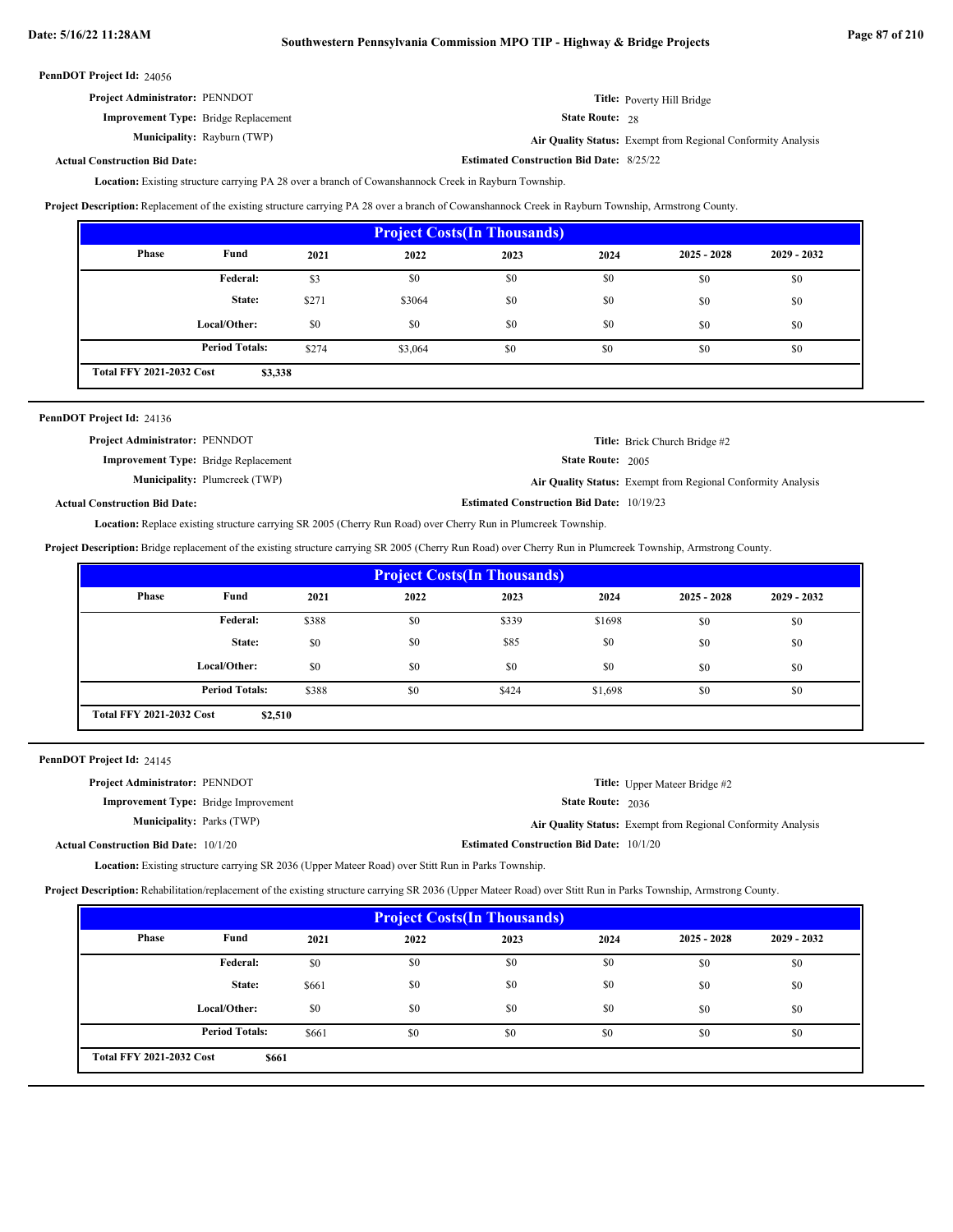| <b>Project Administrator: PENNDOT</b>       |                                          |                            | <b>Title:</b> Craigsville Bridge                             |
|---------------------------------------------|------------------------------------------|----------------------------|--------------------------------------------------------------|
| <b>Improvement Type:</b> Bridge Replacement |                                          | <b>State Route:</b> $4035$ |                                                              |
|                                             | <b>Municipality:</b> West Franklin (TWP) |                            | Air Quality Status: Exempt from Regional Conformity Analysis |

**Estimated Construction Bid Date:** 9/13/18 9/13/18 **Actual Construction Bid Date:**

Location: Existing structure carrying SR 4035 (Craigsville Road) over Buffalo Creek in West Franklin Township.

Bridge replacement (with a single-span composite steel plate girder bridge and other miscellaneous construction) of the existing structure carrying SR 4035 (Craigsville Road) over Buffalo Creek in West Franklin Township, Armstrong County. **Project Description:**

| <b>Project Costs (In Thousands)</b>    |                       |      |      |      |      |               |               |
|----------------------------------------|-----------------------|------|------|------|------|---------------|---------------|
| Phase                                  | Fund                  | 2021 | 2022 | 2023 | 2024 | $2025 - 2028$ | $2029 - 2032$ |
|                                        | <b>Federal:</b>       | \$0  | \$0  | \$0  | \$0  | \$0           | \$0           |
|                                        | State:                | \$9  | \$0  | \$0  | \$0  | \$0           | \$0           |
|                                        | Local/Other:          | \$0  | \$0  | \$0  | \$0  | \$0           | \$0           |
|                                        | <b>Period Totals:</b> | \$9  | \$0  | \$0  | \$0  | \$0           | \$0           |
| <b>Total FFY 2021-2032 Cost</b><br>\$9 |                       |      |      |      |      |               |               |

### PennDOT Project Id: 24211

| <b>Project Administrator: PENNDOT</b>         |                                                         |                                                  | <b>Title:</b> T-763 West Hills Bridge                        |
|-----------------------------------------------|---------------------------------------------------------|--------------------------------------------------|--------------------------------------------------------------|
|                                               | <b>Improvement Type:</b> Bridge Preservation Activities | <b>State Route: 7207</b>                         |                                                              |
|                                               | <b>Municipality:</b> East Franklin (TWP)                |                                                  | Air Quality Status: Exempt from Regional Conformity Analysis |
| <b>Actual Construction Bid Date: 10/24/19</b> |                                                         | <b>Estimated Construction Bid Date: 10/24/19</b> |                                                              |

Location: T-763 (Glade Drive) over US 422 in East Franklin Township.

Project Description: Bridge preservation, including bridge painting and other miscellaneous construction, of the existing structure carrying T-763 (Glade Drive) over US 422 in East Franklin Township, Armstrong County.

| <b>Project Costs (In Thousands)</b>      |                       |       |      |      |      |               |               |  |
|------------------------------------------|-----------------------|-------|------|------|------|---------------|---------------|--|
| Phase                                    | Fund                  | 2021  | 2022 | 2023 | 2024 | $2025 - 2028$ | $2029 - 2032$ |  |
|                                          | Federal:              | \$161 | \$0  | \$0  | \$0  | \$0           | \$0           |  |
|                                          | State:                | \$30  | \$0  | \$0  | \$0  | \$0           | \$0           |  |
|                                          | Local/Other:          | \$10  | \$0  | \$0  | \$0  | \$0           | \$0           |  |
|                                          | <b>Period Totals:</b> | \$201 | \$0  | \$0  | \$0  | \$0           | \$0           |  |
| <b>Total FFY 2021-2032 Cost</b><br>\$201 |                       |       |      |      |      |               |               |  |

PennDOT Project Id: 69141

| <b>Project Administrator: PennDOT</b>        |                                                 | <b>Title:</b> Goheenville Dip                                |
|----------------------------------------------|-------------------------------------------------|--------------------------------------------------------------|
| <b>Improvement Type:</b> Safety Improvement  | <b>State Route: 28</b>                          |                                                              |
| <b>Municipality: Boggs (TWP)</b>             |                                                 | Air Quality Status: Exempt from Regional Conformity Analysis |
| <b>Actual Construction Bid Date: 10/7/21</b> | <b>Estimated Construction Bid Date: 10/7/21</b> |                                                              |

Location: PA 28 from approximately 2.0 miles north of SR 1018 to approximately 5.8 miles south of SR 1004 in Boggs and Wayne Townships.

Project Description: Safety improvements, including roadway realignment, bridge replacements, continuation of a truck-climbing lane, left-turn lanes, and other miscellaneous construction along PA 28 from approximately 2.0 miles north of SR 1018 to approximately 5.8 miles south of SR 1004 (Madison Road) in Boggs and Wayne Townships, Armstrong County.

| <b>Project Costs (In Thousands)</b>         |                       |          |         |         |      |               |               |  |
|---------------------------------------------|-----------------------|----------|---------|---------|------|---------------|---------------|--|
| Phase                                       | Fund                  | 2021     | 2022    | 2023    | 2024 | $2025 - 2028$ | $2029 - 2032$ |  |
|                                             | Federal:              | \$6453   | \$0     | \$0     | \$0  | \$0           | \$0           |  |
|                                             | State:                | \$4729   | \$5071  | \$4236  | \$0  | \$0           | \$0           |  |
|                                             | Local/Other:          | \$0      | \$0     | \$0     | \$0  | \$0           | \$0           |  |
|                                             | <b>Period Totals:</b> | \$11,182 | \$5,071 | \$4,236 | \$0  | \$0           | \$0           |  |
| <b>Total FFY 2021-2032 Cost</b><br>\$20,489 |                       |          |         |         |      |               |               |  |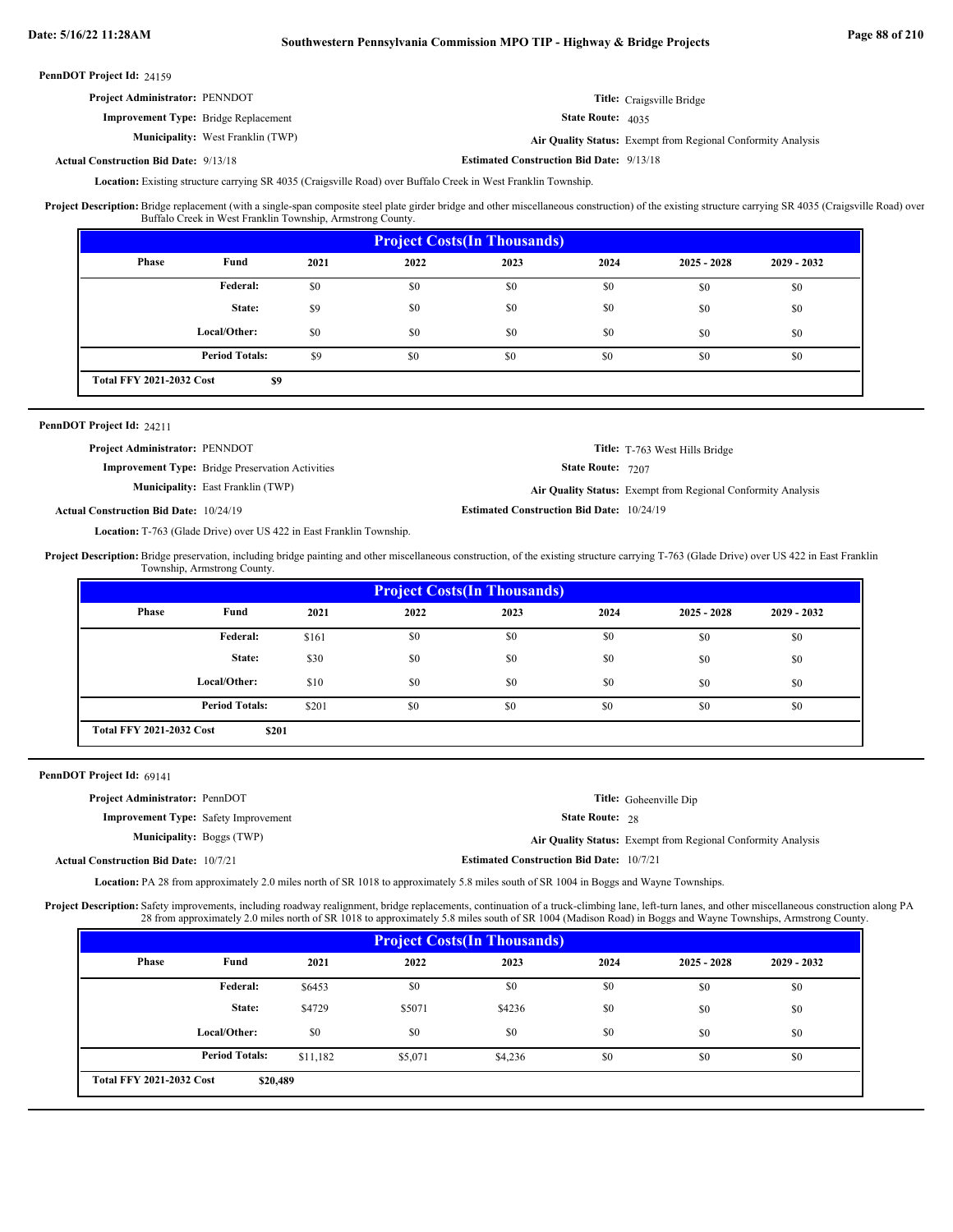| <b>Project Administrator: PennDOT</b>       | Title: Pony Farm Road Bridge #2                              |
|---------------------------------------------|--------------------------------------------------------------|
| <b>Improvement Type:</b> Bridge Replacement | <b>State Route:</b> $3005$                                   |
| <b>Municipality:</b> North Buffalo (TWP)    | Air Quality Status: Exempt from Regional Conformity Analysis |

#### **Estimated Construction Bid Date:** 12/16/21 12/16/21 **Actual Construction Bid Date:**

Location: Existing structure carrying SR 3005 (Pony Farm Road) over Glade Run in North Buffalo Township.

**Project Description:** Replacement of the existing structure carrying SR 3005 (Pony Farm Road) over Glade Run in North Buffalo Township, Armstrong County.

| <b>Project Costs (In Thousands)</b>        |                       |      |         |      |      |               |               |  |
|--------------------------------------------|-----------------------|------|---------|------|------|---------------|---------------|--|
| Phase                                      | Fund                  | 2021 | 2022    | 2023 | 2024 | $2025 - 2028$ | $2029 - 2032$ |  |
|                                            | Federal:              | \$0  | \$1433  | \$0  | \$0  | \$0           | \$0           |  |
|                                            | State:                | \$0  | \$358   | \$0  | \$0  | \$0           | \$0           |  |
|                                            | Local/Other:          | \$0  | \$0     | \$0  | \$0  | \$0           | \$0           |  |
|                                            | <b>Period Totals:</b> | \$0  | \$1,791 | \$0  | \$0  | \$0           | \$0           |  |
| <b>Total FFY 2021-2032 Cost</b><br>\$1,791 |                       |      |         |      |      |               |               |  |

| PennDOT Project Id: 79843                                                  |                                         |                                                              |
|----------------------------------------------------------------------------|-----------------------------------------|--------------------------------------------------------------|
| <b>Project Administrator: PennDOT</b>                                      |                                         | <b>Title:</b> SPC D-10 Hwy/Bridge Line                       |
| <b>Improvement Type:</b> Miscellaneous                                     | <b>State Route:</b> $\theta$            |                                                              |
| <b>Municipality:</b>                                                       |                                         | Air Quality Status: Exempt from Regional Conformity Analysis |
| <b>Actual Construction Bid Date:</b>                                       | <b>Estimated Construction Bid Date:</b> |                                                              |
| <b>Location:</b> Armstrong, Butler and Indiana Counties in the SPC region. |                                         |                                                              |

**Project Description:** Reserve Highway/Bridge line item for the SPC region which includes Armstrong, Butler and Indiana Counties.

| <b>Project Costs (In Thousands)</b>         |                       |      |         |         |          |               |               |  |
|---------------------------------------------|-----------------------|------|---------|---------|----------|---------------|---------------|--|
| Phase                                       | Fund                  | 2021 | 2022    | 2023    | 2024     | $2025 - 2028$ | $2029 - 2032$ |  |
|                                             | Federal:              | \$0  | \$496   | \$2878  | \$7354   | \$19838       | \$0           |  |
|                                             | State:                | \$0  | \$563   | \$2790  | \$4740   | \$1914        | \$0           |  |
|                                             | Local/Other:          | \$0  | \$0     | \$0     | \$0      | \$0           | \$0           |  |
|                                             | <b>Period Totals:</b> | \$0  | \$1,059 | \$5,668 | \$12,094 | \$21,752      | \$0           |  |
| <b>Total FFY 2021-2032 Cost</b><br>\$40,573 |                       |      |         |         |          |               |               |  |

PennDOT Project Id: 83245

| <b>Project Administrator: PennDOT</b>       | <b>Title:</b> Rural Valley Bridge #4                         |
|---------------------------------------------|--------------------------------------------------------------|
| <b>Improvement Type:</b> Bridge Replacement | <b>State Route: 2001</b>                                     |
| <b>Municipality:</b> Rural Valley (BORO)    | Air Quality Status: Exempt from Regional Conformity Analysis |
| <b>Actual Construction Bid Date:</b>        | <b>Estimated Construction Bid Date: 11/2/23</b>              |

Location: Replace existing structure carrying SR 2001 (Water Street) over a tributary to Cowanshannock Creek in Rural Valley Borough.

**Project Description:** Replacement of the existing structure carrying SR 2001 (Water Street) over a tributary to Cowanshannock Creek in Rural Valley Borough, Armstrong County.

| <b>Project Costs (In Thousands)</b>        |                       |      |      |      |         |               |               |
|--------------------------------------------|-----------------------|------|------|------|---------|---------------|---------------|
| Phase                                      | Fund                  | 2021 | 2022 | 2023 | 2024    | $2025 - 2028$ | $2029 - 2032$ |
|                                            | Federal:              | \$0  | \$0  | \$0  | \$0     | \$0           | \$0           |
|                                            | State:                | \$19 | \$0  | \$0  | \$1000  | \$0           | \$0           |
|                                            | Local/Other:          | \$0  | \$0  | \$0  | \$0     | \$0           | \$0           |
|                                            | <b>Period Totals:</b> | \$19 | \$0  | \$0  | \$1,000 | \$0           | \$0           |
| <b>Total FFY 2021-2032 Cost</b><br>\$1,019 |                       |      |      |      |         |               |               |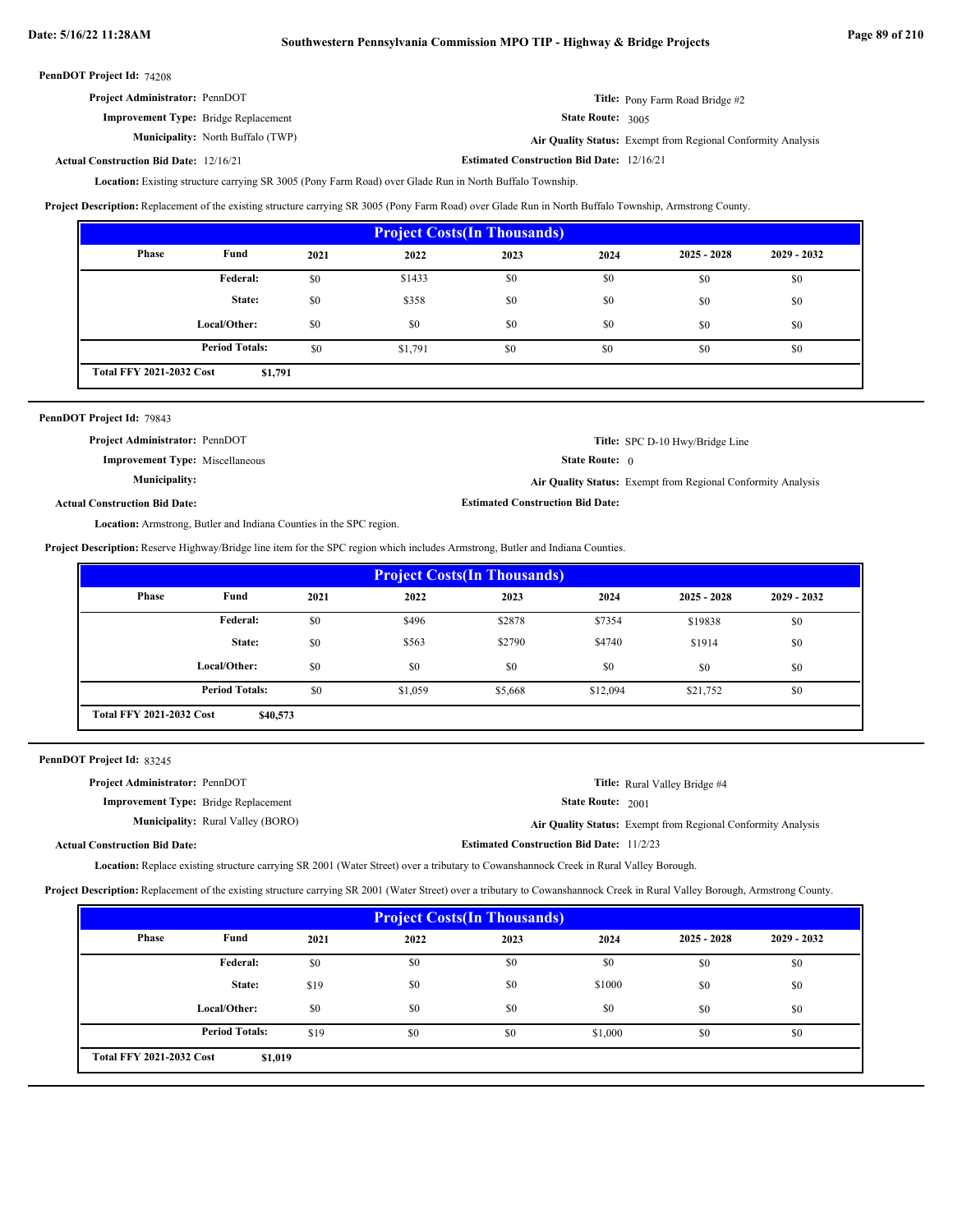# **Date: 5/16/22 11:28AM Southwestern Pennsylvania Commission MPO TIP - Highway & Bridge Projects Page 90 of 210**

| PennDOT Project Id: 85574             |                                                   |                                                 |                                                              |
|---------------------------------------|---------------------------------------------------|-------------------------------------------------|--------------------------------------------------------------|
| <b>Project Administrator: PennDOT</b> |                                                   |                                                 | <b>Title:</b> Margaret Rd Intersection                       |
|                                       | <b>Improvement Type:</b> Intersection Improvement | <b>State Route:</b> $422$                       |                                                              |
|                                       | <b>Municipality:</b> Plumcreek (TWP)              |                                                 | Air Quality Status: Exempt from Regional Conformity Analysis |
| <b>Actual Construction Bid Date:</b>  |                                                   | <b>Estimated Construction Bid Date: 12/8/22</b> |                                                              |

Location: At the existing at-grade intersection of US 422 and SR 2005 (Margaret Road) in Plumcreek Township.

Roadway realignment of US 422 to improve roadway geometrics providing improved sight distance, a new two-span bridge over Cherry Run and SR 2005 (Margaret Road), and replaces the existing four-way intersection at SR 2005 with a T-intersection relocated to a point approximately 1,600' to the west of the existing intersection in Plumcreek Township, Armstrong County. **Project Description:**

| <b>Project Costs (In Thousands)</b> |                                             |       |      |      |         |               |               |  |  |  |
|-------------------------------------|---------------------------------------------|-------|------|------|---------|---------------|---------------|--|--|--|
| Phase                               | Fund                                        | 2021  | 2022 | 2023 | 2024    | $2025 - 2028$ | $2029 - 2032$ |  |  |  |
|                                     | Federal:                                    | \$341 | \$0  | \$0  | \$2000  | \$3190        | \$0           |  |  |  |
|                                     | State:                                      | \$85  | \$0  | \$0  | \$0     | \$11938       | \$0           |  |  |  |
|                                     | Local/Other:                                | \$0   | \$0  | \$0  | \$0     | \$0           | \$0           |  |  |  |
|                                     | <b>Period Totals:</b>                       | \$426 | \$0  | \$0  | \$2,000 | \$15,128      | \$0           |  |  |  |
|                                     | <b>Total FFY 2021-2032 Cost</b><br>\$17,554 |       |      |      |         |               |               |  |  |  |

# PennDOT Project Id: 86017

| <b>Project Administrator: PennDOT</b>         |                                       |                                                  | <b>Title:</b> Brady's Run Bridge #3                          |
|-----------------------------------------------|---------------------------------------|--------------------------------------------------|--------------------------------------------------------------|
| <b>Improvement Type:</b> Bridge Replacement   |                                       | <b>State Route: 2063</b>                         |                                                              |
|                                               | <b>Municipality:</b> Leechburg (BORO) |                                                  | Air Quality Status: Exempt from Regional Conformity Analysis |
| <b>Actual Construction Bid Date: 10/21/21</b> |                                       | <b>Estimated Construction Bid Date: 10/21/21</b> |                                                              |

Location: SR 2063 (Evergreen Road) over Brady Run in Gilpin Township.

**Project Description:** Replacement of the existing structure carrying SR 2063 (Evergreen Road) over Brady Run in Gilpin Township, Armstrong County.

| <b>Project Costs (In Thousands)</b>        |                       |         |       |      |      |               |               |  |  |
|--------------------------------------------|-----------------------|---------|-------|------|------|---------------|---------------|--|--|
| <b>Phase</b>                               | Fund                  | 2021    | 2022  | 2023 | 2024 | $2025 - 2028$ | $2029 - 2032$ |  |  |
|                                            | Federal:              | \$1457  | \$299 | \$0  | \$0  | \$0           | \$0           |  |  |
|                                            | State:                | \$51    | \$0   | \$0  | \$0  | \$0           | \$0           |  |  |
|                                            | Local/Other:          | \$0     | \$0   | \$0  | \$0  | \$0           | \$0           |  |  |
|                                            | <b>Period Totals:</b> | \$1,508 | \$299 | \$0  | \$0  | \$0           | \$0           |  |  |
| <b>Total FFY 2021-2032 Cost</b><br>\$1,807 |                       |         |       |      |      |               |               |  |  |

PennDOT Project Id: 91794

| <b>Project Administrator: PennDOT</b>       |                                       |                                                 | <b>Title:</b> Fagley Run Bridge #2                           |
|---------------------------------------------|---------------------------------------|-------------------------------------------------|--------------------------------------------------------------|
| <b>Improvement Type:</b> Bridge Replacement |                                       | <b>State Route: 2027</b>                        |                                                              |
|                                             | <b>Municipality:</b> South Bend (TWP) |                                                 | Air Quality Status: Exempt from Regional Conformity Analysis |
| Actual Construction Bid Date:               |                                       | <b>Estimated Construction Bid Date: 10/5/23</b> |                                                              |

Location: Existing structure carrying SR 2027 (Girty Road) over Fagley Run in South Bend Township.

**Project Description:** Replacement of the existing structure carrying SR 2027 (Girty Road) over Fagley Run in South Bend Township, Armstrong County.

| <b>Project Costs (In Thousands)</b> |                                          |      |      |      |       |               |               |  |  |
|-------------------------------------|------------------------------------------|------|------|------|-------|---------------|---------------|--|--|
| Phase                               | Fund                                     | 2021 | 2022 | 2023 | 2024  | $2025 - 2028$ | $2029 - 2032$ |  |  |
|                                     | Federal:                                 | \$0  | \$0  | \$0  | \$440 | \$0           | \$0           |  |  |
|                                     | State:                                   | \$0  | \$40 | \$0  | \$110 | \$0           | \$0           |  |  |
|                                     | Local/Other:                             | \$0  | \$0  | \$0  | \$0   | \$0           | \$0           |  |  |
|                                     | <b>Period Totals:</b>                    | \$0  | \$40 | \$0  | \$550 | \$0           | \$0           |  |  |
|                                     | <b>Total FFY 2021-2032 Cost</b><br>\$590 |      |      |      |       |               |               |  |  |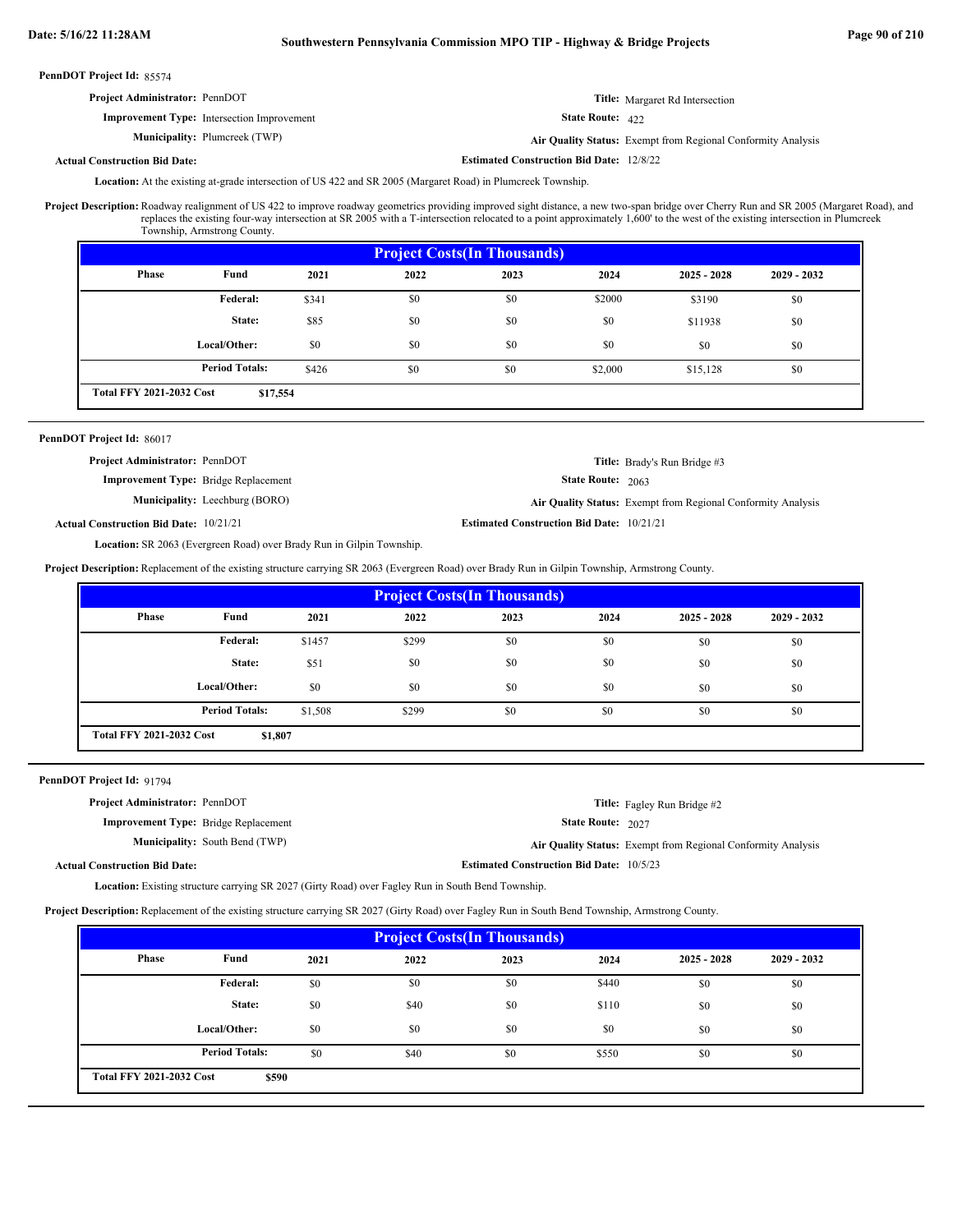PennD

| nDOT Project Id: 99247.               |                                                 |                                                  |
|---------------------------------------|-------------------------------------------------|--------------------------------------------------|
| <b>Project Administrator: PennDOT</b> |                                                 | <b>Title:</b> Forks Church Resurfacing           |
| <b>Improvement Type: Resurface</b>    | <b>State Route:</b> $66$                        |                                                  |
| <b>Municipality:</b> Gilpin (TWP)     |                                                 | Air Quality Status: AQ Conformity Does Not Apply |
| <b>Actual Construction Bid Date:</b>  | <b>Estimated Construction Bid Date: 3/27/25</b> |                                                  |

Location: Along PA 66 from a point .067 miles west of the SR 2063 (Evergreen Road) intersection to a point .08 miles east of the SR 2019 (Crooked Creek Dam Road) intersection in Gilpin, Bethel, and Manor Townships.

Project Description: Resurfacing to include milling of existing bituminous wearing courses, bituminous patching, paving, leveling, binder and wearing courses and minor drainage and guiderail upgrades along PA 66 from a point .067 miles west of the SR 2063 (Evergreen Road) intersection to a point .08 miles east of the SR 2019 (Crooked Creek Dam Road) intersection in Gilpin, Bethel, and Manor Townships.

| <b>Project Costs (In Thousands)</b> |                                            |      |      |      |         |               |               |  |  |  |
|-------------------------------------|--------------------------------------------|------|------|------|---------|---------------|---------------|--|--|--|
| Phase                               | Fund                                       | 2021 | 2022 | 2023 | 2024    | $2025 - 2028$ | $2029 - 2032$ |  |  |  |
|                                     | <b>Federal:</b>                            | \$0  | \$0  | \$0  | \$0     | \$0           | \$0           |  |  |  |
|                                     | State:                                     | \$0  | \$0  | \$0  | \$3714  | \$0           | \$0           |  |  |  |
|                                     | Local/Other:                               | \$0  | \$0  | \$0  | \$0     | \$0           | \$0           |  |  |  |
|                                     | <b>Period Totals:</b>                      | \$0  | \$0  | \$0  | \$3,714 | \$0           | \$0           |  |  |  |
|                                     | <b>Total FFY 2021-2032 Cost</b><br>\$3,714 |      |      |      |         |               |               |  |  |  |

# PennDOT Project Id: 103146

State Route: 56 **Title:** PA 56 Apollo Group Bridges **Improvement Type:** Bridge Replacement **Project Administrator:** PennDOT

**Municipality:** Kiskiminetas (TWP) Kiskiminetas (TWP) **Air Quality Status:** Exempt from Regional Conformity Analysis

**Actual Construction Bid Date:**

**Estimated Construction Bid Date:** 2/25/21 **2/25/21** 

Location: Existing structures carrying PA 56 over Sugar Hollow Run in Apollo Borough, over the northern tributary to the Kiskiminetas River in Kiskiminetas Township and over the southern tributary to the Kiskiminetas River in Kiskiminetas Township.

Project Description: Replacement of the existing structures carrying PA 56 over Sugar Hollow Run and northern and southern tributaries to the Kiskiminetas River in Apollo Borough and Kiskiminetas Township, Armstrong County.

| <b>Project Costs (In Thousands)</b> |                       |         |      |      |      |               |               |  |  |  |
|-------------------------------------|-----------------------|---------|------|------|------|---------------|---------------|--|--|--|
| Phase                               | Fund                  | 2021    | 2022 | 2023 | 2024 | $2025 - 2028$ | $2029 - 2032$ |  |  |  |
|                                     | Federal:              | \$0     | \$0  | \$0  | \$0  | \$0           | \$0           |  |  |  |
|                                     | State:                | \$6300  | \$0  | \$0  | \$0  | \$0           | \$0           |  |  |  |
|                                     | Local/Other:          | \$0     | \$0  | \$0  | \$0  | \$0           | \$0           |  |  |  |
|                                     | <b>Period Totals:</b> | \$6,300 | \$0  | \$0  | \$0  | \$0           | \$0           |  |  |  |

# PennDOT Project Id: 109614

**Project Administrator:** PennDOT

**Improvement Type:** Bridge Replacement

Municipality: Cowanshannock (TWP)

State Route: 2003

Cowanshannock (TWP) **Air Quality Status:** Exempt from Regional Conformity Analysis

**Title:** South of Rural Valley Bridge #3

**Actual Construction Bid Date:**

**Estimated Construction Bid Date:** 9/17/20 9/17/20

**Location:** Existing structure carrying SR 2003 over Huskins Run in Cowanshannock Township.

Project Description: Replacement of the existing structure carrying SR 2003 over Huskins Run with a precast box culvert and other miscellaneous construction in Cowanshannock Township, Armstrong County.

| <b>Project Costs(In Thousands)</b> |                                         |      |      |      |      |               |               |  |  |
|------------------------------------|-----------------------------------------|------|------|------|------|---------------|---------------|--|--|
| Phase                              | Fund                                    | 2021 | 2022 | 2023 | 2024 | $2025 - 2028$ | $2029 - 2032$ |  |  |
|                                    | Federal:                                | \$18 | \$0  | \$0  | \$0  | \$0           | \$0           |  |  |
|                                    | State:                                  | \$0  | \$0  | \$0  | \$0  | \$0           | \$0           |  |  |
|                                    | Local/Other:                            | \$0  | \$0  | \$0  | \$0  | \$0           | \$0           |  |  |
|                                    | <b>Period Totals:</b>                   | \$18 | \$0  | \$0  | \$0  | \$0           | \$0           |  |  |
|                                    | <b>Total FFY 2021-2032 Cost</b><br>\$18 |      |      |      |      |               |               |  |  |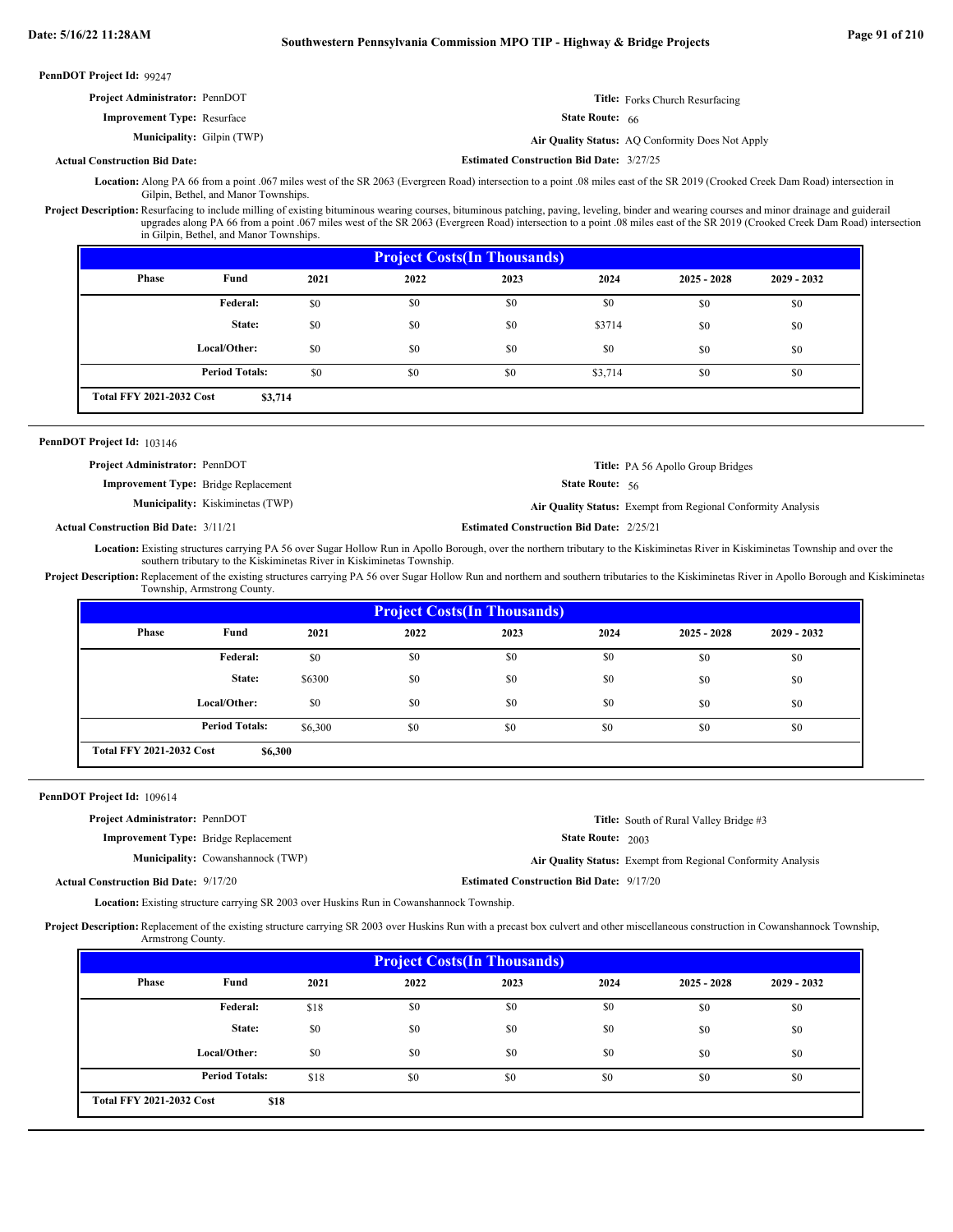**Estimated Construction Bid Date:** 5/23/24

PennDOT Project Id: 109622

| <b>Project Administrator: PennDOT</b>          | <b>Title:</b> 1/112th Infantry Bridge/Graff Ramp Rehabilitation |
|------------------------------------------------|-----------------------------------------------------------------|
| <b>Improvement Type:</b> Bridge Rehabilitation | <b>State Route: 66</b>                                          |

Manor (TWP) **Air Quality Status:** Exempt from Regional Conformity Analysis

# **Actual Construction Bid Date:**

**Municipality:** Manor (TWP)

Location: Existing structure carrying SR 66 and the Graff Bridge Ramp (SR 8008) over US 422, SR 2025, and Garretts Run in Manor Township.

Project Description: Bridge Rehabilitation of the existing structure carrying SR 66 and the Graff Bridge Ramp (SR 8008) over US 422, SR 2025 (Garretts Run Road), and Garretts Run in Manor Township, Armstrong County.

| <b>Project Costs (In Thousands)</b> |                                            |       |      |      |       |               |               |  |  |
|-------------------------------------|--------------------------------------------|-------|------|------|-------|---------------|---------------|--|--|
| <b>Phase</b>                        | Fund                                       | 2021  | 2022 | 2023 | 2024  | $2025 - 2028$ | $2029 - 2032$ |  |  |
|                                     | Federal:                                   | \$410 | \$0  | \$0  | \$844 | \$6000        | \$0           |  |  |
|                                     | State:                                     | \$0   | \$0  | \$0  | \$0   | \$0           | \$0           |  |  |
|                                     | Local/Other:                               | \$0   | \$0  | \$0  | \$0   | \$0           | \$0           |  |  |
|                                     | <b>Period Totals:</b>                      | \$410 | \$0  | \$0  | \$844 | \$6,000       | \$0           |  |  |
|                                     | <b>Total FFY 2021-2032 Cost</b><br>\$7,254 |       |      |      |       |               |               |  |  |

# PennDOT Project Id: 109624

| <b>Project Administrator: PennDOT</b>         |                                          |                                                  | <b>Title:</b> PA 28 Allegheny Valley Expressway PM           |
|-----------------------------------------------|------------------------------------------|--------------------------------------------------|--------------------------------------------------------------|
| <b>Improvement Type: Resurface</b>            |                                          | <b>State Route: 28</b>                           |                                                              |
|                                               | <b>Municipality:</b> South Buffalo (TWP) |                                                  | Air Quality Status: Exempt from Regional Conformity Analysis |
| <b>Actual Construction Bid Date: 12/16/21</b> |                                          | <b>Estimated Construction Bid Date: 12/16/21</b> |                                                              |

Location: PA 28 from approximately SR 3023 (Iron Bridge Road) to approximately US 422 in North Buffalo, South Buffalo, and East Franklin Townships.

Resurfacing, including milling of the existing bituminous wearing courses, bituminous patching, paving, leveling, binder and wearing courses, minor drainage and guide rail upgrades, deck repairs to four structures, and other miscellaneous construction, along PA 28 from approximately SR 3023 (Iron Bridge Road) to approximately US 422 in North Buffalo, South Buffalo, and East Franklin Townships. **Project Description:**

| <b>Project Costs (In Thousands)</b>         |                       |      |         |         |         |               |               |
|---------------------------------------------|-----------------------|------|---------|---------|---------|---------------|---------------|
| Phase                                       | Fund                  | 2021 | 2022    | 2023    | 2024    | $2025 - 2028$ | $2029 - 2032$ |
|                                             | Federal:              | \$0  | \$8088  | \$8165  | \$1341  | \$0           | \$0           |
|                                             | State:                | \$0  | \$0     | \$0     | \$0     | \$0           | \$0           |
|                                             | Local/Other:          | \$0  | \$0     | \$0     | \$0     | \$0           | \$0           |
|                                             | <b>Period Totals:</b> | \$0  | \$8,088 | \$8,165 | \$1,341 | \$0           | \$0           |
| <b>Total FFY 2021-2032 Cost</b><br>\$17,594 |                       |      |         |         |         |               |               |

PennDOT Project Id: 111826

**Project Administrator:** PennDOT

**Improvement Type:** Bridge Rehabilitation

**Municipality:** Bradys Bend (TWP)

**Title:** Armstrong Co. Department Force Bridge State Route: Maintenance

Bradys Bend (TWP) **Air Quality Status:** Exempt from Regional Conformity Analysis

**Estimated Construction Bid Date:** 10/10/18

**Actual Construction Bid Date:**

Location: Various state-owned structures on various routes, in various townships, Armstrong County.

**Project Description:** Department force bridge maintenance of various state-owned structures on various routes, in various townships, Armstrong County.

| <b>Project Costs (In Thousands)</b>             |                       |       |       |       |       |               |               |
|-------------------------------------------------|-----------------------|-------|-------|-------|-------|---------------|---------------|
| Phase                                           | Fund                  | 2021  | 2022  | 2023  | 2024  | $2025 - 2028$ | $2029 - 2032$ |
|                                                 | Federal:              | \$0   | \$0   | \$0   | \$0   | \$0           | \$0           |
|                                                 | State:                | \$155 | \$159 | \$164 | \$169 | \$0           | \$0           |
|                                                 | Local/Other:          | \$0   | \$0   | \$0   | \$0   | \$0           | \$0           |
|                                                 | <b>Period Totals:</b> | \$155 | \$159 | \$164 | \$169 | \$0           | \$0           |
| <b>Total FFY 2021-2032 Cost</b><br><b>\$647</b> |                       |       |       |       |       |               |               |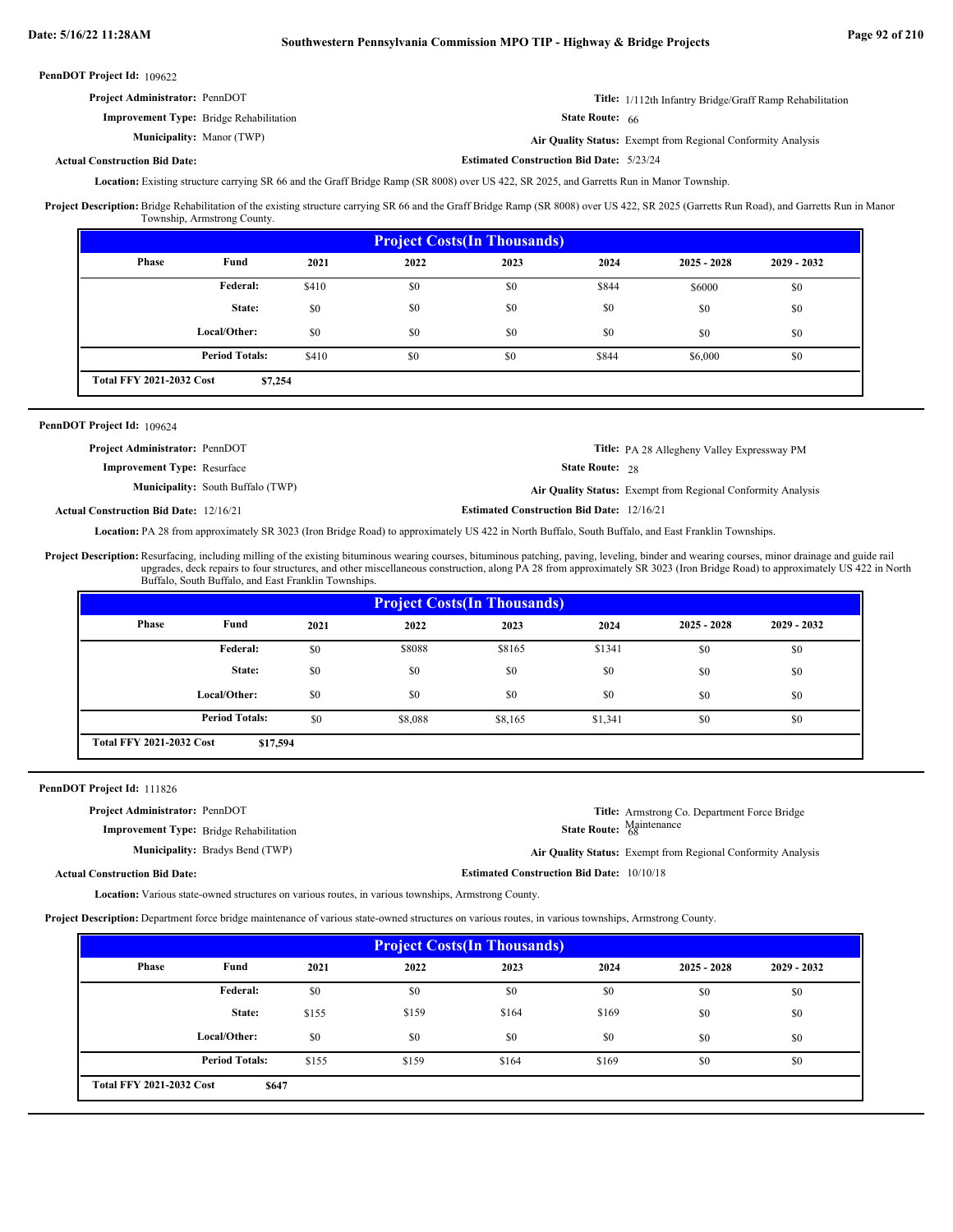| <b>Project Administrator: PennDOT</b> |                           | <b>Title:</b> US 422 A-15 Concrete Preservation              |
|---------------------------------------|---------------------------|--------------------------------------------------------------|
| <b>Improvement Type:</b> Resurface    | <b>State Route:</b> $422$ |                                                              |
| <b>Municipality:</b> Manor (TWP)      |                           | Air Quality Status: Exempt from Regional Conformity Analysis |

**Actual Construction Bid Date:**

**Estimated Construction Bid Date:** 7/14/22

Location: Along US 422, PA 28 (A-15 north of US 422) and SR 8014 in Manor Township, Armstrong County. Project limits are the paving gap from Wray Plan Road project to the existing paving notch on SR 1422 toward Indiana Hill.

Project Description: Resurfacing to include milling of existing bituminous wearing courses, bituminous patching, paving, leveling, binder and wearing courses and minor drainage and guiderail upgrades along US 422, PA 28 and State Route 8014 in Manor Township, Armstrong County.

| <b>Project Costs (In Thousands)</b>         |                       |      |         |         |      |               |               |
|---------------------------------------------|-----------------------|------|---------|---------|------|---------------|---------------|
| Phase                                       | Fund                  | 2021 | 2022    | 2023    | 2024 | $2025 - 2028$ | $2029 - 2032$ |
|                                             | Federal:              | \$0  | \$3925  | \$6554  | \$0  | \$0           | \$0           |
|                                             | State:                | \$0  | \$0     | \$2620  | \$0  | \$0           | \$0           |
|                                             | Local/Other:          | \$0  | \$0     | \$0     | \$0  | \$0           | \$0           |
|                                             | <b>Period Totals:</b> | \$0  | \$3,925 | \$9,174 | \$0  | \$0           | \$0           |
| <b>Total FFY 2021-2032 Cost</b><br>\$13,099 |                       |      |         |         |      |               |               |

### PennDOT Project Id: 114843

| <b>Project Administrator: PennDOT</b>           | <b>Title:</b> Route 28 AVE ITS Project - TSMO    |
|-------------------------------------------------|--------------------------------------------------|
| <b>Improvement Type:</b> Variable Message Signs | <b>State Route: 28</b>                           |
| <b>Municipality:</b> North Buffalo (TWP)        | Air Quality Status: AQ Conformity Does Not Apply |

**Actual Construction Bid Date:**

**Estimated Construction Bid Date:** 6/24/21 6/24/21

Location: Along PA 28 at various locations in North Buffalo Township, Armstrong County, and Harrison Township, Allegheny County.

Project Description: Installation of Intelligent Transportation Systems and other miscellaneous construction along PA 28 at various locations in North Buffalo Township, Armstrong County, and Harrison Township, Allegheny County.

| <b>Project Costs(In Thousands)</b>       |                       |       |      |      |      |               |               |
|------------------------------------------|-----------------------|-------|------|------|------|---------------|---------------|
| <b>Phase</b>                             | Fund                  | 2021  | 2022 | 2023 | 2024 | $2025 - 2028$ | $2029 - 2032$ |
|                                          | Federal:              | \$611 | \$0  | \$0  | \$0  | \$0           | \$0           |
|                                          | State:                | \$0   | \$0  | \$0  | \$0  | \$0           | \$0           |
|                                          | Local/Other:          | \$0   | \$0  | \$0  | \$0  | \$0           | \$0           |
|                                          | <b>Period Totals:</b> | \$611 | \$0  | \$0  | \$0  | \$0           | \$0           |
| <b>Total FFY 2021-2032 Cost</b><br>\$611 |                       |       |      |      |      |               |               |

PennDOT Project Id: 116239

| <b>Project Administrator: PennDOT</b> |                                                 | <b>Title:</b> 2021/2022 Leechburg Borough MTF    |
|---------------------------------------|-------------------------------------------------|--------------------------------------------------|
| <b>Improvement Type: Resurface</b>    | <b>State Route:</b> $\theta$                    |                                                  |
| <b>Municipality:</b> Leechburg (BORO) |                                                 | Air Quality Status: AQ Conformity Does Not Apply |
| al Construction Bid Date:             | <b>Estimated Construction Bid Date: 7/14/22</b> |                                                  |

**Actual Construction Bid Date:**

Location: Along First Street from the Kiskiminetas River to the northern Borough border and Second Street from Wallace Avenue to Passavant Way in Leechburg Borough, Armstrong County.

Project Description: Resurfacing along First Street from the Kiskiminetas River to the northern Borough border and Second Street from Wallace Avenue to Passavant Way in Leechburg Borough, Armstrong County.

| <b>Project Costs (In Thousands)</b>      |                       |       |      |      |      |               |               |
|------------------------------------------|-----------------------|-------|------|------|------|---------------|---------------|
| Phase                                    | Fund                  | 2021  | 2022 | 2023 | 2024 | $2025 - 2028$ | $2029 - 2032$ |
|                                          | Federal:              | \$0   | \$0  | \$0  | \$0  | \$0           | \$0           |
|                                          | State:                | \$294 | \$0  | \$0  | \$0  | \$0           | \$0           |
|                                          | Local/Other:          | \$126 | \$0  | \$0  | \$0  | \$0           | \$0           |
|                                          | <b>Period Totals:</b> | \$420 | \$0  | \$0  | \$0  | \$0           | \$0           |
| <b>Total FFY 2021-2032 Cost</b><br>\$420 |                       |       |      |      |      |               |               |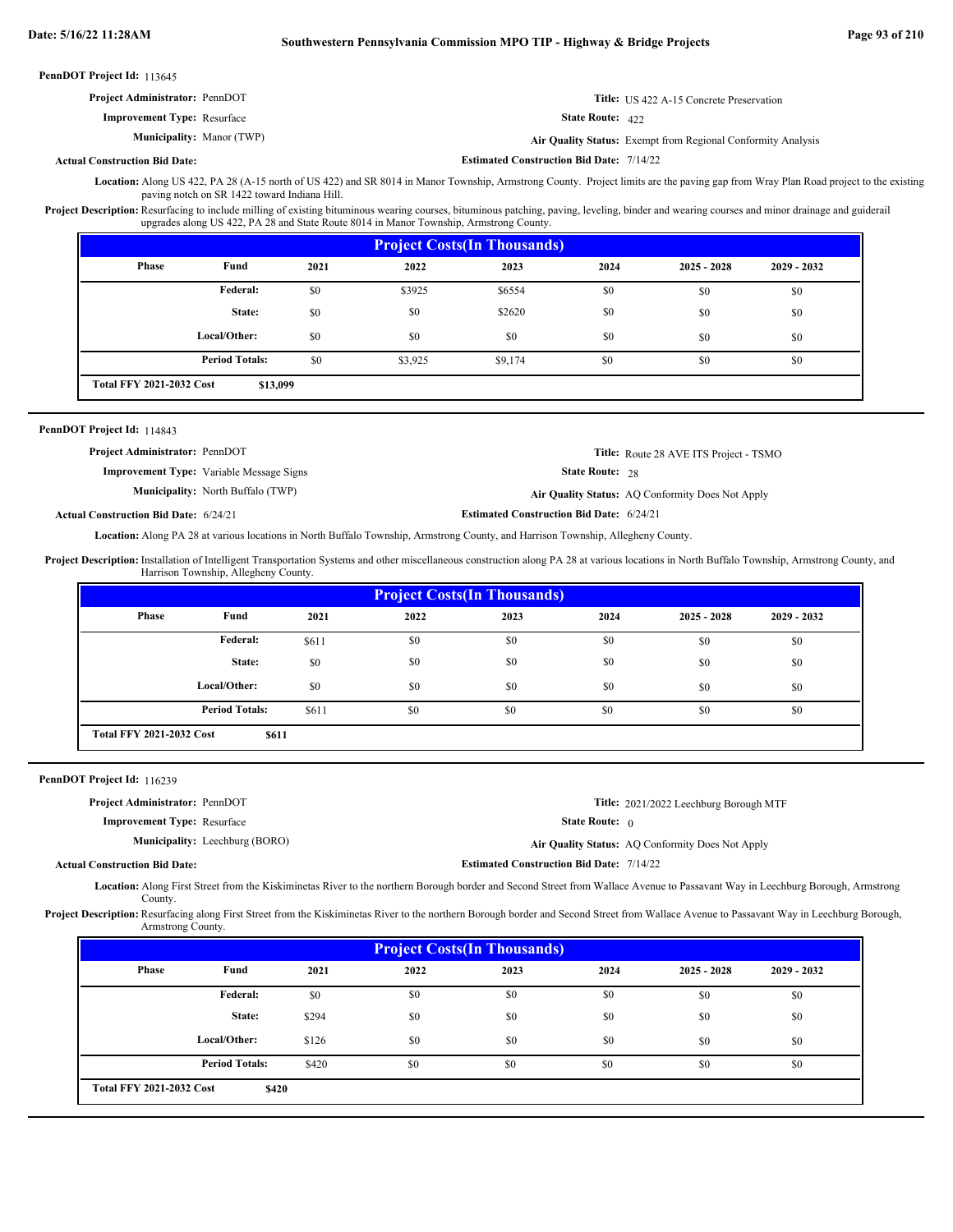# **Date: 5/16/22 11:28AM Southwestern Pennsylvania Commission MPO TIP - Highway & Bridge Projects Page 94 of 210**

116241 **PennDOT Project Id:**

| <b>Project Administrator: PennDOT</b> |  |
|---------------------------------------|--|
|---------------------------------------|--|

**Improvement Type:** Reconstruct

**Municipality:** North Apollo (BORO) **Air Quality Status:** 

State Route: 0 Air Quality Status: AQ Conformity Does Not Apply

**Estimated Construction Bid Date:** 4/7/22

**Title:** 2021/2022 North Apollo Borough MTF

**Actual Construction Bid Date:**

Location: Along Oakwood Avenue in North Apollo Borough, Armstrong County.

**Project Description:** Reconstruction of Oakwood Avenue in North Apollo Borough, Armstrong County.

| <b>Project Costs (In Thousands)</b>      |                       |       |      |      |      |               |               |
|------------------------------------------|-----------------------|-------|------|------|------|---------------|---------------|
| <b>Phase</b>                             | Fund                  | 2021  | 2022 | 2023 | 2024 | $2025 - 2028$ | $2029 - 2032$ |
|                                          | Federal:              | \$0   | \$0  | \$0  | \$0  | \$0           | \$0           |
|                                          | State:                | \$85  | \$0  | \$0  | \$0  | \$0           | \$0           |
|                                          | Local/Other:          | \$36  | \$0  | \$0  | \$0  | \$0           | \$0           |
|                                          | <b>Period Totals:</b> | \$121 | \$0  | \$0  | \$0  | \$0           | \$0           |
| <b>Total FFY 2021-2032 Cost</b><br>\$121 |                       |       |      |      |      |               |               |

| PennDOT Project Id: 117948             |                                                |                                                  |
|----------------------------------------|------------------------------------------------|--------------------------------------------------|
| <b>Project Administrator: PennDOT</b>  |                                                | <b>Title:</b> IIJA SPC D-10 Reserve Line Item    |
| <b>Improvement Type:</b> Miscellaneous | <b>State Route:</b> $\theta$                   |                                                  |
| <b>Municipality:</b>                   |                                                | Air Quality Status: AQ Conformity Does Not Apply |
| <b>Actual Construction Bid Date:</b>   | <b>Estimated Construction Bid Date: 8/4/22</b> |                                                  |

Location: Various locations in Armstrong, Butler and Indiana Counties.

Project Description: Reserve Line Item for tracking FFY 2022 IIJA (The BIL) funds for the Southwest Pennsylvania Commission MPO within the Armstrong, Butler and Indiana Counties area of PennDOT District 10-0.

|              | <b>Project Costs (In Thousands)</b>      |      |       |      |      |               |               |  |  |  |
|--------------|------------------------------------------|------|-------|------|------|---------------|---------------|--|--|--|
| <b>Phase</b> | Fund                                     | 2021 | 2022  | 2023 | 2024 | $2025 - 2028$ | $2029 - 2032$ |  |  |  |
|              | <b>Federal:</b>                          | \$0  | \$199 | \$0  | \$0  | \$0           | \$0           |  |  |  |
|              | State:                                   | \$0  | \$0   | \$0  | \$0  | \$0           | \$0           |  |  |  |
|              | Local/Other:                             | \$0  | \$0   | \$0  | \$0  | \$0           | \$0           |  |  |  |
|              | <b>Period Totals:</b>                    | \$0  | \$199 | \$0  | \$0  | \$0           | \$0           |  |  |  |
|              | <b>Total FFY 2021-2032 Cost</b><br>\$199 |      |       |      |      |               |               |  |  |  |

PennDOT Project Id: 118193

| <b>Project Administrator: PennDOT</b> |                                                     |                                                 | <b>Title:</b> Kiski Junction Acquisition         |
|---------------------------------------|-----------------------------------------------------|-------------------------------------------------|--------------------------------------------------|
|                                       | <b>Improvement Type:</b> Transportation Enhancement | <b>State Route:</b> $\theta$                    |                                                  |
| <b>Municipality:</b>                  |                                                     |                                                 | Air Quality Status: AQ Conformity Does Not Apply |
| <b>Actual Construction Bid Date:</b>  |                                                     | <b>Estimated Construction Bid Date: 9/15/22</b> |                                                  |
|                                       |                                                     |                                                 |                                                  |

Location: Various locations in Bethel, Gilpin Townships in Armstrong County and Allegheny Township in Westmoreland County.

Project Description: Acquisition - Conversion of abandoned railway corridors to trails at various locations in Bethel, Gilpin Townships in Armstrong County and Allegheny Township in Westmoreland County.

| <b>Project Costs (In Thousands)</b> |                                            |      |         |      |      |               |               |  |  |
|-------------------------------------|--------------------------------------------|------|---------|------|------|---------------|---------------|--|--|
| Phase                               | Fund                                       | 2021 | 2022    | 2023 | 2024 | $2025 - 2028$ | $2029 - 2032$ |  |  |
|                                     | <b>Federal:</b>                            | \$0  | \$3500  | \$0  | \$0  | \$0           | \$0           |  |  |
|                                     | State:                                     | \$0  | \$0     | \$0  | \$0  | \$0           | \$0           |  |  |
|                                     | Local/Other:                               | \$0  | \$0     | \$0  | \$0  | \$0           | \$0           |  |  |
|                                     | <b>Period Totals:</b>                      | \$0  | \$3,500 | \$0  | \$0  | \$0           | \$0           |  |  |
|                                     | <b>Total FFY 2021-2032 Cost</b><br>\$3,500 |      |         |      |      |               |               |  |  |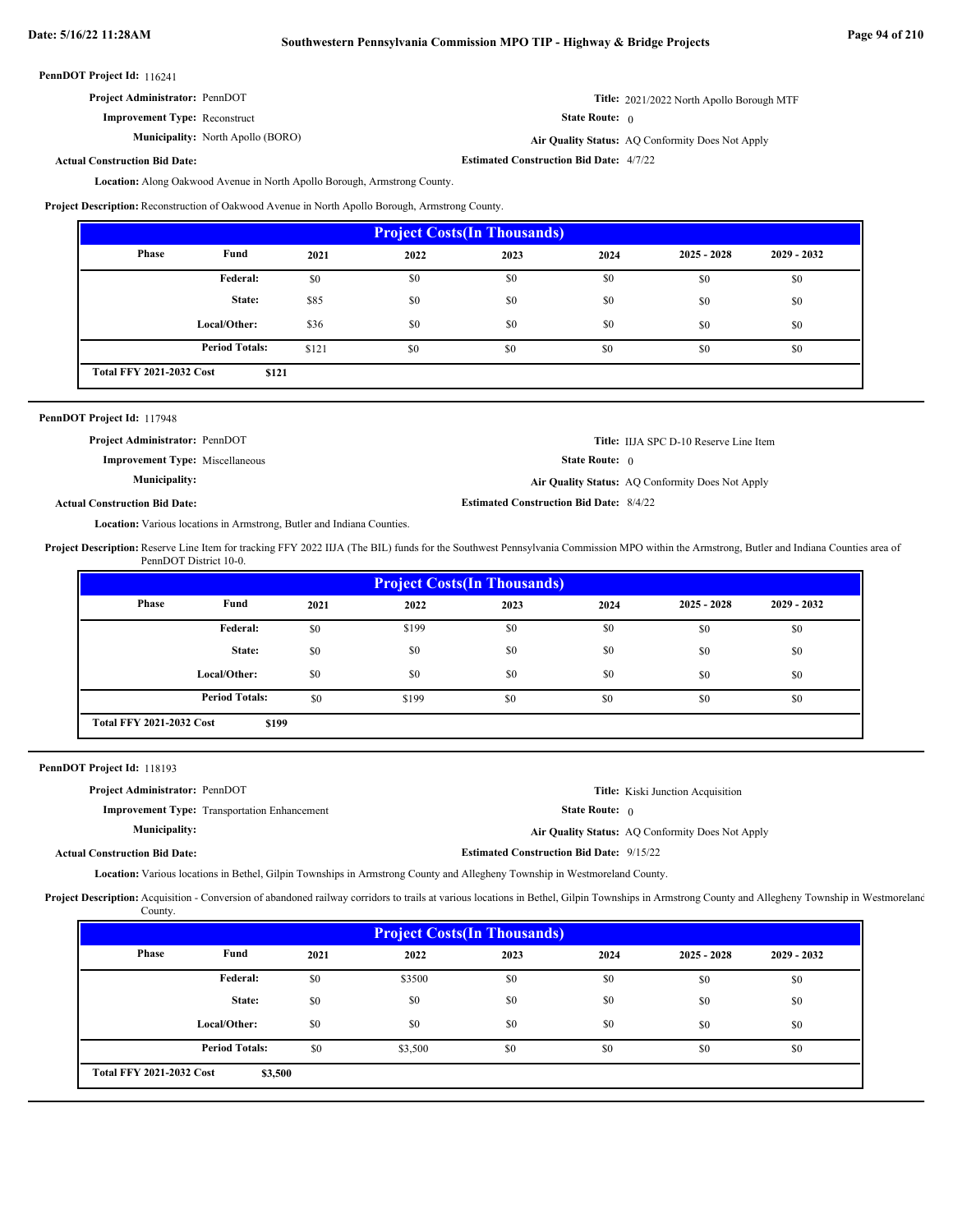**Beaver**

| ban<br>. |  |
|----------|--|
|          |  |
|          |  |
|          |  |

PennDOT Project Id: 28904

**Project Administrator:** New Brighton

**Improvement Type:** Bridge Replacement

**Municipality:** New Brighton (BORO) **Air Quality Status:**

**Title:** Pittsfield Br - NB5

State Route: 7423

Air Quality Status: Exempt from Regional Conformity Analysis

**Actual Construction Bid Date:**

**Estimated Construction Bid Date:** 5/7/20 5/7/20

Location: Pittsfield Alley Br (NB5) carrying Pittfield Ave over Blockhouse Run in New Brighton Borough, Beaver County.

**Project Description:** Bridge replacement on Pittsfield Alley Br - NB5, Located over Blockhouse Run in New Brighton Borough, Beaver County.

| <b>Project Costs (In Thousands)</b> |                                         |      |      |      |      |               |               |  |  |
|-------------------------------------|-----------------------------------------|------|------|------|------|---------------|---------------|--|--|
| <b>Phase</b>                        | Fund                                    | 2021 | 2022 | 2023 | 2024 | $2025 - 2028$ | $2029 - 2032$ |  |  |
|                                     | Federal:                                | \$91 | \$0  | \$0  | \$0  | \$0           | \$0           |  |  |
|                                     | State:                                  | \$6  | \$0  | \$0  | \$0  | \$0           | \$0           |  |  |
|                                     | Local/Other:                            | \$2  | \$0  | \$0  | \$0  | \$0           | \$0           |  |  |
|                                     | <b>Period Totals:</b>                   | \$99 | \$0  | \$0  | \$0  | \$0           | \$0           |  |  |
|                                     | <b>Total FFY 2021-2032 Cost</b><br>\$99 |      |      |      |      |               |               |  |  |

# 29045 **PennDOT Project Id:**

| <b>Project Administrator: PENNDOT</b> |                        | Title: US 30 Upgrade                                                |
|---------------------------------------|------------------------|---------------------------------------------------------------------|
| <b>Improvement Type: Reconstruct</b>  | <b>State Route: 30</b> |                                                                     |
| <b>Municipality:</b> Greene (TWP)     |                        | <b>Air Quality Status:</b> Exempt from Regional Conformity Analysis |

**Estimated Construction Bid Date:** 8/20/20 8/20/20 **Actual Construction Bid Date:**

Location: Located on SR 30 (Lincoln Highway), approximately 0.4 miles from the PA/WVA state line and proceeds to 1.0 mile west of SR 168 intersection all within Greene Township, Beaver County.

Project Description: Realignment and reconstruction on SR 30 (Lincoln Highway), approximately 0.4 miles from the PA/WVA state line and proceeds to 1.0 mile west of SR 168 intersection all within Greene Township, Beaver County. This project is adding a left hand turn lane at Red Dog Road.

| <b>Project Costs (In Thousands)</b>        |                       |         |       |      |      |               |               |  |  |
|--------------------------------------------|-----------------------|---------|-------|------|------|---------------|---------------|--|--|
| Phase                                      | Fund                  | 2021    | 2022  | 2023 | 2024 | $2025 - 2028$ | $2029 - 2032$ |  |  |
|                                            | Federal:              | \$0     | \$0   | \$0  | \$0  | \$0           | \$0           |  |  |
|                                            | State:                | \$1000  | \$122 | \$0  | \$0  | \$0           | \$0           |  |  |
|                                            | Local/Other:          | \$0     | \$0   | \$0  | \$0  | \$0           | \$0           |  |  |
|                                            | <b>Period Totals:</b> | \$1,000 | \$122 | \$0  | \$0  | \$0           | \$0           |  |  |
| <b>Total FFY 2021-2032 Cost</b><br>\$1,122 |                       |         |       |      |      |               |               |  |  |

PennDOT Project Id: 29072

**Project Administrator:** PENNDOT

**Improvement Type:** Bridge Replacement

**Municipality:** Independence (TWP)

State Route: 30 **Title:** US 30 ov Branch of Raccoon Creek

Independence (TWP) **Air Quality Status:** Exempt from Regional Conformity Analysis

**Actual Construction Bid Date:**

**Estimated Construction Bid Date:** 2/14/19 2/14/19

Located on SR 30, Lincoln Highway over Branch of Raccoon Creek in Independence Township, Beaver County. **Location:**

**Project Description:** Bridge replacement/restoration on SR 30, Lincoln Highway over Branch of Raccoon Creek in Independence Township, Beaver County.

| <b>Project Costs(In Thousands)</b> |                                         |      |      |      |      |               |               |  |  |
|------------------------------------|-----------------------------------------|------|------|------|------|---------------|---------------|--|--|
| Phase                              | Fund                                    | 2021 | 2022 | 2023 | 2024 | $2025 - 2028$ | $2029 - 2032$ |  |  |
|                                    | <b>Federal:</b>                         | \$0  | \$0  | \$0  | \$0  | \$0           | \$0           |  |  |
|                                    | State:                                  | \$62 | \$0  | \$0  | \$0  | \$0           | \$0           |  |  |
|                                    | Local/Other:                            | \$0  | \$0  | \$0  | \$0  | \$0           | \$0           |  |  |
|                                    | <b>Period Totals:</b>                   | \$62 | \$0  | \$0  | \$0  | \$0           | \$0           |  |  |
|                                    | <b>Total FFY 2021-2032 Cost</b><br>\$62 |      |      |      |      |               |               |  |  |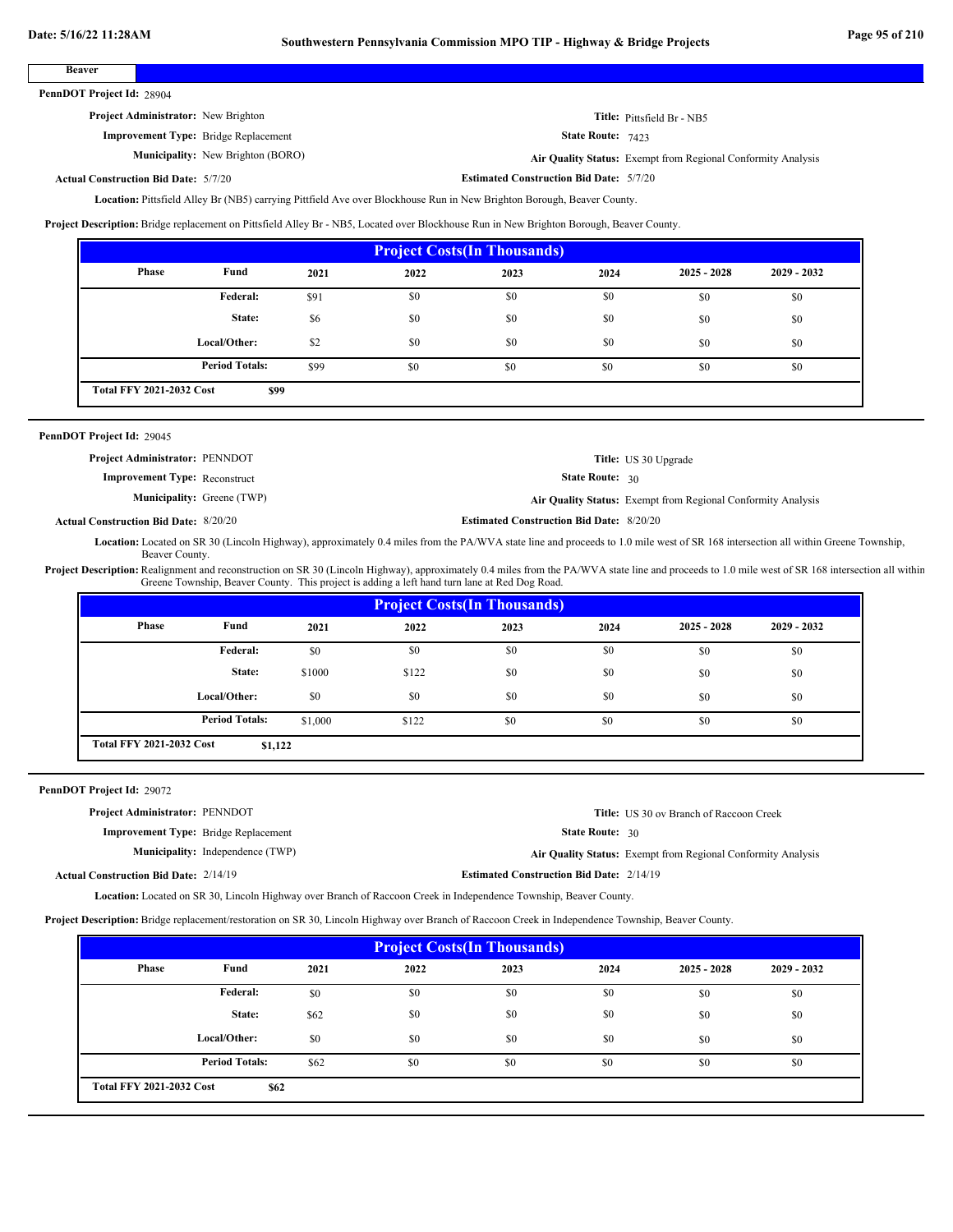| <b>Project Administrator: PennDOT</b> | <b>Title:</b> PA 18 -7th Ave $\&$ 7th St. Bridge |
|---------------------------------------|--------------------------------------------------|
| <b>Improvement Type:</b> Restoration  | <b>State Route:</b> 18                           |

**Municipality:** New Brighton (BORO) **Air Quality Status:** 

Air Quality Status: Exempt from Regional Conformity Analysis

#### **Estimated Construction Bid Date:** 2/14/19 2/14/19 **Actual Construction Bid Date:**

Located on SR 18, from SR 65 (5th St ) in New Brighton Borough to 20th Street in City of Beaver Falls in Beaver County. **Location:**

Project Description: Mill and overlay, and patch and overlay on SR 18, from SR 65 (5th St) in New Brighton Borough to 20th Street in City of Beaver Falls in Beaver County

| <b>Project Costs (In Thousands)</b> |                                            |         |      |      |      |               |               |  |  |
|-------------------------------------|--------------------------------------------|---------|------|------|------|---------------|---------------|--|--|
| Phase                               | Fund                                       | 2021    | 2022 | 2023 | 2024 | $2025 - 2028$ | $2029 - 2032$ |  |  |
|                                     | Federal:                                   | \$0     | \$0  | \$0  | \$0  | \$0           | \$0           |  |  |
|                                     | State:                                     | \$1000  | \$0  | \$0  | \$0  | \$0           | \$0           |  |  |
|                                     | Local/Other:                               | \$0     | \$0  | \$0  | \$0  | \$0           | \$0           |  |  |
|                                     | <b>Period Totals:</b>                      | \$1,000 | \$0  | \$0  | \$0  | \$0           | \$0           |  |  |
|                                     | <b>Total FFY 2021-2032 Cost</b><br>\$1,000 |         |      |      |      |               |               |  |  |

| PennDOT Project Id: 35156                   |                                            |                                                 |                                                              |
|---------------------------------------------|--------------------------------------------|-------------------------------------------------|--------------------------------------------------------------|
| <b>Project Administrator: PENNDOT</b>       |                                            |                                                 | <b>Title:</b> PA 65, Country Club Bridge                     |
| <b>Improvement Type:</b> Bridge Replacement |                                            | <b>State Route: 65</b>                          |                                                              |
|                                             | <b>Municipality:</b> North Sewickley (TWP) |                                                 | Air Quality Status: Exempt from Regional Conformity Analysis |
| <b>Actual Construction Bid Date:</b>        |                                            | <b>Estimated Construction Bid Date: 1/26/23</b> |                                                              |

Location: PA 65, Mercer Road over Connoquenessing Creek in Franklin and North Sewickley Townships, Beaver County

**Project Description:** Bridge replacement on PA 65, Mercer Road over Connoquenessing Creek in Franklin and North Sewickley Townships, Beaver County

| <b>Project Costs (In Thousands)</b>        |                       |       |       |         |         |               |               |  |  |
|--------------------------------------------|-----------------------|-------|-------|---------|---------|---------------|---------------|--|--|
| Phase                                      | Fund                  | 2021  | 2022  | 2023    | 2024    | $2025 - 2028$ | $2029 - 2032$ |  |  |
|                                            | Federal:              | \$640 | \$600 | \$1500  | \$1250  | \$3200        | \$0           |  |  |
|                                            | State:                | \$160 | \$150 | \$375   | \$313   | \$800         | \$0           |  |  |
|                                            | Local/Other:          | \$0   | \$0   | \$0     | \$0     | \$0           | \$0           |  |  |
|                                            | <b>Period Totals:</b> | \$800 | \$750 | \$1,875 | \$1,563 | \$4,000       | \$0           |  |  |
| <b>Total FFY 2021-2032 Cost</b><br>\$8,988 |                       |       |       |         |         |               |               |  |  |

| PennDOT Project Id: 67016 |  |
|---------------------------|--|
|---------------------------|--|

| <b>Project Administrator: PennDOT</b>        |                                                 |                                                 | <b>Title:</b> Freedom Rd Upgrade - Ph C                      |
|----------------------------------------------|-------------------------------------------------|-------------------------------------------------|--------------------------------------------------------------|
|                                              | <b>Improvement Type:</b> Relocation/Realignment | <b>State Route: 2004</b>                        |                                                              |
|                                              | <b>Municipality:</b> New Sewickley (TWP)        |                                                 | Air Quality Status: Exempt from Regional Conformity Analysis |
| <b>Actual Construction Bid Date: 9/30/21</b> |                                                 | <b>Estimated Construction Bid Date: 9/30/21</b> |                                                              |

Location: Located on SR 2004 (Freedom Road) from SR 65 to SR 989 in New Sewickley Township, Beaver County. Also including SR 989, Crows Run Road.

Project Description: Relocation of SR 2004 (Freedom Road) from T-606 (Park Quarry Road) to SR 989 in New Sewickley Township, Beaver County. Also includes 2 culvert replacements, a roundabout, stream relocation.

|       | <b>Project Costs (In Thousands)</b>         |          |         |      |      |               |               |
|-------|---------------------------------------------|----------|---------|------|------|---------------|---------------|
| Phase | Fund                                        | 2021     | 2022    | 2023 | 2024 | $2025 - 2028$ | $2029 - 2032$ |
|       | Federal:                                    | \$20446  | \$4498  | \$0  | \$0  | \$0           | \$0           |
|       | State:                                      | \$0      | \$0     | \$0  | \$0  | \$0           | \$0           |
|       | Local/Other:                                | \$0      | \$0     | \$0  | \$0  | \$0           | \$0           |
|       | <b>Period Totals:</b>                       | \$20,446 | \$4,498 | \$0  | \$0  | \$0           | \$0           |
|       | <b>Total FFY 2021-2032 Cost</b><br>\$24,944 |          |         |      |      |               |               |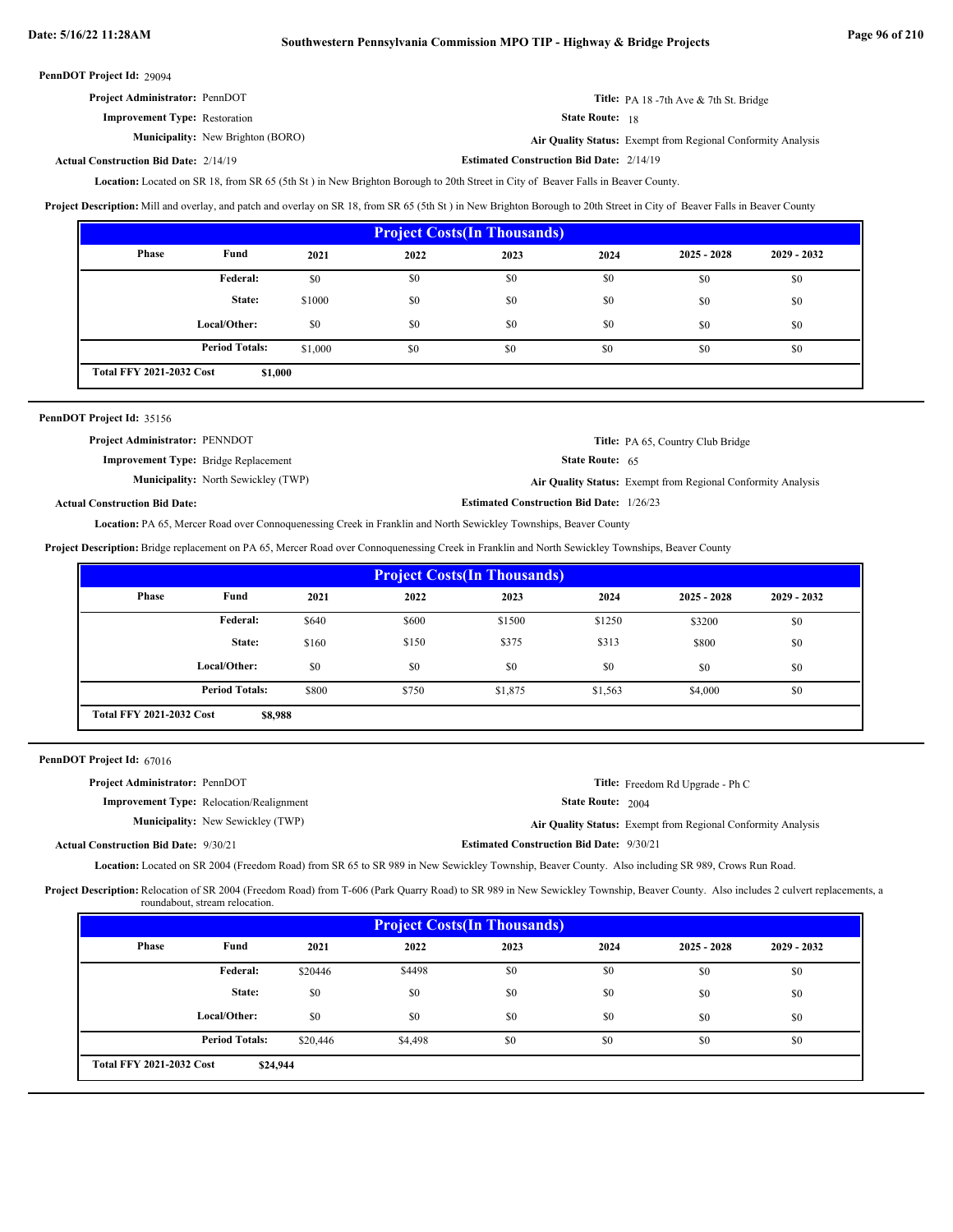| <b>Project Administrator: PennDOT</b>       | <b>Title:</b> Anderson, Blockhouse                           |
|---------------------------------------------|--------------------------------------------------------------|
| <b>Improvement Type:</b> Bridge Replacement | <b>State Route:</b> 1016                                     |
| <b>Municipality:</b> Daugherty (TWP)        | Air Quality Status: Exempt from Regional Conformity Analysis |

**Actual Construction Bid Date:**

**Estimated Construction Bid Date:** 1/7/16

Location: SR 4002, (Anderson Road) over Small Run in Darlington Township, Beaver County, and SR 1016, (Blockhouse Run Road) over Blockhouse Run in Daugherty Township.

Project Description: Bridge replacement on 2 structures: SR 4002, (Anderson Road) over Small Run in Darlington Township, Beaver County, and SR 1016, (Blockhouse Run Road) over Blockhouse Run in Daugherty Township.

| <b>Project Costs (In Thousands)</b> |                                         |      |      |      |      |               |               |
|-------------------------------------|-----------------------------------------|------|------|------|------|---------------|---------------|
| Phase                               | Fund                                    | 2021 | 2022 | 2023 | 2024 | $2025 - 2028$ | $2029 - 2032$ |
|                                     | <b>Federal:</b>                         | \$0  | \$89 | \$0  | \$0  | \$0           | \$0           |
|                                     | State:                                  | \$0  | \$0  | \$0  | \$0  | \$0           | \$0           |
|                                     | Local/Other:                            | \$0  | \$0  | \$0  | \$0  | \$0           | \$0           |
|                                     | <b>Period Totals:</b>                   | \$0  | \$89 | \$0  | \$0  | \$0           | \$0           |
|                                     | <b>Total FFY 2021-2032 Cost</b><br>\$89 |      |      |      |      |               |               |

# PennDOT Project Id: 78309

| <b>Project Administrator: PennDOT</b>       |                                         |                                                 | <b>Title:</b> Elmbrook ov Br Small Run           |
|---------------------------------------------|-----------------------------------------|-------------------------------------------------|--------------------------------------------------|
| <b>Improvement Type:</b> Bridge Replacement |                                         | <b>State Route:</b> $4011$                      |                                                  |
|                                             | <b>Municipality:</b> South Beaver (TWP) |                                                 | Air Quality Status: AQ Conformity Does Not Apply |
| al Construction Bid Date: 3/17/22           |                                         | <b>Estimated Construction Bid Date: 3/17/22</b> |                                                  |

**Actual Construction Bid Date:**

Location: SR 4011, Elmbrook Road over Branch of Small Run in South Beaver Township, Beaver County

Project Description: Bridge Replacement by PennDOT Maintenance Forces of the existing gabion basket/metal pipe culvert with a new precast reinforced box culvert along the Branch of Small Run in South Beaver Township, Beaver County

| <b>Project Costs (In Thousands)</b> |                                          |      |       |      |      |               |               |
|-------------------------------------|------------------------------------------|------|-------|------|------|---------------|---------------|
| Phase                               | Fund                                     | 2021 | 2022  | 2023 | 2024 | $2025 - 2028$ | $2029 - 2032$ |
|                                     | Federal:                                 | \$0  | \$0   | \$0  | \$0  | \$0           | \$0           |
|                                     | State:                                   | \$0  | \$455 | \$0  | \$0  | \$0           | \$0           |
|                                     | Local/Other:                             | \$0  | \$0   | \$0  | \$0  | \$0           | \$0           |
|                                     | <b>Period Totals:</b>                    | \$0  | \$455 | \$0  | \$0  | \$0           | \$0           |
|                                     | <b>Total FFY 2021-2032 Cost</b><br>\$455 |      |       |      |      |               |               |

PennDOT Project Id: 81652

| <b>Project Administrator: PennDOT</b>        |                                                 | <b>Title:</b> US 30/WV State Line to PA 168                  |
|----------------------------------------------|-------------------------------------------------|--------------------------------------------------------------|
| <b>Improvement Type: Resurface</b>           | <b>State Route:</b> $30$                        |                                                              |
| <b>Municipality:</b> Greene (TWP)            |                                                 | Air Quality Status: Exempt from Regional Conformity Analysis |
| <b>Actual Construction Bid Date: 8/20/20</b> | <b>Estimated Construction Bid Date: 8/20/20</b> |                                                              |
|                                              |                                                 |                                                              |

Location: SR 30 (Lincoln Highway), at the PA/WVA state line and proceeds to the SR 168 intersection, all within Greene Township, Beaver County.

Project Description: Resurfacing, Drainage improvements, Guiderail Replacement, Slope stabilization and slide repairs on SR 30 (Lincoln Highway), at the PA/WVA state line and proceeds to the SR 168 intersection, all within Greene Township, Beaver County.

|       | <b>Project Costs (In Thousands)</b>      |       |      |      |      |               |               |
|-------|------------------------------------------|-------|------|------|------|---------------|---------------|
| Phase | Fund                                     | 2021  | 2022 | 2023 | 2024 | $2025 - 2028$ | $2029 - 2032$ |
|       | Federal:                                 | \$0   | \$0  | \$0  | \$0  | \$0           | \$0           |
|       | State:                                   | \$100 | \$0  | \$0  | \$0  | \$0           | \$0           |
|       | Local/Other:                             | \$0   | \$0  | \$0  | \$0  | \$0           | \$0           |
|       | <b>Period Totals:</b>                    | \$100 | \$0  | \$0  | \$0  | \$0           | \$0           |
|       | <b>Total FFY 2021-2032 Cost</b><br>\$100 |       |      |      |      |               |               |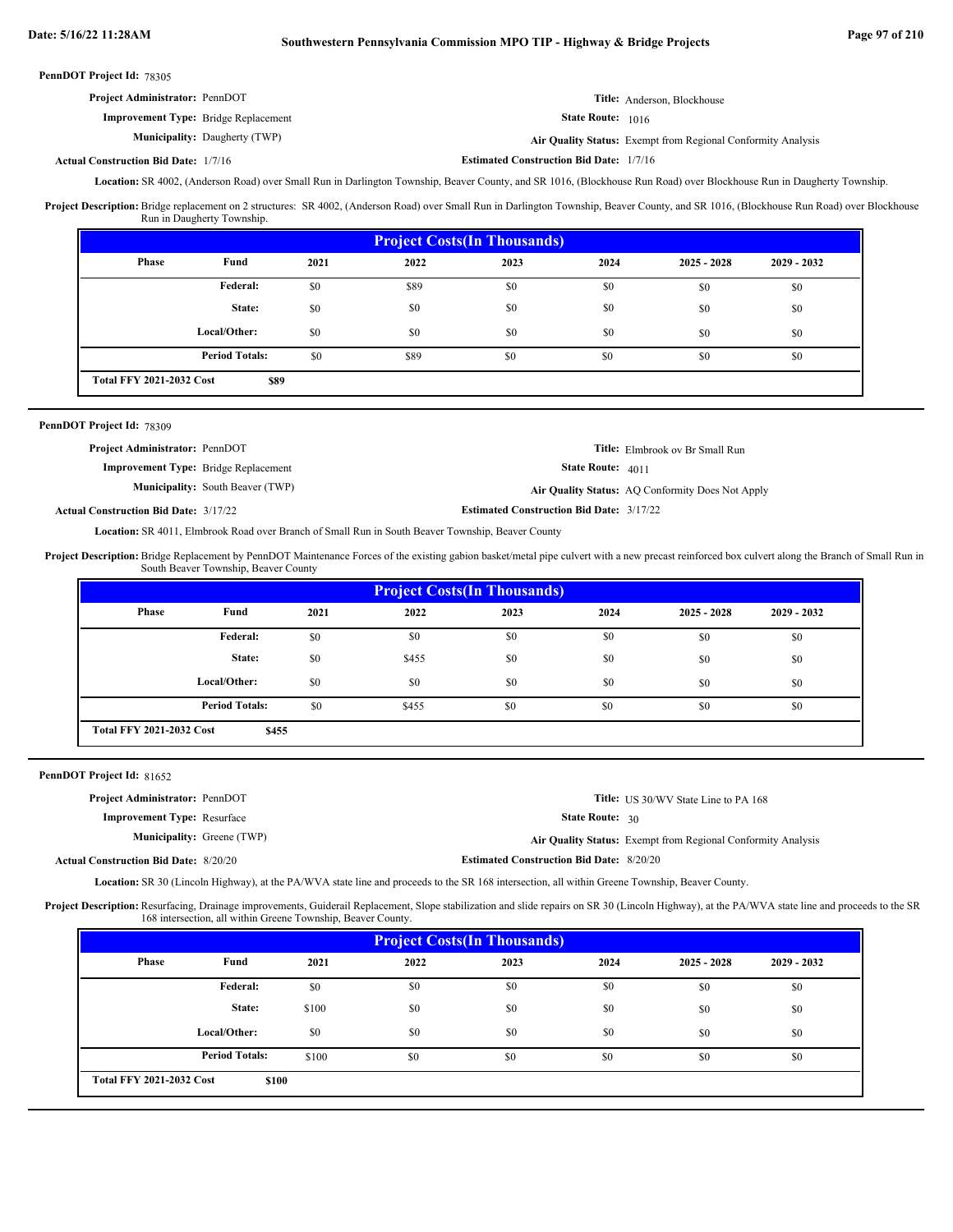| PennDOT Project Id: 86975            |                                                                                                                                                                                                                                                                    |       |      |                                                              |                                                 |                                                              |             |
|--------------------------------------|--------------------------------------------------------------------------------------------------------------------------------------------------------------------------------------------------------------------------------------------------------------------|-------|------|--------------------------------------------------------------|-------------------------------------------------|--------------------------------------------------------------|-------------|
|                                      | Project Administrator: Center Township                                                                                                                                                                                                                             |       |      | Title: Center Township SRTS                                  |                                                 |                                                              |             |
|                                      | <b>Improvement Type:</b> Transportation Enhancement                                                                                                                                                                                                                |       |      | <b>State Route:</b> $\theta$                                 |                                                 |                                                              |             |
| <b>Municipality: Center (TWP)</b>    |                                                                                                                                                                                                                                                                    |       |      | Air Quality Status: Exempt from Regional Conformity Analysis |                                                 |                                                              |             |
|                                      | <b>Actual Construction Bid Date: 2/25/16</b>                                                                                                                                                                                                                       |       |      |                                                              | <b>Estimated Construction Bid Date: 2/25/16</b> |                                                              |             |
|                                      | Location: Located on Poplar Drive (local street) from SR 3012 (Center Grange Road) to Community College Drive (Community College of Beaver County) District Campus, Center<br>Township, Beaver County.,                                                            |       |      |                                                              |                                                 |                                                              |             |
|                                      | Project Description: (Sponsor = Center Township) Federal Safe Routes To School project - Safe walking/biking routes to all educational facilities on 2 priority streets that connect the Primary Center<br>to the District Campus, Center Township, Beaver County. |       |      |                                                              |                                                 |                                                              |             |
|                                      |                                                                                                                                                                                                                                                                    |       |      | <b>Project Costs(In Thousands)</b>                           |                                                 |                                                              |             |
| <b>Phase</b>                         | Fund                                                                                                                                                                                                                                                               | 2021  | 2022 | 2023                                                         | 2024                                            | $2025 - 2028$                                                | 2029 - 2032 |
|                                      | Federal:                                                                                                                                                                                                                                                           | \$60  | \$0  | \$0                                                          | \$0                                             | \$0                                                          | \$0         |
|                                      | State:                                                                                                                                                                                                                                                             | \$0   | \$0  | \$0                                                          | \$0                                             | \$0                                                          | \$0         |
|                                      | Local/Other:                                                                                                                                                                                                                                                       | \$0   | \$0  | \$0                                                          | \$0                                             | \$0                                                          | \$0         |
|                                      | <b>Period Totals:</b>                                                                                                                                                                                                                                              | \$60  | \$0  | \$0                                                          | \$0                                             | \$0                                                          | \$0         |
|                                      | <b>Total FFY 2021-2032 Cost</b><br>\$60                                                                                                                                                                                                                            |       |      |                                                              |                                                 |                                                              |             |
|                                      |                                                                                                                                                                                                                                                                    |       |      |                                                              |                                                 |                                                              |             |
|                                      | Project Administrator: PennDOT                                                                                                                                                                                                                                     |       |      |                                                              |                                                 | Title: Pine Run Road Culvert                                 |             |
|                                      | <b>Improvement Type:</b> Bridge Replacement<br><b>Municipality:</b> Marion (TWP)                                                                                                                                                                                   |       |      |                                                              | State Route: 1021                               | Air Quality Status: Exempt from Regional Conformity Analysis |             |
| <b>Actual Construction Bid Date:</b> |                                                                                                                                                                                                                                                                    |       |      | <b>Estimated Construction Bid Date: 4/15/25</b>              |                                                 |                                                              |             |
|                                      | <b>Location:</b> Located on SR 1021 over Pine Run in Marion Township, Beaver County                                                                                                                                                                                |       |      |                                                              |                                                 |                                                              |             |
|                                      | Project Description: Bridge replacement/restoration on SR 1021 over Pine Run in Marion Township, Beaver County.                                                                                                                                                    |       |      |                                                              |                                                 |                                                              |             |
|                                      |                                                                                                                                                                                                                                                                    |       |      | <b>Project Costs(In Thousands)</b>                           |                                                 |                                                              |             |
| <b>Phase</b>                         | Fund                                                                                                                                                                                                                                                               | 2021  | 2022 | 2023                                                         | 2024                                            | $2025 - 2028$                                                | 2029 - 2032 |
|                                      | Federal:                                                                                                                                                                                                                                                           | \$0   | \$0  | \$0                                                          | \$0                                             | \$0                                                          | \$0         |
|                                      | State:                                                                                                                                                                                                                                                             | \$250 | \$0  | \$350                                                        | \$0                                             | \$1000                                                       | \$0         |
|                                      | Local/Other:                                                                                                                                                                                                                                                       | \$0   | \$0  | \$0                                                          | \$0                                             | \$0                                                          | \$0         |
|                                      | <b>Period Totals:</b>                                                                                                                                                                                                                                              | \$250 | \$0  | \$350                                                        | \$0                                             | \$1,000                                                      | \$0         |
|                                      | <b>Total FFY 2021-2032 Cost</b><br>\$1,600                                                                                                                                                                                                                         |       |      |                                                              |                                                 |                                                              |             |
|                                      |                                                                                                                                                                                                                                                                    |       |      |                                                              |                                                 |                                                              |             |
|                                      |                                                                                                                                                                                                                                                                    |       |      |                                                              |                                                 |                                                              |             |
| PennDOT Project Id: 101165           |                                                                                                                                                                                                                                                                    |       |      |                                                              |                                                 |                                                              |             |
|                                      | Project Administrator: PennDOT                                                                                                                                                                                                                                     |       |      |                                                              | <b>State Route:</b> 18                          | Title: Frankfort Road Bridge                                 |             |
|                                      | Improvement Type: Bridge Replacement<br><b>Municipality: Potter (TWP)</b>                                                                                                                                                                                          |       |      |                                                              |                                                 |                                                              |             |
|                                      |                                                                                                                                                                                                                                                                    |       |      | <b>Estimated Construction Bid Date: 5/11/23</b>              |                                                 | Air Quality Status: Exempt from Regional Conformity Analysis |             |
| <b>Actual Construction Bid Date:</b> |                                                                                                                                                                                                                                                                    |       |      |                                                              |                                                 |                                                              |             |
|                                      | Location: Located on Frankfort Road over Raccoon Creek in Potter Township, Beaver County.<br>Project Description: Bridge replacement on Frankfort Road over Raccoon Creek in Potter Township, Beaver County.                                                       |       |      |                                                              |                                                 |                                                              |             |

| <b>Project Costs (In Thousands)</b> |                                             |       |         |         |         |               |               |
|-------------------------------------|---------------------------------------------|-------|---------|---------|---------|---------------|---------------|
| Phase                               | Fund                                        | 2021  | 2022    | 2023    | 2024    | $2025 - 2028$ | $2029 - 2032$ |
|                                     | Federal:                                    | \$650 | \$700   | \$1000  | \$2000  | \$7603        | \$0           |
|                                     | State:                                      | \$0   | \$400   | \$0     | \$0     | \$0           | \$0           |
|                                     | Local/Other:                                | \$0   | \$0     | \$0     | \$0     | \$0           | \$0           |
|                                     | <b>Period Totals:</b>                       | \$650 | \$1,100 | \$1,000 | \$2,000 | \$7,603       | \$0           |
|                                     | <b>Total FFY 2021-2032 Cost</b><br>\$12,353 |       |         |         |         |               |               |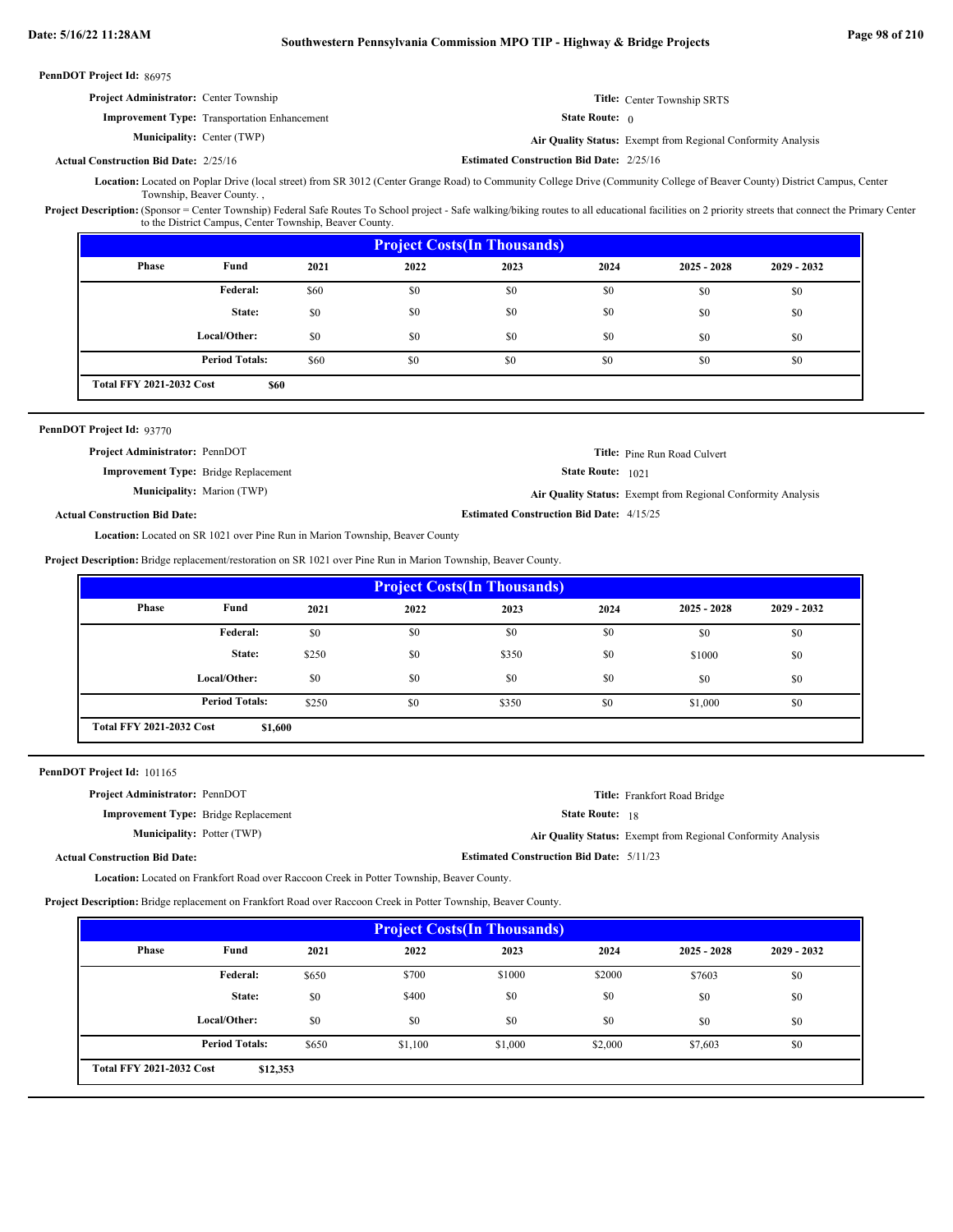| <b>Project Administrator: PennDOT</b>          | Title: PA 168 over Jordan Run           |
|------------------------------------------------|-----------------------------------------|
| $\mathbf{r}$ and $\mathbf{r}$ and $\mathbf{r}$ | $\mathbf{u}$ in the set of $\mathbf{u}$ |

**Improvement Type:** Bridge Replacement **Municipality:** State Route: 168

**Estimated Construction Bid Date:** 2/15/26

New Galilee (BORO) **Air Quality Status:** Exempt from Regional Conformity Analysis

# **Actual Construction Bid Date:**

Location: Located on PA 168 over Jordan Run in New Galilee Borough, Beaver County.

**Project Description:** Bridge rehabilitation/replacement on PA 168 over Jordan Run in New Galilee Borough, Beaver County.

| <b>Project Costs (In Thousands)</b>        |                       |      |       |       |      |               |               |
|--------------------------------------------|-----------------------|------|-------|-------|------|---------------|---------------|
| Phase                                      | Fund                  | 2021 | 2022  | 2023  | 2024 | $2025 - 2028$ | $2029 - 2032$ |
|                                            | Federal:              | \$0  | \$0   | \$0   | \$0  | \$0           | \$0           |
|                                            | State:                | \$0  | \$450 | \$135 | \$0  | \$2000        | \$0           |
|                                            | Local/Other:          | \$0  | \$0   | \$0   | \$0  | \$0           | \$0           |
|                                            | <b>Period Totals:</b> | \$0  | \$450 | \$135 | \$0  | \$2,000       | \$0           |
| <b>Total FFY 2021-2032 Cost</b><br>\$2,585 |                       |      |       |       |      |               |               |

# PennDOT Project Id: 102661

| <b>Project Administrator:</b> Beaver County Corporation for Economic<br>$D$ and $I$ and $I$ | <b>Title:</b> Aliquippa East End Gateway, Ph 1 TIIF          |  |
|---------------------------------------------------------------------------------------------|--------------------------------------------------------------|--|
| <b>Improvement Type:</b> Safety Improvement                                                 | <b>State Route:</b> 51                                       |  |
| <b>Municipality:</b> Aliquippa (CITY)                                                       | Air Quality Status: Exempt from Regional Conformity Analysis |  |
| <b>Actual Construction Bid Date:</b>                                                        | <b>Estimated Construction Bid Date: 11/23/23</b>             |  |

Location: Located at the east end of Franklin Avenue and the SR 51 entrance/exit to the City of Aliquippa in Beaver County

Project Description: (Local = Beaver County Corporation for Economic Development) Roadway Improvements at the east end of Franklin Avenue and the SR 51 entrance/exit to the City of Aliquippa in Beaver County.

| <b>Project Costs (In Thousands)</b>      |                       |       |      |      |      |               |               |
|------------------------------------------|-----------------------|-------|------|------|------|---------------|---------------|
| Phase                                    | Fund                  | 2021  | 2022 | 2023 | 2024 | $2025 - 2028$ | $2029 - 2032$ |
|                                          | Federal:              | \$0   | \$0  | \$0  | \$0  | \$0           | \$0           |
|                                          | State:                | \$700 | \$0  | \$0  | \$0  | \$0           | \$0           |
|                                          | Local/Other:          | \$0   | \$0  | \$0  | \$0  | \$0           | \$0           |
|                                          | <b>Period Totals:</b> | \$700 | \$0  | \$0  | \$0  | \$0           | \$0           |
| <b>Total FFY 2021-2032 Cost</b><br>\$700 |                       |       |      |      |      |               |               |

| PennDOT Project Id: 105441 |  |  |  |
|----------------------------|--|--|--|
|----------------------------|--|--|--|

| <b>Project Administrator: PennDOT</b>                   | <b>Title:</b> PA 18 Bridge ov Beaver River                   |
|---------------------------------------------------------|--------------------------------------------------------------|
| <b>Improvement Type:</b> Bridge Preservation Activities | <b>State Route: 18</b>                                       |
| <b>Municipality:</b> New Brighton (BORO)                | Air Quality Status: Exempt from Regional Conformity Analysis |
| <b>Actual Construction Bid Date:</b>                    | <b>Estimated Construction Bid Date: 1/25/24</b>              |

Location: Located on SR 18 over the Beaver River in Beaver Falls and New Brighton, Beaver County.

**Project Description:** Bridge preservation on SR 18 over the Beaver River in Beaver Falls and New Brighton, Beaver County.

| <b>Project Costs (In Thousands)</b>         |                       |       |       |       |         |               |               |
|---------------------------------------------|-----------------------|-------|-------|-------|---------|---------------|---------------|
| Phase                                       | Fund                  | 2021  | 2022  | 2023  | 2024    | $2025 - 2028$ | $2029 - 2032$ |
|                                             | Federal:              | \$200 | \$320 | \$125 | \$0     | \$0           | \$0           |
|                                             | State:                | \$70  | \$80  | \$0   | \$2500  | \$11250       | \$0           |
|                                             | Local/Other:          | \$0   | \$0   | \$0   | \$0     | \$0           | \$0           |
|                                             | <b>Period Totals:</b> | \$270 | \$400 | \$125 | \$2,500 | \$11,250      | \$0           |
| <b>Total FFY 2021-2032 Cost</b><br>\$14,545 |                       |       |       |       |         |               |               |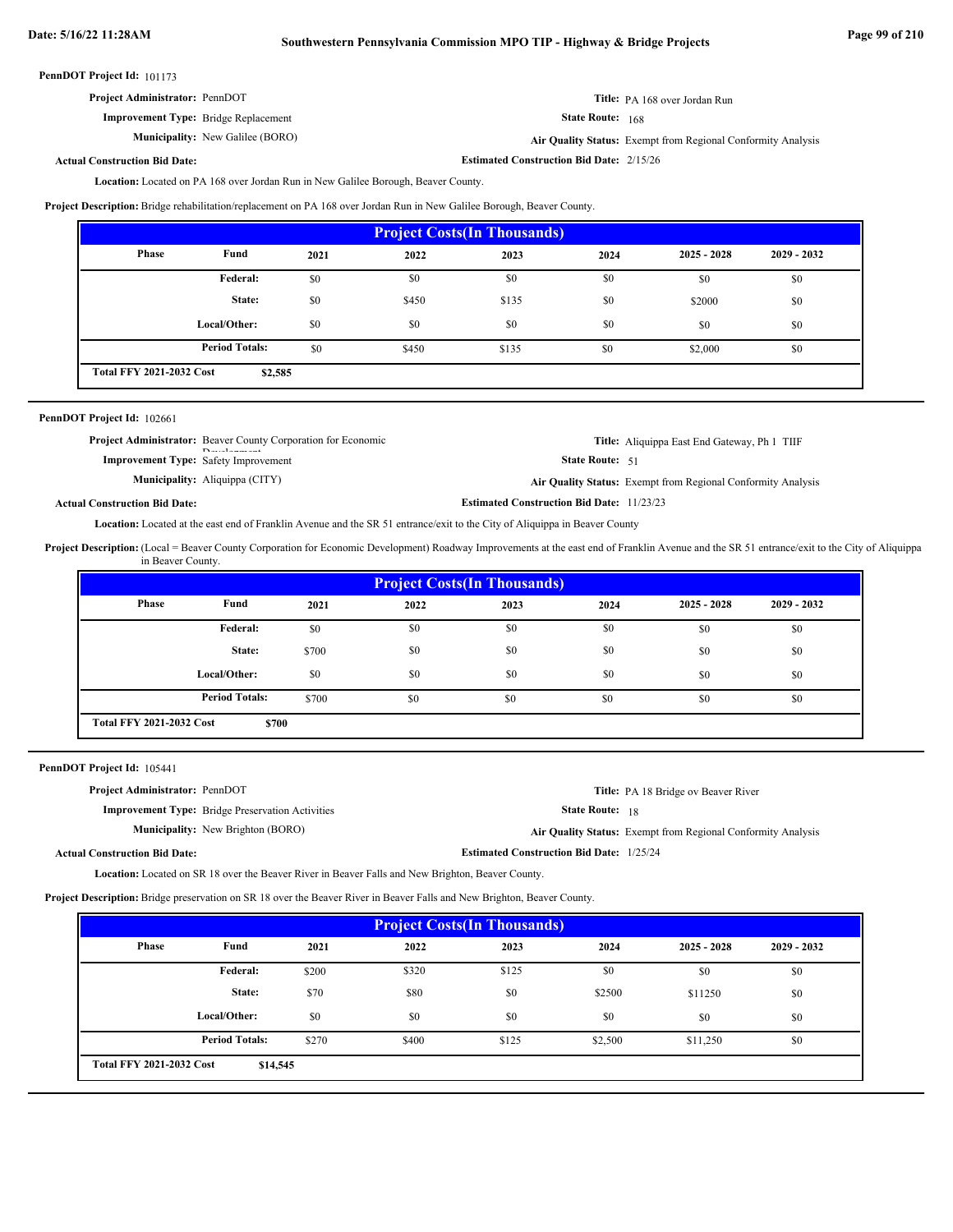| <b>Project Administrator: PennDOT</b> |                                     |                          | <b>Title:</b> SR 3007/Frankfort Rd - Allegheny Co Line       |
|---------------------------------------|-------------------------------------|--------------------------|--------------------------------------------------------------|
| <b>Improvement Type:</b> Restoration  |                                     | <b>State Route: 3007</b> |                                                              |
|                                       | <b>Municipality:</b> Hopewell (TWP) |                          | Air Quality Status: Exempt from Regional Conformity Analysis |

**Actual Construction Bid Date:**

**Estimated Construction Bid Date:** 4/14/22 4/14/22

Location: Located on PA 3007, Brodhead Road from Frankfort Road to Allegheny County line in City of Aliquippa, Hopewell and Center Townships, Beaver County.

**Project Description:** Mill and overlay on PA 3007, Brodhead Road from Frankfort Road to Allegheny County line in City of Aliquippa, Hopewell and Center Townships, Beaver County

| <b>Project Costs (In Thousands)</b>         |                       |       |         |         |         |               |               |  |
|---------------------------------------------|-----------------------|-------|---------|---------|---------|---------------|---------------|--|
| Phase                                       | Fund                  | 2021  | 2022    | 2023    | 2024    | $2025 - 2028$ | $2029 - 2032$ |  |
|                                             | <b>Federal:</b>       | \$150 | \$5009  | \$1000  | \$1500  | \$0           | \$0           |  |
|                                             | State:                | \$0   | \$108   | \$250   | \$375   | \$5866        | \$0           |  |
|                                             | Local/Other:          | \$0   | \$0     | \$0     | \$0     | \$0           | \$0           |  |
|                                             | <b>Period Totals:</b> | \$150 | \$5,117 | \$1,250 | \$1,875 | \$5,866       | \$0           |  |
| <b>Total FFY 2021-2032 Cost</b><br>\$14,258 |                       |       |         |         |         |               |               |  |

| PennDOT Project Id: 105454            |                                      |                        |                                                              |
|---------------------------------------|--------------------------------------|------------------------|--------------------------------------------------------------|
| <b>Project Administrator: PennDOT</b> |                                      |                        | <b>Title:</b> Constitution Boulevard - B51                   |
| <b>Improvement Type:</b> Restoration  |                                      | <b>State Route:</b> 51 |                                                              |
|                                       | <b>Municipality:</b> Fallston (BORO) |                        | Air Quality Status: Exempt from Regional Conformity Analysis |

**Estimated Construction Bid Date:** 4/30/20 4/30/20 **Actual Construction Bid Date:**

Location: SR 51, Constitution Boulevard from Fallston and Bridgewater Boroughs, Patterson and Chippewa Townships, Beaver County.

Project Description: Milling and resurfacing, signal updates and bridge preservation on PA 51 (Constitution Boulevard) from Central Square Drive to SR 4049 (Riverside Drive) in Fallston and Bridgewater Boroughs, Patterson and Chippewa Townships, Beaver County.

| <b>Project Costs (In Thousands)</b>      |                       |       |      |      |      |               |               |
|------------------------------------------|-----------------------|-------|------|------|------|---------------|---------------|
| Phase                                    | Fund                  | 2021  | 2022 | 2023 | 2024 | $2025 - 2028$ | $2029 - 2032$ |
|                                          | Federal:              | \$275 | \$0  | \$0  | \$0  | \$0           | \$0           |
|                                          | State:                | \$0   | \$0  | \$0  | \$0  | \$0           | \$0           |
|                                          | Local/Other:          | \$0   | \$0  | \$0  | \$0  | \$0           | \$0           |
|                                          | <b>Period Totals:</b> | \$275 | \$0  | \$0  | \$0  | \$0           | \$0           |
| <b>Total FFY 2021-2032 Cost</b><br>\$275 |                       |       |      |      |      |               |               |

PennDOT Project Id: 106078

| <b>Project Administrator: PennDOT</b>       | <b>Title:</b> NS RR Crossings in Darlington and Big Beaver   |
|---------------------------------------------|--------------------------------------------------------------|
| <b>Improvement Type: RR Warning Devices</b> | <b>State Route:</b> $\theta$                                 |
| <b>Municipality:</b> New Galilee (BORO)     | Air Quality Status: Exempt from Regional Conformity Analysis |
| <b>Actual Construction Bid Date:</b>        | <b>Estimated Construction Bid Date:</b>                      |

Location: Two NS RR Crossings. One in in Big Beaver, where NS tracks cross Aley Hill Rd, a township road, and in Darlington, where NS tracks cross McRoberts Rd, a township road, Beaver County.

Project Description: Railroad safety improvement at two NS RR Crossings. One in in Big Beaver, where NS tracks cross Aley Hill Rd, a township road, and in Darlington, where NS tracks cross McRoberts Rd, a township road, Beaver County.

| <b>Project Costs (In Thousands)</b>      |                       |      |      |      |       |               |               |  |
|------------------------------------------|-----------------------|------|------|------|-------|---------------|---------------|--|
| Phase                                    | Fund                  | 2021 | 2022 | 2023 | 2024  | $2025 - 2028$ | $2029 - 2032$ |  |
|                                          | Federal:              | \$0  | \$0  | \$0  | \$100 | \$500         | \$0           |  |
|                                          | State:                | \$0  | \$0  | \$0  | \$0   | \$0           | \$0           |  |
|                                          | Local/Other:          | \$0  | \$0  | \$0  | \$0   | \$0           | \$0           |  |
|                                          | <b>Period Totals:</b> | \$0  | \$0  | \$0  | \$100 | \$500         | \$0           |  |
| <b>Total FFY 2021-2032 Cost</b><br>\$600 |                       |      |      |      |       |               |               |  |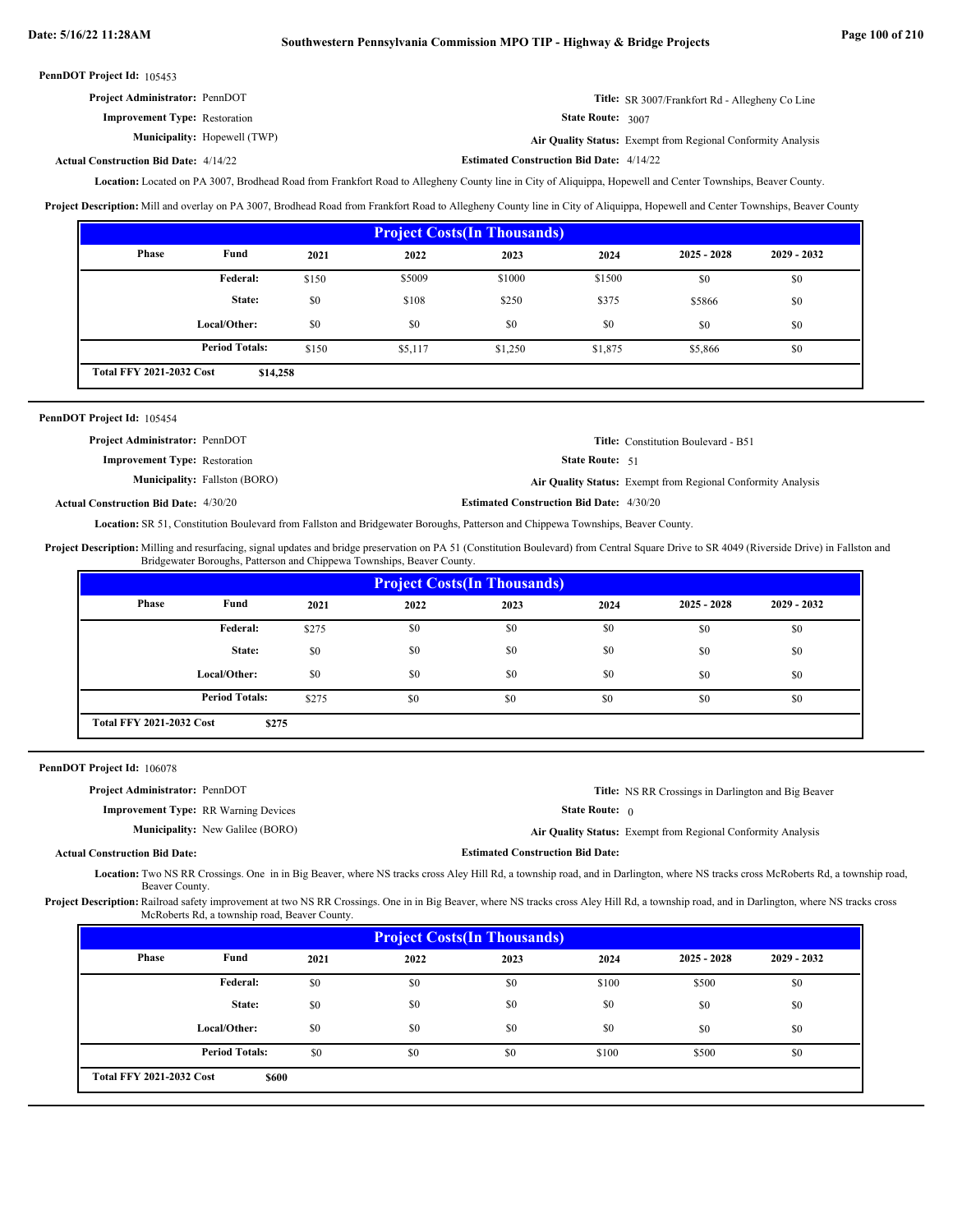**Project Administrator:** Beaver County

**Municipality:**

**Improvement Type:** Bridge Preservation Activities

**Title:** Beaver Local Bridge Line Item

State Route: 0

**Estimated Construction Bid Date:**

**Air Quality Status:** Exempt from Regional Conformity Analysis

**Actual Construction Bid Date:**

Location: Various local sponsored structures in Beaver County.

**Project Description:** (Sponsor = Beaver County) various local sponsored structures in Beaver County.

| <b>Project Costs (In Thousands)</b>      |                       |      |       |      |      |               |               |
|------------------------------------------|-----------------------|------|-------|------|------|---------------|---------------|
| Phase                                    | Fund                  | 2021 | 2022  | 2023 | 2024 | $2025 - 2028$ | $2029 - 2032$ |
|                                          | Federal:              | \$0  | \$400 | \$0  | \$0  | \$0           | \$0           |
|                                          | State:                | \$0  | \$75  | \$0  | \$0  | \$0           | \$0           |
|                                          | Local/Other:          | \$14 | \$25  | \$0  | \$0  | \$0           | \$0           |
|                                          | <b>Period Totals:</b> | \$14 | \$500 | \$0  | \$0  | \$0           | \$0           |
| <b>Total FFY 2021-2032 Cost</b><br>\$514 |                       |      |       |      |      |               |               |

| PennDOT Project Id: 108473            |                                                                                      |                                                 |                                                              |
|---------------------------------------|--------------------------------------------------------------------------------------|-------------------------------------------------|--------------------------------------------------------------|
| <b>Project Administrator: PennDOT</b> |                                                                                      |                                                 | <b>Title:</b> GRP 112-22-7135-1                              |
| <b>Improvement Type:</b> Resurface    |                                                                                      | <b>State Route: 588</b>                         |                                                              |
|                                       | <b>Municipality:</b> Chippewa (TWP)                                                  |                                                 | Air Quality Status: Exempt from Regional Conformity Analysis |
| <b>Actual Construction Bid Date:</b>  |                                                                                      | <b>Estimated Construction Bid Date: 5/26/22</b> |                                                              |
|                                       | <b>Location:</b> Milling and overlay on SR 588 in Chippewa Township in Beaver County |                                                 |                                                              |

**Project Description:** Milling and overlay on various routes in Beaver County.

| <b>Project Costs (In Thousands)</b>        |                       |      |         |       |      |               |               |
|--------------------------------------------|-----------------------|------|---------|-------|------|---------------|---------------|
| Phase                                      | Fund                  | 2021 | 2022    | 2023  | 2024 | $2025 - 2028$ | $2029 - 2032$ |
|                                            | Federal:              | \$0  | \$1770  | \$560 | \$0  | \$0           | \$0           |
|                                            | State:                | \$0  | \$442   | \$140 | \$0  | \$0           | \$0           |
|                                            | Local/Other:          | \$0  | \$0     | \$0   | \$0  | \$0           | \$0           |
|                                            | <b>Period Totals:</b> | \$0  | \$2,212 | \$700 | \$0  | \$0           | \$0           |
| <b>Total FFY 2021-2032 Cost</b><br>\$2,912 |                       |      |         |       |      |               |               |

PennDOT Project Id: 109352

| <b>Project Administrator: PennDOT</b>        |                                           |                                                 | <b>Title:</b> Constitution Boulevard - B53       |
|----------------------------------------------|-------------------------------------------|-------------------------------------------------|--------------------------------------------------|
| <b>Improvement Type: Resurface</b>           |                                           | <b>State Route:</b> 51                          |                                                  |
|                                              | <b>Municipality:</b> South Heights (BORO) |                                                 | Air Quality Status: AQ Conformity Does Not Apply |
| <b>Actual Construction Bid Date: 3/25/21</b> |                                           | <b>Estimated Construction Bid Date: 3/25/21</b> |                                                  |
|                                              |                                           |                                                 |                                                  |

Location: Located on SR 51, Constitution Boulevard from State Street to 17th Street in City of Aliquippa, South Heights and Monaca Boroughs, Center and Hopewell Townships, Beaver County.

microsurface, guiderail and bridge preservations on SR 51, Constitution Boulevard from State Street to 17th Street in City of Aliquippa, South Heights and Monaca Boroughs, Center and Hopewell Townships, Beaver County. **Project Description:**

| <b>Project Costs (In Thousands)</b>        |                       |         |       |      |      |               |               |  |
|--------------------------------------------|-----------------------|---------|-------|------|------|---------------|---------------|--|
| Phase                                      | Fund                  | 2021    | 2022  | 2023 | 2024 | $2025 - 2028$ | $2029 - 2032$ |  |
|                                            | Federal:              | \$4600  | \$240 | \$0  | \$0  | \$0           | \$0           |  |
|                                            | State:                | \$0     | \$0   | \$0  | \$0  | \$0           | \$0           |  |
|                                            | Local/Other:          | \$0     | \$0   | \$0  | \$0  | \$0           | \$0           |  |
|                                            | <b>Period Totals:</b> | \$4,600 | \$240 | \$0  | \$0  | \$0           | \$0           |  |
| <b>Total FFY 2021-2032 Cost</b><br>\$4,840 |                       |         |       |      |      |               |               |  |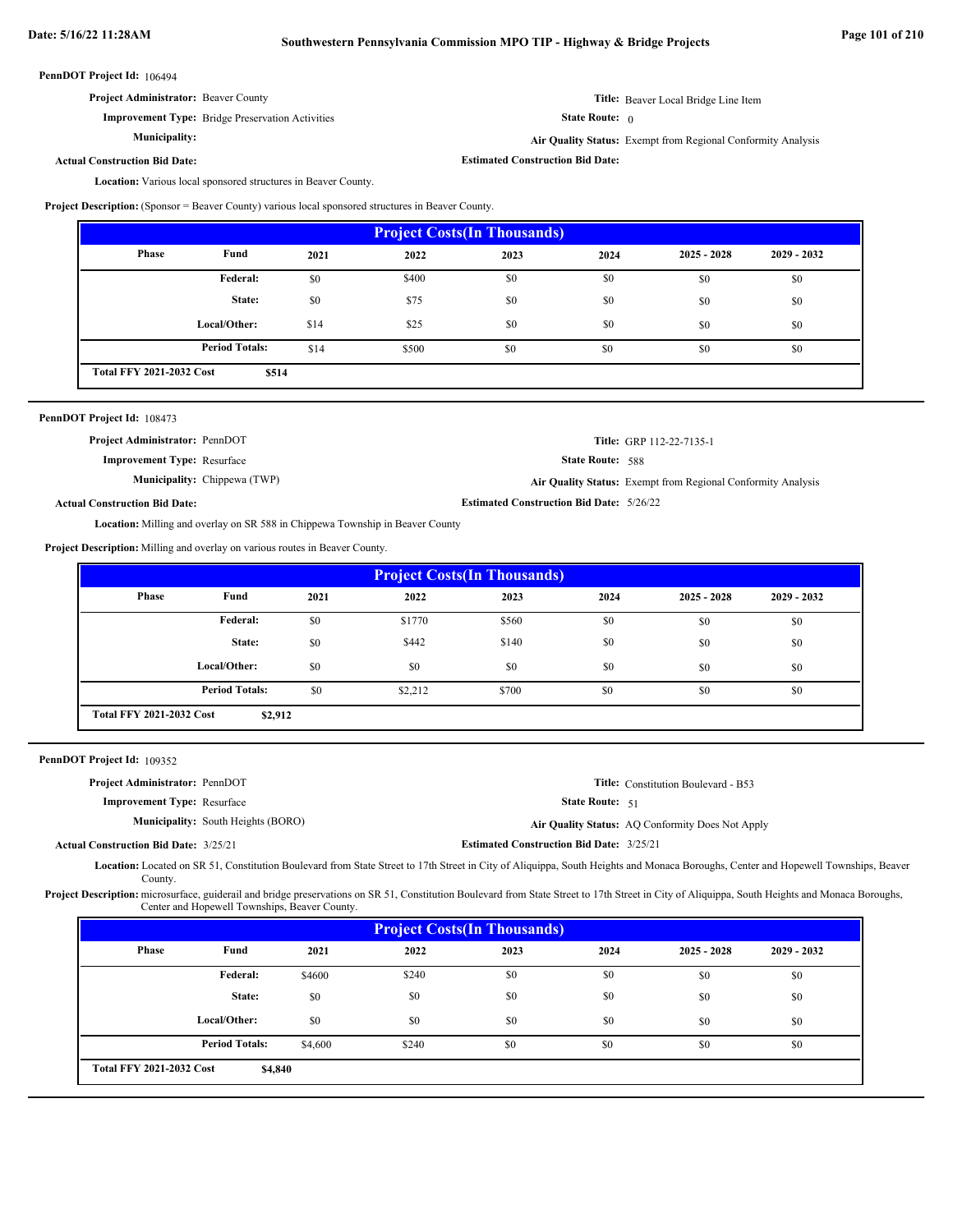**Estimated Construction Bid Date:** 3/2/23

PennDOT Project Id: 109376

| <b>Project Administrator: PennDOT</b>                   | Title: Rochester - Monaca Bridge |
|---------------------------------------------------------|----------------------------------|
| <b>Improvement Type:</b> Bridge Preservation Activities | <b>State Route:</b> 18           |

**Municipality:**

Monaca (BORO) **Air Quality Status:** Exempt from Regional Conformity Analysis

# **Actual Construction Bid Date:**

Located on SR 18, Rochester Monaca Bridge over Ohio River in Rochester and Monaca Boroughs, Beaver County. **Location:**

**Project Description:** Bridge preservation on SR 18, Rochester Monaca Bridge over Ohio River in Rochester and Monaca Boroughs, Beaver County.

| <b>Project Costs (In Thousands)</b>         |                       |       |       |      |         |               |               |
|---------------------------------------------|-----------------------|-------|-------|------|---------|---------------|---------------|
| Phase                                       | Fund                  | 2021  | 2022  | 2023 | 2024    | $2025 - 2028$ | $2029 - 2032$ |
|                                             | Federal:              | \$408 | \$268 | \$0  | \$0     | \$0           | \$0           |
|                                             | State:                | \$102 | \$67  | \$0  | \$2000  | \$9000        | \$0           |
|                                             | Local/Other:          | \$0   | \$0   | \$0  | \$0     | \$0           | \$0           |
|                                             | <b>Period Totals:</b> | \$510 | \$335 | \$0  | \$2,000 | \$9,000       | \$0           |
| <b>Total FFY 2021-2032 Cost</b><br>\$11,845 |                       |       |       |      |         |               |               |

| PennDOT Project Id: 109390                  |                                            |                                                 |                                                              |
|---------------------------------------------|--------------------------------------------|-------------------------------------------------|--------------------------------------------------------------|
| <b>Project Administrator: PennDOT</b>       |                                            |                                                 | <b>Title:</b> Mercer Road Bridge                             |
| <b>Improvement Type:</b> Bridge Replacement |                                            | <b>State Route:</b> $65$                        |                                                              |
|                                             | <b>Municipality:</b> North Sewickley (TWP) |                                                 | Air Quality Status: Exempt from Regional Conformity Analysis |
| <b>Actual Construction Bid Date:</b>        |                                            | <b>Estimated Construction Bid Date: 12/8/22</b> |                                                              |

Location: Located on SR 65, Mercer Road over Branch of Bennett Run in North Sewickley Township, Beaver County

**Project Description:** Bridge Replacement or restoration on SR 65, Mercer Road over Branch of Bennett Run in North Sewickley Township, Beaver County.

| <b>Project Costs (In Thousands)</b>        |                       |       |      |         |      |               |               |
|--------------------------------------------|-----------------------|-------|------|---------|------|---------------|---------------|
| Phase                                      | Fund                  | 2021  | 2022 | 2023    | 2024 | $2025 - 2028$ | $2029 - 2032$ |
|                                            | Federal:              | \$0   | \$0  | \$1310  | \$0  | \$0           | \$0           |
|                                            | State:                | \$600 | \$0  | \$0     | \$0  | \$1310        | \$0           |
|                                            | Local/Other:          | \$0   | \$0  | \$0     | \$0  | \$0           | \$0           |
|                                            | <b>Period Totals:</b> | \$600 | \$0  | \$1,310 | \$0  | \$1,310       | \$0           |
| <b>Total FFY 2021-2032 Cost</b><br>\$3,220 |                       |       |      |         |      |               |               |

PennDOT Project Id: 109530

| <b>Project Administrator: PennDOT</b>         |                                                  | <b>Title:</b> Chapel Road Slide                              |
|-----------------------------------------------|--------------------------------------------------|--------------------------------------------------------------|
| <b>Improvement Type:</b> Slides Correction    | <b>State Route: 3005</b>                         |                                                              |
| <b>Municipality:</b> Center (TWP)             |                                                  | Air Quality Status: Exempt from Regional Conformity Analysis |
| <b>Actual Construction Bid Date: 12/12/19</b> | <b>Estimated Construction Bid Date: 12/12/19</b> |                                                              |

Location: SR 3005, Chapel Road on seg 0060 in Center Township, Beaver County.

**Project Description:** Slide correction on SR 3005, Chapel Road on segment 0060 in Center Township, Beaver County.

| <b>Project Costs(In Thousands)</b>      |                       |      |      |      |      |               |               |
|-----------------------------------------|-----------------------|------|------|------|------|---------------|---------------|
| Phase                                   | Fund                  | 2021 | 2022 | 2023 | 2024 | $2025 - 2028$ | $2029 - 2032$ |
|                                         | Federal:              | \$72 | \$0  | \$0  | \$0  | \$0           | \$0           |
|                                         | State:                | \$0  | \$0  | \$0  | \$0  | \$0           | \$0           |
|                                         | Local/Other:          | \$0  | \$0  | \$0  | \$0  | \$0           | \$0           |
|                                         | <b>Period Totals:</b> | \$72 | \$0  | \$0  | \$0  | \$0           | \$0           |
| <b>Total FFY 2021-2032 Cost</b><br>\$72 |                       |      |      |      |      |               |               |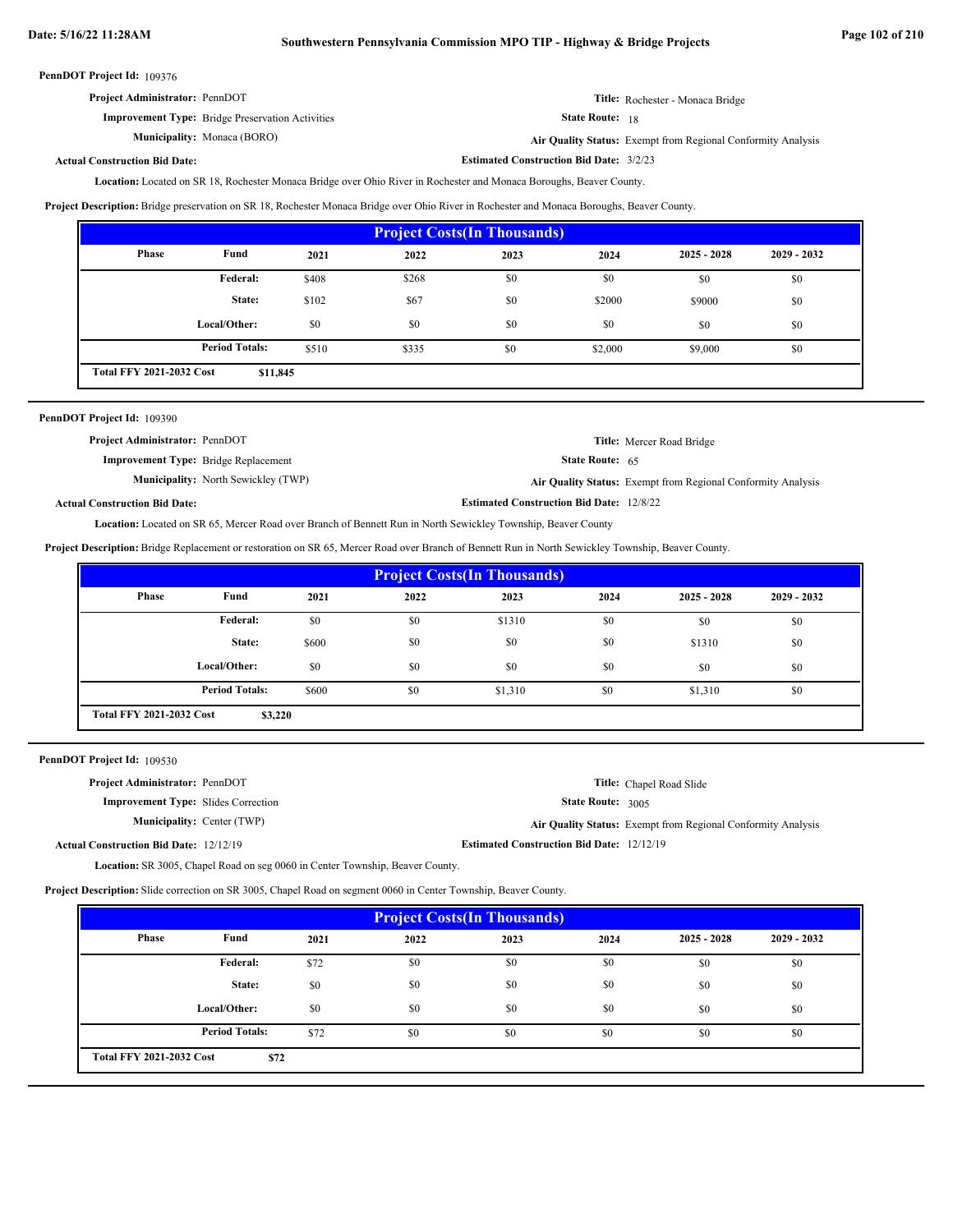# **Date: 5/16/22 11:28AM Southwestern Pennsylvania Commission MPO TIP - Highway & Bridge Projects Page 103 of 210**

PennDOT Project Id: 109531

**Improvement Type:** Slides Correction

**Municipality:**

State Route: 151

Independence (TWP) **Air Quality Status:** Exempt from Regional Conformity Analysis

**Title:** Bocktown Road Slide

**Estimated Construction Bid Date:** 4/9/20 4/9/20 **Actual Construction Bid Date:**

Location: SR 151, Bocktown Road, seg 90 in Independence Township, Beaver County

**Project Description:** Slide correction on SR 151, Bocktown Road, segment 90 in Independence Township, Beaver County.

| <b>Project Costs (In Thousands)</b>             |                       |       |      |      |      |               |               |
|-------------------------------------------------|-----------------------|-------|------|------|------|---------------|---------------|
| Phase                                           | Fund                  | 2021  | 2022 | 2023 | 2024 | $2025 - 2028$ | $2029 - 2032$ |
|                                                 | Federal:              | \$450 | \$0  | \$0  | \$0  | \$0           | \$0           |
|                                                 | State:                | \$150 | \$0  | \$0  | \$0  | \$0           | \$0           |
|                                                 | Local/Other:          | \$0   | \$0  | \$0  | \$0  | \$0           | \$0           |
|                                                 | <b>Period Totals:</b> | \$600 | \$0  | \$0  | \$0  | \$0           | \$0           |
| <b>Total FFY 2021-2032 Cost</b><br><b>\$600</b> |                       |       |      |      |      |               |               |

| PennDOT Project Id: 110356 |  |
|----------------------------|--|
|----------------------------|--|

| <b>Project Administrator: PennDOT</b> |                                                 | Title: PA 65 - Eighth Street to Mercer Rd                    |
|---------------------------------------|-------------------------------------------------|--------------------------------------------------------------|
| <b>Improvement Type: Resurface</b>    | <b>State Route:</b> $65$                        |                                                              |
| <b>Municipality:</b> Daugherty (TWP)  |                                                 | Air Quality Status: Exempt from Regional Conformity Analysis |
| al Construction Bid Date:             | <b>Estimated Construction Bid Date: 12/8/22</b> |                                                              |

**Actual Construction Bid Date:**

Location: Located on SR 65, Ohio River Boulevard, from 8th Street to Mercer Road in Freedom Boro and North Sewickley Township, Beaver County

**Project Description:** Mill and overlay on SR 65, Ohio River Boulevard, from 8th Street to Mercer Road in Freedom Boro and North Sewickley Township, Beaver County

| <b>Project Costs (In Thousands)</b>      |                       |      |      |      |      |               |               |
|------------------------------------------|-----------------------|------|------|------|------|---------------|---------------|
| Phase                                    | Fund                  | 2021 | 2022 | 2023 | 2024 | $2025 - 2028$ | $2029 - 2032$ |
|                                          | <b>Federal:</b>       | \$0  | \$0  | \$0  | \$0  | \$0           | \$0           |
|                                          | State:                | \$63 | \$63 | \$0  | \$0  | \$0           | \$0           |
|                                          | Local/Other:          | \$0  | \$0  | \$0  | \$0  | \$0           | \$0           |
|                                          | <b>Period Totals:</b> | \$63 | \$63 | \$0  | \$0  | \$0           | \$0           |
| <b>Total FFY 2021-2032 Cost</b><br>\$126 |                       |      |      |      |      |               |               |

PennDOT Project Id: 112022

| <b>Project Administrator:</b> Monaca |                                                 | Title: Monaca Gateway MTF-TIIF-Smart                                      |
|--------------------------------------|-------------------------------------------------|---------------------------------------------------------------------------|
| <b>Improvement Type:</b> Reconstruct | <b>State Route:</b> $51$                        |                                                                           |
| <b>Municipality:</b> Monaca (BORO)   |                                                 | Air Quality Status: Significant: Included in regional conformity analysis |
| <b>Actual Construction Bid Date:</b> | <b>Estimated Construction Bid Date: 3/16/23</b> |                                                                           |

Location: SR 18 and SR 51 in Monaca Borough, Beaver County

**Project Description:** (Sponsor = Monaca) Construct a roundabout to reduce heavy traffic from the Shell cracker plant site at the SR 18 and SR 51 in Monaca Borough, Beaver County

| <b>Project Costs (In Thousands)</b>        |                       |      |         |      |      |               |               |
|--------------------------------------------|-----------------------|------|---------|------|------|---------------|---------------|
| Phase                                      | Fund                  | 2021 | 2022    | 2023 | 2024 | $2025 - 2028$ | $2029 - 2032$ |
|                                            | Federal:              | \$0  | \$0     | \$0  | \$0  | \$0           | \$0           |
|                                            | State:                | \$0  | \$2000  | \$0  | \$0  | \$0           | \$0           |
|                                            | Local/Other:          | \$0  | \$0     | \$0  | \$0  | \$0           | \$0           |
|                                            | <b>Period Totals:</b> | \$0  | \$2,000 | \$0  | \$0  | \$0           | \$0           |
| <b>Total FFY 2021-2032 Cost</b><br>\$2,000 |                       |      |         |      |      |               |               |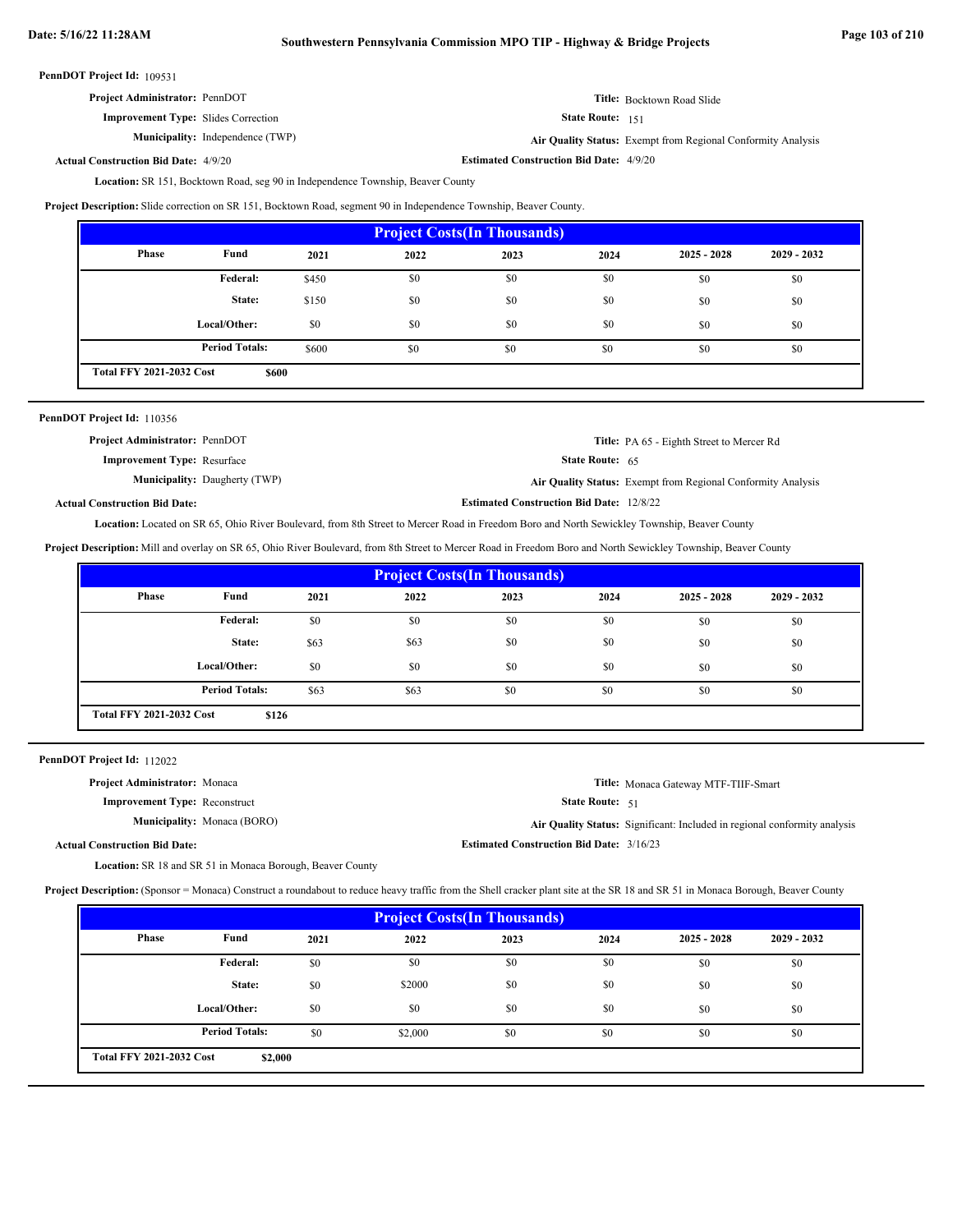# **Date: 5/16/22 11:28AM Southwestern Pennsylvania Commission MPO TIP - Highway & Bridge Projects Page 104 of 210**

PennDOT Project Id: 112403

**Improvement Type:** Slides Correction

**Municipality:** New Sewickley (TWP) **Air Quality Status:** 

State Route: 2006

**Estimated Construction Bid Date:** 12/15/22

Air Quality Status: Exempt from Regional Conformity Analysis

**Title:** SR 2006, Lovi Road Slide

# **Actual Construction Bid Date:**

Location: Located on SR 2006, Lovi Road in New Sewickley Township, Beaver County

**Project Description:** Slide correction on SR 2006, Lovi Road in New Sewickley Township, Beaver County

| <b>Project Costs (In Thousands)</b>        |                       |      |      |         |      |               |               |
|--------------------------------------------|-----------------------|------|------|---------|------|---------------|---------------|
| Phase                                      | Fund                  | 2021 | 2022 | 2023    | 2024 | $2025 - 2028$ | $2029 - 2032$ |
|                                            | Federal:              | \$0  | \$0  | \$0     | \$0  | \$0           | \$0           |
|                                            | State:                | \$50 | \$50 | \$1000  | \$0  | \$0           | \$0           |
|                                            | Local/Other:          | \$0  | \$0  | \$0     | \$0  | \$0           | \$0           |
|                                            | <b>Period Totals:</b> | \$50 | \$50 | \$1,000 | \$0  | \$0           | \$0           |
| <b>Total FFY 2021-2032 Cost</b><br>\$1,100 |                       |      |      |         |      |               |               |

|  | PennDOT Project Id: 112426 |  |
|--|----------------------------|--|
|--|----------------------------|--|

| <b>Project Administrator: PennDOT</b>        |                                     |                                                 | Title: SR 4018, Park Road Slide                              |
|----------------------------------------------|-------------------------------------|-------------------------------------------------|--------------------------------------------------------------|
| <b>Improvement Type:</b> Slides Correction   |                                     | <b>State Route: 4018</b>                        |                                                              |
|                                              | <b>Municipality:</b> Brighton (TWP) |                                                 | Air Quality Status: Exempt from Regional Conformity Analysis |
| <b>Actual Construction Bid Date: 9/30/21</b> |                                     | <b>Estimated Construction Bid Date: 9/30/21</b> |                                                              |
|                                              |                                     |                                                 |                                                              |

Location: Located on SR 4018, Park Road at segment 10 in Brighton Township, Beaver County

**Project Description:** Slides correction on SR 4018, Park Road at segment 10 in Brighton Township, Beaver County

| <b>Project Costs (In Thousands)</b>        |                       |      |         |      |      |               |               |
|--------------------------------------------|-----------------------|------|---------|------|------|---------------|---------------|
| Phase                                      | Fund                  | 2021 | 2022    | 2023 | 2024 | $2025 - 2028$ | $2029 - 2032$ |
|                                            | Federal:              | \$0  | \$1600  | \$0  | \$0  | \$0           | \$0           |
|                                            | State:                | \$0  | \$0     | \$0  | \$0  | \$0           | \$0           |
|                                            | Local/Other:          | \$0  | \$0     | \$0  | \$0  | \$0           | \$0           |
|                                            | <b>Period Totals:</b> | \$0  | \$1,600 | \$0  | \$0  | \$0           | \$0           |
| <b>Total FFY 2021-2032 Cost</b><br>\$1,600 |                       |      |         |      |      |               |               |

PennDOT Project Id: 112494

|                                                                                                                                                                                   | Title: PA 588 - Bennett Run Rd Slide                                       |
|-----------------------------------------------------------------------------------------------------------------------------------------------------------------------------------|----------------------------------------------------------------------------|
|                                                                                                                                                                                   |                                                                            |
|                                                                                                                                                                                   | <b>Air Quality Status:</b> Exempt from Regional Conformity Analysis        |
|                                                                                                                                                                                   |                                                                            |
| <b>Project Administrator: PennDOT</b><br><b>Improvement Type:</b> Slides Correction<br><b>Municipality:</b> North Sewickley (TWP)<br><b>Actual Construction Bid Date: 9/30/21</b> | <b>State Route: 588</b><br><b>Estimated Construction Bid Date: 9/30/21</b> |

Location: PA 588 Segment 0100, Bennett Run Road, North Sewickley Township, Beaver County

**Project Description:** Slide remediation on PA 588 Segment 0100, Bennett Run Road, North Sewickley Township, Beaver County

| <b>Project Costs (In Thousands)</b>        |                       |       |       |      |      |               |               |
|--------------------------------------------|-----------------------|-------|-------|------|------|---------------|---------------|
| Phase                                      | Fund                  | 2021  | 2022  | 2023 | 2024 | $2025 - 2028$ | $2029 - 2032$ |
|                                            | Federal:              | \$0   | \$0   | \$0  | \$0  | \$0           | \$0           |
|                                            | State:                | \$550 | \$500 | \$0  | \$0  | \$0           | \$0           |
|                                            | Local/Other:          | \$0   | \$0   | \$0  | \$0  | \$0           | \$0           |
|                                            | <b>Period Totals:</b> | \$550 | \$500 | \$0  | \$0  | \$0           | \$0           |
| <b>Total FFY 2021-2032 Cost</b><br>\$1,050 |                       |       |       |      |      |               |               |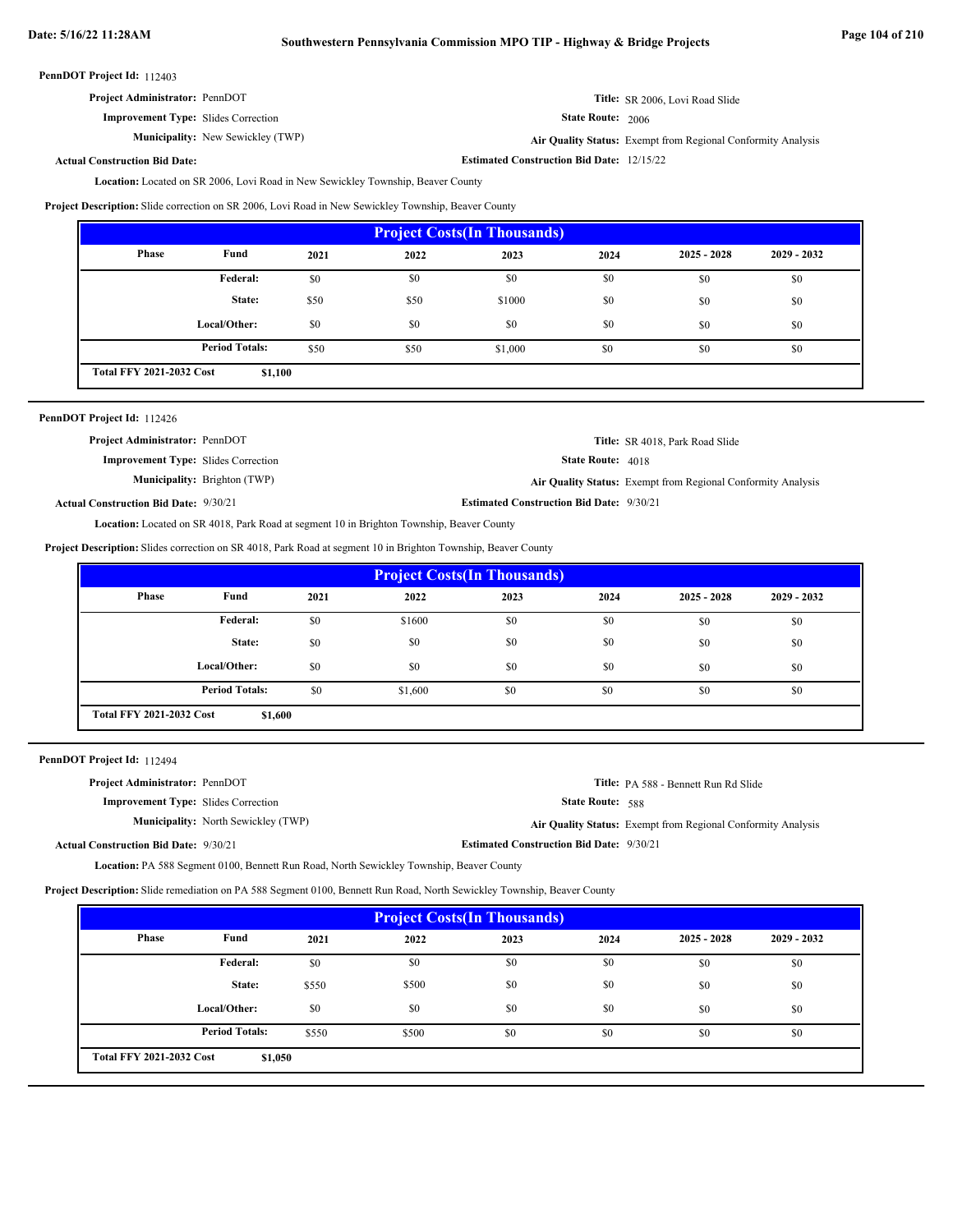| <b>Project Administrator: PennDOT</b>       | <b>Title:</b> I-376, ITS Installation - Beaver County |
|---------------------------------------------|-------------------------------------------------------|
| <b>Improvement Type:</b> Safety Improvement | <b>State Route: 376</b>                               |

Chippewa (TWP) **Air Quality Status:** Exempt from Regional Conformity Analysis

**Estimated Construction Bid Date:** 6/8/23

### **Actual Construction Bid Date:**

Municipality: Chippewa (TWP)

Location: Located on I-376 in Beaver County from the Allegheny County Line to Toll 376 in Chippewa, Vanport and Hopewell Townships, Beaver County

Install Intelligent Transportation Systems Devices on I-376, from 3500 feet north of the Allegheny/Beaver County Line to the Ohio River Crossing (Vanport Bridge) in Chippewa, Vanport and Hopewell Townships, Beaver County. **Project Description:**

| <b>Project Costs (In Thousands)</b>      |                       |       |       |      |      |               |               |
|------------------------------------------|-----------------------|-------|-------|------|------|---------------|---------------|
| Phase                                    | Fund                  | 2021  | 2022  | 2023 | 2024 | $2025 - 2028$ | $2029 - 2032$ |
|                                          | Federal:              | \$500 | \$150 | \$0  | \$0  | \$0           | \$0           |
|                                          | State:                | \$0   | \$0   | \$0  | \$0  | \$0           | \$0           |
|                                          | Local/Other:          | \$0   | \$0   | \$0  | \$0  | \$0           | \$0           |
|                                          | <b>Period Totals:</b> | \$500 | \$150 | \$0  | \$0  | \$0           | \$0           |
| <b>Total FFY 2021-2032 Cost</b><br>\$650 |                       |       |       |      |      |               |               |

# PennDOT Project Id: 113630

| <b>Project Administrator: PennDOT</b>       | <b>Title:</b> Century Farm Road Culvert                             |
|---------------------------------------------|---------------------------------------------------------------------|
| <b>Improvement Type:</b> Bridge Replacement | <b>State Route:</b> $3034$                                          |
| <b>Municipality:</b> Hanover (TWP)          | <b>Air Quality Status:</b> Exempt from Regional Conformity Analysis |
| <b>Actual Construction Bid Date:</b>        | <b>Estimated Construction Bid Date: 4/15/25</b>                     |

Location: Located on SR 3034, Century Farm Road over Branch of Little Traverse Creek in Hanover Township, Beaver County

**Project Description:** Bridge replacement on SR 3034, Century Farm Road over Branch of Little Traverse Creek in Hanover Township, Beaver County

| <b>Project Costs(In Thousands)</b>         |                       |       |       |      |      |               |               |
|--------------------------------------------|-----------------------|-------|-------|------|------|---------------|---------------|
| Phase                                      | Fund                  | 2021  | 2022  | 2023 | 2024 | $2025 - 2028$ | $2029 - 2032$ |
|                                            | Federal:              | \$0   | \$0   | \$0  | \$0  | \$0           | \$0           |
|                                            | State:                | \$250 | \$350 | \$0  | \$0  | \$1000        | \$0           |
|                                            | Local/Other:          | \$0   | \$0   | \$0  | \$0  | \$0           | \$0           |
|                                            | <b>Period Totals:</b> | \$250 | \$350 | \$0  | \$0  | \$1,000       | \$0           |
| <b>Total FFY 2021-2032 Cost</b><br>\$1,600 |                       |       |       |      |      |               |               |

PennDOT Project Id: 115670

| <b>Project Administrator:</b> White Township |                                                  | <b>Title:</b> MTF 12th Avenue Bridge Replacement |
|----------------------------------------------|--------------------------------------------------|--------------------------------------------------|
| <b>Improvement Type:</b> Bridge Replacement  | <b>State Route:</b> $\theta$                     |                                                  |
| <b>Municipality:</b> White (TWP)             |                                                  | Air Quality Status: AO Conformity Does Not Apply |
| <b>Actual Construction Bid Date:</b>         | <b>Estimated Construction Bid Date: 12/25/50</b> |                                                  |
|                                              |                                                  |                                                  |

Location: Located at the Intersection of 12th Avenue and Steffin Hill Road (SR 588) in White Township, Beaver County

**Project Description:** Bridge replacement at the Intersection of 12th Avenue and Steffin Hill Road (SR 588) in White Township, Beaver County

| <b>Project Costs (In Thousands)</b>      |                       |      |      |       |      |               |               |
|------------------------------------------|-----------------------|------|------|-------|------|---------------|---------------|
| Phase                                    | Fund                  | 2021 | 2022 | 2023  | 2024 | $2025 - 2028$ | $2029 - 2032$ |
|                                          | <b>Federal:</b>       | \$0  | \$0  | \$0   | \$0  | \$0           | \$0           |
|                                          | State:                | \$0  | \$0  | \$401 | \$0  | \$0           | \$0           |
|                                          | Local/Other:          | \$0  | \$0  | \$120 | \$0  | \$0           | \$0           |
|                                          | <b>Period Totals:</b> | \$0  | \$0  | \$521 | \$0  | \$0           | \$0           |
| <b>Total FFY 2021-2032 Cost</b><br>\$521 |                       |      |      |       |      |               |               |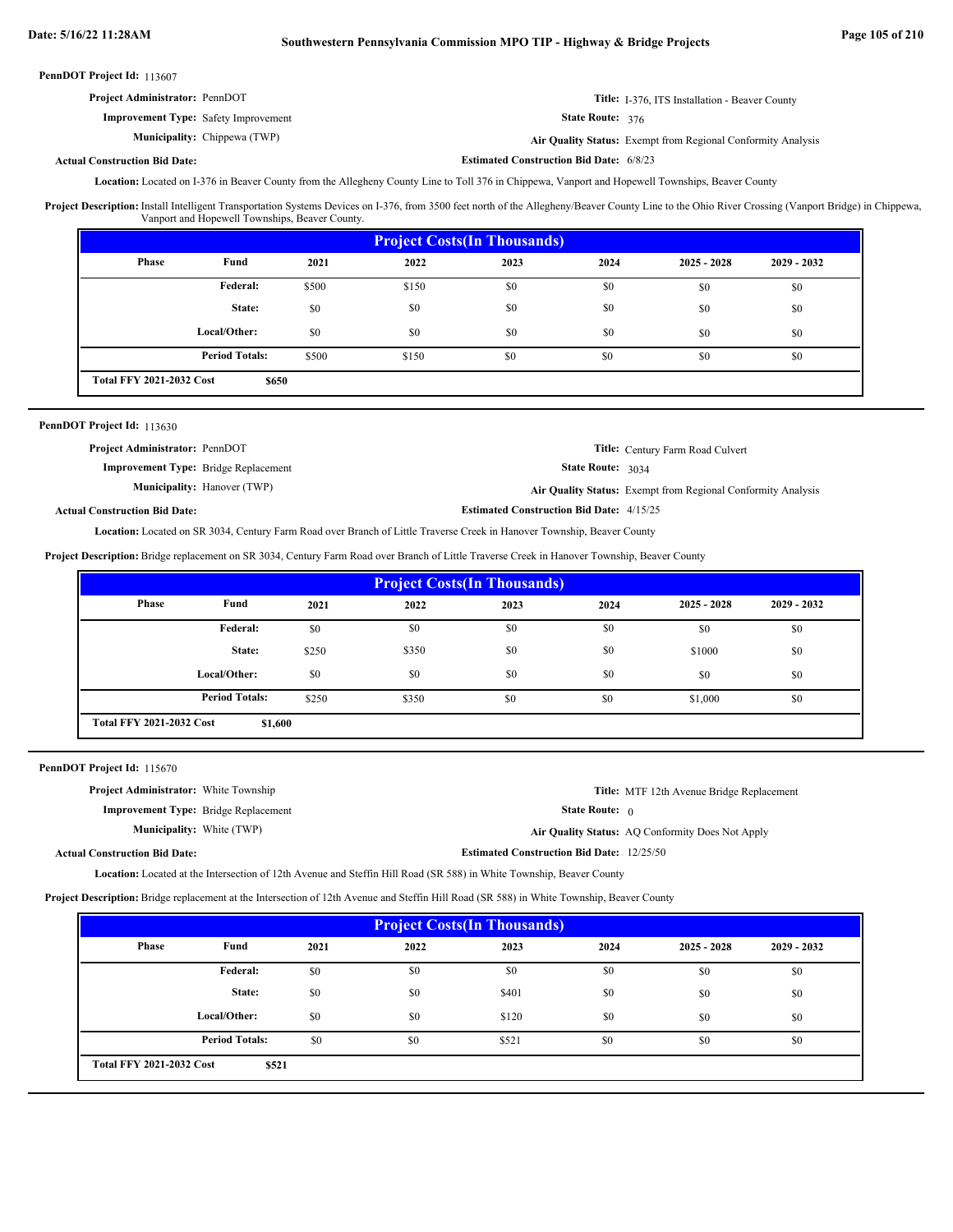# **Date: 5/16/22 11:28AM Southwestern Pennsylvania Commission MPO TIP - Highway & Bridge Projects Page 106 of 210**

PennDOT Project Id: 115780

|--|

**State Route:** 1019

**Estimated Construction Bid Date:** 12/15/22

**Title:** SR 1019, Brush Creek Road Slide

Marion (TWP) **Air Quality Status:** Exempt from Regional Conformity Analysis

**Actual Construction Bid Date:**

**Improvement Type:** Slides Correction

Municipality: Marion (TWP)

Location: Located on SR 1019, Brush Creek Road in Marion Township, Beaver County

**Project Description:** Slide remediation on SR 1019, Brush Creek Road in Marion Township, Beaver County

| <b>Project Costs (In Thousands)</b>     |                       |      |      |      |      |               |               |
|-----------------------------------------|-----------------------|------|------|------|------|---------------|---------------|
| Phase                                   | Fund                  | 2021 | 2022 | 2023 | 2024 | $2025 - 2028$ | $2029 - 2032$ |
|                                         | <b>Federal:</b>       | \$0  | \$0  | \$0  | \$0  | \$0           | \$0           |
|                                         | State:                | \$25 | \$25 | \$0  | \$0  | \$0           | \$0           |
|                                         | Local/Other:          | \$0  | \$0  | \$0  | \$0  | \$0           | \$0           |
|                                         | <b>Period Totals:</b> | \$25 | \$25 | \$0  | \$0  | \$0           | \$0           |
| <b>Total FFY 2021-2032 Cost</b><br>\$50 |                       |      |      |      |      |               |               |

# PennDOT Project Id: 24471

**Butler**

| <b>Project Administrator: PENNDOT</b>       |                                                 | Title: CO #24 Kelly Bridge                                          |
|---------------------------------------------|-------------------------------------------------|---------------------------------------------------------------------|
| <b>Improvement Type:</b> Bridge Replacement | <b>State Route: 7232</b>                        |                                                                     |
| <b>Municipality:</b> Worth (TWP)            |                                                 | <b>Air Quality Status:</b> Exempt from Regional Conformity Analysis |
| ual Construction Bid Date:                  | <b>Estimated Construction Bid Date: 3/14/24</b> |                                                                     |

# **Actual Construction Bid Date:**

Location: Existing structure carrying T-372 (Taggart Road) over Slippery Rock Creek in Worth Township, Butler County.

**Project Description:** Replacement of the existing structure carrying T-372 (Taggart Road) over Slippery Rock Creek in Worth Township, Butler County.

| <b>Project Costs (In Thousands)</b>        |                       |       |       |      |       |               |               |
|--------------------------------------------|-----------------------|-------|-------|------|-------|---------------|---------------|
| Phase                                      | Fund                  | 2021  | 2022  | 2023 | 2024  | $2025 - 2028$ | $2029 - 2032$ |
|                                            | <b>Federal:</b>       | \$420 | \$453 | \$0  | \$360 | \$767         | \$0           |
|                                            | State:                | \$0   | \$0   | \$0  | \$0   | \$0           | \$0           |
|                                            | Local/Other:          | \$0   | \$0   | \$0  | \$192 | \$228         | \$0           |
|                                            | <b>Period Totals:</b> | \$420 | \$453 | \$0  | \$552 | \$995         | \$0           |
| <b>Total FFY 2021-2032 Cost</b><br>\$2,420 |                       |       |       |      |       |               |               |

# PennDOT Project Id: 24682

| <b>Project Administrator: PENNDOT</b>       |                                                  | <b>Title:</b> Southwest of Euclid Bridge                     |
|---------------------------------------------|--------------------------------------------------|--------------------------------------------------------------|
| <b>Improvement Type:</b> Bridge Replacement | <b>State Route: 138</b>                          |                                                              |
| <b>Municipality:</b> Clay (TWP)             |                                                  | Air Quality Status: Exempt from Regional Conformity Analysis |
| <b>Actual Construction Bid Date:</b>        | <b>Estimated Construction Bid Date: 12/12/24</b> |                                                              |

Location: Existing structure carrying PA 138 (Euclid Road) over a tributary to Muddy Creek in Clay Township, Butler County.

**Project Description:** Bridge replacement of the existing structure carrying PA 138 (Euclid Road) over a tributary to Muddy Creek in Clay Township, Butler County.

| <b>Project Costs (In Thousands)</b> |                       |      |       |       |      |               |               |
|-------------------------------------|-----------------------|------|-------|-------|------|---------------|---------------|
| Phase                               | Fund                  | 2021 | 2022  | 2023  | 2024 | $2025 - 2028$ | $2029 - 2032$ |
|                                     | Federal:              | \$0  | \$0   | \$0   | \$0  | \$0           | \$0           |
|                                     | State:                | \$0  | \$318 | \$477 | \$0  | \$1344        | \$0           |
|                                     | Local/Other:          | \$0  | \$0   | \$0   | \$0  | \$0           | \$0           |
|                                     | <b>Period Totals:</b> | \$0  | \$318 | \$477 | \$0  | \$1,344       | \$0           |
| <b>Total FFY 2021-2032 Cost</b>     | \$2,139               |      |       |       |      |               |               |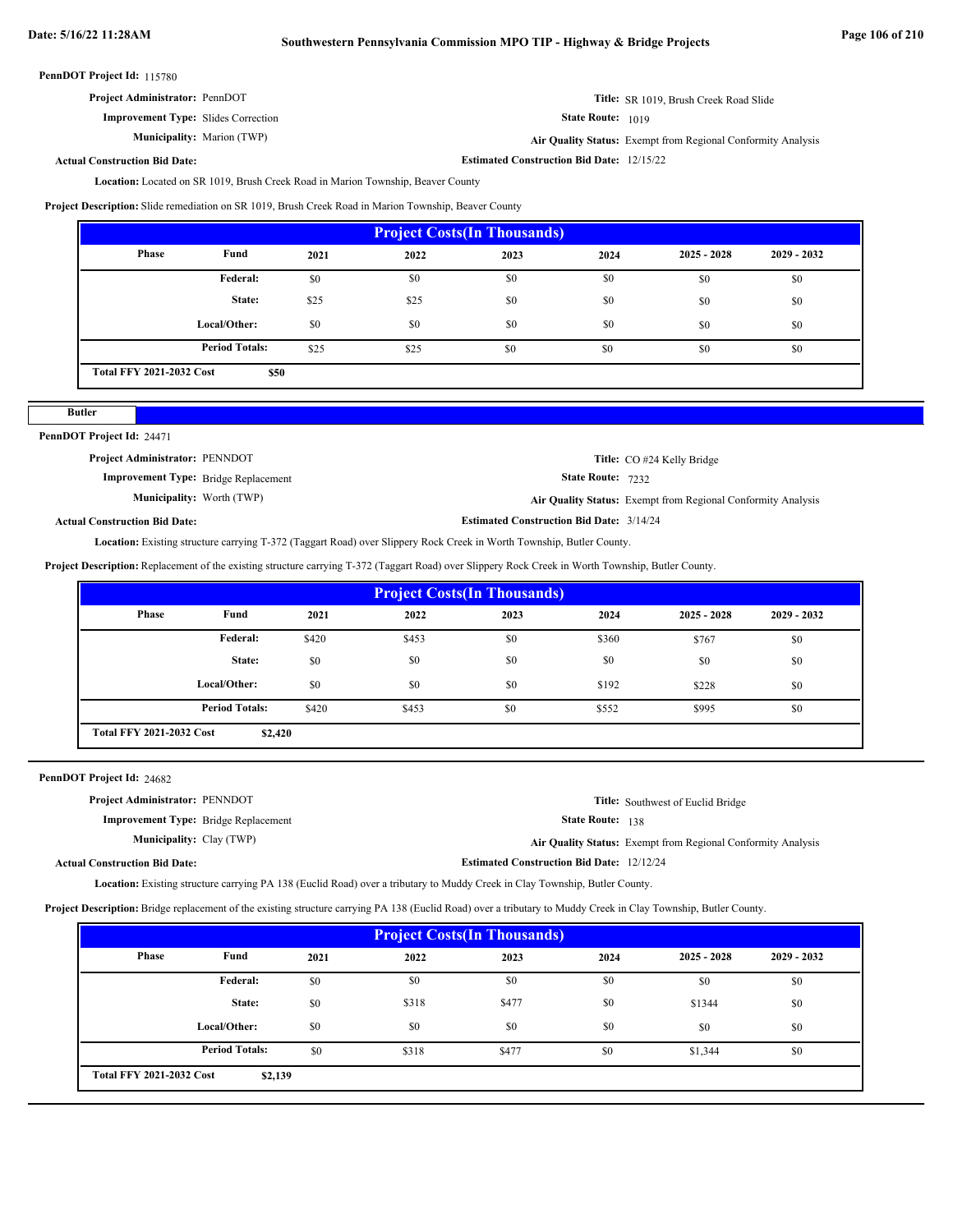| <b>Project Administrator: PENNDOT</b>         |                                      |                                                  | <b>Title:</b> South of Cooperstown Br #1                     |
|-----------------------------------------------|--------------------------------------|--------------------------------------------------|--------------------------------------------------------------|
| <b>Improvement Type:</b> Bridge Replacement   |                                      | <b>State Route:</b> 8                            |                                                              |
|                                               | <b>Municipality:</b> Middlesex (TWP) |                                                  | Air Quality Status: Exempt from Regional Conformity Analysis |
| <b>Actual Construction Bid Date: 10/22/20</b> |                                      | <b>Estimated Construction Bid Date: 10/22/20</b> |                                                              |

Location: Existing structure carrying PA 8 over the south branch of Glade Run in Middlesex Township.

Project Description: Replacement with a precast box culvert and other miscellaneous construction of the existing structure carrying PA 8 over the south branch of Glade Run in Middlesex Township, Butler County.

|                                 | <b>Project Costs (In Thousands)</b> |       |      |      |      |               |               |
|---------------------------------|-------------------------------------|-------|------|------|------|---------------|---------------|
| Phase                           | Fund                                | 2021  | 2022 | 2023 | 2024 | $2025 - 2028$ | $2029 - 2032$ |
|                                 | Federal:                            | \$0   | \$0  | \$0  | \$0  | \$0           | \$0           |
|                                 | State:                              | \$167 | \$0  | \$0  | \$0  | \$0           | \$0           |
|                                 | Local/Other:                        | \$0   | \$0  | \$0  | \$0  | \$0           | \$0           |
|                                 | <b>Period Totals:</b>               | \$167 | \$0  | \$0  | \$0  | \$0           | \$0           |
| <b>Total FFY 2021-2032 Cost</b> | \$167                               |       |      |      |      |               |               |

# PennDOT Project Id: 24740

| <b>Project Administrator: PENNDOT</b>        |                                     |                                                 | <b>Title:</b> PA 68 over Buffalo Creek                       |
|----------------------------------------------|-------------------------------------|-------------------------------------------------|--------------------------------------------------------------|
| <b>Improvement Type:</b> Bridge Replacement  |                                     | <b>State Route:</b> $68$                        |                                                              |
|                                              | <b>Municipality:</b> Chicora (BORO) |                                                 | Air Quality Status: Exempt from Regional Conformity Analysis |
| <b>Actual Construction Bid Date: 6/20/19</b> |                                     | <b>Estimated Construction Bid Date: 6/20/19</b> |                                                              |

Location: Existing structure carrying PA 68 over Buffalo Creek in Chicora Borough.

**Project Description:** Replacement of the existing structure carrying PA 68 over Buffalo Creek in Chicora Borough, Butler County.

| <b>Project Costs (In Thousands)</b> |                       |      |      |      |      |               |               |
|-------------------------------------|-----------------------|------|------|------|------|---------------|---------------|
| Phase                               | Fund                  | 2021 | 2022 | 2023 | 2024 | $2025 - 2028$ | $2029 - 2032$ |
|                                     | <b>Federal:</b>       | \$0  | \$0  | \$0  | \$0  | \$0           | \$0           |
|                                     | State:                | \$0  | \$5  | \$0  | \$0  | \$0           | \$0           |
|                                     | Local/Other:          | \$0  | \$0  | \$0  | \$0  | \$0           | \$0           |
|                                     | <b>Period Totals:</b> | \$0  | \$5  | \$0  | \$0  | \$0           | \$0           |
| <b>Total FFY 2021-2032 Cost</b>     | \$5                   |      |      |      |      |               |               |

PennDOT Project Id: 24755

| <b>Project Administrator: PENNDOT</b>        |                                      |                                                 | <b>Title:</b> PA 268 over Lowrey Run                         |
|----------------------------------------------|--------------------------------------|-------------------------------------------------|--------------------------------------------------------------|
| <b>Improvement Type:</b> Bridge Replacement  |                                      | <b>State Route: 268</b>                         |                                                              |
|                                              | <b>Municipality:</b> Allegheny (TWP) |                                                 | Air Quality Status: Exempt from Regional Conformity Analysis |
| <b>Actual Construction Bid Date: 7/25/19</b> |                                      | <b>Estimated Construction Bid Date: 7/25/19</b> |                                                              |

Existing structure carrying PA 268 over Lowrey Run in Allegheny Township. **Location:**

**Project Description:** Replacement of the existing structure carrying PA 268 over Lowrey Run in Allegheny Township, Butler County.

| <b>Project Costs (In Thousands)</b> |                       |       |      |      |      |               |               |
|-------------------------------------|-----------------------|-------|------|------|------|---------------|---------------|
| <b>Phase</b>                        | Fund                  | 2021  | 2022 | 2023 | 2024 | $2025 - 2028$ | $2029 - 2032$ |
|                                     | Federal:              | \$0   | \$0  | \$0  | \$0  | \$0           | \$0           |
|                                     | State:                | \$229 | \$50 | \$0  | \$0  | \$0           | \$0           |
|                                     | Local/Other:          | \$0   | \$0  | \$0  | \$0  | \$0           | \$0           |
|                                     | <b>Period Totals:</b> | \$229 | \$50 | \$0  | \$0  | \$0           | \$0           |
| <b>Total FFY 2021-2032 Cost</b>     | \$279                 |       |      |      |      |               |               |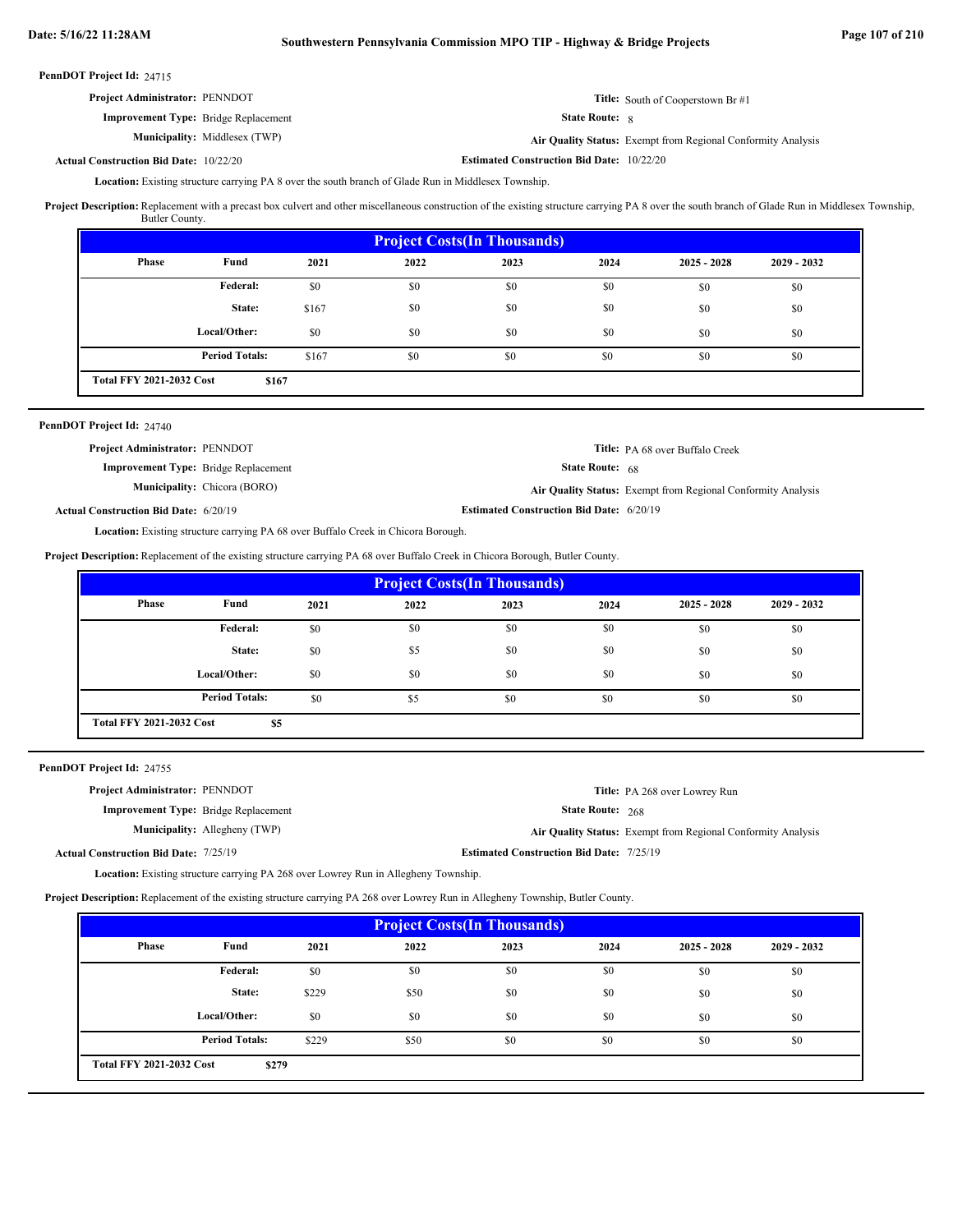| <b>Project Administrator: PENNDOT</b>       | <b>Title:</b> PA 356 over Tributary to Coal Run |
|---------------------------------------------|-------------------------------------------------|
| <b>Improvement Type:</b> Bridge Replacement | State Route: 356                                |

Summit (TWP) **Air Quality Status:** Exempt from Regional Conformity Analysis

**Estimated Construction Bid Date:** 10/5/23

# **Actual Construction Bid Date:**

**Municipality:** Summit (TWP)

Location: Existing structure carrying PA 356 (Freeport Road) over a tributary to Coal Run in Summit Township.

**Project Description:** Replacement of the existing structure carrying PA 356 (Freeport Road) over a tributary to Coal Run in Summit Township, Butler County.

| <b>Project Costs (In Thousands)</b> |                                            |       |      |      |         |               |               |
|-------------------------------------|--------------------------------------------|-------|------|------|---------|---------------|---------------|
| Phase                               | Fund                                       | 2021  | 2022 | 2023 | 2024    | $2025 - 2028$ | $2029 - 2032$ |
|                                     | Federal:                                   | \$102 | \$0  | \$0  | \$0     | \$0           | \$0           |
|                                     | State:                                     | \$20  | \$0  | \$0  | \$1204  | \$0           | \$0           |
|                                     | Local/Other:                               | \$0   | \$0  | \$0  | \$0     | \$0           | \$0           |
|                                     | <b>Period Totals:</b>                      | \$122 | \$0  | \$0  | \$1,204 | \$0           | \$0           |
|                                     | <b>Total FFY 2021-2032 Cost</b><br>\$1,326 |       |      |      |         |               |               |

| PennDOT Project Id: 24793                      |                                                 |                                                              |
|------------------------------------------------|-------------------------------------------------|--------------------------------------------------------------|
| <b>Project Administrator: PENNDOT</b>          |                                                 | <b>Title:</b> SR 3031 Lions Road Bridge                      |
| <b>Improvement Type:</b> Bridge Rehabilitation | <b>State Route: 3031</b>                        |                                                              |
| <b>Municipality:</b> Butler (TWP)              |                                                 | Air Quality Status: Exempt from Regional Conformity Analysis |
| <b>Actual Construction Bid Date:</b>           | <b>Estimated Construction Bid Date: 10/6/22</b> |                                                              |

Location: Existing structure carrying SR 3031 (Lions Road) over US 422 eastbound and westbound in Butler Township, Butler County.

**Project Description:** Rehabilitation of the existing structure carrying SR 3031 (Lions Road) over US Route 422 eastbound and westbound in Butler Township, Butler County.

| <b>Project Costs (In Thousands)</b> |                       |      |       |      |      |               |               |
|-------------------------------------|-----------------------|------|-------|------|------|---------------|---------------|
| Phase                               | Fund                  | 2021 | 2022  | 2023 | 2024 | $2025 - 2028$ | $2029 - 2032$ |
|                                     | <b>Federal:</b>       | \$0  | \$250 | \$0  | \$0  | \$0           | \$0           |
|                                     | State:                | \$0  | \$0   | \$0  | \$0  | \$0           | \$0           |
|                                     | Local/Other:          | \$0  | \$0   | \$0  | \$0  | \$0           | \$0           |
|                                     | <b>Period Totals:</b> | \$0  | \$250 | \$0  | \$0  | \$0           | \$0           |
| <b>Total FFY 2021-2032 Cost</b>     | \$250                 |      |       |      |      |               |               |

PennDOT Project Id: 24819

| <b>Project Administrator: PENNDOT</b>       |                                    |                                                  | Title: Rattigan Bridge #1                                    |
|---------------------------------------------|------------------------------------|--------------------------------------------------|--------------------------------------------------------------|
| <b>Improvement Type:</b> Bridge Replacement |                                    | <b>State Route:</b> 1021                         |                                                              |
|                                             | <b>Municipality:</b> Donegal (TWP) |                                                  | Air Quality Status: Exempt from Regional Conformity Analysis |
| ual Construction Bid Date:                  |                                    | <b>Estimated Construction Bid Date: 10/20/22</b> |                                                              |

Actu

Location: Existing structure carrying SR 1021 (Conerty Road) over Buffalo Run in Donegal Township.

**Project Description:** Replacement of the existing structure carrying SR 1021 (Conerty Road) over Buffalo Run in Donegal Township, Butler County.

| <b>Project Costs (In Thousands)</b>        |                       |       |       |         |       |               |               |
|--------------------------------------------|-----------------------|-------|-------|---------|-------|---------------|---------------|
| Phase                                      | Fund                  | 2021  | 2022  | 2023    | 2024  | $2025 - 2028$ | $2029 - 2032$ |
|                                            | Federal:              | \$430 | \$80  | \$987   | \$331 | \$0           | \$0           |
|                                            | State:                | \$0   | \$20  | \$247   | \$83  | \$0           | \$0           |
|                                            | Local/Other:          | \$0   | \$0   | \$0     | \$0   | \$0           | \$0           |
|                                            | <b>Period Totals:</b> | \$430 | \$100 | \$1,234 | \$414 | \$0           | \$0           |
| <b>Total FFY 2021-2032 Cost</b><br>\$2,178 |                       |       |       |         |       |               |               |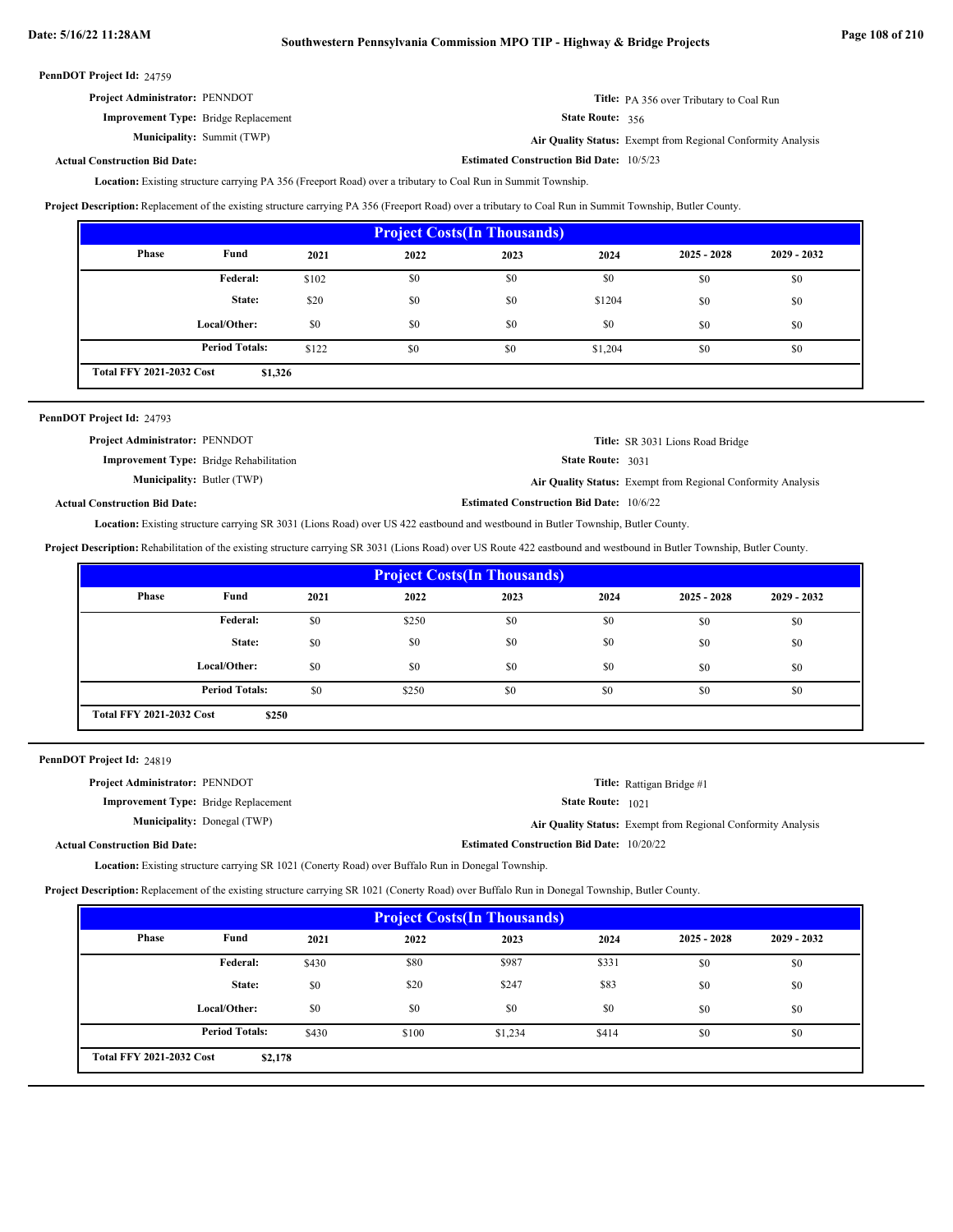| <b>Project Administrator: PENNDOT</b>       | Title: Renfrew Bridge |
|---------------------------------------------|-----------------------|
| <b>Improvement Type:</b> Bridge Replacement | State Route: 3007     |

Penn (TWP) **Air Quality Status:** Exempt from Regional Conformity Analysis

**Estimated Construction Bid Date:** 12/12/24

### **Actual Construction Bid Date:**

Municipality: Penn (TWP)

Location: Existing structure carrying SR 3007 (Meridian Road) over Connoquenessing Creek in Butler Township, Butler County.

**Project Description:** Replacement of the existing one-lane to a two-lane structure carrying SR 3007 (Meridian Road) over Connoquenessing Creek in Butler Township, Butler County.

| <b>Project Costs(In Thousands)</b>         |                       |      |       |      |      |               |               |  |  |
|--------------------------------------------|-----------------------|------|-------|------|------|---------------|---------------|--|--|
| Phase                                      | Fund                  | 2021 | 2022  | 2023 | 2024 | $2025 - 2028$ | $2029 - 2032$ |  |  |
|                                            | Federal:              | \$0  | \$0   | \$0  | \$0  | \$1953        | \$0           |  |  |
|                                            | State:                | \$0  | \$350 | \$0  | \$0  | \$0           | \$0           |  |  |
|                                            | Local/Other:          | \$0  | \$0   | \$0  | \$0  | \$0           | \$0           |  |  |
|                                            | <b>Period Totals:</b> | \$0  | \$350 | \$0  | \$0  | \$1,953       | \$0           |  |  |
| <b>Total FFY 2021-2032 Cost</b><br>\$2,303 |                       |      |       |      |      |               |               |  |  |

| PennDOT Project Id: 56592                   |                                   |                                                |                                                              |
|---------------------------------------------|-----------------------------------|------------------------------------------------|--------------------------------------------------------------|
| Project Administrator: PennDOT              |                                   |                                                | Title: T-584 Geibel Road Bridge                              |
| <b>Improvement Type:</b> Bridge Replacement |                                   | <b>State Route: 7228</b>                       |                                                              |
|                                             | <b>Municipality: Summit (TWP)</b> |                                                | Air Quality Status: Exempt from Regional Conformity Analysis |
| <b>Actual Construction Bid Date:</b>        |                                   | <b>Estimated Construction Bid Date: 5/1/25</b> |                                                              |

Location: Existing structure carrying T-584 (Geibel Road) over Bonnie Brook in Summit Township, Butler County.

**Project Description:** Replacement of the existing structure carrying T-584 (Geibel Road) over Bonnie Brook in Summit Township, Butler County.

| <b>Project Costs (In Thousands)</b>      |                       |      |       |      |      |               |               |  |  |
|------------------------------------------|-----------------------|------|-------|------|------|---------------|---------------|--|--|
| Phase                                    | Fund                  | 2021 | 2022  | 2023 | 2024 | $2025 - 2028$ | $2029 - 2032$ |  |  |
|                                          | Federal:              | \$0  | \$414 | \$0  | \$0  | \$0           | \$0           |  |  |
|                                          | State:                | \$0  | \$0   | \$0  | \$0  | \$0           | \$0           |  |  |
|                                          | Local/Other:          | \$0  | \$0   | \$0  | \$0  | \$0           | \$0           |  |  |
|                                          | <b>Period Totals:</b> | \$0  | \$414 | \$0  | \$0  | \$0           | \$0           |  |  |
| <b>Total FFY 2021-2032 Cost</b><br>\$414 |                       |      |       |      |      |               |               |  |  |

PennDOT Project Id: 67185

| <b>Project Administrator: PennDOT</b>         |                                      |                                                 | <b>Title:</b> Freedom Rd Turnpike Bridge                                         |
|-----------------------------------------------|--------------------------------------|-------------------------------------------------|----------------------------------------------------------------------------------|
| <b>Improvement Type:</b> Bridge Replacement   |                                      | <b>State Route: 3020</b>                        |                                                                                  |
|                                               | <b>Municipality:</b> Cranberry (TWP) |                                                 | <b>Air Quality Status:</b> Significant: Included in regional conformity analysis |
| <b>Actual Construction Bid Date: 12/13/18</b> |                                      | <b>Estimated Construction Bid Date: 12/6/18</b> |                                                                                  |

**Location:** Existing structure carrying SR 3020 (Freedom Road) over I-76 (PA Turnpike) in Cranberry Township.

Project Description: Replacement of the existing structure with a two-span, six-lane steel structure, including a shared use path on either side, widening, bituminous paving, drainage, signal upgrade/replacement, lighting, and other miscellaneous construction, of the bridge carrying SR 3020 (Freedom Road) over I-76 (PA Turnpike) in Cranberry Township, Butler County.

| <b>Project Costs (In Thousands)</b>        |                       |         |      |      |      |               |               |  |  |
|--------------------------------------------|-----------------------|---------|------|------|------|---------------|---------------|--|--|
| Phase                                      | Fund                  | 2021    | 2022 | 2023 | 2024 | $2025 - 2028$ | $2029 - 2032$ |  |  |
|                                            | Federal:              | \$1432  | \$48 | \$0  | \$0  | \$0           | \$0           |  |  |
|                                            | State:                | \$359   | \$12 | \$0  | \$0  | \$0           | \$0           |  |  |
|                                            | Local/Other:          | \$0     | \$0  | \$0  | \$0  | \$0           | \$0           |  |  |
|                                            | <b>Period Totals:</b> | \$1,791 | \$60 | \$0  | \$0  | \$0           | \$0           |  |  |
| <b>Total FFY 2021-2032 Cost</b><br>\$1,851 |                       |         |      |      |      |               |               |  |  |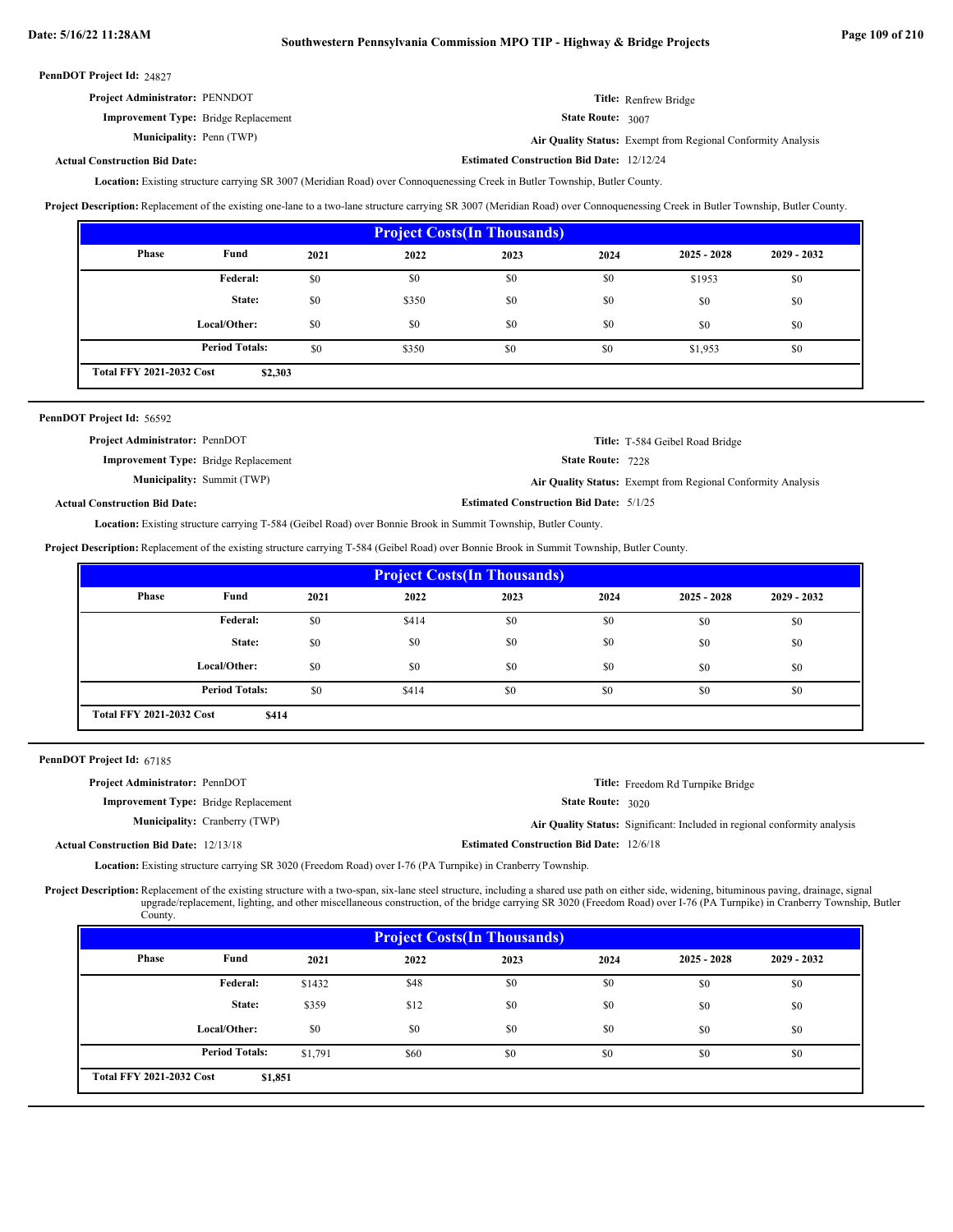# **Date: 5/16/22 11:28AM Southwestern Pennsylvania Commission MPO TIP - Highway & Bridge Projects Page 110 of 210**

PennDOT Project Id: 72378

| <b>Project Administrator: PennDOT</b> |  |  | Title: PA 108/173/258 Slippery Rock Intersection |
|---------------------------------------|--|--|--------------------------------------------------|
| <b>CONTINUES</b>                      |  |  |                                                  |

**Improvement Type:** Intersection Improvement

State Route: 108

**Municipality:** Slippery Rock (BORO) **Air Quality Status:** Air Quality Status: Exempt from Regional Conformity Analysis

**Actual Construction Bid Date:**

**Estimated Construction Bid Date:** 1/16/20 1/16/20

Location: Existing intersection of PA 108 (New Castle and Franklin Streets), PA 173 (South Main Street), and PA 258 (North Main Street) in Slippery Rock Borough.

Improvements to the intersection of PA 108 (New Castle and Franklin Streets), PA 173 (South Main Street), and PA 258 (North Main Street) and the addition of a right-turn lane from PA 108 east (New Castle Street) onto PA 173 south (South Main Street) in Slippery Rock Borough, Butler County. **Project Description:**

| <b>Project Costs (In Thousands)</b>      |                       |       |      |      |      |               |               |  |  |
|------------------------------------------|-----------------------|-------|------|------|------|---------------|---------------|--|--|
| Phase                                    | Fund                  | 2021  | 2022 | 2023 | 2024 | $2025 - 2028$ | $2029 - 2032$ |  |  |
|                                          | <b>Federal:</b>       | \$0   | \$0  | \$0  | \$0  | \$0           | \$0           |  |  |
|                                          | State:                | \$141 | \$0  | \$0  | \$0  | \$0           | \$0           |  |  |
|                                          | Local/Other:          | \$0   | \$0  | \$0  | \$0  | \$0           | \$0           |  |  |
|                                          | <b>Period Totals:</b> | \$141 | \$0  | \$0  | \$0  | \$0           | \$0           |  |  |
| <b>Total FFY 2021-2032 Cost</b><br>\$141 |                       |       |      |      |      |               |               |  |  |

### PennDOT Project Id: 78000

| <b>Project Administrator: PennDOT</b>        |                                    |                                                 | <b>Title:</b> Saxonburg Boulevard Br #2                             |
|----------------------------------------------|------------------------------------|-------------------------------------------------|---------------------------------------------------------------------|
| <b>Improvement Type:</b> Bridge Replacement  |                                    | <b>State Route: 2007</b>                        |                                                                     |
|                                              | <b>Municipality:</b> Clinton (TWP) |                                                 | <b>Air Quality Status:</b> Exempt from Regional Conformity Analysis |
| <b>Actual Construction Bid Date: 1/14/21</b> |                                    | <b>Estimated Construction Bid Date: 1/14/21</b> |                                                                     |

Location: Existing structure carrying SR 2007 (Saxonburg Boulevard) over Rocky Run in Clinton Township.

**Project Description:** Replacement of the existing structure carrying SR 2007 (Saxonburg Boulevard) over Rocky Run in Clinton Township, Butler County.

|                                            | <b>Project Costs (In Thousands)</b> |         |      |      |      |               |               |  |  |
|--------------------------------------------|-------------------------------------|---------|------|------|------|---------------|---------------|--|--|
| <b>Phase</b>                               | Fund                                | 2021    | 2022 | 2023 | 2024 | $2025 - 2028$ | $2029 - 2032$ |  |  |
|                                            | Federal:                            | \$0     | \$0  | \$0  | \$0  | \$0           | \$0           |  |  |
|                                            | State:                              | \$1351  | \$0  | \$0  | \$0  | \$0           | \$0           |  |  |
|                                            | Local/Other:                        | \$0     | \$0  | \$0  | \$0  | \$0           | \$0           |  |  |
|                                            | <b>Period Totals:</b>               | \$1,351 | \$0  | \$0  | \$0  | \$0           | \$0           |  |  |
| <b>Total FFY 2021-2032 Cost</b><br>\$1,351 |                                     |         |      |      |      |               |               |  |  |

PennDOT Project Id: 83336

| <b>Project Administrator: PennDOT</b>       |                                     |                                                 | <b>Title:</b> SR 3015 over Trib. to Breakneck Creek          |
|---------------------------------------------|-------------------------------------|-------------------------------------------------|--------------------------------------------------------------|
| <b>Improvement Type:</b> Bridge Replacement |                                     | <b>State Route: 3015</b>                        |                                                              |
|                                             | <b>Municipality:</b> Callery (BORO) |                                                 | Air Quality Status: Exempt from Regional Conformity Analysis |
| <b>Actual Construction Bid Date:</b>        |                                     | <b>Estimated Construction Bid Date: 7/13/23</b> |                                                              |
|                                             |                                     |                                                 |                                                              |

Location: Existing structure carrying SR 3015 (Mars Evans City Road) over a tributary to Breakneck Creek in Callery Borough.

**Project Description:** Bridge replacement of the existing structure carrying SR 3015 (Mars Evans City Road) over a tributary to Breakneck Creek in Callery Borough, Butler County.

| <b>Project Costs (In Thousands)</b>        |                       |       |       |         |      |               |               |  |  |
|--------------------------------------------|-----------------------|-------|-------|---------|------|---------------|---------------|--|--|
| Phase                                      | Fund                  | 2021  | 2022  | 2023    | 2024 | $2025 - 2028$ | $2029 - 2032$ |  |  |
|                                            | Federal:              | \$0   | \$465 | \$925   | \$0  | \$0           | \$0           |  |  |
|                                            | State:                | \$127 | \$0   | \$231   | \$0  | \$0           | \$0           |  |  |
|                                            | Local/Other:          | \$0   | \$0   | \$0     | \$0  | \$0           | \$0           |  |  |
|                                            | <b>Period Totals:</b> | \$127 | \$465 | \$1,156 | \$0  | \$0           | \$0           |  |  |
| <b>Total FFY 2021-2032 Cost</b><br>\$1,748 |                       |       |       |         |      |               |               |  |  |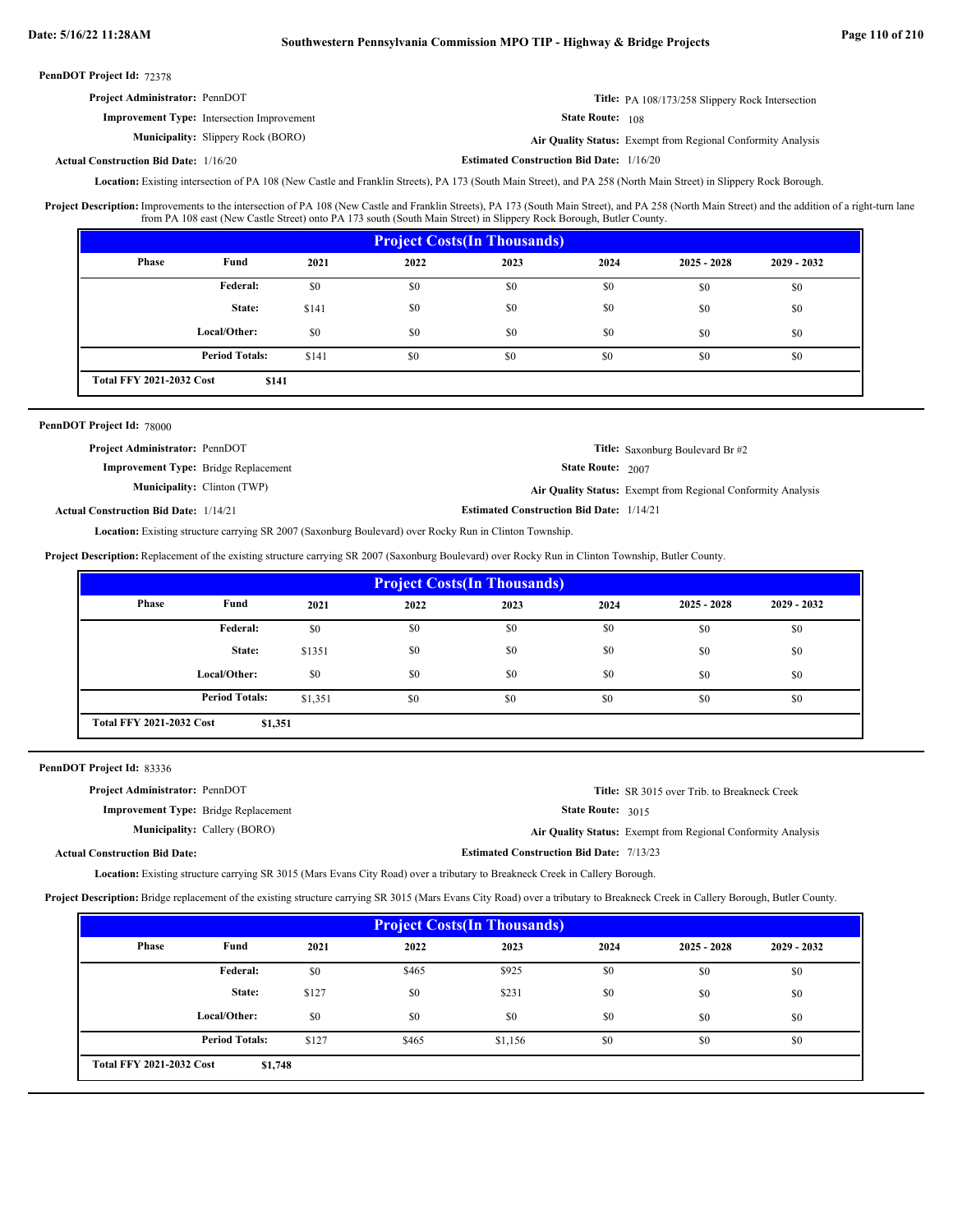| <b>Project Administrator: PennDOT</b>         | Title: US 422 Shawood Pipe |
|-----------------------------------------------|----------------------------|
| <b>Improvement Type:</b> Drainage Improvement | <b>State Route:</b> $422$  |

**Estimated Construction Bid Date:** 6/10/27 **Municipality:** Muddy Creek (TWP) **Air Quality Status:** Air Quality Status: Exempt from Regional Conformity Analysis

### **Actual Construction Bid Date:**

Location: Existing structure carrying a tributary to Muddy Creek beneath US 422 in Muddy Creek Township.

Project Description: Replacement/repair of the existing culvert carrying a tributary to Muddy Creek beneath US Route 422 in Muddy Creek Township, Butler County.

| <b>Project Costs (In Thousands)</b> |                                         |      |      |      |      |               |               |  |  |
|-------------------------------------|-----------------------------------------|------|------|------|------|---------------|---------------|--|--|
| Phase                               | Fund                                    | 2021 | 2022 | 2023 | 2024 | $2025 - 2028$ | $2029 - 2032$ |  |  |
|                                     | Federal:                                | \$0  | \$0  | \$0  | \$0  | \$0           | \$0           |  |  |
|                                     | State:                                  | \$87 | \$0  | \$0  | \$0  | \$0           | \$0           |  |  |
|                                     | Local/Other:                            | \$0  | \$0  | \$0  | \$0  | \$0           | \$0           |  |  |
|                                     | <b>Period Totals:</b>                   | \$87 | \$0  | \$0  | \$0  | \$0           | \$0           |  |  |
|                                     | <b>Total FFY 2021-2032 Cost</b><br>\$87 |      |      |      |      |               |               |  |  |

### PennDOT Project Id: 86105

| <b>Project Administrator: PennDOT</b>       |                                                  | <b>Title:</b> Karns Crossing Bridge                          |
|---------------------------------------------|--------------------------------------------------|--------------------------------------------------------------|
| <b>Improvement Type:</b> Bridge Replacement | <b>State Route:</b> $68$                         |                                                              |
| <b>Municipality:</b> Butler (TWP)           |                                                  | Air Quality Status: Exempt from Regional Conformity Analysis |
| al Construction Bid Date:                   | <b>Estimated Construction Bid Date: 10/19/23</b> |                                                              |

### **Actual Construction Bid Date:**

Location: Existing structure carrying PA 68 over the B&LE and B&P Railroads and Connoquenessing Creek in Butler and Summit Townships, Butler County.

Project Description: This project includes intersection improvements and the replacement of the 12-span Karns Crossing Bridge which spans over the Bessemer & Lake Erie Railroad and the Buffalo & Pittsburgh Railroad as well as replacement of the twin-cell arch culvert of the existing structure carrying PA 68 over Connoquenessing Creek in Butler and Summit Townships, Butler County.

| <b>Project Costs (In Thousands)</b> |                                                                               |       |       |      |      |               |               |  |  |
|-------------------------------------|-------------------------------------------------------------------------------|-------|-------|------|------|---------------|---------------|--|--|
| Phase                               | Fund                                                                          | 2021  | 2022  | 2023 | 2024 | $2025 - 2028$ | $2029 - 2032$ |  |  |
|                                     | Federal:                                                                      | \$716 | \$128 | \$0  | \$0  | \$18109       | \$18151       |  |  |
|                                     | State:                                                                        | \$179 | \$32  | \$0  | \$0  | \$2429        | \$4538        |  |  |
|                                     | Local/Other:                                                                  | \$0   | \$0   | \$0  | \$0  | \$0           | \$0           |  |  |
|                                     | <b>Period Totals:</b><br>\$895<br>\$0<br>\$0<br>\$160<br>\$20,538<br>\$22,689 |       |       |      |      |               |               |  |  |
|                                     | <b>Total FFY 2021-2032 Cost</b><br>\$44,282                                   |       |       |      |      |               |               |  |  |

### PennDOT Project Id: 89972

| <b>Project Administrator: PennDOT</b>       |                                     |                                                 | Title: SR 3014 Callery Bridge                                |
|---------------------------------------------|-------------------------------------|-------------------------------------------------|--------------------------------------------------------------|
| <b>Improvement Type:</b> Bridge Replacement |                                     | <b>State Route: 3014</b>                        |                                                              |
|                                             | <b>Municipality:</b> Callery (BORO) |                                                 | Air Quality Status: Exempt from Regional Conformity Analysis |
| <b>Actual Construction Bid Date:</b>        |                                     | <b>Estimated Construction Bid Date: 7/13/23</b> |                                                              |

Location: Existing structure carrying SR 3014 (Kline Avenue) over Breakneck Creek in Callery Borough.

**Project Description:** Replacement of the existing structure carrying SR 3014 (Kline Avenue) over Breakneck Creek in Callery Borough, Butler County.

| <b>Project Costs (In Thousands)</b> |                                            |       |       |         |      |               |               |  |  |
|-------------------------------------|--------------------------------------------|-------|-------|---------|------|---------------|---------------|--|--|
| Phase                               | Fund                                       | 2021  | 2022  | 2023    | 2024 | $2025 - 2028$ | $2029 - 2032$ |  |  |
|                                     | Federal:                                   | \$146 | \$48  | \$1216  | \$0  | \$0           | \$0           |  |  |
|                                     | State:                                     | \$37  | \$424 | \$304   | \$0  | \$0           | \$0           |  |  |
|                                     | Local/Other:                               | \$0   | \$0   | \$0     | \$0  | \$0           | \$0           |  |  |
|                                     | <b>Period Totals:</b>                      | \$183 | \$472 | \$1,520 | \$0  | \$0           | \$0           |  |  |
|                                     | <b>Total FFY 2021-2032 Cost</b><br>\$2,175 |       |       |         |      |               |               |  |  |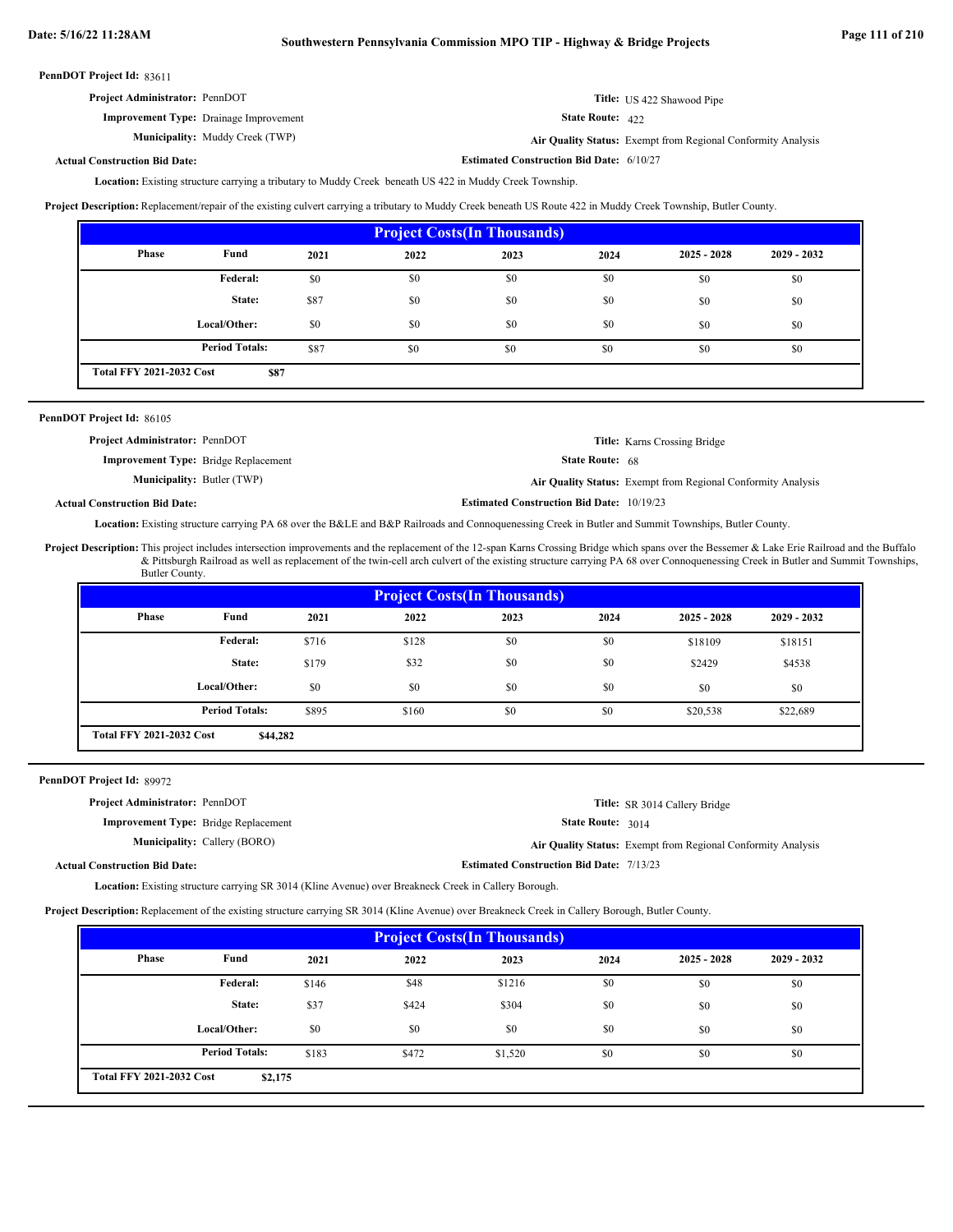| <b>Project Administrator: PennDOT</b>             |                         | <b>Title:</b> Cox's Corner Intersection                      |
|---------------------------------------------------|-------------------------|--------------------------------------------------------------|
| <b>Improvement Type:</b> Intersection Improvement | <b>State Route: 228</b> |                                                              |
| <b>Municipality:</b> Clinton (TWP)                |                         | Air Quality Status: Exempt from Regional Conformity Analysis |

### **Estimated Construction Bid Date:** 7/14/16 7/14/16 **Actual Construction Bid Date:**

Location: Existing intersection of PA 228 and SR 2005 (Saxonburg Boulevard) in Clinton Township.

Project Description: Reconfiguration of existing PA 228 and State Route 2005 (Saxonburg Boulevard) intersection in Clinton Township, Butler County, to a roundabout as well as drainage, pavement markings, highway lighting, and landscaping work.

| <b>Project Costs (In Thousands)</b>                               |              |       |      |      |      |               |               |  |  |
|-------------------------------------------------------------------|--------------|-------|------|------|------|---------------|---------------|--|--|
| <b>Phase</b>                                                      | Fund         | 2021  | 2022 | 2023 | 2024 | $2025 - 2028$ | $2029 - 2032$ |  |  |
|                                                                   | Federal:     | \$0   | \$0  | \$0  | \$0  | \$0           | \$0           |  |  |
|                                                                   | State:       | \$180 | \$0  | \$0  | \$0  | \$0           | \$0           |  |  |
|                                                                   | Local/Other: | \$0   | \$0  | \$0  | \$0  | \$0           | \$0           |  |  |
| <b>Period Totals:</b><br>\$0<br>\$0<br>\$180<br>\$0<br>\$0<br>\$0 |              |       |      |      |      |               |               |  |  |
| <b>Total FFY 2021-2032 Cost</b>                                   | \$180        |       |      |      |      |               |               |  |  |

### PennDOT Project Id: 91286

Actual

| <b>Project Administrator: PennDOT</b> |                                                  | <b>Title:</b> Three Degree Rd Intersection                                |
|---------------------------------------|--------------------------------------------------|---------------------------------------------------------------------------|
| <b>Improvement Type:</b> Resurface    | <b>State Route: 228</b>                          |                                                                           |
| <b>Municipality:</b> Adams (TWP)      |                                                  | Air Quality Status: Significant: Included in regional conformity analysis |
| l Construction Bid Date:              | <b>Estimated Construction Bid Date: 10/20/22</b> |                                                                           |

Location: PA 228 (Mars Crider Road) from 500 feet east of its intersection with SR 3015 (Mars Valencia Road) to 1.0 mile east of its intersection with SR 3007 (Three Degree Road) in Adams Township.

Project Description: This safety improvement project includes adding through lanes along the length of the project, turn lanes at various intersections, side road improvements, the addition of service roads for access control, drainage and guide rail upgrades, signal replacement, signage, and pavement markings along PA 228 (Mars Crider Road) from 500 feet east of the intersection with SR 3015 (Mars Valencia Road) to 1.0 mile east of the intersection with SR 3007 (Three Degree Road) as well as sidewalks, ADA ramps, bicycle consideration and the addition of a roundabout on Three Degree Road in Adams Township, Butler County.

| <b>Project Costs (In Thousands)</b> |                                                                                   |        |         |        |      |               |               |  |  |  |
|-------------------------------------|-----------------------------------------------------------------------------------|--------|---------|--------|------|---------------|---------------|--|--|--|
| Phase                               | Fund                                                                              | 2021   | 2022    | 2023   | 2024 | $2025 - 2028$ | $2029 - 2032$ |  |  |  |
|                                     | Federal:                                                                          | \$2828 | \$16275 | \$0    | \$0  | \$11902       | \$0           |  |  |  |
|                                     | State:                                                                            | \$468  | \$700   | \$0    | \$0  | \$15756       | \$0           |  |  |  |
|                                     | Local/Other:                                                                      | \$0    | \$0     | \$4000 | \$0  | \$0           | \$0           |  |  |  |
|                                     | <b>Period Totals:</b><br>\$0<br>\$3.296<br>\$0<br>\$16,975<br>\$4,000<br>\$27,658 |        |         |        |      |               |               |  |  |  |
|                                     | <b>Total FFY 2021-2032 Cost</b><br>\$51,929                                       |        |         |        |      |               |               |  |  |  |

### PennDOT Project Id: 91288

| Project Administrator: PennDOT |  |  |  |  |  |
|--------------------------------|--|--|--|--|--|
|                                |  |  |  |  |  |

**Improvement Type:** Relocation/Realignment Municipality: Middlesex (TWP)

State Route: 228 **Title:** Balls Bend

Middlesex (TWP) **Air Quality Status:** Significant: Included in regional conformity analysis

**Estimated Construction Bid Date:** 1/14/21 **Actual Construction Bid Date:**

Location: Along PA 228 (Mars Crider Road) from approximately 0.8 mile east of SR 3007 (Three Degree Road) to approximately PA 8 in Middlesex Township.

Project Description: Major realignment project involving the addition of a travel lane in each direction and a center turn lane (5-lane typical section), construction of four new structures and realigned local road connections, and other miscellaneous construction along PA 228 (Mars Crider Road) from approximately 0.8 mile east of SR 3007 (Three Degree Road) to approximately PA 8 in Middlesex Township, Butler County.

| <b>Project Costs (In Thousands)</b> |                       |          |         |         |      |               |               |  |  |
|-------------------------------------|-----------------------|----------|---------|---------|------|---------------|---------------|--|--|
| Phase                               | Fund                  | 2021     | 2022    | 2023    | 2024 | $2025 - 2028$ | $2029 - 2032$ |  |  |
|                                     | Federal:              | \$18612  | \$0     | \$0     | \$0  | \$0           | \$0           |  |  |
|                                     | State:                | \$1341   | \$1975  | \$1588  | \$0  | \$0           | \$0           |  |  |
|                                     | Local/Other:          | \$0      | \$0     | \$0     | \$0  | \$0           | \$0           |  |  |
|                                     | <b>Period Totals:</b> | \$19,953 | \$1,975 | \$1,588 | \$0  | \$0           | \$0           |  |  |
| <b>Total FFY 2021-2032 Cost</b>     | \$23,516              |          |         |         |      |               |               |  |  |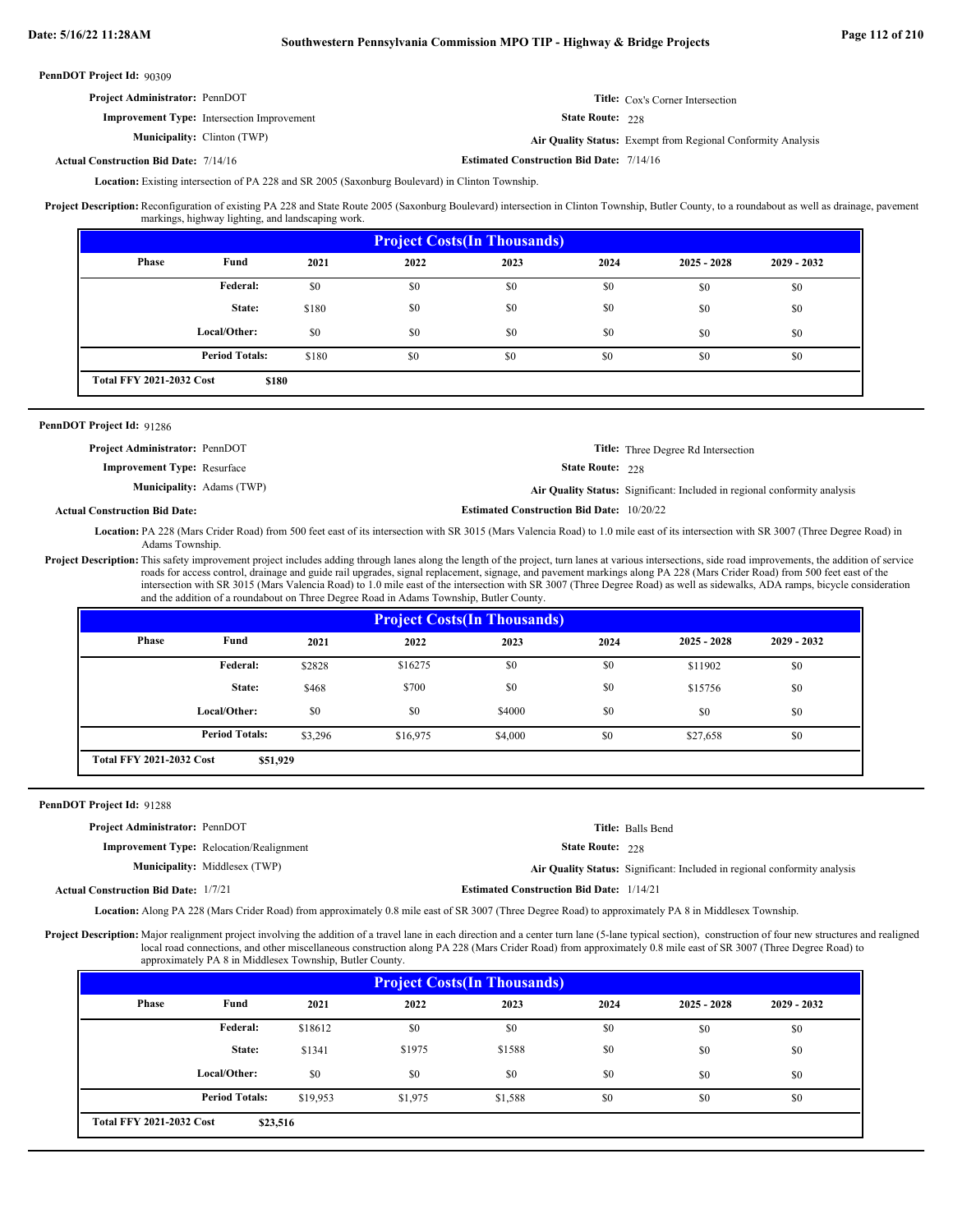**Estimated Construction Bid Date:** 9/13/29

PennDOT Project Id: 92908

| <b>Project Administrator: PennDOT</b> | <b>Title:</b> Mars RR Bridge West Expansion                      |
|---------------------------------------|------------------------------------------------------------------|
| <b>Improvement Type:</b> Widen        | <b>State Route: 228</b>                                          |
| <b>Municipality:</b> Cranberry (TWP)  | Air Quality Status: Significant: Included in regional conformity |

Cranberry (TWP) **Air Quality Status:** Significant: Included in regional conformity analysis

### **Actual Construction Bid Date:**

Location: Along PA 228 from SR 3019 (Pittsburgh Street) west to SR 3021 (Franklin Road) in Seven Fields Borough and Adams and Cranberry Townships, Butler County.

Project Description: Intersection improvements and widening of PA 228 to 4/5 lanes from SR 3019 (Pittsburgh Street) west to SR 3021 (Franklin Road) in Seven Fields Borough and Adams and Cranberry Townships, Butler County.

| <b>Project Costs (In Thousands)</b>         |                       |       |      |      |      |               |               |
|---------------------------------------------|-----------------------|-------|------|------|------|---------------|---------------|
| Phase                                       | Fund                  | 2021  | 2022 | 2023 | 2024 | $2025 - 2028$ | $2029 - 2032$ |
|                                             | Federal:              | \$0   | \$0  | \$0  | \$0  | \$0           | \$10915       |
|                                             | State:                | \$400 | \$0  | \$0  | \$0  | \$0           | \$2409        |
|                                             | Local/Other:          | \$0   | \$0  | \$0  | \$0  | \$0           | \$0           |
|                                             | <b>Period Totals:</b> | \$400 | \$0  | \$0  | \$0  | \$0           | \$13,324      |
| <b>Total FFY 2021-2032 Cost</b><br>\$13,724 |                       |       |      |      |      |               |               |

### PennDOT Project Id: 95872

| <b>Project Administrator: PennDOT</b>        |                                    |                                                  | Title: T-554 Brickyard Hill Bridge                           |
|----------------------------------------------|------------------------------------|--------------------------------------------------|--------------------------------------------------------------|
| <b>Improvement Type:</b> Bridge Replacement  |                                    | <b>State Route: 7209</b>                         |                                                              |
|                                              | <b>Municipality:</b> Clinton (TWP) |                                                  | Air Quality Status: Exempt from Regional Conformity Analysis |
| <b>Actual Construction Bid Date: 1/14/21</b> |                                    | <b>Estimated Construction Bid Date: 12/10/20</b> |                                                              |

Location: Existing structure carrying T-554 (Brewer Road) over Rocky Run in Clinton Township.

**Project Description:** Replacement of the existing structure carrying T-554 (Brewer Road) over Rocky Run in Clinton Township, Butler County.

| <b>Project Costs (In Thousands)</b>        |                       |         |      |      |      |               |               |
|--------------------------------------------|-----------------------|---------|------|------|------|---------------|---------------|
| Phase                                      | Fund                  | 2021    | 2022 | 2023 | 2024 | $2025 - 2028$ | $2029 - 2032$ |
|                                            | Federal:              | \$990   | \$0  | \$0  | \$0  | \$0           | \$0           |
|                                            | State:                | \$186   | \$0  | \$0  | \$0  | \$0           | \$0           |
|                                            | Local/Other:          | \$62    | \$0  | \$0  | \$0  | \$0           | \$0           |
|                                            | <b>Period Totals:</b> | \$1,238 | \$0  | \$0  | \$0  | \$0           | \$0           |
| <b>Total FFY 2021-2032 Cost</b><br>\$1,238 |                       |         |      |      |      |               |               |

### PennDOT Project Id: 95875

| <b>Project Administrator: PennDOT</b>        |                                    |                                                 | Title: T-573 Wylie & T-554 Brickyard Hill Bridges            |
|----------------------------------------------|------------------------------------|-------------------------------------------------|--------------------------------------------------------------|
| <b>Improvement Type:</b> Bridge Replacement  |                                    | <b>State Route: 7209</b>                        |                                                              |
|                                              | <b>Municipality:</b> Clinton (TWP) |                                                 | Air Quality Status: Exempt from Regional Conformity Analysis |
| <b>Actual Construction Bid Date: 1/14/21</b> |                                    | <b>Estimated Construction Bid Date: 1/14/21</b> |                                                              |

Location: Existing structures carrying T-573 (Wylie Road) and T-554 (Brewer Road) over Rocky Run in Clinton Township.

**Project Description:** Replacement of the existing structures carrying T-573 (Wylie Road) and T-554 (Brewer Road) over Rocky Run in Clinton Township, Butler County.

| <b>Project Costs (In Thousands)</b>        |                       |         |      |      |      |               |               |
|--------------------------------------------|-----------------------|---------|------|------|------|---------------|---------------|
| Phase                                      | Fund                  | 2021    | 2022 | 2023 | 2024 | $2025 - 2028$ | $2029 - 2032$ |
|                                            | Federal:              | \$990   | \$0  | \$0  | \$0  | \$0           | \$0           |
|                                            | State:                | \$186   | \$0  | \$0  | \$0  | \$0           | \$0           |
|                                            | Local/Other:          | \$62    | \$0  | \$0  | \$0  | \$0           | \$0           |
|                                            | <b>Period Totals:</b> | \$1,238 | \$0  | \$0  | \$0  | \$0           | \$0           |
| <b>Total FFY 2021-2032 Cost</b><br>\$1,238 |                       |         |      |      |      |               |               |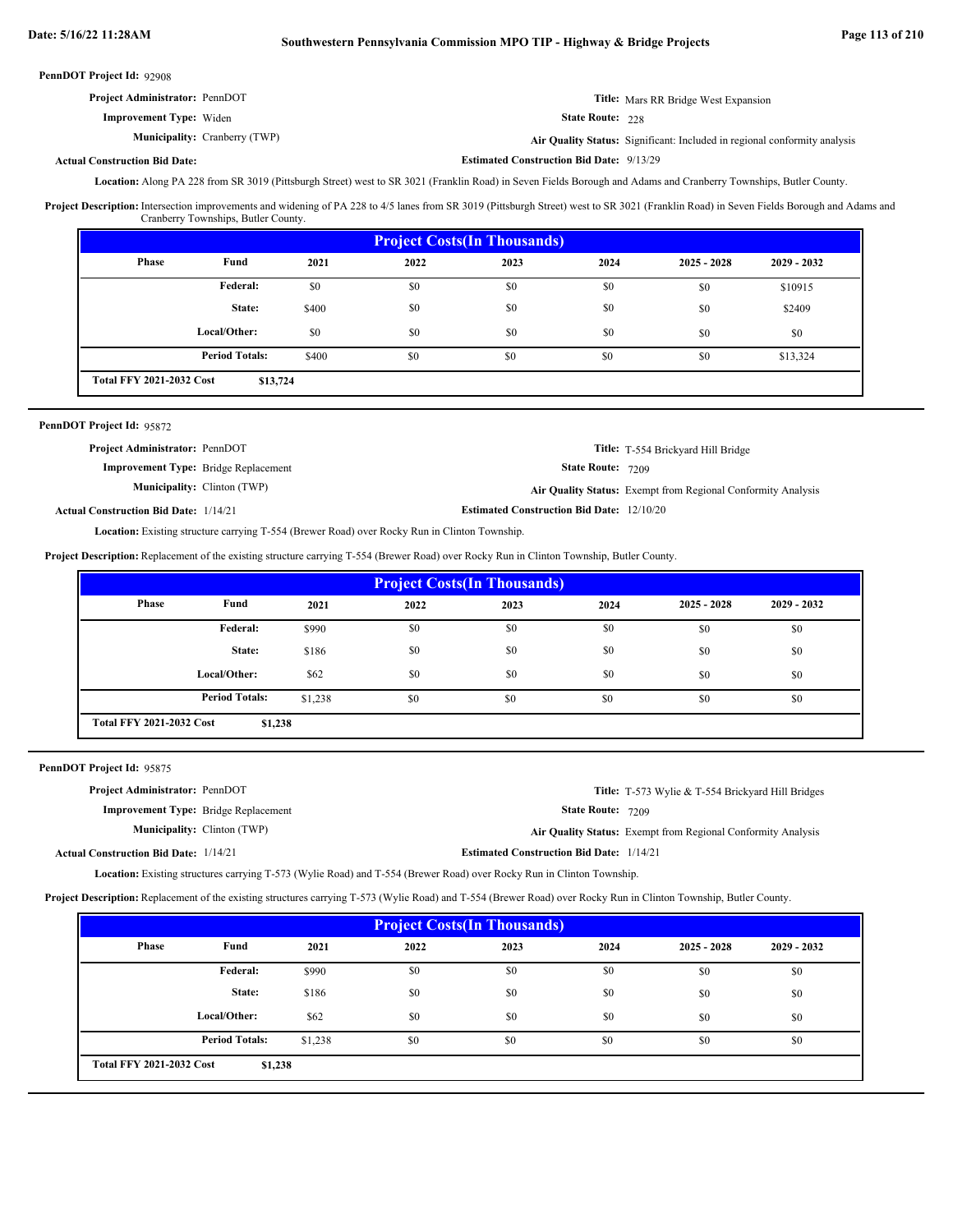**Estimated Construction Bid Date:** 6/6/24

PennDOT Project Id: 98028

| <b>Project Administrator: PennDOT</b>          | Title: Shearer Bridge Pres. |
|------------------------------------------------|-----------------------------|
| <b>Improvement Type:</b> Bridge Rehabilitation | State Route: 422            |

Butler (TWP) **Air Quality Status:** Exempt from Regional Conformity Analysis

### **Actual Construction Bid Date:**

**Municipality:** Butler (TWP)

Location: Existing structure carrying US 422 over Connoquenessing Creek, Shearer Road, and a railroad in Butler Township, Butler County.

**Project Description:** Preservation of the existing structure carrying US 422 over Connoquenessing Creek, Shearer Road, and a railroad in Butler Township, Butler County.

| <b>Project Costs (In Thousands)</b>        |                       |       |      |      |      |               |               |
|--------------------------------------------|-----------------------|-------|------|------|------|---------------|---------------|
| Phase                                      | Fund                  | 2021  | 2022 | 2023 | 2024 | $2025 - 2028$ | $2029 - 2032$ |
|                                            | <b>Federal:</b>       | \$375 | \$45 | \$0  | \$0  | \$0           | \$0           |
|                                            | State:                | \$0   | \$0  | \$0  | \$0  | \$0           | \$1850        |
|                                            | Local/Other:          | \$0   | \$0  | \$0  | \$0  | \$0           | \$0           |
|                                            | <b>Period Totals:</b> | \$375 | \$45 | \$0  | \$0  | \$0           | \$1,850       |
| <b>Total FFY 2021-2032 Cost</b><br>\$2,270 |                       |       |      |      |      |               |               |

| PennDOT Project Id: 98730                    |                                        |                                                 |                                                              |
|----------------------------------------------|----------------------------------------|-------------------------------------------------|--------------------------------------------------------------|
| <b>Project Administrator: PennDOT</b>        |                                        |                                                 | Title: Portersville Bridge                                   |
| <b>Improvement Type:</b> Bridge Replacement  |                                        | <b>State Route: 488</b>                         |                                                              |
|                                              | <b>Municipality:</b> Muddy Creek (TWP) |                                                 | Air Quality Status: Exempt from Regional Conformity Analysis |
| <b>Actual Construction Bid Date: 2/17/22</b> |                                        | <b>Estimated Construction Bid Date: 2/17/22</b> |                                                              |

Location: PA 488 (East Portersville Road) over Interstate 79 northbound and southbound in Muddy Creek Township.

Project Description: Replacement of the existing structure carrying PA 488 (East Portersville Road) over Interstate 79 northbound and southbound with a two-span composite steel multi-girder bridge and other miscellaneous construction in Muddy Creek Township, Butler County.

|                                            | <b>Project Costs (In Thousands)</b> |       |         |         |      |               |               |  |
|--------------------------------------------|-------------------------------------|-------|---------|---------|------|---------------|---------------|--|
| Phase                                      | Fund                                | 2021  | 2022    | 2023    | 2024 | $2025 - 2028$ | $2029 - 2032$ |  |
|                                            | Federal:                            | \$790 | \$3392  | \$2180  | \$0  | \$0           | \$0           |  |
|                                            | State:                              | \$8   | \$348   | \$1045  | \$0  | \$0           | \$0           |  |
|                                            | Local/Other:                        | \$0   | \$0     | \$0     | \$0  | \$0           | \$0           |  |
|                                            | <b>Period Totals:</b>               | \$798 | \$3,740 | \$3,225 | \$0  | \$0           | \$0           |  |
| <b>Total FFY 2021-2032 Cost</b><br>\$7,763 |                                     |       |         |         |      |               |               |  |

PennDOT Project Id: 104231

| <b>Project Administrator: PennDOT</b>                                                                                                                                                                                          | <b>Title:</b> PA 228/UPMC Enhancements                                    |
|--------------------------------------------------------------------------------------------------------------------------------------------------------------------------------------------------------------------------------|---------------------------------------------------------------------------|
| <b>Improvement Type:</b> Add Lane                                                                                                                                                                                              | <b>State Route: 228</b>                                                   |
| <b>Municipality:</b> Cranberry (TWP)                                                                                                                                                                                           | Air Quality Status: Significant: Included in regional conformity analysis |
| <b>Actual Construction Bid Date:</b>                                                                                                                                                                                           | <b>Estimated Construction Bid Date: 8/22/24</b>                           |
| with the methods of which is a constructed in the second contract of the second second in the second second second in the second second in the second second in the second second second in the second second in the second se |                                                                           |

Location: Along PA 228 from the I-79 northbound off ramp to Franklin Road (SR 3021) in Cranberry Township.

Project Description: Addition of a new mile-long eastbound lane along PA 228 from the I-79 northbound off ramp up to Franklin Road in Cranberry Township. This project complements another project that involves an underpass which will carry traffic exiting the Interstate as well as from Cranberry Woods directly across to the north side of PA 228, to the new Lemieux UPMC-Penguins training facility and other developments.

| <b>Project Costs (In Thousands)</b>        |                       |      |      |      |         |               |               |
|--------------------------------------------|-----------------------|------|------|------|---------|---------------|---------------|
| Phase                                      | Fund                  | 2021 | 2022 | 2023 | 2024    | $2025 - 2028$ | $2029 - 2032$ |
|                                            | Federal:              | \$0  | \$0  | \$0  | \$0     | \$0           | \$0           |
|                                            | State:                | \$0  | \$0  | \$0  | \$0     | \$0           | \$0           |
|                                            | Local/Other:          | \$0  | \$0  | \$0  | \$5000  | \$0           | \$0           |
|                                            | <b>Period Totals:</b> | \$0  | \$0  | \$0  | \$5,000 | \$0           | \$0           |
| <b>Total FFY 2021-2032 Cost</b><br>\$5,000 |                       |      |      |      |         |               |               |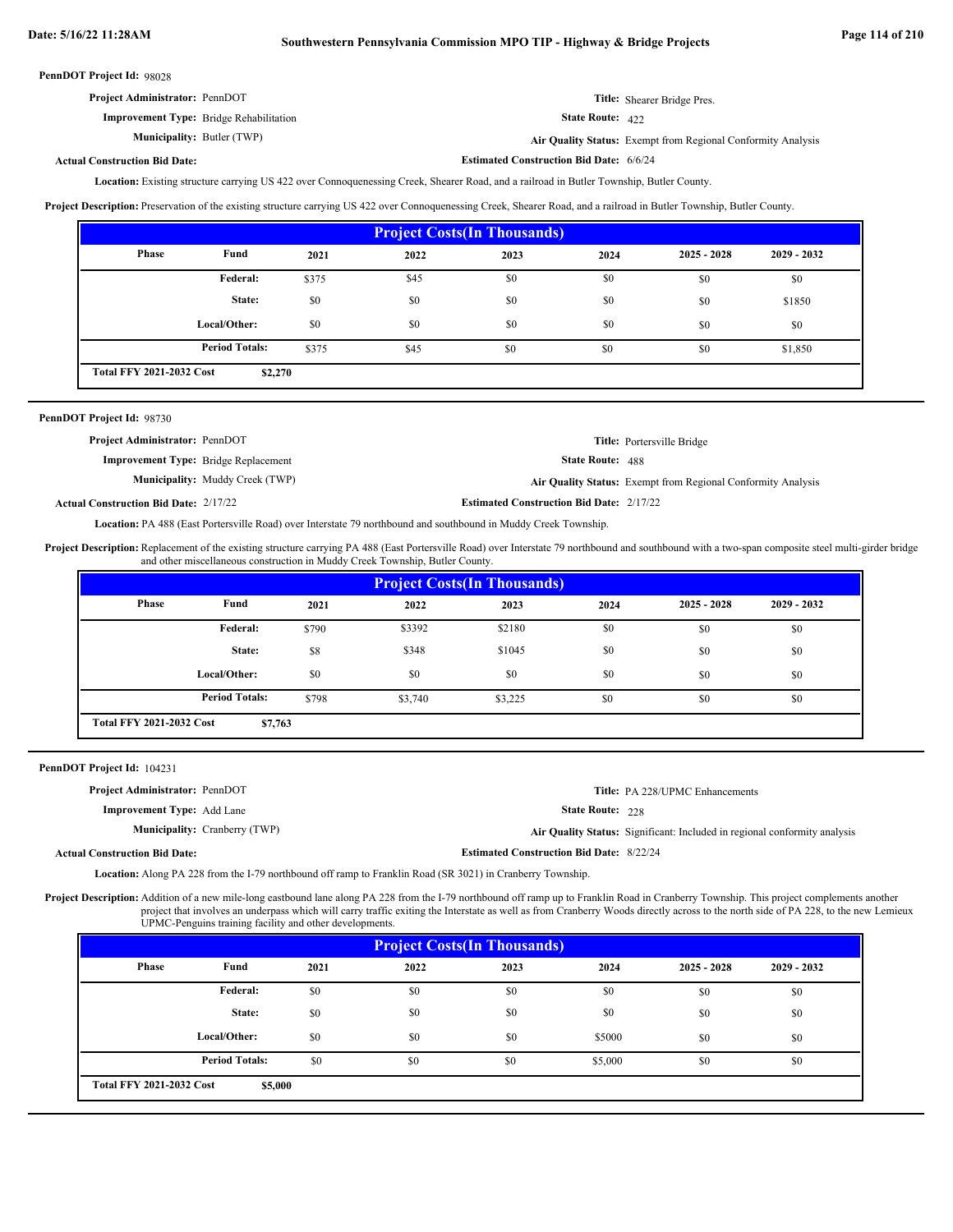# **Date: 5/16/22 11:28AM Southwestern Pennsylvania Commission MPO TIP - Highway & Bridge Projects Page 115 of 210**

|  | PennDOT Project Id: 104233 |  |
|--|----------------------------|--|
|--|----------------------------|--|

**Title:** Jackson Twp. Transp. Improvement TIIF **Improvement Type:** Intersection Improvement **Project Administrator:** Jackson Towne Center

**Municipality:**

State Route: 19

Jackson (TWP) **Air Quality Status:** AQ Conformity Does Not Apply

**Estimated Construction Bid Date:** 2/19/21 1/28/21 **Actual Construction Bid Date:**

Location: Along US 19, Little Creek Road, Mercer Road, and Wise Road in Jackson Township.

Project Description: Intersection Improvements, roadway improvements and signal installation along US 19, Little Creek Road, Mercer Road, and Wise Road in Jackson Township.

| <b>Project Costs (In Thousands)</b>        |                       |         |      |      |      |               |               |
|--------------------------------------------|-----------------------|---------|------|------|------|---------------|---------------|
| <b>Phase</b>                               | Fund                  | 2021    | 2022 | 2023 | 2024 | $2025 - 2028$ | $2029 - 2032$ |
|                                            | Federal:              | \$0     | \$0  | \$0  | \$0  | \$0           | \$0           |
|                                            | State:                | \$1500  | \$0  | \$0  | \$0  | \$0           | \$0           |
|                                            | Local/Other:          | \$0     | \$0  | \$0  | \$0  | \$0           | \$0           |
|                                            | <b>Period Totals:</b> | \$1,500 | \$0  | \$0  | \$0  | \$0           | \$0           |
| <b>Total FFY 2021-2032 Cost</b><br>\$1,500 |                       |         |      |      |      |               |               |

| <b>PennDOT Project Id: 105121</b>            |                                                   |                                                |                                                    |
|----------------------------------------------|---------------------------------------------------|------------------------------------------------|----------------------------------------------------|
| <b>Project Administrator: PennDOT</b>        |                                                   |                                                | <b>Title:</b> Jackson Twp. Transp. Improvement MTF |
|                                              | <b>Improvement Type:</b> Intersection Improvement | <b>State Route:</b> 19                         |                                                    |
|                                              | <b>Municipality:</b> Jackson (TWP)                |                                                | Air Quality Status: AQ Conformity Does Not Apply   |
| <b>Actual Construction Bid Date: 2/19/21</b> |                                                   | <b>Estimated Construction Bid Date: 9/3/20</b> |                                                    |

Location: Along Little Creek Road, Mercer Road, Wise Road and PA 19 in Jackson Township.

Project Description: Complete road and intersection improvements on Little Creek Road, Mercer Road, Wise Road, and PA 19, including realignment and traffic signals to support a proposed commercial/retail development in Jackson Township.

| <b>Project Costs (In Thousands)</b>        |                       |         |      |      |      |               |               |
|--------------------------------------------|-----------------------|---------|------|------|------|---------------|---------------|
| Phase                                      | Fund                  | 2021    | 2022 | 2023 | 2024 | $2025 - 2028$ | $2029 - 2032$ |
|                                            | Federal:              | \$0     | \$0  | \$0  | \$0  | \$0           | \$0           |
|                                            | State:                | \$1500  | \$0  | \$0  | \$0  | \$0           | \$0           |
|                                            | Local/Other:          | \$908   | \$0  | \$0  | \$0  | \$0           | \$0           |
|                                            | <b>Period Totals:</b> | \$2,408 | \$0  | \$0  | \$0  | \$0           | \$0           |
| <b>Total FFY 2021-2032 Cost</b><br>\$2,408 |                       |         |      |      |      |               |               |

| PennDOT Project Id: 105900                                                                                                                               |                                    |                                                |                                                              |  |  |  |
|----------------------------------------------------------------------------------------------------------------------------------------------------------|------------------------------------|------------------------------------------------|--------------------------------------------------------------|--|--|--|
| Project Administrator: PennDOT                                                                                                                           |                                    |                                                | <b>Title:</b> Ekastown West 3R                               |  |  |  |
| <b>Improvement Type: Resurface</b>                                                                                                                       |                                    | <b>State Route: 228</b>                        |                                                              |  |  |  |
|                                                                                                                                                          | <b>Municipality:</b> Clinton (TWP) |                                                | Air Quality Status: Exempt from Regional Conformity Analysis |  |  |  |
| <b>Actual Construction Bid Date:</b>                                                                                                                     |                                    | <b>Estimated Construction Bid Date: 3/7/24</b> |                                                              |  |  |  |
| <b>Location:</b> Along PA 228 from 0.47 mile northeast of T-554 (Brewer Road) to 300 feet north of T-557 (Sarver Road) in Clinton and Buffalo Townships. |                                    |                                                |                                                              |  |  |  |

Project Description: Resurfacing, restoration and rehabilitation along PA 228 from 0.47 mile northeast of T-554 (Brewer Road) to 300 feet north of T-557 (Sarver Road) in Clinton and Buffalo Townships, Butler County.

| <b>Project Costs (In Thousands)</b>         |                       |         |       |         |         |               |               |
|---------------------------------------------|-----------------------|---------|-------|---------|---------|---------------|---------------|
| Phase                                       | Fund                  | 2021    | 2022  | 2023    | 2024    | $2025 - 2028$ | $2029 - 2032$ |
|                                             | Federal:              | \$3037  | \$95  | \$2667  | \$3969  | \$0           | \$0           |
|                                             | State:                | \$91    | \$179 | \$0     | \$1659  | \$0           | \$0           |
|                                             | Local/Other:          | \$0     | \$0   | \$0     | \$0     | \$0           | \$0           |
|                                             | <b>Period Totals:</b> | \$3,128 | \$274 | \$2,667 | \$5,628 | \$0           | \$0           |
| <b>Total FFY 2021-2032 Cost</b><br>\$11,697 |                       |         |       |         |         |               |               |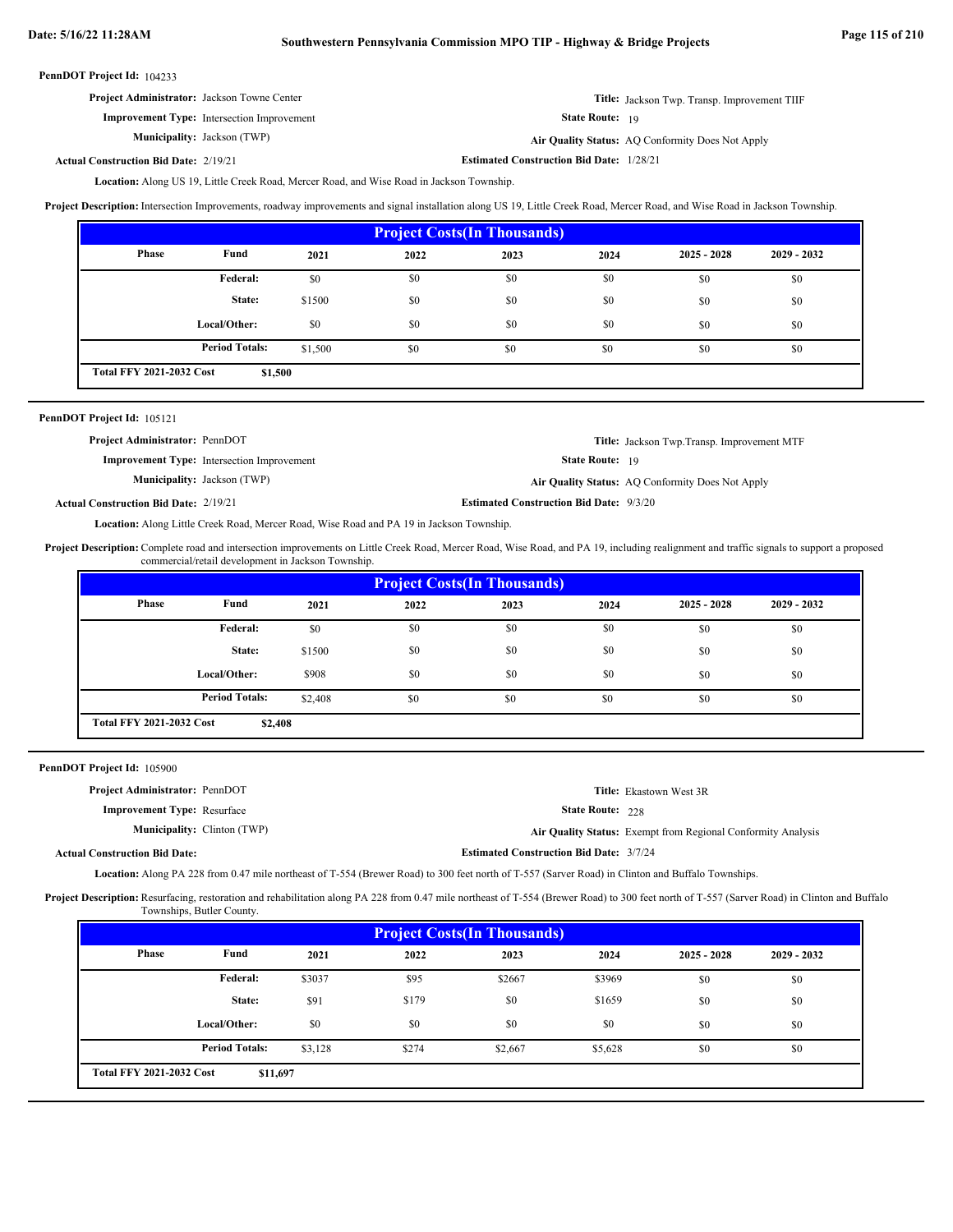## **Date: 5/16/22 11:28AM Southwestern Pennsylvania Commission MPO TIP - Highway & Bridge Projects Page 116 of 210**

| PennDOT Project Id: 106486            |                                                     |                                                  |                                                                           |
|---------------------------------------|-----------------------------------------------------|--------------------------------------------------|---------------------------------------------------------------------------|
| <b>Project Administrator: PennDOT</b> |                                                     |                                                  | <b>Title:</b> PA 356 Corridor Improvements                                |
|                                       | <b>Improvement Type:</b> Transportation Enhancement | <b>State Route: 356</b>                          |                                                                           |
|                                       | <b>Municipality:</b> Buffalo (TWP)                  |                                                  | Air Quality Status: Significant: Included in regional conformity analysis |
| <b>Actual Construction Bid Date:</b>  |                                                     | <b>Estimated Construction Bid Date: 10/24/24</b> |                                                                           |

Location: Along PA 356 from Harbison Road to Younkins Road in Buffalo Township., Butler County.

Upgrades/improvements to the flow of traffic with the addition of turning and through lanes, signal retiming and signal coordination along PA 356 from Upgrades/improvements to the flow of traffic with the addition of turning and through lanes, signal retiming, and signal coordination along PA 356 from Harbison Road to Younkins Road in Buffalo Township, Butler County. **Project Description:**

| <b>Project Costs (In Thousands)</b>         |                       |      |         |       |      |               |               |
|---------------------------------------------|-----------------------|------|---------|-------|------|---------------|---------------|
| Phase                                       | Fund                  | 2021 | 2022    | 2023  | 2024 | $2025 - 2028$ | $2029 - 2032$ |
|                                             | Federal:              | \$0  | \$4683  | \$197 | \$0  | \$0           | \$12800       |
|                                             | State:                | \$0  | \$3420  | \$0   | \$0  | \$0           | \$0           |
|                                             | Local/Other:          | \$0  | \$0     | \$0   | \$0  | \$0           | \$0           |
|                                             | <b>Period Totals:</b> | \$0  | \$8,103 | \$197 | \$0  | \$0           | \$12,800      |
| <b>Total FFY 2021-2032 Cost</b><br>\$21,100 |                       |      |         |       |      |               |               |

### PennDOT Project Id: 106568

**Title:** PA 68 Corridor Improvements **Project Administrator:** PennDOT

**Improvement Type:** Safety Improvement

**Estimated Construction Bid Date:** 10/6/22 **Municipality:** Connoquenessing (TWP) **Air Quality Status:** Air Quality Status: Significant: Included in regional conformity analysis

State Route: 68

**Actual Construction Bid Date:**

Location: Along PA 68 from just east of Stevenson Road (T-425) east to the intersection of Meridian Road/Benbrook Road (SR 3007) in Connoquenessing and Butler Townships.

Project Description: Signal replacement, installation of turn lanes, and corridor improvements to enhance safety and reduce congestion along PA 68 from T-425 (Stevenson Road) to SR 3007 (Meridian Road/Benbrook Road) in Connoquenessing and Butler Townships, Butler County.

| <b>Project Costs (In Thousands)</b>         |                       |       |         |         |      |               |               |
|---------------------------------------------|-----------------------|-------|---------|---------|------|---------------|---------------|
| Phase                                       | Fund                  | 2021  | 2022    | 2023    | 2024 | $2025 - 2028$ | $2029 - 2032$ |
|                                             | Federal:              | \$645 | \$1751  | \$5000  | \$0  | \$3152        | \$0           |
|                                             | State:                | \$191 | \$2388  | \$7     | \$51 | \$0           | \$0           |
|                                             | Local/Other:          | \$0   | \$0     | \$0     | \$0  | \$0           | \$0           |
|                                             | <b>Period Totals:</b> | \$836 | \$4,139 | \$5,007 | \$51 | \$3,152       | \$0           |
| <b>Total FFY 2021-2032 Cost</b><br>\$13,185 |                       |       |         |         |      |               |               |

PennDOT Project Id: 109627

|  | Project Administrator: PennDOT |  |
|--|--------------------------------|--|
|--|--------------------------------|--|

**Improvement Type:** Resurface

**Municipality:** Cranberry (TWP)

Cranberry (TWP) **Air Quality Status:** Exempt from Regional Conformity Analysis

State Route: 19

**Title:** Cranberry North Resurfacing

**Estimated Construction Bid Date:** 2/19/21 1/28/21 **Actual Construction Bid Date:**

Location: Along US 19 from approximately 1.0 mile north of the intersection with Freedom Road to approximately 1.8 miles south of Middle Lancaster in Cranberry, Jackson, and Lancaster Twps and Zelienople Borough, Butler Co, and Marshall Twp, Allegheny Co.

Project Description: Resurfacing to include milling of the existing bituminous wearing courses, bituminous patching, paving, leveling, binder and wearing courses, and minor drainage and guide rail upgrades along US 19 from approximately 1.0 mile north of the intersection with Freedom Road to approximately 1.8 miles south of Middle Lancaster in Cranberry, Jackson, and Lancaster Townships and Zelienople Borough, Butler County, and Marshall Township, Allegheny County.

| <b>Project Costs (In Thousands)</b>        |                       |         |         |      |      |               |               |
|--------------------------------------------|-----------------------|---------|---------|------|------|---------------|---------------|
| <b>Phase</b>                               | Fund                  | 2021    | 2022    | 2023 | 2024 | $2025 - 2028$ | $2029 - 2032$ |
|                                            | Federal:              | \$3561  | \$3833  | \$0  | \$0  | \$0           | \$0           |
|                                            | State:                | \$1866  | \$383   | \$0  | \$0  | \$0           | \$0           |
|                                            | Local/Other:          | \$0     | \$0     | \$0  | \$0  | \$0           | \$0           |
|                                            | <b>Period Totals:</b> | \$5,427 | \$4,216 | \$0  | \$0  | \$0           | \$0           |
| <b>Total FFY 2021-2032 Cost</b><br>\$9,643 |                       |         |         |      |      |               |               |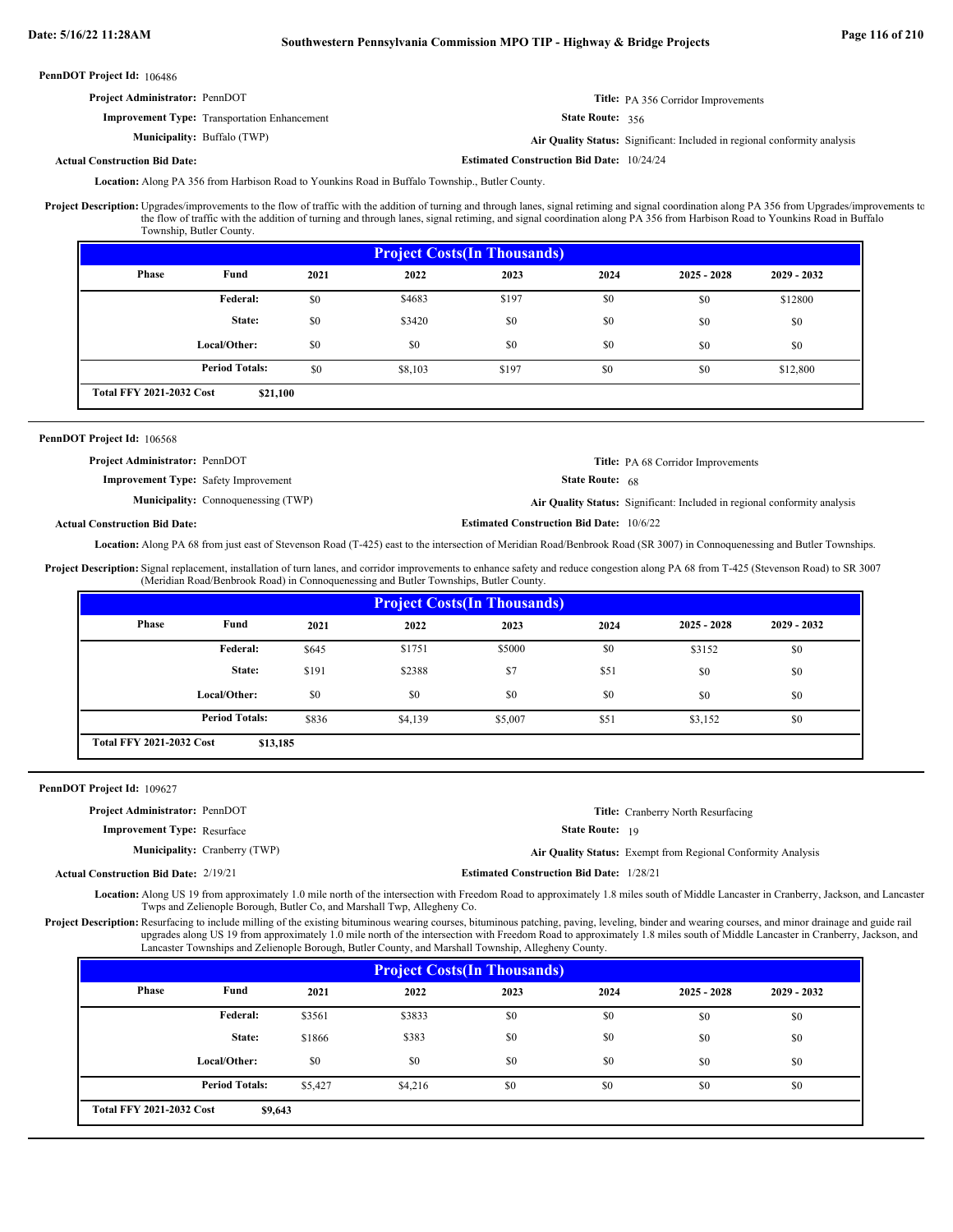| <b>Project Administrator: PennDOT</b> |                                      |                       | <b>Title:</b> PA 8 Resurfacing - Allegheny to PA 228         |
|---------------------------------------|--------------------------------------|-----------------------|--------------------------------------------------------------|
| <b>Improvement Type:</b> Resurface    |                                      | <b>State Route:</b> 8 |                                                              |
|                                       | <b>Municipality:</b> Middlesex (TWP) |                       | Air Quality Status: Exempt from Regional Conformity Analysis |

**Estimated Construction Bid Date:** 10/22/20 10/22/20 **Actual Construction Bid Date:**

Location: Along PA 8 from the Allegheny County line to PA 228 in Middlesex Township.

Resurfacing to include milling of the existing bituminous wearing courses, bituminous patching, paving, leveling, binder and wearing courses, and minor drainage and guide rail upgrades along PA 8 from the Allegheny County line to PA 228 in Middlesex Township, Butler County. **Project Description:**

| <b>Project Costs (In Thousands)</b>        |                       |         |       |      |      |               |               |
|--------------------------------------------|-----------------------|---------|-------|------|------|---------------|---------------|
| Phase                                      | Fund                  | 2021    | 2022  | 2023 | 2024 | $2025 - 2028$ | $2029 - 2032$ |
|                                            | Federal:              | \$0     | \$0   | \$0  | \$0  | \$0           | \$0           |
|                                            | State:                | \$2009  | \$366 | \$0  | \$0  | \$0           | \$0           |
|                                            | Local/Other:          | \$0     | \$0   | \$0  | \$0  | \$0           | \$0           |
|                                            | <b>Period Totals:</b> | \$2,009 | \$366 | \$0  | \$0  | \$0           | \$0           |
| <b>Total FFY 2021-2032 Cost</b><br>\$2,375 |                       |         |       |      |      |               |               |

### PennDOT Project Id: 110462

| <b>Project Administrator: PennDOT</b> | <b>Improvement Type:</b> Existing Signal Improvement | State Route: Upgrade                            | <b>Title:</b> PA 356 Moraine Pointe to Campus Ln Signal                   |
|---------------------------------------|------------------------------------------------------|-------------------------------------------------|---------------------------------------------------------------------------|
| <b>Municipality: Butler (TWP)</b>     |                                                      |                                                 | Air Quality Status: Significant: Included in regional conformity analysis |
| <b>Actual Construction Bid Date:</b>  |                                                      | <b>Estimated Construction Bid Date: 6/16/22</b> |                                                                           |

Location: PA 356/68 from Campus Lane to Moraine Pointe Plaza in Butler Township.

**Project Description:** Signal upgrades and other miscellaneous construction along PA 356/68 from Campus Lane to Moraine Pointe Plaza in Butler Township, Butler County.

| <b>Project Costs (In Thousands)</b>        |                       |       |         |      |      |               |               |
|--------------------------------------------|-----------------------|-------|---------|------|------|---------------|---------------|
| <b>Phase</b>                               | Fund                  | 2021  | 2022    | 2023 | 2024 | $2025 - 2028$ | $2029 - 2032$ |
|                                            | Federal:              | \$379 | \$1650  | \$0  | \$0  | \$0           | \$0           |
|                                            | State:                | \$0   | \$0     | \$0  | \$0  | \$0           | \$0           |
|                                            | Local/Other:          | \$0   | \$0     | \$0  | \$0  | \$0           | \$0           |
|                                            | <b>Period Totals:</b> | \$379 | \$1,650 | \$0  | \$0  | \$0           | \$0           |
| <b>Total FFY 2021-2032 Cost</b><br>\$2,029 |                       |       |         |      |      |               |               |

| PennDOT Project Id: 110464 |  |
|----------------------------|--|
|----------------------------|--|

| <b>Project Administrator: PennDOT</b>        |                                                      | <b>Title:</b> PA 8 Main Street Signal Improvements                        |
|----------------------------------------------|------------------------------------------------------|---------------------------------------------------------------------------|
|                                              | <b>Improvement Type:</b> Existing Signal Improvement | <b>State Route: 8</b>                                                     |
| <b>Municipality: Butler (CITY)</b>           |                                                      | Air Quality Status: Significant: Included in regional conformity analysis |
| <b>Actual Construction Bid Date: 6/24/21</b> |                                                      | <b>Estimated Construction Bid Date: 6/24/21</b>                           |

Location: Along the Route 8 Corridor from Penn Street to Pittsburgh Street in Butler City, Butler County.

**Project Description:** Signal replacement/rehabilitation along the Route 8 Corridor from Penn Street to Pittsburgh Street in Butler City, Butler County.

| <b>Project Costs (In Thousands)</b>        |                       |         |         |      |      |               |               |
|--------------------------------------------|-----------------------|---------|---------|------|------|---------------|---------------|
| Phase                                      | Fund                  | 2021    | 2022    | 2023 | 2024 | $2025 - 2028$ | $2029 - 2032$ |
|                                            | Federal:              | \$1528  | \$1147  | \$0  | \$0  | \$0           | \$0           |
|                                            | State:                | \$0     | \$0     | \$0  | \$0  | \$0           | \$0           |
|                                            | Local/Other:          | \$0     | \$0     | \$0  | \$0  | \$0           | \$0           |
|                                            | <b>Period Totals:</b> | \$1,528 | \$1,147 | \$0  | \$0  | \$0           | \$0           |
| <b>Total FFY 2021-2032 Cost</b><br>\$2,675 |                       |         |         |      |      |               |               |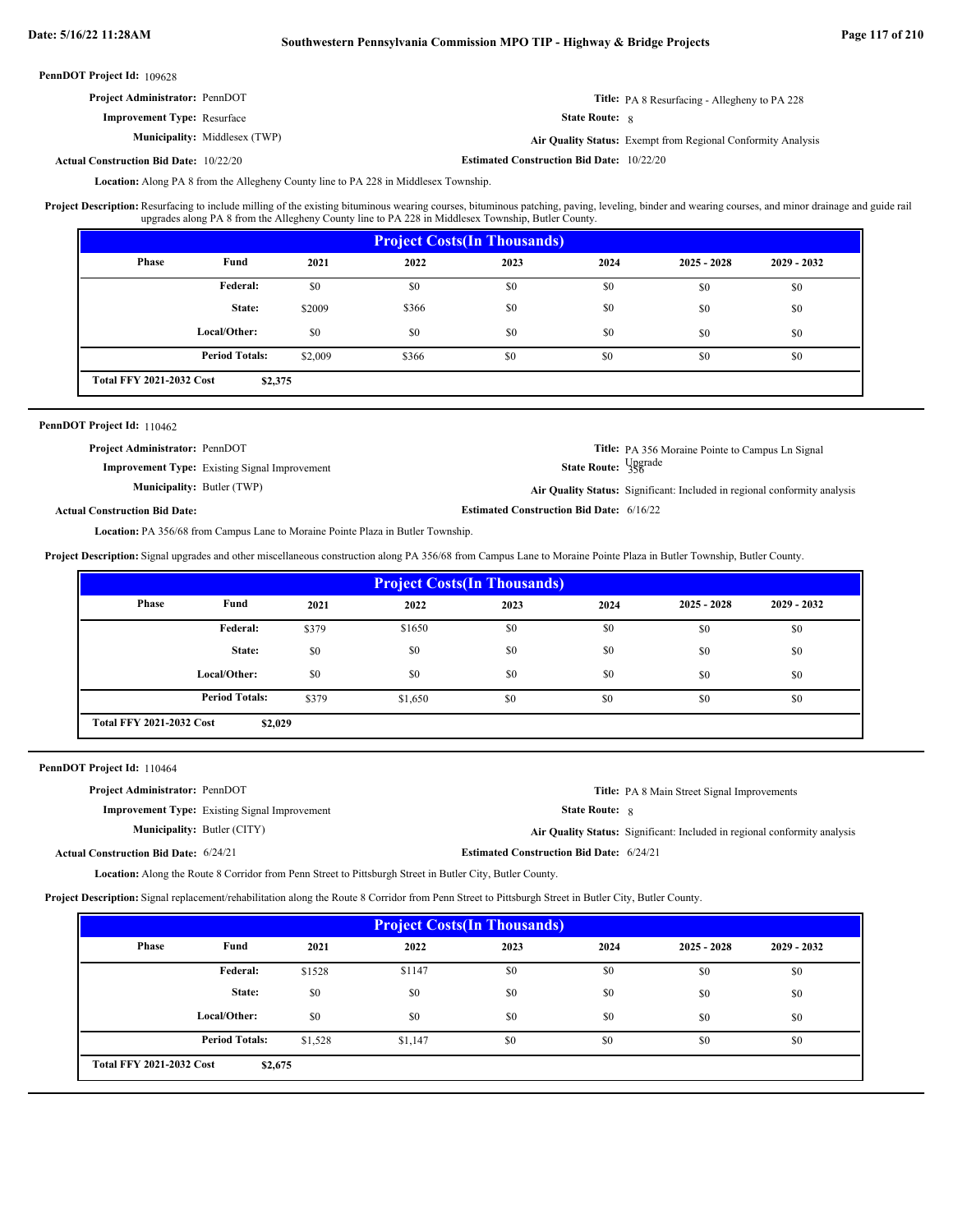**Estimated Construction Bid Date:** 7/10/23

PennDOT Project Id: 110766

| <b>Project Administrator: PennDOT</b>       | <b>Title:</b> Maple Avenue Crossing |
|---------------------------------------------|-------------------------------------|
| <b>Improvement Type: RR Warning Devices</b> | <b>State Route:</b> $\theta$        |

Evans City (BORO) **Air Quality Status:** Exempt from Regional Conformity Analysis

### **Actual Construction Bid Date:**

**Municipality:**

Location: Existing at grade crossing of the Buffalo & Pittsburgh Railroad on Maple Avenue (DOT Crossing # 145 753 H) in Evans City Borough.

Upgrade of the existing railroad crossing crossbuck warning devices with the installation of LED lights and gates at the existing at-grade crossing of the Buffalo & Pittsburgh Railroad on Maple Avenue (DOT Crossing # 145 753 H) in Evans City Borough, Butler County. **Project Description:**

| <b>Project Costs (In Thousands)</b>      |                       |      |      |      |       |               |               |
|------------------------------------------|-----------------------|------|------|------|-------|---------------|---------------|
| Phase                                    | Fund                  | 2021 | 2022 | 2023 | 2024  | $2025 - 2028$ | $2029 - 2032$ |
|                                          | Federal:              | \$0  | \$0  | \$0  | \$275 | \$0           | \$0           |
|                                          | State:                | \$0  | \$0  | \$0  | \$0   | \$0           | \$0           |
|                                          | Local/Other:          | \$0  | \$0  | \$0  | \$0   | \$0           | \$0           |
|                                          | <b>Period Totals:</b> | \$0  | \$0  | \$0  | \$275 | \$0           | \$0           |
| <b>Total FFY 2021-2032 Cost</b><br>\$275 |                       |      |      |      |       |               |               |

### PennDOT Project Id: 110783

| <b>Project Administrator: PennDOT</b>       |                                      |                                                 | <b>Title:</b> 10-2 SR 3021 Corridor Improvements             |
|---------------------------------------------|--------------------------------------|-------------------------------------------------|--------------------------------------------------------------|
| <b>Improvement Type:</b> Safety Improvement |                                      | <b>State Route: 3021</b>                        |                                                              |
|                                             | <b>Municipality:</b> Cranberry (TWP) |                                                 | Air Quality Status: Exempt from Regional Conformity Analysis |
| <b>Actual Construction Bid Date:</b>        |                                      | <b>Estimated Construction Bid Date: 4/13/23</b> |                                                              |

Location: Along SR 3021 (Franklin Road) from SR 228 north to T-307 (Peters Road) in Cranberry Township, Butler County.

This is a safety improvement project that includes shoulder widening, installation of edge-line rumble strips, and sight distance improvements along SR 3021 (Franklin Road) from SR 228 north to T-307 (Peters Road) in Cranberry Township, Butler County. **Project Description:**

| <b>Project Costs (In Thousands)</b>         |                       |         |         |         |      |               |               |  |
|---------------------------------------------|-----------------------|---------|---------|---------|------|---------------|---------------|--|
| <b>Phase</b>                                | Fund                  | 2021    | 2022    | 2023    | 2024 | $2025 - 2028$ | $2029 - 2032$ |  |
|                                             | Federal:              | \$3816  | \$1800  | \$6500  | \$0  | \$0           | \$0           |  |
|                                             | State:                | \$0     | \$0     | \$0     | \$0  | \$0           | \$0           |  |
|                                             | Local/Other:          | \$0     | \$0     | \$0     | \$0  | \$0           | \$0           |  |
|                                             | <b>Period Totals:</b> | \$3,816 | \$1,800 | \$6,500 | \$0  | \$0           | \$0           |  |
| <b>Total FFY 2021-2032 Cost</b><br>\$12,116 |                       |         |         |         |      |               |               |  |

PennDOT Project Id: 110826

| <b>Project Administrator: PennDOT</b>        |                                        |                                                 | Title: PA 68 Zelienople Curve                                |
|----------------------------------------------|----------------------------------------|-------------------------------------------------|--------------------------------------------------------------|
| <b>Improvement Type:</b> Safety Improvement  |                                        | <b>State Route:</b> $68$                        |                                                              |
|                                              | <b>Municipality:</b> Zelienople (BORO) |                                                 | Air Quality Status: Exempt from Regional Conformity Analysis |
| <b>Actual Construction Bid Date: 2/11/21</b> |                                        | <b>Estimated Construction Bid Date: 2/11/21</b> |                                                              |

Location: Along PA 68 from Green Lane to Main Street in Zelienople Borough, Butler County.

Project Description: Safety improvements including curve widening, sidewalk, curb replacement, and other miscellaneous construction along PA 68 from Green Lane to Main Street in Zelienople Borough, Butler County.

| <b>Project Costs (In Thousands)</b>        |                       |         |      |      |      |               |               |
|--------------------------------------------|-----------------------|---------|------|------|------|---------------|---------------|
| <b>Phase</b>                               | Fund                  | 2021    | 2022 | 2023 | 2024 | $2025 - 2028$ | $2029 - 2032$ |
|                                            | Federal:              | \$1420  | \$0  | \$0  | \$0  | \$0           | \$0           |
|                                            | State:                | \$0     | \$0  | \$0  | \$0  | \$0           | \$0           |
|                                            | Local/Other:          | \$0     | \$0  | \$0  | \$0  | \$0           | \$0           |
|                                            | <b>Period Totals:</b> | \$1.420 | \$0  | \$0  | \$0  | \$0           | \$0           |
| <b>Total FFY 2021-2032 Cost</b><br>\$1,420 |                       |         |      |      |      |               |               |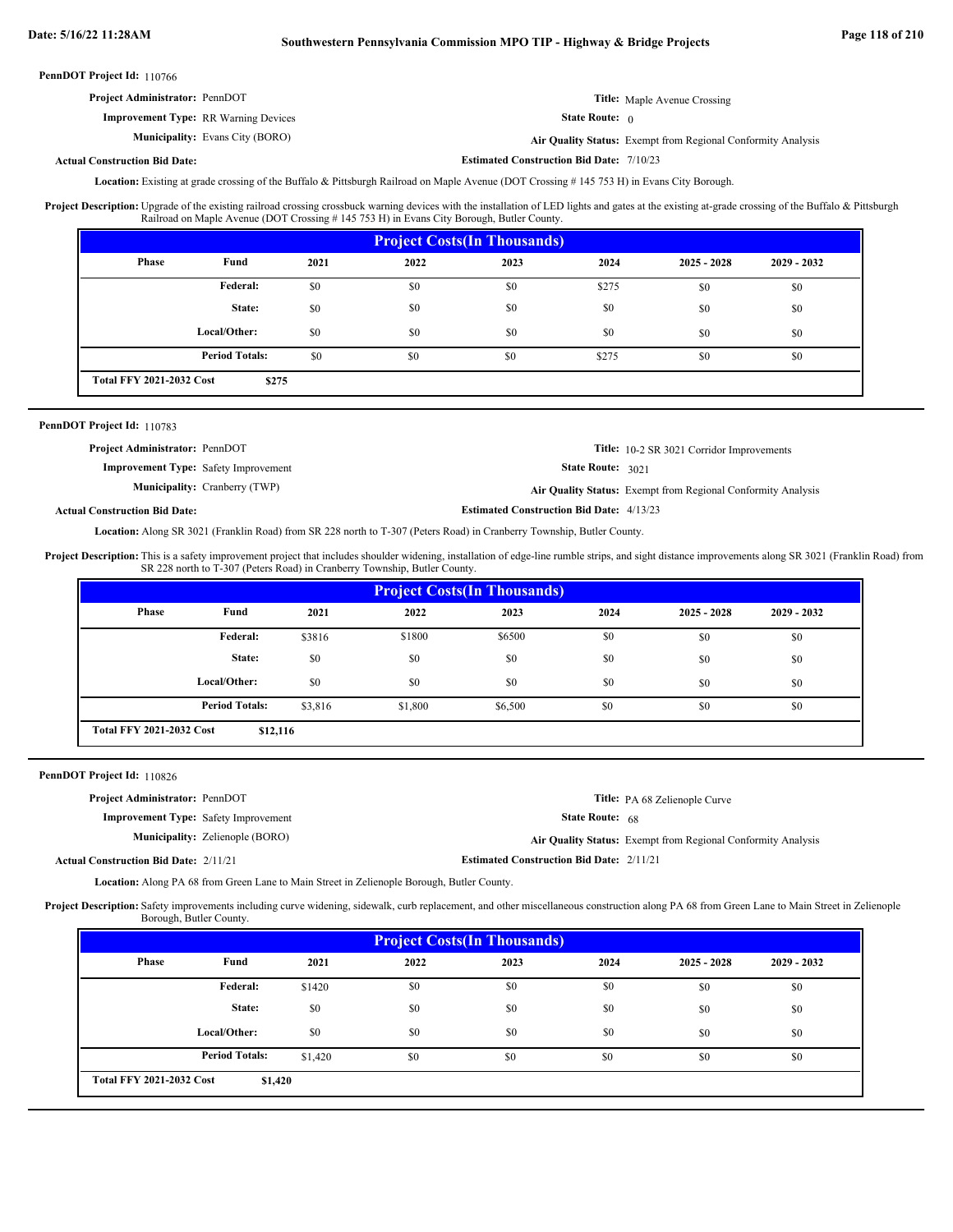| <b>Project Administrator: PennDOT</b>          |                       | <b>Title:</b> Butler Co. Department Force Bridge Maintenance        |
|------------------------------------------------|-----------------------|---------------------------------------------------------------------|
| <b>Improvement Type:</b> Bridge Rehabilitation | <b>State Route: 8</b> |                                                                     |
| <b>Municipality: Butler (CITY)</b>             |                       | <b>Air Ouality Status:</b> Exempt from Regional Conformity Analysis |

Butler (CITY) **Air Quality Status:** Exempt from Regional Conformity Analysis

**Estimated Construction Bid Date:** 10/1/18

### **Actual Construction Bid Date:**

Location: Various state-owned structures on various routes, in various townships, Butler County.

**Project Description:** Department force bridge maintenance of various state-owned structures on various routes, in various townships, Butler County.

| <b>Project Costs (In Thousands)</b>            |                       |       |       |       |       |               |               |
|------------------------------------------------|-----------------------|-------|-------|-------|-------|---------------|---------------|
| <b>Phase</b>                                   | Fund                  | 2021  | 2022  | 2023  | 2024  | $2025 - 2028$ | $2029 - 2032$ |
|                                                | Federal:              | \$0   | \$0   | \$0   | \$0   | \$0           | \$0           |
|                                                | State:                | \$155 | \$159 | \$164 | \$169 | \$0           | \$0           |
|                                                | Local/Other:          | \$0   | \$0   | \$0   | \$0   | \$0           | \$0           |
|                                                | <b>Period Totals:</b> | \$155 | \$159 | \$164 | \$169 | \$0           | \$0           |
| <b>Total FFY 2021-2032 Cost</b><br><b>S647</b> |                       |       |       |       |       |               |               |

| PennDOT Project Id: 112528 |         |  |
|----------------------------|---------|--|
|                            | $- - -$ |  |

| <b>Project Administrator: PennDOT</b> |                                      |                                                 | <b>Title:</b> SR 3020 Haine School Road to Commonwealth                          |
|---------------------------------------|--------------------------------------|-------------------------------------------------|----------------------------------------------------------------------------------|
| <b>Improvement Type:</b> New Roadway  |                                      | State Route: $\frac{Df_1Y_0}{3020}$             |                                                                                  |
|                                       | <b>Municipality:</b> Cranberry (TWP) |                                                 | <b>Air Quality Status:</b> Significant: Included in regional conformity analysis |
| ual Construction Bid Date: 1/7/21     |                                      | <b>Estimated Construction Bid Date: 1/14/21</b> |                                                                                  |

**Actual Construction Bid Date:**

Location: Along SR 3020 (Freedom Road) from approximately T-302 Haine School Road to just east of T-725 Commonwealth Drive in Cranberry Township.

Project Description: New highway and turning lanes, service and access roads, highway realignment, safety improvements, and other miscellaneous construction along SR 3020 (Freedom Road) from approximately T-302 Haine School Road to just east of T-725 Commonwealth Drive in Cranberry Township, Butler County.

| <b>Project Costs (In Thousands)</b>      |                       |       |      |      |      |               |               |
|------------------------------------------|-----------------------|-------|------|------|------|---------------|---------------|
| Phase                                    | Fund                  | 2021  | 2022 | 2023 | 2024 | $2025 - 2028$ | $2029 - 2032$ |
|                                          | Federal:              | \$161 | \$0  | \$0  | \$0  | \$0           | \$0           |
|                                          | State:                | \$0   | \$0  | \$0  | \$0  | \$0           | \$0           |
|                                          | Local/Other:          | \$0   | \$0  | \$0  | \$0  | \$0           | \$0           |
|                                          | <b>Period Totals:</b> | \$161 | \$0  | \$0  | \$0  | \$0           | \$0           |
| <b>Total FFY 2021-2032 Cost</b><br>\$161 |                       |       |      |      |      |               |               |

### PennDOT Project Id: 112713

**Project Administrator:** PennDOT

**Improvement Type:** Safety Improvement

### **Municipality:**

**Actual Construction Bid Date:**

Location: Various locations in Armstrong and Butler Counties.

Project Description: Traffic signal retiming/upgrades

42 Signals in Butler Co. - Local routes, PA 19 and 228 Cranberry, Marshall, Adams Twps and Seven Fields Borough 2 Signals in Armstrong Co. - Local routes and US 422

|  | West Franklin Twp and Worthington Boro |  |
|--|----------------------------------------|--|
|  |                                        |  |

| <b>Project Costs (In Thousands)</b>      |                       |       |       |      |      |               |               |
|------------------------------------------|-----------------------|-------|-------|------|------|---------------|---------------|
| <b>Phase</b>                             | Fund                  | 2021  | 2022  | 2023 | 2024 | $2025 - 2028$ | $2029 - 2032$ |
|                                          | Federal:              | \$295 | \$214 | \$0  | \$0  | \$0           | \$0           |
|                                          | State:                | \$0   | \$0   | \$0  | \$0  | \$0           | \$0           |
|                                          | Local/Other:          | \$0   | \$0   | \$0  | \$0  | \$0           | \$0           |
|                                          | <b>Period Totals:</b> | \$295 | \$214 | \$0  | \$0  | \$0           | \$0           |
| <b>Total FFY 2021-2032 Cost</b><br>\$509 |                       |       |       |      |      |               |               |

**Title:** D10 4c SINC-UP Project

State Route: 0

**Air Quality Status:** Exempt from Regional Conformity Analysis

**Estimated Construction Bid Date:** 7/14/22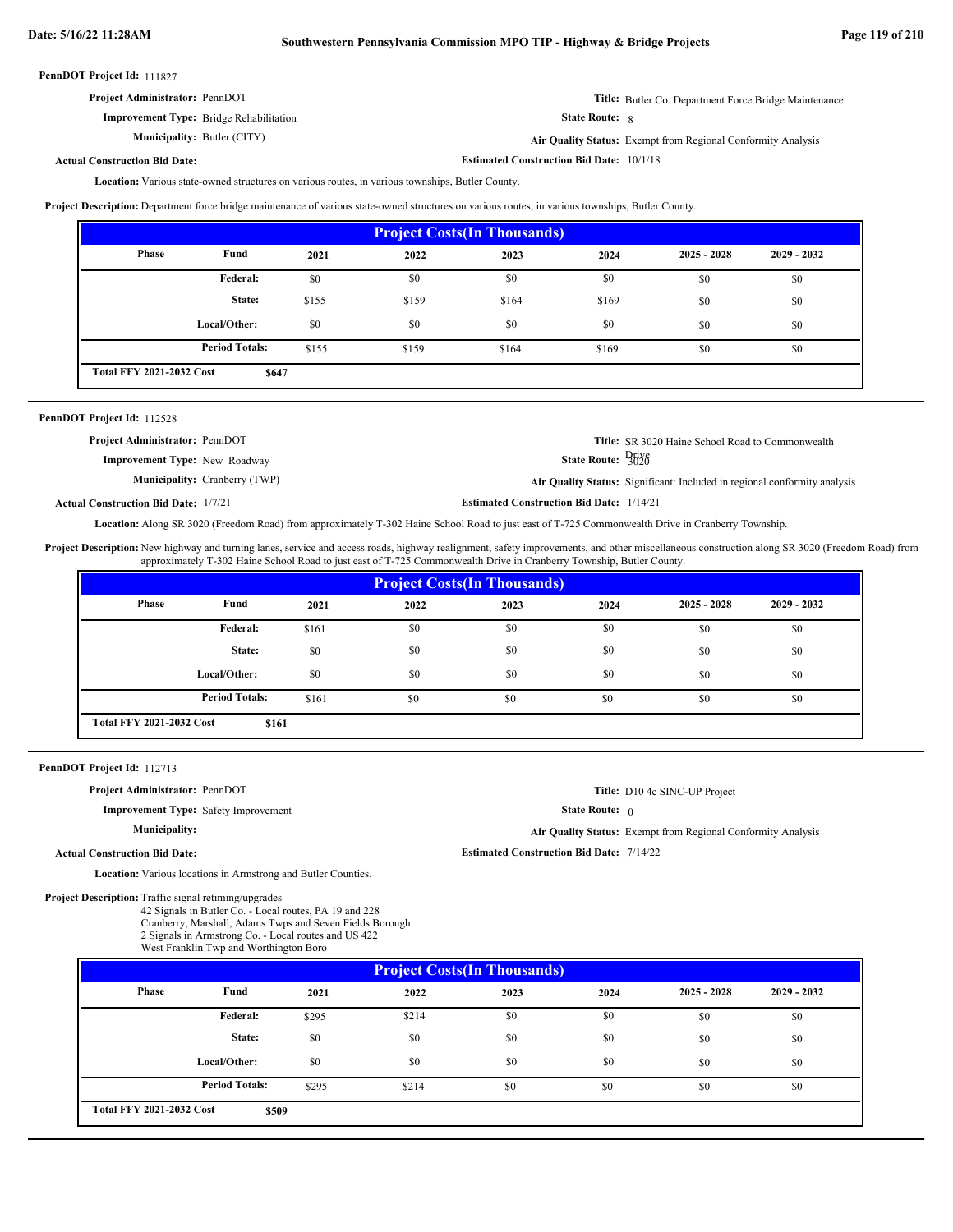| <b>Project Administrator: PennDOT</b>             | <b>Title:</b> Freedom Rd (Beaver Co. to Haine School Rd)                  |
|---------------------------------------------------|---------------------------------------------------------------------------|
| <b>Improvement Type:</b> Intersection Improvement | <b>State Route:</b> 3020                                                  |
| <b>Municipality:</b> Cranberry (TWP)              | Air Quality Status: Significant: Included in regional conformity analysis |
| <b>Actual Construction Bid Date:</b>              | <b>Estimated Construction Bid Date: 10/20/22</b>                          |

Location: Intersection improvements and widening along PA 3020 (Freedom Road) from west of Powell Road to Haine School Road in Cranberry Township, Butler County. Former project name was "Freedom Road Improvement (Lovi to Powell)"

Project Description: Intersection improvements and widening along PA 3020 (Freedom Road) from west of Powell Road to Haine School Road in Cranberry Township, Butler County. Former project name was "Freedom Road Improvement (Lovi to Powell)"

| <b>Project Costs (In Thousands)</b>         |                       |         |          |         |      |               |               |
|---------------------------------------------|-----------------------|---------|----------|---------|------|---------------|---------------|
| <b>Phase</b>                                | Fund                  | 2021    | 2022     | 2023    | 2024 | $2025 - 2028$ | $2029 - 2032$ |
|                                             | Federal:              | \$0     | \$11525  | \$0     | \$0  | \$0           | \$0           |
|                                             | State:                | \$1500  | \$2000   | \$0     | \$0  | \$0           | \$0           |
|                                             | Local/Other:          | \$1264  | \$0      | \$5375  | \$0  | \$0           | \$0           |
|                                             | <b>Period Totals:</b> | \$2,764 | \$13,525 | \$5,375 | \$0  | \$0           | \$0           |
| <b>Total FFY 2021-2032 Cost</b><br>\$21,664 |                       |         |          |         |      |               |               |

### PennDOT Project Id: 113652

| <b>Project Administrator: PennDOT</b>                   | Title: General Butler Bridge PM                                     |
|---------------------------------------------------------|---------------------------------------------------------------------|
| <b>Improvement Type:</b> Bridge Preservation Activities | <b>State Route: 8</b>                                               |
| <b>Municipality: Butler (CITY)</b>                      | <b>Air Quality Status:</b> Exempt from Regional Conformity Analysis |

**Actual Construction Bid Date:**

**Estimated Construction Bid Date:** 8/10/28

Location: Existing structure carrying State Route 8 over Connoquenessing Creek, Quarry Street and railroads in Butler City, Butler County.

**Project Description:** Preservation of the existing structure carrying State Route 8 over Connoquenessing Creek, Quarry Street and railroads in Butler City, Butler County.

| <b>Project Costs (In Thousands)</b>        |                       |      |      |      |       |               |               |
|--------------------------------------------|-----------------------|------|------|------|-------|---------------|---------------|
| Phase                                      | Fund                  | 2021 | 2022 | 2023 | 2024  | $2025 - 2028$ | $2029 - 2032$ |
|                                            | Federal:              | \$0  | \$0  | \$0  | \$563 | \$672         | \$5000        |
|                                            | State:                | \$0  | \$0  | \$0  | \$0   | \$0           | \$0           |
|                                            | Local/Other:          | \$0  | \$0  | \$0  | \$0   | \$0           | \$0           |
|                                            | <b>Period Totals:</b> | \$0  | \$0  | \$0  | \$563 | \$672         | \$5,000       |
| <b>Total FFY 2021-2032 Cost</b><br>\$6,235 |                       |      |      |      |       |               |               |

PennDOT Project Id: 114188

| <b>Project Administrator: PennDOT</b> |                                            |                                                 | <b>Title:</b> Butler Bypass Phase 2                                 |
|---------------------------------------|--------------------------------------------|-------------------------------------------------|---------------------------------------------------------------------|
| <b>Improvement Type:</b> Resurface    |                                            | <b>State Route: 422</b>                         |                                                                     |
|                                       | <b>Municipality:</b> Connoquenessing (TWP) |                                                 | <b>Air Quality Status:</b> Exempt from Regional Conformity Analysis |
| <b>Actual Construction Bid Date:</b>  |                                            | <b>Estimated Construction Bid Date: 11/3/22</b> |                                                                     |

Location: US 422 from the Duffy Rd (SR 3039) overpass to Whipporwill Rd (Old Route 422/ T-439) in Franklin, Connoquenessing, and Butler Townships, Butler County. Also included is preventative maintenance paving of SR 8008 ramps between SR 356 and US 422.

Project Description: Patch existing concrete four-lane roadway and overlay with bituminous binder and wearing courses, update drainage and guide rail, replace concrete median barrier, preservation work on structure, and other miscellaneous construction along US 422 from west of its intersection with SR 3007 (Benbrook Road) to approximately west of SR 356 Interchange in Franklin, Connoquenessing, and Butler Townships, Butler County.

| <b>Project Costs (In Thousands)</b>        |                       |      |      |       |         |               |               |
|--------------------------------------------|-----------------------|------|------|-------|---------|---------------|---------------|
| <b>Phase</b>                               | Fund                  | 2021 | 2022 | 2023  | 2024    | $2025 - 2028$ | $2029 - 2032$ |
|                                            | Federal:              | \$0  | \$0  | \$873 | \$4788  | \$0           | \$0           |
|                                            | State:                | \$0  | \$0  | \$0   | \$1415  | \$0           | \$0           |
|                                            | Local/Other:          | \$0  | \$0  | \$0   | \$0     | \$0           | \$0           |
|                                            | <b>Period Totals:</b> | \$0  | \$0  | \$873 | \$6,203 | \$0           | \$0           |
| <b>Total FFY 2021-2032 Cost</b><br>\$7,076 |                       |      |      |       |         |               |               |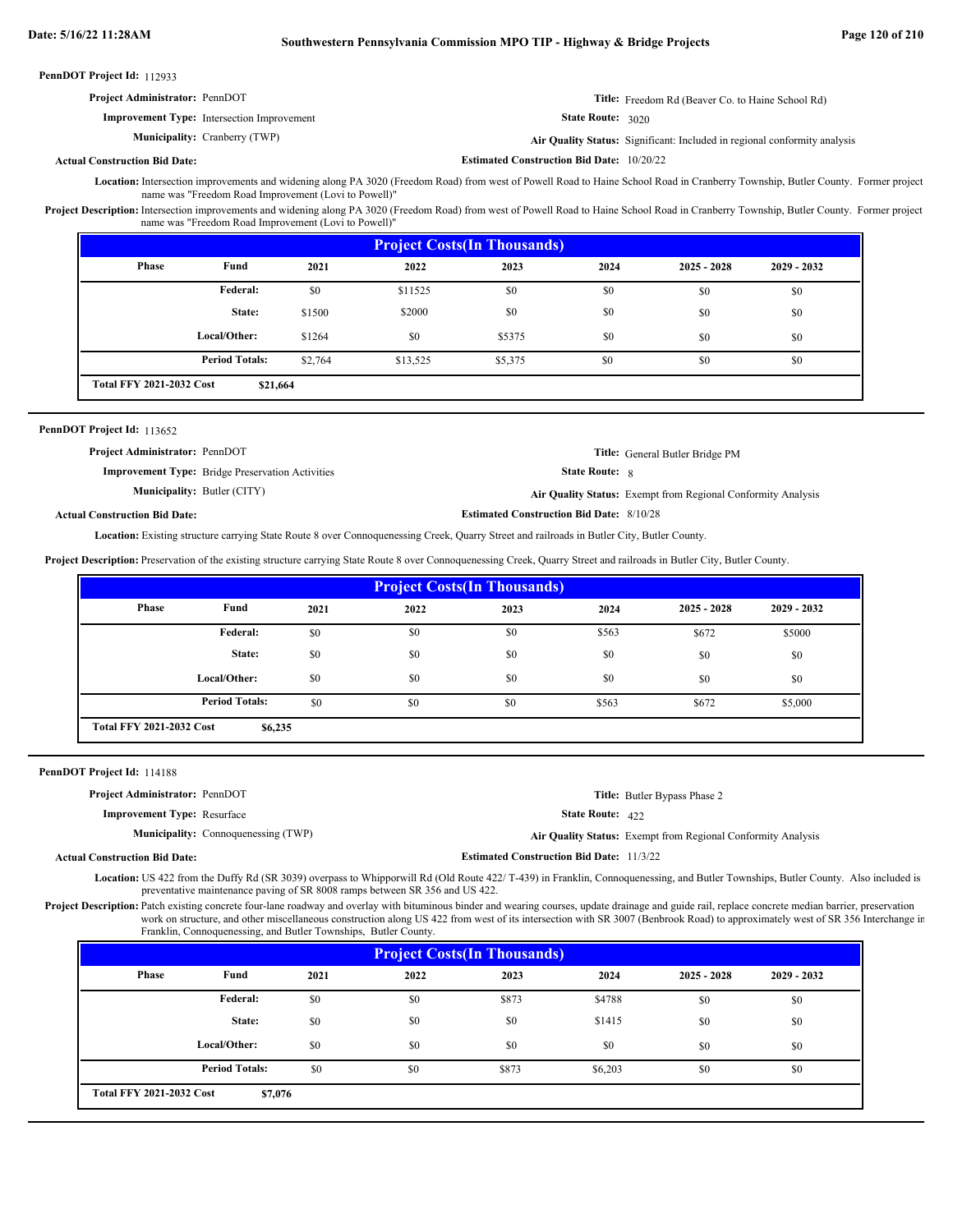| <b>Project Administrator: PennDOT</b>  |                       | <b>Title:</b> Butler Main Street Streetscape Phase 3                |
|----------------------------------------|-----------------------|---------------------------------------------------------------------|
| <b>Improvement Type:</b> Street Scapes | <b>State Route:</b> 8 |                                                                     |
| <b>Municipality: Butler (CITY)</b>     |                       | <b>Air Quality Status:</b> Exempt from Regional Conformity Analysis |

**Actual Construction Bid Date:**

**Estimated Construction Bid Date:** 5/12/22 5/12/22

Location: Along Main Street from Wayne Street to Brady Street and extending west on New Castle Street to the Transit Authority Bus Terminal in the City of Butler, Butler County.

Project Description: Streetscapes along Main Street from Wayne Street to Brady Street and extending west on New Castle Street to the Transit Authority Bus Terminal in the City of Butler, Butler County.

| <b>Project Costs (In Thousands)</b>      |                       |      |       |      |      |               |               |
|------------------------------------------|-----------------------|------|-------|------|------|---------------|---------------|
| <b>Phase</b>                             | Fund                  | 2021 | 2022  | 2023 | 2024 | $2025 - 2028$ | $2029 - 2032$ |
|                                          | Federal:              | \$0  | \$279 | \$0  | \$0  | \$0           | \$0           |
|                                          | State:                | \$0  | \$0   | \$0  | \$0  | \$0           | \$0           |
|                                          | Local/Other:          | \$0  | \$70  | \$0  | \$0  | \$0           | \$0           |
|                                          | <b>Period Totals:</b> | \$0  | \$349 | \$0  | \$0  | \$0           | \$0           |
| <b>Total FFY 2021-2032 Cost</b><br>\$349 |                       |      |       |      |      |               |               |

### PennDOT Project Id: 116127

| <b>Project Administrator: PennDOT</b>      |                                                  | <b>Title:</b> SR 356 Park-and-Ride                                                |
|--------------------------------------------|--------------------------------------------------|-----------------------------------------------------------------------------------|
| <b>Improvement Type:</b> Park and Ride Lot | <b>State Route:</b> $356$                        |                                                                                   |
| <b>Municipality:</b> Buffalo (TWP)         |                                                  | Air Quality Status: Non-Significant: Not included in regional conformity analysis |
| ıal Construction Bid Date:                 | <b>Estimated Construction Bid Date: 10/24/24</b> |                                                                                   |

### **Actual Construction Bid Date:**

Location: Intersection of PA 356 (South Pike Road) and SR 2017 (Silverville Road) in Buffalo Township, Butler County.

Project Description: Relocation and expansion of the existing park-and-ride facility at the intersection of PA 356 (South Pike Road) and SR 2017 (Silverville Road) in Buffalo Township, Butler County.

| <b>Project Costs (In Thousands)</b> |                       |       |         |       |      |               |               |
|-------------------------------------|-----------------------|-------|---------|-------|------|---------------|---------------|
| Phase                               | Fund                  | 2021  | 2022    | 2023  | 2024 | $2025 - 2028$ | $2029 - 2032$ |
|                                     | Federal:              | \$320 | \$960   | \$280 | \$0  | \$0           | \$0           |
|                                     | State:                | \$80  | \$310   | \$0   | \$0  | \$0           | \$0           |
|                                     | Local/Other:          | \$0   | \$0     | \$0   | \$0  | \$0           | \$0           |
|                                     | <b>Period Totals:</b> | \$400 | \$1,270 | \$280 | \$0  | \$0           | \$0           |
| <b>Total FFY 2021-2032 Cost</b>     | \$1,950               |       |         |       |      |               |               |

PennDOT Project Id: 116385

| <b>Project Administrator: PennDOT</b>                | <b>Title:</b> Cranberry Township - Three Signal Communication |
|------------------------------------------------------|---------------------------------------------------------------|
| <b>Improvement Type:</b> Existing Signal Improvement | <b>State Route:</b> $\forall P$                               |
| <b>Municipality:</b> Cranberry (TWP)                 | Air Quality Status: AQ Conformity Does Not Apply              |

**Actual Construction Bid Date:**

**Estimated Construction Bid Date:**

Location: Franklin Road (SR 3021) at Peters Road (turning movements, speed and safety), Cranberry Square Drive and Executive Drive (US Post Office Driveway); and Rowan Road (S.R. 3018) at Rowan Elementary School Dr (School, Pedestrian Use, Safety).

**Project Description:** Cranberry Township is seeking funding to expand its traffic communications system to include three remote traffic signals in the Township through Ethernet radio updates.

| <b>Project Costs (In Thousands)</b>     |                       |      |      |      |      |               |               |
|-----------------------------------------|-----------------------|------|------|------|------|---------------|---------------|
| <b>Phase</b>                            | Fund                  | 2021 | 2022 | 2023 | 2024 | $2025 - 2028$ | $2029 - 2032$ |
|                                         | Federal:              | \$0  | \$0  | \$0  | \$0  | \$0           | \$0           |
|                                         | State:                | \$0  | \$24 | \$0  | \$0  | \$0           | \$0           |
|                                         | Local/Other:          | \$0  | \$0  | \$0  | \$0  | \$0           | \$0           |
|                                         | <b>Period Totals:</b> | \$0  | \$24 | \$0  | \$0  | \$0           | \$0           |
| <b>Total FFY 2021-2032 Cost</b><br>\$24 |                       |      |      |      |      |               |               |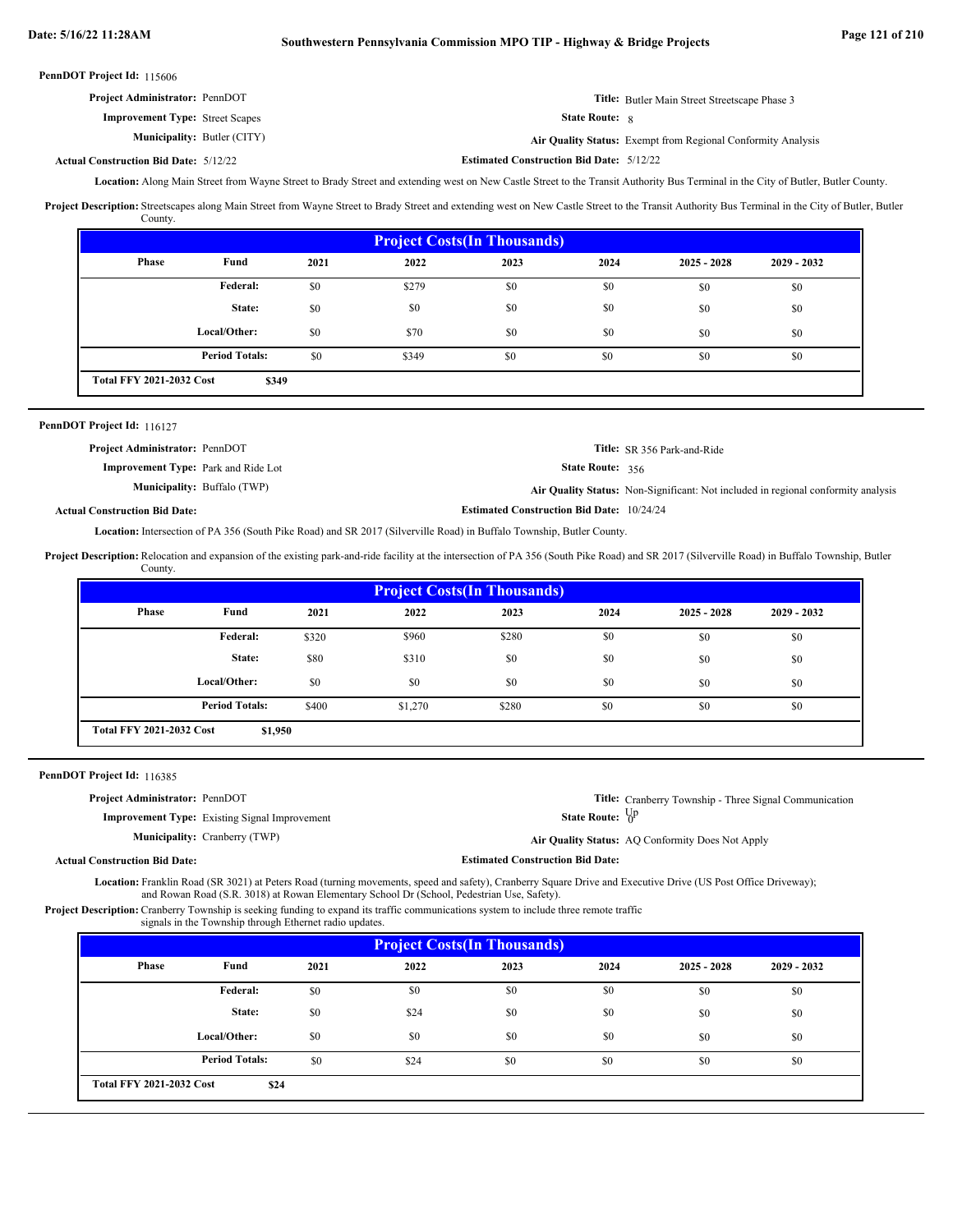| <b>Project Administrator: PennDOT</b>                | <b>Title:</b> Cranberry Township - LED Replacement |
|------------------------------------------------------|----------------------------------------------------|
| <b>Improvement Type:</b> Existing Signal Improvement | <b>State Route:</b> $\theta$                       |
| <b>Municipality:</b> Cranberry (TWP)                 | Air Quality Status: AO Conformity Does Not Apply   |

**Cranberry (TWP) Air Quality Status:** AQ Conformity Does Not Apply

**Estimated Construction Bid Date:**

### **Actual Construction Bid Date:**

Location: The proposed project will include six (6) traffic signals and intersections along Route 228 from I-79 ramps to Franklin Road.

**Project Description:** Replacement of existing LED signals.

| <b>Project Costs (In Thousands)</b> |                       |      |      |      |      |               |               |
|-------------------------------------|-----------------------|------|------|------|------|---------------|---------------|
| <b>Phase</b>                        | Fund                  | 2021 | 2022 | 2023 | 2024 | $2025 - 2028$ | $2029 - 2032$ |
|                                     | Federal:              | \$0  | \$0  | \$0  | \$0  | \$0           | \$0           |
|                                     | State:                | \$0  | \$28 | \$0  | \$0  | \$0           | \$0           |
|                                     | Local/Other:          | \$0  | \$0  | \$0  | \$0  | \$0           | \$0           |
|                                     | <b>Period Totals:</b> | \$0  | \$28 | \$0  | \$0  | \$0           | \$0           |
| <b>Total FFY 2021-2032 Cost</b>     | \$28                  |      |      |      |      |               |               |

| PennDOT Project Id: 116390                                                                                         |                                                      |                                         |                                                                 |  |  |
|--------------------------------------------------------------------------------------------------------------------|------------------------------------------------------|-----------------------------------------|-----------------------------------------------------------------|--|--|
| <b>Project Administrator: PennDOT</b>                                                                              |                                                      |                                         | <b>Title:</b> Cranberry Township - 2 Signal Cabinet Replacement |  |  |
|                                                                                                                    | <b>Improvement Type:</b> Existing Signal Improvement | <b>State Route:</b> $\theta$            |                                                                 |  |  |
|                                                                                                                    | <b>Municipality:</b> Cranberry (TWP)                 |                                         | Air Quality Status: AQ Conformity Does Not Apply                |  |  |
| <b>Actual Construction Bid Date:</b>                                                                               |                                                      | <b>Estimated Construction Bid Date:</b> |                                                                 |  |  |
| <b>Location:</b> The proposed projects are located on Route 19 (SR 0019) in a highly traveled commercial corridor. |                                                      |                                         |                                                                 |  |  |

**Project Description:** Replace 3 outdated signal cabinets with new equipment.

| <b>Project Costs (In Thousands)</b> |                       |      |      |      |      |               |               |
|-------------------------------------|-----------------------|------|------|------|------|---------------|---------------|
| Phase                               | Fund                  | 2021 | 2022 | 2023 | 2024 | $2025 - 2028$ | $2029 - 2032$ |
|                                     | <b>Federal:</b>       | \$0  | \$0  | \$0  | \$0  | \$0           | \$0           |
|                                     | State:                | \$0  | \$56 | \$0  | \$0  | \$0           | \$0           |
|                                     | Local/Other:          | \$0  | \$0  | \$0  | \$0  | \$0           | \$0           |
|                                     | <b>Period Totals:</b> | \$0  | \$56 | \$0  | \$0  | \$0           | \$0           |
| <b>Total FFY 2021-2032 Cost</b>     | \$56                  |      |      |      |      |               |               |

| 91 V<br>. . |
|-------------|
|-------------|

PennDOT Project Id: 73363

| <b>Project Administrator: PennDOT</b>               |                                                  | Title: HS Gen GC Marshall Plan 2                             |
|-----------------------------------------------------|--------------------------------------------------|--------------------------------------------------------------|
| <b>Improvement Type:</b> Transportation Enhancement | State Route: 51                                  |                                                              |
| <b>Municipality:</b> Uniontown (CITY)               |                                                  | Air Quality Status: Exempt from Regional Conformity Analysis |
| <b>Actual Construction Bid Date: 11/7/19</b>        | <b>Estimated Construction Bid Date: 12/12/19</b> |                                                              |

Location: Hometown Streets project for streetscape improvements along several blocks in the downtown business district in the City of Uniontown, Fayette County.

**Project Description:** Hometown Streets project for streetscape improvements along several blocks in the downtown business district in the City of Uniontown, Fayette County.

| <b>Project Costs (In Thousands)</b>      |                       |       |      |      |      |               |               |
|------------------------------------------|-----------------------|-------|------|------|------|---------------|---------------|
| Phase                                    | Fund                  | 2021  | 2022 | 2023 | 2024 | $2025 - 2028$ | $2029 - 2032$ |
|                                          | Federal:              | \$151 | \$0  | \$0  | \$0  | \$0           | \$0           |
|                                          | State:                | \$0   | \$0  | \$0  | \$0  | \$0           | \$0           |
|                                          | Local/Other:          | \$0   | \$0  | \$0  | \$0  | \$0           | \$0           |
|                                          | <b>Period Totals:</b> | \$151 | \$0  | \$0  | \$0  | \$0           | \$0           |
| <b>Total FFY 2021-2032 Cost</b><br>\$151 |                       |       |      |      |      |               |               |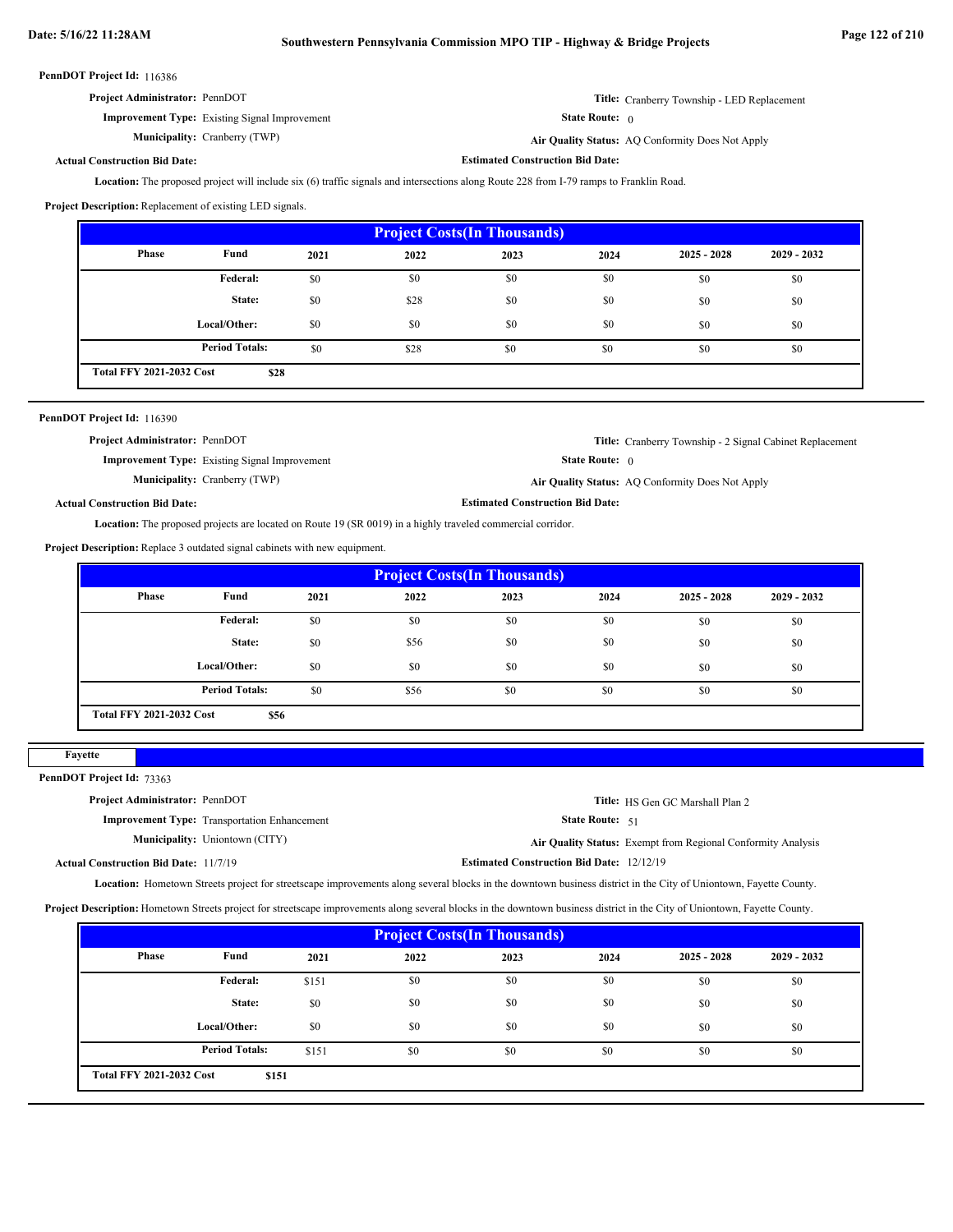| <b>Project Administrator: PennDOT</b>          | Title: PA 711 Crawford Ave Bridge |
|------------------------------------------------|-----------------------------------|
| <b>Improvement Type:</b> Bridge Rehabilitation | State Route: 711                  |

Connellsville (CITY) **Air Quality Status:** Exempt from Regional Conformity Analysis

### **Actual Construction Bid Date:**

Location: PA 711 (Crawford Avenue) over Youghiogheny River, SR 1037 and CSX RR, City of Connellsville, Fayette County, 26-0711-0010-1863

Project Description: This project is the rehabilitation of the structure carrying PA 711 (Crawford Avenue) over the Youghiogheny River, State Route 1037 (South Water Street), and CSX Rail Road in the City of Connellsville, Fayette County.

**Estimated Construction Bid Date:** 10/6/22

**Estimated Construction Bid Date:** 12/14/23

| *No new capacity will be added* |  |
|---------------------------------|--|
|---------------------------------|--|

**Municipality:**

|                                             | <b>Project Costs (In Thousands)</b> |         |         |      |      |               |               |
|---------------------------------------------|-------------------------------------|---------|---------|------|------|---------------|---------------|
| Phase                                       | Fund                                | 2021    | 2022    | 2023 | 2024 | $2025 - 2028$ | $2029 - 2032$ |
|                                             | Federal:                            | \$0     | \$8000  | \$0  | \$0  | \$0           | \$0           |
|                                             | State:                              | \$1200  | \$1000  | \$0  | \$0  | \$0           | \$0           |
|                                             | Local/Other:                        | \$0     | \$0     | \$0  | \$0  | \$0           | \$0           |
|                                             | <b>Period Totals:</b>               | \$1.200 | \$9,000 | \$0  | \$0  | \$0           | \$0           |
| <b>Total FFY 2021-2032 Cost</b><br>\$10,200 |                                     |         |         |      |      |               |               |

### PennDOT Project Id: 74344

| <b>Project Administrator: PennDOT</b>          | <b>Title:</b> Cast Iron Bridge                               |
|------------------------------------------------|--------------------------------------------------------------|
| <b>Improvement Type:</b> Bridge Rehabilitation | <b>State Route:</b> 4003                                     |
| <b>Municipality:</b> Brownsville (BORO)        | Air Quality Status: Exempt from Regional Conformity Analysis |

### **Actual Construction Bid Date:**

BMS# 26 4003 0090 0502 **Location:**

Project Description: This project is the rehabilitation of the Cast Iron Bridge (State Route 4003 Market Street) over Dunlap Creek in Brownsville Borough, Fayette County. \*No new capacity will be added\*

|                                            | <b>Project Costs (In Thousands)</b> |      |         |         |         |               |               |
|--------------------------------------------|-------------------------------------|------|---------|---------|---------|---------------|---------------|
| Phase                                      | Fund                                | 2021 | 2022    | 2023    | 2024    | $2025 - 2028$ | $2029 - 2032$ |
|                                            | Federal:                            | \$0  | \$0     | \$3924  | \$1888  | \$2268        | \$0           |
|                                            | State:                              | \$0  | \$1060  | \$0     | \$0     | \$0           | \$0           |
|                                            | Local/Other:                        | \$0  | \$0     | \$0     | \$0     | \$0           | \$0           |
|                                            | <b>Period Totals:</b>               | \$0  | \$1,060 | \$3,924 | \$1,888 | \$2,268       | \$0           |
| <b>Total FFY 2021-2032 Cost</b><br>\$9,140 |                                     |      |         |         |         |               |               |

PennDOT Project Id: 75056

| <b>Project Administrator: PennDOT</b>        |                                                   |                                                 | <b>Title:</b> US 40/PA 381 Intersection                             |
|----------------------------------------------|---------------------------------------------------|-------------------------------------------------|---------------------------------------------------------------------|
|                                              | <b>Improvement Type:</b> Intersection Improvement | <b>State Route:</b> $40$                        |                                                                     |
|                                              | <b>Municipality:</b> Wharton (TWP)                |                                                 | <b>Air Quality Status:</b> Exempt from Regional Conformity Analysis |
| <b>Actual Construction Bid Date: 1/14/16</b> |                                                   | <b>Estimated Construction Bid Date: 1/14/16</b> |                                                                     |

Location: Intersection Improvements to the US 40 (National Pike) / PA 381 (Farmington-Ohiopyle Road) Intesection

Project Description: This project is the intersection improvements to the US 40 (National Pike) / PA 381 (Farmington-Ohiopyle Road) Intersection in Wharton Township, Fayette County.

Project includes installing a traffic signal along with turning lanes at the intersection of SR 0040 and SR 0381; the intersection will also be re-aligned forming a "plus sign" intersection in lieu of the current configuration.

| <b>Project Costs (In Thousands)</b>     |                       |      |      |      |      |               |               |
|-----------------------------------------|-----------------------|------|------|------|------|---------------|---------------|
| Phase                                   | Fund                  | 2021 | 2022 | 2023 | 2024 | $2025 - 2028$ | $2029 - 2032$ |
|                                         | <b>Federal:</b>       | \$20 | \$0  | \$0  | \$0  | \$0           | \$0           |
|                                         | State:                | \$0  | \$0  | \$0  | \$0  | \$0           | \$0           |
|                                         | Local/Other:          | \$0  | \$0  | \$0  | \$0  | \$0           | \$0           |
|                                         | <b>Period Totals:</b> | \$20 | \$0  | \$0  | \$0  | \$0           | \$0           |
| <b>Total FFY 2021-2032 Cost</b><br>\$20 |                       |      |      |      |      |               |               |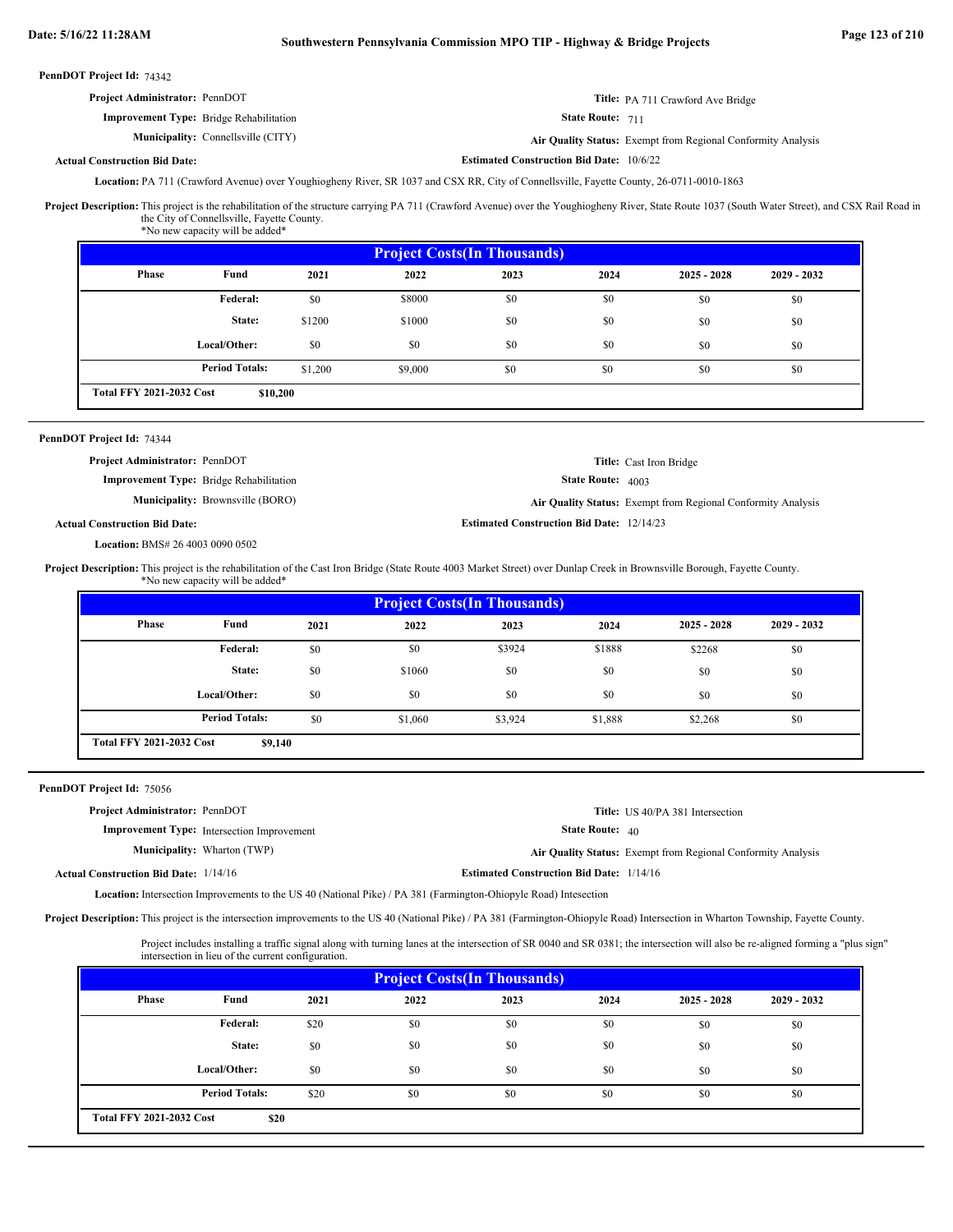**Estimated Construction Bid Date:** 6/1/24

PennDOT Project Id: 75991

| <b>Project Administrator: PennDOT</b>          | <b>Title:</b> PA 166 over Cats Creek - DFB       |
|------------------------------------------------|--------------------------------------------------|
| <b>Improvement Type:</b> Bridge Rehabilitation | <b>State Route:</b> 166                          |
| <b>Municipality:</b> Nicholson (TWP)           | Air Quality Status: AQ Conformity Does Not Apply |

### **Actual Construction Bid Date:**

Location: BMS: 26 0166 0170 1296, Segment/Offset: 0170/1296, PA 166 (New Geneva Road), Nicholson Township, Fayette County

This project is the replacement/rehabilitation of the structure carrying PA 166 (New Geneva Road) over Cats Creek in Nicholson Township, Fayette County. \*No new capacity will be added\* **Project Description:**

| <b>Project Costs (In Thousands)</b>      |                       |      |      |       |      |               |               |
|------------------------------------------|-----------------------|------|------|-------|------|---------------|---------------|
| Phase                                    | Fund                  | 2021 | 2022 | 2023  | 2024 | $2025 - 2028$ | $2029 - 2032$ |
|                                          | <b>Federal:</b>       | \$0  | \$0  | \$0   | \$0  | \$0           | \$0           |
|                                          | State:                | \$0  | \$0  | \$200 | \$0  | \$0           | \$0           |
|                                          | Local/Other:          | \$0  | \$0  | \$0   | \$0  | \$0           | \$0           |
|                                          | <b>Period Totals:</b> | \$0  | \$0  | \$200 | \$0  | \$0           | \$0           |
| <b>Total FFY 2021-2032 Cost</b><br>\$200 |                       |      |      |       |      |               |               |

### PennDOT Project Id: 76003

| <b>Project Administrator: PennDOT</b>       | Title: PA 381 ov Br Meadow Run - DFB                    |
|---------------------------------------------|---------------------------------------------------------|
| <b>Improvement Type:</b> Bridge Replacement | <b>State Route: 381</b>                                 |
| <b>Municipality:</b> Wharton (TWP)          | <b>Air Ouality Status:</b> AO Conformity Does Not Apply |
| ll Construction Bid Date:                   | <b>Estimated Construction Bid Date: 6/3/27</b>          |

### **Actual Construction Bid Date:**

Location: BMS: 26 0381 0210 0000, Segment/Offset: 0210/0000, PA 381 (Farmington-Ohiopyle Road), Wharton Township, Fayette County

This project is the replacement/rehabilitation of the structure carrying PA 381 (Farmington-Ohiopyle Road) over a branch of Meadow Run in Wharton Township, Fayette County. \*No new capacity will be added\* **Project Description:**

| <b>Project Costs (In Thousands)</b>      |                       |      |      |      |       |               |               |  |
|------------------------------------------|-----------------------|------|------|------|-------|---------------|---------------|--|
| Phase                                    | Fund                  | 2021 | 2022 | 2023 | 2024  | $2025 - 2028$ | $2029 - 2032$ |  |
|                                          | Federal:              | \$0  | \$0  | \$0  | \$0   | \$0           | \$0           |  |
|                                          | State:                | \$0  | \$0  | \$0  | \$200 | \$0           | \$224         |  |
|                                          | Local/Other:          | \$0  | \$0  | \$0  | \$0   | \$0           | \$0           |  |
|                                          | <b>Period Totals:</b> | \$0  | \$0  | \$0  | \$200 | \$0           | \$224         |  |
| <b>Total FFY 2021-2032 Cost</b><br>\$424 |                       |      |      |      |       |               |               |  |

### PennDOT Project Id: 76010

| <b>Project Administrator: PennDOT</b>         |                                                |                                                  | <b>Title:</b> SR 1037 over Trump Run                         |
|-----------------------------------------------|------------------------------------------------|--------------------------------------------------|--------------------------------------------------------------|
|                                               | <b>Improvement Type:</b> Bridge Rehabilitation | <b>State Route:</b> 1037                         |                                                              |
|                                               | <b>Municipality:</b> Connellsville (CITY)      |                                                  | Air Quality Status: Exempt from Regional Conformity Analysis |
| <b>Actual Construction Bid Date: 12/16/21</b> |                                                | <b>Estimated Construction Bid Date: 12/16/21</b> |                                                              |
| <b>Location: BMS# 26 1037 0030 0000</b>       |                                                |                                                  |                                                              |

Project Description: This project is the replacement of the structure carrying State Route 1037 (Arch Street) over Trump Run in the City of Connellsville, Fayette County. \*No new capacity will be added\*

| <b>Project Costs (In Thousands)</b> |                                          |       |       |      |      |               |               |  |
|-------------------------------------|------------------------------------------|-------|-------|------|------|---------------|---------------|--|
| Phase                               | Fund                                     | 2021  | 2022  | 2023 | 2024 | $2025 - 2028$ | $2029 - 2032$ |  |
|                                     | <b>Federal:</b>                          | \$0   | \$893 | \$0  | \$0  | \$0           | \$0           |  |
|                                     | State:                                   | \$103 | \$0   | \$0  | \$0  | \$0           | \$0           |  |
|                                     | Local/Other:                             | \$0   | \$0   | \$0  | \$0  | \$0           | \$0           |  |
|                                     | <b>Period Totals:</b>                    | \$103 | \$893 | \$0  | \$0  | \$0           | \$0           |  |
|                                     | <b>Total FFY 2021-2032 Cost</b><br>\$996 |       |       |      |      |               |               |  |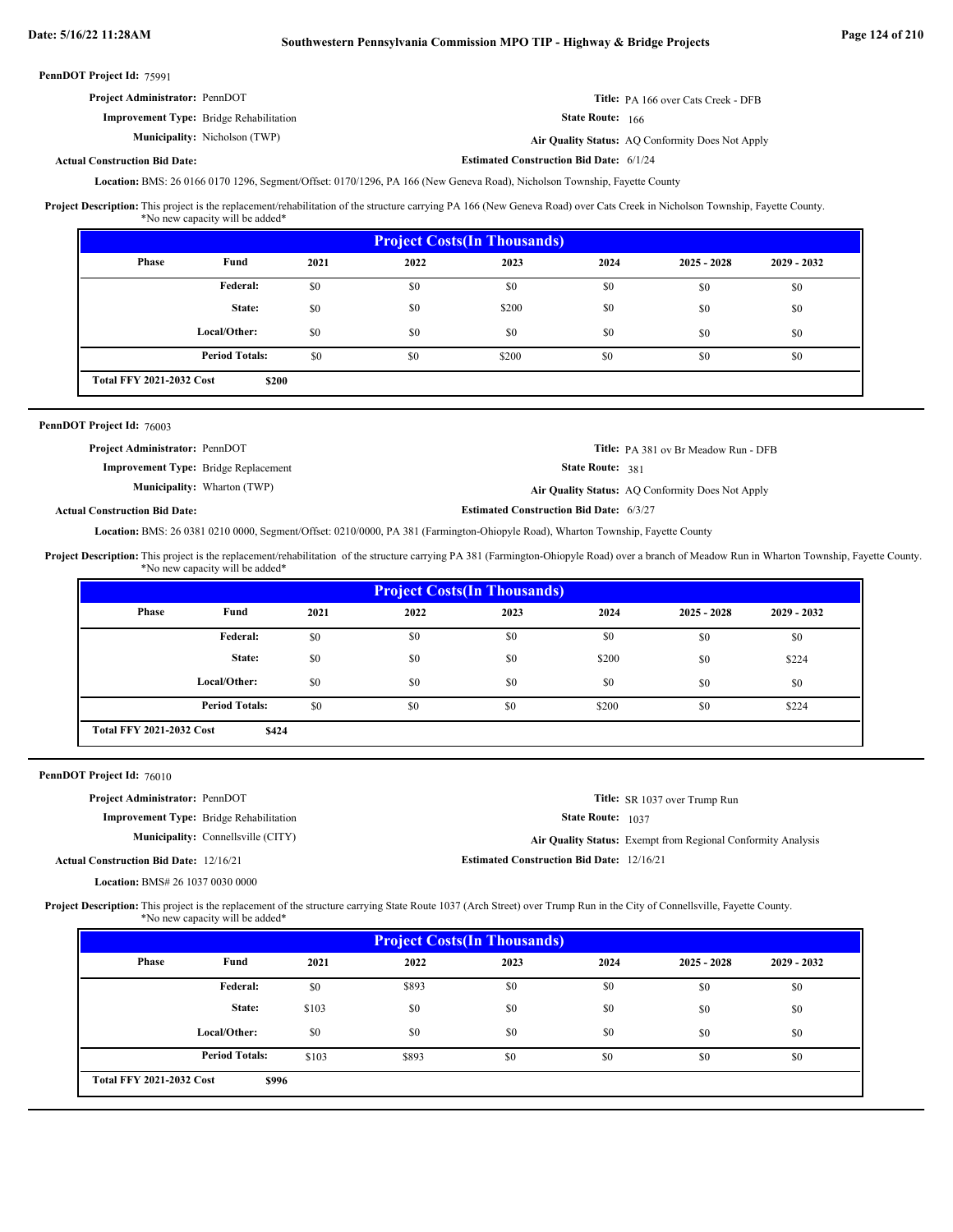| PennDOT Project Id: 76016                                                                                                                                                                             |                                 |                   |                   |                                                  |                   |                                                              |             |  |
|-------------------------------------------------------------------------------------------------------------------------------------------------------------------------------------------------------|---------------------------------|-------------------|-------------------|--------------------------------------------------|-------------------|--------------------------------------------------------------|-------------|--|
| Project Administrator: PennDOT                                                                                                                                                                        |                                 |                   |                   |                                                  |                   | Title: SR 4001 over Rush Run 0050-2 - DFB                    |             |  |
| <b>Improvement Type:</b> Bridge Replacement                                                                                                                                                           |                                 |                   | State Route: 4001 |                                                  |                   |                                                              |             |  |
|                                                                                                                                                                                                       | Municipality: Luzerne (TWP)     |                   |                   |                                                  |                   | Air Quality Status: Exempt from Regional Conformity Analysis |             |  |
| <b>Actual Construction Bid Date:</b>                                                                                                                                                                  |                                 |                   |                   | <b>Estimated Construction Bid Date: 6/16/22</b>  |                   |                                                              |             |  |
| Location: BMS: 26 4001 0050 0582                                                                                                                                                                      |                                 |                   |                   |                                                  |                   |                                                              |             |  |
| Project Description: This project is the replacement/rehabilitation of the structure carrying State Route 4001 (Rush Run Road) over Rush Run in Luzerne Township, Fayette County.                     | *No new capacity will be added* |                   |                   |                                                  |                   |                                                              |             |  |
|                                                                                                                                                                                                       |                                 |                   |                   | <b>Project Costs(In Thousands)</b>               |                   |                                                              |             |  |
| Phase                                                                                                                                                                                                 | Fund                            | 2021              | 2022              | 2023                                             | 2024              | $2025 - 2028$                                                | 2029 - 2032 |  |
|                                                                                                                                                                                                       | Federal:                        | \$0               | \$0               | \$0                                              | \$0               | \$0                                                          | \$0         |  |
|                                                                                                                                                                                                       | State:                          | \$0               | \$200             | \$0                                              | \$0               | \$0                                                          | \$0         |  |
|                                                                                                                                                                                                       | Local/Other:                    | \$0               | \$0               | \$0                                              | \$0               | \$0                                                          | \$0         |  |
|                                                                                                                                                                                                       | <b>Period Totals:</b>           | \$0               | \$200             | \$0                                              | \$0               | \$0                                                          | \$0         |  |
| <b>Total FFY 2021-2032 Cost</b>                                                                                                                                                                       | \$200                           |                   |                   |                                                  |                   |                                                              |             |  |
| PennDOT Project Id: 76017                                                                                                                                                                             |                                 |                   |                   |                                                  |                   |                                                              |             |  |
| <b>Project Administrator: PennDOT</b>                                                                                                                                                                 |                                 |                   |                   |                                                  |                   | Title: SR 4016 over Redstone Ck                              |             |  |
| <b>Improvement Type:</b> Bridge Replacement                                                                                                                                                           |                                 |                   |                   |                                                  | State Route: 4016 |                                                              |             |  |
|                                                                                                                                                                                                       | Municipality: Franklin (TWP)    |                   |                   |                                                  |                   | Air Quality Status: Exempt from Regional Conformity Analysis |             |  |
| <b>Actual Construction Bid Date:</b>                                                                                                                                                                  |                                 |                   |                   | <b>Estimated Construction Bid Date: 7/1/27</b>   |                   |                                                              |             |  |
| Location: BMS: 26 4016 0070 0000                                                                                                                                                                      |                                 |                   |                   |                                                  |                   |                                                              |             |  |
| Project Description: This project is for improvements to the structure carrying State Route 4016 (Main Street) over Redstone Creek in Redstone Township, Fayette County                               | *No new capacity will be added* |                   |                   |                                                  |                   |                                                              |             |  |
|                                                                                                                                                                                                       |                                 |                   |                   |                                                  |                   |                                                              |             |  |
|                                                                                                                                                                                                       |                                 |                   |                   | <b>Project Costs(In Thousands)</b>               |                   |                                                              |             |  |
| <b>Phase</b>                                                                                                                                                                                          | Fund                            | 2021              | 2022              | 2023                                             | 2024              | $2025 - 2028$                                                | 2029 - 2032 |  |
|                                                                                                                                                                                                       | Federal:                        | \$360             | \$0               | \$0                                              | \$0               | \$0                                                          | \$224       |  |
|                                                                                                                                                                                                       | State:                          | \$0               | \$0               | \$0                                              | \$0               | \$0                                                          | \$0         |  |
|                                                                                                                                                                                                       | Local/Other:                    | \$0               | \$0               | \$0                                              | \$0               | \$0                                                          | \$0         |  |
|                                                                                                                                                                                                       | <b>Period Totals:</b>           | \$360             | \$0               | \$0                                              | \$0               | \$0                                                          | \$224       |  |
| <b>Total FFY 2021-2032 Cost</b>                                                                                                                                                                       | \$584                           |                   |                   |                                                  |                   |                                                              |             |  |
|                                                                                                                                                                                                       |                                 |                   |                   |                                                  |                   |                                                              |             |  |
| PennDOT Project Id: 76137                                                                                                                                                                             |                                 |                   |                   |                                                  |                   |                                                              |             |  |
| Project Administrator: Fayette County                                                                                                                                                                 |                                 |                   |                   |                                                  |                   | Title: Moyer Road Bridges                                    |             |  |
| <b>Improvement Type:</b> Bridge Replacement                                                                                                                                                           | Municipality: Bullskin (TWP)    |                   |                   |                                                  | State Route: 7202 |                                                              |             |  |
|                                                                                                                                                                                                       |                                 |                   |                   |                                                  |                   | Air Quality Status: Exempt from Regional Conformity Analysis |             |  |
| <b>Actual Construction Bid Date:</b>                                                                                                                                                                  |                                 |                   |                   | <b>Estimated Construction Bid Date: 12/28/23</b> |                   |                                                              |             |  |
| Location: BMS# 26 7202 0906 1115,<br>Project Description: This project is the replacement of two locally owned structures carrying Moyer Road over Mounts Creek in Bullskin Township, Fayette County. |                                 | 26 7202 0906 1072 |                   |                                                  |                   |                                                              |             |  |
|                                                                                                                                                                                                       | *No new capacity will be added* |                   |                   |                                                  |                   |                                                              |             |  |
| Phase                                                                                                                                                                                                 | Fund                            | 2021              | 2022              | <b>Project Costs(In Thousands)</b><br>2023       | 2024              | $2025 - 2028$                                                | 2029 - 2032 |  |
|                                                                                                                                                                                                       | <b>Federal:</b>                 | \$200             | \$0               | \$1574                                           | \$0               | \$0                                                          | \$0         |  |

\$0 \$0 \$393 \$0 \$0 \$0 \$0 \$0  $$0$  \$0 \$0 \$0 \$0 \$0 \$0 \$0

\$0

**\$2,167**

**Period Totals:** \$200 \$0 \$1,967 \$0

**Local/Other:**

**Total FFY 2021-2032 Cost**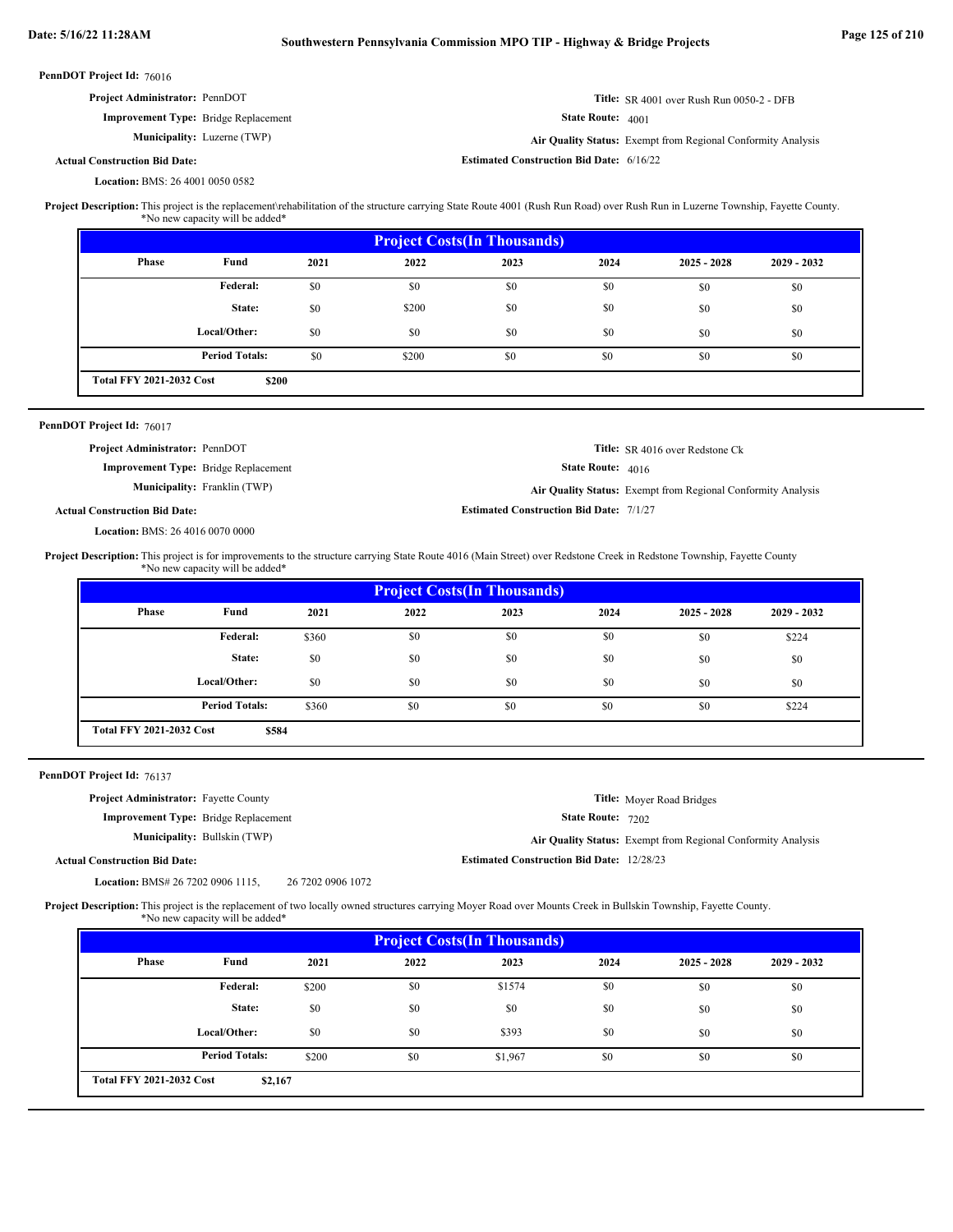| Project Administrator: PennDOT |  |
|--------------------------------|--|
|--------------------------------|--|

**Improvement Type:** Reconstruct

**Municipality:**

**Actual Construction Bid Date:**

**Estimated Construction Bid Date:**

State Route: 0

Location: Fayette, Greene, Washington and Westmoreland Counties.

**Project Description:** District 12 Highway and Bridge Line Item.

| <b>Project Costs (In Thousands)</b>         |                       |      |         |         |          |               |               |  |
|---------------------------------------------|-----------------------|------|---------|---------|----------|---------------|---------------|--|
| <b>Phase</b>                                | Fund                  | 2021 | 2022    | 2023    | 2024     | $2025 - 2028$ | $2029 - 2032$ |  |
|                                             | Federal:              | \$44 | \$781   | \$3769  | \$10693  | \$3981        | \$1060        |  |
|                                             | State:                | \$5  | \$825   | \$799   | \$975    | \$9159        | \$7928        |  |
|                                             | Local/Other:          | \$0  | \$0     | \$0     | \$0      | \$0           | \$0           |  |
|                                             | <b>Period Totals:</b> | \$49 | \$1,606 | \$4,568 | \$11,668 | \$13,140      | \$8,988       |  |
| <b>Total FFY 2021-2032 Cost</b><br>\$40,019 |                       |      |         |         |          |               |               |  |

| PennDOT Project Id: 79306 |  |
|---------------------------|--|
|---------------------------|--|

**Project Administrator:** PennDOT

**Improvement Type:** Bridge Improvement

**Municipality:**

**Actual Construction Bid Date:**

Location: PA 21 (Roy E. Furman Highway) over PA 166 German Township, Fayette County BMS# 26 0021 0050 1810

State Route: 21

German (TWP) **Air Quality Status:** Exempt from Regional Conformity Analysis

**Title:** PA 21 over PA 166

**Title:** Dist12 Hwy/Brdg Line Item

**Air Quality Status:** Exempt from Regional Conformity Analysis

**Estimated Construction Bid Date:** 2/17/22 2/17/22

**Project Description:** This project is the replacement of the structure carrying PA 21 (Roy E. Furman Highway) over PA 166 in German Township, Fayette County. \*No new capacity will be added\*

| <b>Project Costs (In Thousands)</b> |                       |       |         |       |      |               |               |  |
|-------------------------------------|-----------------------|-------|---------|-------|------|---------------|---------------|--|
| Phase                               | Fund                  | 2021  | 2022    | 2023  | 2024 | $2025 - 2028$ | $2029 - 2032$ |  |
|                                     | <b>Federal:</b>       | \$300 | \$9390  | \$362 | \$0  | \$0           | \$0           |  |
|                                     | State:                | \$0   | \$0     | \$0   | \$0  | \$0           | \$0           |  |
|                                     | Local/Other:          | \$0   | \$0     | \$0   | \$0  | \$0           | \$0           |  |
|                                     | <b>Period Totals:</b> | \$300 | \$9,390 | \$362 | \$0  | \$0           | \$0           |  |

PennDOT Project Id: 81192

| <b>Project Administrator: PennDOT</b>  |                                                  |                                                                     |
|----------------------------------------|--------------------------------------------------|---------------------------------------------------------------------|
|                                        |                                                  | <b>Title:</b> Layton Bridge                                         |
| <b>Improvement Type:</b> Replace/Rehab | <b>State Route: 4038</b>                         |                                                                     |
| <b>Municipality:</b> Perry (TWP)       |                                                  | <b>Air Quality Status:</b> Exempt from Regional Conformity Analysis |
| ll Construction Bid Date:              | <b>Estimated Construction Bid Date: 12/14/28</b> |                                                                     |

**Actual Construction Bid Date:**

BMS# 26 4038 0110 0000 **Location:**

Project Description: This project is for the improvement of the Layton Bridge (State Route 4038, Layton Street) over the Youghiogheny River and Great Allegheny Passage Trail in Perry Township, Fayette County. \*No new capacity will be added\*

| <b>Project Costs (In Thousands)</b>         |                       |         |      |         |         |               |               |  |
|---------------------------------------------|-----------------------|---------|------|---------|---------|---------------|---------------|--|
| Phase                                       | Fund                  | 2021    | 2022 | 2023    | 2024    | $2025 - 2028$ | $2029 - 2032$ |  |
|                                             | <b>Federal:</b>       | \$1200  | \$0  | \$0     | \$0     | \$30000       | \$0           |  |
|                                             | State:                | \$0     | \$0  | \$2968  | \$1000  | \$0           | \$0           |  |
|                                             | Local/Other:          | \$0     | \$0  | \$0     | \$0     | \$0           | \$0           |  |
|                                             | <b>Period Totals:</b> | \$1,200 | \$0  | \$2,968 | \$1,000 | \$30,000      | \$0           |  |
| <b>Total FFY 2021-2032 Cost</b><br>\$35,168 |                       |         |      |         |         |               |               |  |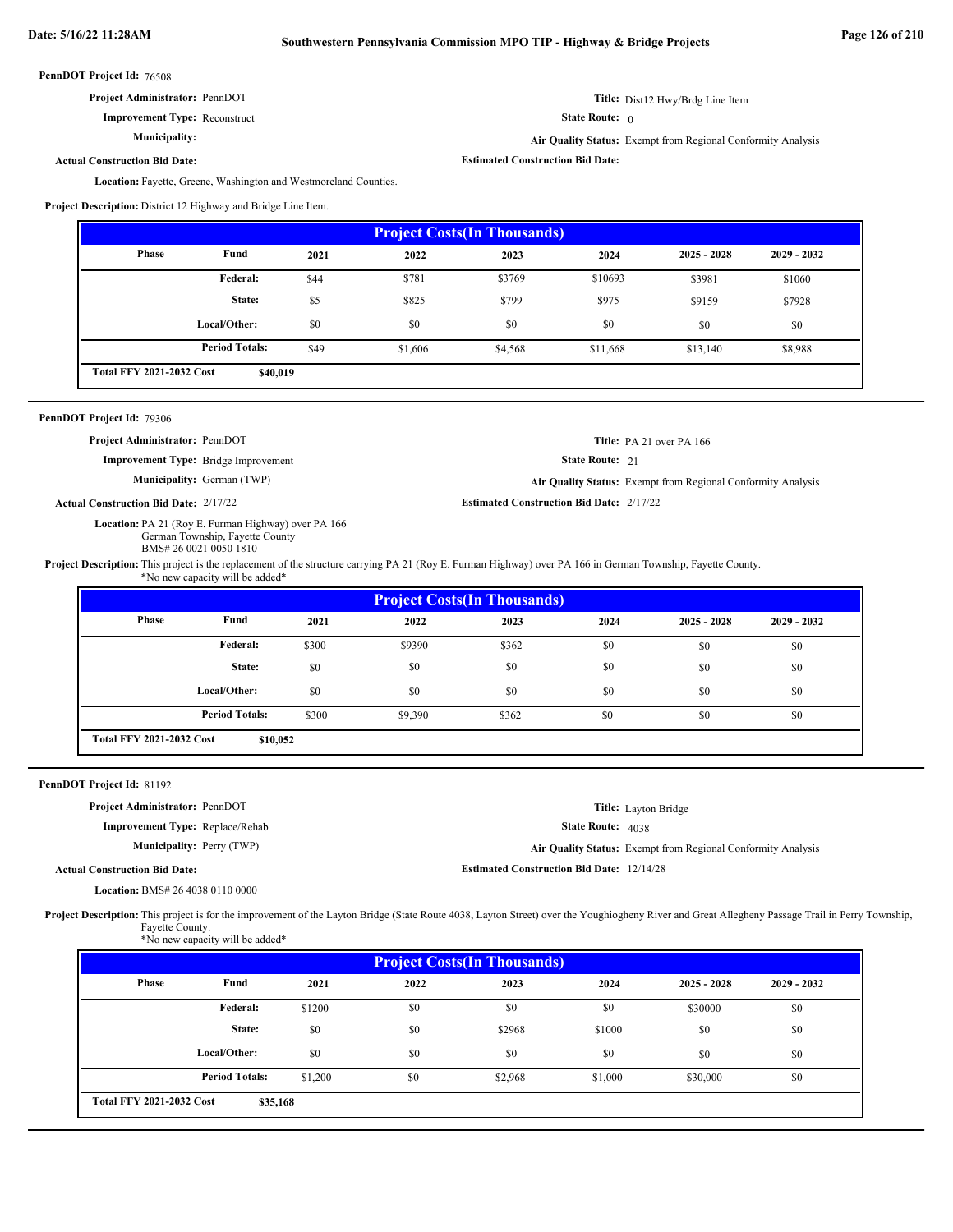**Estimated Construction Bid Date:**

PennDOT Project Id: 81229

| Project Administrator: PennDOT |  |
|--------------------------------|--|
|--------------------------------|--|

**Municipality:**

**Improvement Type:** Bridge Preservation Activities

**Title:** D12 Bridge Preservation Design

State Route: 0

**Air Quality Status:** Exempt from Regional Conformity Analysis

**Actual Construction Bid Date:** 6/7/18

Location: District Wide Bridge Preservation Line Item

**Project Description:** District Wide Bridge Preservation Line Item.

| <b>Project Costs (In Thousands)</b> |                                          |       |      |      |      |               |               |  |
|-------------------------------------|------------------------------------------|-------|------|------|------|---------------|---------------|--|
| Phase                               | Fund                                     | 2021  | 2022 | 2023 | 2024 | $2025 - 2028$ | $2029 - 2032$ |  |
|                                     | <b>Federal:</b>                          | \$0   | \$0  | \$0  | \$0  | \$0           | \$0           |  |
|                                     | State:                                   | \$400 | \$0  | \$0  | \$0  | \$0           | \$0           |  |
|                                     | Local/Other:                             | \$0   | \$0  | \$0  | \$0  | \$0           | \$0           |  |
|                                     | <b>Period Totals:</b>                    | \$400 | \$0  | \$0  | \$0  | \$0           | \$0           |  |
|                                     | <b>Total FFY 2021-2032 Cost</b><br>\$400 |       |      |      |      |               |               |  |

| PennDOT Project Id: 81801             |                                                |                                                 |                                                  |
|---------------------------------------|------------------------------------------------|-------------------------------------------------|--------------------------------------------------|
| <b>Project Administrator: PennDOT</b> |                                                |                                                 | <b>Title:</b> SR 4003 over Cox Run - DFB         |
|                                       | <b>Improvement Type:</b> Bridge Rehabilitation | <b>State Route: 4003</b>                        |                                                  |
|                                       | <b>Municipality:</b> Luzerne (TWP)             |                                                 | Air Quality Status: AQ Conformity Does Not Apply |
| <b>Actual Construction Bid Date:</b>  |                                                | <b>Estimated Construction Bid Date: 6/24/27</b> |                                                  |
|                                       |                                                |                                                 |                                                  |

BMS: 26 4003 0050 0000 **Location:**

Project Description: This project is for the rehabilitation/replacement of the structure carrying State Route 4003 (Bull Run Road) over Cox Run in Luzerne Township, Fayette County. \*No new capacity will be added\*

| <b>Project Costs (In Thousands)</b>      |                       |      |      |      |       |               |               |
|------------------------------------------|-----------------------|------|------|------|-------|---------------|---------------|
| Phase                                    | Fund                  | 2021 | 2022 | 2023 | 2024  | $2025 - 2028$ | $2029 - 2032$ |
|                                          | Federal:              | \$0  | \$0  | \$0  | \$0   | \$0           | \$0           |
|                                          | State:                | \$0  | \$0  | \$0  | \$200 | \$0           | \$0           |
|                                          | Local/Other:          | \$0  | \$0  | \$0  | \$0   | \$0           | \$0           |
|                                          | <b>Period Totals:</b> | \$0  | \$0  | \$0  | \$200 | \$0           | \$0           |
| <b>Total FFY 2021-2032 Cost</b><br>\$200 |                       |      |      |      |       |               |               |

|  | PennDOT Project Id: 81947 |  |
|--|---------------------------|--|
|--|---------------------------|--|

|--|

**Improvement Type:** Bridge Replacement

**Municipality:**

**Actual Construction Bid Date:**

BMS: 26 2003 0080 2104, **Location:**

**Estimated Construction Bid Date:** 9/16/21 9/16/21 Wharton (TWP) **Air Quality Status:** Exempt from Regional Conformity Analysis

State Route: 2003

**Title:** SR 2003 over Chaney Run-1 - DFB

Project Description: This project is the replacement of the structure carrying State Route 2003 (Wharton Furnace Road) over Chaney Run in Wharton Township, Fayette County. \*No new capacity will be added\*

| <b>Project Costs (In Thousands)</b>      |                       |       |      |      |      |               |               |
|------------------------------------------|-----------------------|-------|------|------|------|---------------|---------------|
| Phase                                    | Fund                  | 2021  | 2022 | 2023 | 2024 | $2025 - 2028$ | $2029 - 2032$ |
|                                          | <b>Federal:</b>       | \$0   | \$0  | \$0  | \$0  | \$0           | \$0           |
|                                          | State:                | \$200 | \$0  | \$0  | \$0  | \$0           | \$0           |
|                                          | Local/Other:          | \$0   | \$0  | \$0  | \$0  | \$0           | \$0           |
|                                          | <b>Period Totals:</b> | \$200 | \$0  | \$0  | \$0  | \$0           | \$0           |
| <b>Total FFY 2021-2032 Cost</b><br>\$200 |                       |       |      |      |      |               |               |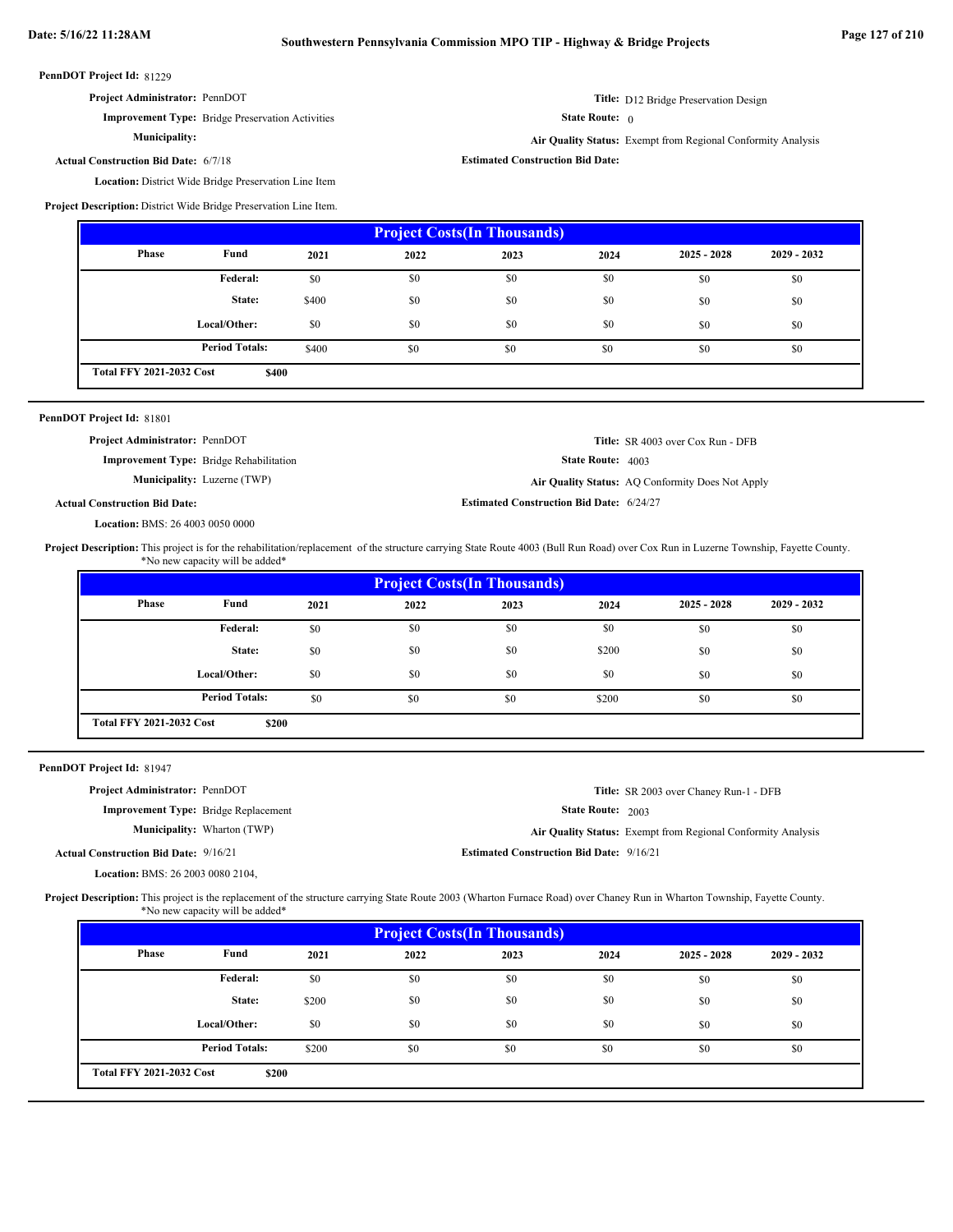| PennDOT Project Id: 81956                                                                                                                                                                                                         |                                                                       |      |                                    |                                                 |                   |                                                              |             |
|-----------------------------------------------------------------------------------------------------------------------------------------------------------------------------------------------------------------------------------|-----------------------------------------------------------------------|------|------------------------------------|-------------------------------------------------|-------------------|--------------------------------------------------------------|-------------|
| Project Administrator: PennDOT                                                                                                                                                                                                    |                                                                       |      |                                    |                                                 |                   | Title: SR 1051 ov Br Opossum Run - DFB                       |             |
|                                                                                                                                                                                                                                   | Improvement Type: Bridge Replacement<br>State Route: 1051             |      |                                    |                                                 |                   |                                                              |             |
|                                                                                                                                                                                                                                   | Municipality: Dunbar (TWP)                                            |      |                                    |                                                 |                   | Air Quality Status: Exempt from Regional Conformity Analysis |             |
| <b>Actual Construction Bid Date:</b>                                                                                                                                                                                              |                                                                       |      |                                    | <b>Estimated Construction Bid Date:</b>         |                   |                                                              |             |
| Location: BMS: 26 1051 0200 0000                                                                                                                                                                                                  |                                                                       |      |                                    |                                                 |                   |                                                              |             |
| Project Description: This project is the replacement/rehabilitation of the structure carrying State Route 1051 (Crawford Avenue) over a Branch of Opposum Run in Dunbar Township, Fayette County.                                 | *No new capacity will be added*                                       |      |                                    |                                                 |                   |                                                              |             |
|                                                                                                                                                                                                                                   |                                                                       |      | <b>Project Costs(In Thousands)</b> |                                                 |                   |                                                              |             |
| <b>Phase</b>                                                                                                                                                                                                                      | Fund                                                                  | 2021 | 2022                               | 2023                                            | 2024              | $2025 - 2028$                                                | 2029 - 2032 |
|                                                                                                                                                                                                                                   | Federal:                                                              | \$0  | \$0                                | \$0                                             | \$0               | \$0                                                          | \$0         |
|                                                                                                                                                                                                                                   | State:                                                                | \$0  | \$0                                | \$200                                           | \$0               | \$0                                                          | \$0         |
|                                                                                                                                                                                                                                   | Local/Other:                                                          | \$0  | \$0                                | \$0                                             | \$0               | \$0                                                          | \$0         |
|                                                                                                                                                                                                                                   | <b>Period Totals:</b>                                                 | \$0  | \$0                                | \$200                                           | \$0               | \$0                                                          | \$0         |
| <b>Total FFY 2021-2032 Cost</b>                                                                                                                                                                                                   | \$200                                                                 |      |                                    |                                                 |                   |                                                              |             |
|                                                                                                                                                                                                                                   |                                                                       |      |                                    |                                                 |                   |                                                              |             |
| PennDOT Project Id: 81994                                                                                                                                                                                                         |                                                                       |      |                                    |                                                 |                   |                                                              |             |
| Project Administrator: PennDOT                                                                                                                                                                                                    |                                                                       |      |                                    |                                                 |                   | Title: SR 4011 over Washwater Run - DFB                      |             |
|                                                                                                                                                                                                                                   | Improvement Type: Bridge Replacement<br>Municipality: Jefferson (TWP) |      |                                    |                                                 | State Route: 4011 |                                                              |             |
|                                                                                                                                                                                                                                   |                                                                       |      |                                    | <b>Estimated Construction Bid Date: 9/25/25</b> |                   | Air Quality Status: Exempt from Regional Conformity Analysis |             |
|                                                                                                                                                                                                                                   |                                                                       |      |                                    |                                                 |                   |                                                              |             |
| <b>Actual Construction Bid Date:</b><br>Location: BMS# 26 4011 0030 0000<br>County.                                                                                                                                               | *No new capacity will be added*                                       |      |                                    |                                                 |                   |                                                              |             |
|                                                                                                                                                                                                                                   |                                                                       |      |                                    | <b>Project Costs(In Thousands)</b>              |                   |                                                              |             |
| Phase                                                                                                                                                                                                                             | Fund                                                                  | 2021 | 2022                               | 2023                                            | 2024              | $2025 - 2028$                                                | 2029 - 2032 |
|                                                                                                                                                                                                                                   | Federal:                                                              | \$0  | \$0                                | \$0                                             | \$0               | \$0                                                          | \$0         |
|                                                                                                                                                                                                                                   | State:                                                                | \$0  | \$0                                | \$200                                           | \$0               | \$0                                                          | \$0         |
|                                                                                                                                                                                                                                   | Local/Other:                                                          | \$0  | \$0                                | \$0                                             | \$0               | \$0                                                          | \$0         |
|                                                                                                                                                                                                                                   | <b>Period Totals:</b>                                                 | \$0  | \$0                                | \$200                                           | \$0               | \$0                                                          | \$0         |
| Project Description: This project is the replacement/rehabilitation of the structure carrying State Route 4011 (Laureldale Road) over a Branch of Washwater Run in Jefferson Township, Fayette<br><b>Total FFY 2021-2032 Cost</b> | \$200                                                                 |      |                                    |                                                 |                   |                                                              |             |
|                                                                                                                                                                                                                                   |                                                                       |      |                                    |                                                 |                   |                                                              |             |
| Project Administrator: PennDOT                                                                                                                                                                                                    |                                                                       |      |                                    |                                                 |                   | Title: SR 4001 over Rush Run 0050 - DFB                      |             |
|                                                                                                                                                                                                                                   | <b>Improvement Type:</b> Bridge Replacement                           |      |                                    |                                                 | State Route: 4001 |                                                              |             |
|                                                                                                                                                                                                                                   | <b>Municipality:</b> Luzerne (TWP)                                    |      |                                    |                                                 |                   | Air Quality Status: Exempt from Regional Conformity Analysis |             |
| <b>Actual Construction Bid Date:</b><br>Location: BMS# 62 4001 0050 0000                                                                                                                                                          |                                                                       |      |                                    | <b>Estimated Construction Bid Date: 6/16/22</b> |                   |                                                              |             |
| PennDOT Project Id: 88878<br>Project Description: This project is the replacement \rehabilitation of the structure carrying State Route 4001 (Rush Run Road) over Rush Run in Luzerne Township, Fayette County.                   | *No new capacity will be added*                                       |      |                                    |                                                 |                   |                                                              |             |
|                                                                                                                                                                                                                                   |                                                                       |      |                                    | <b>Project Costs(In Thousands)</b>              |                   |                                                              |             |
| Phase                                                                                                                                                                                                                             | Fund                                                                  | 2021 | 2022                               | 2023                                            | 2024              | $2025 - 2028$                                                | 2029 - 2032 |
|                                                                                                                                                                                                                                   | Federal:                                                              | \$0  | \$0                                | \$0                                             | \$0               | \$0                                                          | \$0         |
|                                                                                                                                                                                                                                   | State:                                                                | \$0  | \$200                              | \$0                                             | \$0               | \$0                                                          | \$0         |
|                                                                                                                                                                                                                                   | Local/Other:                                                          | \$0  | \$0                                | \$0                                             | \$0               | \$0                                                          | \$0         |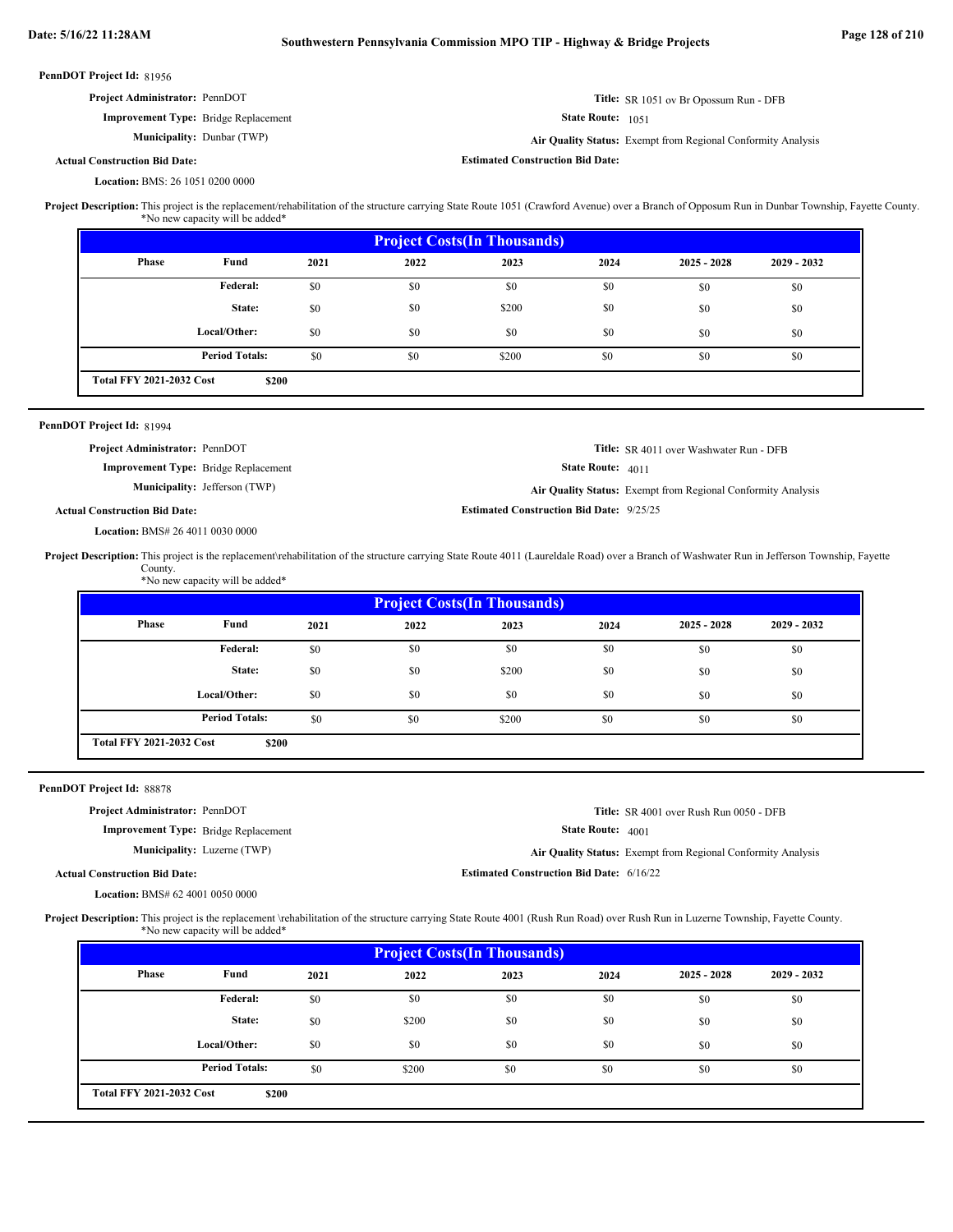| <b>Project Administrator: PennDOT</b>        |                                     |                                                 | <b>Title:</b> SR 1051 over Butler Run - DFB                         |
|----------------------------------------------|-------------------------------------|-------------------------------------------------|---------------------------------------------------------------------|
| <b>Improvement Type:</b> Bridge Replacement  |                                     | <b>State Route:</b> 1051                        |                                                                     |
|                                              | <b>Municipality:</b> Bullskin (TWP) |                                                 | <b>Air Quality Status:</b> Exempt from Regional Conformity Analysis |
| <b>Actual Construction Bid Date: 1/14/21</b> |                                     | <b>Estimated Construction Bid Date: 1/14/21</b> |                                                                     |

Location: SR 1051 over Butler Run, Bullskin Township, Fayette County, Bridge Replacement\Rehabilitation, 26 1051 0330 1040

This project is the replacement \rehabilitation of the structure carrying SR 1051 (Breakneck Road) over Butler Run in Bullskin Township, Fayette County. \*No new capacity will be added\* **Project Description:**

| <b>Project Costs(In Thousands)</b> |                                          |       |      |      |      |               |               |
|------------------------------------|------------------------------------------|-------|------|------|------|---------------|---------------|
| <b>Phase</b>                       | Fund                                     | 2021  | 2022 | 2023 | 2024 | $2025 - 2028$ | $2029 - 2032$ |
|                                    | <b>Federal:</b>                          | \$0   | \$0  | \$0  | \$0  | \$0           | \$0           |
|                                    | State:                                   | \$200 | \$0  | \$0  | \$0  | \$0           | \$0           |
|                                    | Local/Other:                             | \$0   | \$0  | \$0  | \$0  | \$0           | \$0           |
|                                    | <b>Period Totals:</b>                    | \$200 | \$0  | \$0  | \$0  | \$0           | \$0           |
|                                    | <b>Total FFY 2021-2032 Cost</b><br>\$200 |       |      |      |      |               |               |

### PennDOT Project Id: 90750

| <b>Project Administrator: PennDOT</b>       | <b>Title:</b> PA 281 over Pinkham Run - DFB                  |
|---------------------------------------------|--------------------------------------------------------------|
| <b>Improvement Type:</b> Bridge Replacement | <b>State Route: 281</b>                                      |
| <b>Municipality:</b> Henry Clay (TWP)       | Air Quality Status: Exempt from Regional Conformity Analysis |
| <b>Actual Construction Bid Date:</b>        | <b>Estimated Construction Bid Date: 6/2/23</b>               |

Location: PA 281 (Bruceton Road) over Pinkham Run, Henry Clay Township, Fayette County, BMS# 26 0281 0030 1349

This project is the replacement/rehabilitation of the structure carrying PA 281 (Bruceton Road) over Pinkham Run in Henry Clay Township, Fayette County. \*No new capacity will be added\* **Project Description:**

| <b>Project Costs (In Thousands)</b>      |                       |      |      |       |      |               |               |
|------------------------------------------|-----------------------|------|------|-------|------|---------------|---------------|
| Phase                                    | Fund                  | 2021 | 2022 | 2023  | 2024 | $2025 - 2028$ | $2029 - 2032$ |
|                                          | Federal:              | \$0  | \$0  | \$0   | \$0  | \$0           | \$0           |
|                                          | State:                | \$0  | \$0  | \$200 | \$0  | \$0           | \$0           |
|                                          | Local/Other:          | \$0  | \$0  | \$0   | \$0  | \$0           | \$0           |
|                                          | <b>Period Totals:</b> | \$0  | \$0  | \$200 | \$0  | \$0           | \$0           |
| <b>Total FFY 2021-2032 Cost</b><br>\$200 |                       |      |      |       |      |               |               |

PennDOT Project Id: 90754

| <b>Project Administrator: PennDOT</b>       |                                       |                                                  | <b>Title:</b> PA 281 over Br Hall Run-DFB                    |
|---------------------------------------------|---------------------------------------|--------------------------------------------------|--------------------------------------------------------------|
| <b>Improvement Type:</b> Bridge Replacement |                                       | <b>State Route: 281</b>                          |                                                              |
|                                             | <b>Municipality:</b> Henry Clay (TWP) |                                                  | Air Quality Status: Exempt from Regional Conformity Analysis |
| <b>Actual Construction Bid Date:</b>        |                                       | <b>Estimated Construction Bid Date: 12/12/24</b> |                                                              |
| <b>Location: BMS# 26 0281 0040 0000</b>     |                                       |                                                  |                                                              |

**Project Description:** This project is the replacement/rehabilitation of the structure carrying PA 281 (Bruceton Road) over a branch of Hall Run in Henry Clay Township, Fayette County. \*No new capacity will be added\*

| <b>Project Costs (In Thousands)</b> |                                          |      |      |       |      |               |               |
|-------------------------------------|------------------------------------------|------|------|-------|------|---------------|---------------|
| Phase                               | Fund                                     | 2021 | 2022 | 2023  | 2024 | $2025 - 2028$ | $2029 - 2032$ |
|                                     | Federal:                                 | \$0  | \$0  | \$0   | \$0  | \$0           | \$0           |
|                                     | State:                                   | \$0  | \$0  | \$200 | \$0  | \$0           | \$0           |
|                                     | Local/Other:                             | \$0  | \$0  | \$0   | \$0  | \$0           | \$0           |
|                                     | <b>Period Totals:</b>                    | \$0  | \$0  | \$200 | \$0  | \$0           | \$0           |
|                                     | <b>Total FFY 2021-2032 Cost</b><br>\$200 |      |      |       |      |               |               |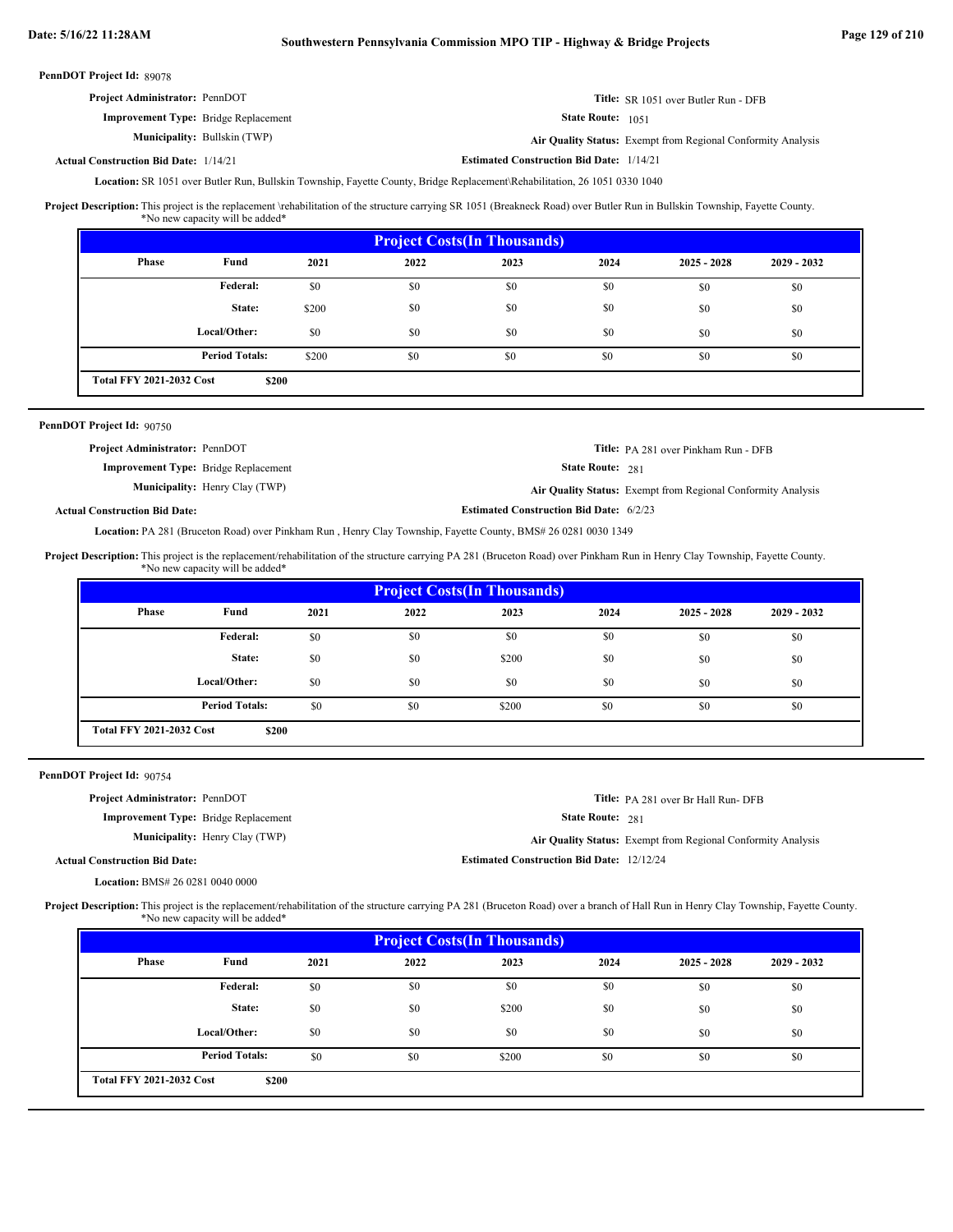| <b>Project Administrator: PennDOT</b>          |                                    |                                                | <b>Title:</b> SR 2011 over Little Sandy Ck - DFB             |
|------------------------------------------------|------------------------------------|------------------------------------------------|--------------------------------------------------------------|
| <b>Improvement Type:</b> Bridge Rehabilitation |                                    | <b>State Route: 2011</b>                       |                                                              |
|                                                | <b>Municipality:</b> Wharton (TWP) |                                                | Air Quality Status: Exempt from Regional Conformity Analysis |
| <b>Actual Construction Bid Date:</b>           |                                    | <b>Estimated Construction Bid Date: 4/1/26</b> |                                                              |

## BMS: 26 2011 0070 0000 **Location:**

Project Description: This project is for the rehabilitation\replacement of the structure carrying State Route 2011 (Dinner Bell Five Forks Road) over Little Sandy Creek in Wharton Township, Fayette County.

\*No new capacity will be added\*

| <b>Project Costs (In Thousands)</b>      |                       |      |      |      |       |               |               |
|------------------------------------------|-----------------------|------|------|------|-------|---------------|---------------|
| <b>Phase</b>                             | Fund                  | 2021 | 2022 | 2023 | 2024  | $2025 - 2028$ | $2029 - 2032$ |
|                                          | Federal:              | \$0  | \$0  | \$0  | \$0   | \$0           | \$0           |
|                                          | State:                | \$0  | \$0  | \$0  | \$200 | \$0           | \$0           |
|                                          | Local/Other:          | \$0  | \$0  | \$0  | \$0   | \$0           | \$0           |
|                                          | <b>Period Totals:</b> | \$0  | \$0  | \$0  | \$200 | \$0           | \$0           |
| <b>Total FFY 2021-2032 Cost</b><br>\$200 |                       |      |      |      |       |               |               |

### PennDOT Project Id: 92321

**Project Administrator:** PennDOT

**Improvement Type:** Planning

### **Municipality:**

State Route: 0

**Estimated Construction Bid Date:**

**Air Quality Status:** Non-Significant: Not included in regional conformity analysis

**Title:** D12 Right of Way Line Item

## **Actual Construction Bid Date:**

Location: D12 Right of Way Agreement

**Project Description:** D12 Right of Way Agreement

| <b>Project Costs (In Thousands)</b> |                       |       |      |      |      |               |               |
|-------------------------------------|-----------------------|-------|------|------|------|---------------|---------------|
| <b>Phase</b>                        | Fund                  | 2021  | 2022 | 2023 | 2024 | $2025 - 2028$ | $2029 - 2032$ |
|                                     | <b>Federal:</b>       | \$0   | \$0  | \$0  | \$0  | \$0           | \$0           |
|                                     | State:                | \$400 | \$0  | \$0  | \$0  | \$0           | \$0           |
|                                     | Local/Other:          | \$0   | \$0  | \$0  | \$0  | \$0           | \$0           |
|                                     | <b>Period Totals:</b> | \$400 | \$0  | \$0  | \$0  | \$0           | \$0           |
| <b>Total FFY 2021-2032 Cost</b>     | \$400                 |       |      |      |      |               |               |

PennDOT Project Id: 93507

| <b>Project Administrator: PennDOT</b>       |                                       |                                                 | <b>Title:</b> SR 2040 over Redstone Ck                       |
|---------------------------------------------|---------------------------------------|-------------------------------------------------|--------------------------------------------------------------|
| <b>Improvement Type:</b> Bridge Replacement |                                       | <b>State Route: 2040</b>                        |                                                              |
|                                             | <b>Municipality:</b> Uniontown (CITY) |                                                 | Air Quality Status: Exempt from Regional Conformity Analysis |
| <b>Actual Construction Bid Date:</b>        |                                       | <b>Estimated Construction Bid Date: 11/3/22</b> |                                                              |

BMS# 26 2040 0041 1320 **Location:**

Project Description: This project is the replacement of the structure carrying State Route 2040 (Main Street) over Redstone Creek in the City of Uniontown, Fayette County. \*No new capacity will be added\*

| <b>Project Costs (In Thousands)</b>        |                       |         |       |      |      |               |               |
|--------------------------------------------|-----------------------|---------|-------|------|------|---------------|---------------|
| Phase                                      | Fund                  | 2021    | 2022  | 2023 | 2024 | $2025 - 2028$ | $2029 - 2032$ |
|                                            | Federal:              | \$0     | \$0   | \$0  | \$0  | \$0           | \$0           |
|                                            | State:                | \$2000  | \$900 | \$0  | \$0  | \$0           | \$0           |
|                                            | Local/Other:          | \$0     | \$0   | \$0  | \$0  | \$0           | \$0           |
|                                            | <b>Period Totals:</b> | \$2,000 | \$900 | \$0  | \$0  | \$0           | \$0           |
| <b>Total FFY 2021-2032 Cost</b><br>\$2,900 |                       |         |       |      |      |               |               |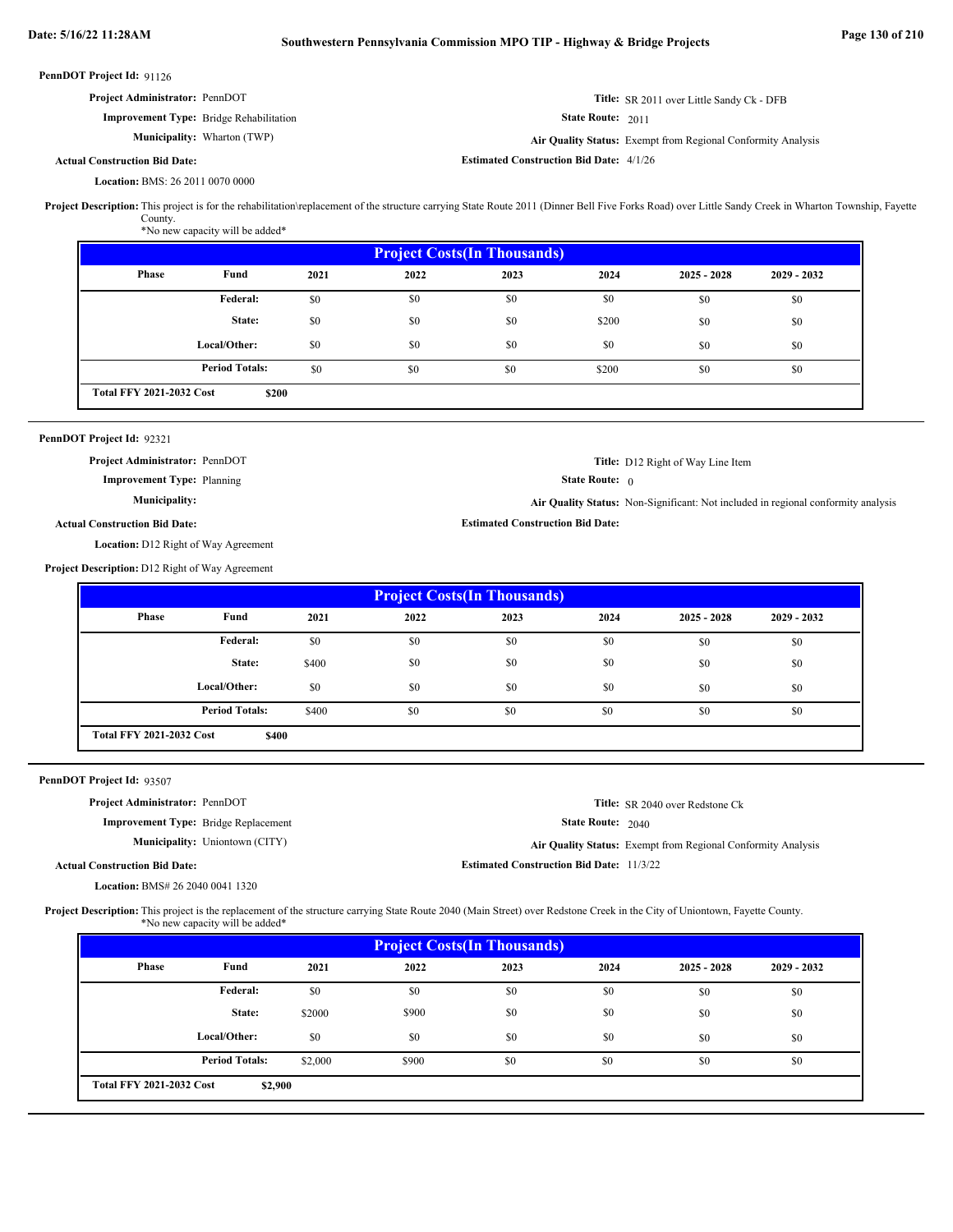| PennDOT Project Id: 94953 |  |  |
|---------------------------|--|--|
|---------------------------|--|--|

| <b>Project Administrator: PennDOT</b> |                                                    |                                                  | Title: FACO Signals - 1                                                   |
|---------------------------------------|----------------------------------------------------|--------------------------------------------------|---------------------------------------------------------------------------|
|                                       | <b>Improvement Type:</b> Traffic System Management | <b>State Route: 21</b>                           |                                                                           |
|                                       | <b>Municipality:</b> South Union (TWP)             |                                                  | Air Quality Status: Significant: Included in regional conformity analysis |
| <b>Actual Construction Bid Date:</b>  |                                                    | <b>Estimated Construction Bid Date: 10/20/22</b> |                                                                           |

Location: Uniontown: PA 21/Main Street, Washington Twp: PA 201 Fayette Ave/Vernon Ave, Brownsville: High Street/Brown Ave, High Street, Bridge Street, 2nd Street, Masontown: Main Street/Cross Street, Main Street/Church Street

Project Description: This project is for signal enhancement and miscellaneous roadway work at various intersections in Fayette County; work to be performed includes signal replacements, modifications, and the addition of ADA/pedestrian facilities at most locations. The individual intersections are as follows:

> SR 21 and SR 2040 (Main St.), City of Uniontown: This signal is an old system with maintenance issues and poor controller placement. The intersection will receive all new signal equipment including signal poles, mast arms, LED signal heads, new electronics, and ADA signals with pedestrian push buttons. The ADA ramps were recently replaced but will be checked for ADA compliance during design and updated if necessary.

> SR 201 and Fayette Ave., Washington Township: This signal is an old system with maintenance issues. The existing signal equipment, installed on strand wires, will be replaced with new signal equipment including signal poles, mast arms, LED signal heads and new electronics. Pedestrians are not accommodated at this intersection.

SR 166 (Main St.) and Cross Street, Borough of Masontown: The existing signal equipment, installed on strand wires and poles, will be replaced with new signal equipment including signal poles, mast arms, LED signal heads and new electronics, and ADA signals with pedestrian push buttons. The ADA ramps were recently replaced but will be checked for ADA compliance during design and updated if necessary.

SR 166 (Main St.) and SR 3010 (Church St.), Borough of Masontown: The existing signal equipment, installed on strand wires and poles, will be replaced with new signal equipment including signal poles, mast arms, LED signal heads and new electronics, and ADA signals with pedestrian push buttons. The ADA ramps were recently replaced but will be checked for ADA compliance during design and updated if necessary.

SR 4003 (High St.) and SR 4025 (Bridge St.)/Second St., Borough of Brownsville: This signal is an old system with maintenance issues. The intersection will receive all new signal equipment including signal poles, mast arms, LED signal heads, new electronics, and ADA signals with pedestrian push buttons. New ADA compliant ramps will also be installed.

SR 4003 (High St.) and Brown Ave., Borough of Brownsville: This signal is an old system with maintenance issues. The intersection will receive all new signal equipment including signal poles, mast arms, LED signal heads, new electronics, and ADA signals with pedestrian push buttons. New ADA compliant ramps will also be installed.

| <b>Project Costs (In Thousands)</b>        |                       |       |       |      |      |               |               |
|--------------------------------------------|-----------------------|-------|-------|------|------|---------------|---------------|
| <b>Phase</b>                               | Fund                  | 2021  | 2022  | 2023 | 2024 | $2025 - 2028$ | $2029 - 2032$ |
|                                            | Federal:              | \$788 | \$978 | \$22 | \$0  | \$0           | \$0           |
|                                            | State:                | \$0   | \$0   | \$0  | \$0  | \$0           | \$0           |
|                                            | Local/Other:          | \$0   | \$0   | \$0  | \$0  | \$0           | \$0           |
|                                            | <b>Period Totals:</b> | \$788 | \$978 | \$22 | \$0  | \$0           | \$0           |
| <b>Total FFY 2021-2032 Cost</b><br>\$1,788 |                       |       |       |      |      |               |               |

### PennDOT Project Id: 95837

| <b>Project Administrator: PennDOT</b>          |                                                  | <b>Title:</b> North Gallatin Ave Bridge                      |
|------------------------------------------------|--------------------------------------------------|--------------------------------------------------------------|
| <b>Improvement Type:</b> Bridge Rehabilitation | <b>State Route: 7302</b>                         |                                                              |
| <b>Municipality:</b> Uniontown (CITY)          |                                                  | Air Quality Status: Exempt from Regional Conformity Analysis |
| <b>Actual Construction Bid Date:</b>           | <b>Estimated Construction Bid Date: 12/17/26</b> |                                                              |
| <b>Location: BMS: 26-7302-9014-6007</b>        |                                                  |                                                              |

Project Description: This project is the improvements of the structure carrying North Gallatin Ave over Redstone Creek in the City of Uniontown, Fayette County. \*No new capacity will be added\*

| <b>Project Costs (In Thousands)</b>      |                       |       |      |      |      |               |               |
|------------------------------------------|-----------------------|-------|------|------|------|---------------|---------------|
| Phase                                    | Fund                  | 2021  | 2022 | 2023 | 2024 | $2025 - 2028$ | $2029 - 2032$ |
|                                          | <b>Federal:</b>       | \$360 | \$0  | \$0  | \$0  | \$0           | \$0           |
|                                          | State:                | \$0   | \$0  | \$0  | \$0  | \$0           | \$0           |
|                                          | Local/Other:          | \$0   | \$0  | \$0  | \$0  | \$0           | \$0           |
|                                          | <b>Period Totals:</b> | \$360 | \$0  | \$0  | \$0  | \$0           | \$0           |
| <b>Total FFY 2021-2032 Cost</b><br>\$360 |                       |       |      |      |      |               |               |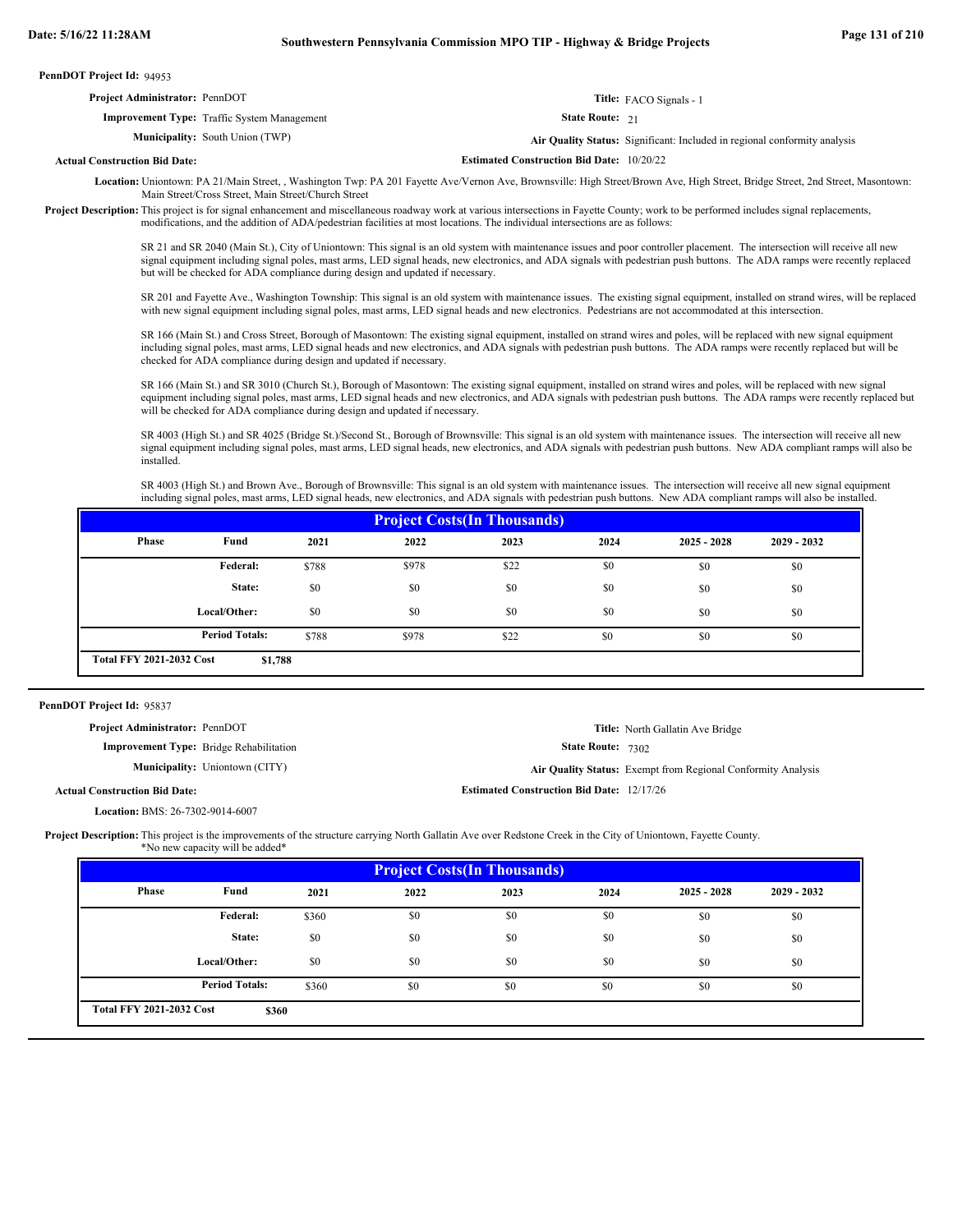| <b>Project Administrator: PennDOT</b> | Title: McClure/Kingview Road Interchange |
|---------------------------------------|------------------------------------------|
|                                       |                                          |

State Route: 119

State Route: 0

**Estimated Construction Bid Date:**

**Title:** D12 Pvmt Presv Design

**Air Quality Status:** Exempt from Regional Conformity Analysis

**Municipality:** Upper Tyrone (TWP) **Air Quality Status:** Air Quality Status: Significant: Included in regional conformity analysis

**Estimated Construction Bid Date:** 12/11/25

**Actual Construction Bid Date:**

Location: New Interchange to be constructed over US 119 between US 119/T-821 (McClure Rd.) and US 119/Kingview Road Bullskin and Upper Tyrone Townships, Fayette County

Segments 0750/0304 to 0780/2481

**Improvement Type:** Safety Improvement

Project Description: This project is for intersection improvements on US 119 at McClure Road and Kingview Road in Upper Tyrone and Bullskin Townships, Fayette County. The project will eliminate two signalized intersections on US Route 119 with Kingview Road and McClure Road, and a new full-access interchange would be constructed in between the two existing intersections. A new bridge carrying a new connector road would be constructed.

| <b>Project Costs (In Thousands)</b> |                                             |      |         |         |      |               |               |
|-------------------------------------|---------------------------------------------|------|---------|---------|------|---------------|---------------|
| <b>Phase</b>                        | Fund                                        | 2021 | 2022    | 2023    | 2024 | $2025 - 2028$ | $2029 - 2032$ |
|                                     | Federal:                                    | \$0  | \$1500  | \$2000  | \$0  | \$18009       | \$0           |
|                                     | State:                                      | \$0  | \$2185  | \$0     | \$0  | \$22554       | \$0           |
|                                     | Local/Other:                                | \$0  | \$0     | \$0     | \$0  | \$0           | \$0           |
|                                     | <b>Period Totals:</b>                       | \$0  | \$3,685 | \$2,000 | \$0  | \$40,563      | \$0           |
|                                     | <b>Total FFY 2021-2032 Cost</b><br>\$46,248 |      |         |         |      |               |               |

### PennDOT Project Id: 101968

**Project Administrator:** PennDOT

**Improvement Type:** Restoration

**Municipality:**

**Actual Construction Bid Date:** 6/6/19

Location: Fayette, Greene, Washington, Westmoreland

**Project Description:** This project is the design funds for District 12 in house pavement preservation projects.

| <b>Project Costs (In Thousands)</b> |                       |       |      |      |      |               |               |
|-------------------------------------|-----------------------|-------|------|------|------|---------------|---------------|
| <b>Phase</b>                        | Fund                  | 2021  | 2022 | 2023 | 2024 | $2025 - 2028$ | $2029 - 2032$ |
|                                     | Federal:              | \$0   | \$0  | \$0  | \$0  | \$0           | \$0           |
|                                     | State:                | \$500 | \$0  | \$0  | \$0  | \$0           | \$0           |
|                                     | Local/Other:          | \$0   | \$0  | \$0  | \$0  | \$0           | \$0           |
|                                     | <b>Period Totals:</b> | \$500 | \$0  | \$0  | \$0  | \$0           | \$0           |
| <b>Total FFY 2021-2032 Cost</b>     | \$500                 |       |      |      |      |               |               |

### PennDOT Project Id: 103208

State Route: 7301 **Title:** York Avenue Bridge **Improvement Type:** Bridge Rehabilitation **Estimated Construction Bid Date:** 3/31/22 3/31/22 **Actual Construction Bid Date: Municipality:** Connellsville (CITY) Connellsville (CITY) **Air Quality Status:** Exempt from Regional Conformity Analysis **Project Administrator:** City of Connellsville

Location: City of Connellsville, York Avenue over Mount Creek, Bridge Rehabilitation

Project Description: This project is the rehabilitation of the structure carrying York Avenue over Mounts Creek, in the City of Connellsville, Fayette County. \*No new capacity will be added\*

| Phase | Fund                  | 2021 | 2022    | 2023 | 2024 | $2025 - 2028$ | $2029 - 2032$ |
|-------|-----------------------|------|---------|------|------|---------------|---------------|
|       | Federal:              | \$80 | \$1401  | \$0  | \$0  | \$0           | \$0           |
|       | State:                | \$0  | \$0     | \$0  | \$0  | \$0           | \$0           |
|       | Local/Other:          | \$0  | \$0     | \$0  | \$0  | \$0           | \$0           |
|       | <b>Period Totals:</b> | \$80 | \$1.401 | \$0  | \$0  | \$0           | \$0           |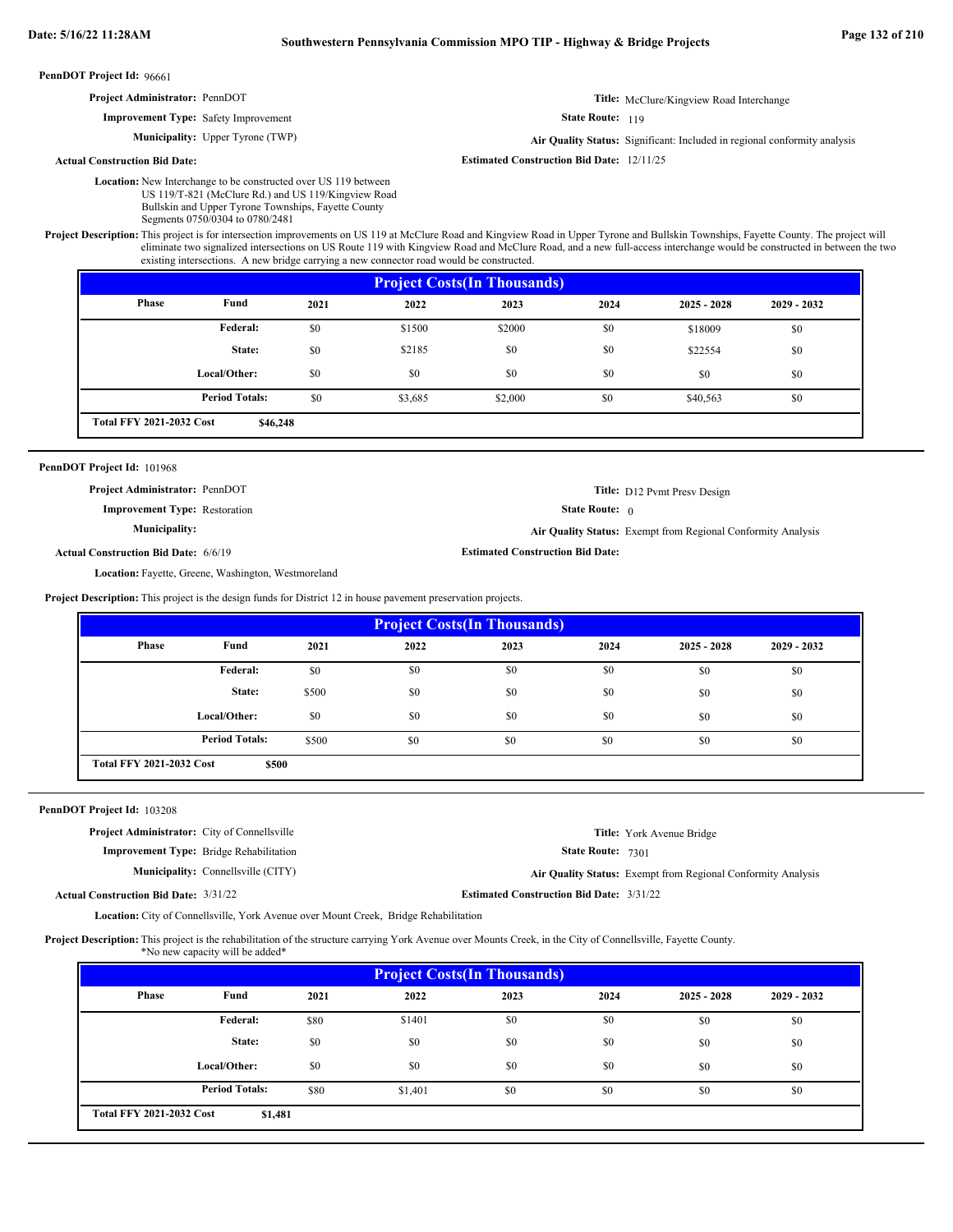| Project Administrator: Fayette County                                                                                                                                                               |                                                                                     |         |                                                              |                                                 |                   | Title: Fayette County #73                                    |             |  |
|-----------------------------------------------------------------------------------------------------------------------------------------------------------------------------------------------------|-------------------------------------------------------------------------------------|---------|--------------------------------------------------------------|-------------------------------------------------|-------------------|--------------------------------------------------------------|-------------|--|
|                                                                                                                                                                                                     | Improvement Type: Bridge Replacement                                                |         | State Route: 7202                                            |                                                 |                   |                                                              |             |  |
|                                                                                                                                                                                                     | Municipality: Bullskin (TWP)                                                        |         | Air Quality Status: Exempt from Regional Conformity Analysis |                                                 |                   |                                                              |             |  |
| <b>Actual Construction Bid Date: 3/31/22</b>                                                                                                                                                        |                                                                                     |         | <b>Estimated Construction Bid Date: 3/31/22</b>              |                                                 |                   |                                                              |             |  |
|                                                                                                                                                                                                     | Location: BMS# 26 7202 0906 1073 (local name: Meidel's Bridge)                      |         |                                                              |                                                 |                   |                                                              |             |  |
| Project Description: This project is the replacement of the structure carrying Buttermore Road (Township Road-906) over White's Run in Bullskin Township, Fayette County.                           | *No new capacity will be added*                                                     |         |                                                              |                                                 |                   |                                                              |             |  |
|                                                                                                                                                                                                     |                                                                                     |         |                                                              | <b>Project Costs(In Thousands)</b>              |                   |                                                              |             |  |
| Phase                                                                                                                                                                                               | Fund                                                                                | 2021    | 2022                                                         | 2023                                            | 2024              | $2025 - 2028$                                                | 2029 - 2032 |  |
|                                                                                                                                                                                                     | Federal:                                                                            | \$1121  | \$24                                                         | \$0                                             | \$0               | \$0                                                          | \$0         |  |
|                                                                                                                                                                                                     | State:                                                                              | \$0     | \$0                                                          | \$0                                             | \$0               | \$0                                                          | \$0         |  |
|                                                                                                                                                                                                     | Local/Other:                                                                        | \$278   | \$6                                                          | \$0                                             | \$0               | \$0                                                          | \$0         |  |
|                                                                                                                                                                                                     | <b>Period Totals:</b>                                                               | \$1,399 | \$30                                                         | \$0                                             | \$0               | \$0                                                          | \$0         |  |
| <b>Total FFY 2021-2032 Cost</b>                                                                                                                                                                     | \$1,429                                                                             |         |                                                              |                                                 |                   |                                                              |             |  |
| PennDOT Project Id: 105309                                                                                                                                                                          |                                                                                     |         |                                                              |                                                 |                   |                                                              |             |  |
| Project Administrator: PennDOT                                                                                                                                                                      |                                                                                     |         |                                                              |                                                 |                   | Title: SR 4010 over Bute Run                                 |             |  |
|                                                                                                                                                                                                     | <b>Improvement Type:</b> Bridge Improvement                                         |         |                                                              |                                                 | State Route: 4010 |                                                              |             |  |
|                                                                                                                                                                                                     | Municipality: Franklin (TWP)                                                        |         |                                                              |                                                 |                   | Air Quality Status: Exempt from Regional Conformity Analysis |             |  |
| <b>Actual Construction Bid Date: 12/6/18</b>                                                                                                                                                        |                                                                                     |         |                                                              | <b>Estimated Construction Bid Date: 12/6/18</b> |                   |                                                              |             |  |
| Location: BMS# 26 4010 0150 0109                                                                                                                                                                    |                                                                                     |         |                                                              |                                                 |                   |                                                              |             |  |
|                                                                                                                                                                                                     |                                                                                     |         |                                                              |                                                 |                   |                                                              |             |  |
| Project Description: This project is for bridge improvements on structure carrying State Route 4010 (Laurel Hill Road) over Bute Run in Franklin Township, Fayette County.                          | *No new capacity will be added*                                                     |         |                                                              |                                                 |                   |                                                              |             |  |
|                                                                                                                                                                                                     |                                                                                     |         |                                                              |                                                 |                   |                                                              |             |  |
| Phase                                                                                                                                                                                               | Fund                                                                                | 2021    | 2022                                                         | <b>Project Costs(In Thousands)</b><br>2023      | 2024              | $2025 - 2028$                                                | 2029 - 2032 |  |
|                                                                                                                                                                                                     | Federal:                                                                            | \$68    | \$0                                                          | \$0                                             | \$0               | \$0                                                          | \$0         |  |
|                                                                                                                                                                                                     | State:                                                                              | \$17    | \$0                                                          | \$0                                             | \$0               | \$0                                                          | \$0         |  |
|                                                                                                                                                                                                     | Local/Other:                                                                        | \$0     | \$0                                                          | \$0                                             | \$0               | \$0                                                          | \$0         |  |
|                                                                                                                                                                                                     | <b>Period Totals:</b>                                                               | \$85    | \$0                                                          | \$0                                             | \$0               | \$0                                                          | \$0         |  |
| <b>Total FFY 2021-2032 Cost</b>                                                                                                                                                                     | \$85                                                                                |         |                                                              |                                                 |                   |                                                              |             |  |
|                                                                                                                                                                                                     |                                                                                     |         |                                                              |                                                 |                   |                                                              |             |  |
| PennDOT Project Id: 105323                                                                                                                                                                          |                                                                                     |         |                                                              |                                                 |                   |                                                              |             |  |
| Project Administrator: PennDOT                                                                                                                                                                      |                                                                                     |         |                                                              |                                                 |                   | Title: SR 1034 over Whites Run - DFB                         |             |  |
|                                                                                                                                                                                                     | <b>Improvement Type:</b> Bridge Rehabilitation<br>Municipality: Connellsville (TWP) |         |                                                              |                                                 | State Route: 1034 |                                                              |             |  |
|                                                                                                                                                                                                     |                                                                                     |         |                                                              | <b>Estimated Construction Bid Date: 9/16/21</b> |                   | Air Quality Status: Exempt from Regional Conformity Analysis |             |  |
| <b>Actual Construction Bid Date: 9/16/21</b><br>Location: BMS# 26 1034 0030 0036                                                                                                                    |                                                                                     |         |                                                              |                                                 |                   |                                                              |             |  |
| Project Description: This project is for the rehabilitation/replacement of the structure carrying State Route 1034 (Tanyard Hollow Road) over Whites Run in Connellsville Township, Fayette County. |                                                                                     |         |                                                              |                                                 |                   |                                                              |             |  |
|                                                                                                                                                                                                     | *No new capacity will be added*                                                     |         |                                                              |                                                 |                   |                                                              |             |  |
| Phase                                                                                                                                                                                               | Fund                                                                                | 2021    | 2022                                                         | <b>Project Costs(In Thousands)</b><br>2023      | 2024              | $2025 - 2028$                                                | 2029 - 2032 |  |

**Period Totals:** \$200 \$0 \$0 \$0 \$0

\$200 \$0 \$0 \$0 \$0 \$0 \$0 \$0 \$0 \$0 \$0 \$0 \$0 \$0 \$200 \$0 \$0 \$0 \$0

\$0 \$0

**\$200**

**State: Local/Other:**

**Total FFY 2021-2032 Cost**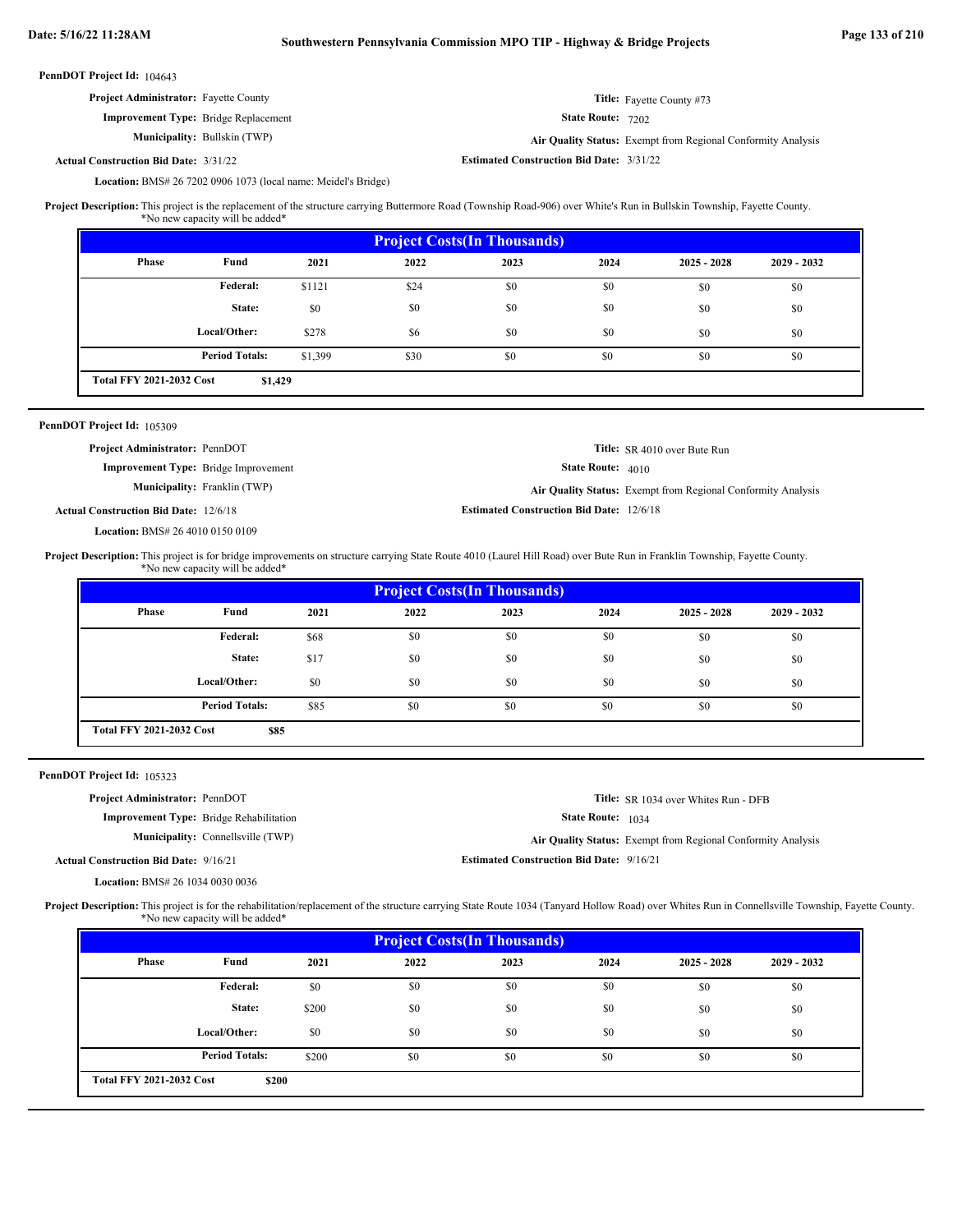| PennDOT Project Id: 105387 |  |
|----------------------------|--|
|----------------------------|--|

| <b>Project Administrator: PennDOT</b>          | <b>Title:</b> SR 1005 over Br Back Ck - DFB                         |
|------------------------------------------------|---------------------------------------------------------------------|
| <b>Improvement Type:</b> Bridge Rehabilitation | <b>State Route:</b> 1005                                            |
| <b>Municipality:</b> Saltlick (TWP)            | <b>Air Quality Status:</b> Exempt from Regional Conformity Analysis |
| <b>Actual Construction Bid Date:</b>           | <b>Estimated Construction Bid Date: 4/1/24</b>                      |

BMS: 26 1005 0012 0000 **Location:**

This project is for the rehabilitation/replacement of the structure carrying SR 1005 (Back Creek Road) over a branch of Back Creek in Saltlick Township, Fayette County. \*No new capacity will be added\* **Project Description:**

| <b>Project Costs (In Thousands)</b> |                                          |      |      |      |       |               |               |
|-------------------------------------|------------------------------------------|------|------|------|-------|---------------|---------------|
| <b>Phase</b>                        | Fund                                     | 2021 | 2022 | 2023 | 2024  | $2025 - 2028$ | $2029 - 2032$ |
|                                     | Federal:                                 | \$0  | \$0  | \$0  | \$0   | \$0           | \$0           |
|                                     | State:                                   | \$0  | \$0  | \$0  | \$200 | \$0           | \$0           |
|                                     | Local/Other:                             | \$0  | \$0  | \$0  | \$0   | \$0           | \$0           |
|                                     | <b>Period Totals:</b>                    | \$0  | \$0  | \$0  | \$200 | \$0           | \$0           |
|                                     | <b>Total FFY 2021-2032 Cost</b><br>\$200 |      |      |      |       |               |               |

### PennDOT Project Id: 105390

| <b>Project Administrator: PennDOT</b>       |                                     |                                                | <b>Title:</b> SR 1051 over Spruce Run - DFB                  |
|---------------------------------------------|-------------------------------------|------------------------------------------------|--------------------------------------------------------------|
| <b>Improvement Type:</b> Bridge Replacement |                                     | <b>State Route:</b> 1051                       |                                                              |
|                                             | <b>Municipality:</b> Bullskin (TWP) |                                                | Air Quality Status: Exempt from Regional Conformity Analysis |
| <b>Actual Construction Bid Date: 3/4/21</b> |                                     | <b>Estimated Construction Bid Date: 3/4/21</b> |                                                              |

BMS# 26 1051 0340 2194 **Location:**

This project is for replacement\rehabilitation of the structure carrying State Route 1051 (Breakneck Road) over Spruce Run in Bullskin Township, Fayette County. \*No new capacity will be added\* **Project Description:**

| <b>Project Costs (In Thousands)</b> |                                          |      |       |      |      |               |               |
|-------------------------------------|------------------------------------------|------|-------|------|------|---------------|---------------|
| Phase                               | Fund                                     | 2021 | 2022  | 2023 | 2024 | $2025 - 2028$ | $2029 - 2032$ |
|                                     | Federal:                                 | \$0  | \$0   | \$0  | \$0  | \$0           | \$0           |
|                                     | State:                                   | \$0  | \$200 | \$0  | \$0  | \$0           | \$0           |
|                                     | Local/Other:                             | \$0  | \$0   | \$0  | \$0  | \$0           | \$0           |
|                                     | <b>Period Totals:</b>                    | \$0  | \$200 | \$0  | \$0  | \$0           | \$0           |
|                                     | <b>Total FFY 2021-2032 Cost</b><br>\$200 |      |       |      |      |               |               |

PennDOT Project Id: 105858

**Project Administrator:** PennDOT

**Improvement Type:** Bridge Improvement

```
Municipality:
```
**Estimated Construction Bid Date: Air Quality Status:** Exempt from Regional Conformity Analysis

State Route: 0

**Title:** Districtwide DFB Line Item

**Actual Construction Bid Date:** 8/20/20

Location: Fayette, Greene, Washington, Westmoreland, District Wide

**Project Description:** District 12 Department Force Bridge Line Item.

| <b>Project Costs (In Thousands)</b> |                                          |       |      |      |      |               |               |
|-------------------------------------|------------------------------------------|-------|------|------|------|---------------|---------------|
| Phase                               | Fund                                     | 2021  | 2022 | 2023 | 2024 | $2025 - 2028$ | $2029 - 2032$ |
|                                     | Federal:                                 | \$0   | \$0  | \$0  | \$0  | \$0           | \$0           |
|                                     | State:                                   | \$250 | \$0  | \$0  | \$0  | \$0           | \$0           |
|                                     | Local/Other:                             | \$0   | \$0  | \$0  | \$0  | \$0           | \$0           |
|                                     | <b>Period Totals:</b>                    | \$250 | \$0  | \$0  | \$0  | \$0           | \$0           |
|                                     | <b>Total FFY 2021-2032 Cost</b><br>\$250 |       |      |      |      |               |               |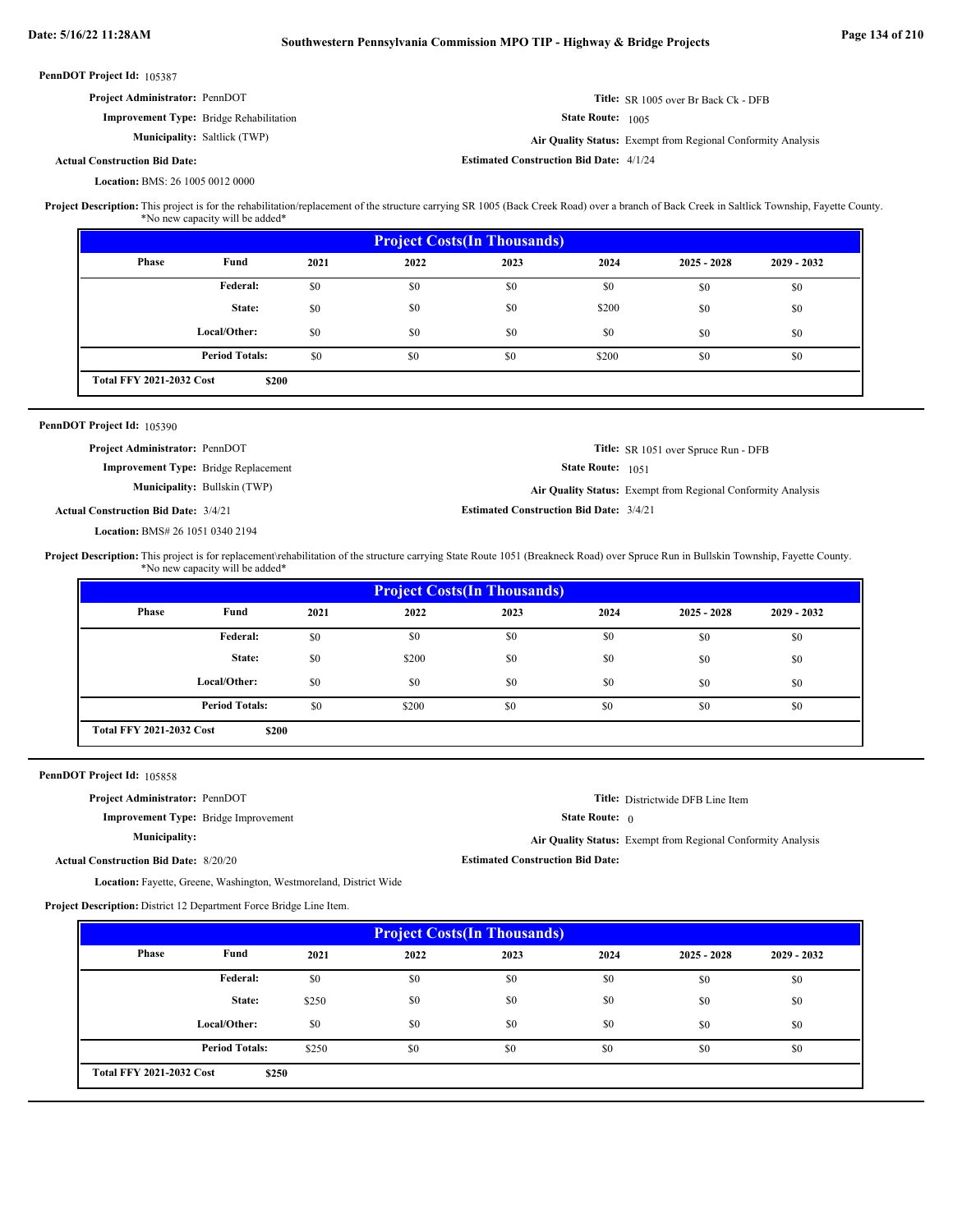| <b>Project Administrator: PennDOT</b>               | <b>Title:</b> Sheepskin Trail - Southern Extension |
|-----------------------------------------------------|----------------------------------------------------|
| <b>Improvement Type:</b> Transportation Enhancement | <b>State Route:</b>                                |

**Municipality:**

0

Springhill (TWP) **Air Quality Status:** Exempt from Regional Conformity Analysis

**Actual Construction Bid Date:**

Location: Sheepskin Trail Southern Expansion, Springhill Township, Fayette County **Estimated Construction Bid Date:** 12/9/21 12/9/21

**Project Description:** This project is for the southern extension of the Sheepskin Trail in Springhill Township, Fayette County.

| <b>Project Costs(In Thousands)</b> |                                          |      |       |       |      |               |               |
|------------------------------------|------------------------------------------|------|-------|-------|------|---------------|---------------|
| <b>Phase</b>                       | Fund                                     | 2021 | 2022  | 2023  | 2024 | $2025 - 2028$ | $2029 - 2032$ |
|                                    | Federal:                                 | \$0  | \$355 | \$551 | \$0  | \$0           | \$0           |
|                                    | State:                                   | \$0  | \$0   | \$0   | \$0  | \$0           | \$0           |
|                                    | Local/Other:                             | \$0  | \$0   | \$0   | \$0  | \$0           | \$0           |
|                                    | <b>Period Totals:</b>                    | \$0  | \$355 | \$551 | \$0  | \$0           | \$0           |
|                                    | <b>Total FFY 2021-2032 Cost</b><br>\$906 |      |       |       |      |               |               |

|  |  | PennDOT Project Id: 107869 |  |
|--|--|----------------------------|--|
|--|--|----------------------------|--|

State Route: 0 **Title:** Env Permit Coordination **Improvement Type:** Miscellaneous **Estimated Construction Bid Date: Actual Construction Bid Date: Municipality: Air Quality Status:** AQ Conformity Does Not Apply **Project Administrator:** PennDOT

**Location: District 12** 

Project Description: Provide assistance to district 12 staff with the review of permit application submissions including all levels of Section 105 permits (including wetland mitigation and stream mitigation plans) and NPDES permits and provide written comments on behalf of Department to department Project Manager or project consultant, as warranted.

| <b>Project Costs (In Thousands)</b> |                                          |       |       |      |      |               |               |  |
|-------------------------------------|------------------------------------------|-------|-------|------|------|---------------|---------------|--|
| Phase                               | Fund                                     | 2021  | 2022  | 2023 | 2024 | $2025 - 2028$ | $2029 - 2032$ |  |
|                                     | <b>Federal:</b>                          | \$0   | \$0   | \$0  | \$0  | \$0           | \$0           |  |
|                                     | State:                                   | \$300 | \$400 | \$0  | \$0  | \$0           | \$0           |  |
|                                     | Local/Other:                             | \$0   | \$0   | \$0  | \$0  | \$0           | \$0           |  |
|                                     | <b>Period Totals:</b>                    | \$300 | \$400 | \$0  | \$0  | \$0           | \$0           |  |
|                                     | <b>Total FFY 2021-2032 Cost</b><br>\$700 |       |       |      |      |               |               |  |

PennDOT Project Id: 109965

| <b>Project Administrator: PennDOT</b>            |                                             |                                                | Title: 2020 District 12 HFS Contract             |
|--------------------------------------------------|---------------------------------------------|------------------------------------------------|--------------------------------------------------|
|                                                  | <b>Improvement Type:</b> Safety Improvement | <b>State Route: 119</b>                        |                                                  |
|                                                  | <b>Municipality:</b> Connellsville (CITY)   |                                                | Air Quality Status: AQ Conformity Does Not Apply |
| <b>Actual Construction Bid Date: 6/4/20</b>      |                                             | <b>Estimated Construction Bid Date: 6/4/20</b> |                                                  |
| <b>Location:</b> Various Locations District-wide |                                             |                                                |                                                  |

**Project Description:** This project is for the installation of a high-friction surface treatment to various locations in various municipalities district-wide.

| <b>Project Costs (In Thousands)</b>      |                       |       |      |      |      |               |               |
|------------------------------------------|-----------------------|-------|------|------|------|---------------|---------------|
| Phase                                    | Fund                  | 2021  | 2022 | 2023 | 2024 | $2025 - 2028$ | $2029 - 2032$ |
|                                          | Federal:              | \$125 | \$0  | \$0  | \$0  | \$0           | \$0           |
|                                          | State:                | \$0   | \$0  | \$0  | \$0  | \$0           | \$0           |
|                                          | Local/Other:          | \$0   | \$0  | \$0  | \$0  | \$0           | \$0           |
|                                          | <b>Period Totals:</b> | \$125 | \$0  | \$0  | \$0  | \$0           | \$0           |
| <b>Total FFY 2021-2032 Cost</b><br>\$125 |                       |       |      |      |      |               |               |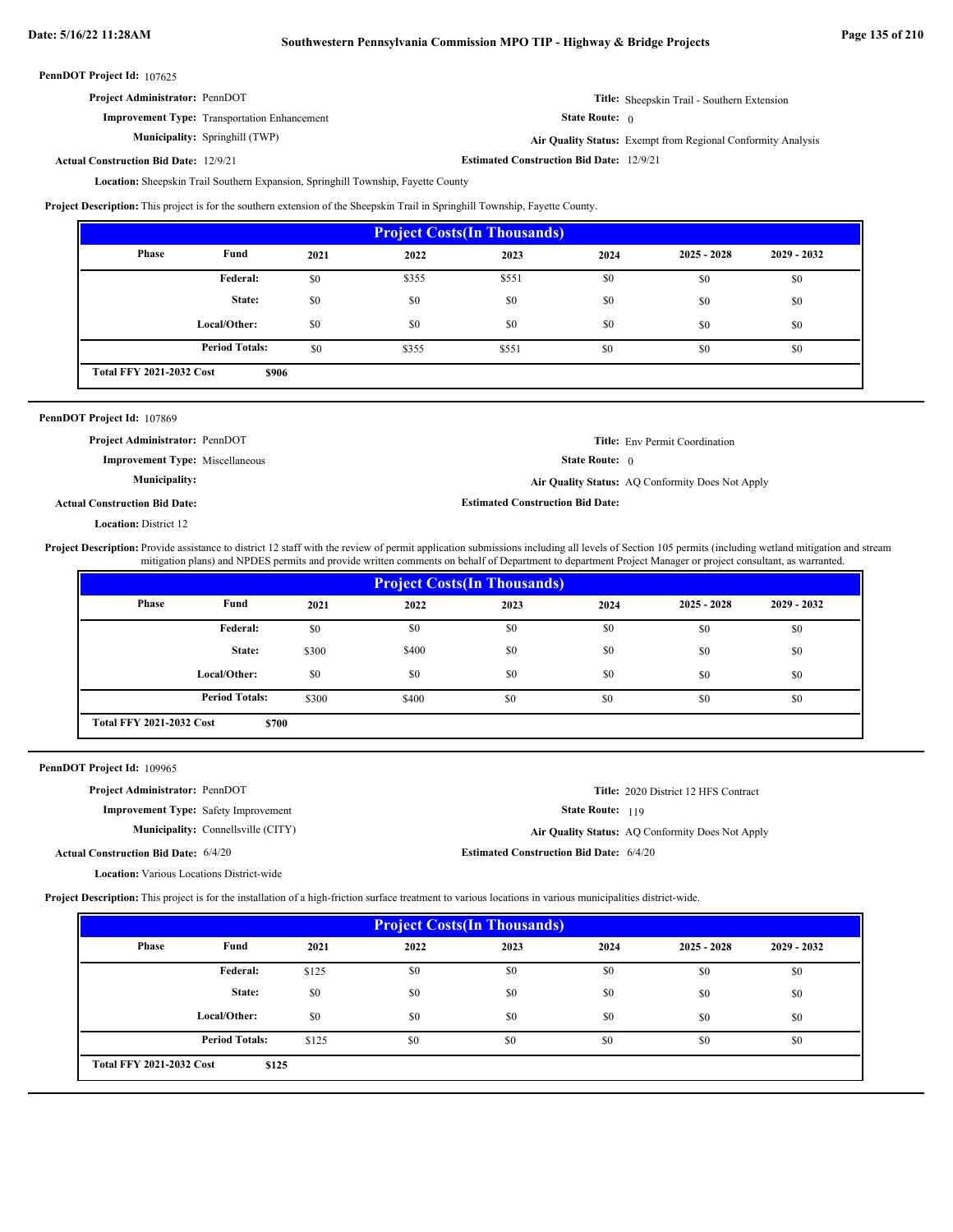| <b>PennDOT Project Id: 110402</b>                                                                                                                                                                        |                                           |      |      |                                                                                                                                                                                                                                                                                                                                                                                                                                                                                                                                                                                                                                                                          |                         |                                                                           |             |  |
|----------------------------------------------------------------------------------------------------------------------------------------------------------------------------------------------------------|-------------------------------------------|------|------|--------------------------------------------------------------------------------------------------------------------------------------------------------------------------------------------------------------------------------------------------------------------------------------------------------------------------------------------------------------------------------------------------------------------------------------------------------------------------------------------------------------------------------------------------------------------------------------------------------------------------------------------------------------------------|-------------------------|---------------------------------------------------------------------------|-------------|--|
| Project Administrator: PennDOT                                                                                                                                                                           |                                           |      |      |                                                                                                                                                                                                                                                                                                                                                                                                                                                                                                                                                                                                                                                                          |                         | Title: US 119 Connellsville CMAO                                          |             |  |
| <b>Improvement Type:</b> New Traffic Signal                                                                                                                                                              |                                           |      |      |                                                                                                                                                                                                                                                                                                                                                                                                                                                                                                                                                                                                                                                                          | <b>State Route: 119</b> |                                                                           |             |  |
|                                                                                                                                                                                                          | <b>Municipality:</b> Connellsville (CITY) |      |      |                                                                                                                                                                                                                                                                                                                                                                                                                                                                                                                                                                                                                                                                          |                         | Air Quality Status: Significant: Included in regional conformity analysis |             |  |
| <b>Actual Construction Bid Date:</b>                                                                                                                                                                     |                                           |      |      | <b>Estimated Construction Bid Date: 8/10/23</b>                                                                                                                                                                                                                                                                                                                                                                                                                                                                                                                                                                                                                          |                         |                                                                           |             |  |
| <b>Location: US 119 Corridor</b>                                                                                                                                                                         | City of Connellsville, Fayette County     |      |      |                                                                                                                                                                                                                                                                                                                                                                                                                                                                                                                                                                                                                                                                          |                         |                                                                           |             |  |
| <b>Project Description:</b> The SR 0119, Section SE4 (US 119 Connellsville CMAQ) project is located in the City of Connellsville, Fayette County. The project consists of traffic signal upgrades at six |                                           |      |      | intersections that include US 119's intersections with: SR 1037 (Pittsburgh Street); McDonald's Driveway; York Avenue; Shopping Plaza Driveway; US 119 Southbound & SR<br>0711/SR 1051 (Crawford Avenue)/SR 0201 (Vanderbilt Road); and US 119 Northbound & SR 0711 (Crawford Avenue). The project will upgrade traffic signal controllers and<br>other equipment as well as include hardware to support coordination of the intersections to improve traffic flow and reduce congestion and queueing. The project also includes<br>upgrading existing ADA and pedestrian facilities at the signalized intersections, and replacement of signing $\&$ pavement markings. |                         |                                                                           |             |  |
|                                                                                                                                                                                                          |                                           |      |      | <b>Project Costs (In Thousands)</b>                                                                                                                                                                                                                                                                                                                                                                                                                                                                                                                                                                                                                                      |                         |                                                                           |             |  |
| Phase                                                                                                                                                                                                    | Fund                                      | 2021 | 2022 | 2023                                                                                                                                                                                                                                                                                                                                                                                                                                                                                                                                                                                                                                                                     | 2024                    | 2025 - 2028                                                               | 2029 - 2032 |  |

| <b>Phase</b>                    | Fund                  | 2021  | 2022  | 2023  | 2024 | $2025 - 2028$ | $2029 - 2032$ |
|---------------------------------|-----------------------|-------|-------|-------|------|---------------|---------------|
|                                 | Federal:              | \$724 | \$150 | \$300 | \$0  | \$0           | \$0           |
|                                 | State:                | \$0   | \$0   | \$0   | \$0  | \$0           | \$0           |
|                                 | Local/Other:          | \$0   | \$0   | \$0   | \$0  | \$0           | \$0           |
|                                 | <b>Period Totals:</b> | \$724 | \$150 | \$300 | \$0  | \$0           | \$0           |
| <b>Total FFY 2021-2032 Cost</b> | \$1,174               |       |       |       |      |               |               |

**Project Administrator:** FayPenn

**Improvement Type:** Transportation Enhancement

**Municipality:**

**Title:** Dunbar Business Park Trans Impvmts

State Route: 1028

**Estimated Construction Bid Date:**

Dunbar (TWP) **Air Quality Status:** Non-Significant: Not included in regional conformity analysis

**Actual Construction Bid Date:**

Location: Dunbar Business Park, SR 1028 and US 119

**Project Description:** This project is for transportation improvements to the Dunbar Business Park in Dunbar Township, Fayette County.

| <b>Project Costs (In Thousands)</b> |                                          |      |       |      |      |               |               |  |
|-------------------------------------|------------------------------------------|------|-------|------|------|---------------|---------------|--|
| Phase                               | Fund                                     | 2021 | 2022  | 2023 | 2024 | $2025 - 2028$ | $2029 - 2032$ |  |
|                                     | Federal:                                 | \$0  | \$0   | \$0  | \$0  | \$0           | \$0           |  |
|                                     | State:                                   | \$0  | \$438 | \$0  | \$0  | \$0           | \$0           |  |
|                                     | Local/Other:                             | \$0  | \$0   | \$0  | \$0  | \$0           | \$0           |  |
|                                     | <b>Period Totals:</b>                    | \$0  | \$438 | \$0  | \$0  | \$0           | \$0           |  |
|                                     | <b>Total FFY 2021-2032 Cost</b><br>\$438 |      |       |      |      |               |               |  |

PennDOT Project Id: 112941

| <b>Project Administrator: PennDOT</b> |  |
|---------------------------------------|--|
|---------------------------------------|--|

**Improvement Type:** Slides Correction

**Municipality:** Washington (TWP)

**Estimated Construction Bid Date:** 8/11/22 Washington (TWP) **Air Quality Status:** Exempt from Regional Conformity Analysis

State Route: 201

**Title:** 2021 Slide Repairs

**Actual Construction Bid Date:**

2021 Slide Repairs **Location:**

District wide

Project Description: This project is to perform slide repairs on various state routes at various locations in various municipalities in Fayette, Greene, Washington and Westmoreland Counties.

| <b>Project Costs (In Thousands)</b> |                                            |      |         |         |      |               |               |  |
|-------------------------------------|--------------------------------------------|------|---------|---------|------|---------------|---------------|--|
| <b>Phase</b>                        | Fund                                       | 2021 | 2022    | 2023    | 2024 | $2025 - 2028$ | $2029 - 2032$ |  |
|                                     | Federal:                                   | \$0  | \$0     | \$0     | \$0  | \$0           | \$0           |  |
|                                     | State:                                     | \$0  | \$2000  | \$2000  | \$0  | \$0           | \$0           |  |
|                                     | Local/Other:                               | \$0  | \$0     | \$0     | \$0  | \$0           | \$0           |  |
|                                     | <b>Period Totals:</b>                      | \$0  | \$2,000 | \$2,000 | \$0  | \$0           | \$0           |  |
|                                     | <b>Total FFY 2021-2032 Cost</b><br>\$4,000 |      |         |         |      |               |               |  |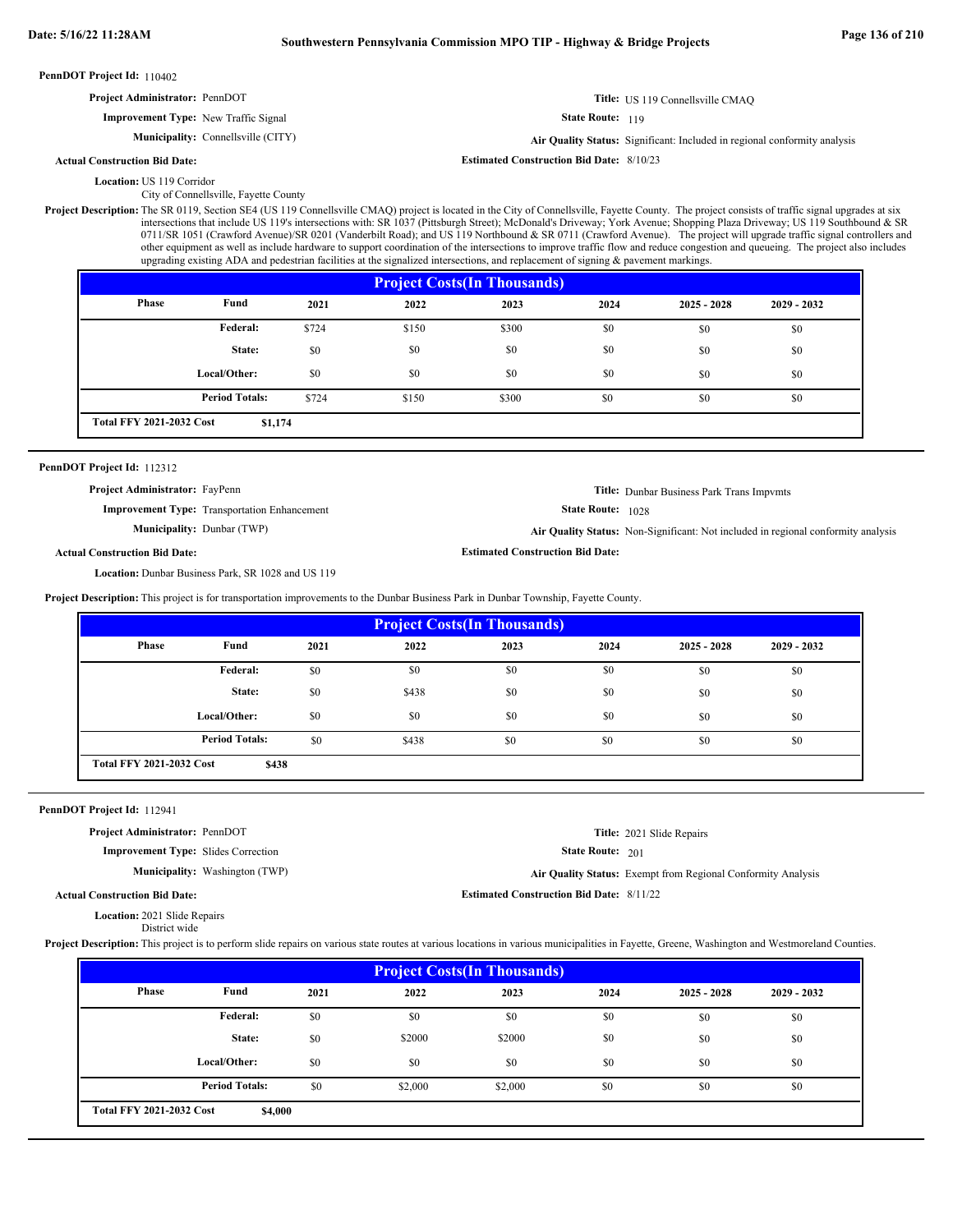$\overline{a}$ 

 $\overline{\phantom{a}}$ 

| Project Administrator: PennDOT<br><b>Improvement Type:</b> Bridge Improvement<br><b>Municipality:</b><br><b>Actual Construction Bid Date:</b><br>Location: D12 Design/Build Prep Line Item<br>Project Description: D12 Design/Build Prep Line Item<br>Phase<br>Local/Other:<br><b>Total FFY 2021-2032 Cost</b> | Fund<br>Federal:<br>State:<br><b>Period Totals:</b><br>\$2,000 | 2021<br>\$0<br>\$500<br>\$0<br>\$500 | <b>Project Costs(In Thousands)</b><br>2022<br>\$0<br>\$500<br>\$0<br>\$500 | <b>Estimated Construction Bid Date:</b><br>2023<br>\$0<br>\$500<br>\$0<br>\$500 | 2024<br>\$0<br>\$500<br>\$0<br>\$500 | $2025 - 2028$<br>\$0<br>\$0<br>\$0<br>\$0        | 2029 - 2032<br>\$0<br>\$0<br>\$0<br>\$0 |  |  |
|----------------------------------------------------------------------------------------------------------------------------------------------------------------------------------------------------------------------------------------------------------------------------------------------------------------|----------------------------------------------------------------|--------------------------------------|----------------------------------------------------------------------------|---------------------------------------------------------------------------------|--------------------------------------|--------------------------------------------------|-----------------------------------------|--|--|
|                                                                                                                                                                                                                                                                                                                |                                                                |                                      |                                                                            |                                                                                 |                                      |                                                  |                                         |  |  |
|                                                                                                                                                                                                                                                                                                                |                                                                |                                      |                                                                            |                                                                                 |                                      |                                                  |                                         |  |  |
|                                                                                                                                                                                                                                                                                                                |                                                                |                                      |                                                                            |                                                                                 |                                      |                                                  |                                         |  |  |
|                                                                                                                                                                                                                                                                                                                |                                                                |                                      |                                                                            |                                                                                 |                                      |                                                  |                                         |  |  |
|                                                                                                                                                                                                                                                                                                                |                                                                |                                      |                                                                            |                                                                                 |                                      |                                                  |                                         |  |  |
|                                                                                                                                                                                                                                                                                                                |                                                                |                                      |                                                                            |                                                                                 |                                      |                                                  |                                         |  |  |
|                                                                                                                                                                                                                                                                                                                |                                                                |                                      |                                                                            |                                                                                 |                                      |                                                  |                                         |  |  |
|                                                                                                                                                                                                                                                                                                                |                                                                |                                      |                                                                            |                                                                                 |                                      |                                                  |                                         |  |  |
|                                                                                                                                                                                                                                                                                                                |                                                                |                                      |                                                                            |                                                                                 |                                      |                                                  |                                         |  |  |
|                                                                                                                                                                                                                                                                                                                |                                                                |                                      |                                                                            |                                                                                 |                                      |                                                  |                                         |  |  |
|                                                                                                                                                                                                                                                                                                                |                                                                |                                      |                                                                            |                                                                                 |                                      | Air Quality Status: AQ Conformity Does Not Apply |                                         |  |  |
|                                                                                                                                                                                                                                                                                                                |                                                                |                                      |                                                                            |                                                                                 | State Route: $0$                     |                                                  |                                         |  |  |
|                                                                                                                                                                                                                                                                                                                |                                                                |                                      |                                                                            |                                                                                 |                                      | Title: D12 Design/Build Prep                     |                                         |  |  |
| PennDOT Project Id: 114213                                                                                                                                                                                                                                                                                     |                                                                |                                      |                                                                            |                                                                                 |                                      |                                                  |                                         |  |  |
|                                                                                                                                                                                                                                                                                                                |                                                                |                                      |                                                                            |                                                                                 |                                      |                                                  |                                         |  |  |
| <b>Total FFY 2021-2032 Cost</b>                                                                                                                                                                                                                                                                                | \$400                                                          |                                      |                                                                            |                                                                                 |                                      |                                                  |                                         |  |  |
|                                                                                                                                                                                                                                                                                                                | <b>Period Totals:</b>                                          | \$400                                | \$0                                                                        | \$0                                                                             | \$0                                  | \$0                                              | \$0                                     |  |  |
| Local/Other:                                                                                                                                                                                                                                                                                                   |                                                                | \$0                                  | \$0                                                                        | \$0                                                                             | \$0                                  | \$0                                              | \$0                                     |  |  |
|                                                                                                                                                                                                                                                                                                                | State:                                                         | \$0                                  | \$0                                                                        | \$0                                                                             | \$0                                  | \$0                                              | \$0                                     |  |  |
|                                                                                                                                                                                                                                                                                                                | Federal:                                                       | \$400                                | \$0                                                                        | \$0                                                                             | \$0                                  | \$0                                              | \$0                                     |  |  |
| Phase                                                                                                                                                                                                                                                                                                          | Fund                                                           | 2021                                 | 2022                                                                       | 2023                                                                            | 2024                                 | $2025 - 2028$                                    | 2029 - 2032                             |  |  |
|                                                                                                                                                                                                                                                                                                                |                                                                |                                      | <b>Project Costs(In Thousands)</b>                                         |                                                                                 |                                      |                                                  |                                         |  |  |
| Project Description: This project is for the study of US-119/US-40 interchange in South Union Township, Fayette County.                                                                                                                                                                                        |                                                                |                                      |                                                                            |                                                                                 |                                      |                                                  |                                         |  |  |
| Location: US-119 and US-40 Interchange<br>South Union Township, Fayette County                                                                                                                                                                                                                                 |                                                                |                                      |                                                                            |                                                                                 |                                      |                                                  |                                         |  |  |
| <b>Actual Construction Bid Date:</b>                                                                                                                                                                                                                                                                           |                                                                |                                      |                                                                            | <b>Estimated Construction Bid Date:</b>                                         |                                      |                                                  |                                         |  |  |
| Municipality: South Union (TWP)                                                                                                                                                                                                                                                                                |                                                                |                                      |                                                                            |                                                                                 |                                      | Air Quality Status: AQ Conformity Does Not Apply |                                         |  |  |
| <b>Improvement Type:</b> Interchange Improvement                                                                                                                                                                                                                                                               |                                                                |                                      |                                                                            |                                                                                 | State Route: 40                      |                                                  |                                         |  |  |
| Project Administrator: PennDOT                                                                                                                                                                                                                                                                                 |                                                                |                                      |                                                                            |                                                                                 |                                      | Title: US 40/US 119 Interchange Study            |                                         |  |  |
| PennDOT Project Id: 114042                                                                                                                                                                                                                                                                                     |                                                                |                                      |                                                                            |                                                                                 |                                      |                                                  |                                         |  |  |
|                                                                                                                                                                                                                                                                                                                |                                                                |                                      |                                                                            |                                                                                 |                                      |                                                  |                                         |  |  |
| <b>Total FFY 2021-2032 Cost</b>                                                                                                                                                                                                                                                                                | \$515                                                          |                                      |                                                                            |                                                                                 |                                      |                                                  |                                         |  |  |
|                                                                                                                                                                                                                                                                                                                | <b>Period Totals:</b>                                          | \$515                                | \$0                                                                        | \$0                                                                             | \$0                                  | \$0                                              | \$0                                     |  |  |
| Local/Other:                                                                                                                                                                                                                                                                                                   |                                                                | \$0                                  | \$0                                                                        | \$0                                                                             | \$0                                  | \$0                                              | \$0                                     |  |  |
|                                                                                                                                                                                                                                                                                                                | State:                                                         | \$515                                | \$0                                                                        | \$0                                                                             | \$0                                  | \$0                                              | \$0                                     |  |  |
|                                                                                                                                                                                                                                                                                                                | <b>Federal:</b>                                                | \$0                                  | \$0                                                                        | \$0                                                                             | \$0                                  | \$0                                              | \$0                                     |  |  |
| <b>Phase</b>                                                                                                                                                                                                                                                                                                   | Fund                                                           | 2021                                 | 2022                                                                       | 2023                                                                            | 2024                                 | $2025 - 2028$                                    | 2029 - 2032                             |  |  |
|                                                                                                                                                                                                                                                                                                                |                                                                |                                      | <b>Project Costs(In Thousands)</b>                                         |                                                                                 |                                      |                                                  |                                         |  |  |
| Project Description: This project is for the replacement/installation of reflective pavement markers throughout the district.                                                                                                                                                                                  |                                                                |                                      |                                                                            |                                                                                 |                                      |                                                  |                                         |  |  |
| <b>Location: District-wide</b>                                                                                                                                                                                                                                                                                 |                                                                |                                      |                                                                            |                                                                                 |                                      |                                                  |                                         |  |  |
| <b>Actual Construction Bid Date: 5/20/21</b>                                                                                                                                                                                                                                                                   |                                                                |                                      |                                                                            | <b>Estimated Construction Bid Date: 5/20/21</b>                                 |                                      |                                                  |                                         |  |  |
| <b>Municipality:</b> Connellsville (CITY)                                                                                                                                                                                                                                                                      |                                                                |                                      |                                                                            | Air Quality Status: AQ Conformity Does Not Apply                                |                                      |                                                  |                                         |  |  |
| <b>Improvement Type:</b> Safety Improvement                                                                                                                                                                                                                                                                    |                                                                |                                      |                                                                            | State Route: 711                                                                |                                      |                                                  |                                         |  |  |
|                                                                                                                                                                                                                                                                                                                |                                                                | <b>Title: 12-21 RPM</b>              |                                                                            |                                                                                 |                                      |                                                  |                                         |  |  |
| Project Administrator: PennDOT                                                                                                                                                                                                                                                                                 |                                                                |                                      |                                                                            |                                                                                 |                                      |                                                  |                                         |  |  |
|                                                                                                                                                                                                                                                                                                                |                                                                |                                      |                                                                            |                                                                                 |                                      |                                                  |                                         |  |  |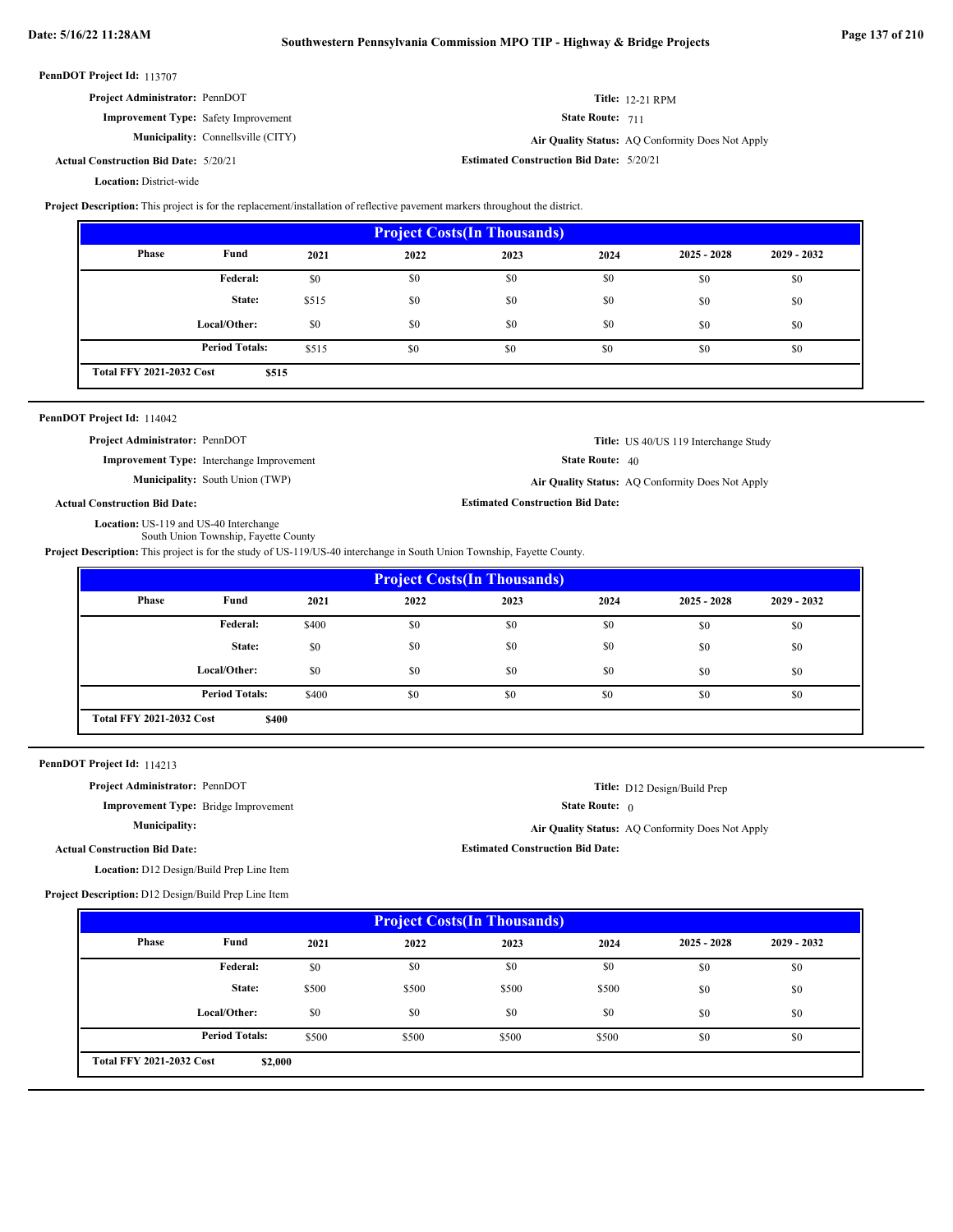| PennDOT Project Id: 116014<br>Project Administrator: PennDOT<br><b>Actual Construction Bid Date: 7/29/21</b><br>Location: BMS# 26-4036-0090-1705 | Improvement Type: Bridge Rehabilitation<br>Municipality: Jefferson (TWP)<br>*No new capacity will be added* |      | Project Description: This project is for the rehabilitation of State Route 4036 (Central School Road) over Branch of Little Redstone Creek in Jefferson Township, Fayette County.                                                                                                                                                  | <b>Estimated Construction Bid Date: 4/1/22</b>  | State Route: 4036 | Title: SR 4036 over BR of Little Redstone Ck-DFB<br>Air Quality Status: AQ Conformity Does Not Apply |             |  |  |
|--------------------------------------------------------------------------------------------------------------------------------------------------|-------------------------------------------------------------------------------------------------------------|------|------------------------------------------------------------------------------------------------------------------------------------------------------------------------------------------------------------------------------------------------------------------------------------------------------------------------------------|-------------------------------------------------|-------------------|------------------------------------------------------------------------------------------------------|-------------|--|--|
|                                                                                                                                                  |                                                                                                             |      |                                                                                                                                                                                                                                                                                                                                    |                                                 |                   |                                                                                                      |             |  |  |
|                                                                                                                                                  |                                                                                                             |      |                                                                                                                                                                                                                                                                                                                                    |                                                 |                   |                                                                                                      |             |  |  |
|                                                                                                                                                  |                                                                                                             |      |                                                                                                                                                                                                                                                                                                                                    |                                                 |                   |                                                                                                      |             |  |  |
|                                                                                                                                                  |                                                                                                             |      |                                                                                                                                                                                                                                                                                                                                    |                                                 |                   |                                                                                                      |             |  |  |
|                                                                                                                                                  |                                                                                                             |      |                                                                                                                                                                                                                                                                                                                                    |                                                 |                   |                                                                                                      |             |  |  |
|                                                                                                                                                  |                                                                                                             |      |                                                                                                                                                                                                                                                                                                                                    |                                                 |                   |                                                                                                      |             |  |  |
|                                                                                                                                                  |                                                                                                             |      |                                                                                                                                                                                                                                                                                                                                    |                                                 |                   |                                                                                                      |             |  |  |
| <b>Total FFY 2021-2032 Cost</b>                                                                                                                  | \$1,100                                                                                                     |      |                                                                                                                                                                                                                                                                                                                                    |                                                 |                   |                                                                                                      |             |  |  |
|                                                                                                                                                  | <b>Period Totals:</b>                                                                                       | \$0  | \$1,100                                                                                                                                                                                                                                                                                                                            | \$0                                             | \$0               | \$0                                                                                                  | \$0         |  |  |
|                                                                                                                                                  | Local/Other:                                                                                                | \$0  | \$0                                                                                                                                                                                                                                                                                                                                | \$0                                             | \$0               | \$0                                                                                                  | \$0         |  |  |
|                                                                                                                                                  | State:                                                                                                      | \$0  | \$1100                                                                                                                                                                                                                                                                                                                             | \$0                                             | \$0               | \$0                                                                                                  | \$0         |  |  |
|                                                                                                                                                  | Federal:                                                                                                    | \$0  | \$0                                                                                                                                                                                                                                                                                                                                | \$0                                             | \$0               | \$0                                                                                                  | \$0         |  |  |
| <b>Phase</b>                                                                                                                                     | Fund                                                                                                        | 2021 | 2022                                                                                                                                                                                                                                                                                                                               | 2023                                            | 2024              | $2025 - 2028$                                                                                        | 2029 - 2032 |  |  |
|                                                                                                                                                  |                                                                                                             |      |                                                                                                                                                                                                                                                                                                                                    | <b>Project Costs(In Thousands)</b>              |                   |                                                                                                      |             |  |  |
| Project Description: Various State Routes<br>District Wide<br><b>Bridge Preservation</b>                                                         |                                                                                                             |      |                                                                                                                                                                                                                                                                                                                                    |                                                 |                   |                                                                                                      |             |  |  |
| <b>Location:</b> Various State Routes<br>District Wide<br><b>Bridge Preservation</b>                                                             |                                                                                                             |      |                                                                                                                                                                                                                                                                                                                                    |                                                 |                   |                                                                                                      |             |  |  |
| <b>Actual Construction Bid Date: 2/17/22</b>                                                                                                     |                                                                                                             |      |                                                                                                                                                                                                                                                                                                                                    | <b>Estimated Construction Bid Date: 2/17/22</b> |                   |                                                                                                      |             |  |  |
|                                                                                                                                                  | Municipality: Bullskin (TWP)                                                                                |      |                                                                                                                                                                                                                                                                                                                                    |                                                 |                   | Air Quality Status: AQ Conformity Does Not Apply                                                     |             |  |  |
|                                                                                                                                                  | <b>Improvement Type:</b> Bridge Preservation Activities                                                     |      |                                                                                                                                                                                                                                                                                                                                    |                                                 | State Route: 119  |                                                                                                      |             |  |  |
| Project Administrator: PennDOT                                                                                                                   |                                                                                                             |      |                                                                                                                                                                                                                                                                                                                                    |                                                 |                   | <b>Title:</b> Expansion Dam Preservation 2022                                                        |             |  |  |
| PennDOT Project Id: 115920                                                                                                                       |                                                                                                             |      |                                                                                                                                                                                                                                                                                                                                    |                                                 |                   |                                                                                                      |             |  |  |
| <b>Total FFY 2021-2032 Cost</b>                                                                                                                  | \$4,000                                                                                                     |      |                                                                                                                                                                                                                                                                                                                                    |                                                 |                   |                                                                                                      |             |  |  |
|                                                                                                                                                  | <b>Period Totals:</b>                                                                                       | \$0  | \$0                                                                                                                                                                                                                                                                                                                                | \$4,000                                         | \$0               | \$0                                                                                                  | \$0         |  |  |
|                                                                                                                                                  | Local/Other:                                                                                                | \$0  | \$0                                                                                                                                                                                                                                                                                                                                | \$0                                             | \$0               | \$0                                                                                                  | \$0         |  |  |
|                                                                                                                                                  | State:                                                                                                      | \$0  | \$0                                                                                                                                                                                                                                                                                                                                | \$0                                             | \$0               | \$0                                                                                                  | \$0         |  |  |
|                                                                                                                                                  | <b>Federal:</b>                                                                                             | \$0  | \$0                                                                                                                                                                                                                                                                                                                                | \$4000                                          | \$0               | \$0                                                                                                  | \$0         |  |  |
| <b>Phase</b>                                                                                                                                     | Fund                                                                                                        | 2021 | 2022                                                                                                                                                                                                                                                                                                                               | 2023                                            | 2024              | $2025 - 2028$                                                                                        | 2029 - 2032 |  |  |
|                                                                                                                                                  |                                                                                                             |      |                                                                                                                                                                                                                                                                                                                                    | <b>Project Costs(In Thousands)</b>              |                   |                                                                                                      |             |  |  |
|                                                                                                                                                  |                                                                                                             |      | Project Description: This project is for the replacement of (11) diesel-fueled buses in the fleet of the Mid-Mon Valley Transit Authority with (11) CNG-fueled ones; fleet is based out of Charleroi<br>Borough, Washington County, but services Washington County, and portions of Westmoreland, Fayette, and Allegheny Counties. |                                                 |                   |                                                                                                      |             |  |  |
| <b>Location: N/A</b>                                                                                                                             |                                                                                                             |      |                                                                                                                                                                                                                                                                                                                                    |                                                 |                   |                                                                                                      |             |  |  |
| <b>Actual Construction Bid Date:</b>                                                                                                             |                                                                                                             |      |                                                                                                                                                                                                                                                                                                                                    | <b>Estimated Construction Bid Date:</b>         |                   |                                                                                                      |             |  |  |
| <b>Municipality:</b>                                                                                                                             |                                                                                                             |      | Air Quality Status: Exempt from Regional Conformity Analysis                                                                                                                                                                                                                                                                       |                                                 |                   |                                                                                                      |             |  |  |
|                                                                                                                                                  | <b>Improvement Type: Administration</b>                                                                     |      | State Route: $\theta$                                                                                                                                                                                                                                                                                                              |                                                 |                   |                                                                                                      |             |  |  |
| Project Administrator: PennDOT                                                                                                                   |                                                                                                             |      |                                                                                                                                                                                                                                                                                                                                    | Title: Bus Replacement - MMVTA                  |                   |                                                                                                      |             |  |  |

| <b>Phase</b>                    | Fund                  | 2021 | 2022 | 2023 | 2024 | $2025 - 2028$ | $2029 - 2032$ |
|---------------------------------|-----------------------|------|------|------|------|---------------|---------------|
|                                 | Federal:              | \$0  | \$0  | \$0  | \$0  | \$0           | \$0           |
|                                 | State:                | \$40 | \$85 | \$0  | \$0  | \$0           | \$0           |
|                                 | Local/Other:          | \$0  | \$0  | \$0  | \$0  | \$0           | \$0           |
|                                 | <b>Period Totals:</b> | \$40 | \$85 | \$0  | \$0  | \$0           | \$0           |
| <b>Total FFY 2021-2032 Cost</b> | \$125                 |      |      |      |      |               |               |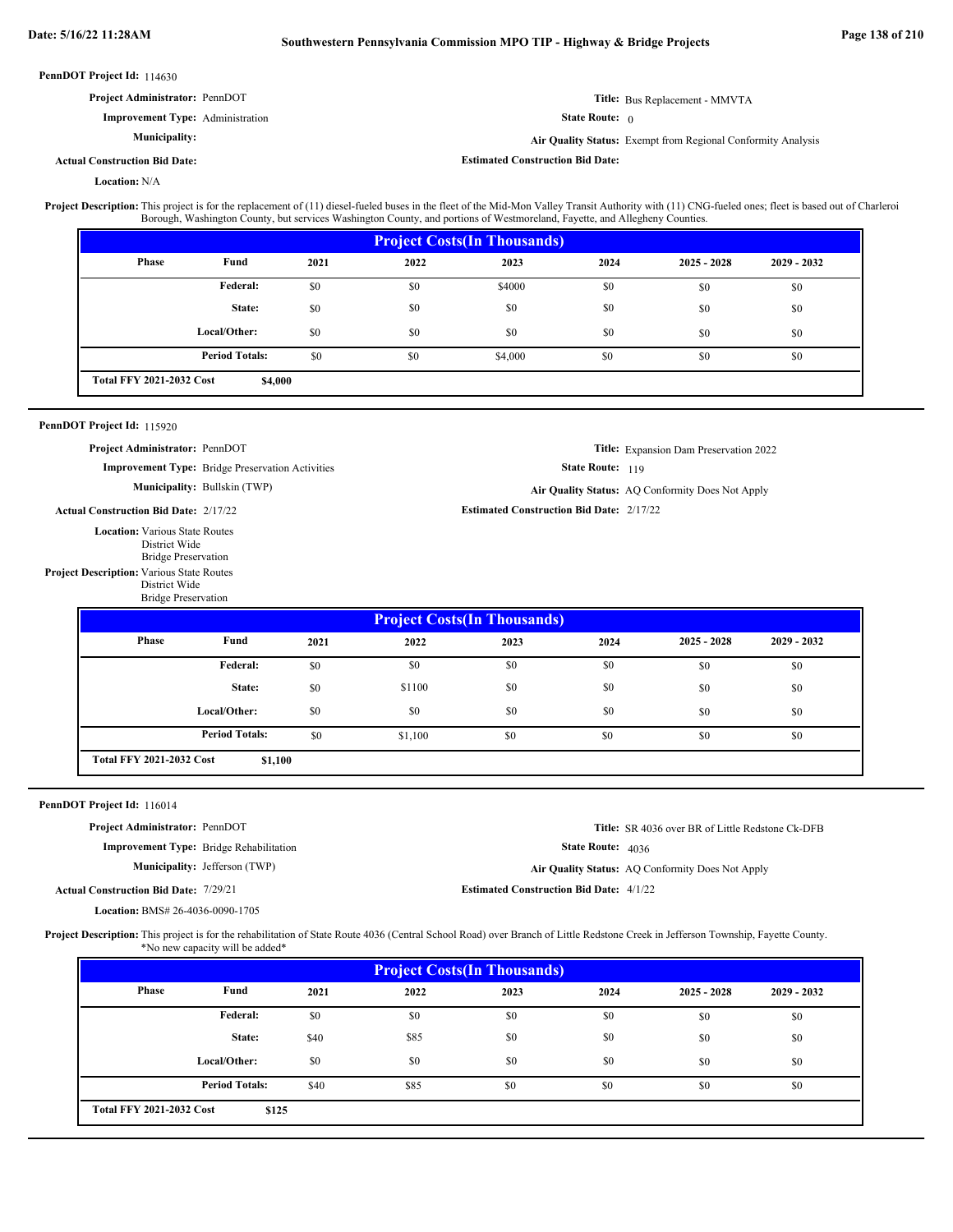| <b>Project Administrator: PennDOT</b>       |                                                         |                                                | <b>Title:</b> 2022 Layton Bridge Preservation    |
|---------------------------------------------|---------------------------------------------------------|------------------------------------------------|--------------------------------------------------|
|                                             | <b>Improvement Type:</b> Bridge Preservation Activities | <b>State Route:</b> $4038$                     |                                                  |
| <b>Municipality:</b> Perry (TWP)            |                                                         |                                                | Air Quality Status: AO Conformity Does Not Apply |
| <b>Actual Construction Bid Date: 3/3/22</b> |                                                         | <b>Estimated Construction Bid Date: 3/3/22</b> |                                                  |

Location: Layton Bridge (SR 4038 Segment 0110)

**Project Description:** This project is for preservation activities for the Layton Bridge located in Layton Borough, Fayette County.

\*No new capacity will be added\*

|                                 |                       |         |       | <b>Project Costs (In Thousands)</b> |      |               |               |
|---------------------------------|-----------------------|---------|-------|-------------------------------------|------|---------------|---------------|
| <b>Phase</b>                    | Fund                  | 2021    | 2022  | 2023                                | 2024 | $2025 - 2028$ | $2029 - 2032$ |
|                                 | Federal:              | \$0     | \$0   | \$0                                 | \$0  | \$0           | \$0           |
|                                 | State:                | \$1000  | \$512 | \$0                                 | \$0  | \$0           | \$0           |
|                                 | Local/Other:          | \$0     | \$0   | \$0                                 | \$0  | \$0           | \$0           |
|                                 | <b>Period Totals:</b> | \$1,000 | \$512 | \$0                                 | \$0  | \$0           | \$0           |
| <b>Total FFY 2021-2032 Cost</b> | \$1,512               |         |       |                                     |      |               |               |

### PennDOT Project Id: 116566

| <b>Project Administrator: PennDOT</b> |                                                      |                                         | <b>Title:</b> Intersection Warning Sign Study    |
|---------------------------------------|------------------------------------------------------|-----------------------------------------|--------------------------------------------------|
|                                       | <b>Improvement Type:</b> Corridor Safety Improvement | <b>State Route: 166</b>                 |                                                  |
|                                       | <b>Municipality:</b> Redstone (TWP)                  |                                         | Air Quality Status: AQ Conformity Does Not Apply |
| al Construction Bid Date:             |                                                      | <b>Estimated Construction Bid Date:</b> |                                                  |

### **Actual Construction Bid Date:**

Location: This study will help determine what intersections can benefit from installing intersection warning signs. The locations that will be studied come from the Network Screening list and have an excess of crashes greater than 1.0.

Project Description: This study will help determine what intersections can benefit from installing intersection warning signs. The locations that will be studied come from the Network Screening list and have an excess of crashes greater than 1.0.

|                                 |                       |      |      | <b>Project Costs (In Thousands)</b> |      |               |               |
|---------------------------------|-----------------------|------|------|-------------------------------------|------|---------------|---------------|
| Phase                           | Fund                  | 2021 | 2022 | 2023                                | 2024 | $2025 - 2028$ | $2029 - 2032$ |
|                                 | <b>Federal:</b>       | \$40 | \$0  | \$0                                 | \$0  | \$0           | \$0           |
|                                 | State:                | \$0  | \$0  | \$0                                 | \$0  | \$0           | \$0           |
|                                 | Local/Other:          | \$0  | \$0  | \$0                                 | \$0  | \$0           | \$0           |
|                                 | <b>Period Totals:</b> | \$40 | \$0  | \$0                                 | \$0  | \$0           | \$0           |
| <b>Total FFY 2021-2032 Cost</b> | \$40                  |      |      |                                     |      |               |               |

PennDOT Project Id: 117925

**Project Administrator:** PennDOT

**Improvement Type:** Reconstruct

**Municipality:**

**Title:** District 12 IIJA Reserve Line Item

State Route: 0

**Estimated Construction Bid Date:**

**Air Quality Status:** AQ Conformity Does Not Apply

**Actual Construction Bid Date:**

Location: Fayette, Greene, Washington, and Westmoreland Counties

**Project Description:** Reserve Line Item for IIJA Funding

|                                 |                       |      |       | <b>Project Costs (In Thousands)</b> |      |               |               |
|---------------------------------|-----------------------|------|-------|-------------------------------------|------|---------------|---------------|
| Phase                           | Fund                  | 2021 | 2022  | 2023                                | 2024 | $2025 - 2028$ | $2029 - 2032$ |
|                                 | <b>Federal:</b>       | \$0  | \$211 | \$0                                 | \$0  | \$0           | \$0           |
|                                 | State:                | \$0  | \$0   | \$0                                 | \$0  | \$0           | \$0           |
|                                 | Local/Other:          | \$0  | \$0   | \$0                                 | \$0  | \$0           | \$0           |
|                                 | <b>Period Totals:</b> | \$0  | \$211 | \$0                                 | \$0  | \$0           | \$0           |
| <b>Total FFY 2021-2032 Cost</b> | \$211                 |      |       |                                     |      |               |               |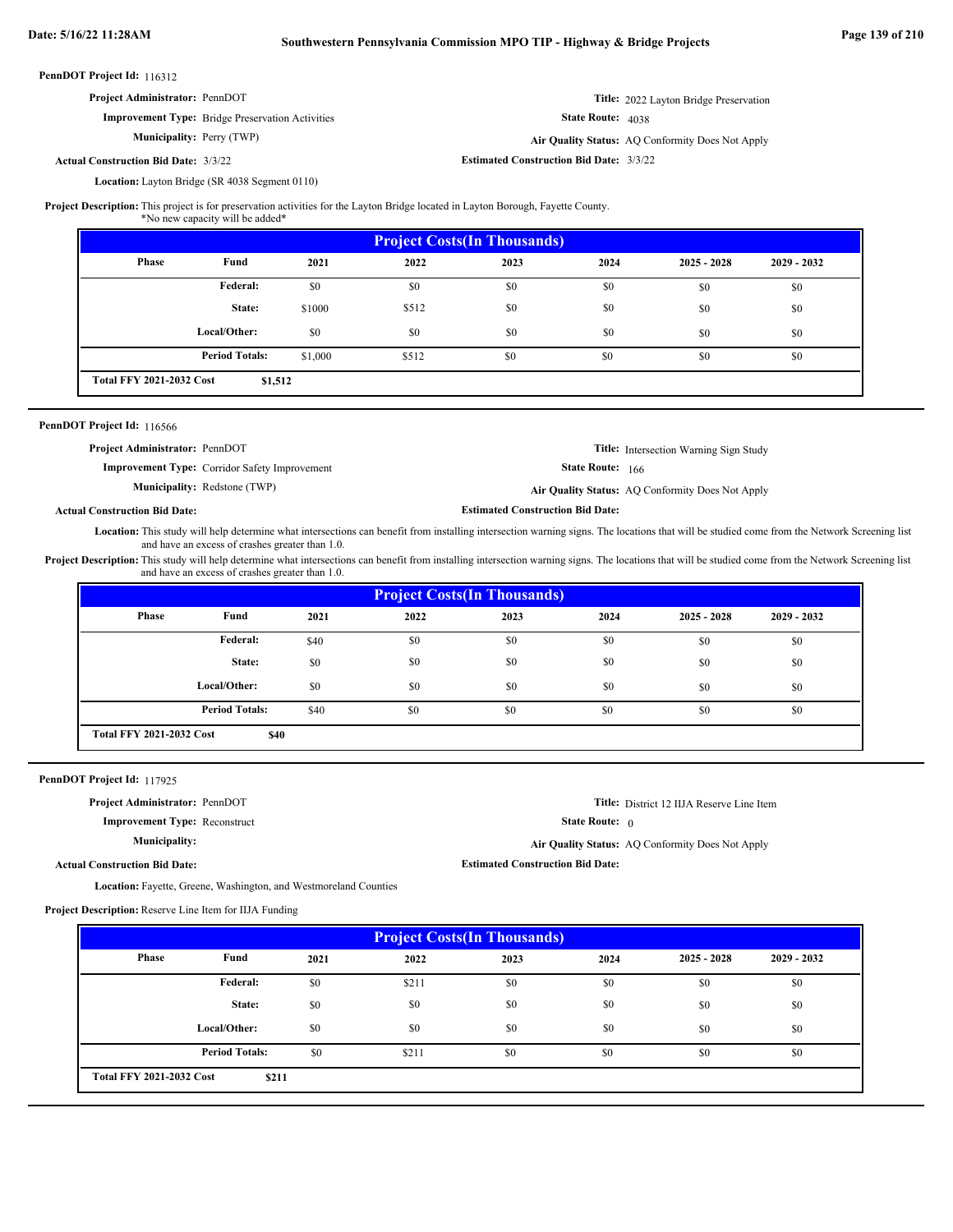| Greene                                                                                                                                                                                                                                                                                                                                                                                                                                  |                                                                      |              |                                                                                                                              |                                                 |                                                 |                                                                                                                                                                                       |             |  |
|-----------------------------------------------------------------------------------------------------------------------------------------------------------------------------------------------------------------------------------------------------------------------------------------------------------------------------------------------------------------------------------------------------------------------------------------|----------------------------------------------------------------------|--------------|------------------------------------------------------------------------------------------------------------------------------|-------------------------------------------------|-------------------------------------------------|---------------------------------------------------------------------------------------------------------------------------------------------------------------------------------------|-------------|--|
| PennDOT Project Id: 30134                                                                                                                                                                                                                                                                                                                                                                                                               |                                                                      |              |                                                                                                                              |                                                 |                                                 |                                                                                                                                                                                       |             |  |
| Project Administrator: PENNDOT                                                                                                                                                                                                                                                                                                                                                                                                          |                                                                      |              |                                                                                                                              |                                                 |                                                 | Title: SR 3001 over Wheeling Ck                                                                                                                                                       |             |  |
|                                                                                                                                                                                                                                                                                                                                                                                                                                         | <b>Improvement Type:</b> Bridge Rehabilitation                       |              |                                                                                                                              |                                                 | State Route: 3001                               |                                                                                                                                                                                       |             |  |
|                                                                                                                                                                                                                                                                                                                                                                                                                                         | Municipality: Richhill (TWP)                                         |              |                                                                                                                              |                                                 |                                                 | Air Quality Status: Exempt from Regional Conformity Analysis                                                                                                                          |             |  |
| <b>Actual Construction Bid Date:</b>                                                                                                                                                                                                                                                                                                                                                                                                    |                                                                      |              |                                                                                                                              | <b>Estimated Construction Bid Date: 8/22/24</b> |                                                 |                                                                                                                                                                                       |             |  |
| Location: BMS# 30 3001 0510 1771                                                                                                                                                                                                                                                                                                                                                                                                        |                                                                      |              |                                                                                                                              |                                                 |                                                 |                                                                                                                                                                                       |             |  |
| Project Description: This project is for the replacement of the structure carrying State Route 3001 (Day Road) over Wheeling Creek (Enlow Fork Bridge) in Richhill Township, Greene County.                                                                                                                                                                                                                                             | *No new capacity will be added*                                      |              |                                                                                                                              |                                                 |                                                 |                                                                                                                                                                                       |             |  |
|                                                                                                                                                                                                                                                                                                                                                                                                                                         |                                                                      |              |                                                                                                                              | <b>Project Costs(In Thousands)</b>              |                                                 |                                                                                                                                                                                       |             |  |
| <b>Phase</b>                                                                                                                                                                                                                                                                                                                                                                                                                            | Fund                                                                 | 2021         | 2022                                                                                                                         | 2023                                            | 2024                                            | $2025 - 2028$                                                                                                                                                                         | 2029 - 2032 |  |
|                                                                                                                                                                                                                                                                                                                                                                                                                                         | <b>Federal:</b>                                                      | \$618        | \$0                                                                                                                          | \$0                                             | \$1688                                          | \$1737                                                                                                                                                                                | \$0         |  |
|                                                                                                                                                                                                                                                                                                                                                                                                                                         | State:                                                               | \$0          | \$550                                                                                                                        | \$0                                             | \$0                                             | \$0                                                                                                                                                                                   | \$0         |  |
|                                                                                                                                                                                                                                                                                                                                                                                                                                         | Local/Other:                                                         | \$0          | \$0                                                                                                                          | \$0                                             | \$0                                             |                                                                                                                                                                                       |             |  |
|                                                                                                                                                                                                                                                                                                                                                                                                                                         |                                                                      |              |                                                                                                                              |                                                 |                                                 | \$0                                                                                                                                                                                   | \$0         |  |
| <b>Total FFY 2021-2032 Cost</b>                                                                                                                                                                                                                                                                                                                                                                                                         | <b>Period Totals:</b><br>\$4,593                                     | \$618        | \$550                                                                                                                        | \$0                                             | \$1,688                                         | \$1,737                                                                                                                                                                               | \$0         |  |
|                                                                                                                                                                                                                                                                                                                                                                                                                                         |                                                                      |              |                                                                                                                              |                                                 |                                                 |                                                                                                                                                                                       |             |  |
| PennDOT Project Id: 30272                                                                                                                                                                                                                                                                                                                                                                                                               |                                                                      |              |                                                                                                                              |                                                 |                                                 |                                                                                                                                                                                       |             |  |
| Project Administrator: PENNDOT                                                                                                                                                                                                                                                                                                                                                                                                          |                                                                      |              |                                                                                                                              |                                                 |                                                 | Title: US 19 Safety Improvements                                                                                                                                                      |             |  |
|                                                                                                                                                                                                                                                                                                                                                                                                                                         | <b>Improvement Type:</b> Intersection Improvement                    |              |                                                                                                                              |                                                 | State Route: 19                                 |                                                                                                                                                                                       |             |  |
|                                                                                                                                                                                                                                                                                                                                                                                                                                         | <b>Municipality:</b> Franklin (TWP)                                  |              |                                                                                                                              |                                                 |                                                 | Air Quality Status: Significant: Included in regional conformity analysis                                                                                                             |             |  |
|                                                                                                                                                                                                                                                                                                                                                                                                                                         |                                                                      |              |                                                                                                                              |                                                 | <b>Estimated Construction Bid Date: 7/11/13</b> |                                                                                                                                                                                       |             |  |
| <b>Actual Construction Bid Date: 7/11/13</b>                                                                                                                                                                                                                                                                                                                                                                                            | 0366 NB to seg. 0300, offset 0915                                    |              | structure and widening/replacing the rail structure to accommodate the additional lanes in Franklin Township, Greene County. |                                                 |                                                 | Location: SR 0019/Arch Street intersection to SR 2028 (Sugar Run road), intersection, Franklin Township, segment 0311, offset 0539 SB to seg. 0300, offset 0915, segment 0310, offset |             |  |
|                                                                                                                                                                                                                                                                                                                                                                                                                                         |                                                                      |              |                                                                                                                              | <b>Project Costs (In Thousands)</b>             |                                                 |                                                                                                                                                                                       |             |  |
| Phase                                                                                                                                                                                                                                                                                                                                                                                                                                   | Fund                                                                 | 2021         | 2022                                                                                                                         | 2023                                            | 2024                                            | $2025 - 2028$                                                                                                                                                                         | 2029 - 2032 |  |
|                                                                                                                                                                                                                                                                                                                                                                                                                                         | <b>Federal:</b>                                                      | \$0          | \$140                                                                                                                        | \$0                                             | \$0                                             | \$0                                                                                                                                                                                   | \$0         |  |
|                                                                                                                                                                                                                                                                                                                                                                                                                                         | State:                                                               | \$0          | \$0                                                                                                                          | \$0                                             | \$0                                             | \$0                                                                                                                                                                                   | \$0         |  |
|                                                                                                                                                                                                                                                                                                                                                                                                                                         | Local/Other:                                                         | \$0          | \$0                                                                                                                          | \$0                                             | \$0                                             | \$0                                                                                                                                                                                   | \$0         |  |
|                                                                                                                                                                                                                                                                                                                                                                                                                                         | <b>Period Totals:</b>                                                | \$0          | \$140                                                                                                                        | $\$0$                                           | \$0                                             | $\$0$                                                                                                                                                                                 | $\$0$       |  |
| <b>Total FFY 2021-2032 Cost</b>                                                                                                                                                                                                                                                                                                                                                                                                         | \$140                                                                |              |                                                                                                                              |                                                 |                                                 |                                                                                                                                                                                       |             |  |
|                                                                                                                                                                                                                                                                                                                                                                                                                                         |                                                                      |              |                                                                                                                              |                                                 |                                                 |                                                                                                                                                                                       |             |  |
|                                                                                                                                                                                                                                                                                                                                                                                                                                         |                                                                      |              |                                                                                                                              |                                                 |                                                 |                                                                                                                                                                                       |             |  |
| Project Administrator: PENNDOT                                                                                                                                                                                                                                                                                                                                                                                                          |                                                                      |              |                                                                                                                              |                                                 |                                                 | Title: SR 3007 over Br of Wheeling Crk - DFB                                                                                                                                          |             |  |
|                                                                                                                                                                                                                                                                                                                                                                                                                                         | Improvement Type: Bridge Replacement<br>Municipality: Richhill (TWP) |              |                                                                                                                              |                                                 | State Route: 3007                               |                                                                                                                                                                                       |             |  |
|                                                                                                                                                                                                                                                                                                                                                                                                                                         |                                                                      |              |                                                                                                                              |                                                 |                                                 | Air Quality Status: AQ Conformity Does Not Apply                                                                                                                                      |             |  |
| <b>Actual Construction Bid Date: 9/30/21</b>                                                                                                                                                                                                                                                                                                                                                                                            |                                                                      |              |                                                                                                                              | <b>Estimated Construction Bid Date: 9/30/21</b> |                                                 |                                                                                                                                                                                       |             |  |
| Location: BMS: 30 3007 0190 2358                                                                                                                                                                                                                                                                                                                                                                                                        |                                                                      |              |                                                                                                                              |                                                 |                                                 |                                                                                                                                                                                       |             |  |
|                                                                                                                                                                                                                                                                                                                                                                                                                                         | *No new capacity will be added*                                      |              |                                                                                                                              |                                                 |                                                 |                                                                                                                                                                                       |             |  |
| <b>Phase</b>                                                                                                                                                                                                                                                                                                                                                                                                                            | Fund                                                                 | 2021         | 2022                                                                                                                         | <b>Project Costs(In Thousands)</b><br>2023      | 2024                                            | $2025 - 2028$                                                                                                                                                                         | 2029 - 2032 |  |
|                                                                                                                                                                                                                                                                                                                                                                                                                                         | Federal:                                                             | \$0          | \$0                                                                                                                          | \$0                                             | \$0                                             | \$0                                                                                                                                                                                   | \$0         |  |
|                                                                                                                                                                                                                                                                                                                                                                                                                                         |                                                                      |              |                                                                                                                              |                                                 |                                                 |                                                                                                                                                                                       |             |  |
|                                                                                                                                                                                                                                                                                                                                                                                                                                         | State:                                                               | \$200        | \$0                                                                                                                          | \$0                                             | \$0                                             | \$0                                                                                                                                                                                   | \$0         |  |
| Project Description: This project is Phase 1 of the Morrisville Corridor Reconstruction and includes the widening of US 19 to 4 lanes, replacement of the 2 lane highway structure with a 4 lane<br>PennDOT Project Id: 30306<br>Project Description: This project is for the rehabilitation/replacement of the structure carrying State Route 3007 (Bristoria Road) over Branch of Wheeling Creek in Richhill Township, Greene County. | Local/Other:<br><b>Period Totals:</b>                                | \$0<br>\$200 | \$0<br>\$0                                                                                                                   | \$0<br>\$0                                      | \$0<br>\$0                                      | \$0<br>\$0                                                                                                                                                                            | \$0<br>\$0  |  |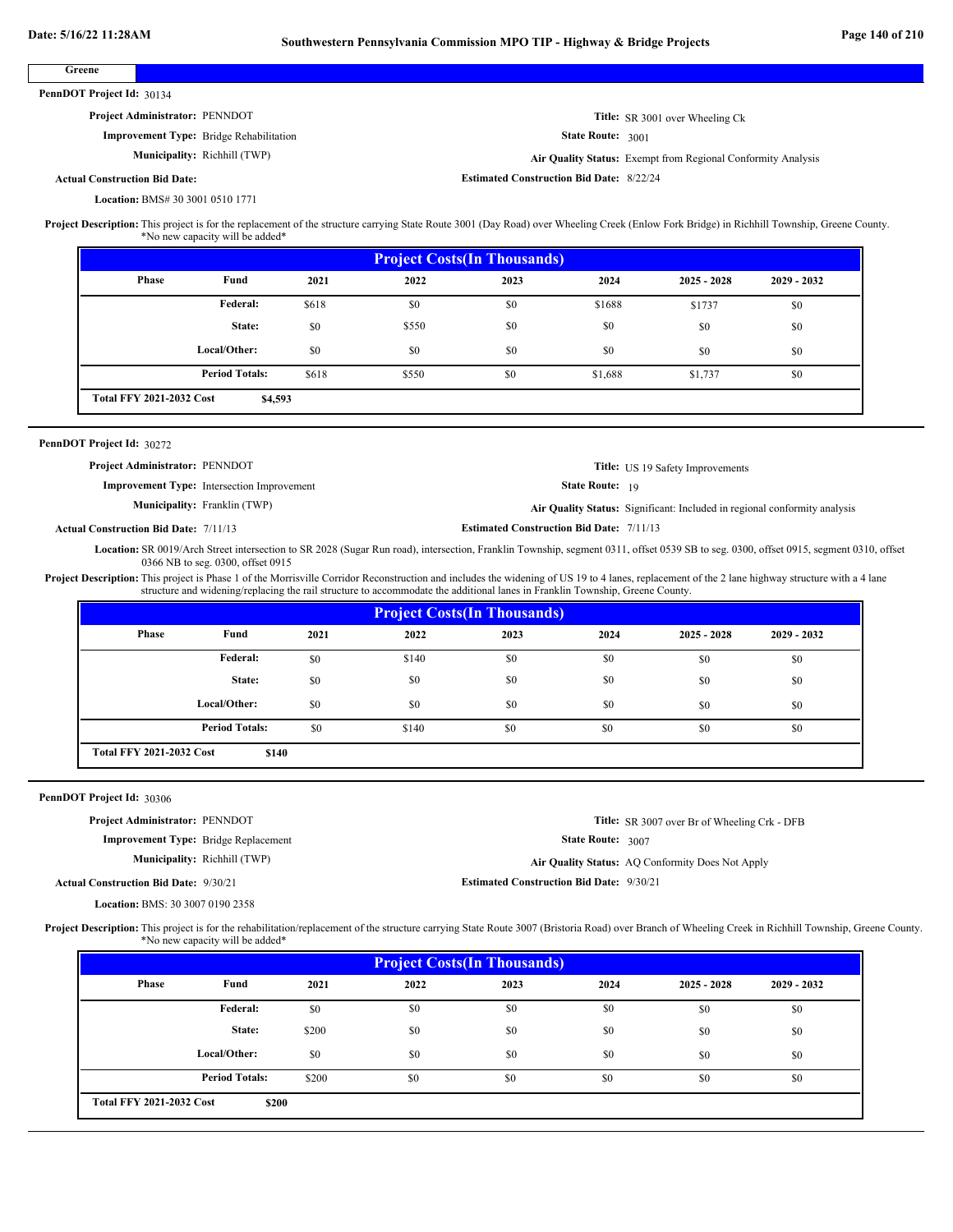| PennDOT Project Id: 30315            |                                      |       |      |                                                 |                 |                                                                                                                                                             |               |
|--------------------------------------|--------------------------------------|-------|------|-------------------------------------------------|-----------------|-------------------------------------------------------------------------------------------------------------------------------------------------------------|---------------|
| Project Administrator: PENNDOT       |                                      |       |      |                                                 |                 | Title: PA 21 over Grinnage Run                                                                                                                              |               |
|                                      | Improvement Type: Bridge Replacement |       |      |                                                 | State Route: 21 |                                                                                                                                                             |               |
|                                      | <b>Municipality:</b> Gray (TWP)      |       |      |                                                 |                 | Air Quality Status: Exempt from Regional Conformity Analysis                                                                                                |               |
| <b>Actual Construction Bid Date:</b> |                                      |       |      | <b>Estimated Construction Bid Date: 11/3/22</b> |                 |                                                                                                                                                             |               |
| Location: BMS# 30 0021 0180 0370     |                                      |       |      |                                                 |                 |                                                                                                                                                             |               |
|                                      |                                      |       |      |                                                 |                 | Project Description: This project is the replacement of the structure carrying PA 21 (Roy E. Furman Hwy) over Grinnage Run in Gray Township, Greene County. |               |
|                                      | *No new capacity will be added*      |       |      |                                                 |                 |                                                                                                                                                             |               |
|                                      |                                      |       |      | <b>Project Costs (In Thousands)</b>             |                 |                                                                                                                                                             |               |
| Phase                                | Fund                                 | 2021  | 2022 | 2023                                            | 2024            | $2025 - 2028$                                                                                                                                               | $2029 - 2032$ |
|                                      | Federal:                             | \$0   | \$0  | \$0                                             | \$0             | \$0                                                                                                                                                         | \$0           |
|                                      | State:                               | \$310 | \$0  | \$1093                                          | \$0             | \$0                                                                                                                                                         | \$0           |
|                                      | Local/Other:                         | \$0   | \$0  | \$0                                             | \$0             | \$0                                                                                                                                                         | \$0           |
|                                      | <b>Period Totals:</b>                | \$310 | \$0  | \$1,093                                         | \$0             | \$0                                                                                                                                                         | \$0           |
| <b>Total FFY 2021-2032 Cost</b>      | \$1,403                              |       |      |                                                 |                 |                                                                                                                                                             |               |

|                                             | <b>Project Administrator:</b> Greene County Planning Commission |                                                 | <b>Title:</b> Greene Co Bridge #15                           |
|---------------------------------------------|-----------------------------------------------------------------|-------------------------------------------------|--------------------------------------------------------------|
| <b>Improvement Type:</b> Bridge Replacement |                                                                 | <b>State Route: 7203</b>                        |                                                              |
|                                             | <b>Municipality:</b> Cumberland (TWP)                           |                                                 | Air Quality Status: Exempt from Regional Conformity Analysis |
| <b>Actual Construction Bid Date:</b>        |                                                                 | <b>Estimated Construction Bid Date: 7/28/22</b> |                                                              |

T-634 (Mohr Road) over Muddy Creek, Cumberland Township, Greene County, BMS# 30 7203 0634 2015 **Location:**

This project is the replacement of the structure carrying T-634 (Mohr Road) over Muddy Creek in Cumberland Township, Greene County. **Project Description:**

\*No new capacity will be added\*

|                                 |                       |       |       | <b>Project Costs (In Thousands)</b> |      |               |               |
|---------------------------------|-----------------------|-------|-------|-------------------------------------|------|---------------|---------------|
| Phase                           | Fund                  | 2021  | 2022  | 2023                                | 2024 | $2025 - 2028$ | $2029 - 2032$ |
|                                 | <b>Federal:</b>       | \$189 | \$801 | \$0                                 | \$0  | \$0           | \$0           |
|                                 | State:                | \$0   | \$0   | \$0                                 | \$0  | \$0           | \$0           |
|                                 | Local/Other:          | \$47  | \$194 | \$0                                 | \$0  | \$0           | \$0           |
|                                 | <b>Period Totals:</b> | \$236 | \$995 | \$0                                 | \$0  | \$0           | \$0           |
| <b>Total FFY 2021-2032 Cost</b> | \$1,231               |       |       |                                     |      |               |               |

PennDOT Project Id: 74220

**Actual Construction Bid Date:**

**Project Administrator:** PennDOT

**Improvement Type:** Bridge Improvement **Municipality:** Center (TWP)

**Title:** SR 3011 over Hargus Creek

State Route: 3011

Center (TWP) **Air Quality Status:** Exempt from Regional Conformity Analysis

**Estimated Construction Bid Date:** 12/3/26

Location: SR 3011 Center Township, Greene County

BMS# 30 3011 0120 1851

Project Description: This project is for the rehabilitiation of the structure carrying State Route 3011 (Hargus Creek Road) over Hargus Creek in Center Township, Greene County. \*No new capacity will be added\*

|                                 |                       |       |      | <b>Project Costs (In Thousands)</b> |      |               |               |
|---------------------------------|-----------------------|-------|------|-------------------------------------|------|---------------|---------------|
| Phase                           | Fund                  | 2021  | 2022 | 2023                                | 2024 | $2025 - 2028$ | $2029 - 2032$ |
|                                 | Federal:              | \$360 | \$0  | \$0                                 | \$0  | \$0           | \$0           |
|                                 | State:                | \$0   | \$0  | \$0                                 | \$0  | \$0           | \$0           |
|                                 | Local/Other:          | \$0   | \$0  | \$0                                 | \$0  | \$0           | \$0           |
|                                 | <b>Period Totals:</b> | \$360 | \$0  | \$0                                 | \$0  | \$0           | \$0           |
| <b>Total FFY 2021-2032 Cost</b> | \$360                 |       |      |                                     |      |               |               |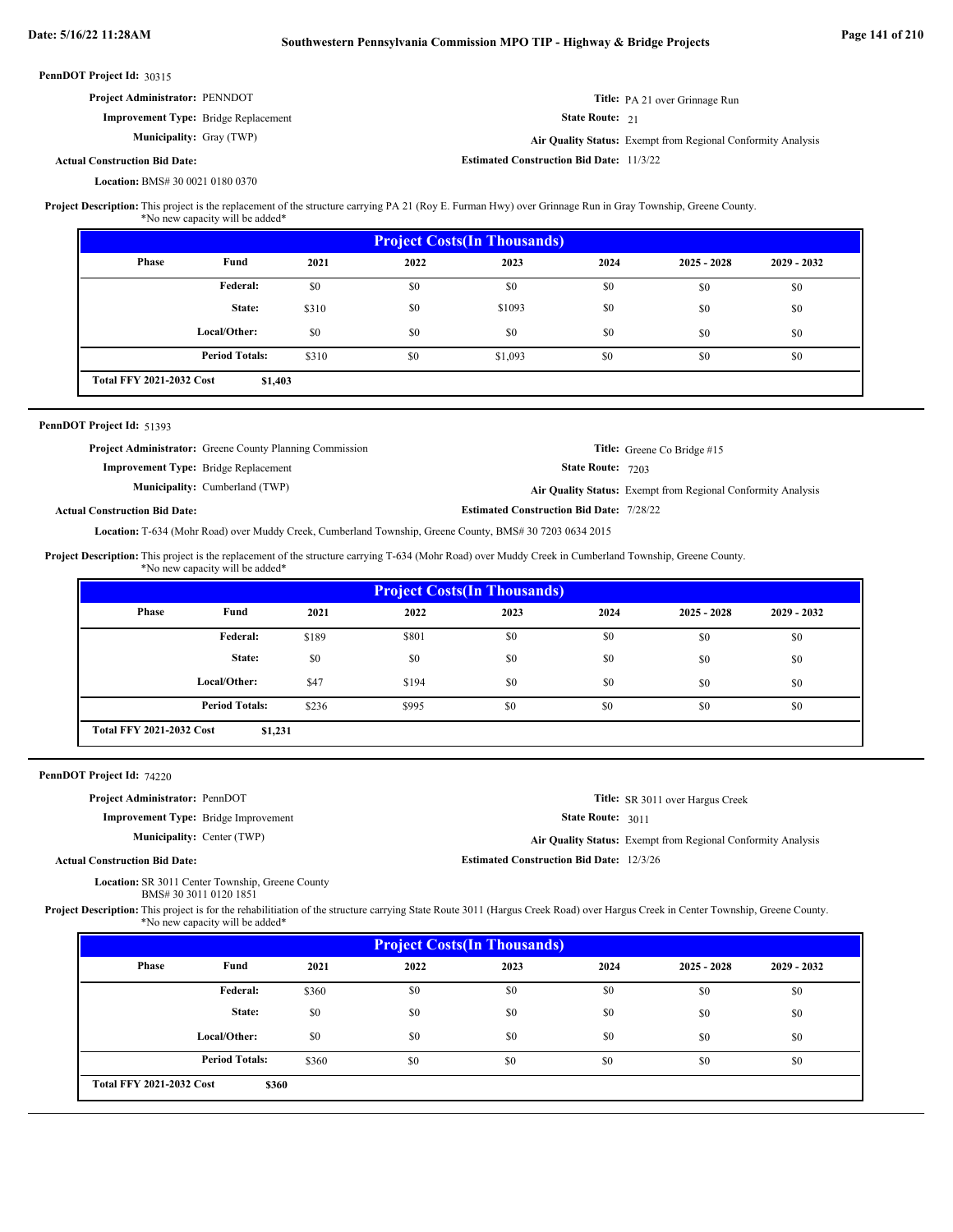| Date: 5/16/22 11:28AM                                                                                                                                                                                 |                                                                                  |                   | Southwestern Pennsylvania Commission MPO TIP - Highway & Bridge Projects |                                                  |                        |                                                              |             | Page 142 of 210 |
|-------------------------------------------------------------------------------------------------------------------------------------------------------------------------------------------------------|----------------------------------------------------------------------------------|-------------------|--------------------------------------------------------------------------|--------------------------------------------------|------------------------|--------------------------------------------------------------|-------------|-----------------|
| PennDOT Project Id: 76027                                                                                                                                                                             |                                                                                  |                   |                                                                          |                                                  |                        |                                                              |             |                 |
| Project Administrator: PennDOT                                                                                                                                                                        |                                                                                  |                   |                                                                          |                                                  |                        | Title: US 19 BR2 Dunkard Creek                               |             |                 |
|                                                                                                                                                                                                       | <b>Improvement Type:</b> Bridge Improvement                                      |                   |                                                                          |                                                  | <b>State Route: 19</b> |                                                              |             |                 |
|                                                                                                                                                                                                       | <b>Municipality:</b> Perry (TWP)                                                 |                   |                                                                          |                                                  |                        | Air Quality Status: Exempt from Regional Conformity Analysis |             |                 |
| <b>Actual Construction Bid Date: 10/7/21</b>                                                                                                                                                          |                                                                                  |                   |                                                                          | <b>Estimated Construction Bid Date: 10/7/21</b>  |                        |                                                              |             |                 |
| Location: BMS: 30 0019 0020 0000,                                                                                                                                                                     |                                                                                  |                   |                                                                          |                                                  |                        |                                                              |             |                 |
| Project Description: This project is the replacement of the structure carrying US Route 19 (Mount Morris Road) over a Branch of Dunkard Creek in Perry Township, Greene County.                       | *No new capacity will be added*                                                  |                   |                                                                          |                                                  |                        |                                                              |             |                 |
|                                                                                                                                                                                                       |                                                                                  |                   |                                                                          | <b>Project Costs(In Thousands)</b>               |                        |                                                              |             |                 |
| Phase                                                                                                                                                                                                 | Fund                                                                             | 2021              | 2022                                                                     | 2023                                             | 2024                   | $2025 - 2028$                                                | 2029 - 2032 |                 |
|                                                                                                                                                                                                       | Federal:                                                                         | \$0               | \$0                                                                      | \$0                                              | \$0                    | \$0                                                          | \$0         |                 |
|                                                                                                                                                                                                       | State:                                                                           | \$230             | \$946                                                                    | \$0                                              | \$0                    | \$0                                                          | \$0         |                 |
|                                                                                                                                                                                                       | Local/Other:                                                                     | \$0               | \$0                                                                      | \$0                                              | \$0                    | \$0                                                          | \$0         |                 |
|                                                                                                                                                                                                       | <b>Period Totals:</b>                                                            | \$230             | \$946                                                                    | \$0                                              | \$0                    | \$0                                                          | \$0         |                 |
| <b>Total FFY 2021-2032 Cost</b>                                                                                                                                                                       | \$1,176                                                                          |                   |                                                                          |                                                  |                        |                                                              |             |                 |
| PennDOT Project Id: 76039                                                                                                                                                                             |                                                                                  |                   |                                                                          |                                                  |                        |                                                              |             |                 |
| Project Administrator: PennDOT                                                                                                                                                                        |                                                                                  |                   |                                                                          |                                                  |                        | Title: SR 1016 ov Ltl Whiteley Ck-2                          |             |                 |
|                                                                                                                                                                                                       | <b>Improvement Type:</b> Bridge Replacement                                      |                   |                                                                          |                                                  | State Route: 1016      |                                                              |             |                 |
|                                                                                                                                                                                                       | Municipality: Monongahela (TWP)                                                  |                   |                                                                          |                                                  |                        | Air Quality Status: Exempt from Regional Conformity Analysis |             |                 |
| <b>Actual Construction Bid Date: 10/18/18</b>                                                                                                                                                         |                                                                                  |                   |                                                                          | <b>Estimated Construction Bid Date: 10/18/18</b> |                        |                                                              |             |                 |
| Location: BMS# 30 1016 0010 0670,                                                                                                                                                                     |                                                                                  | 30 1016 0010 1440 |                                                                          |                                                  |                        |                                                              |             |                 |
| Project Description: This project involves the full replacement of one structure and the replacement of the superstructure of a second structure carrying SR 1016 (Whiteley Road) over Little Whitely | Creek in Monongahela Township, Greene County.<br>*No new capacity will be added* |                   |                                                                          |                                                  |                        |                                                              |             |                 |
|                                                                                                                                                                                                       |                                                                                  |                   |                                                                          | <b>Project Costs(In Thousands)</b>               |                        |                                                              |             |                 |
| <b>Phase</b>                                                                                                                                                                                          | Fund                                                                             | 2021              | 2022                                                                     | 2023                                             | 2024                   | $2025 - 2028$                                                | 2029 - 2032 |                 |
|                                                                                                                                                                                                       | Federal:                                                                         | \$201             | \$0                                                                      | \$0                                              | \$0                    | \$0                                                          | \$0         |                 |
|                                                                                                                                                                                                       | State:                                                                           | \$0               | \$0                                                                      | \$0                                              | \$0                    | \$0                                                          | \$0         |                 |
|                                                                                                                                                                                                       | Local/Other:                                                                     | \$0               | \$0                                                                      | \$0                                              | \$0                    | \$0                                                          | \$0         |                 |
|                                                                                                                                                                                                       | <b>Period Totals:</b>                                                            | \$201             | \$0                                                                      | \$0                                              | \$0                    | \$0                                                          | \$0         |                 |
| <b>Total FFY 2021-2032 Cost</b>                                                                                                                                                                       | \$201                                                                            |                   |                                                                          |                                                  |                        |                                                              |             |                 |
|                                                                                                                                                                                                       |                                                                                  |                   |                                                                          |                                                  |                        |                                                              |             |                 |
| PennDOT Project Id: 79362                                                                                                                                                                             |                                                                                  |                   |                                                                          |                                                  |                        |                                                              |             |                 |
| Project Administrator: PennDOT                                                                                                                                                                        |                                                                                  |                   |                                                                          |                                                  |                        | Title: SR 3013 ov Br Pursley Ck-0240 - DFB                   |             |                 |
|                                                                                                                                                                                                       | <b>Improvement Type:</b> Bridge Replacement                                      |                   |                                                                          |                                                  | State Route: 3013      |                                                              |             |                 |
|                                                                                                                                                                                                       | <b>Municipality: Center (TWP)</b>                                                |                   |                                                                          |                                                  |                        | Air Quality Status: Exempt from Regional Conformity Analysis |             |                 |
| <b>Actual Construction Bid Date:</b>                                                                                                                                                                  |                                                                                  |                   |                                                                          | <b>Estimated Construction Bid Date: 8/11/22</b>  |                        |                                                              |             |                 |
| Location: BMS# 30 3013 0240 0000                                                                                                                                                                      |                                                                                  |                   |                                                                          |                                                  |                        |                                                              |             |                 |
| Project Description: This project is the replacement /rehabilitation of the structure carrying State Route 3013 (Oak Forest Road) over a branch of Pursley Creek in Center Township, Greene County.   | *No new capacity will be added*                                                  |                   |                                                                          |                                                  |                        |                                                              |             |                 |
|                                                                                                                                                                                                       |                                                                                  |                   |                                                                          | <b>Project Costs(In Thousands)</b>               |                        |                                                              |             |                 |
| <b>Phase</b>                                                                                                                                                                                          | Fund                                                                             | 2021              | 2022                                                                     | 2023                                             | 2024                   | $2025 - 2028$                                                | 2029 - 2032 |                 |
|                                                                                                                                                                                                       | Federal:                                                                         | \$0               | \$0                                                                      | \$0                                              | \$0                    | \$0                                                          | \$0         |                 |
|                                                                                                                                                                                                       | State:                                                                           | \$0               | \$0                                                                      | \$200                                            | \$0                    | \$0                                                          | \$0         |                 |
|                                                                                                                                                                                                       | Local/Other:                                                                     | \$0               | \$0                                                                      | \$0                                              | \$0                    | \$0                                                          | \$0         |                 |

\$0 \$200 \$200 \$0 \$0 \$0 \$0 \$0

**\$200**

**Period Totals:** \$0

**Total FFY 2021-2032 Cost**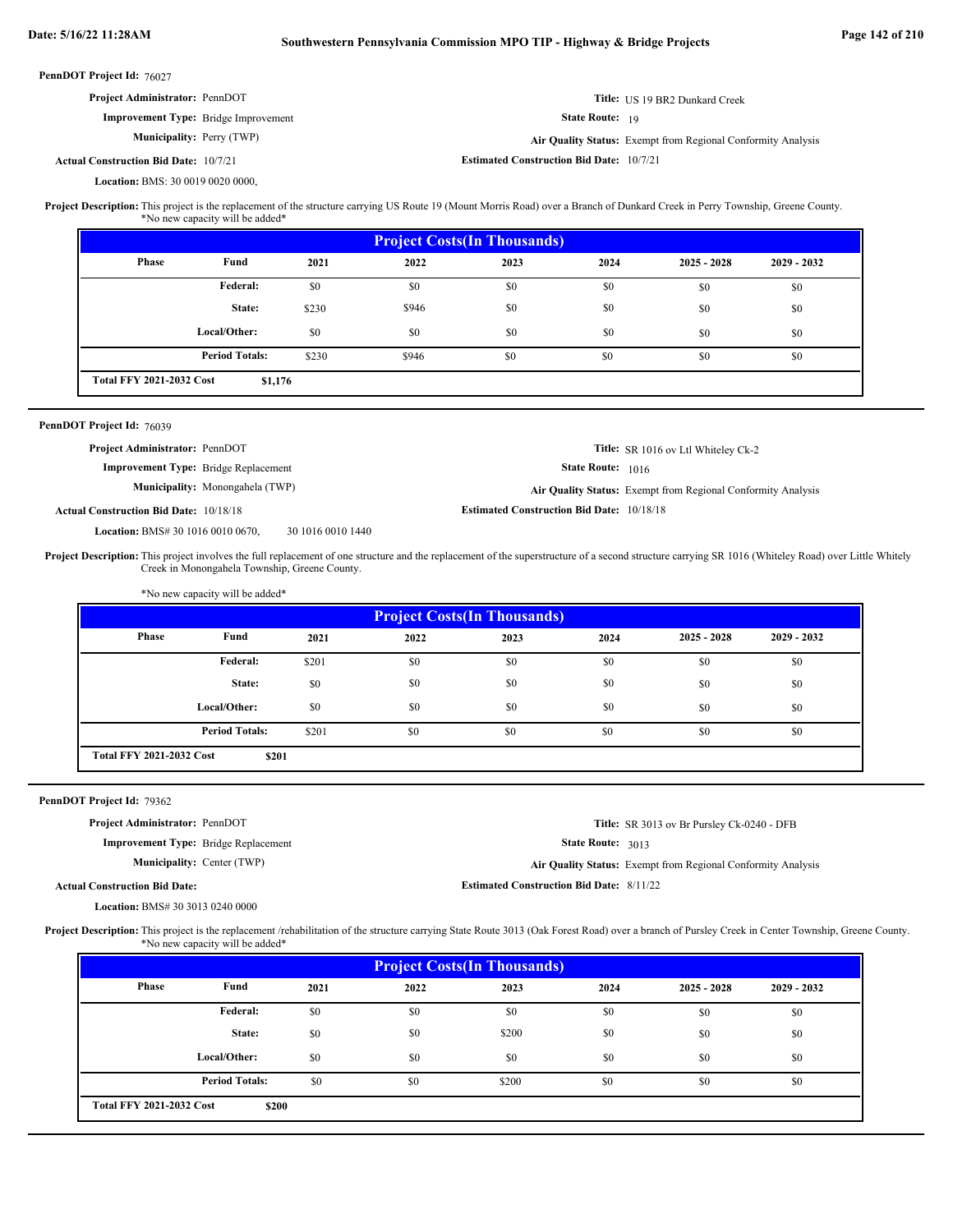| PennDOT Project Id: 81796 |                                      |                                                |              |                                                                                                                                                                                                                                                                                            |                                                  |                   |                                                              |             |
|---------------------------|--------------------------------------|------------------------------------------------|--------------|--------------------------------------------------------------------------------------------------------------------------------------------------------------------------------------------------------------------------------------------------------------------------------------------|--------------------------------------------------|-------------------|--------------------------------------------------------------|-------------|
|                           | Project Administrator: PennDOT       |                                                |              |                                                                                                                                                                                                                                                                                            |                                                  |                   | Title: SR 3018 over Br Blacks Ck - DFB                       |             |
|                           |                                      | <b>Improvement Type:</b> Bridge Improvement    |              |                                                                                                                                                                                                                                                                                            |                                                  | State Route: 3018 |                                                              |             |
|                           |                                      | Municipality: Aleppo (TWP)                     |              |                                                                                                                                                                                                                                                                                            |                                                  |                   | Air Quality Status: Exempt from Regional Conformity Analysis |             |
|                           | <b>Actual Construction Bid Date:</b> |                                                |              |                                                                                                                                                                                                                                                                                            | <b>Estimated Construction Bid Date: 10/19/23</b> |                   |                                                              |             |
|                           | Location: BMS: 30 3018 0020 1794     |                                                |              |                                                                                                                                                                                                                                                                                            |                                                  |                   |                                                              |             |
|                           |                                      | *No new capacity will be added*                |              | Project Description: This project is the rehabilitation/replacement of the structure carrying State Route 3018 (Behm Road) over a branch of Blacks Creek in Aleppo Township, Greene County.                                                                                                |                                                  |                   |                                                              |             |
|                           |                                      |                                                |              |                                                                                                                                                                                                                                                                                            | <b>Project Costs(In Thousands)</b>               |                   |                                                              |             |
|                           | <b>Phase</b>                         | Fund                                           | 2021         | 2022                                                                                                                                                                                                                                                                                       | 2023                                             | 2024              | $2025 - 2028$                                                | 2029 - 2032 |
|                           |                                      | Federal:                                       | \$0          | \$0                                                                                                                                                                                                                                                                                        | \$0                                              | \$0               | \$0                                                          | \$0         |
|                           |                                      | State:                                         | \$0          | \$0                                                                                                                                                                                                                                                                                        | \$200                                            | \$0               | \$0                                                          | \$0         |
|                           |                                      | Local/Other:                                   | \$0          | \$0                                                                                                                                                                                                                                                                                        | \$0                                              | \$0               | \$0                                                          | \$0         |
|                           |                                      | <b>Period Totals:</b>                          | \$0          | \$0                                                                                                                                                                                                                                                                                        | \$200                                            | \$0               | \$0                                                          | \$0         |
|                           | <b>Total FFY 2021-2032 Cost</b>      | \$200                                          |              |                                                                                                                                                                                                                                                                                            |                                                  |                   |                                                              |             |
|                           |                                      |                                                |              |                                                                                                                                                                                                                                                                                            |                                                  |                   |                                                              |             |
|                           | PennDOT Project Id: 81798            |                                                |              |                                                                                                                                                                                                                                                                                            |                                                  |                   |                                                              |             |
|                           | Project Administrator: PennDOT       |                                                |              |                                                                                                                                                                                                                                                                                            |                                                  |                   | <b>Title:</b> SR 4007 over Owens Run - DFB                   |             |
|                           |                                      | <b>Improvement Type:</b> Bridge Rehabilitation |              |                                                                                                                                                                                                                                                                                            |                                                  | State Route: 4007 |                                                              |             |
|                           |                                      | Municipality: Richhill (TWP)                   |              |                                                                                                                                                                                                                                                                                            |                                                  |                   | Air Quality Status: Exempt from Regional Conformity Analysis |             |
|                           | <b>Actual Construction Bid Date:</b> |                                                |              |                                                                                                                                                                                                                                                                                            | <b>Estimated Construction Bid Date: 9/26/24</b>  |                   |                                                              |             |
|                           | Location: BMS: 30 4007 0050 1643     |                                                |              |                                                                                                                                                                                                                                                                                            |                                                  |                   |                                                              |             |
|                           |                                      | *No new capacity will be added*                |              | Project Description: This project is for the replacement of the structure carrying SR 4007 (Ackley Creek Road) over Owens Run in Richhill Township, Greene County.                                                                                                                         |                                                  |                   |                                                              |             |
|                           | Phase                                | Fund                                           |              |                                                                                                                                                                                                                                                                                            | <b>Project Costs(In Thousands)</b>               |                   |                                                              |             |
|                           |                                      |                                                | 2021         | 2022                                                                                                                                                                                                                                                                                       | 2023                                             | 2024              | $2025 - 2028$                                                | 2029 - 2032 |
|                           |                                      | Federal:                                       | \$0          | \$0                                                                                                                                                                                                                                                                                        | \$0                                              | \$0               | \$0                                                          | \$0         |
|                           |                                      | State:                                         | \$0          | \$0                                                                                                                                                                                                                                                                                        | \$200                                            | \$0               | \$0                                                          |             |
|                           |                                      | Local/Other:                                   | \$0          |                                                                                                                                                                                                                                                                                            |                                                  |                   |                                                              | \$0         |
|                           |                                      |                                                |              | \$0                                                                                                                                                                                                                                                                                        | \$0                                              | \$0               | \$0                                                          | \$0         |
|                           |                                      | <b>Period Totals:</b>                          | \$0          | \$0                                                                                                                                                                                                                                                                                        | \$200                                            | \$0               | \$0                                                          | \$0         |
|                           | <b>Total FFY 2021-2032 Cost</b>      | \$200                                          |              |                                                                                                                                                                                                                                                                                            |                                                  |                   |                                                              |             |
|                           |                                      |                                                |              |                                                                                                                                                                                                                                                                                            |                                                  |                   |                                                              |             |
|                           | Project Administrator: PennDOT       |                                                |              |                                                                                                                                                                                                                                                                                            |                                                  |                   |                                                              |             |
|                           |                                      | <b>Improvement Type:</b> Bridge Improvement    |              |                                                                                                                                                                                                                                                                                            |                                                  | State Route: 1010 | Title: SR 1010 over Pumpkin Run                              |             |
|                           |                                      | Municipality: Rices Landing (BORO)             |              |                                                                                                                                                                                                                                                                                            |                                                  |                   |                                                              |             |
|                           | <b>Actual Construction Bid Date:</b> |                                                |              |                                                                                                                                                                                                                                                                                            | <b>Estimated Construction Bid Date: 11/3/22</b>  |                   | Air Quality Status: Exempt from Regional Conformity Analysis |             |
|                           |                                      |                                                |              |                                                                                                                                                                                                                                                                                            |                                                  |                   |                                                              |             |
|                           |                                      |                                                |              | Location: SR 1010 (River Road) over Pumpkin Run, Rices Landing Boro, Greene County, BMS# 30 1010 0030 0408<br>Project Description: This project is the rehabilitation/replacement of the structure carrying SR 1010 (River Road) over Pumpkin Run in Rices Landing Borough, Greene County. |                                                  |                   |                                                              |             |
|                           |                                      | *No new capacity will be added*                |              |                                                                                                                                                                                                                                                                                            |                                                  |                   |                                                              |             |
|                           | <b>Phase</b>                         | Fund                                           | 2021         | 2022                                                                                                                                                                                                                                                                                       | <b>Project Costs(In Thousands)</b><br>2023       | 2024              | $2025 - 2028$                                                | 2029 - 2032 |
|                           |                                      | Federal:                                       |              |                                                                                                                                                                                                                                                                                            |                                                  |                   |                                                              |             |
|                           |                                      |                                                | \$541        | \$1032                                                                                                                                                                                                                                                                                     | \$0                                              | \$0               | \$0                                                          | \$0         |
|                           |                                      | State:                                         | \$0          | \$0                                                                                                                                                                                                                                                                                        | \$0                                              | \$0               | \$0                                                          | \$0         |
| PennDOT Project Id: 81842 |                                      | Local/Other:<br><b>Period Totals:</b>          | \$0<br>\$541 | \$0<br>\$1,032                                                                                                                                                                                                                                                                             | \$0<br>\$0                                       | \$0<br>\$0        | \$0<br>\$0                                                   | \$0<br>\$0  |

**\$1,573**

**Total FFY 2021-2032 Cost**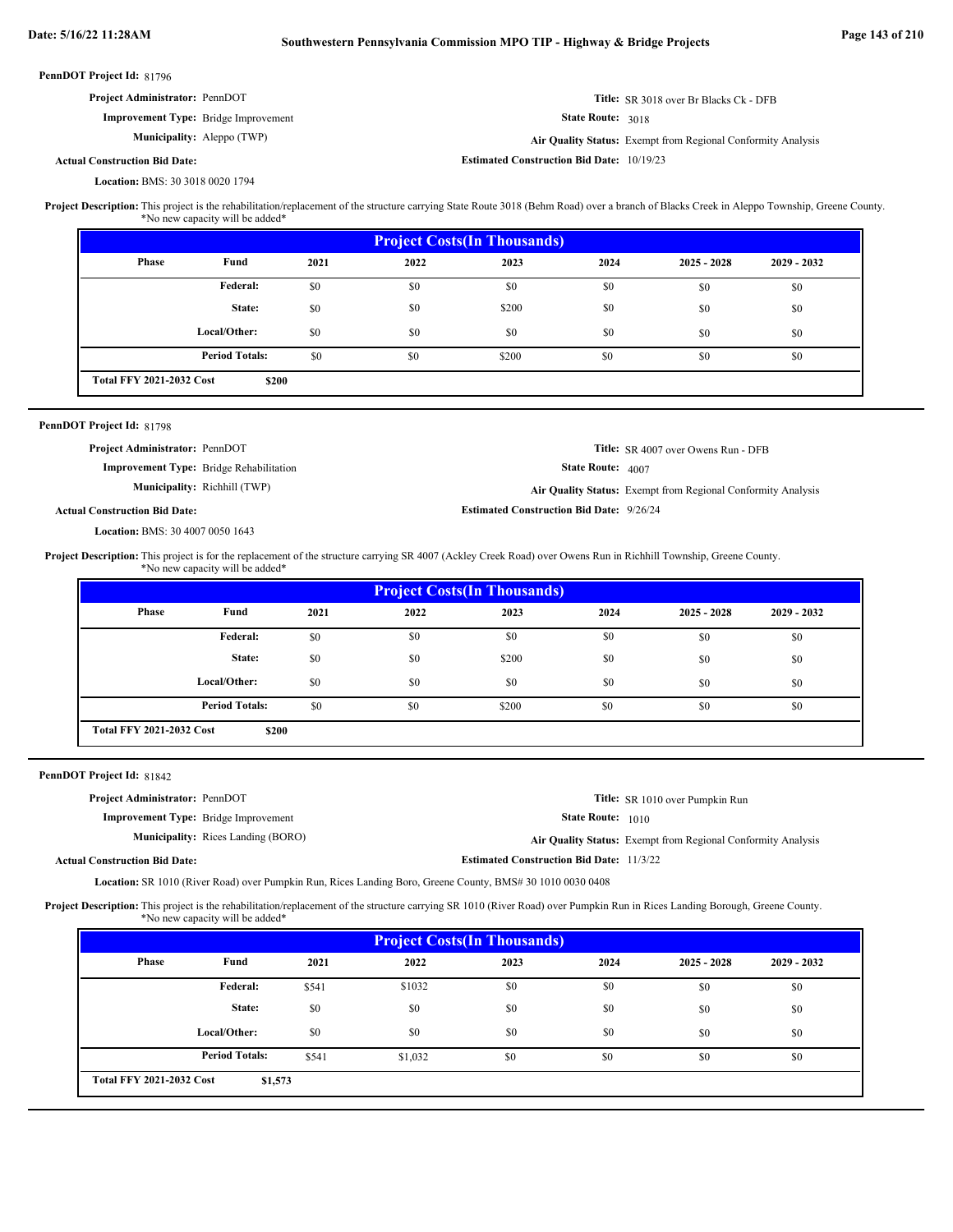|                                                                                                                                                                                                                                                                                                                                                                            | Project Administrator: PennDOT                                            |              |              |                                                 |                   | <b>Title:</b> SR 3022/N Fork Wheeling Ck - DFB               |               |  |
|----------------------------------------------------------------------------------------------------------------------------------------------------------------------------------------------------------------------------------------------------------------------------------------------------------------------------------------------------------------------------|---------------------------------------------------------------------------|--------------|--------------|-------------------------------------------------|-------------------|--------------------------------------------------------------|---------------|--|
|                                                                                                                                                                                                                                                                                                                                                                            | Improvement Type: Bridge Replacement                                      |              |              |                                                 | State Route: 3022 |                                                              |               |  |
|                                                                                                                                                                                                                                                                                                                                                                            | Municipality: Richhill (TWP)                                              |              |              |                                                 |                   | Air Quality Status: Exempt from Regional Conformity Analysis |               |  |
| <b>Actual Construction Bid Date:</b>                                                                                                                                                                                                                                                                                                                                       |                                                                           |              |              | <b>Estimated Construction Bid Date: 6/6/24</b>  |                   |                                                              |               |  |
|                                                                                                                                                                                                                                                                                                                                                                            | Location: BMS: 30 3022 0010 2261,                                         |              |              |                                                 |                   |                                                              |               |  |
| Project Description: This project is the replacement/rehabilitation of the structure carrying State Route 3022 (Bristoria Road) over a branch of the North Fork of Wheeling Creek in Richhill Township,                                                                                                                                                                    | Greene County.<br>*No new capacity will be added*                         |              |              |                                                 |                   |                                                              |               |  |
|                                                                                                                                                                                                                                                                                                                                                                            |                                                                           |              |              | <b>Project Costs(In Thousands)</b>              |                   |                                                              |               |  |
| Phase                                                                                                                                                                                                                                                                                                                                                                      | Fund                                                                      | 2021         | 2022         | 2023                                            | 2024              | $2025 - 2028$                                                | $2029 - 2032$ |  |
|                                                                                                                                                                                                                                                                                                                                                                            | <b>Federal:</b>                                                           | \$0          | \$0          | \$0                                             | \$0               | \$0                                                          | \$0           |  |
|                                                                                                                                                                                                                                                                                                                                                                            | State:                                                                    | \$0          | \$0          | \$0                                             | \$200             | \$0                                                          | \$0           |  |
|                                                                                                                                                                                                                                                                                                                                                                            | Local/Other:                                                              | \$0          | \$0          | \$0                                             | \$0               | \$0                                                          | \$0           |  |
|                                                                                                                                                                                                                                                                                                                                                                            |                                                                           |              |              |                                                 |                   |                                                              |               |  |
|                                                                                                                                                                                                                                                                                                                                                                            | <b>Period Totals:</b>                                                     | \$0          | \$0          | \$0                                             | \$200             | \$0                                                          | \$0           |  |
| <b>Total FFY 2021-2032 Cost</b>                                                                                                                                                                                                                                                                                                                                            | \$200                                                                     |              |              |                                                 |                   |                                                              |               |  |
| PennDOT Project Id: 86225                                                                                                                                                                                                                                                                                                                                                  |                                                                           |              |              |                                                 |                   |                                                              |               |  |
|                                                                                                                                                                                                                                                                                                                                                                            | Project Administrator: PennDOT                                            |              |              |                                                 |                   | Title: Greene County #75                                     |               |  |
|                                                                                                                                                                                                                                                                                                                                                                            | Improvement Type: Bridge Replacement<br><b>Municipality:</b> Morris (TWP) |              |              |                                                 | State Route: 7214 |                                                              |               |  |
|                                                                                                                                                                                                                                                                                                                                                                            |                                                                           |              |              |                                                 |                   | Air Quality Status: Exempt from Regional Conformity Analysis |               |  |
|                                                                                                                                                                                                                                                                                                                                                                            |                                                                           |              |              |                                                 |                   |                                                              |               |  |
| <b>Actual Construction Bid Date:</b>                                                                                                                                                                                                                                                                                                                                       |                                                                           |              |              | <b>Estimated Construction Bid Date: 3/28/24</b> |                   |                                                              |               |  |
|                                                                                                                                                                                                                                                                                                                                                                            | Location: T-479 over Browns Creek<br>Morris Township, Greene County       |              |              |                                                 |                   |                                                              |               |  |
|                                                                                                                                                                                                                                                                                                                                                                            | <b>Bridge Replacement</b><br>*No new capacity will be added*              |              |              |                                                 |                   |                                                              |               |  |
|                                                                                                                                                                                                                                                                                                                                                                            |                                                                           |              |              | <b>Project Costs(In Thousands)</b>              |                   |                                                              |               |  |
| Phase                                                                                                                                                                                                                                                                                                                                                                      | Fund                                                                      | 2021         | 2022         | 2023                                            | 2024              | $2025 - 2028$                                                | 2029 - 2032   |  |
|                                                                                                                                                                                                                                                                                                                                                                            | <b>Federal:</b>                                                           | \$255        | \$0          | \$190                                           | \$0               | \$1210                                                       | \$0           |  |
|                                                                                                                                                                                                                                                                                                                                                                            | State:                                                                    | \$0          | \$0          | \$0                                             | \$0               | \$0                                                          | \$0           |  |
|                                                                                                                                                                                                                                                                                                                                                                            |                                                                           |              |              |                                                 |                   |                                                              |               |  |
|                                                                                                                                                                                                                                                                                                                                                                            | Local/Other:                                                              | \$0          | \$0          | \$0                                             | \$0               | \$0                                                          | \$0           |  |
|                                                                                                                                                                                                                                                                                                                                                                            | <b>Period Totals:</b>                                                     | \$255        | \$0          | \$190                                           | \$0               | \$1,210                                                      | \$0           |  |
| <b>Total FFY 2021-2032 Cost</b>                                                                                                                                                                                                                                                                                                                                            | \$1,655                                                                   |              |              |                                                 |                   |                                                              |               |  |
|                                                                                                                                                                                                                                                                                                                                                                            |                                                                           |              |              |                                                 |                   |                                                              |               |  |
|                                                                                                                                                                                                                                                                                                                                                                            | Project Administrator: PennDOT                                            |              |              |                                                 |                   | Title: SR 3001 ov Crabapple Ck                               |               |  |
|                                                                                                                                                                                                                                                                                                                                                                            | Improvement Type: Bridge Replacement                                      |              |              |                                                 | State Route: 3001 |                                                              |               |  |
|                                                                                                                                                                                                                                                                                                                                                                            | Municipality: Richhill (TWP)                                              |              |              |                                                 |                   | Air Quality Status: Exempt from Regional Conformity Analysis |               |  |
| <b>Actual Construction Bid Date: 2/17/22</b>                                                                                                                                                                                                                                                                                                                               |                                                                           |              |              | <b>Estimated Construction Bid Date: 2/17/22</b> |                   |                                                              |               |  |
|                                                                                                                                                                                                                                                                                                                                                                            | Location: BMS# 30 3001 0410 3293                                          |              |              |                                                 |                   |                                                              |               |  |
| Project Description: This project is for the replacement of the structure carrying Township Road-479 over Browns Creek in Morris Township, Greene County.<br>PennDOT Project Id: 89086<br>Project Description: This project is the replacement of the structure carrying State Route 3001 (Wheeling Creek Road) over Crabapple Creek in Rich Hill Township, Greene County. | *No new capacity will be added*                                           |              |              |                                                 |                   |                                                              |               |  |
|                                                                                                                                                                                                                                                                                                                                                                            |                                                                           |              |              | <b>Project Costs(In Thousands)</b>              |                   |                                                              |               |  |
| <b>Phase</b>                                                                                                                                                                                                                                                                                                                                                               | Fund                                                                      | 2021         | 2022         | 2023                                            | 2024              | $2025 - 2028$                                                | 2029 - 2032   |  |
|                                                                                                                                                                                                                                                                                                                                                                            | Federal:                                                                  | \$0          | \$0          | \$0                                             | \$0               | \$0                                                          | \$0           |  |
|                                                                                                                                                                                                                                                                                                                                                                            | State:                                                                    | \$750        | \$713        | \$0                                             | \$0               | \$5000                                                       | \$0           |  |
|                                                                                                                                                                                                                                                                                                                                                                            |                                                                           |              |              |                                                 |                   |                                                              |               |  |
|                                                                                                                                                                                                                                                                                                                                                                            | Local/Other:<br><b>Period Totals:</b>                                     | \$0<br>\$750 | \$0<br>\$713 | \$0<br>\$0                                      | \$0<br>\$0        | \$0<br>\$5,000                                               | \$0<br>\$0    |  |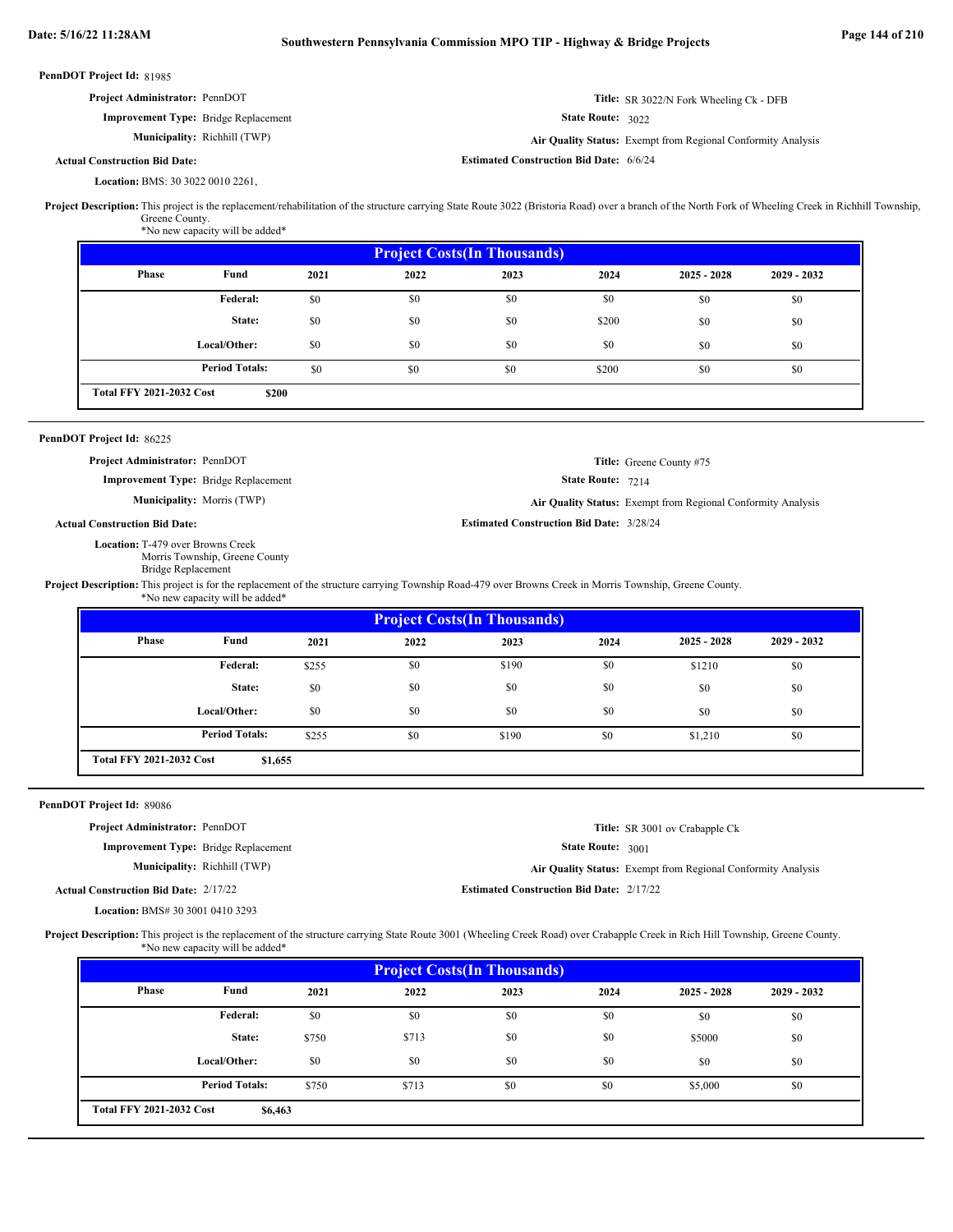| PennDOT Project Id: 90646                                                                                                                                                                                                                                         |                                                                   |              |                 |                                                 |                        |                                                              |             |
|-------------------------------------------------------------------------------------------------------------------------------------------------------------------------------------------------------------------------------------------------------------------|-------------------------------------------------------------------|--------------|-----------------|-------------------------------------------------|------------------------|--------------------------------------------------------------|-------------|
| Project Administrator: PennDOT                                                                                                                                                                                                                                    |                                                                   |              |                 |                                                 |                        | Title: PA 88 over Whiteley Creek                             |             |
|                                                                                                                                                                                                                                                                   | <b>Improvement Type:</b> Bridge Replacement                       |              | State Route: 88 |                                                 |                        |                                                              |             |
|                                                                                                                                                                                                                                                                   | Municipality: Monongahela (TWP)                                   |              |                 |                                                 |                        | Air Quality Status: Exempt from Regional Conformity Analysis |             |
| <b>Actual Construction Bid Date:</b>                                                                                                                                                                                                                              |                                                                   |              |                 | <b>Estimated Construction Bid Date: 1/26/23</b> |                        |                                                              |             |
| Location: BMS# 30 0088 0170 0000                                                                                                                                                                                                                                  |                                                                   |              |                 |                                                 |                        |                                                              |             |
| Project Description: This project is the replacement of the structure carrying PA 88 (Dilliner Point Marion Road) over Whiteley Creek in Monongahela Township, Greene County.                                                                                     | *No new capacity will be added*                                   |              |                 |                                                 |                        |                                                              |             |
|                                                                                                                                                                                                                                                                   |                                                                   |              |                 | <b>Project Costs(In Thousands)</b>              |                        |                                                              |             |
| Phase                                                                                                                                                                                                                                                             | Fund                                                              | 2021         | 2022            | 2023                                            | 2024                   | $2025 - 2028$                                                | 2029 - 2032 |
|                                                                                                                                                                                                                                                                   | Federal:                                                          | \$0          | \$0             | \$0                                             | \$0                    | \$0                                                          | \$0         |
|                                                                                                                                                                                                                                                                   | State:                                                            | \$515        | \$241           | \$0                                             | \$0                    | \$0                                                          | \$0         |
|                                                                                                                                                                                                                                                                   | Local/Other:                                                      | \$0          | \$0             | \$0                                             | \$0                    | \$0                                                          | \$0         |
|                                                                                                                                                                                                                                                                   | <b>Period Totals:</b>                                             | \$515        | \$241           | \$0                                             | \$0                    | \$0                                                          | \$0         |
|                                                                                                                                                                                                                                                                   |                                                                   |              |                 |                                                 |                        |                                                              |             |
| <b>Total FFY 2021-2032 Cost</b>                                                                                                                                                                                                                                   | \$756                                                             |              |                 |                                                 |                        |                                                              |             |
| PennDOT Project Id: 98856                                                                                                                                                                                                                                         |                                                                   |              |                 |                                                 |                        |                                                              |             |
| Project Administrator: PennDOT                                                                                                                                                                                                                                    |                                                                   |              |                 |                                                 |                        | Title: SR 2008 ov Dunkard Crk                                |             |
|                                                                                                                                                                                                                                                                   | <b>Improvement Type:</b> Bridge Rehabilitation                    |              |                 |                                                 | State Route: 2008      |                                                              |             |
|                                                                                                                                                                                                                                                                   | Municipality: Dunkard (TWP)                                       |              |                 |                                                 |                        | Air Quality Status: Exempt from Regional Conformity Analysis |             |
| <b>Estimated Construction Bid Date: 11/6/25</b><br><b>Actual Construction Bid Date:</b>                                                                                                                                                                           |                                                                   |              |                 |                                                 |                        |                                                              |             |
|                                                                                                                                                                                                                                                                   |                                                                   |              |                 |                                                 |                        |                                                              |             |
|                                                                                                                                                                                                                                                                   | Location: State Route 2008 over Dunkard Creek in Dunkard Township |              |                 |                                                 |                        |                                                              |             |
|                                                                                                                                                                                                                                                                   | BMS# 30 2008 0030 0000<br>*No new capacity will be added*         |              |                 |                                                 |                        |                                                              |             |
|                                                                                                                                                                                                                                                                   |                                                                   |              |                 | <b>Project Costs(In Thousands)</b>              |                        |                                                              |             |
| <b>Phase</b>                                                                                                                                                                                                                                                      | Fund                                                              | 2021         | 2022            | 2023                                            | 2024                   | $2025 - 2028$                                                | 2029 - 2032 |
|                                                                                                                                                                                                                                                                   | Federal:                                                          | \$360        | \$0             | \$0                                             | \$0                    | \$0                                                          | \$0         |
|                                                                                                                                                                                                                                                                   | State:                                                            | \$0          | \$0             | \$0                                             | \$0                    | \$0                                                          | \$776       |
|                                                                                                                                                                                                                                                                   | Local/Other:                                                      | \$0          | \$0             | \$0                                             | \$0                    | \$0                                                          | \$0         |
|                                                                                                                                                                                                                                                                   |                                                                   |              |                 |                                                 |                        |                                                              |             |
| <b>Total FFY 2021-2032 Cost</b>                                                                                                                                                                                                                                   | <b>Period Totals:</b><br>\$1,136                                  | \$360        | \$0             | \$0                                             | \$0                    | \$0                                                          | \$776       |
|                                                                                                                                                                                                                                                                   |                                                                   |              |                 |                                                 |                        |                                                              |             |
|                                                                                                                                                                                                                                                                   |                                                                   |              |                 |                                                 |                        |                                                              |             |
| Project Administrator: PennDOT                                                                                                                                                                                                                                    |                                                                   |              |                 |                                                 |                        | Title: PA 21 over Toll Gate Run                              |             |
|                                                                                                                                                                                                                                                                   | <b>Improvement Type:</b> Bridge Replacement                       |              |                 |                                                 | <b>State Route: 21</b> |                                                              |             |
|                                                                                                                                                                                                                                                                   | Municipality: Waynesburg (BORO)                                   |              |                 |                                                 |                        | Air Quality Status: Exempt from Regional Conformity Analysis |             |
| Project Description: This project is for structure improvements on State Route 2008 (Plant Road) over Dunkard Creek in Dunkard Township, Greene County.<br>PennDOT Project Id: 105306<br><b>Actual Construction Bid Date:</b><br>Location: BMS# 30 0021 0360 0400 |                                                                   |              |                 | <b>Estimated Construction Bid Date: 12/8/22</b> |                        |                                                              |             |
|                                                                                                                                                                                                                                                                   | *No new capacity will be added*                                   |              |                 |                                                 |                        |                                                              |             |
|                                                                                                                                                                                                                                                                   |                                                                   |              |                 |                                                 |                        |                                                              |             |
| <b>Phase</b>                                                                                                                                                                                                                                                      | Fund                                                              | 2021         | 2022            | <b>Project Costs(In Thousands)</b><br>2023      | 2024                   | $2025 - 2028$                                                | 2029 - 2032 |
|                                                                                                                                                                                                                                                                   | Federal:                                                          | \$0          | \$0             | \$0                                             | \$0                    | \$0                                                          | \$0         |
|                                                                                                                                                                                                                                                                   | State:                                                            |              | \$0             | \$0                                             | \$1126                 |                                                              |             |
|                                                                                                                                                                                                                                                                   |                                                                   | \$310        |                 |                                                 |                        | \$0                                                          | \$0         |
| Project Description: This project is for the replacement of the structure carrying PA 21 (High Street) over Toll Gate Run in Waynesburg Borough, Greene County.                                                                                                   | Local/Other:<br><b>Period Totals:</b>                             | \$0<br>\$310 | \$0<br>\$0      | \$0<br>\$0                                      | \$0<br>\$1,126         | \$0<br>\$0                                                   | \$0<br>\$0  |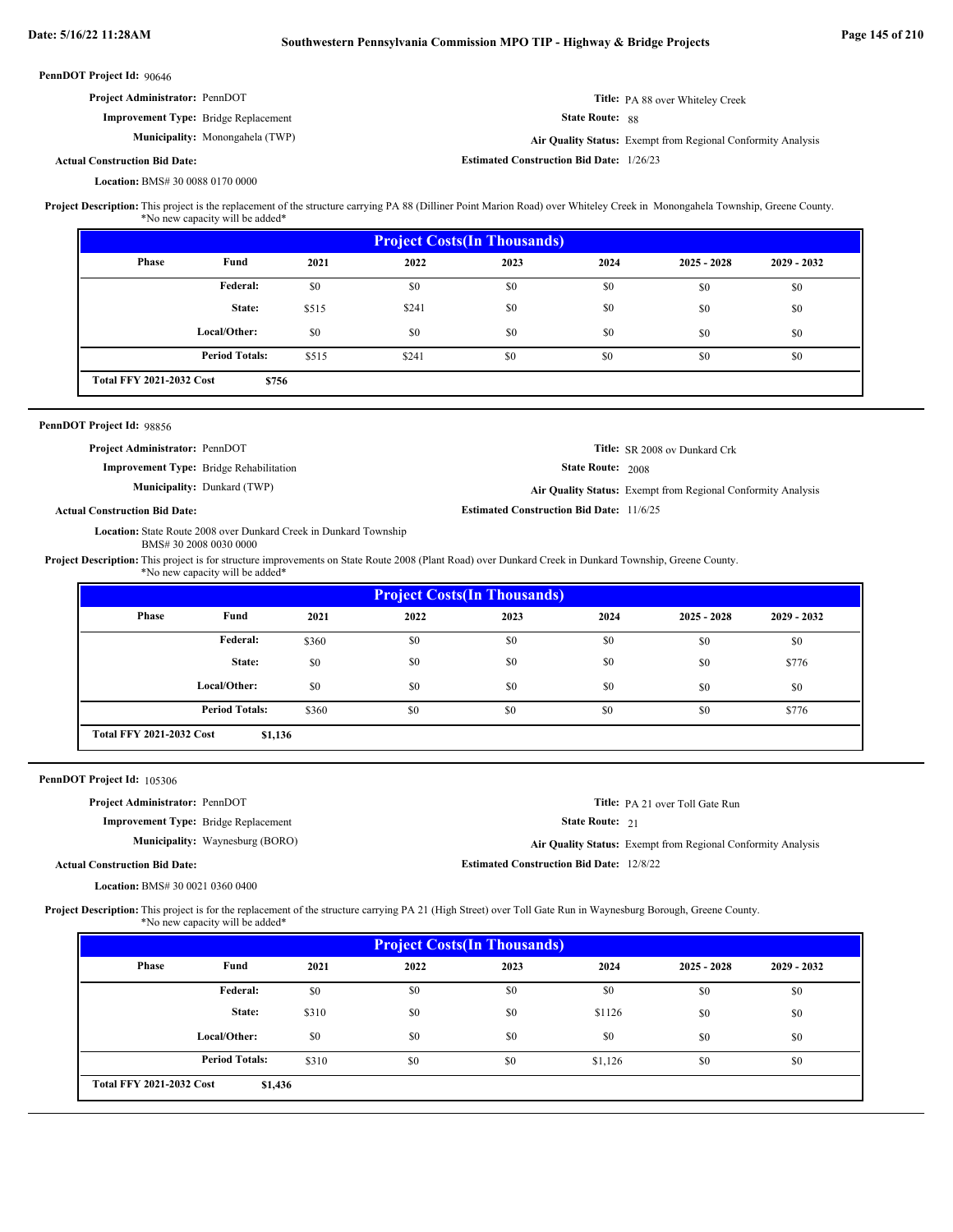| PennDOT Project Id: 105330                    |                                                                                                                                                                                                                                        |       |                                    |                                                  |                                                              |                                               |             |  |  |
|-----------------------------------------------|----------------------------------------------------------------------------------------------------------------------------------------------------------------------------------------------------------------------------------------|-------|------------------------------------|--------------------------------------------------|--------------------------------------------------------------|-----------------------------------------------|-------------|--|--|
|                                               | Project Administrator: PennDOT                                                                                                                                                                                                         |       |                                    |                                                  |                                                              | <b>Title:</b> SR 4025 over Br Browns Ck - DFB |             |  |  |
|                                               | <b>Improvement Type:</b> Bridge Replacement                                                                                                                                                                                            |       |                                    |                                                  | State Route: 4025                                            |                                               |             |  |  |
|                                               | Municipality: Morris (TWP)                                                                                                                                                                                                             |       |                                    | Air Quality Status: AQ Conformity Does Not Apply |                                                              |                                               |             |  |  |
| <b>Actual Construction Bid Date: 9/30/21</b>  |                                                                                                                                                                                                                                        |       |                                    | <b>Estimated Construction Bid Date: 9/30/21</b>  |                                                              |                                               |             |  |  |
|                                               | Location: BMS: 30 4025 0010 1488,                                                                                                                                                                                                      |       |                                    |                                                  |                                                              |                                               |             |  |  |
|                                               | Project Description: This project is the replacement/rehabilitation of the structure carrying State Route 4025 (Iams Station Road) over a Branch of Browns Creek in Morris Township, Greene County.<br>*No new capacity will be added* |       |                                    |                                                  |                                                              |                                               |             |  |  |
|                                               |                                                                                                                                                                                                                                        |       | <b>Project Costs(In Thousands)</b> |                                                  |                                                              |                                               |             |  |  |
| Phase                                         | Fund                                                                                                                                                                                                                                   | 2021  | 2022                               | 2023                                             | 2024                                                         | $2025 - 2028$                                 | 2029 - 2032 |  |  |
|                                               | <b>Federal:</b>                                                                                                                                                                                                                        | \$0   | \$0                                | \$0                                              | \$0                                                          | \$0                                           | \$0         |  |  |
|                                               | State:                                                                                                                                                                                                                                 | \$200 | \$0                                | \$0                                              | \$0                                                          | \$0                                           | \$0         |  |  |
|                                               | Local/Other:                                                                                                                                                                                                                           | \$0   | \$0                                | \$0                                              | \$0                                                          | \$0                                           | \$0         |  |  |
|                                               | <b>Period Totals:</b>                                                                                                                                                                                                                  | \$200 | \$0                                | \$0                                              | \$0                                                          | \$0                                           | \$0         |  |  |
| <b>Total FFY 2021-2032 Cost</b>               | \$200                                                                                                                                                                                                                                  |       |                                    |                                                  |                                                              |                                               |             |  |  |
|                                               |                                                                                                                                                                                                                                        |       |                                    |                                                  |                                                              |                                               |             |  |  |
| PennDOT Project Id: 105394                    |                                                                                                                                                                                                                                        |       |                                    |                                                  |                                                              |                                               |             |  |  |
|                                               | Project Administrator: PennDOT<br>Improvement Type: Bridge Improvement                                                                                                                                                                 |       |                                    | State Route: 4033                                | Title: SR 4033 over Garners Run - DFB                        |                                               |             |  |  |
|                                               | Municipality: Washington (TWP)                                                                                                                                                                                                         |       |                                    |                                                  | Air Quality Status: Exempt from Regional Conformity Analysis |                                               |             |  |  |
| <b>Actual Construction Bid Date:</b>          |                                                                                                                                                                                                                                        |       |                                    | <b>Estimated Construction Bid Date: 8/11/22</b>  |                                                              |                                               |             |  |  |
|                                               | Location: BMS# 30 4033 0030 1328                                                                                                                                                                                                       |       |                                    |                                                  |                                                              |                                               |             |  |  |
|                                               |                                                                                                                                                                                                                                        |       |                                    | <b>Project Costs(In Thousands)</b>               |                                                              |                                               |             |  |  |
| Phase                                         | Fund                                                                                                                                                                                                                                   | 2021  | 2022                               | 2023                                             | 2024                                                         | $2025 - 2028$                                 | 2029 - 2032 |  |  |
|                                               | Federal:                                                                                                                                                                                                                               | \$0   | \$0                                | \$0                                              | \$0                                                          | \$0                                           | \$0         |  |  |
|                                               | State:                                                                                                                                                                                                                                 | \$0   | \$0                                | \$25                                             | \$175                                                        | \$0                                           | \$0         |  |  |
|                                               | Local/Other:                                                                                                                                                                                                                           | \$0   | \$0                                | \$0                                              | \$0                                                          | \$0                                           | \$0         |  |  |
|                                               | <b>Period Totals:</b>                                                                                                                                                                                                                  | \$0   | \$0                                | \$25                                             | \$175                                                        | \$0                                           | \$0         |  |  |
| <b>Total FFY 2021-2032 Cost</b>               | \$200                                                                                                                                                                                                                                  |       |                                    |                                                  |                                                              |                                               |             |  |  |
| PennDOT Project Id: 105400                    |                                                                                                                                                                                                                                        |       |                                    |                                                  |                                                              |                                               |             |  |  |
|                                               | Project Administrator: PennDOT                                                                                                                                                                                                         |       |                                    |                                                  |                                                              | Title: SR 4029 over Dillie Run-DFB            |             |  |  |
|                                               | <b>Improvement Type:</b> Bridge Replacement                                                                                                                                                                                            |       |                                    |                                                  | State Route: 4029                                            |                                               |             |  |  |
|                                               | Municipality: Washington (TWP)<br>Air Quality Status: AQ Conformity Does Not Apply                                                                                                                                                     |       |                                    |                                                  |                                                              |                                               |             |  |  |
| <b>Actual Construction Bid Date: 12/16/21</b> |                                                                                                                                                                                                                                        |       |                                    | <b>Estimated Construction Bid Date: 12/16/21</b> |                                                              |                                               |             |  |  |
|                                               | Location: BMS: 30 4029 0040 1113                                                                                                                                                                                                       |       |                                    |                                                  |                                                              |                                               |             |  |  |
|                                               | Project Description: This project is the replacement of the structure carrying SR 4029 (W&W Railroad Road) over Dillie Run in Washington Township, Greene County.<br>*No new capacity will be added*                                   |       |                                    |                                                  |                                                              |                                               |             |  |  |
|                                               |                                                                                                                                                                                                                                        |       |                                    | <b>Project Costs(In Thousands)</b>               |                                                              |                                               |             |  |  |
| Phase                                         | Fund                                                                                                                                                                                                                                   | 2021  | 2022                               | 2023                                             | 2024                                                         | $2025 - 2028$                                 | 2029 - 2032 |  |  |
|                                               | <b>Federal:</b>                                                                                                                                                                                                                        | \$0   | \$0                                | \$0                                              | \$0                                                          | \$0                                           | \$0         |  |  |
|                                               | State:                                                                                                                                                                                                                                 | \$275 | \$0                                | \$0                                              | \$0                                                          | \$0                                           | \$0         |  |  |
|                                               | Local/Other:                                                                                                                                                                                                                           | \$0   | \$0                                | \$0                                              | \$0                                                          | \$0                                           | \$0         |  |  |

 $$0$   $$0$   $$0$   $$0$   $$0$   $$0$   $$0$ 

**\$275**

**Period Totals:** \$275 \$0 \$0 \$0 \$0

**Total FFY 2021-2032 Cost**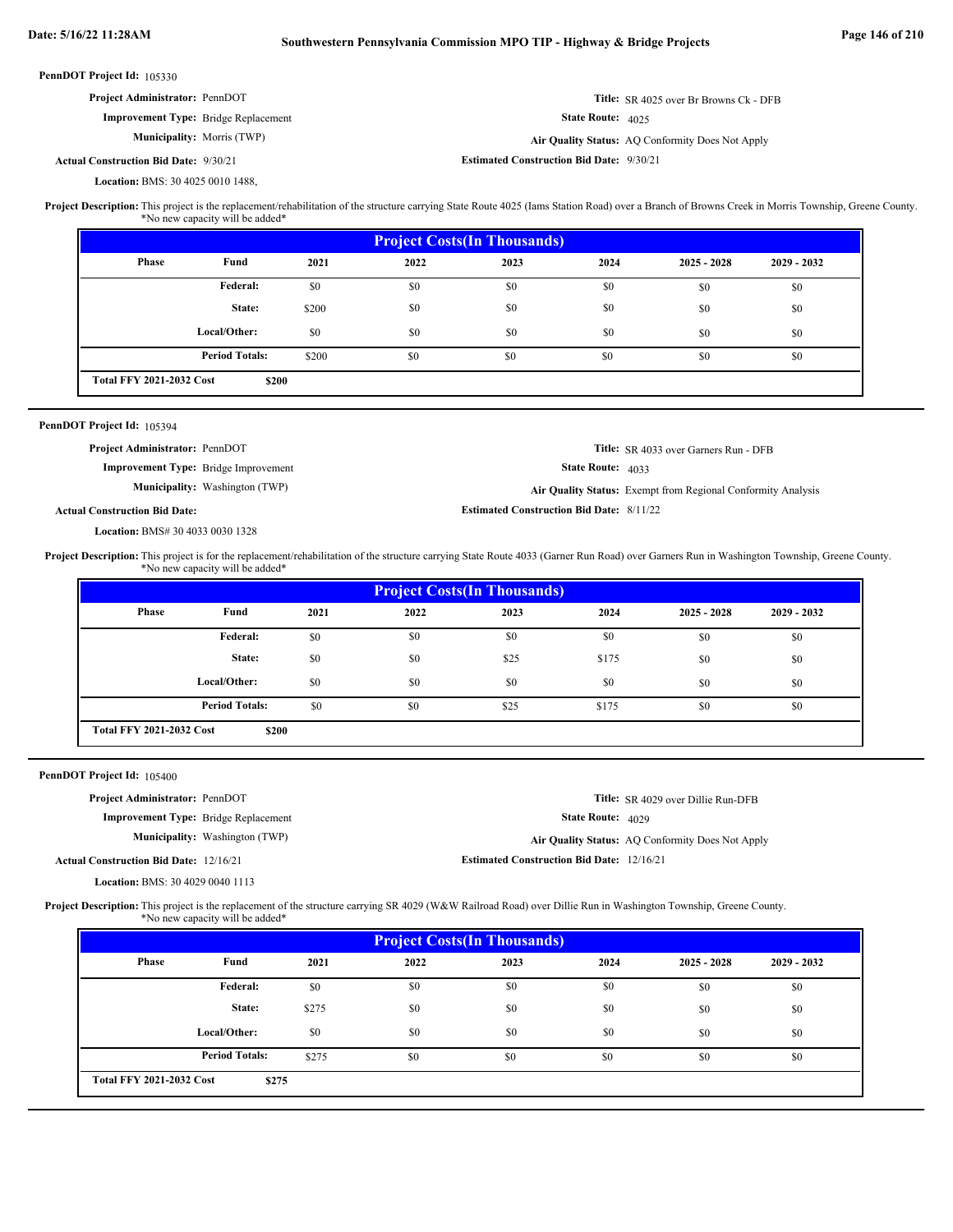| PennDOT Project Id: 105401                                                                                                                                                                       |                                   |      |                                    |                                                  |                   |                                                              |                                                                                                                                                                                                     |  |
|--------------------------------------------------------------------------------------------------------------------------------------------------------------------------------------------------|-----------------------------------|------|------------------------------------|--------------------------------------------------|-------------------|--------------------------------------------------------------|-----------------------------------------------------------------------------------------------------------------------------------------------------------------------------------------------------|--|
| Project Administrator: PennDOT                                                                                                                                                                   |                                   |      | Title: SR 1008 over Neel Run - DFB |                                                  |                   |                                                              |                                                                                                                                                                                                     |  |
| <b>Improvement Type:</b> Bridge Replacement                                                                                                                                                      |                                   |      |                                    |                                                  | State Route: 1008 |                                                              |                                                                                                                                                                                                     |  |
|                                                                                                                                                                                                  | Municipality: Cumberland (TWP)    |      |                                    |                                                  |                   | Air Quality Status: Exempt from Regional Conformity Analysis |                                                                                                                                                                                                     |  |
| <b>Actual Construction Bid Date:</b>                                                                                                                                                             |                                   |      |                                    | <b>Estimated Construction Bid Date: 10/19/23</b> |                   |                                                              |                                                                                                                                                                                                     |  |
| Location: BMS: 30 1008 0060 0000                                                                                                                                                                 |                                   |      |                                    |                                                  |                   |                                                              |                                                                                                                                                                                                     |  |
| Project Description: This project is the replacement/rehabilitation of the structure carrying State Route 1008 (Carmichaels Street) over Neel Run in Cumberland Township, Greene County.         | *No new capacity will be added*   |      |                                    |                                                  |                   |                                                              |                                                                                                                                                                                                     |  |
|                                                                                                                                                                                                  |                                   |      |                                    | <b>Project Costs(In Thousands)</b>               |                   |                                                              |                                                                                                                                                                                                     |  |
| Phase                                                                                                                                                                                            | Fund                              | 2021 | 2022                               | 2023                                             | 2024              | $2025 - 2028$                                                | $2029 - 2032$                                                                                                                                                                                       |  |
|                                                                                                                                                                                                  | <b>Federal:</b>                   | \$0  | \$0                                | \$0                                              | \$0               | \$0                                                          | \$0                                                                                                                                                                                                 |  |
|                                                                                                                                                                                                  | State:                            | \$0  | \$0                                | \$200                                            | \$0               | \$0                                                          | \$0                                                                                                                                                                                                 |  |
|                                                                                                                                                                                                  | Local/Other:                      | \$0  | \$0                                | \$0                                              | \$0               | \$0                                                          | \$0                                                                                                                                                                                                 |  |
|                                                                                                                                                                                                  | <b>Period Totals:</b>             | \$0  | \$0                                | \$200                                            | \$0               | \$0                                                          | \$0                                                                                                                                                                                                 |  |
| <b>Total FFY 2021-2032 Cost</b>                                                                                                                                                                  |                                   |      |                                    |                                                  |                   |                                                              |                                                                                                                                                                                                     |  |
|                                                                                                                                                                                                  | \$200                             |      |                                    |                                                  |                   |                                                              |                                                                                                                                                                                                     |  |
| PennDOT Project Id: 105402                                                                                                                                                                       |                                   |      |                                    |                                                  |                   |                                                              |                                                                                                                                                                                                     |  |
| Project Administrator: PennDOT                                                                                                                                                                   |                                   |      |                                    |                                                  |                   | Title: SR 3011 over Br of Hargus Ck - DFB                    |                                                                                                                                                                                                     |  |
| <b>Improvement Type:</b> Bridge Replacement                                                                                                                                                      |                                   |      |                                    |                                                  | State Route: 3011 |                                                              |                                                                                                                                                                                                     |  |
|                                                                                                                                                                                                  | <b>Municipality: Center (TWP)</b> |      |                                    |                                                  |                   | Air Quality Status: Exempt from Regional Conformity Analysis |                                                                                                                                                                                                     |  |
| <b>Actual Construction Bid Date:</b>                                                                                                                                                             |                                   |      |                                    | <b>Estimated Construction Bid Date: 8/11/22</b>  |                   |                                                              |                                                                                                                                                                                                     |  |
| Location: BMS: 30 3011 0070 1414                                                                                                                                                                 |                                   |      |                                    |                                                  |                   |                                                              |                                                                                                                                                                                                     |  |
|                                                                                                                                                                                                  |                                   |      |                                    |                                                  |                   |                                                              |                                                                                                                                                                                                     |  |
|                                                                                                                                                                                                  |                                   |      |                                    |                                                  |                   |                                                              | Project Description: This project is the replacement/rehabilitation of the structure carrying State Route 3011 (Hargus Creek Road) over a branch of Hargus Creek in Center Township, Greene County. |  |
|                                                                                                                                                                                                  | *No new capacity will be added*   |      |                                    |                                                  |                   |                                                              |                                                                                                                                                                                                     |  |
|                                                                                                                                                                                                  |                                   |      |                                    | <b>Project Costs(In Thousands)</b>               |                   |                                                              |                                                                                                                                                                                                     |  |
| <b>Phase</b>                                                                                                                                                                                     | Fund                              | 2021 | 2022                               | 2023                                             | 2024              | $2025 - 2028$                                                | 2029 - 2032                                                                                                                                                                                         |  |
|                                                                                                                                                                                                  | <b>Federal:</b>                   | \$0  | \$0                                | \$0                                              | \$0               | \$0                                                          | \$0                                                                                                                                                                                                 |  |
|                                                                                                                                                                                                  | State:                            | \$0  | \$0                                | \$200                                            | \$0               | \$0                                                          | \$0                                                                                                                                                                                                 |  |
|                                                                                                                                                                                                  | Local/Other:                      | \$0  | \$0                                | \$0                                              | \$0               | \$0                                                          | \$0                                                                                                                                                                                                 |  |
|                                                                                                                                                                                                  | <b>Period Totals:</b>             | \$0  | \$0                                | \$200                                            | \$0               | \$0                                                          | \$0                                                                                                                                                                                                 |  |
| <b>Total FFY 2021-2032 Cost</b>                                                                                                                                                                  | \$200                             |      |                                    |                                                  |                   |                                                              |                                                                                                                                                                                                     |  |
|                                                                                                                                                                                                  |                                   |      |                                    |                                                  |                   |                                                              |                                                                                                                                                                                                     |  |
| PennDOT Project Id: 105403                                                                                                                                                                       |                                   |      |                                    |                                                  |                   |                                                              |                                                                                                                                                                                                     |  |
| Project Administrator: PennDOT                                                                                                                                                                   |                                   |      |                                    |                                                  |                   | Title: SR 4006 over Br Maranda Run - DFB                     |                                                                                                                                                                                                     |  |
| <b>Improvement Type:</b> Bridge Replacement                                                                                                                                                      |                                   |      |                                    |                                                  | State Route: 4006 |                                                              |                                                                                                                                                                                                     |  |
|                                                                                                                                                                                                  | <b>Municipality: Center (TWP)</b> |      |                                    |                                                  |                   | Air Quality Status: AQ Conformity Does Not Apply             |                                                                                                                                                                                                     |  |
| <b>Actual Construction Bid Date: 11/5/20</b>                                                                                                                                                     |                                   |      |                                    | <b>Estimated Construction Bid Date: 11/5/20</b>  |                   |                                                              |                                                                                                                                                                                                     |  |
| Location: BMS: 30 4006 0030 0000,                                                                                                                                                                |                                   |      |                                    |                                                  |                   |                                                              |                                                                                                                                                                                                     |  |
| Project Description: This project is the replacement/rehabilitation f the structure carrying State Route 4006 (Maranda Run Road) over a branch of Maranda Run in Center Township, Greene County. | *No new capacity will be added*   |      |                                    |                                                  |                   |                                                              |                                                                                                                                                                                                     |  |
|                                                                                                                                                                                                  |                                   |      |                                    | <b>Project Costs(In Thousands)</b>               |                   |                                                              |                                                                                                                                                                                                     |  |
| <b>Phase</b>                                                                                                                                                                                     | Fund                              | 2021 | 2022                               | 2023                                             | 2024              | $2025 - 2028$                                                | 2029 - 2032                                                                                                                                                                                         |  |
|                                                                                                                                                                                                  | <b>Federal:</b>                   | \$0  | \$0                                | \$0                                              | \$0               | \$0                                                          | \$0                                                                                                                                                                                                 |  |

\$0 \$0 \$0 \$0 \$0 \$0 \$0 \$0 \$0 \$200 \$0 \$0 \$0 \$0

\$0

**\$200**

**Period Totals:** \$200 \$0 \$0 \$0 \$0

**Local/Other:**

**Total FFY 2021-2032 Cost**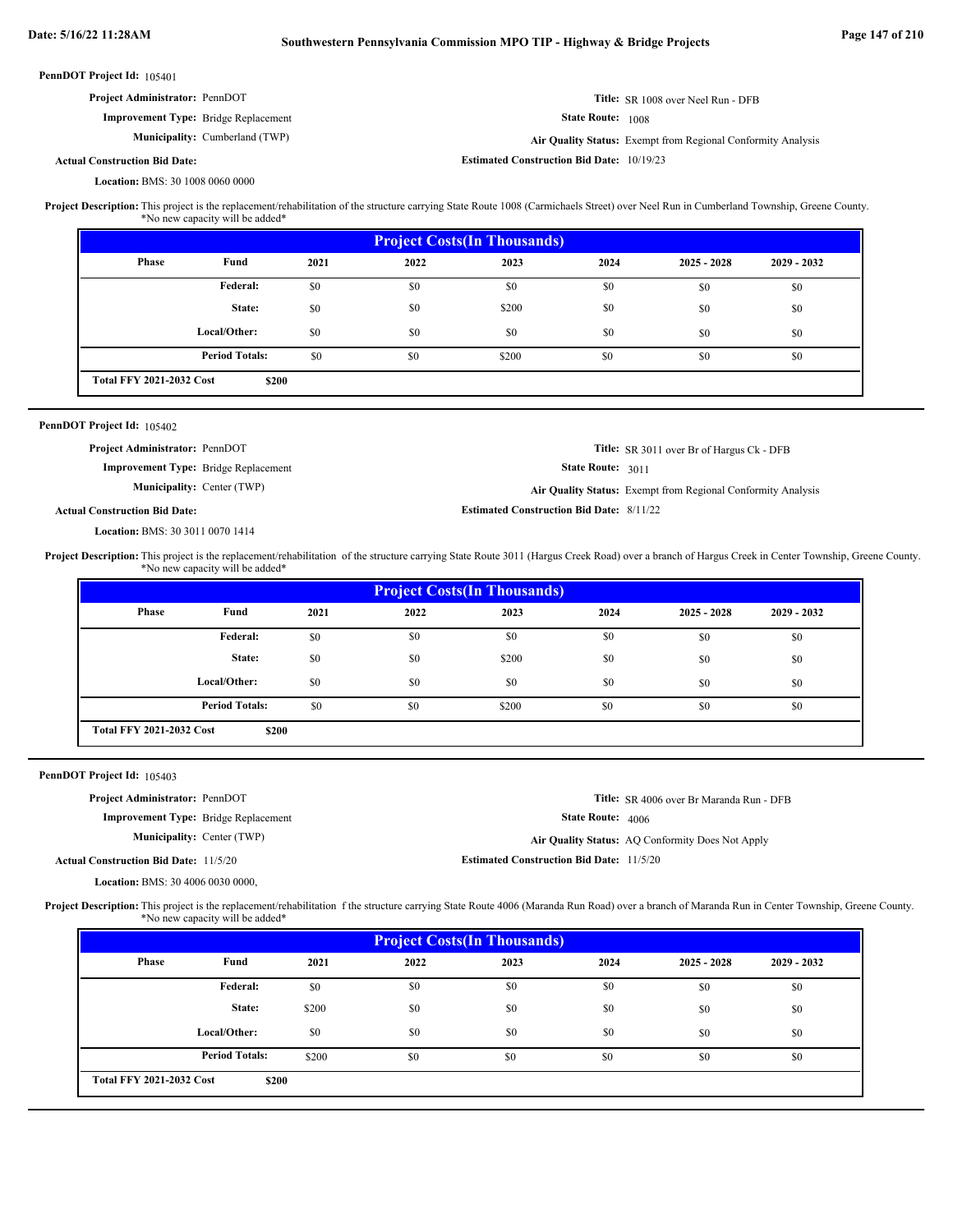| <b>Project Administrator: PennDOT</b>       | <b>Title:</b> PA 18 ov Trib Enlow Fork Wheeling Ck-DFB              |
|---------------------------------------------|---------------------------------------------------------------------|
| <b>Improvement Type:</b> Bridge Replacement | <b>State Route:</b> 18                                              |
| <b>Municipality:</b> Morris (TWP)           | <b>Air Quality Status:</b> Exempt from Regional Conformity Analysis |
| l Construction Bid Date:                    | <b>Estimated Construction Bid Date: 10/9/25</b>                     |

### **Actual Construction Bid Date:**

BMS: 30 0018 0640 0991 **Location:**

**Project Description:** This project is the replacement∖rehabilitation of the structure carrying PA 18 (Browns Creek Road) over a tributary of the Enlow Fork of Wheeling Creek in Morris Township, Greene County.

\*No new capacity will be added\*

| <b>Project Costs (In Thousands)</b> |                       |      |      |      |       |               |               |
|-------------------------------------|-----------------------|------|------|------|-------|---------------|---------------|
| <b>Phase</b>                        | Fund                  | 2021 | 2022 | 2023 | 2024  | $2025 - 2028$ | $2029 - 2032$ |
|                                     | Federal:              | \$0  | \$0  | \$0  | \$0   | \$0           | \$0           |
|                                     | State:                | \$0  | \$0  | \$0  | \$200 | \$0           | \$0           |
|                                     | Local/Other:          | \$0  | \$0  | \$0  | \$0   | \$0           | \$0           |
|                                     | <b>Period Totals:</b> | \$0  | \$0  | \$0  | \$200 | \$0           | \$0           |
| <b>Total FFY 2021-2032 Cost</b>     | \$200                 |      |      |      |       |               |               |

### PennDOT Project Id: 112595

State Route: 7214 **Title:** Greene County #73 **Improvement Type:** Bridge Replacement **Municipality:** Morris (TWP) **Air Quality Status:** Exempt from Regional Conformity Analysis **Project Administrator:** PennDOT

### **Actual Construction Bid Date:**

BMS ID: 30 7214 0629 2073 **Location:**

```
Estimated Construction Bid Date:
3/28/24
```
Project Description: This project is for the replacement of the structure carrying Township Road-629 over Bates Fork in Morris Township, Greene County. \*No new capacity will be added\*

| <b>Project Costs (In Thousands)</b> |                       |       |       |      |      |               |               |
|-------------------------------------|-----------------------|-------|-------|------|------|---------------|---------------|
| Phase                               | Fund                  | 2021  | 2022  | 2023 | 2024 | $2025 - 2028$ | $2029 - 2032$ |
|                                     | <b>Federal:</b>       | \$255 | \$175 | \$0  | \$10 | \$0           | \$0           |
|                                     | State:                | \$0   | \$0   | \$0  | \$0  | \$0           | \$0           |
|                                     | Local/Other:          | \$0   | \$0   | \$0  | \$0  | \$0           | \$0           |
|                                     | <b>Period Totals:</b> | \$255 | \$175 | \$0  | \$10 | \$0           | \$0           |

### PennDOT Project Id: 113683

**Project Administrator:** PennDOT

```
Improvement Type:
Resurface
```
**Municipality:** Franklin (TWP)

```
Title:
Waynesburg Betterment
```
State Route: 19

Franklin (TWP) **Air Quality Status:** Exempt from Regional Conformity Analysis

**Estimated Construction Bid Date:** 1/12/23

### **Actual Construction Bid Date:**

Location: US 19 (Greene Street)/PA 21 (High Street) Segment/Offset: 0290/0000 - 0340/0000;

| $\text{DegHEIIU OTISCI. 0290/0000 - 0340/000$ |                         |  |
|-----------------------------------------------|-------------------------|--|
|                                               | $0291/0000 - 0341/1305$ |  |

City of Waynesburg, Greene County.

Project Description: This project is for betterment improvements to US 19 (Greene Street) and PA 21 (High Street) in the city of Waynesburg, Greene County. Project limits are from Roy E. Furman Highway to Morris Street WB, and from High Street to Roy E. Furman Highway EB.

| <b>Project Costs (In Thousands)</b> |                       |      |      |      |         |               |               |
|-------------------------------------|-----------------------|------|------|------|---------|---------------|---------------|
| Phase                               | Fund                  | 2021 | 2022 | 2023 | 2024    | $2025 - 2028$ | $2029 - 2032$ |
|                                     | Federal:              | \$0  | \$0  | \$0  | \$4000  | \$0           | \$0           |
|                                     | State:                | \$0  | \$0  | \$0  | \$0     | \$0           | \$0           |
|                                     | Local/Other:          | \$0  | \$0  | \$0  | \$0     | \$0           | \$0           |
|                                     | <b>Period Totals:</b> | \$0  | \$0  | \$0  | \$4,000 | \$0           | \$0           |
| <b>Total FFY 2021-2032 Cost</b>     | \$4,000               |      |      |      |         |               |               |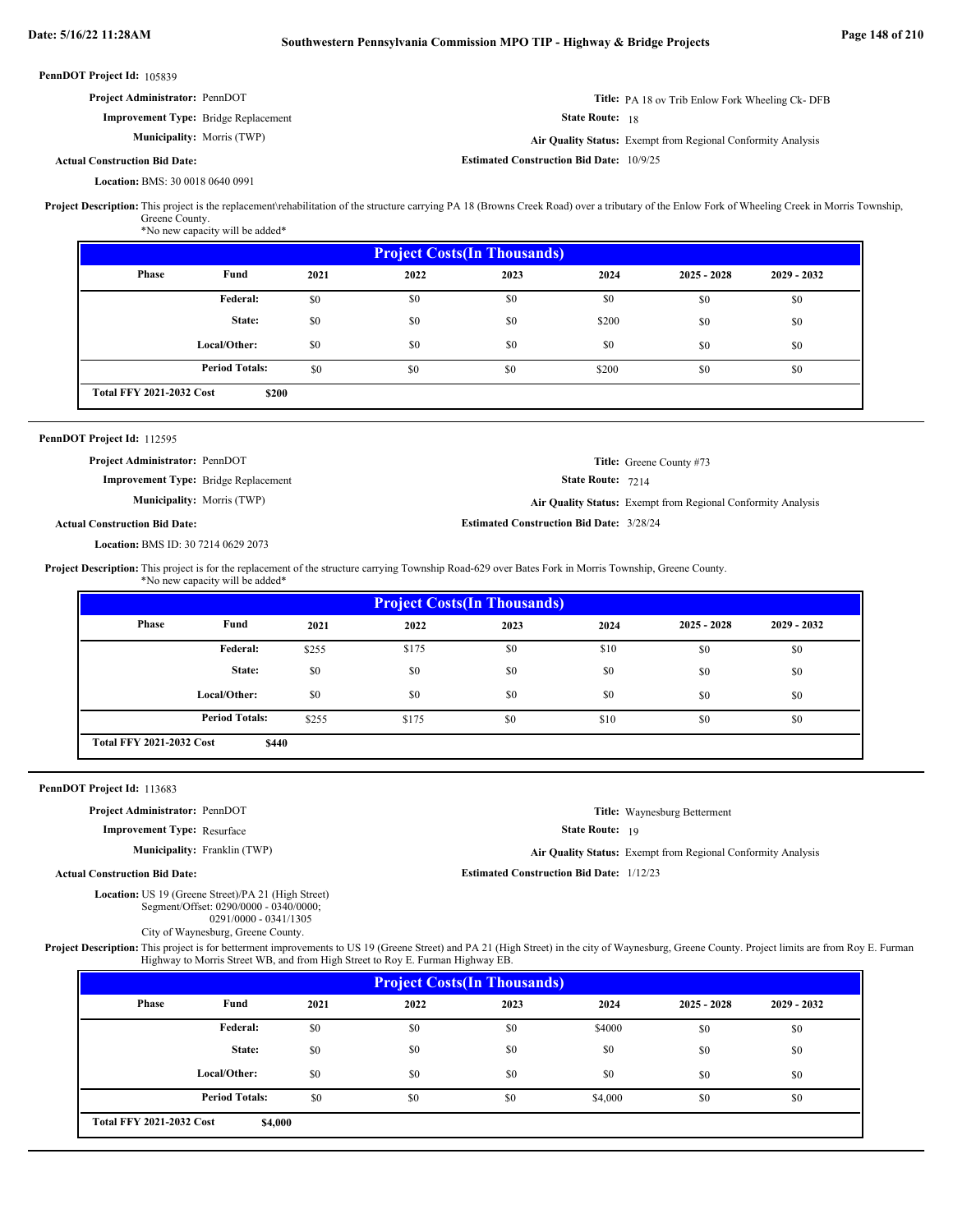**Estimated Construction Bid Date:** 5/11/23

| PennDOT Project Id: 113705 |  |
|----------------------------|--|
|----------------------------|--|

| <b>Project Administrator: PennDOT</b>      | <b>Title:</b> 2022 Slide Repairs                                    |
|--------------------------------------------|---------------------------------------------------------------------|
| <b>Improvement Type:</b> Slides Correction | <b>State Route: 2011</b>                                            |
| <b>Municipality:</b> Dunkard (TWP)         | <b>Air Ouality Status:</b> Exempt from Regional Conformity Analysis |

Dunkard (TWP) **Air Quality Status:** Exempt from Regional Conformity Analysis

**Title:** D12 Stormwater Management

State Route: 0

```
Actual Construction Bid Date:
```
Location: District wide Slide Repairs

Project Description: This project is for district wide slide repairs to be conducted in various locations and various municipalities in all 4 counties in District 12.

| <b>Project Costs (In Thousands)</b> |                       |      |      |         |      |               |               |  |
|-------------------------------------|-----------------------|------|------|---------|------|---------------|---------------|--|
| Phase                               | Fund                  | 2021 | 2022 | 2023    | 2024 | $2025 - 2028$ | $2029 - 2032$ |  |
|                                     | <b>Federal:</b>       | \$0  | \$0  | \$0     | \$0  | \$0           | \$0           |  |
|                                     | State:                | \$0  | \$0  | \$2000  | \$0  | \$0           | \$0           |  |
|                                     | Local/Other:          | \$0  | \$0  | \$0     | \$0  | \$0           | \$0           |  |
|                                     | <b>Period Totals:</b> | \$0  | \$0  | \$2,000 | \$0  | \$0           | \$0           |  |
| <b>Total FFY 2021-2032 Cost</b>     | \$2,000               |      |      |         |      |               |               |  |

|  | PennDOT Project Id: 114211 |  |
|--|----------------------------|--|
|--|----------------------------|--|

**Project Administrator:** PennDOT

**Improvement Type:** Drainage Improvement

**Municipality:**

Monongahela (TWP) **Air Quality Status:** AQ Conformity Does Not Apply

**Estimated Construction Bid Date:** 1/14/21 **Actual Construction Bid Date:**

Location: Stormwater Management Line Item

**Project Description:** Stormwater Management Line Item

| <b>Project Costs (In Thousands)</b>        |                       |         |       |      |      |               |               |
|--------------------------------------------|-----------------------|---------|-------|------|------|---------------|---------------|
| Phase                                      | Fund                  | 2021    | 2022  | 2023 | 2024 | $2025 - 2028$ | $2029 - 2032$ |
|                                            | Federal:              | \$0     | \$0   | \$0  | \$0  | \$0           | \$0           |
|                                            | State:                | \$1000  | \$420 | \$0  | \$0  | \$0           | \$0           |
|                                            | Local/Other:          | \$0     | \$0   | \$0  | \$0  | \$0           | \$0           |
|                                            | <b>Period Totals:</b> | \$1,000 | \$420 | \$0  | \$0  | \$0           | \$0           |
| <b>Total FFY 2021-2032 Cost</b><br>\$1,420 |                       |         |       |      |      |               |               |

**Indiana**

PennDOT Project Id: 25411

| <b>Project Administrator: PENNDOT</b>       |                                                 | <b>Title:</b> Yellow Creek #2 Bridge                         |
|---------------------------------------------|-------------------------------------------------|--------------------------------------------------------------|
| <b>Improvement Type:</b> Bridge Replacement | <b>State Route:</b> $954$                       |                                                              |
| <b>Municipality:</b> White (TWP)            |                                                 | Air Quality Status: Exempt from Regional Conformity Analysis |
| <b>Actual Construction Bid Date:</b>        | <b>Estimated Construction Bid Date: 1/25/24</b> |                                                              |

Location: Existing two-span structure carrying SR 954 over Yellow Creek in Brush Valley, Center, and White Townships.

**Project Description:** Replacement of the existing two-span structure carrying SR 954 over Yellow Creek in Brush Valley, Center, and White Townships.

| <b>Project Costs (In Thousands)</b> |                       |       |      |      |      |               |               |
|-------------------------------------|-----------------------|-------|------|------|------|---------------|---------------|
| Phase                               | Fund                  | 2021  | 2022 | 2023 | 2024 | $2025 - 2028$ | $2029 - 2032$ |
|                                     | <b>Federal:</b>       | \$280 | \$0  | \$0  | \$0  | \$0           | \$0           |
|                                     | State:                | \$70  | \$0  | \$0  | \$0  | \$0           | \$0           |
|                                     | Local/Other:          | \$0   | \$0  | \$0  | \$0  | \$0           | \$0           |
|                                     | <b>Period Totals:</b> | \$350 | \$0  | \$0  | \$0  | \$0           | \$0           |
| <b>Total FFY 2021-2032 Cost</b>     | \$350                 |       |      |      |      |               |               |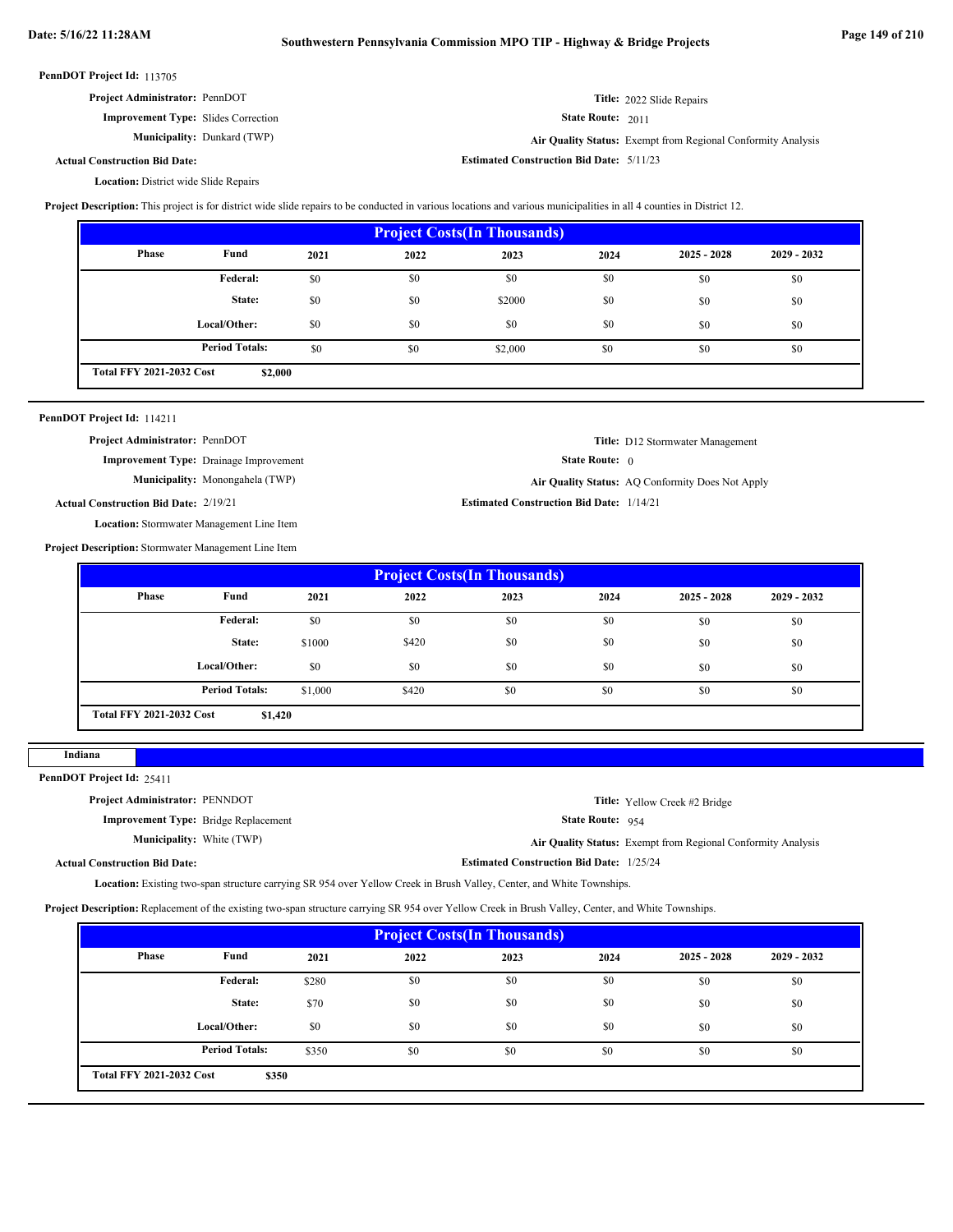| <b>Project Administrator: PENNDOT</b>          | Title: US 422 over Two Lick Ck. |
|------------------------------------------------|---------------------------------|
| <b>Improvement Type:</b> Bridge Rehabilitation | <b>State Route: 422</b>         |

White (TWP) **Air Quality Status:** AQ Conformity Does Not Apply

**Estimated Construction Bid Date:** 12/15/22

### **Actual Construction Bid Date:**

**Municipality:** White (TWP)

Location: Existing structures carrying US 422 eastbound and westbound over Two Lick Creek in White Township, Indiana County

**Project Description:** Existing structures carrying US 422 eastbound and westbound over Two Lick Creek in White Township, Indiana County

| <b>Project Costs (In Thousands)</b>         |                       |      |          |      |      |               |               |
|---------------------------------------------|-----------------------|------|----------|------|------|---------------|---------------|
| <b>Phase</b>                                | Fund                  | 2021 | 2022     | 2023 | 2024 | $2025 - 2028$ | $2029 - 2032$ |
|                                             | <b>Federal:</b>       | \$0  | \$9827   | \$0  | \$0  | \$3022        | \$0           |
|                                             | State:                | \$0  | \$400    | \$0  | \$0  | \$0           | \$2453        |
|                                             | Local/Other:          | \$0  | \$0      | \$0  | \$0  | \$0           | \$0           |
|                                             | <b>Period Totals:</b> | \$0  | \$10,227 | \$0  | \$0  | \$3,022       | \$2,453       |
| <b>Total FFY 2021-2032 Cost</b><br>\$15,702 |                       |      |          |      |      |               |               |

| PennDOT Project Id: 25587                   |                                                 |                                                              |
|---------------------------------------------|-------------------------------------------------|--------------------------------------------------------------|
| <b>Project Administrator: PENNDOT</b>       |                                                 | <b>Title:</b> Broadhead Run Bridge #2                        |
| <b>Improvement Type:</b> Bridge Replacement | <b>State Route:</b> 1045                        |                                                              |
| <b>Municipality:</b> Canoe (TWP)            |                                                 | Air Quality Status: Exempt from Regional Conformity Analysis |
| <b>Actual Construction Bid Date:</b>        | <b>Estimated Construction Bid Date: 10/3/24</b> |                                                              |

Existing structure carrying SR 1045 (Locust Lane) over Broadhead Run in Canoe Township, Indiana County. **Location:**

**Project Description:** Replacement of the existing structure carrying SR 1045 (Locust Lane) over Broadhead Run in Canoe Township, Indiana County.

| <b>Project Costs (In Thousands)</b> |                       |      |       |      |      |               |               |
|-------------------------------------|-----------------------|------|-------|------|------|---------------|---------------|
| Phase                               | Fund                  | 2021 | 2022  | 2023 | 2024 | $2025 - 2028$ | $2029 - 2032$ |
|                                     | Federal:              | \$0  | \$424 | \$0  | \$0  | \$0           | \$2298        |
|                                     | State:                | \$0  | \$0   | \$0  | \$0  | \$0           | \$0           |
|                                     | Local/Other:          | \$0  | \$0   | \$0  | \$0  | \$0           | \$0           |
|                                     | <b>Period Totals:</b> | \$0  | \$424 | \$0  | \$0  | \$0           | \$2,298       |
| <b>Total FFY 2021-2032 Cost</b>     | \$2,722               |      |       |      |      |               |               |

PennDOT Project Id: 25596

| <b>Project Administrator: PENNDOT</b>       |                                                  | <b>Title:</b> PA 286 ovTrib to Cherry Rn                            |
|---------------------------------------------|--------------------------------------------------|---------------------------------------------------------------------|
| <b>Improvement Type:</b> Bridge Replacement | <b>State Route: 286</b>                          |                                                                     |
| <b>Municipality:</b> White (TWP)            |                                                  | <b>Air Quality Status:</b> Exempt from Regional Conformity Analysis |
| al Construction Bid Date:                   | <b>Estimated Construction Bid Date: 10/23/25</b> |                                                                     |

Actu

**Location:** Existing structure carrying PA 286 over a tributary of Cherry Run in White Township.

**Project Description:** Replacement of the existing structure carrying PA 286 over a tributary of Cherry Run in White Township, Indiana County.

| <b>Project Costs (In Thousands)</b>        |                       |       |      |       |         |               |               |
|--------------------------------------------|-----------------------|-------|------|-------|---------|---------------|---------------|
| <b>Phase</b>                               | Fund                  | 2021  | 2022 | 2023  | 2024    | $2025 - 2028$ | $2029 - 2032$ |
|                                            | Federal:              | \$306 | \$0  | \$0   | \$1253  | \$0           | \$0           |
|                                            | State:                | \$76  | \$0  | \$555 | \$313   | \$0           | \$0           |
|                                            | Local/Other:          | \$0   | \$0  | \$0   | \$0     | \$0           | \$0           |
|                                            | <b>Period Totals:</b> | \$382 | \$0  | \$555 | \$1,566 | \$0           | \$0           |
| <b>Total FFY 2021-2032 Cost</b><br>\$2,503 |                       |       |      |       |         |               |               |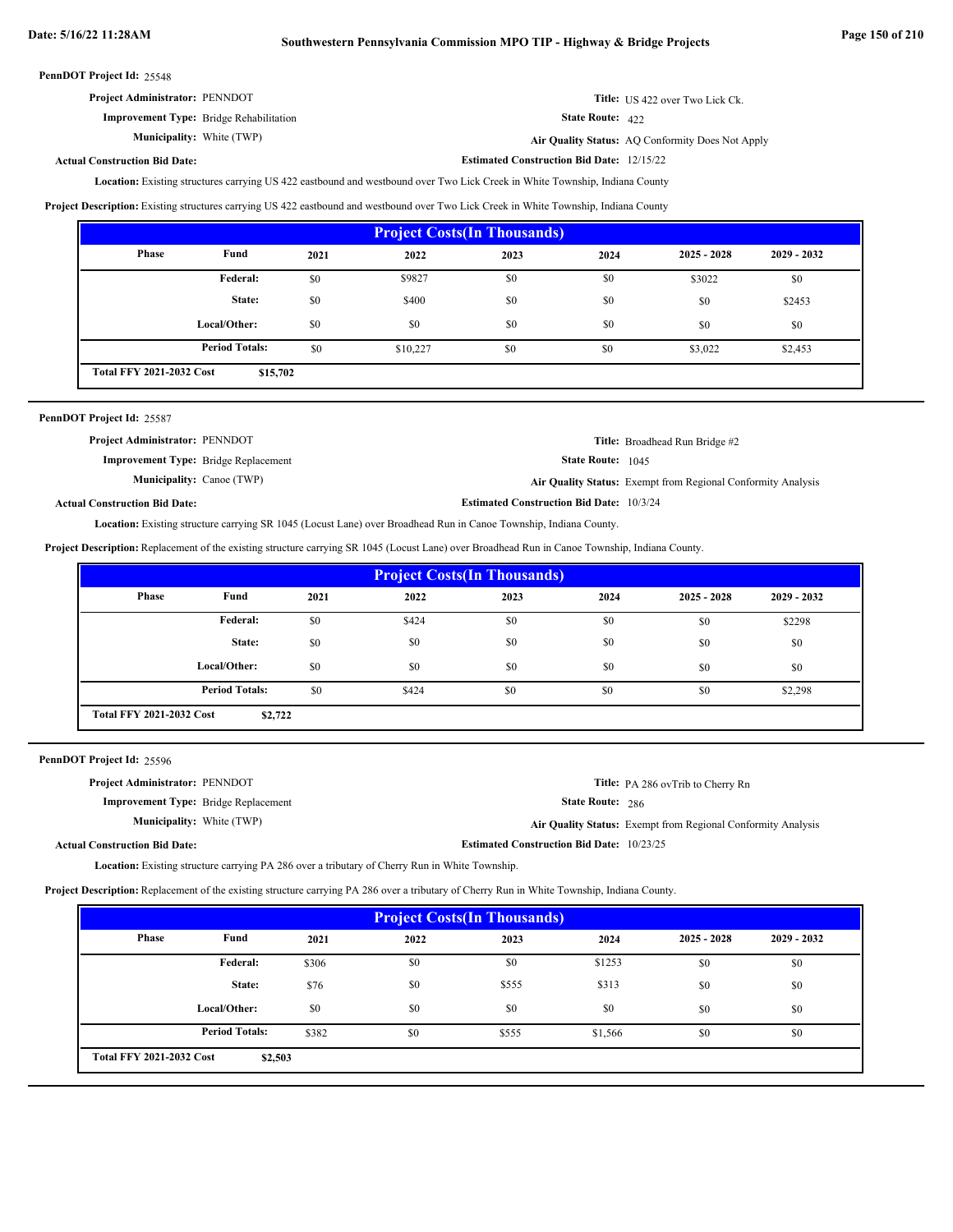| PennDOT Project Id: 25752                     |                                                  |                                                              |
|-----------------------------------------------|--------------------------------------------------|--------------------------------------------------------------|
| <b>Project Administrator: PENNDOT</b>         |                                                  | <b>Title:</b> Claypoole Heights Bridge                       |
| <b>Improvement Type:</b> Bridge Replacement   | <b>State Route: 4422</b>                         |                                                              |
| <b>Municipality:</b> White (TWP)              |                                                  | Air Quality Status: Exempt from Regional Conformity Analysis |
| <b>Actual Construction Bid Date: 10/21/21</b> | <b>Estimated Construction Bid Date: 10/21/21</b> |                                                              |

Location: SR 4422 (West Pike Road) over a tributary to McCarthy Run in White Township.

Replacement of the existing structure carrying SR 4422 (West Pike Road) over a tributary of McCarthy Run with a reinforced concrete box culvert and other miscellaneous construction in White Township, Indiana County. **Project Description:**

| <b>Project Costs (In Thousands)</b>        |                       |      |         |      |      |               |               |
|--------------------------------------------|-----------------------|------|---------|------|------|---------------|---------------|
| <b>Phase</b>                               | Fund                  | 2021 | 2022    | 2023 | 2024 | $2025 - 2028$ | $2029 - 2032$ |
|                                            | Federal:              | \$0  | \$1135  | \$0  | \$0  | \$0           | \$0           |
|                                            | State:                | \$0  | \$0     | \$0  | \$0  | \$0           | \$0           |
|                                            | Local/Other:          | \$0  | \$0     | \$0  | \$0  | \$0           | \$0           |
|                                            | <b>Period Totals:</b> | \$0  | \$1,135 | \$0  | \$0  | \$0           | \$0           |
| <b>Total FFY 2021-2032 Cost</b><br>\$1,135 |                       |      |         |      |      |               |               |

### PennDOT Project Id: 25791

| <b>Project Administrator: PENNDOT</b>       |                                                 | <b>Title:</b> Straight Run Bridge #2                         |
|---------------------------------------------|-------------------------------------------------|--------------------------------------------------------------|
| <b>Improvement Type:</b> Bridge Replacement | <b>State Route:</b> 1046                        |                                                              |
| <b>Municipality: Banks (TWP)</b>            |                                                 | Air Quality Status: Exempt from Regional Conformity Analysis |
| <b>Actual Construction Bid Date:</b>        | <b>Estimated Construction Bid Date: 10/6/22</b> |                                                              |

Location: Existing structure carrying SR 1046 (Canoe Ridge Rd) over Straight Run in Banks Township, Indiana County.

Bridge Replacement of the existing structure carrying SR 1046 (Canoe Ridge Rd) over Straight Run in Banks Township, Indiana County. Project site is located .55 miles east of the Banks/Canoe Township line and 1.3 miles west of SR 1033 (Glen Campbell Road). **Project Description:**

| <b>Project Costs (In Thousands)</b>        |                       |       |       |         |      |               |               |
|--------------------------------------------|-----------------------|-------|-------|---------|------|---------------|---------------|
| Phase                                      | Fund                  | 2021  | 2022  | 2023    | 2024 | $2025 - 2028$ | $2029 - 2032$ |
|                                            | Federal:              | \$0   | \$0   | \$0     | \$0  | \$0           | \$0           |
|                                            | State:                | \$309 | \$130 | \$1400  | \$0  | \$0           | \$0           |
|                                            | Local/Other:          | \$0   | \$0   | \$0     | \$0  | \$0           | \$0           |
|                                            | <b>Period Totals:</b> | \$309 | \$130 | \$1,400 | \$0  | \$0           | \$0           |
| <b>Total FFY 2021-2032 Cost</b><br>\$1,839 |                       |       |       |         |      |               |               |

PennDOT Project Id: 25795

| <b>Project Administrator: PENNDOT</b>       |                                      |                                                 | <b>Title:</b> Clarksburg Bridge #1                           |
|---------------------------------------------|--------------------------------------|-------------------------------------------------|--------------------------------------------------------------|
| <b>Improvement Type:</b> Bridge Replacement |                                      | <b>State Route: 3007</b>                        |                                                              |
|                                             | <b>Municipality:</b> Conemaugh (TWP) |                                                 | Air Quality Status: Exempt from Regional Conformity Analysis |
| <b>Actual Construction Bid Date:</b>        |                                      | <b>Estimated Construction Bid Date: 7/10/25</b> |                                                              |
|                                             |                                      |                                                 |                                                              |

Location: Existing structure carrying SR 3007 (Clarksburg Road) over Blacklegs Creek in Conemaugh Township, Indiana County.

**Project Description:** Replacement of the existing structure carrying SR 3007 (Clarksburg Road) over Blacklegs Creek in Conemaugh Township, Indiana County.

| <b>Project Costs (In Thousands)</b>      |                       |      |       |      |      |               |               |
|------------------------------------------|-----------------------|------|-------|------|------|---------------|---------------|
| <b>Phase</b>                             | Fund                  | 2021 | 2022  | 2023 | 2024 | $2025 - 2028$ | $2029 - 2032$ |
|                                          | <b>Federal:</b>       | \$0  | \$414 | \$0  | \$0  | \$0           | \$0           |
|                                          | State:                | \$0  | \$0   | \$0  | \$0  | \$0           | \$0           |
|                                          | Local/Other:          | \$0  | \$0   | \$0  | \$0  | \$0           | \$0           |
|                                          | <b>Period Totals:</b> | \$0  | \$414 | \$0  | \$0  | \$0           | \$0           |
| <b>Total FFY 2021-2032 Cost</b><br>\$414 |                       |      |       |      |      |               |               |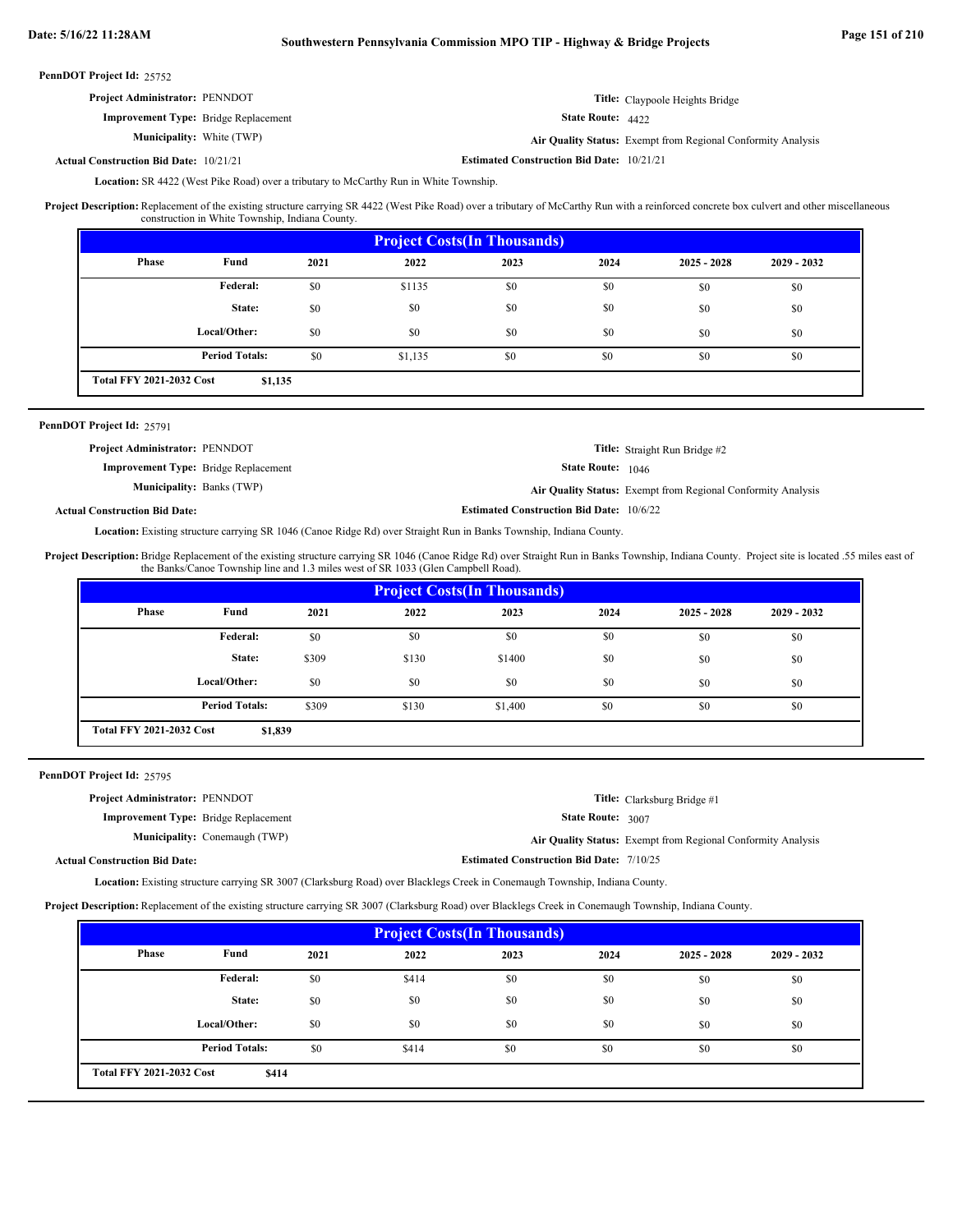| <b>Project Administrator: PENNDOT</b>       | <b>Title:</b> SR 3016 over Two Lick Creek                    |
|---------------------------------------------|--------------------------------------------------------------|
| <b>Improvement Type:</b> Bridge Replacement | <b>State Route:</b> $3016$                                   |
| <b>Municipality:</b> Center (TWP)           | Air Quality Status: Exempt from Regional Conformity Analysis |

Center (TWP) **Air Quality Status:** Exempt from Regional Conformity Analysis

#### **Estimated Construction Bid Date:** 3/17/22 3/17/22 **Actual Construction Bid Date:**

Location: Replace existing structure carrying SR 3016 (Jacksonville Road) over Two Lick Creek in Center Township and Homer City Borough, Indiana County.

**Project Description:** Bridge replacement of the existing structure carrying SR 3016 (Jacksonville Road) over Two Lick Creek in Center Township and Homer City Borough, Indiana County.

| <b>Project Costs (In Thousands)</b>        |                       |       |         |       |       |               |               |
|--------------------------------------------|-----------------------|-------|---------|-------|-------|---------------|---------------|
| <b>Phase</b>                               | Fund                  | 2021  | 2022    | 2023  | 2024  | $2025 - 2028$ | $2029 - 2032$ |
|                                            | Federal:              | \$300 | \$1714  | \$451 | \$252 | \$0           | \$0           |
|                                            | State:                | \$0   | \$0     | \$0   | \$0   | \$0           | \$0           |
|                                            | Local/Other:          | \$0   | \$0     | \$0   | \$0   | \$0           | \$0           |
|                                            | <b>Period Totals:</b> | \$300 | \$1,714 | \$451 | \$252 | \$0           | \$0           |
| <b>Total FFY 2021-2032 Cost</b><br>\$2,717 |                       |       |         |       |       |               |               |

| PennDOT Project Id: 25802             |                                                  |                                                |                                                              |
|---------------------------------------|--------------------------------------------------|------------------------------------------------|--------------------------------------------------------------|
| <b>Project Administrator: PENNDOT</b> |                                                  |                                                | <b>Title:</b> Anthony Run Bridge #2                          |
|                                       | <b>Improvement Type:</b> Bridge Deck Replacement | <b>State Route: 3039</b>                       |                                                              |
|                                       | <b>Municipality:</b> Armstrong (TWP)             |                                                | Air Quality Status: Exempt from Regional Conformity Analysis |
| <b>Actual Construction Bid Date:</b>  |                                                  | <b>Estimated Construction Bid Date: 8/7/25</b> |                                                              |

Location: Existing structure carrying SR 3039 (Anthony Run Road) over Anthony Run in Armstrong Township, Indiana County.

**Project Description:** Replacement of the existing structure carrying SR 3039 (Anthony Run Road) over Anthony Run in Armstrong Township, Indiana County.

| <b>Project Costs(In Thousands)</b> |                       |      |       |      |      |               |               |
|------------------------------------|-----------------------|------|-------|------|------|---------------|---------------|
| Phase                              | Fund                  | 2021 | 2022  | 2023 | 2024 | $2025 - 2028$ | $2029 - 2032$ |
|                                    | Federal:              | \$0  | \$391 | \$0  | \$0  | \$0           | \$0           |
|                                    | State:                | \$0  | \$0   | \$0  | \$0  | \$0           | \$0           |
|                                    | Local/Other:          | \$0  | \$0   | \$0  | \$0  | \$0           | \$0           |
|                                    | <b>Period Totals:</b> | \$0  | \$391 | \$0  | \$0  | \$0           | \$0           |
| <b>Total FFY 2021-2032 Cost</b>    | \$391                 |      |       |      |      |               |               |

PennDOT Project Id: 78101

| <b>Project Administrator: PennDOT</b>         |                                       |                                                  | <b>Title:</b> Mentch Bridge EB/WB                            |
|-----------------------------------------------|---------------------------------------|--------------------------------------------------|--------------------------------------------------------------|
| <b>Improvement Type:</b> Bridge Replacement   |                                       | <b>State Route:</b> $422$                        |                                                              |
|                                               | <b>Municipality:</b> Cherryhill (TWP) |                                                  | Air Quality Status: Exempt from Regional Conformity Analysis |
| <b>Actual Construction Bid Date: 12/16/21</b> |                                       | <b>Estimated Construction Bid Date: 12/16/21</b> |                                                              |

Location: Existing structure carrying US 422 eastbound and westbound over SR 8016 in Cherryhill Township, Indiana County.

**Project Description:** Replacement of the existing structure carrying US 422 eastbound and westbound over SR 8016 (Penn Run Exit Ramp) in Cherryhill Township, Indiana County.

| <b>Project Costs (In Thousands)</b>        |                       |       |         |         |       |               |               |
|--------------------------------------------|-----------------------|-------|---------|---------|-------|---------------|---------------|
| Phase                                      | Fund                  | 2021  | 2022    | 2023    | 2024  | $2025 - 2028$ | $2029 - 2032$ |
|                                            | <b>Federal:</b>       | \$380 | \$0     | \$0     | \$0   | \$0           | \$0           |
|                                            | State:                | \$15  | \$4274  | \$4077  | \$648 | \$0           | \$0           |
|                                            | Local/Other:          | \$0   | \$0     | \$0     | \$0   | \$0           | \$0           |
|                                            | <b>Period Totals:</b> | \$395 | \$4,274 | \$4,077 | \$648 | \$0           | \$0           |
| <b>Total FFY 2021-2032 Cost</b><br>\$9,394 |                       |       |         |         |       |               |               |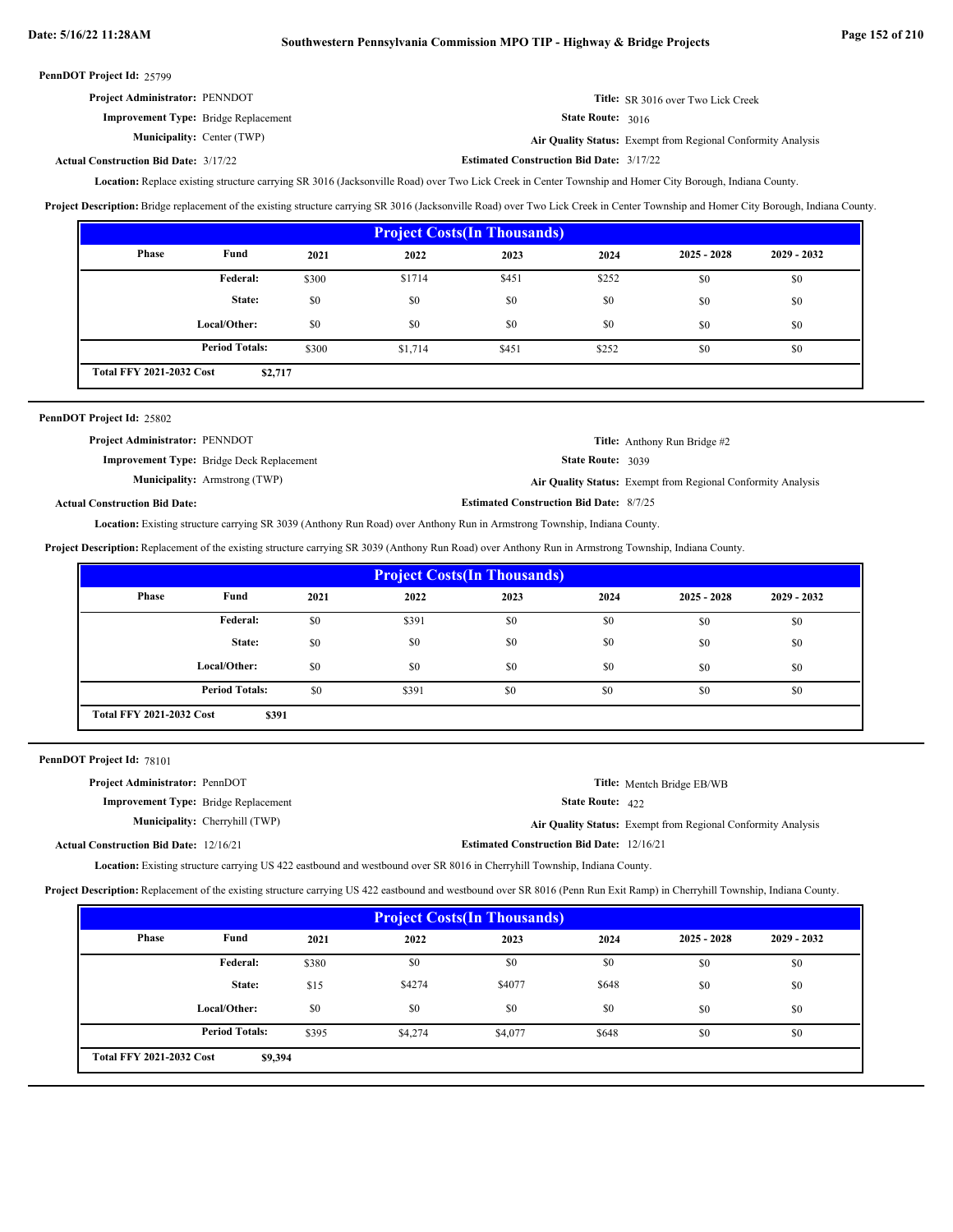**Estimated Construction Bid Date:** 1/25/24

PennDOT Project Id: 78117

| <b>Project Administrator: PennDOT</b>       | Title: Rearick Road Bridge #1 |
|---------------------------------------------|-------------------------------|
| <b>Improvement Type:</b> Bridge Replacement | <b>State Route:</b> $3010$    |

**Municipality:**

State Route: 3010

Young (TWP) **Air Quality Status:** Exempt from Regional Conformity Analysis

### **Actual Construction Bid Date:**

Location: Existing structure carrying SR 3010 (Rearick Road) over Blacklegs Creek in Young Township, Indiana County.

**Project Description:** Replacement of the existing structure carrying SR 3010 (Rearick Road) over Blacklegs Creek in Young Township, Indiana County.

| <b>Project Costs (In Thousands)</b> |                                          |      |       |      |      |               |               |
|-------------------------------------|------------------------------------------|------|-------|------|------|---------------|---------------|
| <b>Phase</b>                        | Fund                                     | 2021 | 2022  | 2023 | 2024 | $2025 - 2028$ | $2029 - 2032$ |
|                                     | Federal:                                 | \$0  | \$414 | \$0  | \$0  | \$0           | \$0           |
|                                     | State:                                   | \$0  | \$0   | \$0  | \$0  | \$0           | \$0           |
|                                     | Local/Other:                             | \$0  | \$0   | \$0  | \$0  | \$0           | \$0           |
|                                     | <b>Period Totals:</b>                    | \$0  | \$414 | \$0  | \$0  | \$0           | \$0           |
|                                     | <b>Total FFY 2021-2032 Cost</b><br>\$414 |      |       |      |      |               |               |

| PennDOT Project Id: 83213                   |                                       |                                                 |                                                  |
|---------------------------------------------|---------------------------------------|-------------------------------------------------|--------------------------------------------------|
| <b>Project Administrator: PennDOT</b>       |                                       |                                                 | <b>Title:</b> Creekside Bridge #1                |
| <b>Improvement Type:</b> Bridge Replacement |                                       | <b>State Route:</b> 110                         |                                                  |
|                                             | <b>Municipality:</b> Creekside (BORO) |                                                 | Air Quality Status: AQ Conformity Does Not Apply |
| <b>Actual Construction Bid Date:</b>        |                                       | <b>Estimated Construction Bid Date: 1/25/29</b> |                                                  |

Location: Existing structure carrying PA 110 over Crooked Creek in Creekside Borough.

**Project Description:** Replacement of the existing structure carrying PA 110 over Crooked Creek in Creekside Borough.

| <b>Project Costs (In Thousands)</b>                        |              |      |      |      |       |               |               |
|------------------------------------------------------------|--------------|------|------|------|-------|---------------|---------------|
| <b>Phase</b>                                               | Fund         | 2021 | 2022 | 2023 | 2024  | $2025 - 2028$ | $2029 - 2032$ |
|                                                            | Federal:     | \$0  | \$0  | \$0  | \$0   | \$0           | \$0           |
|                                                            | State:       | \$0  | \$0  | \$0  | \$516 | \$0           | \$0           |
|                                                            | Local/Other: | \$0  | \$0  | \$0  | \$0   | \$0           | \$0           |
| <b>Period Totals:</b><br>\$0<br>\$0<br>\$0<br>\$516<br>\$0 |              |      |      |      | \$0   |               |               |
| <b>Total FFY 2021-2032 Cost</b><br>\$516                   |              |      |      |      |       |               |               |

PennDOT Project Id: 83364

| <b>Project Administrator: PennDOT</b>         |                                                  | <b>Title:</b> Ramsey Run Bridge #1                           |
|-----------------------------------------------|--------------------------------------------------|--------------------------------------------------------------|
| <b>Improvement Type:</b> Bridge Replacement   | <b>State Route:</b> 1002                         |                                                              |
| <b>Municipality:</b> White (TWP)              |                                                  | Air Quality Status: Exempt from Regional Conformity Analysis |
| <b>Actual Construction Bid Date: 12/16/21</b> | <b>Estimated Construction Bid Date: 12/16/21</b> |                                                              |

**Location:** Existing structure carrying SR 1002 (East Pike) over Ramsey Run in White Township.

**Project Description:** Replacement of the existing structure carrying SR 1002 (East Pike) over Ramsey Run in White Township, Indiana County.

| <b>Project Costs (In Thousands)</b>        |                       |       |       |       |      |               |               |
|--------------------------------------------|-----------------------|-------|-------|-------|------|---------------|---------------|
| <b>Phase</b>                               | Fund                  | 2021  | 2022  | 2023  | 2024 | $2025 - 2028$ | $2029 - 2032$ |
|                                            | Federal:              | \$138 | \$0   | \$0   | \$0  | \$0           | \$0           |
|                                            | State:                | \$34  | \$876 | \$674 | \$0  | \$0           | \$0           |
|                                            | Local/Other:          | \$0   | \$0   | \$0   | \$0  | \$0           | \$0           |
|                                            | <b>Period Totals:</b> | \$172 | \$876 | \$674 | \$0  | \$0           | \$0           |
| <b>Total FFY 2021-2032 Cost</b><br>\$1,722 |                       |       |       |       |      |               |               |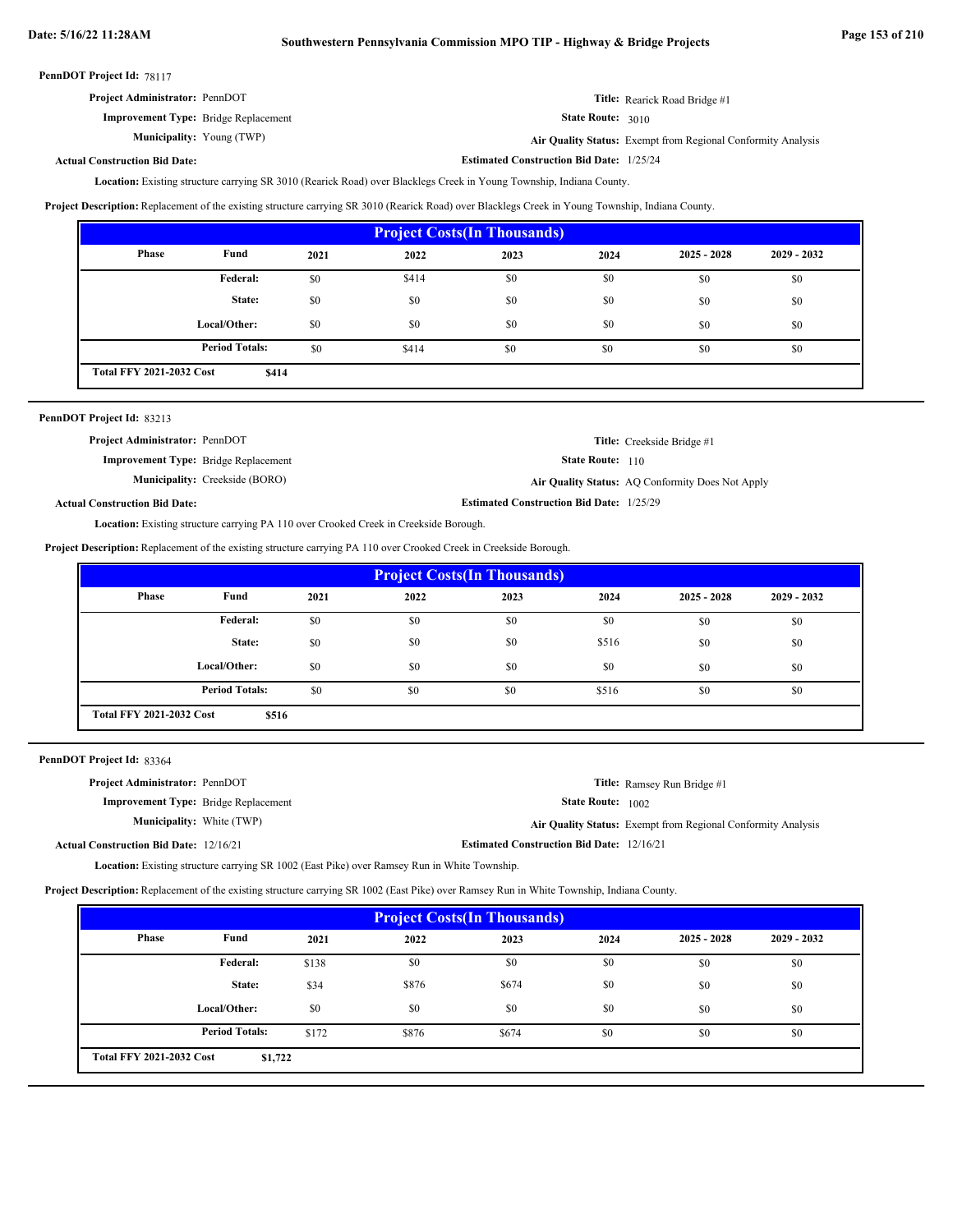| <b>Project Administrator: PennDOT</b>       | Title: Dilltown Bridge No.3 |
|---------------------------------------------|-----------------------------|
| <b>Improvement Type:</b> Bridge Replacement | <b>State Route:</b> $2012$  |

**Municipality:** Buffington (TWP) Buffington (TWP) **Air Quality Status:** Exempt from Regional Conformity Analysis

**Estimated Construction Bid Date:** 9/3/26

**Actual Construction Bid Date:**

Existing structure carrying SR 2012 (River Road) over Mardis Run in Buffington Township, Indiana County. **Location:**

**Project Description:** Existing structure carrying SR 2012 (River Road) over Mardis Run in Buffington Township, Indiana County.

| <b>Project Costs (In Thousands)</b>      |                       |      |       |      |      |               |               |
|------------------------------------------|-----------------------|------|-------|------|------|---------------|---------------|
| <b>Phase</b>                             | Fund                  | 2021 | 2022  | 2023 | 2024 | $2025 - 2028$ | $2029 - 2032$ |
|                                          | Federal:              | \$0  | \$414 | \$0  | \$0  | \$0           | \$458         |
|                                          | State:                | \$0  | \$0   | \$0  | \$0  | \$0           | \$0           |
|                                          | Local/Other:          | \$0  | \$0   | \$0  | \$0  | \$0           | \$0           |
|                                          | <b>Period Totals:</b> | \$0  | \$414 | \$0  | \$0  | \$0           | \$458         |
| <b>Total FFY 2021-2032 Cost</b><br>\$872 |                       |      |       |      |      |               |               |

| PennDOT Project Id: 83382                   |                                      |                                                  |                                                              |
|---------------------------------------------|--------------------------------------|--------------------------------------------------|--------------------------------------------------------------|
| <b>Project Administrator: PennDOT</b>       |                                      |                                                  | <b>Title:</b> SR 3007 over Marshall Run #1                   |
| <b>Improvement Type:</b> Bridge Replacement |                                      | <b>State Route: 3007</b>                         |                                                              |
|                                             | <b>Municipality:</b> Conemaugh (TWP) |                                                  | Air Quality Status: Exempt from Regional Conformity Analysis |
| <b>Actual Construction Bid Date:</b>        |                                      | <b>Estimated Construction Bid Date: 10/24/24</b> |                                                              |

Location: Existing structure carrying SR 3007 (Clarksburg Road) over Marshall Run in Conemaugh Township.

**Project Description:** Replacement of the existing structure carrying SR 3007 (Clarksburg Road) over Marshall Run in Conemaugh Township, Indiana County.

| <b>Project Costs (In Thousands)</b>        |                       |      |      |      |         |               |               |
|--------------------------------------------|-----------------------|------|------|------|---------|---------------|---------------|
| Phase                                      | Fund                  | 2021 | 2022 | 2023 | 2024    | $2025 - 2028$ | $2029 - 2032$ |
|                                            | Federal:              | \$0  | \$0  | \$0  | \$0     | \$0           | \$0           |
|                                            | State:                | \$0  | \$0  | \$0  | \$1491  | \$0           | \$0           |
|                                            | Local/Other:          | \$0  | \$0  | \$0  | \$0     | \$0           | \$0           |
|                                            | <b>Period Totals:</b> | \$0  | \$0  | \$0  | \$1,491 | \$0           | \$0           |
| <b>Total FFY 2021-2032 Cost</b><br>\$1,491 |                       |      |      |      |         |               |               |

PennDOT Project Id: 95852

| <b>Project Administrator: PennDOT</b>          |                                                  | <b>Title:</b> US 119 over Two Lick Ck.                              |
|------------------------------------------------|--------------------------------------------------|---------------------------------------------------------------------|
| <b>Improvement Type:</b> Bridge Rehabilitation | <b>State Route: 119</b>                          |                                                                     |
| <b>Municipality:</b> Center (TWP)              |                                                  | <b>Air Quality Status:</b> Exempt from Regional Conformity Analysis |
| <b>Actual Construction Bid Date:</b>           | <b>Estimated Construction Bid Date: 10/24/24</b> |                                                                     |

**Location:** Existing structure carrying US 119 over Two Lick Creek in Center Township, Indiana County.

**Project Description:** Rehabilitation of the existing structure carrying US 119 over Two Lick Creek in Center Township, Indiana County.

| <b>Project Costs (In Thousands)</b>        |                       |      |      |      |       |               |               |
|--------------------------------------------|-----------------------|------|------|------|-------|---------------|---------------|
| <b>Phase</b>                               | Fund                  | 2021 | 2022 | 2023 | 2024  | $2025 - 2028$ | $2029 - 2032$ |
|                                            | Federal:              | \$0  | \$0  | \$0  | \$0   | \$0           | \$0           |
|                                            | State:                | \$0  | \$0  | \$0  | \$513 | \$0           | \$2000        |
|                                            | Local/Other:          | \$0  | \$0  | \$0  | \$0   | \$0           | \$0           |
|                                            | <b>Period Totals:</b> | \$0  | \$0  | \$0  | \$513 | \$0           | \$2,000       |
| <b>Total FFY 2021-2032 Cost</b><br>\$2,513 |                       |      |      |      |       |               |               |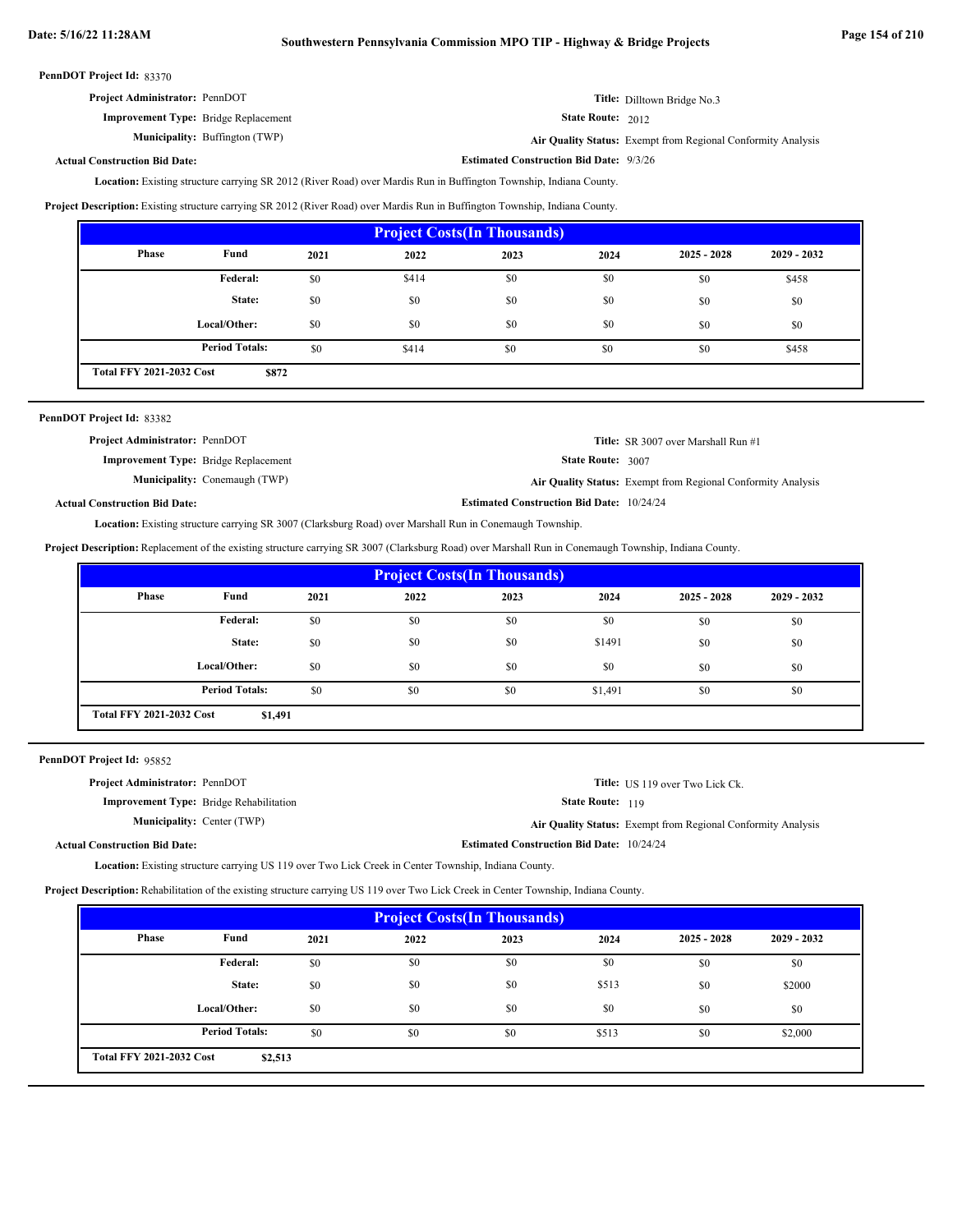| <b>Project Administrator: PennDOT</b> | Title: US119-MarshallRd.toJeffCo |
|---------------------------------------|----------------------------------|
| <b>Improvement Type: Resurface</b>    | <b>State Route: 119</b>          |

**Municipality:** North Mahoning (TWP) **Air Quality Status:** 

Air Quality Status: AQ Conformity Does Not Apply

**Actual Construction Bid Date:**

**Estimated Construction Bid Date:** 5/6/21 5/6/21

Location: Along US 119 from T-659 (Marshall Road) to Jefferson County line in North Mahoning Township.

**Project Description:** Along US 119 from T-659 (Marshall Road) to Jefferson County line in North Mahoning Township.

| <b>Project Costs (In Thousands)</b>        |                       |         |      |      |      |               |               |
|--------------------------------------------|-----------------------|---------|------|------|------|---------------|---------------|
| <b>Phase</b>                               | Fund                  | 2021    | 2022 | 2023 | 2024 | $2025 - 2028$ | $2029 - 2032$ |
|                                            | <b>Federal:</b>       | \$0     | \$0  | \$0  | \$0  | \$0           | \$0           |
|                                            | State:                | \$2201  | \$0  | \$0  | \$0  | \$0           | \$0           |
|                                            | Local/Other:          | \$0     | \$0  | \$0  | \$0  | \$0           | \$0           |
|                                            | <b>Period Totals:</b> | \$2,201 | \$0  | \$0  | \$0  | \$0           | \$0           |
| <b>Total FFY 2021-2032 Cost</b><br>\$2,201 |                       |         |      |      |      |               |               |

| <b>PennDOT Project Id: 100122</b>     |                                                              |
|---------------------------------------|--------------------------------------------------------------|
| <b>Project Administrator: PennDOT</b> | Title: SR4005-PA954 to Oakland Ave                           |
| <b>Improvement Type:</b> Resurface    | <b>State Route:</b> 4005                                     |
| <b>Municipality:</b> White (TWP)      | Air Quality Status: Exempt from Regional Conformity Analysis |

**Actual Construction Bid Date:**

Location: Along SR 4005 (Indian Springs Road) from PA 954 to SR 4005 (Carter Ave) and from SR 286 (Philadelphia Street) to SR 110 in White Township and Indiana Borough.

**Estimated Construction Bid Date:** 10/6/22

Project Description: Resurfacing to include milling of existing bituminous wearing courses, bituminous patching, paving, leveling, binder and wearing courses and minor drainage and guiderail upgrades along SR 4005 (Indian Springs Road) from PA 954 to SR 4005 (Carter Ave) and from SR 286 (Philadelphia Street) to SR 110 in White Township and Indiana Borough.

| <b>Project Costs (In Thousands)</b>        |                       |      |      |      |         |               |               |
|--------------------------------------------|-----------------------|------|------|------|---------|---------------|---------------|
| Phase                                      | Fund                  | 2021 | 2022 | 2023 | 2024    | $2025 - 2028$ | $2029 - 2032$ |
|                                            | <b>Federal:</b>       | \$0  | \$0  | \$0  | \$0     | \$0           | \$0           |
|                                            | State:                | \$0  | \$0  | \$0  | \$3479  | \$0           | \$0           |
|                                            | Local/Other:          | \$0  | \$0  | \$0  | \$0     | \$0           | \$0           |
|                                            | <b>Period Totals:</b> | \$0  | \$0  | \$0  | \$3,479 | \$0           | \$0           |
| <b>Total FFY 2021-2032 Cost</b><br>\$3,479 |                       |      |      |      |         |               |               |

| PennDOT Project Id: 101113 |  |  |
|----------------------------|--|--|
|----------------------------|--|--|

| <b>Project Administrator: PennDOT</b>       |                                                  | <b>Title:</b> Stoney Run Bridge #1                           |
|---------------------------------------------|--------------------------------------------------|--------------------------------------------------------------|
| <b>Improvement Type:</b> Bridge Replacement | <b>State Route: 119</b>                          |                                                              |
| <b>Municipality:</b> Center (TWP)           |                                                  | Air Quality Status: Exempt from Regional Conformity Analysis |
| <b>Actual Construction Bid Date:</b>        | <b>Estimated Construction Bid Date: 10/24/24</b> |                                                              |

Location: Existing structure carrying US 119 over Stoney Run in Center Township, Indiana County.

**Project Description:** Replacement of the existing structure carrying US 119 over Stoney Run in Center Township, Indiana County.

| <b>Project Costs (In Thousands)</b>        |                       |      |      |      |       |               |               |
|--------------------------------------------|-----------------------|------|------|------|-------|---------------|---------------|
| Phase                                      | Fund                  | 2021 | 2022 | 2023 | 2024  | $2025 - 2028$ | $2029 - 2032$ |
|                                            | <b>Federal:</b>       | \$0  | \$0  | \$0  | \$0   | \$0           | \$0           |
|                                            | State:                | \$0  | \$0  | \$0  | \$513 | \$0           | \$5893        |
|                                            | Local/Other:          | \$0  | \$0  | \$0  | \$0   | \$0           | \$0           |
|                                            | <b>Period Totals:</b> | \$0  | \$0  | \$0  | \$513 | \$0           | \$5,893       |
| <b>Total FFY 2021-2032 Cost</b><br>\$6,406 |                       |      |      |      |       |               |               |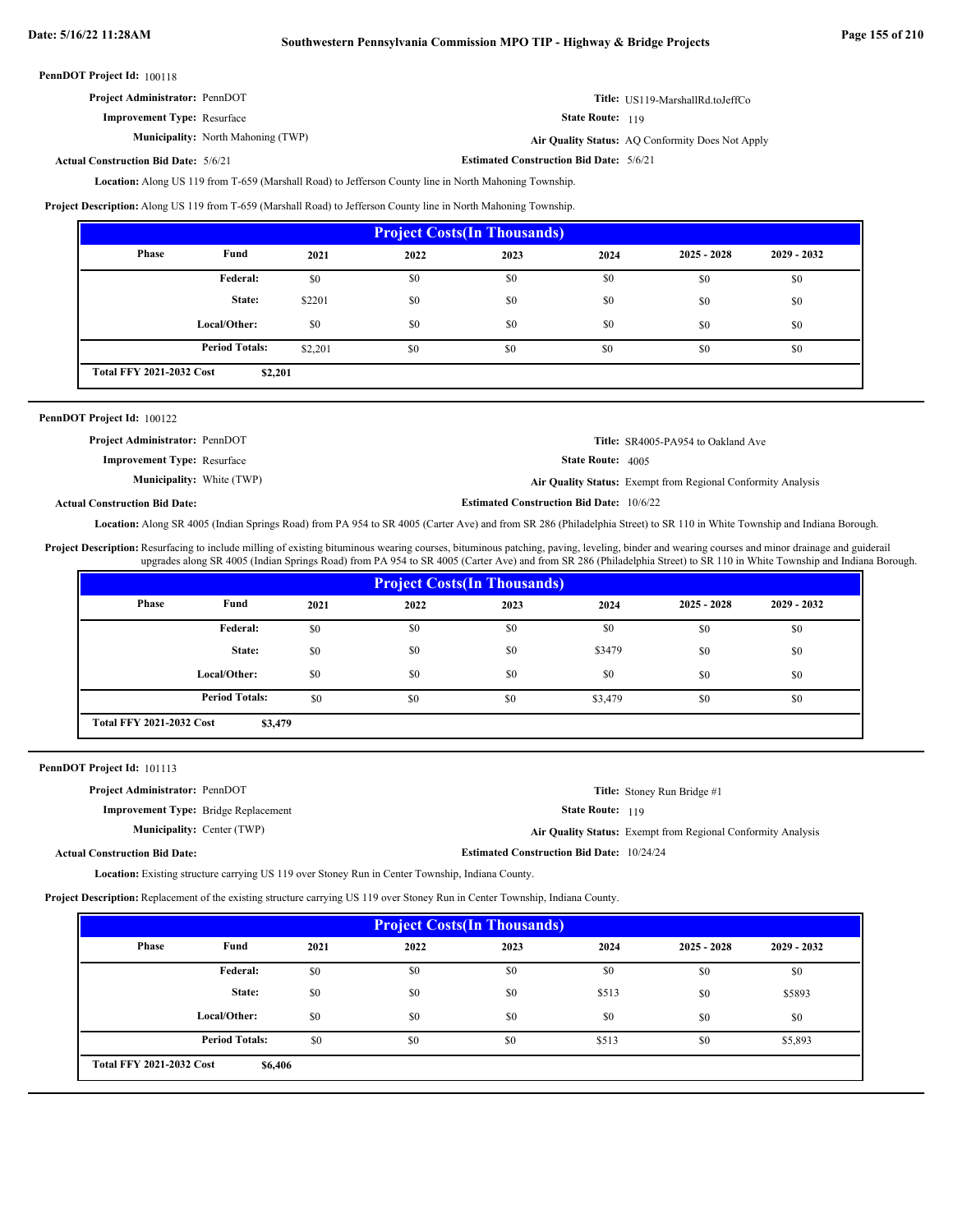| <b>Project Administrator: PennDOT</b>         |                                                  | Title: PA 286: US 422 Interchange East                                    |
|-----------------------------------------------|--------------------------------------------------|---------------------------------------------------------------------------|
| <b>Improvement Type:</b> New Interchange      | <b>State Route: 286</b>                          |                                                                           |
| <b>Municipality:</b> White (TWP)              |                                                  | Air Quality Status: Significant: Included in regional conformity analysis |
| <b>Actual Construction Bid Date: 10/10/19</b> | <b>Estimated Construction Bid Date: 10/10/19</b> |                                                                           |

Location: PA 286 (Oakland Avenue) from Rustic Lodge Road to the US 422 Interchange and SR 4422 (Indian Springs Road) from Birchwood Street to Treese Avenue in White Township.

Project Description: Widening of the SR 286 (Oakland Avenue) corridor from two to four through lanes, the addition of five foot bike lanes and five foot sidewalks in both NB and SB direction from the US Route 422 Interchange to Rustic Lodge Road as well as improvements (which will include traffic signal upgrades additional turning lanes, ADA curb ramps and cross walks at traffic signals) at eight intersections on SR 286 in White Township, Indiana County.

| <b>Project Costs (In Thousands)</b>      |                       |       |      |      |      |               |               |
|------------------------------------------|-----------------------|-------|------|------|------|---------------|---------------|
| <b>Phase</b>                             | Fund                  | 2021  | 2022 | 2023 | 2024 | $2025 - 2028$ | $2029 - 2032$ |
|                                          | Federal:              | \$410 | \$0  | \$0  | \$0  | \$0           | \$0           |
|                                          | State:                | \$0   | \$0  | \$0  | \$0  | \$0           | \$0           |
|                                          | Local/Other:          | \$0   | \$0  | \$0  | \$0  | \$0           | \$0           |
|                                          | <b>Period Totals:</b> | \$410 | \$0  | \$0  | \$0  | \$0           | \$0           |
| <b>Total FFY 2021-2032 Cost</b><br>\$410 |                       |       |      |      |      |               |               |

### PennDOT Project Id: 105124

**Project Administrator:** PennDOT

**Improvement Type:** New Bridge

**Municipality:**

**Burrell (TWP) Air Quality Status:** AQ Conformity Does Not Apply

**Estimated Construction Bid Date:** 6/9/22

State Route: 22

**Title:** US 22 Ped/Bike Bridge MTF

### **Actual Construction Bid Date:**

Location: Along US 22 in Burrell Towship.

Project Description: Construct a multi-purpose pedestrian bridge over US 22 to connect Hoodlebug and Blairsville Riverfront Trails that will expand the multi-state trail network to provide a safe route to school and reduce short-distance vehicular use in Burrell Township.

| <b>Project Costs (In Thousands)</b>        |                       |         |      |      |      |               |               |
|--------------------------------------------|-----------------------|---------|------|------|------|---------------|---------------|
| Phase                                      | Fund                  | 2021    | 2022 | 2023 | 2024 | $2025 - 2028$ | $2029 - 2032$ |
|                                            | <b>Federal:</b>       | \$0     | \$0  | \$0  | \$0  | \$0           | \$0           |
|                                            | State:                | \$1702  | \$0  | \$0  | \$0  | \$0           | \$0           |
|                                            | Local/Other:          | \$511   | \$0  | \$0  | \$0  | \$0           | \$0           |
|                                            | <b>Period Totals:</b> | \$2,213 | \$0  | \$0  | \$0  | \$0           | \$0           |
| <b>Total FFY 2021-2032 Cost</b><br>\$2,213 |                       |         |      |      |      |               |               |

PennDOT Project Id: 106058

| <b>Project Administrator: PennDOT</b>         |                                     |                                                  | Title: Philadelphia St Bridges Grp                           |
|-----------------------------------------------|-------------------------------------|--------------------------------------------------|--------------------------------------------------------------|
| <b>Improvement Type:</b> Bridge Replacement   |                                     | <b>State Route: 286</b>                          |                                                              |
|                                               | <b>Municipality:</b> Indiana (BORO) |                                                  | Air Quality Status: Exempt from Regional Conformity Analysis |
| <b>Actual Construction Bid Date: 10/24/19</b> |                                     | <b>Estimated Construction Bid Date: 10/24/19</b> |                                                              |

Location: Existing structures carrying SR 4032 (Philadelphia Street) over Whites Run and PA 286 over Marsh Run in Indiana Borough.

**Project Description:** Replacement of the existing structures carrying SR 4032 (Philadelphia Street) over Whites Run and PA 286 over Marsh Run in Indiana Borough, Indiana County.

| <b>Project Costs (In Thousands)</b>      |                       |       |      |      |      |               |               |
|------------------------------------------|-----------------------|-------|------|------|------|---------------|---------------|
| Phase                                    | Fund                  | 2021  | 2022 | 2023 | 2024 | $2025 - 2028$ | $2029 - 2032$ |
|                                          | Federal:              | \$0   | \$0  | \$0  | \$0  | \$0           | \$0           |
|                                          | State:                | \$232 | \$0  | \$0  | \$0  | \$0           | \$0           |
|                                          | Local/Other:          | \$0   | \$0  | \$0  | \$0  | \$0           | \$0           |
|                                          | <b>Period Totals:</b> | \$232 | \$0  | \$0  | \$0  | \$0           | \$0           |
| <b>Total FFY 2021-2032 Cost</b><br>\$232 |                       |       |      |      |      |               |               |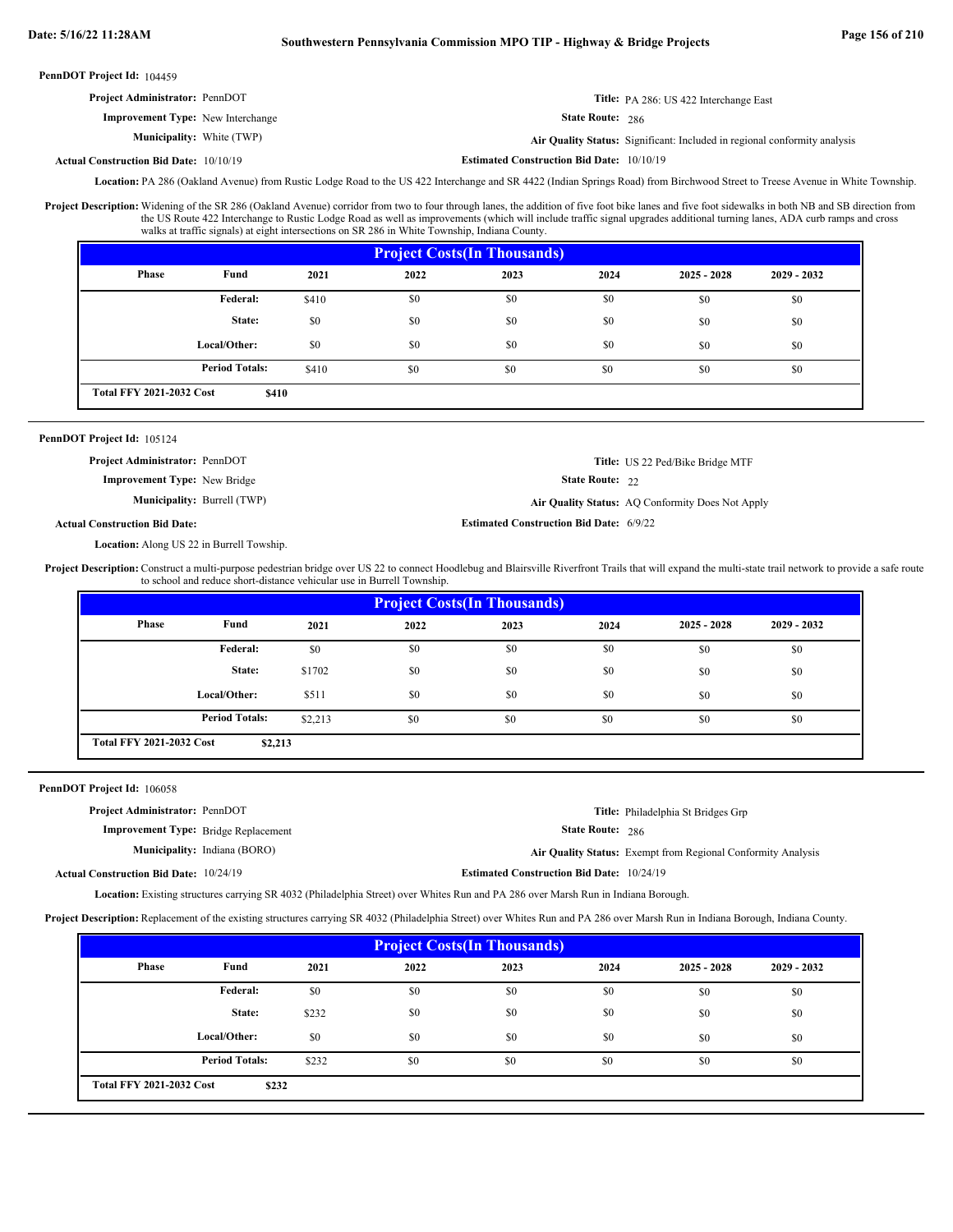| <b>Project Administrator: PennDOT</b>          | <b>Title:</b> Smicksburg Bridge #3 |
|------------------------------------------------|------------------------------------|
| <b>Improvement Type:</b> Bridge Rehabilitation | State Route: 4026                  |

**Municipality:** West Mahoning (TWP) **Air Quality Status:** Air Quality Status: Exempt from Regional Conformity Analysis

**Actual Construction Bid Date:**

**Estimated Construction Bid Date:** 6/20/19 6/20/19

Location: Existing structure carrying SR 4026 (Goodville Road) over Little Mahoning Creek in West Mahoning Township.

Rehabilitation, including superstructure replacement, painting, deck replacement, substructure repairs, and other miscellaneous construction, of the existing structure carrying SR 4026 (Goodville Road) over Little Mahoning Creek in West Mahoning Township, Indiana County. **Project Description:**

| <b>Project Costs (In Thousands)</b>     |                       |      |      |      |      |               |               |
|-----------------------------------------|-----------------------|------|------|------|------|---------------|---------------|
| Phase                                   | Fund                  | 2021 | 2022 | 2023 | 2024 | $2025 - 2028$ | $2029 - 2032$ |
|                                         | <b>Federal:</b>       | \$44 | \$0  | \$0  | \$0  | \$0           | \$0           |
|                                         | State:                | \$11 | \$0  | \$0  | \$0  | \$0           | \$0           |
|                                         | Local/Other:          | \$0  | \$0  | \$0  | \$0  | \$0           | \$0           |
|                                         | <b>Period Totals:</b> | \$55 | \$0  | \$0  | \$0  | \$0           | \$0           |
| <b>Total FFY 2021-2032 Cost</b><br>\$55 |                       |      |      |      |      |               |               |

### PennDOT Project Id: 109638

| <b>Project Administrator: PennDOT</b>       |                                                  | <b>Title:</b> Marion Center Bridge #1                        |
|---------------------------------------------|--------------------------------------------------|--------------------------------------------------------------|
| <b>Improvement Type:</b> Bridge Replacement | <b>State Route:</b> $403$                        |                                                              |
| <b>Municipality:</b> Marion Center (BORO)   |                                                  | Air Quality Status: Exempt from Regional Conformity Analysis |
| <b>Actual Construction Bid Date:</b>        | <b>Estimated Construction Bid Date: 10/19/23</b> |                                                              |

Location: Existing structure carrying PA 403 over a tributary to Pine Run in Marion Center Borough.

**Project Description:** Replacement of the existing structure carrying PA 403 over a tributary to Pine Run in Marion Center Borough, Indiana County.

| <b>Project Costs (In Thousands)</b>        |                       |      |      |      |         |               |               |
|--------------------------------------------|-----------------------|------|------|------|---------|---------------|---------------|
| <b>Phase</b>                               | Fund                  | 2021 | 2022 | 2023 | 2024    | $2025 - 2028$ | $2029 - 2032$ |
|                                            | Federal:              | \$0  | \$0  | \$0  | \$0     | \$0           | \$0           |
|                                            | State:                | \$0  | \$0  | \$0  | \$1305  | \$0           | \$0           |
|                                            | Local/Other:          | \$0  | \$0  | \$0  | \$0     | \$0           | \$0           |
|                                            | <b>Period Totals:</b> | \$0  | \$0  | \$0  | \$1,305 | \$0           | \$0           |
| <b>Total FFY 2021-2032 Cost</b><br>\$1,305 |                       |      |      |      |         |               |               |

PennDOT Project Id: 109641

| <b>Project Administrator: PennDOT</b><br><b>Improvement Type:</b> Resurface | State Route: PhilaSt                            | Title: Oakland Ave Resurfacing-Rustic Lodge Rd to            |
|-----------------------------------------------------------------------------|-------------------------------------------------|--------------------------------------------------------------|
| <b>Municipality:</b> White (TWP)                                            |                                                 | Air Quality Status: Exempt from Regional Conformity Analysis |
| <b>Actual Construction Bid Date: 2/28/19</b>                                | <b>Estimated Construction Bid Date: 2/28/19</b> |                                                              |

Location: PA 286 (Oakland Avenue) from approximately 100 feet east of T-813 (Rustic Lodge Road) to SR 4032 (Philadelphia Street) in White Township and Indiana Borough.

Project Description: Resurfacing to include milling, patching, bituminous overlay, minor drainage work, signal work, and other miscellaneous construction along PA 286 (Oakland Avenue) from approximately 100 feet east of T-813 (Rustic Lodge Road) to SR 4032 (Philadelphia Street) in White Township and Indiana Borough, Indiana County.

| <b>Project Costs (In Thousands)</b>     |                       |      |      |      |      |               |               |
|-----------------------------------------|-----------------------|------|------|------|------|---------------|---------------|
| Phase                                   | Fund                  | 2021 | 2022 | 2023 | 2024 | $2025 - 2028$ | $2029 - 2032$ |
|                                         | Federal:              | \$8  | \$0  | \$0  | \$0  | \$0           | \$0           |
|                                         | State:                | \$2  | \$0  | \$0  | \$0  | \$0           | \$0           |
|                                         | Local/Other:          | \$0  | \$0  | \$0  | \$0  | \$0           | \$0           |
|                                         | <b>Period Totals:</b> | \$10 | \$0  | \$0  | \$0  | \$0           | \$0           |
| <b>Total FFY 2021-2032 Cost</b><br>\$10 |                       |      |      |      |      |               |               |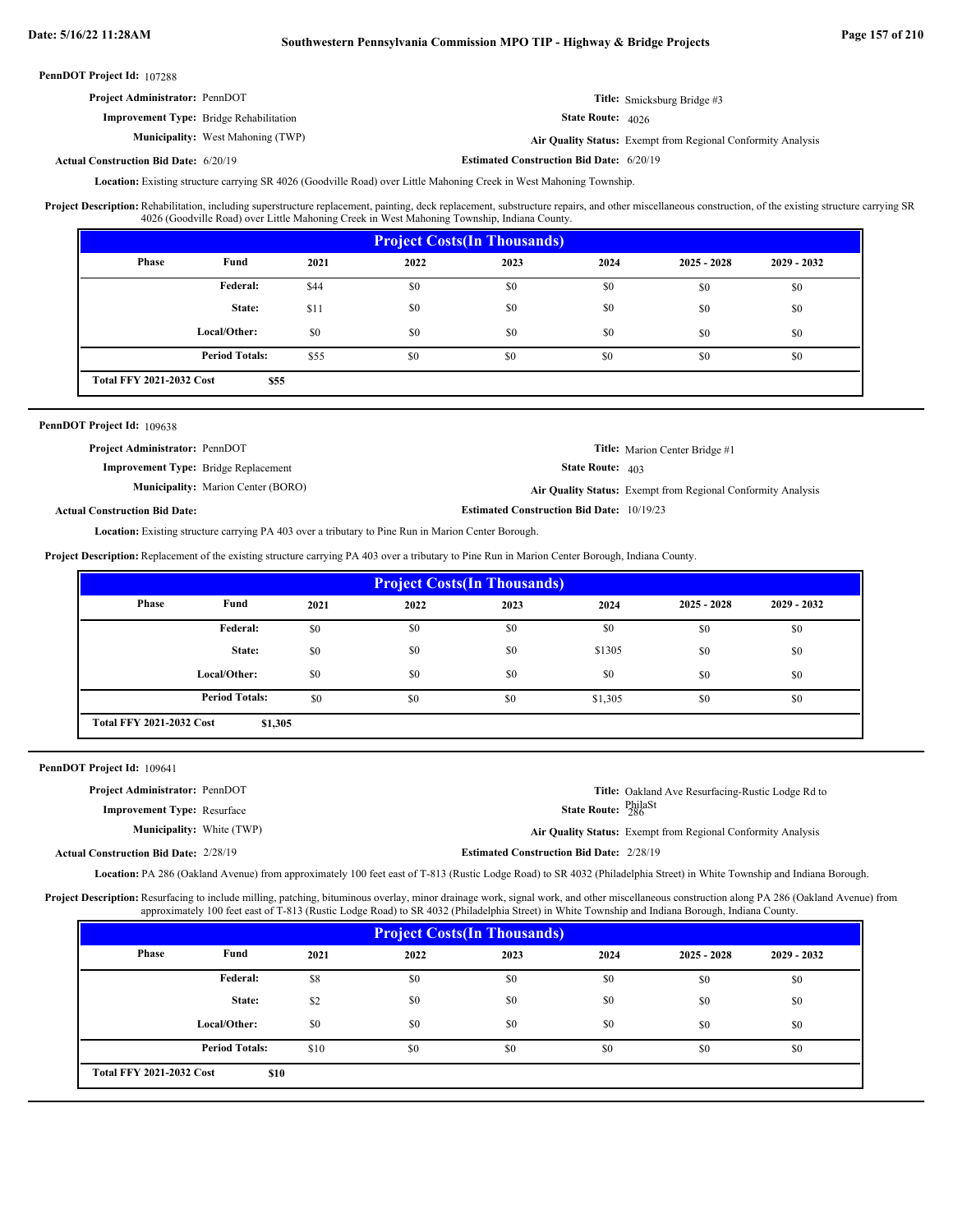| <b>Project Administrator: PennDOT</b>       |                                          |                           | Title: Windows Bridge                                        |
|---------------------------------------------|------------------------------------------|---------------------------|--------------------------------------------------------------|
| <b>Improvement Type:</b> Bridge Replacement |                                          | <b>State Route:</b> $954$ |                                                              |
|                                             | <b>Municipality:</b> West Mahoning (TWP) |                           | Air Quality Status: Exempt from Regional Conformity Analysis |

#### **Estimated Construction Bid Date:**  $10/21/21$ **Actual Construction Bid Date:**

Location: PA 954 (Cheese Plant Road) over a tributary to Little Mahoning Creek in West Mahoning Township.

**Project Description:** Replacement of the existing structure carrying PA 954 (Cheese Plant Road) over a tributary to Little Mahoning Creek in West Mahoning Township, Indiana County.

| <b>Project Costs (In Thousands)</b>        |                       |      |         |      |      |               |               |
|--------------------------------------------|-----------------------|------|---------|------|------|---------------|---------------|
| Phase                                      | Fund                  | 2021 | 2022    | 2023 | 2024 | $2025 - 2028$ | $2029 - 2032$ |
|                                            | Federal:              | \$22 | \$1164  | \$0  | \$0  | \$0           | \$0           |
|                                            | State:                | \$5  | \$0     | \$0  | \$0  | \$0           | \$0           |
|                                            | Local/Other:          | \$0  | \$0     | \$0  | \$0  | \$0           | \$0           |
|                                            | <b>Period Totals:</b> | \$27 | \$1,164 | \$0  | \$0  | \$0           | \$0           |
| <b>Total FFY 2021-2032 Cost</b><br>\$1,191 |                       |      |         |      |      |               |               |

| PennDOT Project Id: 109693                             |                                                              |
|--------------------------------------------------------|--------------------------------------------------------------|
| Project Administrator: PennDOT                         | <b>Title:</b> Park Road Slide                                |
| <b>Improvement Type:</b> Safety Improvement            | State Route: 3025                                            |
| <b>Municipality:</b> Young (TWP)                       | Air Quality Status: Exempt from Regional Conformity Analysis |
| <b>Actual Construction Bid Date:</b>                   | <b>Estimated Construction Bid Date:</b>                      |
| Location: Along SR 3025 (Park Road) in Young Township. |                                                              |
|                                                        |                                                              |

**Project Description:** Roadway slide repair along SR 3025 (Park Road) in Young Township, Indiana County.

| <b>Project Costs (In Thousands)</b>     |                       |      |      |      |      |               |               |
|-----------------------------------------|-----------------------|------|------|------|------|---------------|---------------|
| Phase                                   | Fund                  | 2021 | 2022 | 2023 | 2024 | $2025 - 2028$ | $2029 - 2032$ |
|                                         | <b>Federal:</b>       | \$0  | \$0  | \$0  | \$0  | \$0           | \$0           |
|                                         | State:                | \$22 | \$50 | \$0  | \$0  | \$0           | \$0           |
|                                         | Local/Other:          | \$0  | \$0  | \$0  | \$0  | \$0           | \$0           |
|                                         | <b>Period Totals:</b> | \$22 | \$50 | \$0  | \$0  | \$0           | \$0           |
| <b>Total FFY 2021-2032 Cost</b><br>\$72 |                       |      |      |      |      |               |               |

PennDOT Project Id: 110997

Actual

| <b>Project Administrator: PennDOT</b> |                                                     |                                                 | <b>Title:</b> Eisenhower Safe Sidewalks                      |
|---------------------------------------|-----------------------------------------------------|-------------------------------------------------|--------------------------------------------------------------|
|                                       | <b>Improvement Type:</b> Transportation Enhancement | <b>State Route:</b> $\theta$                    |                                                              |
|                                       | <b>Municipality:</b> Indiana (BORO)                 |                                                 | Air Quality Status: Exempt from Regional Conformity Analysis |
| <b>Construction Bid Date: 5/20/21</b> |                                                     | <b>Estimated Construction Bid Date: 5/20/21</b> |                                                              |

Location: A two block area surrounding the Dwight D. Eisenhower Elementary School (along Church, School, Washington, South 15th, and South 14th Streets) in Indiana Borough, Indiana County.

Installation of 2,500 feet of five-foot wide sidewalks, 30 ADA accessible ramps and crosswalks, and appropriate signage, within a two block area surrounding the Dwight D. Eisenhower Elementary School (along Church, School, Washington, South 15th, and South 14th Streets) in Indiana Borough, Indiana County. **Project Description:**

| <b>Project Costs (In Thousands)</b>      |                       |       |      |      |      |               |               |
|------------------------------------------|-----------------------|-------|------|------|------|---------------|---------------|
| Phase                                    | Fund                  | 2021  | 2022 | 2023 | 2024 | $2025 - 2028$ | $2029 - 2032$ |
|                                          | <b>Federal:</b>       | \$356 | \$0  | \$0  | \$0  | \$0           | \$0           |
|                                          | State:                | \$0   | \$0  | \$0  | \$0  | \$0           | \$0           |
|                                          | Local/Other:          | \$0   | \$0  | \$0  | \$0  | \$0           | \$0           |
|                                          | <b>Period Totals:</b> | \$356 | \$0  | \$0  | \$0  | \$0           | \$0           |
| <b>Total FFY 2021-2032 Cost</b><br>\$356 |                       |       |      |      |      |               |               |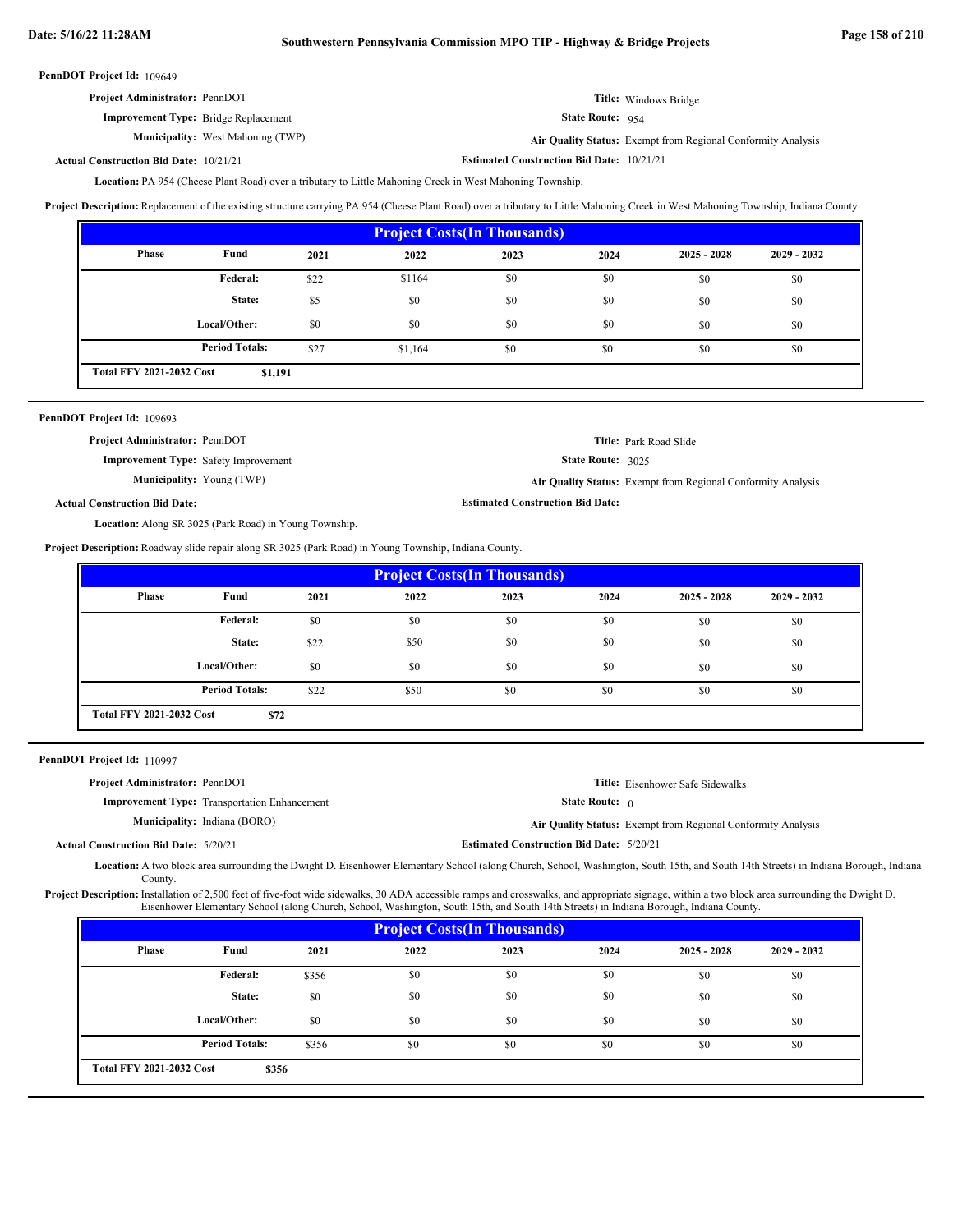| <b>Project Administrator: PennDOT</b>             | Title: Indian Springs Road/Rustic Lodge Road Intersection |
|---------------------------------------------------|-----------------------------------------------------------|
| <b>Improvement Type:</b> Intersection Improvement | State Route: 4422                                         |

White (TWP) **Air Quality Status:** Exempt from Regional Conformity Analysis

**Estimated Construction Bid Date:** 1/12/23

### **Actual Construction Bid Date:**

**Municipality:** White (TWP)

Location: Existing at-grade intersection of State Route 4422 (Indian Springs Road) and State Route 3033 (Rustic Lodge Road) in White Township, Indiana County.

Intersection improvements including left turn lanes, widening and a new traffic signal at the existing at-grade intersection of State Route 4422 (Indian Springs Road) and State Route 3033 (Rustic Lodge Road) in White Township, Indiana County. **Project Description:**

| <b>Project Costs (In Thousands)</b>        |                       |       |       |         |      |               |               |
|--------------------------------------------|-----------------------|-------|-------|---------|------|---------------|---------------|
| <b>Phase</b>                               | Fund                  | 2021  | 2022  | 2023    | 2024 | $2025 - 2028$ | $2029 - 2032$ |
|                                            | Federal:              | \$0   | \$200 | \$0     | \$0  | \$0           | \$0           |
|                                            | State:                | \$275 | \$263 | \$2150  | \$0  | \$0           | \$0           |
|                                            | Local/Other:          | \$0   | \$0   | \$0     | \$0  | \$0           | \$0           |
|                                            | <b>Period Totals:</b> | \$275 | \$463 | \$2,150 | \$0  | \$0           | \$0           |
| <b>Total FFY 2021-2032 Cost</b><br>\$2,888 |                       |       |       |         |      |               |               |

### PennDOT Project Id: 111829

| <b>Project Administrator: PennDOT</b>          |                                       |                                                 | <b>Title:</b> Indiana Co. Department Force Bridge Maintenance       |
|------------------------------------------------|---------------------------------------|-------------------------------------------------|---------------------------------------------------------------------|
| <b>Improvement Type:</b> Bridge Rehabilitation |                                       | <b>State Route:</b> $553$                       |                                                                     |
|                                                | <b>Municipality:</b> Cherryhill (TWP) |                                                 | <b>Air Quality Status:</b> Exempt from Regional Conformity Analysis |
| <b>Actual Construction Bid Date:</b>           |                                       | <b>Estimated Construction Bid Date: 10/1/18</b> |                                                                     |

Location: Various state-owned structures on various routes, in various townships, Indiana County.

**Project Description:** Department force bridge maintenance of various state-owned structures on various routes, in various townships, Indiana County.

|                                          | <b>Project Costs (In Thousands)</b> |       |       |       |       |               |               |
|------------------------------------------|-------------------------------------|-------|-------|-------|-------|---------------|---------------|
| <b>Phase</b>                             | Fund                                | 2021  | 2022  | 2023  | 2024  | $2025 - 2028$ | $2029 - 2032$ |
|                                          | <b>Federal:</b>                     | \$0   | \$0   | \$0   | \$0   | \$0           | \$0           |
|                                          | State:                              | \$103 | \$106 | \$109 | \$113 | \$0           | \$0           |
|                                          | Local/Other:                        | \$0   | \$0   | \$0   | \$0   | \$0           | \$0           |
|                                          | <b>Period Totals:</b>               | \$103 | \$106 | \$109 | \$113 | \$0           | \$0           |
| <b>Total FFY 2021-2032 Cost</b><br>\$431 |                                     |       |       |       |       |               |               |

PennDOT Project Id: 114623

| <b>Project Administrator: PennDOT</b>        |                                                     |                                                 | <b>Title:</b> Hoodlebug Trail, Mile Hill Section |
|----------------------------------------------|-----------------------------------------------------|-------------------------------------------------|--------------------------------------------------|
|                                              | <b>Improvement Type:</b> Transportation Enhancement | <b>State Route:</b> $\theta$                    |                                                  |
| <b>Municipality: Burrell (TWP)</b>           |                                                     |                                                 | Air Quality Status: AO Conformity Does Not Apply |
| <b>Actual Construction Bid Date: 5/20/21</b> |                                                     | <b>Estimated Construction Bid Date: 5/20/21</b> |                                                  |

Location: Along the southern end of the Hoodlebug Trail connector from a PennDOT installed pedestrian underpass (along Route 119) to the T-841 (Cornell Road) Intersection in Burrell Township, Indiana County.

Project Description: Resurfacing of bicycle and pedestrian facilities along the southern end of the Hoodlebug Trail connector from a PennDOT installed pedestrian underpass (along Route 119) to the Cornell Road Intersection in Burrell Township, Indiana County.

| <b>Project Costs (In Thousands)</b>      |                       |       |      |      |      |               |               |
|------------------------------------------|-----------------------|-------|------|------|------|---------------|---------------|
| <b>Phase</b>                             | Fund                  | 2021  | 2022 | 2023 | 2024 | $2025 - 2028$ | $2029 - 2032$ |
|                                          | Federal:              | \$350 | \$0  | \$0  | \$0  | \$0           | \$0           |
|                                          | State:                | \$0   | \$0  | \$0  | \$0  | \$0           | \$0           |
|                                          | Local/Other:          | \$0   | \$0  | \$0  | \$0  | \$0           | \$0           |
|                                          | <b>Period Totals:</b> | \$350 | \$0  | \$0  | \$0  | \$0           | \$0           |
| <b>Total FFY 2021-2032 Cost</b><br>\$350 |                       |       |      |      |      |               |               |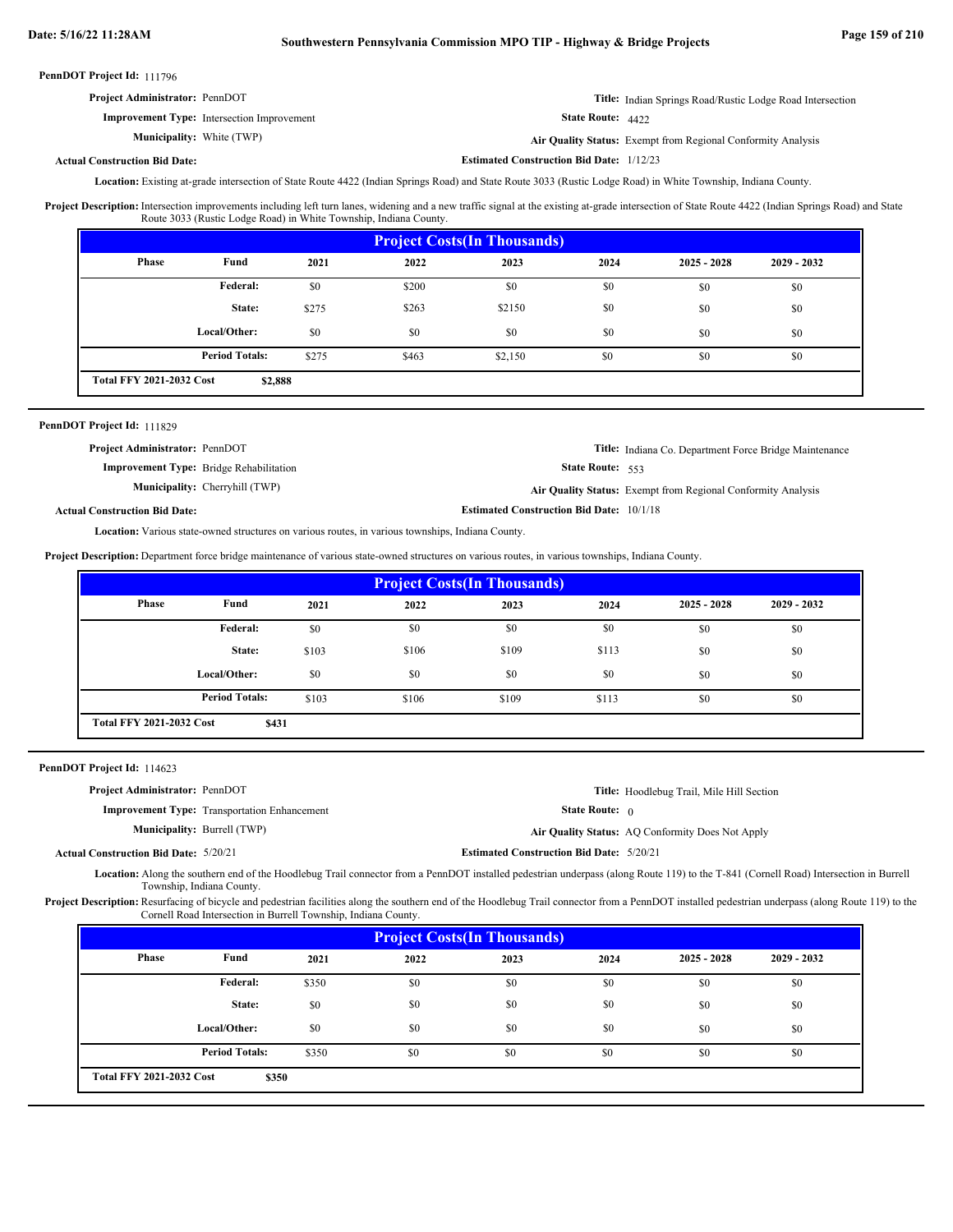**Estimated Construction Bid Date:**

PennDOT Project Id: 114754

| <b>Project Administrator: PennDOT</b> | <b>Title:</b> SR 3025 Park Road South: Slides 3-4 |
|---------------------------------------|---------------------------------------------------|
|---------------------------------------|---------------------------------------------------|

**Air Quality Status:** AQ Conformity Does Not Apply Air Quality Status: AQ Conformity Does Not Apply

State Route: 3025

### **Actual Construction Bid Date:**

**Improvement Type:** Slides Correction

**Municipality:**

Location: Along SR 3025 (Park Road) from 0.30 miles north of SR 286 to 0.22 miles south of SR 3027 (Blacklegs Road) in Young Township, Indiana County.

**Project Description:** Slides correction along SR 3025 (Park Road) from 0.30 miles north of SR 286 to 0.22 miles south of SR 3027 (Blacklegs Road) in Young Township, Indiana County.

| <b>Project Costs (In Thousands)</b>     |                       |      |      |      |      |               |               |
|-----------------------------------------|-----------------------|------|------|------|------|---------------|---------------|
| Phase                                   | Fund                  | 2021 | 2022 | 2023 | 2024 | $2025 - 2028$ | $2029 - 2032$ |
|                                         | Federal:              | \$0  | \$0  | \$0  | \$0  | \$0           | \$0           |
|                                         | State:                | \$50 | \$40 | \$0  | \$0  | \$0           | \$0           |
|                                         | Local/Other:          | \$0  | \$0  | \$0  | \$0  | \$0           | \$0           |
|                                         | <b>Period Totals:</b> | \$50 | \$40 | \$0  | \$0  | \$0           | \$0           |
| <b>Total FFY 2021-2032 Cost</b><br>\$90 |                       |      |      |      |      |               |               |

| <b>PennDOT Project Id: 114842</b>            |                                                 |                                                 |                                                    |
|----------------------------------------------|-------------------------------------------------|-------------------------------------------------|----------------------------------------------------|
| <b>Project Administrator: PennDOT</b>        |                                                 |                                                 | <b>Title:</b> SR 22 ITS Enhancement Project - TSMO |
|                                              | <b>Improvement Type:</b> Variable Message Signs | <b>State Route: 22</b>                          |                                                    |
|                                              | <b>Municipality:</b> East Wheatfield (TWP)      |                                                 | Air Quality Status: AQ Conformity Does Not Apply   |
| <b>Actual Construction Bid Date: 6/24/21</b> |                                                 | <b>Estimated Construction Bid Date: 6/24/21</b> |                                                    |

Location: Along US 22 at various locations in East Wheatfield Township, Indiana County.

**Project Description:** Installation of Intelligent Transportation Systems and other miscellaneous construction along US 22 at various locations in East Wheatfield Township, Indiana County.

| <b>Project Costs (In Thousands)</b>      |                       |       |      |      |      |               |               |
|------------------------------------------|-----------------------|-------|------|------|------|---------------|---------------|
| Phase                                    | Fund                  | 2021  | 2022 | 2023 | 2024 | $2025 - 2028$ | $2029 - 2032$ |
|                                          | Federal:              | \$317 | \$0  | \$0  | \$0  | \$0           | \$0           |
|                                          | State:                | \$0   | \$0  | \$0  | \$0  | \$0           | \$0           |
|                                          | Local/Other:          | \$0   | \$0  | \$0  | \$0  | \$0           | \$0           |
|                                          | <b>Period Totals:</b> | \$317 | \$0  | \$0  | \$0  | \$0           | \$0           |
| <b>Total FFY 2021-2032 Cost</b><br>\$317 |                       |       |      |      |      |               |               |

PennDOT Project Id: 116419

| <b>Project Administrator: PennDOT</b> |                                                      |                                             | <b>Title:</b> 2020 White Township Green Light-Go Project - |
|---------------------------------------|------------------------------------------------------|---------------------------------------------|------------------------------------------------------------|
|                                       | <b>Improvement Type:</b> Existing Signal Improvement | <b>State Route:</b> ${}_{0}^{\text{Phase}}$ |                                                            |
| <b>Municipality:</b> White (TWP)      |                                                      |                                             | Air Quality Status: AQ Conformity Does Not Apply           |
| <b>Construction Bid Date:</b>         |                                                      | <b>Estimated Construction Bid Date:</b>     |                                                            |

Actual

Location: The project is located at the intersection of Ben Franklin Road / Indian Springs Road and Warren Road. The intersection is located in White Township, Indiana County. **Project Description:** Replace 2 signal supports and update pedestrian accommodations.

| <b>Project Costs (In Thousands)</b>      |                       |      |       |      |      |               |               |
|------------------------------------------|-----------------------|------|-------|------|------|---------------|---------------|
| Phase                                    | Fund                  | 2021 | 2022  | 2023 | 2024 | $2025 - 2028$ | $2029 - 2032$ |
|                                          | <b>Federal:</b>       | \$0  | \$0   | \$0  | \$0  | \$0           | \$0           |
|                                          | State:                | \$0  | \$188 | \$0  | \$0  | \$0           | \$0           |
|                                          | Local/Other:          | \$0  | \$0   | \$0  | \$0  | \$0           | \$0           |
|                                          | <b>Period Totals:</b> | \$0  | \$188 | \$0  | \$0  | \$0           | \$0           |
| <b>Total FFY 2021-2032 Cost</b><br>\$188 |                       |      |       |      |      |               |               |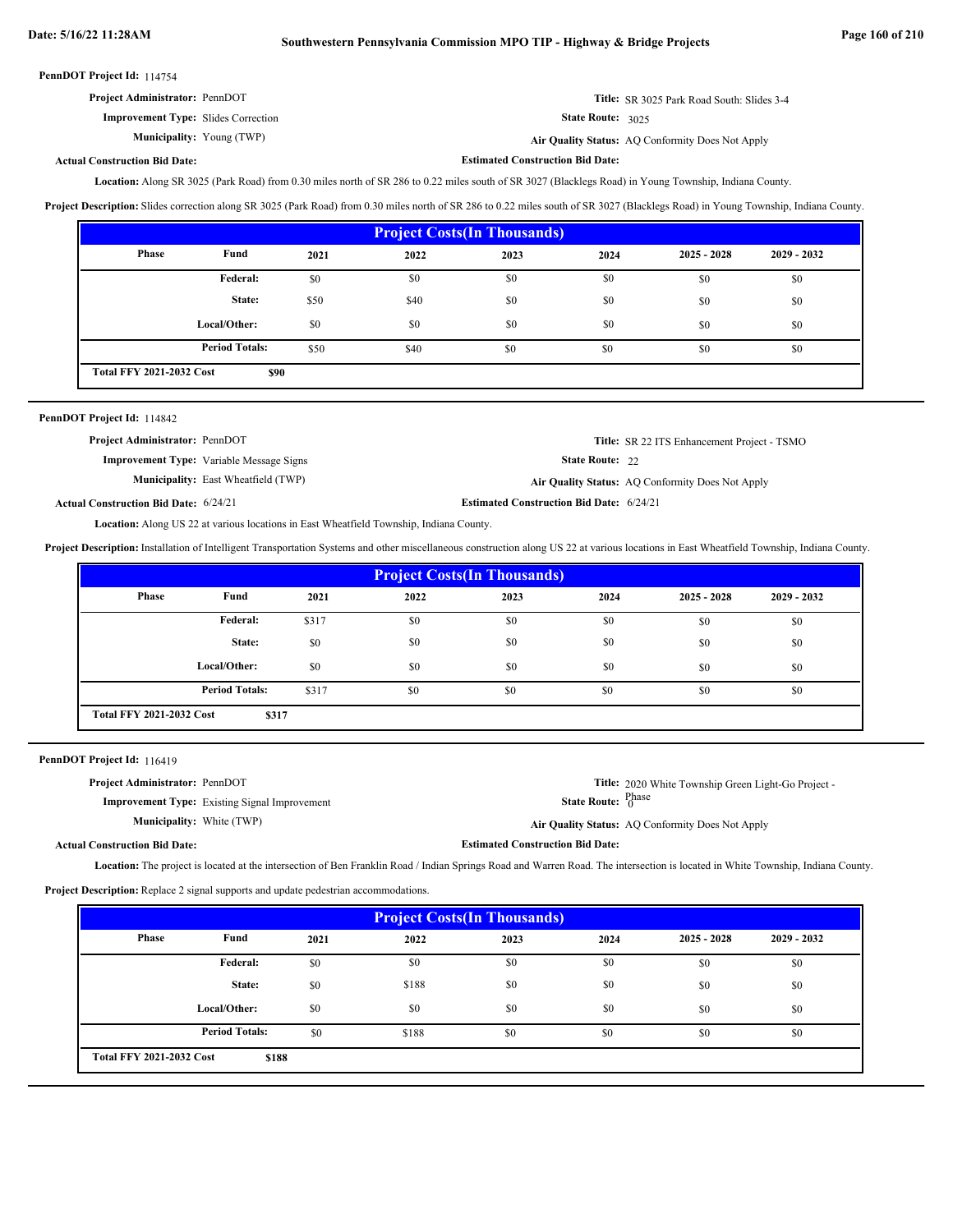| <b>Project Administrator: PennDOT</b> | Title: Pleasant Valley Bridge |
|---------------------------------------|-------------------------------|
|---------------------------------------|-------------------------------|

**Improvement Type:** Bridge Replacement

**Municipality:** East Wheatfield (TWP) **Air Quality Status:** 

Air Quality Status: Exempt from Regional Conformity Analysis

**Estimated Construction Bid Date:** 6/4/26

State Route: 2012

### **Actual Construction Bid Date:**

Location: Existing structure carrying SR 2012 (River Road) over Blacklick Creek in East Wheatfield Township, Indiana County.

**Project Description:** Replacement of the existing structure carrying SR 2012 (River Road) over Blacklick Creek in East Wheatfield Township, Indiana County.

| <b>Project Costs (In Thousands)</b>      |                       |      |       |      |      |               |               |
|------------------------------------------|-----------------------|------|-------|------|------|---------------|---------------|
| <b>Phase</b>                             | Fund                  | 2021 | 2022  | 2023 | 2024 | $2025 - 2028$ | $2029 - 2032$ |
|                                          | Federal:              | \$0  | \$414 | \$0  | \$0  | \$0           | \$0           |
|                                          | State:                | \$0  | \$0   | \$0  | \$0  | \$0           | \$0           |
|                                          | Local/Other:          | \$0  | \$0   | \$0  | \$0  | \$0           | \$0           |
|                                          | <b>Period Totals:</b> | \$0  | \$414 | \$0  | \$0  | \$0           | \$0           |
| <b>Total FFY 2021-2032 Cost</b><br>\$414 |                       |      |       |      |      |               |               |

# PennDOT Project Id: 29301

**Lawrence**

| <b>Project Administrator: PENNDOT</b>       |                                                |                                                | <b>Title:</b> Wampum Ave Bridge Replace          |
|---------------------------------------------|------------------------------------------------|------------------------------------------------|--------------------------------------------------|
|                                             | <b>Improvement Type:</b> Bridge Rehabilitation | <b>State Route: 288</b>                        |                                                  |
| <b>Municipality:</b> Wayne (TWP)            |                                                |                                                | Air Quality Status: AQ Conformity Does Not Apply |
| <b>Actual Construction Bid Date: 6/7/18</b> |                                                | <b>Estimated Construction Bid Date: 6/7/18</b> |                                                  |

Location: Located on SR 288 over the B&O Railroad in Wayne Township, Lawrence County.

**Project Description:** Bridge replacement on SR 288 over the B&O Railroad in Wayne Township, Lawrence County.

| <b>Project Costs(In Thousands)</b> |                       |       |       |      |      |               |               |
|------------------------------------|-----------------------|-------|-------|------|------|---------------|---------------|
| <b>Phase</b>                       | Fund                  | 2021  | 2022  | 2023 | 2024 | $2025 - 2028$ | $2029 - 2032$ |
|                                    | <b>Federal:</b>       | \$157 | \$80  | \$0  | \$0  | \$0           | \$0           |
|                                    | State:                | \$0   | \$20  | \$0  | \$0  | \$0           | \$0           |
|                                    | Local/Other:          | \$0   | \$0   | \$0  | \$0  | \$0           | \$0           |
|                                    | <b>Period Totals:</b> | \$157 | \$100 | \$0  | \$0  | \$0           | \$0           |
| <b>Total FFY 2021-2032 Cost</b>    | \$257                 |       |       |      |      |               |               |

PennDOT Project Id: 29327

| <b>Project Administrator:</b> Lawrence County  | <b>Title:</b> Wallace Road Bridge T356           |
|------------------------------------------------|--------------------------------------------------|
| <b>Improvement Type:</b> Bridge Rehabilitation | <b>State Route: 7203</b>                         |
| <b>Municipality:</b> Little Beaver (TWP)       | Air Quality Status: AQ Conformity Does Not Apply |
| <b>Actual Construction Bid Date:</b>           | <b>Estimated Construction Bid Date: 7/10/25</b>  |

Location: On Township Road 356 (Wallace Road Bridge) over Little Beaver Creek in Little Beaver Township, Lawrence County

**Project Description:** (Sponsor = Lawrence County) Bridge Rehabilitation on Township Road 356, (Wallace Road Bridge) over Little Beaver Creek in Little Beaver Township, Lawrence County.

| <b>Project Costs (In Thousands)</b>        |                       |         |       |      |      |               |               |
|--------------------------------------------|-----------------------|---------|-------|------|------|---------------|---------------|
| Phase                                      | Fund                  | 2021    | 2022  | 2023 | 2024 | $2025 - 2028$ | $2029 - 2032$ |
|                                            | Federal:              | \$1111  | \$489 | \$0  | \$0  | \$0           | \$0           |
|                                            | State:                | \$208   | \$92  | \$0  | \$0  | \$0           | \$0           |
|                                            | Local/Other:          | \$69    | \$31  | \$0  | \$0  | \$0           | \$0           |
|                                            | <b>Period Totals:</b> | \$1,388 | \$612 | \$0  | \$0  | \$0           | \$0           |
| <b>Total FFY 2021-2032 Cost</b><br>\$2,000 |                       |         |       |      |      |               |               |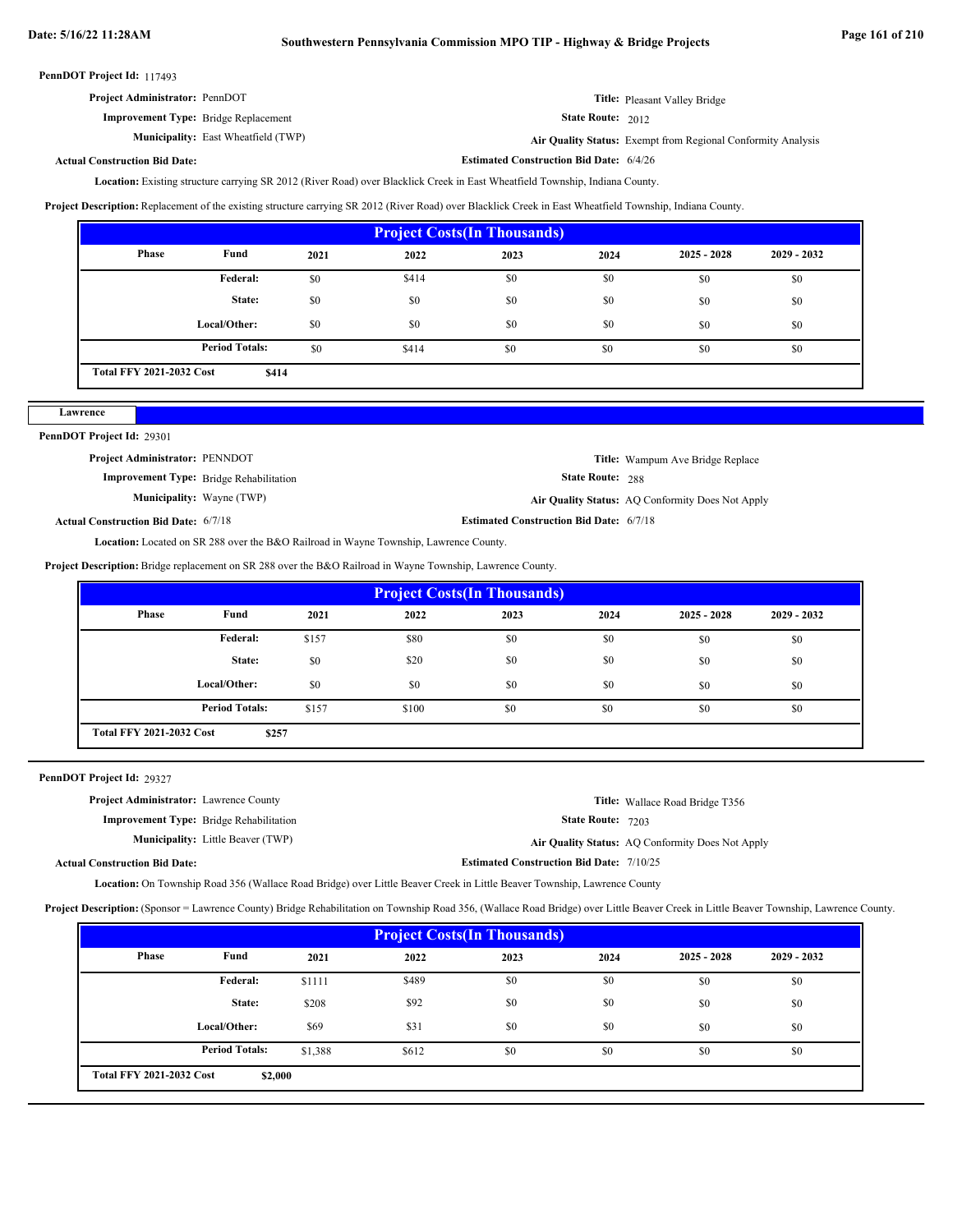| <b>Project Administrator: PENNDOT</b>       | <b>Title:</b> S. Main Street Bridge            |
|---------------------------------------------|------------------------------------------------|
| <b>Improvement Type:</b> Bridge Replacement | <b>State Route:</b> $3001$                     |
| <b>Municipality:</b> Bessemer (BORO)        | Air Quality Status: AO Conformity Does Not Apr |

**Bessemer (BORO) Air Quality Status:** AQ Conformity Does Not Apply

**Estimated Construction Bid Date:** 4/13/23

### **Actual Construction Bid Date:**

Location: Located on South Main Street over Branch of Hickory Run in Bessemer Borough, Lawrence County

**Project Description:** Bridge replacement on South Main Street over Branch of Hickory Run in Bessemer Borough, Lawrence County.

| <b>Project Costs (In Thousands)</b>        |                       |       |      |         |       |               |               |
|--------------------------------------------|-----------------------|-------|------|---------|-------|---------------|---------------|
| Phase                                      | Fund                  | 2021  | 2022 | 2023    | 2024  | $2025 - 2028$ | $2029 - 2032$ |
|                                            | Federal:              | \$0   | \$0  | \$0     | \$0   | \$0           | \$0           |
|                                            | State:                | \$650 | \$50 | \$1000  | \$700 | \$0           | \$0           |
|                                            | Local/Other:          | \$0   | \$0  | \$0     | \$0   | \$0           | \$0           |
|                                            | <b>Period Totals:</b> | \$650 | \$50 | \$1,000 | \$700 | \$0           | \$0           |
| <b>Total FFY 2021-2032 Cost</b><br>\$2,400 |                       |       |      |         |       |               |               |

| PennDOT Project Id: 29474                    |                                                 |                                                  |
|----------------------------------------------|-------------------------------------------------|--------------------------------------------------|
| <b>Project Administrator: PENNDOT</b>        |                                                 | <b>Title:</b> Tower Road Br/Funk Run             |
| <b>Improvement Type:</b> Bridge Replacement  | <b>State Route: 2009</b>                        |                                                  |
| <b>Municipality:</b> Perry (TWP)             |                                                 | Air Quality Status: AQ Conformity Does Not Apply |
| <b>Actual Construction Bid Date: 4/22/21</b> | <b>Estimated Construction Bid Date: 4/22/21</b> |                                                  |

Location: Located on SR 2009, Tower Road over Funk Run in Perry Township, Lawrence County

**Project Description:** Bridge replacement located on SR 2009, Tower Road over Funk Run in Perry Township, Lawrence County.

| <b>Project Costs (In Thousands)</b>        |                       |         |      |      |      |               |               |
|--------------------------------------------|-----------------------|---------|------|------|------|---------------|---------------|
| Phase                                      | Fund                  | 2021    | 2022 | 2023 | 2024 | $2025 - 2028$ | $2029 - 2032$ |
|                                            | <b>Federal:</b>       | \$0     | \$0  | \$0  | \$0  | \$0           | \$0           |
|                                            | State:                | \$1500  | \$0  | \$0  | \$0  | \$0           | \$0           |
|                                            | Local/Other:          | \$0     | \$0  | \$0  | \$0  | \$0           | \$0           |
|                                            | <b>Period Totals:</b> | \$1,500 | \$0  | \$0  | \$0  | \$0           | \$0           |
| <b>Total FFY 2021-2032 Cost</b><br>\$1,500 |                       |         |      |      |      |               |               |

PennDOT Project Id: 29528

| <b>Project Administrator:</b> Neshannock Township |                                       |                                                 | Title: Graceland Rd Br T464                      |
|---------------------------------------------------|---------------------------------------|-------------------------------------------------|--------------------------------------------------|
| <b>Improvement Type:</b> Bridge Replacement       |                                       | <b>State Route: 7205</b>                        |                                                  |
|                                                   | <b>Municipality:</b> Neshannock (TWP) |                                                 | Air Quality Status: AQ Conformity Does Not Apply |
| <b>Actual Construction Bid Date:</b>              |                                       | <b>Estimated Construction Bid Date: 1/15/25</b> |                                                  |
|                                                   |                                       |                                                 |                                                  |

Located on Graceland Road (T-464) approximately 1.5 miles southwest of the intersection of Graceland Road (T-464) and State Route 1002 in Neshannock Township, Lawrence **Location:** County.

Project Description: Bridge replacement on Graceland Road (T-464) approximately 1.5 miles southwest of the intersection of Graceland Road (T-464) and State Route 1002 in Neshannock Township, Lawrence County.

| <b>Project Costs (In Thousands)</b> |                       |       |       |      |      |               |             |
|-------------------------------------|-----------------------|-------|-------|------|------|---------------|-------------|
| Phase                               | Fund                  | 2021  | 2022  | 2023 | 2024 | $2025 - 2028$ | 2029 - 2032 |
|                                     | Federal:              | \$280 | \$180 | \$0  | \$0  | \$1200        | \$0         |
|                                     | State:                | \$53  | \$34  | \$0  | \$0  | \$225         | \$0         |
|                                     | Local/Other:          | \$18  | \$12  | \$0  | \$0  | \$75          | \$0         |
|                                     | <b>Period Totals:</b> | \$351 | \$226 | \$0  | \$0  | \$1,500       | \$0         |
| <b>Total FFY 2021-2032 Cost</b>     | \$2,077               |       |       |      |      |               |             |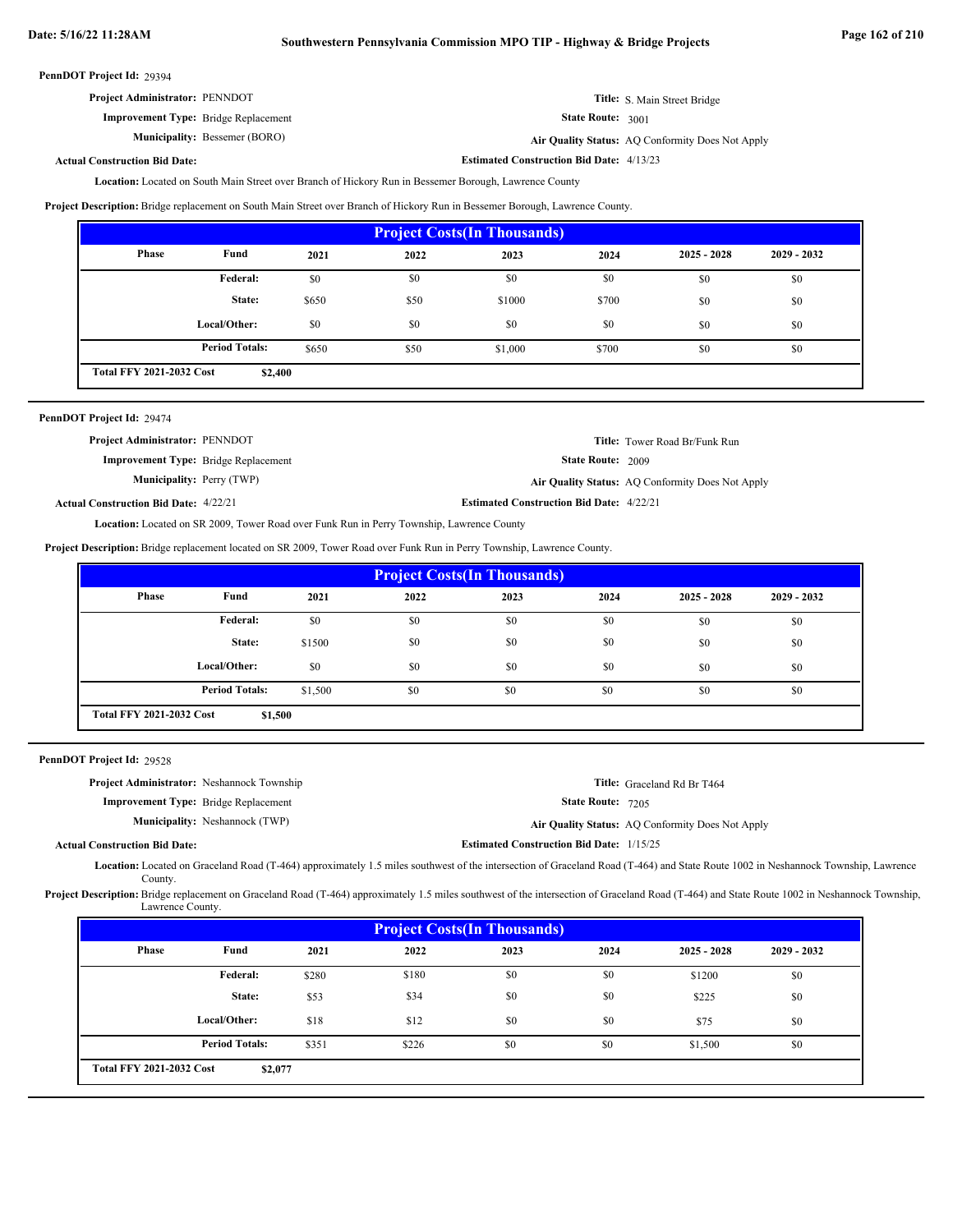| <b>Project Administrator: PENNDOT</b>            | <b>Title:</b> Beaver Dam Road |
|--------------------------------------------------|-------------------------------|
| <b>Improvement Type:</b> Bridge Deck Replacement | <b>State Route: 3002</b>      |

**Municipality:** Little Beaver (TWP) **Air Quality Status:** AQ Conformity Does Not Apply

**Actual Construction Bid Date:**

**Estimated Construction Bid Date:** 6/10/21 6/10/21

Location: Located on SR 3002 (Beaver Dam Road) over Honey Creek in Little Beaver Township, Lawrence County

**Project Description:** Bridge Restoration including bridge painting on SR 3002 (Beaver Dam Road) over Honey Creek in Little Beaver Township, Lawrence County.

| <b>Project Costs (In Thousands)</b>        |                       |         |      |      |      |               |               |
|--------------------------------------------|-----------------------|---------|------|------|------|---------------|---------------|
| Phase                                      | Fund                  | 2021    | 2022 | 2023 | 2024 | $2025 - 2028$ | $2029 - 2032$ |
|                                            | <b>Federal:</b>       | \$0     | \$0  | \$0  | \$0  | \$0           | \$0           |
|                                            | State:                | \$1715  | \$0  | \$0  | \$0  | \$0           | \$0           |
|                                            | Local/Other:          | \$0     | \$0  | \$0  | \$0  | \$0           | \$0           |
|                                            | <b>Period Totals:</b> | \$1,715 | \$0  | \$0  | \$0  | \$0           | \$0           |
| <b>Total FFY 2021-2032 Cost</b><br>\$1,715 |                       |         |      |      |      |               |               |

### PennDOT Project Id: 57104

| <b>Project Administrator:</b> North Beaver Township |                                         |                                                | <b>Title:</b> T-341 Burkey Road Bridge           |
|-----------------------------------------------------|-----------------------------------------|------------------------------------------------|--------------------------------------------------|
| <b>Improvement Type:</b> Bridge Replacement         |                                         | <b>State Route:</b> 7206                       |                                                  |
|                                                     | <b>Municipality:</b> North Beaver (TWP) |                                                | Air Quality Status: AQ Conformity Does Not Apply |
| <b>Actual Construction Bid Date: 4/8/21</b>         |                                         | <b>Estimated Construction Bid Date: 4/8/21</b> |                                                  |

Location: Burkey Road Bridge (T341) is located on Burkey Road over Honey Creek in North Beaver Township, Lawrence County

**Project Description:** (Sponsor = North Beaver Township) Bridge restoration/replacement on Burkey Road over Honey Creek in North Beaver Township, Lawrence County

| <b>Project Costs (In Thousands)</b>                                 |                 |       |      |      |      |               |               |
|---------------------------------------------------------------------|-----------------|-------|------|------|------|---------------|---------------|
| Phase                                                               | Fund            | 2021  | 2022 | 2023 | 2024 | $2025 - 2028$ | $2029 - 2032$ |
|                                                                     | <b>Federal:</b> | \$900 | \$0  | \$0  | \$0  | \$0           | \$0           |
|                                                                     | State:          | \$169 | \$0  | \$0  | \$0  | \$0           | \$0           |
|                                                                     | Local/Other:    | \$56  | \$0  | \$0  | \$0  | \$0           | \$0           |
| <b>Period Totals:</b><br>\$0<br>\$0<br>\$0<br>\$0<br>\$1,125<br>\$0 |                 |       |      |      |      |               |               |
| <b>Total FFY 2021-2032 Cost</b><br>\$1,125                          |                 |       |      |      |      |               |               |

PennDOT Project Id: 57106

| <b>Project Administrator:</b> North Beaver Township |                                         |                                                  | <b>Title:</b> Bartholomew Road Bridge            |
|-----------------------------------------------------|-----------------------------------------|--------------------------------------------------|--------------------------------------------------|
| <b>Improvement Type:</b> Bridge Replacement         |                                         | <b>State Route: 7206</b>                         |                                                  |
|                                                     | <b>Municipality:</b> North Beaver (TWP) |                                                  | Air Quality Status: AQ Conformity Does Not Apply |
| <b>Actual Construction Bid Date: 12/16/21</b>       |                                         | <b>Estimated Construction Bid Date: 12/16/21</b> |                                                  |

Location: Located over Jenkins Run in North Beaver Township, Lawrence County.

**Project Description:** Bridge replacement on Bartholomew Road (T-473) Bridge over Jenkins Run in North Beaver Township, Lawrence County.

| <b>Project Costs (In Thousands)</b>        |                       |         |      |      |      |               |               |
|--------------------------------------------|-----------------------|---------|------|------|------|---------------|---------------|
| Phase                                      | Fund                  | 2021    | 2022 | 2023 | 2024 | $2025 - 2028$ | $2029 - 2032$ |
|                                            | Federal:              | \$1200  | \$0  | \$0  | \$0  | \$0           | \$0           |
|                                            | State:                | \$225   | \$0  | \$0  | \$0  | \$0           | \$0           |
|                                            | Local/Other:          | \$75    | \$0  | \$0  | \$0  | \$0           | \$0           |
|                                            | <b>Period Totals:</b> | \$1,500 | \$0  | \$0  | \$0  | \$0           | \$0           |
| <b>Total FFY 2021-2032 Cost</b><br>\$1,500 |                       |         |      |      |      |               |               |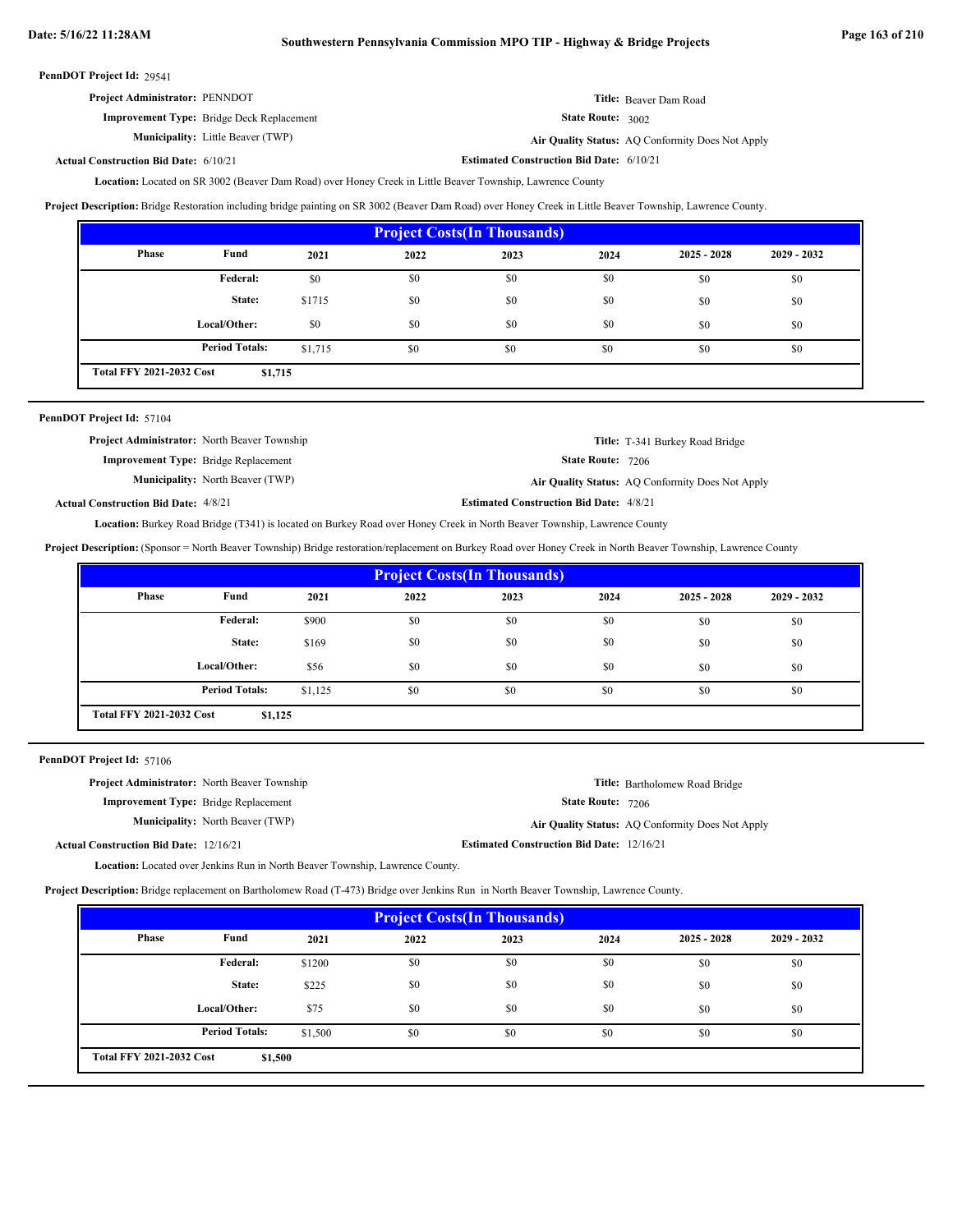**Estimated Construction Bid Date:** 2/13/25

| PennDOT Project Id: 78357 |  |
|---------------------------|--|
|---------------------------|--|

| <b>Project Administrator:</b> Perry Township | <b>Title:</b> Barkley Road Bridge #3             |
|----------------------------------------------|--------------------------------------------------|
| <b>Improvement Type:</b> Bridge Replacement  | <b>State Route: 7207</b>                         |
| <b>Municipality:</b> Perry (TWP)             | Air Quality Status: AQ Conformity Does Not Apply |

### **Actual Construction Bid Date:**

Location: Located on Barkley Road over Camp Run in Perry Township, Lawrence County.

**Project Description:** (Sponsor = Perry Township) Bridge rehabilitation/replacement on Barkley Road over Camp Run in Perry Township, Lawrence County.

| <b>Project Costs (In Thousands)</b>                                   |              |       |      |       |       |               |               |
|-----------------------------------------------------------------------|--------------|-------|------|-------|-------|---------------|---------------|
| Phase                                                                 | Fund         | 2021  | 2022 | 2023  | 2024  | $2025 - 2028$ | $2029 - 2032$ |
|                                                                       | Federal:     | \$180 | \$0  | \$480 | \$480 | \$0           | \$0           |
|                                                                       | State:       | \$34  | \$0  | \$90  | \$90  | \$0           | \$0           |
|                                                                       | Local/Other: | \$12  | \$0  | \$30  | \$30  | \$0           | \$0           |
| <b>Period Totals:</b><br>\$226<br>\$0<br>\$0<br>\$600<br>\$600<br>\$0 |              |       |      |       |       |               |               |
| <b>Total FFY 2021-2032 Cost</b><br>\$1,426                            |              |       |      |       |       |               |               |

| PennDOT Project Id: 78367                   |                                         |                                                |                                                  |
|---------------------------------------------|-----------------------------------------|------------------------------------------------|--------------------------------------------------|
| <b>Project Administrator: PennDOT</b>       |                                         |                                                | <b>Title:</b> Enon Road over Sugar Creek         |
| <b>Improvement Type:</b> Bridge Replacement |                                         | <b>State Route: 551</b>                        |                                                  |
|                                             | <b>Municipality:</b> North Beaver (TWP) |                                                | Air Quality Status: AQ Conformity Does Not Apply |
| <b>Actual Construction Bid Date: 3/3/22</b> |                                         | <b>Estimated Construction Bid Date: 3/3/22</b> |                                                  |

Location: Located on SR 0551, Enon Road over Sugar Creek, in North Beaver Township, Lawrence County

**Project Description:** Bridge replacement on SR 0551, Enon Road over Sugar Creek, in North Beaver Township, Lawrence County.

| <b>Project Costs (In Thousands)</b>                                  |              |      |       |       |      |               |               |
|----------------------------------------------------------------------|--------------|------|-------|-------|------|---------------|---------------|
| Phase                                                                | Fund         | 2021 | 2022  | 2023  | 2024 | $2025 - 2028$ | $2029 - 2032$ |
|                                                                      | Federal:     | \$0  | \$0   | \$0   | \$0  | \$0           | \$0           |
|                                                                      | State:       | \$75 | \$600 | \$600 | \$0  | \$0           | \$0           |
|                                                                      | Local/Other: | \$0  | \$0   | \$0   | \$0  | \$0           | \$0           |
| <b>Period Totals:</b><br>\$600<br>\$0<br>\$75<br>\$600<br>\$0<br>\$0 |              |      |       |       |      |               |               |
| <b>Total FFY 2021-2032 Cost</b><br>\$1,275                           |              |      |       |       |      |               |               |

| PennDOT Project Id: 78396 |  |
|---------------------------|--|
|---------------------------|--|

| <b>Project Administrator: PennDOT</b>       |                                         |                                                 | <b>Title:</b> PA 18 ov Abandoned Plant Access Rd |
|---------------------------------------------|-----------------------------------------|-------------------------------------------------|--------------------------------------------------|
| <b>Improvement Type:</b> Bridge Replacement |                                         | <b>State Route: 18</b>                          |                                                  |
|                                             | <b>Municipality:</b> North Beaver (TWP) |                                                 | Air Quality Status: AQ Conformity Does Not Apply |
| <b>Actual Construction Bid Date:</b>        |                                         | <b>Estimated Construction Bid Date: 2/15/27</b> |                                                  |

Location: SR 0018 over Abandoned Plant Access Road South

Beaver Township, Lawrence County.

**Project Description:** Bridge replacement on SR 0018 over Abandoned Plant Access Road South, Beaver Township, Lawrence County.

| <b>Project Costs (In Thousands)</b>        |                       |      |      |       |      |               |               |
|--------------------------------------------|-----------------------|------|------|-------|------|---------------|---------------|
| Phase                                      | Fund                  | 2021 | 2022 | 2023  | 2024 | $2025 - 2028$ | $2029 - 2032$ |
|                                            | Federal:              | \$0  | \$0  | \$0   | \$0  | \$0           | \$0           |
|                                            | State:                | \$0  | \$0  | \$150 | \$0  | \$1200        | \$0           |
|                                            | Local/Other:          | \$0  | \$0  | \$0   | \$0  | \$0           | \$0           |
|                                            | <b>Period Totals:</b> | \$0  | \$0  | \$150 | \$0  | \$1,200       | \$0           |
| <b>Total FFY 2021-2032 Cost</b><br>\$1,350 |                       |      |      |       |      |               |               |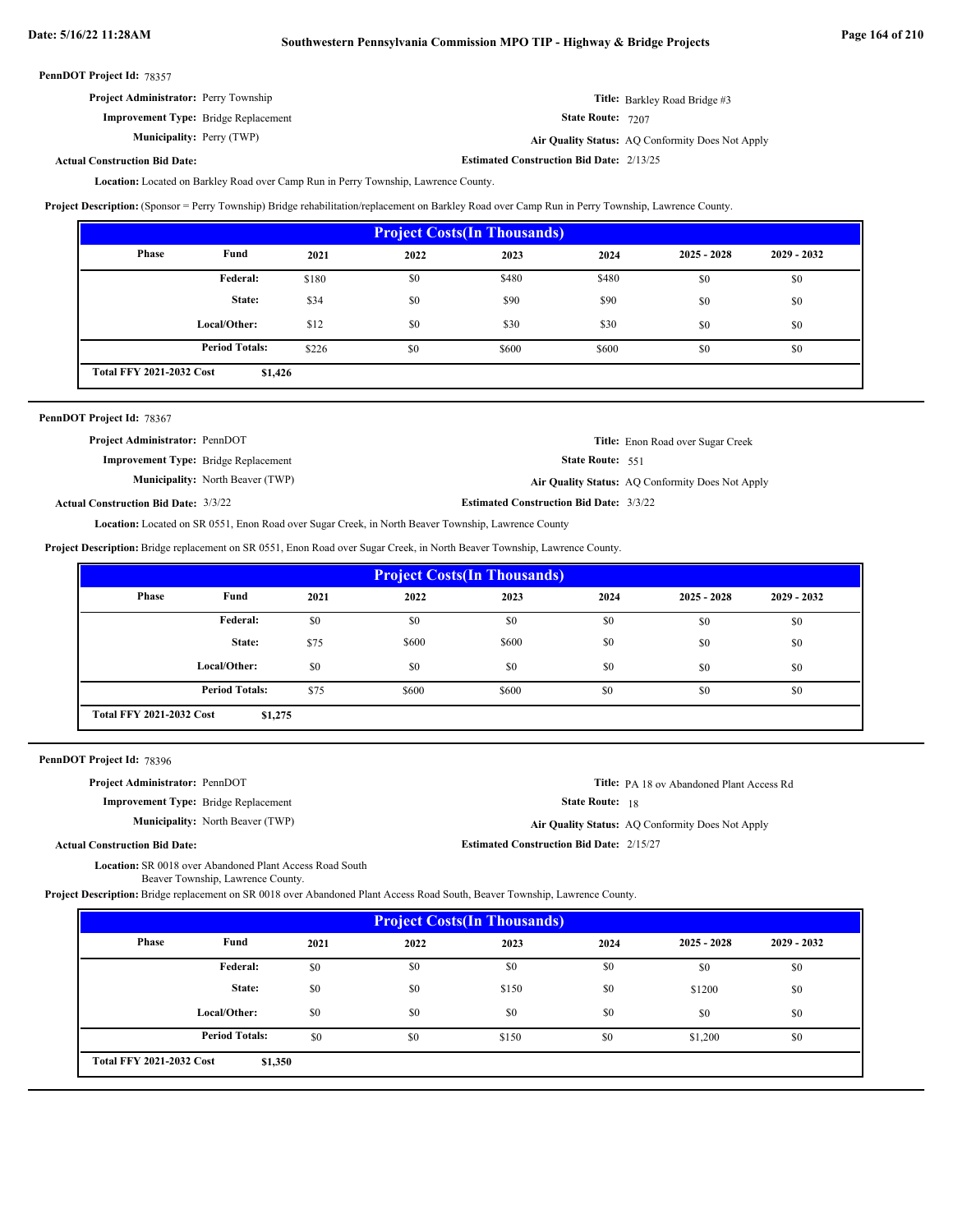**Estimated Construction Bid Date:** 11/3/22

PennDOT Project Id: 78397

| <b>Project Administrator: PennDOT</b>          | <b>Title:</b> Eastbrook Road Bridge              |
|------------------------------------------------|--------------------------------------------------|
| <b>Improvement Type:</b> Bridge Rehabilitation | <b>State Route:</b> 168                          |
| <b>Municipality:</b> Hickory (TWP)             | Air Quality Status: AQ Conformity Does Not Apply |

**Actual Construction Bid Date:**

Location: Located on SR 0168 over Hottenbaugh Run in Hickory Township, Lawrence County.

**Project Description:** Bridge superstructure replacement on SR 0168 over Hottenbaugh Run in Hickory Township, Lawrence County.

| <b>Project Costs (In Thousands)</b> |                                            |         |      |      |      |               |               |  |
|-------------------------------------|--------------------------------------------|---------|------|------|------|---------------|---------------|--|
| Phase                               | Fund                                       | 2021    | 2022 | 2023 | 2024 | $2025 - 2028$ | $2029 - 2032$ |  |
|                                     | Federal:                                   | \$0     | \$0  | \$0  | \$0  | \$0           | \$0           |  |
|                                     | State:                                     | \$1760  | \$0  | \$0  | \$0  | \$0           | \$0           |  |
|                                     | Local/Other:                               | \$0     | \$0  | \$0  | \$0  | \$0           | \$0           |  |
|                                     | <b>Period Totals:</b>                      | \$1,760 | \$0  | \$0  | \$0  | \$0           | \$0           |  |
|                                     | <b>Total FFY 2021-2032 Cost</b><br>\$1,760 |         |      |      |      |               |               |  |

|  |  | PennDOT Project Id: 88428 |  |
|--|--|---------------------------|--|
|--|--|---------------------------|--|

| <b>Project Administrator:</b> Pulaski Township |                                    |                                                 | <b>Title:</b> Coffee Run Road Br T-567           |
|------------------------------------------------|------------------------------------|-------------------------------------------------|--------------------------------------------------|
| <b>Improvement Type:</b> Bridge Replacement    |                                    | <b>State Route:</b> $\theta$                    |                                                  |
|                                                | <b>Municipality:</b> Pulaski (TWP) |                                                 | Air Quality Status: AQ Conformity Does Not Apply |
| <b>Actual Construction Bid Date: 2/27/20</b>   |                                    | <b>Estimated Construction Bid Date: 2/27/20</b> |                                                  |

Location: Coffee Run Road Bridge (T567) over Coffee Run, in Pulaski Township, Lawrence County. The structure is 25 feet of the intersection with Shady Lane Road (T663)

Project Description: (Sponsor = Pulaski Township) Bridge rehabilitation/ replacement on Coffee Run Road Bridge in Pulaski Township, Lawrence County. The structure is 25 feet of the intersection of Shady Lane Road (T663) and Coffee Run Road (T-567)

| <b>Project Costs (In Thousands)</b> |                                          |       |      |      |      |               |               |  |  |
|-------------------------------------|------------------------------------------|-------|------|------|------|---------------|---------------|--|--|
| Phase                               | Fund                                     | 2021  | 2022 | 2023 | 2024 | $2025 - 2028$ | $2029 - 2032$ |  |  |
|                                     | <b>Federal:</b>                          | \$0   | \$0  | \$0  | \$0  | \$0           | \$0           |  |  |
|                                     | State:                                   | \$79  | \$0  | \$0  | \$0  | \$0           | \$0           |  |  |
|                                     | Local/Other:                             | \$176 | \$0  | \$0  | \$0  | \$0           | \$0           |  |  |
|                                     | <b>Period Totals:</b>                    | \$255 | \$0  | \$0  | \$0  | \$0           | \$0           |  |  |
|                                     | <b>Total FFY 2021-2032 Cost</b><br>\$255 |       |      |      |      |               |               |  |  |

PennDOT Project Id: 88721

| <b>Project Administrator:</b> North Beaver Township |                                         |                                                 | <b>Title:</b> Hickory View Drive Bridge          |
|-----------------------------------------------------|-----------------------------------------|-------------------------------------------------|--------------------------------------------------|
| <b>Improvement Type:</b> Bridge Replacement         |                                         | <b>State Route: 7206</b>                        |                                                  |
|                                                     | <b>Municipality:</b> North Beaver (TWP) |                                                 | Air Quality Status: AQ Conformity Does Not Apply |
| <b>Actual Construction Bid Date:</b>                |                                         | <b>Estimated Construction Bid Date: 4/15/27</b> |                                                  |

Location: Hickory View Drive over Hottenbaugh Run in North Beaver Township, Lawrence County.

**Project Description:** (Sponsor = North Beaver Township) Bridge rehabilitation / replacement on bridge on Hickory View Drive over Hottenbaugh Run in North Beaver Township, Lawrence County.

| <b>Project Costs (In Thousands)</b>        |                       |       |      |         |      |               |             |  |  |
|--------------------------------------------|-----------------------|-------|------|---------|------|---------------|-------------|--|--|
| Phase                                      | Fund                  | 2021  | 2022 | 2023    | 2024 | $2025 - 2028$ | 2029 - 2032 |  |  |
|                                            | Federal:              | \$0   | \$0  | \$0     | \$0  | \$0           | \$0         |  |  |
|                                            | State:                | \$108 | \$20 | \$800   | \$0  | \$0           | \$0         |  |  |
|                                            | Local/Other:          | \$27  | \$5  | \$200   | \$0  | \$0           | \$0         |  |  |
|                                            | <b>Period Totals:</b> | \$135 | \$25 | \$1,000 | \$0  | \$0           | \$0         |  |  |
| <b>Total FFY 2021-2032 Cost</b><br>\$1,160 |                       |       |      |         |      |               |             |  |  |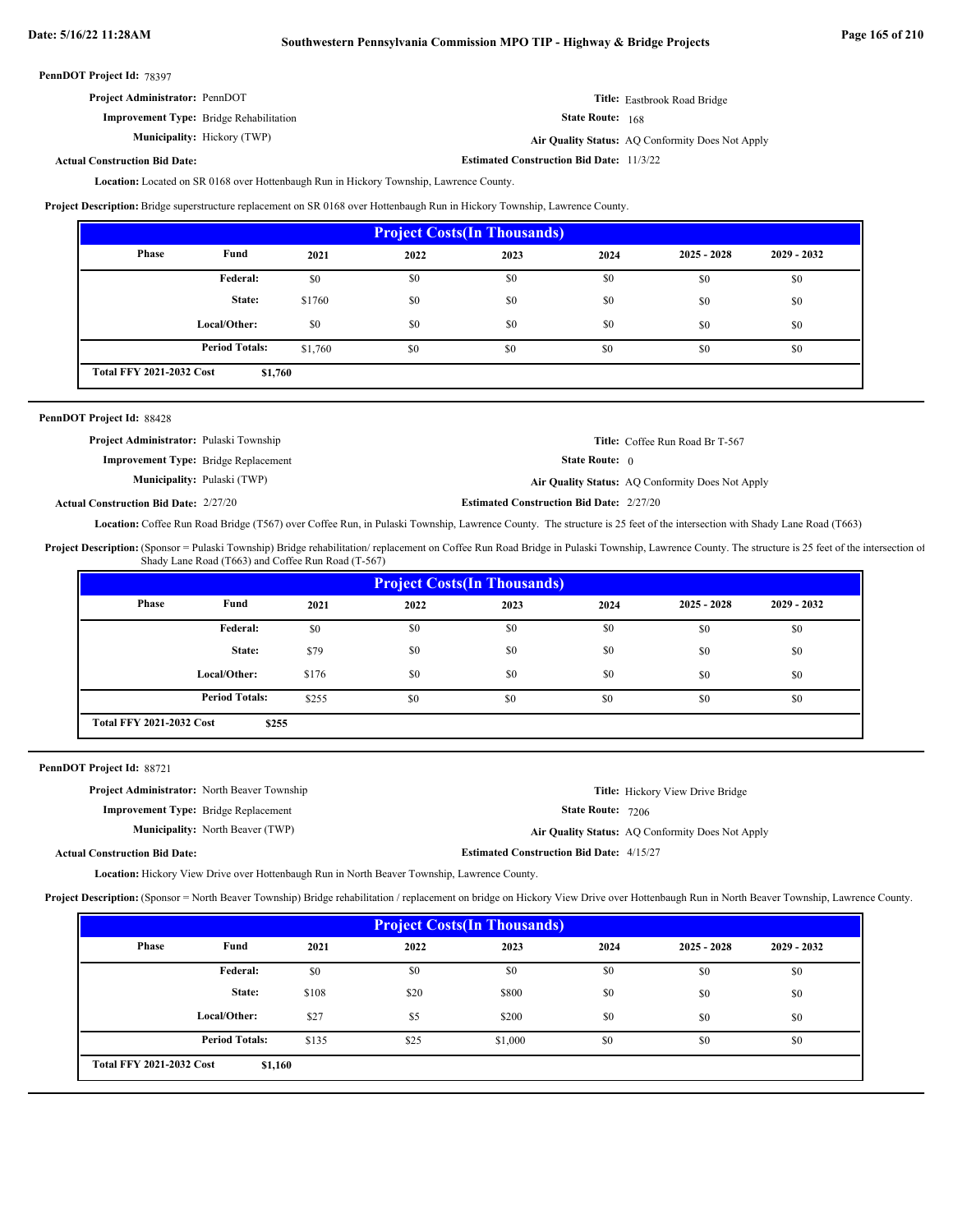| <b>Project Administrator: PennDOT</b>        |                                     |                                                 | <b>Title:</b> PA 65/East Washington Street       |
|----------------------------------------------|-------------------------------------|-------------------------------------------------|--------------------------------------------------|
| <b>Improvement Type: Restoration</b>         |                                     | <b>State Route:</b> $65$                        |                                                  |
|                                              | <b>Municipality:</b> Shenango (TWP) |                                                 | Air Quality Status: AQ Conformity Does Not Apply |
| <b>Actual Construction Bid Date: 4/28/22</b> |                                     | <b>Estimated Construction Bid Date: 4/28/22</b> |                                                  |

Location: SR 65, East Washington Street from Savannah Road to Croton Ave in Shenango Township and the City of New Castle, Lawrence County. Also included SR 108 from Jefferson Street to East Washington St (SR 65).

Project Description: Mill and overlay, reconstruction, bridge preservation on SR 65, East Washington Street in from Savannah Road to Croton Ave in Shenango Township and the City of New Castle,, Lawrence County. Also included SR 108 from Jefferson Street to East Washington St (SR 65).

| <b>Project Costs (In Thousands)</b> |                                            |         |         |      |      |               |               |  |
|-------------------------------------|--------------------------------------------|---------|---------|------|------|---------------|---------------|--|
| <b>Phase</b>                        | Fund                                       | 2021    | 2022    | 2023 | 2024 | $2025 - 2028$ | $2029 - 2032$ |  |
|                                     | Federal:                                   | \$3960  | \$3473  | \$0  | \$0  | \$0           | \$0           |  |
|                                     | State:                                     | \$0     | \$0     | \$0  | \$0  | \$0           | \$0           |  |
|                                     | Local/Other:                               | \$0     | \$55    | \$0  | \$0  | \$0           | \$0           |  |
|                                     | <b>Period Totals:</b>                      | \$3,960 | \$3,528 | \$0  | \$0  | \$0           | \$0           |  |
|                                     | <b>Total FFY 2021-2032 Cost</b><br>\$7,488 |         |         |      |      |               |               |  |

### PennDOT Project Id: 100743

| <b>Project Administrator: PennDOT</b> |                                             |                                                                                                                                                                                                                                | <b>Title:</b> East Washington Street Br          |
|---------------------------------------|---------------------------------------------|--------------------------------------------------------------------------------------------------------------------------------------------------------------------------------------------------------------------------------|--------------------------------------------------|
|                                       | <b>Improvement Type:</b> Bridge Replacement | <b>State Route: 2006</b>                                                                                                                                                                                                       |                                                  |
|                                       | <b>Municipality:</b> New Castle (CITY)      |                                                                                                                                                                                                                                | Air Quality Status: AO Conformity Does Not Apply |
|                                       |                                             | which is a construction of the construction of the construction of the construction of the construction of the construction of the construction of the construction of the construction of the construction of the constructio |                                                  |

**Actual Construction Bid Date:**

**Estimated Construction Bid Date:** 3/16/23

Location: Located on East Washington Street (SR 2006) at TR 108 and SR 168 in the City of New Castle, Lawrence County.

Project Description: Bridge replacement/restoration on SR 2006, East Washington Street over Neshannock Creek in the City of New Castle, Lawrence County.

| <b>Project Costs (In Thousands)</b> |                                            |      |         |         |         |               |               |  |
|-------------------------------------|--------------------------------------------|------|---------|---------|---------|---------------|---------------|--|
| <b>Phase</b>                        | Fund                                       | 2021 | 2022    | 2023    | 2024    | $2025 - 2028$ | $2029 - 2032$ |  |
|                                     | Federal:                                   | \$0  | \$1300  | \$1600  | \$600   | \$2995        | \$0           |  |
|                                     | State:                                     | \$0  | \$500   | \$1400  | \$550   | \$255         | \$0           |  |
|                                     | Local/Other:                               | \$0  | \$0     | \$0     | \$0     | \$0           | \$0           |  |
|                                     | <b>Period Totals:</b>                      | \$0  | \$1,800 | \$3,000 | \$1,150 | \$3,250       | \$0           |  |
|                                     | <b>Total FFY 2021-2032 Cost</b><br>\$9,200 |      |         |         |         |               |               |  |

PennDOT Project Id: 100920

| <b>Project Administrator: PennDOT</b>        |                                     |                                                 | <b>Title:</b> US 224/Youngstown Poland Rd        |
|----------------------------------------------|-------------------------------------|-------------------------------------------------|--------------------------------------------------|
| <b>Improvement Type:</b> Restoration         |                                     | <b>State Route: <math>224</math></b>            |                                                  |
|                                              | <b>Municipality:</b> Mahoning (TWP) |                                                 | Air Quality Status: AQ Conformity Does Not Apply |
| <b>Actual Construction Bid Date: 4/30/20</b> |                                     | <b>Estimated Construction Bid Date: 4/30/20</b> |                                                  |

Location: Located on SR 224, Youngstown-Poland Road, from Carbon Micco Road to Andrews Drive in Mahoning and Union Townships, Lawrence County.

Project Description: Highway restoration including a 1 1/2"" mill and overlay on US 224, Youngstown-Poland Road, from Carbon Micco Road to I-376 in Mahoning and Union Townships, Lawrence County.

| <b>Project Costs (In Thousands)</b> |                                          |       |      |      |      |               |               |  |
|-------------------------------------|------------------------------------------|-------|------|------|------|---------------|---------------|--|
| Phase                               | Fund                                     | 2021  | 2022 | 2023 | 2024 | $2025 - 2028$ | $2029 - 2032$ |  |
|                                     | Federal:                                 | \$534 | \$0  | \$0  | \$0  | \$0           | \$0           |  |
|                                     | State:                                   | \$0   | \$0  | \$0  | \$0  | \$0           | \$0           |  |
|                                     | Local/Other:                             | \$0   | \$0  | \$0  | \$0  | \$0           | \$0           |  |
|                                     | <b>Period Totals:</b>                    | \$534 | \$0  | \$0  | \$0  | \$0           | \$0           |  |
|                                     | <b>Total FFY 2021-2032 Cost</b><br>\$534 |       |      |      |      |               |               |  |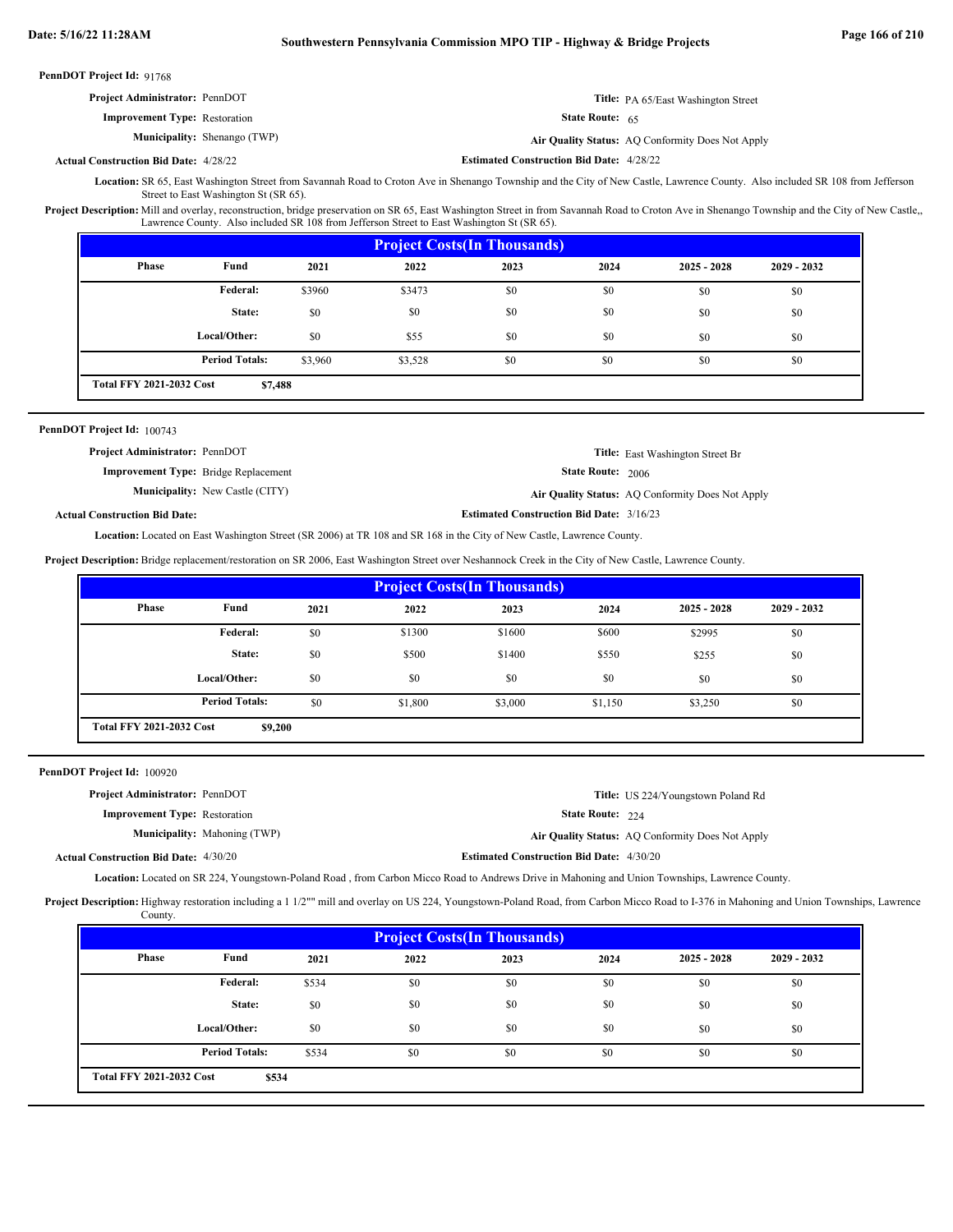| <b>Project Administrator:</b> Perry Township | Title: McCartney Hollow Road Bridge T311 |
|----------------------------------------------|------------------------------------------|
| <b>Improvement Type:</b> Bridge Replacement  | State Route: 7207                        |

**Municipality:**

State Route: 7207 Perry (TWP) **Air Quality Status:** AQ Conformity Does Not Apply

**Estimated Construction Bid Date:** 3/12/26

## **Actual Construction Bid Date:**

Location: Located on McCartney Hollow Road over Tributary to Slippery Rock Creek in Perry Township, Lawrence County.

**Project Description:** (Sponsor = Perry Township) Bridge rehabilitation/replacement on McCartney Hollow Road over Tributary to Slippery Rock Creek in Perry Township, Lawrence County.

| <b>Project Costs (In Thousands)</b>        |                       |       |       |         |      |               |               |  |
|--------------------------------------------|-----------------------|-------|-------|---------|------|---------------|---------------|--|
| Phase                                      | Fund                  | 2021  | 2022  | 2023    | 2024 | $2025 - 2028$ | $2029 - 2032$ |  |
|                                            | <b>Federal:</b>       | \$140 | \$128 | \$1200  | \$0  | \$0           | \$0           |  |
|                                            | State:                | \$26  | \$24  | \$225   | \$0  | \$0           | \$0           |  |
|                                            | Local/Other:          | \$9   | \$9   | \$75    | \$0  | \$0           | \$0           |  |
|                                            | <b>Period Totals:</b> | \$175 | \$161 | \$1,500 | \$0  | \$0           | \$0           |  |
| <b>Total FFY 2021-2032 Cost</b><br>\$1,836 |                       |       |       |         |      |               |               |  |

| <b>PennDOT Project Id: 107053</b>                |                                                     |                              |                                                  |
|--------------------------------------------------|-----------------------------------------------------|------------------------------|--------------------------------------------------|
| <b>Project Administrator:</b> City of New Castle |                                                     |                              | Title: New Castle Multimodal Regional Riverwalk  |
|                                                  | <b>Improvement Type:</b> Transportation Enhancement | <b>State Route:</b> $\theta$ |                                                  |
|                                                  | <b>Municipality:</b> New Castle (CITY)              |                              | Air Quality Status: AQ Conformity Does Not Apply |

**Estimated Construction Bid Date:** 9/16/21 9/16/21 **Actual Construction Bid Date:**

Location: Located along N. Croton Avenue and North Street Bridge in the City of New Castle, Lawrence County.

Project Description: (Sponsor = City of New Castle) Pedestrian/bicycle friendly route enhancements along East Washington Street, South Mercer Street, South Croton Ave, South Mill Street and Market Street in the City of New Castle, Lawrence County.

| <b>Project Costs (In Thousands)</b>        |                       |       |       |      |      |               |               |
|--------------------------------------------|-----------------------|-------|-------|------|------|---------------|---------------|
| Phase                                      | Fund                  | 2021  | 2022  | 2023 | 2024 | $2025 - 2028$ | $2029 - 2032$ |
|                                            | Federal:              | \$676 | \$428 | \$0  | \$0  | \$0           | \$0           |
|                                            | State:                | \$0   | \$0   | \$0  | \$0  | \$0           | \$0           |
|                                            | Local/Other:          | \$169 | \$107 | \$0  | \$0  | \$0           | \$0           |
|                                            | <b>Period Totals:</b> | \$845 | \$535 | \$0  | \$0  | \$0           | \$0           |
| <b>Total FFY 2021-2032 Cost</b><br>\$1,380 |                       |       |       |      |      |               |               |

PennDOT Project Id: 112936

| <b>Project Administrator:</b> Wilmington Township |                                       |                                         | <b>Title:</b> Means Road T-637                   |
|---------------------------------------------------|---------------------------------------|-----------------------------------------|--------------------------------------------------|
| <b>Improvement Type:</b> Bridge Replacement       |                                       | <b>State Route:</b> $\theta$            |                                                  |
|                                                   | <b>Municipality:</b> Wilmington (TWP) |                                         | Air Quality Status: AQ Conformity Does Not Apply |
| <b>Actual Construction Bid Date:</b>              |                                       | <b>Estimated Construction Bid Date:</b> |                                                  |

Location: Located on Means Road (T-637) approximately 200 feet northeast of the intersection with SR 208, in Wilmington Township, Lawrence County.

**Project Description:** Preservation and repair work to the superstructure and substructure of various bridges and a culvert.

| <b>Project Costs (In Thousands)</b> |                       |      |       |      |      |               |               |
|-------------------------------------|-----------------------|------|-------|------|------|---------------|---------------|
| <b>Phase</b>                        | Fund                  | 2021 | 2022  | 2023 | 2024 | $2025 - 2028$ | $2029 - 2032$ |
|                                     | Federal:              | \$0  | \$0   | \$0  | \$0  | \$0           | \$0           |
|                                     | State:                | \$0  | \$0   | \$0  | \$0  | \$0           | \$0           |
|                                     | Local/Other:          | \$0  | \$370 | \$0  | \$0  | \$0           | \$0           |
|                                     | <b>Period Totals:</b> | \$0  | \$370 | \$0  | \$0  | \$0           | \$0           |
| <b>Total FFY 2021-2032 Cost</b>     | \$370                 |      |       |      |      |               |               |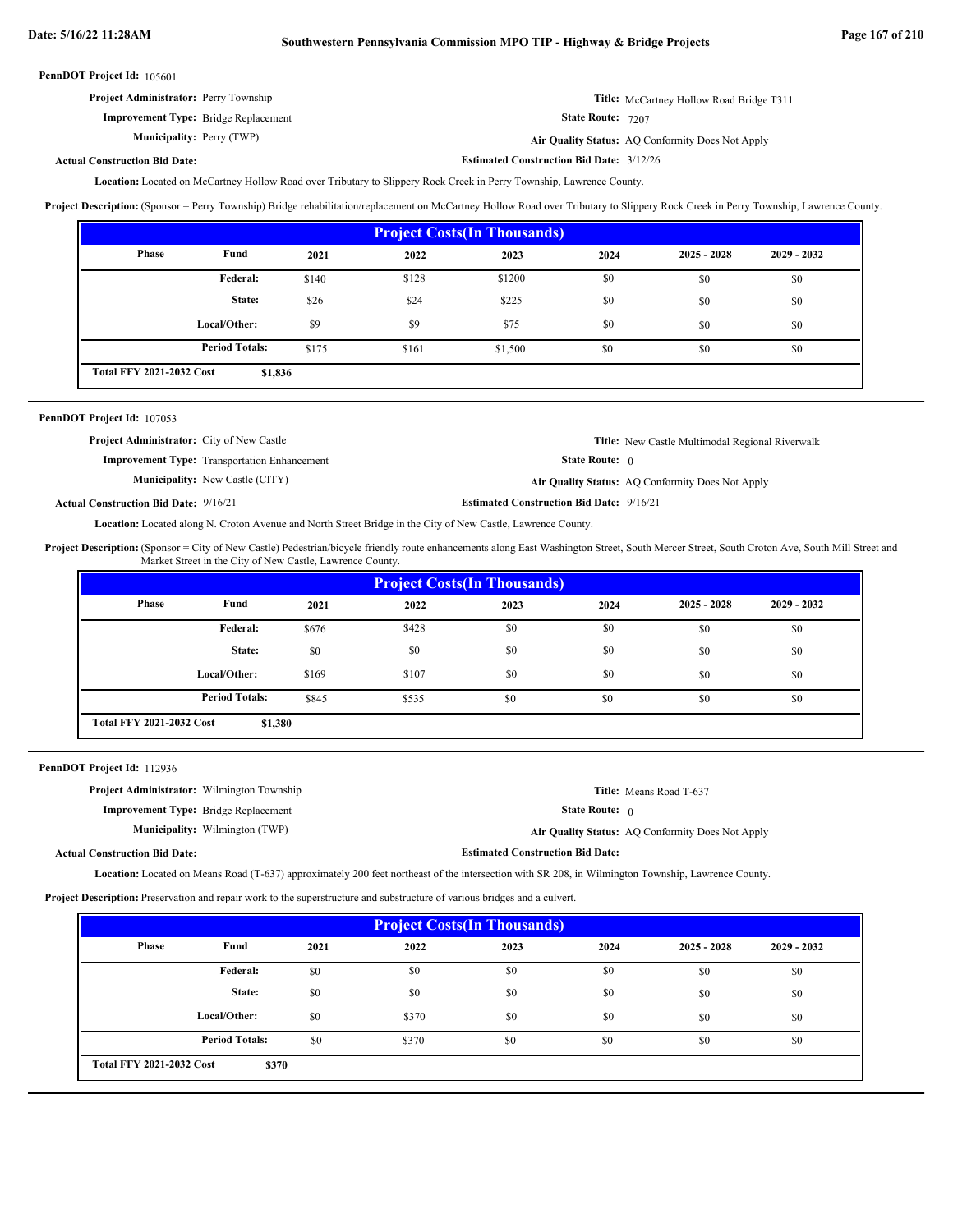| <b>Project Administrator: PennDOT</b>  | <b>Title:</b> NCIR at Cherry Street              |
|----------------------------------------|--------------------------------------------------|
| <b>Improvement Type: RR Gates</b>      | <b>State Route:</b> $2032$                       |
| <b>Municipality:</b> New Castle (CITY) | Air Quality Status: AO Conformity Does Not Apply |

New Castle (CITY) **Air Quality Status:** AQ Conformity Does Not Apply

#### **Estimated Construction Bid Date:** 7/2/21 7/2/21 **Actual Construction Bid Date:**

Location: Located on SR 2032 (Cherry Street) crossing over RR tracks of New Castle Industrial Railroad (NCIR) in City of New Castle, Lawrence County

**Project Description:** Railroad safety improvement on SR 2032 (Cherry Street) crossing over RR tracks of New Castle Industrial Railroad (NCIR) in City of New Castle, Lawrence County

| <b>Project Costs (In Thousands)</b> |                                          |      |       |      |      |               |               |
|-------------------------------------|------------------------------------------|------|-------|------|------|---------------|---------------|
| <b>Phase</b>                        | Fund                                     | 2021 | 2022  | 2023 | 2024 | $2025 - 2028$ | $2029 - 2032$ |
|                                     | Federal:                                 | \$84 | \$185 | \$0  | \$0  | \$0           | \$0           |
|                                     | State:                                   | \$0  | \$0   | \$0  | \$0  | \$0           | \$0           |
|                                     | Local/Other:                             | \$0  | \$0   | \$0  | \$0  | \$0           | \$0           |
|                                     | <b>Period Totals:</b>                    | \$84 | \$185 | \$0  | \$0  | \$0           | \$0           |
|                                     | <b>Total FFY 2021-2032 Cost</b><br>\$269 |      |       |      |      |               |               |

| PennDOT Project Id: 115814                   |                                                                     |                                                                      |                                                  |
|----------------------------------------------|---------------------------------------------------------------------|----------------------------------------------------------------------|--------------------------------------------------|
| <b>Project Administrator:</b> Wayne Township |                                                                     |                                                                      | <b>Title:</b> Squaw Run Rd Bridge No. 1          |
|                                              | <b>Improvement Type:</b> Bridge Replacement                         | <b>State Route:</b> $\theta$                                         |                                                  |
|                                              | <b>Municipality:</b> Wayne (TWP)                                    |                                                                      | Air Quality Status: AQ Conformity Does Not Apply |
| <b>Actual Construction Bid Date:</b>         |                                                                     | <b>Estimated Construction Bid Date: 12/25/50</b>                     |                                                  |
|                                              | <b>Location:</b> Located on Squaw Run Road (T-472) between Mt. Hope | Road (T-715) and State Route 0065 in Wayne Township, Lawrence County |                                                  |

**Project Description:** Bridge replacement on Squaw Run Road (T-472) between Mt. Hope Road (T-715) and State Route 0065 in Wayne Township, Lawrence County

| <b>Project Costs(In Thousands)</b>       |                       |       |       |      |      |               |               |
|------------------------------------------|-----------------------|-------|-------|------|------|---------------|---------------|
| <b>Phase</b>                             | Fund                  | 2021  | 2022  | 2023 | 2024 | $2025 - 2028$ | $2029 - 2032$ |
|                                          | <b>Federal:</b>       | \$0   | \$0   | \$0  | \$0  | \$0           | \$0           |
|                                          | State:                | \$0   | \$0   | \$0  | \$0  | \$0           | \$0           |
|                                          | Local/Other:          | \$270 | \$200 | \$0  | \$0  | \$0           | \$0           |
|                                          | <b>Period Totals:</b> | \$270 | \$200 | \$0  | \$0  | \$0           | \$0           |
| <b>Total FFY 2021-2032 Cost</b><br>\$470 |                       |       |       |      |      |               |               |

PennDOT Project Id: 116128

| <b>Project Administrator: PennDOT</b>          |                                       |                                                 | Title: Mitchell Road Bridge                      |
|------------------------------------------------|---------------------------------------|-------------------------------------------------|--------------------------------------------------|
| <b>Improvement Type:</b> Bridge Rehabilitation |                                       | <b>State Route: 4012</b>                        |                                                  |
|                                                | <b>Municipality:</b> Neshannock (TWP) |                                                 | Air Quality Status: AQ Conformity Does Not Apply |
| <b>Actual Construction Bid Date: 4/13/21</b>   |                                       | <b>Estimated Construction Bid Date: 4/13/21</b> |                                                  |

**Location:** Located on SR 4012 over I-376 in Neshannock Township, Lawrence County

**Project Description:** Bridge rehabilitation on SR 4012 over I-376 in Neshannock Township, Lawrence County

| <b>Project Costs (In Thousands)</b>        |                       |         |      |      |      |               |               |
|--------------------------------------------|-----------------------|---------|------|------|------|---------------|---------------|
| <b>Phase</b>                               | Fund                  | 2021    | 2022 | 2023 | 2024 | $2025 - 2028$ | $2029 - 2032$ |
|                                            | Federal:              | \$0     | \$0  | \$0  | \$0  | \$0           | \$0           |
|                                            | State:                | \$2200  | \$0  | \$0  | \$0  | \$0           | \$0           |
|                                            | Local/Other:          | \$0     | \$0  | \$0  | \$0  | \$0           | \$0           |
|                                            | <b>Period Totals:</b> | \$2,200 | \$0  | \$0  | \$0  | \$0           | \$0           |
| <b>Total FFY 2021-2032 Cost</b><br>\$2,200 |                       |         |      |      |      |               |               |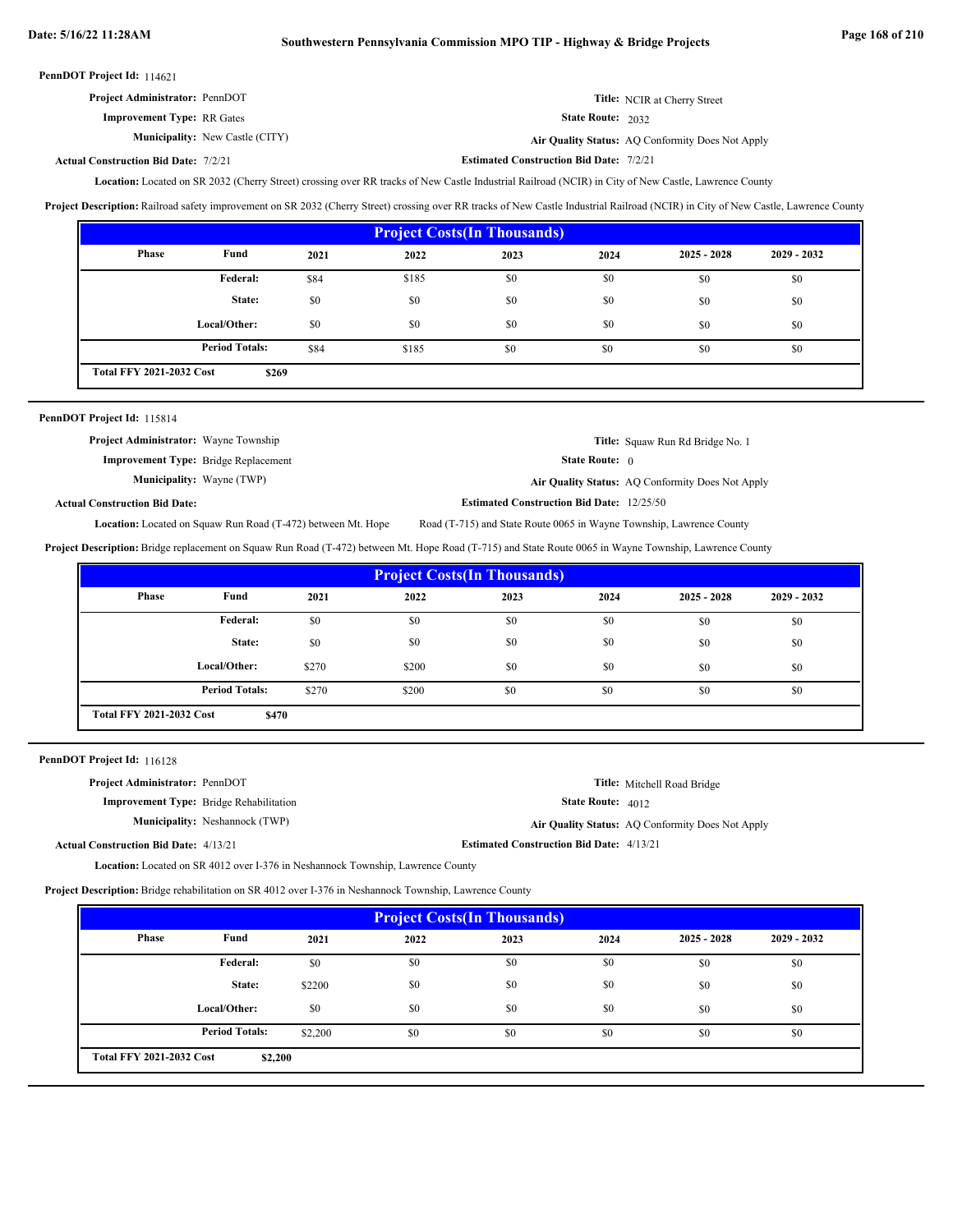PennDOT Project Id: 116180

|                           |                                                                                                                                                                                                                              | Project Administrator: Wilmington Township                                                         |       |                                                                                                                                                                                                                                        |                                                 |                          | Title: Cottage Grove Road Bridge                 |             |  |
|---------------------------|------------------------------------------------------------------------------------------------------------------------------------------------------------------------------------------------------------------------------|----------------------------------------------------------------------------------------------------|-------|----------------------------------------------------------------------------------------------------------------------------------------------------------------------------------------------------------------------------------------|-------------------------------------------------|--------------------------|--------------------------------------------------|-------------|--|
|                           |                                                                                                                                                                                                                              | <b>Improvement Type:</b> Bridge Replacement                                                        |       |                                                                                                                                                                                                                                        |                                                 | State Route: 7217        |                                                  |             |  |
|                           |                                                                                                                                                                                                                              | Municipality: Wilmington (TWP)                                                                     |       |                                                                                                                                                                                                                                        |                                                 |                          | Air Quality Status: AQ Conformity Does Not Apply |             |  |
|                           | <b>Actual Construction Bid Date:</b>                                                                                                                                                                                         |                                                                                                    |       |                                                                                                                                                                                                                                        |                                                 |                          |                                                  |             |  |
|                           |                                                                                                                                                                                                                              |                                                                                                    |       | <b>Estimated Construction Bid Date: 12/25/50</b><br>Location: Located on Cottage Grove Road (T-534) approximately 550 feet north of the intersection of Cottage Grove Road (T-534) and Mercer Road (S.R. 1005) in Wilmington Township, |                                                 |                          |                                                  |             |  |
|                           | Lawrence County.                                                                                                                                                                                                             |                                                                                                    |       |                                                                                                                                                                                                                                        |                                                 |                          |                                                  |             |  |
|                           | Project Description: Bridge replacement on Cottage Grove Road (T-534) approximately 550 feet north of the intersection of Cottage Grove Road (T-534) and Mercer Road (S.R. 1005) in Wilmington<br>Township, Lawrence County. |                                                                                                    |       |                                                                                                                                                                                                                                        |                                                 |                          |                                                  |             |  |
|                           | <b>Project Costs(In Thousands)</b>                                                                                                                                                                                           |                                                                                                    |       |                                                                                                                                                                                                                                        |                                                 |                          |                                                  |             |  |
|                           | Phase                                                                                                                                                                                                                        | Fund                                                                                               | 2021  | 2022                                                                                                                                                                                                                                   | 2023                                            | 2024                     | $2025 - 2028$                                    | 2029 - 2032 |  |
|                           |                                                                                                                                                                                                                              | Federal:                                                                                           | \$0   | \$0                                                                                                                                                                                                                                    | \$0                                             | \$0                      | \$0                                              | \$0         |  |
|                           |                                                                                                                                                                                                                              | State:                                                                                             | \$0   | \$0                                                                                                                                                                                                                                    | \$0                                             | \$0                      | \$0                                              | \$0         |  |
|                           |                                                                                                                                                                                                                              | Local/Other:                                                                                       | \$370 | \$0                                                                                                                                                                                                                                    | \$0                                             | \$0                      | \$0                                              | \$0         |  |
|                           |                                                                                                                                                                                                                              | <b>Period Totals:</b>                                                                              | \$370 | \$0                                                                                                                                                                                                                                    | \$0                                             | \$0                      | \$0                                              | \$0         |  |
|                           | <b>Total FFY 2021-2032 Cost</b>                                                                                                                                                                                              | \$370                                                                                              |       |                                                                                                                                                                                                                                        |                                                 |                          |                                                  |             |  |
|                           |                                                                                                                                                                                                                              |                                                                                                    |       |                                                                                                                                                                                                                                        |                                                 |                          |                                                  |             |  |
|                           | PennDOT Project Id: 116425                                                                                                                                                                                                   |                                                                                                    |       |                                                                                                                                                                                                                                        |                                                 |                          |                                                  |             |  |
|                           | Project Administrator: PennDOT                                                                                                                                                                                               |                                                                                                    |       |                                                                                                                                                                                                                                        |                                                 |                          | Title: Butler/Taylor Traffic Signals             |             |  |
|                           |                                                                                                                                                                                                                              | <b>Improvement Type:</b> Existing Signal Improvement                                               |       |                                                                                                                                                                                                                                        |                                                 | <b>State Route:</b> $65$ |                                                  |             |  |
|                           |                                                                                                                                                                                                                              | Municipality: Shenango (TWP)                                                                       |       |                                                                                                                                                                                                                                        |                                                 |                          | Air Quality Status: AQ Conformity Does Not Apply |             |  |
|                           | <b>Actual Construction Bid Date: 4/28/22</b>                                                                                                                                                                                 |                                                                                                    |       |                                                                                                                                                                                                                                        | <b>Estimated Construction Bid Date: 4/28/22</b> |                          |                                                  |             |  |
|                           |                                                                                                                                                                                                                              | Location: East Washington Street and Butler Avenue/Taylor Street<br>New Castle, Pennsylvania 16101 |       |                                                                                                                                                                                                                                        |                                                 |                          |                                                  |             |  |
|                           |                                                                                                                                                                                                                              | Project Description: Replace signals, poles, pedestrian facilities, & detection.                   |       |                                                                                                                                                                                                                                        |                                                 |                          |                                                  |             |  |
|                           |                                                                                                                                                                                                                              |                                                                                                    |       |                                                                                                                                                                                                                                        | <b>Project Costs(In Thousands)</b>              |                          |                                                  |             |  |
|                           | <b>Phase</b>                                                                                                                                                                                                                 | Fund                                                                                               | 2021  | 2022                                                                                                                                                                                                                                   | 2023                                            | 2024                     | $2025 - 2028$                                    | 2029 - 2032 |  |
|                           |                                                                                                                                                                                                                              | <b>Federal:</b>                                                                                    | \$0   | \$0                                                                                                                                                                                                                                    | \$0                                             | \$0                      | \$0                                              | \$0         |  |
|                           |                                                                                                                                                                                                                              | State:                                                                                             | \$0   | \$202                                                                                                                                                                                                                                  | \$0                                             | \$0                      | \$0                                              | \$0         |  |
|                           |                                                                                                                                                                                                                              | Local/Other:                                                                                       | \$0   | \$50                                                                                                                                                                                                                                   | \$0                                             | \$0                      | \$0                                              | \$0         |  |
|                           |                                                                                                                                                                                                                              | <b>Period Totals:</b>                                                                              | \$0   | \$252                                                                                                                                                                                                                                  | \$0                                             | \$0                      | \$0                                              | \$0         |  |
|                           | <b>Total FFY 2021-2032 Cost</b>                                                                                                                                                                                              | \$252                                                                                              |       |                                                                                                                                                                                                                                        |                                                 |                          |                                                  |             |  |
| Washington                |                                                                                                                                                                                                                              |                                                                                                    |       |                                                                                                                                                                                                                                        |                                                 |                          |                                                  |             |  |
| PennDOT Project Id: 30687 |                                                                                                                                                                                                                              |                                                                                                    |       |                                                                                                                                                                                                                                        |                                                 |                          |                                                  |             |  |
|                           | Project Administrator: PENNDOT                                                                                                                                                                                               |                                                                                                    |       |                                                                                                                                                                                                                                        |                                                 |                          | Title: SR 1009 over Chartiers Ck                 |             |  |
|                           |                                                                                                                                                                                                                              | <b>Improvement Type:</b> Bridge Improvement                                                        |       |                                                                                                                                                                                                                                        |                                                 | State Route: 1009        |                                                  |             |  |
|                           |                                                                                                                                                                                                                              | <b>Municipality:</b> Houston (BORO)                                                                |       |                                                                                                                                                                                                                                        |                                                 |                          |                                                  |             |  |
|                           | <b>Actual Construction Bid Date: 4/30/20</b>                                                                                                                                                                                 |                                                                                                    |       | Air Quality Status: Exempt from Regional Conformity Analysis<br><b>Estimated Construction Bid Date: 3/26/20</b>                                                                                                                        |                                                 |                          |                                                  |             |  |
|                           |                                                                                                                                                                                                                              |                                                                                                    |       | Location: SR 1009 (Pike Street) over Chartiers Creek, Houston Borough, Washington County, BMS# 62 1009 0120 1165                                                                                                                       |                                                 |                          |                                                  |             |  |
|                           |                                                                                                                                                                                                                              |                                                                                                    |       | Project Description: This project is the replacement/rehabilitation of the structure carrying SR 1009 (Pike Street) over Chartiers Creek in Houston Borough, Washington County.                                                        |                                                 |                          |                                                  |             |  |
|                           |                                                                                                                                                                                                                              | *No new capacity will be added*                                                                    |       |                                                                                                                                                                                                                                        | <b>Project Costs(In Thousands)</b>              |                          |                                                  |             |  |
|                           | Phase                                                                                                                                                                                                                        | Fund                                                                                               | 2021  | 2022                                                                                                                                                                                                                                   | 2023                                            | 2024                     | $2025 - 2028$                                    | 2029 - 2032 |  |
|                           |                                                                                                                                                                                                                              | Federal:                                                                                           | \$0   | \$0                                                                                                                                                                                                                                    | \$0                                             | \$0                      | \$0                                              | \$0         |  |
|                           |                                                                                                                                                                                                                              | State:                                                                                             | \$25  | \$0                                                                                                                                                                                                                                    | \$0                                             | \$0                      | \$0                                              | \$0         |  |
|                           |                                                                                                                                                                                                                              |                                                                                                    |       |                                                                                                                                                                                                                                        |                                                 |                          |                                                  |             |  |
|                           |                                                                                                                                                                                                                              | Local/Other:                                                                                       | \$0   | \$0                                                                                                                                                                                                                                    | \$0                                             | \$0                      | \$0                                              | \$0         |  |
|                           |                                                                                                                                                                                                                              | <b>Period Totals:</b>                                                                              |       |                                                                                                                                                                                                                                        |                                                 |                          |                                                  |             |  |

**\$25**

**Total FFY 2021-2032 Cost**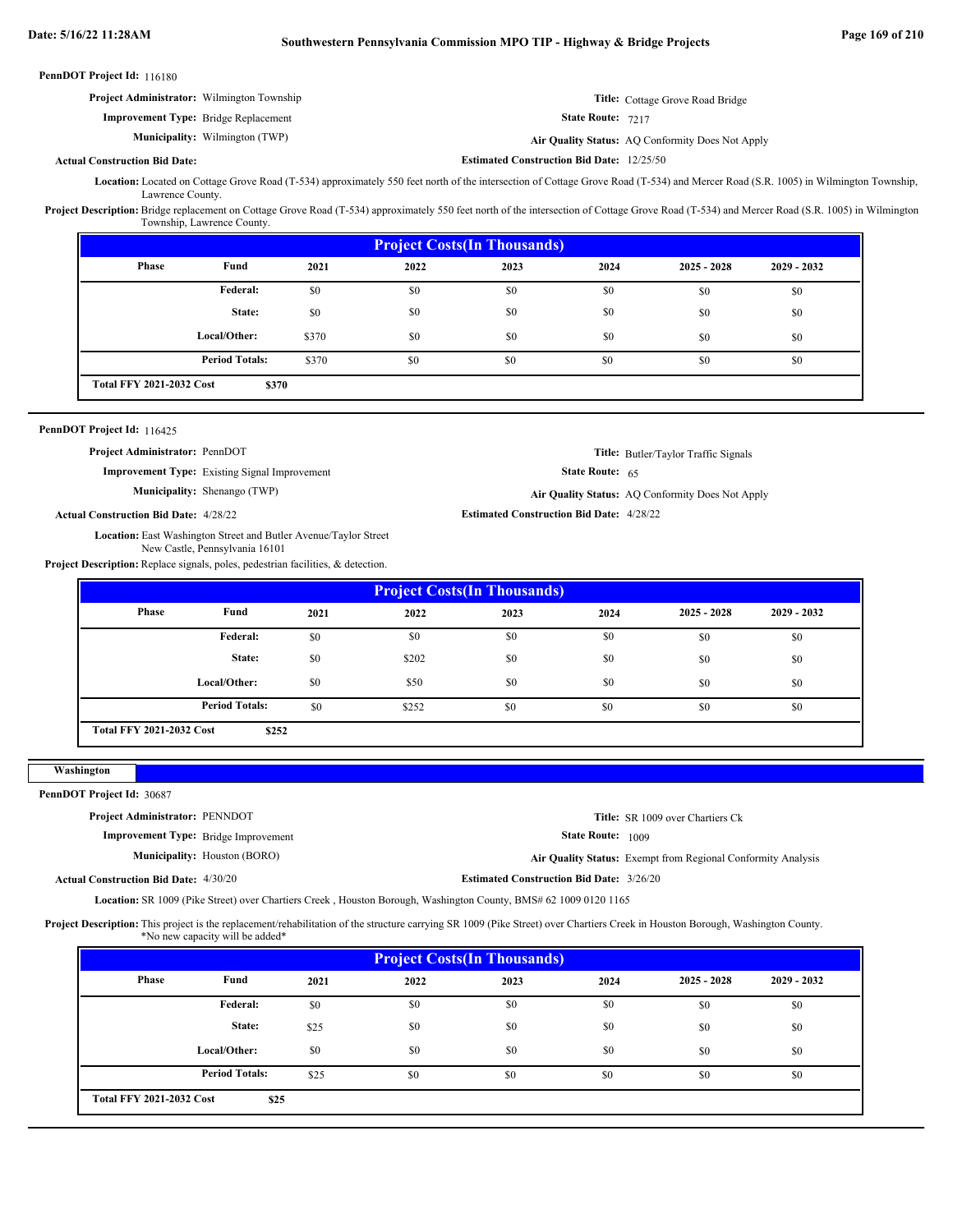| <b>PennDOT Project Id: 30822</b>               |                               |                                                  |                                                  |
|------------------------------------------------|-------------------------------|--------------------------------------------------|--------------------------------------------------|
| <b>Project Administrator: PENNDOT</b>          |                               |                                                  | <b>Title:</b> SR 4012 over Robbs Run             |
| <b>Improvement Type:</b> Bridge Rehabilitation |                               | <b>State Route: 4012</b>                         |                                                  |
|                                                | Municipality: Mcdonald (BORO) |                                                  | Air Quality Status: AQ Conformity Does Not Apply |
| <b>Actual Construction Bid Date: 10/21/21</b>  |                               | <b>Estimated Construction Bid Date: 10/21/21</b> |                                                  |
| <b>Location: BMS# 62 4012 0210 0359</b>        |                               |                                                  |                                                  |

Project Description: This project is the rehabilitation to the structure carrying State Route 4012 (Lincoln Avenue) over Robb Run in McDonald Borough, Washington County. \*No new capacity will be added\*

| <b>Project Costs (In Thousands)</b> |                       |       |       |      |      |               |               |  |  |
|-------------------------------------|-----------------------|-------|-------|------|------|---------------|---------------|--|--|
| Phase                               | Fund                  | 2021  | 2022  | 2023 | 2024 | $2025 - 2028$ | $2029 - 2032$ |  |  |
|                                     | Federal:              | \$0   | \$0   | \$0  | \$0  | \$0           | \$0           |  |  |
|                                     | State:                | \$721 | \$506 | \$0  | \$0  | \$0           | \$0           |  |  |
|                                     | Local/Other:          | \$0   | \$0   | \$0  | \$0  | \$0           | \$0           |  |  |
|                                     | <b>Period Totals:</b> | \$721 | \$506 | \$0  | \$0  | \$0           | \$0           |  |  |
| <b>Total FFY 2021-2032 Cost</b>     | \$1,227               |       |       |      |      |               |               |  |  |

### 30825 **PennDOT Project Id:**

| <b>Project Administrator: PENNDOT</b>       |                                                 | <b>Title:</b> Chartiers Creek #53                            |
|---------------------------------------------|-------------------------------------------------|--------------------------------------------------------------|
| <b>Improvement Type:</b> Bridge Replacement | <b>State Route: 7204</b>                        |                                                              |
| <b>Municipality:</b> Canton (TWP)           |                                                 | Air Quality Status: Exempt from Regional Conformity Analysis |
| <b>Actual Construction Bid Date:</b>        | <b>Estimated Construction Bid Date: 7/14/22</b> |                                                              |

# Location: SR 7204 (North Hewitt Avenue T-623) over Chartiers Creek in Canton Township, Washington County.

Project Description: This local project is the replacement of the structure carrying State Route 7204 (North Hewitt Avenue T-623) over Chartiers Creek in Canton Township, Washington County.

\*No new capacity will be added\*

| <b>Project Costs (In Thousands)</b>        |                       |       |         |      |      |               |               |  |  |
|--------------------------------------------|-----------------------|-------|---------|------|------|---------------|---------------|--|--|
| <b>Phase</b>                               | Fund                  | 2021  | 2022    | 2023 | 2024 | $2025 - 2028$ | $2029 - 2032$ |  |  |
|                                            | Federal:              | \$518 | \$1313  | \$0  | \$0  | \$0           | \$0           |  |  |
|                                            | State:                | \$48  | \$0     | \$0  | \$0  | \$0           | \$0           |  |  |
|                                            | Local/Other:          | \$17  | \$0     | \$0  | \$0  | \$0           | \$0           |  |  |
|                                            | <b>Period Totals:</b> | \$583 | \$1,313 | \$0  | \$0  | \$0           | \$0           |  |  |
| <b>Total FFY 2021-2032 Cost</b><br>\$1,896 |                       |       |         |      |      |               |               |  |  |

30949 **PennDOT Project Id:**

| <b>Project Administrator: PENNDOT</b>        |                                                   |                                                 | Title: PA 519/SR 1055 Intersect.                                          |
|----------------------------------------------|---------------------------------------------------|-------------------------------------------------|---------------------------------------------------------------------------|
|                                              | <b>Improvement Type:</b> Intersection Improvement | <b>State Route:</b> $519$                       |                                                                           |
|                                              | <b>Municipality:</b> North Strabane (TWP)         |                                                 | Air Quality Status: Significant: Included in regional conformity analysis |
| <b>Actual Construction Bid Date: 6/19/14</b> |                                                   | <b>Estimated Construction Bid Date: 6/19/14</b> |                                                                           |

Location: PA 519 0120/1500 to 0130/1000 and SR 1055 0090/0900 to 0100/1000 intersection, North Strabane Township, Washington County

Project Description: The project proposes improvements to the existing skewed intersection of SR 519 and SR 1055 (a.k.a. Brownlee Road, to the south, and Thomas Eighty Four Road, to the west), located in North Strabane Township, Washington County PA. The proposed improvement includes the reconstruction of the skewed intersection to provide dual roundabouts. Several other roundabout configurations were considered as well as a more traditional dual signalized intersection; however, the proposed dual roundabout option best addresses the project needs by achieving the highest level of service and capacity for current and design year conditions, best addresses issues of route continuity and safety, reduces environmental and property impacts, operates at a lower and safer design speed, and has a lower initial cost as well as future maintenance costs.

This project is included in District 12-0's Highway Safety Improvement Program.

| <b>Project Costs (In Thousands)</b> |                                         |      |      |      |      |               |               |  |  |
|-------------------------------------|-----------------------------------------|------|------|------|------|---------------|---------------|--|--|
| <b>Phase</b>                        | Fund                                    | 2021 | 2022 | 2023 | 2024 | $2025 - 2028$ | $2029 - 2032$ |  |  |
|                                     | <b>Federal:</b>                         | \$0  | \$55 | \$0  | \$0  | \$0           | \$0           |  |  |
|                                     | State:                                  | \$0  | \$0  | \$0  | \$0  | \$0           | \$0           |  |  |
|                                     | Local/Other:                            | \$0  | \$0  | \$0  | \$0  | \$0           | \$0           |  |  |
|                                     | <b>Period Totals:</b>                   | \$0  | \$55 | \$0  | \$0  | \$0           | \$0           |  |  |
|                                     | <b>Total FFY 2021-2032 Cost</b><br>\$55 |      |      |      |      |               |               |  |  |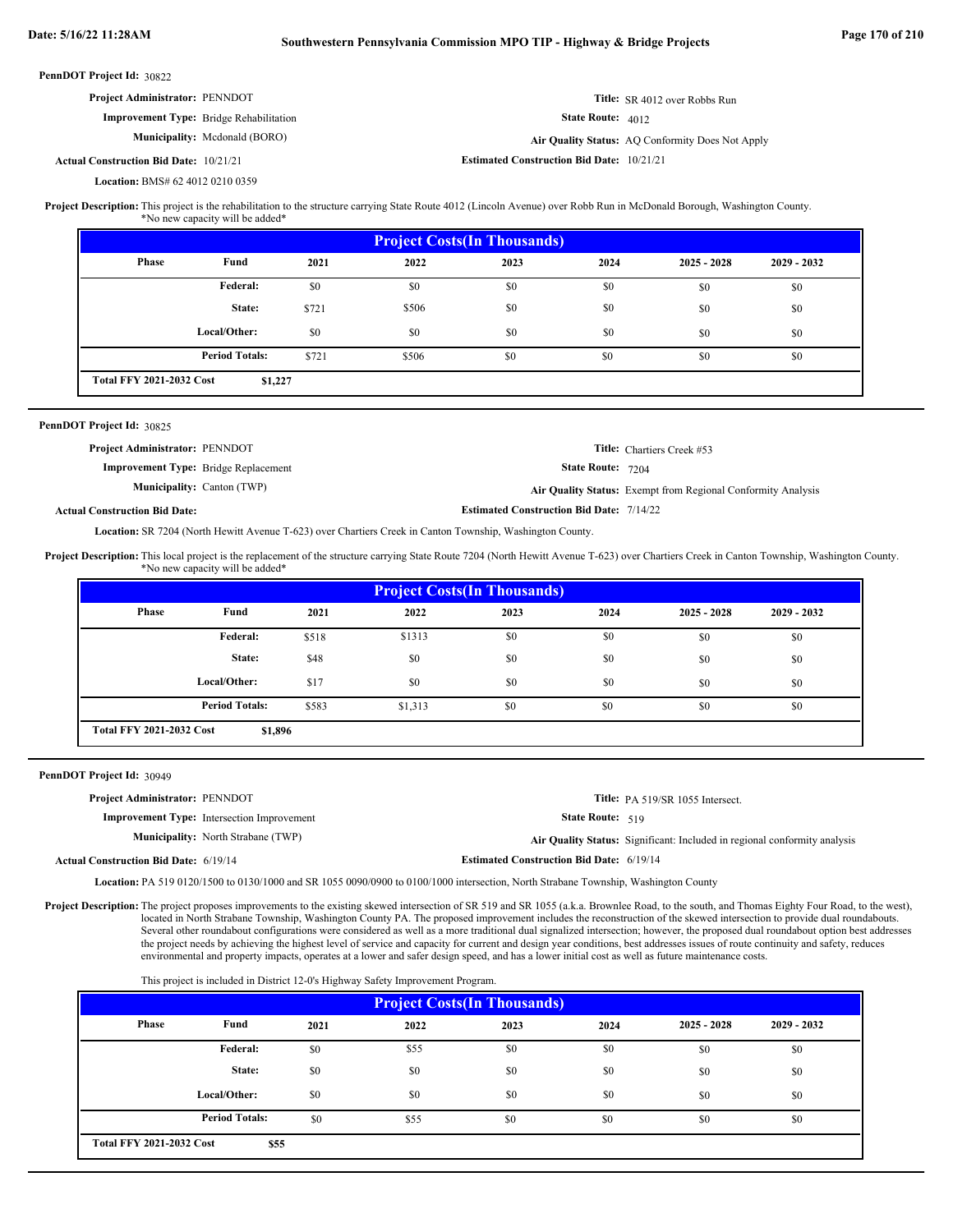**Estimated Construction Bid Date:** 7/15/22

30986 **PennDOT Project Id:**

| <b>Project Administrator: PENNDOT</b>       | Title: Chartiers Bridge #58 |
|---------------------------------------------|-----------------------------|
| <b>Improvement Type:</b> Bridge Replacement | <b>State Route:</b> 0       |

**Municipality:** Washington (CITY) **Air Quality Status:** Air Quality Status: Exempt from Regional Conformity Analysis

### **Actual Construction Bid Date:**

Location: West Wheeling Street over Trib to Chartiers Ck (Local), City of Washington, Washington County, BMS ID: 62 7302 9023 4058,

Project Description: This project is the replacement of the structure carrying SR 7302 over Catfish Creek (Tributary to Chartiers Creek) in the City of Washington, Washington County. \*No new capacity will be added\*

| <b>Project Costs (In Thousands)</b> |                       |      |         |      |      |               |             |  |  |
|-------------------------------------|-----------------------|------|---------|------|------|---------------|-------------|--|--|
| <b>Phase</b>                        | Fund                  | 2021 | 2022    | 2023 | 2024 | $2025 - 2028$ | 2029 - 2032 |  |  |
|                                     | Federal:              | \$0  | \$1542  | \$0  | \$0  | \$0           | \$0         |  |  |
|                                     | State:                | \$38 | \$0     | \$0  | \$0  | \$0           | \$0         |  |  |
|                                     | Local/Other:          | \$13 | \$0     | \$0  | \$0  | \$0           | \$0         |  |  |
|                                     | <b>Period Totals:</b> | \$51 | \$1,542 | \$0  | \$0  | \$0           | \$0         |  |  |
| <b>Total FFY 2021-2032 Cost</b>     | \$1,593               |      |         |      |      |               |             |  |  |

### 30992 **PennDOT Project Id:**

**Actual Construction Bid Date:**

| <b>Project Administrator:</b> Washington County |                                   |                                                 | <b>Title:</b> Ten Mile Creek #40                             |
|-------------------------------------------------|-----------------------------------|-------------------------------------------------|--------------------------------------------------------------|
| <b>Improvement Type:</b> Bridge Improvement     |                                   | <b>State Route: 7201</b>                        |                                                              |
|                                                 | <b>Municipality:</b> Amwell (TWP) |                                                 | Air Quality Status: Exempt from Regional Conformity Analysis |
| <b>Construction Bid Date:</b>                   |                                   | <b>Estimated Construction Bid Date: 9/11/25</b> |                                                              |

Location: SR 7201 over Ten Mile Creek (Local name: Evans Bridge #40) Amwell Township, Washington County BMS# 62 7201 0733 4040

Project Description: This local project is the replacement/rehabilitation of the structure carrying SR 7201 over Ten Mile Creek in Amwell Township, Washington County. Evans Bridge #40 \*No new capacity will be added\*

| <b>Project Costs (In Thousands)</b> |                                          |      |       |      |      |               |               |  |  |
|-------------------------------------|------------------------------------------|------|-------|------|------|---------------|---------------|--|--|
| <b>Phase</b>                        | Fund                                     | 2021 | 2022  | 2023 | 2024 | $2025 - 2028$ | $2029 - 2032$ |  |  |
|                                     | <b>Federal:</b>                          | \$0  | \$325 | \$0  | \$0  | \$0           | \$0           |  |  |
|                                     | State:                                   | \$0  | \$0   | \$0  | \$0  | \$0           | \$0           |  |  |
|                                     | Local/Other:                             | \$0  | \$0   | \$0  | \$0  | \$0           | \$0           |  |  |
|                                     | <b>Period Totals:</b>                    | \$0  | \$325 | \$0  | \$0  | \$0           | \$0           |  |  |
|                                     | <b>Total FFY 2021-2032 Cost</b><br>\$325 |      |       |      |      |               |               |  |  |

### PennDOT Project Id: 31067

### **Project Administrator:** PENNDOT

**Improvement Type:** Intersection Improvement

**Municipality:**

**Title:** Ginger Hill Intersection

State Route: 136

Carroll (TWP) **Air Quality Status:** Exempt from Regional Conformity Analysis

**Estimated Construction Bid Date:** 6/5/14 6/5/14

**Actual Construction Bid Date:**

Location: PA 136/SR 1087 (Main Street/ Ginger Hill Road) intersection PA 136/PA 917 (Main Street/Pittsburgh Road) intersection

PA 917/SR 1067 (Pittsburgh Road/Cracker Jack Road) intersection

Project Description: This project includes the reconstruction of PA 136 (Ginger Hill Road) along the existing alignment maintaining the existing vertical alignment, and realignment of PA 136/State Route 1087 (Main Street/ Ginger Hill Road) intersection, PA 136/PA 917 (Main Street/Pittsburgh Road) intersection and PA 917/State Route 1067 (Pittsburgh Road/Cracker Jack Road) intersection in Fallowfield, Carroll, and Nottingham Townships, Washington County. This project is part of District 12-0's Highway Safety Improvement Program.

| <b>Project Costs (In Thousands)</b> |                                          |      |       |      |      |               |               |  |  |
|-------------------------------------|------------------------------------------|------|-------|------|------|---------------|---------------|--|--|
| Phase                               | Fund                                     | 2021 | 2022  | 2023 | 2024 | $2025 - 2028$ | $2029 - 2032$ |  |  |
|                                     | Federal:                                 | \$0  | \$103 | \$0  | \$0  | \$0           | \$0           |  |  |
|                                     | State:                                   | \$0  | \$0   | \$0  | \$0  | \$0           | \$0           |  |  |
|                                     | Local/Other:                             | \$0  | \$0   | \$0  | \$0  | \$0           | \$0           |  |  |
|                                     | <b>Period Totals:</b>                    | \$0  | \$103 | \$0  | \$0  | \$0           | \$0           |  |  |
|                                     | <b>Total FFY 2021-2032 Cost</b><br>\$103 |      |       |      |      |               |               |  |  |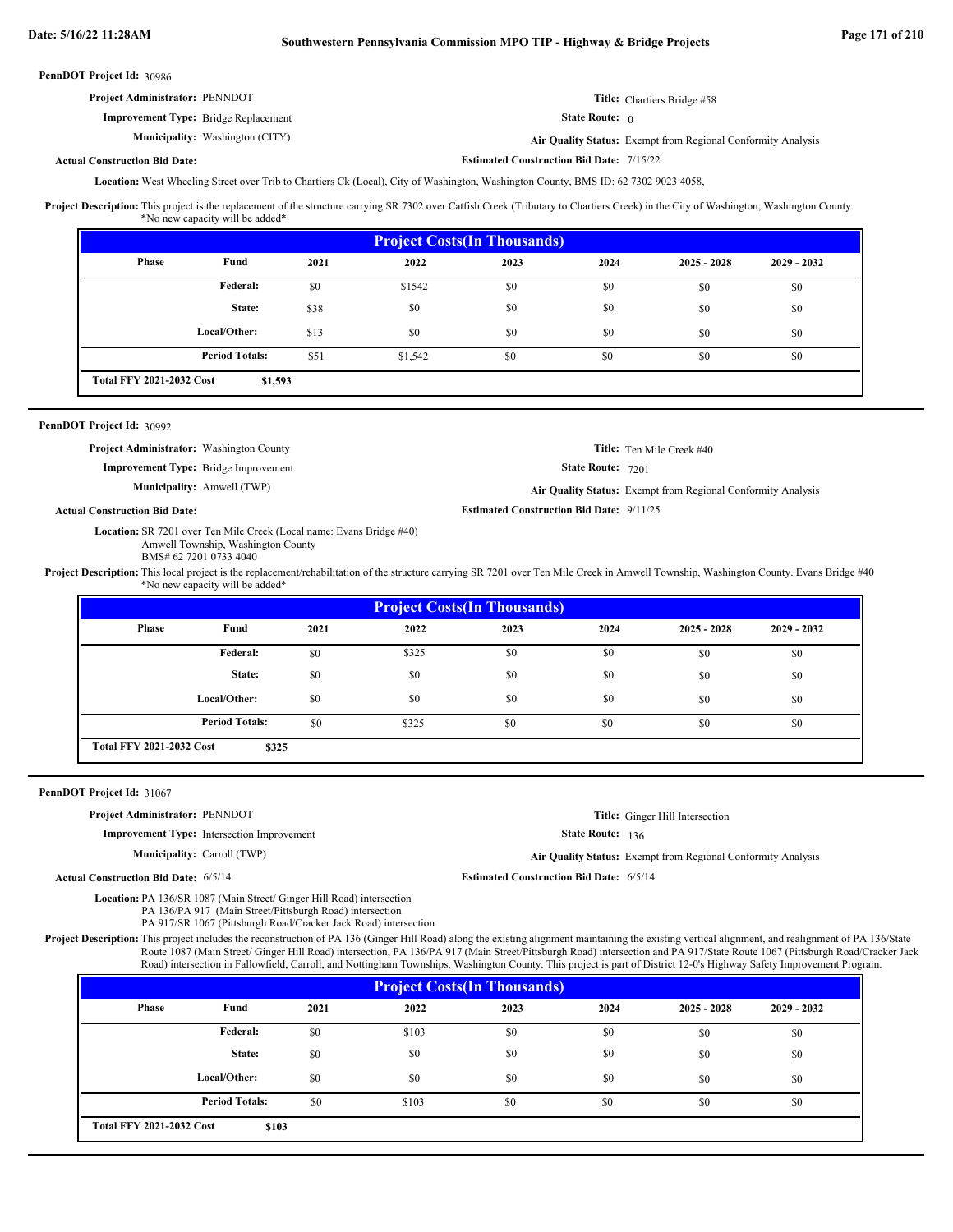**Estimated Construction Bid Date:** 9/28/23

31152 **PennDOT Project Id:**

| <b>Project Administrator: PENNDOT</b>       | Title: SR 1016 ov Br Mingo Ck |
|---------------------------------------------|-------------------------------|
| <b>Improvement Type:</b> Bridge Replacement | <b>State Route:</b> $1016$    |

Nottingham (TWP) **Air Quality Status:** Exempt from Regional Conformity Analysis

### **Actual Construction Bid Date:**

Municipality: Nottingham (TWP)

Location: SR 1016 (Little Mingo Creek Road) over Branch of Mingo Creek Nottingham Township, Washington County, Bridge Replacement, BMS# 62 1016 0010 0473

This project is the replacement of the structure carrying State Route 1016 (Little Mingo Creek Road) over a branch of Mingo Creek in Nottingham Township, Washington County. \*No new capacity will be added\* **Project Description:**

| <b>Project Costs (In Thousands)</b> |                       |       |      |       |       |               |               |
|-------------------------------------|-----------------------|-------|------|-------|-------|---------------|---------------|
| <b>Phase</b>                        | Fund                  | 2021  | 2022 | 2023  | 2024  | $2025 - 2028$ | $2029 - 2032$ |
|                                     | Federal:              | \$0   | \$0  | \$0   | \$0   | \$0           | \$0           |
|                                     | State:                | \$262 | \$0  | \$656 | \$328 | \$0           | \$0           |
|                                     | Local/Other:          | \$0   | \$0  | \$0   | \$0   | \$0           | \$0           |
|                                     | <b>Period Totals:</b> | \$262 | \$0  | \$656 | \$328 | \$0           | \$0           |
| <b>Total FFY 2021-2032 Cost</b>     | \$1,246               |       |      |       |       |               |               |

### PennDOT Project Id: 57201

| <b>Project Administrator: PennDOT</b>        |                                                   |                                                | <b>Title:</b> PA 519 at PA 980 and I-79                                   |
|----------------------------------------------|---------------------------------------------------|------------------------------------------------|---------------------------------------------------------------------------|
|                                              | <b>Improvement Type:</b> Intersection Improvement | <b>State Route:</b> $519$                      |                                                                           |
|                                              | <b>Municipality:</b> North Strabane (TWP)         |                                                | Air Quality Status: Significant: Included in regional conformity analysis |
| <b>Actual Construction Bid Date: 3/28/19</b> |                                                   | <b>Estimated Construction Bid Date: 4/5/19</b> |                                                                           |

Location: PA 519 from I-79 ramps to the intersection of PA 519 at US 19 ramps / PA 980

This project involves safety improvements to the intersections of PA 519/PA 980/US 19 (SB) exit ramp/US 19 (SB) entrance ramp, PA 519/I-79 (NB) exit ramp, and PA 519/I-79 (SB) exit ramp/I-79 (SB) entrance ramp in North Strabane Township, Washington County. Also under consideration are safety improvements to the PA 519 corridor between the intersections such as delineation, guiderail upgrades, rumble strips, turn lanes, etc. **Project Description:**

| <b>Project Costs (In Thousands)</b> |                       |         |      |      |      |               |               |
|-------------------------------------|-----------------------|---------|------|------|------|---------------|---------------|
| Phase                               | Fund                  | 2021    | 2022 | 2023 | 2024 | $2025 - 2028$ | $2029 - 2032$ |
|                                     | Federal:              | \$0     | \$0  | \$0  | \$0  | \$0           | \$0           |
|                                     | State:                | \$2000  | \$0  | \$0  | \$0  | \$0           | \$0           |
|                                     | Local/Other:          | \$0     | \$0  | \$0  | \$0  | \$0           | \$0           |
|                                     | <b>Period Totals:</b> | \$2,000 | \$0  | \$0  | \$0  | \$0           | \$0           |
| <b>Total FFY 2021-2032 Cost</b>     | \$2,000               |         |      |      |      |               |               |

PennDOT Project Id: 65226

| ---- - - - - - - - - - - - 0 <i>022</i>     |                                                 |                                                              |
|---------------------------------------------|-------------------------------------------------|--------------------------------------------------------------|
| <b>Project Administrator: PennDOT</b>       |                                                 | <b>Title:</b> Chartiers Creek #30                            |
| <b>Improvement Type:</b> Bridge Replacement | <b>State Route: 7207</b>                        |                                                              |
| Municipality:                               |                                                 | Air Quality Status: Exempt from Regional Conformity Analysis |
| <b>Actual Construction Bid Date:</b>        | <b>Estimated Construction Bid Date: 9/29/22</b> |                                                              |
|                                             |                                                 |                                                              |

BMS# 62 7207 0672 4030 **Location:**

Project Description: This project is the replacement of SR 7207 (Valley View Road) over Chartiers Creek in Cecil Township, Washington County.

| *No new capacity will be added* |  |  |
|---------------------------------|--|--|
|---------------------------------|--|--|

| <b>Project Costs (In Thousands)</b> |                       |       |         |      |      |               |               |
|-------------------------------------|-----------------------|-------|---------|------|------|---------------|---------------|
| <b>Phase</b>                        | Fund                  | 2021  | 2022    | 2023 | 2024 | $2025 - 2028$ | $2029 - 2032$ |
|                                     | Federal:              | \$214 | \$1100  | \$0  | \$0  | \$0           | \$0           |
|                                     | State:                | \$60  | \$0     | \$0  | \$0  | \$1061        | \$0           |
|                                     | Local/Other:          | \$12  | \$0     | \$0  | \$0  | \$0           | \$0           |
|                                     | <b>Period Totals:</b> | \$286 | \$1,100 | \$0  | \$0  | \$1,061       | \$0           |
| <b>Total FFY 2021-2032 Cost</b>     | \$2,447               |       |         |      |      |               |               |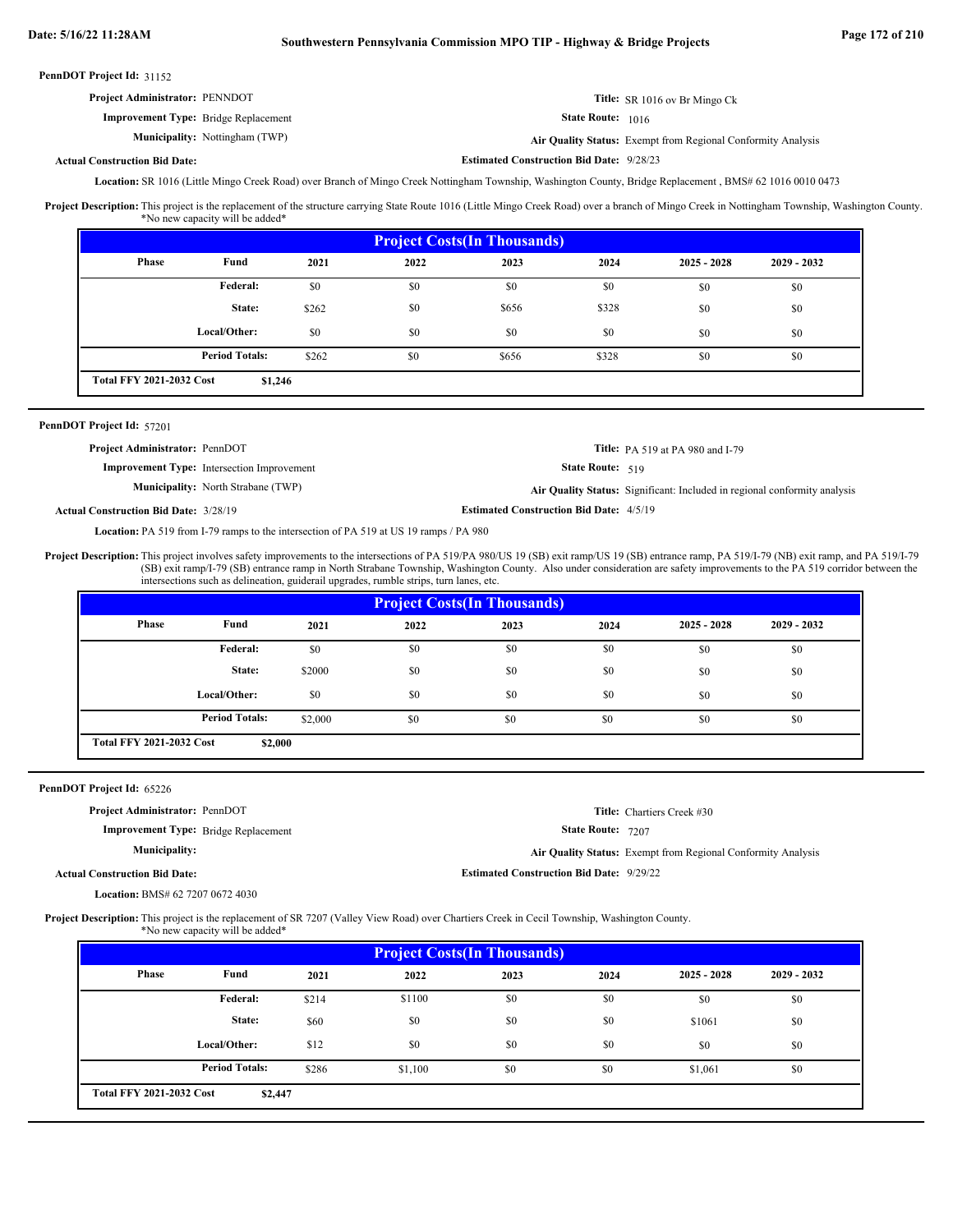# **Date: 5/16/22 11:28AM Southwestern Pennsylvania Commission MPO TIP - Highway & Bridge Projects Page 173 of 210**

| PennDOT Project Id: 73024 |  |
|---------------------------|--|
|---------------------------|--|

| <b>Project Administrator:</b> Washington County Planning | <b>Title:</b> Buffalo Creek #29                             |
|----------------------------------------------------------|-------------------------------------------------------------|
| <b>Improvement Type:</b> Bridge Replacement              | <b>State Route: 7202</b>                                    |
| <b>Municipality:</b> Blaine (TWP)                        | Air Quality Status: Exempt from Regional Conformity Analysi |

**Air Quality Status:** Exempt from Regional Conformity Analysis

**Estimated Construction Bid Date:**

State Route: 2026

**Title:** SR 2026 over Trib Mon River - DFB

### **Actual Construction Bid Date:**

Location: T-476 Steel Bridge on Walker Hill Road, Blaine Township, Washington County.

Project Description: This project consists of the replacement/rehabilitation of the structure carrying Township Road-476 over Buffalo Creek (Steel Bridge) on Walker Hill Road, in Blaine Township, Washington County.

\*No new capacity will be added\*

| <b>Project Costs (In Thousands)</b> |                       |       |      |      |      |               |               |
|-------------------------------------|-----------------------|-------|------|------|------|---------------|---------------|
| <b>Phase</b>                        | Fund                  | 2021  | 2022 | 2023 | 2024 | $2025 - 2028$ | $2029 - 2032$ |
|                                     | Federal:              | \$0   | \$0  | \$0  | \$0  | \$0           | \$0           |
|                                     | State:                | \$0   | \$0  | \$0  | \$0  | \$0           | \$0           |
|                                     | Local/Other:          | \$900 | \$0  | \$0  | \$0  | \$0           | \$0           |
|                                     | <b>Period Totals:</b> | \$900 | \$0  | \$0  | \$0  | \$0           | \$0           |
| <b>Total FFY 2021-2032 Cost</b>     | \$900                 |       |      |      |      |               |               |

### PennDOT Project Id: 74230

**Project Administrator:** PennDOT

**Improvement Type:** Bridge Replacement

**Municipality:** Centerville (BORO) Centerville (BORO) **Air Quality Status:** Exempt from Regional Conformity Analysis

**Estimated Construction Bid Date:** 10/22/20 10/22/20 **Actual Construction Bid Date:**

BMS# 62 2026 0020 2818 **Location:**

Project Description: This project is the replacement of the structure carrying SR 2026 (Main Street) over a tributary of the Monongahela River in Centerville Borough, Washington County. \*No new capacity will be added\*

| Phase | Fund                  | 2021  | 2022 | 2023 | 2024 | $2025 - 2028$ | $2029 - 2032$ |
|-------|-----------------------|-------|------|------|------|---------------|---------------|
|       | <b>Federal:</b>       | \$0   | \$0  | \$0  | \$0  | \$0           | \$0           |
|       | State:                | \$200 | \$0  | \$0  | \$0  | \$0           | \$0           |
|       | Local/Other:          | \$0   | \$0  | \$0  | \$0  | \$0           | \$0           |
|       | <b>Period Totals:</b> | \$200 | \$0  | \$0  | \$0  | \$0           | \$0           |

### PennDOT Project Id: 74234

**Project Administrator:** PennDOT

**Improvement Type:** Bridge Improvement

**Municipality:** East Finley (TWP)

**Estimated Construction Bid Date:** 6/22/28 East Finley (TWP) **Air Quality Status:** Exempt from Regional Conformity Analysis

**Title:** SR 3009 over Buffalo Creek #1

State Route: 3009

### **Actual Construction Bid Date:**

BMS: 62 3009 0100 0378 **Location:**

Project Description: This project is the improvements to the structure carrying State Route 3009 (Sunset Road) over Buffalo Creek in East Finley Township, Washington County.

| <b>Project Costs (In Thousands)</b> |                       |       |      |      |      |               |               |  |
|-------------------------------------|-----------------------|-------|------|------|------|---------------|---------------|--|
| Phase                               | Fund                  | 2021  | 2022 | 2023 | 2024 | $2025 - 2028$ | $2029 - 2032$ |  |
|                                     | <b>Federal:</b>       | \$360 | \$0  | \$0  | \$0  | \$0           | \$0           |  |
|                                     | State:                | \$0   | \$0  | \$0  | \$0  | \$0           | \$0           |  |
|                                     | Local/Other:          | \$0   | \$0  | \$0  | \$0  | \$0           | \$0           |  |
|                                     | <b>Period Totals:</b> | \$360 | \$0  | \$0  | \$0  | \$0           | \$0           |  |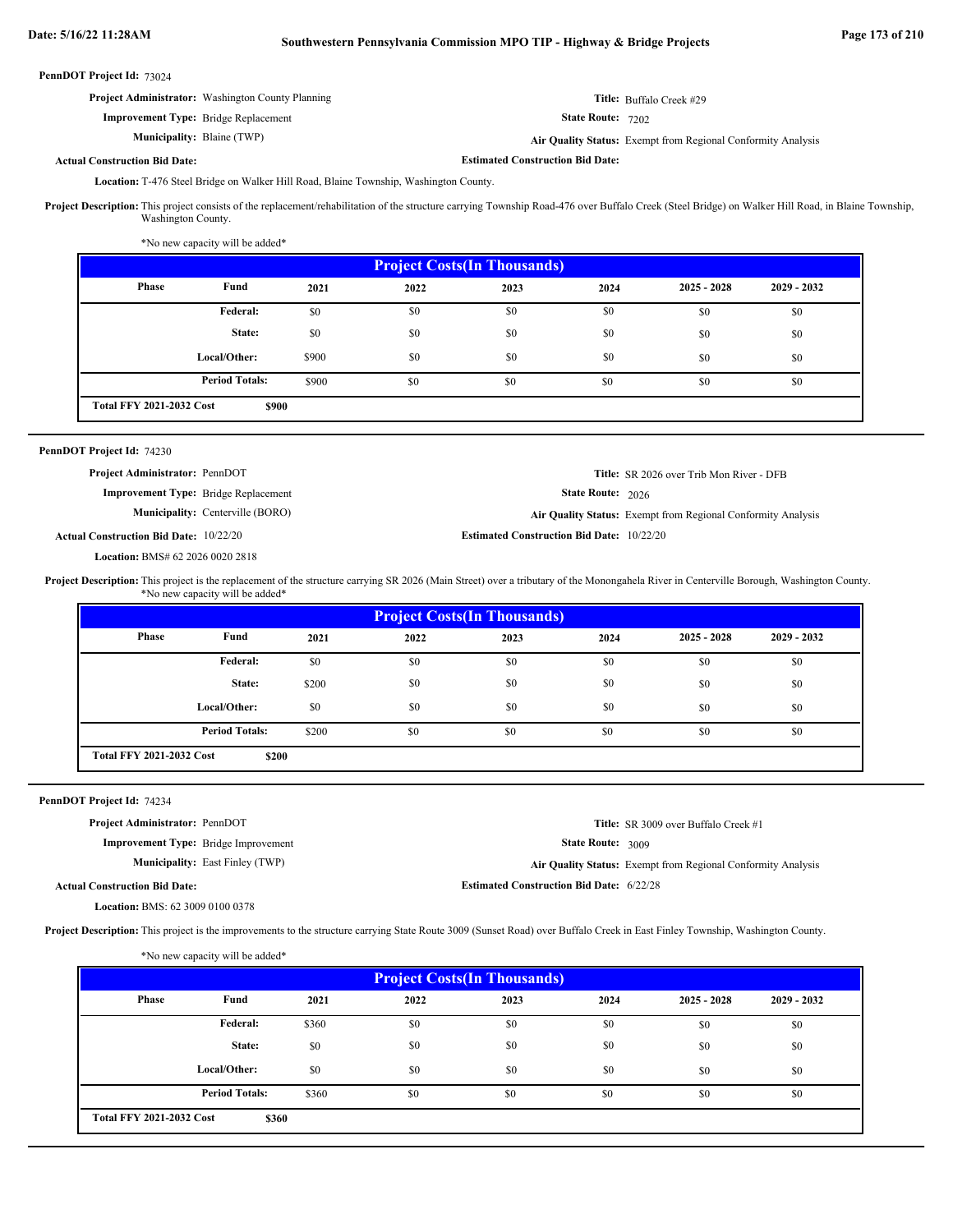|                                      | Date: 5/16/22 11:28AM                                                                                                                                                                          |                                                                                                                                                                                   |       | Southwestern Pennsylvania Commission MPO TIP - Highway & Bridge Projects |                                                 |                   |                                                              | Page 174 of 210 |  |
|--------------------------------------|------------------------------------------------------------------------------------------------------------------------------------------------------------------------------------------------|-----------------------------------------------------------------------------------------------------------------------------------------------------------------------------------|-------|--------------------------------------------------------------------------|-------------------------------------------------|-------------------|--------------------------------------------------------------|-----------------|--|
|                                      | PennDOT Project Id: 76050                                                                                                                                                                      |                                                                                                                                                                                   |       |                                                                          |                                                 |                   |                                                              |                 |  |
|                                      | Project Administrator: PennDOT                                                                                                                                                                 |                                                                                                                                                                                   |       |                                                                          |                                                 |                   | Title: PA 88 over Trib Mon River                             |                 |  |
|                                      |                                                                                                                                                                                                | <b>Improvement Type:</b> Bridge Improvement                                                                                                                                       |       | State Route: 88                                                          |                                                 |                   |                                                              |                 |  |
|                                      |                                                                                                                                                                                                | <b>Municipality:</b> Speers (BORO)                                                                                                                                                |       |                                                                          |                                                 |                   | Air Quality Status: Exempt from Regional Conformity Analysis |                 |  |
| <b>Actual Construction Bid Date:</b> |                                                                                                                                                                                                |                                                                                                                                                                                   |       |                                                                          | <b>Estimated Construction Bid Date: 9/29/22</b> |                   |                                                              |                 |  |
|                                      | Project Description: This project is for the replacement of the structure carrying PA 88 (Pennsylvania Avenue) over a tributary to the Monongahela River in Speers Borough, Washington County. | Location: PA 88 (Pennsylvania Avenue) over a tributary to the Monongahela River<br>Speers Borough, Washington County<br>BMS# 62 0088 0480 2601<br>*No new capacity will be added* |       |                                                                          |                                                 |                   |                                                              |                 |  |
|                                      |                                                                                                                                                                                                |                                                                                                                                                                                   |       |                                                                          | <b>Project Costs(In Thousands)</b>              |                   |                                                              |                 |  |
|                                      | Phase                                                                                                                                                                                          | Fund                                                                                                                                                                              | 2021  | 2022                                                                     | 2023                                            | 2024              | $2025 - 2028$                                                | $2029 - 2032$   |  |
|                                      |                                                                                                                                                                                                | Federal:                                                                                                                                                                          | \$309 | \$0                                                                      | \$0                                             | \$0               | \$0                                                          | \$0             |  |
|                                      |                                                                                                                                                                                                | State:                                                                                                                                                                            | \$310 | \$1500                                                                   | \$0                                             | \$0               | \$0                                                          | \$0             |  |
|                                      |                                                                                                                                                                                                | Local/Other:                                                                                                                                                                      | \$0   | \$0                                                                      | \$0                                             | \$0               | \$0                                                          | \$0             |  |
|                                      |                                                                                                                                                                                                | <b>Period Totals:</b>                                                                                                                                                             | \$619 | \$1,500                                                                  | \$0                                             | \$0               | \$0                                                          | \$0             |  |
|                                      | <b>Total FFY 2021-2032 Cost</b>                                                                                                                                                                | \$2,119                                                                                                                                                                           |       |                                                                          |                                                 |                   |                                                              |                 |  |
|                                      | PennDOT Project Id: 76073                                                                                                                                                                      |                                                                                                                                                                                   |       |                                                                          |                                                 |                   |                                                              |                 |  |
|                                      | Project Administrator: PennDOT                                                                                                                                                                 |                                                                                                                                                                                   |       |                                                                          |                                                 |                   | <b>Title:</b> SR 4007 over US 22                             |                 |  |
|                                      |                                                                                                                                                                                                | <b>Improvement Type:</b> Bridge Replacement                                                                                                                                       |       |                                                                          |                                                 | State Route: 4007 |                                                              |                 |  |
|                                      |                                                                                                                                                                                                | <b>Municipality:</b> Smith (TWP)                                                                                                                                                  |       |                                                                          |                                                 |                   | Air Quality Status: Exempt from Regional Conformity Analysis |                 |  |

**Estimated Construction Bid Date:** 12/13/18 12/13/18 **Actual Construction Bid Date:**

BMS# 62 4007 0080 0000 **Location:**

Project Description: This project is the rehabilitation/replacement of the structure carrying State Route 4007 (Bavington Road) over US Route 22 in Smith Township, Washington County.

|       | *No new capacity will be added*          |       |      |      |      |               |               |  |  |  |
|-------|------------------------------------------|-------|------|------|------|---------------|---------------|--|--|--|
|       | <b>Project Costs(In Thousands)</b>       |       |      |      |      |               |               |  |  |  |
| Phase | Fund                                     | 2021  | 2022 | 2023 | 2024 | $2025 - 2028$ | $2029 - 2032$ |  |  |  |
|       | Federal:                                 | \$300 | \$0  | \$0  | \$0  | \$0           | \$0           |  |  |  |
|       | State:                                   | \$0   | \$0  | \$0  | \$0  | \$0           | \$0           |  |  |  |
|       | Local/Other:                             | \$0   | \$0  | \$0  | \$0  | \$0           | \$0           |  |  |  |
|       | <b>Period Totals:</b>                    | \$300 | \$0  | \$0  | \$0  | \$0           | \$0           |  |  |  |
|       | <b>Total FFY 2021-2032 Cost</b><br>\$300 |       |      |      |      |               |               |  |  |  |

State Route: 18

**Estimated Construction Bid Date:** 12/14/28

**Title:** PA 18 over Chartiers Ck-1

### PennDOT Project Id: 79365

**Project Administrator:** PennDOT

**Improvement Type:** Bridge Improvement

Municipality: South Franklin (TWP) South Franklin (TWP) **Air Quality Status:** Exempt from Regional Conformity Analysis

**Actual Construction Bid Date:**

Location: PA 18 (Park Avenue) over Chartiers Creek, South Franklin Township, Washington County, BMS# 62 0018 0280 0000

Project Description: This project is the replacement/rehabilitation of structure carrying PA 18 (Park Avenue) over Chartiers Creek in South Franklin Township, Washington County. \*No new capacity will be added\*

| <b>Project Costs (In Thousands)</b> |                                            |       |      |      |         |               |               |  |
|-------------------------------------|--------------------------------------------|-------|------|------|---------|---------------|---------------|--|
| Phase                               | Fund                                       | 2021  | 2022 | 2023 | 2024    | $2025 - 2028$ | $2029 - 2032$ |  |
|                                     | Federal:                                   | \$940 | \$0  | \$0  | \$0     | \$0           | \$0           |  |
|                                     | State:                                     | \$0   | \$0  | \$0  | \$2532  | \$0           | \$0           |  |
|                                     | Local/Other:                               | \$0   | \$0  | \$0  | \$0     | \$0           | \$0           |  |
|                                     | <b>Period Totals:</b>                      | \$940 | \$0  | \$0  | \$2,532 | \$0           | \$0           |  |
|                                     | <b>Total FFY 2021-2032 Cost</b><br>\$3,472 |       |      |      |         |               |               |  |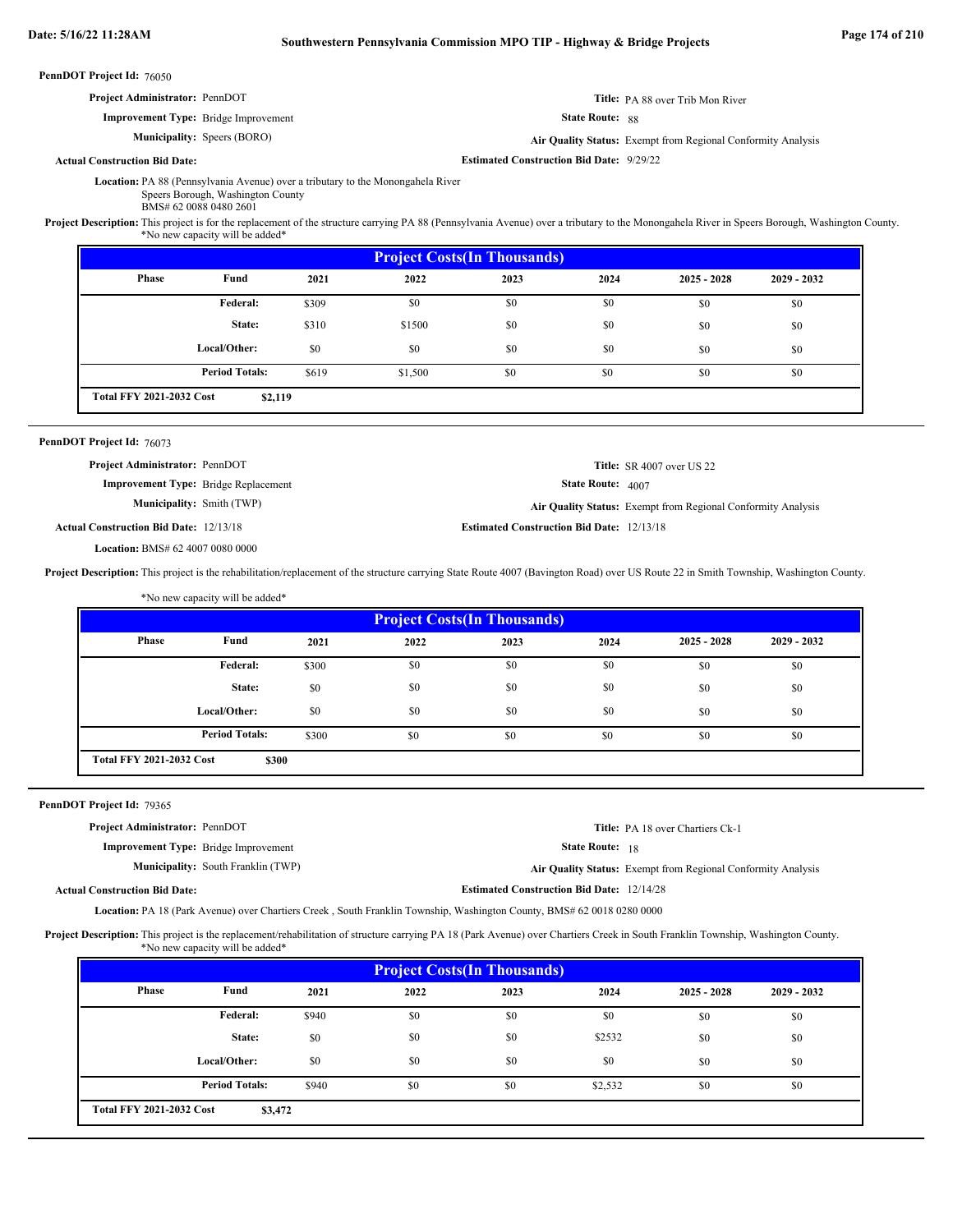| Date: 5/16/22 11:28AM                                                                                                                                                                                                                              |                                                                                         |       | Southwestern Pennsylvania Commission MPO TIP - Highway & Bridge Projects                                                 |                                                  |                        |                                                                                                                                                                                  |             | Page 175 of 210 |
|----------------------------------------------------------------------------------------------------------------------------------------------------------------------------------------------------------------------------------------------------|-----------------------------------------------------------------------------------------|-------|--------------------------------------------------------------------------------------------------------------------------|--------------------------------------------------|------------------------|----------------------------------------------------------------------------------------------------------------------------------------------------------------------------------|-------------|-----------------|
| PennDOT Project Id: 79387                                                                                                                                                                                                                          |                                                                                         |       |                                                                                                                          |                                                  |                        |                                                                                                                                                                                  |             |                 |
| Project Administrator: PennDOT                                                                                                                                                                                                                     |                                                                                         |       |                                                                                                                          |                                                  |                        | Title: SR 3027 over Buffalo Ck                                                                                                                                                   |             |                 |
|                                                                                                                                                                                                                                                    | <b>Improvement Type:</b> Bridge Replacement                                             |       |                                                                                                                          |                                                  | State Route: 3027      |                                                                                                                                                                                  |             |                 |
|                                                                                                                                                                                                                                                    | <b>Municipality:</b> East Finley (TWP)                                                  |       |                                                                                                                          |                                                  |                        | Air Quality Status: Exempt from Regional Conformity Analysis                                                                                                                     |             |                 |
| <b>Actual Construction Bid Date: 10/22/20</b>                                                                                                                                                                                                      |                                                                                         |       |                                                                                                                          | <b>Estimated Construction Bid Date: 10/22/20</b> |                        |                                                                                                                                                                                  |             |                 |
|                                                                                                                                                                                                                                                    |                                                                                         |       | Location: SR 3027 (Chapel Hill Road) over Buffalo Creek, East Finley Township, Washington County, BMS# 62 3027 0040 0000 |                                                  |                        |                                                                                                                                                                                  |             |                 |
| Project Description: This project is the replacement of the structure carrying SR 3027 (Chapel Hill Road) over Buffalo Creek in East Finley Township, Washington County.                                                                           | *No new capacity will be added*                                                         |       |                                                                                                                          |                                                  |                        |                                                                                                                                                                                  |             |                 |
|                                                                                                                                                                                                                                                    |                                                                                         |       |                                                                                                                          | <b>Project Costs(In Thousands)</b>               |                        |                                                                                                                                                                                  |             |                 |
| Phase                                                                                                                                                                                                                                              | Fund                                                                                    | 2021  | 2022                                                                                                                     | 2023                                             | 2024                   | $2025 - 2028$                                                                                                                                                                    | 2029 - 2032 |                 |
|                                                                                                                                                                                                                                                    | Federal:                                                                                | \$830 | \$0                                                                                                                      | \$0                                              | \$0                    | \$0                                                                                                                                                                              | \$0         |                 |
|                                                                                                                                                                                                                                                    | State:                                                                                  | \$0   | \$0                                                                                                                      | \$0                                              | \$0                    | \$0                                                                                                                                                                              | \$0         |                 |
|                                                                                                                                                                                                                                                    | Local/Other:                                                                            | \$0   | \$0                                                                                                                      | \$0                                              | \$0                    | \$0                                                                                                                                                                              | \$0         |                 |
|                                                                                                                                                                                                                                                    | <b>Period Totals:</b>                                                                   | \$830 | \$0                                                                                                                      | \$0                                              | \$0                    | \$0                                                                                                                                                                              | \$0         |                 |
| <b>Total FFY 2021-2032 Cost</b>                                                                                                                                                                                                                    | \$830                                                                                   |       |                                                                                                                          |                                                  |                        |                                                                                                                                                                                  |             |                 |
| PennDOT Project Id: 81838                                                                                                                                                                                                                          |                                                                                         |       |                                                                                                                          |                                                  |                        |                                                                                                                                                                                  |             |                 |
| Project Administrator: PennDOT                                                                                                                                                                                                                     |                                                                                         |       |                                                                                                                          |                                                  |                        | Title: SR 4012 over Robinson Run-1                                                                                                                                               |             |                 |
|                                                                                                                                                                                                                                                    | <b>Improvement Type:</b> Bridge Replacement                                             |       |                                                                                                                          |                                                  | State Route: 4012      |                                                                                                                                                                                  |             |                 |
|                                                                                                                                                                                                                                                    | Municipality: Midway (BORO)                                                             |       |                                                                                                                          |                                                  |                        | Air Quality Status: Exempt from Regional Conformity Analysis                                                                                                                     |             |                 |
| <b>Actual Construction Bid Date:</b>                                                                                                                                                                                                               |                                                                                         |       |                                                                                                                          | <b>Estimated Construction Bid Date:</b>          |                        |                                                                                                                                                                                  |             |                 |
| Location: BMS# 62 4012 0140 0902                                                                                                                                                                                                                   |                                                                                         |       |                                                                                                                          |                                                  |                        |                                                                                                                                                                                  |             |                 |
|                                                                                                                                                                                                                                                    |                                                                                         |       |                                                                                                                          |                                                  |                        |                                                                                                                                                                                  |             |                 |
| Project Description: This project is the replacement of the structure carrying State Route 4012 (St Johns Street) over Robinson Run in Midway Borough, Washington County.                                                                          | *No new capacity will be added*                                                         |       |                                                                                                                          |                                                  |                        |                                                                                                                                                                                  |             |                 |
|                                                                                                                                                                                                                                                    |                                                                                         |       |                                                                                                                          | <b>Project Costs(In Thousands)</b>               |                        |                                                                                                                                                                                  |             |                 |
| Phase                                                                                                                                                                                                                                              | Fund                                                                                    | 2021  | 2022                                                                                                                     | 2023                                             | 2024                   | $2025 - 2028$                                                                                                                                                                    | 2029 - 2032 |                 |
|                                                                                                                                                                                                                                                    | Federal:                                                                                | \$0   | \$0                                                                                                                      | \$0                                              | \$0                    | \$0                                                                                                                                                                              | \$0         |                 |
|                                                                                                                                                                                                                                                    | State:                                                                                  | \$200 | \$0                                                                                                                      | \$0                                              | \$0                    | \$0                                                                                                                                                                              | \$0         |                 |
|                                                                                                                                                                                                                                                    | Local/Other:                                                                            | \$0   | \$0                                                                                                                      | \$0                                              | \$0                    |                                                                                                                                                                                  |             |                 |
|                                                                                                                                                                                                                                                    |                                                                                         |       |                                                                                                                          |                                                  |                        | \$0                                                                                                                                                                              | \$0         |                 |
| <b>Total FFY 2021-2032 Cost</b>                                                                                                                                                                                                                    | <b>Period Totals:</b><br>\$200                                                          | \$200 | \$0                                                                                                                      | \$0                                              | \$0                    | \$0                                                                                                                                                                              | \$0         |                 |
|                                                                                                                                                                                                                                                    |                                                                                         |       |                                                                                                                          |                                                  |                        |                                                                                                                                                                                  |             |                 |
| PennDOT Project Id: 88829                                                                                                                                                                                                                          |                                                                                         |       |                                                                                                                          |                                                  |                        |                                                                                                                                                                                  |             |                 |
| Project Administrator: PennDOT                                                                                                                                                                                                                     |                                                                                         |       |                                                                                                                          |                                                  |                        | Title: PA 18 Signal Upgrades                                                                                                                                                     |             |                 |
|                                                                                                                                                                                                                                                    | <b>Improvement Type:</b> Existing Signal Improvement<br>Municipality: Washington (CITY) |       |                                                                                                                          |                                                  | <b>State Route: 18</b> |                                                                                                                                                                                  |             |                 |
|                                                                                                                                                                                                                                                    |                                                                                         |       |                                                                                                                          |                                                  |                        | Air Quality Status: Significant: Included in regional conformity analysis                                                                                                        |             |                 |
| <b>Actual Construction Bid Date: 2/27/20</b>                                                                                                                                                                                                       |                                                                                         |       |                                                                                                                          | <b>Estimated Construction Bid Date: 2/27/20</b>  |                        |                                                                                                                                                                                  |             |                 |
| <b>Location: PA 18- City of Washington</b><br>Project Description: This project includes the replacement of the following three existing traffic signals located in the City of Washington: PA 18 (Jefferson Avenue) at SR 4022 (Wylie Avenue), PA | Ramps) and SR 4022 (Wylie Avenue) at SR 8014 (I-70 Ramps).                              |       |                                                                                                                          |                                                  |                        | 170 1670 18 (Jefferson Avenue) at PA 844, and SR 4022 (Wylie Avenue) at Allison Road. The project also includes two signals located at PA 18 (Jefferson Avenue) at SR 8014 (I-70 |             |                 |
|                                                                                                                                                                                                                                                    | pedestrian accommodations, and spread spectrum radio system.                            |       |                                                                                                                          |                                                  |                        | The installation of the new signals will include physical improvements such as: queue preemption for I-70 ramp approaches, detection on all approaches, LED signal heads,        |             |                 |

| <b>Project Costs (In Thousands)</b> |                                            |       |       |       |      |               |               |  |  |
|-------------------------------------|--------------------------------------------|-------|-------|-------|------|---------------|---------------|--|--|
| Phase                               | Fund                                       | 2021  | 2022  | 2023  | 2024 | $2025 - 2028$ | $2029 - 2032$ |  |  |
|                                     | Federal:                                   | \$500 | \$259 | \$600 | \$0  | \$0           | \$0           |  |  |
|                                     | State:                                     | \$0   | \$0   | \$0   | \$0  | \$0           | \$0           |  |  |
|                                     | Local/Other:                               | \$0   | \$0   | \$0   | \$0  | \$0           | \$0           |  |  |
|                                     | <b>Period Totals:</b>                      | \$500 | \$259 | \$600 | \$0  | \$0           | \$0           |  |  |
|                                     | <b>Total FFY 2021-2032 Cost</b><br>\$1,359 |       |       |       |      |               |               |  |  |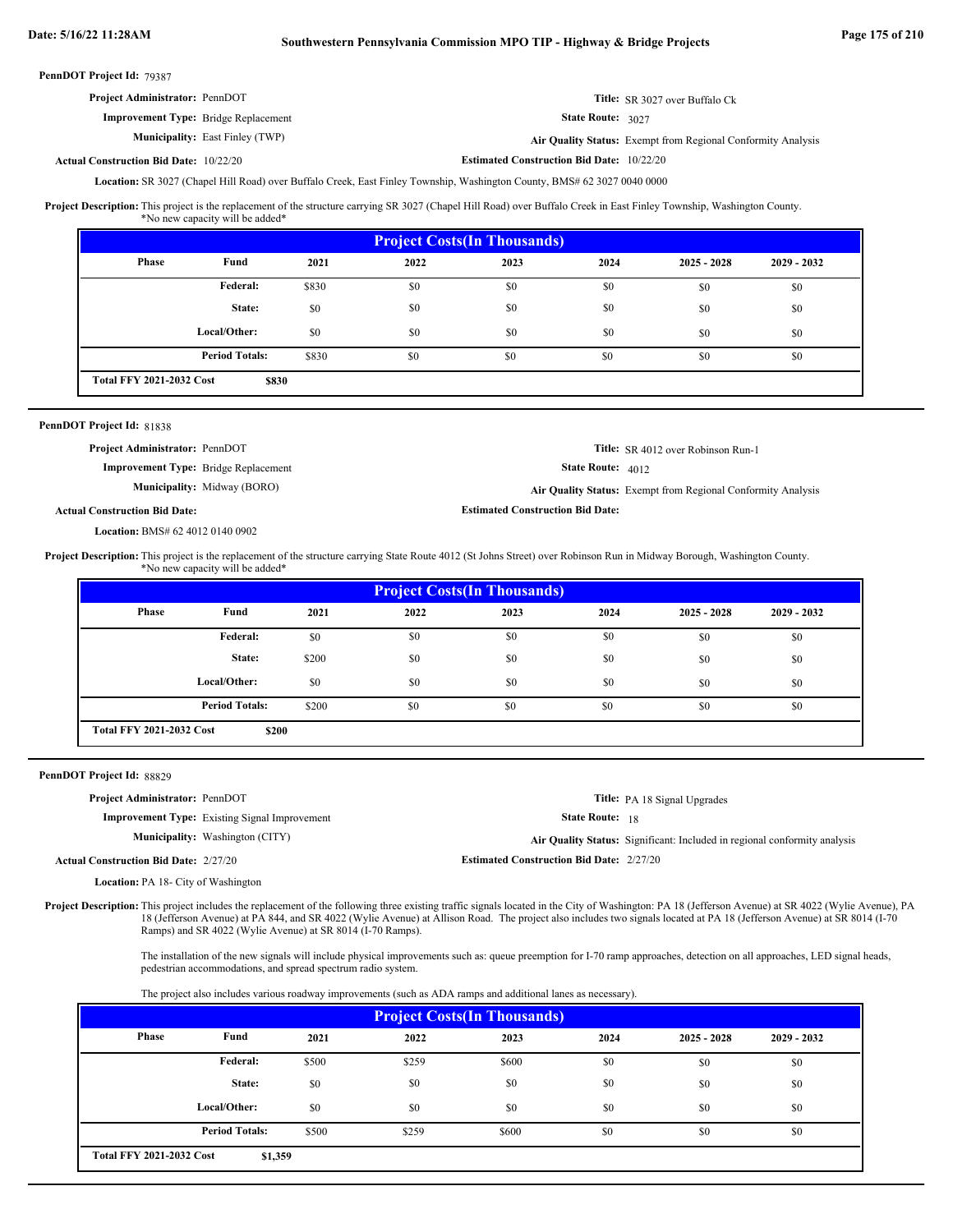| PennDOT Project Id: 89052 |  |
|---------------------------|--|
|---------------------------|--|

| <b>Project Administrator: PennDOT</b>       |                                    |                                                 | <b>Title:</b> SR 4057 over Brush Run                         |
|---------------------------------------------|------------------------------------|-------------------------------------------------|--------------------------------------------------------------|
| <b>Improvement Type:</b> Bridge Improvement |                                    | <b>State Route:</b> $4057$                      |                                                              |
|                                             | <b>Municipality:</b> Buffalo (TWP) |                                                 | Air Quality Status: Exempt from Regional Conformity Analysis |
| <b>Actual Construction Bid Date:</b>        |                                    | <b>Estimated Construction Bid Date: 9/14/23</b> |                                                              |

# BMS# 62 4057 0070 2297 **Location:**

This project is the rehabilitation/replacement of the structure carrying State Route 4057 (Reed Road) over Brush Run in Buffalo and Hopewell Townships, Washington County. \*No new capacity will be added\* **Project Description:**

| <b>Project Costs (In Thousands)</b> |                                            |       |       |      |         |               |               |  |  |
|-------------------------------------|--------------------------------------------|-------|-------|------|---------|---------------|---------------|--|--|
| <b>Phase</b>                        | Fund                                       | 2021  | 2022  | 2023 | 2024    | $2025 - 2028$ | $2029 - 2032$ |  |  |
|                                     | Federal:                                   | \$200 | \$675 | \$0  | \$2300  | \$0           | \$0           |  |  |
|                                     | State:                                     | \$0   | \$0   | \$0  | \$0     | \$0           | \$0           |  |  |
|                                     | Local/Other:                               | \$0   | \$0   | \$0  | \$0     | \$0           | \$0           |  |  |
|                                     | <b>Period Totals:</b>                      | \$200 | \$675 | \$0  | \$2,300 | \$0           | \$0           |  |  |
|                                     | <b>Total FFY 2021-2032 Cost</b><br>\$3,175 |       |       |      |         |               |               |  |  |

### PennDOT Project Id: 89060

Actu

| <b>Project Administrator: PennDOT</b>          |                                     |                                                 | <b>Title:</b> PA 331 over Br Brush Run #1-DFB    |
|------------------------------------------------|-------------------------------------|-------------------------------------------------|--------------------------------------------------|
| <b>Improvement Type:</b> Bridge Rehabilitation |                                     | State Route: 331                                |                                                  |
|                                                | <b>Municipality:</b> Hopewell (TWP) |                                                 | Air Quality Status: AQ Conformity Does Not Apply |
| al Construction Bid Date: 9/30/21              |                                     | <b>Estimated Construction Bid Date: 9/30/21</b> |                                                  |

BMS: 62 0331 0240 1008 **Location:**

This project is the replacement/rehabilitation of the structure carrying PA 331 (Brush Run Road)over a branch of Brush Run in Hopewell Township, Washington County. \*No new capacity will be added\* **Project Description:**

| <b>Project Costs (In Thousands)</b> |                                          |      |       |      |      |               |               |  |  |
|-------------------------------------|------------------------------------------|------|-------|------|------|---------------|---------------|--|--|
| Phase                               | Fund                                     | 2021 | 2022  | 2023 | 2024 | $2025 - 2028$ | $2029 - 2032$ |  |  |
|                                     | Federal:                                 | \$0  | \$0   | \$0  | \$0  | \$0           | \$0           |  |  |
|                                     | State:                                   | \$0  | \$125 | \$0  | \$0  | \$0           | \$0           |  |  |
|                                     | Local/Other:                             | \$0  | \$0   | \$0  | \$0  | \$0           | \$0           |  |  |
|                                     | <b>Period Totals:</b>                    | \$0  | \$125 | \$0  | \$0  | \$0           | \$0           |  |  |
|                                     | <b>Total FFY 2021-2032 Cost</b><br>\$125 |      |       |      |      |               |               |  |  |

PennDOT Project Id: 90685

| <b>Project Administrator: PennDOT</b>       |                                           |                                                 | <b>Title:</b> PA 18 over Chartiers Creek-2                   |
|---------------------------------------------|-------------------------------------------|-------------------------------------------------|--------------------------------------------------------------|
| <b>Improvement Type:</b> Bridge Replacement |                                           | <b>State Route:</b> 18                          |                                                              |
|                                             | <b>Municipality:</b> North Franklin (TWP) |                                                 | Air Quality Status: Exempt from Regional Conformity Analysis |
| <b>Actual Construction Bid Date:</b>        |                                           | <b>Estimated Construction Bid Date: 9/19/24</b> |                                                              |
|                                             |                                           |                                                 |                                                              |

Location: PA 18 (Park Avenue) over Chartiers Creek, North Franklin Township, Washington County, BMS# 62 0018 0310 0532

Project Description: This project is the replacement of the structure carrying PA 18 (Park Avenue) over Chartiers Creek in North Franklin Township, Washington County. \*No new capacity will be added\*

| <b>Project Costs (In Thousands)</b> |                                            |       |      |      |         |               |               |  |
|-------------------------------------|--------------------------------------------|-------|------|------|---------|---------------|---------------|--|
| <b>Phase</b>                        | Fund                                       | 2021  | 2022 | 2023 | 2024    | $2025 - 2028$ | $2029 - 2032$ |  |
|                                     | Federal:                                   | \$660 | \$0  | \$0  | \$0     | \$0           | \$0           |  |
|                                     | State:                                     | \$0   | \$0  | \$0  | \$2250  | \$0           | \$0           |  |
|                                     | Local/Other:                               | \$0   | \$0  | \$0  | \$0     | \$0           | \$0           |  |
|                                     | <b>Period Totals:</b>                      | \$660 | \$0  | \$0  | \$2,250 | \$0           | \$0           |  |
|                                     | <b>Total FFY 2021-2032 Cost</b><br>\$2,910 |       |      |      |         |               |               |  |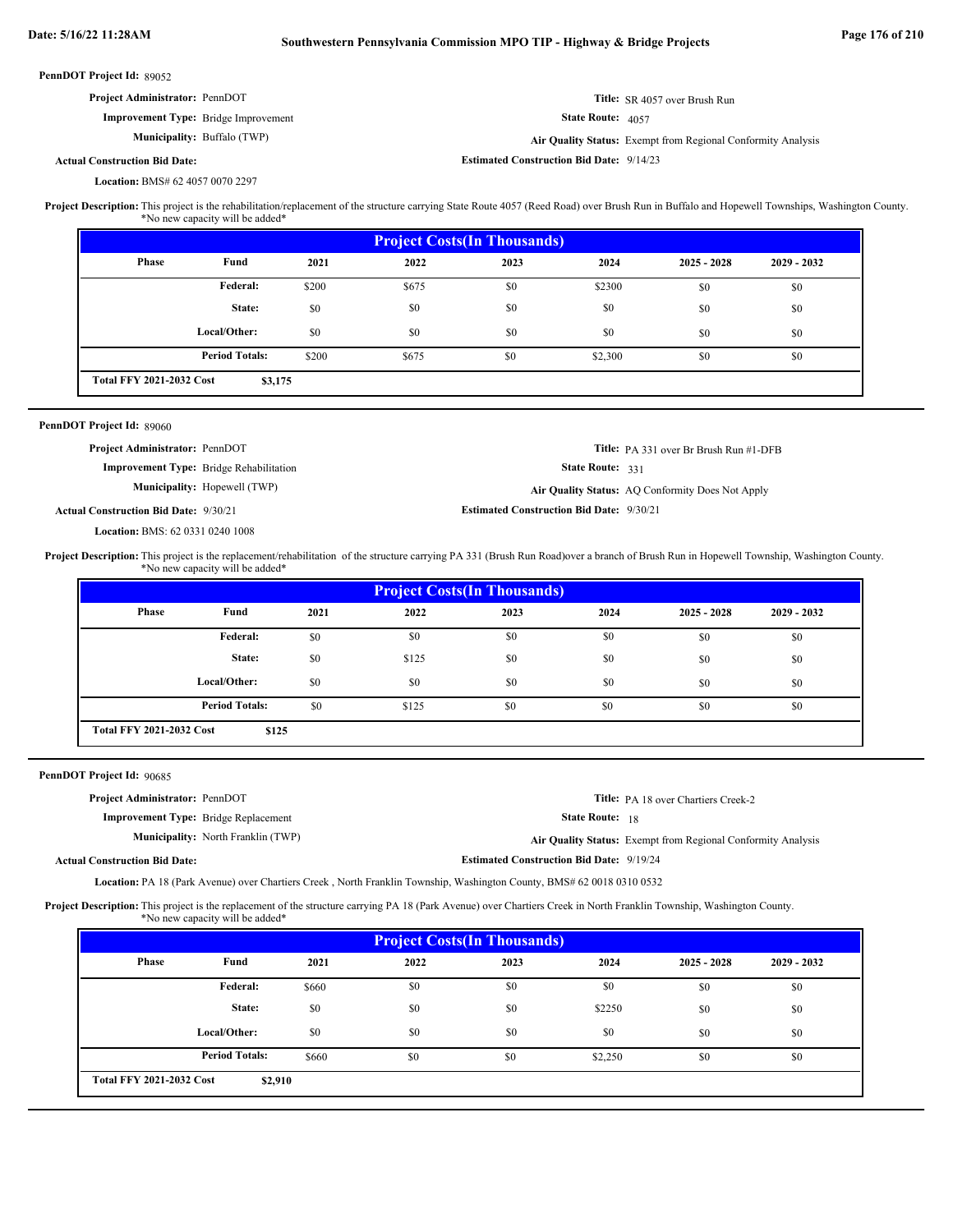| PennDOT Project Id: 90690                                                                                                                                                                                                                                   |                                             |       |                                                                                                                  |                                                 |                   |                                                              |             |  |  |
|-------------------------------------------------------------------------------------------------------------------------------------------------------------------------------------------------------------------------------------------------------------|---------------------------------------------|-------|------------------------------------------------------------------------------------------------------------------|-------------------------------------------------|-------------------|--------------------------------------------------------------|-------------|--|--|
| Project Administrator: PennDOT                                                                                                                                                                                                                              |                                             |       | Title: SR 1061 over Froman Run-DFB                                                                               |                                                 |                   |                                                              |             |  |  |
|                                                                                                                                                                                                                                                             | Improvement Type: Bridge Replacement        |       | <b>State Route:</b> 1061                                                                                         |                                                 |                   |                                                              |             |  |  |
|                                                                                                                                                                                                                                                             | <b>Municipality:</b> Union (TWP)            |       | Air Quality Status: Exempt from Regional Conformity Analysis                                                     |                                                 |                   |                                                              |             |  |  |
| <b>Actual Construction Bid Date:</b>                                                                                                                                                                                                                        |                                             |       |                                                                                                                  | <b>Estimated Construction Bid Date: 9/28/23</b> |                   |                                                              |             |  |  |
|                                                                                                                                                                                                                                                             | Location: BMS ID: 62 1061 0010 0052         |       |                                                                                                                  |                                                 |                   |                                                              |             |  |  |
| Project Description: This project is the replacement/rehabilitation of the structure carrying State Route 1061 (Mingo Church Road) over Froman Road in Union Township, Washington County.                                                                   | *No new capacity will be added*             |       |                                                                                                                  |                                                 |                   |                                                              |             |  |  |
|                                                                                                                                                                                                                                                             |                                             |       | <b>Project Costs (In Thousands)</b>                                                                              |                                                 |                   |                                                              |             |  |  |
| Phase                                                                                                                                                                                                                                                       | Fund                                        | 2021  | 2022                                                                                                             | 2023                                            | 2024              | $2025 - 2028$                                                | 2029 - 2032 |  |  |
|                                                                                                                                                                                                                                                             | Federal:                                    | \$0   | \$0                                                                                                              | \$0                                             | \$0               | \$0                                                          | \$0         |  |  |
|                                                                                                                                                                                                                                                             | State:                                      | \$0   | \$0                                                                                                              | \$0                                             | \$200             | \$0                                                          | \$0         |  |  |
|                                                                                                                                                                                                                                                             | Local/Other:                                | \$0   | \$0                                                                                                              | \$0                                             | \$0               | \$0                                                          | \$0         |  |  |
|                                                                                                                                                                                                                                                             | <b>Period Totals:</b>                       | \$0   | \$0                                                                                                              | \$0                                             | \$200             | \$0                                                          | \$0         |  |  |
| <b>Total FFY 2021-2032 Cost</b>                                                                                                                                                                                                                             | \$200                                       |       |                                                                                                                  |                                                 |                   |                                                              |             |  |  |
|                                                                                                                                                                                                                                                             |                                             |       |                                                                                                                  |                                                 |                   |                                                              |             |  |  |
| PennDOT Project Id: 90785<br>Project Administrator: PennDOT                                                                                                                                                                                                 |                                             |       |                                                                                                                  |                                                 |                   |                                                              |             |  |  |
|                                                                                                                                                                                                                                                             | Improvement Type: Bridge Replacement        |       |                                                                                                                  |                                                 | State Route: 2019 | Title: SR 2019 over Br Pigeon Creek - DFB                    |             |  |  |
|                                                                                                                                                                                                                                                             | Municipality: Somerset (TWP)                |       |                                                                                                                  |                                                 |                   |                                                              |             |  |  |
|                                                                                                                                                                                                                                                             |                                             |       | Air Quality Status: Exempt from Regional Conformity Analysis<br><b>Estimated Construction Bid Date: 10/22/20</b> |                                                 |                   |                                                              |             |  |  |
|                                                                                                                                                                                                                                                             |                                             |       |                                                                                                                  |                                                 |                   |                                                              |             |  |  |
| <b>Actual Construction Bid Date: 10/22/20</b><br>Project Description: This project is the replacement/rehabilitation of the structure carrying State Route 2019 (Vanceville Road) over a branch of Pigeon Creek in Somerset Township, Washington<br>County. | Location: BMS#: 62 2019 0090 1703,          |       |                                                                                                                  |                                                 |                   |                                                              |             |  |  |
|                                                                                                                                                                                                                                                             | *No new capacity will be added*             |       |                                                                                                                  | <b>Project Costs (In Thousands)</b>             |                   |                                                              |             |  |  |
| Phase                                                                                                                                                                                                                                                       | Fund                                        | 2021  | 2022                                                                                                             | 2023                                            | 2024              | $2025 - 2028$                                                | 2029 - 2032 |  |  |
|                                                                                                                                                                                                                                                             | <b>Federal:</b>                             | \$0   | \$0                                                                                                              | \$0                                             | \$0               | \$0                                                          | \$0         |  |  |
|                                                                                                                                                                                                                                                             | State:                                      | \$200 | \$0                                                                                                              | \$0                                             | \$0               | \$0                                                          | \$0         |  |  |
|                                                                                                                                                                                                                                                             | Local/Other:                                | \$0   | \$0                                                                                                              | \$0                                             | \$0               | \$0                                                          | \$0         |  |  |
|                                                                                                                                                                                                                                                             | <b>Period Totals:</b>                       | \$200 | \$0                                                                                                              | \$0                                             | \$0               | \$0                                                          | \$0         |  |  |
| <b>Total FFY 2021-2032 Cost</b>                                                                                                                                                                                                                             | \$200                                       |       |                                                                                                                  |                                                 |                   |                                                              |             |  |  |
|                                                                                                                                                                                                                                                             |                                             |       |                                                                                                                  |                                                 |                   |                                                              |             |  |  |
| PennDOT Project Id: 90824<br>Project Administrator: PennDOT                                                                                                                                                                                                 |                                             |       |                                                                                                                  |                                                 |                   | Title: SR 2047 over Sowers Run - DFB                         |             |  |  |
|                                                                                                                                                                                                                                                             | <b>Improvement Type:</b> Bridge Replacement |       |                                                                                                                  |                                                 | State Route: 2047 |                                                              |             |  |  |
|                                                                                                                                                                                                                                                             | Municipality: West Bethlehem (TWP)          |       |                                                                                                                  |                                                 |                   | Air Quality Status: Exempt from Regional Conformity Analysis |             |  |  |
| <b>Actual Construction Bid Date: 9/30/21</b>                                                                                                                                                                                                                |                                             |       |                                                                                                                  | <b>Estimated Construction Bid Date: 9/30/21</b> |                   |                                                              |             |  |  |
|                                                                                                                                                                                                                                                             | <b>Location: BMS# 62 2047 0080 1729,</b>    |       |                                                                                                                  |                                                 |                   |                                                              |             |  |  |
| Project Description: This project is the replacement/rehabilitation of the structure carrying State Route 2047 (Little Creek Road) over Sowers Run in West Bethlehem Township, Washington County.                                                           | *No new capacity will be added*             |       |                                                                                                                  |                                                 |                   |                                                              |             |  |  |
|                                                                                                                                                                                                                                                             |                                             |       |                                                                                                                  |                                                 |                   |                                                              |             |  |  |
| Phase                                                                                                                                                                                                                                                       | Fund                                        | 2021  | 2022                                                                                                             | <b>Project Costs(In Thousands)</b><br>2023      | 2024              | $2025 - 2028$                                                | 2029 - 2032 |  |  |
|                                                                                                                                                                                                                                                             | <b>Federal:</b>                             | \$0   | \$0                                                                                                              | \$0                                             | \$0               | \$0                                                          | \$0         |  |  |
|                                                                                                                                                                                                                                                             | State:                                      | \$0   | \$200                                                                                                            | \$0                                             | \$0               | \$0                                                          | \$0         |  |  |

\$0 \$0 \$0 \$0 \$0 \$0 \$0 \$0 \$0 \$0 \$200 \$0 \$0 \$0 \$0 \$0 \$0

**Period Totals:** \$0

 $\$0$ 

**\$200 Total FFY 2021-2032 Cost**

**Local/Other:**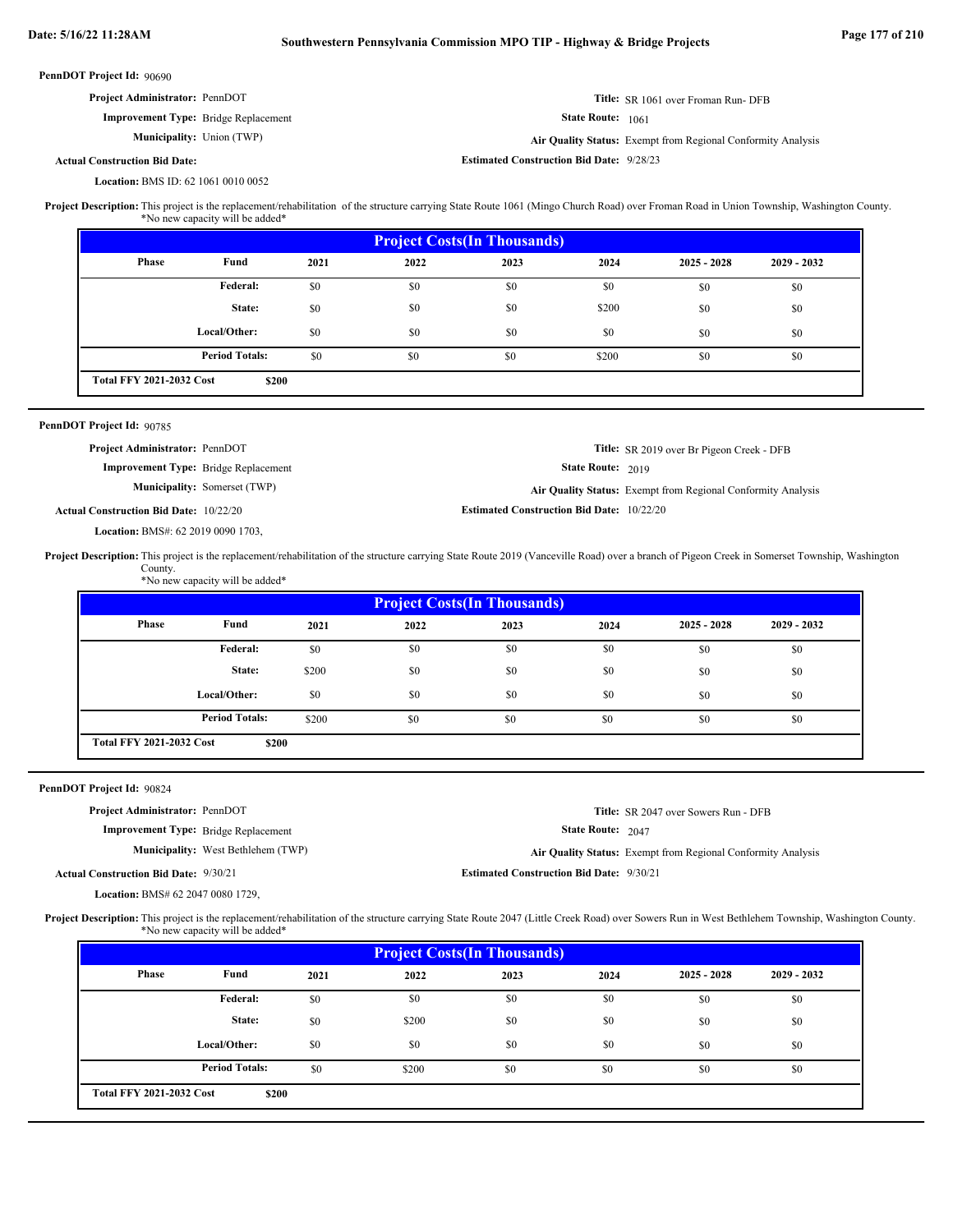| <b>Project Administrator: PennDOT</b>                                                           |                                                                                                                                                      |       |                                                                                                                                                                                                                                                                                                                                                                                                                                                                                                                                             |                                                 |                   | Title: Belle Vernon Brdg Preserv                                                                |             |
|-------------------------------------------------------------------------------------------------|------------------------------------------------------------------------------------------------------------------------------------------------------|-------|---------------------------------------------------------------------------------------------------------------------------------------------------------------------------------------------------------------------------------------------------------------------------------------------------------------------------------------------------------------------------------------------------------------------------------------------------------------------------------------------------------------------------------------------|-------------------------------------------------|-------------------|-------------------------------------------------------------------------------------------------|-------------|
|                                                                                                 | <b>Improvement Type:</b> Bridge Preservation Activities                                                                                              |       | <b>State Route: 70</b>                                                                                                                                                                                                                                                                                                                                                                                                                                                                                                                      |                                                 |                   |                                                                                                 |             |
|                                                                                                 | Municipality: Speers (BORO)                                                                                                                          |       |                                                                                                                                                                                                                                                                                                                                                                                                                                                                                                                                             |                                                 |                   | Air Quality Status: Exempt from Regional Conformity Analysis                                    |             |
| <b>Actual Construction Bid Date: 3/12/15</b>                                                    |                                                                                                                                                      |       |                                                                                                                                                                                                                                                                                                                                                                                                                                                                                                                                             | <b>Estimated Construction Bid Date: 1/29/15</b> |                   |                                                                                                 |             |
| <b>Location: 62-0070-0400-1415</b>                                                              |                                                                                                                                                      |       |                                                                                                                                                                                                                                                                                                                                                                                                                                                                                                                                             |                                                 |                   |                                                                                                 |             |
| Project Description: jsisul 7/22/2014 10:34:46                                                  |                                                                                                                                                      |       |                                                                                                                                                                                                                                                                                                                                                                                                                                                                                                                                             |                                                 |                   |                                                                                                 |             |
|                                                                                                 | North Belle Vernon, Westmoreland County.                                                                                                             |       | This project is the preservation of the structure carrying I-70 over PA 88, PA 906, 2 R/R, and the Mon River (Belle Vernon Bridge); concrete pavement patching on I-70 from the<br>Speers Interchange to the bridge that carries Ferncliff Drive over I-70; and rock fall remediation at the edge of the shoulders of the eastbound lanes(Seg/Off: 0404/1749 to<br>0410/1520) and westbound lanes (Seg/Off: 0411/0055 to 0411/1428) of I-70. The project is located in Speers Borough, Washington County; Belle Vernon, Fayette County; and |                                                 |                   |                                                                                                 |             |
|                                                                                                 |                                                                                                                                                      |       |                                                                                                                                                                                                                                                                                                                                                                                                                                                                                                                                             | <b>Project Costs(In Thousands)</b>              |                   |                                                                                                 |             |
| Phase                                                                                           | Fund                                                                                                                                                 | 2021  | 2022                                                                                                                                                                                                                                                                                                                                                                                                                                                                                                                                        | 2023                                            | 2024              | $2025 - 2028$                                                                                   | 2029 - 2032 |
|                                                                                                 | <b>Federal:</b>                                                                                                                                      | \$0   | \$0                                                                                                                                                                                                                                                                                                                                                                                                                                                                                                                                         | \$0                                             | \$0               | \$0                                                                                             | \$0         |
|                                                                                                 | State:                                                                                                                                               | \$10  | \$0                                                                                                                                                                                                                                                                                                                                                                                                                                                                                                                                         | \$0                                             | \$0               | \$0                                                                                             | \$0         |
|                                                                                                 | Local/Other:                                                                                                                                         | \$0   | \$0                                                                                                                                                                                                                                                                                                                                                                                                                                                                                                                                         | \$0                                             | \$0               | \$0                                                                                             | \$0         |
|                                                                                                 | <b>Period Totals:</b>                                                                                                                                | \$10  | \$0                                                                                                                                                                                                                                                                                                                                                                                                                                                                                                                                         | \$0                                             | \$0               | \$0                                                                                             | \$0         |
| <b>Total FFY 2021-2032 Cost</b>                                                                 | \$10                                                                                                                                                 |       |                                                                                                                                                                                                                                                                                                                                                                                                                                                                                                                                             |                                                 |                   |                                                                                                 |             |
|                                                                                                 | Project Administrator: PennDOT<br><b>Improvement Type:</b> Bridge Replacement<br><b>Municipality:</b> Speers (BORO)                                  |       |                                                                                                                                                                                                                                                                                                                                                                                                                                                                                                                                             | <b>Estimated Construction Bid Date: 1/13/22</b> | State Route: 2027 | <b>Title:</b> SR 2027 over I-70<br>Air Quality Status: Exempt from Regional Conformity Analysis |             |
| <b>Actual Construction Bid Date: 1/13/22</b>                                                    | Location: SR 2027 (Maple Drive) over Interstate 70<br>Speers Borough, Washington County<br>BMS# 62 2027 0070 1005<br>*No new capacity will be added* |       | Project Description: This project is the replacement of the structure carrying State Route 2027 (Maple Drive) over Interstate 70 in Speers Borough, Washington County.                                                                                                                                                                                                                                                                                                                                                                      |                                                 |                   |                                                                                                 |             |
|                                                                                                 |                                                                                                                                                      |       |                                                                                                                                                                                                                                                                                                                                                                                                                                                                                                                                             | <b>Project Costs(In Thousands)</b>              |                   |                                                                                                 |             |
| <b>Phase</b>                                                                                    | Fund                                                                                                                                                 | 2021  | 2022                                                                                                                                                                                                                                                                                                                                                                                                                                                                                                                                        | 2023                                            | 2024              | $2025 - 2028$                                                                                   | 2029 - 2032 |
|                                                                                                 | <b>Federal:</b>                                                                                                                                      | \$0   | \$4296                                                                                                                                                                                                                                                                                                                                                                                                                                                                                                                                      | \$1305                                          | \$72              | \$0                                                                                             | \$0         |
|                                                                                                 | State:                                                                                                                                               | \$703 | \$0                                                                                                                                                                                                                                                                                                                                                                                                                                                                                                                                         | \$0                                             | \$1418            | \$0                                                                                             | \$0         |
|                                                                                                 | Local/Other:                                                                                                                                         | \$0   | \$0                                                                                                                                                                                                                                                                                                                                                                                                                                                                                                                                         | \$0                                             | \$0               | \$0                                                                                             | \$0         |
|                                                                                                 | <b>Period Totals:</b>                                                                                                                                | \$703 | \$4,296                                                                                                                                                                                                                                                                                                                                                                                                                                                                                                                                     | \$1,305                                         | \$1,490           | \$0                                                                                             | \$0         |
|                                                                                                 |                                                                                                                                                      |       |                                                                                                                                                                                                                                                                                                                                                                                                                                                                                                                                             |                                                 |                   |                                                                                                 |             |
|                                                                                                 | \$7,794                                                                                                                                              |       |                                                                                                                                                                                                                                                                                                                                                                                                                                                                                                                                             |                                                 |                   |                                                                                                 |             |
|                                                                                                 |                                                                                                                                                      |       |                                                                                                                                                                                                                                                                                                                                                                                                                                                                                                                                             |                                                 |                   |                                                                                                 |             |
|                                                                                                 |                                                                                                                                                      |       |                                                                                                                                                                                                                                                                                                                                                                                                                                                                                                                                             |                                                 |                   |                                                                                                 |             |
|                                                                                                 |                                                                                                                                                      |       |                                                                                                                                                                                                                                                                                                                                                                                                                                                                                                                                             |                                                 |                   | Title: SR 4031/Br So Fork Cross Creek - DFB                                                     |             |
|                                                                                                 | Improvement Type: Bridge Replacement                                                                                                                 |       |                                                                                                                                                                                                                                                                                                                                                                                                                                                                                                                                             |                                                 | State Route: 4031 |                                                                                                 |             |
| <b>Total FFY 2021-2032 Cost</b><br>PennDOT Project Id: 103058<br>Project Administrator: PennDOT | <b>Municipality:</b> Cross Creek (TWP)                                                                                                               |       |                                                                                                                                                                                                                                                                                                                                                                                                                                                                                                                                             |                                                 |                   | Air Quality Status: AQ Conformity Does Not Apply                                                |             |
| <b>Actual Construction Bid Date:</b>                                                            | <b>Location:</b> BMS ID: 62 4031 0040 1630,                                                                                                          |       |                                                                                                                                                                                                                                                                                                                                                                                                                                                                                                                                             | <b>Estimated Construction Bid Date: 6/3/21</b>  |                   |                                                                                                 |             |

| <b>Project Costs (In Thousands)</b> |                       |      |      |       |      |               |               |  |  |  |
|-------------------------------------|-----------------------|------|------|-------|------|---------------|---------------|--|--|--|
| <b>Phase</b>                        | Fund                  | 2021 | 2022 | 2023  | 2024 | $2025 - 2028$ | $2029 - 2032$ |  |  |  |
|                                     | Federal:              | \$0  | \$0  | \$0   | \$0  | \$0           | \$0           |  |  |  |
|                                     | State:                | \$0  | \$0  | \$200 | \$0  | \$0           | \$0           |  |  |  |
|                                     | Local/Other:          | \$0  | \$0  | \$0   | \$0  | \$0           | \$0           |  |  |  |
|                                     | <b>Period Totals:</b> | \$0  | \$0  | \$200 | \$0  | \$0           | \$0           |  |  |  |
| <b>Total FFY 2021-2032 Cost</b>     | \$200                 |      |      |       |      |               |               |  |  |  |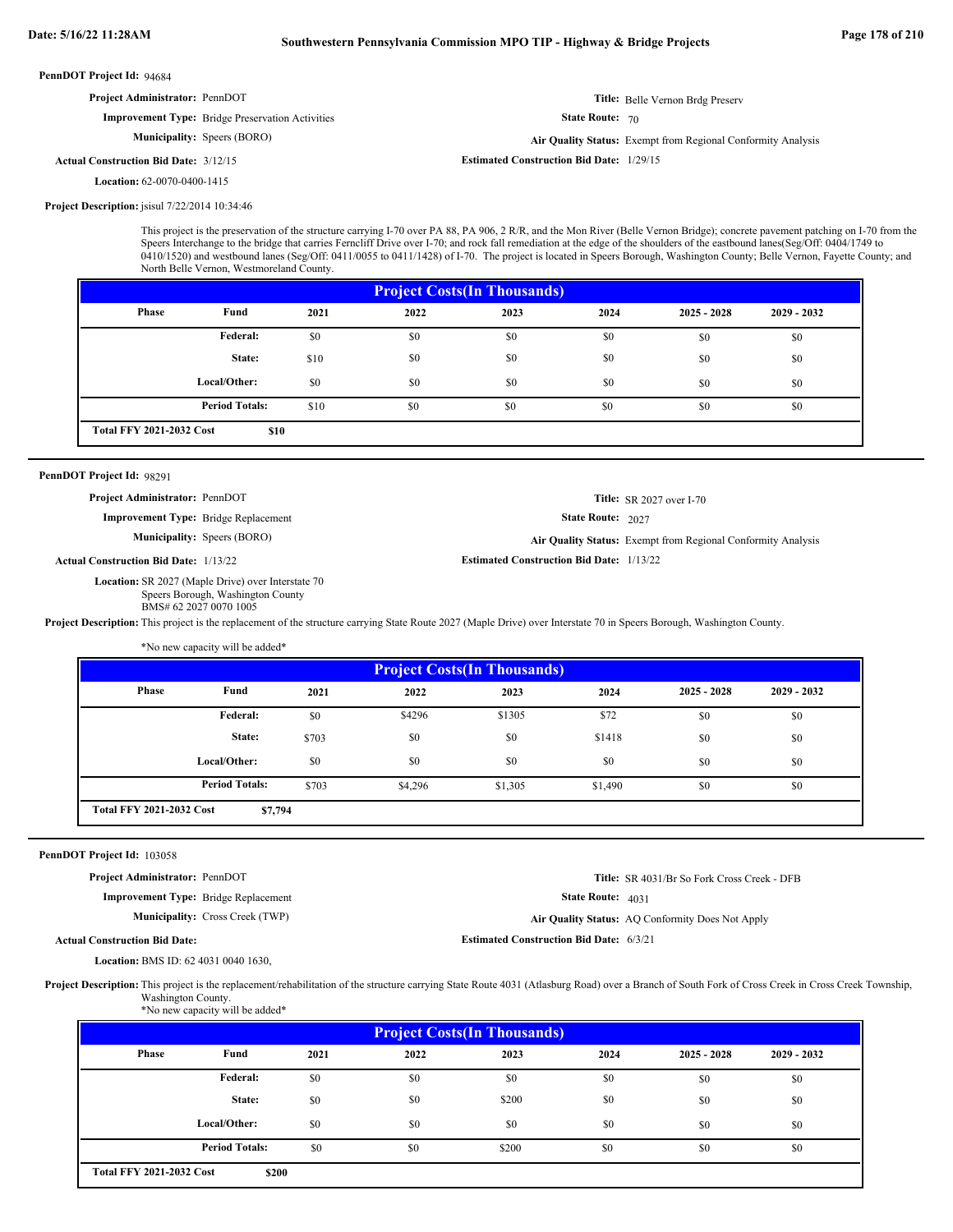| PennDOT Project Id: 103142                                                                                                                                                                                                               |                                                                                                     |      |                                                             |                                                 |                                              |                                                              |             |  |  |
|------------------------------------------------------------------------------------------------------------------------------------------------------------------------------------------------------------------------------------------|-----------------------------------------------------------------------------------------------------|------|-------------------------------------------------------------|-------------------------------------------------|----------------------------------------------|--------------------------------------------------------------|-------------|--|--|
| Project Administrator: PennDOT                                                                                                                                                                                                           | <b>Improvement Type:</b> Bridge Replacement                                                         |      | Title: SR 4015/ Br Raccoon Creek - DFB<br>State Route: 4015 |                                                 |                                              |                                                              |             |  |  |
|                                                                                                                                                                                                                                          | Municipality: Mount Pleasant (TWP)                                                                  |      |                                                             |                                                 |                                              |                                                              |             |  |  |
|                                                                                                                                                                                                                                          |                                                                                                     |      |                                                             | <b>Estimated Construction Bid Date: 6/8/25</b>  |                                              | Air Quality Status: AQ Conformity Does Not Apply             |             |  |  |
| <b>Actual Construction Bid Date:</b>                                                                                                                                                                                                     |                                                                                                     |      |                                                             |                                                 |                                              |                                                              |             |  |  |
| <b>Location: BMS ID: 62 4015 0020 1018,</b><br>Project Description: This project is the replacement/rehabilitation of the structure carrying State Route 4015 (Waterdam Road) over a Branch of Raccoon Creek in Mount Pleasant Township, | Washington County.<br>*No new capacity will be added*                                               |      |                                                             |                                                 |                                              |                                                              |             |  |  |
|                                                                                                                                                                                                                                          |                                                                                                     |      | <b>Project Costs(In Thousands)</b>                          |                                                 |                                              |                                                              |             |  |  |
| Phase                                                                                                                                                                                                                                    | Fund                                                                                                | 2021 | 2022                                                        | 2023                                            | 2024                                         | $2025 - 2028$                                                | 2029 - 2032 |  |  |
|                                                                                                                                                                                                                                          | Federal:                                                                                            | \$0  | \$0                                                         | \$0                                             | \$0                                          | \$0                                                          | \$0         |  |  |
|                                                                                                                                                                                                                                          | State:                                                                                              | \$0  | \$0                                                         | \$200                                           | \$0                                          | \$0                                                          | \$0         |  |  |
|                                                                                                                                                                                                                                          | Local/Other:                                                                                        | \$0  | \$0                                                         | \$0                                             | \$0                                          | \$0                                                          | \$0         |  |  |
|                                                                                                                                                                                                                                          | <b>Period Totals:</b>                                                                               | \$0  | \$0                                                         | \$200                                           | \$0                                          | \$0                                                          | \$0         |  |  |
| <b>Total FFY 2021-2032 Cost</b>                                                                                                                                                                                                          | \$200                                                                                               |      |                                                             |                                                 |                                              |                                                              |             |  |  |
|                                                                                                                                                                                                                                          |                                                                                                     |      |                                                             |                                                 |                                              |                                                              |             |  |  |
| PennDOT Project Id: 105162                                                                                                                                                                                                               |                                                                                                     |      |                                                             |                                                 |                                              |                                                              |             |  |  |
|                                                                                                                                                                                                                                          | Project Administrator: Washington County Planning<br><b>Improvement Type:</b> Bridge Rehabilitation |      |                                                             |                                                 | Title: Pigeon Creek #26<br>State Route: 7403 |                                                              |             |  |  |
|                                                                                                                                                                                                                                          |                                                                                                     |      |                                                             |                                                 |                                              |                                                              |             |  |  |
|                                                                                                                                                                                                                                          | <b>Municipality:</b> Bentleyville (BORO)                                                            |      |                                                             |                                                 |                                              | Air Quality Status: Exempt from Regional Conformity Analysis |             |  |  |
| <b>Actual Construction Bid Date: 9/17/20</b>                                                                                                                                                                                             |                                                                                                     |      |                                                             | <b>Estimated Construction Bid Date: 9/17/20</b> |                                              |                                                              |             |  |  |
| Location: BMS# 62 7403 0000 4026<br>Project Description: This project is the rehabilitation of the structure carrying State Route 7403 (Catholic Church Bridge) over Pigeon Creek in Bentleyville Borough, Washington County.            |                                                                                                     |      |                                                             |                                                 |                                              |                                                              |             |  |  |
|                                                                                                                                                                                                                                          | *No new capacity will be added*                                                                     |      |                                                             | <b>Project Costs(In Thousands)</b>              |                                              |                                                              |             |  |  |
| <b>Phase</b>                                                                                                                                                                                                                             | Fund                                                                                                | 2021 | 2022                                                        | 2023                                            | 2024                                         | $2025 - 2028$                                                | 2029 - 2032 |  |  |
|                                                                                                                                                                                                                                          | <b>Federal:</b>                                                                                     | \$16 | \$0                                                         | \$0                                             | \$0                                          | \$0                                                          | \$0         |  |  |
|                                                                                                                                                                                                                                          | State:                                                                                              | \$0  | \$0                                                         | \$0                                             | \$0                                          | \$0                                                          | \$0         |  |  |
|                                                                                                                                                                                                                                          | Local/Other:                                                                                        | \$4  | \$0                                                         | \$0                                             | \$0                                          | \$0                                                          | \$0         |  |  |
|                                                                                                                                                                                                                                          | <b>Period Totals:</b>                                                                               | \$20 | \$0                                                         | \$0                                             | \$0                                          | \$0                                                          | \$0         |  |  |
| <b>Total FFY 2021-2032 Cost</b>                                                                                                                                                                                                          | \$20                                                                                                |      |                                                             |                                                 |                                              |                                                              |             |  |  |
| PennDOT Project Id: 105406                                                                                                                                                                                                               |                                                                                                     |      |                                                             |                                                 |                                              |                                                              |             |  |  |
| Project Administrator: PennDOT                                                                                                                                                                                                           |                                                                                                     |      |                                                             |                                                 |                                              | Title: SR 3021 ov Br Mid Wheel Creek - DFB                   |             |  |  |
|                                                                                                                                                                                                                                          | Improvement Type: Bridge Replacement                                                                |      |                                                             |                                                 | State Route: 3021                            |                                                              |             |  |  |
|                                                                                                                                                                                                                                          | <b>Municipality:</b> West Finley (TWP)                                                              |      |                                                             |                                                 |                                              | Air Quality Status: Exempt from Regional Conformity Analysis |             |  |  |
| <b>Actual Construction Bid Date:</b>                                                                                                                                                                                                     |                                                                                                     |      |                                                             | <b>Estimated Construction Bid Date: 7/14/22</b> |                                              |                                                              |             |  |  |
| Location: BMS ID: 62 3021 0072 0000                                                                                                                                                                                                      | Segment/Offset: 0072/0000<br>SR 3021 (McGuffey Road)<br>West Finley Township, Washington County     |      |                                                             |                                                 |                                              |                                                              |             |  |  |
| Project Description: This project is the replacement/rehabilitation of the structure carrying SR 3021 (McGuffey Road) over a branch of Middle Wheeling Creek in West Finley Township, Washington<br>County.                              | *No new capacity will be added*                                                                     |      |                                                             |                                                 |                                              |                                                              |             |  |  |
|                                                                                                                                                                                                                                          |                                                                                                     |      |                                                             | <b>Project Costs(In Thousands)</b>              |                                              |                                                              |             |  |  |
| Phase                                                                                                                                                                                                                                    | Fund                                                                                                | 2021 | 2022                                                        | 2023                                            | 2024                                         | $2025 - 2028$                                                | 2029 - 2032 |  |  |
|                                                                                                                                                                                                                                          | Federal:                                                                                            | \$0  | \$0                                                         | \$0                                             | \$0                                          | \$0                                                          | \$0         |  |  |
|                                                                                                                                                                                                                                          | State:                                                                                              | \$0  | \$200                                                       | \$0                                             | \$0                                          | \$0                                                          | \$0         |  |  |

\$0 \$200 \$0 \$0 \$0 \$0 \$0 \$0

**\$200**

**Period Totals:** \$0

**Total FFY 2021-2032 Cost**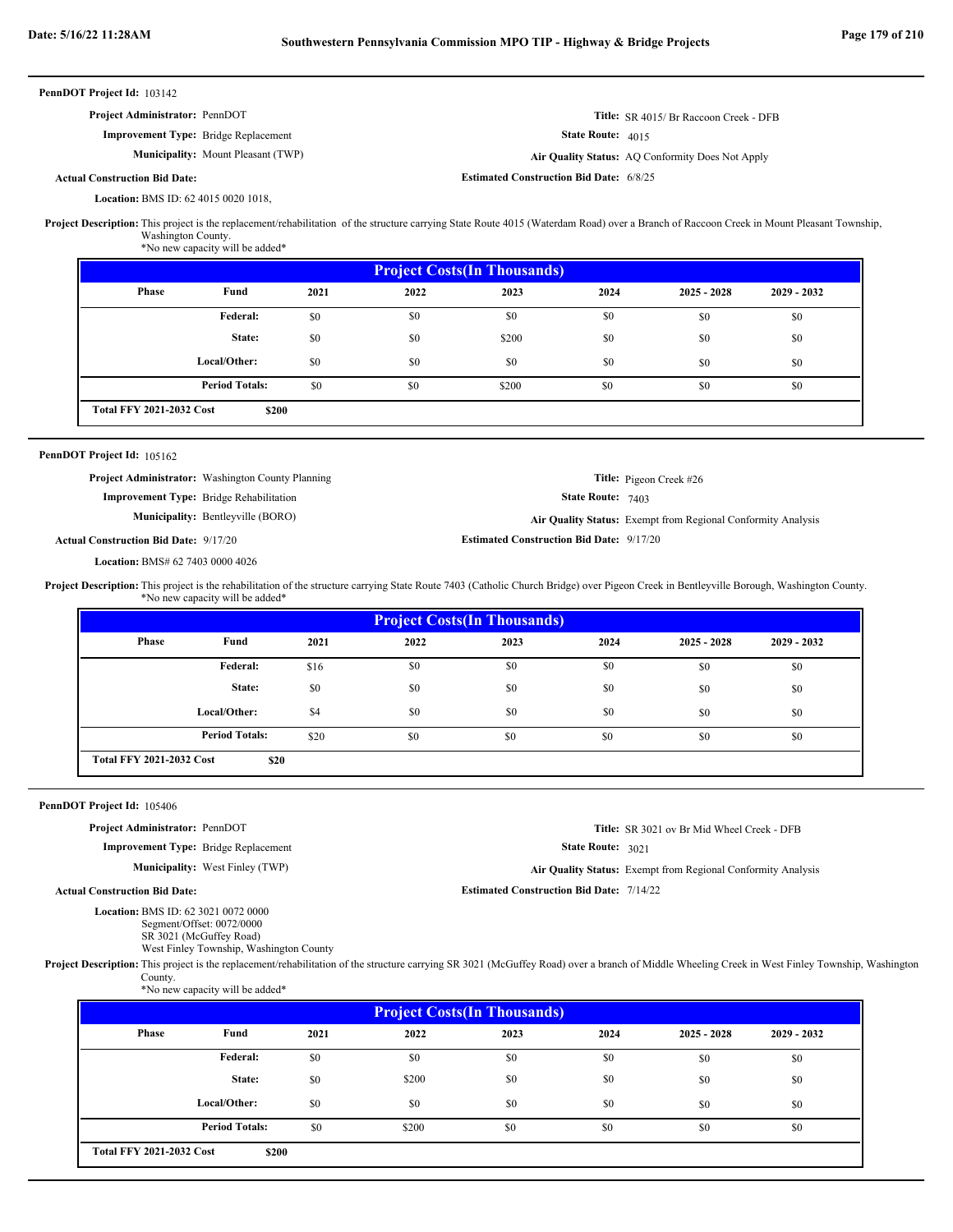**Estimated Construction Bid Date:** 6/8/23

Air Quality Status: AQ Conformity Does Not Apply

PennDOT Project Id: 105407

| <b>Project Administrator: PennDOT</b>       | Title: SR 2013/Br Little Daniels Run - DFB |
|---------------------------------------------|--------------------------------------------|
| <b>Improvement Type:</b> Bridge Replacement | State Route: 2013                          |

**Municipality:** North Bethlehem (TWP) **Air Quality Status:** 

**Actual Construction Bid Date:**

BMS ID: 62 2013 0020 1807, **Location:**

Project Description: This project is the replacement/rehabilitation of the structure carrying State Route 2013 (Little Daniels Run Road) over a branch of Little Daniels Run in North Bethlehem Township, Washington County.

\*No new capacity will be added\*

| <b>Project Costs (In Thousands)</b> |                       |      |      |       |      |               |               |  |  |
|-------------------------------------|-----------------------|------|------|-------|------|---------------|---------------|--|--|
| <b>Phase</b>                        | Fund                  | 2021 | 2022 | 2023  | 2024 | $2025 - 2028$ | $2029 - 2032$ |  |  |
|                                     | Federal:              | \$0  | \$0  | \$0   | \$0  | \$0           | \$0           |  |  |
|                                     | State:                | \$0  | \$0  | \$200 | \$0  | \$0           | \$0           |  |  |
|                                     | Local/Other:          | \$0  | \$0  | \$0   | \$0  | \$0           | \$0           |  |  |
|                                     | <b>Period Totals:</b> | \$0  | \$0  | \$200 | \$0  | \$0           | \$0           |  |  |
| <b>Total FFY 2021-2032 Cost</b>     | \$200                 |      |      |       |      |               |               |  |  |

### PennDOT Project Id: 105410

**Title:** SR 2022/Br Patterson Run - DFB **Project Administrator:** PennDOT

**Improvement Type:** Bridge Replacement

**Municipality:** Marianna (BORO) **Air Quality Status:** AQ Conformity Does Not Apply

### **Actual Construction Bid Date:**

BMS# 62 2022 0040 0000 **Location:**

Project Description: This project is the replacement/Rehabilitation of the structure carrying State Route 2022 (Patterson Run Road) over a branch of Patterson Run in Marianna Borough, Washington County. \*No new capacity will be added\*

| <b>Project Costs (In Thousands)</b> |                       |      |      |      |       |               |               |  |  |
|-------------------------------------|-----------------------|------|------|------|-------|---------------|---------------|--|--|
| Phase                               | Fund                  | 2021 | 2022 | 2023 | 2024  | $2025 - 2028$ | $2029 - 2032$ |  |  |
|                                     | <b>Federal:</b>       | \$0  | \$0  | \$0  | \$0   | \$0           | \$0           |  |  |
|                                     | State:                | \$0  | \$0  | \$0  | \$200 | \$0           | \$0           |  |  |
|                                     | Local/Other:          | \$0  | \$0  | \$0  | \$0   | \$0           | \$0           |  |  |
|                                     | <b>Period Totals:</b> | \$0  | \$0  | \$0  | \$200 | \$0           | \$0           |  |  |
| <b>Total FFY 2021-2032 Cost</b>     | \$200                 |      |      |      |       |               |               |  |  |

### PennDOT Project Id: 105426

**Project Administrator:** PennDOT

**Improvement Type:** Resurface

**Municipality:** Speers (BORO)

State Route: 88 **Title:** Charleroi Betterment Speers (BORO) **Air Quality Status:** Exempt from Regional Conformity Analysis

State Route: 2022

**Estimated Construction Bid Date:** 6/6/24

**Actual Construction Bid Date:**

PA 88 Segment/Offset: 0480/0000 to 0530/2603 **Location:**

0501/0000 to 0511/3442

Speers, Charleroi, and North Charleroi Boroughs, and Fallowfield Township, Washington County

Project Description: This project is for betterment improvements to PA 88 from I-70 to the Charleroi-Monessen Bridge in Speers, Charleroi, and North Charleroi Boroughs, and Fallowfield Township, Washington County

**Estimated Construction Bid Date:** 11/16/23

| <b>Project Costs (In Thousands)</b> |                       |      |      |         |         |               |               |  |  |
|-------------------------------------|-----------------------|------|------|---------|---------|---------------|---------------|--|--|
| <b>Phase</b>                        | Fund                  | 2021 | 2022 | 2023    | 2024    | $2025 - 2028$ | $2029 - 2032$ |  |  |
|                                     | Federal:              | \$0  | \$0  | \$6000  | \$3000  | \$0           | \$0           |  |  |
|                                     | State:                | \$0  | \$0  | \$0     | \$0     | \$0           | \$0           |  |  |
|                                     | Local/Other:          | \$0  | \$0  | \$0     | \$0     | \$0           | \$0           |  |  |
|                                     | <b>Period Totals:</b> | \$0  | \$0  | \$6,000 | \$3,000 | \$0           | \$0           |  |  |
| <b>Total FFY 2021-2032 Cost</b>     | \$9,000               |      |      |         |         |               |               |  |  |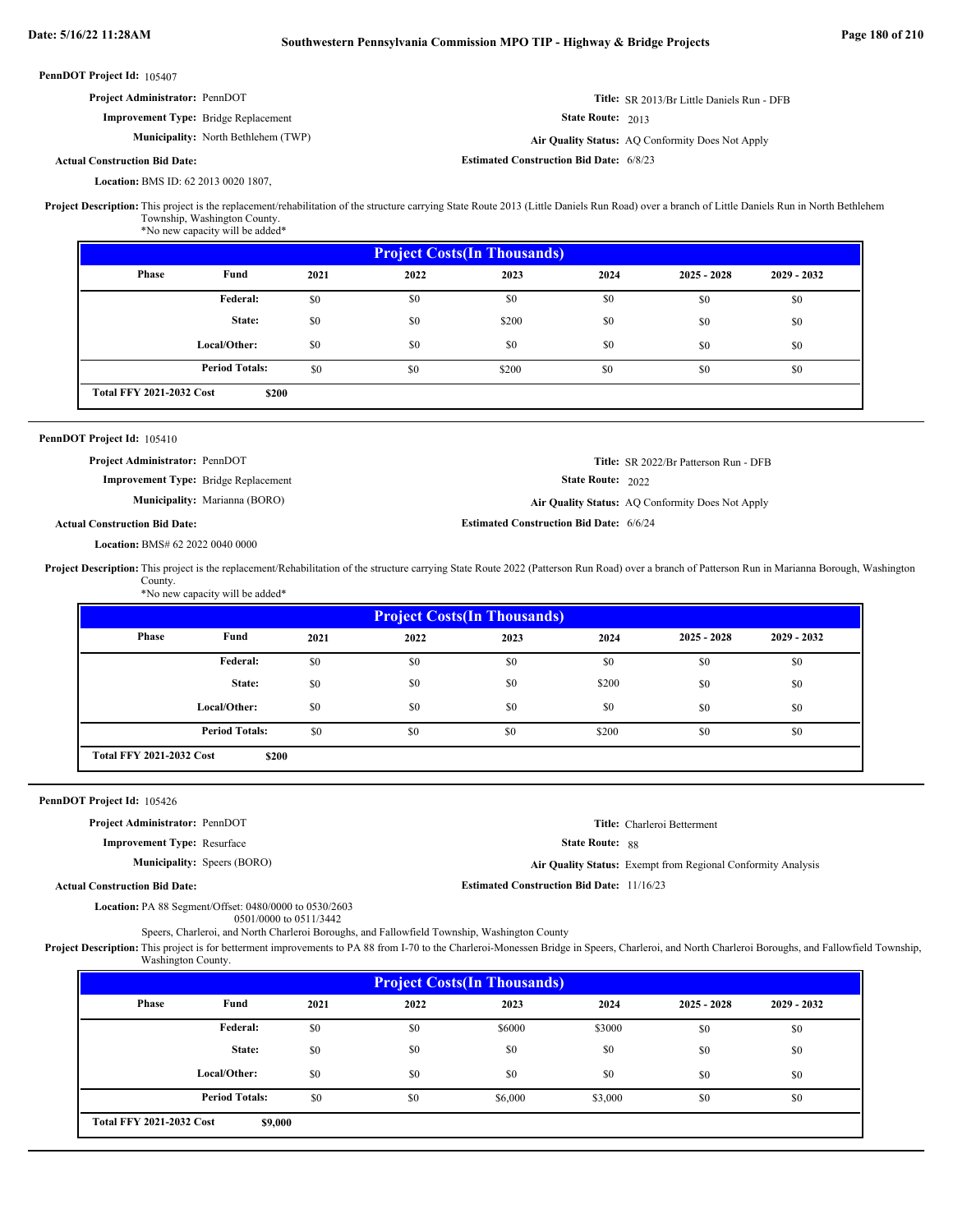| <b>Project Administrator: PennDOT</b>       | Title: SR 2001/PA 18 Bridges over Catfish Creek |
|---------------------------------------------|-------------------------------------------------|
| <b>Improvement Type:</b> Bridge Replacement | State Route: 2001                               |

**Municipality:** Washington (CITY) **Air Quality Status:** Air Quality Status: Exempt from Regional Conformity Analysis

### **Actual Construction Bid Date:**

Location: SR 2001/18 (South Main Street) over a branch of Catfish Creek in the City of Washington, Washington County, BMS: 62 2001 0110 2160, BMS: 62 0018 0350 0612

Project Description: This project is the replacement of the structures carrying State Route 2001/18 (South Main Street) over a branch of Catfish Creek in the City of Washington, Washington County. \*No new capacity will be added\*

|       | <b>Project Costs (In Thousands)</b>        |         |       |      |      |               |               |  |  |  |
|-------|--------------------------------------------|---------|-------|------|------|---------------|---------------|--|--|--|
| Phase | Fund                                       | 2021    | 2022  | 2023 | 2024 | $2025 - 2028$ | $2029 - 2032$ |  |  |  |
|       | Federal:                                   | \$492   | \$0   | \$0  | \$0  | \$0           | \$0           |  |  |  |
|       | State:                                     | \$824   | \$115 | \$0  | \$0  | \$2917        | \$0           |  |  |  |
|       | Local/Other:                               | \$0     | \$0   | \$0  | \$0  | \$0           | \$0           |  |  |  |
|       | <b>Period Totals:</b>                      | \$1,316 | \$115 | \$0  | \$0  | \$2,917       | \$0           |  |  |  |
|       | <b>Total FFY 2021-2032 Cost</b><br>\$4,348 |         |       |      |      |               |               |  |  |  |

### PennDOT Project Id: 105914

**Project Administrator:** PennDOT

**Improvement Type:** Bridge Replacement

**Municipality:** East Finley (TWP)

**Actual Construction Bid Date:**

BMS: 62 0231 0150 1182 **Location:**

Segment/Offset: 0150/1182 PA 231 (East Finley Drive)

East Finley Township, Washington County

State Route: 231

**Title:** PA 231 over Br Templeton Run - DFB

East Finley (TWP) **Air Quality Status:** Exempt from Regional Conformity Analysis

**Estimated Construction Bid Date:** 7/14/22

**Estimated Construction Bid Date:** 12/12/24

State Route: 19

**Estimated Construction Bid Date:** 4/6/23

**Title:** US 19 Corridor Signal Upgrade

Project Description: This project is the replacement/rehabilitation of the structure carrying PA 231 (East Finley Drive) over a branch of Templeton Run in East Finley Township, Washington County. \*No new capacity will be added\*

| <b>Project Costs (In Thousands)</b>      |                       |      |      |      |       |               |               |  |  |
|------------------------------------------|-----------------------|------|------|------|-------|---------------|---------------|--|--|
| Phase                                    | Fund                  | 2021 | 2022 | 2023 | 2024  | $2025 - 2028$ | $2029 - 2032$ |  |  |
|                                          | <b>Federal:</b>       | \$0  | \$0  | \$0  | \$0   | \$0           | \$0           |  |  |
|                                          | State:                | \$0  | \$0  | \$0  | \$200 | \$0           | \$0           |  |  |
|                                          | Local/Other:          | \$0  | \$0  | \$0  | \$0   | \$0           | \$0           |  |  |
|                                          | <b>Period Totals:</b> | \$0  | \$0  | \$0  | \$200 | \$0           | \$0           |  |  |
| <b>Total FFY 2021-2032 Cost</b><br>\$200 |                       |      |      |      |       |               |               |  |  |

### PennDOT Project Id: 107432

**Project Administrator:** PennDOT

**Improvement Type:** Existing Signal Improvement

**Municipality:** South Strabane (TWP) South Strabane (TWP) **Air Quality Status:** Significant: Included in regional conformity analysis

**Actual Construction Bid Date:**

0351/1531 to 0601/1255, Various Municipalities, Washington County Location: US 19, Segment/Offset: 0350/1547 to 0600/1265,

**Project Description:** This project is to update the vehicle detection and signal equipment and institute an adaptive signal system through the US 19 corridor from the I-70/US 19 (DDI) Interchange to the Allegheny County Line in various municipalities in Washington County.

| <b>Project Costs (In Thousands)</b> |                                          |       |      |      |      |               |               |  |  |
|-------------------------------------|------------------------------------------|-------|------|------|------|---------------|---------------|--|--|
| <b>Phase</b>                        | Fund                                     | 2021  | 2022 | 2023 | 2024 | $2025 - 2028$ | $2029 - 2032$ |  |  |
|                                     | Federal:                                 | \$500 | \$0  | \$0  | \$0  | \$0           | \$0           |  |  |
|                                     | State:                                   | \$0   | \$0  | \$0  | \$0  | \$0           | \$0           |  |  |
|                                     | Local/Other:                             | \$0   | \$0  | \$0  | \$0  | \$0           | \$0           |  |  |
|                                     | <b>Period Totals:</b>                    | \$500 | \$0  | \$0  | \$0  | \$0           | \$0           |  |  |
|                                     | <b>Total FFY 2021-2032 Cost</b><br>\$500 |       |      |      |      |               |               |  |  |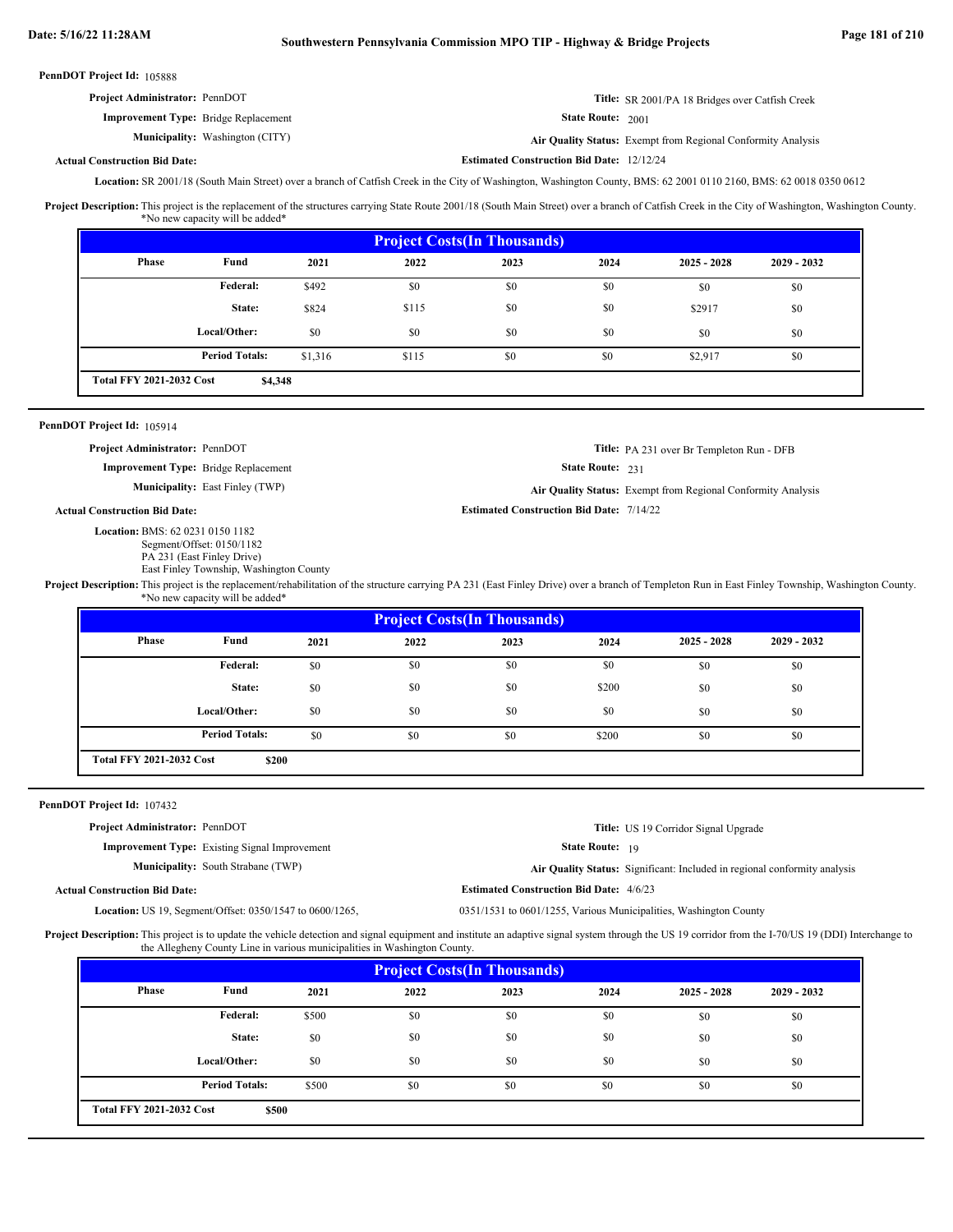| <b>Project Administrator: PennDOT</b>             | <b>Title:</b> Bebout Rd/ E McMurray Rd Intersection |
|---------------------------------------------------|-----------------------------------------------------|
| <b>Improvement Type:</b> Intersection Improvement | State Route: $1002$                                 |

**Municipality:** Peters (TWP)

Peters (TWP) **Air Quality Status:** Significant: Included in regional conformity analysis

### **Actual Construction Bid Date:**

Location: Intersection of Bebout Road and East McMurray Road in Peters Township, Washington County, Seg/Off: 0120/0000 to 0120/1971

Project Description: This project is the design and installation of turn lanes and a new traffic signal at the Bebout/East McMurray Road intersection in Peters Township, Washington County.

| <b>Project Costs (In Thousands)</b>        |                       |       |       |         |         |               |               |  |  |
|--------------------------------------------|-----------------------|-------|-------|---------|---------|---------------|---------------|--|--|
| <b>Phase</b>                               | Fund                  | 2021  | 2022  | 2023    | 2024    | $2025 - 2028$ | $2029 - 2032$ |  |  |
|                                            | <b>Federal:</b>       | \$682 | \$125 | \$0     | \$0     | \$0           | \$0           |  |  |
|                                            | State:                | \$0   | \$0   | \$1093  | \$1093  | \$0           | \$0           |  |  |
|                                            | Local/Other:          | \$0   | \$0   | \$0     | \$0     | \$0           | \$0           |  |  |
|                                            | <b>Period Totals:</b> | \$682 | \$125 | \$1,093 | \$1,093 | \$0           | \$0           |  |  |
| <b>Total FFY 2021-2032 Cost</b><br>\$2,993 |                       |       |       |         |         |               |               |  |  |

### PennDOT Project Id: 109242

**Project Administrator:** PennDOT

**Improvement Type:** Intersection Improvement

**Municipality:** Peters (TWP)

**Title:** Valleybrook/Bebout Rd Intersection

**State Route:** 1010

**Estimated Construction Bid Date:** 10/6/22

**Estimated Construction Bid Date:** 10/26/23

Peters (TWP) **Air Quality Status:** Significant: Included in regional conformity analysis

### **Actual Construction Bid Date:**

Location: Valleybrook/Bebout Road Intersection Peters Township, Washington County

**Project Description:** This project is for the design and installation of a roundabout at the Valleybrook/Bebout Road Intersection in Peters Township, Washington County.

| <b>Project Costs (In Thousands)</b> |                                            |       |      |         |       |               |               |  |  |
|-------------------------------------|--------------------------------------------|-------|------|---------|-------|---------------|---------------|--|--|
| Phase                               | Fund                                       | 2021  | 2022 | 2023    | 2024  | $2025 - 2028$ | $2029 - 2032$ |  |  |
|                                     | <b>Federal:</b>                            | \$680 | \$0  | \$0     | \$0   | \$0           | \$0           |  |  |
|                                     | State:                                     | \$0   | \$0  | \$1093  | \$338 | \$0           | \$0           |  |  |
|                                     | Local/Other:                               | \$0   | \$0  | \$0     | \$0   | \$0           | \$0           |  |  |
|                                     | <b>Period Totals:</b>                      | \$680 | \$0  | \$1,093 | \$338 | \$0           | \$0           |  |  |
|                                     | <b>Total FFY 2021-2032 Cost</b><br>\$2,111 |       |      |         |       |               |               |  |  |

### PennDOT Project Id: 110399

**Project Administrator:** PennDOT

**Improvement Type:** New Traffic Signal

**Municipality:** Charleroi (BORO)

State Route: 88

**Estimated Construction Bid Date:** 2/16/23

Charleroi (BORO) **Air Quality Status:** Significant: Included in regional conformity analysis

**Title:** PA 88 Charleroi CMAQ

**Actual Construction Bid Date:**

Location: PA 88

Fallowfield and McKean Avenue Signal Improvements Charleroi Borough, Washington County

Project Description: This project is for the replacement and/or removal of 15 traffic signals at various intersections along PA 88 NB (McKean Avenue) and PA 88 SB (Fallowfield Ave), along with other miscellaneous improvements, in Charleroi Borough, Washington County.

| <b>Project Costs (In Thousands)</b>        |                       |      |         |      |      |               |               |  |  |
|--------------------------------------------|-----------------------|------|---------|------|------|---------------|---------------|--|--|
| Phase                                      | Fund                  | 2021 | 2022    | 2023 | 2024 | $2025 - 2028$ | $2029 - 2032$ |  |  |
|                                            | Federal:              | \$0  | \$3715  | \$0  | \$0  | \$0           | \$0           |  |  |
|                                            | State:                | \$0  | \$0     | \$0  | \$0  | \$0           | \$0           |  |  |
|                                            | Local/Other:          | \$0  | \$0     | \$0  | \$0  | \$0           | \$0           |  |  |
|                                            | <b>Period Totals:</b> | \$0  | \$3,715 | \$0  | \$0  | \$0           | \$0           |  |  |
| <b>Total FFY 2021-2032 Cost</b><br>\$3,715 |                       |      |         |      |      |               |               |  |  |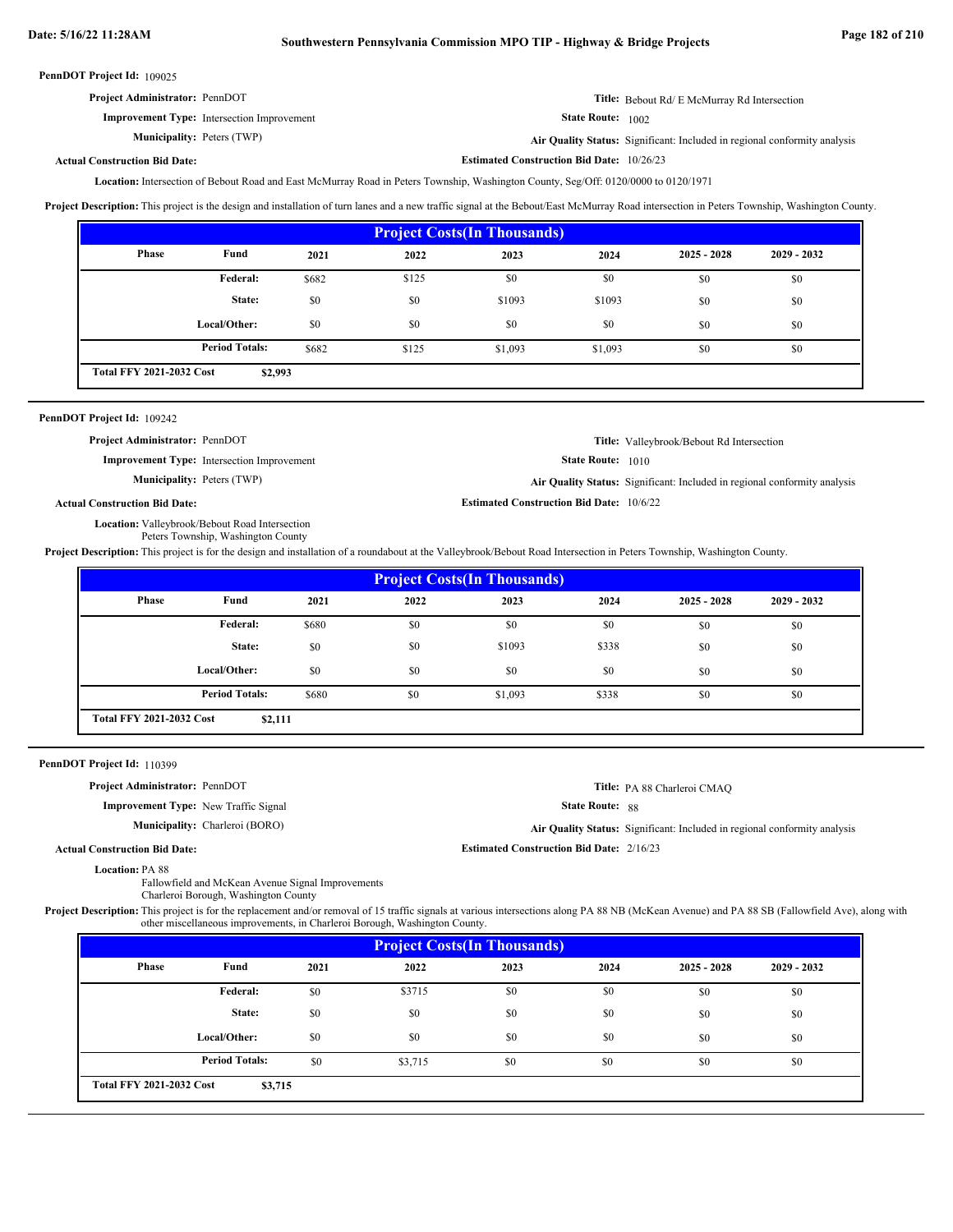### **Improvement Type:** Traffic System Management

**Municipality:** South Strabane (TWP) **Air Quality Status:** 

State Route: 79

Air Quality Status: Exempt from Regional Conformity Analysis

**Title:** D12 Interstate 70/79 DMS Boards

### **Estimated Construction Bid Date:** 9/17/20 9/17/20 **Actual Construction Bid Date:**

Location: I-70/I-79 from South Junction to District 11 Border.

Project Description: This project is for the installation of 8 DMS boards, seven DMS boards along interstate I-79 and one on interstate I-70. The boards are located at exits from the I-79 south junction to the District 11 border on I-79.

| <b>Project Costs (In Thousands)</b> |                                          |      |       |      |      |               |               |  |  |
|-------------------------------------|------------------------------------------|------|-------|------|------|---------------|---------------|--|--|
| Phase                               | Fund                                     | 2021 | 2022  | 2023 | 2024 | $2025 - 2028$ | $2029 - 2032$ |  |  |
|                                     | Federal:                                 | \$0  | \$300 | \$0  | \$0  | \$0           | \$0           |  |  |
|                                     | State:                                   | \$0  | \$0   | \$0  | \$0  | \$0           | \$0           |  |  |
|                                     | Local/Other:                             | \$0  | \$0   | \$0  | \$0  | \$0           | \$0           |  |  |
|                                     | <b>Period Totals:</b>                    | \$0  | \$300 | \$0  | \$0  | \$0           | \$0           |  |  |
|                                     | <b>Total FFY 2021-2032 Cost</b><br>\$300 |      |       |      |      |               |               |  |  |

### PennDOT Project Id: 112283

| <b>Project Administrator: PennDOT</b>        |                                                    |                                                 | <b>Title:</b> D12 I-70 Camera Systems                        |
|----------------------------------------------|----------------------------------------------------|-------------------------------------------------|--------------------------------------------------------------|
|                                              | <b>Improvement Type:</b> Traffic System Management | <b>State Route: 70</b>                          |                                                              |
|                                              | <b>Municipality:</b> Somerset (TWP)                |                                                 | Air Quality Status: Exempt from Regional Conformity Analysis |
| <b>Actual Construction Bid Date: 9/17/20</b> |                                                    | <b>Estimated Construction Bid Date: 9/17/20</b> |                                                              |

Location: Interstate 70 from Lover Exit to Dunningsville Exit.

**Project Description:** This project is for the installation of six closed circuit cameras at five exits along I - 70, from the Lover exit to the Dunningsville exit in various municipalities in Washington County.

| <b>Project Costs (In Thousands)</b>             |                       |      |       |      |      |               |               |  |  |
|-------------------------------------------------|-----------------------|------|-------|------|------|---------------|---------------|--|--|
| Phase                                           | Fund                  | 2021 | 2022  | 2023 | 2024 | $2025 - 2028$ | $2029 - 2032$ |  |  |
|                                                 | Federal:              | \$0  | \$800 | \$0  | \$0  | \$0           | \$0           |  |  |
|                                                 | State:                | \$0  | \$0   | \$0  | \$0  | \$0           | \$0           |  |  |
|                                                 | Local/Other:          | \$0  | \$0   | \$0  | \$0  | \$0           | \$0           |  |  |
|                                                 | <b>Period Totals:</b> | \$0  | \$800 | \$0  | \$0  | \$0           | \$0           |  |  |
| <b>Total FFY 2021-2032 Cost</b><br><b>\$800</b> |                       |      |       |      |      |               |               |  |  |

PennDOT Project Id: 112284

| <b>Project Administrator: PennDOT</b>        |                                           |                                                 | <b>Title:</b> D12 I-79 Camera Installation                   |
|----------------------------------------------|-------------------------------------------|-------------------------------------------------|--------------------------------------------------------------|
| <b>Improvement Type:</b> Video Cameras       |                                           | <b>State Route: 79</b>                          |                                                              |
|                                              | <b>Municipality:</b> South Strabane (TWP) |                                                 | Air Quality Status: Exempt from Regional Conformity Analysis |
| <b>Actual Construction Bid Date: 9/17/20</b> |                                           | <b>Estimated Construction Bid Date: 9/17/20</b> |                                                              |

Location: Interstate 79 from North Junction to Canonsburg Exit

Project Description: This project is for the installation of six closed circuit cameras along I-79 exits from the I-70 North junction to the Canonsburg exit in various municipalities in Washington County.

| <b>Project Costs (In Thousands)</b>      |                       |      |       |      |      |               |               |  |
|------------------------------------------|-----------------------|------|-------|------|------|---------------|---------------|--|
| Phase                                    | Fund                  | 2021 | 2022  | 2023 | 2024 | $2025 - 2028$ | $2029 - 2032$ |  |
|                                          | Federal:              | \$0  | \$150 | \$0  | \$0  | \$0           | \$0           |  |
|                                          | State:                | \$0  | \$0   | \$0  | \$0  | \$0           | \$0           |  |
|                                          | Local/Other:          | \$0  | \$0   | \$0  | \$0  | \$0           | \$0           |  |
|                                          | <b>Period Totals:</b> | \$0  | \$150 | \$0  | \$0  | \$0           | \$0           |  |
| <b>Total FFY 2021-2032 Cost</b><br>\$150 |                       |      |       |      |      |               |               |  |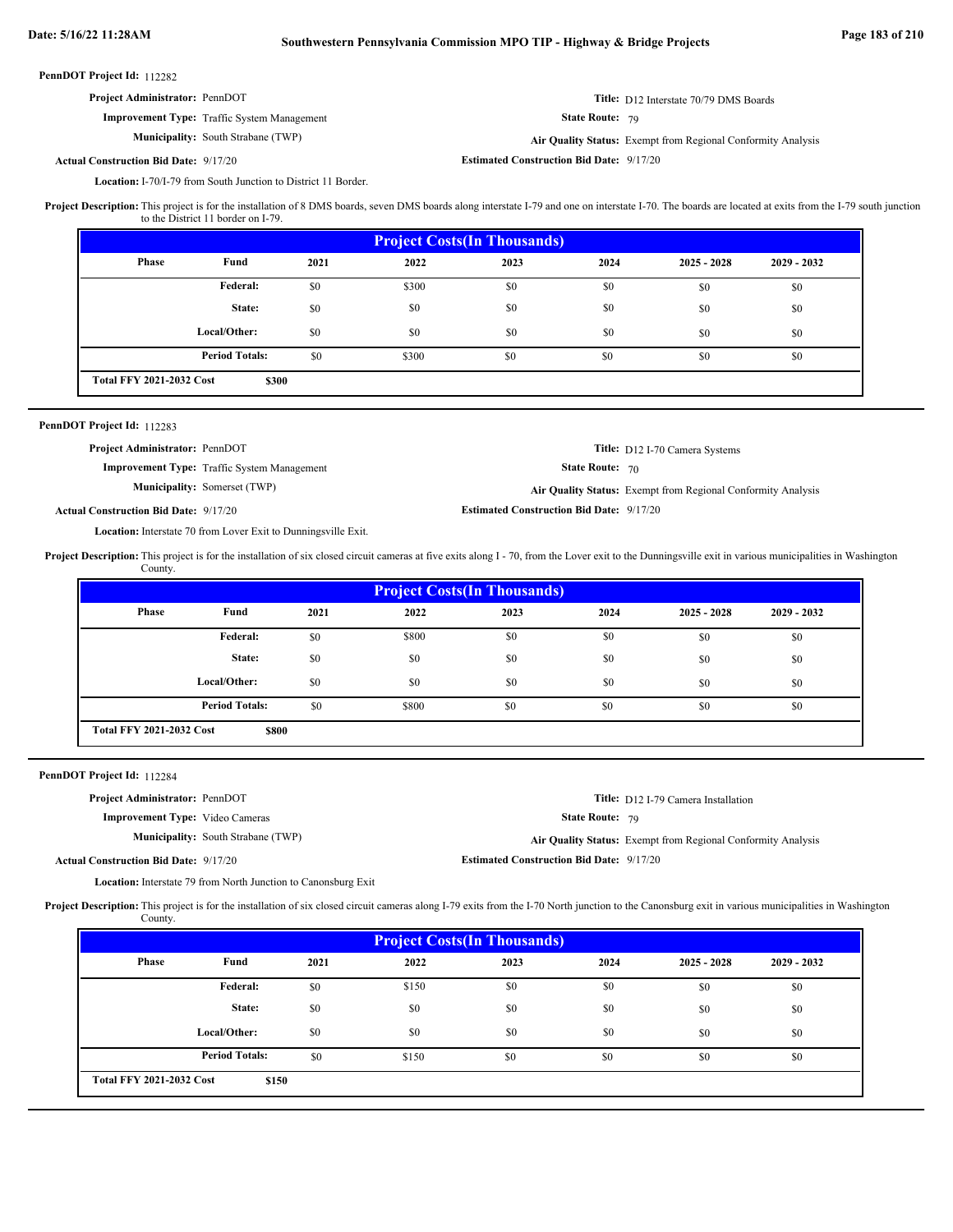PennDOT Project Id: 113596 State Route: 3009 PennDOT Project Id: 113597 State Route: 2047 PennDOT Project Id: 113708 State Route: 79 BMS# 62 3009 0090 0000 **Location:** BR Key 35043 **Title:** SR 3009 over Br of Buffalo Creek-DFB **Improvement Type:** Bridge Improvement **Estimated Construction Bid Date:** 9/30/21 9/30/21 **Actual Construction Bid Date: Municipality:** East Finley (TWP) East Finley (TWP) **Air Quality Status:** AQ Conformity Does Not Apply **Project Administrator:** PennDOT Project Description: This project is for the replacement/rehabilitation of the structure carrying State Route 3009 (Cracraft Road) over branch of Buffalo Creek in East Finley Township, Washington County. No new capacity will be added. BMS# 62 2047 0060 1040 **Location:** BR Key 35008 **Title:** SR 2047 over Little Tenmile Creek **Improvement Type:** Bridge Improvement **Estimated Construction Bid Date:** 1/7/27 **Actual Construction Bid Date: Municipality:** Amwell (TWP) **Air Quality Status:** Exempt from Regional Conformity Analysis **Project Administrator:** PennDOT Project Description: This project is for the replacement/rehabilitation of State Route 2047 (Little Creek Road) over Little Tenmile Creek in Amwell Township, Washington County. No new capacity will be added. **Location:** Replacement/installation of reflective pavement markers throughout the district **Title:** 12-22 RPM **Improvement Type:** Safety Improvement **Estimated Construction Bid Date:** 5/12/22 5/12/22 **Actual Construction Bid Date: Municipality:** Amwell (TWP) Amwell (TWP) **Air Quality Status:** AQ Conformity Does Not Apply **Project Administrator:** PennDOT **Project Description:** This project is for the replacement/installation of reflective pavement markers throughout the district.  **2021 2023 2024 \$125** \$0 \$0 \$0 \$0 \$0 \$0 \$0 \$0 \$0 \$0 \$125 \$0 \$0 \$0 \$0 \$0 \$0 \$0 \$0 \$0 \$0 \$0 \$0 \$0 \$0 \$0 \$0 \$125 \$0 \$0 \$0 \$0 \$0 **Project Costs(In Thousands) Phase Fund 2025 - 2028 2029 - 2032 Federal: State: Local/Other: Total FFY 2021-2032 Cost 2022** \$0 \$0 \$0 **Period Totals:** \$0 \$125 \$0 \$0 \$0  **2021 2023 2024 \$361** \$51 \$310 \$0 \$0 \$0 \$0 \$0 \$0 \$0 \$0 \$0 \$0 \$0 \$0 \$0 \$0 \$0 \$0 \$0 \$0 \$0 \$0 \$0 \$0 \$0 \$0 \$51 \$310 \$0 \$0 \$0 \$0 \$0 **Project Costs(In Thousands) Phase Fund 2025 - 2028 2029 - 2032 Federal: State: Local/Other: Total FFY 2021-2032 Cost 2022** \$0 \$0 \$0 **Period Totals:** \$51 \$310 \$0 \$0  **2021 2023 2024** \$0 \$0 \$0 \$0 \$0 \$0 \$0 \$0 \$0 \$0 \$530 \$0 \$0 \$0 \$0 \$0 \$0 \$0 **Project Costs(In Thousands) Phase Fund 2025 - 2028 2029 - 2032 Federal: State: 2022** \$0 \$0

\$0 \$0 \$0 \$0 \$0 \$0 \$0 \$0 \$0

\$0

**\$530** \$0 \$530 \$0 \$0 \$0 \$0 \$0 \$0 **Total FFY 2021-2032 Cost Period Totals:**  $\qquad \qquad$  \$0  $\qquad \qquad$  \$530  $\qquad \qquad$  \$0  $\qquad \qquad$  \$0  $\qquad \qquad$  \$0

**Local/Other:**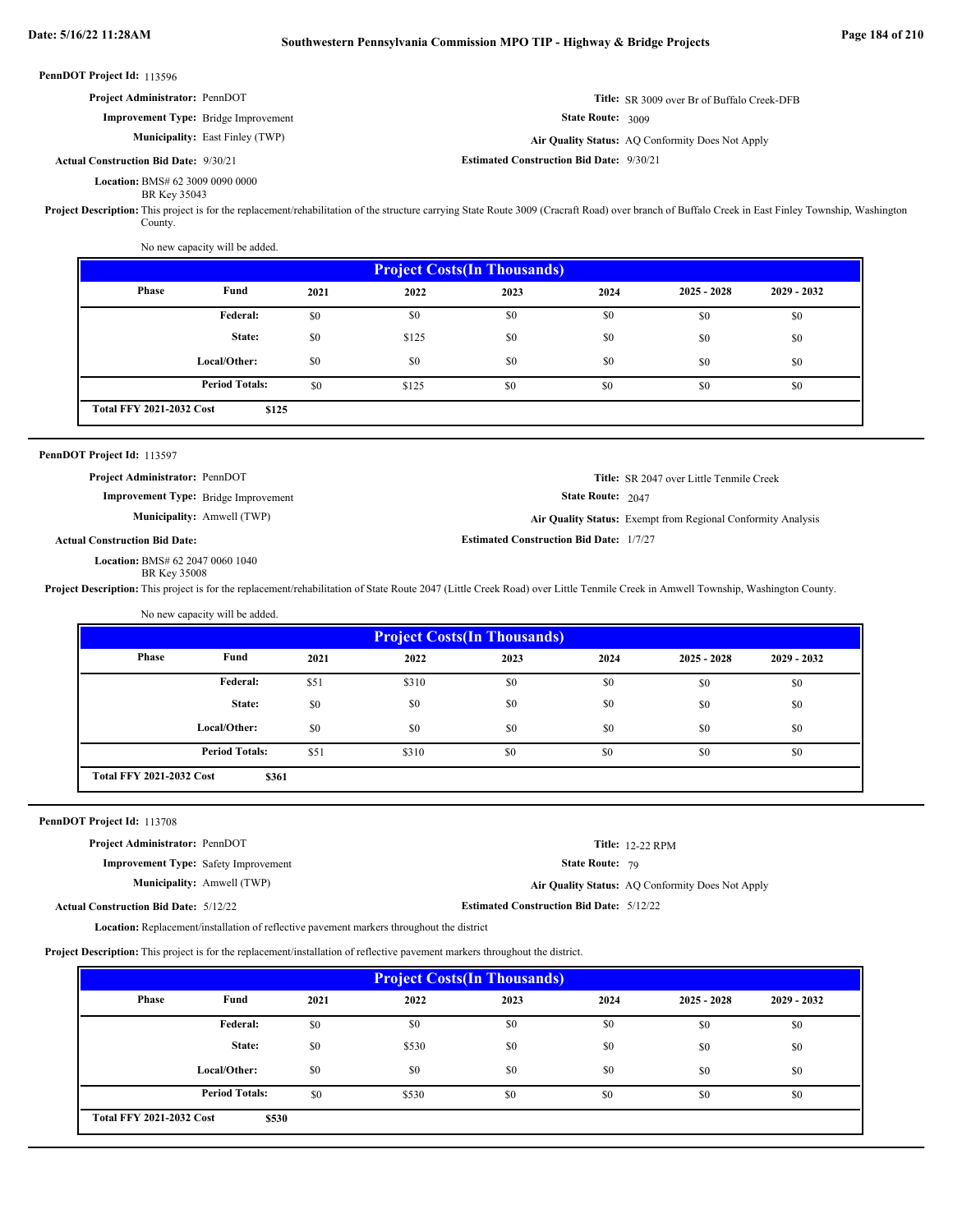| <b>PennDOT Project Id: 113714</b>           |                                    |                                                |                                                    |
|---------------------------------------------|------------------------------------|------------------------------------------------|----------------------------------------------------|
| <b>Project Administrator: PennDOT</b>       |                                    |                                                | <b>Title:</b> I-70 over Buffalo Creek Preservation |
| <b>Improvement Type:</b> Bridge Improvement |                                    | <b>State Route: 70</b>                         |                                                    |
|                                             | <b>Municipality:</b> Buffalo (TWP) |                                                | Air Quality Status: AQ Conformity Does Not Apply   |
| <b>Actual Construction Bid Date: 6/4/20</b> |                                    | <b>Estimated Construction Bid Date: 6/4/20</b> |                                                    |
| Location: I-70 segments 90 and 91           |                                    |                                                |                                                    |

## Project Description: This project is for the preservation of the structures carrying I-70 over Buffalo Creek in Buffalo Township, Washington County.

| <b>Project Costs (In Thousands)</b> |                                          |      |       |      |      |               |               |  |
|-------------------------------------|------------------------------------------|------|-------|------|------|---------------|---------------|--|
| <b>Phase</b>                        | Fund                                     | 2021 | 2022  | 2023 | 2024 | $2025 - 2028$ | $2029 - 2032$ |  |
|                                     | <b>Federal:</b>                          | \$0  | \$0   | \$0  | \$0  | \$0           | \$0           |  |
|                                     | State:                                   | \$0  | \$180 | \$0  | \$0  | \$0           | \$0           |  |
|                                     | Local/Other:                             | \$0  | \$0   | \$0  | \$0  | \$0           | \$0           |  |
|                                     | <b>Period Totals:</b>                    | \$0  | \$180 | \$0  | \$0  | \$0           | \$0           |  |
|                                     | <b>Total FFY 2021-2032 Cost</b><br>\$180 |      |       |      |      |               |               |  |

### PennDOT Project Id: 113755

**Project Administrator:** PennDOT

**Improvement Type:** Guiderail Improvement

**Municipality:** Buffalo (TWP) **Air Quality Status:** Exempt from Regional Conformity Analysis

### **Actual Construction Bid Date:**

62 - SR 0079/0414/2000 - 0480/0700 **Location:**

- 62 SR 0070/0104/0189 0144/1032 30 - SR 0079/0034/0498 - 0080/0115
- 30 SR 0079/0130/0993 0174/2495

**Project Description:** This project is for the installation of median cable guiderail in various locations throughout District 12.

| <b>Project Costs (In Thousands)</b> |                                          |      |       |      |      |               |               |  |
|-------------------------------------|------------------------------------------|------|-------|------|------|---------------|---------------|--|
| Phase                               | Fund                                     | 2021 | 2022  | 2023 | 2024 | $2025 - 2028$ | $2029 - 2032$ |  |
|                                     | Federal:                                 | \$0  | \$620 | \$0  | \$0  | \$0           | \$0           |  |
|                                     | State:                                   | \$0  | \$0   | \$0  | \$0  | \$0           | \$0           |  |
|                                     | Local/Other:                             | \$0  | \$0   | \$0  | \$0  | \$0           | \$0           |  |
|                                     | <b>Period Totals:</b>                    | \$0  | \$620 | \$0  | \$0  | \$0           | \$0           |  |
|                                     | <b>Total FFY 2021-2032 Cost</b><br>\$620 |      |       |      |      |               |               |  |

### PennDOT Project Id: 113757

**Project Administrator:** PennDOT

**Improvement Type:** Safety Improvement **Municipality:** Somerset (TWP)

**Title:** SR 136/SR 1055 Flashing Beacon

**Title:** Districtwide Cable Median Guiderail

State Route: 136

State Route: 70

**Estimated Construction Bid Date:** 8/11/22

**Air Quality Status:** AQ Conformity Does Not Apply Air Quality Status: AQ Conformity Does Not Apply

**Estimated Construction Bid Date:** 1/14/21 1/14/21 **Actual Construction Bid Date:**

Location: SR 0136 Segment/Offset: 0180/1647, Intersection of PA 126 and 1055, Somerset Township, Washington County.

**Project Description:** This project is for the installation of a flashing beacon at the PA 136/SR 1055 intersection in Somerset Township, Washington County.

| <b>Project Costs (In Thousands)</b> |                                          |       |       |      |      |               |               |  |
|-------------------------------------|------------------------------------------|-------|-------|------|------|---------------|---------------|--|
| Phase                               | Fund                                     | 2021  | 2022  | 2023 | 2024 | $2025 - 2028$ | $2029 - 2032$ |  |
|                                     | Federal:                                 | \$112 | \$388 | \$0  | \$0  | \$0           | \$0           |  |
|                                     | State:                                   | \$0   | \$0   | \$0  | \$0  | \$0           | \$0           |  |
|                                     | Local/Other:                             | \$0   | \$0   | \$0  | \$0  | \$0           | \$0           |  |
|                                     | <b>Period Totals:</b>                    | \$112 | \$388 | \$0  | \$0  | \$0           | \$0           |  |
|                                     | <b>Total FFY 2021-2032 Cost</b><br>\$500 |       |       |      |      |               |               |  |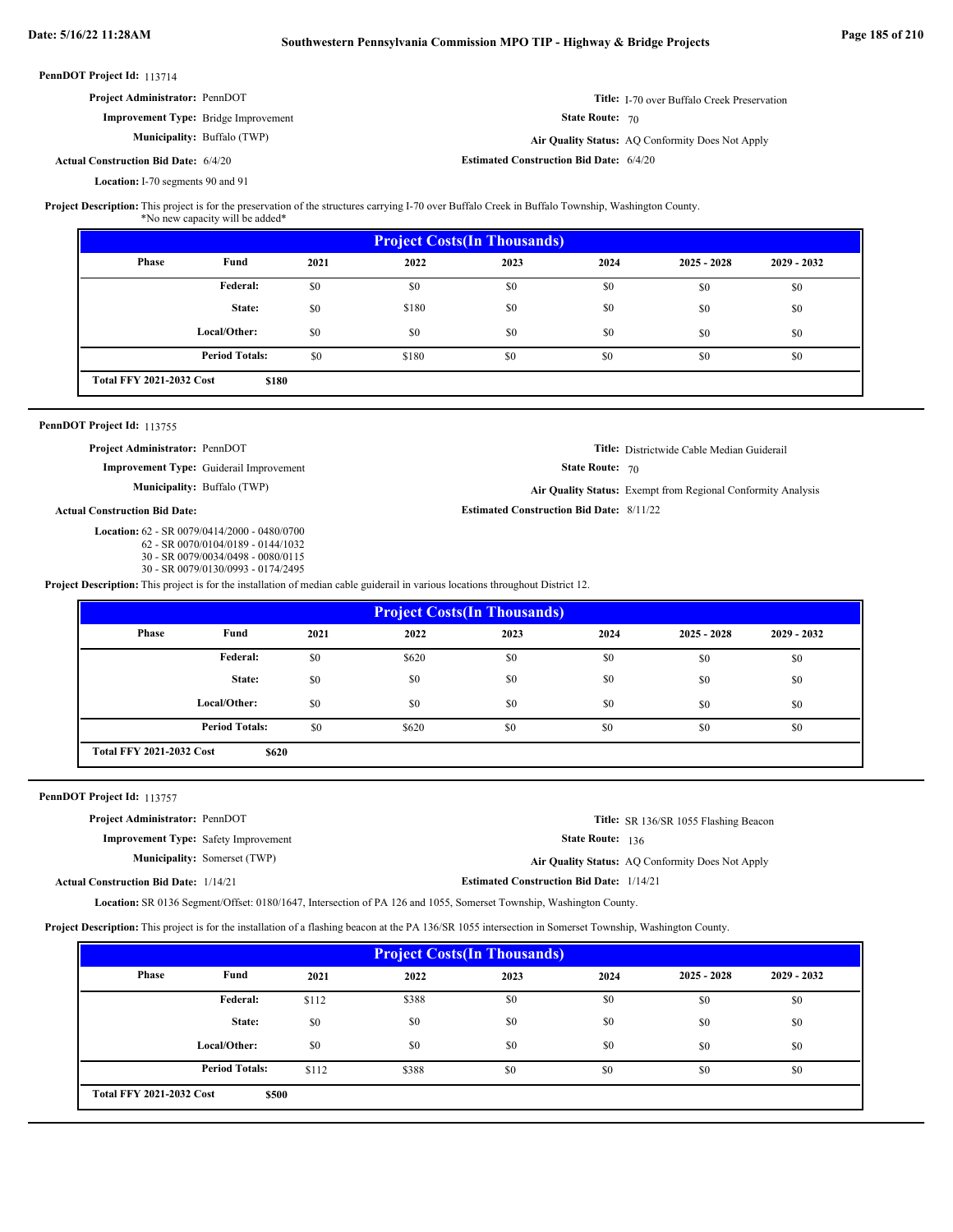| <b>Project Administrator: PennDOT</b> |  |  |
|---------------------------------------|--|--|

**Improvement Type:** Existing Signal Improvement

**Municipality:** Washington (CITY)

**Title:** PA 18: Main Street to Third Sreet

State Route: 18

**Estimated Construction Bid Date:** 3/7/24

Washington (CITY) **Air Quality Status:** Significant: Included in regional conformity analysis

### **Actual Construction Bid Date:**

Location: PA 18

City of Washington, Washington County

**Project Description:** This project is for signal replacement/upgrades to five signal locations on PA 18, US 40, and PA 136 in the City of Washington, Washington County.

| <b>Project Costs (In Thousands)</b> |                                            |      |      |         |      |               |               |  |
|-------------------------------------|--------------------------------------------|------|------|---------|------|---------------|---------------|--|
| Phase                               | Fund                                       | 2021 | 2022 | 2023    | 2024 | $2025 - 2028$ | $2029 - 2032$ |  |
|                                     | Federal:                                   | \$0  | \$0  | \$1500  | \$0  | \$0           | \$0           |  |
|                                     | State:                                     | \$0  | \$0  | \$0     | \$0  | \$0           | \$0           |  |
|                                     | Local/Other:                               | \$0  | \$0  | \$0     | \$0  | \$0           | \$0           |  |
|                                     | <b>Period Totals:</b>                      | \$0  | \$0  | \$1,500 | \$0  | \$0           | \$0           |  |
|                                     | <b>Total FFY 2021-2032 Cost</b><br>\$1,500 |      |      |         |      |               |               |  |

| PennDOT Project Id: 115214 |  |  |
|----------------------------|--|--|
|----------------------------|--|--|

| <b>Project Administrator: PennDOT</b> |                                                    |                                                 | <b>Title:</b> D12 I-70 Cameras Exit 39-43                    |
|---------------------------------------|----------------------------------------------------|-------------------------------------------------|--------------------------------------------------------------|
|                                       | <b>Improvement Type:</b> Traffic System Management | <b>State Route: 70</b>                          |                                                              |
|                                       | <b>Municipality:</b> Twilight (BORO)               |                                                 | Air Quality Status: Exempt from Regional Conformity Analysis |
| <b>Actual Construction Bid Date:</b>  |                                                    | <b>Estimated Construction Bid Date: 1/26/23</b> |                                                              |

**Location:** I-70 from Exit 39-43

Project Description: This project is for the installation of five closed circuit cameras at six exits along I - 70, from the Speers exit to the Donora exit in various municipalities in Washington and Westmoreland Counties.

| <b>Project Costs (In Thousands)</b> |                       |      |       |       |      |               |               |  |
|-------------------------------------|-----------------------|------|-------|-------|------|---------------|---------------|--|
| Phase                               | Fund                  | 2021 | 2022  | 2023  | 2024 | $2025 - 2028$ | $2029 - 2032$ |  |
|                                     | <b>Federal:</b>       | \$0  | \$130 | \$147 | \$0  | \$0           | \$0           |  |
|                                     | State:                | \$0  | \$0   | \$0   | \$0  | \$0           | \$0           |  |
|                                     | Local/Other:          | \$0  | \$0   | \$0   | \$0  | \$0           | \$0           |  |
|                                     | <b>Period Totals:</b> | \$0  | \$130 | \$147 | \$0  | \$0           | \$0           |  |
| <b>Total FFY 2021-2032 Cost</b>     | \$277                 |      |       |       |      |               |               |  |

PennDOT Project Id: 115218

| <b>Project Administrator: PennDOT</b>              | <b>Title:</b> D12 I-70 Fiber Installation-1                  |
|----------------------------------------------------|--------------------------------------------------------------|
| <b>Improvement Type:</b> Traffic System Management | <b>State Route: 70</b>                                       |
| <b>Municipality:</b> Fallowfield (TWP)             | Air Quality Status: Exempt from Regional Conformity Analysis |
| <b>Actual Construction Bid Date:</b>               | <b>Estimated Construction Bid Date: 1/27/23</b>              |
| <b>Location:</b> Various Municipalities            |                                                              |

Washington County

Project Description: This project is for the installation of fiber optic cable along I-70 from segment 0360-0390 in various municipalities in Washington County.

| <b>Project Costs (In Thousands)</b> |                                          |      |       |       |      |               |               |  |  |
|-------------------------------------|------------------------------------------|------|-------|-------|------|---------------|---------------|--|--|
| <b>Phase</b>                        | Fund                                     | 2021 | 2022  | 2023  | 2024 | $2025 - 2028$ | $2029 - 2032$ |  |  |
|                                     | <b>Federal:</b>                          | \$0  | \$110 | \$124 | \$0  | \$0           | \$0           |  |  |
|                                     | State:                                   | \$0  | \$0   | \$0   | \$0  | \$0           | \$0           |  |  |
|                                     | Local/Other:                             | \$0  | \$0   | \$0   | \$0  | \$0           | \$0           |  |  |
|                                     | <b>Period Totals:</b>                    | \$0  | \$110 | \$124 | \$0  | \$0           | \$0           |  |  |
|                                     | <b>Total FFY 2021-2032 Cost</b><br>\$234 |      |       |       |      |               |               |  |  |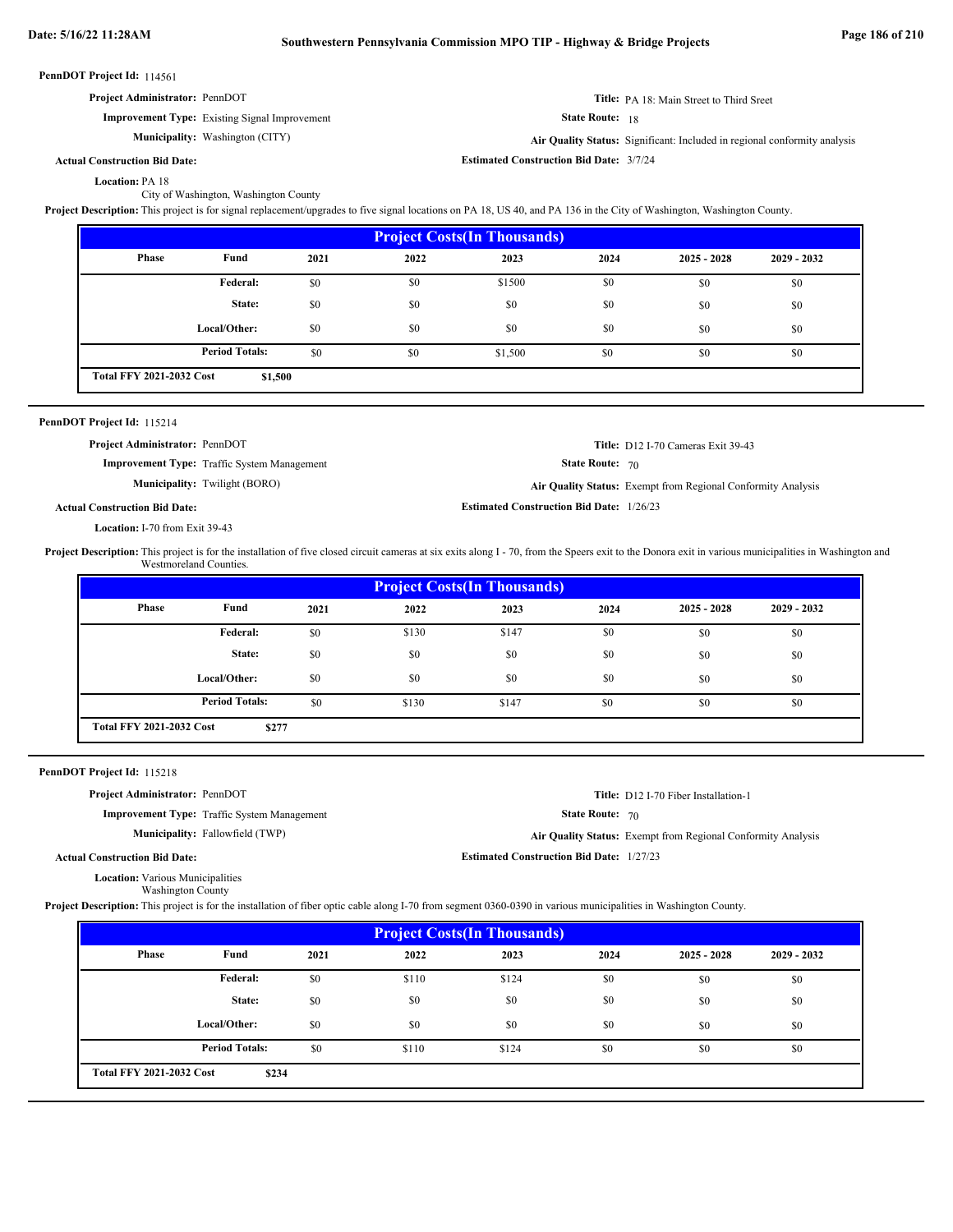**Estimated Construction Bid Date:** 1/27/23

**Estimated Construction Bid Date:** 1/26/23

PennDOT Project Id: 115220

| <b>Project Administrator: PennDOT</b>              | Title: D12 I-70 Fiber Installation-2 |
|----------------------------------------------------|--------------------------------------|
| <b>Improvement Type:</b> Traffic System Management | <b>State Route: 70</b>               |

**Municipality:** Twilight (BORO) **Air Quality Status:** Exempt from Regional Conformity Analysis

### **Actual Construction Bid Date:**

**Location:** Various Municipalities Washington and Westmoreland Counties

Project Description: This project is for the installation of fiber optic cable along I-70 from segment 0390-0420 (approximately 3.2 miles) in various municipalities in Washington and Westmoreland Counties.

| <b>Project Costs (In Thousands)</b> |                                          |      |       |       |      |               |               |  |  |
|-------------------------------------|------------------------------------------|------|-------|-------|------|---------------|---------------|--|--|
| Phase                               | Fund                                     | 2021 | 2022  | 2023  | 2024 | $2025 - 2028$ | $2029 - 2032$ |  |  |
|                                     | <b>Federal:</b>                          | \$0  | \$110 | \$124 | \$0  | \$0           | \$0           |  |  |
|                                     | State:                                   | \$0  | \$0   | \$0   | \$0  | \$0           | \$0           |  |  |
|                                     | Local/Other:                             | \$0  | \$0   | \$0   | \$0  | \$0           | \$0           |  |  |
|                                     | <b>Period Totals:</b>                    | \$0  | \$110 | \$124 | \$0  | \$0           | \$0           |  |  |
|                                     | <b>Total FFY 2021-2032 Cost</b><br>\$234 |      |       |       |      |               |               |  |  |

### **Westmoreland**

PennDOT Project Id: 31554

**Project Administrator:** PENNDOT

**Improvement Type:** Bridge Replacement

**Municipality:** North Irwin (BORO)

State Route: 7421 **Title:** Fourth Street Bridge

North Irwin (BORO) **Air Quality Status:** Exempt from Regional Conformity Analysis

**Title:** SR 1015 over Hypocrite Creek - DFB

**Actual Construction Bid Date:**

BMS# 64 7421 0993 0003 **Location:**

Project Description: This project is the replacement of the structure carrying State Route 7421 (Fourth Street) over Conrail Railroad in North Irwin Borough, Westmoreland County. \*No new capacity will be added\*

| <b>Project Costs (In Thousands)</b> |                                            |      |      |      |         |               |               |  |  |
|-------------------------------------|--------------------------------------------|------|------|------|---------|---------------|---------------|--|--|
| Phase                               | Fund                                       | 2021 | 2022 | 2023 | 2024    | $2025 - 2028$ | $2029 - 2032$ |  |  |
|                                     | Federal:                                   | \$0  | \$0  | \$0  | \$2401  | \$0           | \$0           |  |  |
|                                     | State:                                     | \$0  | \$0  | \$0  | \$318   | \$0           | \$0           |  |  |
|                                     | Local/Other:                               | \$0  | \$0  | \$0  | \$0     | \$0           | \$0           |  |  |
|                                     | <b>Period Totals:</b>                      | \$0  | \$0  | \$0  | \$2,719 | \$0           | \$0           |  |  |
|                                     | <b>Total FFY 2021-2032 Cost</b><br>\$2,719 |      |      |      |         |               |               |  |  |

### PennDOT Project Id: 31634

**Project Administrator:** PENNDOT

**Improvement Type:** Bridge Improvement

**Municipality:** Fairfield (TWP)

Fairfield (TWP) **Air Quality Status:** Exempt from Regional Conformity Analysis

**Estimated Construction Bid Date:**

State Route: 1015

**Actual Construction Bid Date:**

BMS# 64 1015 0040 2753 **Location:**

Project Description: This project is the replacement of the structure carrying State Route 1015 (Hamill School Road) over Hypocrite Creek in Fairfield Township, Westmoreland County. \*No new capacity will be added\*

| <b>Project Costs(In Thousands)</b>       |                       |      |      |      |       |               |               |  |  |
|------------------------------------------|-----------------------|------|------|------|-------|---------------|---------------|--|--|
| Phase                                    | Fund                  | 2021 | 2022 | 2023 | 2024  | $2025 - 2028$ | $2029 - 2032$ |  |  |
|                                          | Federal:              | \$0  | \$0  | \$0  | \$0   | \$0           | \$0           |  |  |
|                                          | State:                | \$0  | \$0  | \$0  | \$200 | \$0           | \$0           |  |  |
|                                          | Local/Other:          | \$0  | \$0  | \$0  | \$0   | \$0           | \$0           |  |  |
|                                          | <b>Period Totals:</b> | \$0  | \$0  | \$0  | \$200 | \$0           | \$0           |  |  |
| <b>Total FFY 2021-2032 Cost</b><br>\$200 |                       |      |      |      |       |               |               |  |  |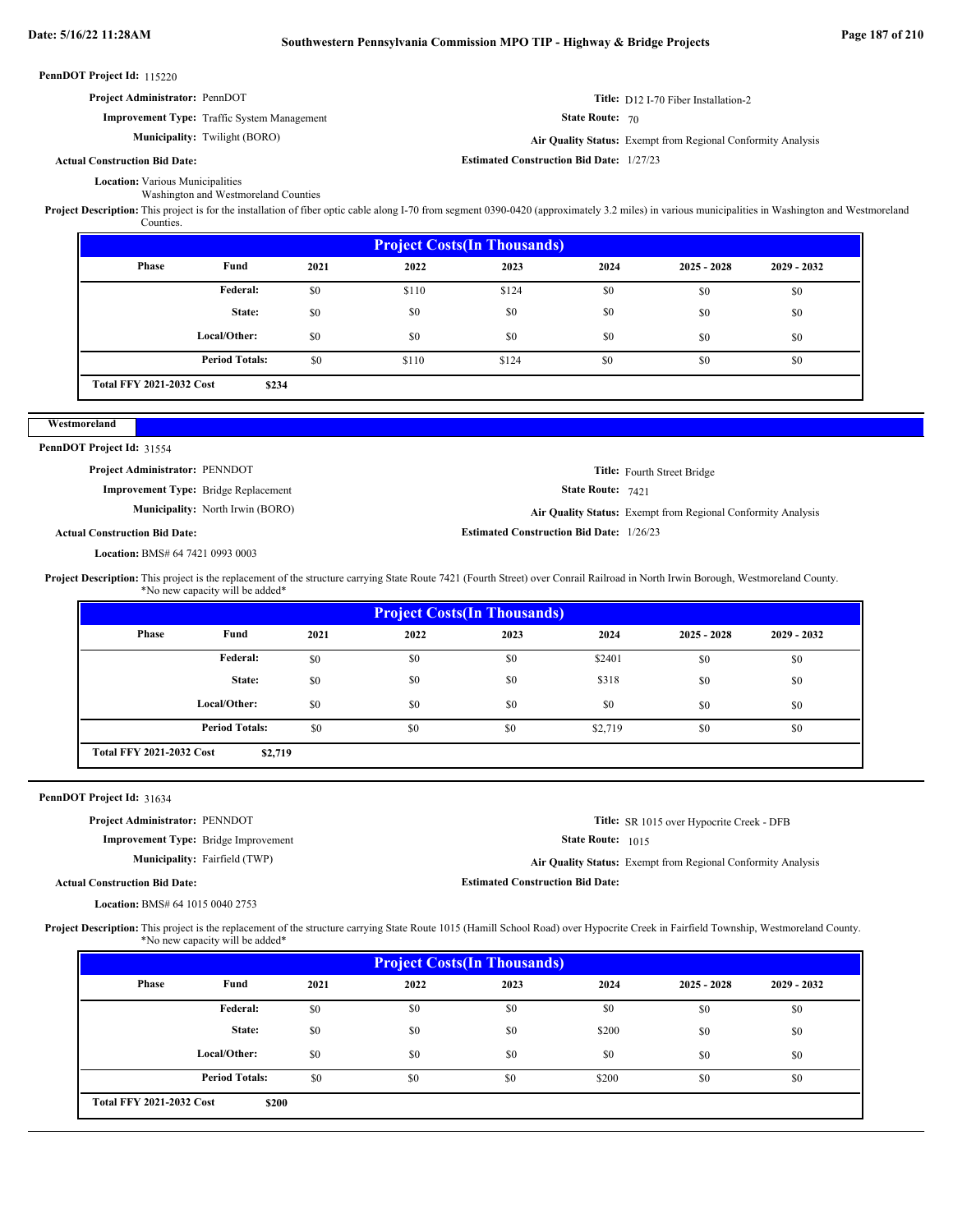| <b>PennDOT Project Id: 31669</b>            |                                                              |  |
|---------------------------------------------|--------------------------------------------------------------|--|
| Project Administrator: PENNDOT              | Title: Fairwood Manor Bridge                                 |  |
| <b>Improvement Type:</b> Bridge Replacement | <b>State Route:</b> $\theta$                                 |  |
| <b>Municipality:</b>                        | Air Quality Status: Exempt from Regional Conformity Analysis |  |
| <b>Actual Construction Bid Date:</b>        | <b>Estimated Construction Bid Date: 1/26/23</b>              |  |
| <b>Location: BMS# 64 7411 9006 3100</b>     |                                                              |  |

This project is the replacement of the structure carrying Fairwood Drive over Tinkers Run (Fairwood Manor Bridge) in Irwin Borough, Westmoreland County. \*No new capacity will be added\* **Project Description:**

| <b>Project Costs (In Thousands)</b> |                                            |      |      |       |       |               |               |  |  |
|-------------------------------------|--------------------------------------------|------|------|-------|-------|---------------|---------------|--|--|
| Phase                               | Fund                                       | 2021 | 2022 | 2023  | 2024  | $2025 - 2028$ | $2029 - 2032$ |  |  |
|                                     | Federal:                                   | \$24 | \$72 | \$0   | \$0   | \$0           | \$0           |  |  |
|                                     | State:                                     | \$0  | \$14 | \$694 | \$577 | \$0           | \$0           |  |  |
|                                     | Local/Other:                               | \$0  | \$5  | \$0   | \$0   | \$0           | \$0           |  |  |
|                                     | <b>Period Totals:</b>                      | \$24 | \$91 | \$694 | \$577 | \$0           | \$0           |  |  |
|                                     | <b>Total FFY 2021-2032 Cost</b><br>\$1,386 |      |      |       |       |               |               |  |  |

### 31918 **PennDOT Project Id:**

| <b>Project Administrator: PENNDOT</b>       |                                       |                                                 | <b>Title:</b> East Hillis Street                             |
|---------------------------------------------|---------------------------------------|-------------------------------------------------|--------------------------------------------------------------|
| <b>Improvement Type:</b> Bridge Replacement |                                       | <b>State Route:</b> $\theta$                    |                                                              |
|                                             | <b>Municipality:</b> Youngwood (BORO) |                                                 | Air Quality Status: Exempt from Regional Conformity Analysis |
| <b>Actual Construction Bid Date: 4/2/20</b> |                                       | <b>Estimated Construction Bid Date: 3/12/20</b> |                                                              |

BMS# 64 7435 0555 3100 **Location:**

This project is the replacement of the structure carrying East Hillis Street over Jacks Run in Youngwood Borough, Westmoreland County. **Project Description:**

\*No new capacity will be added\*

| <b>Project Costs (In Thousands)</b> |                                          |       |      |      |      |               |               |  |  |
|-------------------------------------|------------------------------------------|-------|------|------|------|---------------|---------------|--|--|
| Phase                               | Fund                                     | 2021  | 2022 | 2023 | 2024 | $2025 - 2028$ | $2029 - 2032$ |  |  |
|                                     | Federal:                                 | \$276 | \$0  | \$0  | \$0  | \$0           | \$0           |  |  |
|                                     | State:                                   | \$52  | \$0  | \$0  | \$0  | \$0           | \$0           |  |  |
|                                     | Local/Other:                             | \$17  | \$0  | \$0  | \$0  | \$0           | \$0           |  |  |
|                                     | <b>Period Totals:</b>                    | \$345 | \$0  | \$0  | \$0  | \$0           | \$0           |  |  |
|                                     | <b>Total FFY 2021-2032 Cost</b><br>\$345 |       |      |      |      |               |               |  |  |

PennDOT Project Id: 31979

| <b>Project Administrator: PENNDOT</b>        |                                             |                                                | <b>Title:</b> SR 4075 over Pucketa Creek-DFB                 |
|----------------------------------------------|---------------------------------------------|------------------------------------------------|--------------------------------------------------------------|
|                                              | <b>Improvement Type:</b> Bridge Improvement | <b>State Route: 4075</b>                       |                                                              |
|                                              | <b>Municipality:</b> Upper Burrell (TWP)    |                                                | Air Quality Status: Exempt from Regional Conformity Analysis |
| <b>Actual Construction Bid Date: 1/14/21</b> |                                             | <b>Estimated Construction Bid Date: 1/4/21</b> |                                                              |
| <b>Location: BMS# 64 4075 0020 0090</b>      |                                             |                                                |                                                              |

Project Description: This project is the rehabilitation/replacement of the structure carrying State Route 4075 (Schaffer Drive) over Pucketa Creek in Upper Burrell Township, Westmoreland County. \*No new capacity will be added\*

| <b>Project Costs (In Thousands)</b> |                                          |       |      |      |      |               |               |  |  |
|-------------------------------------|------------------------------------------|-------|------|------|------|---------------|---------------|--|--|
| Phase                               | Fund                                     | 2021  | 2022 | 2023 | 2024 | $2025 - 2028$ | $2029 - 2032$ |  |  |
|                                     | Federal:                                 | \$0   | \$0  | \$0  | \$0  | \$0           | \$0           |  |  |
|                                     | State:                                   | \$150 | \$0  | \$0  | \$0  | \$0           | \$0           |  |  |
|                                     | Local/Other:                             | \$0   | \$0  | \$0  | \$0  | \$0           | \$0           |  |  |
|                                     | <b>Period Totals:</b>                    | \$150 | \$0  | \$0  | \$0  | \$0           | \$0           |  |  |
|                                     | <b>Total FFY 2021-2032 Cost</b><br>\$150 |       |      |      |      |               |               |  |  |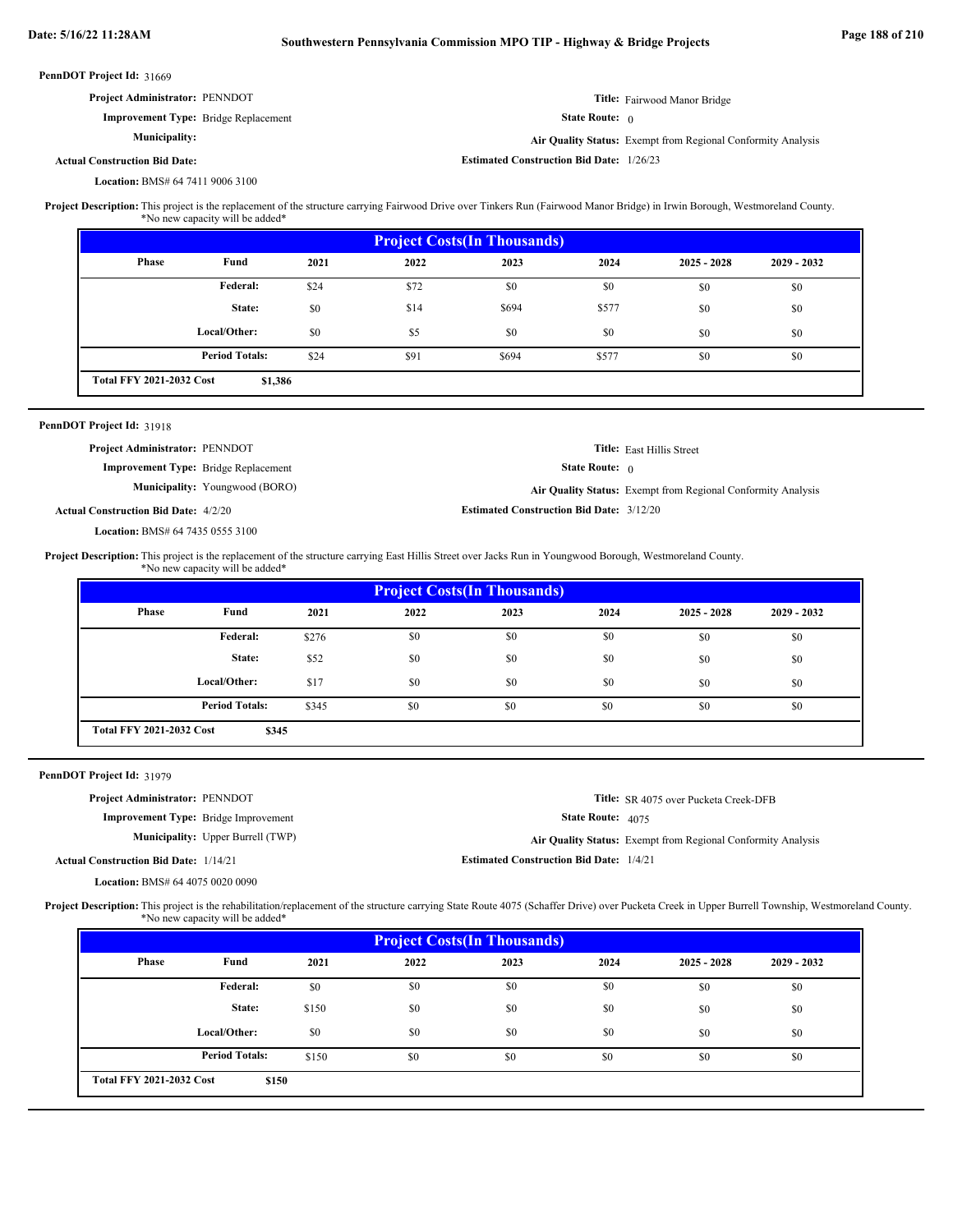|  | PennDOT Project Id: 32059 |  |
|--|---------------------------|--|
|--|---------------------------|--|

| <b>Project Administrator: PENNDOT</b>          |                                       |                                                | <b>Title:</b> PA 366 over Br Poke Run - DFB                  |
|------------------------------------------------|---------------------------------------|------------------------------------------------|--------------------------------------------------------------|
| <b>Improvement Type:</b> Bridge Rehabilitation |                                       | <b>State Route: 366</b>                        |                                                              |
|                                                | <b>Municipality:</b> Washington (TWP) |                                                | Air Quality Status: Exempt from Regional Conformity Analysis |
| <b>Actual Construction Bid Date:</b>           |                                       | <b>Estimated Construction Bid Date: 6/1/23</b> |                                                              |

BMS# 64 0366 0262 1821, **Location:**

This project is the rehabilitation/replacement of structure carrying PA 366 (Greensburg Road) over a branch of Poke Run in Washington Township, Westmoreland County. \*No new capacity will be added\* **Project Description:**

| <b>Project Costs (In Thousands)</b>      |                       |      |      |      |       |               |               |
|------------------------------------------|-----------------------|------|------|------|-------|---------------|---------------|
| Phase                                    | Fund                  | 2021 | 2022 | 2023 | 2024  | $2025 - 2028$ | $2029 - 2032$ |
|                                          | <b>Federal:</b>       | \$0  | \$0  | \$0  | \$0   | \$0           | \$0           |
|                                          | State:                | \$0  | \$0  | \$0  | \$200 | \$0           | \$0           |
|                                          | Local/Other:          | \$0  | \$0  | \$0  | \$0   | \$0           | \$0           |
|                                          | <b>Period Totals:</b> | \$0  | \$0  | \$0  | \$200 | \$0           | \$0           |
| <b>Total FFY 2021-2032 Cost</b><br>\$200 |                       |      |      |      |       |               |               |

### PennDOT Project Id: 32084

| <b>Project Administrator: PENNDOT</b>       |                                      |                                                 | <b>Title:</b> PA 906 ov Webster Hollow                       |
|---------------------------------------------|--------------------------------------|-------------------------------------------------|--------------------------------------------------------------|
| <b>Improvement Type:</b> Bridge Improvement |                                      | <b>State Route: 906</b>                         |                                                              |
|                                             | <b>Municipality:</b> Rostraver (TWP) |                                                 | Air Quality Status: Exempt from Regional Conformity Analysis |
| <b>Actual Construction Bid Date:</b>        |                                      | <b>Estimated Construction Bid Date: 1/26/23</b> |                                                              |

## Location: PA 906 (Webster Road) over Webster Hollow Run, Rostraver Township, Westmoreland County, BMS# 64 0906 0150 1645

This project is the rehabilitation/replacement of the structure carrying PA 906 (Webster Road) over Webster Hollow Run in Rostraver Township, Westmoreland County. \*No new capacity will be added\* **Project Description:**

| <b>Project Costs (In Thousands)</b>      |                       |       |       |      |      |               |               |
|------------------------------------------|-----------------------|-------|-------|------|------|---------------|---------------|
| Phase                                    | Fund                  | 2021  | 2022  | 2023 | 2024 | $2025 - 2028$ | $2029 - 2032$ |
|                                          | <b>Federal:</b>       | \$0   | \$0   | \$0  | \$0  | \$0           | \$0           |
|                                          | State:                | \$361 | \$225 | \$0  | \$0  | \$0           | \$0           |
|                                          | Local/Other:          | \$0   | \$0   | \$0  | \$0  | \$0           | \$0           |
|                                          | <b>Period Totals:</b> | \$361 | \$225 | \$0  | \$0  | \$0           | \$0           |
| <b>Total FFY 2021-2032 Cost</b><br>\$586 |                       |       |       |      |      |               |               |

PennDOT Project Id: 32097

| <b>Project Administrator: PENNDOT</b>       |                                             |                                                  | <b>Title:</b> SR 3009 over Speers Run - DFB                  |
|---------------------------------------------|---------------------------------------------|--------------------------------------------------|--------------------------------------------------------------|
|                                             | <b>Improvement Type:</b> Bridge Replacement | <b>State Route: 3009</b>                         |                                                              |
|                                             | <b>Municipality:</b> Rostraver (TWP)        |                                                  | Air Quality Status: Exempt from Regional Conformity Analysis |
| <b>Actual Construction Bid Date:</b>        |                                             | <b>Estimated Construction Bid Date: 10/19/23</b> |                                                              |
| <b>Location: BMS ID: 64 3009 0040 0008.</b> |                                             |                                                  |                                                              |

Project Description: This project is the replacement/rehabilitation of the structure carrying State Route 3009 (Lenity School Road) over Speers Run in Rostraver Township, Westmoreland County. \*No new capacity will be added\*

| <b>Project Costs (In Thousands)</b>      |                       |      |      |      |       |               |               |
|------------------------------------------|-----------------------|------|------|------|-------|---------------|---------------|
| Phase                                    | Fund                  | 2021 | 2022 | 2023 | 2024  | $2025 - 2028$ | $2029 - 2032$ |
|                                          | <b>Federal:</b>       | \$0  | \$0  | \$0  | \$0   | \$0           | \$0           |
|                                          | State:                | \$0  | \$0  | \$0  | \$200 | \$0           | \$0           |
|                                          | Local/Other:          | \$0  | \$0  | \$0  | \$0   | \$0           | \$0           |
|                                          | <b>Period Totals:</b> | \$0  | \$0  | \$0  | \$200 | \$0           | \$0           |
| <b>Total FFY 2021-2032 Cost</b><br>\$200 |                       |      |      |      |       |               |               |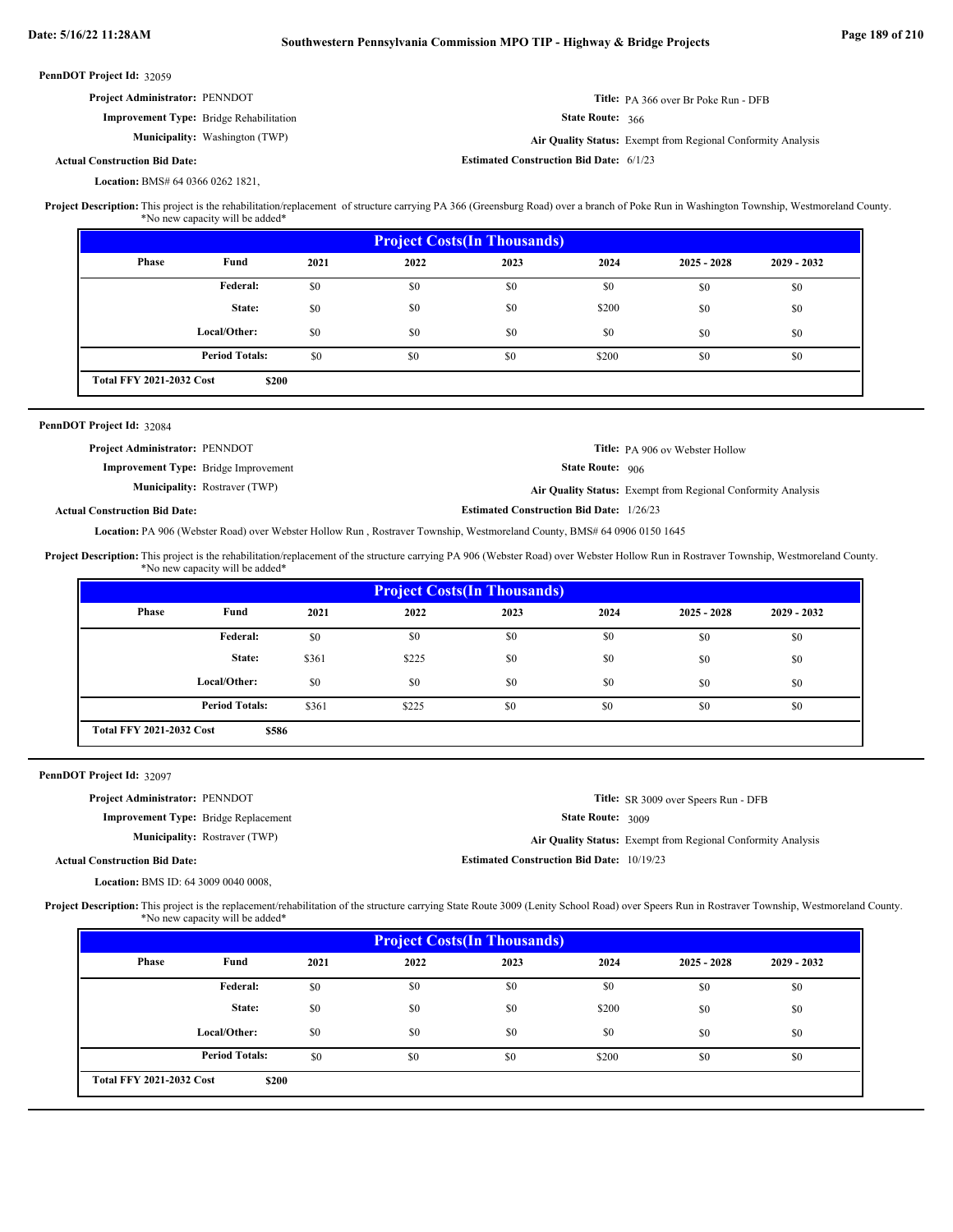|                                                                                                                                                                                  | <b>Title:</b> PA 31: Donegal - PA $381/711$ Int                           |
|----------------------------------------------------------------------------------------------------------------------------------------------------------------------------------|---------------------------------------------------------------------------|
|                                                                                                                                                                                  |                                                                           |
|                                                                                                                                                                                  | Air Quality Status: Exempt from Regional Conformity Analysis              |
|                                                                                                                                                                                  |                                                                           |
| <b>Project Administrator: PennDOT</b><br><b>Improvement Type:</b> Intersection Improvement<br><b>Municipality:</b> Donegal (TWP)<br><b>Actual Construction Bid Date: 3/17/17</b> | <b>State Route: 31</b><br><b>Estimated Construction Bid Date: 3/16/17</b> |

Location: PA 31 just west of the Donegal Turnpike entrance to just east of the PA 31 / PA 711 / 381 Interseciton.

Project Description: This project is a corridor safety improvement project along PA 31 from the Donegal Turnpike exit to the intersection of PA 31/PA 711/PA 381 in Donegal Borough and Donegal Township, Westmoreland County.

> State Route 0031, Section X10 is a rural community arterial located in Donegal Borough and Donegal Township, Westmoreland County. The limits of the project are just west of the Pennsylvania Turnpike Exit 91 Interchange to east of the intersection of SR 0031 & SR 0381 South/SR 0711 South/SR 2031. The project scope is to reconstruct this section of SR 0031 to meet current design criteria and provide safety and operational improvements throughout the corridor. At the western end of the project at the Turnpike Exit, SR 0031 will be shifted to the south to increase the distance between the turnpike toll booth area and the intersection with SR 0031. A signalized continuous "T" intersection is proposed for this intersection to allow a continuous flow of eastbound SR 0031 traffic outside the control of the traffic signal and provide protected turning for entering and exiting the turnpike.

The SR 0031 and SR 0711 intersection will include designated turn lanes and a traditional traffic signal. In addition, King's Way will be relocated to be included as part of the signal creating a "plus" intersection with SR 0031 and SR 0711.

Local concern over the safety of the existing School House Road intersection with SR 0031 for the school bus traffic has resulted in its realignment to create a "plus" intersection with SR 0031 at Mountain View Road. To the west of School House Road, a vertical curve in the roadway will be cut back to provide sight distance for left turning traffic. In addition, the horizontal curve through the intersection of SR 0031 & SR 0381/SR 0711/SR 2031 will be flattened to improve sight distance. Other safety and innovative improvements will also be utilized along the corridor as appropriate. Turn lanes will be installed at several locations along the corridor as needed.

| <b>Project Costs (In Thousands)</b>      |                       |      |       |      |      |               |               |  |
|------------------------------------------|-----------------------|------|-------|------|------|---------------|---------------|--|
| Phase                                    | Fund                  | 2021 | 2022  | 2023 | 2024 | $2025 - 2028$ | $2029 - 2032$ |  |
|                                          | Federal:              | \$0  | \$0   | \$0  | \$0  | \$0           | \$0           |  |
|                                          | State:                | \$0  | \$750 | \$0  | \$0  | \$0           | \$0           |  |
|                                          | Local/Other:          | \$0  | \$0   | \$0  | \$0  | \$0           | \$0           |  |
|                                          | <b>Period Totals:</b> | \$0  | \$750 | \$0  | \$0  | \$0           | \$0           |  |
| <b>Total FFY 2021-2032 Cost</b><br>\$750 |                       |      |       |      |      |               |               |  |

PennDOT Project Id: 70100

**Project Administrator:** PennDOT

**Improvement Type:** Reconstruct

**Municipality:** Allegheny (TWP)

State Route: 356

Allegheny (TWP) **Air Quality Status:** Significant: Included in regional conformity analysis

**Title:** PA 356 Truck Climbing Ln

**Estimated Construction Bid Date:** 11/1/18 **Estimated Construction Bid Date:** 11/1/18 **Actual Construction Bid Date:**

Location: PA 356 Westmoreland County

Project Description: This project is the construction of a Truck Climbing Lane on PA 356 from the Freeport Bridge to SR 4073 (White Cloud Road) in Allegheny Township, Westmoreland County.

| <b>Project Costs (In Thousands)</b>      |                       |      |       |      |      |               |               |
|------------------------------------------|-----------------------|------|-------|------|------|---------------|---------------|
| Phase                                    | Fund                  | 2021 | 2022  | 2023 | 2024 | $2025 - 2028$ | $2029 - 2032$ |
|                                          | Federal:              | \$0  | \$614 | \$0  | \$0  | \$0           | \$0           |
|                                          | State:                | \$0  | \$0   | \$0  | \$0  | \$0           | \$0           |
|                                          | Local/Other:          | \$0  | \$0   | \$0  | \$0  | \$0           | \$0           |
|                                          | <b>Period Totals:</b> | \$0  | \$614 | \$0  | \$0  | \$0           | \$0           |
| <b>Total FFY 2021-2032 Cost</b><br>\$614 |                       |      |       |      |      |               |               |

PennDOT Project Id: 74265

**Project Administrator:** PennDOT

**Improvement Type:** Bridge Replacement

**Municipality:** Allegheny (TWP)

**Title:** SR 4089 over Br Chartiers Run - DFB

State Route: 4089

Allegheny (TWP) **Air Quality Status:** Exempt from Regional Conformity Analysis

**Actual Construction Bid Date:**

**Estimated Construction Bid Date:** 10/19/23

BMS# 64 4089 0020 0000 **Location:**

Project Description: This project is the replacement/rehabilitation of the structure carrying State Route 4089 (Hulton Road) over a branch of Chartiers Run in Allegheny Township, Westmoreland County.

\*No new capacity will be added\*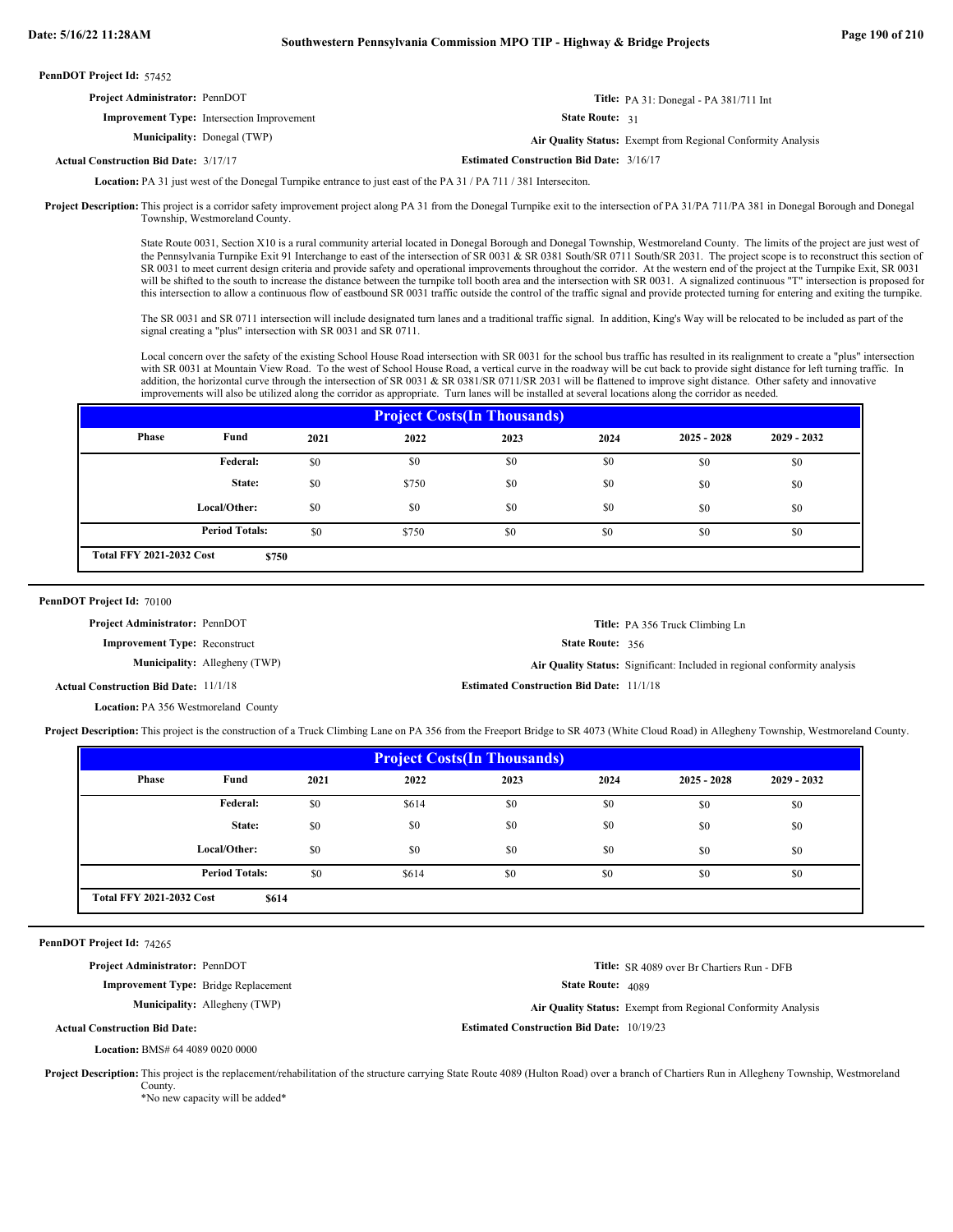# **Date: 5/16/22 11:28AM Southwestern Pennsylvania Commission MPO TIP - Highway & Bridge Projects Page 191 of 210**

| <b>Project Costs (In Thousands)</b>      |                       |      |      |      |       |               |               |  |
|------------------------------------------|-----------------------|------|------|------|-------|---------------|---------------|--|
| Phase                                    | Fund                  | 2021 | 2022 | 2023 | 2024  | $2025 - 2028$ | $2029 - 2032$ |  |
|                                          | Federal:              | \$0  | \$0  | \$0  | \$0   | \$0           | \$0           |  |
|                                          | State:                | \$0  | \$0  | \$0  | \$200 | \$0           | \$0           |  |
|                                          | Local/Other:          | \$0  | \$0  | \$0  | \$0   | \$0           | \$0           |  |
|                                          | <b>Period Totals:</b> | \$0  | \$0  | \$0  | \$200 | \$0           | \$0           |  |
| <b>Total FFY 2021-2032 Cost</b><br>\$200 |                       |      |      |      |       |               |               |  |
|                                          |                       |      |      |      |       |               |               |  |

State Route: 3007

**Title:** SR 3007 over I-70

Air Quality Status: Exempt from Regional Conformity Analysis

| PennDOT Project Id: 75972           |  |
|-------------------------------------|--|
| $Dnoise$ Administrators $Dopen$ DOT |  |

| <b>Project Administrator:</b> PennDOT |  |
|---------------------------------------|--|
|                                       |  |

**Improvement Type:** Bridge Replacement

**Municipality:** North Belle Vernon (BORO) **Air Quality Status:** 

**Estimated Construction Bid Date:** 3/31/22 3/31/22 **Actual Construction Bid Date:**

BMS# 64 3007 0032 0987 **Location:**

Project Description: This project is the replacement of the structure carrying State Route 3007 (Fayette Street) over Interstate 70 in North Belle Vernon Borough, Westmoreland County. \*No new capacity will be added\*

| Phase | Fund                  | 2021  | 2022    | <b>Project Costs (In Thousands)</b><br>2023 | 2024    | $2025 - 2028$ | $2029 - 2032$ |
|-------|-----------------------|-------|---------|---------------------------------------------|---------|---------------|---------------|
|       | Federal:              | \$0   | \$0     | \$0                                         | \$0     | \$0           | \$0           |
|       | State:                | \$175 | \$1500  | \$3791                                      | \$4000  | \$0           | \$0           |
|       | Local/Other:          | \$0   | \$0     | \$0                                         | \$0     | \$0           | \$0           |
|       | <b>Period Totals:</b> | \$175 | \$1,500 | \$3,791                                     | \$4,000 | \$0           | \$0           |

| PennDOT Project Id: 76105                   |                                      |                                                  |                                                              |
|---------------------------------------------|--------------------------------------|--------------------------------------------------|--------------------------------------------------------------|
| <b>Project Administrator: PennDOT</b>       |                                      |                                                  | <b>Title:</b> US 119 over Crabtree Creek 2                   |
| <b>Improvement Type:</b> Bridge Improvement |                                      | <b>State Route: 119</b>                          |                                                              |
|                                             | <b>Municipality:</b> Hempfield (TWP) |                                                  | Air Quality Status: Exempt from Regional Conformity Analysis |
| <b>Actual Construction Bid Date:</b>        |                                      | <b>Estimated Construction Bid Date: 12/15/22</b> |                                                              |

BMS# 64 0119 0410 1108 **Location:**

Project Description: This project is for the rehabilitation/replacement of the structure carrying US Route 119 (Crabtree Road) over a branch of Crabtree Creek in Hempfield Township, Westmoreland County. \*No new capacity will be added\*

| <b>Project Costs (In Thousands)</b> |                       |       |       |       |       |               |               |
|-------------------------------------|-----------------------|-------|-------|-------|-------|---------------|---------------|
| Phase                               | Fund                  | 2021  | 2022  | 2023  | 2024  | $2025 - 2028$ | $2029 - 2032$ |
|                                     | Federal:              | \$0   | \$0   | \$0   | \$0   | \$0           | \$0           |
|                                     | State:                | \$350 | \$160 | \$874 | \$874 | \$0           | \$0           |
|                                     | Local/Other:          | \$0   | \$0   | \$0   | \$0   | \$0           | \$0           |
|                                     | <b>Period Totals:</b> | \$350 | \$160 | \$874 | \$874 | \$0           | \$0           |
| <b>Total FFY 2021-2032 Cost</b>     | \$2,258               |       |       |       |       |               |               |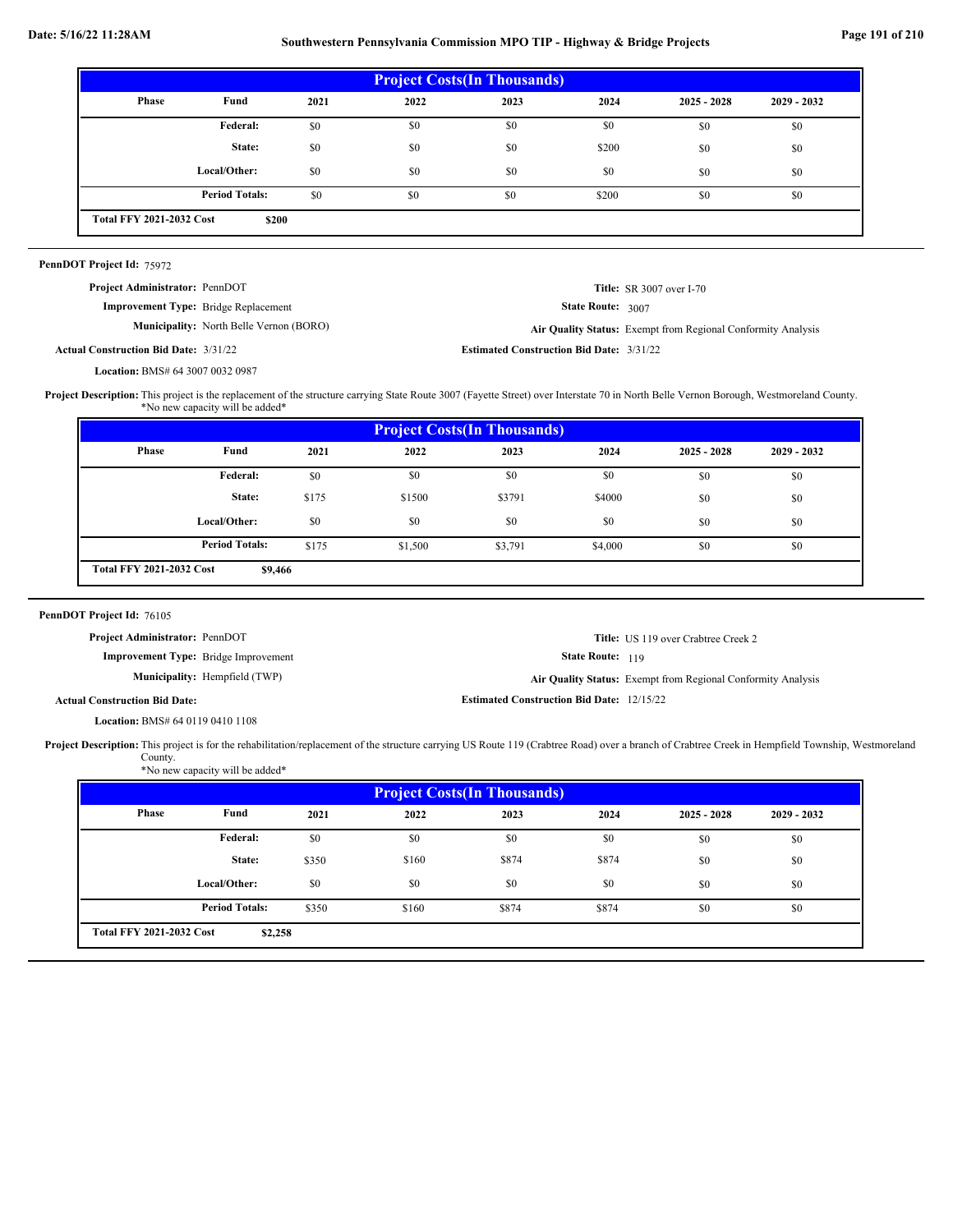| Project Administrator: PennDOT                                                                                                                                                                 |                                 |       |                                                                                                                                                        |                                                  |                      | Title: PA 711 ov Br of Tubmill Ck                            |             |  |  |
|------------------------------------------------------------------------------------------------------------------------------------------------------------------------------------------------|---------------------------------|-------|--------------------------------------------------------------------------------------------------------------------------------------------------------|--------------------------------------------------|----------------------|--------------------------------------------------------------|-------------|--|--|
| Improvement Type: Bridge Replacement                                                                                                                                                           |                                 |       | State Route: 711                                                                                                                                       |                                                  |                      |                                                              |             |  |  |
|                                                                                                                                                                                                | Municipality: Fairfield (TWP)   |       | Air Quality Status: Exempt from Regional Conformity Analysis                                                                                           |                                                  |                      |                                                              |             |  |  |
| <b>Actual Construction Bid Date:</b>                                                                                                                                                           |                                 |       |                                                                                                                                                        | <b>Estimated Construction Bid Date: 12/15/22</b> |                      |                                                              |             |  |  |
| Location: BMS ID: 64 0711 0450 0000                                                                                                                                                            |                                 |       |                                                                                                                                                        |                                                  |                      |                                                              |             |  |  |
| Project Description: This project is for improvements to the structures carrying PA 711 (Ligonier Street) over Branch of Tubmill Creek and Hendricks Creek in Fairfield Township and Branch of |                                 |       | Loyalhanna Creek in Ligonier Township, Westmoreland County, and the structure carrying PA 711 over Rasler Run in Springfield Township, Fayette County. |                                                  |                      |                                                              |             |  |  |
|                                                                                                                                                                                                |                                 |       |                                                                                                                                                        | <b>Project Costs (In Thousands)</b>              |                      |                                                              |             |  |  |
| Phase                                                                                                                                                                                          | Fund                            | 2021  | 2022                                                                                                                                                   | 2023                                             | 2024                 | $2025 - 2028$                                                | 2029 - 2032 |  |  |
|                                                                                                                                                                                                | Federal:                        | \$0   | \$0                                                                                                                                                    | \$0                                              | \$0                  | \$0                                                          | \$0         |  |  |
|                                                                                                                                                                                                | State:                          | \$0   | \$900                                                                                                                                                  | \$0                                              | \$0                  | \$0                                                          | \$400       |  |  |
|                                                                                                                                                                                                | Local/Other:                    | \$0   | \$0                                                                                                                                                    | \$0                                              | \$0                  | \$0                                                          | \$0         |  |  |
|                                                                                                                                                                                                | <b>Period Totals:</b>           | \$0   | \$900                                                                                                                                                  | \$0                                              | \$0                  | \$0                                                          | \$400       |  |  |
| <b>Total FFY 2021-2032 Cost</b>                                                                                                                                                                | \$1,300                         |       |                                                                                                                                                        |                                                  |                      |                                                              |             |  |  |
|                                                                                                                                                                                                |                                 |       |                                                                                                                                                        |                                                  |                      |                                                              |             |  |  |
| PennDOT Project Id: 77872                                                                                                                                                                      |                                 |       |                                                                                                                                                        |                                                  |                      |                                                              |             |  |  |
| Project Administrator: PennDOT                                                                                                                                                                 |                                 |       |                                                                                                                                                        |                                                  | State Route: 3103    | Title: SR 3103 over Jacks Run                                |             |  |  |
|                                                                                                                                                                                                |                                 |       |                                                                                                                                                        |                                                  |                      |                                                              |             |  |  |
| <b>Improvement Type:</b> Bridge Replacement                                                                                                                                                    |                                 |       |                                                                                                                                                        |                                                  |                      |                                                              |             |  |  |
|                                                                                                                                                                                                | Municipality: Hempfield (TWP)   |       |                                                                                                                                                        |                                                  |                      | Air Quality Status: Exempt from Regional Conformity Analysis |             |  |  |
| <b>Actual Construction Bid Date: 5/20/21</b>                                                                                                                                                   |                                 |       |                                                                                                                                                        | <b>Estimated Construction Bid Date: 5/20/21</b>  |                      |                                                              |             |  |  |
| Location: BMS# 64 3103 0050 0000                                                                                                                                                               |                                 |       |                                                                                                                                                        |                                                  |                      |                                                              |             |  |  |
|                                                                                                                                                                                                | *No new capacity will be added* |       |                                                                                                                                                        |                                                  |                      |                                                              |             |  |  |
|                                                                                                                                                                                                |                                 |       |                                                                                                                                                        | <b>Project Costs(In Thousands)</b>               |                      |                                                              |             |  |  |
| Phase                                                                                                                                                                                          | Fund                            | 2021  | 2022                                                                                                                                                   | 2023                                             | 2024                 | $2025 - 2028$                                                | 2029 - 2032 |  |  |
|                                                                                                                                                                                                | Federal:                        | \$0   | \$0                                                                                                                                                    | \$0                                              | \$0                  | \$0                                                          | \$0         |  |  |
| Project Description: This project is the replacement of the structure carrying State Route 3103 (Carbon Road) over a branch of Jacks Run in Hempfield Township, Westmoreland County.           | State:                          | \$300 | \$1000                                                                                                                                                 | \$800                                            | \$0                  | \$0                                                          | \$0         |  |  |
|                                                                                                                                                                                                | Local/Other:                    | \$0   | \$0                                                                                                                                                    | \$0                                              | \$0                  | \$0                                                          | \$0         |  |  |
|                                                                                                                                                                                                | <b>Period Totals:</b>           | \$300 | \$1,000                                                                                                                                                | \$800                                            | \$0                  | \$0                                                          | \$0         |  |  |
| <b>Total FFY 2021-2032 Cost</b>                                                                                                                                                                | \$2,100                         |       |                                                                                                                                                        |                                                  |                      |                                                              |             |  |  |
|                                                                                                                                                                                                |                                 |       |                                                                                                                                                        |                                                  |                      |                                                              |             |  |  |
| PennDOT Project Id: 81747                                                                                                                                                                      |                                 |       |                                                                                                                                                        |                                                  |                      |                                                              |             |  |  |
| Project Administrator: PennDOT                                                                                                                                                                 |                                 |       |                                                                                                                                                        |                                                  | Title: Salina Bridge |                                                              |             |  |  |
| <b>Improvement Type:</b> Bridge Replacement<br>Municipality: Bell (TWP)                                                                                                                        |                                 |       |                                                                                                                                                        |                                                  | State Route: 1060    | Air Quality Status: Exempt from Regional Conformity Analysis |             |  |  |

BMS# 64 1060 0010 0000 **Location:**

Project Description: The S.R. 1060 (Bridge Street)/Salina Bridge over the Kiskiminetas River and Norfolk Southern Railroad connects Bell Township, Westmoreland County with Kiskiminetas Township, Armstrong County. The project proposes to replace the Salina Bridge on a new alignment located immediately downstream from the existing bridge. The proposed bridge is anticipated to be a 3-span continuous composite steel plate girder bridge. The project will also address the existing deteriorated retaining wall parallel with SR 1060 approaching the bridge from the south. The approach roadway will be widened to provide 11' travel lanes and 5' shoulders. The intersections at each end of the bridge will be modified to improve maneuverability. Drainage will be upgraded as well as the guiderail, signs, and pavement markings.

|                                 | *No new capacity will be added* |         |                                     |       |       |               |               |
|---------------------------------|---------------------------------|---------|-------------------------------------|-------|-------|---------------|---------------|
|                                 |                                 |         | <b>Project Costs (In Thousands)</b> |       |       |               |               |
| Phase                           | Fund                            | 2021    | 2022                                | 2023  | 2024  | $2025 - 2028$ | $2029 - 2032$ |
|                                 | Federal:                        | \$0     | \$0                                 | \$0   | \$0   | \$7229        | \$5204        |
|                                 | State:                          | \$1775  | \$1000                              | \$530 | \$861 | \$1970        | \$4644        |
|                                 | Local/Other:                    | \$0     | \$0                                 | \$0   | \$0   | \$0           | \$0           |
|                                 | <b>Period Totals:</b>           | \$1,775 | \$1,000                             | \$530 | \$861 | \$9,199       | \$9,848       |
| <b>Total FFY 2021-2032 Cost</b> | \$23,213                        |         |                                     |       |       |               |               |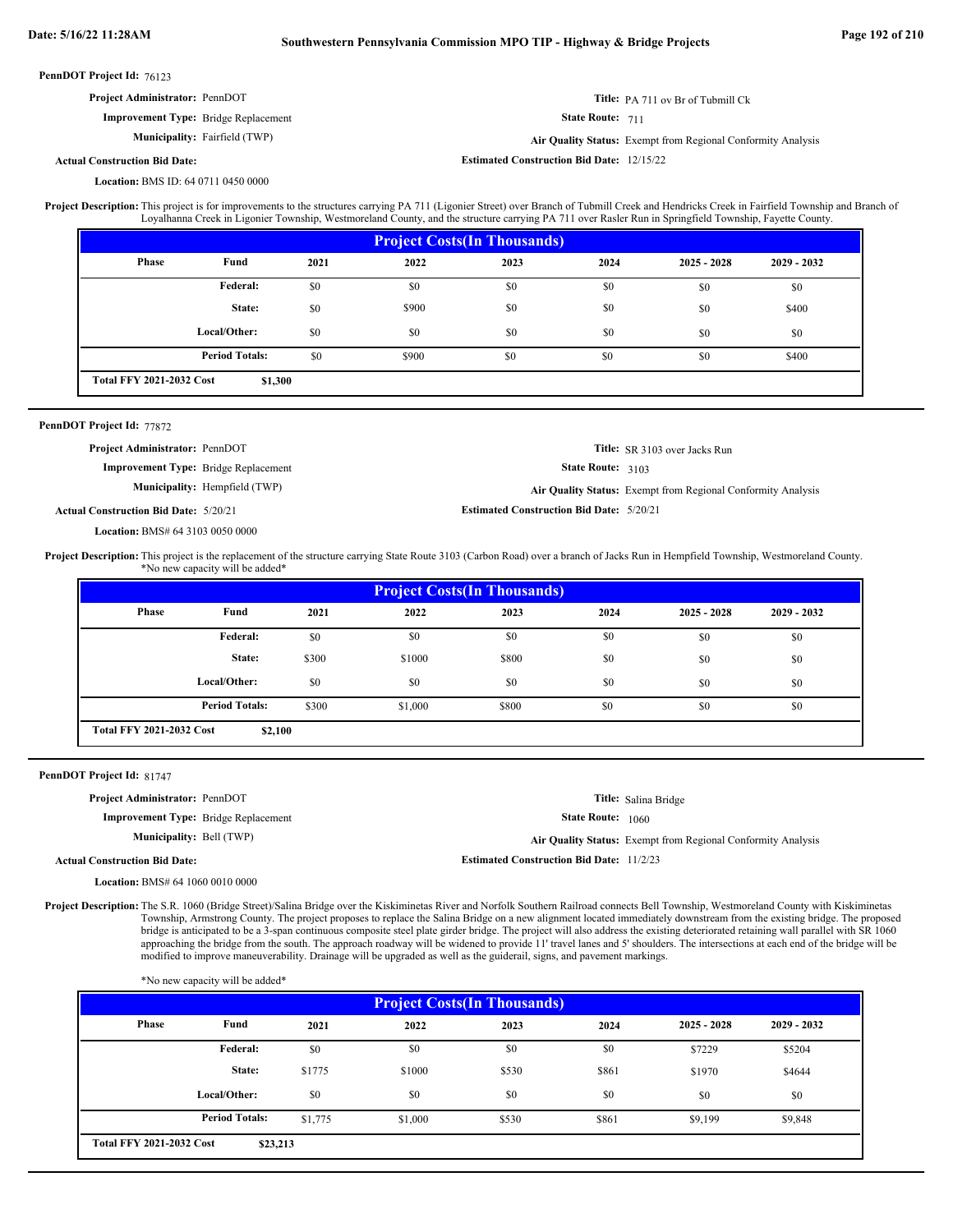| Project Administrator: PennDOT                                                                                                                                                                     |                                                                         |       |                                    |      |                                                 | Title: PA 356 over Pine Run                                  |             |
|----------------------------------------------------------------------------------------------------------------------------------------------------------------------------------------------------|-------------------------------------------------------------------------|-------|------------------------------------|------|-------------------------------------------------|--------------------------------------------------------------|-------------|
|                                                                                                                                                                                                    | <b>Improvement Type:</b> Bridge Replacement                             |       |                                    |      | State Route: 356                                |                                                              |             |
|                                                                                                                                                                                                    | Municipality: Allegheny (TWP)                                           |       |                                    |      |                                                 | Air Quality Status: Exempt from Regional Conformity Analysis |             |
| <b>Actual Construction Bid Date:</b>                                                                                                                                                               |                                                                         |       |                                    |      | <b>Estimated Construction Bid Date: 12/8/22</b> |                                                              |             |
| Location: BMS# 64 0356 0082 0360                                                                                                                                                                   |                                                                         |       |                                    |      |                                                 |                                                              |             |
| Project Description: This project is the replacement of the structure carrying PA 356 (SR 0356 SH) over Pine Run in Allegheny Township, Westmoreland County.                                       | *No new capacity will be added*                                         |       |                                    |      |                                                 |                                                              |             |
|                                                                                                                                                                                                    |                                                                         |       | <b>Project Costs(In Thousands)</b> |      |                                                 |                                                              |             |
| <b>Phase</b>                                                                                                                                                                                       | Fund                                                                    | 2021  | 2022                               | 2023 | 2024                                            | $2025 - 2028$                                                | 2029 - 2032 |
|                                                                                                                                                                                                    | Federal:                                                                | \$0   | \$1195                             | \$39 | \$2600                                          | \$4900                                                       | \$0         |
|                                                                                                                                                                                                    | State:                                                                  | \$0   | \$0                                | \$0  | \$0                                             | \$0                                                          | \$0         |
|                                                                                                                                                                                                    | Local/Other:                                                            | \$0   | \$0                                | \$0  | \$0                                             | \$0                                                          | \$0         |
|                                                                                                                                                                                                    | <b>Period Totals:</b>                                                   | \$0   | \$1,195                            | \$39 | \$2,600                                         | \$4,900                                                      | \$0         |
| <b>Total FFY 2021-2032 Cost</b>                                                                                                                                                                    | \$8,734                                                                 |       |                                    |      |                                                 |                                                              |             |
|                                                                                                                                                                                                    |                                                                         |       |                                    |      |                                                 |                                                              |             |
| PennDOT Project Id: 81815                                                                                                                                                                          |                                                                         |       |                                    |      |                                                 |                                                              |             |
| Project Administrator: PennDOT                                                                                                                                                                     |                                                                         |       |                                    |      |                                                 | Title: PA 286 over Wolford Run-DFB                           |             |
|                                                                                                                                                                                                    | <b>Improvement Type:</b> Bridge Replacement<br>Municipality: Bell (TWP) |       |                                    |      | State Route: 286                                |                                                              |             |
|                                                                                                                                                                                                    |                                                                         |       |                                    |      |                                                 | Air Quality Status: AQ Conformity Does Not Apply             |             |
| <b>Actual Construction Bid Date: 8/20/20</b>                                                                                                                                                       |                                                                         |       |                                    |      | <b>Estimated Construction Bid Date: 6/3/21</b>  |                                                              |             |
| Location: BMS: 64 0286 0230 1946<br>Project Description: This project is the replacement of the structure carrying PA 286 (Saltsburg Road) over Wolford Run in Bell Township, Westmoreland County. |                                                                         |       |                                    |      |                                                 |                                                              |             |
|                                                                                                                                                                                                    | *No new capacity will be added*                                         |       |                                    |      |                                                 |                                                              |             |
|                                                                                                                                                                                                    |                                                                         |       | <b>Project Costs(In Thousands)</b> |      |                                                 |                                                              |             |
| <b>Phase</b>                                                                                                                                                                                       | Fund                                                                    | 2021  | 2022                               | 2023 | 2024                                            | $2025 - 2028$                                                | 2029 - 2032 |
|                                                                                                                                                                                                    | <b>Federal:</b>                                                         | \$0   | \$0                                | \$0  | \$0                                             | \$0                                                          | \$0         |
|                                                                                                                                                                                                    | State:                                                                  | \$150 | \$0                                | \$0  | \$0                                             | \$0                                                          | \$0         |
|                                                                                                                                                                                                    | Local/Other:                                                            | \$0   | \$0                                | \$0  | \$0                                             | \$0                                                          | \$0         |
|                                                                                                                                                                                                    | <b>Period Totals:</b>                                                   | \$150 | \$0                                | \$0  | \$0                                             | \$0                                                          | \$0         |
| <b>Total FFY 2021-2032 Cost</b>                                                                                                                                                                    | \$150                                                                   |       |                                    |      |                                                 |                                                              |             |
|                                                                                                                                                                                                    |                                                                         |       |                                    |      |                                                 |                                                              |             |
| PennDOT Project Id: 81960                                                                                                                                                                          |                                                                         |       |                                    |      |                                                 |                                                              |             |
| Project Administrator: PennDOT                                                                                                                                                                     |                                                                         |       |                                    |      |                                                 | Title: SR 4012 over Brush Creek                              |             |
|                                                                                                                                                                                                    | Improvement Type: Bridge Replacement                                    |       |                                    |      | State Route: 4012                               |                                                              |             |
|                                                                                                                                                                                                    | <b>Municipality:</b> Manor (BORO)                                       |       |                                    |      |                                                 | Air Quality Status: Exempt from Regional Conformity Analysis |             |
| <b>Actual Construction Bid Date:</b>                                                                                                                                                               |                                                                         |       |                                    |      | <b>Estimated Construction Bid Date: 2/16/23</b> |                                                              |             |
| Location: BMS: 64 4012 0010 0000,                                                                                                                                                                  |                                                                         |       |                                    |      |                                                 |                                                              |             |
|                                                                                                                                                                                                    |                                                                         |       |                                    |      |                                                 |                                                              |             |

This project is for improvements to the structure carrying State Route 4012 (Brush Creek Road) over Brush Creek in Manor Borough, Westmoreland County. \*No new capacity will be added\* **Project Description:**

| <b>Project Costs (In Thousands)</b> |                       |      |       |         |      |               |               |
|-------------------------------------|-----------------------|------|-------|---------|------|---------------|---------------|
| Phase                               | Fund                  | 2021 | 2022  | 2023    | 2024 | $2025 - 2028$ | $2029 - 2032$ |
|                                     | Federal:              | \$0  | \$20  | \$2185  | \$0  | \$0           | \$0           |
|                                     | State:                | \$0  | \$670 | \$0     | \$0  | \$0           | \$0           |
|                                     | Local/Other:          | \$0  | \$0   | \$0     | \$0  | \$0           | \$0           |
|                                     | <b>Period Totals:</b> | \$0  | \$690 | \$2,185 | \$0  | \$0           | \$0           |
| <b>Total FFY 2021-2032 Cost</b>     | \$2,875               |      |       |         |      |               |               |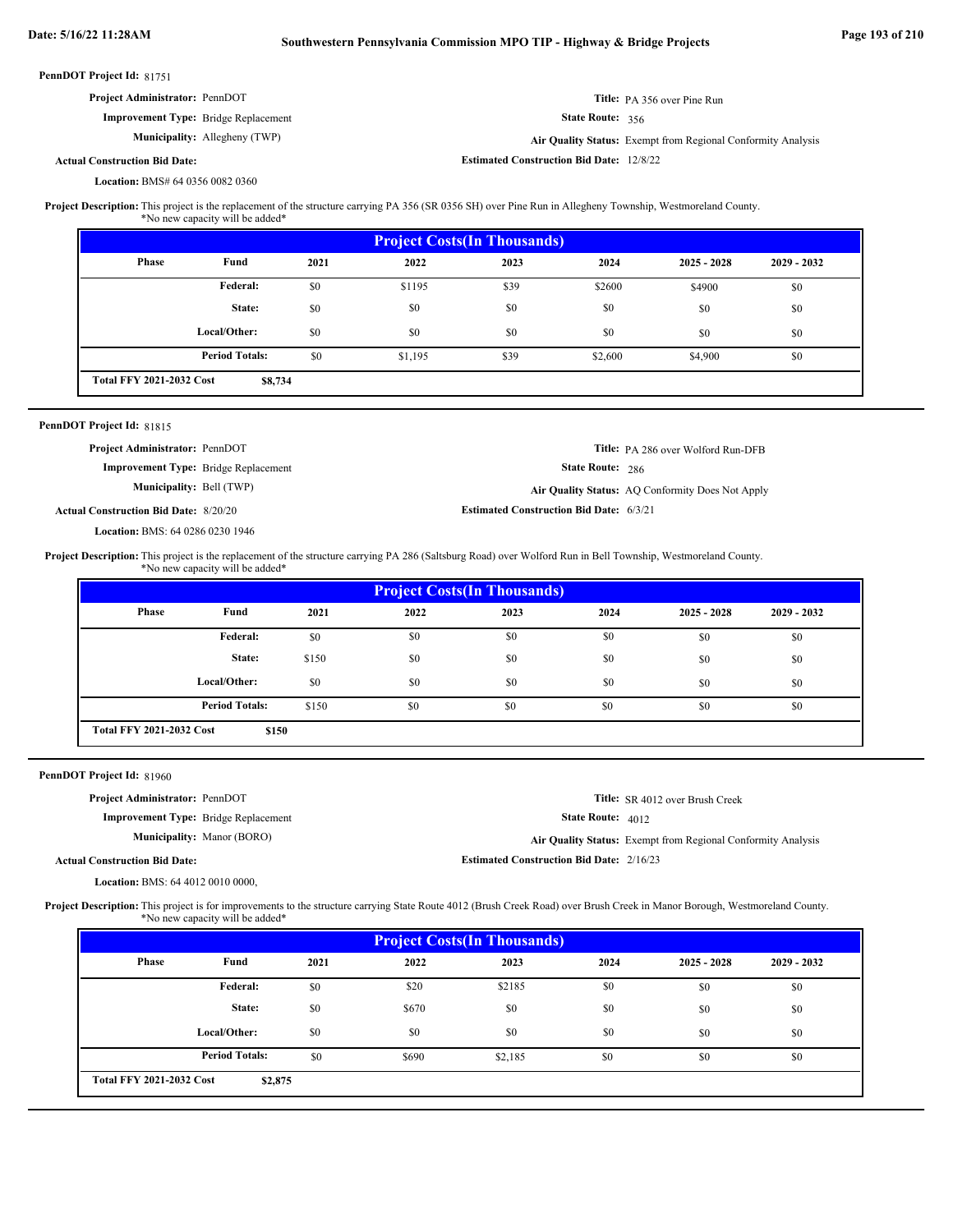| <b>Project Administrator: PennDOT</b>       | <b>Title:</b> SR 3016 over Br Sewickley Creek - DFB          |
|---------------------------------------------|--------------------------------------------------------------|
| <b>Improvement Type:</b> Bridge Replacement | <b>State Route: 3016</b>                                     |
| <b>Municipality:</b> Sewickley (TWP)        | Air Quality Status: Exempt from Regional Conformity Analysis |
| l Construction Bid Date:                    | <b>Estimated Construction Bid Date: 10/10/24</b>             |

### **Actual Construction Bid Date:**

BMS ID: 64 3016 0050 3666 **Location:**

Project Description: This project is the of replacement/rehabilitation of the structure carrying State Route 3016 (Lowber Road) over a branch of Little Sewickley Creek in Sewickley Township, Westmoreland County.

\*No new capacity will be added\*

| <b>Project Costs (In Thousands)</b> |                       |      |      |      |       |               |               |
|-------------------------------------|-----------------------|------|------|------|-------|---------------|---------------|
| Phase                               | Fund                  | 2021 | 2022 | 2023 | 2024  | $2025 - 2028$ | $2029 - 2032$ |
|                                     | Federal:              | \$0  | \$0  | \$0  | \$0   | \$0           | \$0           |
|                                     | State:                | \$0  | \$0  | \$0  | \$200 | \$0           | \$0           |
|                                     | Local/Other:          | \$0  | \$0  | \$0  | \$0   | \$0           | \$0           |
|                                     | <b>Period Totals:</b> | \$0  | \$0  | \$0  | \$200 | \$0           | \$0           |
| <b>Total FFY 2021-2032 Cost</b>     | \$200                 |      |      |      |       |               |               |

### PennDOT Project Id: 89043

State Route: 2025 **Title:** SR 2025 over Welty Run **Improvement Type:** Bridge Replacement **Municipality:** Mount Pleasant (TWP) Mount Pleasant (TWP) **Air Quality Status:** Exempt from Regional Conformity Analysis **Project Administrator:** PennDOT

**Estimated Construction Bid Date:** 1/12/23

### **Actual Construction Bid Date:**

BMS: 64 2025 0110 0998 **Location:**

Project Description: This project is the replacement of the structure carrying State Route 2025 (Ankney Hill Road) over Welty Run in Mt. Pleasant Township, Westmoreland County. \*No new capacity will be added\*

| <b>Project Costs (In Thousands)</b> |                       |       |         |      |      |               |               |  |
|-------------------------------------|-----------------------|-------|---------|------|------|---------------|---------------|--|
| Phase                               | Fund                  | 2021  | 2022    | 2023 | 2024 | $2025 - 2028$ | $2029 - 2032$ |  |
|                                     | Federal:              | \$398 | \$2400  | \$0  | \$0  | \$0           | \$0           |  |
|                                     | State:                | \$549 | \$0     | \$0  | \$0  | \$0           | \$0           |  |
|                                     | Local/Other:          | \$0   | \$0     | \$0  | \$0  | \$0           | \$0           |  |
|                                     | <b>Period Totals:</b> | \$947 | \$2,400 | \$0  | \$0  | \$0           | \$0           |  |
| <b>Total FFY 2021-2032 Cost</b>     | \$3,347               |       |         |      |      |               |               |  |

### PennDOT Project Id: 89066

**Improvement Type:** Bridge Improvement **Project Administrator:** PennDOT

**Municipality:** North Huntingdon (TWP) **Air Quality Status:** 

```
State Route: 4019
       Title:
SR 4019 over Brush Creek
```
Air Quality Status: Exempt from Regional Conformity Analysis

**Actual Construction Bid Date:**

**Estimated Construction Bid Date:** 2/1/24

BMS# 64 4019 0070 0068 **Location:**

Project Description: This project is the replacement/rehabilitation of the structure carrying State Route 4019 (Ardara Road) over Brush Creek in North Huntingdon Township, Westmoreland County.

| <b>Project Costs (In Thousands)</b> |                       |      |         |      |      |               |               |  |
|-------------------------------------|-----------------------|------|---------|------|------|---------------|---------------|--|
| <b>Phase</b>                        | Fund                  | 2021 | 2022    | 2023 | 2024 | $2025 - 2028$ | $2029 - 2032$ |  |
|                                     | Federal:              | \$0  | \$2060  | \$0  | \$0  | \$0           | \$0           |  |
|                                     | State:                | \$0  | \$0     | \$0  | \$0  | \$0           | \$0           |  |
|                                     | Local/Other:          | \$0  | \$0     | \$0  | \$0  | \$0           | \$0           |  |
|                                     | <b>Period Totals:</b> | \$0  | \$2,060 | \$0  | \$0  | \$0           | \$0           |  |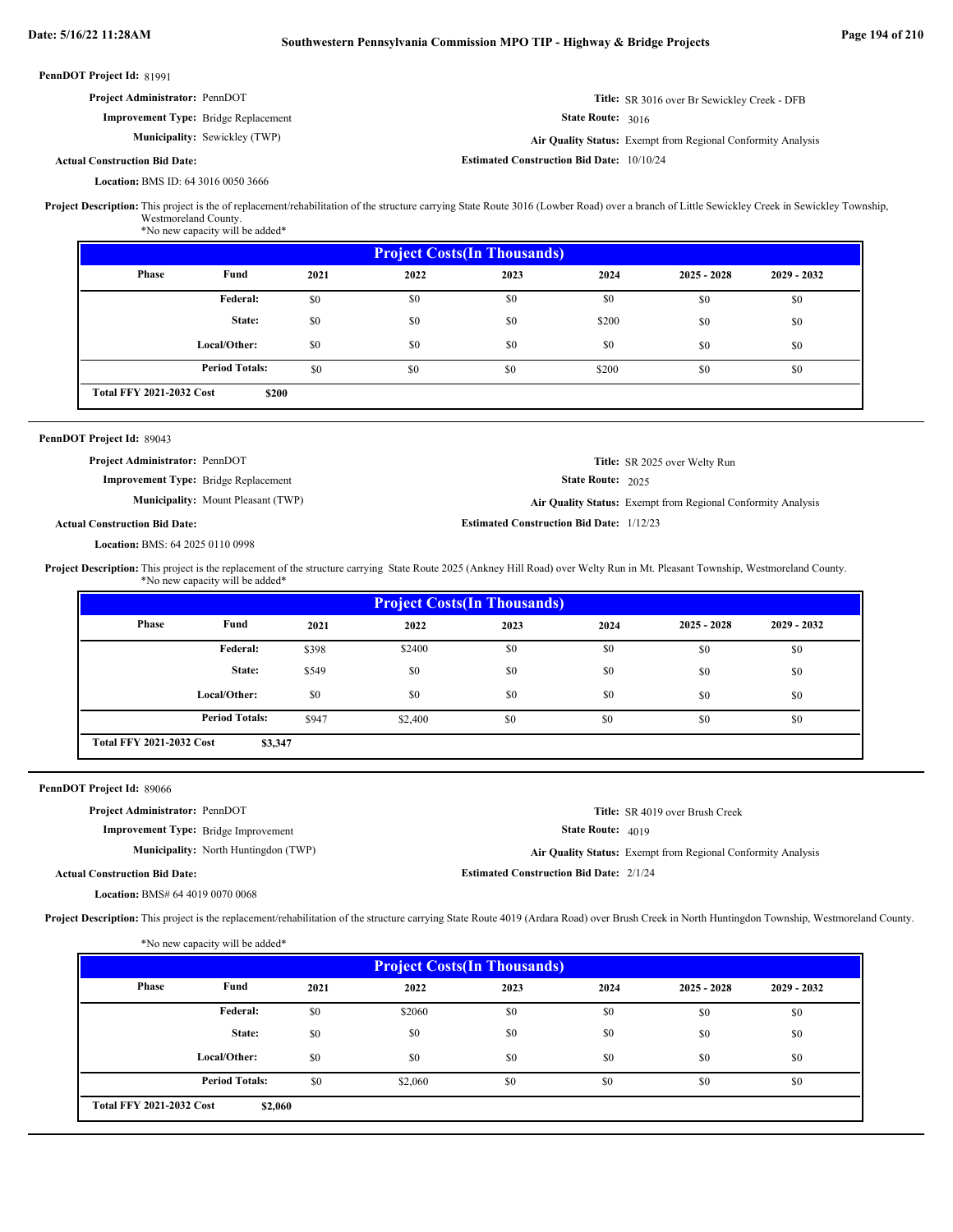| <b>Project Administrator: PennDOT</b> | Title: US 119 Youngwood Recon                                |
|---------------------------------------|--------------------------------------------------------------|
| <b>Improvement Type: Reconstruct</b>  | <b>State Route: 119</b>                                      |
| <b>Municipality:</b> Youngwood (BORO) | Air Quality Status: Exempt from Regional Conformity Analysis |

#### **Estimated Construction Bid Date:** 4/2/20 4/2/20 **Actual Construction Bid Date:**

Location: US 119 from Burton Avenue to Stouts Carpet (where the 4 lane dived highway begins) located in Hempfield Township, Youngwood Borough, Segments 0170/0950 to 0240/0570

Project Description: This project is the reconstruction of US Route 119 from Burton Avenue to Stouts Carpet (where the 4 lane dived highway begins) located in Hempfield Township, Youngwood Borough, and New Stanton Borough, Westmoreland County.

| <b>Project Costs (In Thousands)</b>         |                       |          |       |      |      |               |               |
|---------------------------------------------|-----------------------|----------|-------|------|------|---------------|---------------|
| Phase                                       | Fund                  | 2021     | 2022  | 2023 | 2024 | $2025 - 2028$ | $2029 - 2032$ |
|                                             | <b>Federal:</b>       | \$10838  | \$162 | \$0  | \$0  | \$0           | \$0           |
|                                             | State:                | \$0      | \$0   | \$0  | \$0  | \$0           | \$0           |
|                                             | Local/Other:          | \$0      | \$0   | \$0  | \$0  | \$0           | \$0           |
|                                             | <b>Period Totals:</b> | \$10,838 | \$162 | \$0  | \$0  | \$0           | \$0           |
| <b>Total FFY 2021-2032 Cost</b><br>\$11,000 |                       |          |       |      |      |               |               |

### PennDOT Project Id: 90807

| <b>Project Administrator: PennDOT</b>        |                                      |                                                | <b>Title:</b> SR 3008 over Br Pollock Run - DFB              |
|----------------------------------------------|--------------------------------------|------------------------------------------------|--------------------------------------------------------------|
| <b>Improvement Type:</b> Bridge Replacement  |                                      | <b>State Route: 3008</b>                       |                                                              |
|                                              | <b>Municipality:</b> Rostraver (TWP) |                                                | Air Quality Status: Exempt from Regional Conformity Analysis |
| <b>Actual Construction Bid Date: 7/29/21</b> |                                      | <b>Estimated Construction Bid Date: 6/1/22</b> |                                                              |

BMS# 64 3008 0050 0000 **Location:**

Project Description: This project is the replacement/rehabilitation of the structure carrying State Route 3008 (Willowbrook Road) over a branch of Pollock Run in Rostraver Township, Westmoreland County. \*No new capacity will be added\*

| <b>Project Costs(In Thousands)</b>       |                       |       |      |      |      |               |               |
|------------------------------------------|-----------------------|-------|------|------|------|---------------|---------------|
| <b>Phase</b>                             | Fund                  | 2021  | 2022 | 2023 | 2024 | $2025 - 2028$ | $2029 - 2032$ |
|                                          | Federal:              | \$0   | \$0  | \$0  | \$0  | \$0           | \$0           |
|                                          | State:                | \$200 | \$0  | \$0  | \$0  | \$0           | \$0           |
|                                          | Local/Other:          | \$0   | \$0  | \$0  | \$0  | \$0           | \$0           |
|                                          | <b>Period Totals:</b> | \$200 | \$0  | \$0  | \$0  | \$0           | \$0           |
| <b>Total FFY 2021-2032 Cost</b><br>\$200 |                       |       |      |      |      |               |               |

PennDOT Project Id: 90834

| <b>Project Administrator: PennDOT</b> |  |
|---------------------------------------|--|
|                                       |  |

**Improvement Type:** Bridge Replacement **Municipality:**

```
State Route: 3030
       Title:
SR 3030 over US 30
```
**Estimated Construction Bid Date:** 2/2/23

Hempfield (TWP) **Air Quality Status:** Exempt from Regional Conformity Analysis

**Actual Construction Bid Date:**

BMS# 64 3030 0010 1070 **Location:**

Project Description: This project is the replacement of the structure carrying State Route 3030 (St. Clair Way) over US Route 30 in Hempfield Township, Westmoreland County. \*No new capacity will be added\*

| <b>Project Costs (In Thousands)</b>        |                       |       |       |      |         |               |               |
|--------------------------------------------|-----------------------|-------|-------|------|---------|---------------|---------------|
| Phase                                      | Fund                  | 2021  | 2022  | 2023 | 2024    | $2025 - 2028$ | $2029 - 2032$ |
|                                            | Federal:              | \$550 | \$530 | \$0  | \$0     | \$0           | \$0           |
|                                            | State:                | \$0   | \$0   | \$0  | \$2814  | \$2814        | \$0           |
|                                            | Local/Other:          | \$0   | \$0   | \$0  | \$0     | \$0           | \$0           |
|                                            | <b>Period Totals:</b> | \$550 | \$530 | \$0  | \$2,814 | \$2,814       | \$0           |
| <b>Total FFY 2021-2032 Cost</b><br>\$6,708 |                       |       |       |      |         |               |               |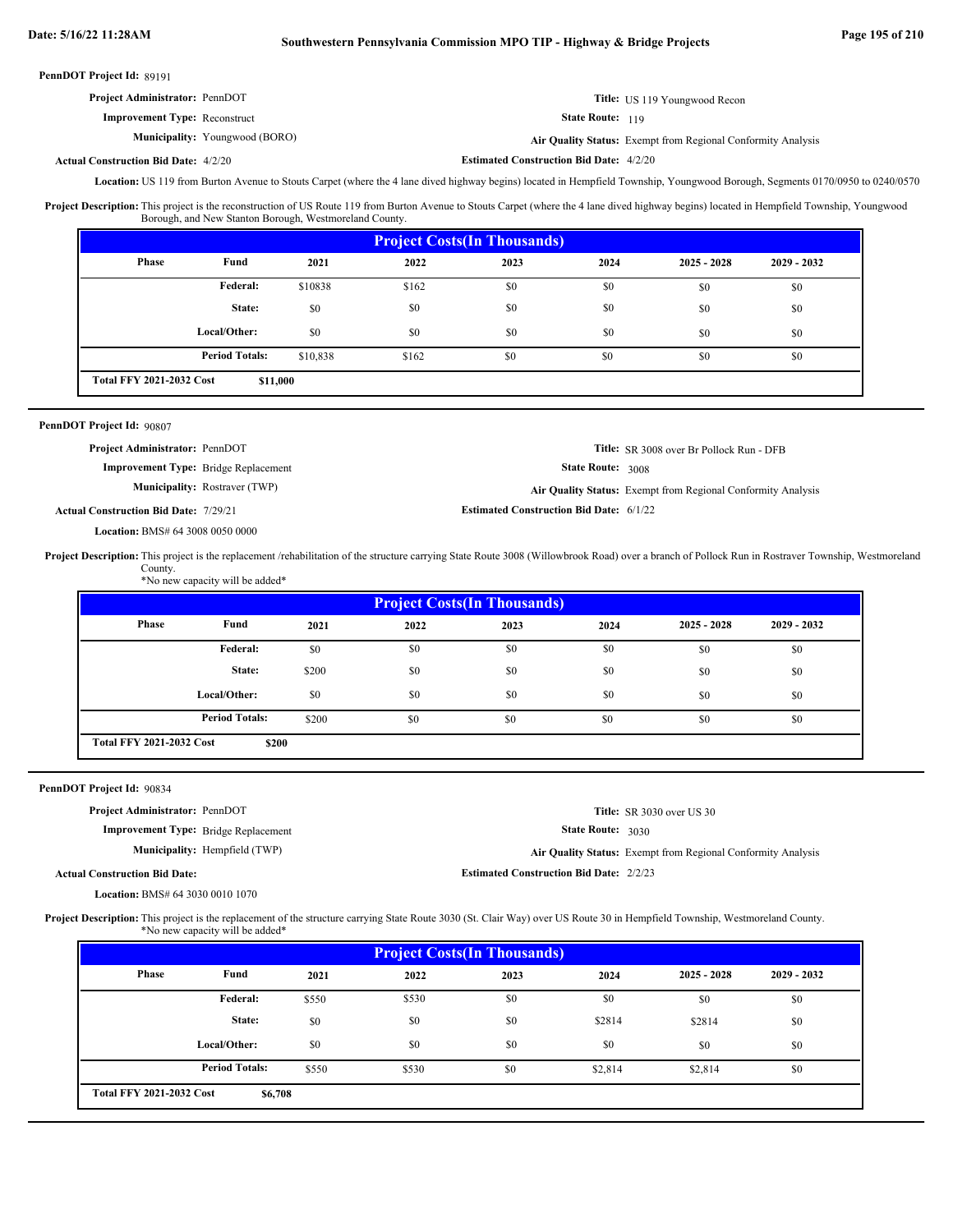## **Date: 5/16/22 11:28AM Southwestern Pennsylvania Commission MPO TIP - Highway & Bridge Projects Page 196 of 210**

PennDOT Project Id: 94893

| <b>Project Administrator: PennDOT</b>                | <b>Title:</b> WECO Signal Upgrades-CMAQ |
|------------------------------------------------------|-----------------------------------------|
| <b>Improvement Type:</b> Existing Signal Improvement | <b>State Route: 3026</b>                |

**Municipality:**

Hempfield (TWP) **Air Quality Status:** Significant: Included in regional conformity analysis

**Estimated Construction Bid Date:** 1/30/20 1/30/20 **Actual Construction Bid Date:**

Location: PA 130/US 119/SR 3026/SR 3030, City of Greensburg, Westmoreland County,

This project is for traffic signal upgrades, replacement and coordination/timing changes to multiple traffic signal locations along with other miscellaneous construction to be completed at various locations along State Route 3026 in the City of Greensburg and Hempfield Township, Westmoreland County. **Project Description:**

| <b>Project Costs (In Thousands)</b>      |                       |       |      |      |      |               |               |
|------------------------------------------|-----------------------|-------|------|------|------|---------------|---------------|
| <b>Phase</b>                             | Fund                  | 2021  | 2022 | 2023 | 2024 | $2025 - 2028$ | $2029 - 2032$ |
|                                          | Federal:              | \$150 | \$0  | \$0  | \$0  | \$0           | \$0           |
|                                          | State:                | \$0   | \$0  | \$0  | \$0  | \$0           | \$0           |
|                                          | Local/Other:          | \$0   | \$0  | \$0  | \$0  | \$0           | \$0           |
|                                          | <b>Period Totals:</b> | \$150 | \$0  | \$0  | \$0  | \$0           | \$0           |
| <b>Total FFY 2021-2032 Cost</b><br>\$150 |                       |       |      |      |      |               |               |

### PennDOT Project Id: 94952

| <b>Project Administrator: PennDOT</b>         |                                                    |                                                  | <b>Title:</b> PA 981 Signals - Latrobe                                    |
|-----------------------------------------------|----------------------------------------------------|--------------------------------------------------|---------------------------------------------------------------------------|
|                                               | <b>Improvement Type:</b> Traffic System Management | <b>State Route: 981</b>                          |                                                                           |
| <b>Municipality:</b> Unity (TWP)              |                                                    |                                                  | Air Quality Status: Significant: Included in regional conformity analysis |
| <b>Actual Construction Bid Date: 10/24/19</b> |                                                    | <b>Estimated Construction Bid Date: 10/24/19</b> |                                                                           |

Location: PA 981 and Ligonier Street in the City of Latrobe and contained within eight city blocks.

**Project Description:** This project is the replacement of nine existing traffic signals and the upgrade of an additional traffic signal located along PA 981 and Ligonier Streets in the City of Latrobe, Westmoreland County.

| <b>Project Costs (In Thousands)</b>      |                       |       |       |      |      |               |               |
|------------------------------------------|-----------------------|-------|-------|------|------|---------------|---------------|
| Phase                                    | Fund                  | 2021  | 2022  | 2023 | 2024 | $2025 - 2028$ | $2029 - 2032$ |
|                                          | Federal:              | \$120 | \$177 | \$0  | \$0  | \$0           | \$0           |
|                                          | State:                | \$0   | \$0   | \$0  | \$0  | \$0           | \$0           |
|                                          | Local/Other:          | \$0   | \$0   | \$0  | \$0  | \$0           | \$0           |
|                                          | <b>Period Totals:</b> | \$120 | \$177 | \$0  | \$0  | \$0           | \$0           |
| <b>Total FFY 2021-2032 Cost</b><br>\$297 |                       |       |       |      |      |               |               |

PennDOT Project Id: 96654

| <b>Project Administrator: PennDOT</b>        |                                      |                                                 | <b>Title:</b> PA 356 Safety Improvement                      |
|----------------------------------------------|--------------------------------------|-------------------------------------------------|--------------------------------------------------------------|
| <b>Improvement Type:</b> Safety Improvement  |                                      | <b>State Route: 356</b>                         |                                                              |
|                                              | <b>Municipality:</b> Allegheny (TWP) |                                                 | Air Quality Status: Exempt from Regional Conformity Analysis |
| <b>Actual Construction Bid Date: 1/14/21</b> |                                      | <b>Estimated Construction Bid Date: 1/14/21</b> |                                                              |

Location: PA 356: Freeport Bridge to North of White Cloud Road, Allegheny Township, Westmoreland County, Safety Improvement

Project Description: This project is for safety improvements to various intersections along the PA 356 corridor from just north of White Cloud Road where the project will tie into the PA 356 Climbing Lane Project and south to Pleasant Hill Road, in Allegheny Township, Westmoreland County.

| <b>Project Costs (In Thousands)</b>         |                       |         |         |         |      |               |               |
|---------------------------------------------|-----------------------|---------|---------|---------|------|---------------|---------------|
| Phase                                       | Fund                  | 2021    | 2022    | 2023    | 2024 | $2025 - 2028$ | $2029 - 2032$ |
|                                             | Federal:              | \$0     | \$0     | \$0     | \$0  | \$0           | \$0           |
|                                             | State:                | \$4708  | \$5766  | \$6500  | \$0  | \$0           | \$0           |
|                                             | Local/Other:          | \$0     | \$0     | \$0     | \$0  | \$0           | \$0           |
|                                             | <b>Period Totals:</b> | \$4.708 | \$5,766 | \$6,500 | \$0  | \$0           | \$0           |
| <b>Total FFY 2021-2032 Cost</b><br>\$16,974 |                       |         |         |         |      |               |               |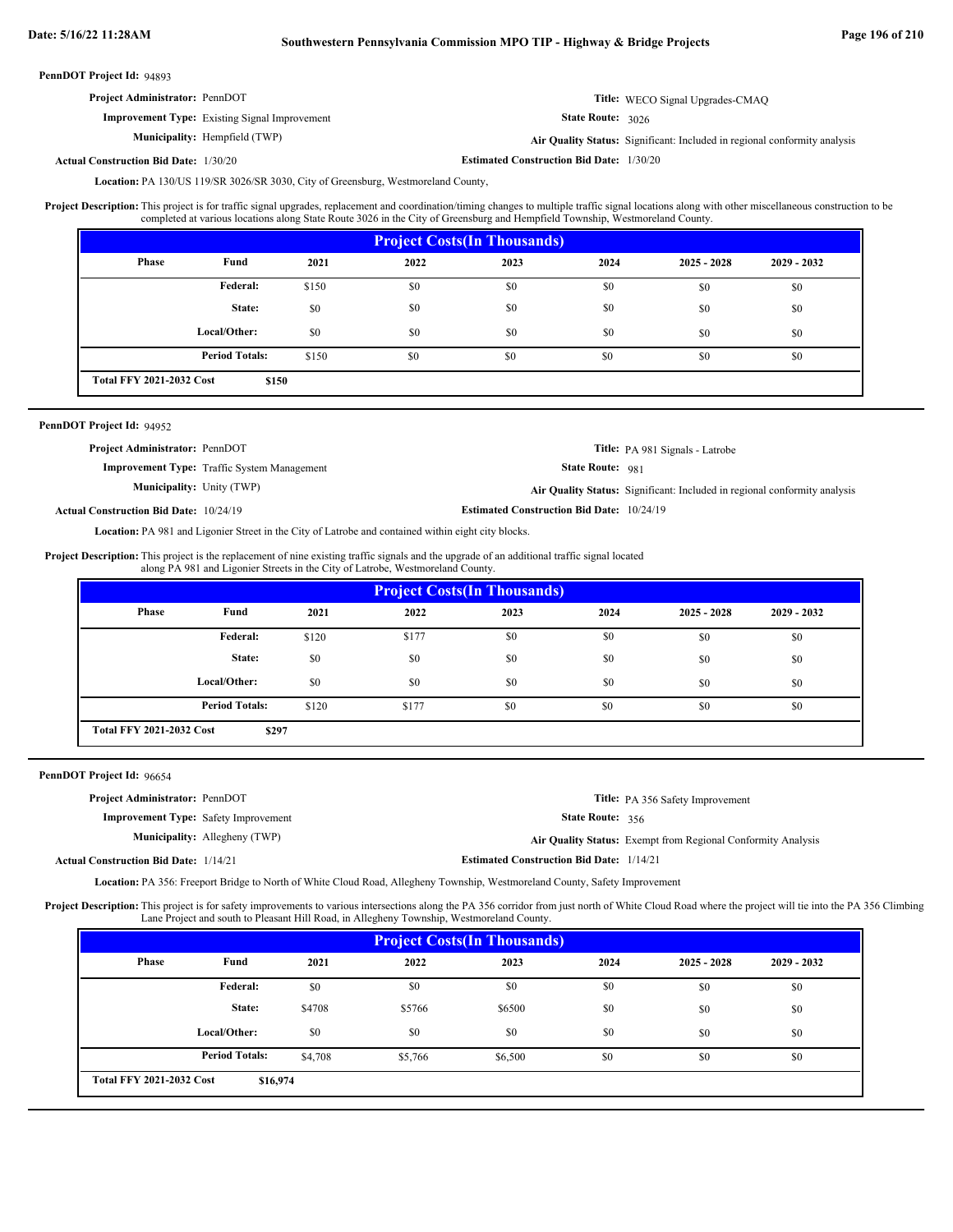|                                                                                                                                                                                                              | PennDOT Project Id: 98860                                                                                                                                                                  |                                         |                                                              |                         |                                                 |                  |                                                              |             |  |
|--------------------------------------------------------------------------------------------------------------------------------------------------------------------------------------------------------------|--------------------------------------------------------------------------------------------------------------------------------------------------------------------------------------------|-----------------------------------------|--------------------------------------------------------------|-------------------------|-------------------------------------------------|------------------|--------------------------------------------------------------|-------------|--|
|                                                                                                                                                                                                              | Project Administrator: PennDOT                                                                                                                                                             |                                         |                                                              |                         |                                                 |                  | Title: PA 982 ov Br Stony Run                                |             |  |
|                                                                                                                                                                                                              | Improvement Type: Bridge Replacement                                                                                                                                                       |                                         |                                                              | <b>State Route: 982</b> |                                                 |                  |                                                              |             |  |
|                                                                                                                                                                                                              | <b>Municipality: Derry (TWP)</b>                                                                                                                                                           |                                         | Air Quality Status: Exempt from Regional Conformity Analysis |                         |                                                 |                  |                                                              |             |  |
|                                                                                                                                                                                                              | <b>Actual Construction Bid Date:</b>                                                                                                                                                       |                                         |                                                              |                         | <b>Estimated Construction Bid Date: 6/8/23</b>  |                  |                                                              |             |  |
|                                                                                                                                                                                                              | Location: BMS# 64 0982 0430 0000                                                                                                                                                           |                                         |                                                              |                         |                                                 |                  |                                                              |             |  |
| Project Description: This project is the replacement of the structure carrying PA 982 (New Derry Road) over a branch of Stony Run in Derry Township, Westmoreland County.<br>*No new capacity will be added* |                                                                                                                                                                                            |                                         |                                                              |                         |                                                 |                  |                                                              |             |  |
|                                                                                                                                                                                                              |                                                                                                                                                                                            |                                         |                                                              |                         | <b>Project Costs(In Thousands)</b>              |                  |                                                              |             |  |
|                                                                                                                                                                                                              | <b>Phase</b>                                                                                                                                                                               | Fund                                    | 2021                                                         | 2022                    | 2023                                            | 2024             | $2025 - 2028$                                                | 2029 - 2032 |  |
|                                                                                                                                                                                                              |                                                                                                                                                                                            | Federal:                                | \$0                                                          | \$0                     | \$0                                             | \$0              | \$0                                                          | \$0         |  |
|                                                                                                                                                                                                              |                                                                                                                                                                                            | State:                                  | \$511                                                        | \$0                     | \$546                                           | \$546            | \$0                                                          | \$0         |  |
|                                                                                                                                                                                                              |                                                                                                                                                                                            | Local/Other:                            | \$0                                                          | \$0                     | \$0                                             | \$0              | \$0                                                          | \$0         |  |
|                                                                                                                                                                                                              |                                                                                                                                                                                            | <b>Period Totals:</b>                   | \$511                                                        | \$0                     | \$546                                           | \$546            | \$0                                                          | \$0         |  |
|                                                                                                                                                                                                              | <b>Total FFY 2021-2032 Cost</b>                                                                                                                                                            | \$1,603                                 |                                                              |                         |                                                 |                  |                                                              |             |  |
|                                                                                                                                                                                                              |                                                                                                                                                                                            |                                         |                                                              |                         |                                                 |                  |                                                              |             |  |
|                                                                                                                                                                                                              | PennDOT Project Id: 98869                                                                                                                                                                  |                                         |                                                              |                         |                                                 |                  |                                                              |             |  |
|                                                                                                                                                                                                              | Project Administrator: PennDOT                                                                                                                                                             |                                         |                                                              |                         |                                                 |                  | Title: West Newton Bridge                                    |             |  |
|                                                                                                                                                                                                              | <b>Improvement Type:</b> Bridge Replacement                                                                                                                                                | <b>Municipality:</b> West Newton (BORO) |                                                              |                         |                                                 | State Route: 136 |                                                              |             |  |
|                                                                                                                                                                                                              |                                                                                                                                                                                            |                                         |                                                              |                         | <b>Estimated Construction Bid Date: 3/26/26</b> |                  | Air Quality Status: Exempt from Regional Conformity Analysis |             |  |
|                                                                                                                                                                                                              | <b>Actual Construction Bid Date:</b>                                                                                                                                                       |                                         |                                                              |                         |                                                 |                  |                                                              |             |  |
|                                                                                                                                                                                                              | Location: BMS# 64 0136 0050 1938                                                                                                                                                           |                                         |                                                              |                         |                                                 |                  |                                                              |             |  |
|                                                                                                                                                                                                              | Project Description: This project is the replacement of the structure carrying PA 136 (Main Street) over Youghiogheny River in West Newton Borough, Westmoreland County.                   | *No new capacity will be added*         |                                                              |                         |                                                 |                  |                                                              |             |  |
|                                                                                                                                                                                                              |                                                                                                                                                                                            |                                         |                                                              |                         |                                                 |                  |                                                              |             |  |
|                                                                                                                                                                                                              |                                                                                                                                                                                            |                                         |                                                              |                         |                                                 |                  |                                                              |             |  |
|                                                                                                                                                                                                              | Phase                                                                                                                                                                                      | Fund                                    | 2021                                                         | 2022                    | <b>Project Costs(In Thousands)</b><br>2023      | 2024             | $2025 - 2028$                                                | 2029 - 2032 |  |
|                                                                                                                                                                                                              |                                                                                                                                                                                            | Federal:                                | \$0                                                          | \$0                     | \$0                                             | \$0              |                                                              |             |  |
|                                                                                                                                                                                                              |                                                                                                                                                                                            | State:                                  | \$773                                                        | \$773                   | \$933                                           | \$0              | \$3205                                                       | \$3205      |  |
|                                                                                                                                                                                                              |                                                                                                                                                                                            |                                         |                                                              |                         |                                                 |                  | \$801                                                        | \$3926      |  |
|                                                                                                                                                                                                              |                                                                                                                                                                                            | Local/Other:                            | \$0                                                          | \$0                     | \$0                                             | \$0              | \$0                                                          | \$0         |  |
|                                                                                                                                                                                                              |                                                                                                                                                                                            | <b>Period Totals:</b>                   | \$773                                                        | \$773                   | \$933                                           | \$0              | \$4,006                                                      | \$7,131     |  |
|                                                                                                                                                                                                              | <b>Total FFY 2021-2032 Cost</b>                                                                                                                                                            | \$13,616                                |                                                              |                         |                                                 |                  |                                                              |             |  |
|                                                                                                                                                                                                              | PennDOT Project Id: 105315                                                                                                                                                                 |                                         |                                                              |                         |                                                 |                  |                                                              |             |  |
|                                                                                                                                                                                                              | Project Administrator: PennDOT                                                                                                                                                             |                                         |                                                              |                         |                                                 |                  | Title: PA 366 ov Br Pucketa Creek - DFB                      |             |  |
|                                                                                                                                                                                                              | <b>Improvement Type:</b> Bridge Rehabilitation                                                                                                                                             |                                         |                                                              |                         |                                                 | State Route: 366 |                                                              |             |  |
|                                                                                                                                                                                                              |                                                                                                                                                                                            | Municipality: Washington (TWP)          |                                                              |                         |                                                 |                  | Air Quality Status: Exempt from Regional Conformity Analysis |             |  |
|                                                                                                                                                                                                              | <b>Actual Construction Bid Date:</b>                                                                                                                                                       |                                         |                                                              |                         | <b>Estimated Construction Bid Date:</b>         |                  |                                                              |             |  |
|                                                                                                                                                                                                              | Location: BMS# 64 0366 0242 2195                                                                                                                                                           |                                         |                                                              |                         |                                                 |                  |                                                              |             |  |
|                                                                                                                                                                                                              | Project Description: This project is the rehabilitation/replacement of the structure carrying PA 366 (Greensburg Road) over a Branch of Pucketa Creek in Washington Township, Westmoreland |                                         |                                                              |                         |                                                 |                  |                                                              |             |  |
|                                                                                                                                                                                                              | County.                                                                                                                                                                                    | *No new capacity will be added*         |                                                              |                         |                                                 |                  |                                                              |             |  |
|                                                                                                                                                                                                              |                                                                                                                                                                                            |                                         |                                                              |                         |                                                 |                  |                                                              |             |  |
|                                                                                                                                                                                                              | Phase                                                                                                                                                                                      | Fund                                    | 2021                                                         | 2022                    | <b>Project Costs(In Thousands)</b><br>2023      | 2024             | $2025 - 2028$                                                | 2029 - 2032 |  |
|                                                                                                                                                                                                              |                                                                                                                                                                                            | Federal:                                | $\$0$                                                        | \$0                     | \$0                                             | \$0              | \$0                                                          | \$0         |  |
|                                                                                                                                                                                                              |                                                                                                                                                                                            | State:                                  | \$200                                                        | \$0                     | \$0                                             | \$0              | \$0                                                          | \$0         |  |

\$200 \$0 \$0 \$0 \$0 \$0 \$0 \$0 \$0

**\$200**

**Period Totals:** \$200 \$0 \$0 \$0 \$0

**Total FFY 2021-2032 Cost**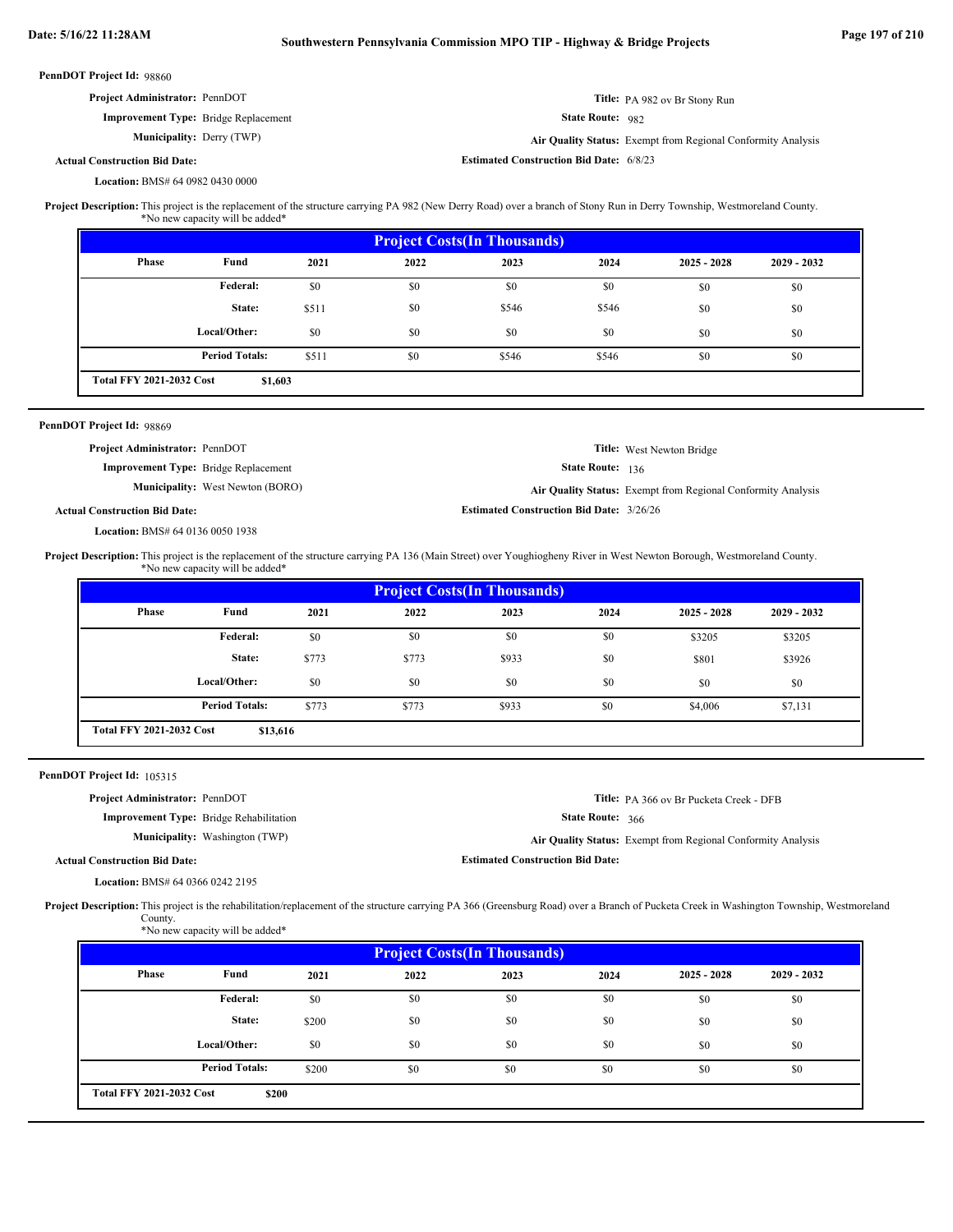| <b>Project Administrator: PennDOT</b>          | Title: PA 981 over Barren Run - DFB |
|------------------------------------------------|-------------------------------------|
| <b>Improvement Type:</b> Bridge Rehabilitation | <b>State Route: 981</b>             |

**Municipality:** South Huntingdon (TWP) **Air Quality Status:** Air Quality Status: AQ Conformity Does Not Apply

**Estimated Construction Bid Date:** 6/8/23

### **Actual Construction Bid Date:**

BMS ID: 64 0981 0040 0000, **Location:**

This project is for the rehabilitation/replacement of the structure carrying PA 981 (Smithton Road) over Barren Run in South Huntingdon Township, Westmoreland County. \*No new capacity will be added\* **Project Description:**

| <b>Project Costs (In Thousands)</b> |                       |      |      |       |      |               |               |  |  |  |
|-------------------------------------|-----------------------|------|------|-------|------|---------------|---------------|--|--|--|
| Phase                               | Fund                  | 2021 | 2022 | 2023  | 2024 | $2025 - 2028$ | $2029 - 2032$ |  |  |  |
|                                     | <b>Federal:</b>       | \$0  | \$0  | \$0   | \$0  | \$0           | \$0           |  |  |  |
|                                     | State:                | \$0  | \$0  | \$200 | \$0  | \$0           | \$0           |  |  |  |
|                                     | Local/Other:          | \$0  | \$0  | \$0   | \$0  | \$0           | \$0           |  |  |  |
|                                     | <b>Period Totals:</b> | \$0  | \$0  | \$200 | \$0  | \$0           | \$0           |  |  |  |
| <b>Total FFY 2021-2032 Cost</b>     | \$200                 |      |      |       |      |               |               |  |  |  |

### PennDOT Project Id: 105332

| <b>Project Administrator: PennDOT</b>       |                                                | <b>Title:</b> SR 3017 over Br Cedar Creek - DFB  |
|---------------------------------------------|------------------------------------------------|--------------------------------------------------|
| <b>Improvement Type:</b> Bridge Replacement | <b>State Route:</b> $3017$                     |                                                  |
| <b>Municipality:</b> Rostraver (TWP)        |                                                | Air Quality Status: AQ Conformity Does Not Apply |
| <b>Actual Construction Bid Date:</b>        | <b>Estimated Construction Bid Date: 6/8/23</b> |                                                  |

BMS ID: 64 3017 0030 2615, **Location:**

Project Description: This project is for the replacement/rehabilitation of the structure carrying State Route 3017 (Nicholls Hill Road) over a Branch of Cedar Creek in Rostraver Township, Westmoreland County \*No new capacity will be added\*

| <b>Project Costs (In Thousands)</b> |                       |      |      |       |      |               |               |  |  |  |
|-------------------------------------|-----------------------|------|------|-------|------|---------------|---------------|--|--|--|
| <b>Phase</b>                        | Fund                  | 2021 | 2022 | 2023  | 2024 | $2025 - 2028$ | $2029 - 2032$ |  |  |  |
|                                     | <b>Federal:</b>       | \$0  | \$0  | \$0   | \$0  | \$0           | \$0           |  |  |  |
|                                     | State:                | \$0  | \$0  | \$200 | \$0  | \$0           | \$0           |  |  |  |
|                                     | Local/Other:          | \$0  | \$0  | \$0   | \$0  | \$0           | \$0           |  |  |  |
|                                     | <b>Period Totals:</b> | \$0  | \$0  | \$200 | \$0  | \$0           | \$0           |  |  |  |
| <b>Total FFY 2021-2032 Cost</b>     | \$200                 |      |      |       |      |               |               |  |  |  |

PennDOT Project Id: 105413

| <b>Project Administrator: PennDOT</b>       |                                                 | <b>Title:</b> SR 2019 over Br Sewickley Creek - DFB          |
|---------------------------------------------|-------------------------------------------------|--------------------------------------------------------------|
| <b>Improvement Type:</b> Bridge Replacement | <b>State Route: 2019</b>                        |                                                              |
| <b>Municipality:</b> Unity (TWP)            |                                                 | Air Quality Status: Exempt from Regional Conformity Analysis |
| d Construction Bid Date: 7/29/21            | <b>Estimated Construction Bid Date: 11/4/21</b> |                                                              |

**Actual Construction Bid Date:**

BMS# 64 2019 0030 2116, **Location:**

Project Description: This project is the replacement/rehabilitation of the structure carrying State Route 2019 (Marguerite Road) over a branch of Sewickley Creek in Unity Township, Westmoreland County.

|  | *No new capacity will be added* |  |  |
|--|---------------------------------|--|--|

| <b>Project Costs (In Thousands)</b> |                       |       |      |      |      |               |               |  |  |  |  |
|-------------------------------------|-----------------------|-------|------|------|------|---------------|---------------|--|--|--|--|
| Phase                               | Fund                  | 2021  | 2022 | 2023 | 2024 | $2025 - 2028$ | $2029 - 2032$ |  |  |  |  |
|                                     | Federal:              | \$0   | \$0  | \$0  | \$0  | \$0           | \$0           |  |  |  |  |
|                                     | State:                | \$200 | \$0  | \$0  | \$0  | \$0           | \$0           |  |  |  |  |
|                                     | Local/Other:          | \$0   | \$0  | \$0  | \$0  | \$0           | \$0           |  |  |  |  |
|                                     | <b>Period Totals:</b> | \$200 | \$0  | \$0  | \$0  | \$0           | \$0           |  |  |  |  |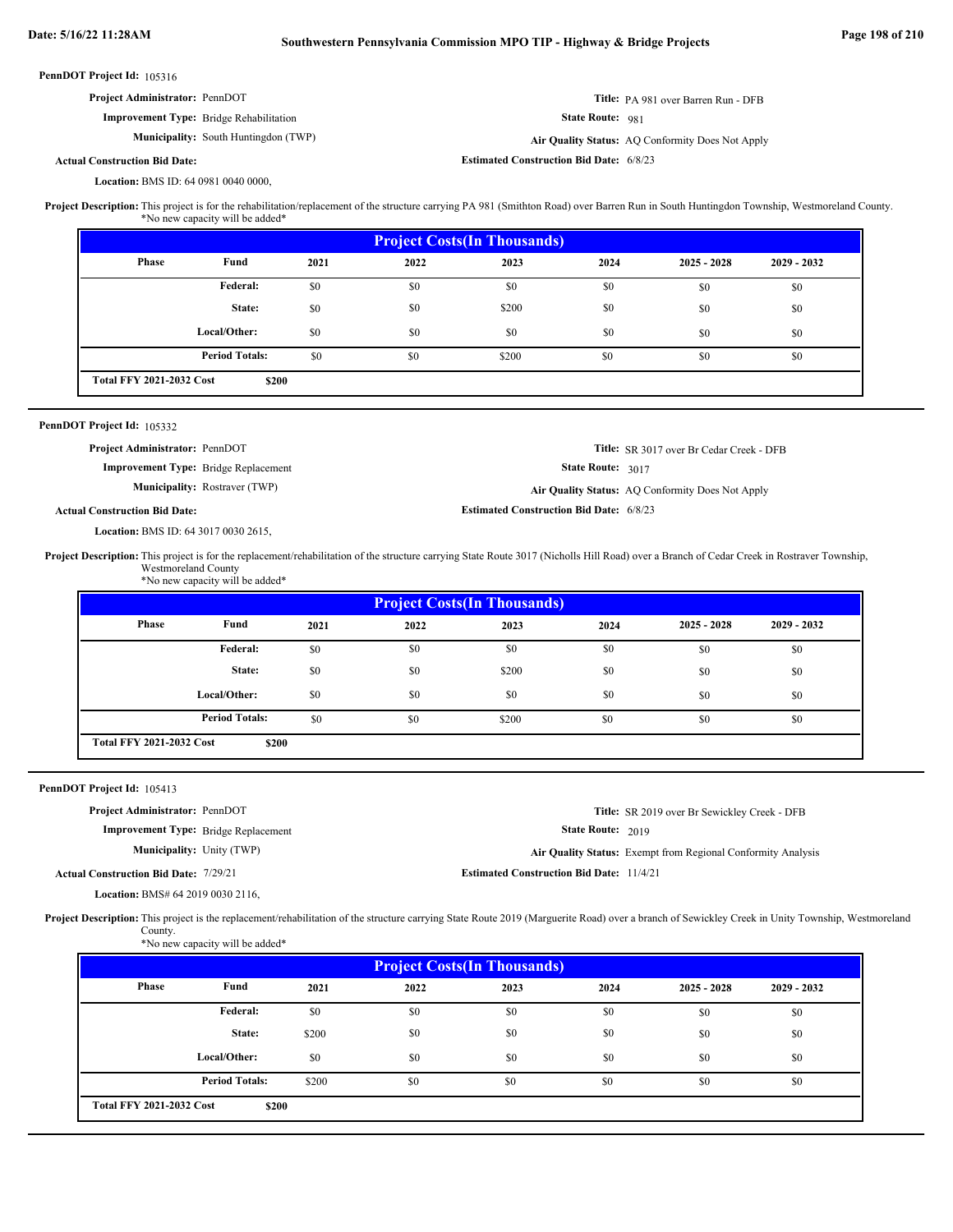| <b>PennDOT Project Id: 105414</b>                                                                                                                                                                                                                  |                                                  |                                                              |
|----------------------------------------------------------------------------------------------------------------------------------------------------------------------------------------------------------------------------------------------------|--------------------------------------------------|--------------------------------------------------------------|
| <b>Project Administrator: PennDOT</b>                                                                                                                                                                                                              |                                                  | <b>Title:</b> SR 1005 over Br Shannon Run - DFB              |
| <b>Improvement Type:</b> Bridge Replacement                                                                                                                                                                                                        | <b>State Route:</b> 1005                         |                                                              |
| <b>Municipality:</b> St Clair (TWP)                                                                                                                                                                                                                |                                                  | Air Quality Status: Exempt from Regional Conformity Analysis |
| <b>Actual Construction Bid Date:</b>                                                                                                                                                                                                               | <b>Estimated Construction Bid Date: 10/10/24</b> |                                                              |
| <b>Location: BMS# 64 1005 0030 0000</b>                                                                                                                                                                                                            |                                                  |                                                              |
| Project Description: This project is the replacement/rehabilitation of the structure carrying State Route 1005 (Shannon Creek Road) over a branch of Shannon Run in St. Clair Township, Westmoreland<br>County.<br>*No new capacity will be added* |                                                  |                                                              |
|                                                                                                                                                                                                                                                    |                                                  |                                                              |

| <b>Project Costs (In Thousands)</b> |                       |      |      |      |       |               |               |  |  |  |
|-------------------------------------|-----------------------|------|------|------|-------|---------------|---------------|--|--|--|
| <b>Phase</b>                        | Fund                  | 2021 | 2022 | 2023 | 2024  | $2025 - 2028$ | $2029 - 2032$ |  |  |  |
|                                     | Federal:              | \$0  | \$0  | \$0  | \$0   | \$0           | \$0           |  |  |  |
|                                     | State:                | \$0  | \$0  | \$0  | \$200 | \$0           | \$0           |  |  |  |
|                                     | Local/Other:          | \$0  | \$0  | \$0  | \$0   | \$0           | \$0           |  |  |  |
|                                     | <b>Period Totals:</b> | \$0  | \$0  | \$0  | \$200 | \$0           | \$0           |  |  |  |
| <b>Total FFY 2021-2032 Cost</b>     | \$200                 |      |      |      |       |               |               |  |  |  |

### PennDOT Project Id: 105415

**Title:** SR 1071 over Br Hypocrite Creek (Seg 10) - DFB **Project Administrator:** PennDOT

**Improvement Type:** Bridge Replacement **Municipality:**

**State Route:** 1071 Fairfield (TWP) **Air Quality Status:** Exempt from Regional Conformity Analysis

**Actual Construction Bid Date:**

BMS# 64 1071 0010 0000 **Location:**

Project Description: This project is the replacement/rehabilitation of the structure carrying State Route 1071 (Hypocrite Creek Road) over a branch of Hypocrite Creek in Fairfield Township, Westmoreland County. \*No new capacity will be added\*

| <b>Project Costs(In Thousands)</b> |                       |      |      |      |       |               |               |  |  |  |
|------------------------------------|-----------------------|------|------|------|-------|---------------|---------------|--|--|--|
| Phase                              | Fund                  | 2021 | 2022 | 2023 | 2024  | $2025 - 2028$ | $2029 - 2032$ |  |  |  |
|                                    | Federal:              | \$0  | \$0  | \$0  | \$0   | \$0           | \$0           |  |  |  |
|                                    | State:                | \$0  | \$0  | \$0  | \$200 | \$0           | \$0           |  |  |  |
|                                    | Local/Other:          | \$0  | \$0  | \$0  | \$0   | \$0           | \$0           |  |  |  |
|                                    | <b>Period Totals:</b> | \$0  | \$0  | \$0  | \$200 | \$0           | \$0           |  |  |  |
| <b>Total FFY 2021-2032 Cost</b>    | \$200                 |      |      |      |       |               |               |  |  |  |

### PennDOT Project Id: 105416

**Project Administrator:** PennDOT

**Improvement Type:** Bridge Replacement

**Municipality:** South Huntingdon (TWP) **Air Quality Status:** 

State Route: 3010

**Title:** SR 3010 over Br Sewickley Creek - DFB

**Actual Construction Bid Date:**

BMS ID: 64 3010 0040 1826 **Location:**

Air Quality Status: Exempt from Regional Conformity Analysis

**Estimated Construction Bid Date:** 7/28/22

**Estimated Construction Bid Date:** 4/1/23

Project Description: This project is the replacement/rehabilitation of the structure carrying State Route 3010 (Wyano Waltz Mill Road) over a branch of Sewickley Creek in South Huntingdon Township, Westmoreland County. \*No new capacity will be added\*

|                                 | <b>Project Costs (In Thousands)</b> |      |      |      |       |               |               |  |  |  |  |
|---------------------------------|-------------------------------------|------|------|------|-------|---------------|---------------|--|--|--|--|
| <b>Phase</b>                    | Fund                                | 2021 | 2022 | 2023 | 2024  | $2025 - 2028$ | $2029 - 2032$ |  |  |  |  |
|                                 | Federal:                            | \$0  | \$0  | \$0  | \$0   | \$0           | \$0           |  |  |  |  |
|                                 | State:                              | \$0  | \$0  | \$0  | \$200 | \$0           | \$0           |  |  |  |  |
|                                 | Local/Other:                        | \$0  | \$0  | \$0  | \$0   | \$0           | \$0           |  |  |  |  |
|                                 | <b>Period Totals:</b>               | \$0  | \$0  | \$0  | \$200 | \$0           | \$0           |  |  |  |  |
| <b>Total FFY 2021-2032 Cost</b> | \$200                               |      |      |      |       |               |               |  |  |  |  |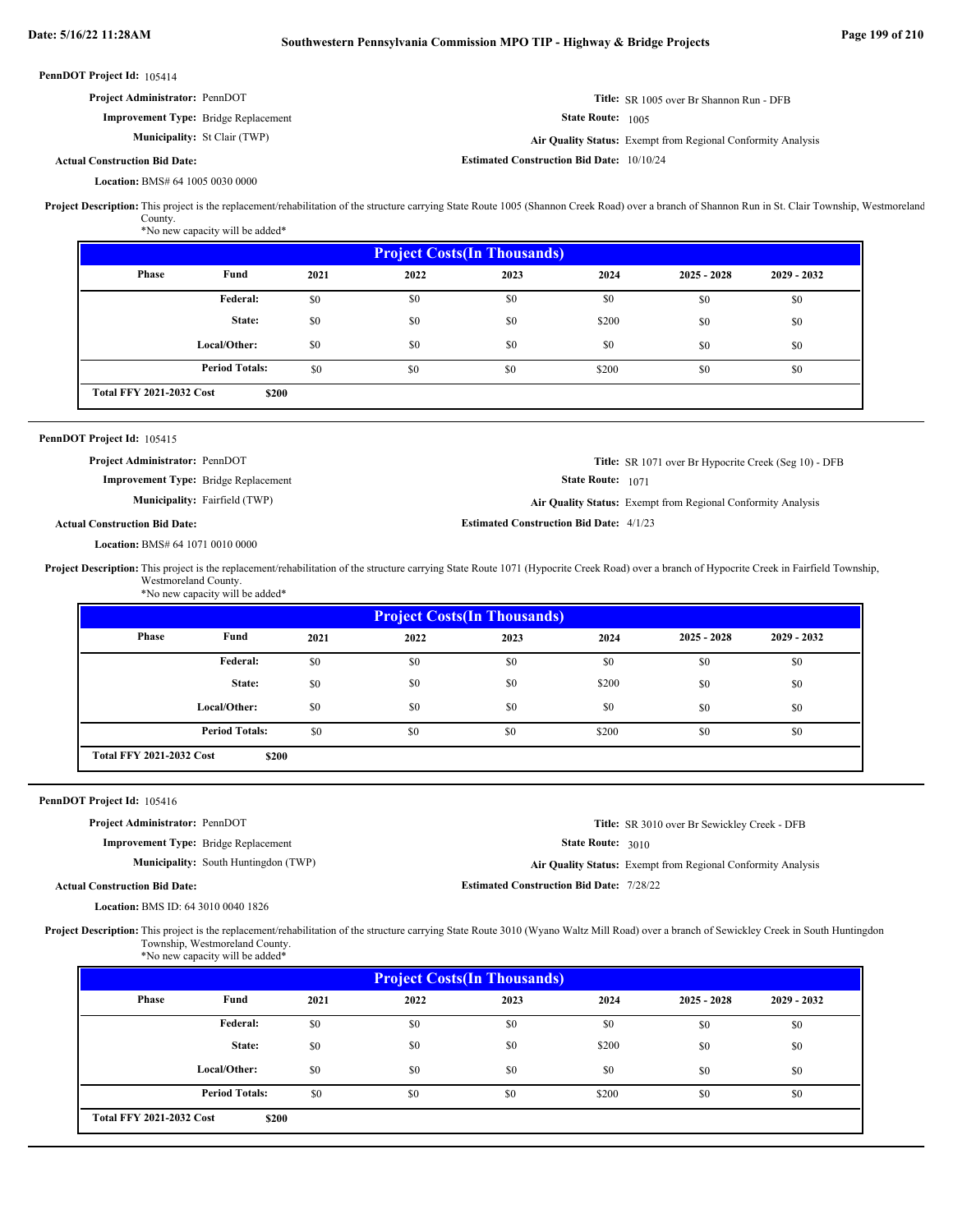$\overline{\phantom{0}}$ 

| PennDOT Project Id: 106047                                                                                                                                                                          |                                                |                   |                                                                                                                                                                                                                                                                                                                      |                                                  |                   |                                                              |                    |                   |  |
|-----------------------------------------------------------------------------------------------------------------------------------------------------------------------------------------------------|------------------------------------------------|-------------------|----------------------------------------------------------------------------------------------------------------------------------------------------------------------------------------------------------------------------------------------------------------------------------------------------------------------|--------------------------------------------------|-------------------|--------------------------------------------------------------|--------------------|-------------------|--|
| Project Administrator: PennDOT<br><b>Title:</b> SR 1071 over Br Hypocrite Creek (Seg 30) - DFB                                                                                                      |                                                |                   |                                                                                                                                                                                                                                                                                                                      |                                                  |                   |                                                              |                    |                   |  |
|                                                                                                                                                                                                     | <b>Improvement Type:</b> Bridge Replacement    | State Route: 1071 |                                                                                                                                                                                                                                                                                                                      |                                                  |                   |                                                              |                    |                   |  |
|                                                                                                                                                                                                     | Municipality: Fairfield (TWP)                  |                   |                                                                                                                                                                                                                                                                                                                      |                                                  |                   | Air Quality Status: Exempt from Regional Conformity Analysis |                    |                   |  |
| <b>Actual Construction Bid Date:</b>                                                                                                                                                                |                                                |                   |                                                                                                                                                                                                                                                                                                                      | <b>Estimated Construction Bid Date: 4/1/23</b>   |                   |                                                              |                    |                   |  |
| Location: BMS# 64 1071 0030 0000                                                                                                                                                                    |                                                |                   |                                                                                                                                                                                                                                                                                                                      |                                                  |                   |                                                              |                    |                   |  |
| Project Description: This project is the replacement of the structure carrying State Route 1071 (Hypocrite Creek Road) over a branch of Hypocrite Creek in Fairfield Township, Westmoreland County. | *No new capacity will be added*                |                   |                                                                                                                                                                                                                                                                                                                      |                                                  |                   |                                                              |                    |                   |  |
|                                                                                                                                                                                                     |                                                |                   |                                                                                                                                                                                                                                                                                                                      | <b>Project Costs(In Thousands)</b>               |                   |                                                              |                    |                   |  |
| Phase                                                                                                                                                                                               | Fund                                           | 2021              | 2022                                                                                                                                                                                                                                                                                                                 | 2023                                             | 2024              | $2025 - 2028$                                                | 2029 - 2032        |                   |  |
|                                                                                                                                                                                                     | Federal:                                       | \$0               | \$0                                                                                                                                                                                                                                                                                                                  | \$0                                              | \$0               | \$0                                                          | \$0                |                   |  |
|                                                                                                                                                                                                     | State:                                         | \$0               | \$0                                                                                                                                                                                                                                                                                                                  | \$0                                              | \$200             | \$0                                                          | \$0                |                   |  |
|                                                                                                                                                                                                     | Local/Other:                                   | \$0               | \$0                                                                                                                                                                                                                                                                                                                  | \$0                                              | \$0               | \$0                                                          | \$0                |                   |  |
|                                                                                                                                                                                                     | <b>Period Totals:</b>                          | \$0               | \$0                                                                                                                                                                                                                                                                                                                  | \$0                                              | \$200             | \$0                                                          | \$0                |                   |  |
| <b>Total FFY 2021-2032 Cost</b>                                                                                                                                                                     | \$200                                          |                   |                                                                                                                                                                                                                                                                                                                      |                                                  |                   |                                                              |                    |                   |  |
| PennDOT Project Id: 106405                                                                                                                                                                          |                                                |                   |                                                                                                                                                                                                                                                                                                                      |                                                  |                   |                                                              |                    |                   |  |
| Project Administrator: PennDOT                                                                                                                                                                      |                                                |                   |                                                                                                                                                                                                                                                                                                                      |                                                  |                   | Title: Westmoreland County #29                               |                    |                   |  |
|                                                                                                                                                                                                     | <b>Improvement Type:</b> Bridge Rehabilitation |                   |                                                                                                                                                                                                                                                                                                                      |                                                  | State Route: 7412 |                                                              |                    |                   |  |
|                                                                                                                                                                                                     | Municipality: Latrobe (BORO)                   |                   |                                                                                                                                                                                                                                                                                                                      |                                                  |                   | Air Quality Status: Exempt from Regional Conformity Analysis |                    |                   |  |
| <b>Actual Construction Bid Date: 1/14/21</b>                                                                                                                                                        |                                                |                   |                                                                                                                                                                                                                                                                                                                      | <b>Estimated Construction Bid Date: 1/14/21</b>  |                   |                                                              |                    |                   |  |
| Location: BMS# 64 7412 9012 5029                                                                                                                                                                    |                                                |                   |                                                                                                                                                                                                                                                                                                                      |                                                  |                   |                                                              |                    |                   |  |
| Project Description: This project is rehabilitation of the locally owned structure that carries Ligonier Street over Loyalhanna Creek (County Bridge #29) in Latrobe Borough, Westmoreland County.  | *No new capacity will be added*                |                   |                                                                                                                                                                                                                                                                                                                      |                                                  |                   |                                                              |                    |                   |  |
|                                                                                                                                                                                                     |                                                |                   |                                                                                                                                                                                                                                                                                                                      | <b>Project Costs (In Thousands)</b>              |                   |                                                              |                    |                   |  |
| Phase                                                                                                                                                                                               | Fund                                           | 2021              | 2022                                                                                                                                                                                                                                                                                                                 | 2023                                             | 2024              | $2025 - 2028$                                                | 2029 - 2032        |                   |  |
|                                                                                                                                                                                                     | Federal:                                       | \$1760            | \$376                                                                                                                                                                                                                                                                                                                | \$0                                              | \$0               | \$0                                                          | \$0                |                   |  |
|                                                                                                                                                                                                     | State:                                         | \$0               | \$0                                                                                                                                                                                                                                                                                                                  | \$0                                              | \$0               | \$0                                                          | \$0                |                   |  |
|                                                                                                                                                                                                     | Local/Other:                                   | \$440             | \$94                                                                                                                                                                                                                                                                                                                 | \$0                                              | \$0               | \$0                                                          | \$0                |                   |  |
|                                                                                                                                                                                                     | <b>Period Totals:</b>                          | \$2,200           | \$470                                                                                                                                                                                                                                                                                                                | \$0                                              | \$0               | \$0                                                          | \$0                |                   |  |
| <b>Total FFY 2021-2032 Cost</b>                                                                                                                                                                     | \$2,670                                        |                   |                                                                                                                                                                                                                                                                                                                      |                                                  |                   |                                                              |                    |                   |  |
|                                                                                                                                                                                                     |                                                |                   |                                                                                                                                                                                                                                                                                                                      |                                                  |                   |                                                              |                    |                   |  |
| PennDOT Project Id: 106406                                                                                                                                                                          |                                                |                   |                                                                                                                                                                                                                                                                                                                      |                                                  |                   |                                                              |                    |                   |  |
| Project Administrator: PennDOT                                                                                                                                                                      |                                                |                   |                                                                                                                                                                                                                                                                                                                      |                                                  |                   | Title: West Co Local Br Preservation                         |                    |                   |  |
|                                                                                                                                                                                                     | <b>Improvement Type:</b> Bridge Improvement    |                   |                                                                                                                                                                                                                                                                                                                      |                                                  | State Route: 7204 |                                                              |                    |                   |  |
|                                                                                                                                                                                                     | <b>Municipality: Derry (TWP)</b>               |                   |                                                                                                                                                                                                                                                                                                                      |                                                  |                   | Air Quality Status: Exempt from Regional Conformity Analysis |                    |                   |  |
| <b>Actual Construction Bid Date:</b>                                                                                                                                                                |                                                |                   |                                                                                                                                                                                                                                                                                                                      | <b>Estimated Construction Bid Date: 10/19/28</b> |                   |                                                              |                    |                   |  |
|                                                                                                                                                                                                     |                                                |                   | Location: Various Local Structures over Loyalhanna Creek, Westmoreland County, BMS# 64 7204 0881 5025,                                                                                                                                                                                                               |                                                  |                   | 64 7210 0719 5026,                                           | 64 7204 0896 5027, | 64 7204 0835 5032 |  |
| Project Description: This project is for structure improvements to (4) locally owned structures over Loyalhanna Creek in Westmoreland County.                                                       | *No new capacity will be added*                |                   |                                                                                                                                                                                                                                                                                                                      |                                                  |                   |                                                              |                    |                   |  |
|                                                                                                                                                                                                     | The four structures to be worked on follows:   |                   |                                                                                                                                                                                                                                                                                                                      |                                                  |                   |                                                              |                    |                   |  |
|                                                                                                                                                                                                     |                                                |                   | BMS# 64 7204 0835 5032 (Township Road-662 McFarland Road over Loyalhanna Creek AKA Sanderson Bridge)<br>BMS# 64 7204 0881 5025 (Township Road-654 Oasis Road over Loyalhanna Creek AKA Craig's Mill Bridge)<br>BMS# 64 7204 0896 5027 (Township Road-662 McFarland Road over Loyalhanna Creek AKA New Steele Bridge) |                                                  |                   |                                                              |                    |                   |  |
|                                                                                                                                                                                                     |                                                |                   | BMS# 64 7210 0719 5026 (Township Road-647 Idlewild Road over Loyalhanna Creek AKA Darlington Bridge)                                                                                                                                                                                                                 | <b>Project Costs (In Thousands)</b>              |                   |                                                              |                    |                   |  |
| Phase                                                                                                                                                                                               | Fund                                           | 2021              | 2022                                                                                                                                                                                                                                                                                                                 | 2023                                             | 2024              | $2025 - 2028$                                                | 2029 - 2032        |                   |  |
|                                                                                                                                                                                                     |                                                |                   |                                                                                                                                                                                                                                                                                                                      |                                                  |                   |                                                              |                    |                   |  |
|                                                                                                                                                                                                     | <b>Federal:</b>                                | \$1064            | \$0                                                                                                                                                                                                                                                                                                                  | \$0                                              | \$0               | \$0                                                          | \$0                |                   |  |
|                                                                                                                                                                                                     | State:                                         | \$0               | \$0                                                                                                                                                                                                                                                                                                                  | \$0                                              | \$0               | \$0                                                          | \$0                |                   |  |
|                                                                                                                                                                                                     | Local/Other:                                   | \$0               | \$0                                                                                                                                                                                                                                                                                                                  | \$0                                              | \$0               | \$0                                                          | \$0                |                   |  |
|                                                                                                                                                                                                     | <b>Period Totals:</b>                          | \$1,064           | \$0                                                                                                                                                                                                                                                                                                                  | \$0                                              | \$0               | \$0                                                          | \$0                |                   |  |

**\$1,064**

**Total FFY 2021-2032 Cost**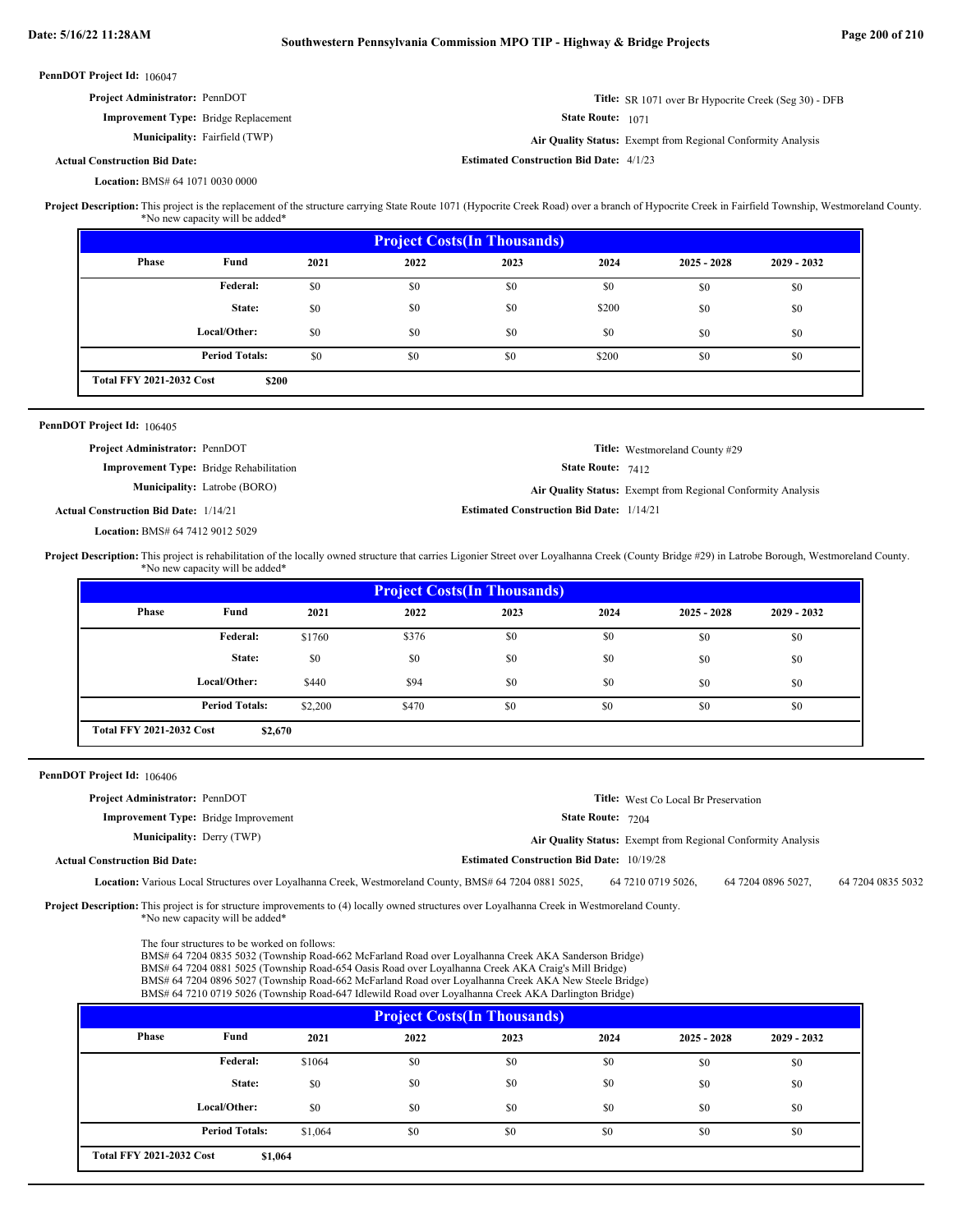| <b>Project Administrator: PennDOT</b>                | <b>Title:</b> LVTIP: PA 819 to Norvelt (PA 981-Q20)          |
|------------------------------------------------------|--------------------------------------------------------------|
| <b>Improvement Type:</b> Corridor Safety Improvement | <b>State Route: 981</b>                                      |
| <b>Municipality:</b> Mount Pleasant (TWP)            | Air Quality Status: Exempt from Regional Conformity Analysis |
| <b>Actual Construction Bid Date: 7/29/21</b>         | <b>Estimated Construction Bid Date: 7/29/21</b>              |
|                                                      |                                                              |

Location: PA 819/PA 981 Intersection to Norvelt (981-Q20) Mount Pleasant and Unity Townships, Westmoreland County

Project Description: The LVTIP (Laurel Valley Transportation Improvement Project) project will upgrade the PA 981 corridor from the intersection with PA 819 in Mount Pleasant Township to the intersection with US 30 in Unity Township, Westmoreland County.

> The LVTIP will be constructed in three separate sections. The first (southern most) to be advanced will be the 981-Q20 which will extend from the intersection of SR 981 and PA 819 northward along 981 to Norvelt in Mount Pleasant Township.

Corridor improvements would include on-line upgrades as well as segments of new alignment where upgrades are not feasible due to physical/environmental constraints.

| <b>Project Costs (In Thousands)</b>         |                       |          |          |          |         |               |               |  |  |
|---------------------------------------------|-----------------------|----------|----------|----------|---------|---------------|---------------|--|--|
| <b>Phase</b>                                | Fund                  | 2021     | 2022     | 2023     | 2024    | $2025 - 2028$ | $2029 - 2032$ |  |  |
|                                             | <b>Federal:</b>       | \$12070  | \$20594  | \$18110  | \$9129  | \$0           | \$0           |  |  |
|                                             | State:                | \$4000   | \$55     | \$0      | \$0     | \$0           | \$0           |  |  |
|                                             | Local/Other:          | \$0      | \$0      | \$0      | \$0     | \$0           | \$0           |  |  |
|                                             | <b>Period Totals:</b> | \$16,070 | \$20,649 | \$18,110 | \$9,129 | \$0           | \$0           |  |  |
| <b>Total FFY 2021-2032 Cost</b><br>\$63,958 |                       |          |          |          |         |               |               |  |  |

| PennDOT Project Id: 108010 |  |
|----------------------------|--|
|----------------------------|--|

Actu

| <b>Project Administrator: PennDOT</b> |                                                 |                                                  | <b>Title:</b> LVTIP: Norvelt to Pleasant Unity               |
|---------------------------------------|-------------------------------------------------|--------------------------------------------------|--------------------------------------------------------------|
|                                       | <b>Improvement Type:</b> Relocation/Realignment | <b>State Route: 981</b>                          |                                                              |
|                                       | <b>Municipality:</b> Mount Pleasant (TWP)       |                                                  | Air Quality Status: Exempt from Regional Conformity Analysis |
| al Construction Bid Date:             |                                                 | <b>Estimated Construction Bid Date: 10/30/25</b> |                                                              |
|                                       |                                                 |                                                  |                                                              |

**Location:** PA 981 from Norvelt to Pleasant Unity, Mount Pleasant Township, Westmoreland County

Project Description: This project is for corridor improvements to PA 981 from the village of Norvelt to the village of Pleasant Unity in Mt Pleasant Township, Westmoreland County.

SR 981, Section V20 is approximately 3.5 miles and begins north of the SR 981 and SR 2021 (Kecksburg Road)/Mt. Pleasant Road intersection (Norvelt intersection) in Mount Pleasant Township. From just north of the Norvelt intersection, the project area extends generally along SR 2023 to the intersection with SR 130 in Unity Township. Section V20 primarily follows existing SR 2023 with some offline shifts to improve the roadway.

| <b>Project Costs (In Thousands)</b>         |                       |      |      |         |         |               |               |  |  |
|---------------------------------------------|-----------------------|------|------|---------|---------|---------------|---------------|--|--|
| Phase                                       | Fund                  | 2021 | 2022 | 2023    | 2024    | $2025 - 2028$ | $2029 - 2032$ |  |  |
|                                             | <b>Federal:</b>       | \$0  | \$0  | \$0     | \$0     | \$35421       | \$0           |  |  |
|                                             | State:                | \$0  | \$0  | \$2550  | \$5364  | \$13954       | \$0           |  |  |
|                                             | Local/Other:          | \$0  | \$0  | \$0     | \$0     | \$0           | \$0           |  |  |
|                                             | <b>Period Totals:</b> | \$0  | \$0  | \$2,550 | \$5,364 | \$49,375      | \$0           |  |  |
| <b>Total FFY 2021-2032 Cost</b><br>\$57,289 |                       |      |      |         |         |               |               |  |  |

### PennDOT Project Id: 108140

**Actual Construction Bid Date:**

**Project Administrator:** PennDOT

**Improvement Type:** Relocation/Realignment

**Municipality:** Unity (TWP)

**Title:** LVTIP: Pleasant Unity to Airport

State Route: 981

Unity (TWP) **Air Quality Status:** Exempt from Regional Conformity Analysis

**Estimated Construction Bid Date:** 10/31/24

Location: PA 981 from Pleasant Unity to Airport

Mt Pleasant and Unity Townships, Westmoreland County.

Project Description: The LVTIP (Laurel Valley Transportation Improvement Project) project will upgrade 12 miles of the PA 981 corridor from the intersection with PA 819 in Mount Pleasant Township to the Westmoreland County Airport in Unity Township.

> The LVTIP will be constructed in three separate sections. Section Y10 is the northern most and will tie into the recently completed 981-V10 project near the airport. SR 981-Y10 is approximately 2.5 miles in length and begins just south of the intersection of Bingham Road and the SR 2023 (Hill Churches Road) intersection in Mt. Pleasant Township. SR 981- Y10 then primarily follows existing SR 2023 northward to near the intersection with Green Street. At this point, the alignment proceeds in a northwestward direction to the Westmoreland Airpark. It then extends through the Airpark along the southern portion of Bay Hill Drive then intersects with existing SR 981 just south of the Arnold Palmer Airport.

Corridor improvements would include on-line upgrades as well as segments of new alignment where upgrades are not feasible due to physical/environmental constraints.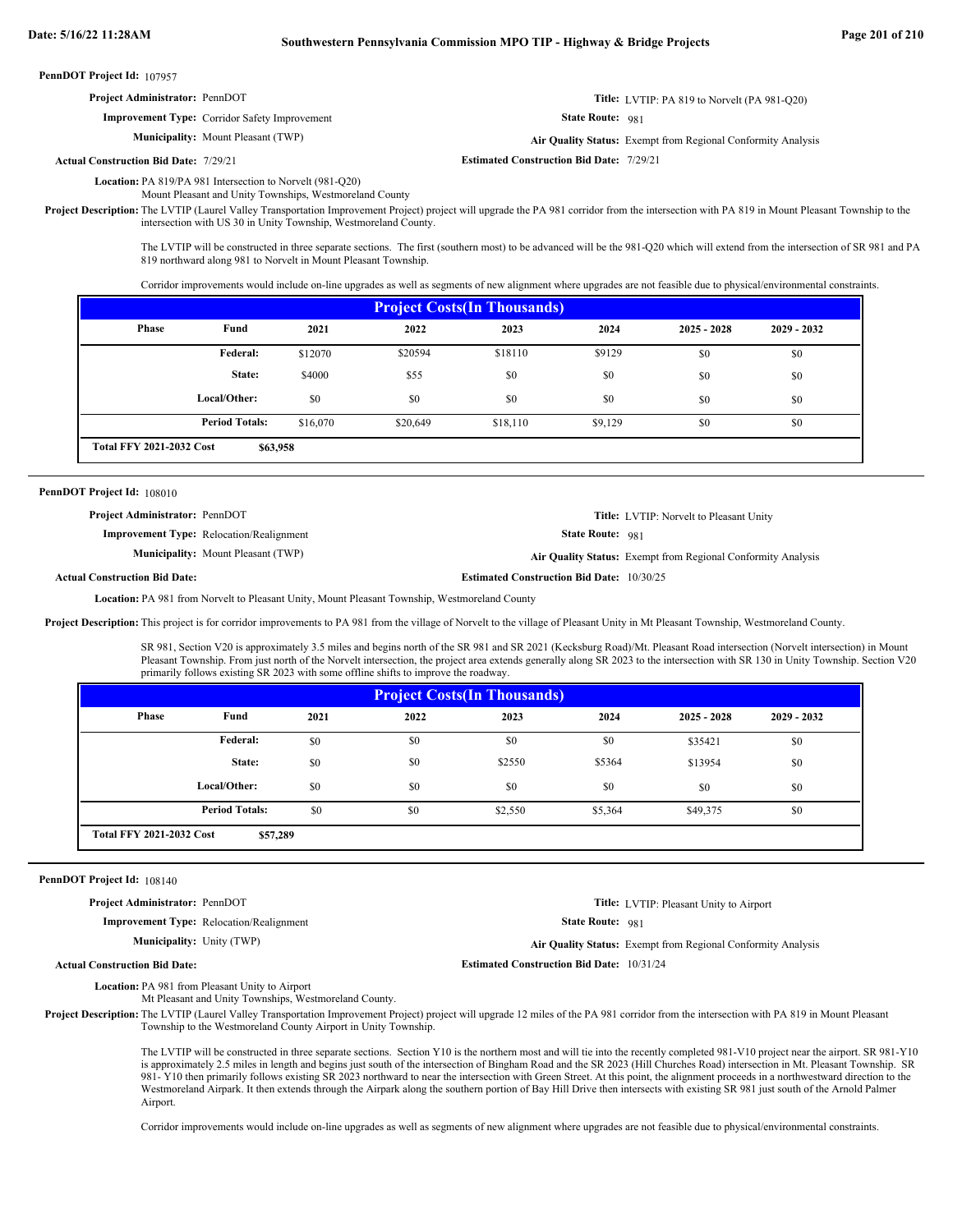## **Date: 5/16/22 11:28AM Southwestern Pennsylvania Commission MPO TIP - Highway & Bridge Projects Page 202 of 210**

| <b>Project Costs (In Thousands)</b> |                                             |      |       |      |         |               |               |  |
|-------------------------------------|---------------------------------------------|------|-------|------|---------|---------------|---------------|--|
| Phase                               | Fund                                        | 2021 | 2022  | 2023 | 2024    | $2025 - 2028$ | $2029 - 2032$ |  |
|                                     | Federal:                                    | \$0  | \$0   | \$0  | \$0     | \$16000       | \$0           |  |
|                                     | State:                                      | \$0  | \$700 | \$0  | \$2251  | \$8570        | \$0           |  |
|                                     | Local/Other:                                | \$0  | \$0   | \$0  | \$0     | \$0           | \$0           |  |
|                                     | <b>Period Totals:</b>                       | \$0  | \$700 | \$0  | \$2,251 | \$24,570      | \$0           |  |
|                                     | <b>Total FFY 2021-2032 Cost</b><br>\$27,521 |      |       |      |         |               |               |  |

### PennDOT Project Id: 110463

**Project Administrator:** PennDOT

**Improvement Type:** RR Warning Devices **Municipality:** **Title:** Hillis Street Grade Crossing

State Route: 0

**Actual Construction Bid Date:** Youngwood (BORO) **Air Quality Status:** Exempt from Regional Conformity Analysis

**Estimated Construction Bid Date:** 2/13/20

Location: Hillis Street, Youngwood Borough, Westmoreland County

**Project Description:** This project is for rail grade crossing improvements for the Hillis Street crossing in Youngwood Borough, Westmoreland County.

| <b>Project Costs (In Thousands)</b> |                                          |       |      |      |      |               |               |  |  |
|-------------------------------------|------------------------------------------|-------|------|------|------|---------------|---------------|--|--|
| Phase                               | Fund                                     | 2021  | 2022 | 2023 | 2024 | $2025 - 2028$ | $2029 - 2032$ |  |  |
|                                     | Federal:                                 | \$345 | \$0  | \$0  | \$0  | \$0           | \$0           |  |  |
|                                     | State:                                   | \$0   | \$0  | \$0  | \$0  | \$0           | \$0           |  |  |
|                                     | Local/Other:                             | \$0   | \$0  | \$0  | \$0  | \$0           | \$0           |  |  |
|                                     | <b>Period Totals:</b>                    | \$345 | \$0  | \$0  | \$0  | \$0           | \$0           |  |  |
|                                     | <b>Total FFY 2021-2032 Cost</b><br>\$345 |       |      |      |      |               |               |  |  |

PennDOT Project Id: 110900

**Project Administrator:** PennDOT

**Improvement Type:** Widen

**Municipality:** North Huntingdon (TWP) **Air Quality Status:** 

**Title:** US 30 Corridor Impvmts - Western Section

State Route: 30

**Estimated Construction Bid Date:** 8/21/25

Air Quality Status: Exempt from Regional Conformity Analysis

**Actual Construction Bid Date:**

**Location: US 30** 

Segment/Offsets (Allegheny County-North Versailles Township)

- 0330/1200 to 0340/2437 - 0331/1050 to 0341/2448

Segment/Offsets (Westmoreland County-North Huntingdon Township)

- 0010/0000 to 0060/2931

- 0011/0000 to 0061/2935

Project Description: This project is for safety improvements to the western section of the US 30 Corridor Safety Improvement Study Area from the intersection of US 30/PA 48 to Malts Lane in Allegheny and Westmoreland Counties.

| <b>Project Costs (In Thousands)</b>         |                       |      |       |         |         |               |               |  |
|---------------------------------------------|-----------------------|------|-------|---------|---------|---------------|---------------|--|
| Phase                                       | Fund                  | 2021 | 2022  | 2023    | 2024    | $2025 - 2028$ | $2029 - 2032$ |  |
|                                             | Federal:              | \$0  | \$700 | \$3742  | \$1688  | \$2854        | \$3408        |  |
|                                             | State:                | \$0  | \$0   | \$0     | \$0     | \$71972       | \$8998        |  |
|                                             | Local/Other:          | \$0  | \$0   | \$0     | \$0     | \$0           | \$0           |  |
|                                             | <b>Period Totals:</b> | \$0  | \$700 | \$3,742 | \$1,688 | \$74,826      | \$12,406      |  |
| <b>Total FFY 2021-2032 Cost</b><br>\$93,362 |                       |      |       |         |         |               |               |  |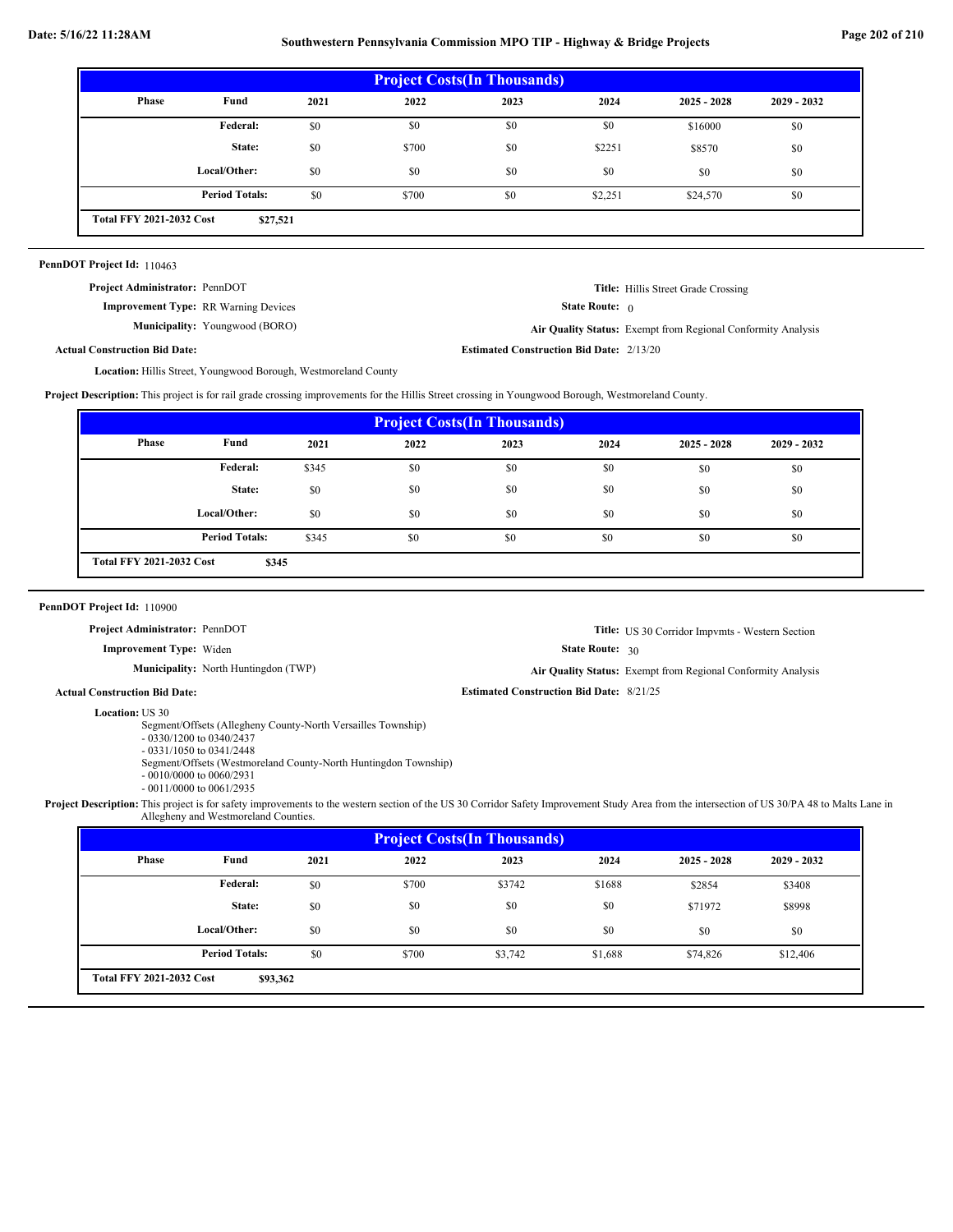**Project Administrator:** Derry Township Municipal Authority

**Improvement Type:** Bicycle Facilities/Services **Municipality:** Derry (TWP)

**Title:** Loyalhanna Creek Trail Segments 5 & 6

State Route: 0

**Estimated Construction Bid Date:** 6/16/22

Derry (TWP) **Air Quality Status:** Exempt from Regional Conformity Analysis

### **Actual Construction Bid Date:**

Location: Derry Township, Westmoreland County

**Project Description:** This project is for the construction of segments 5 and 6 of the Loyalhanna Creek Trail in Derry Township, Westmoreland County.

| <b>Project Costs (In Thousands)</b> |                                            |      |         |      |      |               |               |  |  |
|-------------------------------------|--------------------------------------------|------|---------|------|------|---------------|---------------|--|--|
| <b>Phase</b>                        | Fund                                       | 2021 | 2022    | 2023 | 2024 | $2025 - 2028$ | $2029 - 2032$ |  |  |
|                                     | Federal:                                   | \$0  | \$1000  | \$0  | \$0  | \$0           | \$0           |  |  |
|                                     | State:                                     | \$0  | \$0     | \$0  | \$0  | \$0           | \$0           |  |  |
|                                     | Local/Other:                               | \$0  | \$0     | \$0  | \$0  | \$0           | \$0           |  |  |
|                                     | <b>Period Totals:</b>                      | \$0  | \$1,000 | \$0  | \$0  | \$0           | \$0           |  |  |
|                                     | <b>Total FFY 2021-2032 Cost</b><br>\$1,000 |      |         |      |      |               |               |  |  |

| PennDOT Project Id: 111650            |                                      |                                                 |                                                              |
|---------------------------------------|--------------------------------------|-------------------------------------------------|--------------------------------------------------------------|
| <b>Project Administrator: PennDOT</b> |                                      |                                                 | <b>Title:</b> Roseytown Road RR Tunnel Repairs               |
| <b>Improvement Type: Resurface</b>    |                                      | <b>State Route:</b> 1030                        |                                                              |
|                                       | <b>Municipality:</b> Hempfield (TWP) |                                                 | Air Quality Status: Exempt from Regional Conformity Analysis |
| <b>Actual Construction Bid Date:</b>  |                                      | <b>Estimated Construction Bid Date: 10/6/22</b> |                                                              |

Location: SR 1030 (Roseytown Road), Segment 0010 offset 0950-1250

**Project Description:** This project is for roadway and drainage repairs to the roadway under the railroad tunnel on SR 1030 (Roseytown Road) in Hempfield Township, Westmoreland County.

| <b>Project Costs (In Thousands)</b> |                                          |      |      |       |       |               |               |  |  |
|-------------------------------------|------------------------------------------|------|------|-------|-------|---------------|---------------|--|--|
| Phase                               | Fund                                     | 2021 | 2022 | 2023  | 2024  | $2025 - 2028$ | $2029 - 2032$ |  |  |
|                                     | Federal:                                 | \$0  | \$0  | \$0   | \$0   | \$0           | \$0           |  |  |
|                                     | State:                                   | \$0  | \$0  | \$375 | \$375 | \$0           | \$0           |  |  |
|                                     | Local/Other:                             | \$0  | \$0  | \$0   | \$0   | \$0           | \$0           |  |  |
|                                     | <b>Period Totals:</b>                    | \$0  | \$0  | \$375 | \$375 | \$0           | \$0           |  |  |
|                                     | <b>Total FFY 2021-2032 Cost</b><br>\$750 |      |      |       |       |               |               |  |  |

PennDOT Project Id: 111658

| <b>Project Administrator: PennDOT</b>         |                                      |                                                  | <b>Title:</b> PA 906 Reconstruction              |
|-----------------------------------------------|--------------------------------------|--------------------------------------------------|--------------------------------------------------|
| <b>Improvement Type: Reconstruct</b>          |                                      | <b>State Route: 906</b>                          |                                                  |
|                                               | <b>Municipality:</b> Rostraver (TWP) |                                                  | Air Quality Status: AQ Conformity Does Not Apply |
| <b>Actual Construction Bid Date: 12/12/19</b> |                                      | <b>Estimated Construction Bid Date: 12/12/19</b> |                                                  |

**Location:** PA 906:, Seg/Off: From Seg 0020/1337 To, Seg 0070/3165 NB, Seg 0071/3145 SB

Project Description: This project is for the reconstruction of PA 906 from the southern termini of the four lane section to Tenth Street in Rostraver Township and the city of Monessen, Westmoreland County.

| <b>Project Costs (In Thousands)</b> |                       |       |      |      |      |               |               |
|-------------------------------------|-----------------------|-------|------|------|------|---------------|---------------|
| <b>Phase</b>                        | Fund                  | 2021  | 2022 | 2023 | 2024 | $2025 - 2028$ | $2029 - 2032$ |
|                                     | <b>Federal:</b>       | \$0   | \$0  | \$0  | \$0  | \$0           | \$0           |
|                                     | State:                | \$910 | \$0  | \$0  | \$0  | \$0           | \$0           |
|                                     | Local/Other:          | \$0   | \$0  | \$0  | \$0  | \$0           | \$0           |
|                                     | <b>Period Totals:</b> | \$910 | \$0  | \$0  | \$0  | \$0           | \$0           |
| <b>Total FFY 2021-2032 Cost</b>     | \$910                 |       |      |      |      |               |               |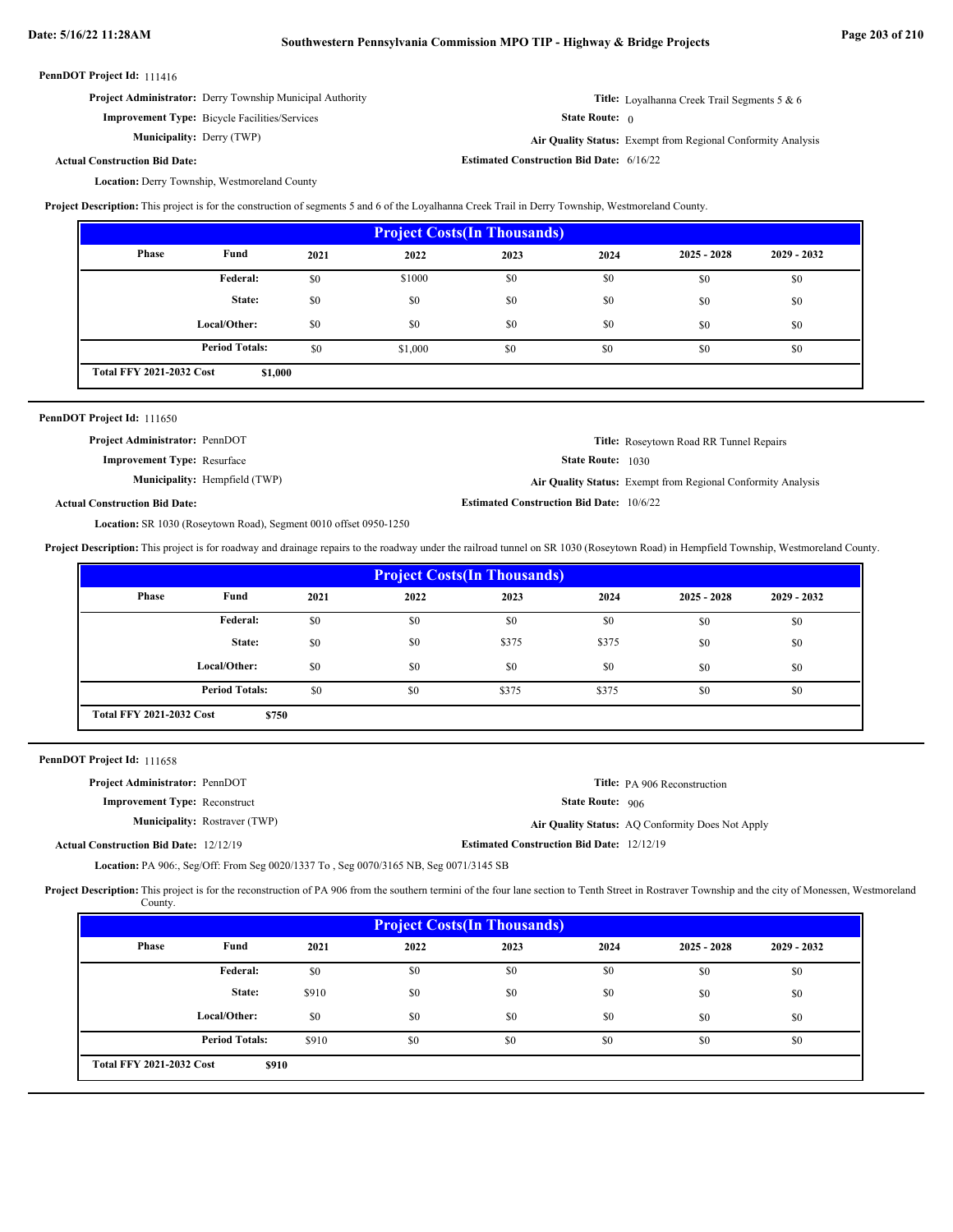| <b>Project Administrator: PennDOT</b>          | Title: Greensburg HCD Neighborhood Trail |
|------------------------------------------------|------------------------------------------|
| <b>Improvement Type:</b> Pedestrian Facilities | <b>State Route:</b> $\theta$             |

**Municipality:**

Greensburg (CITY) **Air Quality Status:** Exempt from Regional Conformity Analysis

**Estimated Construction Bid Date:** 8/25/22

**Actual Construction Bid Date:**

Location: City of Greensburg, Westmoreland County

**Project Description:** This project is for bicycle/pedestrian improvements in the City of Greensburg, Westmoreland County.

| <b>Project Costs (In Thousands)</b> |                       |       |      |      |      |               |               |  |
|-------------------------------------|-----------------------|-------|------|------|------|---------------|---------------|--|
| Phase                               | Fund                  | 2021  | 2022 | 2023 | 2024 | $2025 - 2028$ | $2029 - 2032$ |  |
|                                     | Federal:              | \$190 | \$0  | \$0  | \$0  | \$0           | \$0           |  |
|                                     | State:                | \$0   | \$0  | \$0  | \$0  | \$0           | \$0           |  |
|                                     | Local/Other:          | \$48  | \$0  | \$0  | \$0  | \$0           | \$0           |  |
|                                     | <b>Period Totals:</b> | \$238 | \$0  | \$0  | \$0  | \$0           | \$0           |  |
| <b>Total FFY 2021-2032 Cost</b>     | \$238                 |       |      |      |      |               |               |  |

| <b>PennDOT Project Id: 112554</b>     |                                                |                                                 |                                                              |
|---------------------------------------|------------------------------------------------|-------------------------------------------------|--------------------------------------------------------------|
| <b>Project Administrator: PennDOT</b> |                                                |                                                 | <b>Title:</b> SR 4041 over Haymakers Run                     |
|                                       | <b>Improvement Type:</b> Bridge Rehabilitation | <b>State Route:</b> $4041$                      |                                                              |
| <b>Municipality:</b> Penn (TWP)       |                                                |                                                 | Air Quality Status: Exempt from Regional Conformity Analysis |
| <b>Actual Construction Bid Date:</b>  |                                                | <b>Estimated Construction Bid Date: 9/29/22</b> |                                                              |

BMS# 64-4041-0110-0000 **Location:**

Project Description: This project is for improvements to the structure carrying State Route 4041 (School Road) over Haymakers Run in the Municipality of Murrysville, Westmoreland County. \*No new capacity will be added\*

| <b>Project Costs (In Thousands)</b> |                       |       |         |      |      |               |               |  |
|-------------------------------------|-----------------------|-------|---------|------|------|---------------|---------------|--|
| <b>Phase</b>                        | Fund                  | 2021  | 2022    | 2023 | 2024 | $2025 - 2028$ | $2029 - 2032$ |  |
|                                     | Federal:              | \$450 | \$1447  | \$0  | \$0  | \$0           | \$0           |  |
|                                     | State:                | \$0   | \$0     | \$93 | \$0  | \$0           | \$0           |  |
|                                     | Local/Other:          | \$0   | \$0     | \$0  | \$0  | \$0           | \$0           |  |
|                                     | <b>Period Totals:</b> | \$450 | \$1,447 | \$93 | \$0  | \$0           | \$0           |  |
| <b>Total FFY 2021-2032 Cost</b>     | \$1,990               |       |         |      |      |               |               |  |

PennDOT Project Id: 112623

| <b>Project Administrator: PennDOT</b>             |                                                   |                                         | <b>Title:</b> MS4 PRP Stream Bank Stabilization              |
|---------------------------------------------------|---------------------------------------------------|-----------------------------------------|--------------------------------------------------------------|
|                                                   | <b>Improvement Type:</b> Environmental Mitigation | <b>State Route: 3023</b>                |                                                              |
|                                                   | <b>Municipality:</b> Rostraver (TWP)              |                                         | Air Quality Status: Exempt from Regional Conformity Analysis |
| <b>Actual Construction Bid Date:</b>              |                                                   | <b>Estimated Construction Bid Date:</b> |                                                              |
| <b>Location:</b> Various Locations, District wide |                                                   |                                         |                                                              |

**Project Description:** This project is for stream bank stabilization activities to be performed at various locations and in various municipalities district-wide.

| <b>Project Costs (In Thousands)</b> |                       |       |      |      |      |               |               |  |
|-------------------------------------|-----------------------|-------|------|------|------|---------------|---------------|--|
| <b>Phase</b>                        | Fund                  | 2021  | 2022 | 2023 | 2024 | $2025 - 2028$ | $2029 - 2032$ |  |
|                                     | <b>Federal:</b>       | \$0   | \$0  | \$0  | \$0  | \$0           | \$0           |  |
|                                     | State:                | \$500 | \$0  | \$0  | \$0  | \$0           | \$0           |  |
|                                     | Local/Other:          | \$0   | \$0  | \$0  | \$0  | \$0           | \$0           |  |
|                                     | <b>Period Totals:</b> | \$500 | \$0  | \$0  | \$0  | \$0           | \$0           |  |
| <b>Total FFY 2021-2032 Cost</b>     | \$500                 |       |      |      |      |               |               |  |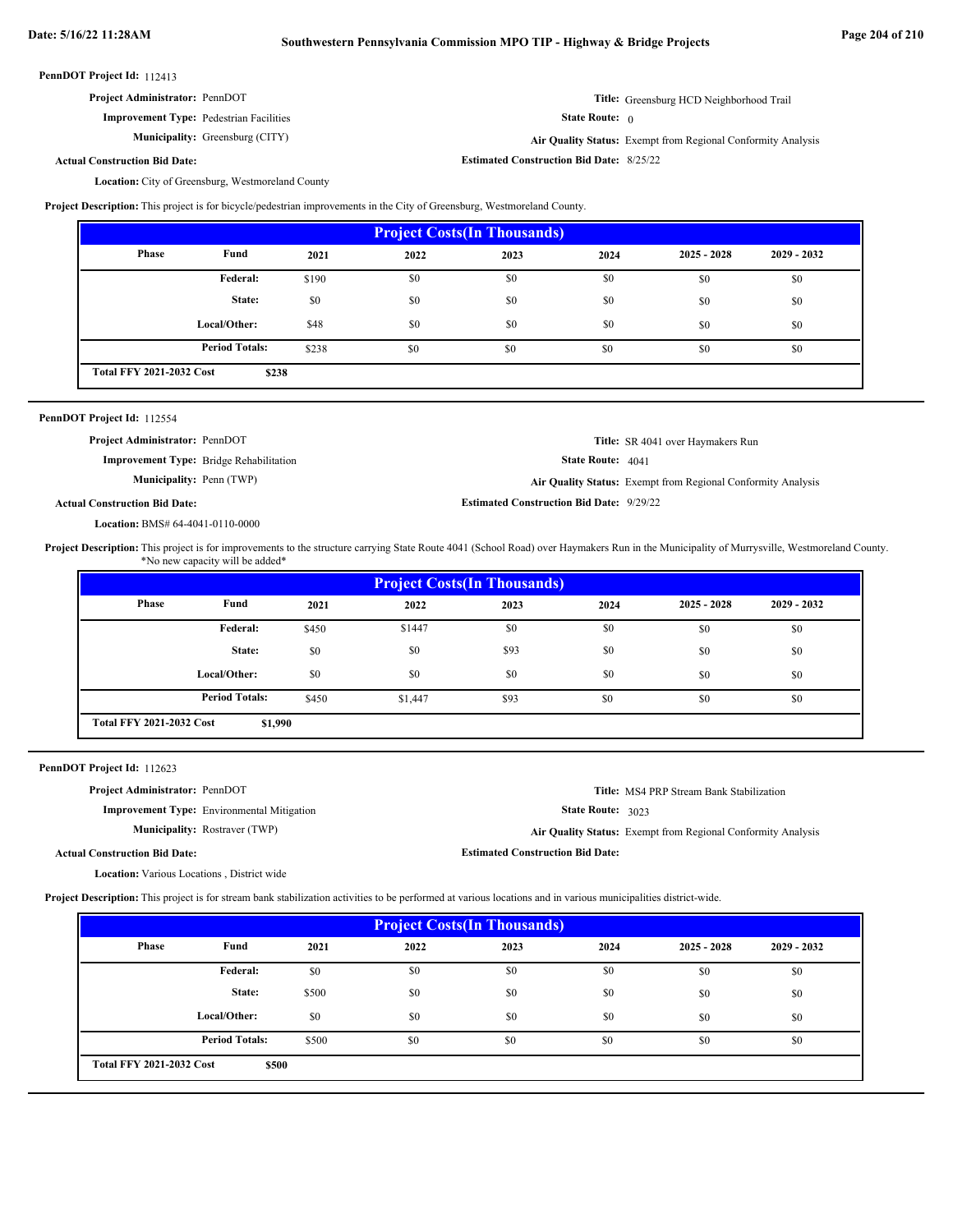| <b>Project Administrator: PennDOT</b>       | Title: SR 3059 over Hunters Run - DFB |
|---------------------------------------------|---------------------------------------|
| <b>Improvement Type:</b> Bridge Replacement | <b>State Route:</b> $3059$            |

**Municipality:** South Huntingdon (TWP) **Air Quality Status:** 

**Actual Construction Bid Date:**

BMS ID: 64 3059 0070 2029, **Location:**

Project Description: This project is the Department Force Bridge Replacement of the structure carrying State Route 3059 (Turkey Town Road) over Hunters Run in South Huntingdon Township, Westmoreland County.

\*No new capacity will be added\*

| <b>Project Costs (In Thousands)</b> |                       |       |      |      |      |               |               |  |
|-------------------------------------|-----------------------|-------|------|------|------|---------------|---------------|--|
| Phase                               | Fund                  | 2021  | 2022 | 2023 | 2024 | $2025 - 2028$ | $2029 - 2032$ |  |
|                                     | Federal:              | \$0   | \$0  | \$0  | \$0  | \$0           | \$0           |  |
|                                     | State:                | \$200 | \$0  | \$0  | \$0  | \$0           | \$0           |  |
|                                     | Local/Other:          | \$0   | \$0  | \$0  | \$0  | \$0           | \$0           |  |
|                                     | <b>Period Totals:</b> | \$200 | \$0  | \$0  | \$0  | \$0           | \$0           |  |
| <b>Total FFY 2021-2032 Cost</b>     | \$200                 |       |      |      |      |               |               |  |

### PennDOT Project Id: 113267

**Improvement Type:** RR Warning Devices **Project Administrator:** PennDOT

State Route: 4087 **Title:** New Kensington Cooridor

Air Quality Status: Exempt from Regional Conformity Analysis

**Title:** West Co Bridge Preservation 2020

State Route: 30

**Municipality:** New Kensington (CITY) **Air Quality Status:** 

**Estimated Construction Bid Date:** 12/8/22

**Estimated Construction Bid Date:** 12/12/24

Air Quality Status: AQ Conformity Does Not Apply

**Actual Construction Bid Date:**

Location: DOT Crossings: 510 936 G, 510 934 T, 510 933 L, 510 932 E, 510 931 X, 510 930 R, 510 908 D, 510 906 P, 510 898 A, 510 897 T, 510 895E, 510 890V, 510 889B, 504 620 H, 504 625 S, 504 626 Y, 504 627 F, 504 629 U, 507 636 P,, 507 637 W,

Project Description: This project is the RRX Improvements including but not limited to Crossbuck signs, RR gates, and other warning devices on the New Kensington Corridor, at SR 4087 (Second Street), PA 56 (7th Street), and other municipal crossings in the city of New Kensington, Westmoreland County, and at various intersections along the line in District 11 (Only SR crossing is at SR 2082 Hulton Road) in Allegheny County.

| <b>Project Costs (In Thousands)</b> |                       |      |      |       |         |               |             |
|-------------------------------------|-----------------------|------|------|-------|---------|---------------|-------------|
| Phase                               | Fund                  | 2021 | 2022 | 2023  | 2024    | $2025 - 2028$ | 2029 - 2032 |
|                                     | Federal:              | \$0  | \$0  | \$394 | \$1004  | \$2996        | \$0         |
|                                     | State:                | \$0  | \$0  | \$0   | \$0     | \$0           | \$0         |
|                                     | Local/Other:          | \$0  | \$0  | \$0   | \$0     | \$0           | \$0         |
|                                     | <b>Period Totals:</b> | \$0  | \$0  | \$394 | \$1,004 | \$2,996       | \$0         |
| <b>Total FFY 2021-2032 Cost</b>     | \$4,394               |      |      |       |         |               |             |

### PennDOT Project Id: 113594

**Project Administrator:** PennDOT

**Improvement Type:** Bridge Improvement

Municipality: Hempfield (TWP) Hempfield (TWP) **Air Quality Status:** AQ Conformity Does Not Apply

8/20/20 **Estimated Construction Bid Date:** 9/17/20 **Actual Construction Bid Date:**

Location: Various Structures, District Wide,

Project Description: This project is for preservation activities to various structures in various locations and municipalities throughout Westmoreland County.

| <b>Project Costs (In Thousands)</b> |                       |      |       |      |      |               |               |  |  |  |
|-------------------------------------|-----------------------|------|-------|------|------|---------------|---------------|--|--|--|
| Phase                               | Fund                  | 2021 | 2022  | 2023 | 2024 | $2025 - 2028$ | $2029 - 2032$ |  |  |  |
|                                     | Federal:              | \$0  | \$0   | \$0  | \$0  | \$0           | \$0           |  |  |  |
|                                     | State:                | \$0  | \$750 | \$0  | \$0  | \$0           | \$0           |  |  |  |
|                                     | Local/Other:          | \$0  | \$0   | \$0  | \$0  | \$0           | \$0           |  |  |  |
|                                     | <b>Period Totals:</b> | \$0  | \$750 | \$0  | \$0  | \$0           | \$0           |  |  |  |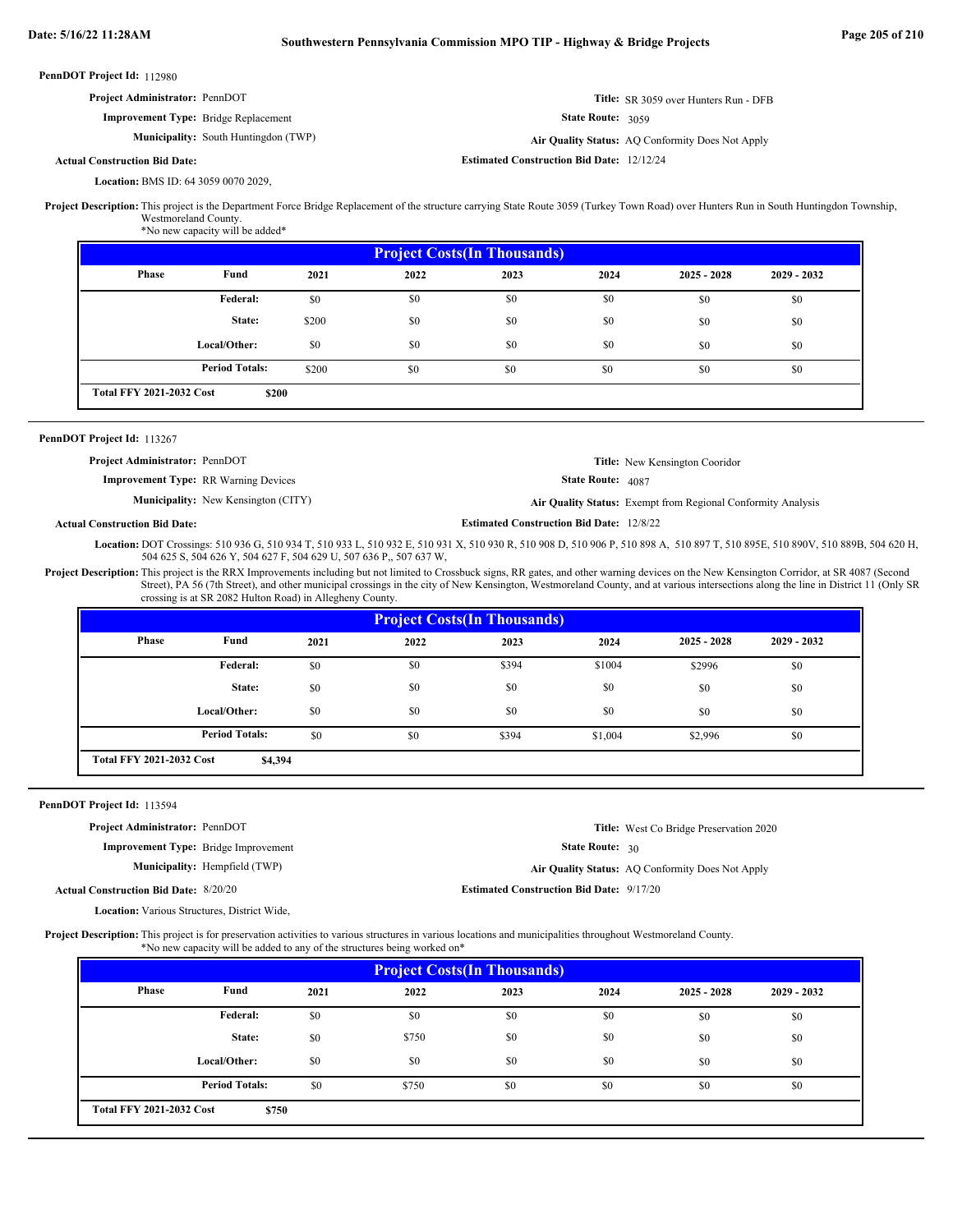PennDOT Project Id: 113758 State Route: 22 PennDOT Project Id: 113823 State Route: 1026 PennDOT Project Id: 114210 State Route: 30 Location: US 22 and PA 819 Intersection US 22, Segment/Offset: 0210/3542 Salem Township, Westmoreland County **Title:** US 22/PA 819 Intersection Improvements **Improvement Type:** Intersection Improvement **Estimated Construction Bid Date:** 1/13/22 **Actual Construction Bid Date: Municipality:** Salem (TWP) Salem (TWP) **Air Quality Status:** Exempt from Regional Conformity Analysis **Project Administrator:** PennDOT **Project Description:** This project is for the safety improvements to the intersection of US 22 and PA 819 in Salem Township, Westmoreland County. Location: Georges Station Road (SR 1053) and Donohoe Road (SR 1026) Segment/Offset (SR 1026) - 0030/0000 Segment/Offset (SR 1053) - 0020/1170 **Title:** Donohoe Road/Georges Station Intersection **Improvement Type:** Intersection Improvement **Estimated Construction Bid Date:** 3/20/25 **Actual Construction Bid Date:** Municipality: Hempfield (TWP) Hempfield (TWP) **Air Quality Status:** Exempt from Regional Conformity Analysis **Project Administrator:** PennDOT Project Description: This project is for improvements to the intersection of State Route 1053 (Georges Station Road) and State Route 1026 (Donohoe Road) in Hempfield Township, Westmoreland County. Location: Westmoreland County **Title:** D12 SPC 4c SINC-UP **Improvement Type:** Intersection Improvement **Estimated Construction Bid Date:** 3/17/22 3/17/22 **Actual Construction Bid Date: Municipality:** North Huntingdon (TWP) **Air Quality Status: Project Administrator:** PennDOT Air Quality Status: AQ Conformity Does Not Apply Project Description: This project is for safety improvements and minor traffic signal upgrades and retiming of signalized intersections at various locations in various municipalities in Westmoreland County.  **2021 2023 2024 \$500** \$0 \$500 \$0 \$0 \$0 \$0 \$0 \$0 \$0 \$0 \$0 \$0 \$0 \$0 \$0 \$0 \$0 \$0 \$0 \$0 \$0 \$0 \$0 \$0 \$0 \$0 \$0 \$0 \$500 \$0 \$0 \$0 \$0 \$0 \$0 **Project Costs(In Thousands) Phase Fund 2025 - 2028 2029 - 2032 Federal: State: Local/Other: Total FFY 2021-2032 Cost 2022** \$0 \$0 \$0 **Period Totals:**  $\qquad \qquad $0$  \$500 \$0 \$0 \$0  **2021 2023 2024 \$700** \$0 \$0 \$0 \$0 \$0 \$0 \$0 \$0 \$0 \$400 \$300 \$0 \$0 \$0 \$0 \$0 \$0 \$0 \$0 \$0 \$1 \$0 \$0 \$0 \$0 \$0 \$0 \$0 \$0 \$0 \$400 \$300 \$0 \$0 \$0 \$0 \$0 \$0 \$0 **Project Costs(In Thousands) Phase Fund 2025 - 2028 2029 - 2032 Federal: State: Local/Other: Total FFY 2021-2032 Cost 2022** \$0 \$0  $$0$ **Period Totals:** \$400 \$300 \$0 \$0 \$0  **2021 2023 2024** \$110 \$557 \$0 \$0 \$0 \$0 \$0 \$0 \$0 \$0 \$1 \$0 \$0 \$0 \$0 \$0 \$0 \$0 \$0 \$0 \$28 \$140 \$0 \$0 \$0 \$0 \$0 \$0 **Project Costs(In Thousands) Phase Fund 2025 - 2028 2029 - 2032 Federal: State: Local/Other: 2022** \$0 \$0 \$0

\$138 \$697 \$0 \$0 \$0 \$0 \$0 \$0

**\$835**

**Period Totals:** \$138 \$697 \$0 \$0

**Total FFY 2021-2032 Cost**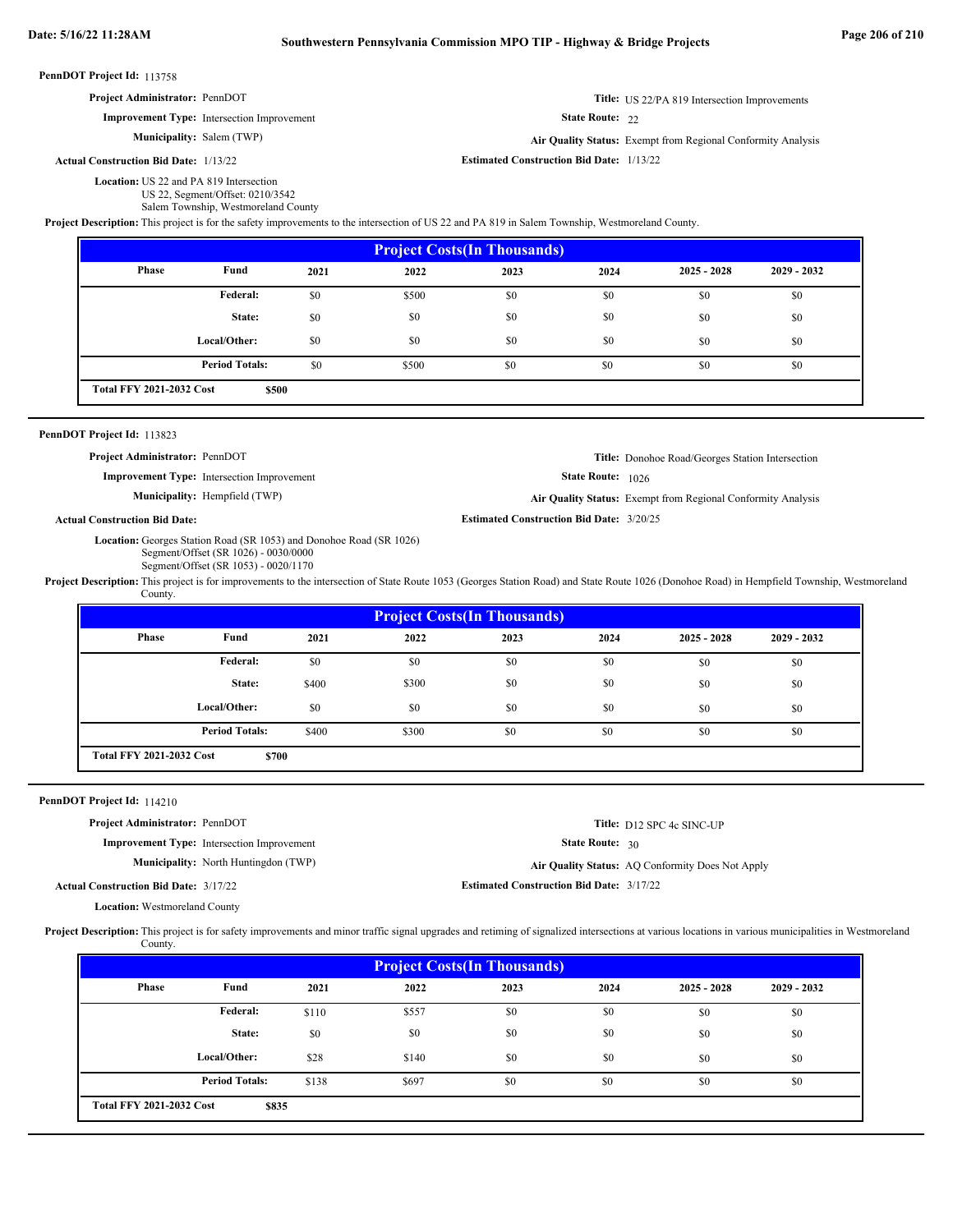| <b>Project Administrator: PennDOT</b>            | Title: US 22 Concrete Repair |
|--------------------------------------------------|------------------------------|
| <b>Improvement Type:</b> Concrete Rehabilitation | <b>State Route: 22</b>       |

**Municipality:** Murrysville (BORO) **Air Quality Status:** 

#### **Estimated Construction Bid Date:** 12/16/21 12/16/21 **Actual Construction Bid Date:**

Location: US 22 from Allegheny Co Line to Indiana Co Line Various Municipalities, Westmoreland County

Project Description: This project is for Concrete Pavement Restoration (CPR) repairs to US 22 from the Allegheny Co Line to the Indiana Co Line in various municipalities throughout Westmoreland County.

| <b>Project Costs (In Thousands)</b> |                       |         |         |      |      |               |               |  |  |
|-------------------------------------|-----------------------|---------|---------|------|------|---------------|---------------|--|--|
| <b>Phase</b>                        | Fund                  | 2021    | 2022    | 2023 | 2024 | $2025 - 2028$ | $2029 - 2032$ |  |  |
|                                     | Federal:              | \$0     | \$0     | \$0  | \$0  | \$0           | \$0           |  |  |
|                                     | State:                | \$1300  | \$2405  | \$0  | \$0  | \$0           | \$0           |  |  |
|                                     | Local/Other:          | \$0     | \$0     | \$0  | \$0  | \$0           | \$0           |  |  |
|                                     | <b>Period Totals:</b> | \$1,300 | \$2,405 | \$0  | \$0  | \$0           | \$0           |  |  |
| <b>Total FFY 2021-2032 Cost</b>     | \$3,705               |         |         |      |      |               |               |  |  |

### PennDOT Project Id: 114560

**Project Administrator:** PennDOT

**Improvement Type:** Existing Signal Improvement

**Municipality:** South Greensburg (BORO) **Air Quality Status:**

```
State Route: 119
Air Quality Status: Significant: Included in regional conformity analysis
```
**Estimated Construction Bid Date:** 5/11/23

**Title:** 119 SW Greensburg CMAQ

Air Quality Status: AQ Conformity Does Not Apply

**Actual Construction Bid Date:**

Location: Various Locations in Westmoreland County

Project Description: This project includes the replacement of 1 traffic signal and minor improvements to 7 traffic signals located on Congestion Management Corridor 88 in order to implement an efficient traffic signal system and coordination timings in various locations in various municipalities in Westmoreland County.

| <b>Project Costs (In Thousands)</b> |                       |      |      |         |      |               |               |  |  |
|-------------------------------------|-----------------------|------|------|---------|------|---------------|---------------|--|--|
| Phase                               | Fund                  | 2021 | 2022 | 2023    | 2024 | $2025 - 2028$ | $2029 - 2032$ |  |  |
|                                     | <b>Federal:</b>       | \$0  | \$0  | \$2250  | \$0  | \$0           | \$0           |  |  |
|                                     | State:                | \$0  | \$0  | \$0     | \$0  | \$0           | \$0           |  |  |
|                                     | Local/Other:          | \$0  | \$0  | \$0     | \$0  | \$0           | \$0           |  |  |
|                                     | <b>Period Totals:</b> | \$0  | \$0  | \$2,250 | \$0  | \$0           | \$0           |  |  |
| <b>Total FFY 2021-2032 Cost</b>     | \$2,250               |      |      |         |      |               |               |  |  |

PennDOT Project Id: 114563

**Project Administrator:** PennDOT

**Improvement Type:** Existing Signal Improvement

**Municipality:**

State Route: 30

Hempfield (TWP) **Air Quality Status:** Significant: Included in regional conformity analysis

**Title:** 30 Hempfield on Corridor 95

**Estimated Construction Bid Date:** 3/28/24

Location: US 30 **Actual Construction Bid Date:**

Hempfield and Unity Townships Westmoreland County

Project Description: This project is for the upgrading and replacement of traffic signals at various locations listed below in Hempfield and Unity Townships, Westmoreland County.

Project includes upgrading 1 traffic signal and replacing 3 traffic signals, 2 in Hempfield Township and 1 in Unity Township, Westmoreland County along CMAQ Corridor 95. The following intersections will require equipment upgrades to implement timing coordination: SR 30 and SR 1073 (Sheraton Dr / Old Route 30SR 30 and Nature Park Road / Eastgate Shopping Center (complete signal replacement). SR 30 and SR 1053 (Georges Station Road) (complete signal replacement). SR 30 and Lewis Rd (T-669) (complete signal replacement). The new traffic signals will include improved vehicle detection and controller capabilities, ADA accommodations, generator adapter plug, and GPS.

| <b>Project Costs (In Thousands)</b> |                                            |      |      |      |         |               |               |  |  |
|-------------------------------------|--------------------------------------------|------|------|------|---------|---------------|---------------|--|--|
| Phase                               | Fund                                       | 2021 | 2022 | 2023 | 2024    | $2025 - 2028$ | $2029 - 2032$ |  |  |
|                                     | Federal:                                   | \$0  | \$0  | \$0  | \$2750  | \$0           | \$0           |  |  |
|                                     | State:                                     | \$0  | \$0  | \$0  | \$0     | \$0           | \$0           |  |  |
|                                     | Local/Other:                               | \$0  | \$0  | \$0  | \$0     | \$0           | \$0           |  |  |
|                                     | <b>Period Totals:</b>                      | \$0  | \$0  | \$0  | \$2,750 | \$0           | \$0           |  |  |
|                                     | <b>Total FFY 2021-2032 Cost</b><br>\$2,750 |      |      |      |         |               |               |  |  |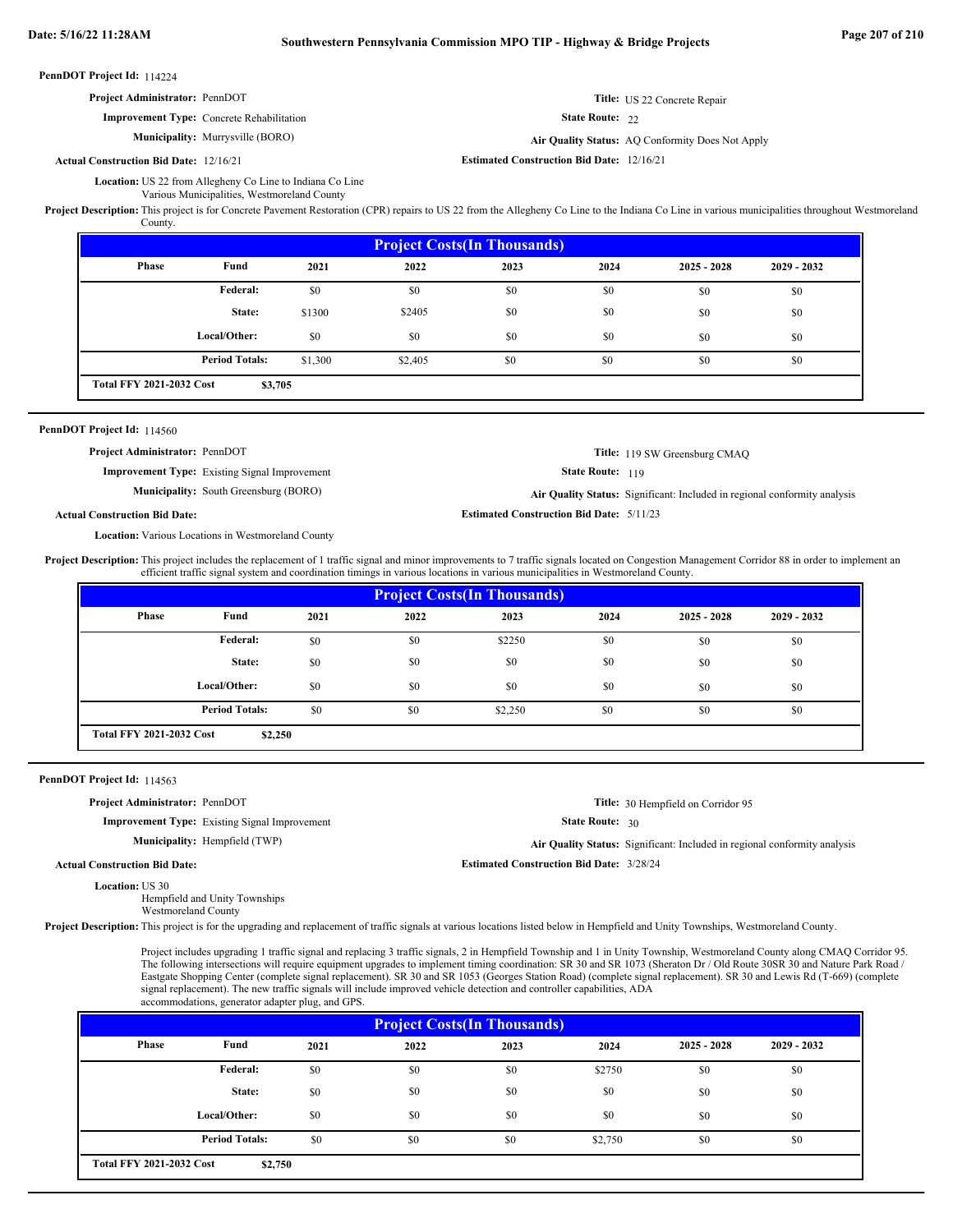÷.

| PennDOT Project Id: 114771 |                                                                                  |                                                          |       |                                                                                                                                                                                                                                                                                                                     |                                                 |                   |                                                            |             |
|----------------------------|----------------------------------------------------------------------------------|----------------------------------------------------------|-------|---------------------------------------------------------------------------------------------------------------------------------------------------------------------------------------------------------------------------------------------------------------------------------------------------------------------|-------------------------------------------------|-------------------|------------------------------------------------------------|-------------|
|                            | Project Administrator: PennDOT                                                   |                                                          |       |                                                                                                                                                                                                                                                                                                                     |                                                 |                   | <b>Title:</b> Westmoreland County Red Signal Ahead Signage |             |
|                            |                                                                                  | <b>Improvement Type:</b> Safety Improvement              |       |                                                                                                                                                                                                                                                                                                                     |                                                 | State Route: 22   |                                                            |             |
|                            |                                                                                  | <b>Municipality:</b> Murrysville (BORO)                  |       |                                                                                                                                                                                                                                                                                                                     |                                                 |                   | Air Quality Status: AQ Conformity Does Not Apply           |             |
|                            | <b>Actual Construction Bid Date: 4/28/22</b>                                     |                                                          |       |                                                                                                                                                                                                                                                                                                                     | <b>Estimated Construction Bid Date: 4/28/22</b> |                   |                                                            |             |
|                            | <b>Location:</b> Various state routes                                            | <b>Westmoreland County</b>                               |       | Project Description: This project will target signalized intersections where there is a crash history due to sight distance approaching the signalized intersection along with a crash pattern of rear ends<br>due to high speed and distances between signals at various locations throughout Westmoreland County. |                                                 |                   |                                                            |             |
|                            |                                                                                  |                                                          |       |                                                                                                                                                                                                                                                                                                                     | <b>Project Costs(In Thousands)</b>              |                   |                                                            |             |
|                            | Phase                                                                            | Fund                                                     | 2021  | 2022                                                                                                                                                                                                                                                                                                                | 2023                                            | 2024              | $2025 - 2028$                                              | 2029 - 2032 |
|                            |                                                                                  | <b>Federal:</b>                                          | \$0   | \$500                                                                                                                                                                                                                                                                                                               | \$0                                             | \$0               | \$0                                                        | \$0         |
|                            |                                                                                  | State:                                                   | \$0   | \$0                                                                                                                                                                                                                                                                                                                 | \$0                                             | \$0               | \$0                                                        | \$0         |
|                            |                                                                                  | Local/Other:                                             | \$0   | \$0                                                                                                                                                                                                                                                                                                                 | \$0                                             | \$0               | \$0                                                        | \$0         |
|                            |                                                                                  | <b>Period Totals:</b>                                    | \$0   | \$500                                                                                                                                                                                                                                                                                                               | \$0                                             | \$0               | \$0                                                        | \$0         |
|                            | <b>Total FFY 2021-2032 Cost</b>                                                  | \$500                                                    |       |                                                                                                                                                                                                                                                                                                                     |                                                 |                   |                                                            |             |
|                            |                                                                                  |                                                          |       |                                                                                                                                                                                                                                                                                                                     |                                                 |                   |                                                            |             |
| PennDOT Project Id: 115290 |                                                                                  |                                                          |       |                                                                                                                                                                                                                                                                                                                     |                                                 |                   |                                                            |             |
|                            |                                                                                  |                                                          |       |                                                                                                                                                                                                                                                                                                                     |                                                 |                   |                                                            |             |
|                            | Project Administrator: PennDOT                                                   | <b>Improvement Type:</b> Bridge Preservation Activities  |       |                                                                                                                                                                                                                                                                                                                     |                                                 | State Route: 1060 | Title: Salina Bridge Preservation - 2020                   |             |
|                            |                                                                                  | <b>Municipality: Bell (TWP)</b>                          |       |                                                                                                                                                                                                                                                                                                                     |                                                 |                   | Air Quality Status: AQ Conformity Does Not Apply           |             |
|                            |                                                                                  |                                                          |       |                                                                                                                                                                                                                                                                                                                     |                                                 |                   |                                                            |             |
|                            |                                                                                  |                                                          |       |                                                                                                                                                                                                                                                                                                                     |                                                 |                   |                                                            |             |
|                            | <b>Actual Construction Bid Date: 8/20/20</b><br>Location: BMS# 64 1060 0010 0000 |                                                          |       |                                                                                                                                                                                                                                                                                                                     | <b>Estimated Construction Bid Date: 8/20/20</b> |                   |                                                            |             |
|                            |                                                                                  | Westmoreland County.<br>*No new capacity will be added*  |       | Project Description: This project is the preservation of the structure carrying State Route 1060 (Bridge Street) over the Kiskiminetas River and Norfolk Southern Railroad in Bell Township,                                                                                                                        |                                                 |                   |                                                            |             |
|                            |                                                                                  |                                                          |       |                                                                                                                                                                                                                                                                                                                     | <b>Project Costs(In Thousands)</b>              |                   |                                                            |             |
|                            | <b>Phase</b>                                                                     | Fund                                                     | 2021  | 2022                                                                                                                                                                                                                                                                                                                | 2023                                            | 2024              | $2025 - 2028$                                              | 2029 - 2032 |
|                            |                                                                                  | Federal:                                                 | $\$0$ | \$0                                                                                                                                                                                                                                                                                                                 | \$0                                             | \$0               | \$0                                                        | \$0         |
|                            |                                                                                  | State:                                                   | \$500 | \$0                                                                                                                                                                                                                                                                                                                 | \$0                                             | \$0               | \$0                                                        | \$0         |
|                            |                                                                                  | Local/Other:                                             | \$0   | \$0                                                                                                                                                                                                                                                                                                                 | \$0                                             | \$0               | \$0                                                        | \$0         |
|                            |                                                                                  |                                                          |       |                                                                                                                                                                                                                                                                                                                     |                                                 |                   |                                                            |             |
|                            |                                                                                  | <b>Period Totals:</b>                                    | \$500 | \$0                                                                                                                                                                                                                                                                                                                 | \$0                                             | \$0               | \$0                                                        | \$0         |
|                            | <b>Total FFY 2021-2032 Cost</b>                                                  | \$500                                                    |       |                                                                                                                                                                                                                                                                                                                     |                                                 |                   |                                                            |             |
|                            |                                                                                  |                                                          |       |                                                                                                                                                                                                                                                                                                                     |                                                 |                   |                                                            |             |
| PennDOT Project Id: 115568 |                                                                                  |                                                          |       |                                                                                                                                                                                                                                                                                                                     |                                                 |                   |                                                            |             |
|                            | Project Administrator: PennDOT                                                   |                                                          |       |                                                                                                                                                                                                                                                                                                                     |                                                 |                   | Title: Westmoreland County Epoxy Overlay-2020              |             |
|                            |                                                                                  | <b>Improvement Type:</b> Bridge Improvement              |       |                                                                                                                                                                                                                                                                                                                     |                                                 | State Route: 136  |                                                            |             |
|                            |                                                                                  | Municipality: Hempfield (TWP)                            |       |                                                                                                                                                                                                                                                                                                                     |                                                 |                   | Air Quality Status: AQ Conformity Does Not Apply           |             |
|                            | <b>Actual Construction Bid Date: 2/19/21</b>                                     |                                                          |       |                                                                                                                                                                                                                                                                                                                     | <b>Estimated Construction Bid Date: 2/19/21</b> |                   |                                                            |             |
|                            |                                                                                  | Location: Westmoreland County, Various Structures,       |       |                                                                                                                                                                                                                                                                                                                     |                                                 |                   |                                                            |             |
|                            |                                                                                  | *No new capacity will be added to any of the structures* |       | Project Description: This project is the preservation (Epoxy Overlay) of various structures located at various locations in various municipalities within Westmoreland County.                                                                                                                                      |                                                 |                   |                                                            |             |
|                            |                                                                                  |                                                          |       |                                                                                                                                                                                                                                                                                                                     | <b>Project Costs(In Thousands)</b>              |                   |                                                            |             |
|                            | <b>Phase</b>                                                                     | Fund                                                     | 2021  | 2022                                                                                                                                                                                                                                                                                                                | 2023                                            | 2024              | $2025 - 2028$                                              | 2029 - 2032 |
|                            |                                                                                  | <b>Federal:</b>                                          | \$0   | \$0                                                                                                                                                                                                                                                                                                                 | \$0                                             | \$0               | \$0                                                        | \$0         |
|                            |                                                                                  | State:                                                   | \$350 | \$420                                                                                                                                                                                                                                                                                                               | \$0                                             | \$0               | \$0                                                        | \$0         |
|                            |                                                                                  | Local/Other:                                             | \$0   | \$0                                                                                                                                                                                                                                                                                                                 | \$0                                             | \$0               | \$0                                                        | \$0         |

\$0 \$0 \$0 \$0 \$0 \$0 \$0 \$0 \$0 \$350 \$420 \$0 \$0 \$0 \$0 \$0 \$0 \$0

**\$770**

**Period Totals:** \$350 \$420 \$0 \$0

**Total FFY 2021-2032 Cost**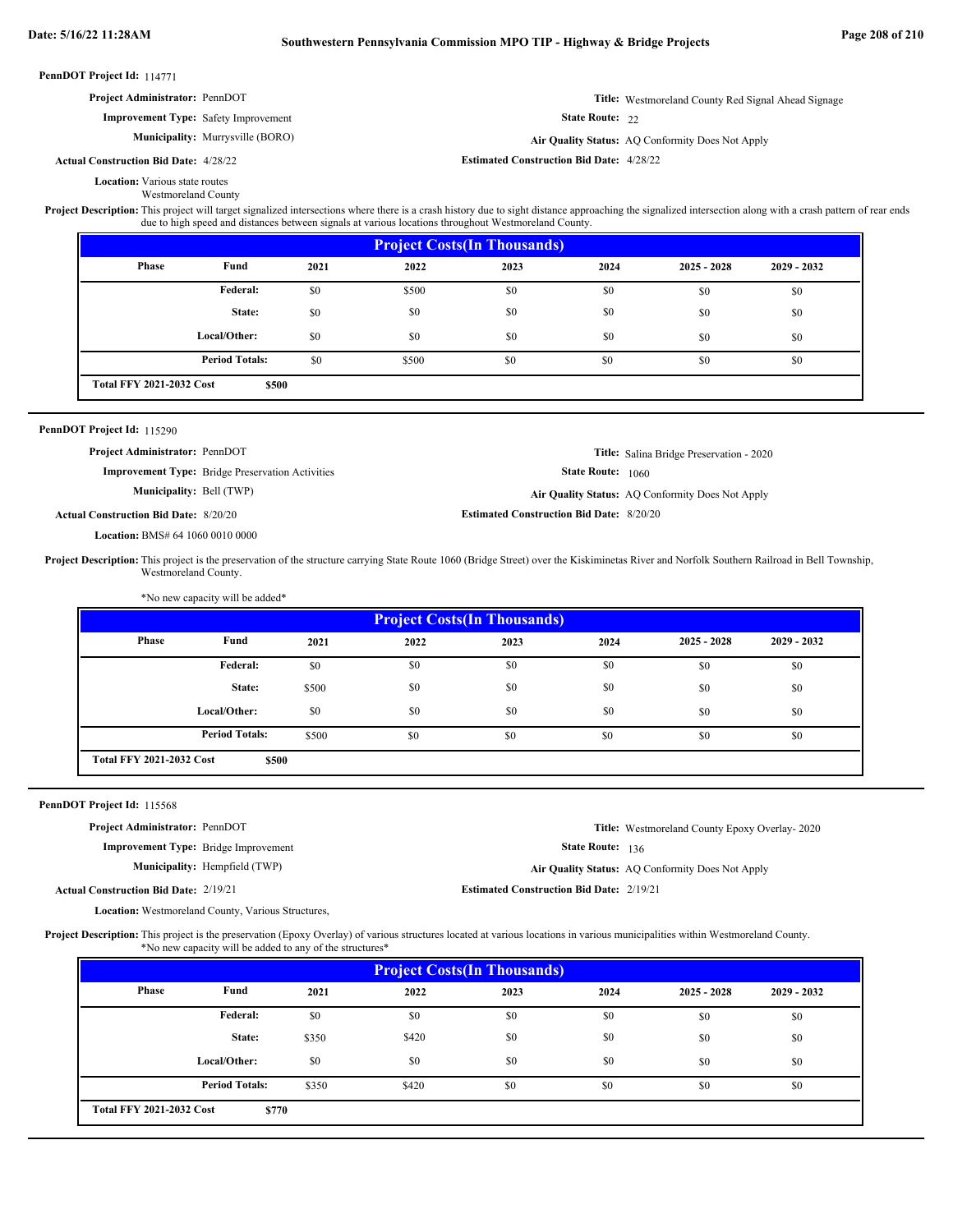**Estimated Construction Bid Date:** 2/16/23

PennDOT Project Id: 115909

| <b>Project Administrator: PennDOT</b>                   |                        | <b>Title:</b> Rostraver Township Pedestrian Bridge                  |
|---------------------------------------------------------|------------------------|---------------------------------------------------------------------|
| <b>Improvement Type:</b> Bridge Preservation Activities | <b>State Route: 70</b> |                                                                     |
| <b>Municipality:</b> Rostraver (TWP)                    |                        | <b>Air Quality Status:</b> Exempt from Regional Conformity Analysis |

### **Actual Construction Bid Date:**

Location: Pedestrian Bridge over I-70 connecting Ross Street to Carson Street

This project is for the improvements to the structure carrying pedestrian access over I-70 (From Ross Street to Carson Street) in Rostraver Township, Westmoreland County. \*No new capacity will be added\* **Project Description:**

| <b>Project Costs (In Thousands)</b> |                       |       |      |      |      |               |               |  |  |
|-------------------------------------|-----------------------|-------|------|------|------|---------------|---------------|--|--|
| Phase                               | Fund                  | 2021  | 2022 | 2023 | 2024 | $2025 - 2028$ | $2029 - 2032$ |  |  |
|                                     | Federal:              | \$0   | \$0  | \$0  | \$0  | \$0           | \$0           |  |  |
|                                     | State:                | \$400 | \$0  | \$0  | \$0  | \$0           | \$0           |  |  |
|                                     | Local/Other:          | \$0   | \$0  | \$0  | \$0  | \$0           | \$0           |  |  |
|                                     | <b>Period Totals:</b> | \$400 | \$0  | \$0  | \$0  | \$0           | \$0           |  |  |
| <b>Total FFY 2021-2032 Cost</b>     | \$400                 |       |      |      |      |               |               |  |  |

### PennDOT Project Id: 115921

**Project Administrator:** PennDOT

**Improvement Type:** Bridge Improvement

**Municipality:** Murrysville (BORO) Murrysville (BORO) **Air Quality Status:** AQ Conformity Does Not Apply

**Estimated Construction Bid Date:** 1/27/22 1/27/22 **Actual Construction Bid Date:**

**Location:** Westmoreland County Various Structures

Bridge Preservation

**Project Description:** This project is the preservation (Epoxy Overlay) of various structures located within Westmoreland County.

| <b>Project Costs (In Thousands)</b> |                                            |      |         |      |      |               |               |  |  |
|-------------------------------------|--------------------------------------------|------|---------|------|------|---------------|---------------|--|--|
| Phase                               | Fund                                       | 2021 | 2022    | 2023 | 2024 | $2025 - 2028$ | $2029 - 2032$ |  |  |
|                                     | Federal:                                   | \$0  | \$0     | \$0  | \$0  | \$0           | \$0           |  |  |
|                                     | State:                                     | \$0  | \$2336  | \$0  | \$0  | \$0           | \$0           |  |  |
|                                     | Local/Other:                               | \$0  | \$0     | \$0  | \$0  | \$0           | \$0           |  |  |
|                                     | <b>Period Totals:</b>                      | \$0  | \$2,336 | \$0  | \$0  | \$0           | \$0           |  |  |
|                                     | <b>Total FFY 2021-2032 Cost</b><br>\$2,336 |      |         |      |      |               |               |  |  |

### PennDOT Project Id: 116449

**Project Administrator:** PennDOT

**Improvement Type:** Existing Signal Improvement

**Title:** 2020 South Greensburg Green Light Go

**Title:** Westmoreland County Epoxy Overlay Preservation-

State Route: 0

**Estimated Construction Bid Date:**

State Route:  $\frac{21}{22}$ 

**Municipality:** South Greensburg (BORO) **Air Quality Status:** Air Quality Status: AQ Conformity Does Not Apply

**Actual Construction Bid Date:**

Location: Intersection at Broad Street and Huff Ave in South Greensburg Borough

**Project Description:** Complete signal replacement.

| <b>Project Costs (In Thousands)</b> |                       |      |       |      |      |               |               |  |  |
|-------------------------------------|-----------------------|------|-------|------|------|---------------|---------------|--|--|
| Phase                               | Fund                  | 2021 | 2022  | 2023 | 2024 | $2025 - 2028$ | $2029 - 2032$ |  |  |
|                                     | Federal:              | \$0  | \$0   | \$0  | \$0  | \$0           | \$0           |  |  |
|                                     | State:                | \$0  | \$237 | \$0  | \$0  | \$0           | \$0           |  |  |
|                                     | Local/Other:          | \$0  | \$0   | \$0  | \$0  | \$0           | \$0           |  |  |
|                                     | <b>Period Totals:</b> | \$0  | \$237 | \$0  | \$0  | \$0           | \$0           |  |  |
| <b>Total FFY 2021-2032 Cost</b>     | \$237                 |      |       |      |      |               |               |  |  |